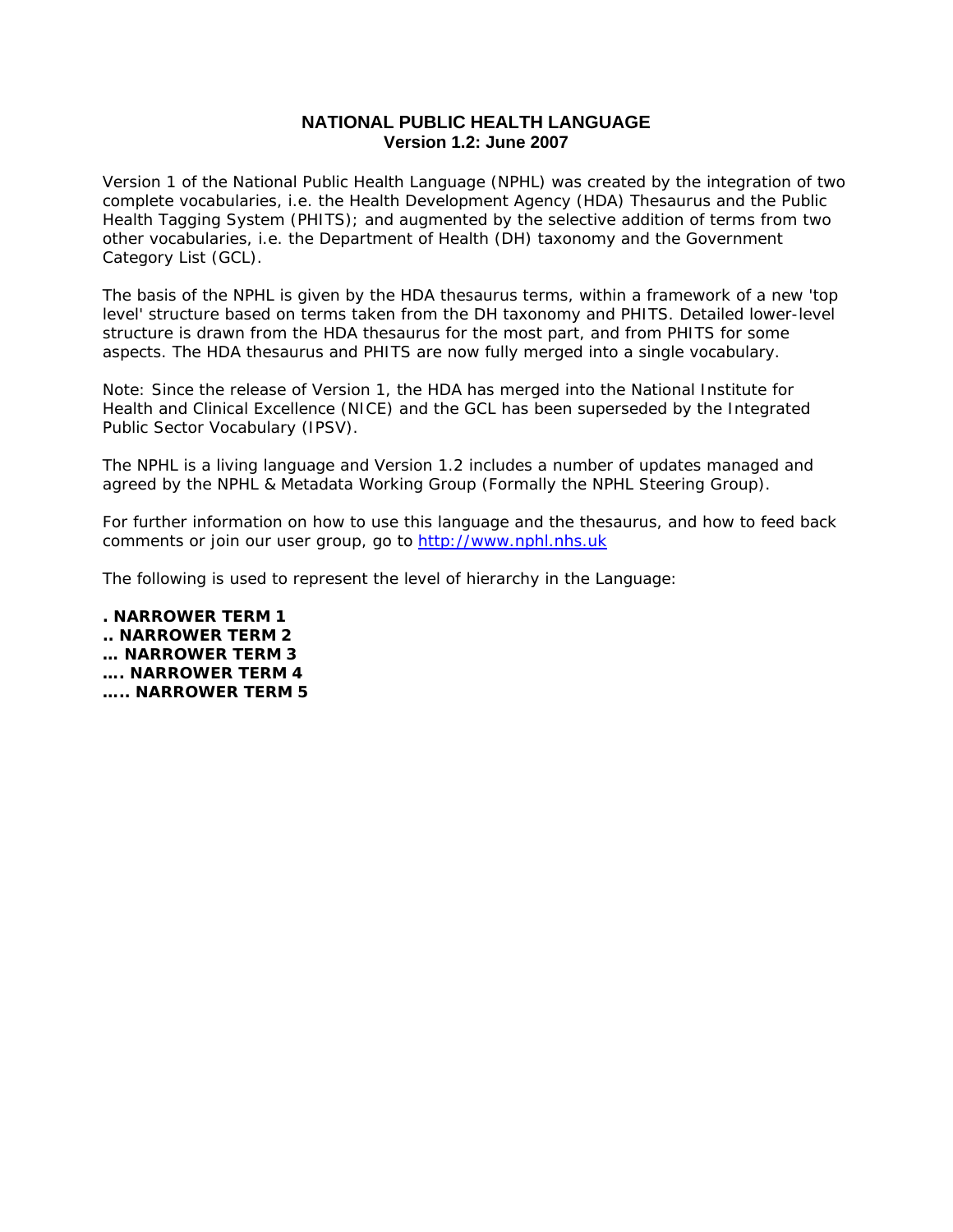USE: EMERGENCY MEDICAL CARE

ABORTION

 UF: Induced abortion Pregnancy termination Termination of pregnancy BT1: FAMILY PLANNING BT2: HEALTH SERVICES BT3: HEALTHCARE AND HEALTH SERVICES BT4: HEALTH SERVICES AND THEIR MANAGEMENT BT2: POPULATION BASED AND PREVENTIVE SERVICES BT3: SERVICES BT4: HEALTH SERVICES AND THEIR MANAGEMENT RT: UNWANTED PREGNANCY

**ABUSE** 

 NT1: CHILD ABUSE NT2: CHILD SEXUAL ABUSE NT1: DOMESTIC VIOLENCE NT1: PARTNER ABUSE NT1: SEXUAL ABUSE NT2: CHILD SEXUAL ABUSE BT1: SOCIAL ISSUES BT2: SOCIETY BT3: SOCIAL DETERMINANTS BT4: DETERMINANTS OF HEALTH

Academic qualifications USE: QUALIFICATIONS

ACCESS

 NT1: ACCESS TO INFORMATION NT1: ACCESS TO SERVICES NT1: DISABILITY ACCESS BT1: SOCIAL FACTORS BT2: SOCIOECONOMIC FACTORS BT3: SOCIAL DETERMINANTS BT4: DETERMINANTS OF HEALTH

ACCESS TO INFORMATION

 BT1: ACCESS BT2: SOCIAL FACTORS BT3: SOCIOECONOMIC FACTORS BT4: SOCIAL DETERMINANTS BT5: DETERMINANTS OF HEALTH

ACCESS TO SERVICES BT1: ACCESS BT2: SOCIAL FACTORS BT3: SOCIOECONOMIC FACTORS BT4: SOCIAL DETERMINANTS

 BT5: DETERMINANTS OF HEALTH BT1: QUALITY BT2: MANAGEMENT

BT3: MANAGEMENT AND POLICY

A&E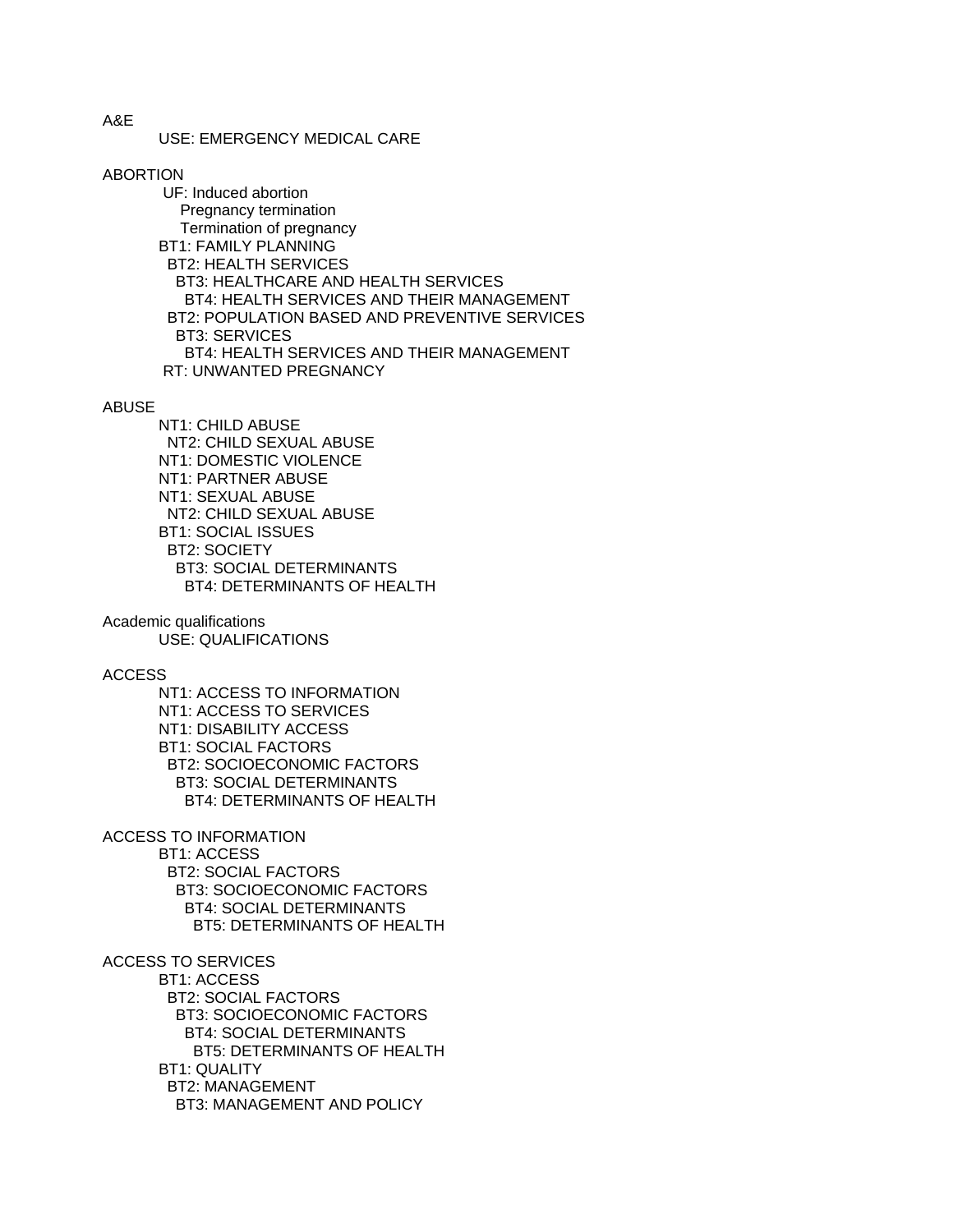BT4: HEALTH SERVICES AND THEIR MANAGEMENT BT2: SERVICES BT3: HEALTH SERVICES AND THEIR MANAGEMENT RT: SERVICE UTILISATION

Accident and emergency USE: EMERGENCY MEDICAL CARE SN: was PHITS level 3 term

ACCIDENT PREVENTION BT1: PREVENTION BT2: HEALTH, PUBLIC HEALTH, HEALTH PROMOTION RT: ACCIDENTS

ACCIDENTS

 NT1: FALLS NT1: HOME ACCIDENTS NT1: TRAFFIC ACCIDENTS NT1: WATER ACCIDENTS BT1: CAUSES OF HARM BT2: ENVIRONMENTAL DETERMINANTS BT3: DETERMINANTS OF HEALTH RT: ACCIDENT PREVENTION BURNS **FRACTURES**  POISONING **SAFETY** 

Acquired immunodeficiency syndrome USE: AIDS

ACTION RESEARCH

 UF: Participatory research BT1: RESEARCH METHODS BT2: METHODS BT3: PUBLIC HEALTH METHODS, THEORY AND RESEARCH BT2: RESEARCH BT3: PUBLIC HEALTH METHODS, THEORY AND RESEARCH RT: EVALUATION SN: Research (usually qualitative) which informs the development of an intervention through the course of the programme.

### ACTIVITIES

 NT1: ARTS NT2: ART NT2: DANCE NT2: DRAMA NT2: MUSIC NT2: THEATRE NT1: LEISURE ACTIVITIES NT1: TRAVELLING BT1: INDIVIDUAL BEHAVIOUR BT2: DETERMINANTS OF HEALTH RT: PHYSICAL ACTIVITY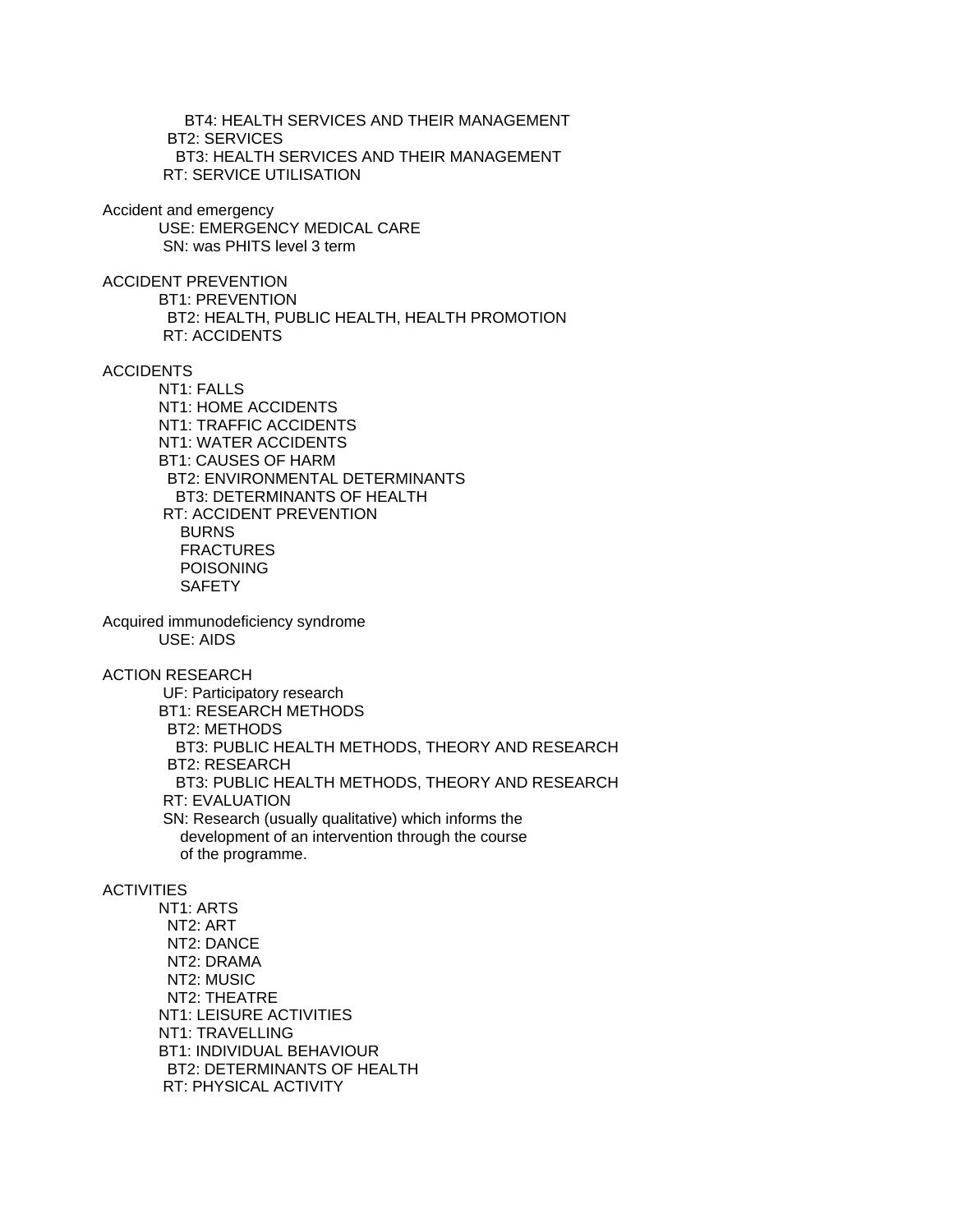ACTIVITY DATA

UF: Activity spaces

Hospital episode statistics

BT1: DATA

BT2: INFORMATION

 BT3: COMMUNICATION AND KNOWLEDGE BT3: MANAGEMENT AND POLICY BT4: HEALTH SERVICES AND THEIR MANAGEMENT

### Activity spaces

USE: ACTIVITY DATA

## ACUPUNCTURE

 BT1: COMPLEMENTARY MEDICINE BT2: HEALTH SERVICES BT3: HEALTHCARE AND HEALTH SERVICES BT4: HEALTH SERVICES AND THEIR MANAGEMENT

### ADDICTION

 UF: Drug and alcohol addiction BT1: PSYCHOSOCIAL FACTORS BT2: SOCIAL FACTORS BT3: SOCIOECONOMIC FACTORS BT4: SOCIAL DETERMINANTS BT5: DETERMINANTS OF HEALTH

### Administrative changes

USE: ORGANISATIONAL CHANGE

### Adolescence

USE: PUBERTY

### Adolescent

 USE: YOUNG PEOPLE SN: was PHITS level 3 term

### **Adolescents**

USE: YOUNG PEOPLE

## ADOPTION

 BT1: FAMILIES BT2: PERSONAL RELATIONSHIPS BT3: RELATIONSHIPS BT4: PEOPLE AND POPULATIONS

### ADULT EDUCATION

 BT1: EDUCATIONAL SYSTEMS BT2: EDUCATION BT3: EDUCATION, EMPLOYMENT AND SKILLS BT4: DETERMINANTS OF HEALTH RT: LIFELONG LEARNING

Adult work

USE: SOCIAL WORK

## Adulthood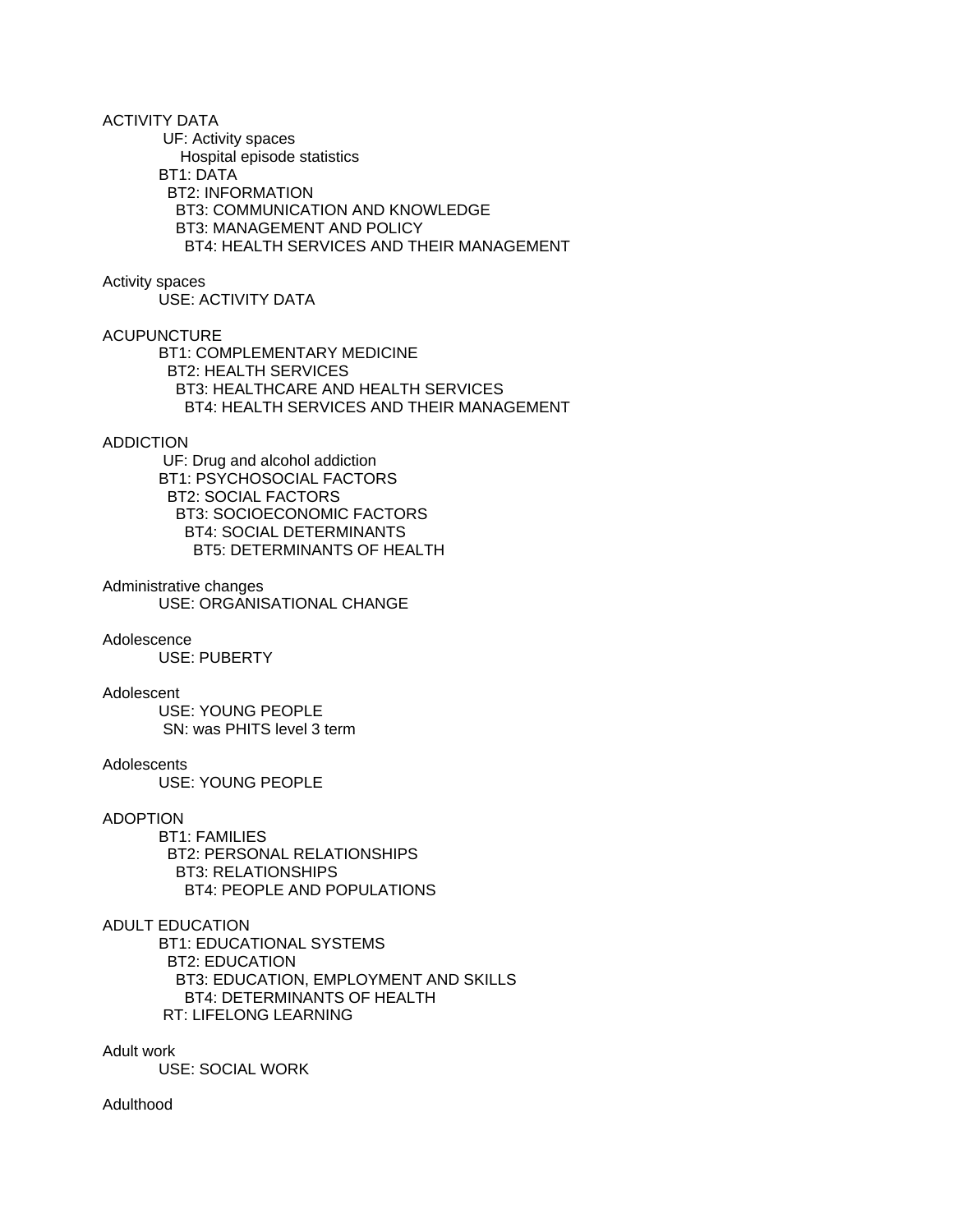## USE: ADULTS

### ADULTS

 UF: Adulthood Working age adult NT1: MIDDLE AGED PEOPLE NT1: OLDER PEOPLE NT1: VERY OLD PEOPLE NT1: YOUNG ADULTS BT1: AGE GROUPS BT2: GROUPS BT3: PEOPLE AND POPULATIONS

### ADVERTISING

 UF: Publicity BT1: MASS COMMUNICATION BT2: COMMUNICATION BT3: COMMUNICATION AND KNOWLEDGE

## ADVICE

 NT1: PATIENT ADVICE BT1: COMMUNICATION BT2: COMMUNICATION AND KNOWLEDGE

Advisors (counsellors)

USE: COUNSELLORS

### ADVOCACY

 UF: Patient advocates NT1: SELF ADVOCACY BT1: COMMUNICATION BT2: COMMUNICATION AND KNOWLEDGE RT: COMPLAINTS EMPOWERMENT PATIENTS' RIGHTS

### **AETIOLOGY**

 UF: Causality BT1: RESEARCH BT2: PUBLIC HEALTH METHODS, THEORY AND RESEARCH

### AFFLUENCE

 BT1: SOCIOECONOMIC STATUS BT2: SOCIOECONOMIC FACTORS BT3: SOCIAL DETERMINANTS BT4: DETERMINANTS OF HEALTH RT: INCOME

### **Africans**

USE: BLACK PEOPLE

AFTER SCHOOL CLUBS BT1: CLUBS BT2: GROUPS BT3: PEOPLE AND POPULATIONS RT: OUT OF SCHOOL ACTIVITIES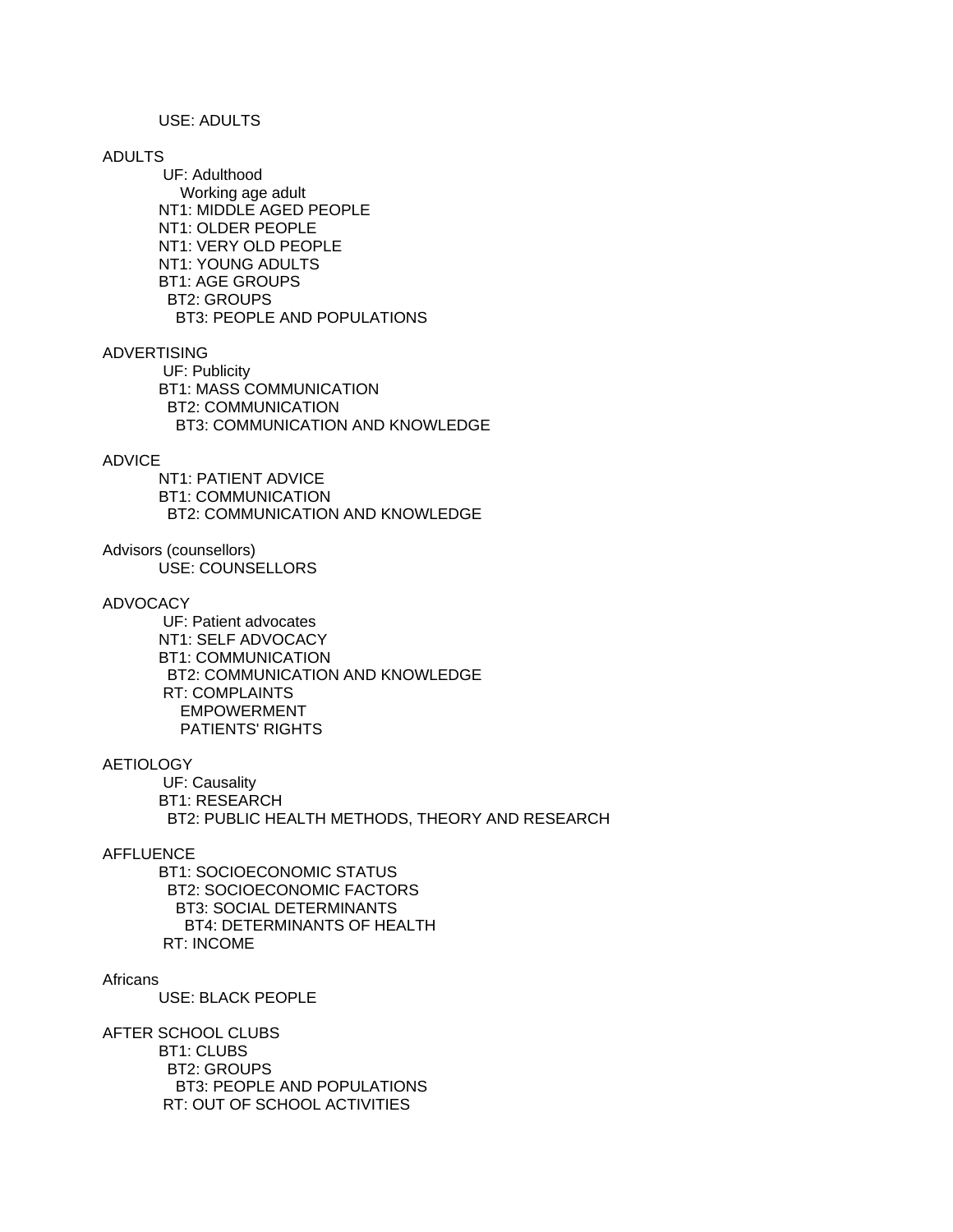AFTERCARE

BT1: HEALTH SERVICES

 BT2: HEALTHCARE AND HEALTH SERVICES BT3: HEALTH SERVICES AND THEIR MANAGEMENT RT: HOSPITAL DISCHARGE MEDICAL TREATMENT REHABILITATION

 SN: 1. Instructions given to patients on what to do after medical treatment. 2. The care of a patient by health professionals after medical treatment

### Age

 USE: AGE GROUPS SN: was PHITS level 2 term

### AGE GROUPS

 UF: Age NT1: ADULTS NT2: MIDDLE AGED PEOPLE NT2: OLDER PEOPLE NT2: VERY OLD PEOPLE NT2: YOUNG ADULTS NT1: CHILDREN NT2: BOYS NT2: GIRLS NT2: INFANTS NT2: LOOKED AFTER CHILDREN NT2: PRE SCHOOL CHILDREN NT1: NEONATES NT1: YOUNG PEOPLE BT1: GROUPS BT2: PEOPLE AND POPULATIONS

### Aged

 USE: OLDER PEOPLE VERY OLD PEOPLE

### Aged people

USE: OLDER PEOPLE

## AGEING

 UF: Gerontology BT1: PHYSIOLOGY BT2: SCIENCES BT3: SCIENCE AND TECHNOLOGY BT4: PUBLIC HEALTH METHODS, THEORY AND RESEARCH RT: GERIATRICS OLDER PEOPLE VERY OLD PEOPLE

### AGEING POPULATIONS

 BT1: DEMOGRAPHY BT2: RESEARCH METHODS BT3: METHODS BT4: PUBLIC HEALTH METHODS, THEORY AND RESEARCH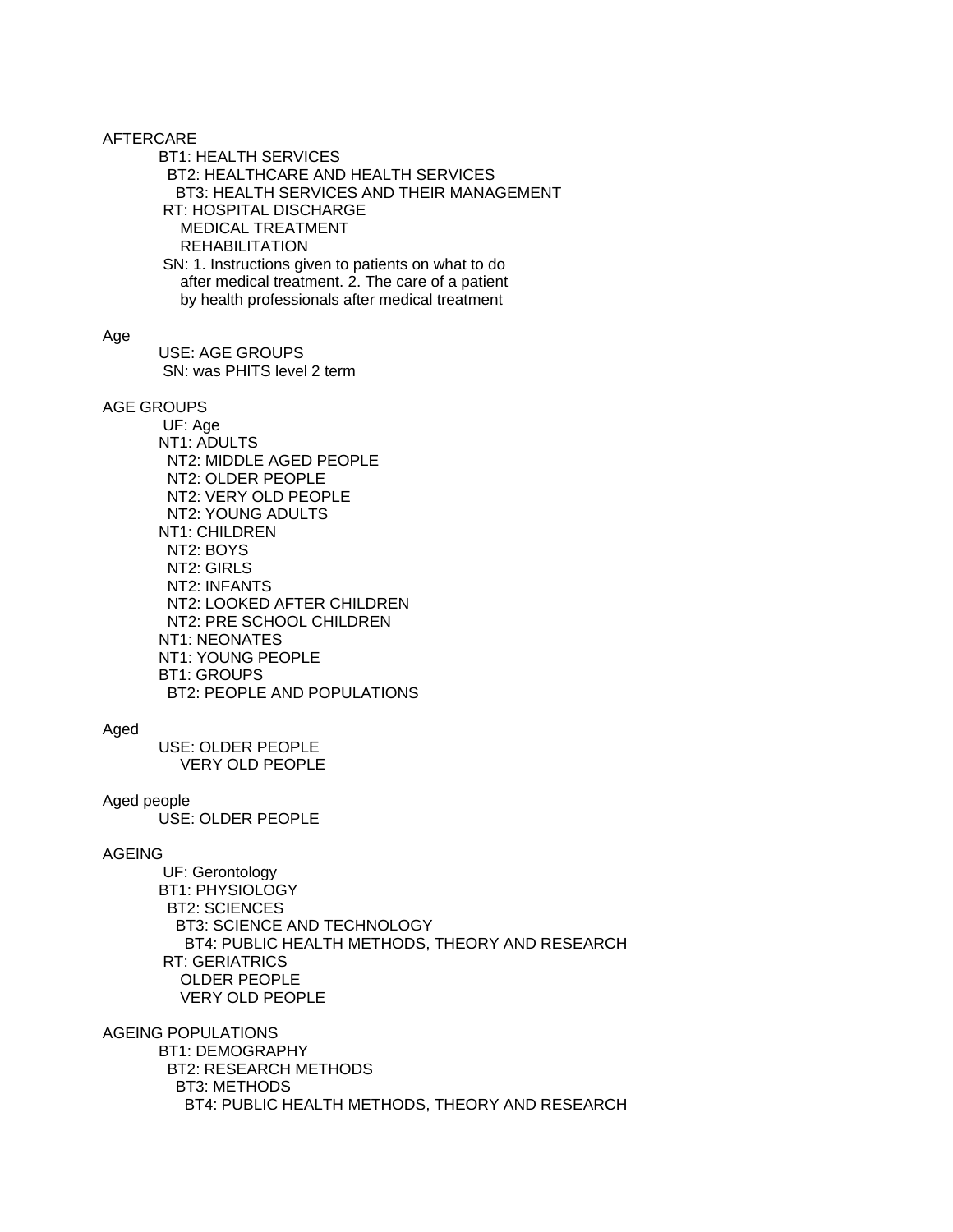BT3: RESEARCH BT4: PUBLIC HEALTH METHODS, THEORY AND RESEARCH RT: OLDER PEOPLE VERY OLD PEOPLE

#### Agoraphobia

USE: PHOBIC DISORDERS

AGRICULTURAL INDUSTRY UF: Farms BT1: INDUSTRY BT2: ECONOMICS, FINANCE AND INDUSTRY BT3: DETERMINANTS OF HEALTH RT: CATERING INDUSTRY FOOD AND DRINK INDUSTRY GENETIC MODIFICATION

AGRICULTURAL POLLUTION

 BT1: POLLUTION BT2: ENVIRONMENT BT3: ENVIRONMENTAL DETERMINANTS BT4: DETERMINANTS OF HEALTH RT: PESTICIDES SOIL CONTAMINATION WATER POLLUTION

## AIDS

 UF: Acquired immunodeficiency syndrome BT1: IMMUNODEFICIENCY BT2: IMMUNE DISORDERS BT3: IMMUNE SYSTEM BT4: ORGAN SYSTEMS BT5: BIOMEDICAL SCIENCE BT6: SCIENCE AND TECHNOLOGY BT7: PUBLIC HEALTH METHODS, THEORY AND RESEARCH RT: HIV INFECTION PEOPLE WITH HIV OR AIDS

## AIR

 BT1: NATURAL ENVIRONMENT BT2: ENVIRONMENT BT3: ENVIRONMENTAL DETERMINANTS BT4: DETERMINANTS OF HEALTH RT: AIR QUALITY CLIMATE CHANGE **OZONE** SUN

### Air Force

USE: ARMED FORCES

### Air pollution

USE: AIR QUALITY

## AIR QUALITY

UF: Air pollution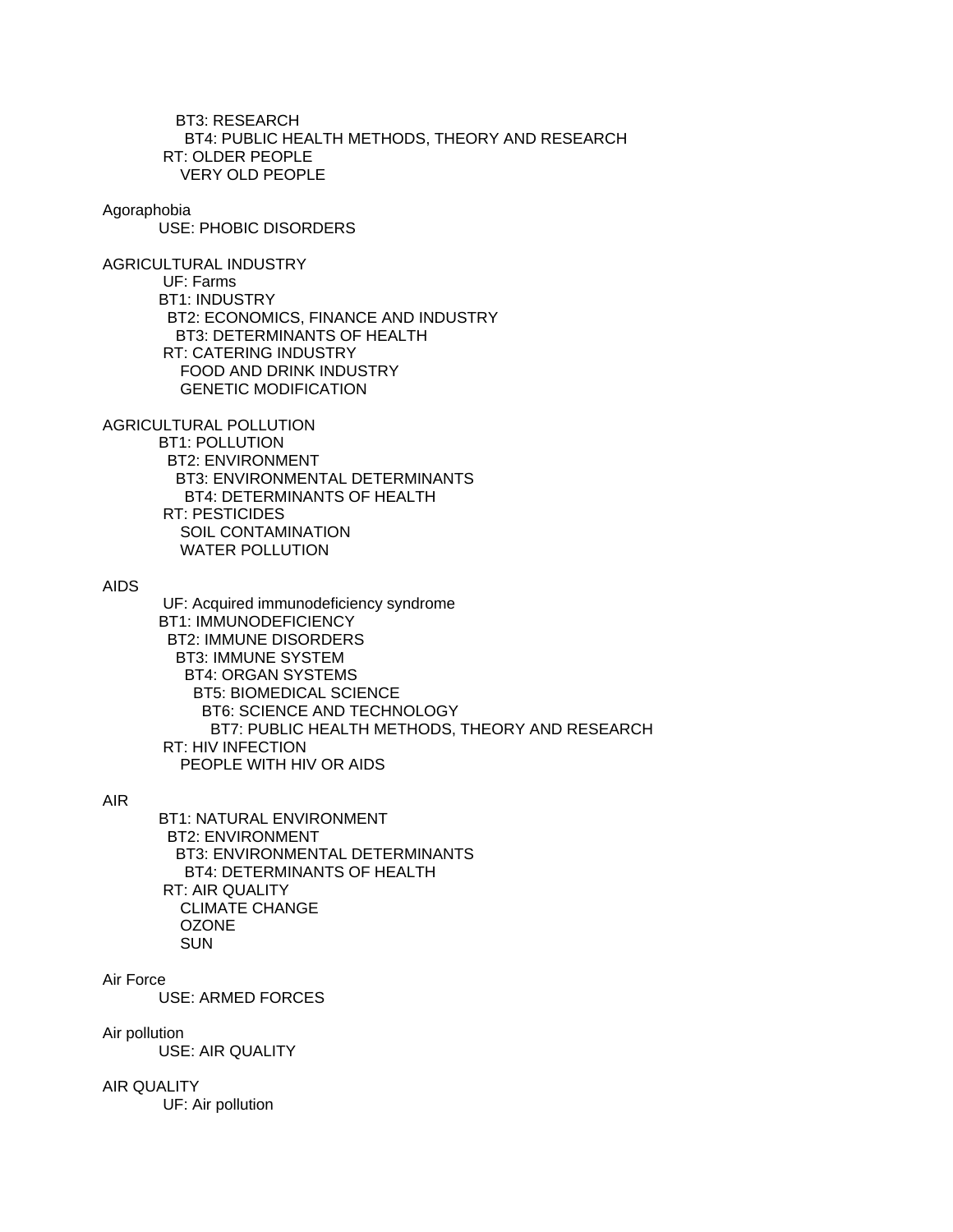Atmospheric pollution NT1: INDOOR AIR POLLUTION NT1: OUTDOOR AIR POLLUTION NT2: CARBON MONOXIDE NT2: VEHICLE RELATED AIR POLLUTION BT1: POLLUTION BT2: ENVIRONMENT BT3: ENVIRONMENTAL DETERMINANTS BT4: DETERMINANTS OF HEALTH RT: AIR CLIMATE CHANGE ENVIRONMENTAL TOBACCO SMOKE

AIR TRANSPORT UF: Aviation

 BT1: TRANSPORT BT2: ENVIRONMENTAL DETERMINANTS BT3: DETERMINANTS OF HEALTH RT: RAIL TRANSPORT

### ALCOHOL

 UF: Alcoholic beverages NT1: ALCOPOPS NT1: BEER NT1: CIDER NT1: SPIRITS NT1: WINE BT1: BEVERAGES BT2: FOOD AND NUTRITION BT3: DETERMINANTS OF HEALTH RT: ALCOHOL MISUSE BINGE DRINKING INTOXICATION

ALCOHOL CONSUMPTION

 UF: Alcohol use Drinking (alcohol) Drinking habits NT1: ALCOHOL MISUSE NT2: BINGE DRINKING NT2: INTOXICATION NT1: ALCOHOL-RELATED HARM NT2: FOETAL ALCOHOL SYNDROME BT1: CAUSES OF HARM BT2: ENVIRONMENTAL DETERMINANTS BT3: DETERMINANTS OF HEALTH BT1: INDIVIDUAL BEHAVIOUR BT2: DETERMINANTS OF HEALTH

ALCOHOL COUNSELLING

 BT1: COUNSELLING BT2: HEALTH SERVICES BT3: HEALTHCARE AND HEALTH SERVICES BT4: HEALTH SERVICES AND THEIR MANAGEMENT

Alcohol dependency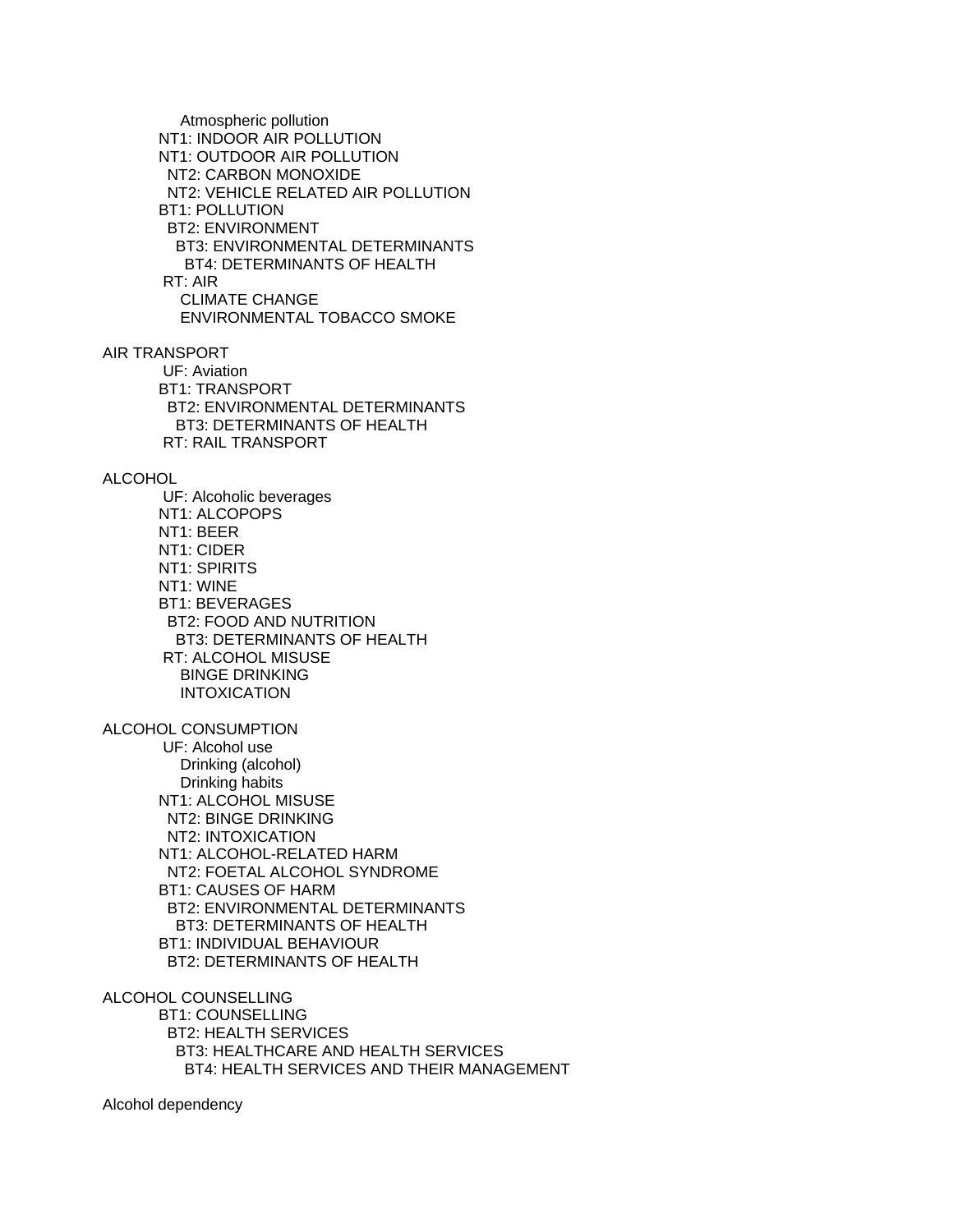USE: ALCOHOL MISUSE

ALCOHOL EDUCATION BT1: HEALTH EDUCATION BT2: HEALTH PROMOTION BT3: HEALTH, PUBLIC HEALTH, HEALTH PROMOTION

ALCOHOL MISUSE

 UF: Alcohol dependency NT1: BINGE DRINKING NT1: INTOXICATION BT1: ALCOHOL CONSUMPTION BT2: CAUSES OF HARM BT3: ENVIRONMENTAL DETERMINANTS BT4: DETERMINANTS OF HEALTH BT2: INDIVIDUAL BEHAVIOUR BT3: DETERMINANTS OF HEALTH RT: ALCOHOL ALCOHOL-RELATED HARM REHABILITATION

ALCOHOL POLICIES BT1: HEALTH POLICY BT2: POLICY BT3: MANAGEMENT AND POLICY BT4: HEALTH SERVICES AND THEIR MANAGEMENT RT: DRUG POLICIES WORKPLACE HEALTH PROMOTION

Alcohol use USE: ALCOHOL CONSUMPTION

Alcoholic beverages USE: ALCOHOL

Alcoholic soft drinks USE: ALCOPOPS

ALCOHOL-RELATED HARM NT1: FOETAL ALCOHOL SYNDROME BT1: ALCOHOL CONSUMPTION BT2: CAUSES OF HARM BT3: ENVIRONMENTAL DETERMINANTS BT4: DETERMINANTS OF HEALTH BT2: INDIVIDUAL BEHAVIOUR BT3: DETERMINANTS OF HEALTH RT: ALCOHOL MISUSE

ALCOPOPS

 UF: Alcoholic soft drinks BT1: ALCOHOL BT2: BEVERAGES BT3: FOOD AND NUTRITION BT4: DETERMINANTS OF HEALTH RT: SPIRITS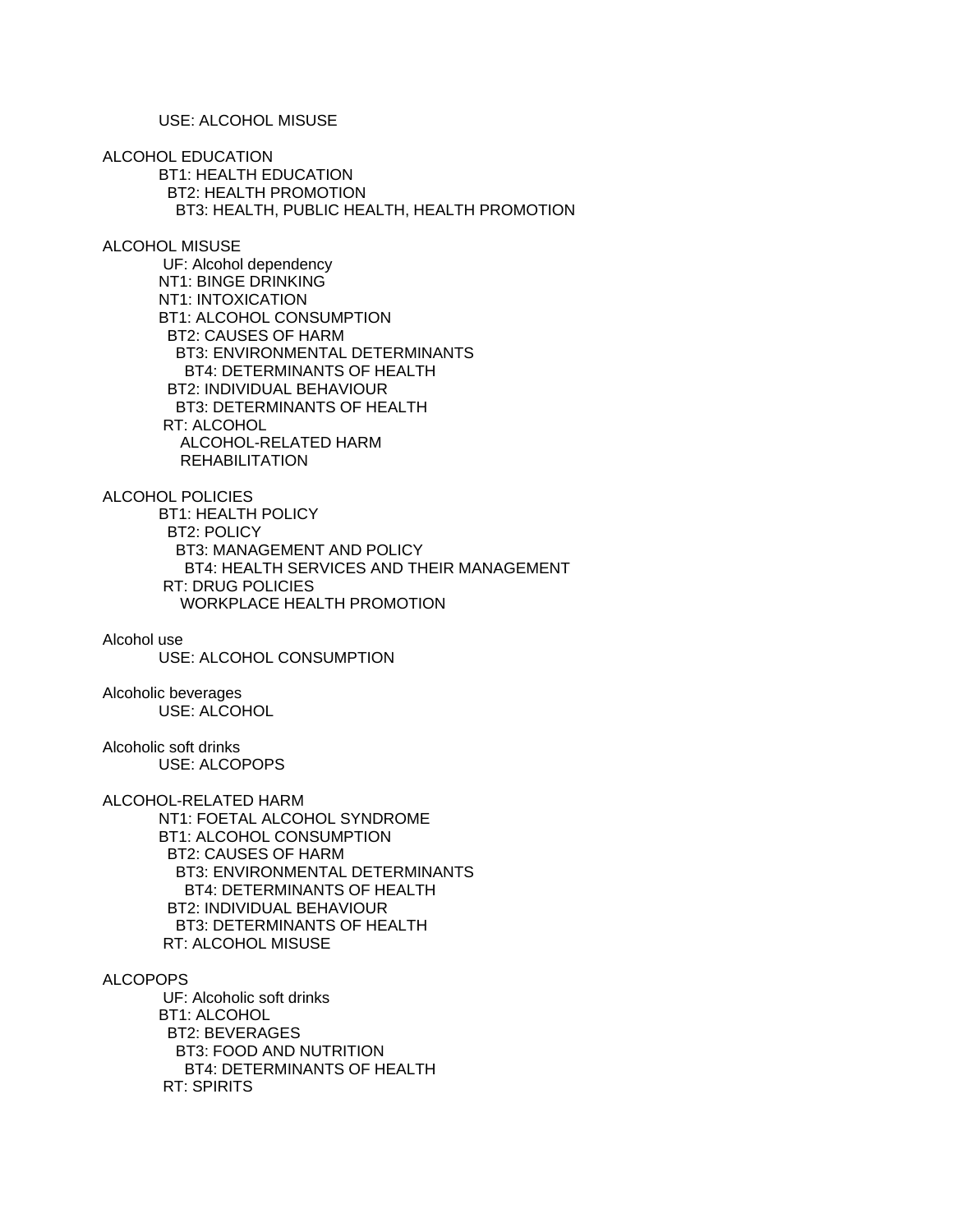Alimentary system USE: DIGESTIVE SYSTEM

BT1: STIMULANTS

ALL CAUSES OF MORBIDITY AND MORTALITY BT1: DEATH, DISEASE AND DISABILITY SN: was PHITS level 2 term ALLERGIES UF: Atropic hypersensitivity Hypersensitivity NT1: CONTACT ALLERGY NT1: FOOD ALLERGY NT1: RHINITIS BT1: DEATH, DISEASE AND DISABILITY BT1: IMMUNE DISORDERS BT2: IMMUNE SYSTEM BT3: ORGAN SYSTEMS BT4: BIOMEDICAL SCIENCE BT5: SCIENCE AND TECHNOLOGY BT6: PUBLIC HEALTH METHODS, THEORY AND RESEARCH ALLIED HEALTH PROFESSIONALS UF: PAMS Professions Allied to Medicine BT1: HEALTH PROFESSIONALS BT2: OCCUPATIONAL GROUPS BT3: GROUPS BT4: PEOPLE AND POPULATIONS BT1: HEALTHCARE AND HEALTH SERVICES BT2: HEALTH SERVICES AND THEIR MANAGEMENT Alternative medicine USE: COMPLEMENTARY MEDICINE ALZHEIMER'S DISEASE BT1: DEMENTIA BT2: MENTAL AND BEHAVIOURAL DISORDERS BT3: DEATH, DISEASE AND DISABILITY AMBULANCE SERVICES UF: Hospital ambulance services BT1: EMERGENCY SERVICES BT2: SECONDARY AND TERTIARY SERVICES BT3: SERVICES BT4: HEALTH SERVICES AND THEIR MANAGEMENT SN: was PHITS level 3 term AMBULATORY SERVICES BT1: SECONDARY AND TERTIARY SERVICES BT2: SERVICES BT3: HEALTH SERVICES AND THEIR MANAGEMENT SN: was PHITS level 3 term AMPHETAMINES NT1: ECSTASY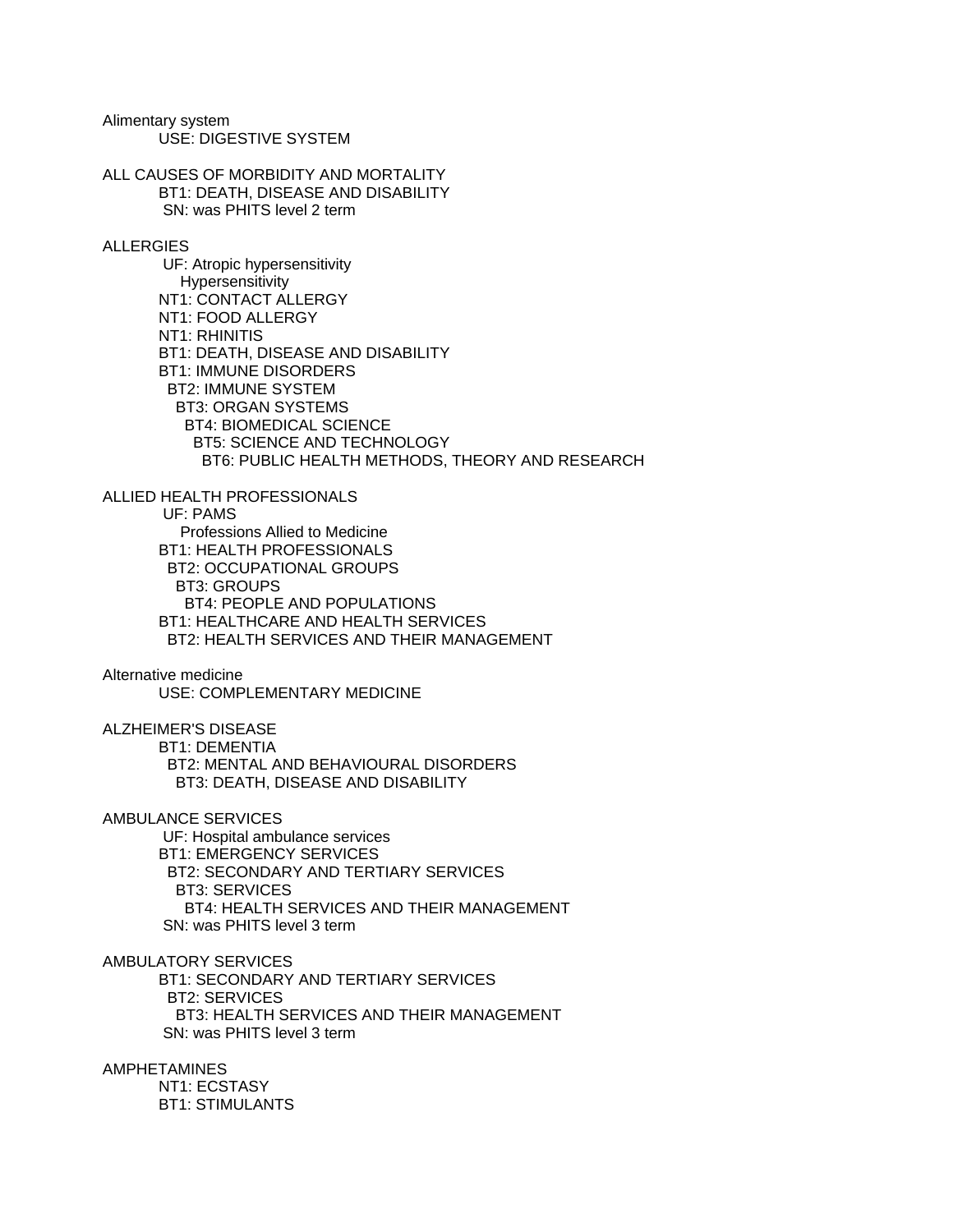BT2: SUBSTANCE MISUSE BT3: CAUSES OF HARM BT4: ENVIRONMENTAL DETERMINANTS BT5: DETERMINANTS OF HEALTH BT3: INDIVIDUAL BEHAVIOUR BT4: DETERMINANTS OF HEALTH

ANABOLIC STEROIDS

 UF: Steroids BT1: STIMULANTS BT2: SUBSTANCE MISUSE BT3: CAUSES OF HARM BT4: ENVIRONMENTAL DETERMINANTS BT5: DETERMINANTS OF HEALTH BT3: INDIVIDUAL BEHAVIOUR BT4: DETERMINANTS OF HEALTH RT: WEIGHT TRAINING

### ANAEMIA

 UF: Anemia NT1: SICKLE CELL ANAEMIA NT1: THALASSAEMIA BT1: BLOOD AND IMMUNE DISORDERS BT2: DEATH, DISEASE AND DISABILITY

### ANAL SEX

 BT1: SEXUAL PRACTICES BT2: SEXUAL BEHAVIOUR BT3: BEHAVIOUR BT4: PSYCHOLOGY BT5: BEHAVIOURAL SCIENCES BT6: SCIENCES BT7: SCIENCE AND TECHNOLOGY BT8: PUBLIC HEALTH METHODS, THEORY AND RESEARCH

## ANALGESICS

 UF: Anti pyretics NT1: ASPIRIN NT1: HEROIN NT1: METHADONE BT1: DRUGS BT2: MEDICINES BT3: HEALTHCARE AND HEALTH SERVICES BT4: HEALTH SERVICES AND THEIR MANAGEMENT SN: A compound capable of producing analgesia, ie one that relieves pain without producing anesthesia or loss of consciousness.

## ANALYSIS

 UF: Analytic methods NT1: DATA ANALYSIS BT1: METHODS BT2: PUBLIC HEALTH METHODS, THEORY AND RESEARCH RT: RESEARCH

Analytic methods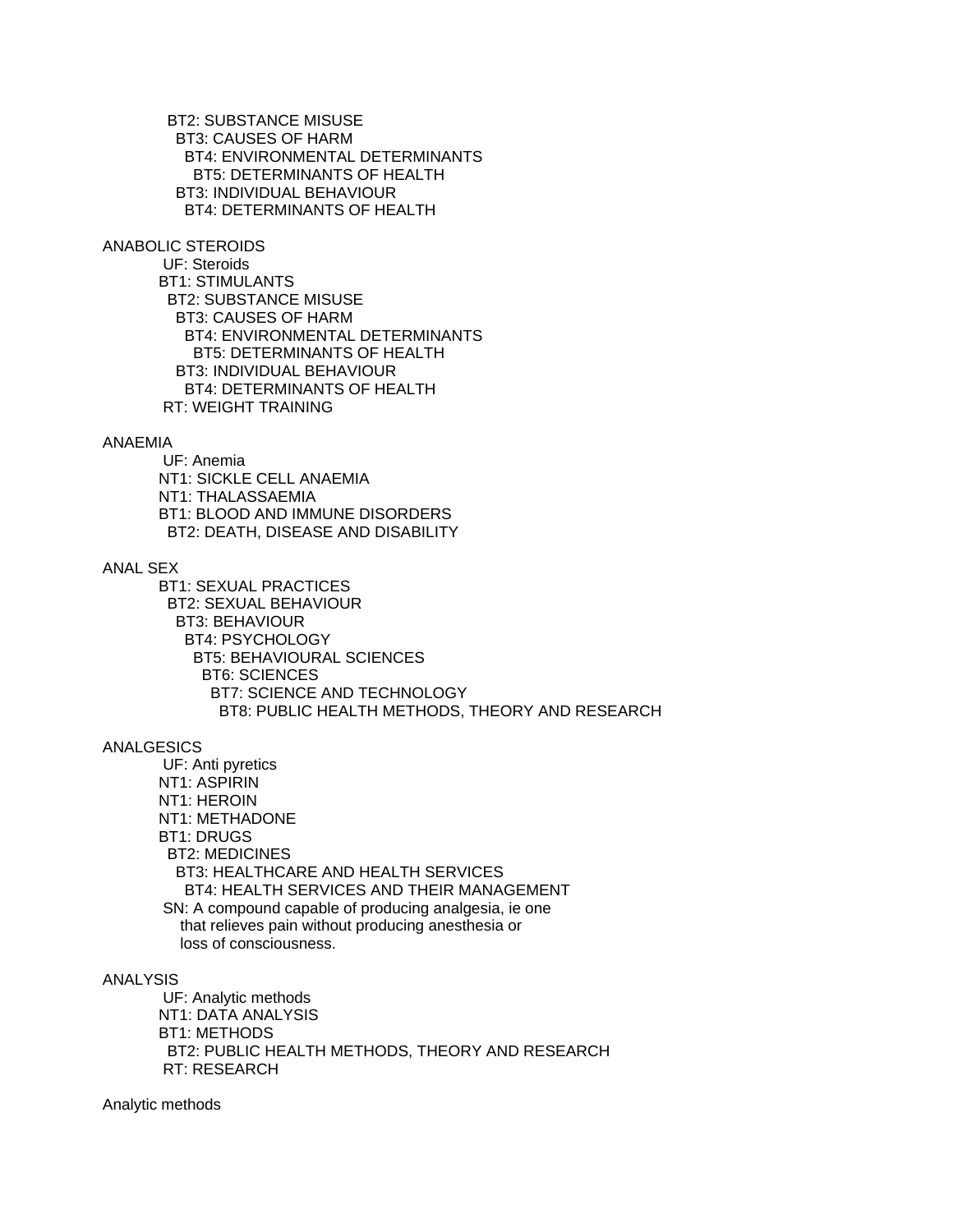USE: ANALYSIS

### ANATOMY

 BT1: SCIENCES BT2: SCIENCE AND TECHNOLOGY BT3: PUBLIC HEALTH METHODS, THEORY AND RESEARCH RT: PHYSIOLOGY POSTURE

#### Anemia

USE: ANAEMIA

ANOREXIA NERVOSA

 BT1: EATING DISORDERS BT2: MENTAL AND BEHAVIOURAL DISORDERS BT3: DEATH, DISEASE AND DISABILITY RT: BULIMIA NERVOSA SELF ESTEEM

## ANTENATAL CARE

 UF: Pre natal care BT1: CARE BT2: HEALTHCARE AND HEALTH SERVICES BT3: HEALTH SERVICES AND THEIR MANAGEMENT RT: ANTENATAL EDUCATION CHILDBIRTH MIDWIVES PRE CONCEPTION **PREGNANCY** SN: Care of mother and foetus before birth

### Antenatal classes

USE: ANTENATAL EDUCATION

ANTENATAL EDUCATION

 UF: Antenatal classes BT1: HEALTH EDUCATION BT2: HEALTH PROMOTION BT3: HEALTH, PUBLIC HEALTH, HEALTH PROMOTION RT: ANTENATAL CARE

ANTENATAL EXERCISES BT1: EXERCISES BT2: PHYSICAL ACTIVITY BT3: INDIVIDUAL BEHAVIOUR

BT4: DETERMINANTS OF HEALTH

#### ANTHROPOLOGY

 UF: Medical anthropology BT1: BEHAVIOURAL SCIENCES BT2: SCIENCES BT3: SCIENCE AND TECHNOLOGY BT4: PUBLIC HEALTH METHODS, THEORY AND RESEARCH

Anti pyretics

USE: ANALGESICS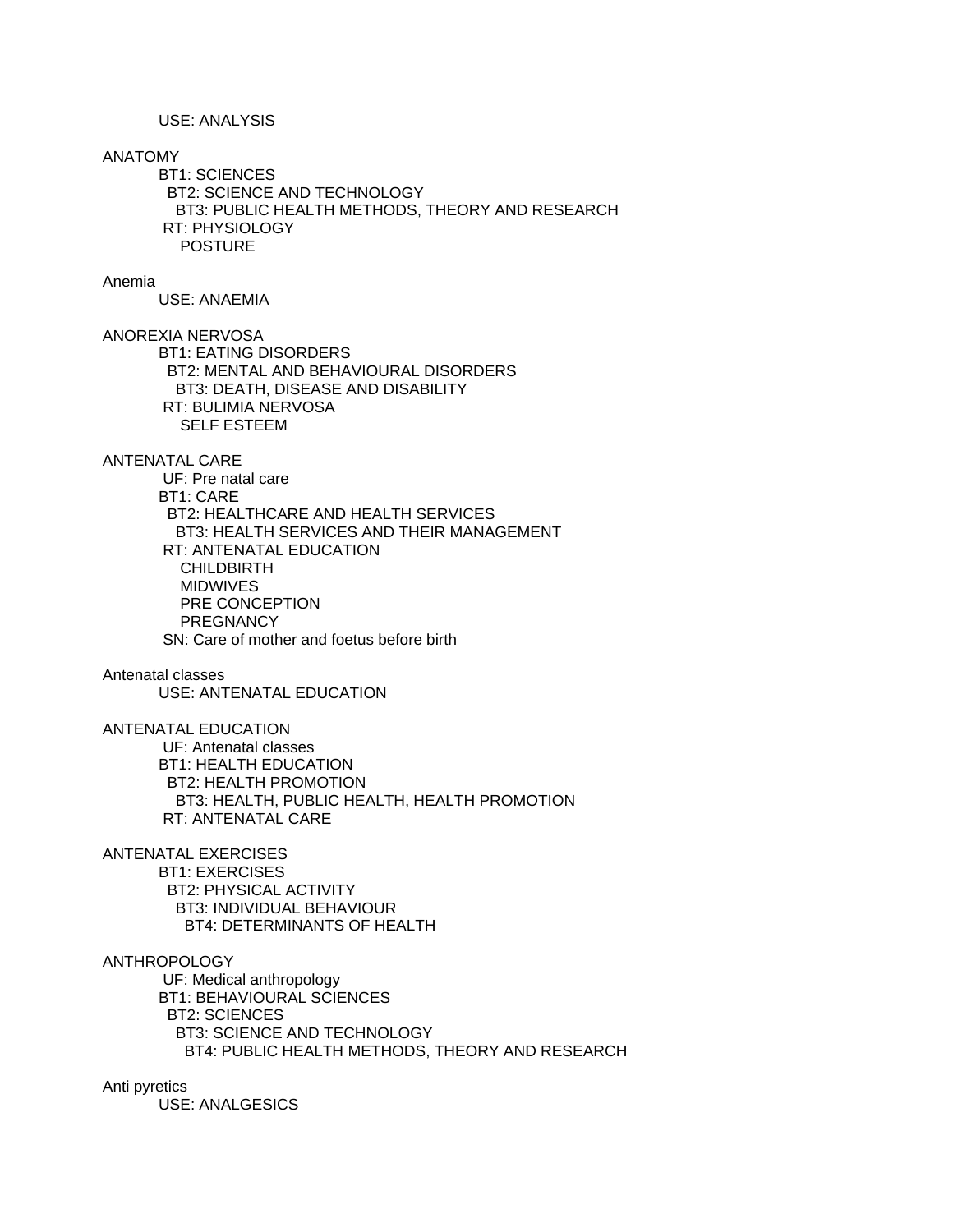ANTIOXIDANTS BT1: NUTRITION COMPONENTS BT2: NUTRITION BT3: FOOD AND NUTRITION BT4: DETERMINANTS OF HEALTH ANTISOCIAL BEHAVIOUR UF: Juvenile delinquency NT1: CRIME NT2: CRIME PREVENTION NT2: CRIME REDUCTION NT1: VANDALISM BT1: BEHAVIOUR BT2: PSYCHOLOGY BT3: BEHAVIOURAL SCIENCES BT4: SCIENCES BT5: SCIENCE AND TECHNOLOGY BT6: PUBLIC HEALTH METHODS, THEORY AND RESEARCH BT1: SOCIAL ISSUES BT2: SOCIETY BT3: SOCIAL DETERMINANTS BT4: DETERMINANTS OF HEALTH

### APATHY

 UF: Indifference BT1: BEHAVIOUR BT2: PSYCHOLOGY BT3: BEHAVIOURAL SCIENCES BT4: SCIENCES BT5: SCIENCE AND TECHNOLOGY BT6: PUBLIC HEALTH METHODS, THEORY AND RESEARCH RT: HEALTH BEHAVIOUR MOTIVATION

#### Aphasia

 USE: COMMUNICATION DISORDERS SN: Impaired or absent comprehension or communication by, speech, writing or signs due to an acquired lesion of the dominant cerebral hemisphere

#### Apparatus

USE: EQUIPMENT

#### Appetite disorders

USE: EATING DISORDERS

#### Appliances

USE: EQUIPMENT

#### Appraisal

USE: EVALUATION

AREA BASED CLASSIFICATION BT1: AREAS BT2: PLACES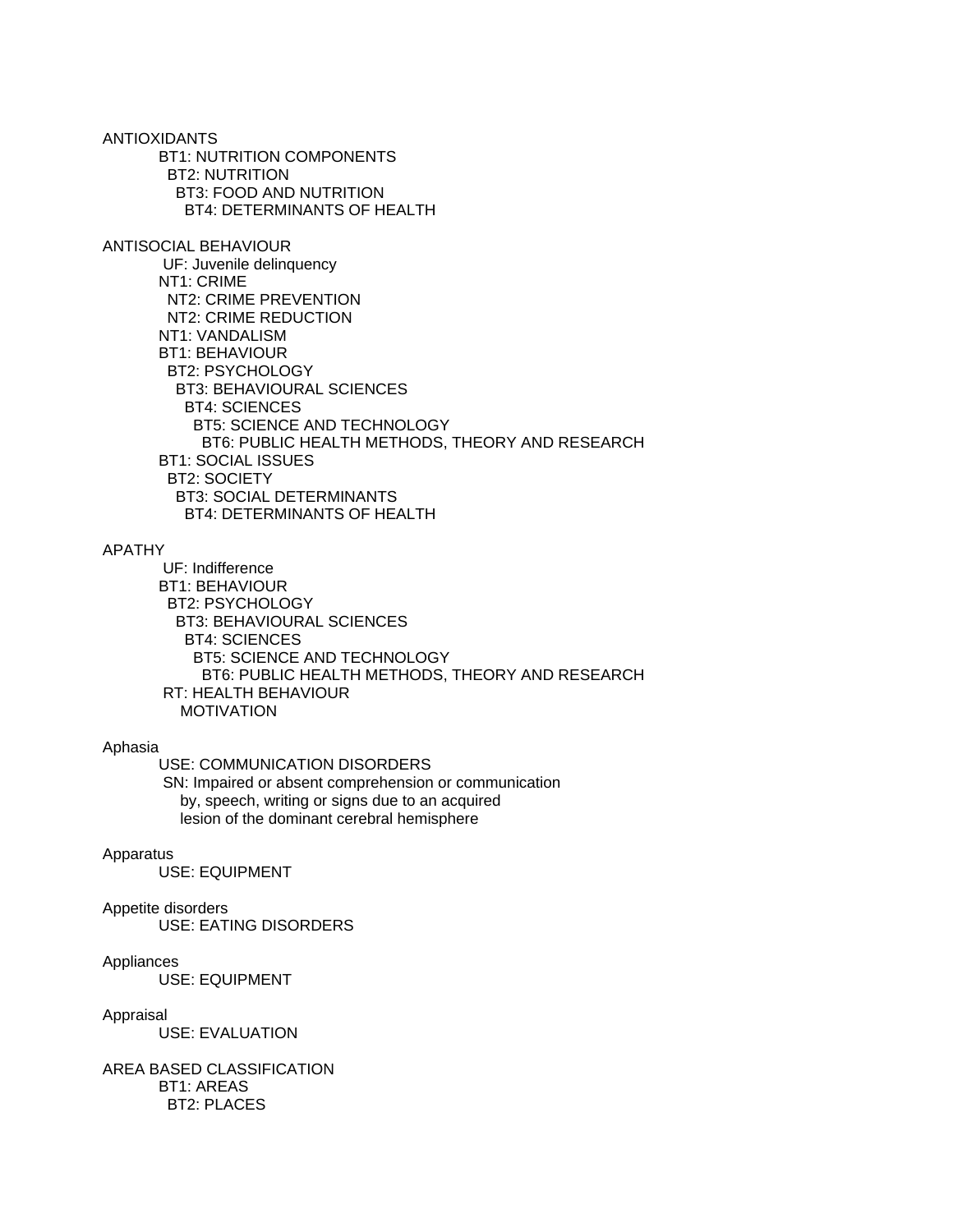AREA BASED INITIATIVES NT1: EDUCATION ACTION ZONES BT1: AREAS BT2: PLACES BT3: SETTINGS AND PLACES BT1: GOVERNMENT INITIATIVES BT2: GOVERNMENT POLICY BT3: POLICY BT4: MANAGEMENT AND POLICY BT5: HEALTH SERVICES AND THEIR MANAGEMENT

AREAS

 NT1: AREA BASED CLASSIFICATION NT1: AREA BASED INITIATIVES NT2: EDUCATION ACTION ZONES NT1: CENSUS DISTRICTS NT1: CENSUS ED/OA NT1: CENSUS WARD LEVEL NT1: CLINICAL NETWORKS NT1: CONSTITUENCIES NT1: COUNTIES NT1: COUNTRIES NT1: ELECTORAL REGIONS NT1: GEOGRAPHICAL FEATURES NT1: GOVERNMENT OFFICES NT1: GP PRACTICE AREAS NT1: HEALTH AUTHORITIES NT1: HOSPITALS NT2: HOSPITAL ADMISSION NT2: HOSPITAL DISCHARGE NT2: OUTPATIENT CARE NT1: HSC REGIONS NT1: LOCAL AUTHORITY AREAS NT1: NATURE RESERVES NT1: NEIGHBOURHOODS NT2: NEIGHBOURHOOD RENEWAL NT1: NUTS1 NT1: NUTS2 NT1: NUTS3 NT1: NUTS4 NT1: NUTS5 NT1: ONS AREA CLASSIFICATIONS NT1: PARISHES NT1: POST CODE DISTRICTS NT1: POST CODE SECTORS NT1: PRIMARY CARE ORGANISATIONS NT1: RURAL AREAS NT1: SITES OF SPECIAL SCIENTIFIC INTEREST NT1: SOCIAL SERVICE DISTRICTS NT1: STANDARD REGIONS NT1: STRATEGIC HEALTH AUTHORITIES NT1: TRAINING ENTERPRISE COUNCILS NT1: TRAVEL TO WORK AREAS NT1: UNITARY AUTHORITIES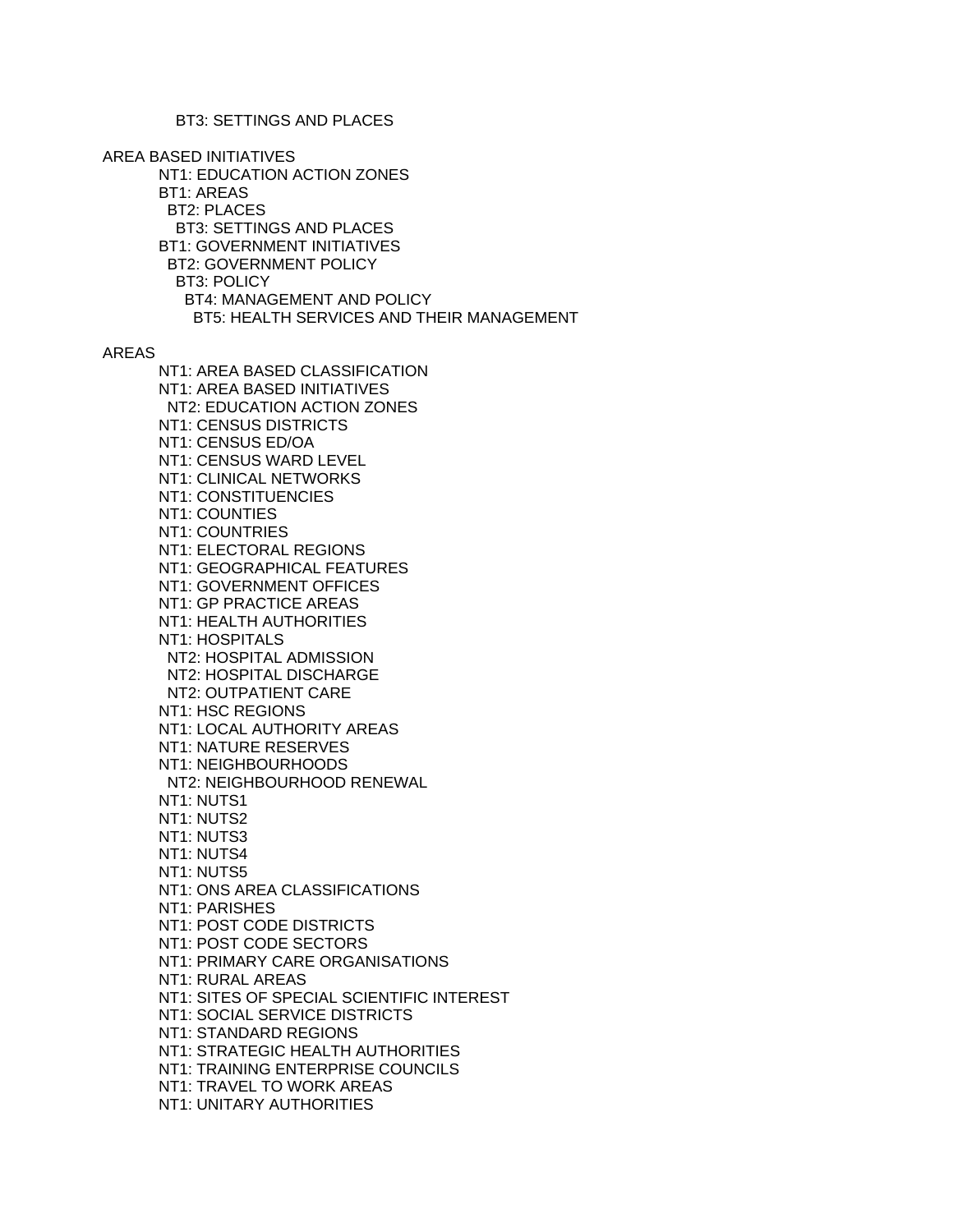NT1: URBAN AREAS NT2: CITIES NT3: INNER CITIES NT2: URBAN DEVELOPMENT NT1: WARDS NT1: WHO REGIONS BT1: PLACES BT2: SETTINGS AND PLACES SN: Any geographical area; a two-dimensional part of a map was PHITS level 2 heading

# ARMED FORCES

 UF: Air Force Armed services Army Defence forces Military forces Military personnel Military services Navy BT1: PUBLIC SERVICES

 BT2: GOVERNMENT AND LAW BT3: HEALTH SERVICES AND THEIR MANAGEMENT

### Armed services

USE: ARMED FORCES

#### Army

USE: ARMED FORCES

# ART

 BT1: ARTS BT2: ACTIVITIES BT3: INDIVIDUAL BEHAVIOUR BT4: DETERMINANTS OF HEALTH RT: THERAPY

### **ARTHRITIS**

 BT1: MUSCULOSKELETAL DISORDERS BT2: DEATH, DISEASE AND DISABILITY RT: RHEUMATIC DISORDERS

### Artificial insemination

USE: ASSISTED CONCEPTION

# ARTS

 NT1: ART NT1: DANCE NT1: DRAMA NT1: MUSIC NT1: THEATRE BT1: ACTIVITIES BT2: INDIVIDUAL BEHAVIOUR BT3: DETERMINANTS OF HEALTH RT: THERAPY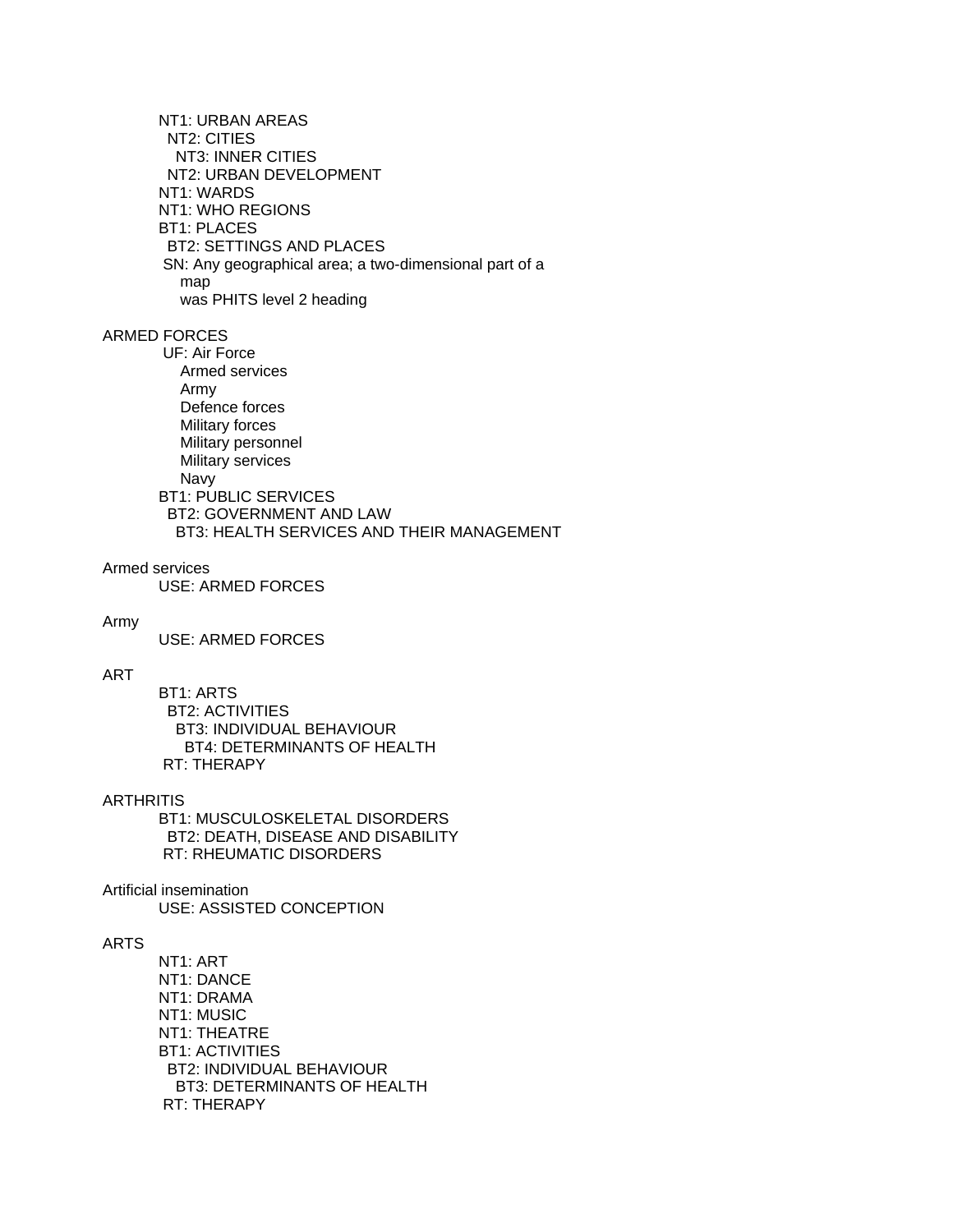ASBESTOS BT1: POLLUTANTS BT2: CAUSES OF HARM BT3: ENVIRONMENTAL DETERMINANTS BT4: DETERMINANTS OF HEALTH

Asian British people

USE: ASIAN PEOPLE

### ASIAN PEOPLE

 UF: Asian British people Asians Bangladeshi people Bangladeshis British Asians Indian people Indians Pakistani people Pakistanis BT1: ETHNIC GROUPS BT2: GROUPS BT3: PEOPLE AND POPULATIONS SN: Includes Asian British people, Indian, Pakistani, Bangladeshi people, and all other Asian backgrounds except Chinese. Derived from National Statistics (2003) Ethnic group statistics: a guide for the collection and classification of ethnicity data.

### Asians

USE: ASIAN PEOPLE

## ASPIRIN

 BT1: ANALGESICS BT2: DRUGS BT3: MEDICINES BT4: HEALTHCARE AND HEALTH SERVICES BT5: HEALTH SERVICES AND THEIR MANAGEMENT

### ASSAULT

 BT1: CAUSES OF HARM BT2: ENVIRONMENTAL DETERMINANTS BT3: DETERMINANTS OF HEALTH

### ASSERTIVENESS

 UF: Assertiveness training BT1: BEHAVIOUR BT2: PSYCHOLOGY BT3: BEHAVIOURAL SCIENCES BT4: SCIENCES BT5: SCIENCE AND TECHNOLOGY BT6: PUBLIC HEALTH METHODS, THEORY AND RESEARCH RT: EMPOWERMENT

Assertiveness training USE: ASSERTIVENESS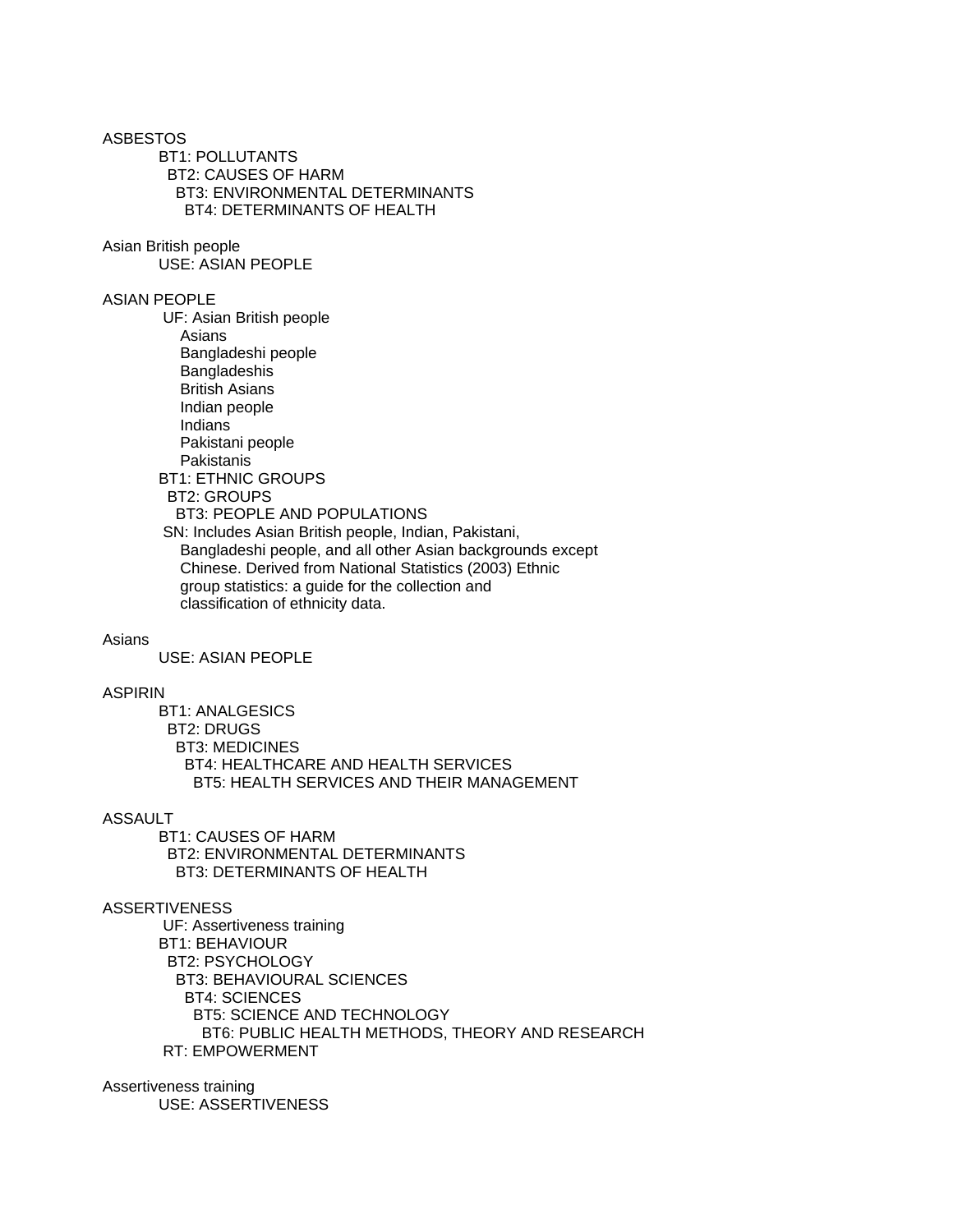Assessment USE: EVALUATION Assessment (social work) USE: NEEDS ASSESSMENT ASSISTED CONCEPTION UF: Artificial insemination In vitro fertilization IVF BT1: CONCEPTION BT2: FERTILITY BT3: PHYSIOLOGY BT4: SCIENCES BT5: SCIENCE AND TECHNOLOGY BT6: PUBLIC HEALTH METHODS, THEORY AND RESEARCH BT1: FERTILITY BT2: PHYSIOLOGY BT3: SCIENCES BT4: SCIENCE AND TECHNOLOGY BT5: PUBLIC HEALTH METHODS, THEORY AND RESEARCH RT: FERTILITY TESTS MULTIPLE BIRTHS Associations USE: ORGANISATIONS ASTHMA BT1: RESPIRATORY DISORDERS BT2: DEATH, DISEASE AND DISABILITY RT: BRONCHITIS VEHICLE RELATED AIR POLLUTION ASYLUM SEEKERS UF: Refugees and asylum seekers BT1: VULNERABLE GROUPS BT2: DISADVANTAGED GROUPS BT3: GROUPS BT4: PEOPLE AND POPULATIONS RT: REFUGEES Atmospheric pollution USE: AIR QUALITY Atropic hypersensitivity USE: ALLERGIES **ATTITUDES**  BT1: PERSONALITY BT2: PSYCHOLOGICAL DETERMINANTS BT3: DETERMINANTS OF HEALTH

Attitudinal change USE: BEHAVIOUR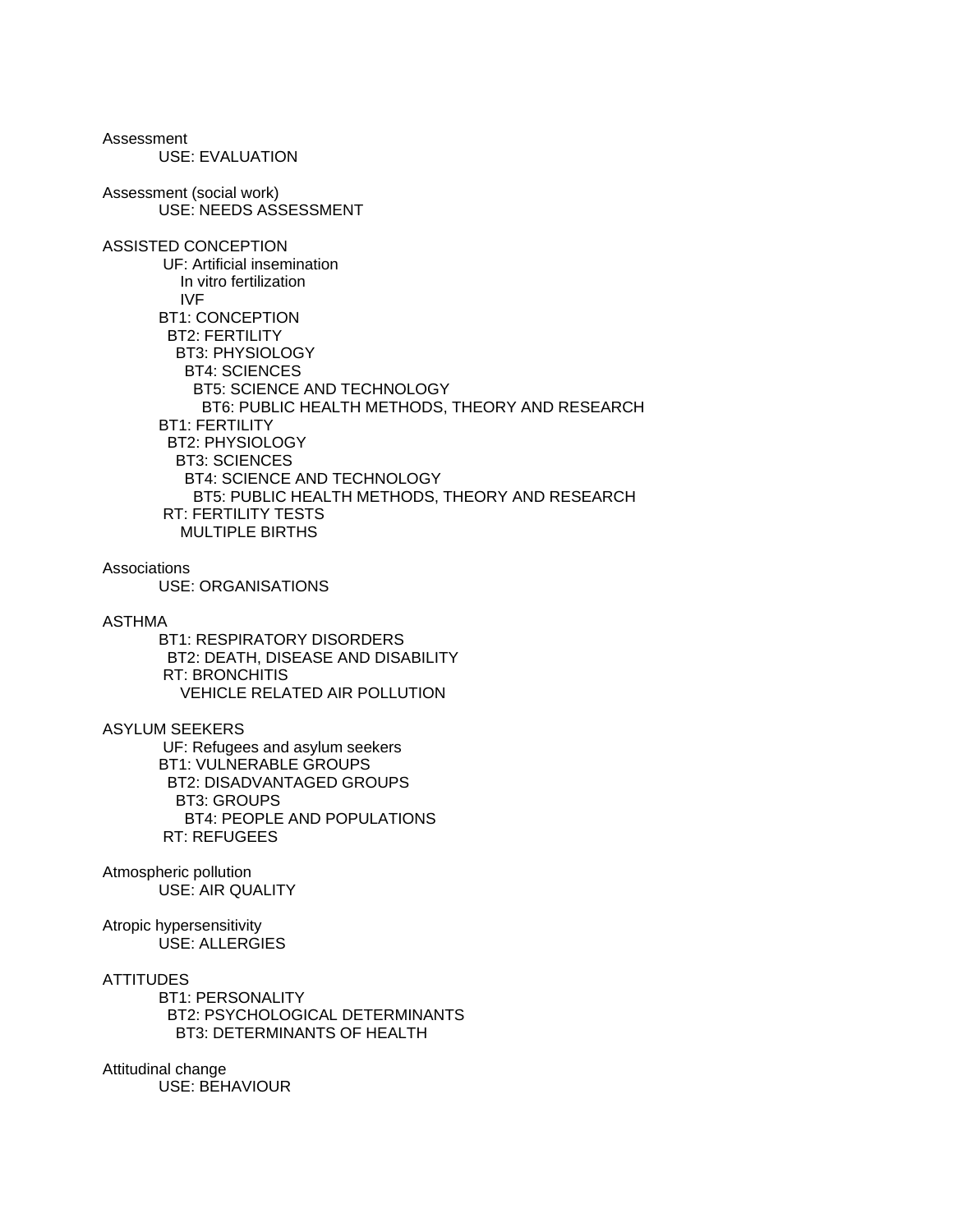## AUTISM

 BT1: COMMUNICATION DISORDERS BT2: DEATH, DISEASE AND DISABILITY

#### Aviation

USE: AIR TRANSPORT

### Awareness

USE: KNOWLEDGE

#### **Babies**

USE: INFANTS

### Baby battering

USE: CHILD ABUSE

### Baby sitting

USE: CHILDMINDING

# BACK PAIN

 UF: Backache BT1: MUSCULOSKELETAL DISORDERS BT2: DEATH, DISEASE AND DISABILITY RT: LIFTING

## Backache

USE: BACK PAIN

#### **Backwardness**

USE: LEARNING DISABILITIES

### Bangladeshi people

USE: ASIAN PEOPLE

#### Bangladeshis

USE: ASIAN PEOPLE

### BARBITURATES

 BT1: DEPRESSANTS BT2: DRUGS BT3: MEDICINES BT4: HEALTHCARE AND HEALTH SERVICES BT5: HEALTH SERVICES AND THEIR MANAGEMENT RT: BENZODIAZEPINES

### BEER

 BT1: ALCOHOL BT2: BEVERAGES BT3: FOOD AND NUTRITION BT4: DETERMINANTS OF HEALTH

### BEHAVIOUR

 UF: Attitudinal change **Conduct**  Human behaviour NT1: ANTISOCIAL BEHAVIOUR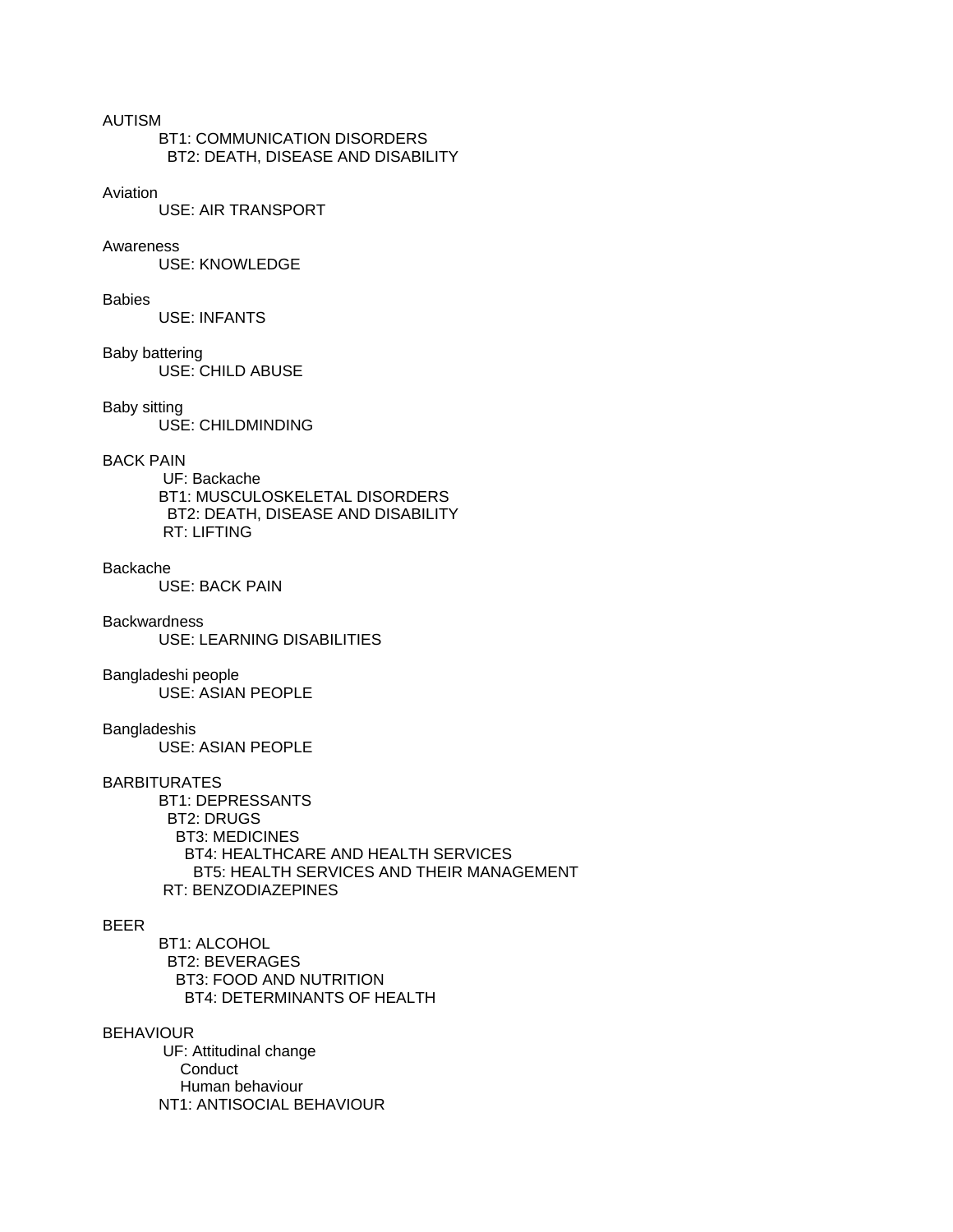NT2: CRIME NT3: CRIME PREVENTION NT3: CRIME REDUCTION NT2: VANDALISM NT1: APATHY NT1: ASSERTIVENESS NT1: BEHAVIOURAL CHANGE NT1: DRIVING BEHAVIOUR NT1: HABITUAL BEHAVIOUR NT1: HEALTH BEHAVIOUR NT2: HEALTH BEHAVIOUR MAINTENANCE NT1: HYPERACTIVITY NT1: INHIBITION NT1: MOTIVATION NT1: SELF CONTROL NT1: SELF HARM NT2: SUICIDE NT1: SEXUAL BEHAVIOUR NT2: SEXUAL PRACTICES NT3: ANAL SEX NT3: ORAL SEX NT3: SAFER SEX NT2: SEXUAL PROBLEMS NT3: IMPOTENCE NT1: TOLERANCE NT1: TYPE A BEHAVIOUR NT1: TYPE B BEHAVIOUR BT1: PSYCHOLOGY BT2: BEHAVIOURAL SCIENCES BT3: SCIENCES BT4: SCIENCE AND TECHNOLOGY BT5: PUBLIC HEALTH METHODS, THEORY AND RESEARCH BEHAVIOURAL CHANGE UF: Change Change (Behavioural) BT1: BEHAVIOUR BT2: PSYCHOLOGY BT3: BEHAVIOURAL SCIENCES BT4: SCIENCES

 BT5: SCIENCE AND TECHNOLOGY BT6: PUBLIC HEALTH METHODS, THEORY AND RESEARCH RT: HEALTH BEHAVIOUR MAINTENANCE ORGANISATIONAL CHANGE

Behavioural psychology USE: PSYCHOLOGY

BEHAVIOURAL SCIENCES NT1: ANTHROPOLOGY NT1: PSYCHOLOGY NT2: BEHAVIOUR NT3: ANTISOCIAL BEHAVIOUR NT4: CRIME NT5: CRIME PREVENTION NT5: CRIME REDUCTION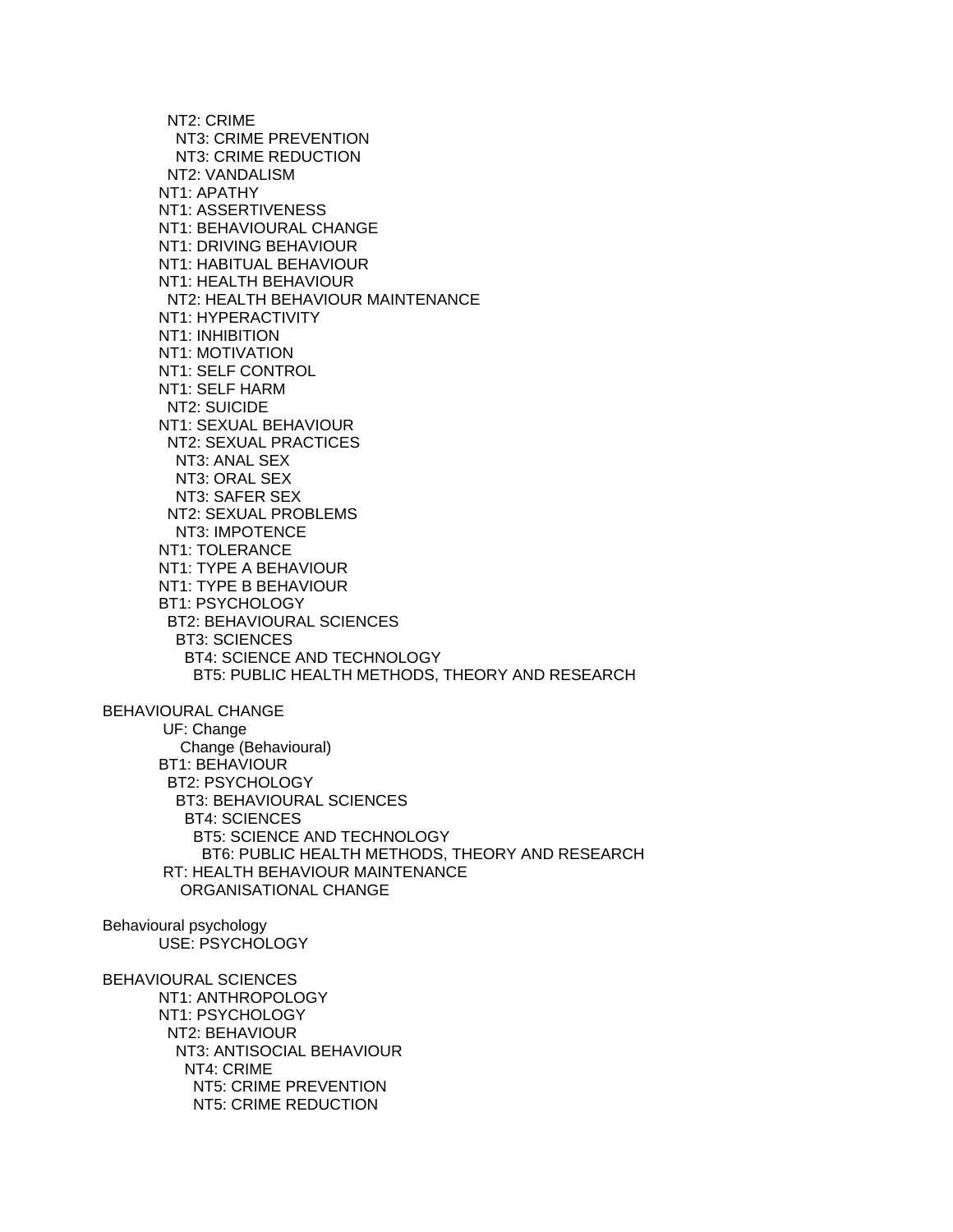NT4: VANDALISM NT3: APATHY NT3: ASSERTIVENESS NT3: BEHAVIOURAL CHANGE NT3: DRIVING BEHAVIOUR NT3: HABITUAL BEHAVIOUR NT3: HEALTH BEHAVIOUR NT4: HEALTH BEHAVIOUR MAINTENANCE NT3: HYPERACTIVITY NT3: INHIBITION NT3: MOTIVATION NT3: SELF CONTROL NT3: SELF HARM NT4: SUICIDE NT3: SEXUAL BEHAVIOUR NT4: SEXUAL PRACTICES NT5: ANAL SEX NT5: ORAL SEX NT5: SAFER SEX NT4: SEXUAL PROBLEMS NT5: IMPOTENCE NT3: TOLERANCE NT3: TYPE A BEHAVIOUR NT3: TYPE B BEHAVIOUR NT2: INTELLIGENCE NT2: ORGANISATIONAL PSYCHOLOGY NT3: ORGANISATIONAL CHANGE NT2: SELF ESTEEM NT3: BODY IMAGE NT1: SOCIOLOGY BT1: SCIENCES BT2: SCIENCE AND TECHNOLOGY BT3: PUBLIC HEALTH METHODS, THEORY AND RESEARCH RT: EDUCATION SN: Pertaining to or characterising behaviour

#### BELIEFS

 NT1: HEALTH BELIEFS NT1: RELIGION NT2: CHRISTIANITY NT3: CATHOLICISM NT3: PROTESTANTISM NT2: HINDUISM NT2: ISLAM NT2: JUDAISM BT1: PEOPLE AND POPULATIONS RT: CULTURE **MORALITY** 

Benchmarking

USE: MEASUREMENT

Benzene

USE: VEHICLE RELATED AIR POLLUTION

BENZODIAZEPINES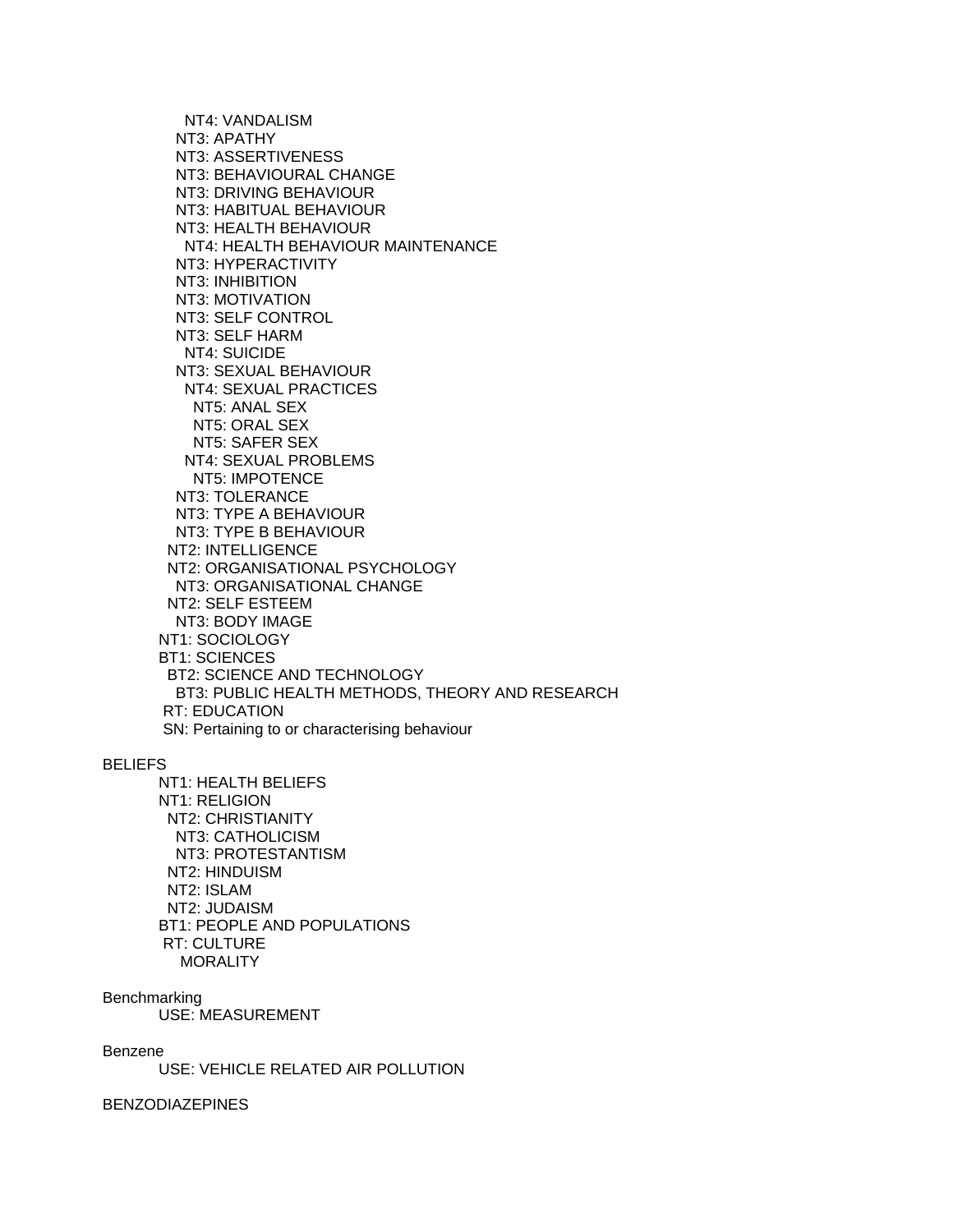UF: Minor tranquillisers NT1: TRANQUILLIZERS BT1: DEPRESSANTS BT2: DRUGS BT3: MEDICINES BT4: HEALTHCARE AND HEALTH SERVICES BT5: HEALTH SERVICES AND THEIR MANAGEMENT RT: BARBITURATES Bereaved people USE: BEREAVEMENT BEREAVEMENT UF: Bereaved people BT1: PSYCHOSOCIAL FACTORS BT2: SOCIAL FACTORS BT3: SOCIOECONOMIC FACTORS BT4: SOCIAL DETERMINANTS BT5: DETERMINANTS OF HEALTH RT: MORTALITY BEREAVEMENT COUNSELLING UF: Bereavement support Grief work BT1: COUNSELLING BT2: HEALTH SERVICES BT3: HEALTHCARE AND HEALTH SERVICES BT4: HEALTH SERVICES AND THEIR MANAGEMENT Bereavement support USE: BEREAVEMENT COUNSELLING Best Practice USE: GOOD PRACTICE BEVERAGES UF: Drinks NT1: ALCOHOL NT2: ALCOPOPS NT2: BEER NT2: CIDER NT2: SPIRITS NT2: WINE BT1: FOOD AND NUTRITION BT2: DETERMINANTS OF HEALTH RT: FOOD BINGE DRINKING BT1: ALCOHOL MISUSE BT2: ALCOHOL CONSUMPTION BT3: CAUSES OF HARM BT4: ENVIRONMENTAL DETERMINANTS BT5: DETERMINANTS OF HEALTH BT3: INDIVIDUAL BEHAVIOUR BT4: DETERMINANTS OF HEALTH RT: ALCOHOL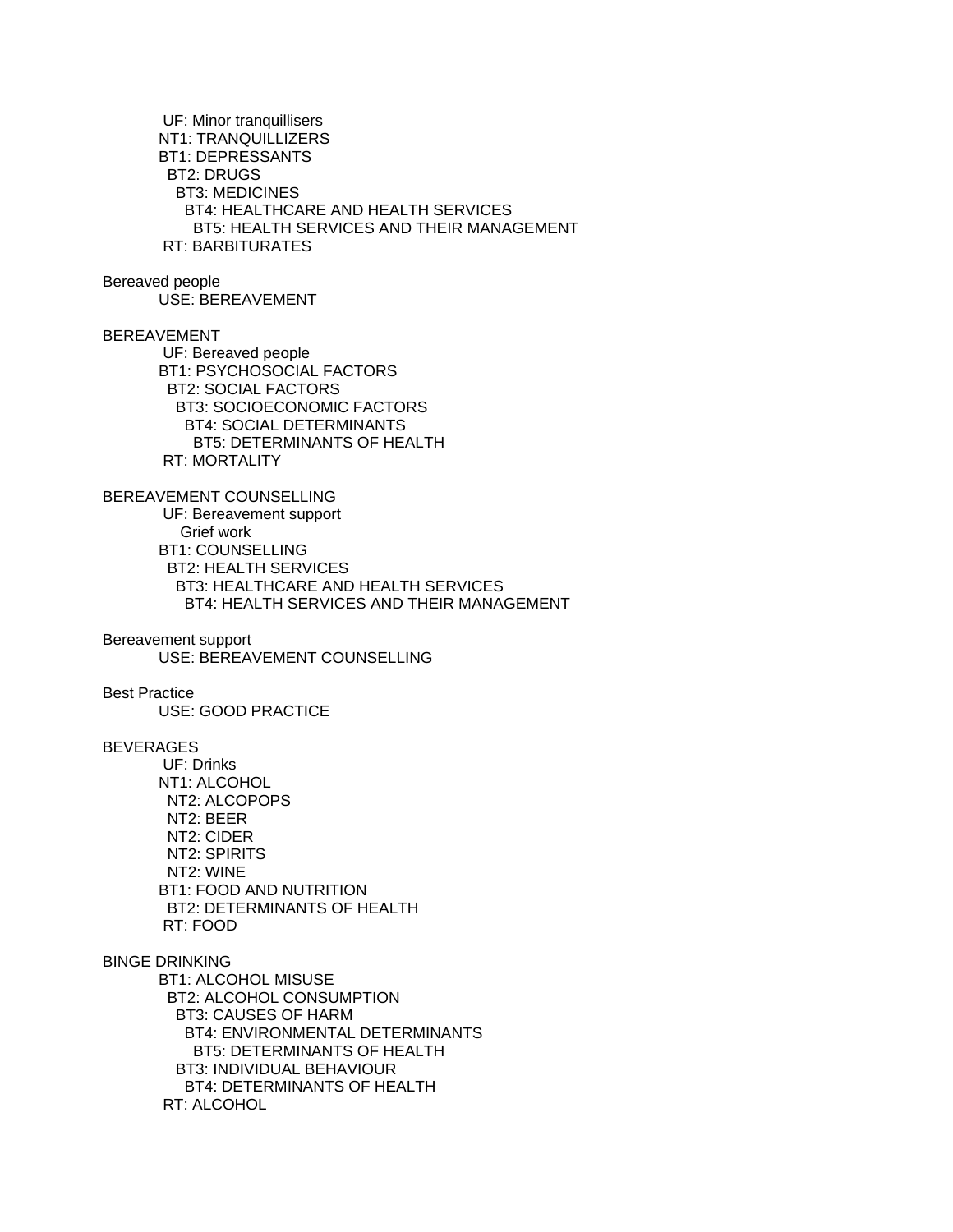#### INTOXICATION

Bioengineering USE: BIOTECHNOLOGY

BIOLOGICAL COMPOSITION NT1: BLOOD PRESSURE NT1: BONE DENSITY NT1: GENETICS NT1: OBESITY BT1: DETERMINANTS OF HEALTH RT: BODY MEASUREMENTS SN: was PHITS level 2 term

Biomedical equipment USE: MEDICAL EQUIPMENT

Biomedical research USE: MEDICAL RESEARCH

BIOMEDICAL SCIENCE

 NT1: ORGAN SYSTEMS NT2: CARDIOVASCULAR SYSTEM NT2: CENTRAL NERVOUS SYSTEM NT3: SENSORY FUNCTIONS NT2: COGNITIVE FUNCTIONS NT2: DIGESTIVE SYSTEM NT2: IMMUNE SYSTEM NT3: IMMUNE DISORDERS NT4: ALLERGIES NT5: CONTACT ALLERGY NT5: FOOD ALLERGY NT5: RHINITIS NT4: IMMUNODEFICIENCY NT5: AIDS NT3: IMMUNISATION NT2: MUSCULOSKELETAL SYSTEM BT1: SCIENCE AND TECHNOLOGY BT2: PUBLIC HEALTH METHODS, THEORY AND RESEARCH

### **Bionomics**

USE: ECOLOGY

### BIORHYTHMS

 BT1: PHYSIOLOGY BT2: SCIENCES BT3: SCIENCE AND TECHNOLOGY BT4: PUBLIC HEALTH METHODS, THEORY AND RESEARCH

### **BIOTECHNOLOGY**

 UF: Bioengineering NT1: GENETIC MODIFICATION BT1: SCIENCES BT2: SCIENCE AND TECHNOLOGY BT3: PUBLIC HEALTH METHODS, THEORY AND RESEARCH SN: The industrial use of biological processes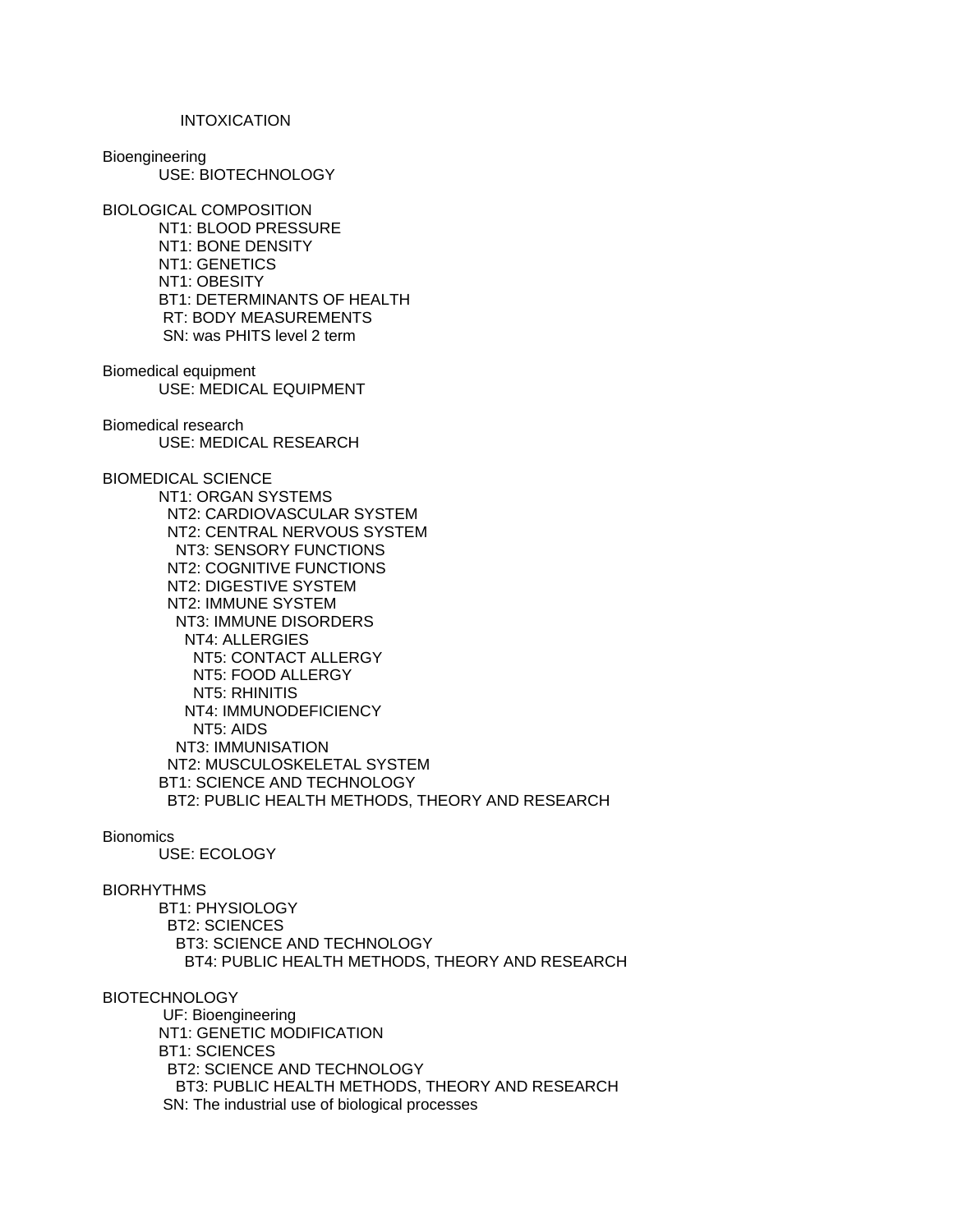BIOTERRORISM BT1: TERRORISM BT2: CAUSES OF HARM BT3: ENVIRONMENTAL DETERMINANTS BT4: DETERMINANTS OF HEALTH

### Birth

USE: CHILDBIRTH

Birth control

USE: FAMILY PLANNING

### BIRTH RATE

 BT1: DEMOGRAPHY BT2: RESEARCH METHODS BT3: METHODS BT4: PUBLIC HEALTH METHODS, THEORY AND RESEARCH BT3: RESEARCH BT4: PUBLIC HEALTH METHODS, THEORY AND RESEARCH

### Bisexual men

USE: BISEXUALS

# Bisexual people

USE: BISEXUALS

Bisexual women

USE: BISEXUALS

#### BISEXUALS

 UF: Bisexual men Bisexual people Bisexual women BT1: SEXUALITY BT2: PEOPLE AND POPULATIONS

#### Black British

USE: BLACK PEOPLE

#### BLACK PEOPLE

 UF: Africans Black British Blacks British people (Black) **Caribbeans**  BT1: ETHNIC GROUPS BT2: GROUPS BT3: PEOPLE AND POPULATIONS SN: Includes Black British, Caribbean people, Black Africans and people of any other Black background. Derived from National Statistics (2003) Ethnic group statistics: a guide for the collection and classification of ethnicity data.

## Black smoke

USE: VEHICLE RELATED AIR POLLUTION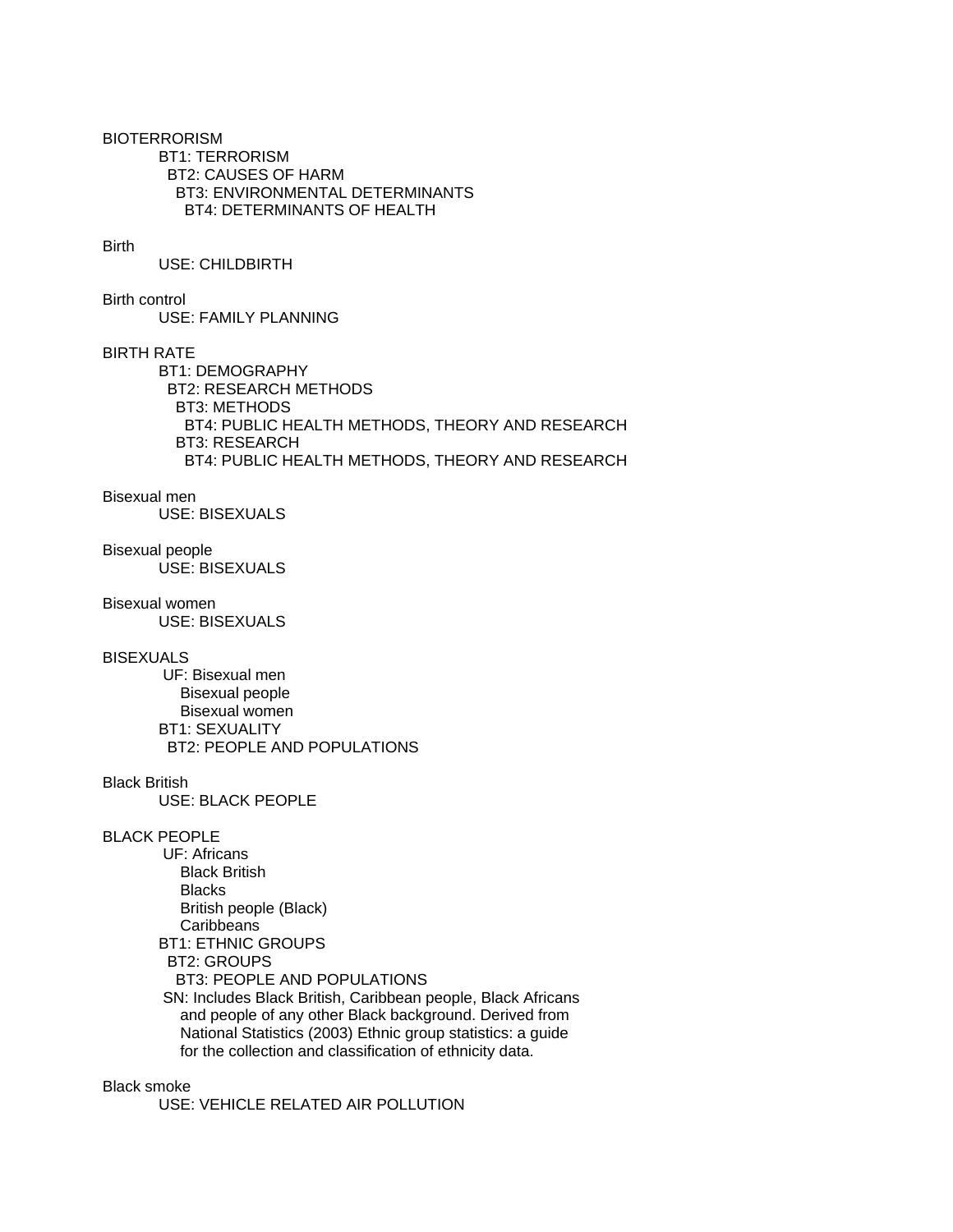Blacks USE: BLACK PEOPLE BLADDER CANCER UF: Bladder neoplasms BT1: CANCER BT2: DEATH, DISEASE AND DISABILITY Bladder neoplasms USE: BLADDER CANCER BLIND PEOPLE BT1: PEOPLE WITH VISUAL DISABILITIES BT2: PEOPLE WITH PHYSICAL DISABILITIES BT3: PEOPLE WITH DISABILITIES BT4: GROUPS BT5: PEOPLE AND POPULATIONS **BLINDNESS**  BT1: EYE DISORDERS BT2: DEATH, DISEASE AND DISABILITY BLOOD AND IMMUNE DISORDERS NT1: ANAEMIA NT2: SICKLE CELL ANAEMIA NT2: THALASSAEMIA BT1: DEATH, DISEASE AND DISABILITY RT: HAEMATOLOGICAL CANCER HIV INFECTION LEUKAEMIA Blood circulatory system USE: CARDIOVASCULAR SYSTEM BLOOD PRESSURE BT1: BIOLOGICAL COMPOSITION BT2: DETERMINANTS OF HEALTH RT: HYPERTENSION HYPOTENSION Blood pressure (high) USE: HYPERTENSION Blood pressure (low) USE: HYPOTENSION BLOOD TRANSFUSIONS BT1: MEDICAL TREATMENT BT2: HEALTHCARE AND HEALTH SERVICES BT3: HEALTH SERVICES AND THEIR MANAGEMENT BLOODBORNE TRANSMISSION

 BT1: TRANSMISSION BT2: INFECTION CONTROL BT3: HEALTH SERVICES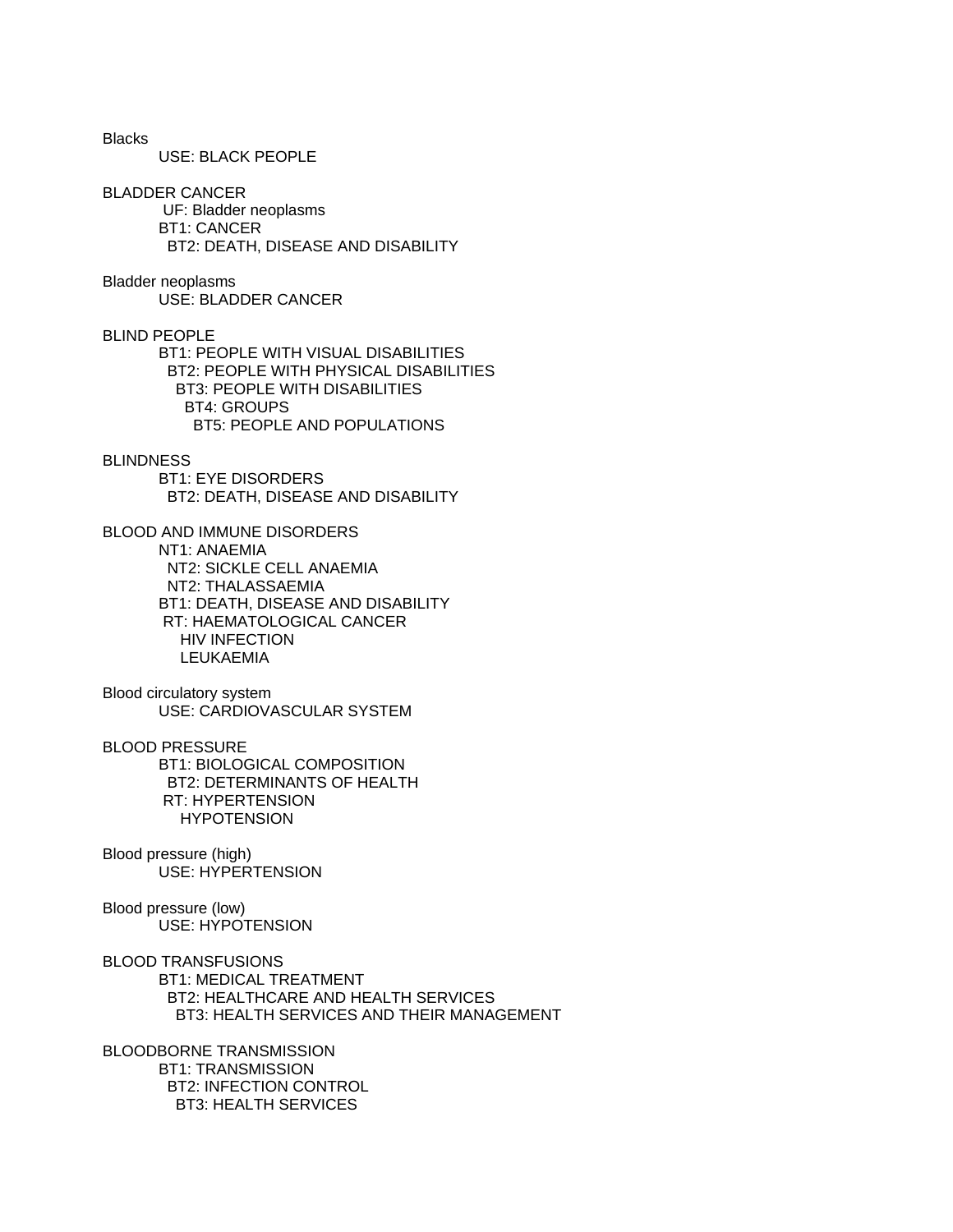BT4: HEALTHCARE AND HEALTH SERVICES BT5: HEALTH SERVICES AND THEIR MANAGEMENT BT3: POPULATION BASED AND PREVENTIVE SERVICES BT4: SERVICES BT5: HEALTH SERVICES AND THEIR MANAGEMENT

#### BMI

USE: BODY MASS INDEX

## BODY IMAGE

 BT1: SELF ESTEEM BT2: PSYCHOLOGY BT3: BEHAVIOURAL SCIENCES BT4: SCIENCES BT5: SCIENCE AND TECHNOLOGY BT6: PUBLIC HEALTH METHODS, THEORY AND RESEARCH RT: EATING DISORDERS OVERWEIGHT

#### Body language

USE: NONVERBAL COMMUNICATION

BODY MASS INDEX

 UF: BMI BT1: BODY MEASUREMENTS BT2: PHYSIOLOGY BT3: SCIENCES BT4: SCIENCE AND TECHNOLOGY BT5: PUBLIC HEALTH METHODS, THEORY AND RESEARCH RT: OVERWEIGHT

#### BODY MEASUREMENTS

 NT1: BODY MASS INDEX NT1: WEIGHT NT2: OVERWEIGHT NT3: OBESITY NT2: UNDERWEIGHT NT2: WEIGHT MANAGEMENT BT1: PHYSIOLOGY BT2: SCIENCES BT3: SCIENCE AND TECHNOLOGY BT4: PUBLIC HEALTH METHODS, THEORY AND RESEARCH RT: BIOLOGICAL COMPOSITION WEIGHT MEASUREMENT

## BODY PIERCING

 BT1: INDIVIDUAL BEHAVIOUR BT2: DETERMINANTS OF HEALTH

BONE DENSITY BT1: BIOLOGICAL COMPOSITION

BT2: DETERMINANTS OF HEALTH

## Bone disorders

USE: MUSCULOSKELETAL DISORDERS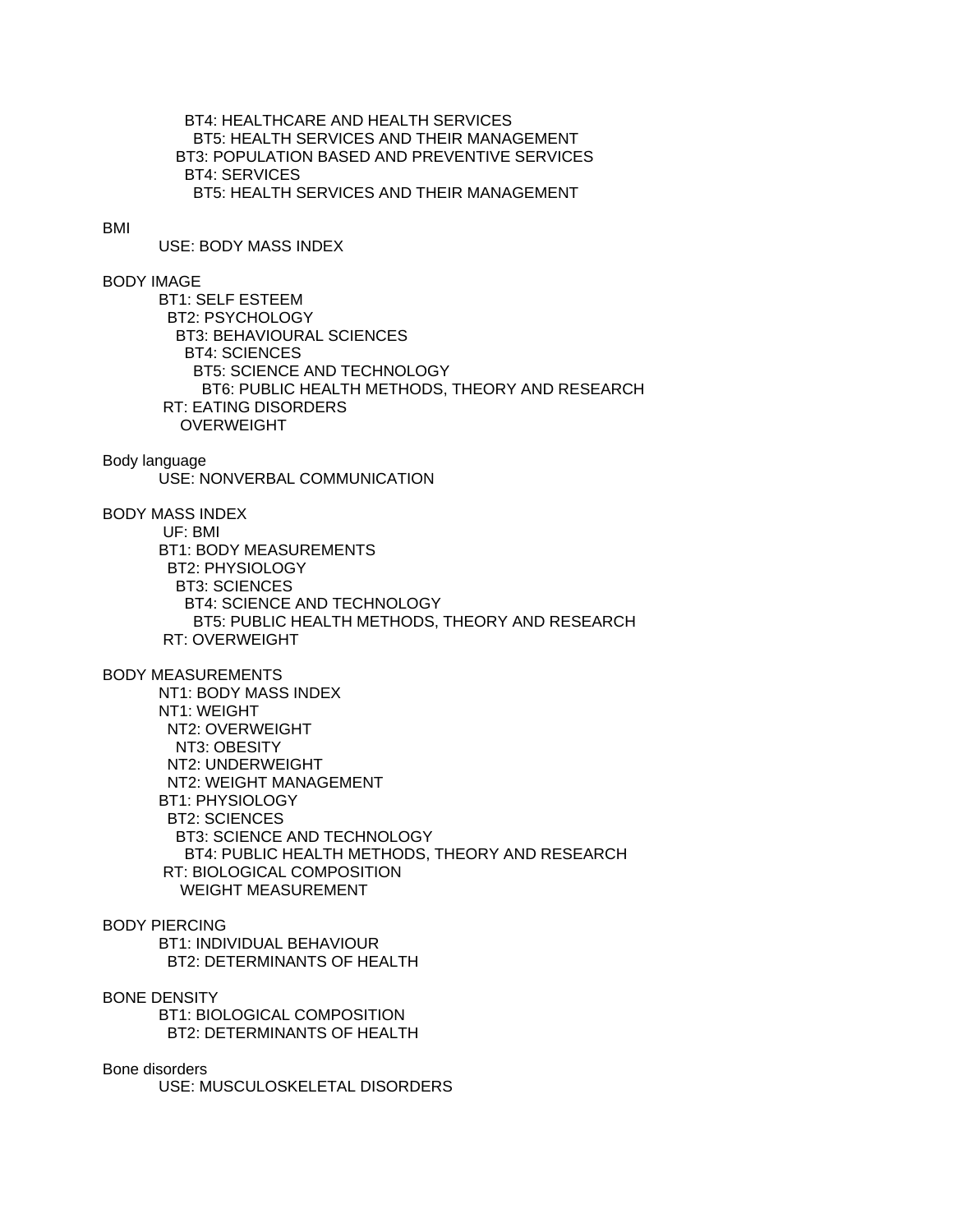BOTTLE FEEDING BT1: INFANT NUTRITION BT2: NUTRITION BT3: FOOD AND NUTRITION BT4: DETERMINANTS OF HEALTH RT: BREASTFEEDING WEANING BOUNDARY DATA BT1: LINES BT2: PLACES BT3: SETTINGS AND PLACES Bowel cancer USE: INTESTINAL CANCER BOYS UF: Males (boys) BT1: CHILDREN BT2: AGE GROUPS BT3: GROUPS BT4: PEOPLE AND POPULATIONS RT: GIRLS PRE SCHOOL CHILDREN YOUNG PEOPLE SN: Children and adolescents aged up to 18 years Brain injuries USE: HEAD INJURIES BRAIN TUMOURS BT1: CANCER BT2: DEATH, DISEASE AND DISABILITY BREAKFAST CLUBS BT1: CLUBS BT2: GROUPS BT3: PEOPLE AND POPULATIONS BT1: OUT OF SCHOOL ACTIVITIES BT2: SCHOOLS BT3: EDUCATIONAL SETTINGS BT4: EDUCATION BT5: EDUCATION, EMPLOYMENT AND SKILLS BT6: DETERMINANTS OF HEALTH BT3: POINTS BT4: PLACES BT5: SETTINGS AND PLACES BREAST CANCER UF: Breast neoplasms BT1: BREAST DISEASES BT2: DEATH, DISEASE AND DISABILITY BT1: CANCER BT2: DEATH, DISEASE AND DISABILITY RT: MASTECTOMY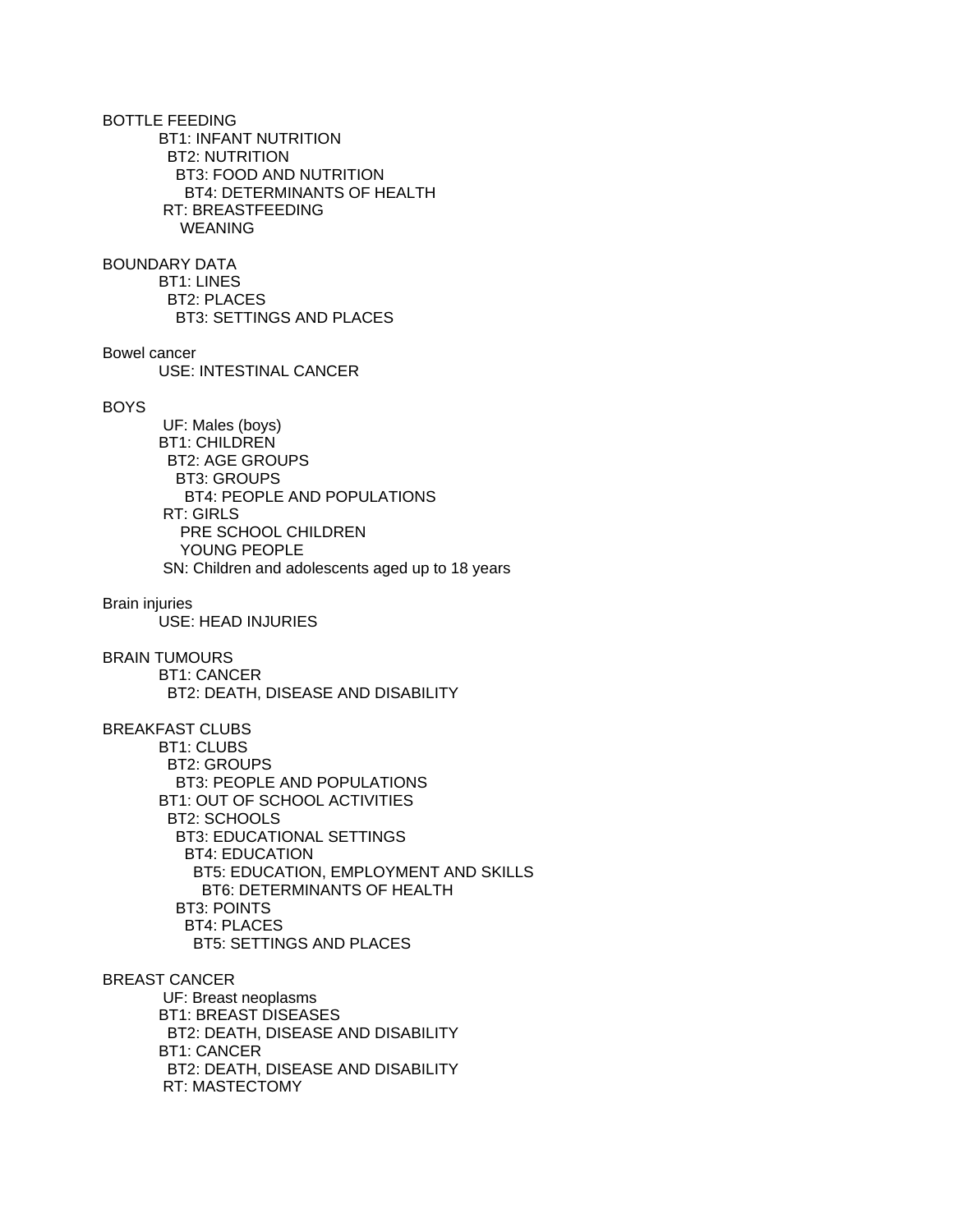BREAST DISEASES NT1: BREAST CANCER NT1: MASTITIS BT1: DEATH, DISEASE AND DISABILITY

Breast neoplasms USE: BREAST CANCER

BREASTFEEDING BT1: INDIVIDUAL BEHAVIOUR BT2: DETERMINANTS OF HEALTH BT1: INFANT NUTRITION BT2: NUTRITION BT3: FOOD AND NUTRITION BT4: DETERMINANTS OF HEALTH RT: BOTTLE FEEDING MASTITIS WEANING

British Asians USE: ASIAN PEOPLE

British people (Black) USE: BLACK PEOPLE

British people (Chinese) USE: CHINESE PEOPLE

British people (Mixed Race) USE: MIXED RACE PEOPLE

British people (White) USE: WHITE PEOPLE

BRONCHIAL CANCER UF: Bronchial neoplasms BT1: CANCER BT2: DEATH, DISEASE AND DISABILITY

Bronchial neoplasms USE: BRONCHIAL CANCER

**BRONCHITIS** 

 BT1: RESPIRATORY DISORDERS BT2: DEATH, DISEASE AND DISABILITY RT: ASTHMA EMPHYSEMA

BUDGET

 BT1: FINANCE BT2: ECONOMICS BT3: ECONOMICS, FINANCE AND INDUSTRY BT4: DETERMINANTS OF HEALTH

BUILDINGS, CONSTRUCTIONS AND POINTS UF: Settings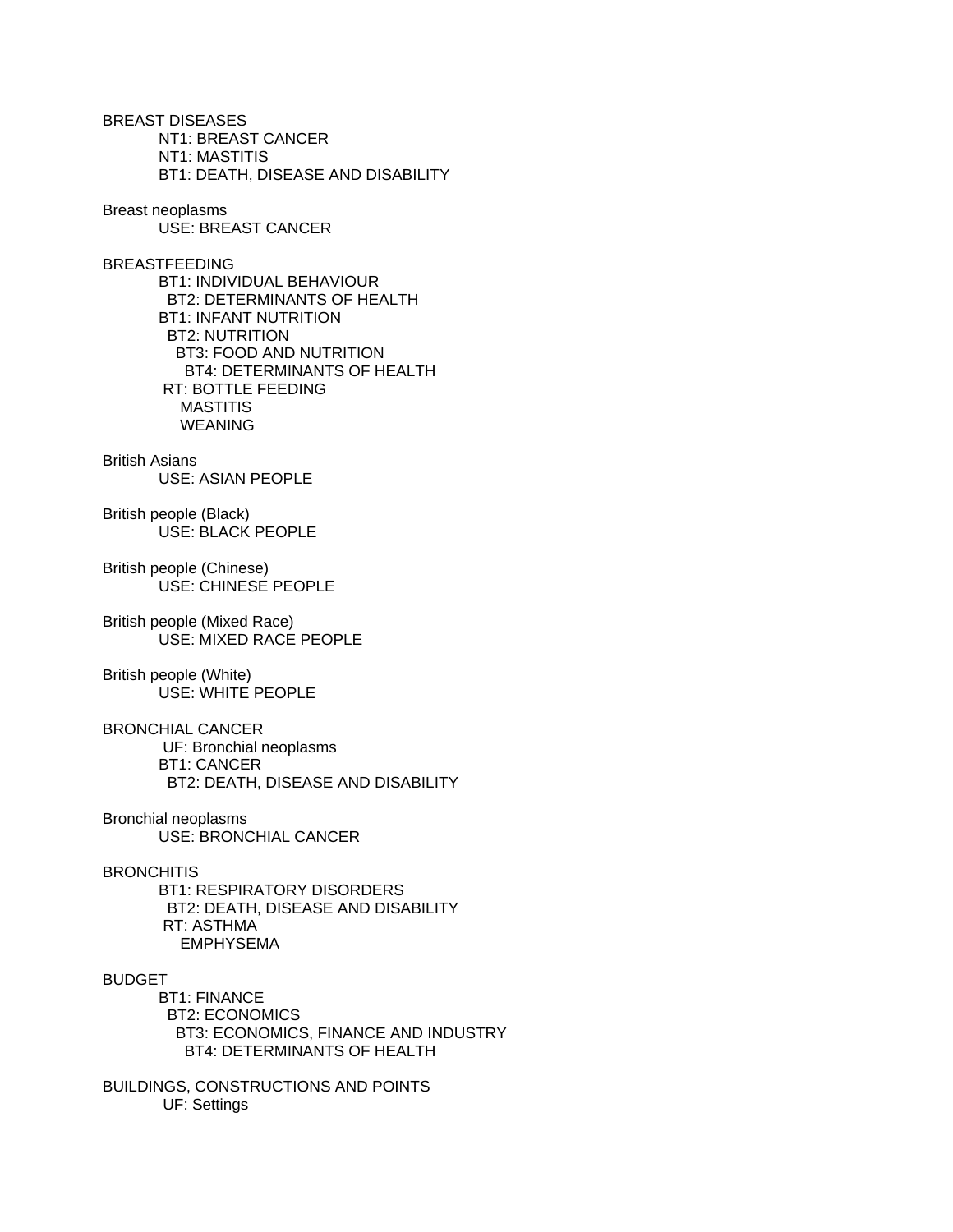NT1: CANTEENS NT1: CUSTODIAL CENTRES NT1: LEISURE FACILITIES NT2: SPORTS FACILITIES NT1: PLAYGROUNDS NT1: PRISONS NT1: PUBS NT1: SHELTERED ACCOMMODATION NT1: WORKPLACE BT1: SETTINGS AND PLACES RT: POINTS

BUILT ENVIRONMENT NT1: DISABILITY ACCESS NT1: INSULATION NT1: PUBLIC PLACES NT1: SICK BUILDING SYNDROME NT1: VENTILATION NT1: WAITING AREAS BT1: ENVIRONMENT BT2: ENVIRONMENTAL DETERMINANTS BT3: DETERMINANTS OF HEALTH

BULIMIA NERVOSA

 BT1: EATING DISORDERS BT2: MENTAL AND BEHAVIOURAL DISORDERS BT3: DEATH, DISEASE AND DISABILITY RT: ANOREXIA NERVOSA SELF ESTEEM

#### **BURNS**

 UF: Scalds BT1: INJURIES BT2: DEATH, DISEASE AND DISABILITY RT: ACCIDENTS FIRE SAFETY **FIREWORKS** 

### **BUSINESSES**

 UF: Companies NT1: SMALL and MEDIUM SIZED ENTERPRISES (SMEs) NT1: SMALL BUSINESSES BT1: ECONOMICS, FINANCE AND INDUSTRY BT2: DETERMINANTS OF HEALTH

## Caesarian section

USE: CHILDBIRTH

### **Cafes**

USE: RESTAURANTS

#### CAFFEINE

 BT1: STIMULANTS BT2: SUBSTANCE MISUSE BT3: CAUSES OF HARM BT4: ENVIRONMENTAL DETERMINANTS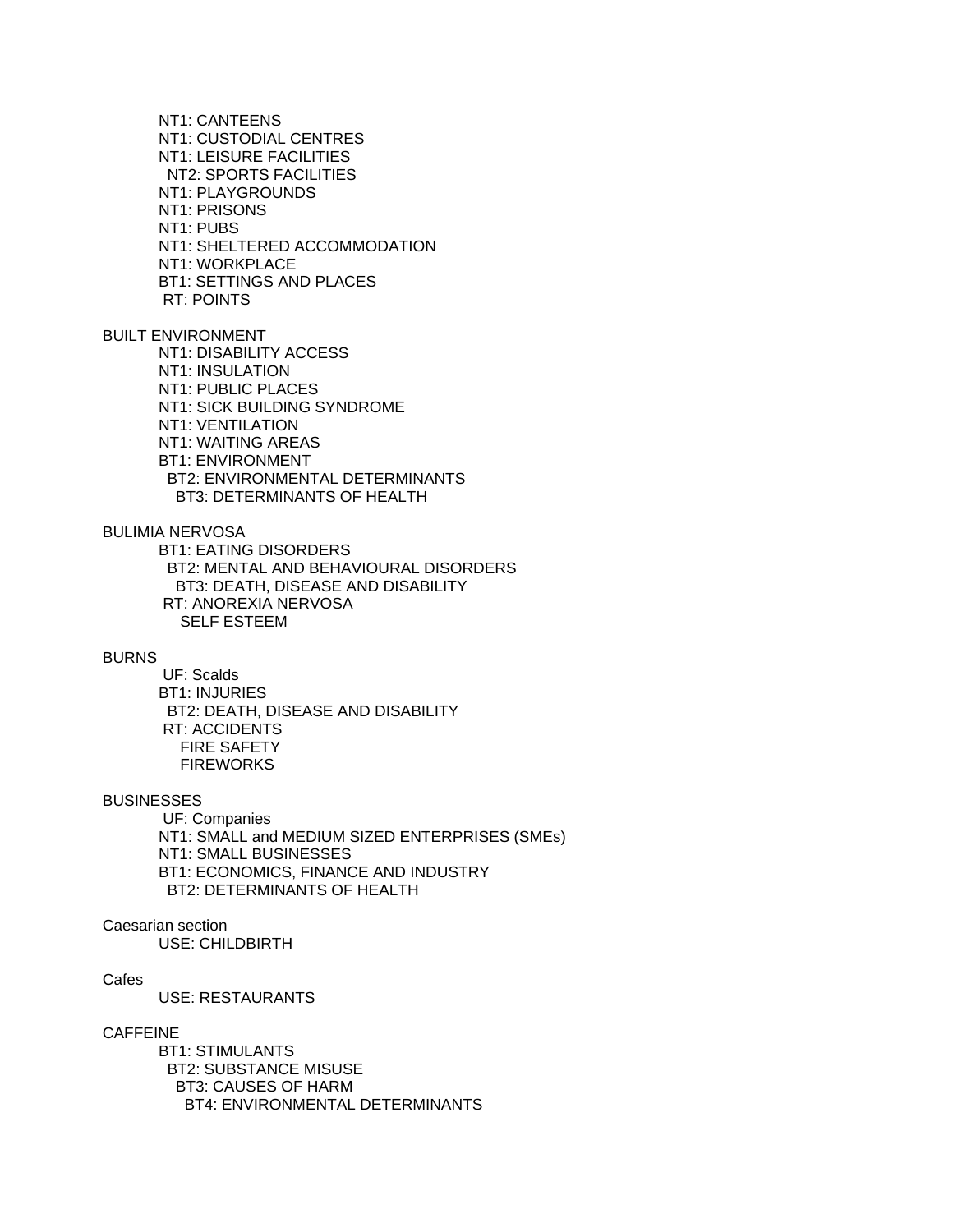BT5: DETERMINANTS OF HEALTH BT3: INDIVIDUAL BEHAVIOUR BT4: DETERMINANTS OF HEALTH

#### CALCIUM

 BT1: MINERALS BT2: NUTRITION BT3: FOOD AND NUTRITION BT4: DETERMINANTS OF HEALTH BT2: NUTRITION COMPONENTS BT3: NUTRITION BT4: FOOD AND NUTRITION BT5: DETERMINANTS OF HEALTH

#### CALDICOTT

 BT1: UK HEALTH POLICIES BT2: HEALTH POLICY BT3: POLICY BT4: MANAGEMENT AND POLICY BT5: HEALTH SERVICES AND THEIR MANAGEMENT SN: was PHITS level 3 term

## CALORIES

 BT1: NUTRITION BT2: FOOD AND NUTRITION BT3: DETERMINANTS OF HEALTH RT: DIETING FOOD WEIGHT

#### CAMPAIGNS

 NT1: MASS MEDIA CAMPAIGNS BT1: COMMUNICATION BT2: COMMUNICATION AND KNOWLEDGE

### **CANCER**

 UF: Cancers Carcinoma **Neoplasms Tumours**  NT1: BLADDER CANCER NT1: BRAIN TUMOURS NT1: BREAST CANCER NT1: BRONCHIAL CANCER NT1: CERVICAL CANCER NT1: HAEMATOLOGICAL CANCER NT1: HODGKIN'S DISEASE NT1: INTESTINAL CANCER NT2: COLORECTAL CANCER NT1: LEUKAEMIA NT1: LIVER CANCER NT1: LUNG CANCER NT1: OESOPHAGEAL CANCER NT1: ORAL CANCER NT1: OVARIAN CANCER NT1: PANCREATIC CANCER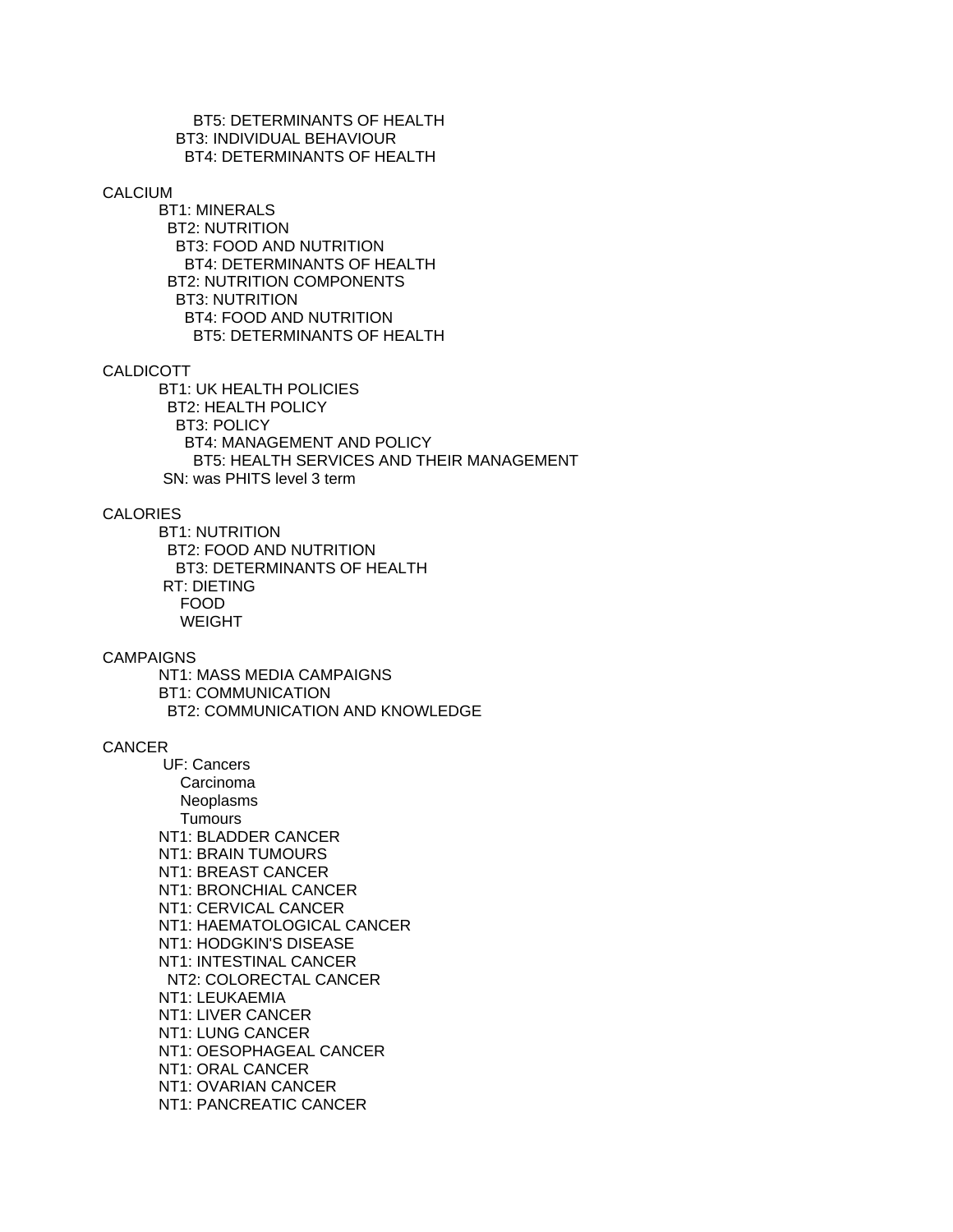NT1: PROSTATE CANCER NT1: SKIN CANCER NT2: KAPOSI'S SARCOMA NT1: STOMACH CANCER NT1: TESTICULAR CANCER NT1: THROAT CANCER NT1: THYROID CANCER BT1: DEATH, DISEASE AND DISABILITY RT: CHEMOTHERAPY

Cancer of the cervix

USE: CERVICAL CANCER

**Cancers** 

USE: CANCER

CANNABIS

 UF: Hashish Marihuana Marijuana Resin BT1: HALLUCINOGENS BT2: SUBSTANCE MISUSE BT3: CAUSES OF HARM BT4: ENVIRONMENTAL DETERMINANTS BT5: DETERMINANTS OF HEALTH BT3: INDIVIDUAL BEHAVIOUR BT4: DETERMINANTS OF HEALTH

CANTEENS

 BT1: BUILDINGS, CONSTRUCTIONS AND POINTS BT2: SETTINGS AND PLACES RT: CATERING RESTAURANTS

CAPACITY BUILDING

 BT1: COMMUNITIES BT2: PEOPLE AND POPULATIONS BT2: SOCIETY BT3: SOCIAL DETERMINANTS BT4: DETERMINANTS OF HEALTH RT: COMMUNITY DEVELOPMENT

REGENERATION

 SN: Assisting locally based groups to participate in the social and economic regeneration of their community by developing the skills of individuals, strengthening networks and improving structures and processes

## CARBOHYDRATES

 UF: Saccharides NT1: COMPLEX CARBOHYDRATES NT1: STARCH NT1: SUGARS BT1: NUTRITION COMPONENTS BT2: NUTRITION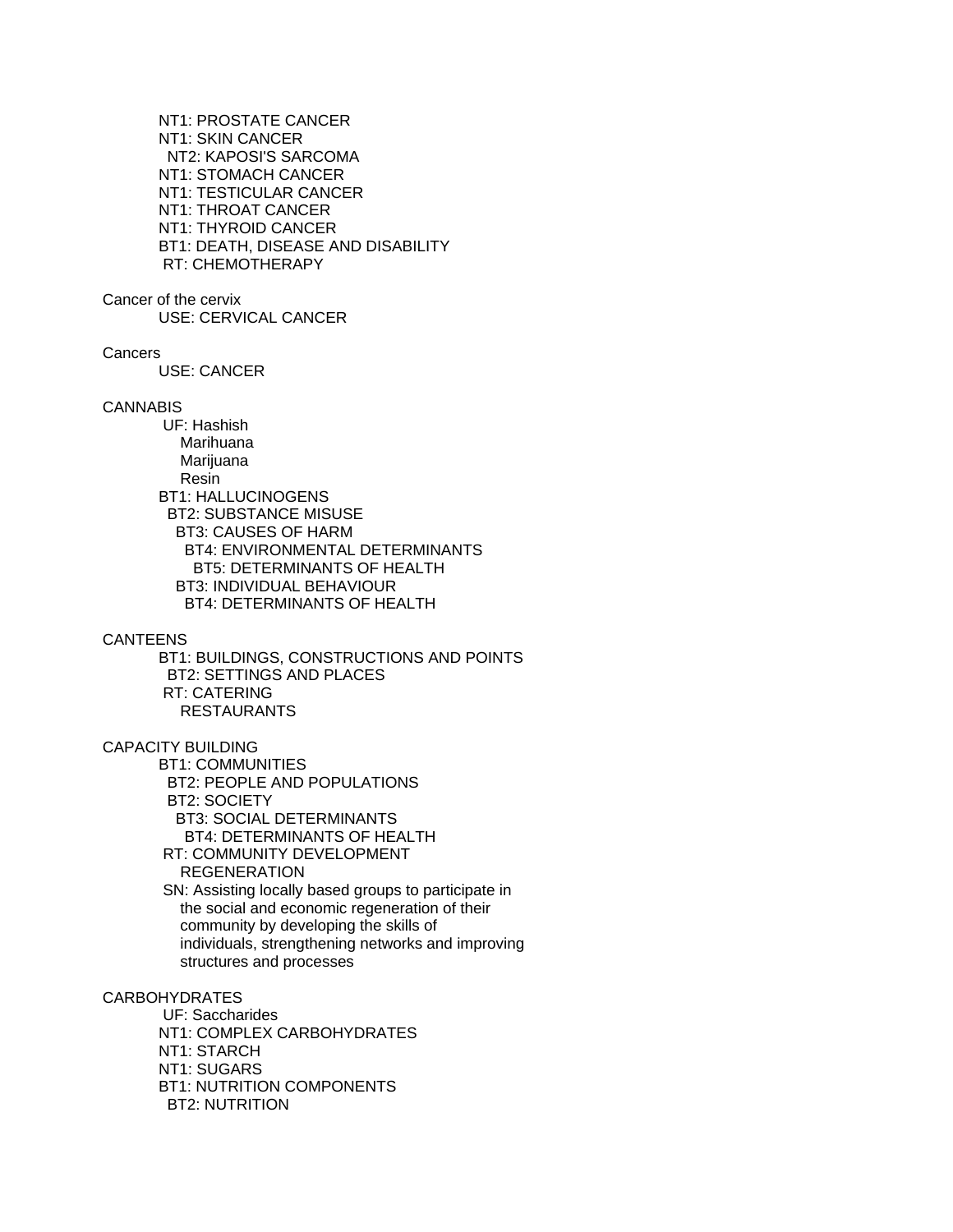BT3: FOOD AND NUTRITION BT4: DETERMINANTS OF HEALTH

CARBON MONOXIDE

 BT1: OUTDOOR AIR POLLUTION BT2: AIR QUALITY BT3: POLLUTION BT4: ENVIRONMENT BT5: ENVIRONMENTAL DETERMINANTS BT6: DETERMINANTS OF HEALTH BT1: POLLUTANTS BT2: CAUSES OF HARM BT3: ENVIRONMENTAL DETERMINANTS BT4: DETERMINANTS OF HEALTH RT: OZONE TOBACCO SMOKE VEHICLE RELATED AIR POLLUTION

#### Carcinoma

USE: CANCER

Cardiac failure USE: HEART FAILURE

CARDIOVASCULAR DISEASES NT1: CORONARY HEART DISEASES BT1: CIRCULATORY DISEASES BT2: DEATH, DISEASE AND DISABILITY

CARDIOVASCULAR SYSTEM

 UF: Blood circulatory system Circulatory system BT1: ORGAN SYSTEMS BT2: BIOMEDICAL SCIENCE BT3: SCIENCE AND TECHNOLOGY BT4: PUBLIC HEALTH METHODS, THEORY AND RESEARCH RT: CORONARY HEART DISEASES

CARE

 NT1: ANTENATAL CARE NT1: CHILD CARE NT2: LOOKED AFTER CHILDREN NT1: CHILDMINDING NT1: DAY CARE NT1: HOME CARE NT1: MUTUAL AID NT1: PALLIATIVE CARE NT2: TERMINAL CARE NT3: HOSPICES NT1: POSTNATAL CARE NT1: REHABILITATION NT1: RESIDENTIAL CARE NT2: NURSING HOMES NT1: SELF CARE NT2: SELF EXAMINATION NT2: SELF HELP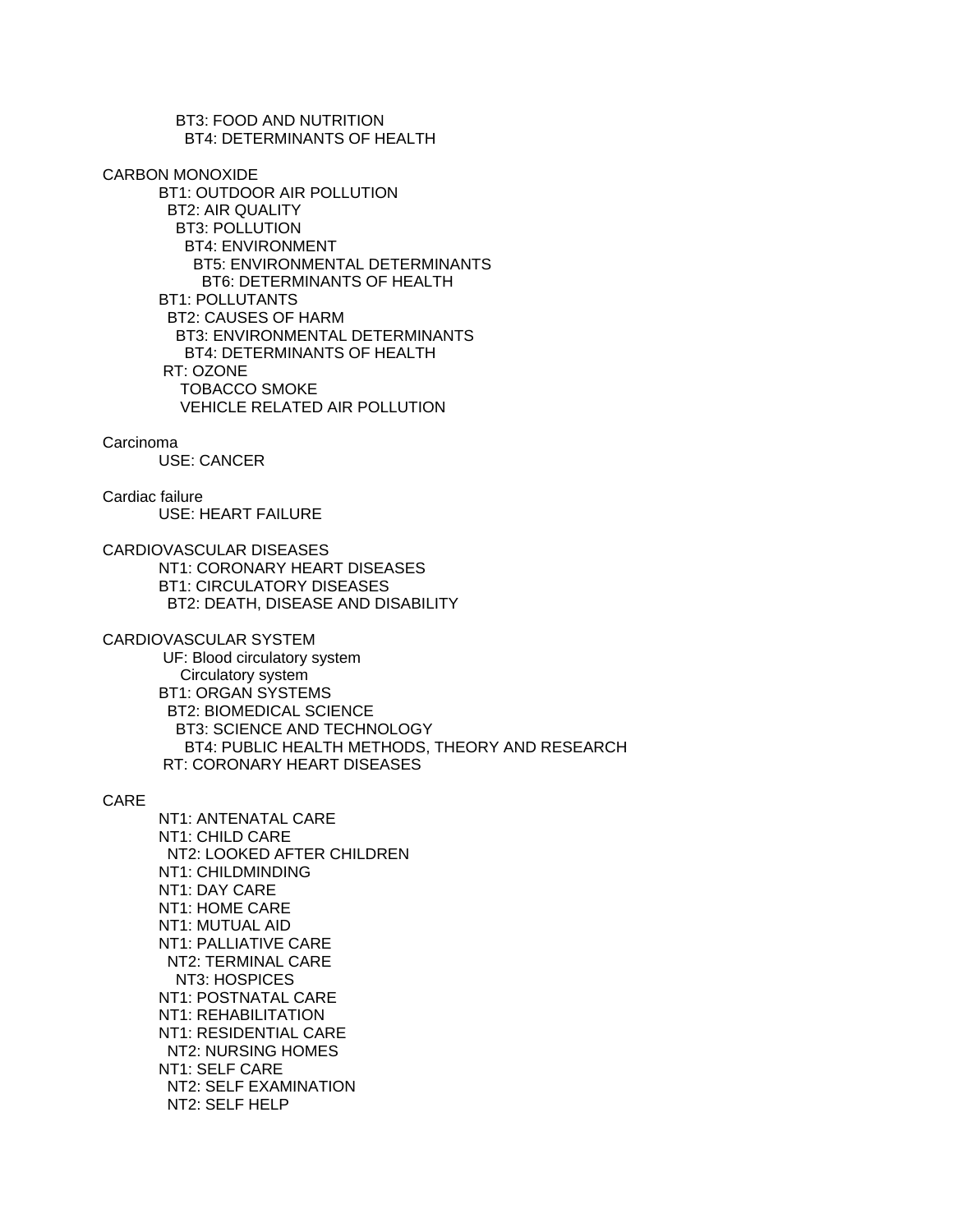NT1: TERMINAL CARE NT2: HOSPICES BT1: HEALTHCARE AND HEALTH SERVICES BT2: HEALTH SERVICES AND THEIR MANAGEMENT RT: CARERS CHILDREN IN CARE

Care in the community USE: COMMUNITY MENTAL HEALTH SERVICES

CARE WORKERS BT1: OCCUPATIONAL GROUPS BT2: GROUPS BT3: PEOPLE AND POPULATIONS RT: SOCIAL WORKERS

CAREER DEVELOPMENT

 UF: Occupational development BT1: EDUCATION, EMPLOYMENT AND SKILLS BT2: DETERMINANTS OF HEALTH RT: PROFESSIONAL EDUCATION AND DEVELOPMENT

Carer involvement

USE: CARERS

CARERS

 UF: Carer involvement Informal carers BT1: GROUPS BT2: PEOPLE AND POPULATIONS RT: CARE DISABILITY CARE

## **Caribbeans**

USE: BLACK PEOPLE

Caring at home

USE: HOME CARE

## CASE CONTROL STUDIES

 BT1: RESEARCH METHODS BT2: METHODS BT3: PUBLIC HEALTH METHODS, THEORY AND RESEARCH BT2: RESEARCH BT3: PUBLIC HEALTH METHODS, THEORY AND RESEARCH

# CASE STUDIES

 BT1: RESEARCH METHODS BT2: METHODS BT3: PUBLIC HEALTH METHODS, THEORY AND RESEARCH BT2: RESEARCH BT3: PUBLIC HEALTH METHODS, THEORY AND RESEARCH RT: COHORT STUDIES COMPARATIVE STUDIES SN: Examples of studies. Usually part of qualitative research, often in policy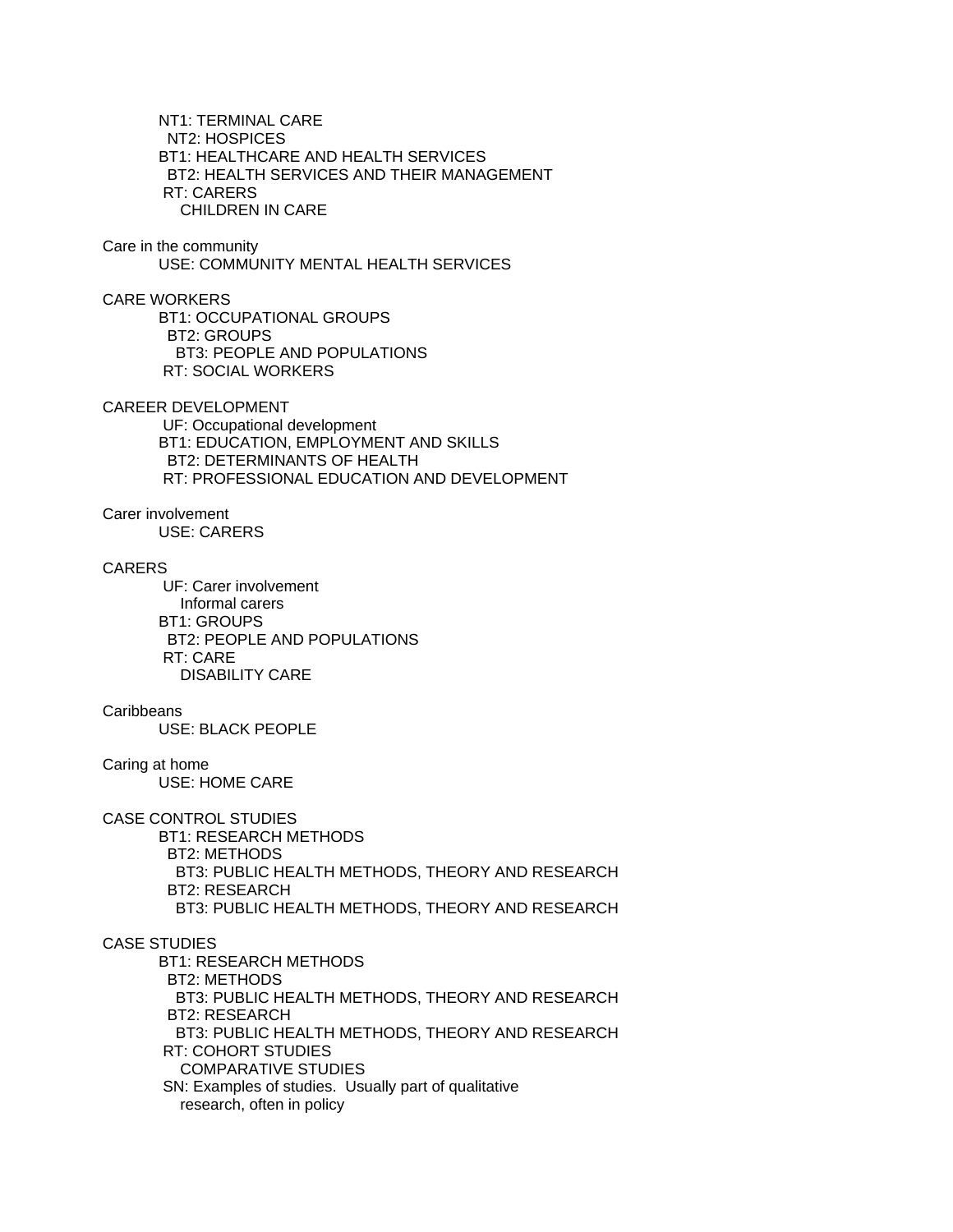CASUAL EMPLOYMENT BT1: EMPLOYMENT BT2: EDUCATION, EMPLOYMENT AND SKILLS BT3: DETERMINANTS OF HEALTH RT: FULL TIME EMPLOYMENT PART TIME EMPLOYMENT SHIFT WORKING UNEMPLOYMENT

#### Casualty (A&E)

USE: EMERGENCY MEDICAL CARE

CATARACTS

 UF: Lens opacities BT1: EYE DISORDERS BT2: DEATH, DISEASE AND DISABILITY

### CATERING

 BT1: FOOD PREPARATION BT2: FOOD AND NUTRITION BT3: DETERMINANTS OF HEALTH BT2: INDIVIDUAL BEHAVIOUR BT3: DETERMINANTS OF HEALTH RT: CANTEENS

CATERING INDUSTRY

 NT1: HOTEL AND RESTAURANT INDUSTRY NT2: RESTAURANTS BT1: INDUSTRY BT2: ECONOMICS, FINANCE AND INDUSTRY BT3: DETERMINANTS OF HEALTH RT: AGRICULTURAL INDUSTRY FOOD AND DRINK INDUSTRY FOOD PREPARATION LEISURE INDUSTRY

**CATHOLICISM** 

 BT1: CHRISTIANITY BT2: RELIGION BT3: BELIEFS BT4: PEOPLE AND POPULATIONS BT3: CULTURAL IDENTITY BT4: PEOPLE AND POPULATIONS

### **Causality**

 USE: AETIOLOGY SN: The relation of cause and effect

#### CAUSES OF HARM

 NT1: ACCIDENTS NT2: FALLS NT2: HOME ACCIDENTS NT2: TRAFFIC ACCIDENTS NT2: WATER ACCIDENTS NT1: ALCOHOL CONSUMPTION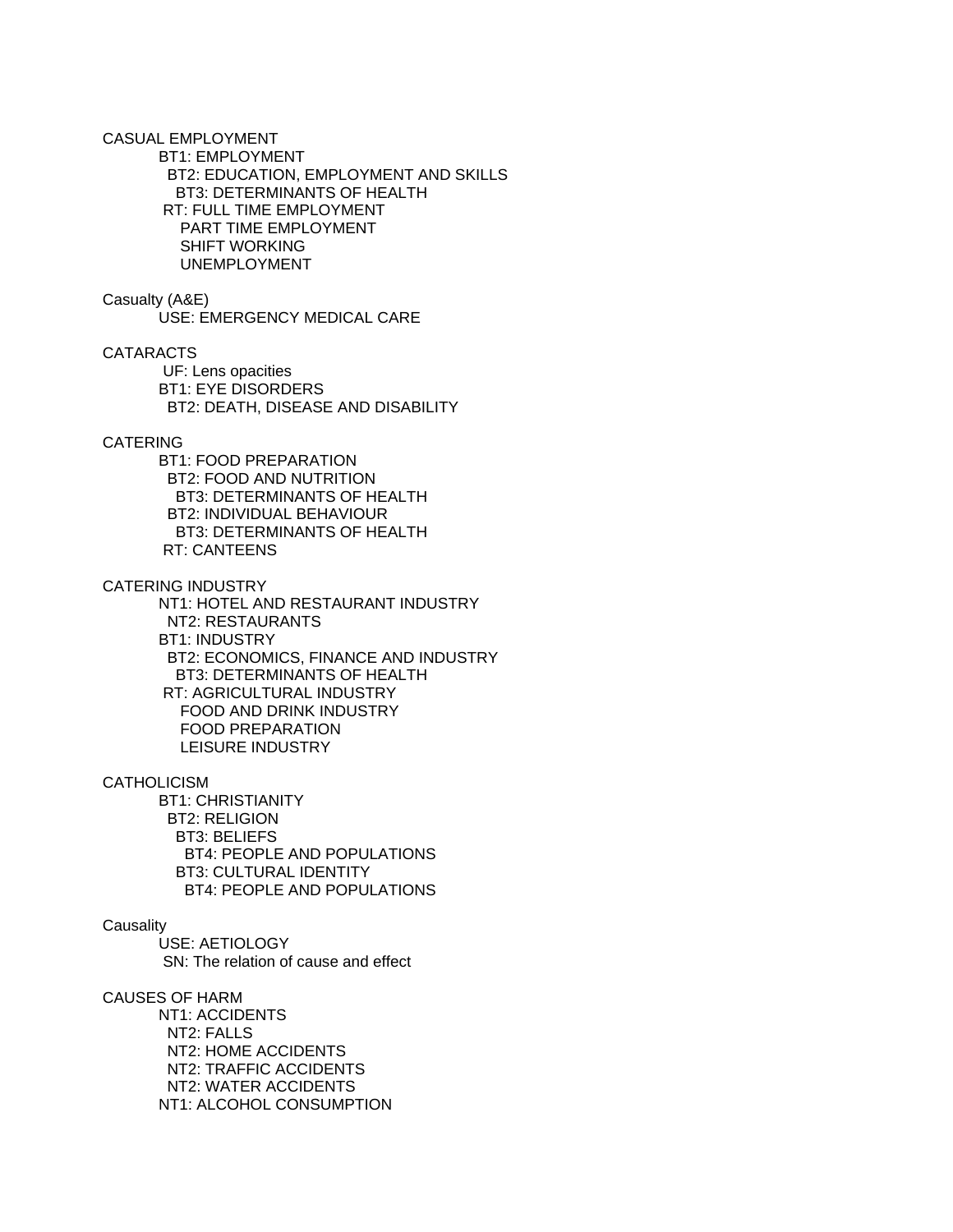NT2: ALCOHOL MISUSE NT3: BINGE DRINKING NT3: INTOXICATION NT2: ALCOHOL-RELATED HARM NT3: FOETAL ALCOHOL SYNDROME NT1: ASSAULT NT1: CRIME NT2: CRIME PREVENTION NT2: CRIME REDUCTION NT1: EMERGENCIES NT1: FIREWORKS NT1: MALNUTRITION NT1: OBESITY NT1: POISONING NT1: POISONOUS SUBSTANCES NT1: POLLUTANTS NT2: ASBESTOS NT2: CARBON MONOXIDE NT2: HEAVY METALS NT2: OZONE NT2: PARTICULATES NT2: PESTICIDES NT2: RADIATION NT3: ELECTROMAGNETIC RADIATION NT3: RADON NT3: ULTRAVIOLET RADIATION NT2: TOBACCO SMOKE NT1: SMOKING NT2: ENVIRONMENTAL TOBACCO SMOKE NT2: NICOTINE DEPENDENCY NT2: PASSIVE SMOKING NT2: SMOKING CESSATION NT3: NICOTINE REPLACEMENT THERAPY NT1: SUBSTANCE MISUSE NT2: DRUGS MISUSE NT3: NEEDLE USE NT4: NEEDLE EXCHANGE NT2: HALLUCINOGENS NT3: CANNABIS NT3: LSD NT2: SOLVENT ABUSE NT2: STIMULANTS NT3: AMPHETAMINES NT4: ECSTASY NT3: ANABOLIC STEROIDS NT3: CAFFEINE NT3: COCAINE NT4: CRACK NT1: SUNBEDS NT1: SUNBURN NT1: TERRORISM NT2: BIOTERRORISM NT1: TOBACCO NT2: NICOTINE DEPENDENCY NT2: TOBACCO SMOKE NT2: TOBACCO USE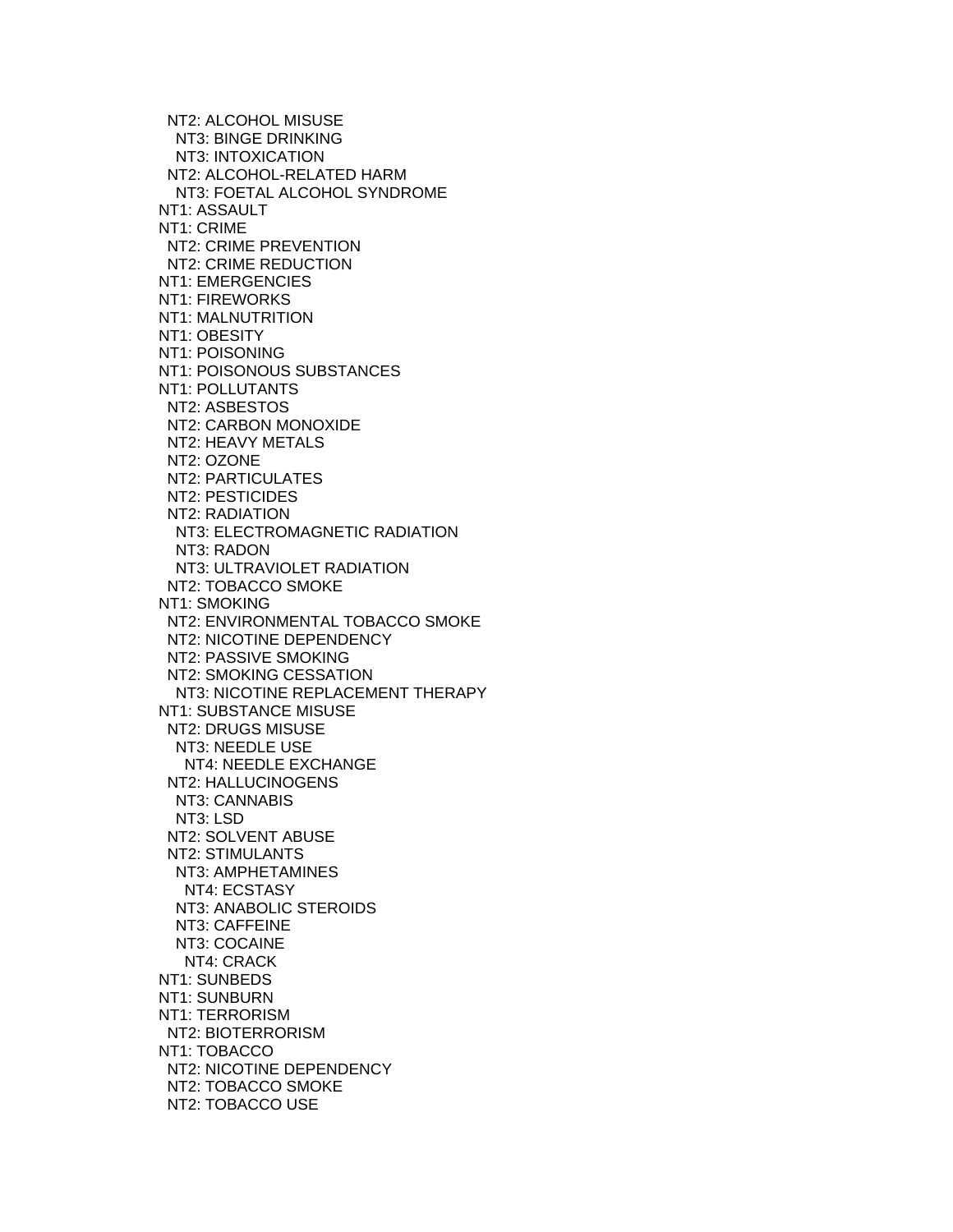NT1: VIOLENCE NT2: DOMESTIC VIOLENCE NT2: SEXUAL VIOLENCE NT3: RAPE BT1: ENVIRONMENTAL DETERMINANTS BT2: DETERMINANTS OF HEALTH CENSUS DISTRICTS BT1: AREAS BT2: PLACES BT3: SETTINGS AND PLACES SN: 1991 census CENSUS ED/OA BT1: AREAS BT2: PLACES BT3: SETTINGS AND PLACES CENSUS WARD LEVEL BT1: AREAS BT2: PLACES BT3: SETTINGS AND PLACES SN: 1991 census CENTRAL GOVERNMENT UF: National government BT1: GOVERNMENT BT2: GOVERNMENT AND LAW BT3: HEALTH SERVICES AND THEIR MANAGEMENT RT: LOCAL GOVERNMENT REGIONAL GOVERNMENT Central government policy USE: GOVERNMENT POLICY CENTRAL NERVOUS SYSTEM UF: CNS NT1: SENSORY FUNCTIONS BT1: ORGAN SYSTEMS BT2: BIOMEDICAL SCIENCE BT3: SCIENCE AND TECHNOLOGY BT4: PUBLIC HEALTH METHODS, THEORY AND RESEARCH Centres (clinics) USE: CLINICS CEREAL PRODUCTS BT1: FOOD BT2: FOOD AND NUTRITION BT3: DETERMINANTS OF HEALTH CEREBRAL PALSY UF: Littles disease Spastic spinal paralysis BT1: NEUROLOGICAL DISEASES AND DISORDERS BT2: DEATH, DISEASE AND DISABILITY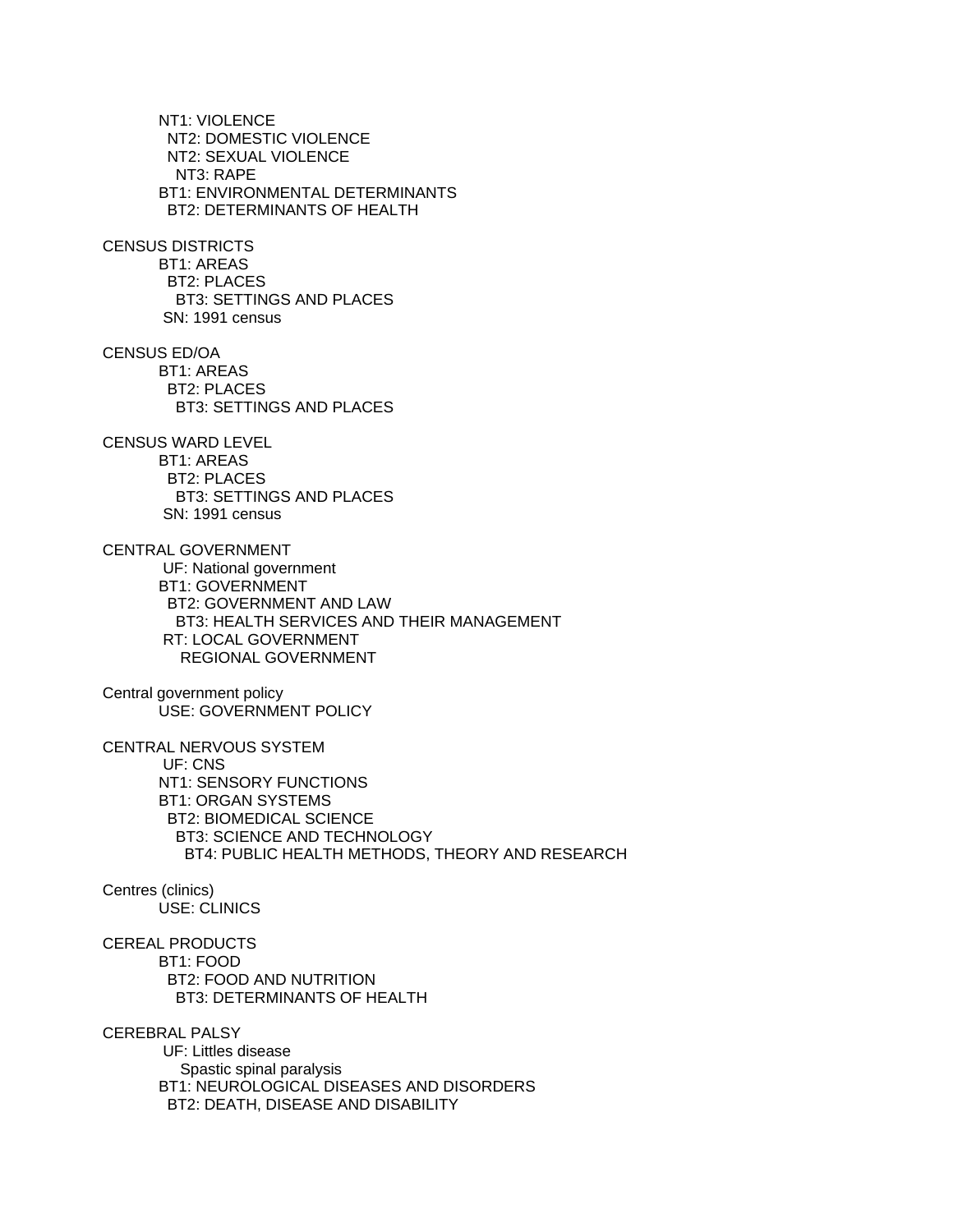## CERVICAL CANCER

 UF: Cancer of the cervix Cervical neoplasms Cervix neoplasms BT1: CANCER BT2: DEATH, DISEASE AND DISABILITY

## Cervical neoplasms

USE: CERVICAL CANCER

#### Cervix neoplasms USE: CERVICAL CANCER

### Change

 USE: BEHAVIOURAL CHANGE ORGANISATIONAL CHANGE

## Change (Behavioural) USE: BEHAVIOURAL CHANGE

Change (organisational) USE: ORGANISATIONAL CHANGE

### **Character**

USE: PERSONALITY

### Charitable trusts

USE: CHARITIES

### **CHARITIES**

 UF: Charitable trusts BT1: ECONOMICS, FINANCE AND INDUSTRY BT2: DETERMINANTS OF HEALTH RT: NON PROFIT ORGANISATIONS VOLUNTARY ORGANISATIONS

# CHD

USE: CORONARY HEART DISEASES

### CHEMICALS

 BT1: ENVIRONMENT BT2: ENVIRONMENTAL DETERMINANTS BT3: DETERMINANTS OF HEALTH RT: POLLUTANTS

## Chemists

USE: PHARMACIES

CHEMOTHERAPY

 BT1: MEDICAL TREATMENT BT2: HEALTHCARE AND HEALTH SERVICES BT3: HEALTH SERVICES AND THEIR MANAGEMENT RT: CANCER

CHICKENPOX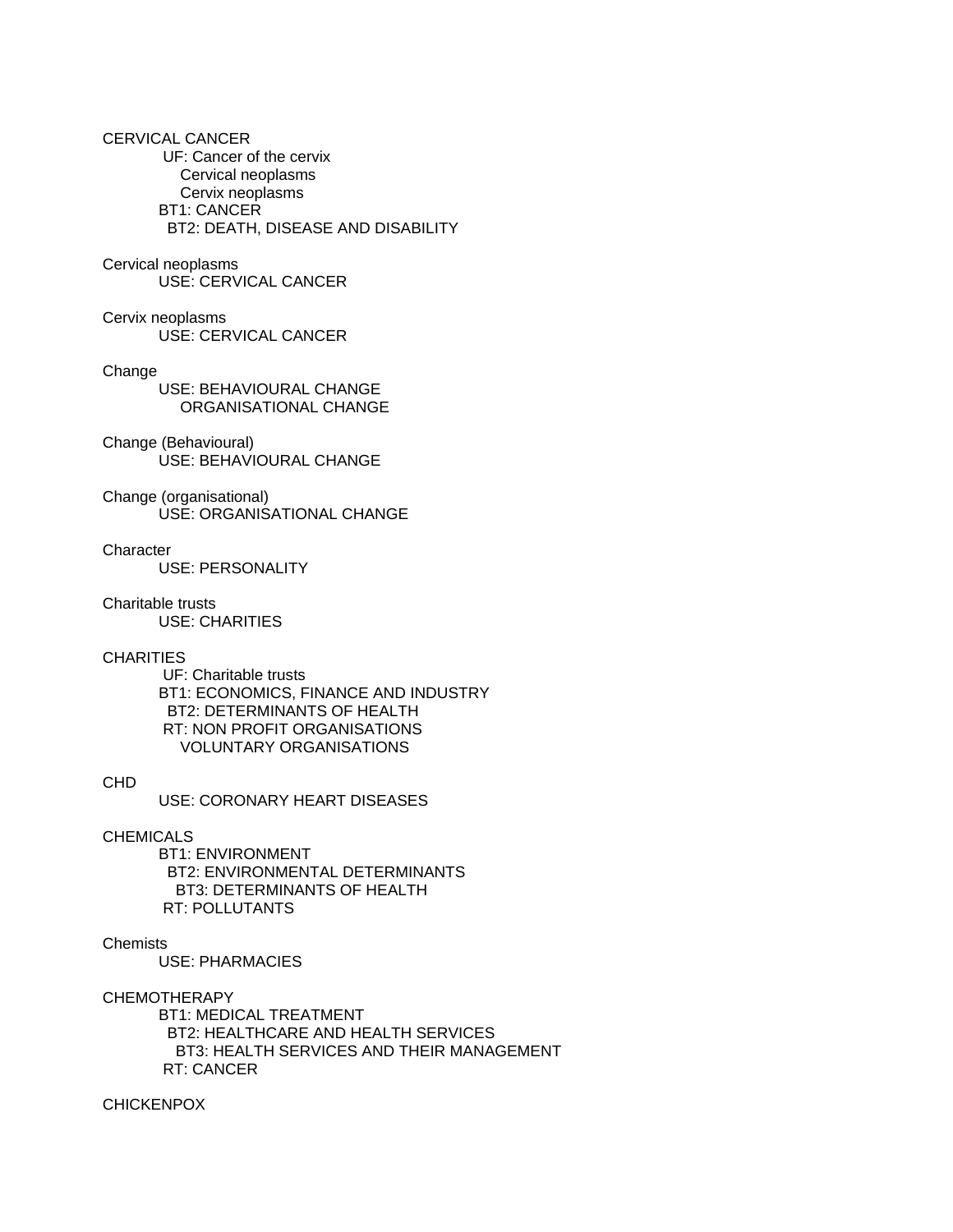UF: Varicella BT1: COMMUNICABLE DISEASES BT2: DEATH, DISEASE AND DISABILITY RT: IMMUNISATION

#### CHILD ABUSE

 UF: Baby battering NT1: CHILD SEXUAL ABUSE BT1: ABUSE BT2: SOCIAL ISSUES BT3: SOCIETY BT4: SOCIAL DETERMINANTS BT5: DETERMINANTS OF HEALTH RT: DOMESTIC VIOLENCE

#### Child birth

USE: CHILDBIRTH

## CHILD CARE

 NT1: LOOKED AFTER CHILDREN BT1: CARE BT2: HEALTHCARE AND HEALTH SERVICES BT3: HEALTH SERVICES AND THEIR MANAGEMENT RT: CHILD WELFARE

CHILD DEVELOPMENT

 BT1: DEVELOPMENT BT2: MANAGEMENT BT3: MANAGEMENT AND POLICY BT4: HEALTH SERVICES AND THEIR MANAGEMENT RT: DEVELOPMENTAL DISORDERS DEVELOPMENTAL SCREENING

Child guidance services

USE: COMMUNITY MENTAL HEALTH SERVICES

## CHILD HEALTH

 UF: Childrens health NT1: CHILD WELFARE BT1: HEALTH BT2: HEALTH, PUBLIC HEALTH, HEALTH PROMOTION RT: CHILD HEALTH SERVICES CHILDREN

# CHILD HEALTH SERVICES

 UF: Childrens health services Childrens services (medical) Health services for children BT1: HEALTH SERVICES BT2: HEALTHCARE AND HEALTH SERVICES BT3: HEALTH SERVICES AND THEIR MANAGEMENT RT: CHILD HEALTH

CHILD NUTRITION

 BT1: NUTRITION BT2: FOOD AND NUTRITION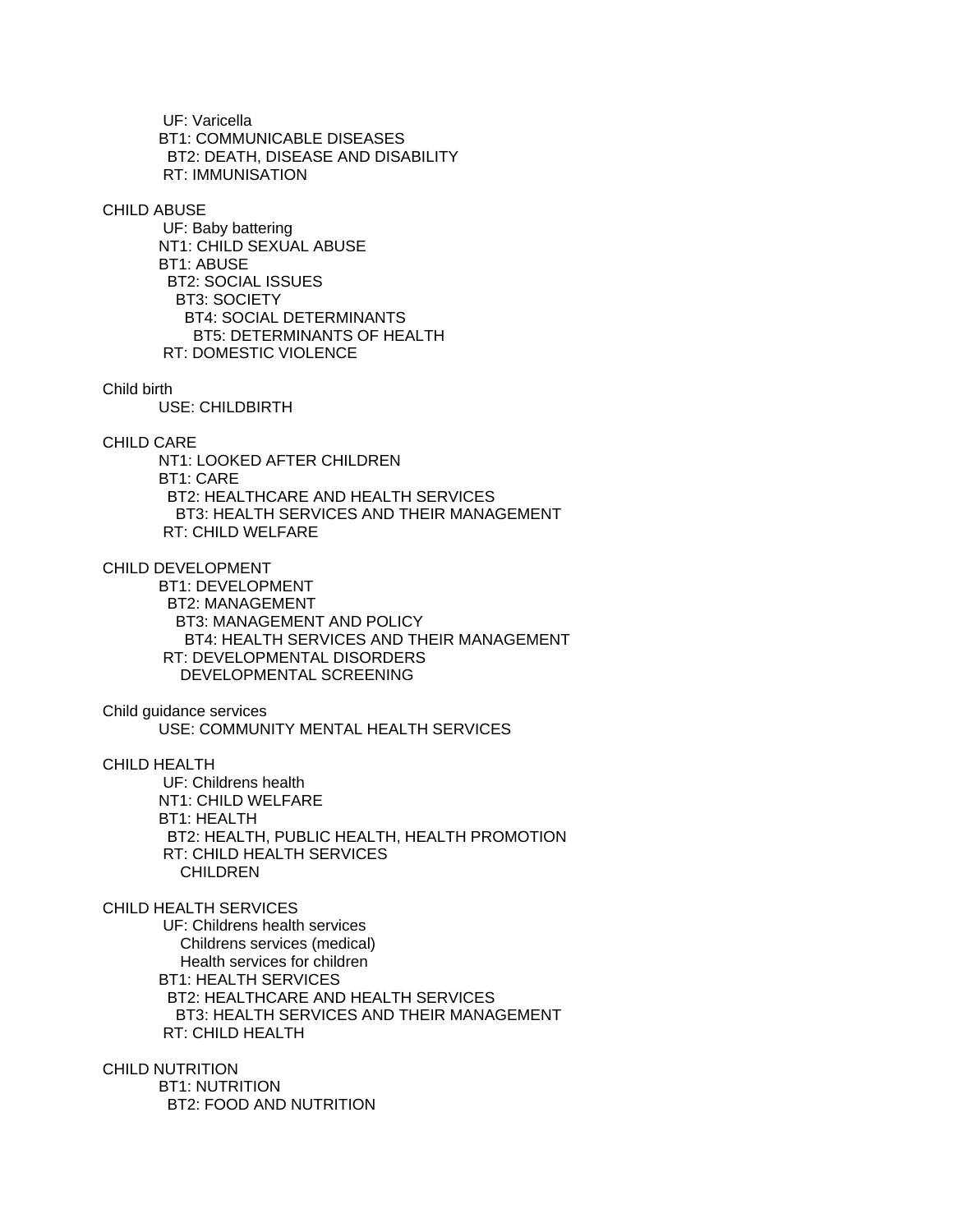BT3: DETERMINANTS OF HEALTH RT: INFANT NUTRITION WEANING CHILD POVERTY BT1: POVERTY BT2: SOCIOECONOMIC STATUS BT3: SOCIOECONOMIC FACTORS BT4: SOCIAL DETERMINANTS BT5: DETERMINANTS OF HEALTH RT: CHILDREN CHILD SEXUAL ABUSE BT1: CHILD ABUSE BT2: ABUSE BT3: SOCIAL ISSUES BT4: SOCIETY BT5: SOCIAL DETERMINANTS BT6: DETERMINANTS OF HEALTH BT1: SEXUAL ABUSE BT2: ABUSE BT3: SOCIAL ISSUES BT4: SOCIETY BT5: SOCIAL DETERMINANTS BT6: DETERMINANTS OF HEALTH RT: INCEST PAEDOPHILES CHILD WELFARE UF: Welfare of children BT1: CHILD HEALTH BT2: HEALTH BT3: HEALTH, PUBLIC HEALTH, HEALTH PROMOTION RT: CHILD CARE CHILDBIRTH UF: Birth Caesarian section Child birth Labour (pregnancy) **Parturition**  Pregnancy and childbirth NT1: MULTIPLE BIRTHS NT1: PREMATURE BIRTH BT1: PHYSICAL DEVELOPMENT BT2: PHYSIOLOGY BT3: SCIENCES BT4: SCIENCE AND TECHNOLOGY BT5: PUBLIC HEALTH METHODS, THEORY AND RESEARCH RT: ANTENATAL CARE LOW BIRTH WEIGHT MATERNITY SERVICES **PREGNANCY** 

# CHILDMINDING

UF: Baby sitting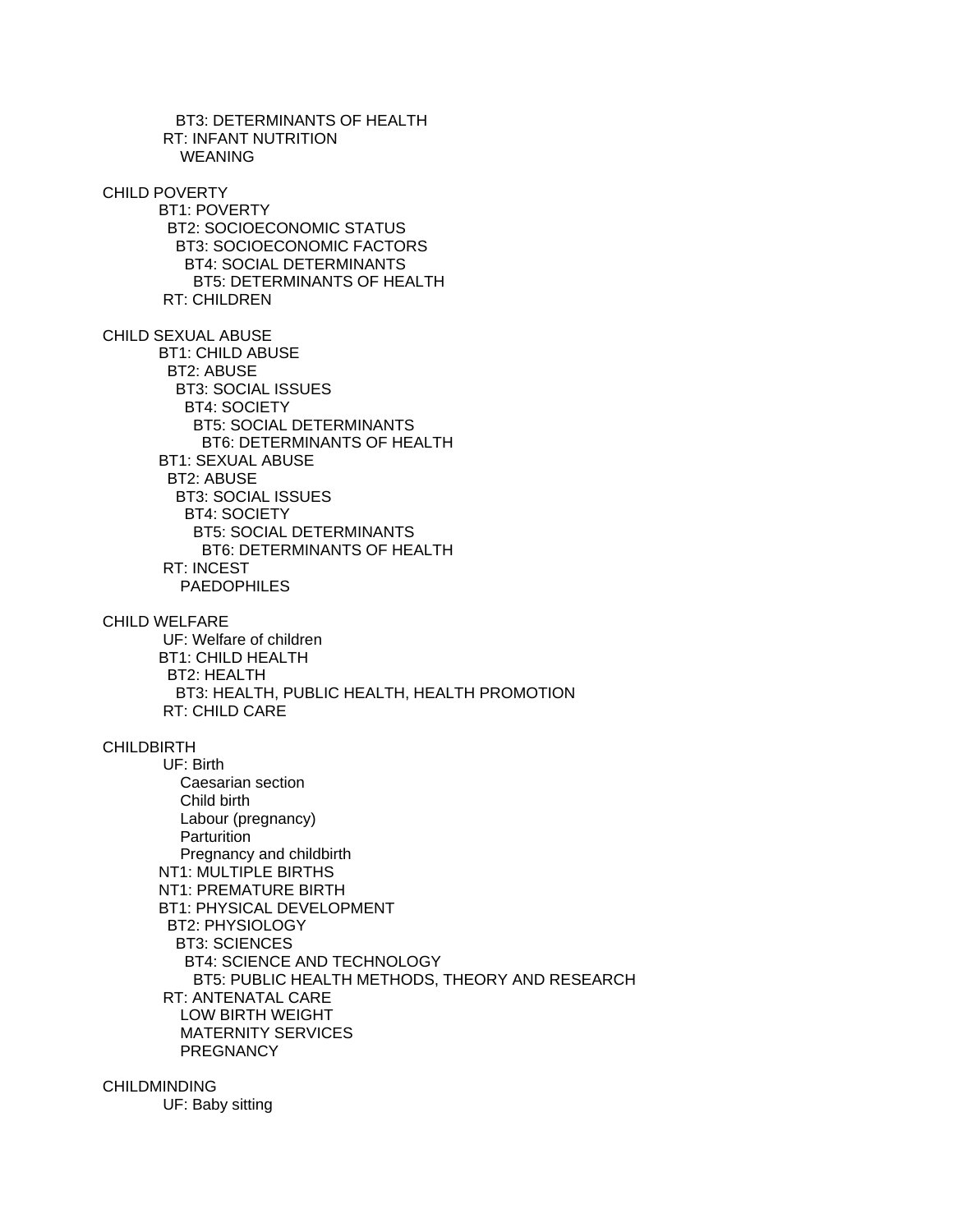BT1: CARE BT2: HEALTHCARE AND HEALTH SERVICES BT3: HEALTH SERVICES AND THEIR MANAGEMENT RT: LOOKED AFTER CHILDREN

# **CHILDREN**

 UF: Minors Vulnerable road users NT1: BOYS NT1: GIRLS NT1: INFANTS NT1: LOOKED AFTER CHILDREN NT1: PRE SCHOOL CHILDREN BT1: AGE GROUPS BT2: GROUPS BT3: PEOPLE AND POPULATIONS RT: CHILD HEALTH CHILD POVERTY YOUNG PEOPLE SN: Ages 2-11 years. was "child" PHITS level 3 term

# CHILDREN IN CARE

 BT1: VULNERABLE GROUPS BT2: DISADVANTAGED GROUPS BT3: GROUPS BT4: PEOPLE AND POPULATIONS RT: CARE

#### Childrens health USE: CHILD HEALTH

Childrens health services USE: CHILD HEALTH SERVICES

#### Childrens hospitals USE: HOSPITALS

#### Childrens play USE: PLAY

Childrens services (medical) USE: CHILD HEALTH SERVICES

#### Chill

USE: HYPOTHERMIA

# Chinese British USE: CHINESE PEOPLE

CHINESE PEOPLE UF: British people (Chinese) Chinese British BT1: ETHNIC GROUPS BT2: GROUPS BT3: PEOPLE AND POPULATIONS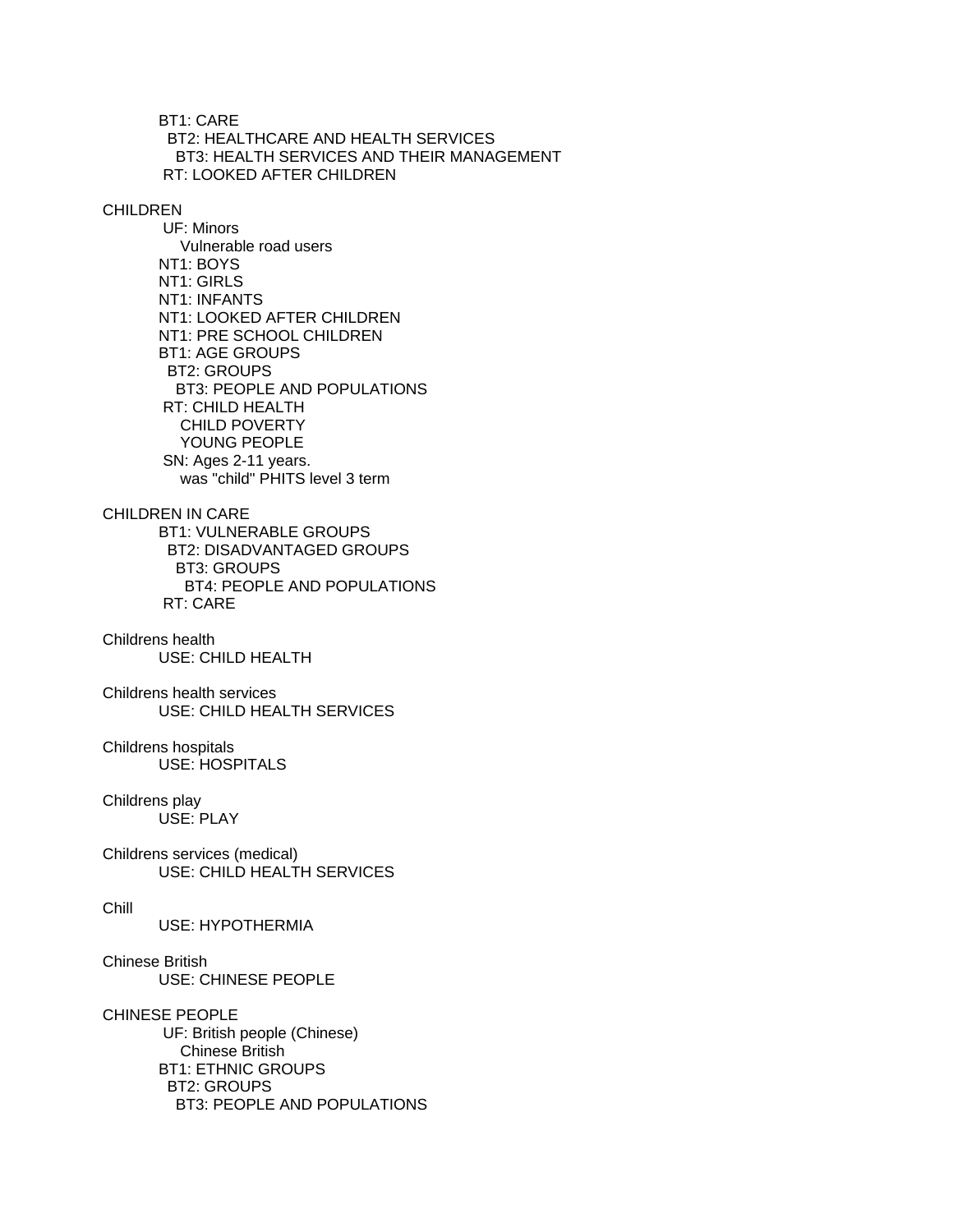SN: Includes ethnic groups not specified elsewhere - see ETHNIC GROUPS. Derived from National Statistics (2003) Ethnic group statistics: a guide for the collection and classification of ethnicity data.

#### Chiropody

USE: FOOT HEALTH

#### CHIROPRACTIC

 BT1: COMPLEMENTARY MEDICINE BT2: HEALTH SERVICES BT3: HEALTHCARE AND HEALTH SERVICES BT4: HEALTH SERVICES AND THEIR MANAGEMENT RT: OSTEOPATHY

# CHLAMYDIA

 BT1: SEXUALLY TRANSMITTED INFECTIONS BT2: GENITOURINARY DISEASES BT3: DEATH, DISEASE AND DISABILITY

#### CHOLESTEROL

 UF: Cholesterol and lipids BT1: LIPIDS BT2: NUTRITION COMPONENTS BT3: NUTRITION BT4: FOOD AND NUTRITION BT5: DETERMINANTS OF HEALTH RT: HIGH DENSITY LIPOPROTEINS LOW DENSITY LIPOPROTEINS SN: A pearly, fatlike substance. It is transported through the body by both HDLs and LDLs

Cholesterol and lipids

 USE: CHOLESTEROL LIPIDS SN: was PHITS level 3 term

# **CHRISTIANITY**

 UF: Christians NT1: CATHOLICISM NT1: PROTESTANTISM BT1: RELIGION BT2: BELIEFS BT3: PEOPLE AND POPULATIONS BT2: CULTURAL IDENTITY BT3: PEOPLE AND POPULATIONS

# **Christians**

USE: CHRISTIANITY

CHROMOSOMAL DISORDERS NT1: DOWNS SYNDROME BT1: DEATH, DISEASE AND DISABILITY

CHRONIC AIRWAYS DISEASES BT1: RESPIRATORY DISORDERS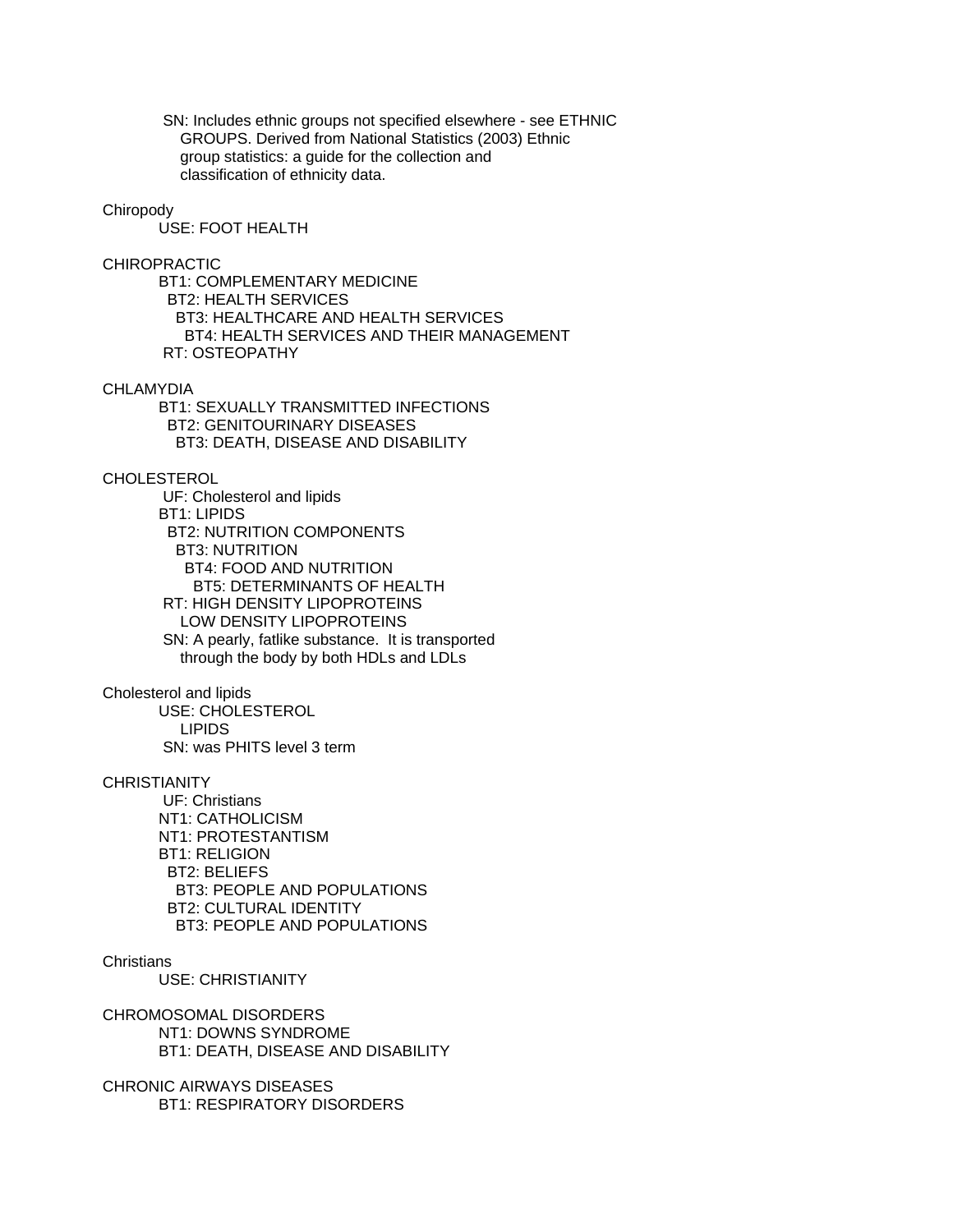BT2: DEATH, DISEASE AND DISABILITY SN: was PHITS level 3 term

CHRONIC DISEASE

 UF: Chronic Illness Long term illness BT1: DEATH, DISEASE AND DISABILITY RT: LONG TERM CONDITIONS

Chronic Illness

USE: CHRONIC DISEASE

#### CIDER

 BT1: ALCOHOL BT2: BEVERAGES BT3: FOOD AND NUTRITION BT4: DETERMINANTS OF HEALTH

# Cigarette smoking

USE: SMOKING

# CIRCULATORY DISEASES

 NT1: CARDIOVASCULAR DISEASES NT2: CORONARY HEART DISEASES NT1: HEART FAILURE NT1: HYPERTENSION NT1: HYPOTENSION NT1: MYOCARDIAL INFARCTION NT1: STROKE AND TIA NT1: THROMBOSIS NT2: DEEP VEIN THROMBOSIS BT1: DEATH, DISEASE AND DISABILITY SN: was PHITS level 2 term

Circulatory system

USE: CARDIOVASCULAR SYSTEM

**CIRCUMCISION** 

 UF: Male circumcision BT1: SURGERY BT2: MEDICAL TREATMENT BT3: HEALTHCARE AND HEALTH SERVICES BT4: HEALTH SERVICES AND THEIR MANAGEMENT SN: Use for male circumcision. For female circumcision use genital mutilation

### CITIES

 NT1: INNER CITIES BT1: URBAN AREAS BT2: AREAS BT3: PLACES BT4: SETTINGS AND PLACES BT2: GEOGRAPHY BT3: SETTINGS AND PLACES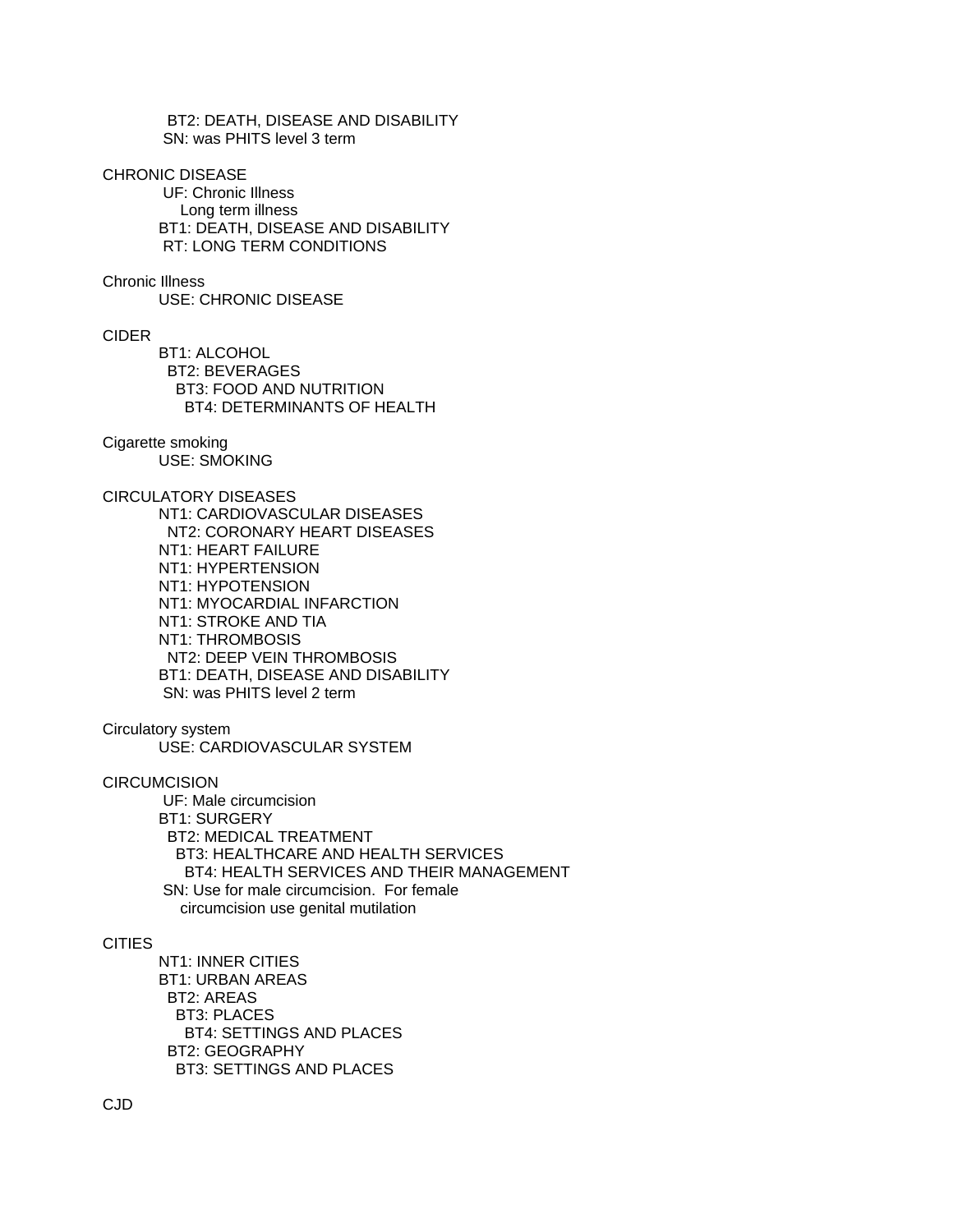# USE: CREUTZFELDT JAKOB DISEASE

#### Class mobility

USE: SOCIAL MOBILITY

#### Client assessment

USE: NEEDS ASSESSMENT

# Client empowerment

USE: EMPOWERMENT

# **CLIENTS**

 UF: Social service users Social work clients Social worker clients BT1: GROUPS BT2: PEOPLE AND POPULATIONS RT: CONSUMERS

## CLIMATE

 NT1: CLIMATE CHANGE BT1: NATURAL ENVIRONMENT BT2: ENVIRONMENT BT3: ENVIRONMENTAL DETERMINANTS BT4: DETERMINANTS OF HEALTH RT: WEATHER

## CLIMATE CHANGE

 UF: Global warming Greenhouse effect BT1: CLIMATE BT2: NATURAL ENVIRONMENT BT3: ENVIRONMENT BT4: ENVIRONMENTAL DETERMINANTS BT5: DETERMINANTS OF HEALTH RT: AIR AIR QUALITY OZONE SUN

## CLINICAL AUDIT

 BT1: METHODS BT2: PUBLIC HEALTH METHODS, THEORY AND RESEARCH BT1: PERFORMANCE MONITORING BT2: MANAGEMENT BT3: MANAGEMENT AND POLICY BT4: HEALTH SERVICES AND THEIR MANAGEMENT BT2: MONITORING BT3: EVALUATION BT4: RESEARCH METHODS BT5: METHODS BT6: PUBLIC HEALTH METHODS, THEORY AND RESEARCH BT5: RESEARCH BT6: PUBLIC HEALTH METHODS, THEORY AND RESEARCH

## CLINICAL GOVERNANCE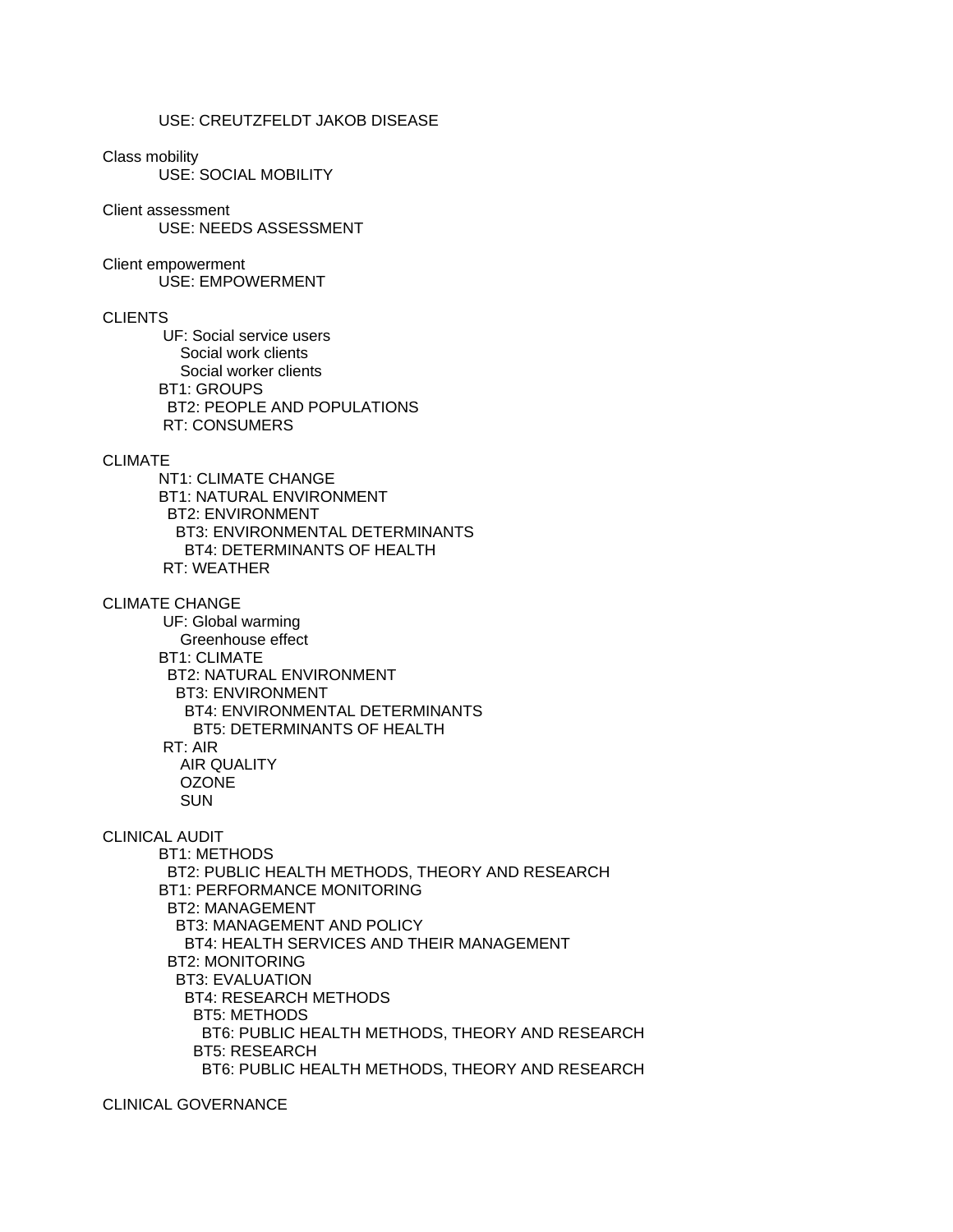BT1: MANAGEMENT BT2: MANAGEMENT AND POLICY BT3: HEALTH SERVICES AND THEIR MANAGEMENT RT: GOVERNANCE QUALITY STANDARDS SN: An initiative to assure and improve clinical standards at a local level throughout the NHS.

# Clinical hygiene

USE: HYGIENE

CLINICAL NETWORKS BT1: AREAS BT2: PLACES BT3: SETTINGS AND PLACES

Clinical research

USE: MEDICAL RESEARCH

CLINICAL TRIALS

 UF: Drug testing Drug trials Medical trials BT1: RESEARCH METHODS BT2: METHODS BT3: PUBLIC HEALTH METHODS, THEORY AND RESEARCH BT2: RESEARCH BT3: PUBLIC HEALTH METHODS, THEORY AND RESEARCH RT: RANDOMISED CONTROLLED TRIALS

#### **CLINICS**

 UF: Centres (clinics) NT1: GUM CLINICS BT1: PRIMARY CARE SERVICES BT2: HEALTH SERVICES BT3: HEALTHCARE AND HEALTH SERVICES BT4: HEALTH SERVICES AND THEIR MANAGEMENT BT2: SERVICES BT3: HEALTH SERVICES AND THEIR MANAGEMENT RT: GENERAL PRACTICE HEALTH CENTRES

#### **CLUBS**

 NT1: AFTER SCHOOL CLUBS NT1: BREAKFAST CLUBS BT1: GROUPS BT2: PEOPLE AND POPULATIONS RT: LEISURE ACTIVITIES LEISURE FACILITIES

CLUSTERS

 BT1: POINTS BT2: PLACES BT3: SETTINGS AND PLACES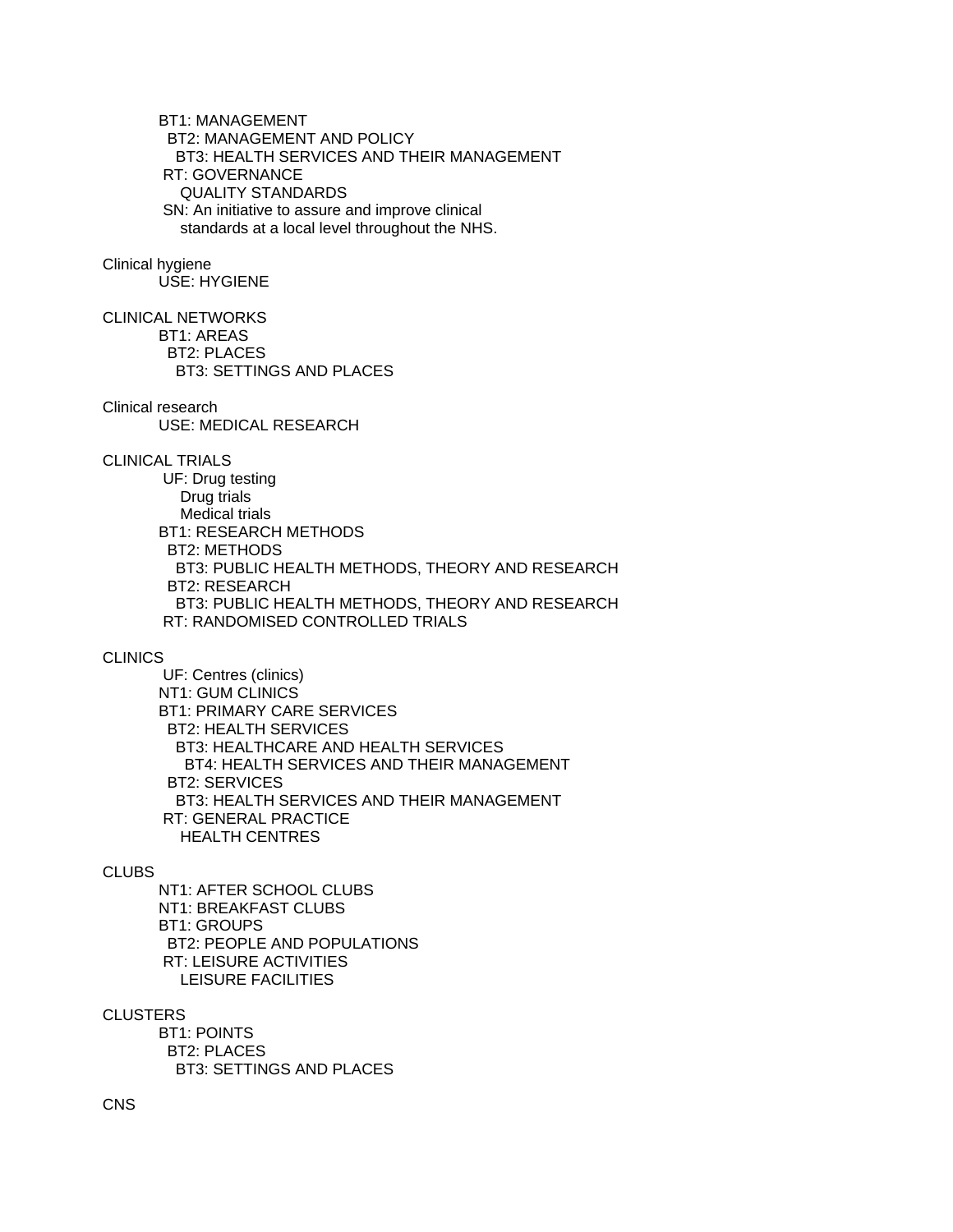#### USE: CENTRAL NERVOUS SYSTEM

#### COCAINE

 NT1: CRACK BT1: STIMULANTS BT2: SUBSTANCE MISUSE BT3: CAUSES OF HARM BT4: ENVIRONMENTAL DETERMINANTS BT5: DETERMINANTS OF HEALTH BT3: INDIVIDUAL BEHAVIOUR BT4: DETERMINANTS OF HEALTH

# CODING SYSTEMS

 BT1: INFORMATION SYSTEMS BT2: INFORMATION BT3: COMMUNICATION AND KNOWLEDGE BT3: MANAGEMENT AND POLICY BT4: HEALTH SERVICES AND THEIR MANAGEMENT

# **Cognition**

USE: COGNITIVE FUNCTIONS

COGNITIVE FUNCTIONS

 UF: Cognition Cognitive processes BT1: ORGAN SYSTEMS BT2: BIOMEDICAL SCIENCE BT3: SCIENCE AND TECHNOLOGY BT4: PUBLIC HEALTH METHODS, THEORY AND RESEARCH

# Cognitive processes

USE: COGNITIVE FUNCTIONS

# **COHABITATION**

 UF: Common law marriage Living together BT1: PERSONAL RELATIONSHIPS BT2: RELATIONSHIPS BT3: PEOPLE AND POPULATIONS RT: MARRIAGE SINGLE PEOPLE

# COHORT STUDIES

 UF: Longitudinal research Prospective studies BT1: RESEARCH METHODS BT2: METHODS BT3: PUBLIC HEALTH METHODS, THEORY AND RESEARCH BT2: RESEARCH BT3: PUBLIC HEALTH METHODS, THEORY AND RESEARCH BT1: SURVEYS BT2: RESEARCH METHODS BT3: METHODS BT4: PUBLIC HEALTH METHODS, THEORY AND RESEARCH BT3: RESEARCH BT4: PUBLIC HEALTH METHODS, THEORY AND RESEARCH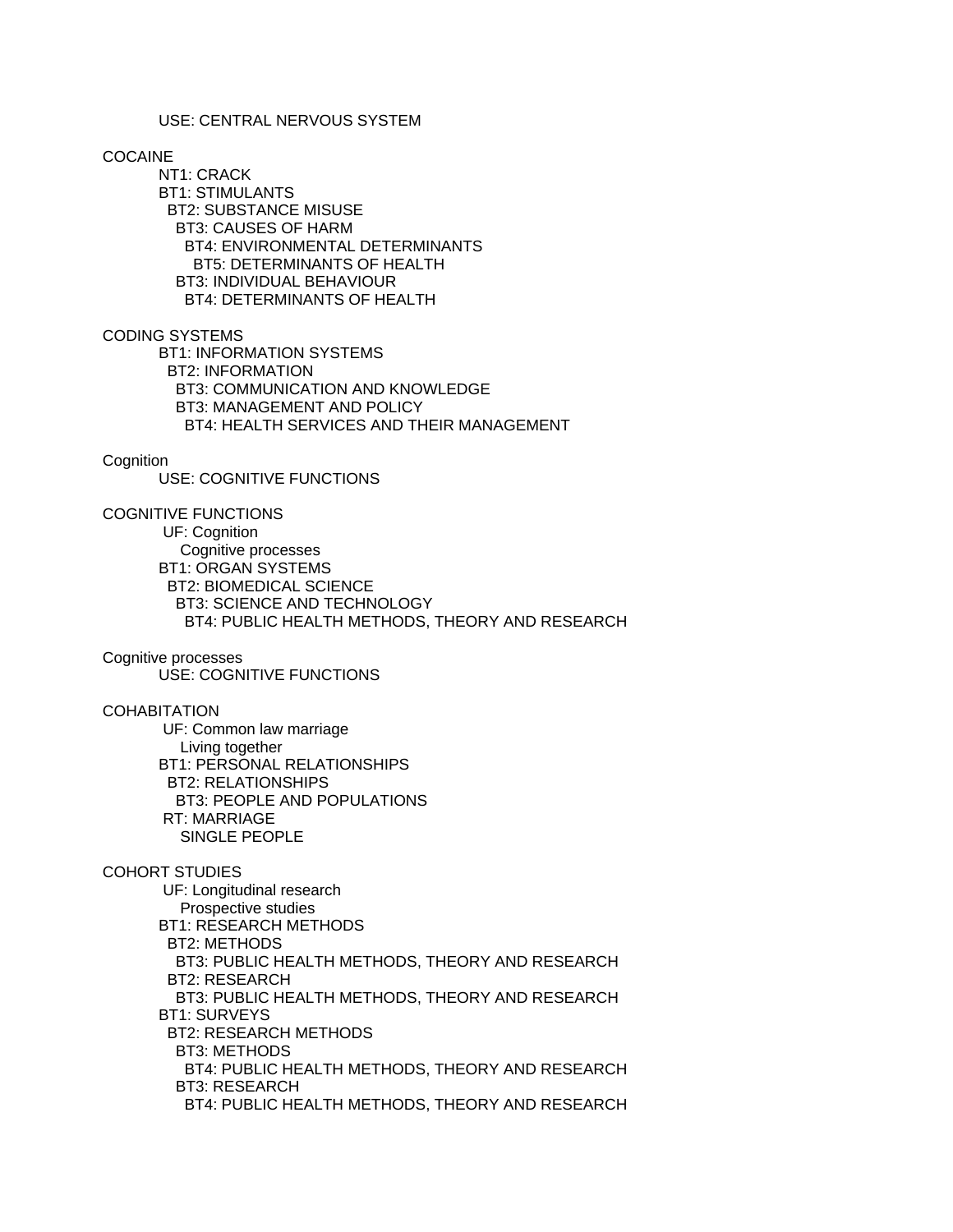RT: CASE STUDIES

COMPARATIVE STUDIES

CROSS SECTIONAL SURVEYS

 SN: Follows a group of people over a length of time as opposed to a cross sectional survey which is a snapshot in time. E.g. Whitehall Study of civil servants, Physical Activity Account Evaluation, British Household Panel survey

## COLLEGES

 UF: Colleges of higher education, Sixth Form colleges. Higher education BT1: EDUCATIONAL SETTINGS BT2: EDUCATION BT3: EDUCATION, EMPLOYMENT AND SKILLS BT4: DETERMINANTS OF HEALTH

Colleges of higher education, Sixth Form colleges. USE: COLLEGES

# COLORECTAL CANCER

 BT1: INTESTINAL CANCER BT2: CANCER BT3: DEATH, DISEASE AND DISABILITY

# COMMISSIONING

 BT1: MANAGEMENT BT2: MANAGEMENT AND POLICY BT3: HEALTH SERVICES AND THEIR MANAGEMENT RT: PROVIDERS PURCHASERS SN: The process through which needs and priorities are assessed and appropriate services purchased and evaluated.

Common law marriage USE: COHABITATION

COMMUNAL ESTABLISHMENTS BT1: POINTS BT2: PLACES BT3: SETTINGS AND PLACES

### COMMUNICABLE DISEASES

 UF: Contagious diseases Infectious diseases NT1: CHICKENPOX NT1: COMMUNICABLE DISEASES, BACTERIAL NT1: COMMUNICABLE DISEASES, COMMUNITY NT1: COMMUNICABLE DISEASES, DERMATOLOGICAL NT1: HIV INFECTION NT1: MEASLES NT1: MUMPS NT1: POLIO NT1: RUBELLA NT1: TUBERCULOSIS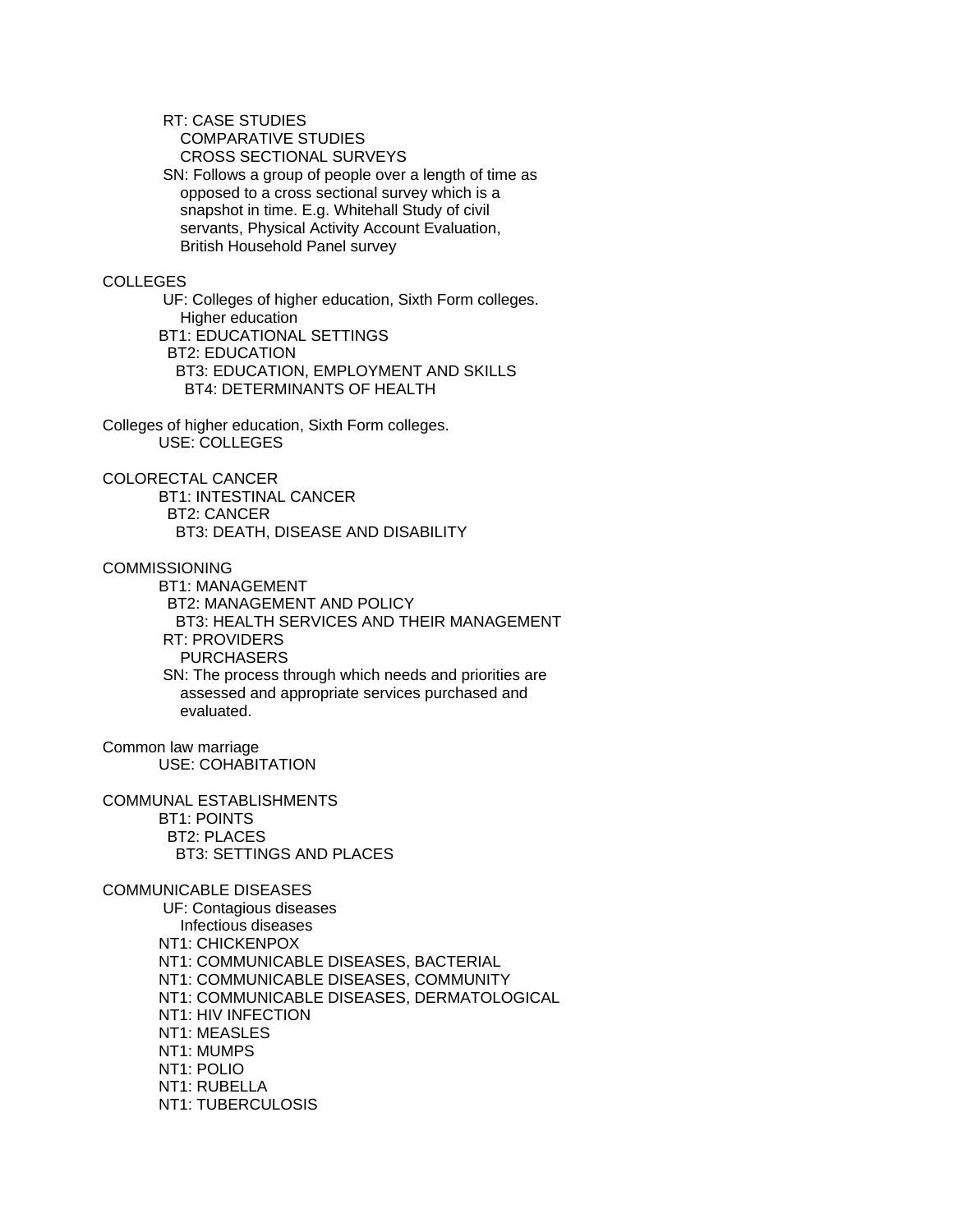BT1: DEATH, DISEASE AND DISABILITY RT: IMMUNISATION INFECTION CONTROL NOTIFIABLE DISEASES SEXUALLY TRANSMITTED INFECTIONS SN: Communicable diseases are used by bacteria and viruses, which can be passed between people either directly, through coughs and sneezes, or indirectly through food and water or from insect's bites. (Department of Health Press Release 1999/0106) COMMUNICABLE DISEASES, BACTERIAL BT1: COMMUNICABLE DISEASES BT2: DEATH, DISEASE AND DISABILITY COMMUNICABLE DISEASES, COMMUNITY UF: Community diseases BT1: COMMUNICABLE DISEASES BT2: DEATH, DISEASE AND DISABILITY SN: refers to a disease in a community COMMUNICABLE DISEASES, DERMATOLOGICAL BT1: COMMUNICABLE DISEASES BT2: DEATH, DISEASE AND DISABILITY SN: was PHITS level 3 term **COMMUNICATION**  NT1: ADVICE NT2: PATIENT ADVICE NT1: ADVOCACY NT2: SELF ADVOCACY NT1: CAMPAIGNS NT2: MASS MEDIA CAMPAIGNS NT1: DISCUSSION NT2: DISCUSSION TECHNIQUES NT1: LANGUAGE NT1: LOBBYING NT1: MARKETING NT2: SOCIAL MARKETING NT1: MASS COMMUNICATION NT2: ADVERTISING NT1: NONVERBAL COMMUNICATION NT1: PR BT1: COMMUNICATION AND KNOWLEDGE COMMUNICATION AND KNOWLEDGE NT1: COMMUNICATION NT2: ADVICE NT3: PATIENT ADVICE NT2: ADVOCACY NT3: SELF ADVOCACY NT2: CAMPAIGNS NT3: MASS MEDIA CAMPAIGNS

NT2: DISCUSSION

NT3: DISCUSSION TECHNIQUES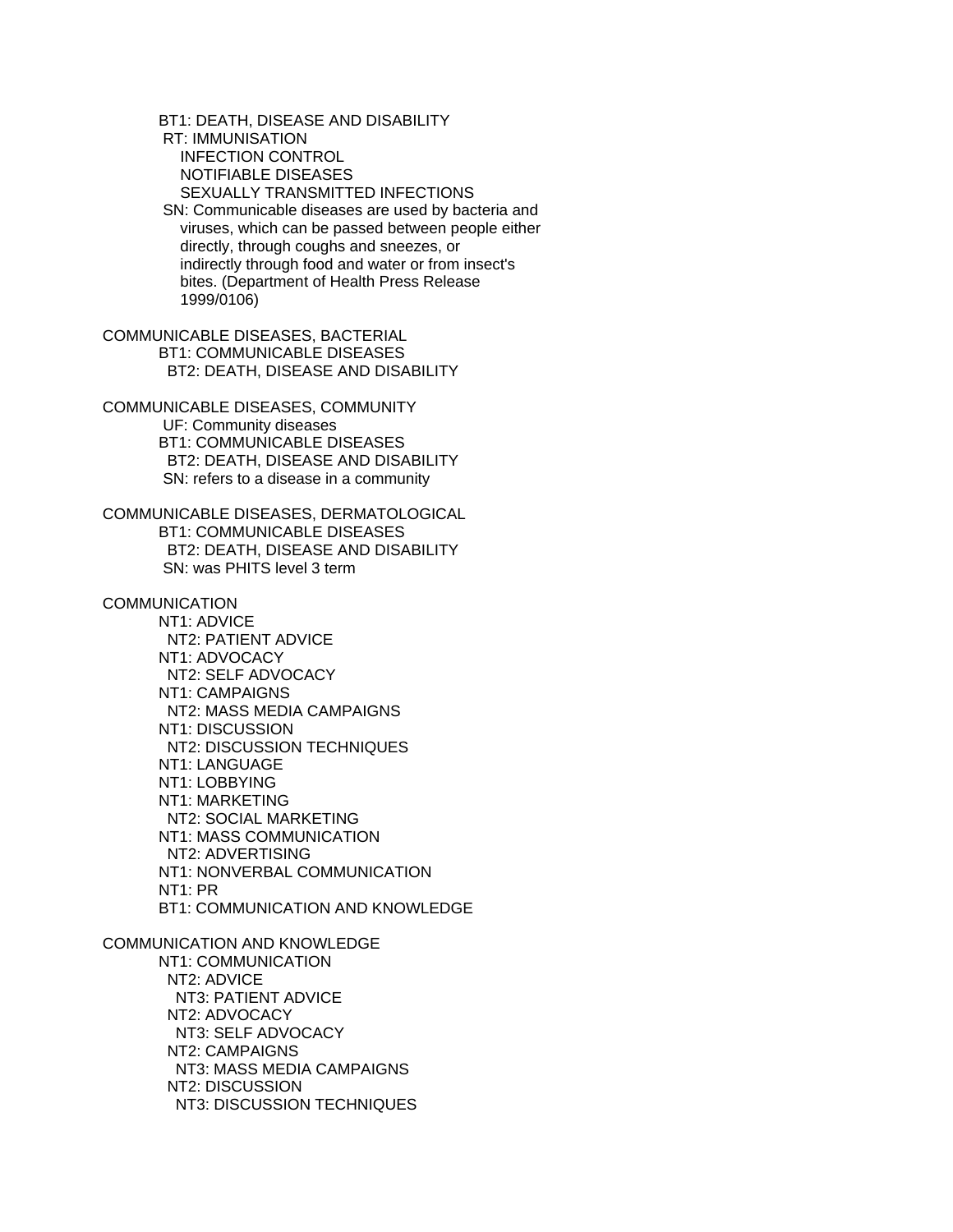NT2: LANGUAGE NT2: LOBBYING NT2: MARKETING NT3: SOCIAL MARKETING NT2: MASS COMMUNICATION NT3: ADVERTISING NT2: NONVERBAL COMMUNICATION NT2: PR NT1: INFORMATION NT2: COMMUNITY INFORMATION AND ADVICE SERVICES NT3: HEALTH INFORMATION SERVICES NT4: HEALTH SHOPS NT4: HELPLINES NT2: CONSUMER INFORMATION NT2: DATA NT3: ACTIVITY DATA NT3: DEMOGRAPHIC DATA NT3: SOCIAL DATA NT3: STATISTICAL DATA NT2: DATABASES NT2: INFORMATICS NT2: INFORMATION DISSEMINATION AND EXCHANGE NT3: CONFERENCES NT4: WORKSHOPS NT3: EXHIBITIONS NT4: WORKSHOPS NT3: LIBRARY AND INFORMATION CENTRES NT2: INFORMATION MANAGEMENT NT2: INFORMATION MEDIA NT3: MASS MEDIA NT2: INFORMATION NEEDS NT2: INFORMATION SOURCES NT2: INFORMATION SYSTEMS NT3: CODING SYSTEMS NT3: GEOGRAPHICAL INFORMATION SYSTEMS NT2: MATERIAL DEVELOPMENT NT3: DESIGN NT2: MEDICAL RECORDS NT2: PERSONALISED INFORMATION NT2: PUBLIC INFORMATION NT1: KNOWLEDGE SN: covers all aspects of the retrieval and communication of information, including promotion and marketing, and use and dissemination of health knowledge COMMUNICATION DISORDERS UF: Aphasia NT1: AUTISM NT1: LANGUAGE DISORDERS NT2: DYSLEXIA BT1: DEATH, DISEASE AND DISABILITY RT: LEARNING DISABILITIES SN: Not being able to communicate or convey information about yourself, e.g. using language, gesture, pictures, facial expressions etc.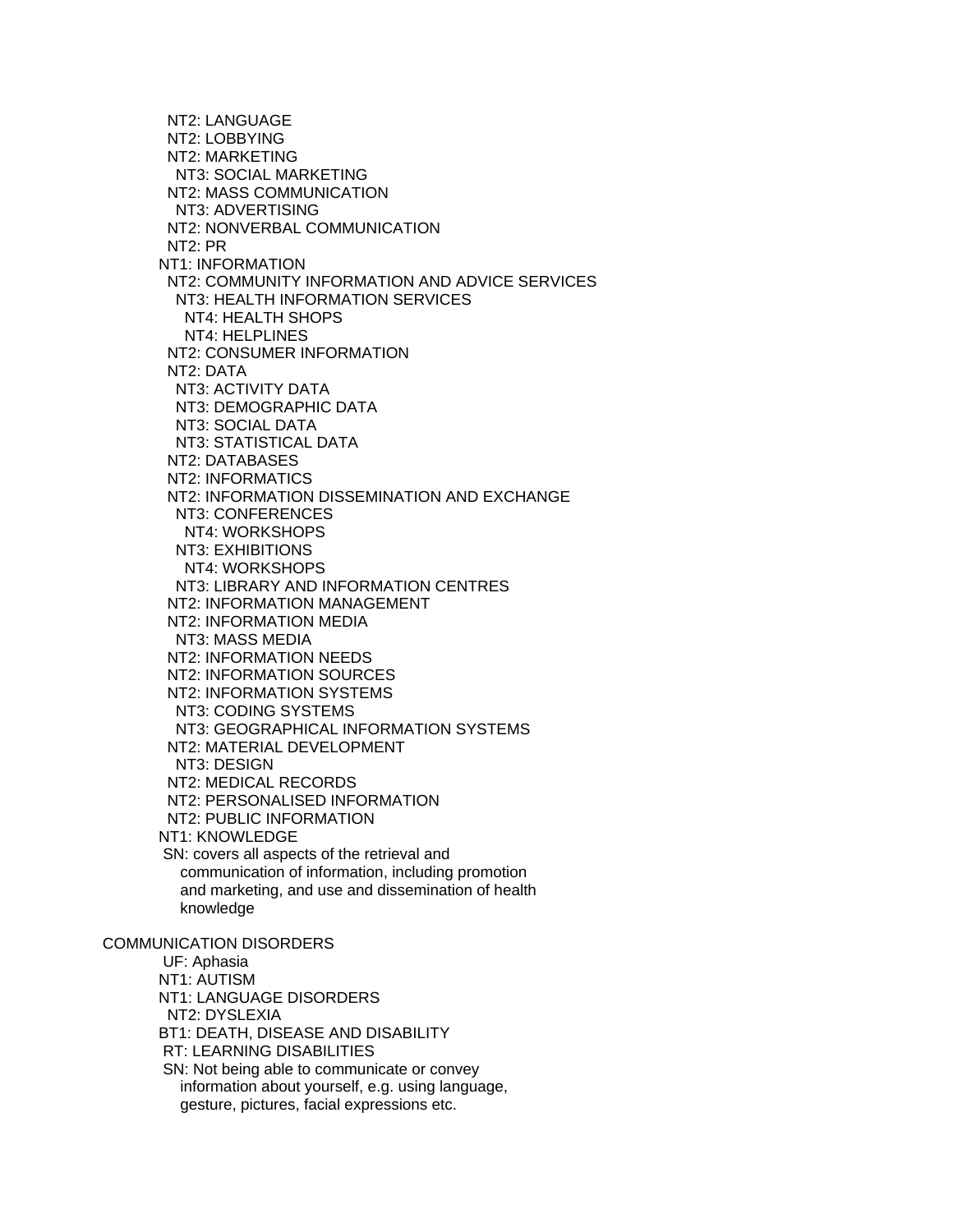Communication skills USE: INTERPERSONAL SKILLS

**COMMUNITIES** 

 NT1: CAPACITY BUILDING NT1: COMMUNITY DEVELOPMENT NT2: COMMUNITY ACTION NT1: COMMUNITY PARTICIPATION NT1: LOCAL COMMUNITIES NT2: NEIGHBOURHOODS NT3: NEIGHBOURHOOD RENEWAL NT1: RURAL COMMUNITIES NT1: SOCIAL CAPITAL NT1: SOCIAL SUPPORT NT1: URBAN COMMUNITIES BT1: PEOPLE AND POPULATIONS BT1: SOCIETY BT2: SOCIAL DETERMINANTS BT3: DETERMINANTS OF HEALTH

COMMUNITY ACTION

 BT1: COMMUNITY DEVELOPMENT BT2: COMMUNITIES BT3: PEOPLE AND POPULATIONS BT3: SOCIETY BT4: SOCIAL DETERMINANTS BT5: DETERMINANTS OF HEALTH BT2: POPULATION BASED AND PREVENTIVE SERVICES BT3: SERVICES BT4: HEALTH SERVICES AND THEIR MANAGEMENT RT: COMMUNITY PARTICIPATION SN: Collective efforts by communities, which are directed towards increasing community control over their environment.

Community analysis

USE: NEEDS ASSESSMENT

COMMUNITY CAFES

 BT1: COMMUNITY PROJECTS BT2: PROJECTS BT3: MANAGEMENT AND POLICY BT4: HEALTH SERVICES AND THEIR MANAGEMENT

# COMMUNITY CARE

 UF: Non institutional care Non resident care BT1: SECONDARY AND TERTIARY SERVICES BT2: SERVICES BT3: HEALTH SERVICES AND THEIR MANAGEMENT RT: COMMUNITY NURSING HOME CARE SN: was PHITS level 3 'community'

COMMUNITY DEVELOPMENT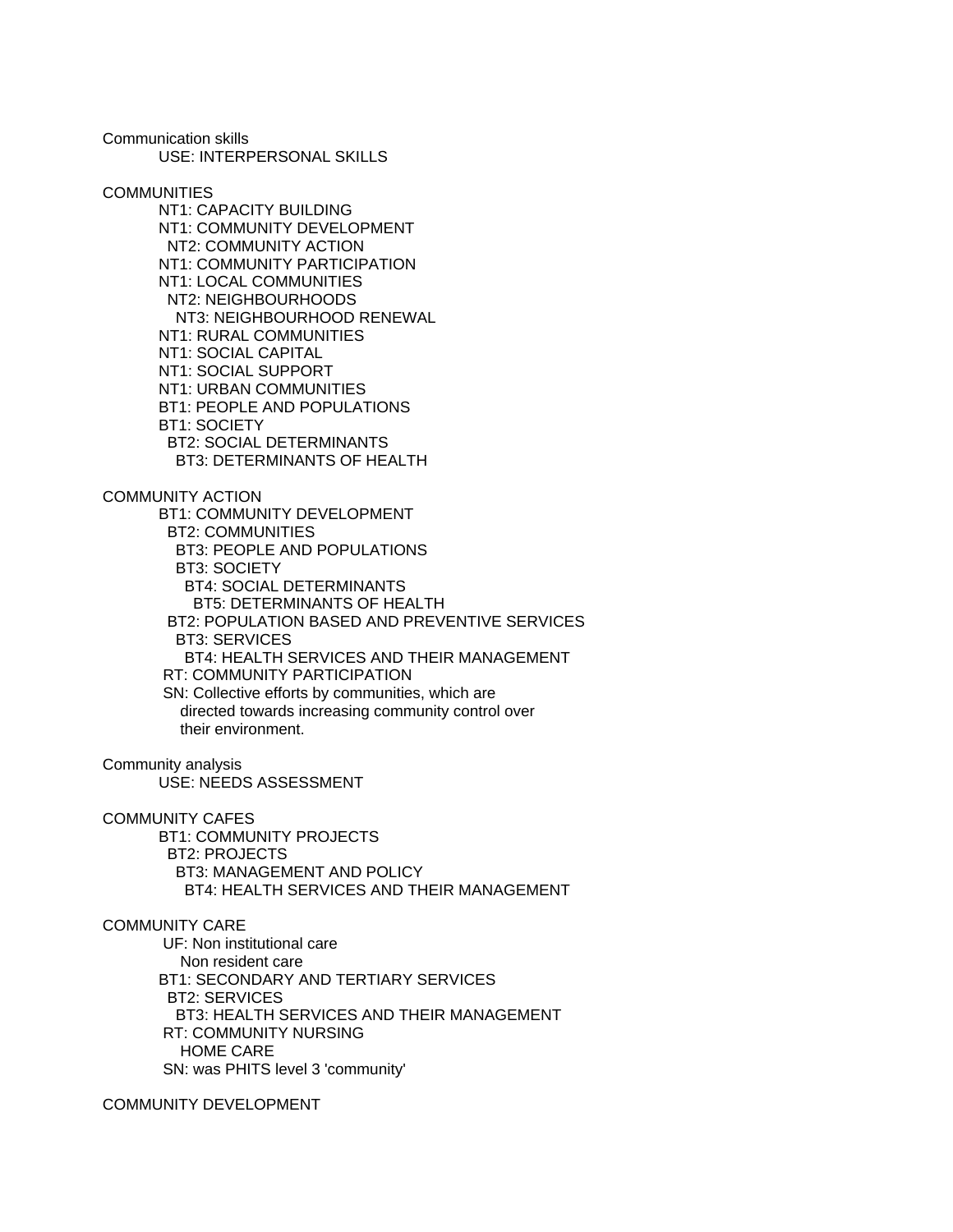NT1: COMMUNITY ACTION BT1: COMMUNITIES BT2: PEOPLE AND POPULATIONS BT2: SOCIETY BT3: SOCIAL DETERMINANTS BT4: DETERMINANTS OF HEALTH BT1: POPULATION BASED AND PREVENTIVE SERVICES BT2: SERVICES BT3: HEALTH SERVICES AND THEIR MANAGEMENT RT: CAPACITY BUILDING COMMUNITY DEVELOPMENT WORKERS COMMUNITY PARTICIPATION HEALTHY LIVING CENTRES SN: was PHITS level 3, 'community development' COMMUNITY DEVELOPMENT WORKERS BT1: OCCUPATIONAL GROUPS BT2: GROUPS BT3: PEOPLE AND POPULATIONS RT: COMMUNITY DEVELOPMENT Community diseases USE: COMMUNICABLE DISEASES, COMMUNITY Community equipment USE: DISABILITY EQUIPMENT COMMUNITY GROWING SCHEMES BT1: COMMUNITY PROJECTS BT2: PROJECTS BT3: MANAGEMENT AND POLICY BT4: HEALTH SERVICES AND THEIR MANAGEMENT RT: FOOD SUPPLY COMMUNITY HEALTH BT1: HEALTH BT2: HEALTH, PUBLIC HEALTH, HEALTH PROMOTION RT: HEALTHY LIVING CENTRES SOCIAL CAPITAL SN: Community health is what a community does to help itself or what is part of the structure of the community - not the services provided to it. COMMUNITY HEALTH PROJECTS BT1: COMMUNITY PROJECTS BT2: PROJECTS BT3: MANAGEMENT AND POLICY BT4: HEALTH SERVICES AND THEIR MANAGEMENT Community information USE: COMMUNITY INFORMATION AND ADVICE SERVICES COMMUNITY INFORMATION AND ADVICE SERVICES UF: Community information NT1: HEALTH INFORMATION SERVICES NT2: HEALTH SHOPS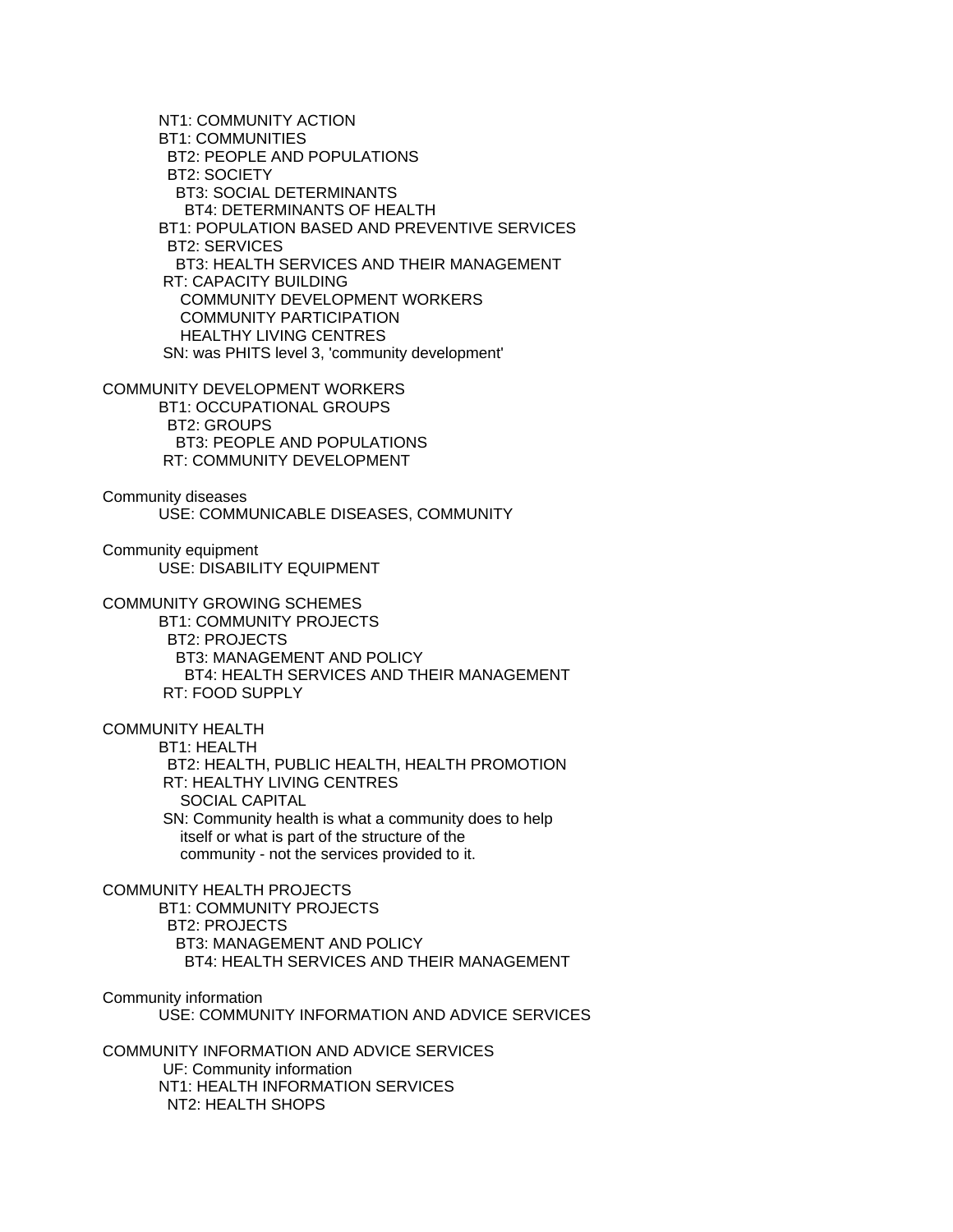NT2: HELPLINES BT1: HEALTH SERVICES BT2: HEALTHCARE AND HEALTH SERVICES BT3: HEALTH SERVICES AND THEIR MANAGEMENT BT1: INFORMATION BT2: COMMUNICATION AND KNOWLEDGE BT2: MANAGEMENT AND POLICY BT3: HEALTH SERVICES AND THEIR MANAGEMENT RT: LIBRARY AND INFORMATION CENTRES Community involvement USE: COMMUNITY PARTICIPATION COMMUNITY MENTAL HEALTH SERVICES UF: Care in the community Child guidance services Community mental healthcare BT1: MENTAL HEALTH SERVICES BT2: HEALTH SERVICES BT3: HEALTHCARE AND HEALTH SERVICES BT4: HEALTH SERVICES AND THEIR MANAGEMENT BT2: SECONDARY AND TERTIARY SERVICES BT3: SERVICES BT4: HEALTH SERVICES AND THEIR MANAGEMENT Community mental healthcare USE: COMMUNITY MENTAL HEALTH SERVICES COMMUNITY NURSING BT1: NURSING BT2: HEALTHCARE AND HEALTH SERVICES BT3: HEALTH SERVICES AND THEIR MANAGEMENT BT1: PRIMARY CARE SERVICES BT2: HEALTH SERVICES BT3: HEALTHCARE AND HEALTH SERVICES BT4: HEALTH SERVICES AND THEIR MANAGEMENT BT2: SERVICES BT3: HEALTH SERVICES AND THEIR MANAGEMENT RT: COMMUNITY CARE HEALTH VISITORS COMMUNITY PARTICIPATION UF: Community involvement BT1: COMMUNITIES BT2: PEOPLE AND POPULATIONS BT2: SOCIETY BT3: SOCIAL DETERMINANTS BT4: DETERMINANTS OF HEALTH RT: COMMUNITY ACTION COMMUNITY DEVELOPMENT COMMUNITY PROJECTS NT1: COMMUNITY CAFES NT1: COMMUNITY GROWING SCHEMES NT1: COMMUNITY HEALTH PROJECTS

BT1: PROJECTS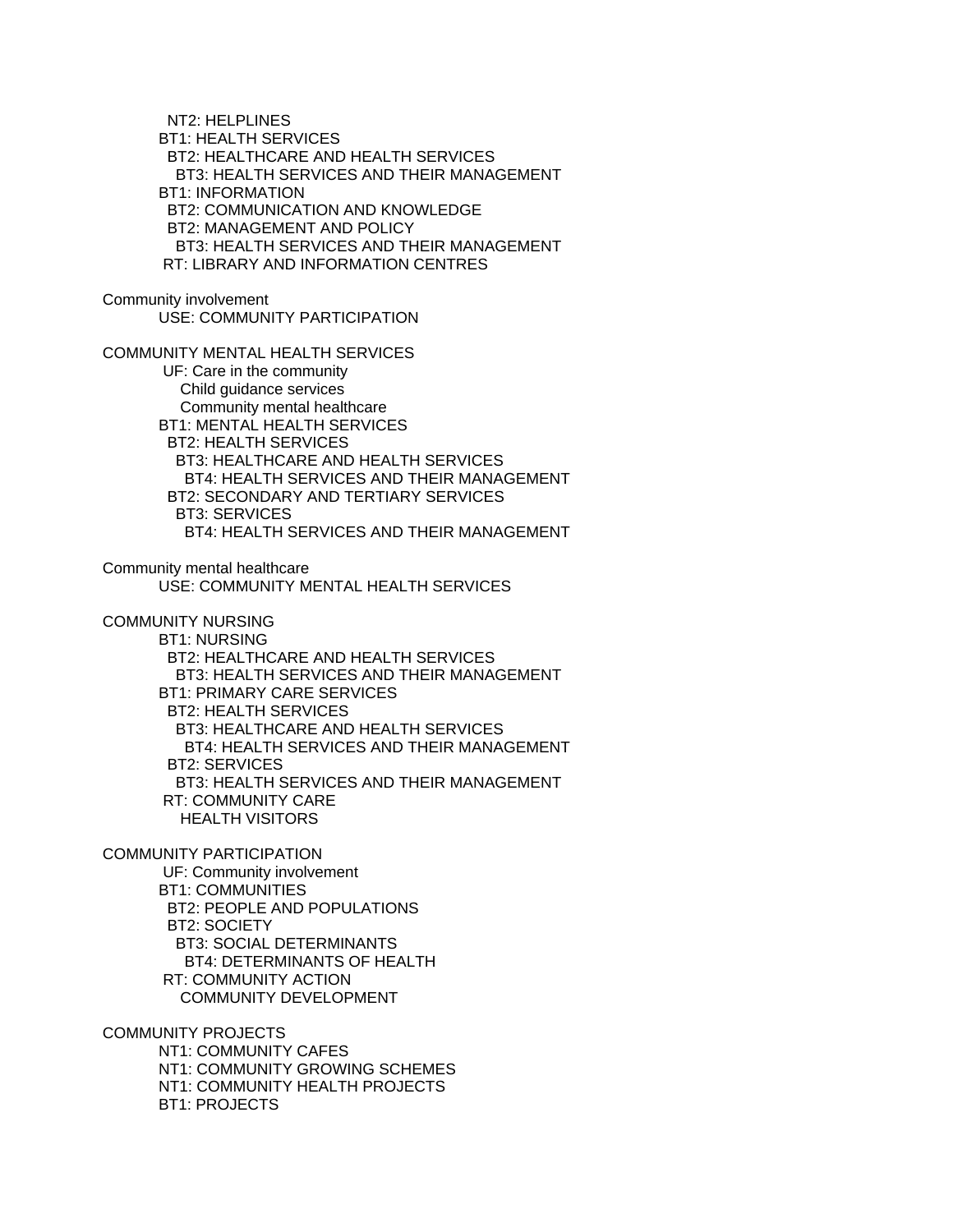BT2: MANAGEMENT AND POLICY BT3: HEALTH SERVICES AND THEIR MANAGEMENT RT: FOOD COOPERATIVES SN: For health related community projects use COMMUNITY HEALTH PROJECTS.

COMMUNITY SOCIAL WORK

 BT1: SOCIAL WORK BT2: SOCIAL SERVICES BT3: LOCAL GOVERNMENT BT4: GOVERNMENT BT5: GOVERNMENT AND LAW BT6: HEALTH SERVICES AND THEIR MANAGEMENT

**Companies** 

USE: BUSINESSES

COMPARATIVE STUDIES

 BT1: RESEARCH METHODS BT2: METHODS BT3: PUBLIC HEALTH METHODS, THEORY AND RESEARCH BT2: RESEARCH BT3: PUBLIC HEALTH METHODS, THEORY AND RESEARCH RT: CASE STUDIES COHORT STUDIES

Competence (professional) USE: PROFESSIONAL COMPETENCE

**COMPLAINTS** 

 UF: Grievances BT1: PATIENTS' RIGHTS BT2: EMPOWERMENT BT3: SOCIAL FACTORS BT4: SOCIOECONOMIC FACTORS BT5: SOCIAL DETERMINANTS BT6: DETERMINANTS OF HEALTH BT2: PATIENTS BT3: GROUPS BT4: PEOPLE AND POPULATIONS RT: ADVOCACY EMPOWERMENT

COMPLEMENTARY MEDICINE UF: Alternative medicine Complementary treatments Fringe medicine Herbalism Unorthodox medicine NT1: ACUPUNCTURE NT1: CHIROPRACTIC NT1: HOMEOPATHY NT1: HYPNOTHERAPY NT1: OSTEOPATHY BT1: HEALTH SERVICES BT2: HEALTHCARE AND HEALTH SERVICES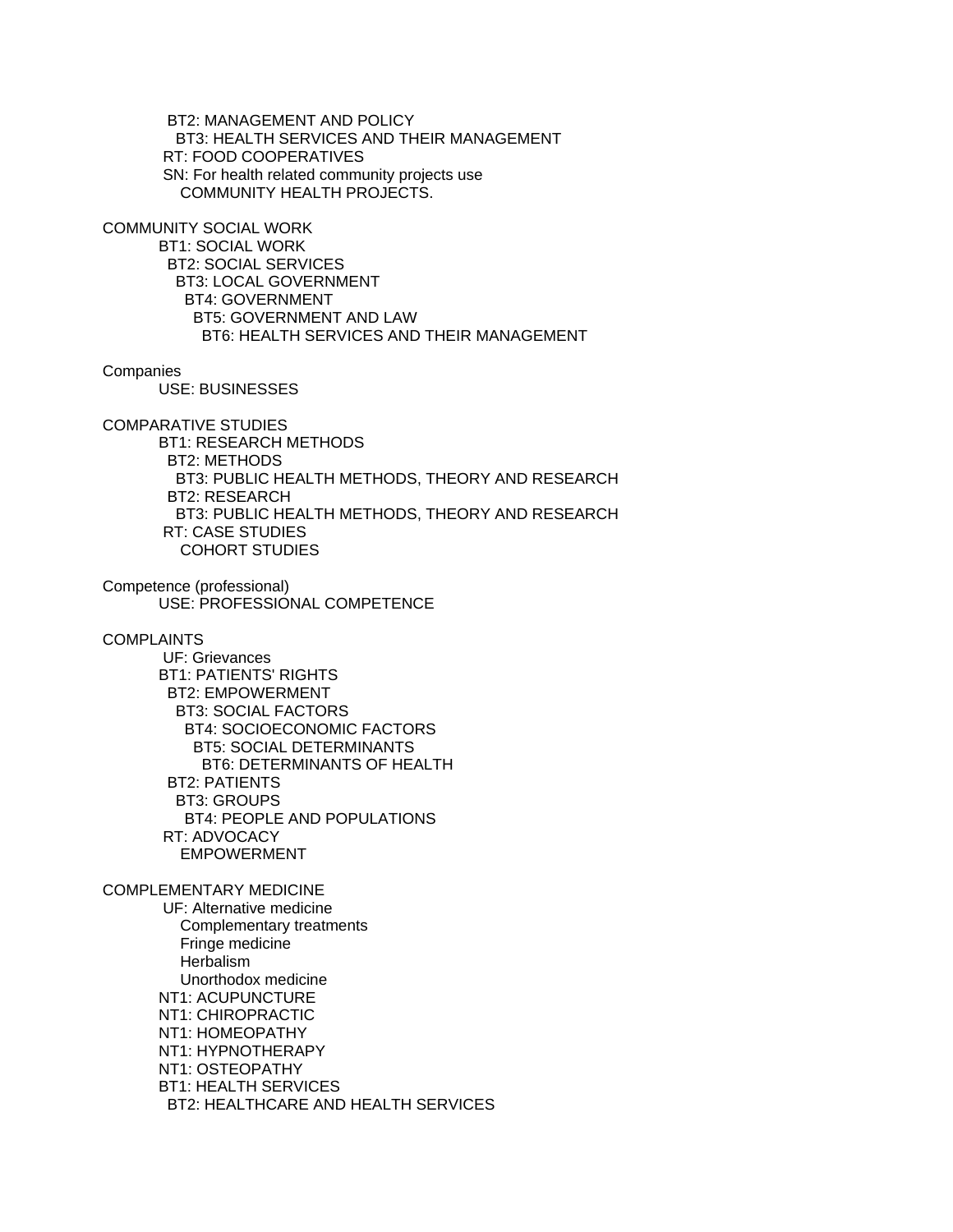BT3: HEALTH SERVICES AND THEIR MANAGEMENT RT: MEDICAL TREATMENT MEDICINE SN: Alternative therapies or treatments given in place of orthodox medical care, eg healing, acupuncture. Includes complementary medicine and treatments used alongside orthodox medical treatment". e.g. shiatsu, osteopathy Complementary treatments USE: COMPLEMENTARY MEDICINE COMPLEX CARBOHYDRATES BT1: CARBOHYDRATES BT2: NUTRITION COMPONENTS BT3: NUTRITION BT4: FOOD AND NUTRITION BT5: DETERMINANTS OF HEALTH RT: STARCH **SUGARS** COMPULSIVE BEHAVIOUR BT1: NEUROTIC DISORDERS BT2: PERSONALITY DISORDERS BT3: MENTAL AND BEHAVIOURAL DISORDERS BT4: DEATH, DISEASE AND DISABILITY COMPUTER NETWORKS UF: LANS Local area networks Wide area networks NT1: INTERNET NT2: EMAIL BT1: INFORMATION TECHNOLOGY BT2: TECHNOLOGY BT3: SCIENCE AND TECHNOLOGY BT4: PUBLIC HEALTH METHODS, THEORY AND RESEARCH **COMPUTERS**  BT1: TECHNOLOGY BT2: SCIENCE AND TECHNOLOGY BT3: PUBLIC HEALTH METHODS, THEORY AND RESEARCH RT: INFORMATION TECHNOLOGY **CONCEPTION**  NT1: ASSISTED CONCEPTION BT1: FERTILITY BT2: PHYSIOLOGY BT3: SCIENCES BT4: SCIENCE AND TECHNOLOGY BT5: PUBLIC HEALTH METHODS, THEORY AND RESEARCH RT: FERTILITY TESTS PRE CONCEPTION **PREGNANCY**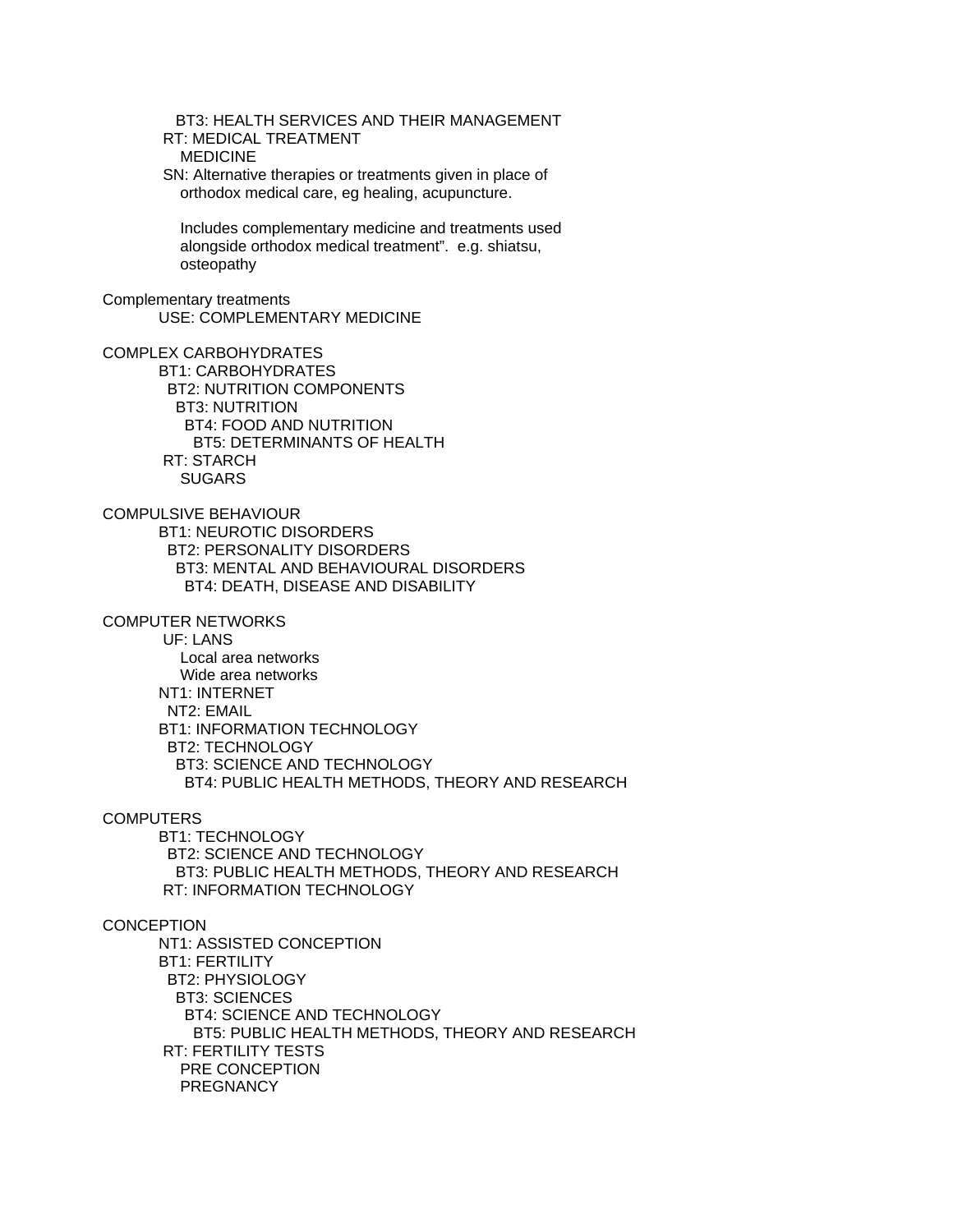CONDOM DISTRIBUTION

 BT1: CONDOMS BT2: CONTRACEPTION BT3: FAMILY PLANNING BT4: HEALTH SERVICES BT5: HEALTHCARE AND HEALTH SERVICES BT6: HEALTH SERVICES AND THEIR MANAGEMENT BT4: POPULATION BASED AND PREVENTIVE SERVICES BT5: SERVICES BT6: HEALTH SERVICES AND THEIR MANAGEMENT

## CONDOM USE

 BT1: CONDOMS BT2: CONTRACEPTION BT3: FAMILY PLANNING BT4: HEALTH SERVICES BT5: HEALTHCARE AND HEALTH SERVICES BT6: HEALTH SERVICES AND THEIR MANAGEMENT BT4: POPULATION BASED AND PREVENTIVE SERVICES BT5: SERVICES BT6: HEALTH SERVICES AND THEIR MANAGEMENT

#### CONDOMS

 NT1: CONDOM DISTRIBUTION NT1: CONDOM USE BT1: CONTRACEPTION BT2: FAMILY PLANNING BT3: HEALTH SERVICES BT4: HEALTHCARE AND HEALTH SERVICES BT5: HEALTH SERVICES AND THEIR MANAGEMENT BT3: POPULATION BASED AND PREVENTIVE SERVICES BT4: SERVICES BT5: HEALTH SERVICES AND THEIR MANAGEMENT RT: FEMALE CONDOMS

#### **Conduct**

USE: BEHAVIOUR

## **CONFERENCES**

 UF: Congresses Symposia NT1: WORKSHOPS BT1: INFORMATION DISSEMINATION AND EXCHANGE BT2: INFORMATION BT3: COMMUNICATION AND KNOWLEDGE BT3: MANAGEMENT AND POLICY BT4: HEALTH SERVICES AND THEIR MANAGEMENT RT: EXHIBITIONS

Confidential communication USE: CONFIDENTIALITY

**CONFIDENTIALITY** 

 UF: Confidential communication **Privacy** Right to confidentiality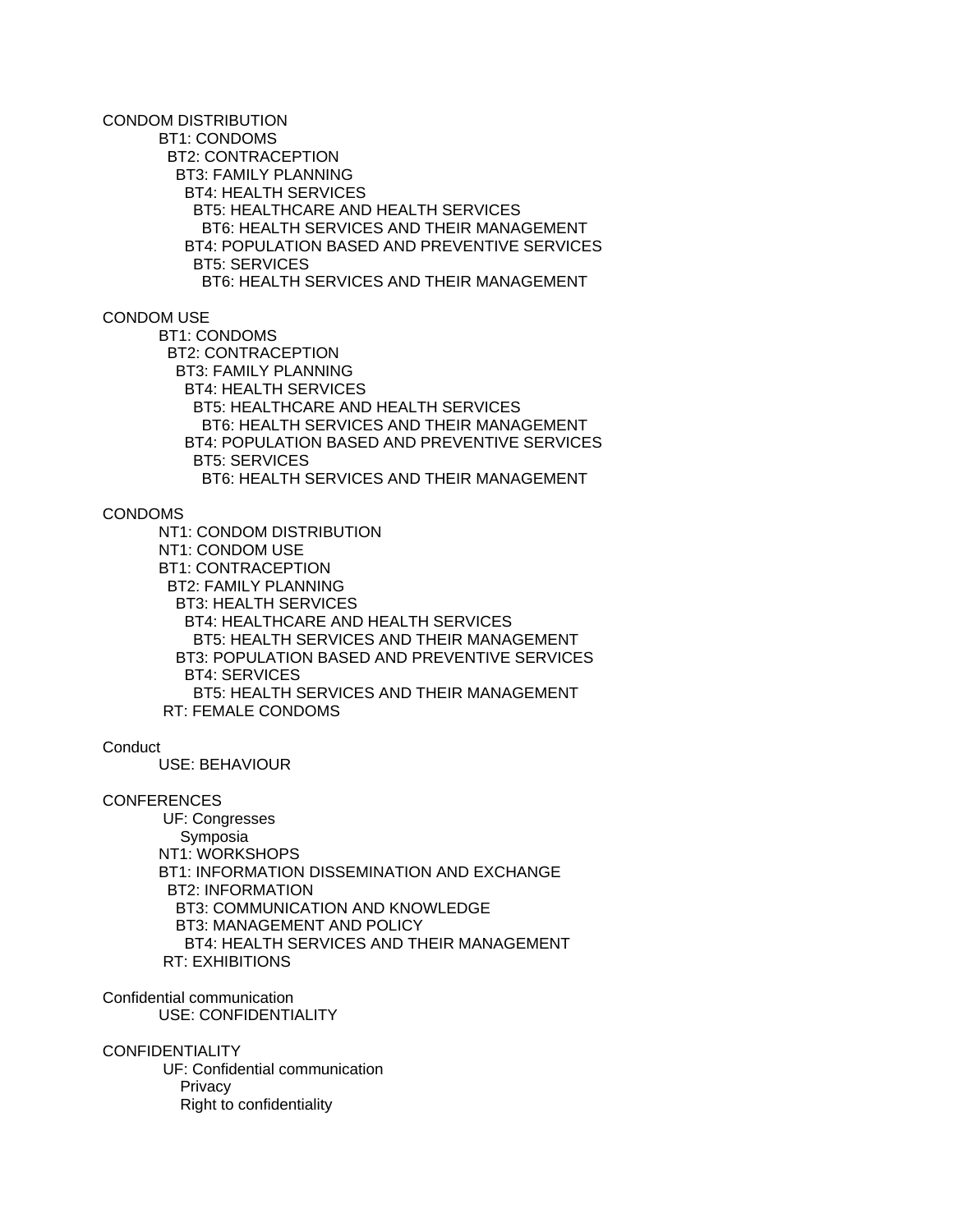BT1: ETHICS BT2: SOCIAL FACTORS BT3: SOCIOECONOMIC FACTORS BT4: SOCIAL DETERMINANTS BT5: DETERMINANTS OF HEALTH RT: HEALTH ETHICS

#### **Congresses**

USE: CONFERENCES

**CONSTITUENCIES** 

 BT1: AREAS BT2: PLACES BT3: SETTINGS AND PLACES SN: parliamentary constituencies 1997-2001

Consumer empowerment USE: EMPOWERMENT

CONSUMER INFORMATION

 BT1: INFORMATION BT2: COMMUNICATION AND KNOWLEDGE BT2: MANAGEMENT AND POLICY BT3: HEALTH SERVICES AND THEIR MANAGEMENT RT: PATIENT INFORMATION PUBLIC INFORMATION

#### **CONSUMERS**

 UF: Customers **Recipients**  Service users BT1: GROUPS BT2: PEOPLE AND POPULATIONS RT: CLIENTS GENERAL PUBLIC PATIENTS

CONTACT ALLERGY

 BT1: ALLERGIES BT2: DEATH, DISEASE AND DISABILITY BT2: IMMUNE DISORDERS BT3: IMMUNE SYSTEM BT4: ORGAN SYSTEMS BT5: BIOMEDICAL SCIENCE BT6: SCIENCE AND TECHNOLOGY BT7: PUBLIC HEALTH METHODS, THEORY AND RESEARCH RT: FOOD ALLERGY

CONTACT TRACING

 UF: Partner notification BT1: HEALTH SERVICES BT2: HEALTHCARE AND HEALTH SERVICES BT3: HEALTH SERVICES AND THEIR MANAGEMENT RT: NOTIFIABLE DISEASES

Contagious diseases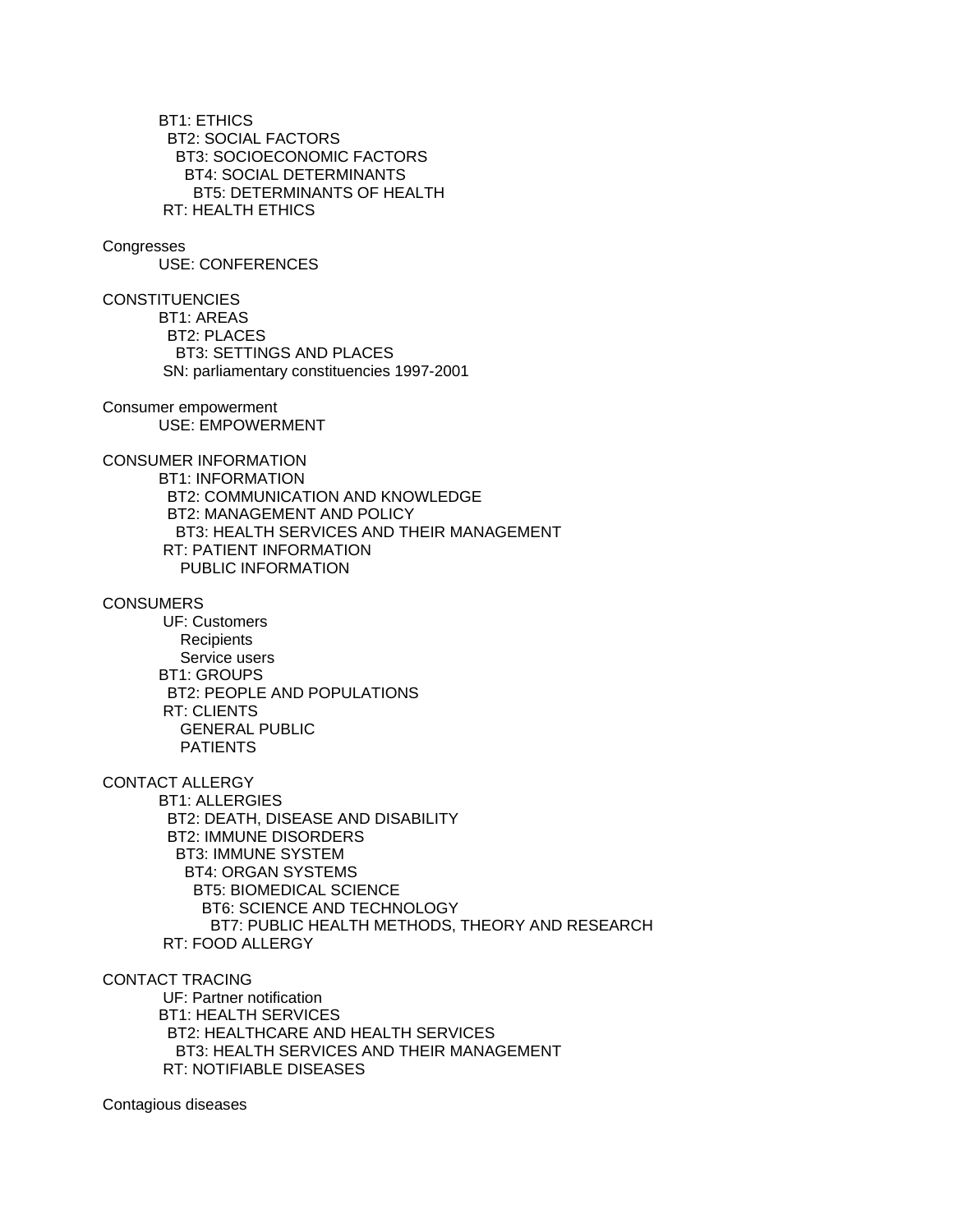USE: COMMUNICABLE DISEASES

Continuing professional development USE: PROFESSIONAL EDUCATION AND DEVELOPMENT

## CONTRACEPTION

 NT1: CONDOMS NT2: CONDOM DISTRIBUTION NT2: CONDOM USE NT1: EMERGENCY CONTRACEPTION NT1: FEMALE CONDOMS NT1: ORAL CONTRACEPTION NT2: EMERGENCY CONTRACEPTION BT1: FAMILY PLANNING BT2: HEALTH SERVICES BT3: HEALTHCARE AND HEALTH SERVICES BT4: HEALTH SERVICES AND THEIR MANAGEMENT BT2: POPULATION BASED AND PREVENTIVE SERVICES BT3: SERVICES BT4: HEALTH SERVICES AND THEIR MANAGEMENT RT: MICROBICIDES

Contraceptive pills USE: ORAL CONTRACEPTION

CONTROL GROUPS

 BT1: RESEARCH METHODS BT2: METHODS BT3: PUBLIC HEALTH METHODS, THEORY AND RESEARCH BT2: RESEARCH BT3: PUBLIC HEALTH METHODS, THEORY AND RESEARCH RT: RESEARCH GROUPS

Convenience food USE: FAST FOOD

**COOKING** 

 BT1: FOOD PREPARATION BT2: FOOD AND NUTRITION BT3: DETERMINANTS OF HEALTH BT2: INDIVIDUAL BEHAVIOUR BT3: DETERMINANTS OF HEALTH

# Cooleys anaemia

USE: THALASSAEMIA

**COOPERATION** 

 BT1: MANAGEMENT BT2: MANAGEMENT AND POLICY BT3: HEALTH SERVICES AND THEIR MANAGEMENT RT: NETWORKS ORGANISATIONS

CORONARY HEART DISEASES UF: CHD BT1: CARDIOVASCULAR DISEASES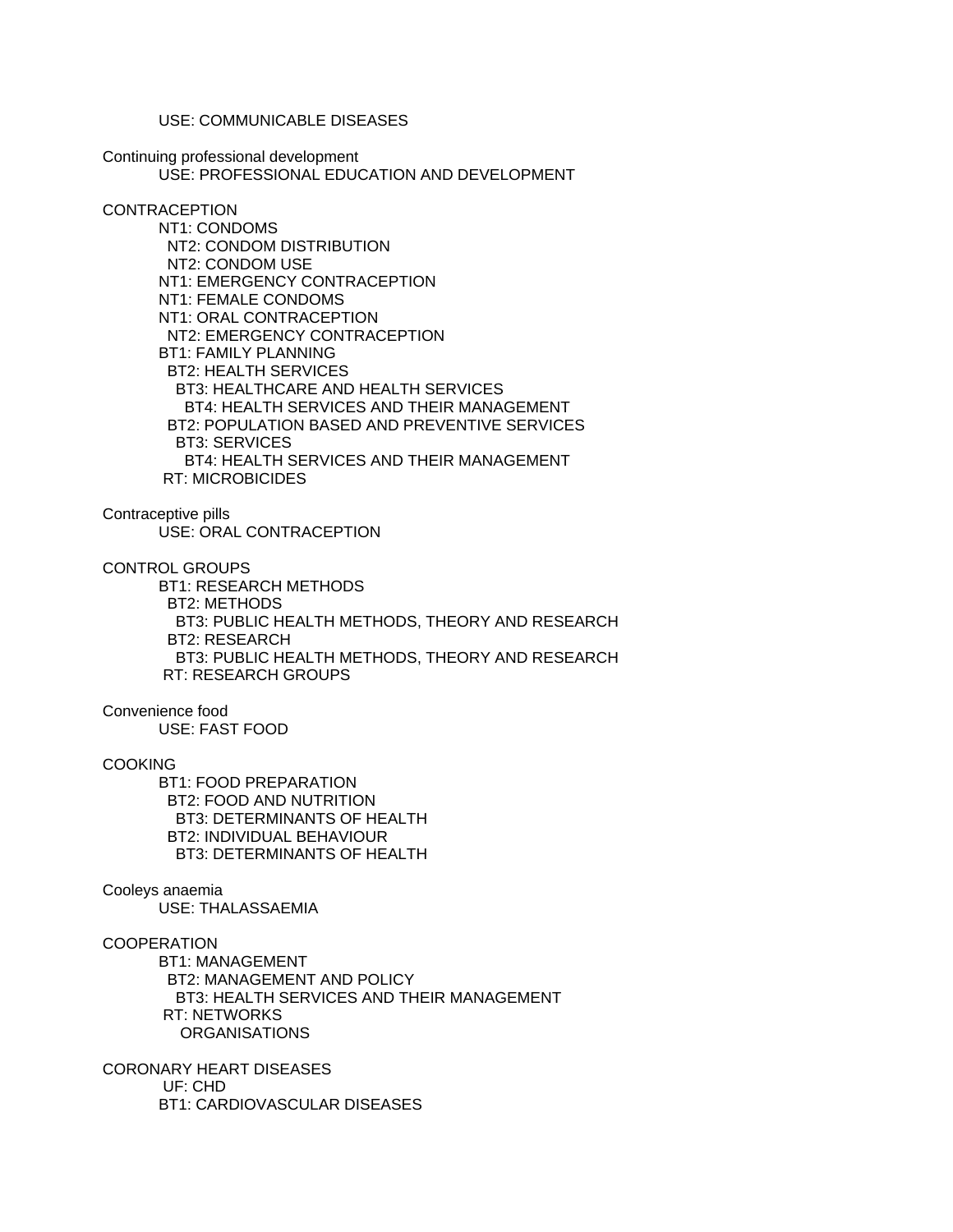BT2: CIRCULATORY DISEASES BT3: DEATH, DISEASE AND DISABILITY RT: CARDIOVASCULAR SYSTEM TYPE A BEHAVIOUR TYPE B BEHAVIOUR

Correspondence courses USE: DISTANCE LEARNING

Cost assessments USE: COST EFFECTIVENESS

COST BENEFIT ANALYSIS UF: Cost utility analysis BT1: COSTING BT2: ECONOMICS BT3: ECONOMICS, FINANCE AND INDUSTRY BT4: DETERMINANTS OF HEALTH BT2: METHODS BT3: PUBLIC HEALTH METHODS, THEORY AND RESEARCH

COST EFFECTIVENESS

 UF: Cost assessments Value for money BT1: ECONOMICS BT2: ECONOMICS, FINANCE AND INDUSTRY BT3: DETERMINANTS OF HEALTH BT1: EFFECTIVENESS BT2: EVALUATION BT3: RESEARCH METHODS BT4: METHODS BT5: PUBLIC HEALTH METHODS, THEORY AND RESEARCH BT4: RESEARCH BT5: PUBLIC HEALTH METHODS, THEORY AND RESEARCH RT: COSTING

Cost utility analysis

USE: COST BENEFIT ANALYSIS

COSTING

 NT1: COST BENEFIT ANALYSIS NT1: PRICING BT1: ECONOMICS BT2: ECONOMICS, FINANCE AND INDUSTRY BT3: DETERMINANTS OF HEALTH BT1: METHODS BT2: PUBLIC HEALTH METHODS, THEORY AND RESEARCH RT: COST EFFECTIVENESS COSTS SN: Process of identifying and allocating costs.

COSTS

 UF: Economic costs Financial costs BT1: ECONOMICS BT2: ECONOMICS, FINANCE AND INDUSTRY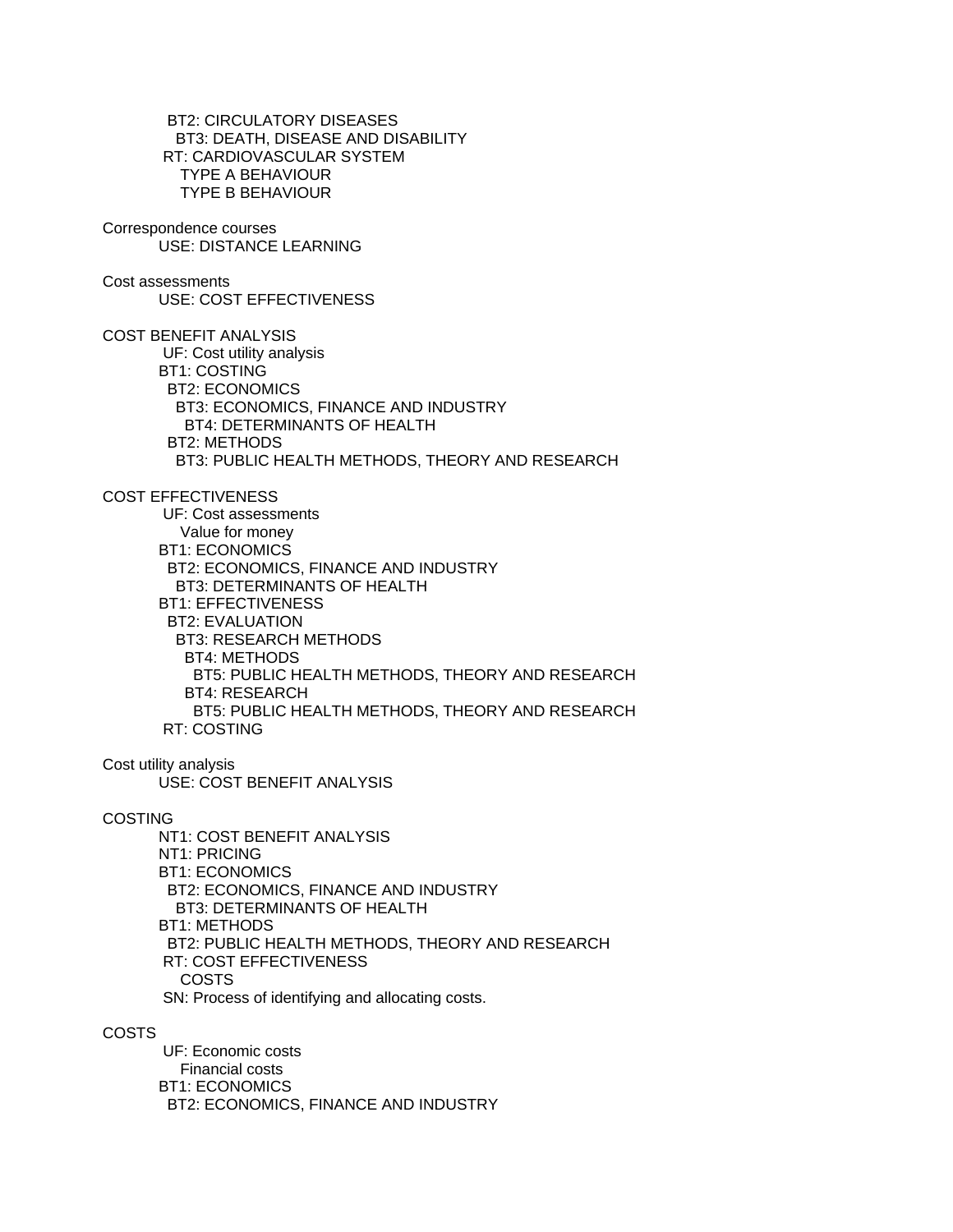BT3: DETERMINANTS OF HEALTH RT: COSTING

Cot death

USE: SUDDEN INFANT DEATH SYNDROME

**COUNSELLING** 

 UF: Guidance NT1: ALCOHOL COUNSELLING NT1: BEREAVEMENT COUNSELLING NT1: DRUGS COUNSELLING NT1: SCHOOL COUNSELLING NT1: SEXUAL COUNSELLING NT1: SMOKING CESSATION COUNSELLING BT1: HEALTH SERVICES BT2: HEALTHCARE AND HEALTH SERVICES BT3: HEALTH SERVICES AND THEIR MANAGEMENT RT: COUNSELLORS

**COUNSELLORS** 

 UF: Advisors (counsellors) BT1: HEALTH PROFESSIONALS BT2: OCCUPATIONAL GROUPS BT3: GROUPS BT4: PEOPLE AND POPULATIONS RT: COUNSELLING

**COUNTIES** 

 BT1: AREAS BT2: PLACES BT3: SETTINGS AND PLACES SN: 1998 county boundaries

### **COUNTRIES**

 BT1: AREAS BT2: PLACES BT3: SETTINGS AND PLACES SN: countries as at 1998

Country areas

USE: RURAL AREAS

# Country of birth

USE: ETHNIC GROUPS

# **Couples**

USE: PARTNERS

# **CRACK**

 BT1: COCAINE BT2: STIMULANTS BT3: SUBSTANCE MISUSE BT4: CAUSES OF HARM BT5: ENVIRONMENTAL DETERMINANTS BT6: DETERMINANTS OF HEALTH BT4: INDIVIDUAL BEHAVIOUR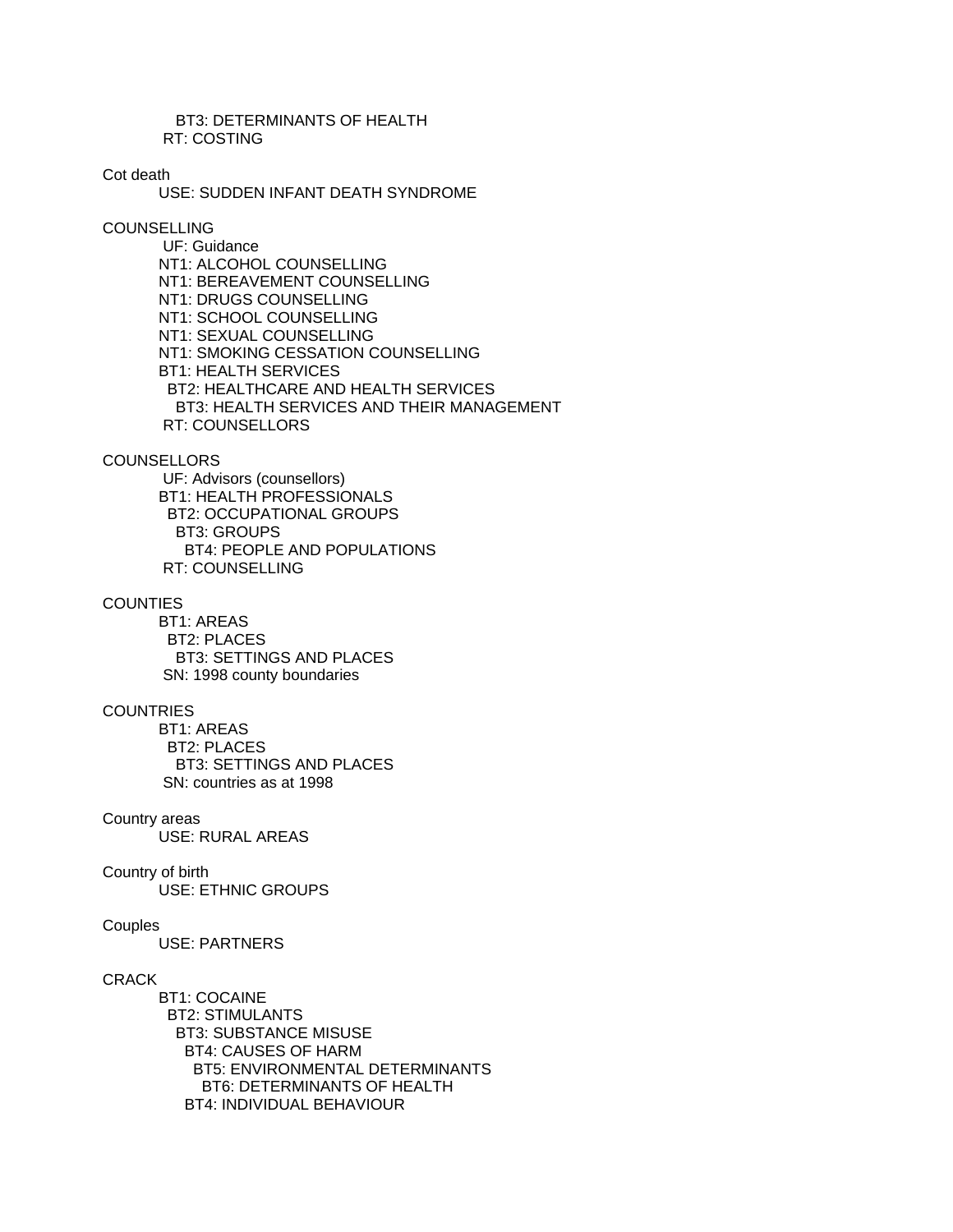BT5: DETERMINANTS OF HEALTH

CREUTZFELDT JAKOB DISEASE

UF: CJD

 Jakob Creutzfeldt syndrome Spastic pseudo sclerosis BT1: NEUROLOGICAL DISEASES AND DISORDERS BT2: DEATH, DISEASE AND DISABILITY

## CRIME

 NT1: CRIME PREVENTION NT1: CRIME REDUCTION BT1: ANTISOCIAL BEHAVIOUR BT2: BEHAVIOUR BT3: PSYCHOLOGY BT4: BEHAVIOURAL SCIENCES BT5: SCIENCES BT6: SCIENCE AND TECHNOLOGY BT7: PUBLIC HEALTH METHODS, THEORY AND RESEARCH BT2: SOCIAL ISSUES BT3: SOCIETY BT4: SOCIAL DETERMINANTS BT5: DETERMINANTS OF HEALTH BT1: CAUSES OF HARM BT2: ENVIRONMENTAL DETERMINANTS BT3: DETERMINANTS OF HEALTH BT1: SOCIAL ISSUES BT2: SOCIETY BT3: SOCIAL DETERMINANTS BT4: DETERMINANTS OF HEALTH CRIME PREVENTION UF: Crime prevention and control Prevention of crime BT1: CRIME BT2: ANTISOCIAL BEHAVIOUR BT3: BEHAVIOUR BT4: PSYCHOLOGY BT5: BEHAVIOURAL SCIENCES BT6: SCIENCES BT7: SCIENCE AND TECHNOLOGY BT8: PUBLIC HEALTH METHODS, THEORY AND RESEARCH BT3: SOCIAL ISSUES BT4: SOCIETY BT5: SOCIAL DETERMINANTS BT6: DETERMINANTS OF HEALTH BT2: CAUSES OF HARM BT3: ENVIRONMENTAL DETERMINANTS BT4: DETERMINANTS OF HEALTH BT2: SOCIAL ISSUES BT3: SOCIETY BT4: SOCIAL DETERMINANTS BT5: DETERMINANTS OF HEALTH

Crime prevention and control USE: CRIME PREVENTION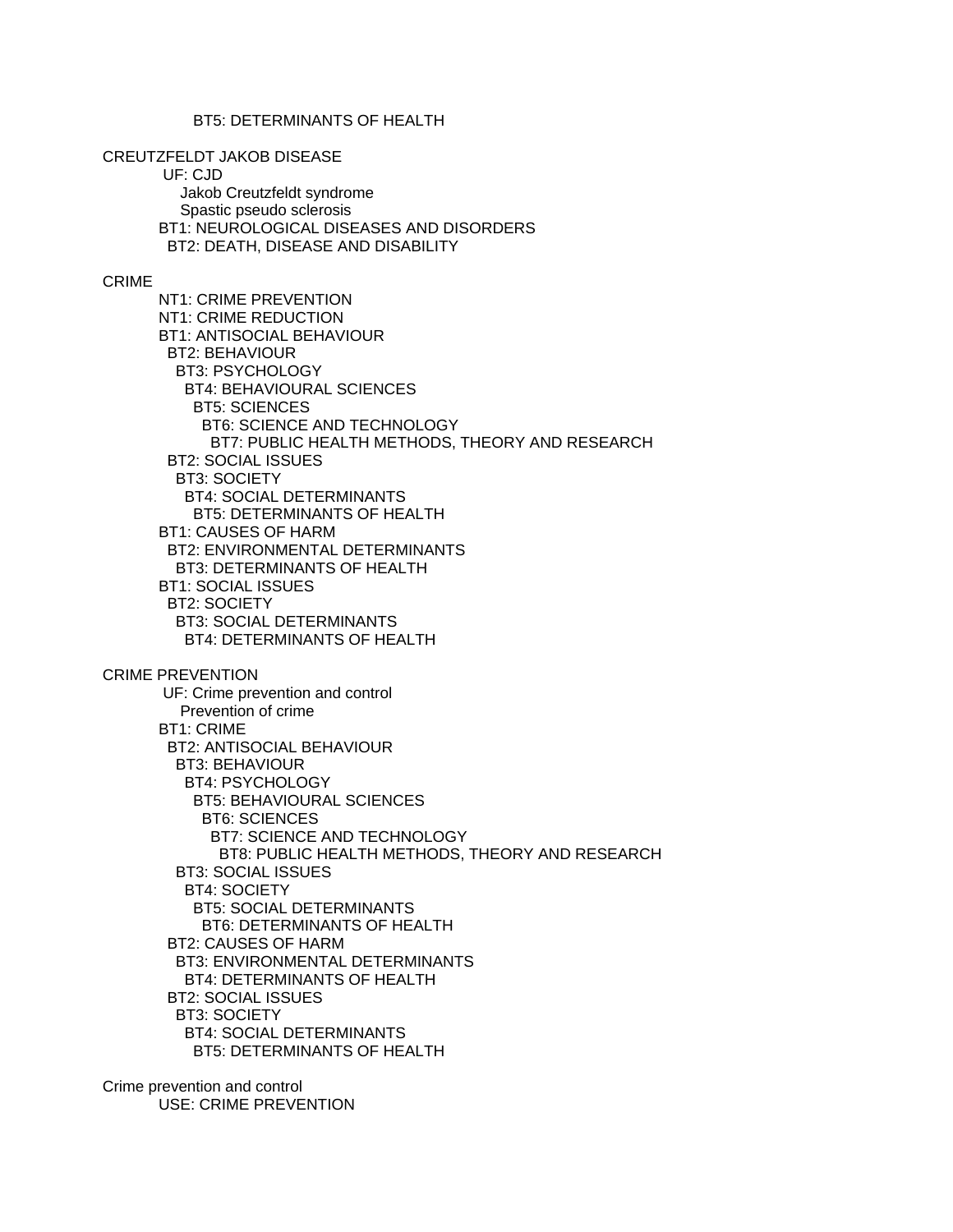CRIME REDUCTION BT1: CRIME BT2: ANTISOCIAL BEHAVIOUR BT3: BEHAVIOUR BT4: PSYCHOLOGY BT5: BEHAVIOURAL SCIENCES BT6: SCIENCES BT7: SCIENCE AND TECHNOLOGY BT8: PUBLIC HEALTH METHODS, THEORY AND RESEARCH BT3: SOCIAL ISSUES BT4: SOCIETY BT5: SOCIAL DETERMINANTS BT6: DETERMINANTS OF HEALTH BT2: CAUSES OF HARM BT3: ENVIRONMENTAL DETERMINANTS BT4: DETERMINANTS OF HEALTH BT2: SOCIAL ISSUES BT3: SOCIETY BT4: SOCIAL DETERMINANTS BT5: DETERMINANTS OF HEALTH CROSS SECTIONAL SURVEYS BT1: SURVEYS BT2: RESEARCH METHODS BT3: METHODS BT4: PUBLIC HEALTH METHODS, THEORY AND RESEARCH BT3: RESEARCH BT4: PUBLIC HEALTH METHODS, THEORY AND RESEARCH RT: COHORT STUDIES SN: Takes a snapshot in time as opposed to a cohort study which follows people over time. E.g. Health Survey for England, tracking studies, HEMS CULTURAL IDENTITY NT1: ETHNICITY NT1: LANGUAGE NT1: RELIGION NT2: CHRISTIANITY NT3: CATHOLICISM NT3: PROTESTANTISM NT2: HINDUISM NT2: ISLAM NT2: JUDAISM BT1: PEOPLE AND POPULATIONS RT: CULTURE **CULTURE**  BT1: SOCIETY BT2: SOCIAL DETERMINANTS BT3: DETERMINANTS OF HEALTH RT: BELIEFS CULTURAL IDENTITY **RELIGION** 

CUSTODIAL CENTRES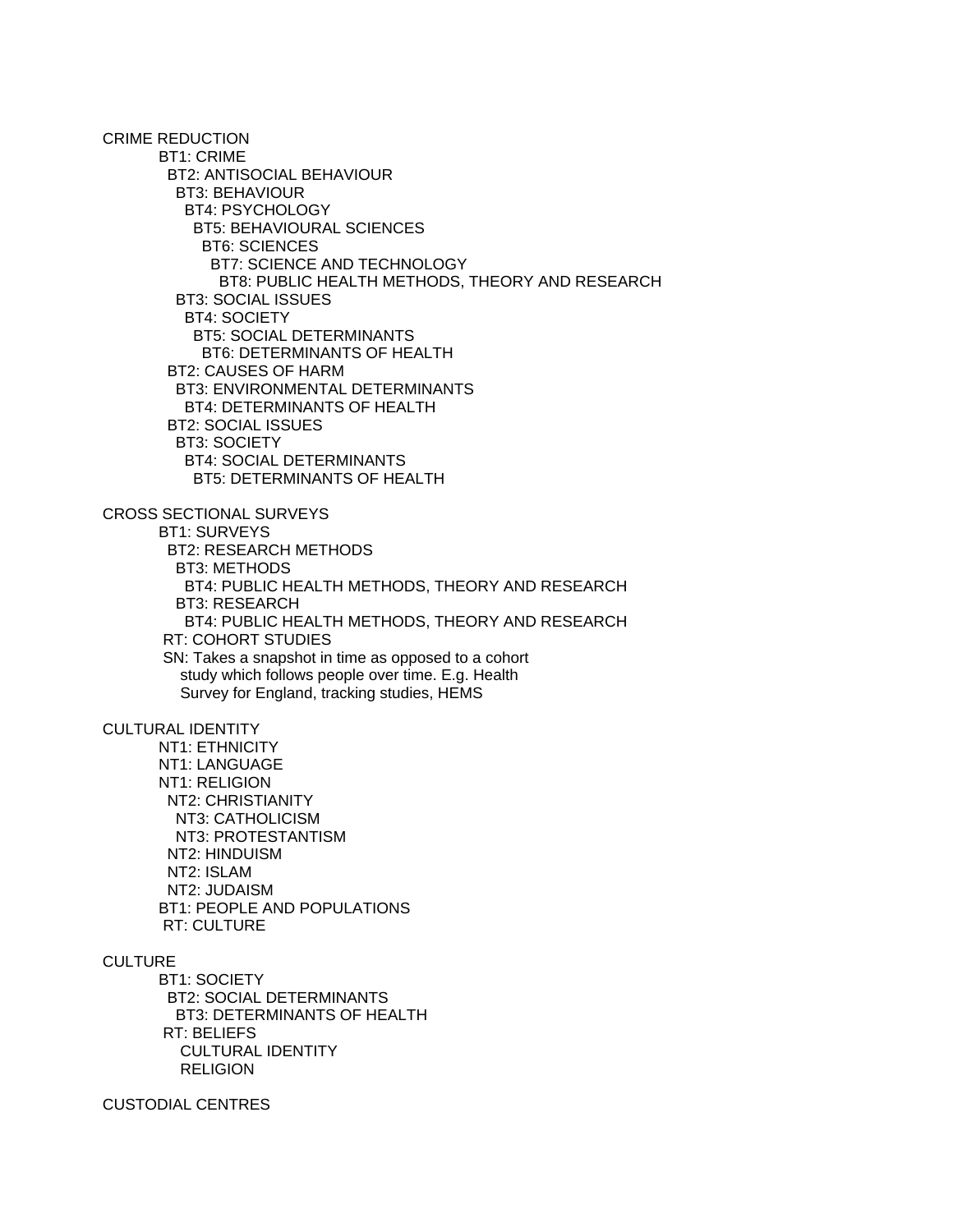BT1: BUILDINGS, CONSTRUCTIONS AND POINTS BT2: SETTINGS AND PLACES RT: OFFENDERS PAROLE WORK PRISONS

#### Customers

USE: CONSUMERS

# CYCLING

 BT1: PHYSICAL ACTIVITY BT2: INDIVIDUAL BEHAVIOUR BT3: DETERMINANTS OF HEALTH

# **CYCLISTS**

 UF: Vulnerable road users BT1: VULNERABLE GROUPS BT2: DISADVANTAGED GROUPS BT3: GROUPS BT4: PEOPLE AND POPULATIONS

## Dairy products

USE: MILK PRODUCTS

## DANCE

 BT1: ARTS BT2: ACTIVITIES BT3: INDIVIDUAL BEHAVIOUR BT4: DETERMINANTS OF HEALTH RT: DANCING **THERAPY** 

### DANCING

 BT1: PHYSICAL ACTIVITY BT2: INDIVIDUAL BEHAVIOUR BT3: DETERMINANTS OF HEALTH RT: DANCE

#### DATA

 NT1: ACTIVITY DATA NT1: DEMOGRAPHIC DATA NT1: SOCIAL DATA NT1: STATISTICAL DATA BT1: INFORMATION BT2: COMMUNICATION AND KNOWLEDGE BT2: MANAGEMENT AND POLICY BT3: HEALTH SERVICES AND THEIR MANAGEMENT

# Data acquisition

USE: DATA COLLECTION

#### DATA ANALYSIS

 BT1: ANALYSIS BT2: METHODS BT3: PUBLIC HEALTH METHODS, THEORY AND RESEARCH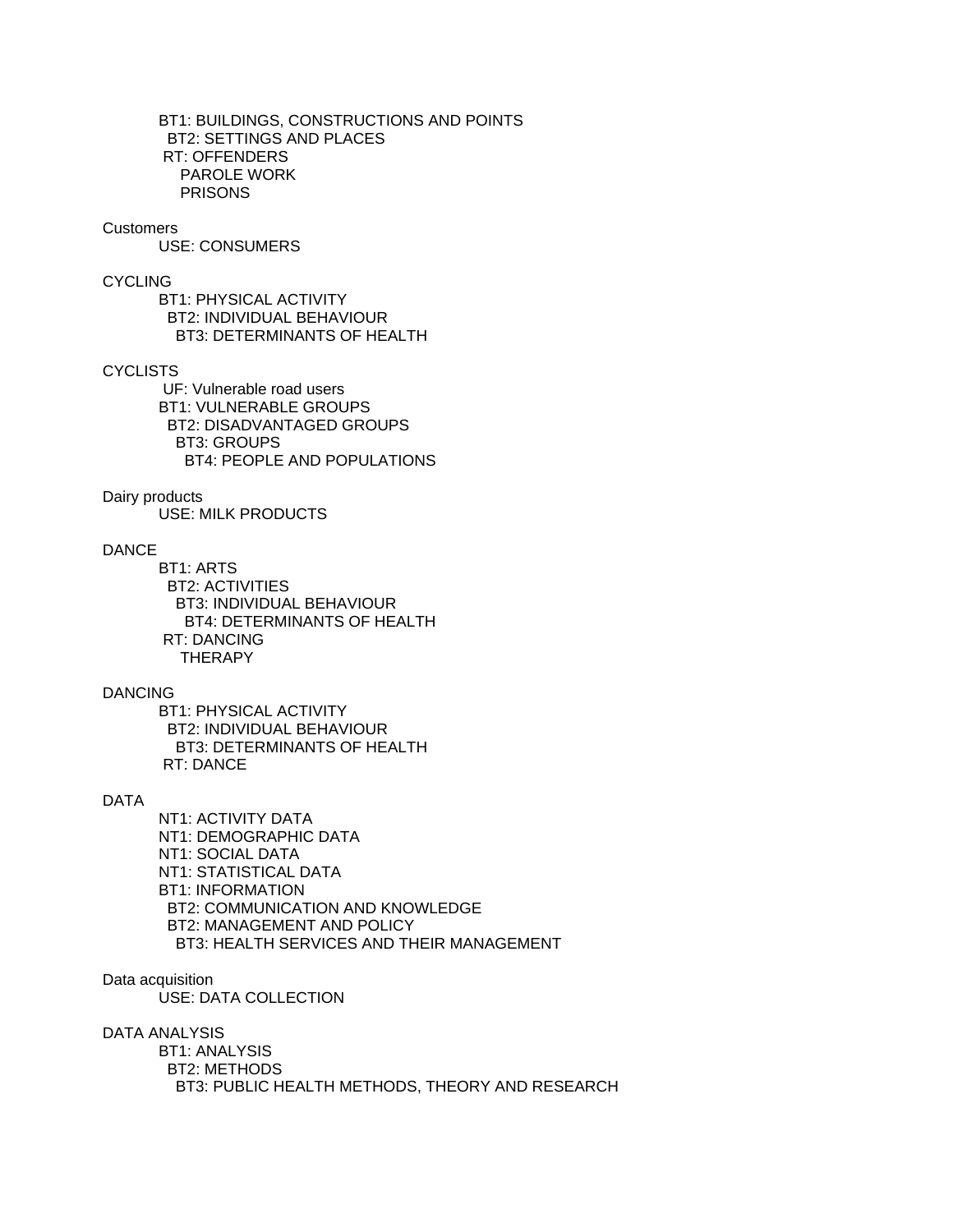DATA COLLECTION

 UF: Data acquisition Information gathering BT1: RESEARCH METHODS BT2: METHODS BT3: PUBLIC HEALTH METHODS, THEORY AND RESEARCH BT2: RESEARCH BT3: PUBLIC HEALTH METHODS, THEORY AND RESEARCH

Data Exchange

USE: INFORMATION DISSEMINATION AND EXCHANGE

Data sources

USE: INFORMATION SOURCES

### DATABASES

 BT1: INFORMATION BT2: COMMUNICATION AND KNOWLEDGE BT2: MANAGEMENT AND POLICY BT3: HEALTH SERVICES AND THEIR MANAGEMENT

## DAY CARE

 UF: Day services Daycase BT1: CARE BT2: HEALTHCARE AND HEALTH SERVICES BT3: HEALTH SERVICES AND THEIR MANAGEMENT BT1: SECONDARY AND TERTIARY SERVICES BT2: SERVICES BT3: HEALTH SERVICES AND THEIR MANAGEMENT RT: OUTPATIENT CARE SN: Medical day care.

### Day services

USE: DAY CARE

#### Daycase

USE: DAY CARE

## DEAF BLINDNESS

 BT1: EAR DISORDERS BT2: DEATH, DISEASE AND DISABILITY BT1: EYE DISORDERS BT2: DEATH, DISEASE AND DISABILITY

# DEAFNESS

 BT1: EAR DISORDERS BT2: DEATH, DISEASE AND DISABILITY RT: PEOPLE WITH HEARING DISABILITIES

# Death

USE: MORTALITY

DEATH, DISEASE AND DISABILITY NT1: ALL CAUSES OF MORBIDITY AND MORTALITY NT1: ALLERGIES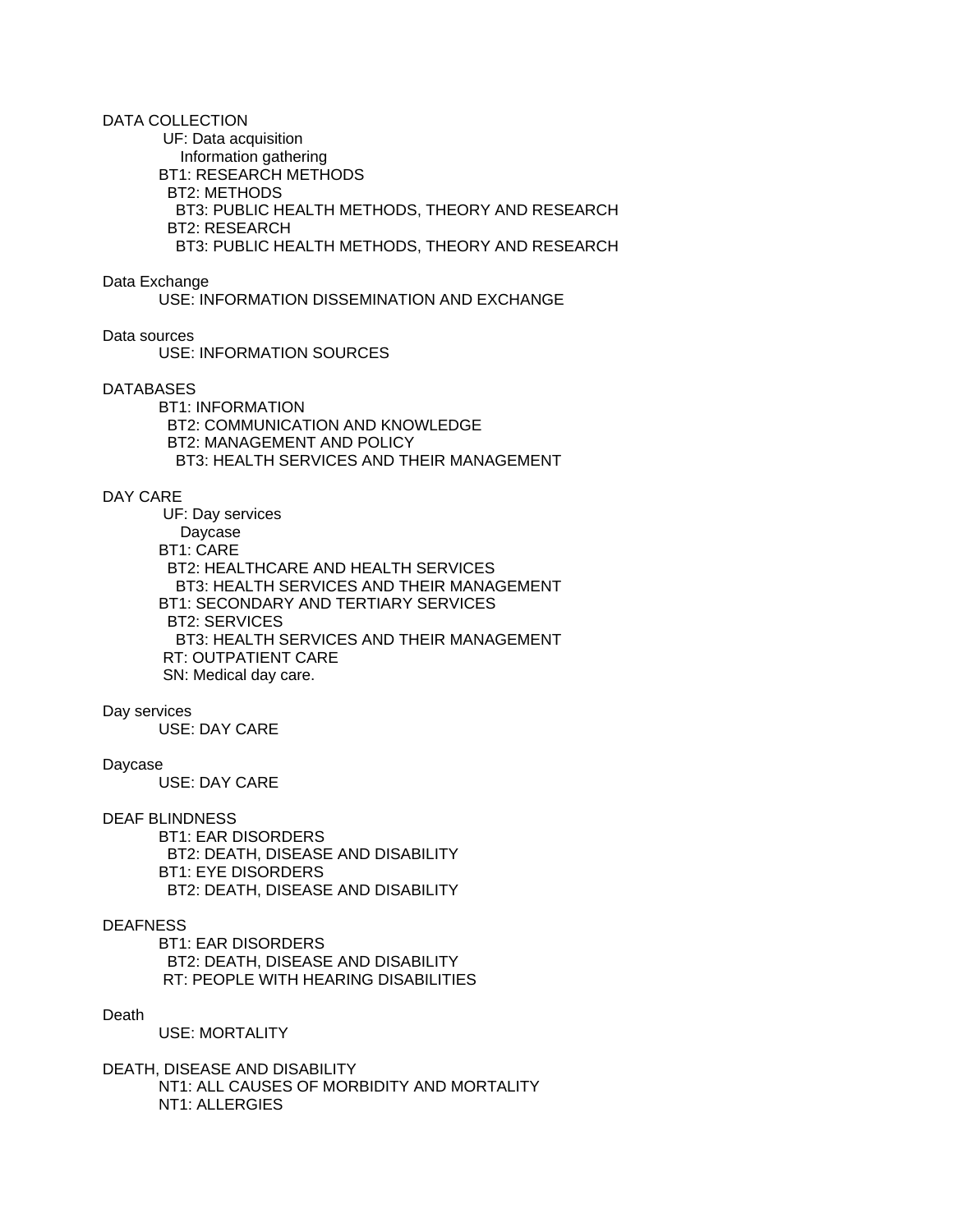NT2: CONTACT ALLERGY NT2: FOOD ALLERGY NT2: RHINITIS NT1: BLOOD AND IMMUNE DISORDERS NT2: ANAEMIA NT3: SICKLE CELL ANAEMIA NT3: THALASSAEMIA NT1: BREAST DISEASES NT2: BREAST CANCER NT2: MASTITIS NT1: CANCER NT2: BLADDER CANCER NT2: BRAIN TUMOURS NT2: BREAST CANCER NT2: BRONCHIAL CANCER NT2: CERVICAL CANCER NT2: HAEMATOLOGICAL CANCER NT2: HODGKIN'S DISEASE NT2: INTESTINAL CANCER NT3: COLORECTAL CANCER NT2: LEUKAEMIA NT2: LIVER CANCER NT2: LUNG CANCER NT2: OESOPHAGEAL CANCER NT2: ORAL CANCER NT2: OVARIAN CANCER NT2: PANCREATIC CANCER NT2: PROSTATE CANCER NT2: SKIN CANCER NT3: KAPOSI'S SARCOMA NT2: STOMACH CANCER NT2: TESTICULAR CANCER NT2: THROAT CANCER NT2: THYROID CANCER NT1: CHROMOSOMAL DISORDERS NT2: DOWNS SYNDROME NT1: CHRONIC DISEASE NT1: CIRCULATORY DISEASES NT2: CARDIOVASCULAR DISEASES NT3: CORONARY HEART DISEASES NT2: HEART FAILURE NT2: HYPERTENSION NT2: HYPOTENSION NT2: MYOCARDIAL INFARCTION NT2: STROKE AND TIA NT2: THROMBOSIS NT3: DEEP VEIN THROMBOSIS NT1: COMMUNICABLE DISEASES NT2: CHICKENPOX NT2: COMMUNICABLE DISEASES, BACTERIAL NT2: COMMUNICABLE DISEASES, COMMUNITY NT2: COMMUNICABLE DISEASES, DERMATOLOGICAL NT2: HIV INFECTION NT2: MEASLES NT2: MUMPS NT2: POLIO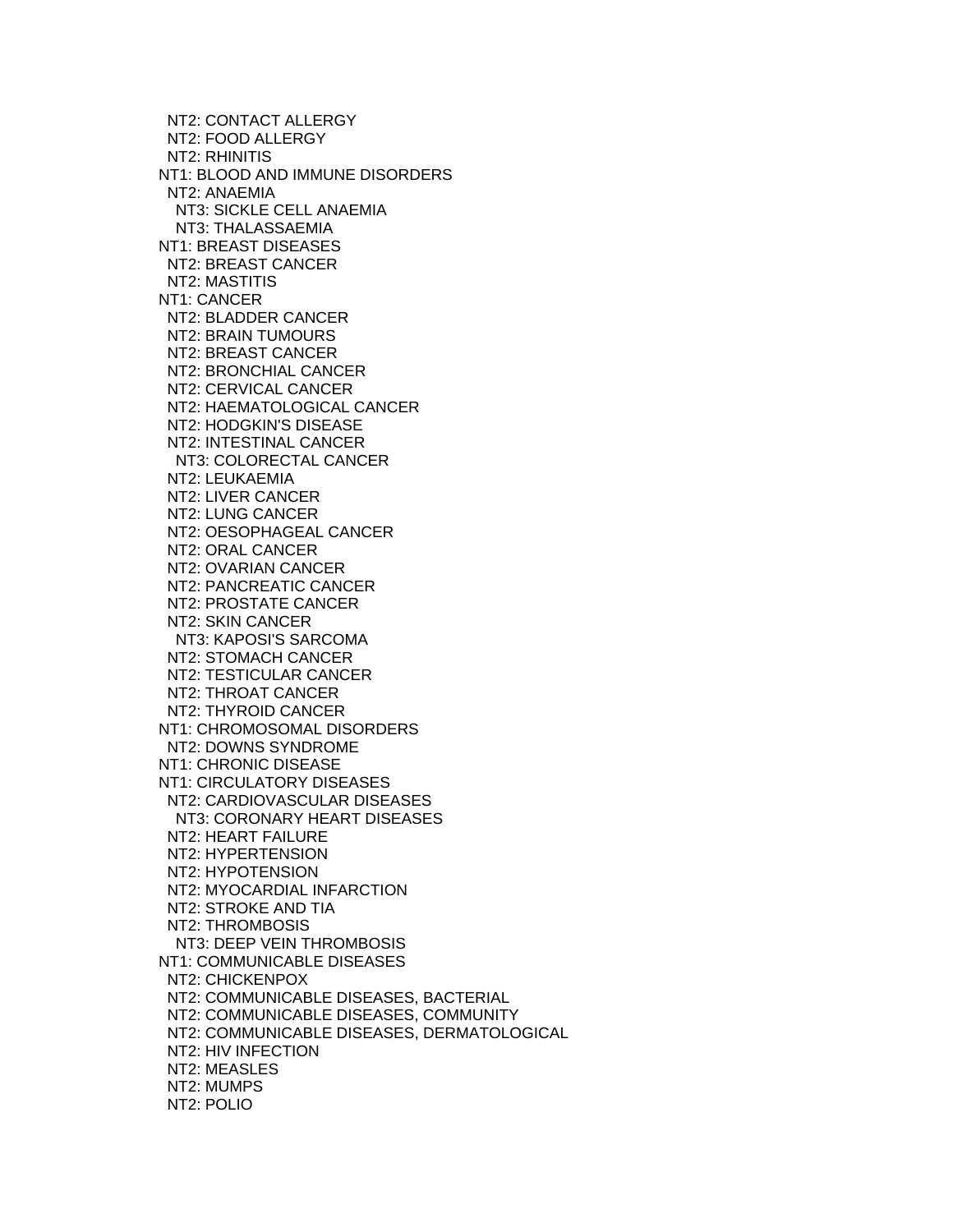NT2: RUBELLA NT2: TUBERCULOSIS NT1: COMMUNICATION DISORDERS NT2: AUTISM NT2: LANGUAGE DISORDERS NT3: DYSLEXIA NT1: DEVELOPMENTAL DISORDERS NT1: DIGESTIVE TRACT DISEASES NT2: FAECAL INCONTINENCE NT2: IRRITABLE BOWEL SYNDROME NT1: DISABILITIES NT2: LEARNING DISABILITIES NT2: PHYSICAL DISABILITIES NT1: EAR DISORDERS NT2: DEAF BLINDNESS NT2: DEAFNESS NT1: ENDOCRINE DISORDERS NT2: DIABETES NT1: EYE DISORDERS NT2: BLINDNESS NT2: CATARACTS NT2: DEAF BLINDNESS NT1: GENITOURINARY DISEASES NT2: GENITAL DISEASES NT2: HERPES NT3: GENITAL HERPES NT3: HERPES SIMPLEX NT2: SEXUALLY TRANSMITTED INFECTIONS NT3: CHLAMYDIA NT3: GENITAL WARTS NT3: GONORRHOEA NT3: NON SPECIFIC URETHRITIS NT3: SYPHILIS NT2: URINARY TRACT DISEASES NT3: URINARY INCONTINENCE NT1: GYNAECOLOGICAL DISORDERS NT2: GENITAL MUTILATION NT1: INJURIES NT2: BURNS NT2: HEAD INJURIES NT2: POISONING NT2: SELF HARM NT3: SUICIDE NT2: SPORTS INJURIES NT1: KIDNEY DISEASES NT1: LIVER DISORDERS NT2: HEPATITIS NT3: HEPATITIS A NT3: HEPATITIS B NT3: HEPATITIS C NT3: HEPATITIS D NT3: HEPATITIS E NT1: LONG TERM CONDITIONS NT1: LYMPHATIC SYSTEM DISORDERS NT1: MENTAL AND BEHAVIOURAL DISORDERS NT2: DEMENTIA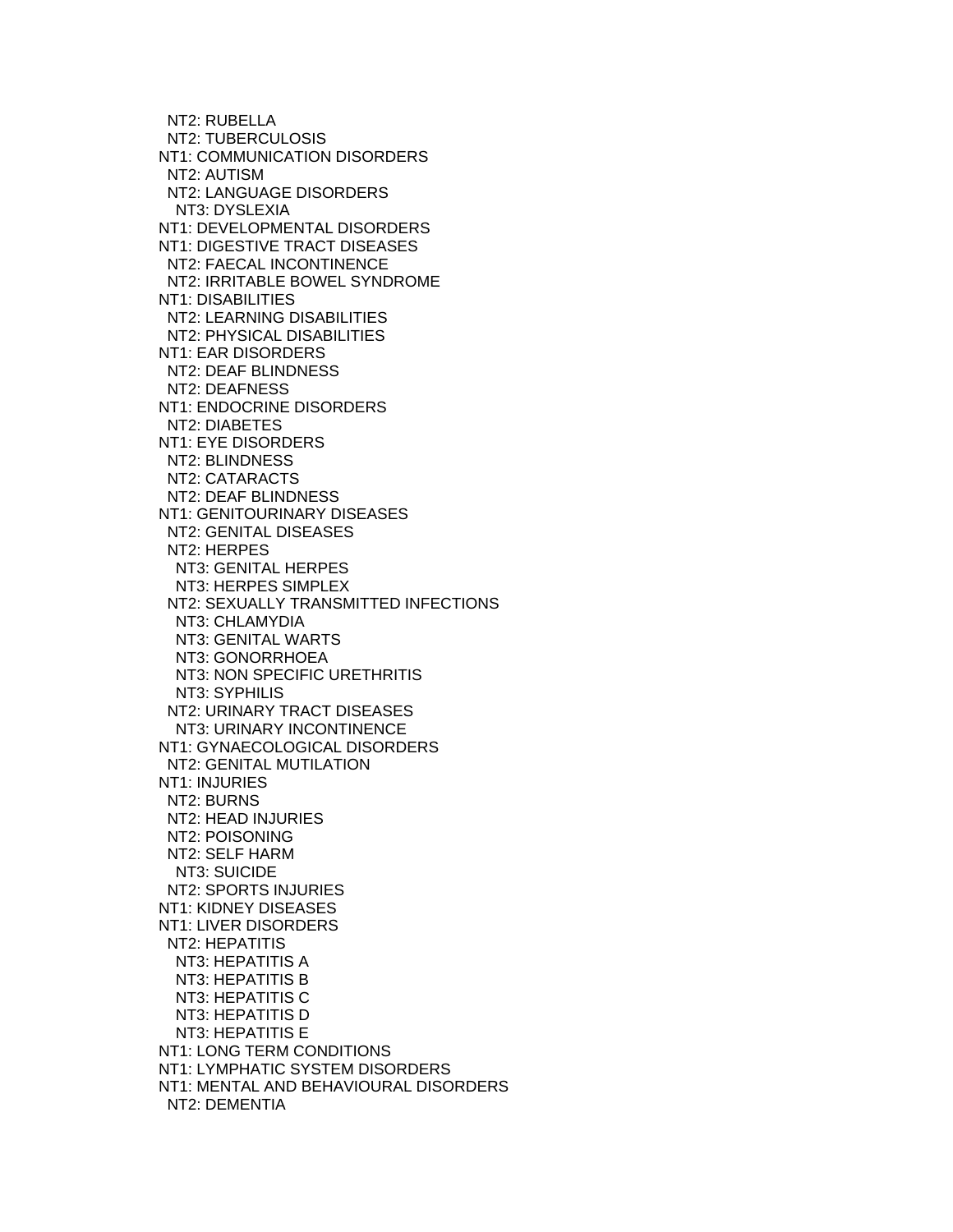NT3: ALZHEIMER'S DISEASE NT2: DEPRESSION NT3: POSTNATAL DEPRESSION NT2: EATING DISORDERS NT3: ANOREXIA NERVOSA NT3: BULIMIA NERVOSA NT2: PERSONALITY DISORDERS NT3: NEUROTIC DISORDERS NT4: COMPULSIVE BEHAVIOUR NT3: PHOBIC DISORDERS NT3: PSYCHOTIC DISORDERS NT3: SCHIZOPHRENIA NT2: POST TRAUMATIC STRESS NT1: MORTALITY NT2: SURVIVAL RATE NT1: MUSCULOSKELETAL DISORDERS NT2: ARTHRITIS NT2: BACK PAIN NT2: FRACTURES NT3: HIP FRACTURES NT2: GROWTH DISORDERS NT2: OSTEOPOROSIS NT2: RHEUMATIC DISORDERS NT2: SPINAL CORD DISEASES AND DISORDERS NT3: SPINA BIFIDA NT1: NEUROLOGICAL DISEASES AND DISORDERS NT2: CEREBRAL PALSY NT2: CREUTZFELDT JAKOB DISEASE NT2: EPILEPSY NT2: MENINGITIS NT2: MULTIPLE SCLEROSIS NT2: MUSCULAR DYSTROPHY NT2: NEUROMUSCULAR DISEASES NT2: TETANUS NT1: NOTIFIABLE DISEASES NT1: OCCUPATIONAL DISEASES NT2: INCAPACITATED FOR WORK NT1: ORAL HEALTH DISORDERS NT1: OTHER DISORDERS NT2: HYPERTHERMIA NT2: HYPOTHERMIA NT2: JET LAG NT2: ME NT1: PREGNANCY AND CHILDBIRTH DISORDERS NT2: LOW BIRTH WEIGHT NT2: POSTNATAL DEPRESSION NT2: SUDDEN INFANT DEATH SYNDROME NT1: RESPIRATORY DISORDERS NT2: ASTHMA NT2: BRONCHITIS NT2: CHRONIC AIRWAYS DISEASES NT2: EMPHYSEMA NT2: INFLUENZA NT2: PNEUMONIA NT1: SKIN DISORDERS NT2: ECZEMA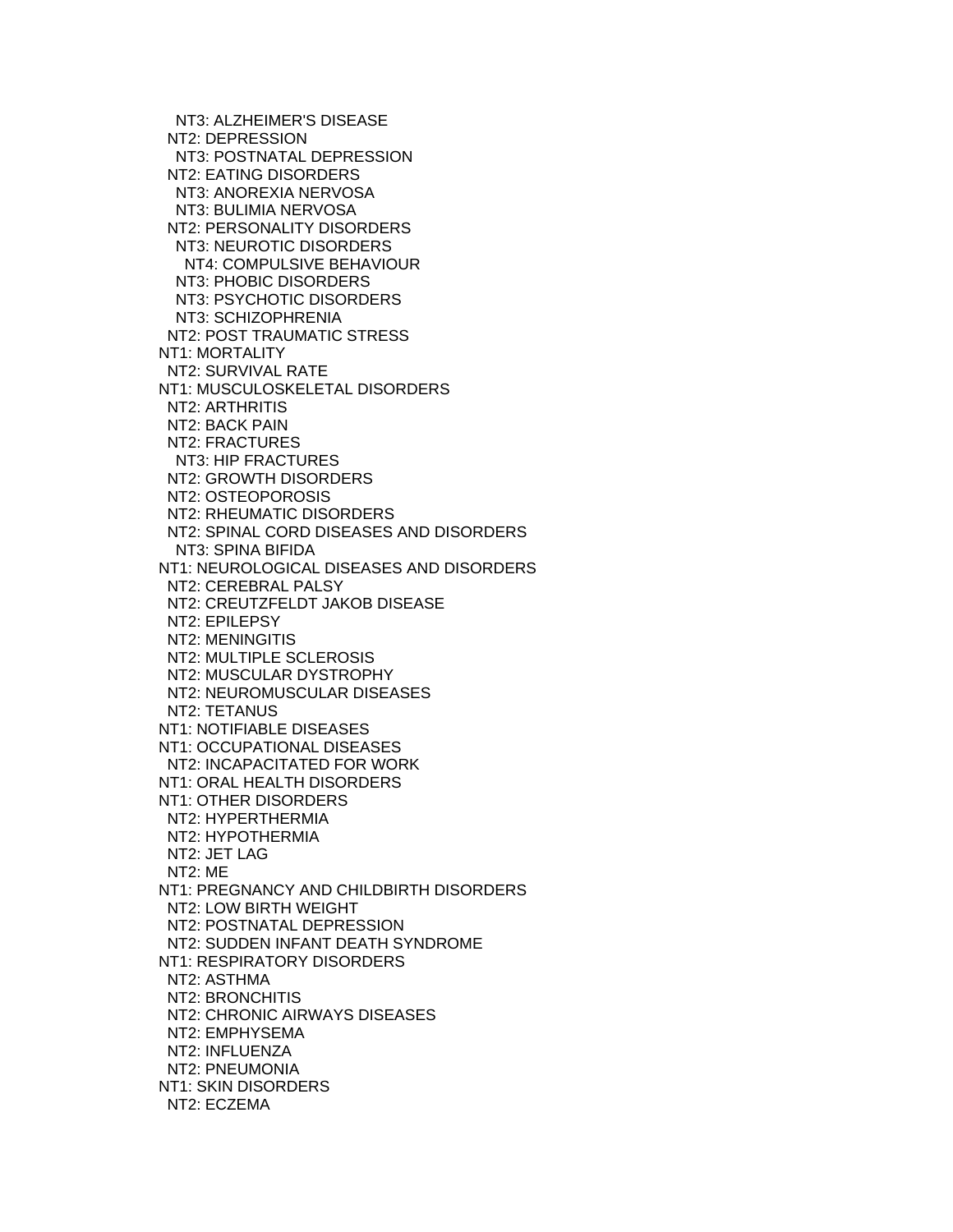NT2: PIGMENTATION DISORDERS NT1: THYROID DISORDERS NT1: TROPICAL DISEASES NT2: MALARIA NT1: ZOONOSES SN: Covers all the results of health determinants, including death, diseases, disorders, disabilities and injuries

DECISION MAKING

 UF: Decision taking BT1: MANAGEMENT AND POLICY BT2: HEALTH SERVICES AND THEIR MANAGEMENT RT: MANAGEMENT PATIENT CHOICE

Decision taking USE: DECISION MAKING

DEEP VEIN THROMBOSIS UF: DVT Venous thrombosis BT1: THROMBOSIS BT2: CIRCULATORY DISEASES BT3: DEATH, DISEASE AND DISABILITY

Defence forces

USE: ARMED FORCES

**Delinquents** 

USE: OFFENDERS

DELPHI METHOD

 BT1: RESEARCH METHODS BT2: METHODS BT3: PUBLIC HEALTH METHODS, THEORY AND RESEARCH BT2: RESEARCH BT3: PUBLIC HEALTH METHODS, THEORY AND RESEARCH SN: Used in policy research or needs assessment type activities to gain consensus on a particular policy question

# **DEMENTIA**

 NT1: ALZHEIMER'S DISEASE BT1: MENTAL AND BEHAVIOURAL DISORDERS BT2: DEATH, DISEASE AND DISABILITY RT: OLDER PEOPLE PEOPLE WITH DEMENTIA

#### DEMOGRAPHIC DATA

 UF: Population data BT1: DATA BT2: INFORMATION BT3: COMMUNICATION AND KNOWLEDGE BT3: MANAGEMENT AND POLICY BT4: HEALTH SERVICES AND THEIR MANAGEMENT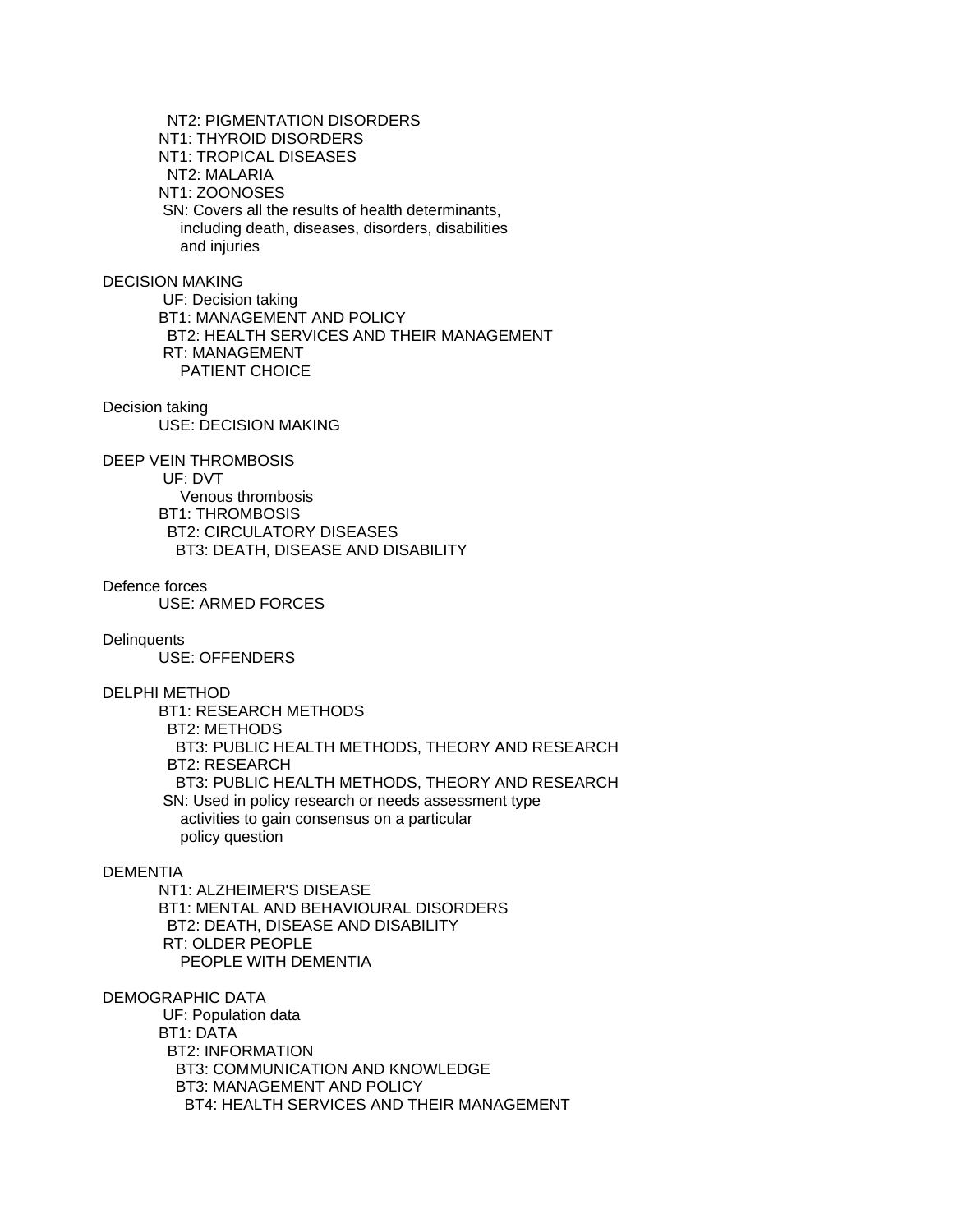DEMOGRAPHY

 UF: Population studies NT1: AGEING POPULATIONS NT1: BIRTH RATE NT1: LIFE EXPECTANCY NT1: POPULATION SIZE AND DENSITY NT1: POPULATION STRUCTURE BT1: RESEARCH METHODS BT2: METHODS BT3: PUBLIC HEALTH METHODS, THEORY AND RESEARCH BT2: RESEARCH BT3: PUBLIC HEALTH METHODS, THEORY AND RESEARCH RT: HEALTH STATUS HEALTHY LIFE EXPECTANCY SN: The study of populations - uses quantitative methods. e.g. births, deaths, migration patterns.

#### Dental care

USE: DENTAL HEALTH CARE

#### DENTAL HEALTH

 BT1: ORAL HEALTH BT2: HEALTH BT3: HEALTH, PUBLIC HEALTH, HEALTH PROMOTION

# DENTAL HEALTH CARE

 UF: Dental care BT1: PRIMARY CARE SERVICES BT2: HEALTH SERVICES BT3: HEALTHCARE AND HEALTH SERVICES BT4: HEALTH SERVICES AND THEIR MANAGEMENT BT2: SERVICES BT3: HEALTH SERVICES AND THEIR MANAGEMENT

# **DENTISTS**

 BT1: HEALTH PROFESSIONALS BT2: OCCUPATIONAL GROUPS BT3: GROUPS BT4: PEOPLE AND POPULATIONS RT: PRIMARY CARE SERVICES

# DEPRESSANTS

 NT1: BARBITURATES NT1: BENZODIAZEPINES NT2: TRANQUILLIZERS BT1: DRUGS BT2: MEDICINES BT3: HEALTHCARE AND HEALTH SERVICES BT4: HEALTH SERVICES AND THEIR MANAGEMENT SN: A drug which slows down the action of the brain and body systems

## **DEPRESSION**

 NT1: POSTNATAL DEPRESSION BT1: MENTAL AND BEHAVIOURAL DISORDERS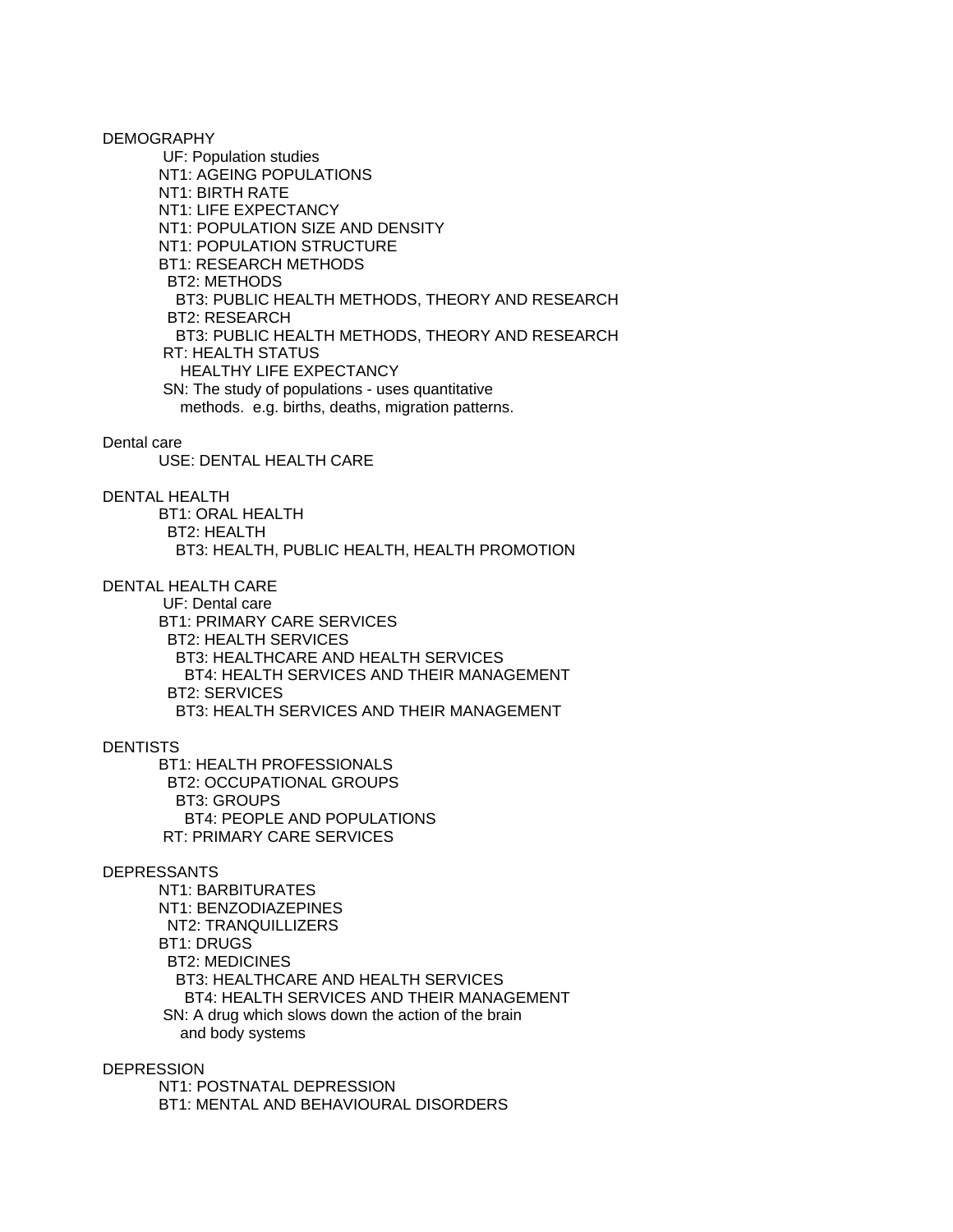# BT2: DEATH, DISEASE AND DISABILITY

 SN: A temporary mental state or chronic mental disorder characterised by feelings of sadness, loneliness, despair, low self-esteem and self reproach (Stedman's Concise Medical and Allied Health Dictionary)

## **Deprivation**

USE: POVERTY

Deprivation and poverty USE: POVERTY SN: was PHITS level 3 term

### DEPRIVED AREAS

 BT1: SOCIAL CONDITIONS BT2: SOCIETY BT3: SOCIAL DETERMINANTS BT4: DETERMINANTS OF HEALTH RT: POVERTY

**Dermatitis** 

USE: SKIN DISORDERS

#### **DESIGN**

 BT1: MATERIAL DEVELOPMENT BT2: INFORMATION BT3: COMMUNICATION AND KNOWLEDGE BT3: MANAGEMENT AND POLICY BT4: HEALTH SERVICES AND THEIR MANAGEMENT

### **Determinants**

USE: DETERMINANTS OF HEALTH

DETERMINANTS OF HEALTH UF: Determinants NT1: BIOLOGICAL COMPOSITION NT2: BLOOD PRESSURE NT2: BONE DENSITY NT2: GENETICS NT2: OBESITY NT1: ECONOMICS, FINANCE AND INDUSTRY NT2: BUSINESSES NT3: SMALL and MEDIUM SIZED ENTERPRISES (SMEs) NT3: SMALL BUSINESSES NT2: CHARITIES NT2: ECONOMIC DEVELOPMENT NT3: REGIONAL DEVELOPMENT NT3: RURAL DEVELOPMENT NT3: SUSTAINABLE DEVELOPMENT NT2: ECONOMIC SYSTEMS NT3: PRIVATE SECTOR NT3: PUBLIC SECTOR NT3: VOLUNTARY SECTOR NT4: VOLUNTARY ORGANISATIONS NT2: ECONOMICS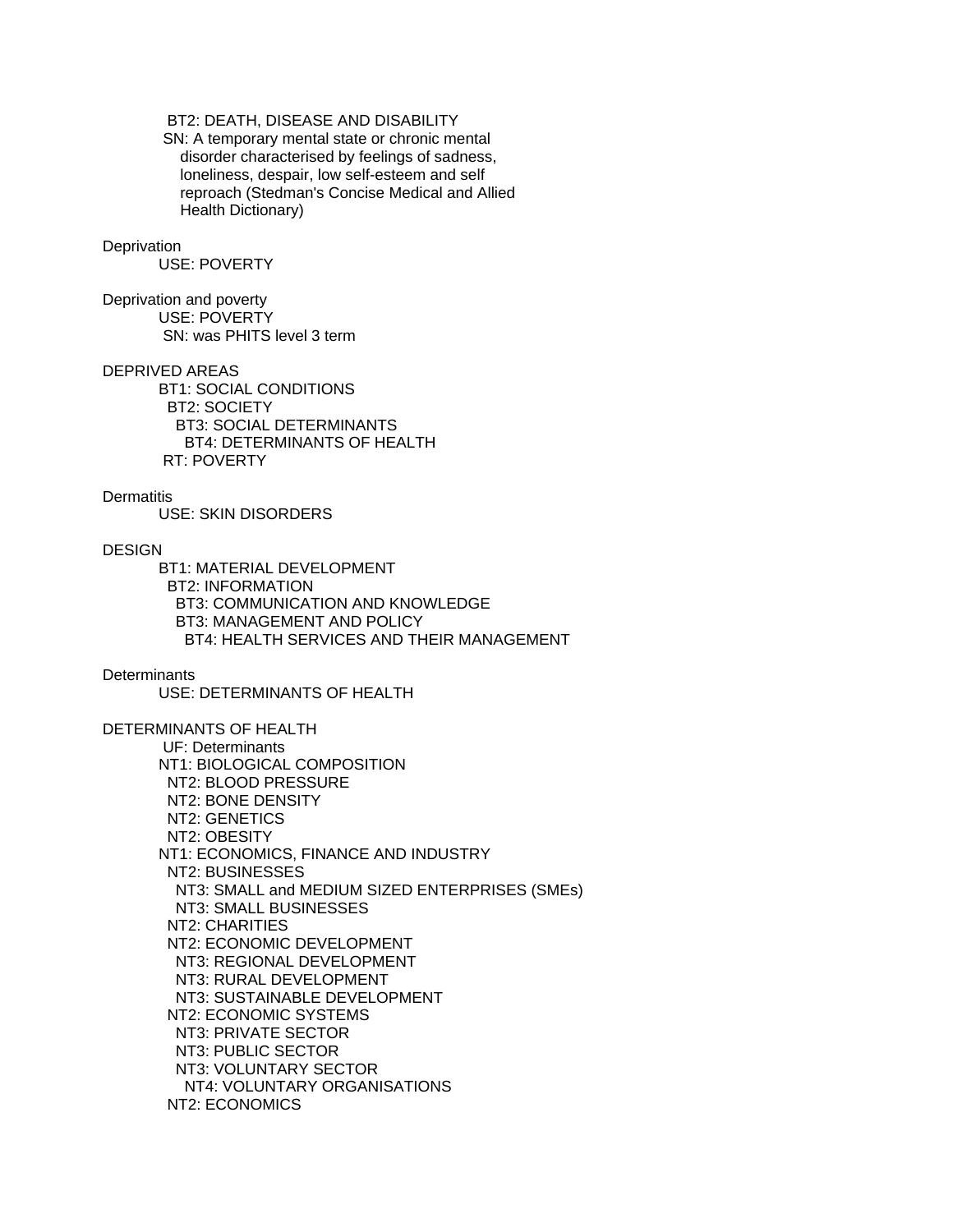NT3: COST EFFECTIVENESS NT3: COSTING NT4: COST BENEFIT ANALYSIS NT4: PRICING NT3: COSTS NT3: FINANCE NT4: BUDGET NT4: EXPENDITURE NT4: FUNDING NT4: INCOME NT5: INCOME INEQUALITIES NT5: LOW INCOME NT4: PENSIONS NT3: HEALTH ECONOMICS NT4: PRIVATE FINANCE INITIATIVES NT3: TAXATION NT2: HEALTH INSURANCE NT2: INDUSTRY NT3: AGRICULTURAL INDUSTRY NT3: CATERING INDUSTRY NT4: HOTEL AND RESTAURANT INDUSTRY NT5: RESTAURANTS NT3: FOOD AND DRINK INDUSTRY NT3: LEISURE INDUSTRY NT3: MANUFACTURING INDUSTRY NT4: TOBACCO INDUSTRY NT3: PHARMACEUTICAL INDUSTRY NT1: EDUCATION, EMPLOYMENT AND SKILLS NT2: CAREER DEVELOPMENT NT2: EDUCATION NT3: EDUCATIONAL SETTINGS NT4: COLLEGES NT4: PRE SCHOOL SETTINGS NT5: NURSERY SCHOOLS NT4: SCHOOLS NT5: HEALTHY SCHOOLS NT5: NURSERY SCHOOLS NT5: OUT OF SCHOOL ACTIVITIES NT6: BREAKFAST CLUBS NT5: PRIMARY SCHOOLS NT5: SECONDARY SCHOOLS NT4: UNIVERSITIES NT3: EDUCATIONAL SYSTEMS NT4: ADULT EDUCATION NT4: OPEN LEARNING NT4: PROFESSIONAL EDUCATION AND DEVELOPMENT NT5: RETRAINING NT4: SPECIAL EDUCATION NT3: KEY STAGES NT3: LIFELONG LEARNING NT3: NATIONAL CURRICULUM NT3: PERSONAL AND SOCIAL EDUCATION NT3: PHYSICAL EDUCATION NT3: QUALIFICATIONS NT4: NVQs NT4: QUALIFICATION REQUIREMENTS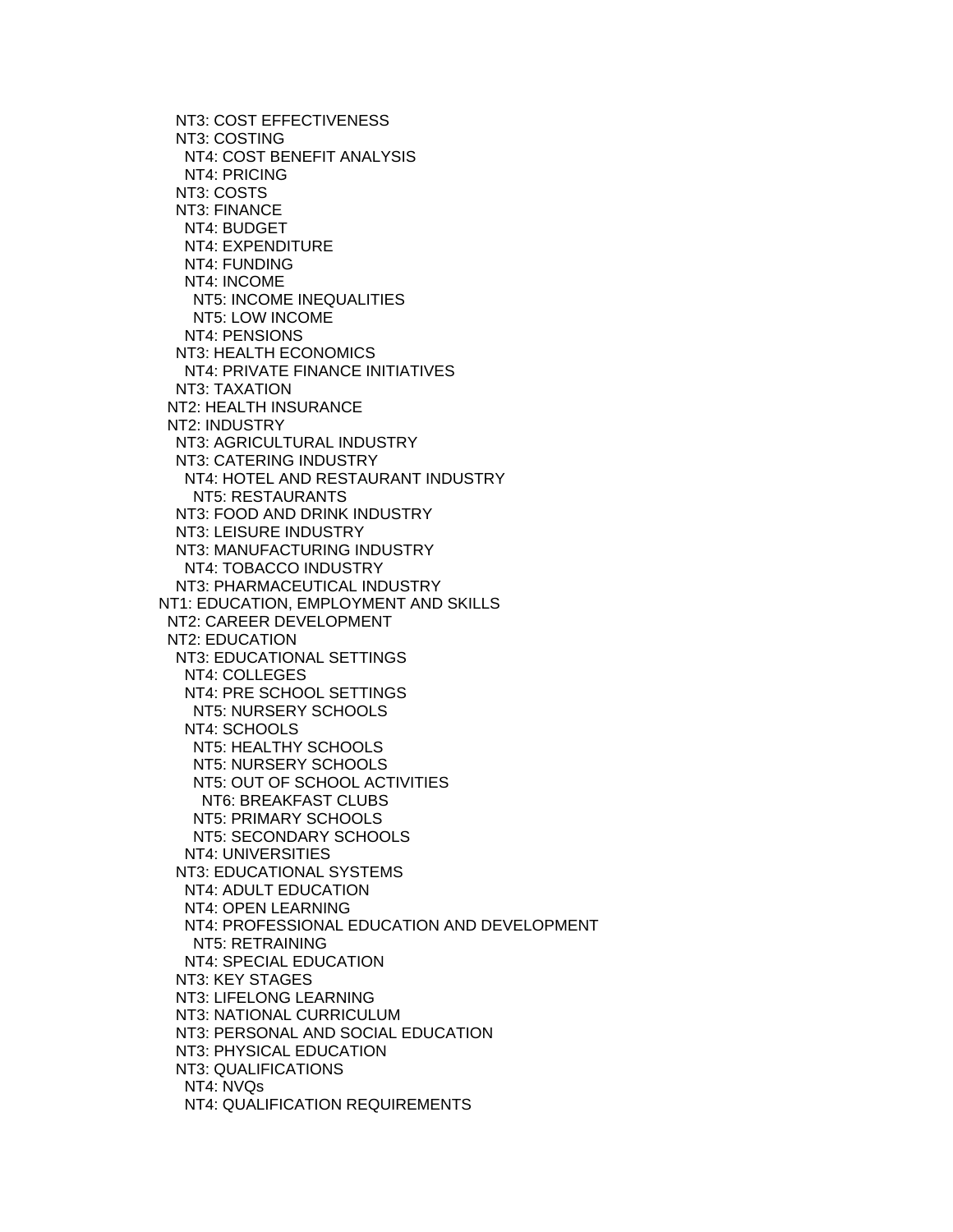NT3: SAFETY EDUCATION NT4: ROAD SAFETY EDUCATION NT3: SCHOOL EXCLUSIONS NT3: TEACHING MATERIALS NT3: TRAINING NT4: RETRAINING NT2: EMPLOYMENT NT3: CASUAL EMPLOYMENT NT3: EMPLOYMENT TERMS NT4: SALARIES NT3: EMPLOYMENT TRENDS NT3: FULL TIME EMPLOYMENT NT3: JOB DESCRIPTIONS NT3: JOB EVALUATIONS NT3: PART TIME EMPLOYMENT NT3: REDUNDANCY NT3: RETIREMENT NT4: PRE RETIREMENT NT3: SELF EMPLOYMENT NT3: SHIFT WORKING NT2: SKILLS NT3: INTERPERSONAL SKILLS NT3: LIFESKILLS NT4: PARENTING NT4: SOCIALISATION NT3: LITERACY NT2: UNEMPLOYMENT NT3: LONG TERM UNEMPLOYMENT NT3: YOUTH UNEMPLOYMENT NT2: VOLUNTARY WORK NT1: ENVIRONMENTAL DETERMINANTS NT2: CAUSES OF HARM NT3: ACCIDENTS NT4: FALLS NT4: HOME ACCIDENTS NT4: TRAFFIC ACCIDENTS NT4: WATER ACCIDENTS NT3: ALCOHOL CONSUMPTION NT4: ALCOHOL MISUSE NT5: BINGE DRINKING NT5: INTOXICATION NT4: ALCOHOL-RELATED HARM NT5: FOETAL ALCOHOL SYNDROME NT3: ASSAULT NT3: CRIME NT4: CRIME PREVENTION NT4: CRIME REDUCTION NT3: EMERGENCIES NT3: FIREWORKS NT3: MALNUTRITION NT3: OBESITY NT3: POISONING NT3: POISONOUS SUBSTANCES NT3: POLLUTANTS NT4: ASBESTOS NT4: CARBON MONOXIDE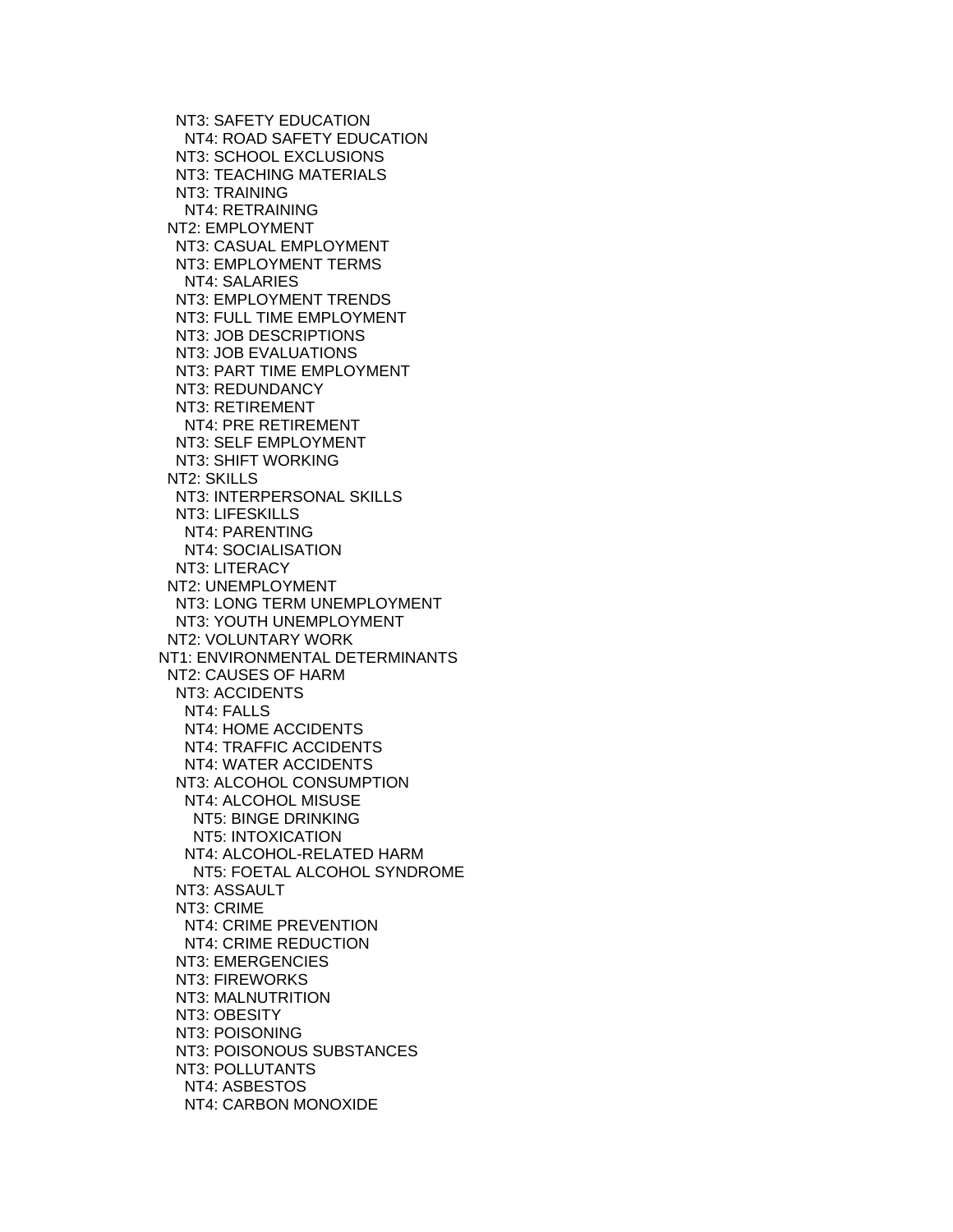NT4: HEAVY METALS NT4: OZONE NT4: PARTICULATES NT4: PESTICIDES NT4: RADIATION NT5: ELECTROMAGNETIC RADIATION NT5: RADON NT5: ULTRAVIOLET RADIATION NT4: TOBACCO SMOKE NT3: SMOKING NT4: ENVIRONMENTAL TOBACCO SMOKE NT4: NICOTINE DEPENDENCY NT4: PASSIVE SMOKING NT4: SMOKING CESSATION NT5: NICOTINE REPLACEMENT THERAPY NT3: SUBSTANCE MISUSE NT4: DRUGS MISUSE NT5: NEEDLE USE NT6: NEEDLE EXCHANGE NT4: HALLUCINOGENS NT5: CANNABIS NT5: LSD NT4: SOLVENT ABUSE NT4: STIMULANTS NT5: AMPHETAMINES NT6: ECSTASY NT5: ANABOLIC STEROIDS NT5: CAFFEINE NT5: COCAINE NT6: CRACK NT3: SUNBEDS NT3: SUNBURN NT3: TERRORISM NT4: BIOTERRORISM NT3: TOBACCO NT4: NICOTINE DEPENDENCY NT4: TOBACCO SMOKE NT4: TOBACCO USE NT3: VIOLENCE NT4: DOMESTIC VIOLENCE NT4: SEXUAL VIOLENCE NT5: RAPE NT2: ENVIRONMENT NT3: BUILT ENVIRONMENT NT4: DISABILITY ACCESS NT4: INSULATION NT4: PUBLIC PLACES NT4: SICK BUILDING SYNDROME NT4: VENTILATION NT4: WAITING AREAS NT3: CHEMICALS NT3: FLUORIDATION NT3: GEOLOGY AND TOPOGRAPHY NT3: HOUSING NT4: DISABILITY HOUSING NT4: HOUSING STANDARDS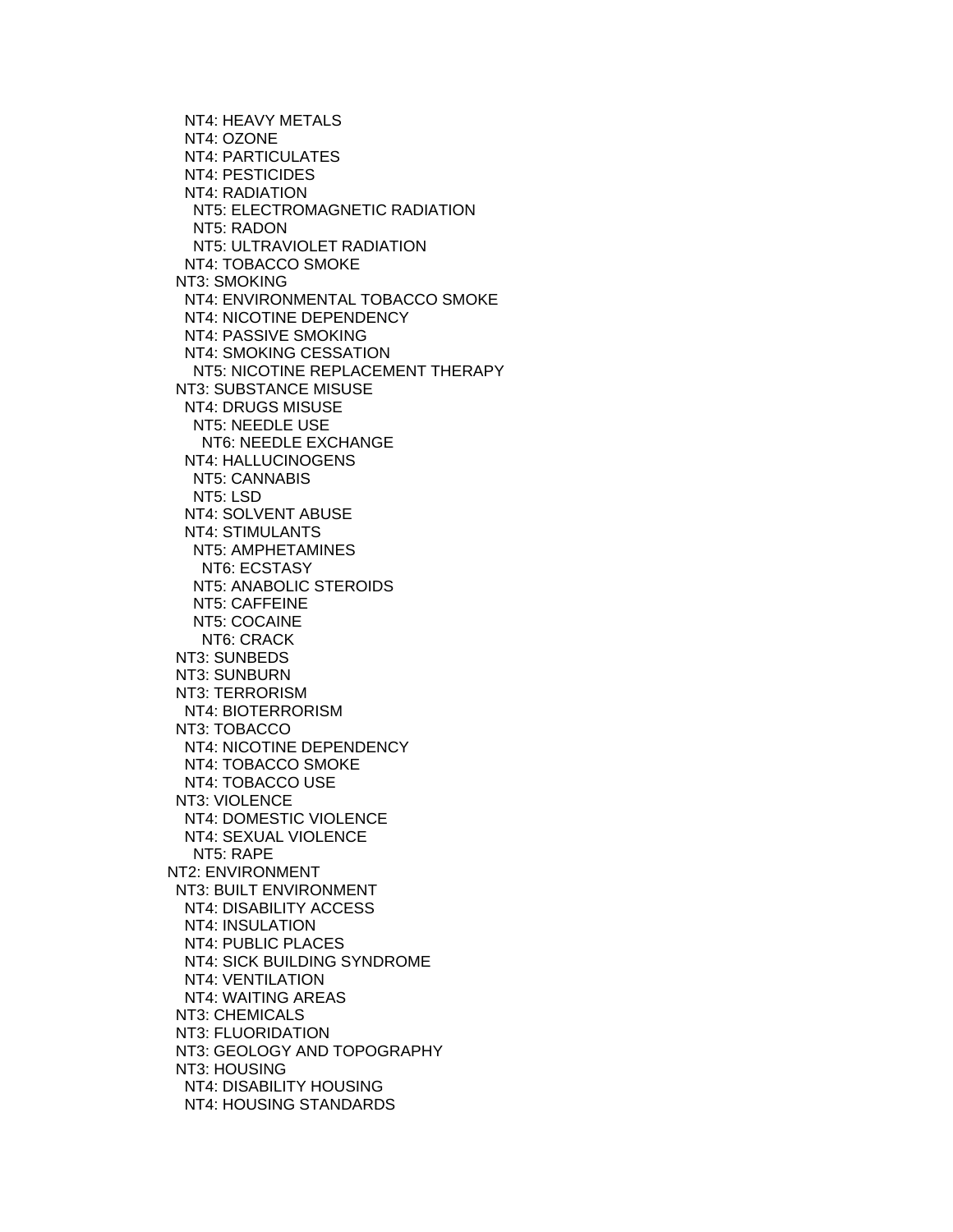NT3: HYGIENE NT4: FOOD HYGIENE NT4: PERSONAL HYGIENE NT3: LAND USE AND FERTILITY NT3: LIVING CONDITIONS NT3: NATURAL ENVIRONMENT NT4: AIR NT4: CLIMATE NT5: CLIMATE CHANGE NT4: OZONE NT4: SUN NT5: SUN PROTECTION NT5: SUN SAFE POLICIES NT5: SUNBURN NT4: WEATHER NT3: NUCLEAR ENERGY NT3: OZONE NT3: POLLUTION NT4: AGRICULTURAL POLLUTION NT4: AIR QUALITY NT5: INDOOR AIR POLLUTION NT5: OUTDOOR AIR POLLUTION NT6: CARBON MONOXIDE NT6: VEHICLE RELATED AIR POLLUTION NT4: INDUSTRIAL POLLUTION NT4: NOISE POLLUTION NT4: SOIL CONTAMINATION NT4: WATER POLLUTION NT3: REGENERATION NT3: WASTE NT4: HOUSEHOLD WASTE NT4: RECYCLING NT4: WASTE DISPOSAL NT4: WASTE MANAGEMENT NT3: WATER NT4: WATER QUALITY NT2: RISK FACTORS NT2: SAFETY NT3: FIRE SAFETY NT3: FOOD SAFETY NT4: FOOD HYGIENE NT3: HOME SAFETY NT3: OCCUPATIONAL HEALTH AND SAFETY NT3: PERSONAL SAFETY NT3: ROAD SAFETY NT2: TRANSPORT NT3: AIR TRANSPORT NT3: PRIVATE TRANSPORT NT3: PUBLIC TRANSPORT NT3: RAIL TRANSPORT NT3: ROADS NT4: VEHICLES NT3: SEA TRANSPORT NT3: TRANSPORT PLANS NT3: TRAVEL PLANS NT4: SCHOOL TRAVEL PLANS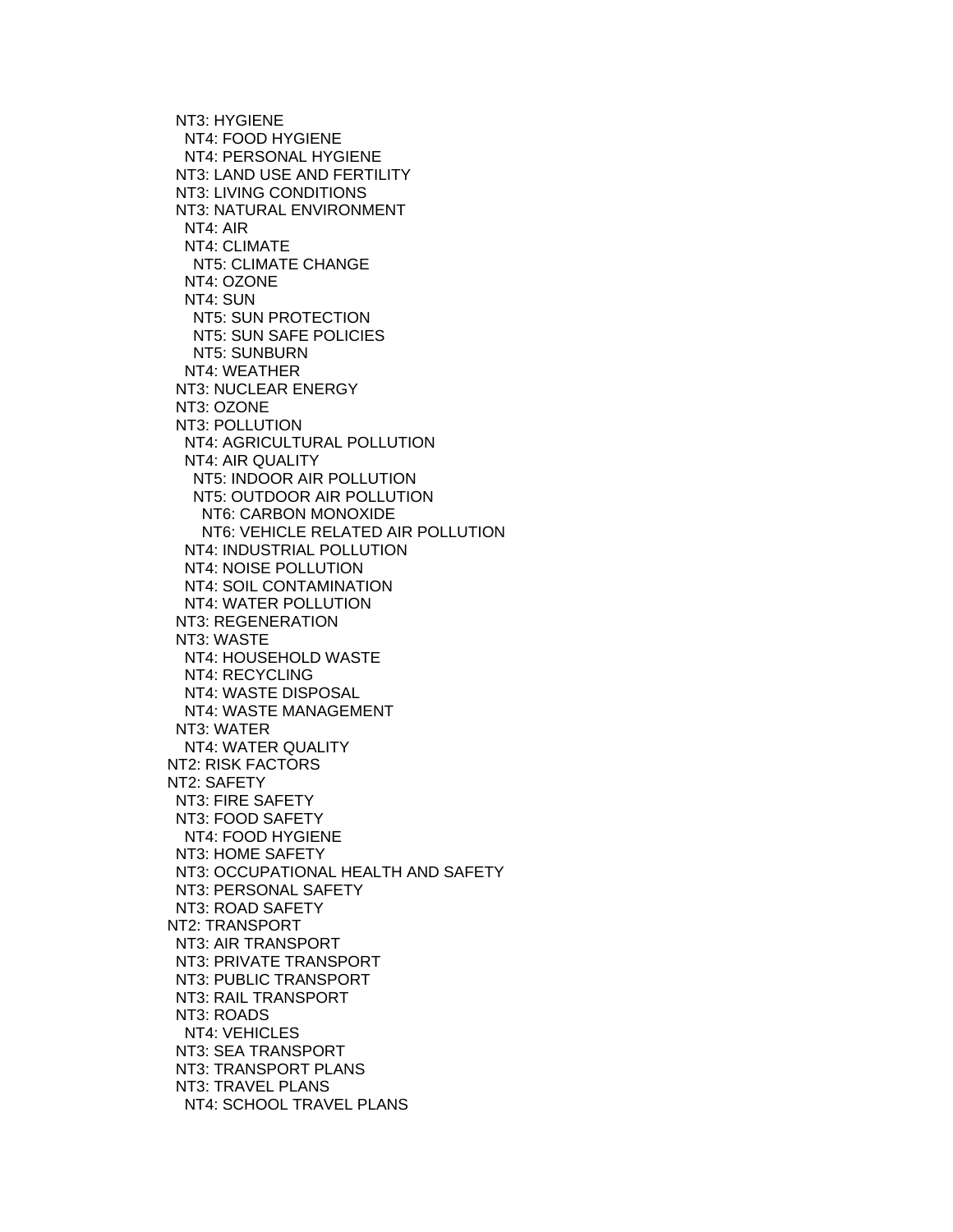NT2: WORK ENVIRONMENT NT3: SICKNESS ABSENCE NT4: SICKNESS ABSENCE POLICIES NT1: FOOD AND NUTRITION NT2: BEVERAGES NT3: ALCOHOL NT4: ALCOPOPS NT4: BEER NT4: CIDER NT4: SPIRITS NT4: WINE NT2: DIETARY SUPPLEMENTS NT3: VITAMIN SUPPLEMENTS NT2: FOOD NT3: CEREAL PRODUCTS NT3: EGGS NT3: FAST FOOD NT3: FISH NT3: FOOD ADDITIVES NT3: FRUIT NT3: MEAT NT3: MILK PRODUCTS NT3: NUTS NT3: POULTRY NT3: PULSES NT3: VEGETABLES NT2: FOOD ACCESS NT2: FOOD PREPARATION NT3: CATERING NT3: COOKING NT2: FOOD PRODUCTION AND QUALITY NT2: FOOD STANDARDS NT2: FOOD SUPPLY NT3: FARMERS MARKETS NT3: FOOD COOPERATIVES NT3: SCHOOL MEALS NT2: NUTRITION NT3: CALORIES NT3: CHILD NUTRITION NT3: FOOD POISONING NT3: FOOD REGULATIONS NT4: FOOD LABELLING NT3: HEALTHY EATING NT3: INFANT NUTRITION NT4: BOTTLE FEEDING NT4: BREASTFEEDING NT4: WEANING NT3: MINERALS NT4: CALCIUM NT4: IRON NT4: SODIUM NT3: NUTRITION COMPONENTS NT4: ANTIOXIDANTS NT4: CARBOHYDRATES NT5: COMPLEX CARBOHYDRATES NT5: STARCH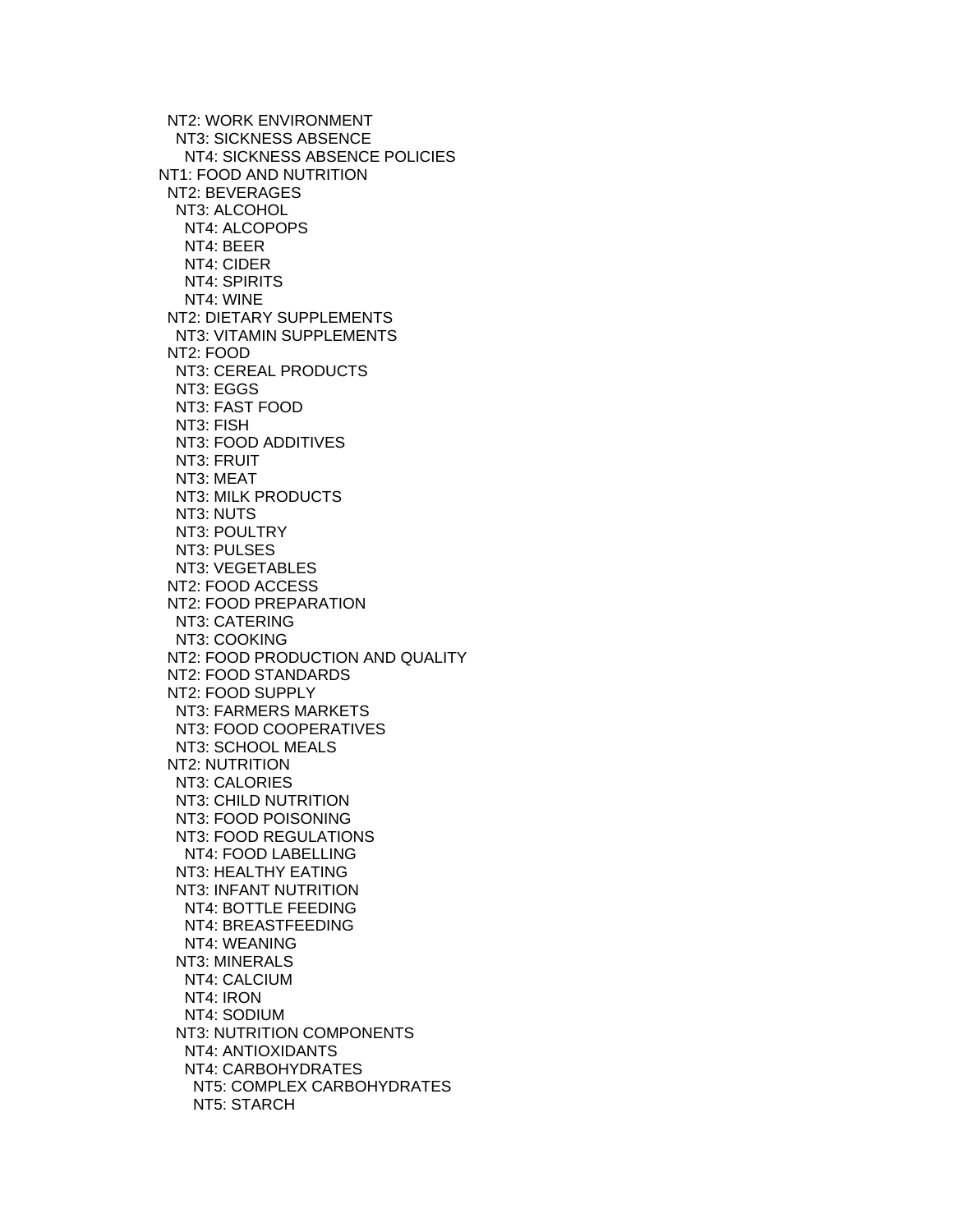NT5: SUGARS NT4: FIBRE NT4: LIPIDS NT5: CHOLESTEROL NT5: HIGH DENSITY LIPOPROTEINS NT5: LOW DENSITY LIPOPROTEINS NT4: MINERALS NT5: CALCIUM NT5: IRON NT5: SODIUM NT4: PROTEINS NT5: GLUTEN NT4: TRACE ELEMENTS NT4: VITAMINS NT5: VITAMIN DEFICIENCY NT3: NUTRITIONAL DEFICIENCY NT4: MALNUTRITION NT3: NUTRITIONAL STATUS NT3: ORGANIC NUTRITION NT3: VEGETARIAN NUTRITION NT1: INDIVIDUAL BEHAVIOUR NT2: ACTIVITIES NT3: ARTS NT4: ART NT4: DANCE NT4: DRAMA NT4: MUSIC NT4: THEATRE NT3: LEISURE ACTIVITIES NT3: TRAVELLING NT2: ALCOHOL CONSUMPTION NT3: ALCOHOL MISUSE NT4: BINGE DRINKING NT4: INTOXICATION NT3: ALCOHOL-RELATED HARM NT4: FOETAL ALCOHOL SYNDROME NT2: BODY PIERCING NT2: BREASTFEEDING NT2: EATING HABITS NT3: DIETING NT3: DIETS NT4: SPECIAL DIETS NT5: VEGAN DIETS NT5: VEGETARIAN DIETS NT3: HEALTHY EATING NT2: FOOD PREPARATION NT3: CATERING NT3: COOKING NT2: HYGIENE NT3: FOOD HYGIENE NT3: PERSONAL HYGIENE NT2: LIFTING NT2: PHYSICAL ACTIVITY NT3: CYCLING NT3: DANCING NT3: EXERCISE REFERRAL SCHEMES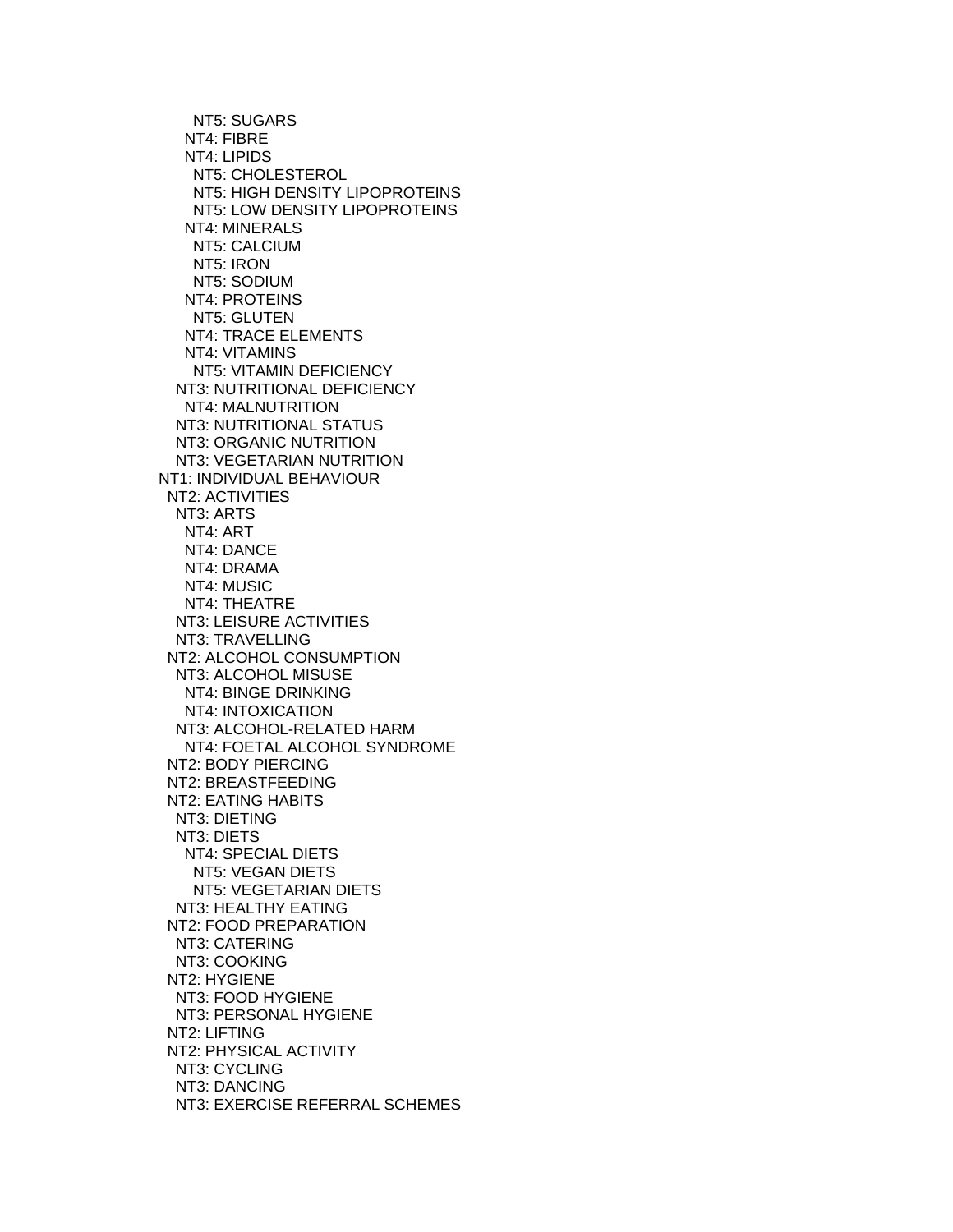NT3: EXERCISES NT4: ANTENATAL EXERCISES NT3: GAMES NT3: JOGGING NT3: PLAY NT3: SPORTS NT3: SWIMMING NT3: WALKING NT3: WEIGHT TRAINING NT2: SEXUAL HEALTH NT2: SMOKING NT3: ENVIRONMENTAL TOBACCO SMOKE NT3: NICOTINE DEPENDENCY NT3: PASSIVE SMOKING NT3: SMOKING CESSATION NT4: NICOTINE REPLACEMENT THERAPY NT2: SUBSTANCE MISUSE NT3: DRUGS MISUSE NT4: NEEDLE USE NT5: NEEDLE EXCHANGE NT3: HALLUCINOGENS NT4: CANNABIS NT4: LSD NT3: SOLVENT ABUSE NT3: STIMULANTS NT4: AMPHETAMINES NT5: ECSTASY NT4: ANABOLIC STEROIDS NT4: CAFFEINE NT4: COCAINE NT5: CRACK NT2: TOBACCO USE NT2: TRUANCY NT1: PSYCHOLOGICAL DETERMINANTS NT2: HEALTH BELIEFS NT2: PERSONALITY NT3: ATTITUDES NT3: EMOTIONS NT1: SOCIAL DETERMINANTS NT2: LIFESTYLE NT2: SOCIETY NT3: COMMUNITIES NT4: CAPACITY BUILDING NT4: COMMUNITY DEVELOPMENT NT5: COMMUNITY ACTION NT4: COMMUNITY PARTICIPATION NT4: LOCAL COMMUNITIES NT5: NEIGHBOURHOODS NT6: NEIGHBOURHOOD RENEWAL NT4: RURAL COMMUNITIES NT4: SOCIAL CAPITAL NT4: SOCIAL SUPPORT NT4: URBAN COMMUNITIES NT3: CULTURE NT3: SOCIAL CLASS NT3: SOCIAL CONDITIONS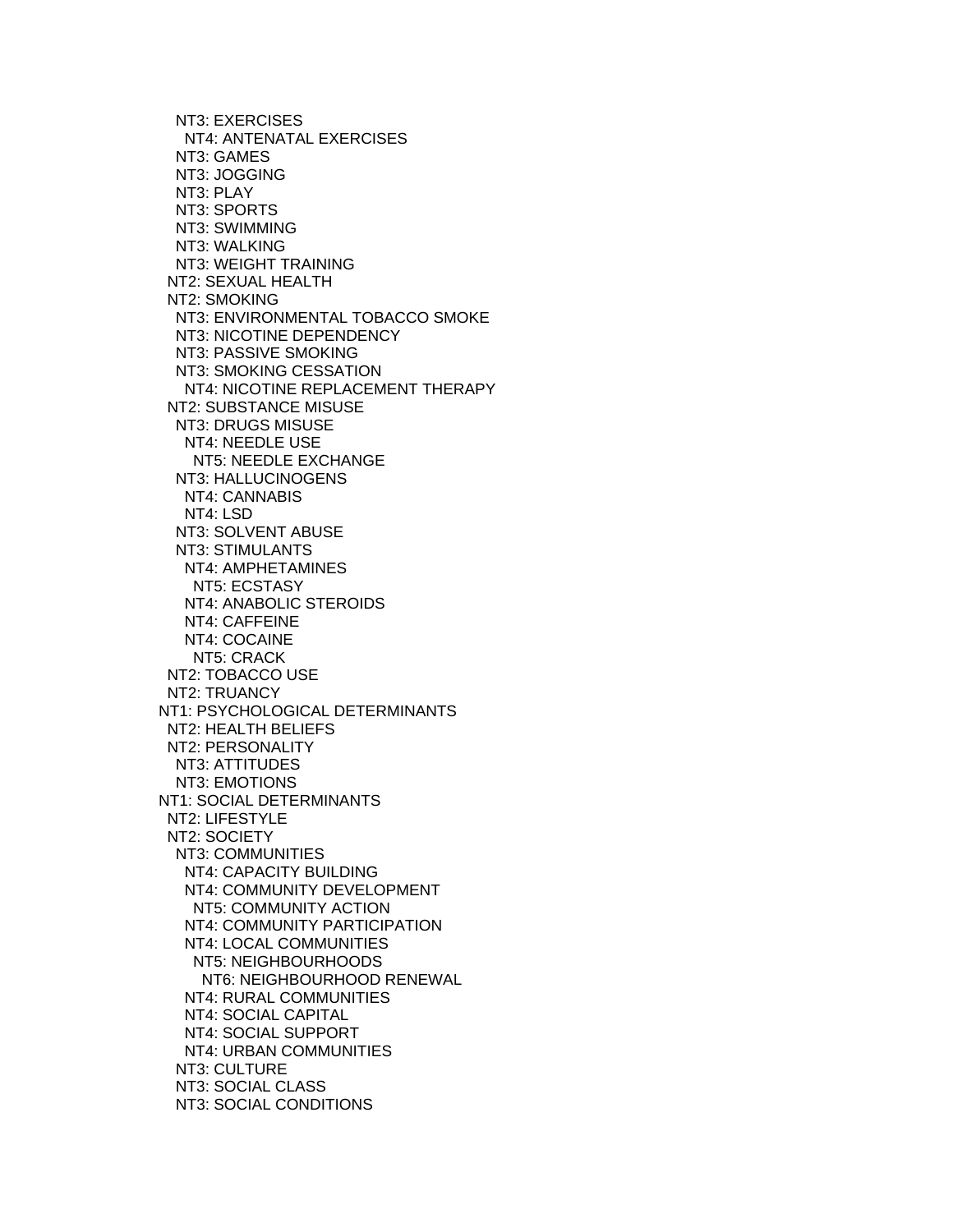NT4: DEPRIVED AREAS NT3: SOCIAL ISSUES NT4: ABUSE NT5: CHILD ABUSE NT6: CHILD SEXUAL ABUSE NT5: DOMESTIC VIOLENCE NT5: PARTNER ABUSE NT5: SEXUAL ABUSE NT6: CHILD SEXUAL ABUSE NT4: ANTISOCIAL BEHAVIOUR NT5: CRIME NT6: CRIME PREVENTION NT6: CRIME REDUCTION NT5: VANDALISM NT4: CRIME NT5: CRIME PREVENTION NT5: CRIME REDUCTION NT4: EUTHANASIA NT4: FEMINISM NT4: HOMELESSNESS NT4: INCEST NT4: MIGRATION NT4: POPULATION CHANGE NT5: MIGRATION NT4: PROSTITUTION NT4: RACE RELATIONS NT4: SEX TOURISM NT4: SEXUAL HARASSMENT NT4: SOCIAL MOBILITY NT3: SOCIAL STUDIES NT2: SOCIOECONOMIC FACTORS NT3: ECONOMIC FACTORS NT3: SOCIAL FACTORS NT4: ACCESS NT5: ACCESS TO INFORMATION NT5: ACCESS TO SERVICES NT5: DISABILITY ACCESS NT4: DISCRIMINATION NT5: HOMOPHOBIA NT5: RACISM NT4: EMPOWERMENT NT5: PATIENT CHOICE NT5: PATIENTS' CHARTERS NT5: PATIENTS' RIGHTS NT6: COMPLAINTS NT4: ETHICS NT5: CONFIDENTIALITY NT5: HEALTH ETHICS NT5: INFORMED CONSENT NT4: INEQUALITIES NT5: HEALTH INEQUALITIES NT5: INCOME INEQUALITIES NT5: SOCIAL INEQUALITIES NT4: MORALITY NT4: PSYCHOSOCIAL FACTORS NT5: ADDICTION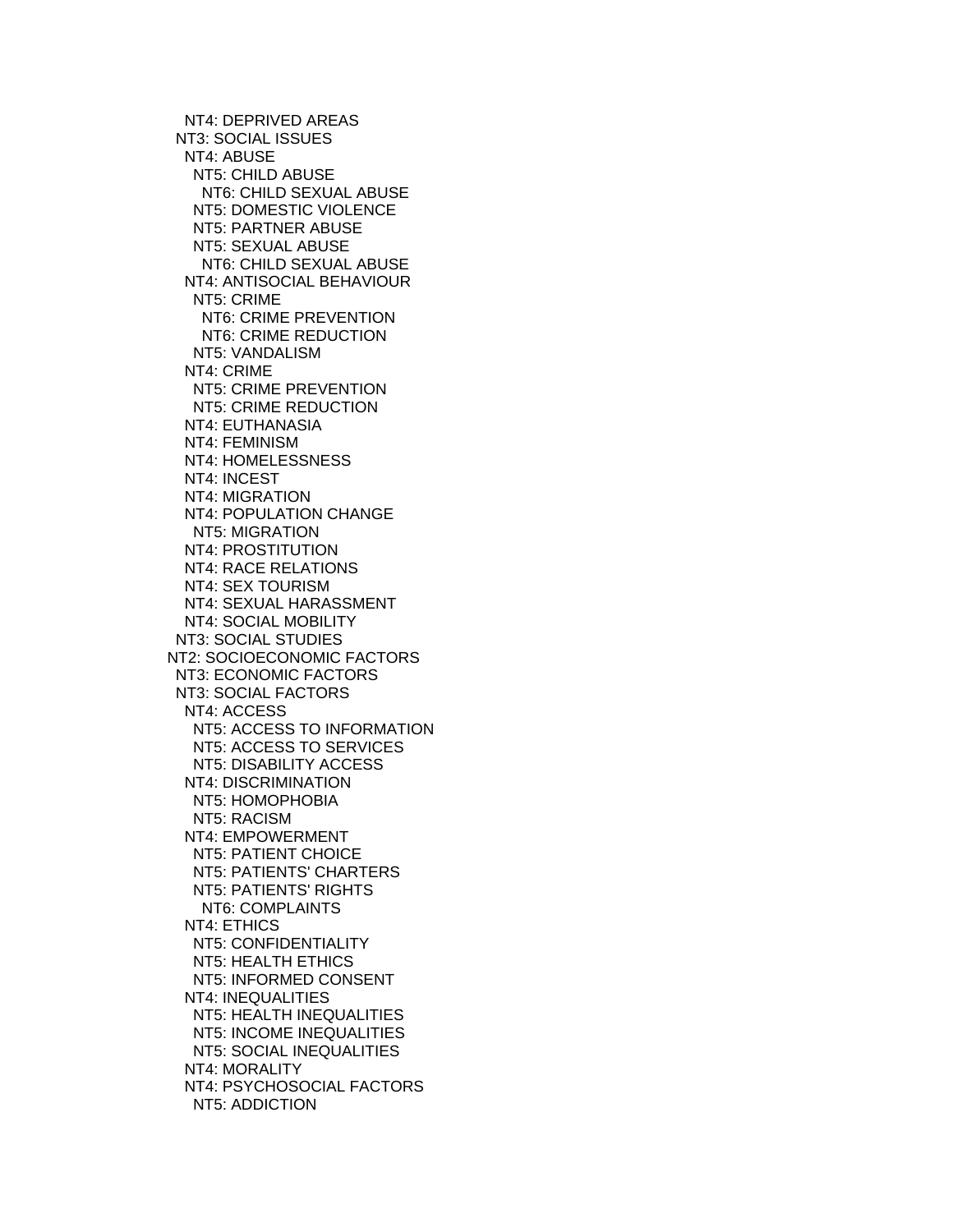NT5: BEREAVEMENT NT4: SOCIAL EXCLUSION NT4: SOCIODEMOGRAPHIC FACTORS NT5: POPULATION STRUCTURE NT4: SOCIOENVIRONMENTAL FACTORS NT3: SOCIOECONOMIC STATUS NT4: AFFLUENCE NT4: NS SEC NT4: POVERTY NT5: CHILD POVERTY NT5: FOOD POVERTY NT5: FUEL POVERTY NT4: SEC OLD SN: covers all factors - biological/genetic, environmental, social, economic, educational and

 occupational, as well as those associated with individual behaviour - affecting health

DETOXIFICATION

 UF: Detoxification therapy BT1: MEDICAL TREATMENT BT2: HEALTHCARE AND HEALTH SERVICES BT3: HEALTH SERVICES AND THEIR MANAGEMENT

Detoxification therapy USE: DETOXIFICATION

DEVELOPING COUNTRIES

 UF: Third World countries BT1: GEOGRAPHY BT2: SETTINGS AND PLACES

DEVELOPMENT

 NT1: CHILD DEVELOPMENT NT1: PERSONAL DEVELOPMENT NT1: REGIONAL DEVELOPMENT NT1: SERVICE DEVELOPMENT BT1: MANAGEMENT BT2: MANAGEMENT AND POLICY BT3: HEALTH SERVICES AND THEIR MANAGEMENT

DEVELOPMENTAL DISORDERS

 BT1: DEATH, DISEASE AND DISABILITY RT: CHILD DEVELOPMENT DEVELOPMENTAL SCREENING PHYSICAL DEVELOPMENT SN: When an infant or young child does not achieve the neuromuscular, mental or social skills that are normal for that age

Developmental retardation USE: LEARNING DISABILITIES

DEVELOPMENTAL SCREENING BT1: SCREENING BT2: HEALTH SERVICES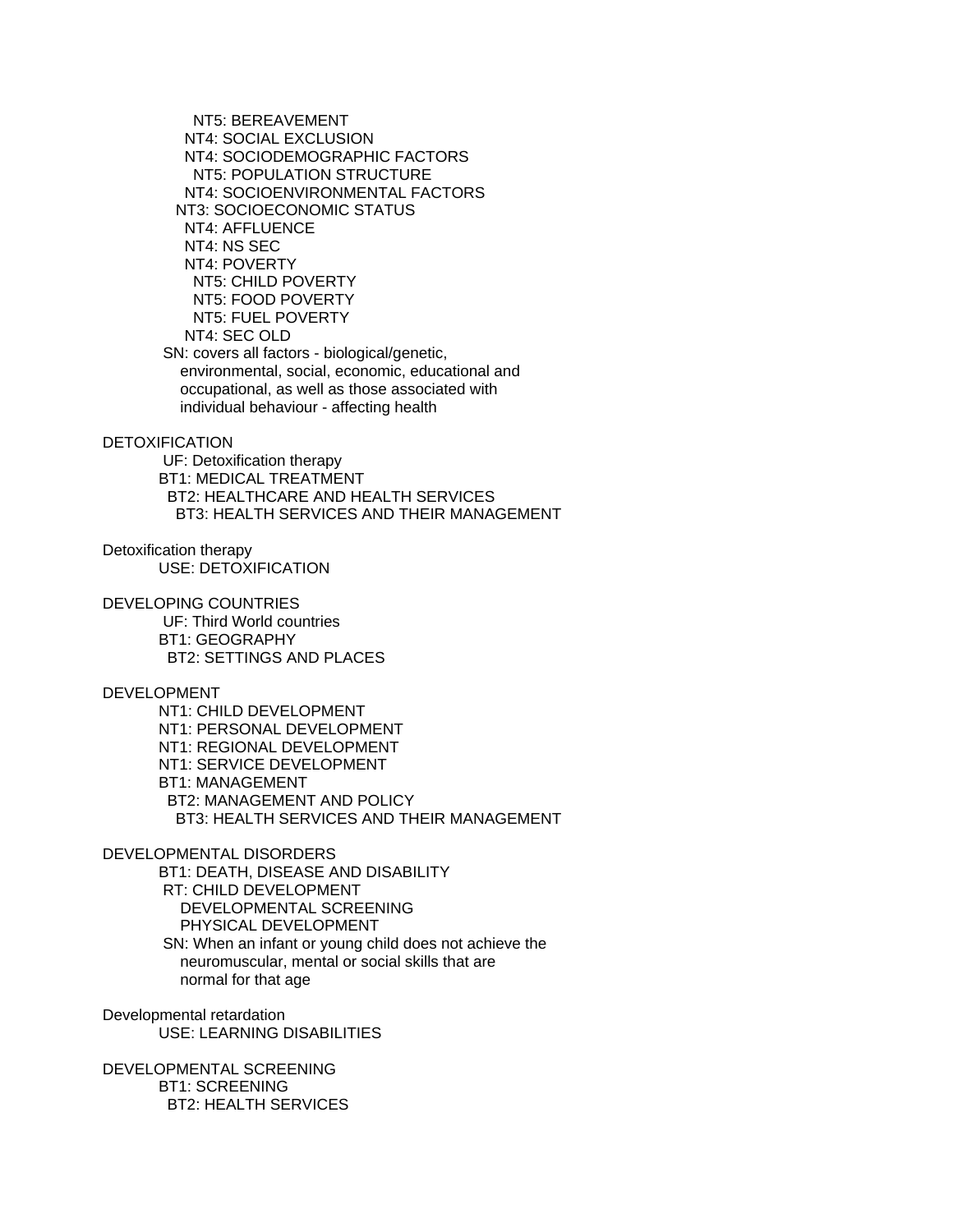BT3: HEALTHCARE AND HEALTH SERVICES BT4: HEALTH SERVICES AND THEIR MANAGEMENT BT2: POPULATION BASED AND PREVENTIVE SERVICES BT3: SERVICES BT4: HEALTH SERVICES AND THEIR MANAGEMENT RT: CHILD DEVELOPMENT DEVELOPMENTAL DISORDERS SN: Screening for neuromuscular, mental or social skills in infants or young children

#### **Devices**

USE: EQUIPMENT

DH OR NHS LOCAL POLICY BT1: LOCAL POLICY BT2: HEALTH POLICY BT3: POLICY BT4: MANAGEMENT AND POLICY BT5: HEALTH SERVICES AND THEIR MANAGEMENT RT: NHS SN: was PHITS level 3 term

DH OR NHS NATIONAL POLICY BT1: NATIONAL POLICY BT2: HEALTH POLICY BT3: POLICY BT4: MANAGEMENT AND POLICY BT5: HEALTH SERVICES AND THEIR MANAGEMENT RT: NHS

SN: was PHITS level 3 term

DH OR NHS REGIONAL POLICY BT1: REGIONAL POLICY

 BT2: HEALTH POLICY BT3: POLICY BT4: MANAGEMENT AND POLICY BT5: HEALTH SERVICES AND THEIR MANAGEMENT RT: NHS SN: was PHITS level 3 term

### DIABETES

 UF: Diabetes mellitus BT1: ENDOCRINE DISORDERS BT2: DEATH, DISEASE AND DISABILITY

# Diabetes mellitus

USE: DIABETES

## DIAGNOSIS

 BT1: METHODS BT2: PUBLIC HEALTH METHODS, THEORY AND RESEARCH RT: TESTING SN: The determination of the nature of a disease (Stedman's concise medical and allied health dictionary)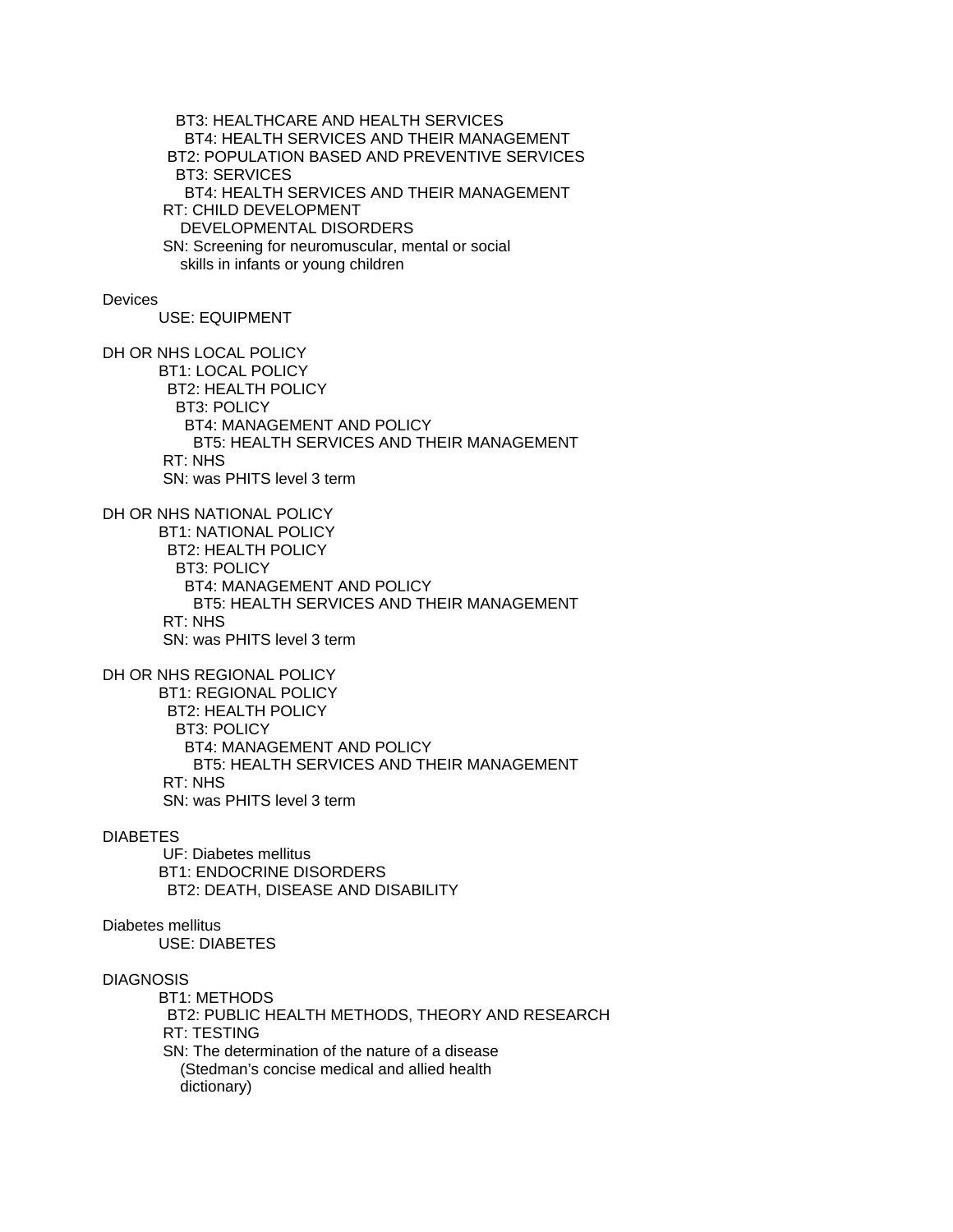Diagnosis (social work) USE: NEEDS ASSESSMENT

Diamorphine USE: HEROIN

Diet and nutrition USE: FOOD AND NUTRITION SN: was PHITS level 3 term

Dietary fats USE: LIPIDS

DIETARY SUPPLEMENTS NT1: VITAMIN SUPPLEMENTS BT1: FOOD AND NUTRITION BT2: DETERMINANTS OF HEALTH RT: DIETS

# DIETING

 BT1: EATING HABITS BT2: INDIVIDUAL BEHAVIOUR BT3: DETERMINANTS OF HEALTH RT: CALORIES WEIGHT

# DIETS

 NT1: SPECIAL DIETS NT2: VEGAN DIETS NT2: VEGETARIAN DIETS BT1: EATING HABITS BT2: INDIVIDUAL BEHAVIOUR BT3: DETERMINANTS OF HEALTH RT: DIETARY SUPPLEMENTS VITAMIN DEFICIENCY

DIGESTIVE SYSTEM

 UF: Alimentary system BT1: ORGAN SYSTEMS BT2: BIOMEDICAL SCIENCE BT3: SCIENCE AND TECHNOLOGY BT4: PUBLIC HEALTH METHODS, THEORY AND RESEARCH

# DIGESTIVE TRACT DISEASES

 NT1: FAECAL INCONTINENCE NT1: IRRITABLE BOWEL SYNDROME BT1: DEATH, DISEASE AND DISABILITY RT: INTESTINAL CANCER OESOPHAGEAL CANCER STOMACH CANCER

**Directives** 

USE: REGULATIONS

DISABILITIES

UF: Disability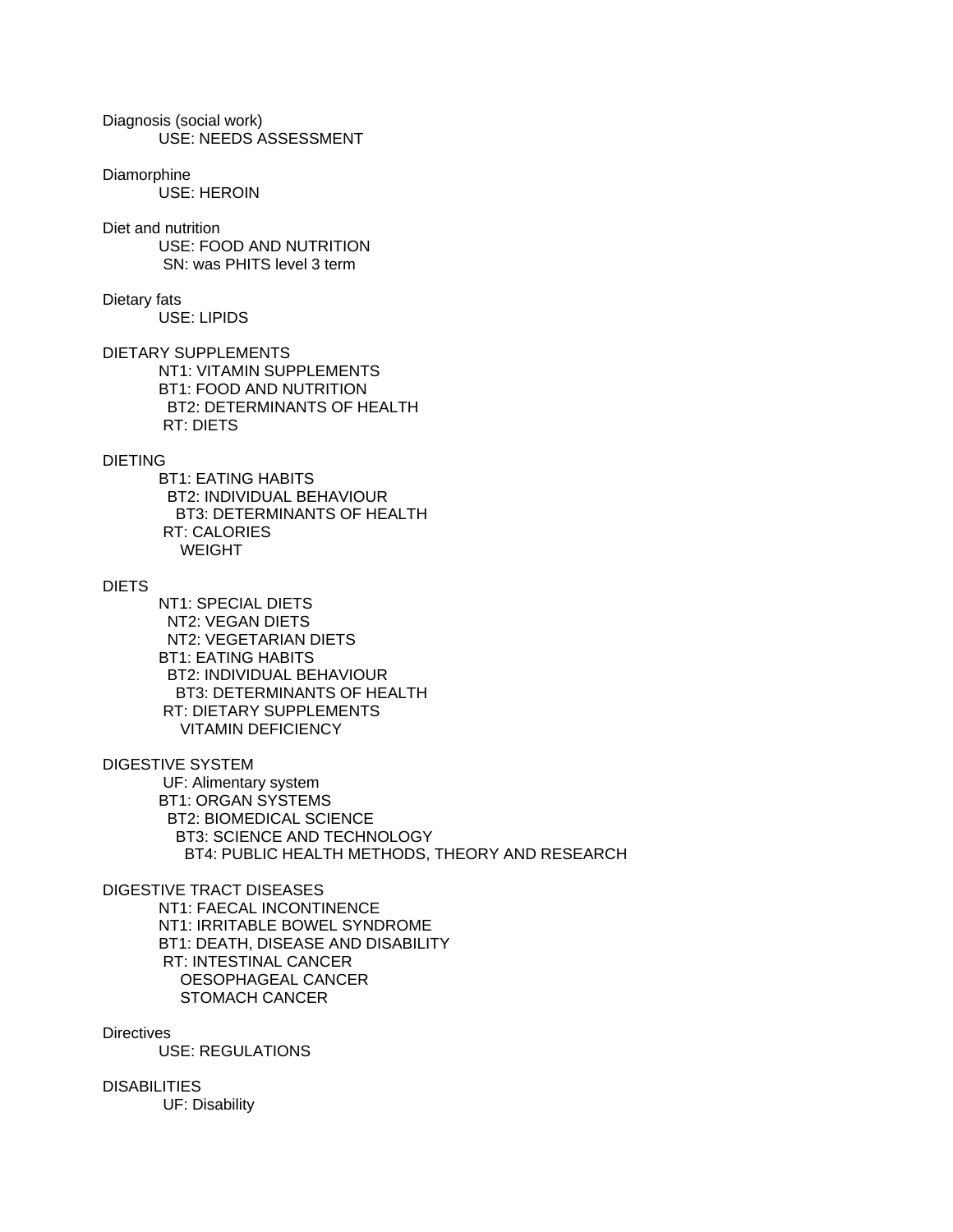**Disablement**  Handicap **Handicaps**  NT1: LEARNING DISABILITIES NT1: PHYSICAL DISABILITIES BT1: DEATH, DISEASE AND DISABILITY RT: PEOPLE WITH DISABILITIES

## **Disability**

USE: DISABILITIES

DISABILITY ACCESS BT1: ACCESS BT2: SOCIAL FACTORS BT3: SOCIOECONOMIC FACTORS BT4: SOCIAL DETERMINANTS BT5: DETERMINANTS OF HEALTH BT1: BUILT ENVIRONMENT BT2: ENVIRONMENT BT3: ENVIRONMENTAL DETERMINANTS BT4: DETERMINANTS OF HEALTH

DISABILITY CARE

 BT1: SOCIAL WORK BT2: SOCIAL SERVICES BT3: LOCAL GOVERNMENT BT4: GOVERNMENT BT5: GOVERNMENT AND LAW BT6: HEALTH SERVICES AND THEIR MANAGEMENT RT: CARERS

DISABILITY EQUIPMENT UF: Community equipment BT1: EQUIPMENT

DISABILITY HOUSING

 BT1: HOUSING BT2: ENVIRONMENT BT3: ENVIRONMENTAL DETERMINANTS BT4: DETERMINANTS OF HEALTH

DISABILITY MEASURES BT1: HEALTH STATUS BT2: HEALTH BT3: HEALTH, PUBLIC HEALTH, HEALTH PROMOTION SN: was PHITS level 3 term

**Disablement** 

USE: DISABILITIES

DISADVANTAGED GROUPS NT1: HARD TO REACH GROUPS NT1: VULNERABLE GROUPS NT2: ASYLUM SEEKERS NT2: CHILDREN IN CARE NT2: CYCLISTS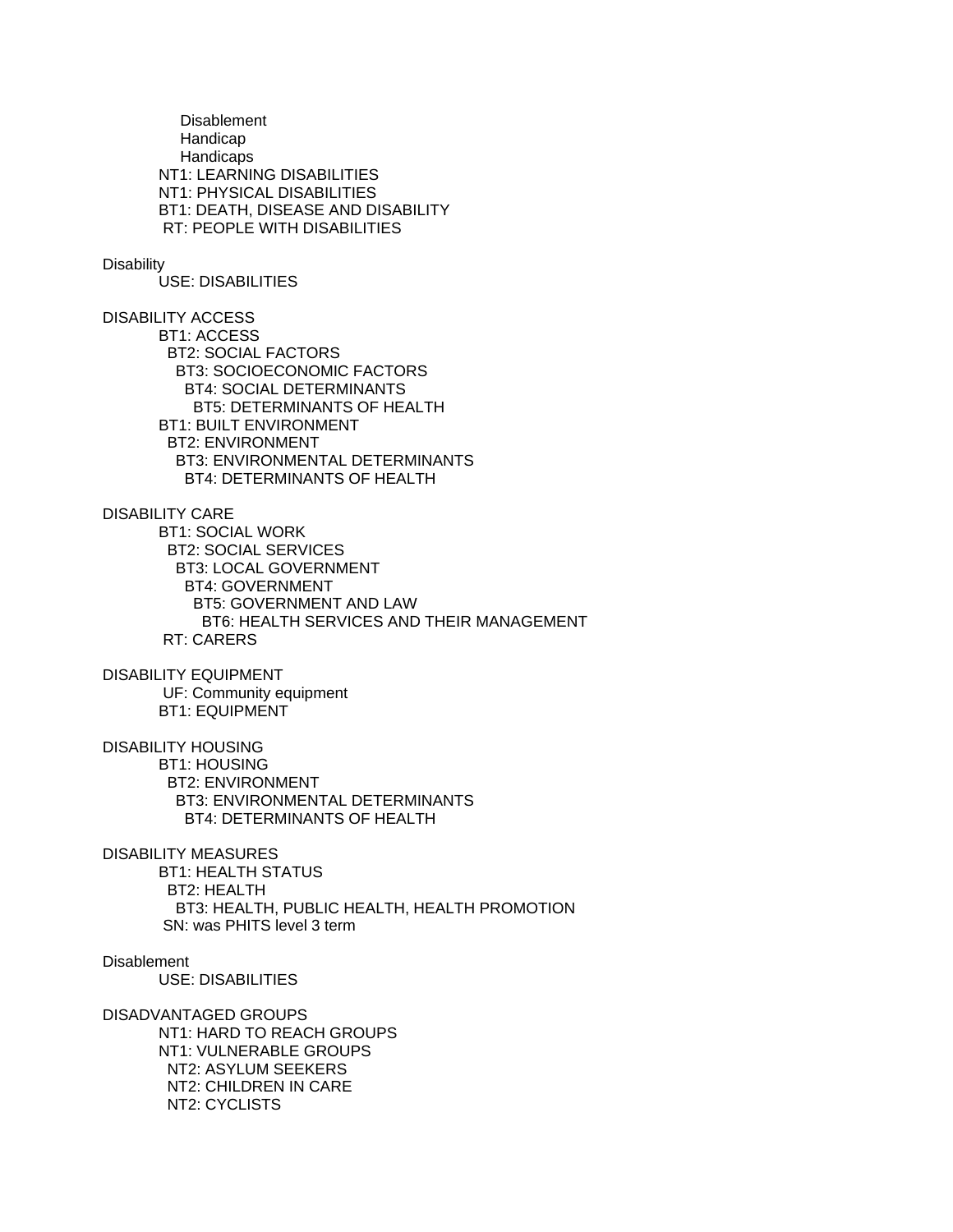NT2: DRUG USERS NT3: INJECTING DRUG USERS NT2: EXCLUDED PEOPLE NT2: GYPSIES AND TRAVELLERS NT2: HOMELESS PEOPLE NT2: LOOKED AFTER CHILDREN NT2: MIGRANTS NT3: MIGRANT WORKERS NT2: OFFENDERS NT2: PEDESTRIANS NT2: PEOPLE WITH MENTAL HEALTH PROBLEMS NT3: PEOPLE WITH DEMENTIA NT2: PRISONERS NT2: REFUGEES NT2: SUBSTANCE MISUSERS BT1: GROUPS BT2: PEOPLE AND POPULATIONS RT: SOCIAL EXCLUSION SOCIOECONOMIC STATUS

Disaster planning

USE: EMERGENCY PLANNING

Disaster plans USE: EMERGENCY PLANS

Disaster prevention USE: EMERGENCY PLANNING

**Disasters** 

USE: EMERGENCIES

DISCRIMINATION

 NT1: HOMOPHOBIA NT1: RACISM BT1: SOCIAL FACTORS BT2: SOCIOECONOMIC FACTORS BT3: SOCIAL DETERMINANTS BT4: DETERMINANTS OF HEALTH RT: EQUAL OPPORTUNITIES

## **DISCUSSION**

 UF: Group discussion NT1: DISCUSSION TECHNIQUES BT1: COMMUNICATION BT2: COMMUNICATION AND KNOWLEDGE

Discussion groups USE: FOCUS GROUPS

DISCUSSION TECHNIQUES BT1: DISCUSSION BT2: COMMUNICATION BT3: COMMUNICATION AND KNOWLEDGE

**Disorders**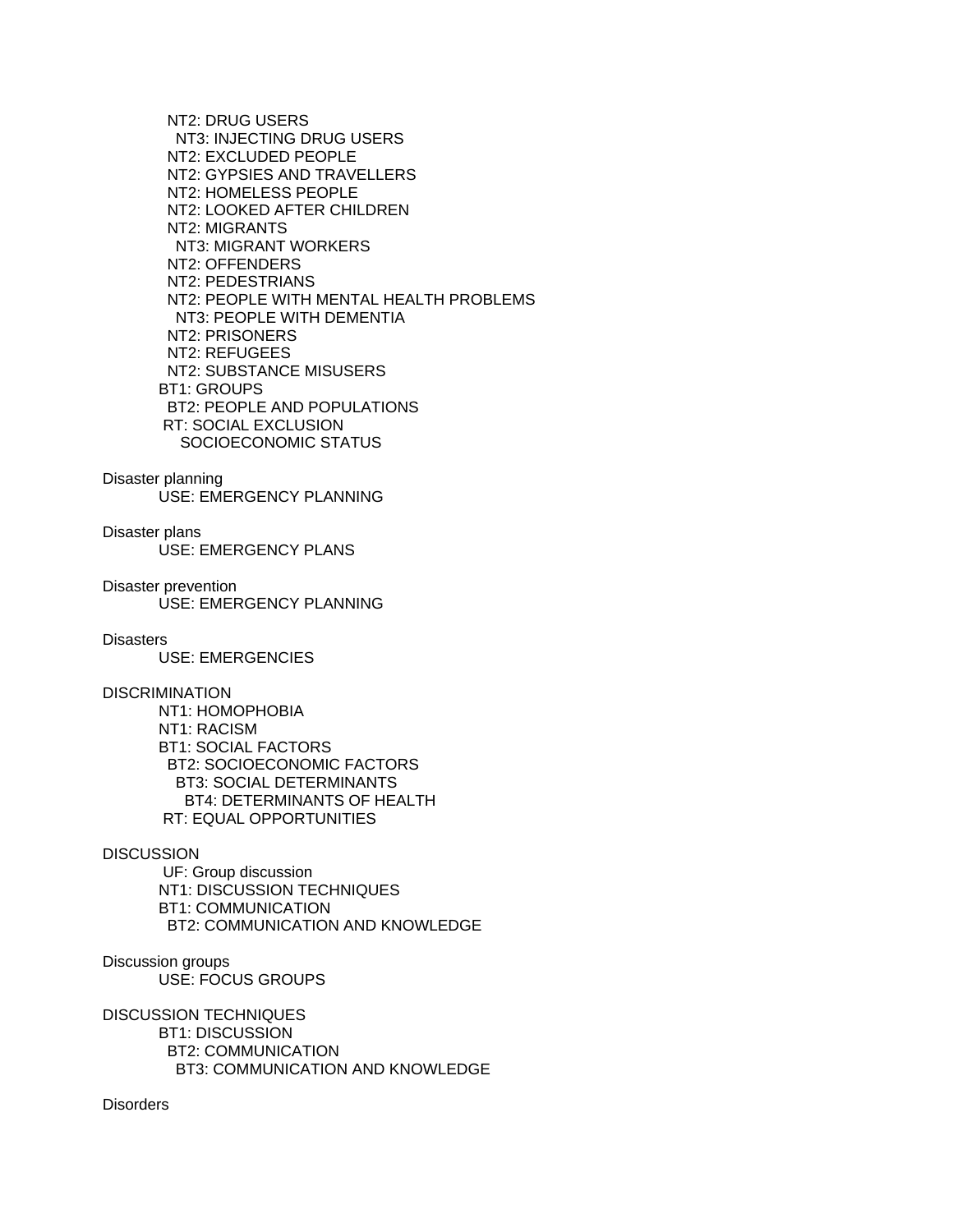SN: Use specific terms from MORBIDITY, MORTALITY, DISEASES, DISABILITIES hierarchy

## **Dispensaries**

USE: PHARMACIES

Displaced people USE: REFUGEES

DISTANCE LEARNING UF: Correspondence courses BT1: TEACHING METHODS BT2: METHODS BT3: PUBLIC HEALTH METHODS, THEORY AND RESEARCH RT: OPEN LEARNING

Distilled alcohols USE: SPIRITS

DISTRICT NURSES

 UF: District nursing BT1: NURSES BT2: HEALTH PROFESSIONALS BT3: OCCUPATIONAL GROUPS BT4: GROUPS BT5: PEOPLE AND POPULATIONS

District nursing USE: DISTRICT NURSES

DOCTOR PATIENT RELATIONSHIPS BT1: INTERPERSONAL RELATIONSHIPS BT2: RELATIONSHIPS BT3: PEOPLE AND POPULATIONS RT: GENERAL PRACTITIONERS MEDICAL STAFF PATIENT PARTICIPATION PATIENTS

**Doctors** 

USE: MEDICAL STAFF

Documentation systems USE: INFORMATION SYSTEMS

Domestic accidents USE: HOME ACCIDENTS

DOMESTIC VIOLENCE

 UF: Family violence Home violence Marital violence Physical abuse Violence in the home BT1: ABUSE BT2: SOCIAL ISSUES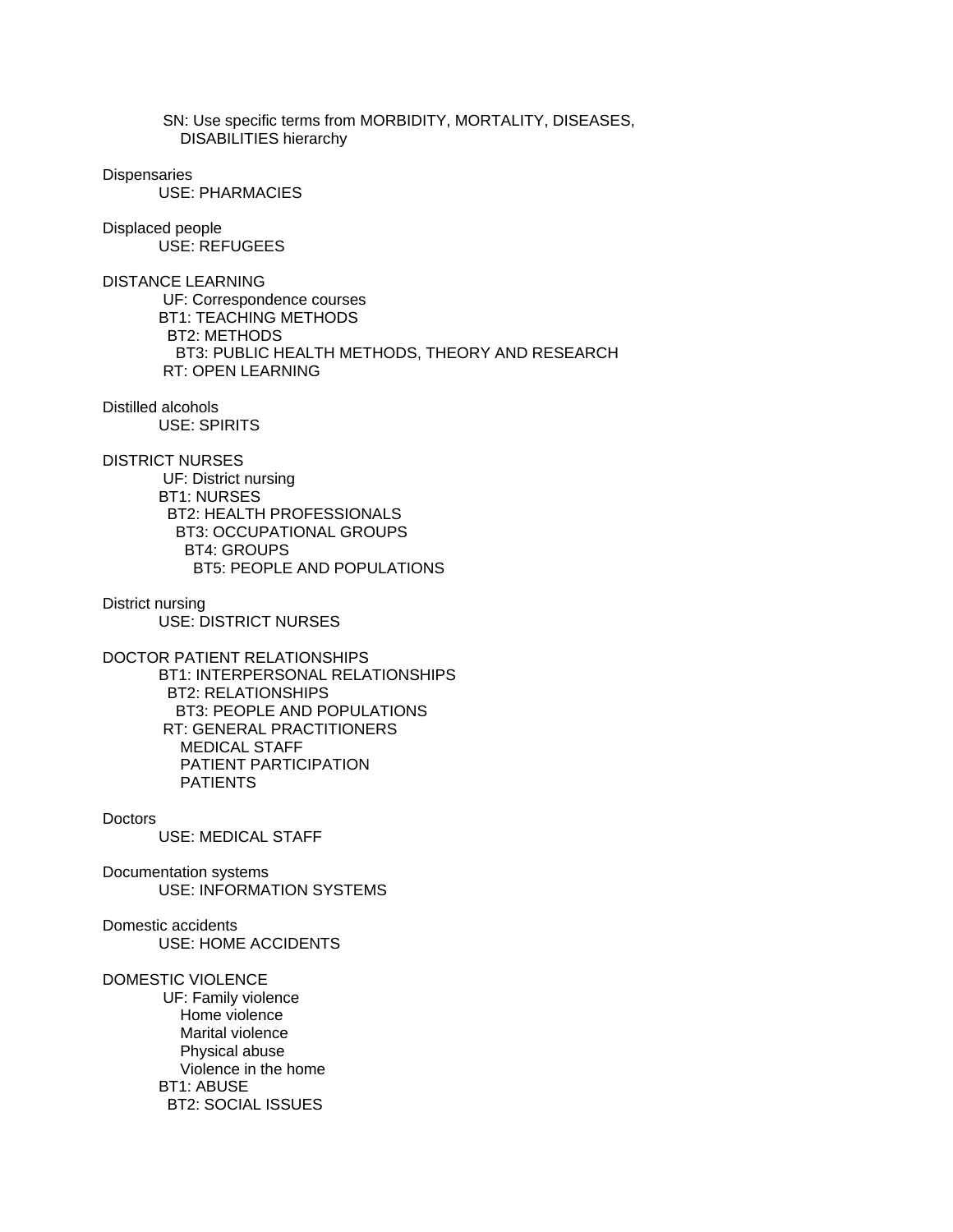BT3: SOCIETY BT4: SOCIAL DETERMINANTS BT5: DETERMINANTS OF HEALTH BT1: VIOLENCE BT2: CAUSES OF HARM BT3: ENVIRONMENTAL DETERMINANTS BT4: DETERMINANTS OF HEALTH RT: CHILD ABUSE SEXUAL VIOLENCE WOMEN'S REFUGES

# Domiciliary care

USE: HOME CARE

DOMICILIARY SERVICES

 BT1: SECONDARY AND TERTIARY SERVICES BT2: SERVICES BT3: HEALTH SERVICES AND THEIR MANAGEMENT RT: HOME CARE RESIDENTIAL CARE SN: was PHITS level 3 term

## DONORS

 BT1: GROUPS BT2: PEOPLE AND POPULATIONS RT: TRANSPLANTATION

DOWNS SYNDROME

 BT1: CHROMOSOMAL DISORDERS BT2: DEATH, DISEASE AND DISABILITY

# DRAMA

 BT1: ARTS BT2: ACTIVITIES BT3: INDIVIDUAL BEHAVIOUR BT4: DETERMINANTS OF HEALTH RT: THEATRE **THERAPY** 

Drinking (alcohol) USE: ALCOHOL CONSUMPTION

# Drinking habits

USE: ALCOHOL CONSUMPTION

Drinks

USE: BEVERAGES

### DRIVING BEHAVIOUR

 BT1: BEHAVIOUR BT2: PSYCHOLOGY BT3: BEHAVIOURAL SCIENCES BT4: SCIENCES BT5: SCIENCE AND TECHNOLOGY BT6: PUBLIC HEALTH METHODS, THEORY AND RESEARCH RT: ROAD SAFETY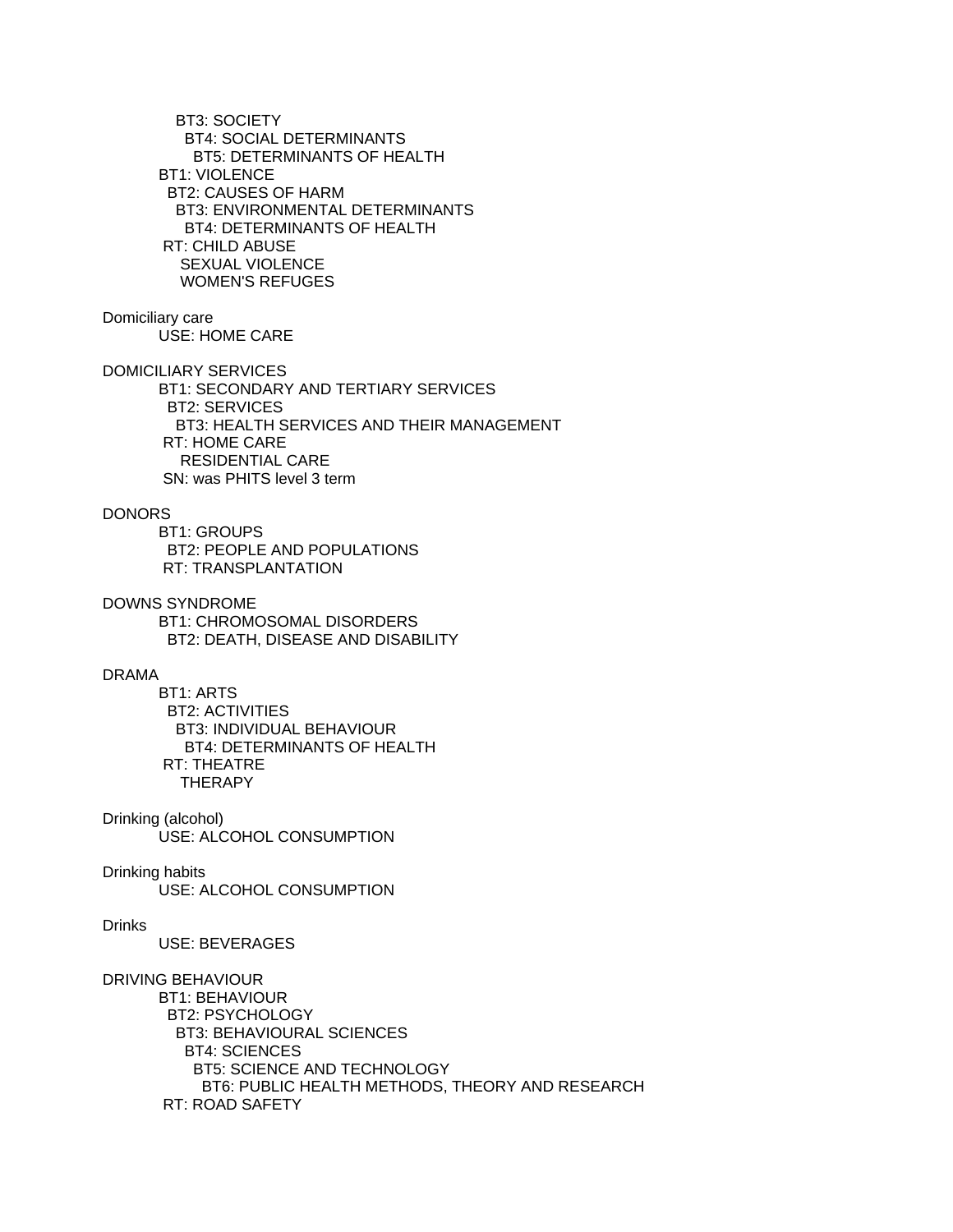# ROAD SAFETY EDUCATION

Drug abuse

USE: DRUGS MISUSE

### Drug addicts

USE: DRUG USERS

## Drug and alcohol addiction USE: ADDICTION

Drug dependency USE: DRUGS MISUSE

### DRUG POLICIES

 BT1: HEALTH POLICY BT2: POLICY BT3: MANAGEMENT AND POLICY BT4: HEALTH SERVICES AND THEIR MANAGEMENT RT: ALCOHOL POLICIES WORKPLACE HEALTH PROMOTION

# Drug prescribing

USE: PRESCRIBING

# Drug testing

USE: CLINICAL TRIALS

# Drug trials

USE: CLINICAL TRIALS

# DRUG USERS

 UF: Drug addicts NT1: INJECTING DRUG USERS BT1: VULNERABLE GROUPS BT2: DISADVANTAGED GROUPS BT3: GROUPS BT4: PEOPLE AND POPULATIONS RT: DRUGS MISUSE SUBSTANCE MISUSERS

## DRUGS

 UF: Medications Pharmaceutical products **Pharmaceuticals**  NT1: ANALGESICS NT2: ASPIRIN NT2: HEROIN NT2: METHADONE NT1: DEPRESSANTS NT2: BARBITURATES NT2: BENZODIAZEPINES NT3: TRANQUILLIZERS BT1: MEDICINES BT2: HEALTHCARE AND HEALTH SERVICES BT3: HEALTH SERVICES AND THEIR MANAGEMENT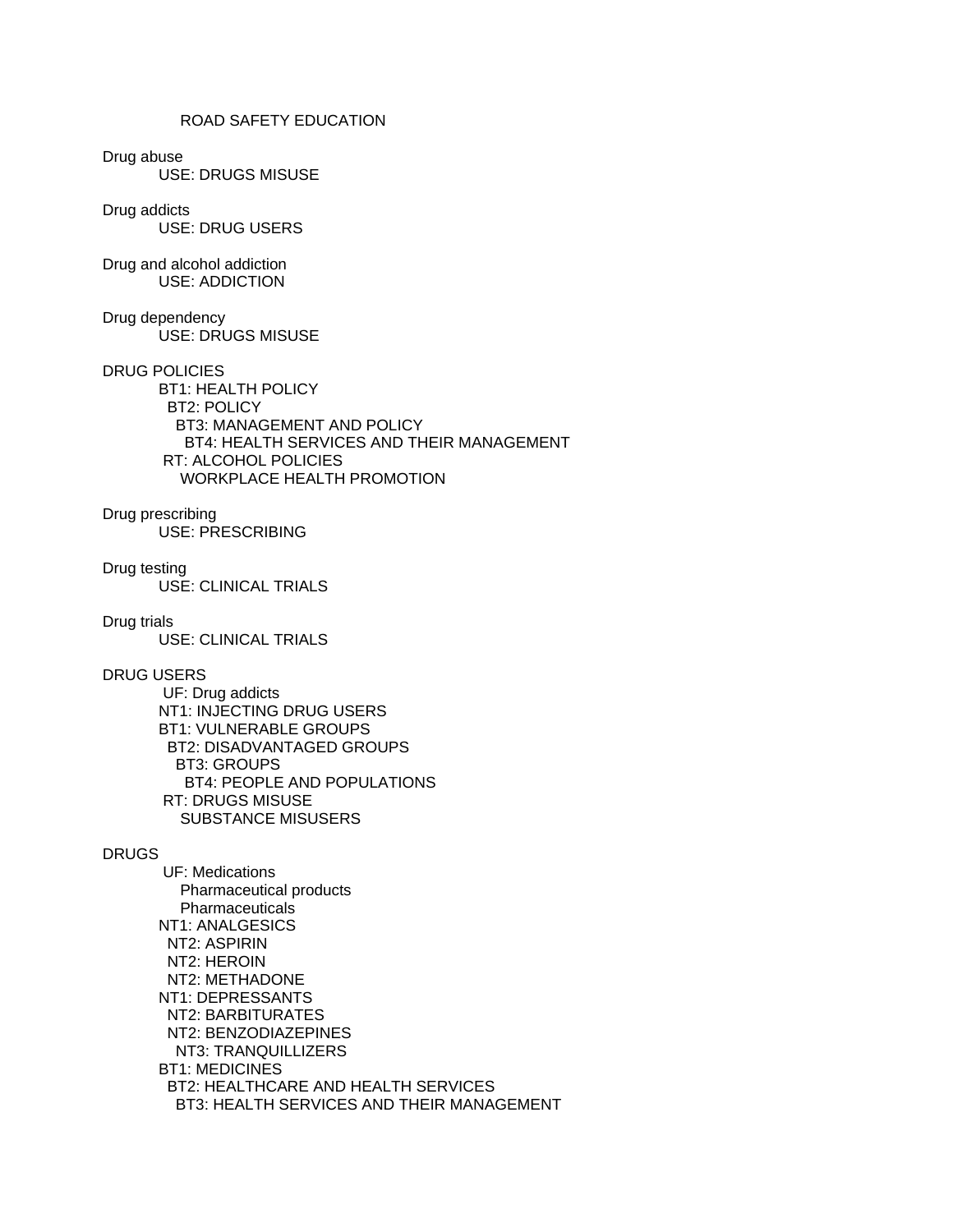DRUGS COUNSELLING

 BT1: COUNSELLING BT2: HEALTH SERVICES BT3: HEALTHCARE AND HEALTH SERVICES BT4: HEALTH SERVICES AND THEIR MANAGEMENT

DRUGS EDUCATION

 BT1: HEALTH EDUCATION BT2: HEALTH PROMOTION BT3: HEALTH, PUBLIC HEALTH, HEALTH PROMOTION

DRUGS MISUSE

 UF: Drug abuse Drug dependency NT1: NEEDLE USE NT2: NEEDLE EXCHANGE BT1: SUBSTANCE MISUSE BT2: CAUSES OF HARM BT3: ENVIRONMENTAL DETERMINANTS BT4: DETERMINANTS OF HEALTH BT2: INDIVIDUAL BEHAVIOUR BT3: DETERMINANTS OF HEALTH RT: DRUG USERS NEEDLE EXCHANGE SN: Using drugs in a socially unacceptable or harmful way

**Drunkenness** 

USE: INTOXICATION

## DVT

USE: DEEP VEIN THROMBOSIS

## DYSLEXIA

 UF: Reading disability BT1: LANGUAGE DISORDERS BT2: COMMUNICATION DISORDERS BT3: DEATH, DISEASE AND DISABILITY

### E mail

USE: EMAIL

### EAR DISORDERS

 UF: Hearing disorders NT1: DEAF BLINDNESS NT1: DEAFNESS BT1: DEATH, DISEASE AND DISABILITY

### EATING DISORDERS

 UF: Appetite disorders NT1: ANOREXIA NERVOSA NT1: BULIMIA NERVOSA BT1: MENTAL AND BEHAVIOURAL DISORDERS BT2: DEATH, DISEASE AND DISABILITY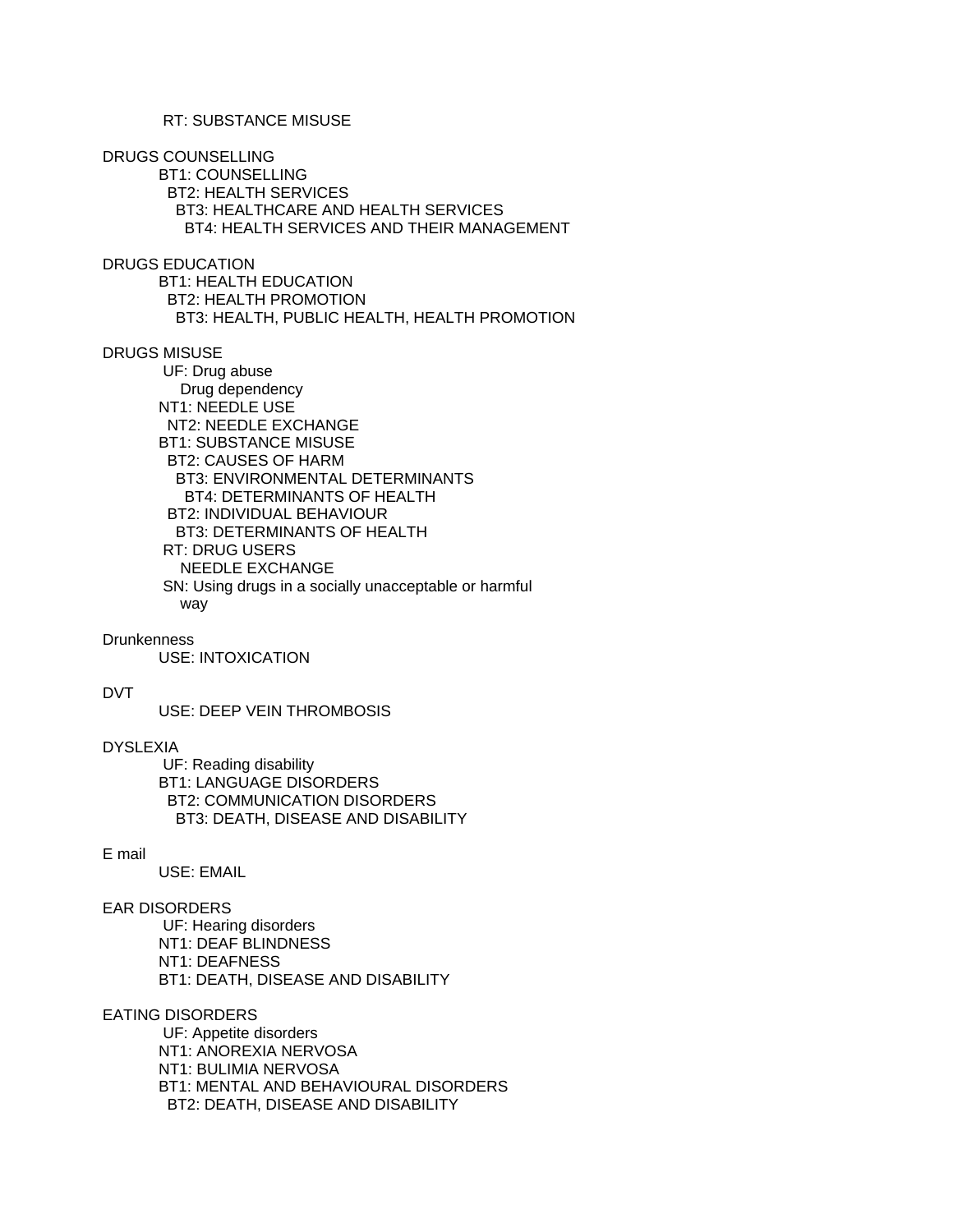RT: BODY IMAGE EATING HABITS **OVERWEIGHT** SELF ESTEEM

### EATING HABITS

 UF: Nutrition behaviour NT1: DIETING NT1: DIETS NT2: SPECIAL DIETS NT3: VEGAN DIETS NT3: VEGETARIAN DIETS NT1: HEALTHY EATING BT1: INDIVIDUAL BEHAVIOUR BT2: DETERMINANTS OF HEALTH RT: EATING DISORDERS FOOD AND NUTRITION NUTRITION

# ECOLOGY

 UF: Bionomics Environmental biology BT1: SCIENCES BT2: SCIENCE AND TECHNOLOGY BT3: PUBLIC HEALTH METHODS, THEORY AND RESEARCH RT: ENVIRONMENT

Economic appraisal USE: ECONOMIC EVALUATION

# Economic costs

USE: COSTS

ECONOMIC DEVELOPMENT

 NT1: REGIONAL DEVELOPMENT NT1: RURAL DEVELOPMENT NT1: SUSTAINABLE DEVELOPMENT BT1: ECONOMICS, FINANCE AND INDUSTRY BT2: DETERMINANTS OF HEALTH

ECONOMIC EVALUATION

 UF: Economic appraisal BT1: EVALUATION BT2: RESEARCH METHODS BT3: METHODS BT4: PUBLIC HEALTH METHODS, THEORY AND RESEARCH BT3: RESEARCH BT4: PUBLIC HEALTH METHODS, THEORY AND RESEARCH

ECONOMIC FACTORS

 BT1: SOCIOECONOMIC FACTORS BT2: SOCIAL DETERMINANTS BT3: DETERMINANTS OF HEALTH

ECONOMIC INDICATORS BT1: INDICATORS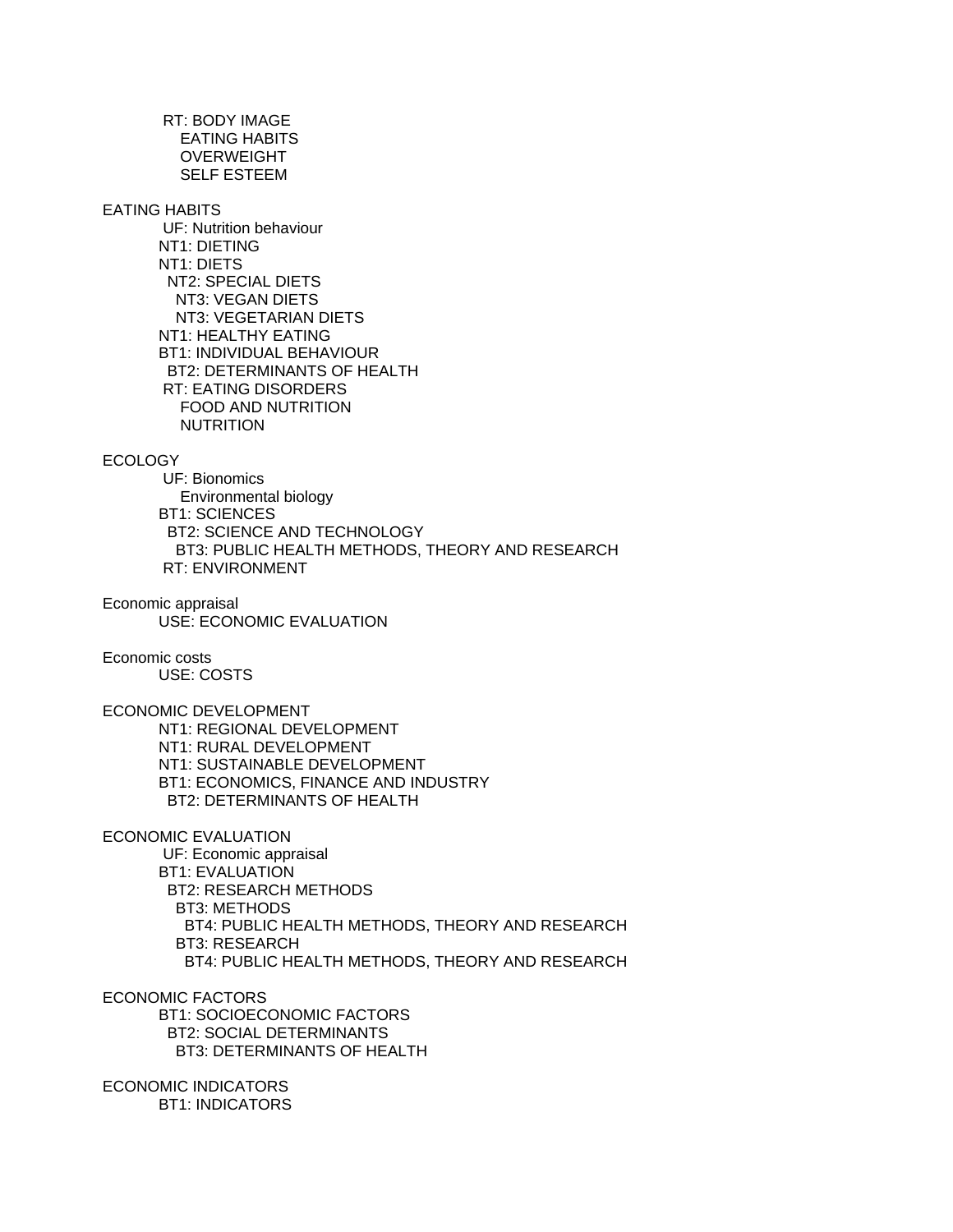BT2: METHODS BT3: PUBLIC HEALTH METHODS, THEORY AND RESEARCH

Economic policies

USE: ECONOMIC POLICY

ECONOMIC POLICY

 UF: Economic policies NT1: EMPLOYMENT POLICY BT1: POLICY BT2: MANAGEMENT AND POLICY BT3: HEALTH SERVICES AND THEIR MANAGEMENT RT: ECONOMICS SOCIAL POLICY

ECONOMIC SYSTEMS

 NT1: PRIVATE SECTOR NT1: PUBLIC SECTOR NT1: VOLUNTARY SECTOR NT2: VOLUNTARY ORGANISATIONS BT1: ECONOMICS, FINANCE AND INDUSTRY BT2: DETERMINANTS OF HEALTH

**ECONOMICS** 

 NT1: COST EFFECTIVENESS NT1: COSTING NT2: COST BENEFIT ANALYSIS NT2: PRICING NT1: COSTS NT1: FINANCE NT2: BUDGET NT2: EXPENDITURE NT2: FUNDING NT2: INCOME NT3: INCOME INEQUALITIES NT3: LOW INCOME NT2: PENSIONS NT1: HEALTH ECONOMICS NT2: PRIVATE FINANCE INITIATIVES NT1: TAXATION BT1: ECONOMICS, FINANCE AND INDUSTRY BT2: DETERMINANTS OF HEALTH RT: ECONOMIC POLICY ECONOMICS, FINANCE AND INDUSTRY NT1: BUSINESSES

 NT2: SMALL and MEDIUM SIZED ENTERPRISES (SMEs) NT2: SMALL BUSINESSES NT1: CHARITIES NT1: ECONOMIC DEVELOPMENT NT2: REGIONAL DEVELOPMENT NT2: RURAL DEVELOPMENT NT2: SUSTAINABLE DEVELOPMENT NT1: ECONOMIC SYSTEMS NT2: PRIVATE SECTOR NT2: PUBLIC SECTOR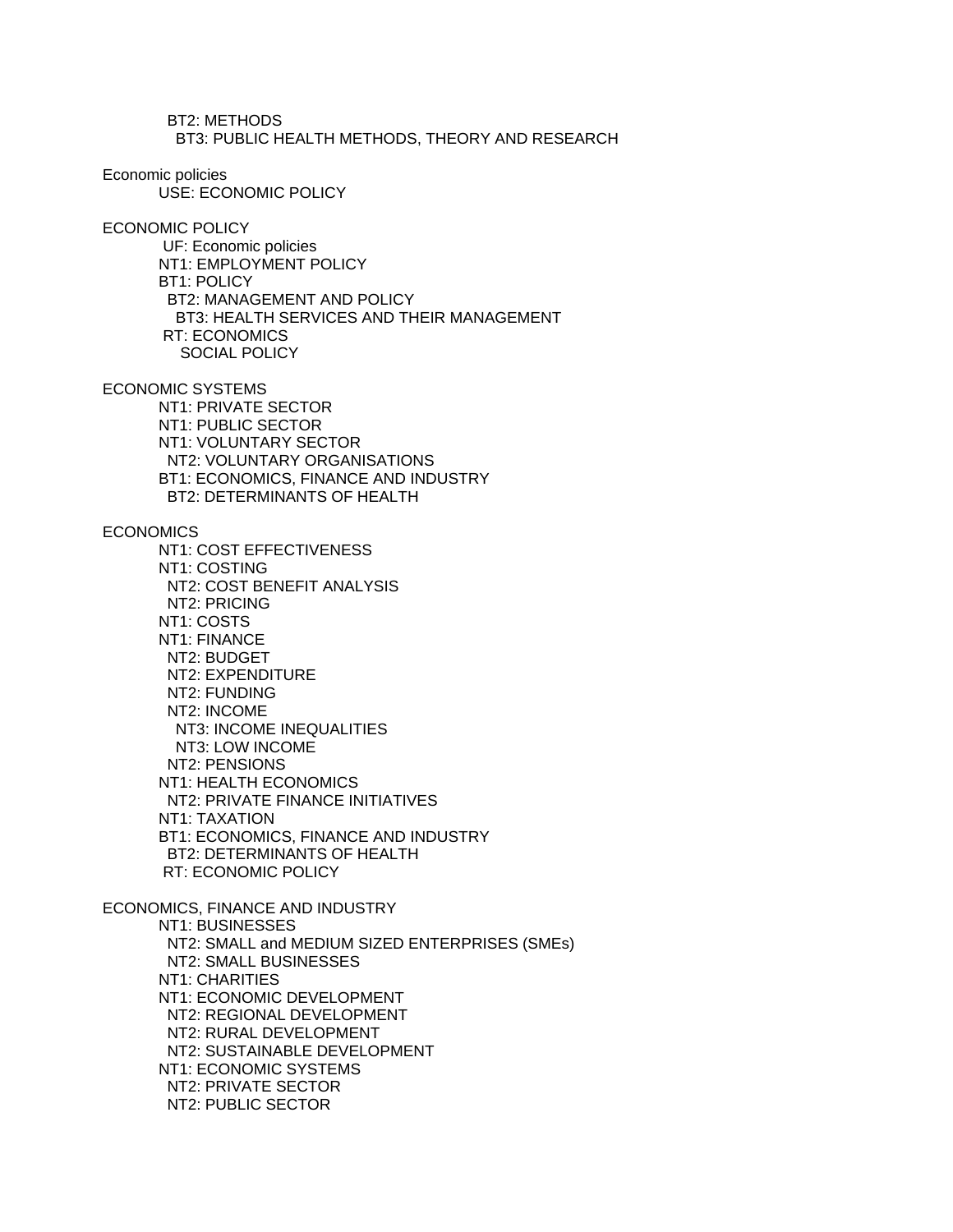NT2: VOLUNTARY SECTOR NT3: VOLUNTARY ORGANISATIONS NT1: ECONOMICS NT2: COST EFFECTIVENESS NT2: COSTING NT3: COST BENEFIT ANALYSIS NT3: PRICING NT2: COSTS NT2: FINANCE NT3: BUDGET NT3: EXPENDITURE NT3: FUNDING NT3: INCOME NT4: INCOME INEQUALITIES NT4: LOW INCOME NT3: PENSIONS NT2: HEALTH ECONOMICS NT3: PRIVATE FINANCE INITIATIVES NT2: TAXATION NT1: HEALTH INSURANCE NT1: INDUSTRY NT2: AGRICULTURAL INDUSTRY NT2: CATERING INDUSTRY NT3: HOTEL AND RESTAURANT INDUSTRY NT4: RESTAURANTS NT2: FOOD AND DRINK INDUSTRY NT2: LEISURE INDUSTRY NT2: MANUFACTURING INDUSTRY NT3: TOBACCO INDUSTRY NT2: PHARMACEUTICAL INDUSTRY BT1: DETERMINANTS OF HEALTH

### ECSTASY

 UF: MDMA BT1: AMPHETAMINES BT2: STIMULANTS BT3: SUBSTANCE MISUSE BT4: CAUSES OF HARM BT5: ENVIRONMENTAL DETERMINANTS BT6: DETERMINANTS OF HEALTH BT4: INDIVIDUAL BEHAVIOUR BT5: DETERMINANTS OF HEALTH

### ECZEMA

 BT1: SKIN DISORDERS BT2: DEATH, DISEASE AND DISABILITY

## EDUCATION

 NT1: EDUCATIONAL SETTINGS NT2: COLLEGES NT2: PRE SCHOOL SETTINGS NT3: NURSERY SCHOOLS NT2: SCHOOLS NT3: HEALTHY SCHOOLS NT3: NURSERY SCHOOLS NT3: OUT OF SCHOOL ACTIVITIES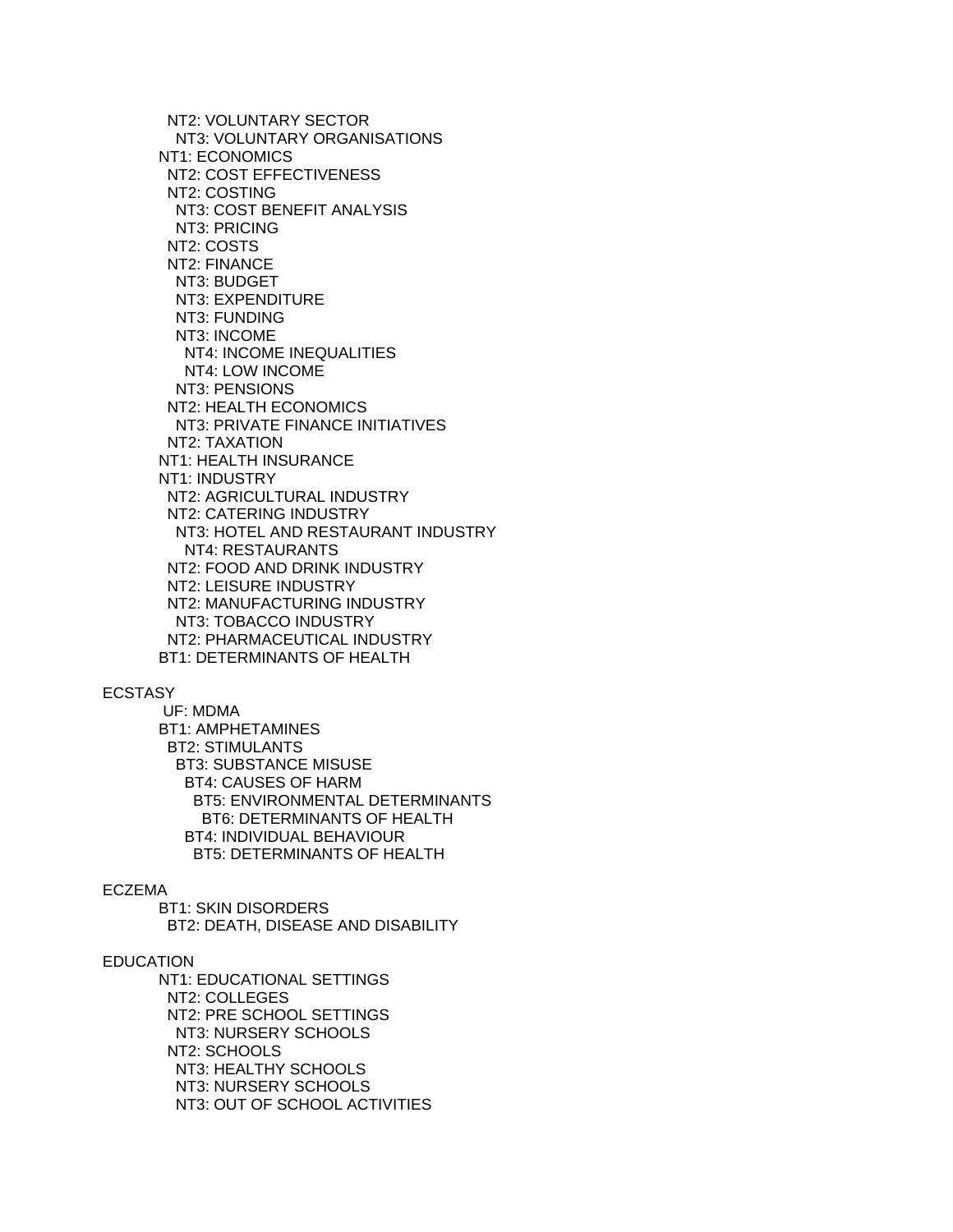NT4: BREAKFAST CLUBS NT3: PRIMARY SCHOOLS NT3: SECONDARY SCHOOLS NT2: UNIVERSITIES NT1: EDUCATIONAL SYSTEMS NT2: ADULT EDUCATION NT2: OPEN LEARNING NT2: PROFESSIONAL EDUCATION AND DEVELOPMENT NT3: RETRAINING NT2: SPECIAL EDUCATION NT1: KEY STAGES NT1: LIFELONG LEARNING NT1: NATIONAL CURRICULUM NT1: PERSONAL AND SOCIAL EDUCATION NT1: PHYSICAL EDUCATION NT1: QUALIFICATIONS NT2: NVQs NT2: QUALIFICATION REQUIREMENTS NT1: SAFETY EDUCATION NT2: ROAD SAFETY EDUCATION NT1: SCHOOL EXCLUSIONS NT1: TEACHING MATERIALS NT1: TRAINING NT2: RETRAINING BT1: EDUCATION, EMPLOYMENT AND SKILLS BT2: DETERMINANTS OF HEALTH RT: BEHAVIOURAL SCIENCES EDUCATION PROFESSIONALS EDUCATION ACTION ZONES BT1: AREA BASED INITIATIVES BT2: AREAS BT3: PLACES BT4: SETTINGS AND PLACES BT2: GOVERNMENT INITIATIVES BT3: GOVERNMENT POLICY

 BT4: POLICY BT5: MANAGEMENT AND POLICY BT6: HEALTH SERVICES AND THEIR MANAGEMENT EDUCATION PROFESSIONALS

 NT1: TEACHERS NT1: TRAINERS BT1: OCCUPATIONAL GROUPS BT2: GROUPS BT3: PEOPLE AND POPULATIONS RT: EDUCATION

EDUCATION, EMPLOYMENT AND SKILLS NT1: CAREER DEVELOPMENT NT1: EDUCATION NT2: EDUCATIONAL SETTINGS NT3: COLLEGES NT3: PRE SCHOOL SETTINGS NT4: NURSERY SCHOOLS NT3: SCHOOLS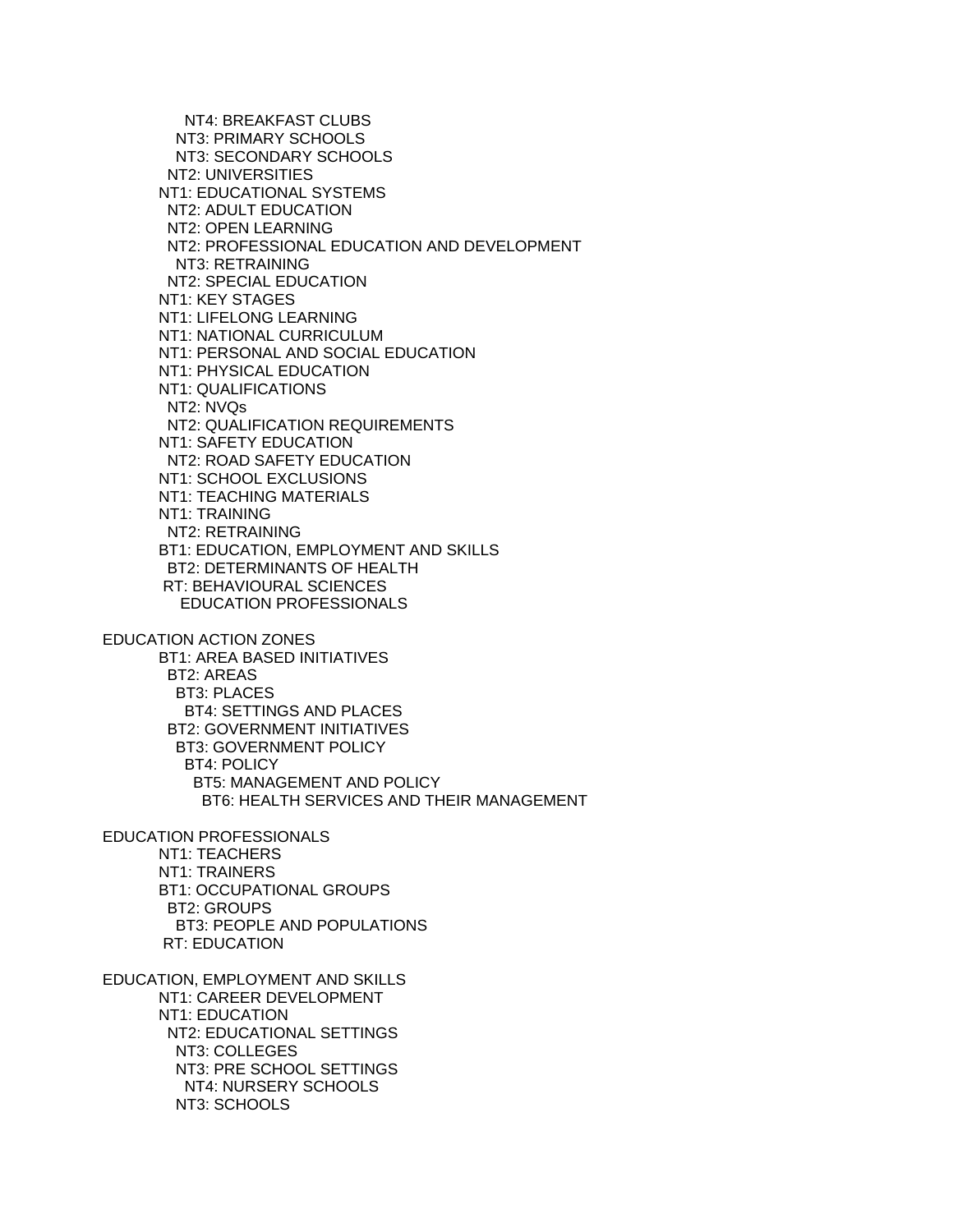NT4: HEALTHY SCHOOLS NT4: NURSERY SCHOOLS NT4: OUT OF SCHOOL ACTIVITIES NT5: BREAKFAST CLUBS NT4: PRIMARY SCHOOLS NT4: SECONDARY SCHOOLS NT3: UNIVERSITIES NT2: EDUCATIONAL SYSTEMS NT3: ADULT EDUCATION NT3: OPEN LEARNING NT3: PROFESSIONAL EDUCATION AND DEVELOPMENT NT4: RETRAINING NT3: SPECIAL EDUCATION NT2: KEY STAGES NT2: LIFELONG LEARNING NT2: NATIONAL CURRICULUM NT2: PERSONAL AND SOCIAL EDUCATION NT2: PHYSICAL EDUCATION NT2: QUALIFICATIONS NT3: NVQs NT3: QUALIFICATION REQUIREMENTS NT2: SAFETY EDUCATION NT3: ROAD SAFETY EDUCATION NT2: SCHOOL EXCLUSIONS NT2: TEACHING MATERIALS NT2: TRAINING NT3: RETRAINING NT1: EMPLOYMENT NT2: CASUAL EMPLOYMENT NT2: EMPLOYMENT TERMS NT3: SALARIES NT2: EMPLOYMENT TRENDS NT2: FULL TIME EMPLOYMENT NT2: JOB DESCRIPTIONS NT2: JOB EVALUATIONS NT2: PART TIME EMPLOYMENT NT2: REDUNDANCY NT2: RETIREMENT NT3: PRE RETIREMENT NT2: SELF EMPLOYMENT NT2: SHIFT WORKING NT1: SKILLS NT2: INTERPERSONAL SKILLS NT2: LIFESKILLS NT3: PARENTING NT3: SOCIALISATION NT2: LITERACY NT1: UNEMPLOYMENT NT2: LONG TERM UNEMPLOYMENT NT2: YOUTH UNEMPLOYMENT NT1: VOLUNTARY WORK BT1: DETERMINANTS OF HEALTH

Educational qualifications USE: QUALIFICATIONS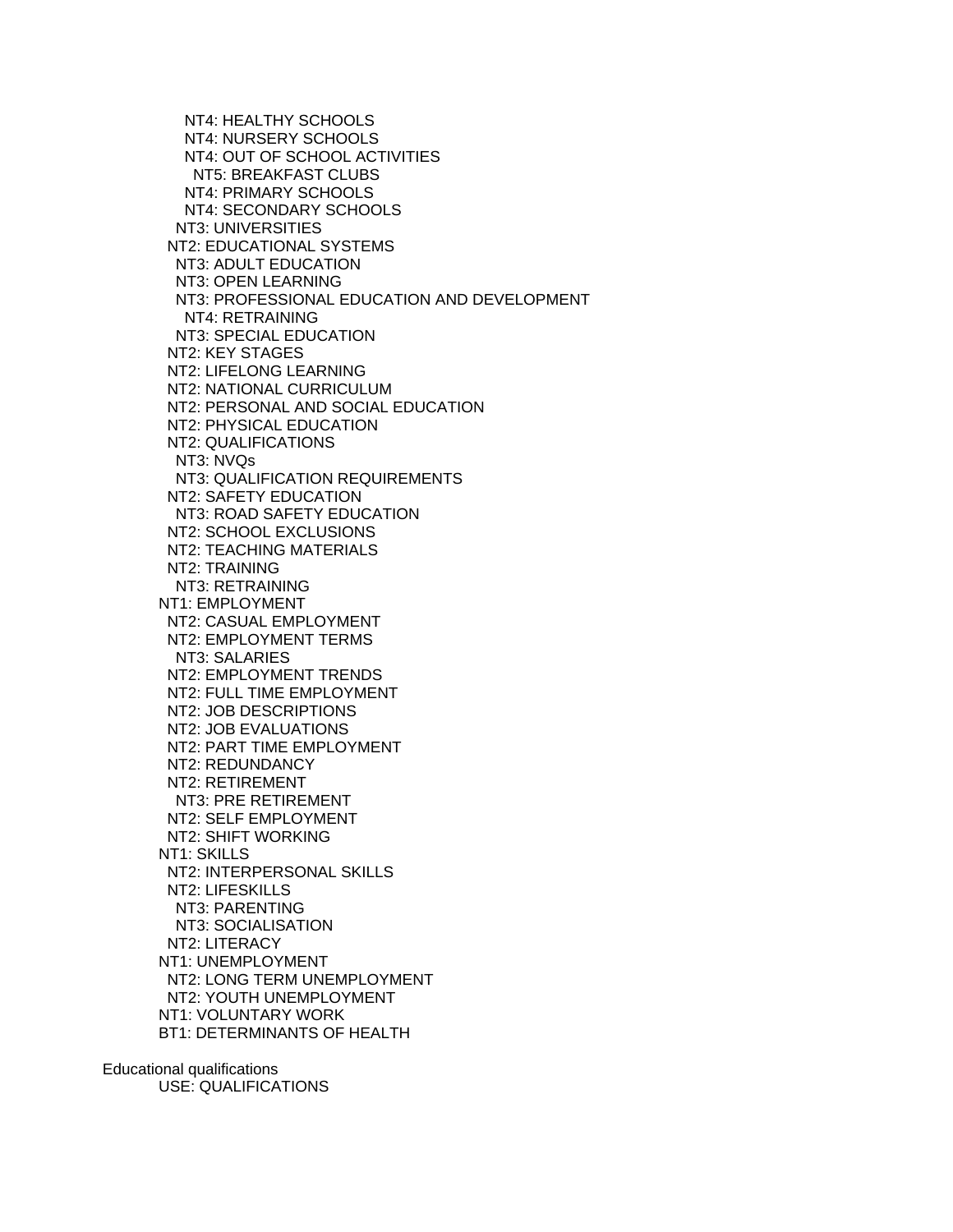Educational requirements USE: QUALIFICATION REQUIREMENTS

EDUCATIONAL SETTINGS NT1: COLLEGES NT1: PRE SCHOOL SETTINGS NT2: NURSERY SCHOOLS NT1: SCHOOLS NT2: HEALTHY SCHOOLS NT2: NURSERY SCHOOLS NT2: OUT OF SCHOOL ACTIVITIES NT3: BREAKFAST CLUBS NT2: PRIMARY SCHOOLS NT2: SECONDARY SCHOOLS NT1: UNIVERSITIES BT1: EDUCATION BT2: EDUCATION, EMPLOYMENT AND SKILLS BT3: DETERMINANTS OF HEALTH RT: LOCAL EDUCATION AUTHORITIES SPECIAL EDUCATION

EDUCATIONAL STANDARDS BT1: STANDARDS BT2: FRAMES OF REFERENCE BT3: MANAGEMENT AND POLICY BT4: HEALTH SERVICES AND THEIR MANAGEMENT RT: NATIONAL CURRICULUM

EDUCATIONAL SYSTEMS UF: Multicultural education NT1: ADULT EDUCATION

 NT1: OPEN LEARNING NT1: PROFESSIONAL EDUCATION AND DEVELOPMENT NT2: RETRAINING NT1: SPECIAL EDUCATION BT1: EDUCATION BT2: EDUCATION, EMPLOYMENT AND SKILLS BT3: DETERMINANTS OF HEALTH RT: TEACHING METHODS

#### **EFFECTIVENESS**

 NT1: COST EFFECTIVENESS BT1: EVALUATION BT2: RESEARCH METHODS BT3: METHODS BT4: PUBLIC HEALTH METHODS, THEORY AND RESEARCH BT3: RESEARCH BT4: PUBLIC HEALTH METHODS, THEORY AND RESEARCH RT: PERFORMANCE MONITORING SN: Whether a goal has been achieved

## EGGS

 BT1: FOOD BT2: FOOD AND NUTRITION BT3: DETERMINANTS OF HEALTH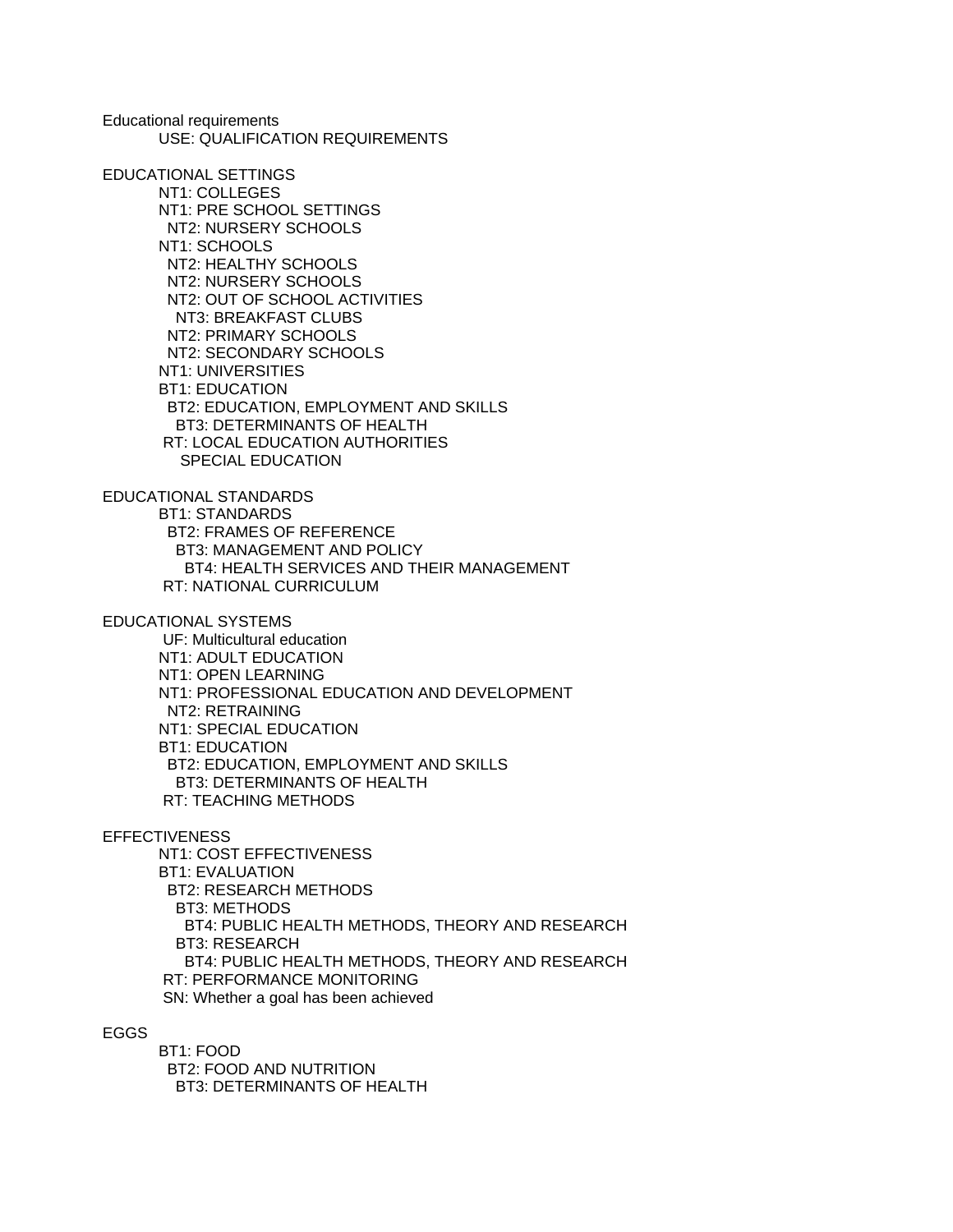Elderly people USE: OLDER PEOPLE

ELECTIVE SERVICES

 BT1: SECONDARY AND TERTIARY SERVICES BT2: SERVICES BT3: HEALTH SERVICES AND THEIR MANAGEMENT SN: was PHITS level 3 term

ELECTORAL REGIONS BT1: AREAS BT2: PLACES BT3: SETTINGS AND PLACES SN: 1998 definition

ELECTROMAGNETIC RADIATION

 BT1: RADIATION BT2: POLLUTANTS BT3: CAUSES OF HARM BT4: ENVIRONMENTAL DETERMINANTS BT5: DETERMINANTS OF HEALTH RT: RADON ULTRAVIOLET RADIATION

Electronic mail USE: EMAIL

Electronic mail service USE: EMAIL

## EMAIL

 UF: E mail Electronic mail Electronic mail service BT1: INTERNET BT2: COMPUTER NETWORKS BT3: INFORMATION TECHNOLOGY BT4: TECHNOLOGY BT5: SCIENCE AND TECHNOLOGY BT6: PUBLIC HEALTH METHODS, THEORY AND RESEARCH

# **EMERGENCIES**

 UF: Disasters Environmental disasters Major incidents BT1: CAUSES OF HARM BT2: ENVIRONMENTAL DETERMINANTS BT3: DETERMINANTS OF HEALTH RT: EMERGENCY PLANNING EMERGENCY PLANS RISK MANAGEMENT **TERRORISM** 

EMERGENCY CONTRACEPTION UF: Morning after pill BT1: CONTRACEPTION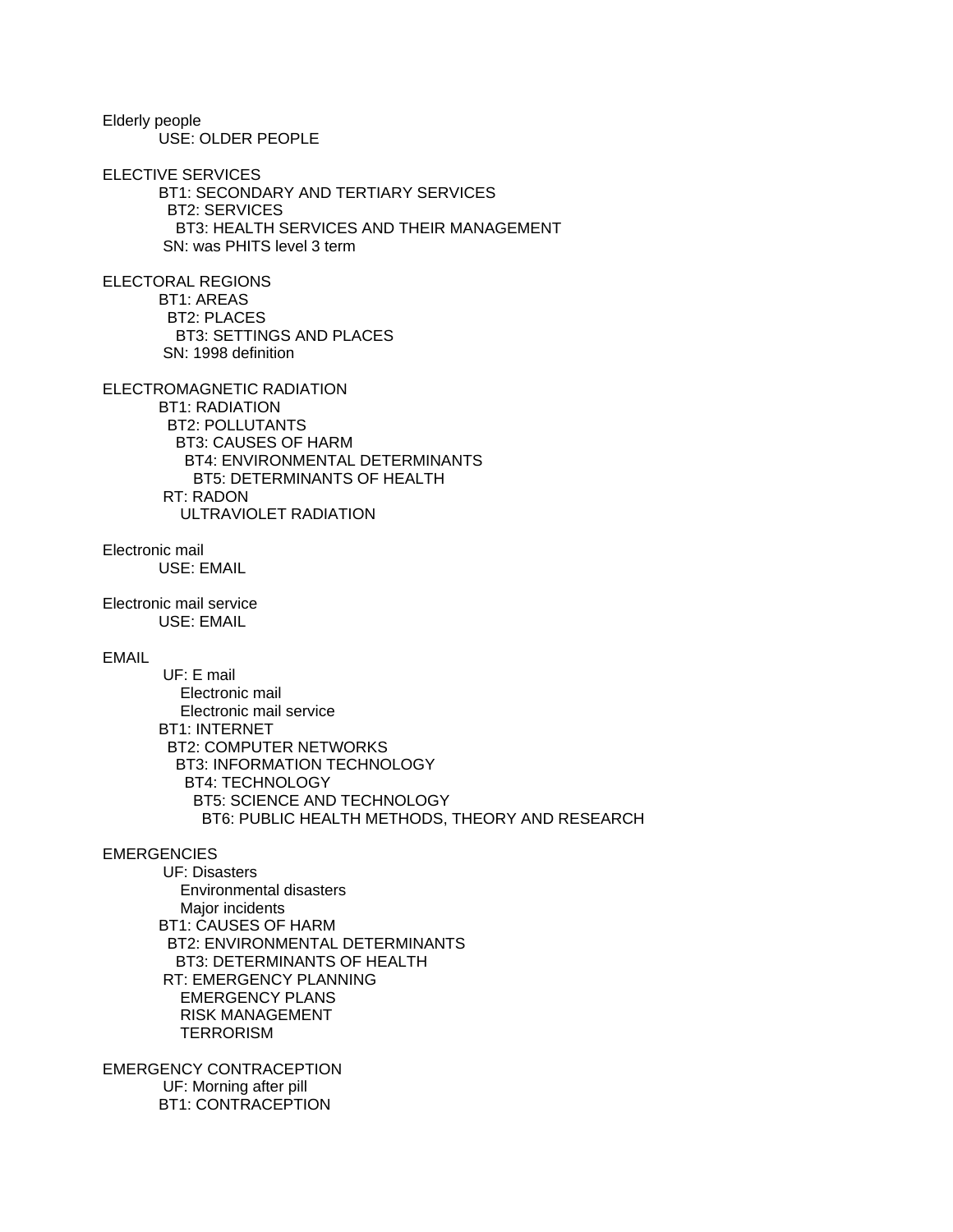BT2: FAMILY PLANNING BT3: HEALTH SERVICES BT4: HEALTHCARE AND HEALTH SERVICES BT5: HEALTH SERVICES AND THEIR MANAGEMENT BT3: POPULATION BASED AND PREVENTIVE SERVICES BT4: SERVICES BT5: HEALTH SERVICES AND THEIR MANAGEMENT BT1: ORAL CONTRACEPTION BT2: CONTRACEPTION BT3: FAMILY PLANNING BT4: HEALTH SERVICES BT5: HEALTHCARE AND HEALTH SERVICES BT6: HEALTH SERVICES AND THEIR MANAGEMENT BT4: POPULATION BASED AND PREVENTIVE SERVICES BT5: SERVICES BT6: HEALTH SERVICES AND THEIR MANAGEMENT

# EMERGENCY MEDICAL CARE

 UF: A&E Accident and emergency Casualty (A&E) NT1: FIRST AID BT1: MEDICAL TREATMENT BT2: HEALTHCARE AND HEALTH SERVICES BT3: HEALTH SERVICES AND THEIR MANAGEMENT RT: GENERAL AND ACUTE SERVICES, ACCIDENT AND EMERGENCY UNPLANNED SERVICES

## EMERGENCY PLANNING

 UF: Disaster planning Disaster prevention Major incident planning Major incidents planning BT1: PLANNING BT2: POLICY BT3: MANAGEMENT AND POLICY BT4: HEALTH SERVICES AND THEIR MANAGEMENT BT1: RISK MANAGEMENT BT2: MANAGEMENT BT3: MANAGEMENT AND POLICY BT4: HEALTH SERVICES AND THEIR MANAGEMENT RT: EMERGENCIES EMERGENCY PLANS

#### EMERGENCY PLANS

 UF: Disaster plans Major incidents plans BT1: MANAGEMENT BT2: MANAGEMENT AND POLICY BT3: HEALTH SERVICES AND THEIR MANAGEMENT RT: EMERGENCIES EMERGENCY PLANNING

EMERGENCY SERVICES NT1: AMBULANCE SERVICES NT1: FIRE SERVICES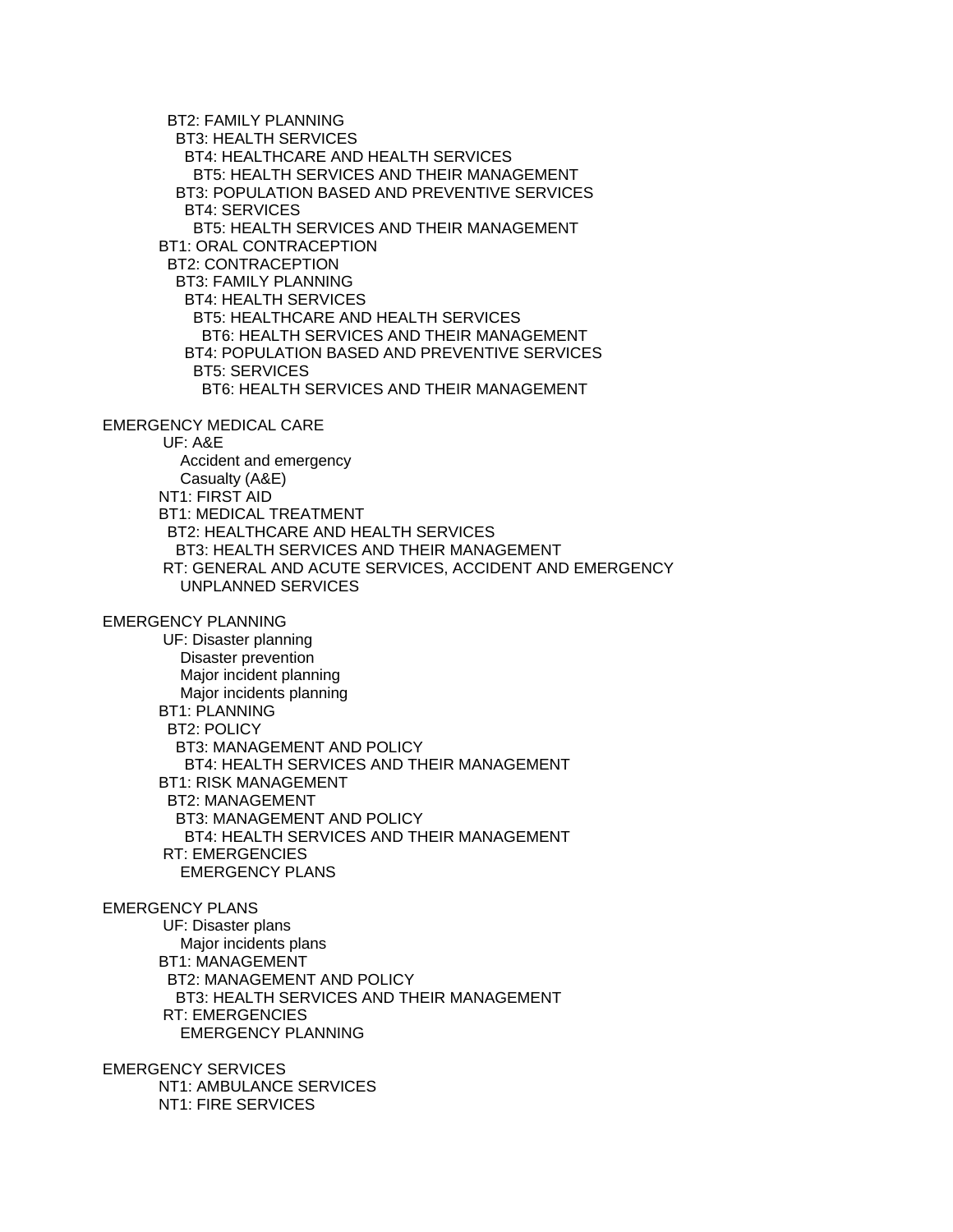BT1: SECONDARY AND TERTIARY SERVICES BT2: SERVICES BT3: HEALTH SERVICES AND THEIR MANAGEMENT

#### Emigration

USE: MIGRATION

## Emotional states

USE: EMOTIONS

## EMOTIONS

 UF: Emotional states Feelings Moods BT1: PERSONALITY BT2: PSYCHOLOGICAL DETERMINANTS BT3: DETERMINANTS OF HEALTH

### EMPHYSEMA

 BT1: RESPIRATORY DISORDERS BT2: DEATH, DISEASE AND DISABILITY RT: BRONCHITIS

#### Employed people USE: EMPLOYEES

### EMPLOYEES

 UF: Employed people **Workers**  BT1: OCCUPATIONAL GROUPS BT2: GROUPS BT3: PEOPLE AND POPULATIONS RT: EMPLOYERS

## EMPLOYERS

 BT1: OCCUPATIONAL GROUPS BT2: GROUPS BT3: PEOPLE AND POPULATIONS RT: EMPLOYEES

### EMPLOYMENT

 UF: Jobs Work NT1: CASUAL EMPLOYMENT NT1: EMPLOYMENT TERMS NT2: SALARIES NT1: EMPLOYMENT TRENDS NT1: FULL TIME EMPLOYMENT NT1: JOB DESCRIPTIONS NT1: JOB EVALUATIONS NT1: PART TIME EMPLOYMENT NT1: REDUNDANCY NT1: RETIREMENT NT2: PRE RETIREMENT NT1: SELF EMPLOYMENT NT1: SHIFT WORKING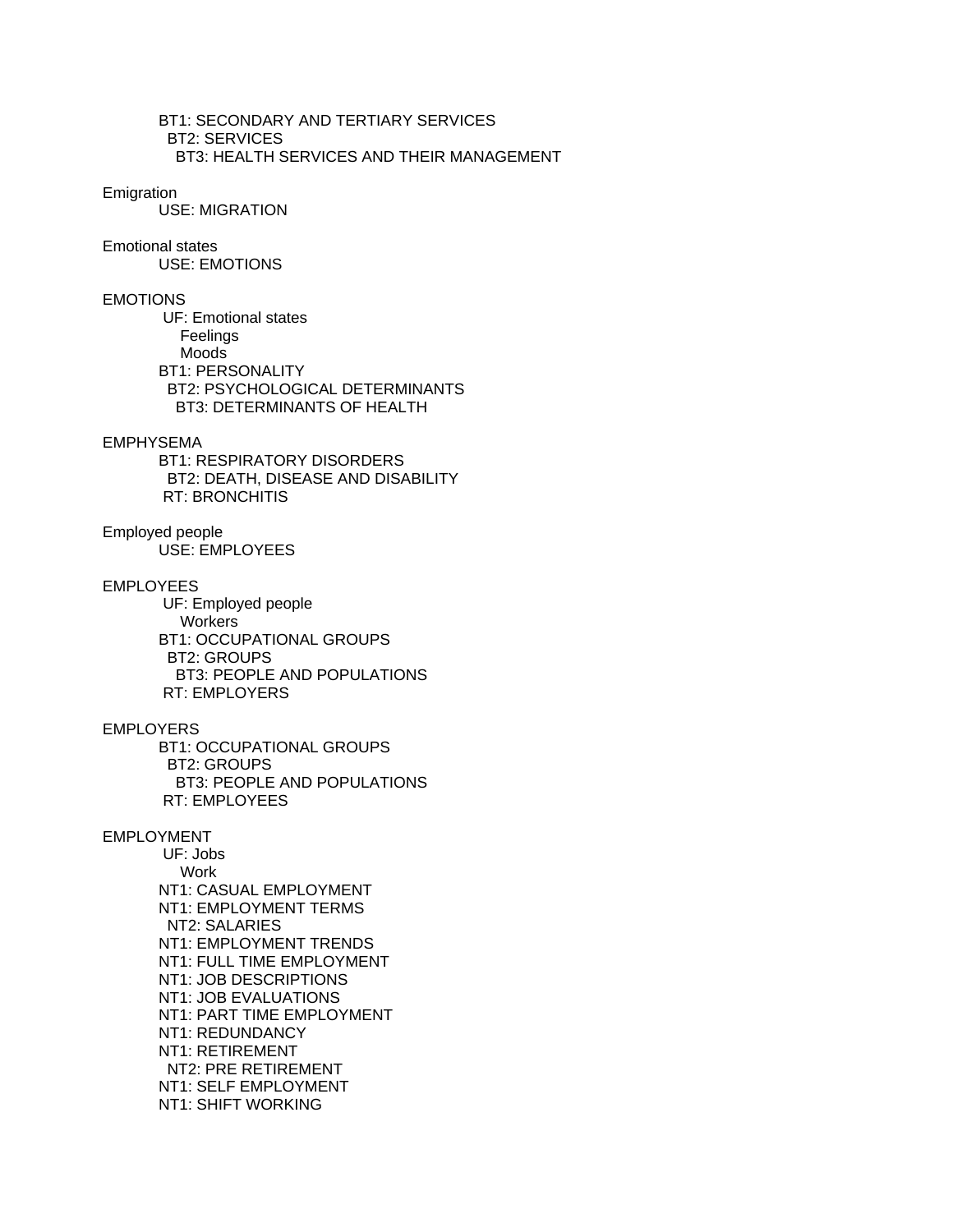BT1: EDUCATION, EMPLOYMENT AND SKILLS BT2: DETERMINANTS OF HEALTH RT: UNEMPLOYMENT

EMPLOYMENT LEGISLATION BT1: LEGISLATION BT2: LAW BT3: GOVERNMENT AND LAW BT4: HEALTH SERVICES AND THEIR MANAGEMENT RT: EMPLOYMENT POLICY

EMPLOYMENT POLICY BT1: ECONOMIC POLICY BT2: POLICY BT3: MANAGEMENT AND POLICY BT4: HEALTH SERVICES AND THEIR MANAGEMENT BT1: POLICY BT2: MANAGEMENT AND POLICY BT3: HEALTH SERVICES AND THEIR MANAGEMENT RT: EMPLOYMENT LEGISLATION

EMPLOYMENT TERMS NT1: SALARIES BT1: EMPLOYMENT BT2: EDUCATION, EMPLOYMENT AND SKILLS BT3: DETERMINANTS OF HEALTH RT: WORK ENVIRONMENT

EMPLOYMENT TRENDS BT1: EMPLOYMENT BT2: EDUCATION, EMPLOYMENT AND SKILLS BT3: DETERMINANTS OF HEALTH

EMPOWERMENT UF: Client empowerment Consumer empowerment NT1: PATIENT CHOICE NT1: PATIENTS' CHARTERS NT1: PATIENTS' RIGHTS NT2: COMPLAINTS BT1: SOCIAL FACTORS BT2: SOCIOECONOMIC FACTORS BT3: SOCIAL DETERMINANTS BT4: DETERMINANTS OF HEALTH RT: ADVOCACY ASSERTIVENESS COMPLAINTS INFORMED CONSENT PATIENT PARTICIPATION

ENDOCRINE DISORDERS NT1: DIABETES BT1: DEATH, DISEASE AND DISABILITY SN: was PHITS level 2 term

Endocrinological substances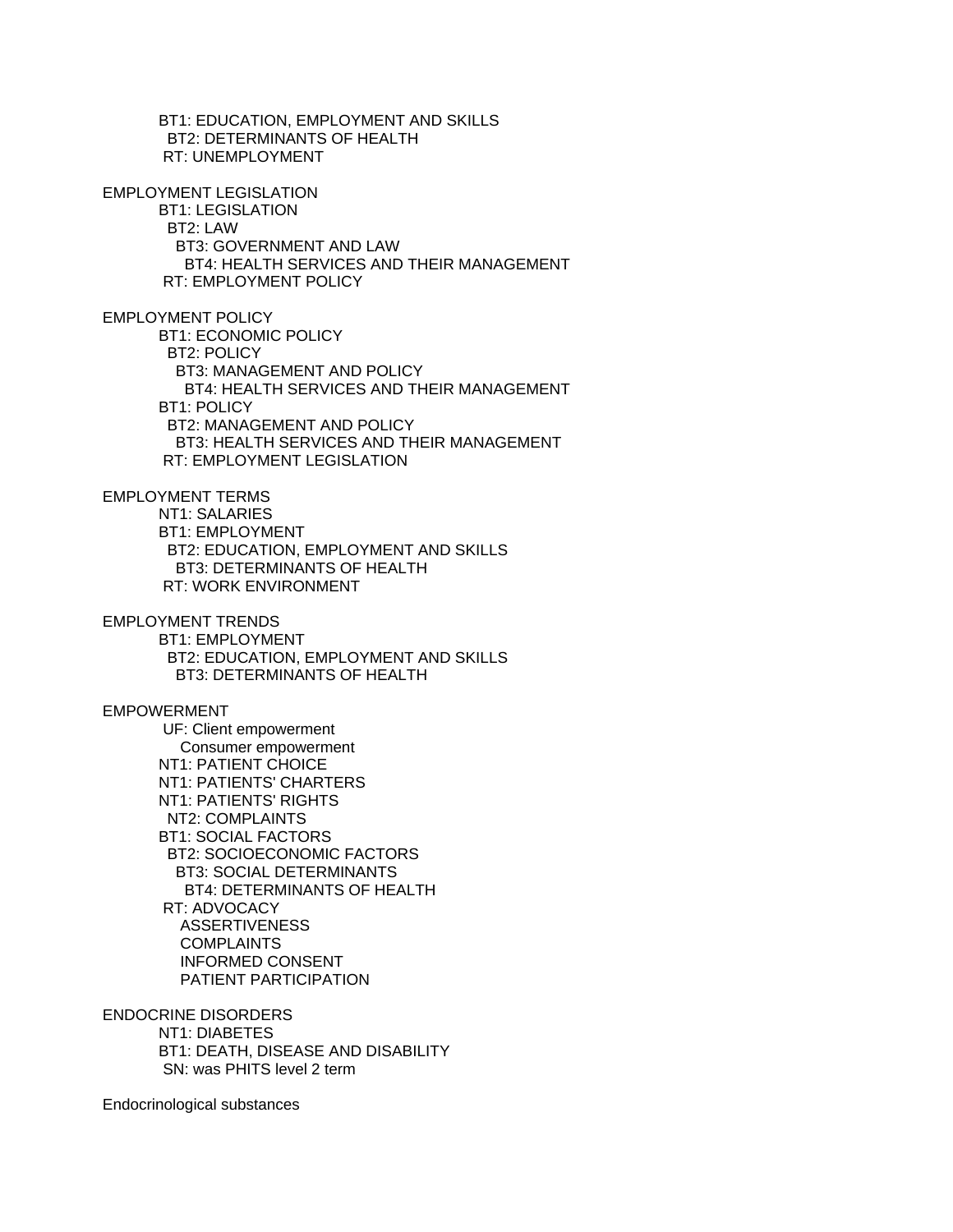# USE: HORMONES

ENVIRONMENT UF: Environmental conditions NT1: BUILT ENVIRONMENT NT2: DISABILITY ACCESS NT2: INSULATION NT2: PUBLIC PLACES NT2: SICK BUILDING SYNDROME NT2: VENTILATION NT2: WAITING AREAS NT1: CHEMICALS NT1: FLUORIDATION NT1: GEOLOGY AND TOPOGRAPHY NT1: HOUSING NT2: DISABILITY HOUSING NT2: HOUSING STANDARDS NT1: HYGIENE NT2: FOOD HYGIENE NT2: PERSONAL HYGIENE NT1: LAND USE AND FERTILITY NT1: LIVING CONDITIONS NT1: NATURAL ENVIRONMENT NT2: AIR NT2: CLIMATE NT3: CLIMATE CHANGE NT2: OZONE NT2: SUN NT3: SUN PROTECTION NT3: SUN SAFE POLICIES NT3: SUNBURN NT2: WEATHER NT1: NUCLEAR ENERGY NT1: OZONE NT1: POLLUTION NT2: AGRICULTURAL POLLUTION NT2: AIR QUALITY NT3: INDOOR AIR POLLUTION NT3: OUTDOOR AIR POLLUTION NT4: CARBON MONOXIDE NT4: VEHICLE RELATED AIR POLLUTION NT2: INDUSTRIAL POLLUTION NT2: NOISE POLLUTION NT2: SOIL CONTAMINATION NT2: WATER POLLUTION NT1: REGENERATION NT1: WASTE NT2: HOUSEHOLD WASTE NT2: RECYCLING NT2: WASTE DISPOSAL NT2: WASTE MANAGEMENT NT1: WATER NT2: WATER QUALITY BT1: ENVIRONMENTAL DETERMINANTS BT2: DETERMINANTS OF HEALTH RT: ECOLOGY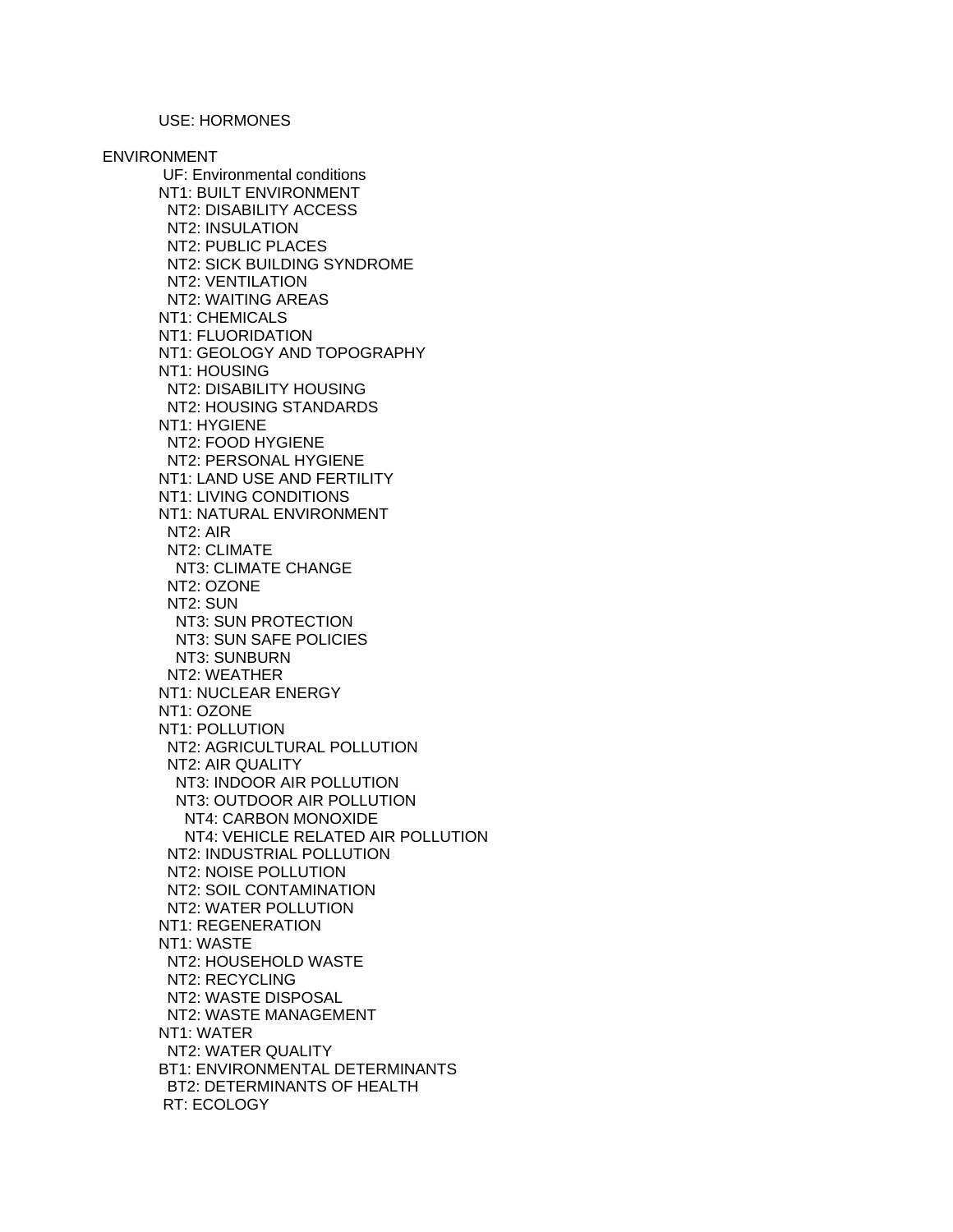ENVIRONMENTAL IMPACT ASSESSMENT IMPACT ASSESSMENT Environmental biology USE: ECOLOGY Environmental conditions USE: ENVIRONMENT ENVIRONMENTAL DETERMINANTS NT1: CAUSES OF HARM NT2: ACCIDENTS NT3: FALLS NT3: HOME ACCIDENTS NT3: TRAFFIC ACCIDENTS NT3: WATER ACCIDENTS NT2: ALCOHOL CONSUMPTION NT3: ALCOHOL MISUSE NT4: BINGE DRINKING NT4: INTOXICATION NT3: ALCOHOL-RELATED HARM NT4: FOETAL ALCOHOL SYNDROME NT2: ASSAULT NT2: CRIME NT3: CRIME PREVENTION NT3: CRIME REDUCTION NT2: EMERGENCIES NT2: FIREWORKS NT2: MALNUTRITION NT2: OBESITY NT2: POISONING NT2: POISONOUS SUBSTANCES NT2: POLLUTANTS NT3: ASBESTOS NT3: CARBON MONOXIDE NT3: HEAVY METALS NT3: OZONE NT3: PARTICULATES NT3: PESTICIDES NT3: RADIATION NT4: ELECTROMAGNETIC RADIATION NT4: RADON NT4: ULTRAVIOLET RADIATION NT3: TOBACCO SMOKE NT2: SMOKING NT3: ENVIRONMENTAL TOBACCO SMOKE NT3: NICOTINE DEPENDENCY NT3: PASSIVE SMOKING NT3: SMOKING CESSATION NT4: NICOTINE REPLACEMENT THERAPY NT2: SUBSTANCE MISUSE NT3: DRUGS MISUSE NT4: NEEDLE USE NT5: NEEDLE EXCHANGE NT3: HALLUCINOGENS NT4: CANNABIS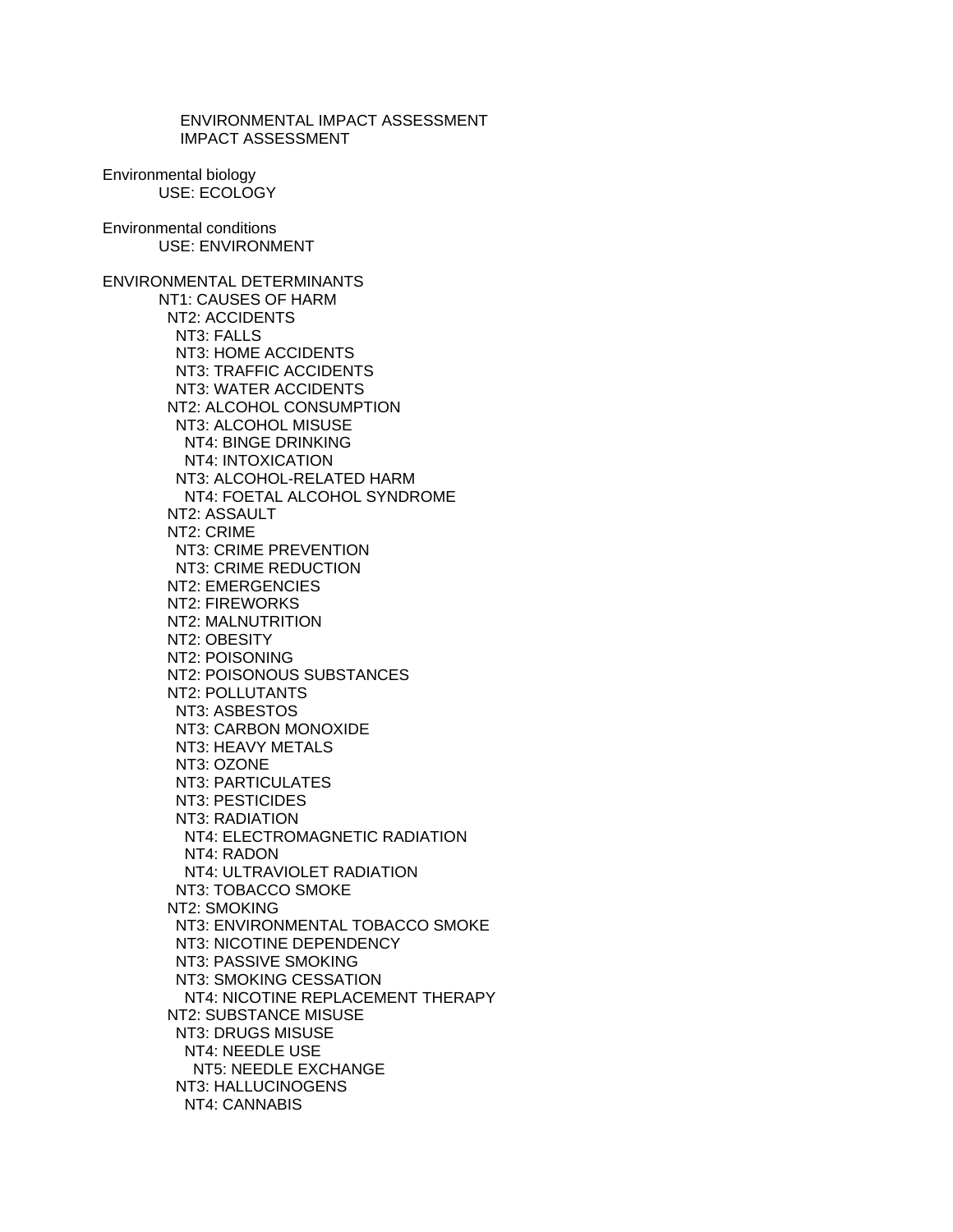NT4: LSD NT3: SOLVENT ABUSE NT3: STIMULANTS NT4: AMPHETAMINES NT5: ECSTASY NT4: ANABOLIC STEROIDS NT4: CAFFEINE NT4: COCAINE NT5: CRACK NT2: SUNBEDS NT2: SUNBURN NT2: TERRORISM NT3: BIOTERRORISM NT2: TOBACCO NT3: NICOTINE DEPENDENCY NT3: TOBACCO SMOKE NT3: TOBACCO USE NT2: VIOLENCE NT3: DOMESTIC VIOLENCE NT3: SEXUAL VIOLENCE NT4: RAPE NT1: ENVIRONMENT NT2: BUILT ENVIRONMENT NT3: DISABILITY ACCESS NT3: INSULATION NT3: PUBLIC PLACES NT3: SICK BUILDING SYNDROME NT3: VENTILATION NT3: WAITING AREAS NT2: CHEMICALS NT2: FLUORIDATION NT2: GEOLOGY AND TOPOGRAPHY NT2: HOUSING NT3: DISABILITY HOUSING NT3: HOUSING STANDARDS NT2: HYGIENE NT3: FOOD HYGIENE NT3: PERSONAL HYGIENE NT2: LAND USE AND FERTILITY NT2: LIVING CONDITIONS NT2: NATURAL ENVIRONMENT NT3: AIR NT3: CLIMATE NT4: CLIMATE CHANGE NT3: OZONE NT3: SUN NT4: SUN PROTECTION NT4: SUN SAFE POLICIES NT4: SUNBURN NT3: WEATHER NT2: NUCLEAR ENERGY NT2: OZONE NT2: POLLUTION NT3: AGRICULTURAL POLLUTION NT3: AIR QUALITY NT4: INDOOR AIR POLLUTION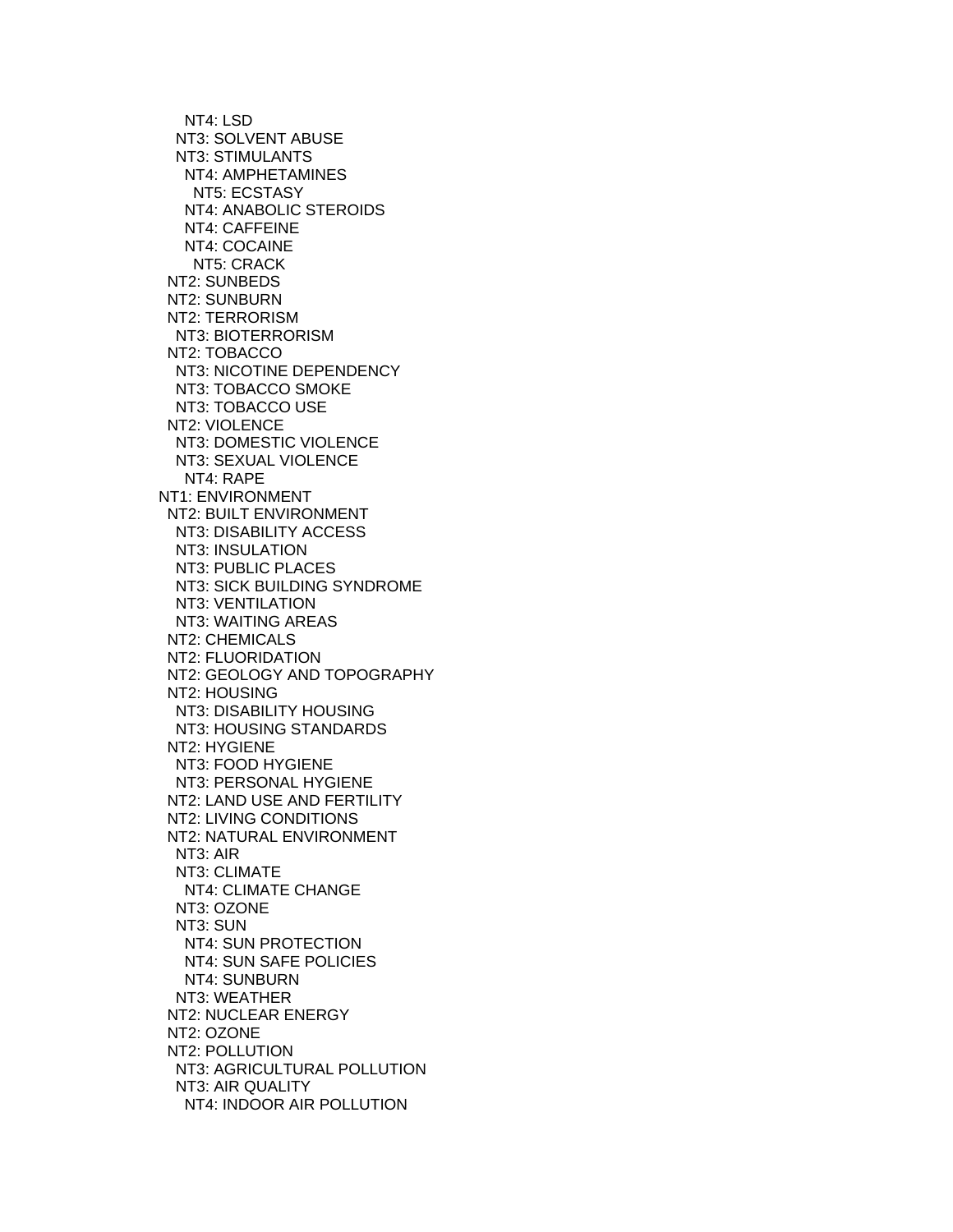NT4: OUTDOOR AIR POLLUTION NT5: CARBON MONOXIDE NT5: VEHICLE RELATED AIR POLLUTION NT3: INDUSTRIAL POLLUTION NT3: NOISE POLLUTION NT3: SOIL CONTAMINATION NT3: WATER POLLUTION NT2: REGENERATION NT2: WASTE NT3: HOUSEHOLD WASTE NT3: RECYCLING NT3: WASTE DISPOSAL NT3: WASTE MANAGEMENT NT2: WATER NT3: WATER QUALITY NT1: RISK FACTORS NT1: SAFETY NT2: FIRE SAFETY NT2: FOOD SAFETY NT3: FOOD HYGIENE NT2: HOME SAFETY NT2: OCCUPATIONAL HEALTH AND SAFETY NT2: PERSONAL SAFETY NT2: ROAD SAFETY NT1: TRANSPORT NT2: AIR TRANSPORT NT2: PRIVATE TRANSPORT NT2: PUBLIC TRANSPORT NT2: RAIL TRANSPORT NT2: ROADS NT3: VEHICLES NT2: SEA TRANSPORT NT2: TRANSPORT PLANS NT2: TRAVEL PLANS NT3: SCHOOL TRAVEL PLANS NT1: WORK ENVIRONMENT NT2: SICKNESS ABSENCE NT3: SICKNESS ABSENCE POLICIES BT1: DETERMINANTS OF HEALTH

Environmental disasters USE: EMERGENCIES

ENVIRONMENTAL HEALTH

 BT1: POPULATION BASED AND PREVENTIVE SERVICES BT2: SERVICES BT3: HEALTH SERVICES AND THEIR MANAGEMENT BT1: PUBLIC HEALTH BT2: HEALTH, PUBLIC HEALTH, HEALTH PROMOTION RT: ENVIRONMENTAL HEALTH OFFICERS ENVIRONMENTAL POLICY FOOD POISONING HYGIENE

ENVIRONMENTAL HEALTH OFFICERS BT1: HEALTH PROFESSIONALS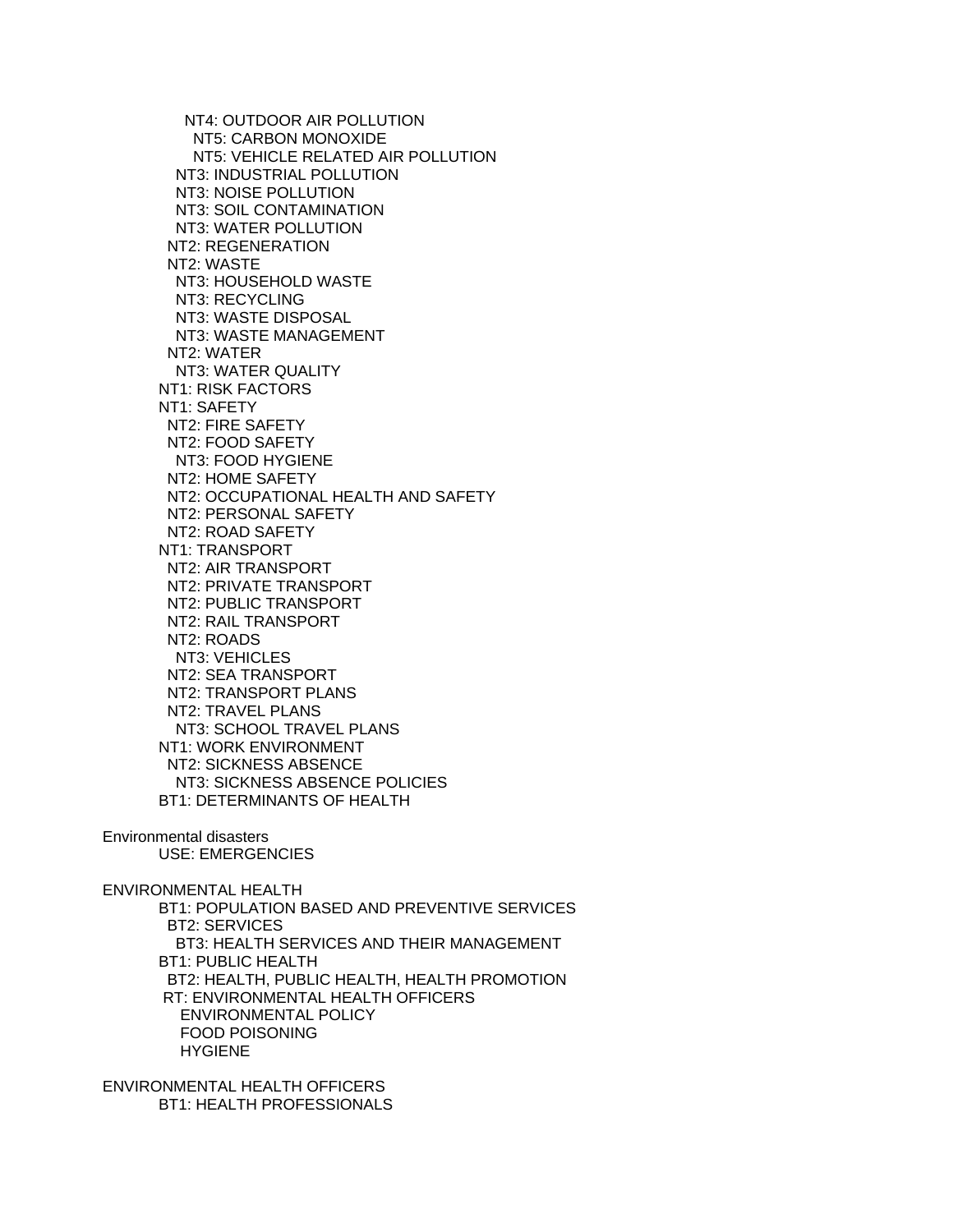BT2: OCCUPATIONAL GROUPS BT3: GROUPS BT4: PEOPLE AND POPULATIONS RT: ENVIRONMENTAL HEALTH LOCAL GOVERNMENT ENVIRONMENTAL IMPACT ASSESSMENT BT1: IMPACT ASSESSMENT BT2: METHODS BT3: PUBLIC HEALTH METHODS, THEORY AND RESEARCH RT: ENVIRONMENT HEALTH IMPACT ASSESSMENT ENVIRONMENTAL POLICY BT1: UK HEALTH POLICIES BT2: HEALTH POLICY BT3: POLICY BT4: MANAGEMENT AND POLICY BT5: HEALTH SERVICES AND THEIR MANAGEMENT RT: ENVIRONMENTAL HEALTH SN: was PHITS level 3 term Environmental pollution USE: POLLUTION ENVIRONMENTAL TOBACCO SMOKE UF: ETS BT1: SMOKING BT2: CAUSES OF HARM BT3: ENVIRONMENTAL DETERMINANTS BT4: DETERMINANTS OF HEALTH BT2: INDIVIDUAL BEHAVIOUR BT3: DETERMINANTS OF HEALTH RT: AIR QUALITY PASSIVE SMOKING Epidemic parotitis USE: MUMPS EPIDEMIOLOGICAL MEASURES NT1: MORBIDITY NT1: MORTALITY NT2: SURVIVAL RATE NT1: SURVIVAL RATE BT1: PUBLIC HEALTH METHODS, THEORY AND RESEARCH RT: METHODS EPIDEMIOLOGY NT1: INCIDENCE NT1: PREVALENCE BT1: RESEARCH BT2: PUBLIC HEALTH METHODS, THEORY AND RESEARCH SN: The study of the distribution and causes of disease. It would use a number of quantitative study designs – cross sectional, case control, RCTs, cohort studies, routine statistics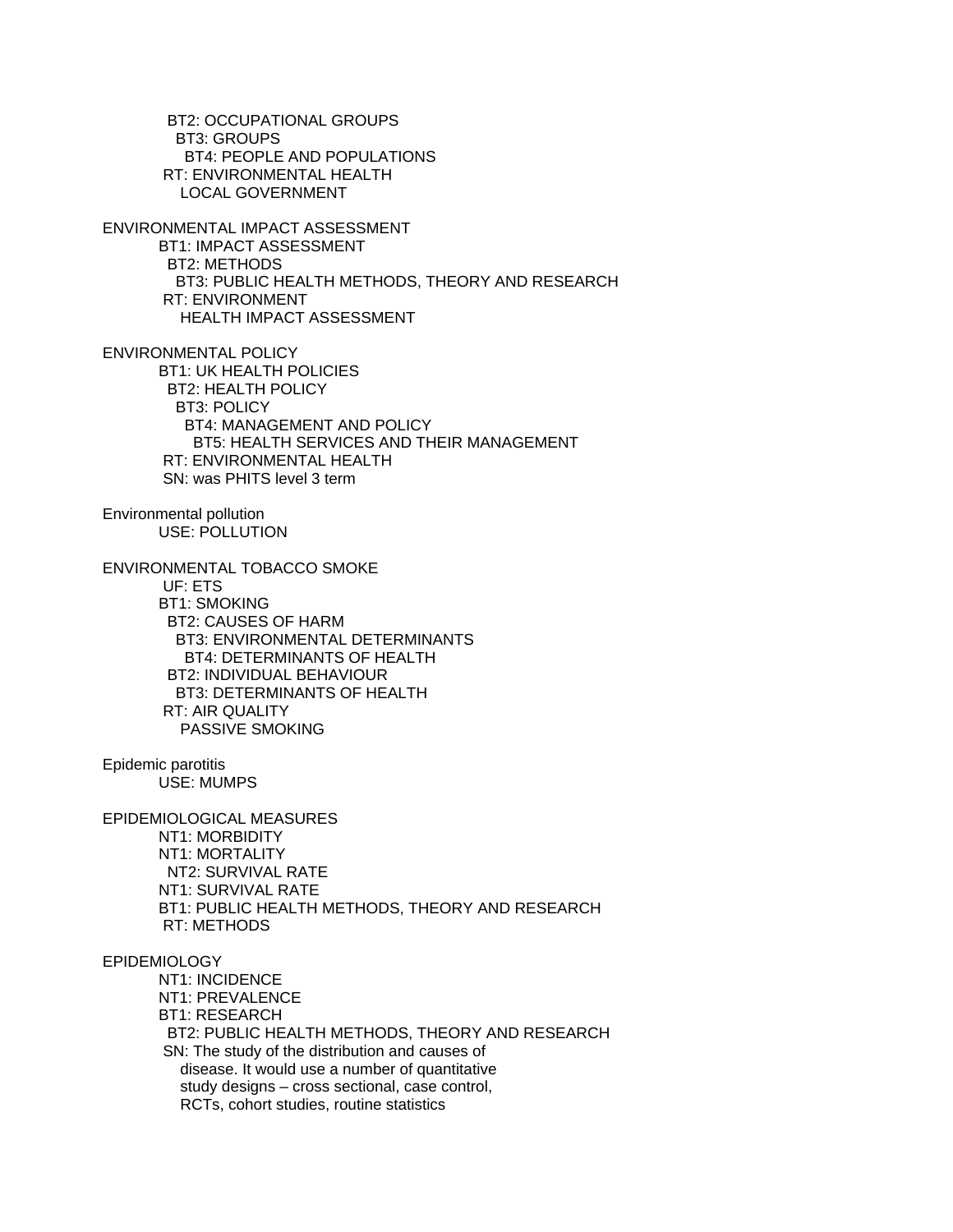EPILEPSY BT1: NEUROLOGICAL DISEASES AND DISORDERS BT2: DEATH, DISEASE AND DISABILITY

EQUAL OPPORTUNITIES

 UF: Equal opportunity BT1: LEGISLATION BT2: LAW BT3: GOVERNMENT AND LAW BT4: HEALTH SERVICES AND THEIR MANAGEMENT RT: DISCRIMINATION HUMAN RIGHTS

Equal opportunity USE: EQUAL OPPORTUNITIES

#### EQUIPMENT

 UF: Apparatus Appliances Devices NT1: DISABILITY EQUIPMENT NT1: MEDICAL EQUIPMENT NT1: SAFETY EQUIPMENT NT1: TELECOMMUNICATIONS NT2: MOBILE PHONES SN: covers all equipment and materials

## ERGONOMICS

 UF: Human engineering Human factor engineering NT1: POSTURE NT1: WRULDS BT1: SCIENCES BT2: SCIENCE AND TECHNOLOGY BT3: PUBLIC HEALTH METHODS, THEORY AND RESEARCH

#### ERRORS

 BT1: QUALITY BT2: MANAGEMENT BT3: MANAGEMENT AND POLICY BT4: HEALTH SERVICES AND THEIR MANAGEMENT BT2: SERVICES BT3: HEALTH SERVICES AND THEIR MANAGEMENT SN: meaning errors in health care

## ETHICS

 NT1: CONFIDENTIALITY NT1: HEALTH ETHICS NT1: INFORMED CONSENT BT1: SOCIAL FACTORS BT2: SOCIOECONOMIC FACTORS BT3: SOCIAL DETERMINANTS BT4: DETERMINANTS OF HEALTH RT: MORALITY SOCIAL ISSUES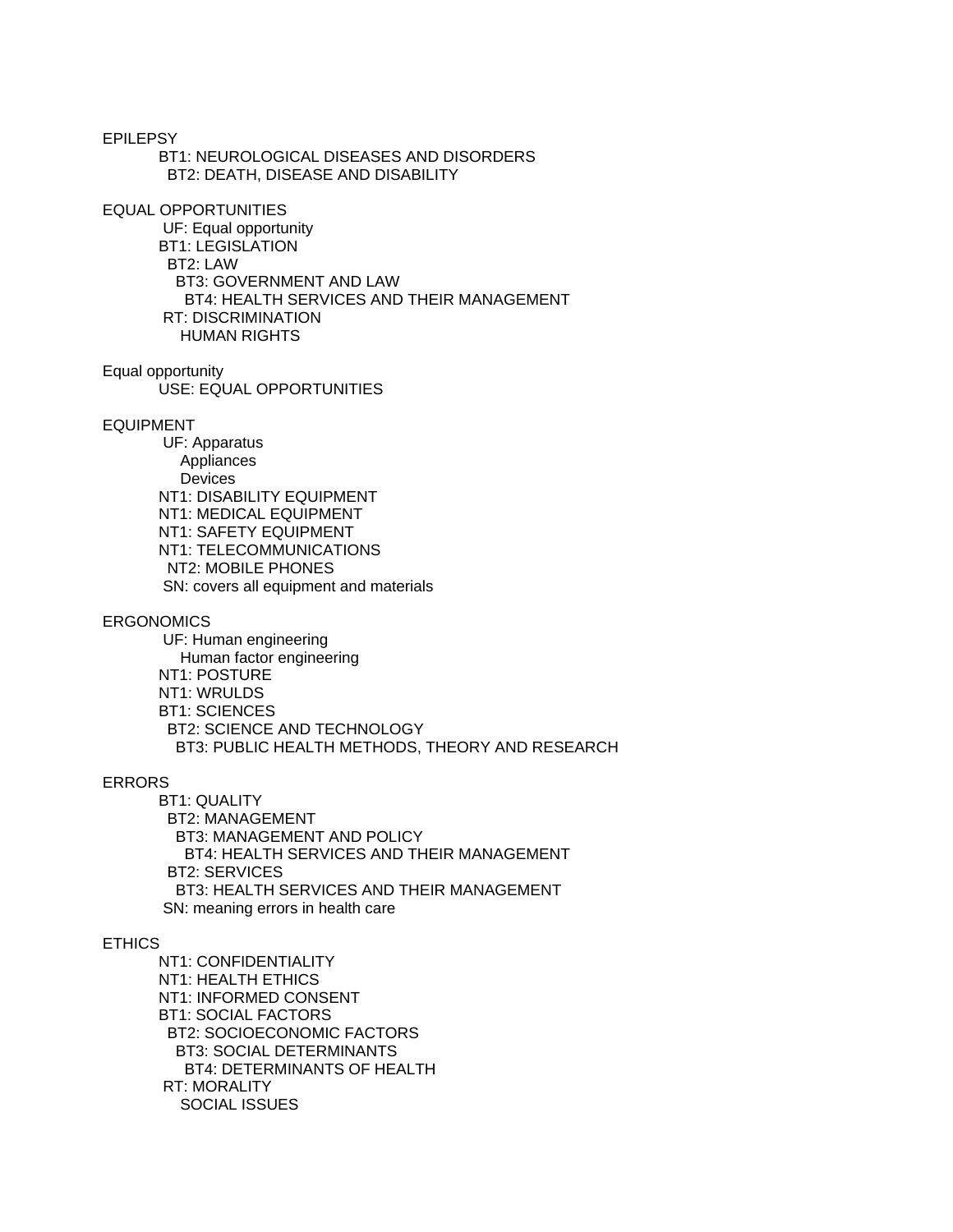ETHNIC GROUPS

 UF: Country of birth Minority ethnic groups Racial groups NT1: ASIAN PEOPLE NT1: BLACK PEOPLE NT1: CHINESE PEOPLE NT1: MIXED RACE PEOPLE NT1: WHITE PEOPLE BT1: GROUPS BT2: PEOPLE AND POPULATIONS SN: Ethnic groups not specified as narrow terms are included in CHINESE PEOPLE. Groups are derived from National Statistics (2003) Ethnic group statistics: a guide for the collection and classification of ethnicity data.

### **ETHNICITY**

 BT1: CULTURAL IDENTITY BT2: PEOPLE AND POPULATIONS RT: RACE

## ETS

USE: ENVIRONMENTAL TOBACCO SMOKE

EUROPEAN ORGANISATIONS

 BT1: INTERNATIONAL ORGANISATIONS BT2: ORGANISATIONS BT3: HEALTH, PUBLIC HEALTH, HEALTH PROMOTION BT3: PEOPLE AND POPULATIONS

### EUROPEAN UNION

 BT1: GEOGRAPHY BT2: SETTINGS AND PLACES

## EUTHANASIA

 UF: Mercy killing BT1: SOCIAL ISSUES BT2: SOCIETY BT3: SOCIAL DETERMINANTS BT4: DETERMINANTS OF HEALTH RT: MORTALITY

## EVALUATION

 UF: Appraisal Assessment Evaluation report NT1: ECONOMIC EVALUATION NT1: EFFECTIVENESS NT2: COST EFFECTIVENESS NT1: MONITORING NT2: PERFORMANCE MONITORING NT3: CLINICAL AUDIT NT3: FINANCIAL AUDIT NT1: POLICY EVALUATION NT1: SERVICE EVALUATION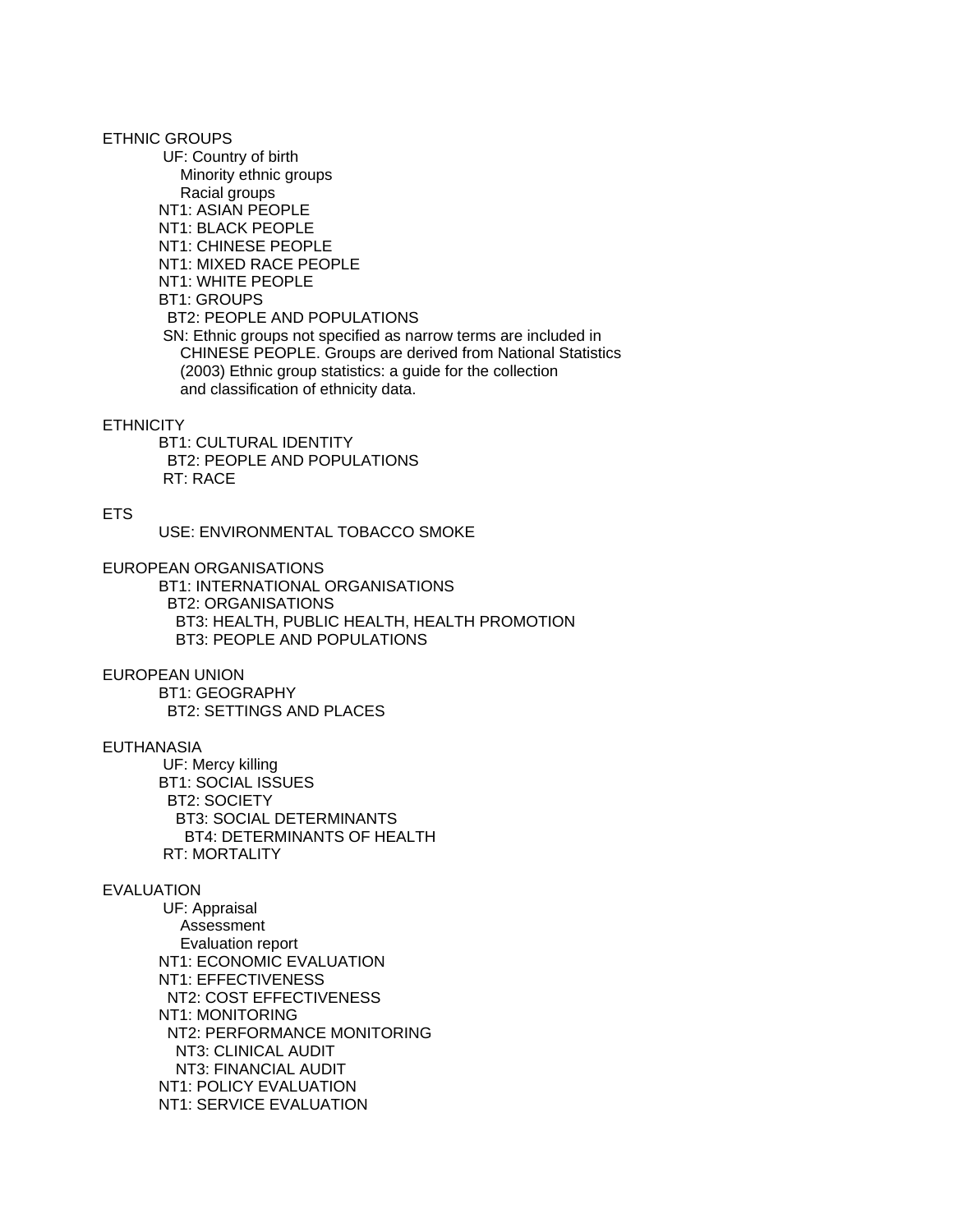# BT1: RESEARCH METHODS

BT2: METHODS

 BT3: PUBLIC HEALTH METHODS, THEORY AND RESEARCH BT2: RESEARCH

BT3: PUBLIC HEALTH METHODS, THEORY AND RESEARCH

RT: ACTION RESEARCH

PERFORMANCE MONITORING

 SN: Assesses an activity against values and goals in such a way that results can contribute to future decision making or policy i.e. whether an intervention achieves its objectives. Sometimes looked at in terms of outcome. E.g. what happened/how it happened. (uses a range of methods from quantitative to qualitative)

#### Evaluation report

USE: EVALUATION

# EVIDENCE BASED HEALTH CARE

BT1: HEALTH SERVICES

 BT2: HEALTHCARE AND HEALTH SERVICES BT3: HEALTH SERVICES AND THEIR MANAGEMENT

 SN: Evidence-based health care extends the application of the principles of evidence-based medicine to all professions associated with health care, including purchasing and management. (Centre for Evidence-Based Medicine)

## EVIDENCE BASED MEDICINE

BT1: MEDICINE

 BT2: HEALTHCARE AND HEALTH SERVICES BT3: HEALTH SERVICES AND THEIR MANAGEMENT SN: The conscientious, explicit and judicious use of current best evidence in making decisions about the care of individual patients. The practice of evidence-based medicine means integrating individual clinical expertise with the best available external clinical evidence from systematic research. (Centre for Evidence-Based Medicine)

## EVIDENCE BASED PRACTICE

 UF: Evidence into practice BT1: HEALTH SERVICES BT2: HEALTHCARE AND HEALTH SERVICES BT3: HEALTH SERVICES AND THEIR MANAGEMENT RT: PROFESSIONAL PRACTICE SN: Implementation. Practices and projects that are developed should be based on evaluation research.

Evidence into practice USE: EVIDENCE BASED PRACTICE

# EXCLUDED PEOPLE

 BT1: VULNERABLE GROUPS BT2: DISADVANTAGED GROUPS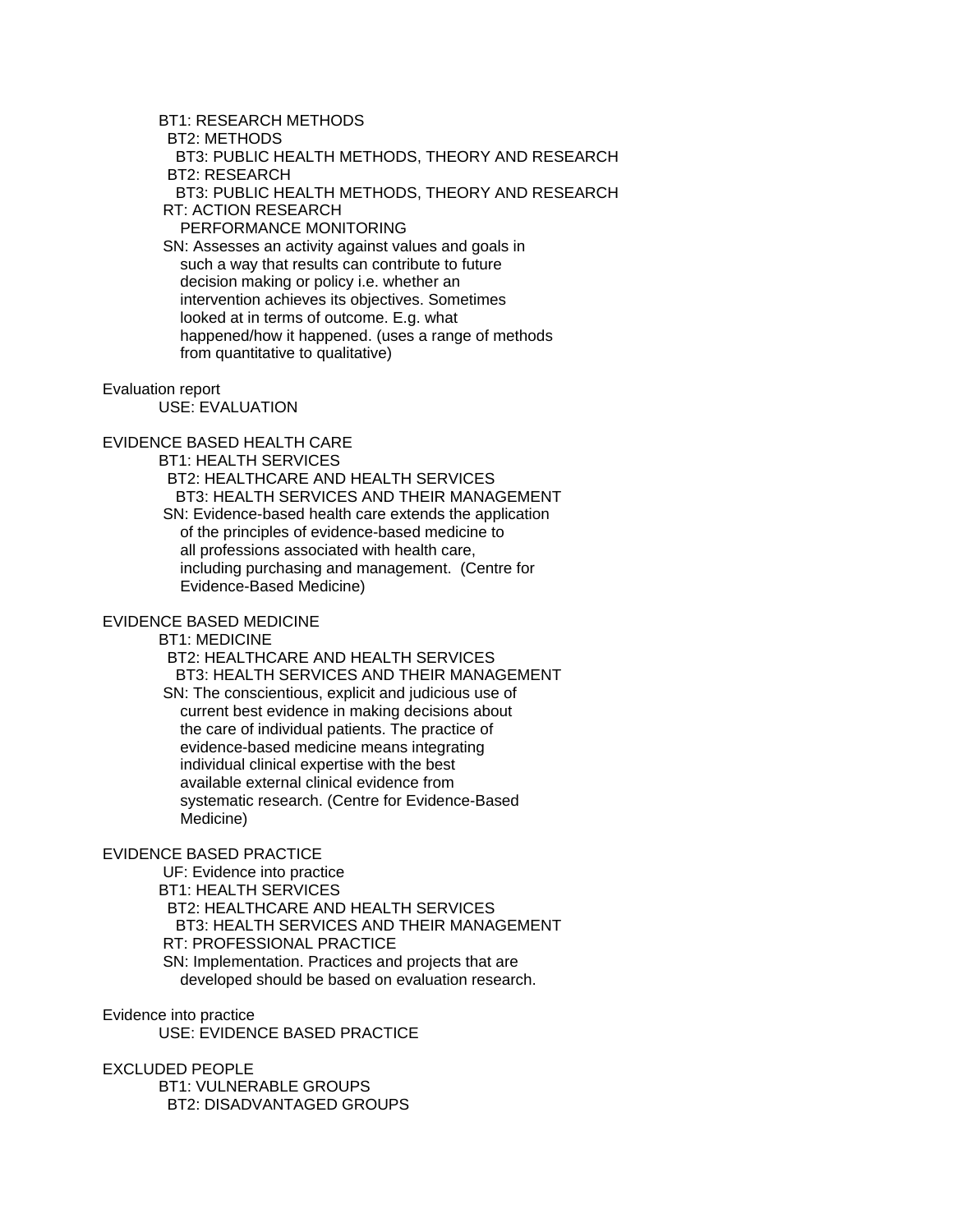BT3: GROUPS BT4: PEOPLE AND POPULATIONS RT: SOCIAL EXCLUSION SN: was 'Waiting', PHITS level 3 term

### **Executives**

USE: MANAGERS

## Exercise

USE: PHYSICAL ACTIVITY

EXERCISE REFERRAL SCHEMES BT1: PHYSICAL ACTIVITY BT2: INDIVIDUAL BEHAVIOUR BT3: DETERMINANTS OF HEALTH RT: EXERCISES

### **EXERCISES**

 NT1: ANTENATAL EXERCISES BT1: PHYSICAL ACTIVITY BT2: INDIVIDUAL BEHAVIOUR BT3: DETERMINANTS OF HEALTH RT: EXERCISE REFERRAL SCHEMES RELAXATION

**EXHIBITIONS** 

 NT1: WORKSHOPS BT1: INFORMATION DISSEMINATION AND EXCHANGE BT2: INFORMATION BT3: COMMUNICATION AND KNOWLEDGE BT3: MANAGEMENT AND POLICY BT4: HEALTH SERVICES AND THEIR MANAGEMENT RT: CONFERENCES

EXPECTANT PARENTS

 NT1: PREGNANT WOMEN BT1: PARENTS BT2: FAMILIES BT3: PERSONAL RELATIONSHIPS BT4: RELATIONSHIPS BT5: PEOPLE AND POPULATIONS RT: PREGNANCY

### EXPENDITURE

 BT1: FINANCE BT2: ECONOMICS BT3: ECONOMICS, FINANCE AND INDUSTRY BT4: DETERMINANTS OF HEALTH

EXPERIENTIAL LEARNING

 BT1: TEACHING METHODS BT2: METHODS BT3: PUBLIC HEALTH METHODS, THEORY AND RESEARCH

Extended families USE: FAMILIES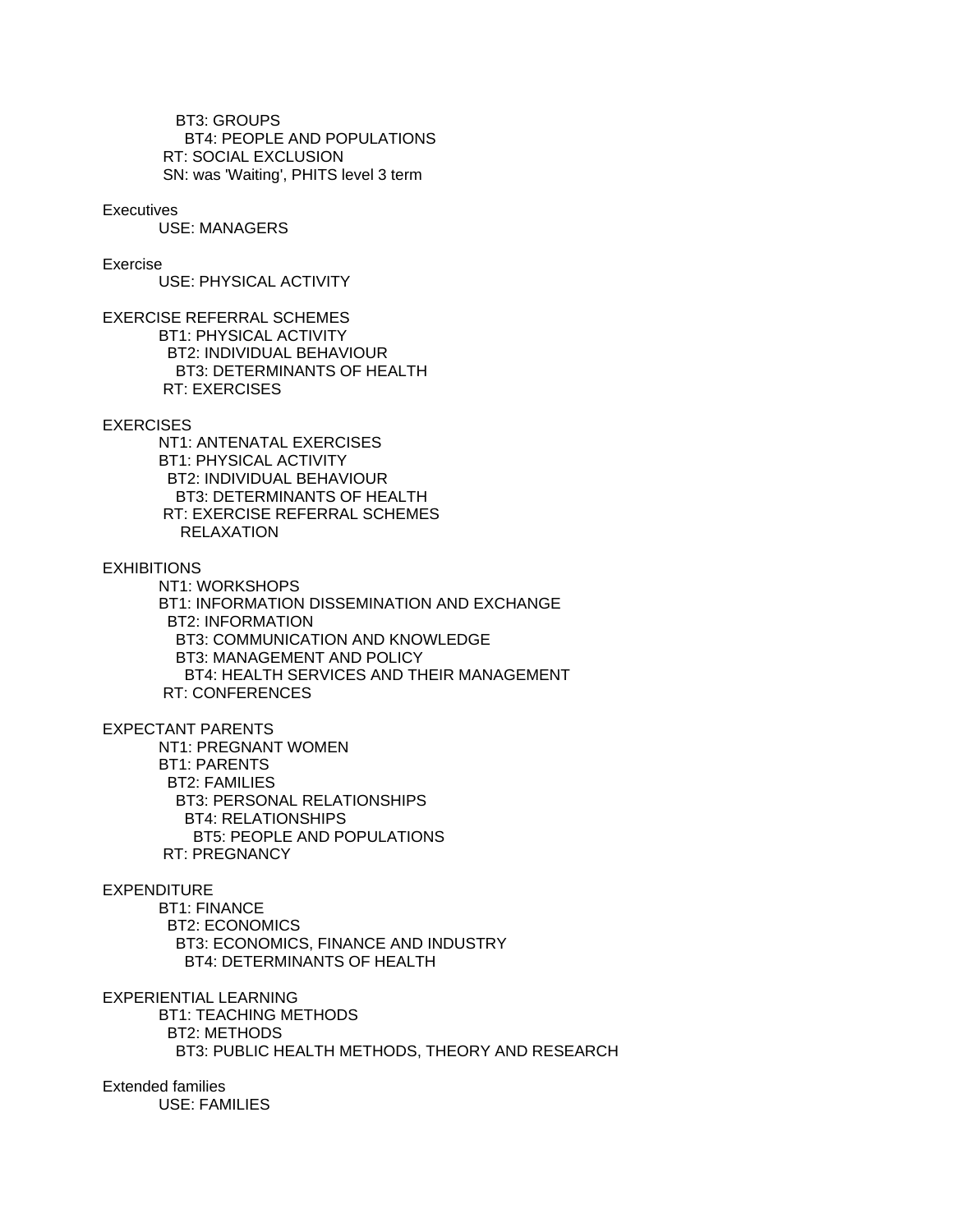EYE CARE BT1: HEALTH SERVICES BT2: HEALTHCARE AND HEALTH SERVICES BT3: HEALTH SERVICES AND THEIR MANAGEMENT RT: EYE DISORDERS OPHTHALMIC SERVICES SN: Eye tests etc.

## EYE DISORDERS

 UF: Sight disorders Vision disorders NT1: BLINDNESS NT1: CATARACTS NT1: DEAF BLINDNESS BT1: DEATH, DISEASE AND DISABILITY RT: EYE CARE

FAECAL INCONTINENCE BT1: DIGESTIVE TRACT DISEASES BT2: DEATH, DISEASE AND DISABILITY

### Faith

USE: RELIGION

# FALLS

 BT1: ACCIDENTS BT2: CAUSES OF HARM BT3: ENVIRONMENTAL DETERMINANTS BT4: DETERMINANTS OF HEALTH RT: HOME ACCIDENTS

### FAMILIES

 UF: Extended families Family relations NT1: ADOPTION NT1: PARENTS NT2: EXPECTANT PARENTS NT3: PREGNANT WOMEN NT2: FATHERS NT2: MOTHERS NT2: SINGLE PARENTS NT2: TEENAGE PARENTS NT2: WORKING PARENTS NT1: PARTNERS NT1: SINGLE PARENT FAMILIES BT1: PERSONAL RELATIONSHIPS BT2: RELATIONSHIPS BT3: PEOPLE AND POPULATIONS RT: HOUSEHOLDS SN: was "family" PHITS level 2 term

Family care

USE: FAMILY SUPPORT

Family care workers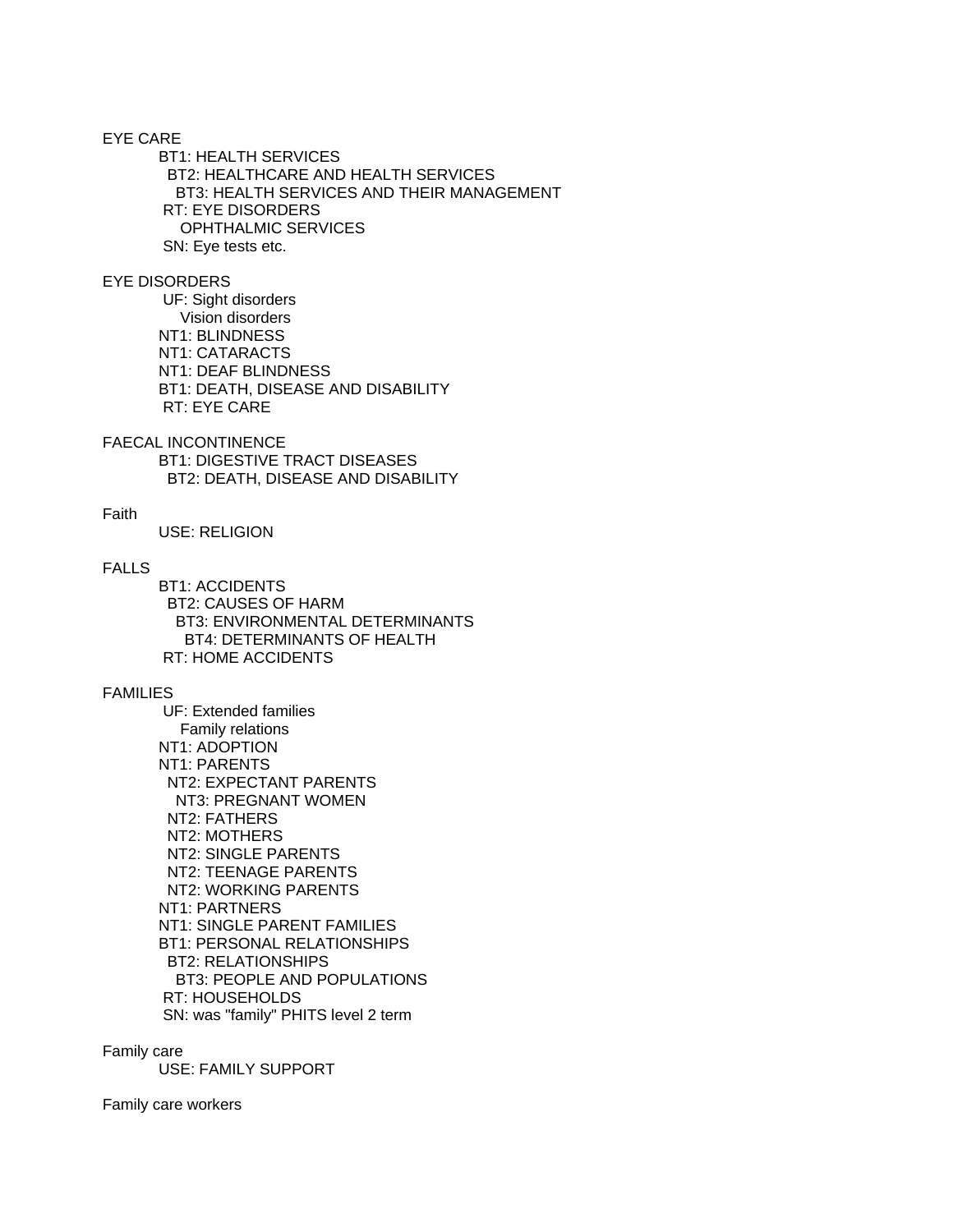USE: FAMILY SUPPORT

Family doctors

USE: GENERAL PRACTITIONERS

FAMILY PLANNING UF: Birth control Family planning (medical aspects) Family planning (social aspects) NT1: ABORTION NT1: CONTRACEPTION NT2: CONDOMS NT3: CONDOM DISTRIBUTION NT3: CONDOM USE NT2: EMERGENCY CONTRACEPTION NT2: FEMALE CONDOMS NT2: ORAL CONTRACEPTION NT3: EMERGENCY CONTRACEPTION NT1: STERILISATION BT1: HEALTH SERVICES BT2: HEALTHCARE AND HEALTH SERVICES BT3: HEALTH SERVICES AND THEIR MANAGEMENT BT1: POPULATION BASED AND PREVENTIVE SERVICES BT2: SERVICES BT3: HEALTH SERVICES AND THEIR MANAGEMENT

Family planning (medical aspects) USE: FAMILY PLANNING

Family planning (social aspects) USE: FAMILY PLANNING

Family relations USE: FAMILIES

FAMILY SUPPORT

 UF: Family care Family care workers BT1: SOCIAL WORK BT2: SOCIAL SERVICES BT3: LOCAL GOVERNMENT BT4: GOVERNMENT BT5: GOVERNMENT AND LAW BT6: HEALTH SERVICES AND THEIR MANAGEMENT

Family violence USE: DOMESTIC VIOLENCE

FARMERS MARKETS BT1: FOOD SUPPLY BT2: FOOD AND NUTRITION BT3: DETERMINANTS OF HEALTH

Farms

USE: AGRICULTURAL INDUSTRY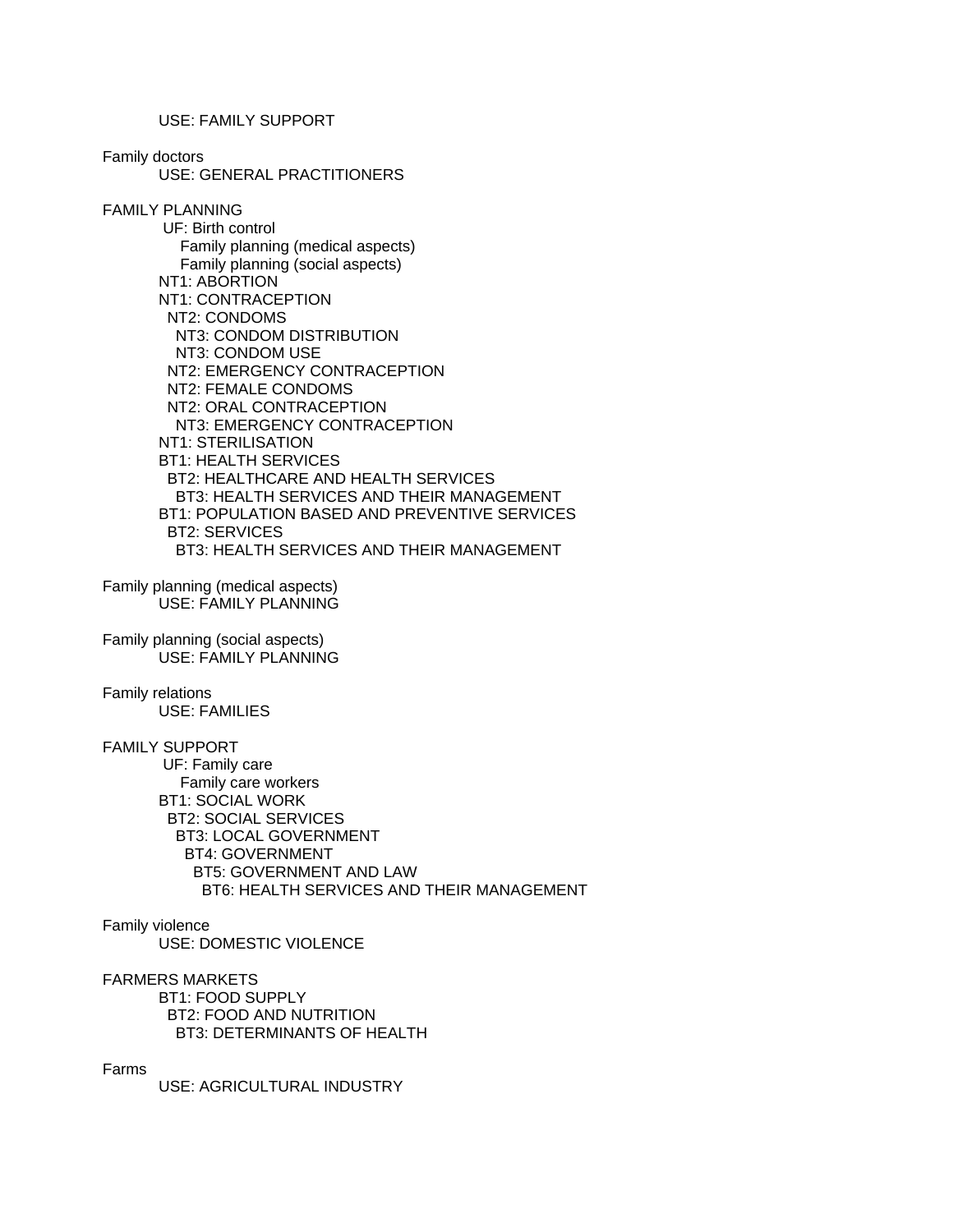FAST FOOD UF: Convenience food BT1: FOOD BT2: FOOD AND NUTRITION BT3: DETERMINANTS OF HEALTH

### FATHERS

 BT1: PARENTS BT2: FAMILIES BT3: PERSONAL RELATIONSHIPS BT4: RELATIONSHIPS BT5: PEOPLE AND POPULATIONS

## **FATIGUE**

 BT1: PHYSIOLOGY BT2: SCIENCES BT3: SCIENCE AND TECHNOLOGY BT4: PUBLIC HEALTH METHODS, THEORY AND RESEARCH

## Fats

USE: LIPIDS

### Feelings

USE: EMOTIONS

## FEMALE

 BT1: GENDER BT2: PEOPLE AND POPULATIONS RT: WOMEN

Female circumcision USE: GENITAL MUTILATION

# FEMALE CONDOMS

 UF: Femidoms BT1: CONTRACEPTION BT2: FAMILY PLANNING BT3: HEALTH SERVICES BT4: HEALTHCARE AND HEALTH SERVICES BT5: HEALTH SERVICES AND THEIR MANAGEMENT BT3: POPULATION BASED AND PREVENTIVE SERVICES BT4: SERVICES BT5: HEALTH SERVICES AND THEIR MANAGEMENT RT: CONDOMS

# Females (girls)

USE: GIRLS

## Femidoms

USE: FEMALE CONDOMS

### FEMINISM

 UF: Womens liberation movement Womens movement BT1: SOCIAL ISSUES BT2: SOCIETY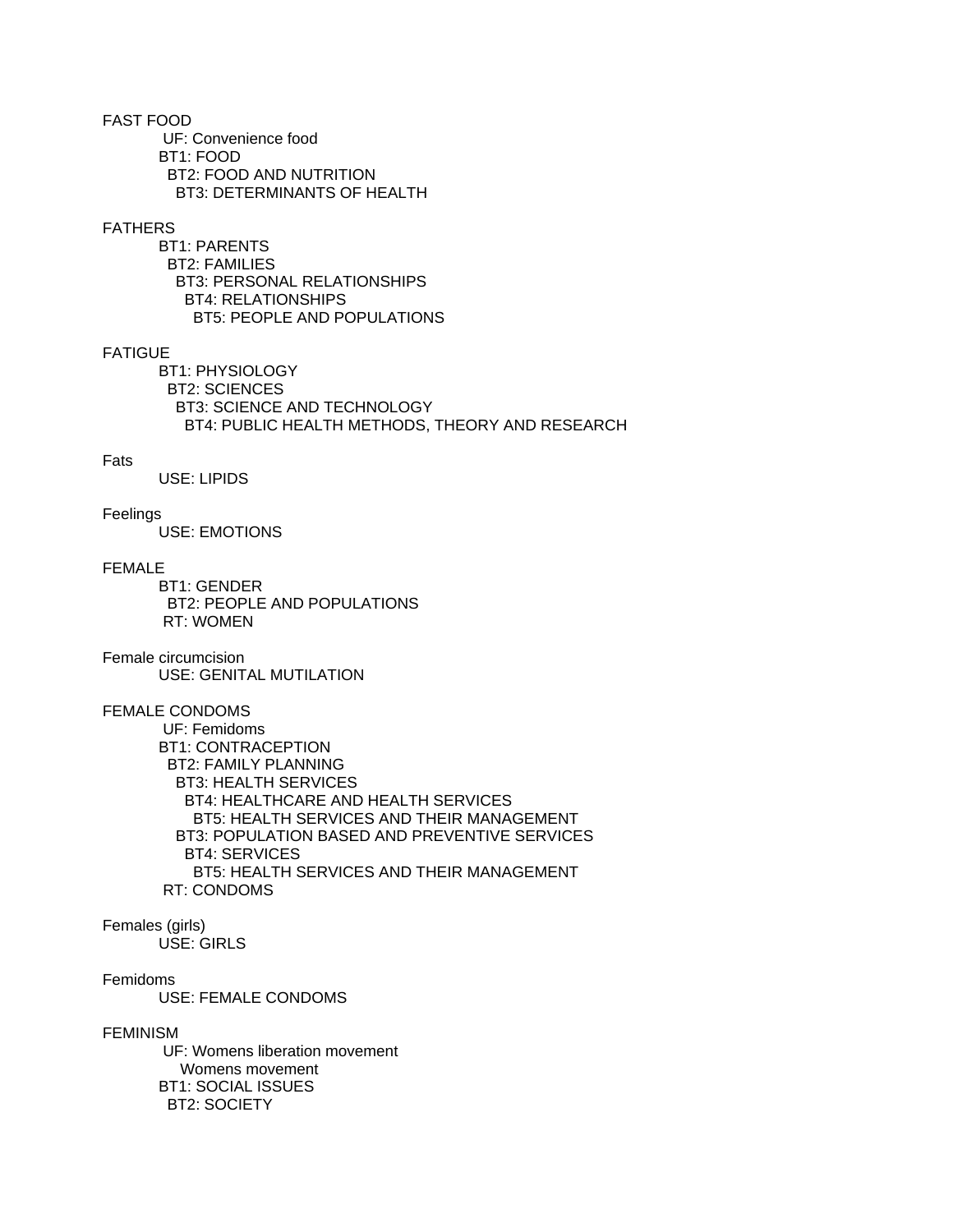BT3: SOCIAL DETERMINANTS BT4: DETERMINANTS OF HEALTH

### **FFRTILITY**

 UF: Infertility NT1: ASSISTED CONCEPTION NT1: CONCEPTION NT2: ASSISTED CONCEPTION NT1: PRE CONCEPTION BT1: PHYSIOLOGY BT2: SCIENCES BT3: SCIENCE AND TECHNOLOGY BT4: PUBLIC HEALTH METHODS, THEORY AND RESEARCH

FERTILITY TESTS

 BT1: TESTING BT2: SCREENING BT3: HEALTH SERVICES BT4: HEALTHCARE AND HEALTH SERVICES BT5: HEALTH SERVICES AND THEIR MANAGEMENT BT3: POPULATION BASED AND PREVENTIVE SERVICES BT4: SERVICES BT5: HEALTH SERVICES AND THEIR MANAGEMENT RT: ASSISTED CONCEPTION **CONCEPTION** PRE CONCEPTION

### FIBRE

 BT1: NUTRITION COMPONENTS BT2: NUTRITION BT3: FOOD AND NUTRITION BT4: DETERMINANTS OF HEALTH

### FINANCE

 UF: Financial economics NT1: BUDGET NT1: EXPENDITURE NT1: FUNDING NT1: INCOME NT2: INCOME INEQUALITIES NT2: LOW INCOME NT1: PENSIONS BT1: ECONOMICS BT2: ECONOMICS, FINANCE AND INDUSTRY BT3: DETERMINANTS OF HEALTH

## FINANCIAL AUDIT

 BT1: PERFORMANCE MONITORING BT2: MANAGEMENT BT3: MANAGEMENT AND POLICY BT4: HEALTH SERVICES AND THEIR MANAGEMENT BT2: MONITORING BT3: EVALUATION BT4: RESEARCH METHODS BT5: METHODS BT6: PUBLIC HEALTH METHODS, THEORY AND RESEARCH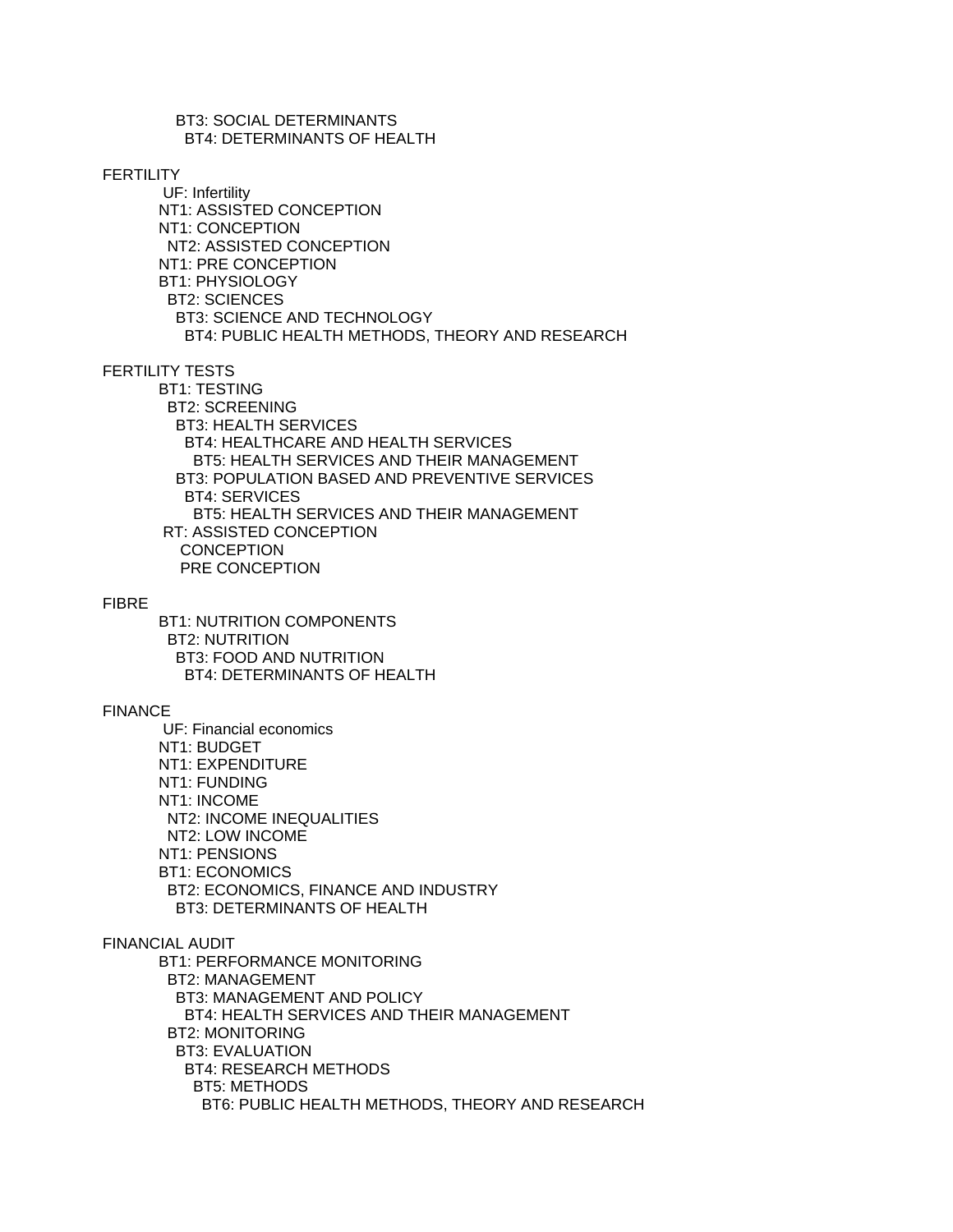BT5: RESEARCH BT6: PUBLIC HEALTH METHODS, THEORY AND RESEARCH

# Financial costs

USE: COSTS

# Financial economics

USE: FINANCE

# Fire precautions

USE: FIRE SAFETY

## Fire prevention

USE: FIRE SAFETY

# FIRE SAFETY

 UF: Fire precautions Fire prevention BT1: SAFETY BT2: ENVIRONMENTAL DETERMINANTS BT3: DETERMINANTS OF HEALTH RT: BURNS

## FIRE SERVICES

 BT1: EMERGENCY SERVICES BT2: SECONDARY AND TERTIARY SERVICES BT3: SERVICES BT4: HEALTH SERVICES AND THEIR MANAGEMENT

### **FIREWORKS**

 BT1: CAUSES OF HARM BT2: ENVIRONMENTAL DETERMINANTS BT3: DETERMINANTS OF HEALTH RT: BURNS

# FIRST AID

 BT1: EMERGENCY MEDICAL CARE BT2: MEDICAL TREATMENT BT3: HEALTHCARE AND HEALTH SERVICES BT4: HEALTH SERVICES AND THEIR MANAGEMENT RT: SELF CARE

## FISH

 BT1: FOOD BT2: FOOD AND NUTRITION BT3: DETERMINANTS OF HEALTH

### **FITNESS**

 BT1: HEALTH BT2: HEALTH, PUBLIC HEALTH, HEALTH PROMOTION BT1: HEALTH STATUS BT2: HEALTH BT3: HEALTH, PUBLIC HEALTH, HEALTH PROMOTION RT: PHYSICAL ACTIVITY

Fitness to practice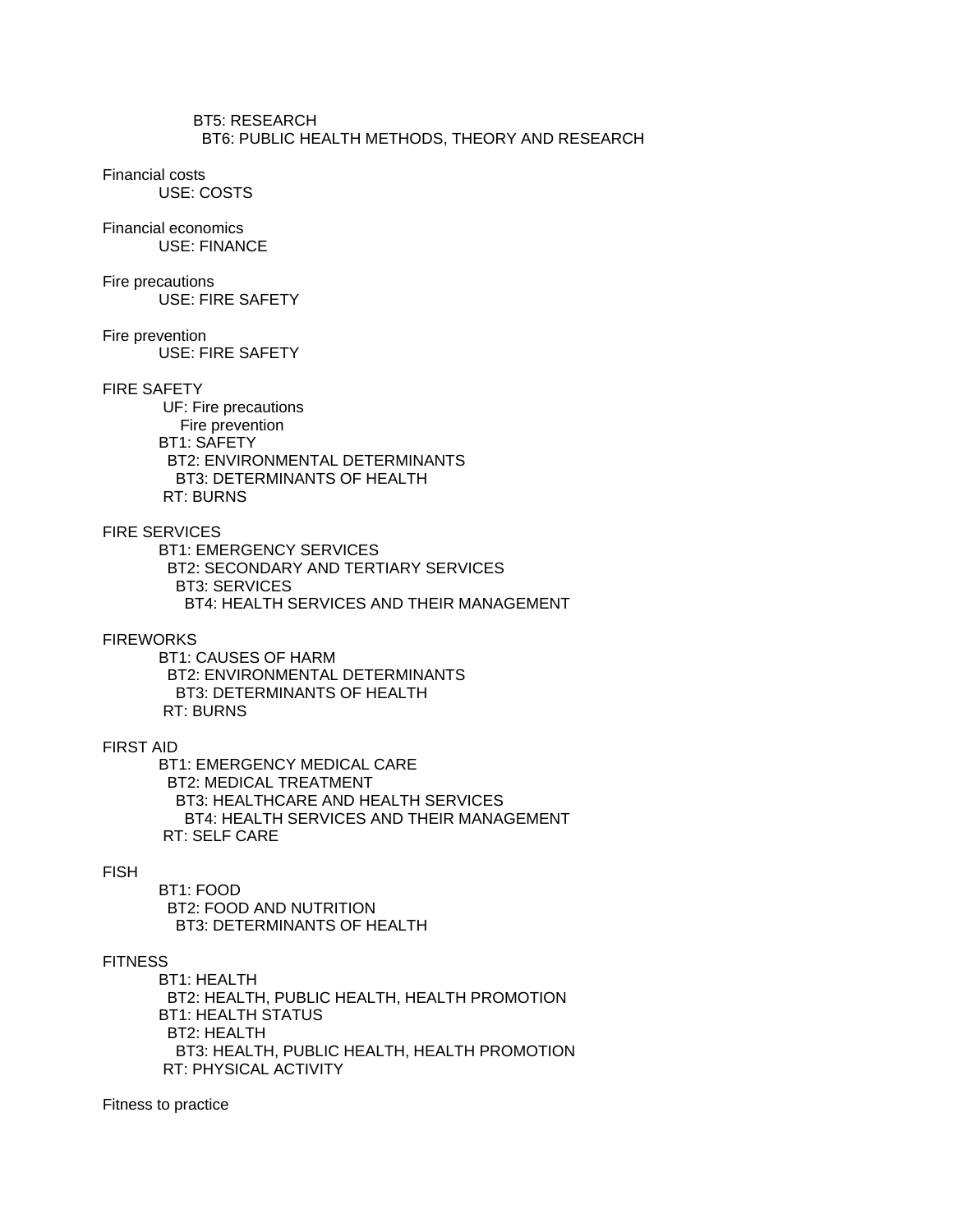# USE: PROFESSIONAL COMPETENCE

#### Flu

USE: INFLUENZA

#### **FLUORIDATION**

 BT1: ENVIRONMENT BT2: ENVIRONMENTAL DETERMINANTS BT3: DETERMINANTS OF HEALTH RT: ORAL HEALTH

FOCUS GROUP METHODOLOGY BT1: RESEARCH METHODS BT2: METHODS BT3: PUBLIC HEALTH METHODS, THEORY AND RESEARCH BT2: RESEARCH

BT3: PUBLIC HEALTH METHODS, THEORY AND RESEARCH

 SN: A researcher facilitates a discussion group (roughly 8 people) about an issue/topic. (Often

used when pre-testing health promotion materials)

# FOCUS GROUPS

 UF: Discussion groups BT1: GROUPS BT2: PEOPLE AND POPULATIONS RT: RESEARCH METHODS

# FOETAL ALCOHOL SYNDROME

 BT1: ALCOHOL-RELATED HARM BT2: ALCOHOL CONSUMPTION BT3: CAUSES OF HARM BT4: ENVIRONMENTAL DETERMINANTS BT5: DETERMINANTS OF HEALTH BT3: INDIVIDUAL BEHAVIOUR BT4: DETERMINANTS OF HEALTH RT: PREGNANCY PREGNANCY AND CHILDBIRTH DISORDERS

#### Folates

USE: FOLIC ACID

# FOLIC ACID

 UF: Folates Vitamin B10 Vitamin B11 RT: PRE CONCEPTION SPINA BIFIDA

# FOOD

 UF: Food products Foods NT1: CEREAL PRODUCTS NT1: EGGS NT1: FAST FOOD NT1: FISH NT1: FOOD ADDITIVES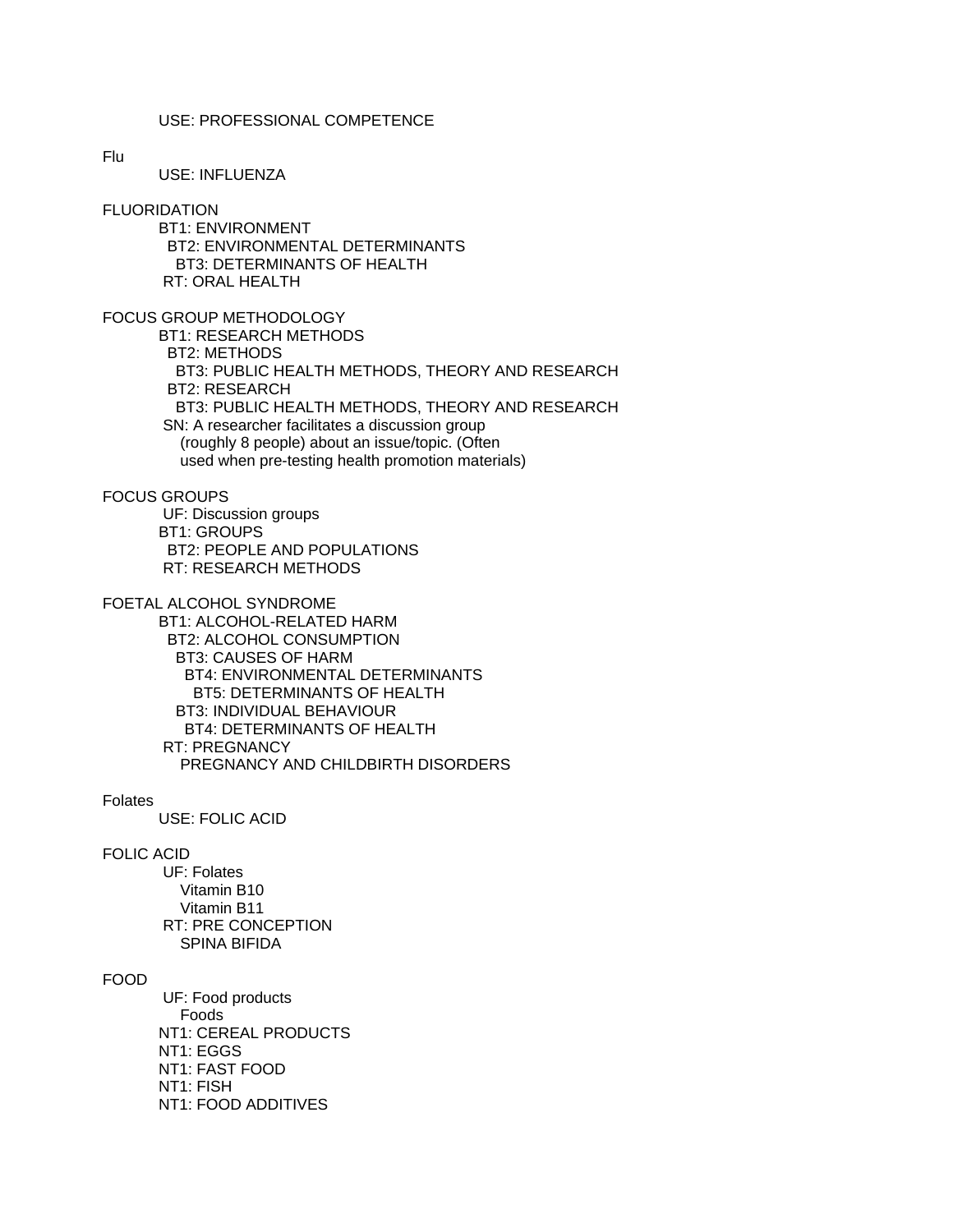NT1: FRUIT NT1: MEAT NT1: MILK PRODUCTS NT1: NUTS NT1: POULTRY NT1: PULSES NT1: VEGETABLES BT1: FOOD AND NUTRITION BT2: DETERMINANTS OF HEALTH RT: BEVERAGES **CALORIES**  NUTRITION COMPONENTS FOOD ACCESS BT1: FOOD AND NUTRITION BT2: DETERMINANTS OF HEALTH RT: FOOD SUPPLY FOOD ADDITIVES BT1: FOOD BT2: FOOD AND NUTRITION BT3: DETERMINANTS OF HEALTH FOOD ALLERGY BT1: ALLERGIES BT2: DEATH, DISEASE AND DISABILITY BT2: IMMUNE DISORDERS BT3: IMMUNE SYSTEM BT4: ORGAN SYSTEMS BT5: BIOMEDICAL SCIENCE BT6: SCIENCE AND TECHNOLOGY BT7: PUBLIC HEALTH METHODS, THEORY AND RESEARCH RT: CONTACT ALLERGY FOOD AND DRINK INDUSTRY UF: Food industry BT1: INDUSTRY BT2: ECONOMICS, FINANCE AND INDUSTRY BT3: DETERMINANTS OF HEALTH RT: AGRICULTURAL INDUSTRY CATERING INDUSTRY HOTEL AND RESTAURANT INDUSTRY FOOD AND NUTRITION UF: Diet and nutrition NT1: BEVERAGES NT2: ALCOHOL NT3: ALCOPOPS NT3: BEER NT3: CIDER NT3: SPIRITS NT3: WINE NT1: DIETARY SUPPLEMENTS NT2: VITAMIN SUPPLEMENTS NT1: FOOD NT2: CEREAL PRODUCTS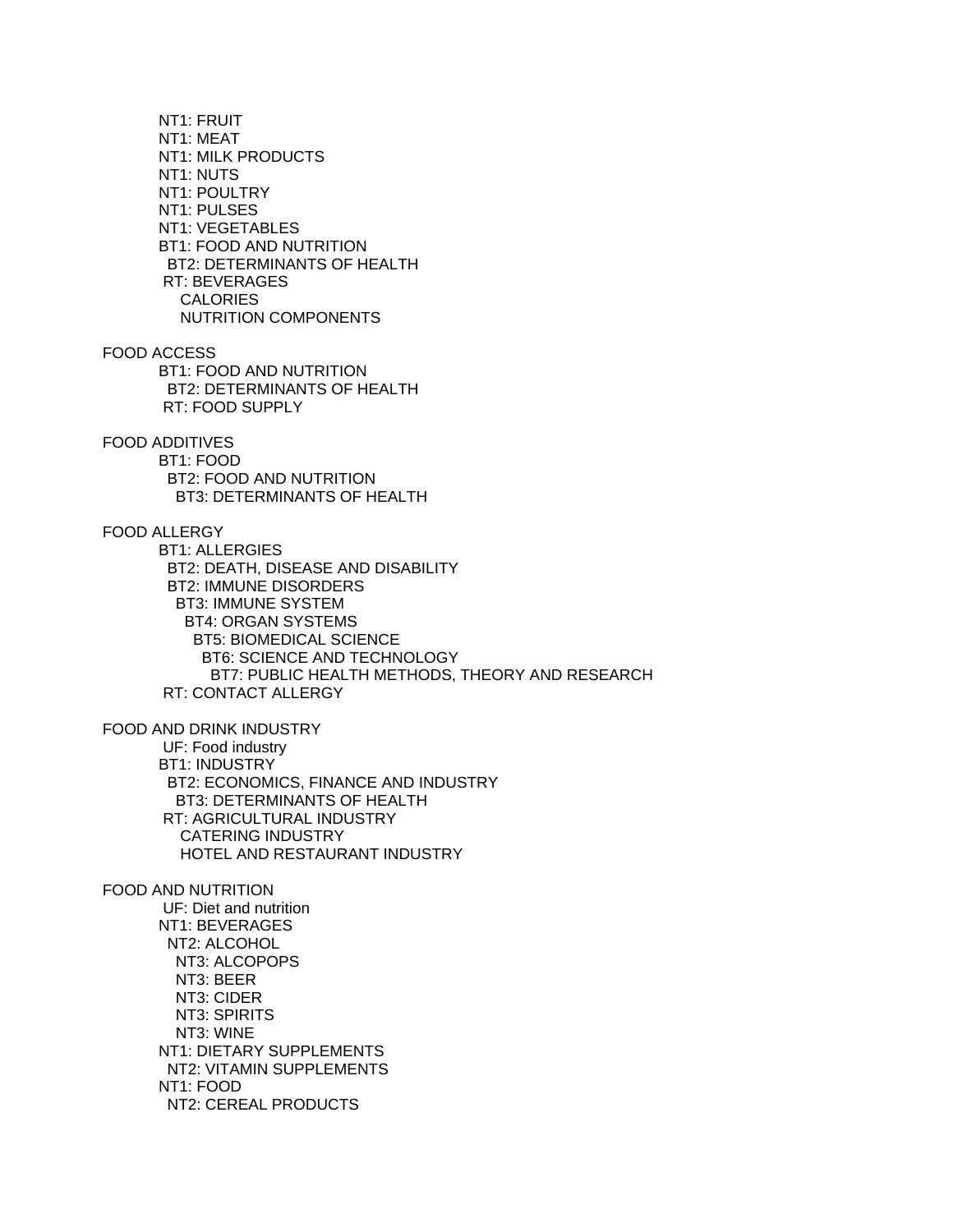NT2: EGGS NT2: FAST FOOD NT2: FISH NT2: FOOD ADDITIVES NT2: FRUIT NT2: MEAT NT2: MILK PRODUCTS NT2: NUTS NT2: POULTRY NT2: PULSES NT2: VEGETABLES NT1: FOOD ACCESS NT1: FOOD PREPARATION NT2: CATERING NT2: COOKING NT1: FOOD PRODUCTION AND QUALITY NT1: FOOD STANDARDS NT1: FOOD SUPPLY NT2: FARMERS MARKETS NT2: FOOD COOPERATIVES NT2: SCHOOL MEALS NT1: NUTRITION NT2: CALORIES NT2: CHILD NUTRITION NT2: FOOD POISONING NT2: FOOD REGULATIONS NT3: FOOD LABELLING NT2: HEALTHY EATING NT2: INFANT NUTRITION NT3: BOTTLE FEEDING NT3: BREASTFEEDING NT3: WEANING NT2: MINERALS NT3: CALCIUM NT3: IRON NT3: SODIUM NT2: NUTRITION COMPONENTS NT3: ANTIOXIDANTS NT3: CARBOHYDRATES NT4: COMPLEX CARBOHYDRATES NT4: STARCH NT4: SUGARS NT3: FIBRE NT3: LIPIDS NT4: CHOLESTEROL NT4: HIGH DENSITY LIPOPROTEINS NT4: LOW DENSITY LIPOPROTEINS NT3: MINERALS NT4: CALCIUM NT4: IRON NT4: SODIUM NT3: PROTEINS NT4: GLUTEN NT3: TRACE ELEMENTS NT3: VITAMINS NT4: VITAMIN DEFICIENCY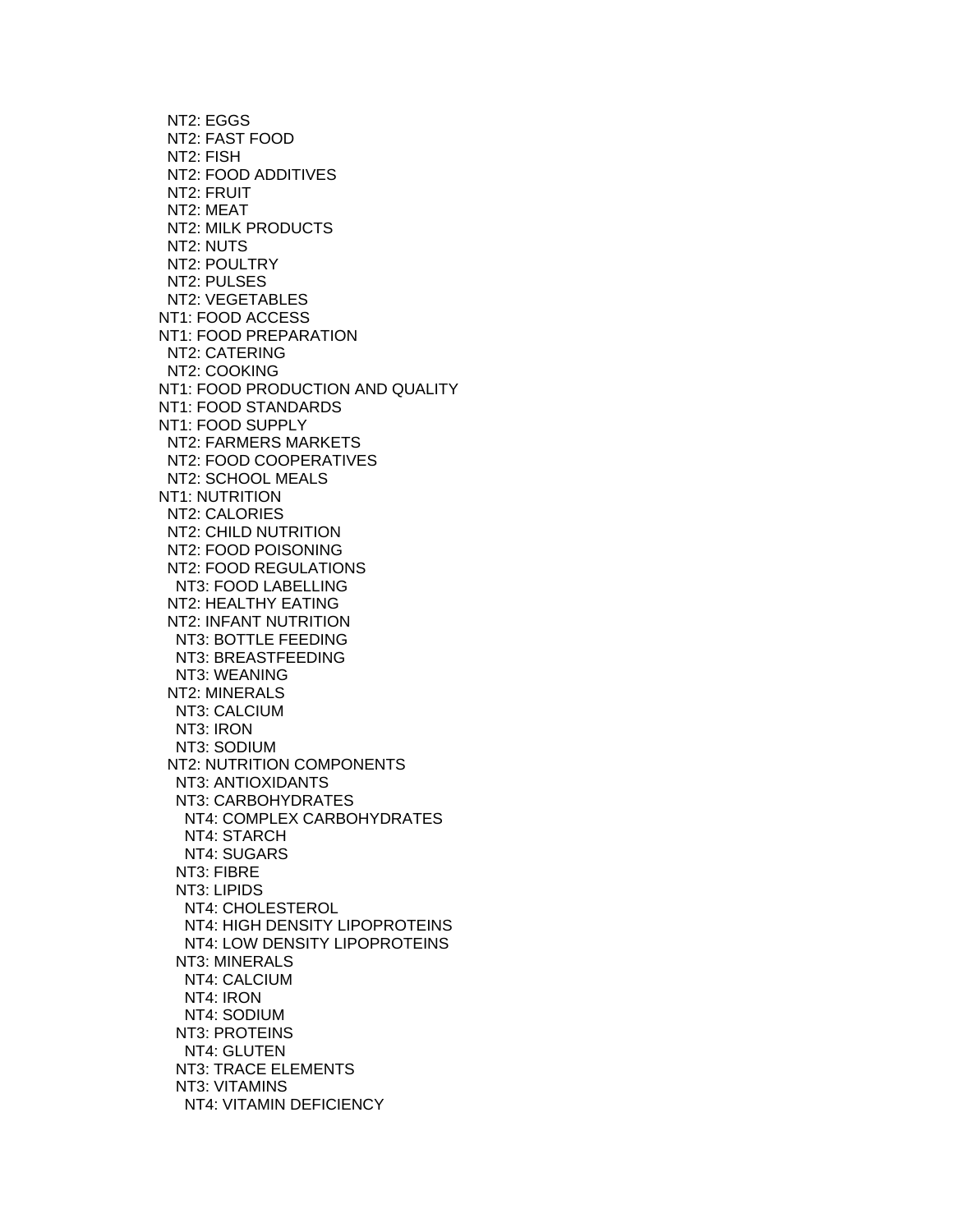NT2: NUTRITIONAL DEFICIENCY NT3: MALNUTRITION NT2: NUTRITIONAL STATUS NT2: ORGANIC NUTRITION NT2: VEGETARIAN NUTRITION BT1: DETERMINANTS OF HEALTH RT: EATING HABITS

FOOD COOPERATIVES BT1: FOOD SUPPLY BT2: FOOD AND NUTRITION BT3: DETERMINANTS OF HEALTH RT: COMMUNITY PROJECTS

FOOD HYGIENE

 BT1: FOOD SAFETY BT2: SAFETY BT3: ENVIRONMENTAL DETERMINANTS BT4: DETERMINANTS OF HEALTH BT1: HYGIENE BT2: ENVIRONMENT BT3: ENVIRONMENTAL DETERMINANTS BT4: DETERMINANTS OF HEALTH BT2: INDIVIDUAL BEHAVIOUR BT3: DETERMINANTS OF HEALTH RT: FOOD POISONING FOOD PREPARATION

Food industry USE: FOOD AND DRINK INDUSTRY

FOOD LABELLING

 BT1: FOOD REGULATIONS BT2: NUTRITION BT3: FOOD AND NUTRITION BT4: DETERMINANTS OF HEALTH

FOOD POISONING

 BT1: NUTRITION BT2: FOOD AND NUTRITION BT3: DETERMINANTS OF HEALTH RT: ENVIRONMENTAL HEALTH FOOD HYGIENE FOOD SAFETY

# FOOD POVERTY

 BT1: POVERTY BT2: SOCIOECONOMIC STATUS BT3: SOCIOECONOMIC FACTORS BT4: SOCIAL DETERMINANTS BT5: DETERMINANTS OF HEALTH RT: NUTRITIONAL DEFICIENCY

FOOD PREPARATION

 NT1: CATERING NT1: COOKING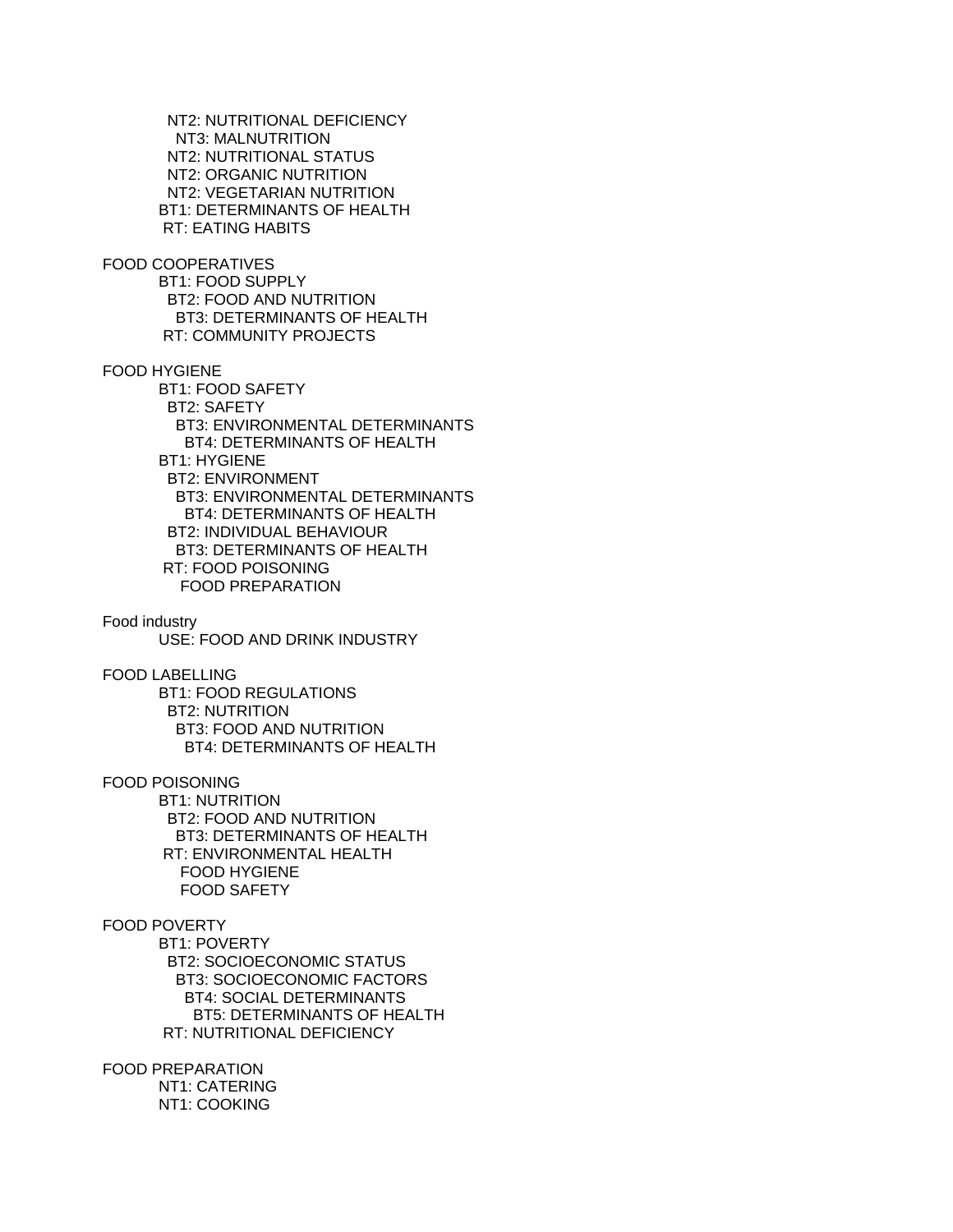BT1: FOOD AND NUTRITION BT2: DETERMINANTS OF HEALTH BT1: INDIVIDUAL BEHAVIOUR BT2: DETERMINANTS OF HEALTH RT: CATERING INDUSTRY FOOD HYGIENE FOOD PRODUCTION AND QUALITY HOTEL AND RESTAURANT INDUSTRY

FOOD PRODUCTION AND QUALITY BT1: FOOD AND NUTRITION BT2: DETERMINANTS OF HEALTH RT: FOOD PREPARATION FOOD SUPPLY

Food products USE: FOOD

FOOD REGULATIONS NT1: FOOD LABELLING BT1: NUTRITION BT2: FOOD AND NUTRITION

 BT3: DETERMINANTS OF HEALTH RT: REGULATIONS

FOOD SAFETY NT1: FOOD HYGIENE BT1: SAFETY BT2: ENVIRONMENTAL DETERMINANTS BT3: DETERMINANTS OF HEALTH RT: FOOD POISONING FOOD STANDARDS

FOOD STANDARDS BT1: FOOD AND NUTRITION BT2: DETERMINANTS OF HEALTH RT: FOOD SAFETY

FOOD SUPPLY NT1: FARMERS MARKETS NT1: FOOD COOPERATIVES NT1: SCHOOL MEALS BT1: FOOD AND NUTRITION BT2: DETERMINANTS OF HEALTH RT: COMMUNITY GROWING SCHEMES FOOD ACCESS FOOD PRODUCTION AND QUALITY

Foods

USE: FOOD

FOOT HEALTH

 UF: Chiropody Podiatry BT1: HEALTH BT2: HEALTH, PUBLIC HEALTH, HEALTH PROMOTION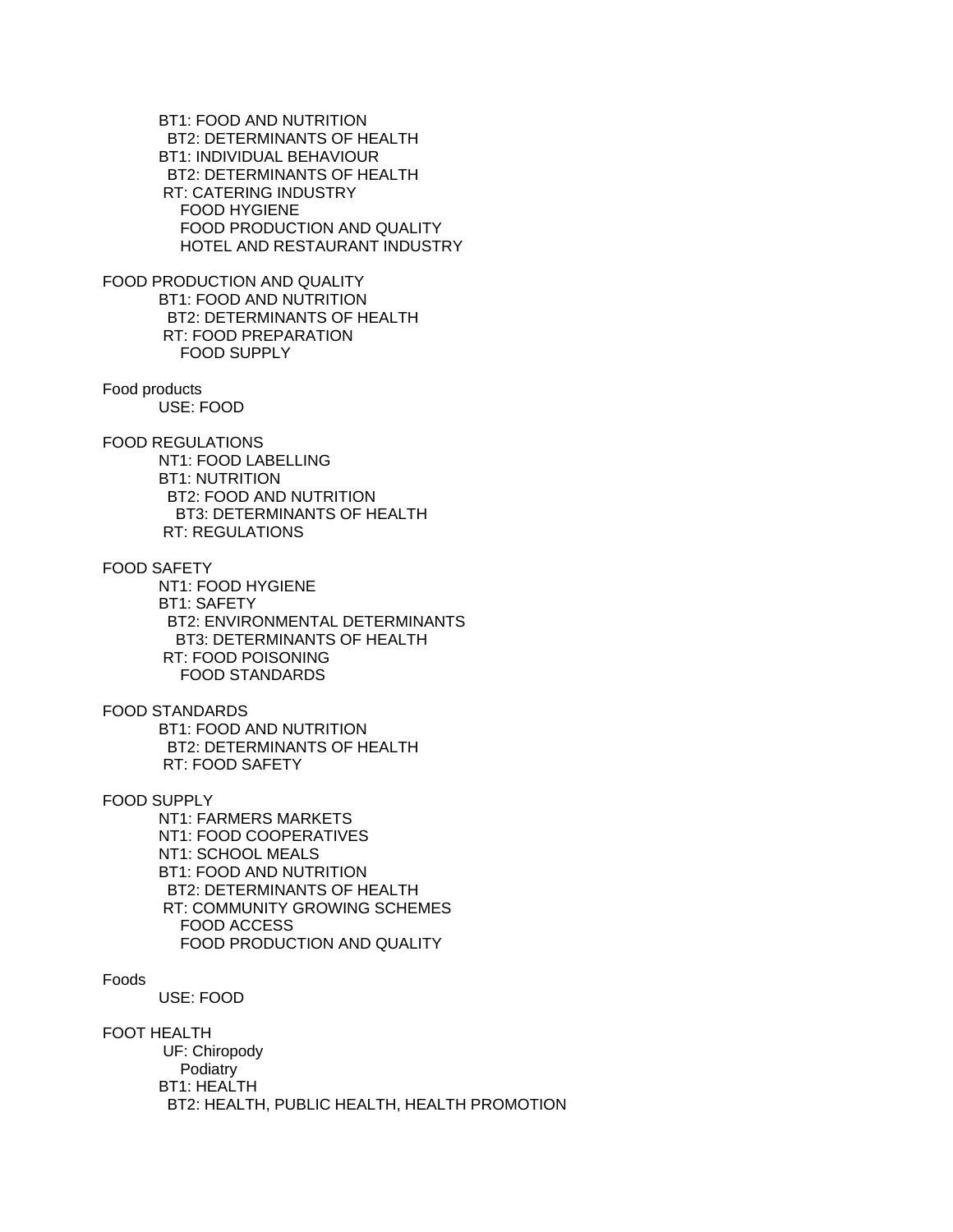Formulation of policy USE: POLICY FORMULATION

FRACTURES

 NT1: HIP FRACTURES BT1: MUSCULOSKELETAL DISORDERS BT2: DEATH, DISEASE AND DISABILITY RT: ACCIDENTS INJURIES

FRAMES OF REFERENCE

 NT1: GOOD PRACTICE NT1: GUIDELINES NT1: PROTOCOLS NT1: STANDARDS NT2: EDUCATIONAL STANDARDS NT2: HOUSING STANDARDS NT2: QUALITY STANDARDS BT1: MANAGEMENT AND POLICY BT2: HEALTH SERVICES AND THEIR MANAGEMENT RT: FRAMEWORKS

FRAMEWORKS

 NT1: NATIONAL SERVICE FRAMEWORKS NT1: PERFORMANCE & ASSESSMENT FRAMEWORKS BT1: MANAGEMENT AND POLICY BT2: HEALTH SERVICES AND THEIR MANAGEMENT RT: FRAMES OF REFERENCE

Fringe medicine

USE: COMPLEMENTARY MEDICINE

#### FRUIT

 BT1: FOOD BT2: FOOD AND NUTRITION BT3: DETERMINANTS OF HEALTH

# FUEL POVERTY

 BT1: POVERTY BT2: SOCIOECONOMIC STATUS BT3: SOCIOECONOMIC FACTORS BT4: SOCIAL DETERMINANTS BT5: DETERMINANTS OF HEALTH RT: HYPOTHERMIA INSULATION LIVING CONDITIONS SN: Poor housing conditions that result in an inability to retain heat because of poor heating systems

FULL POSTCODES

 BT1: POINTS BT2: PLACES BT3: SETTINGS AND PLACES SN: Refers to UK postcodes (ZIP codes) as identifiers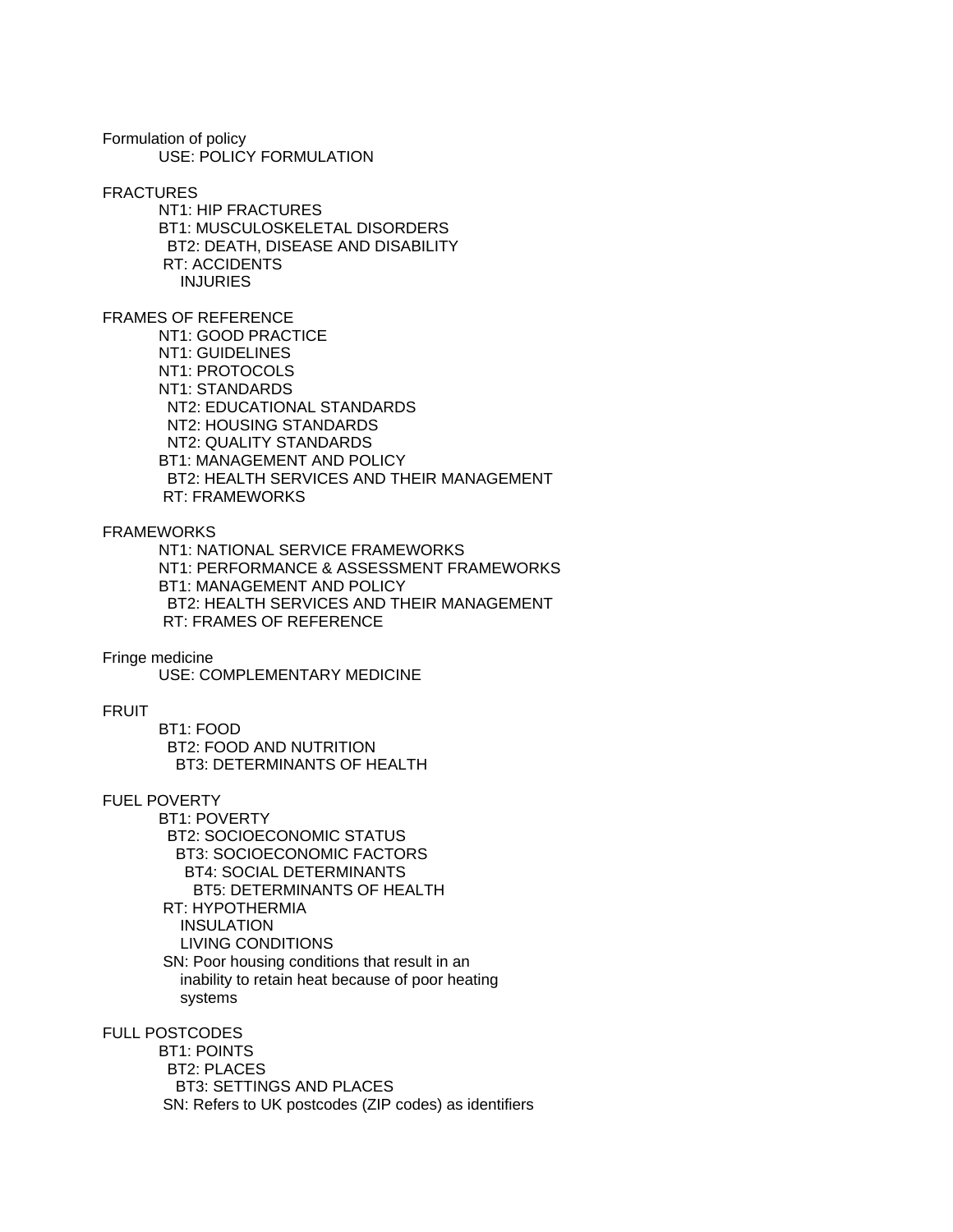of place

FULL TIME EMPLOYMENT BT1: EMPLOYMENT BT2: EDUCATION, EMPLOYMENT AND SKILLS BT3: DETERMINANTS OF HEALTH RT: CASUAL EMPLOYMENT PART TIME EMPLOYMENT SHIFT WORKING UNEMPLOYMENT

Fund raising

USE: FUNDING

## FUNDING

 UF: Fund raising Funds BT1: FINANCE BT2: ECONOMICS BT3: ECONOMICS, FINANCE AND INDUSTRY BT4: DETERMINANTS OF HEALTH

# Funds

USE: FUNDING

# GAMES

 BT1: PHYSICAL ACTIVITY BT2: INDIVIDUAL BEHAVIOUR BT3: DETERMINANTS OF HEALTH RT: PLAY PLAYGROUNDS

# GAY MEN

 UF: Homosexuals MSM BT1: SEXUALITY BT2: PEOPLE AND POPULATIONS

# GENDER

 UF: Sex NT1: FEMALE NT1: MALE BT1: PEOPLE AND POPULATIONS

GENERAL AND ACUTE SERVICES, ACCIDENT AND EMERGENCY BT1: SECONDARY AND TERTIARY SERVICES BT2: SERVICES BT3: HEALTH SERVICES AND THEIR MANAGEMENT RT: EMERGENCY MEDICAL CARE SN: was PHITS level 3 term

GENERAL AND ACUTE SERVICES, MEDICINE BT1: SECONDARY AND TERTIARY SERVICES BT2: SERVICES BT3: HEALTH SERVICES AND THEIR MANAGEMENT RT: MEDICAL TREATMENT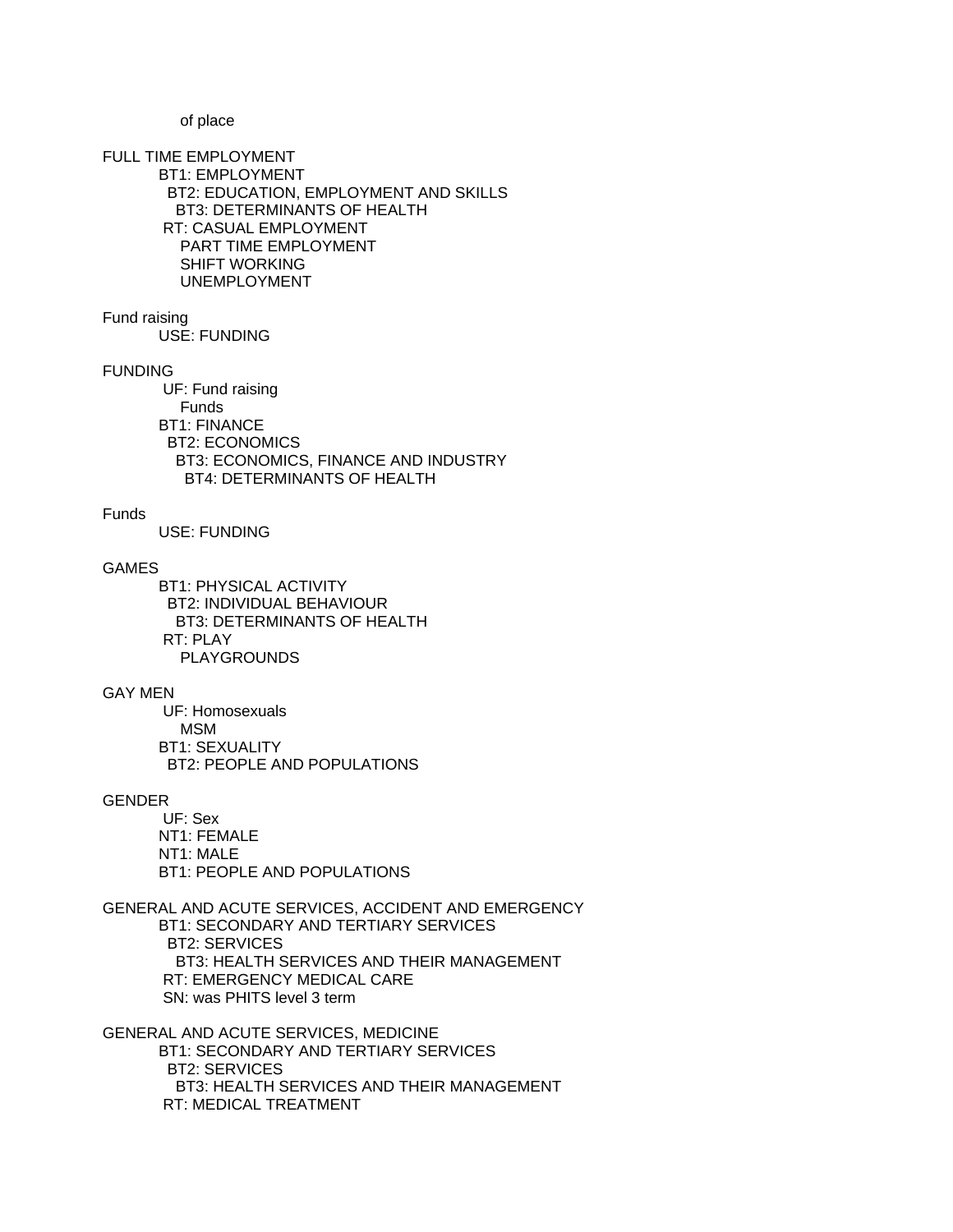SN: was PHITS level 3 term

GENERAL AND ACUTE SERVICES, SURGERY BT1: SECONDARY AND TERTIARY SERVICES BT2: SERVICES BT3: HEALTH SERVICES AND THEIR MANAGEMENT RT: SURGERY SN: was PHITS level 3 term GENERAL MEDICAL BT1: PRIMARY CARE SERVICES BT2: HEALTH SERVICES BT3: HEALTHCARE AND HEALTH SERVICES BT4: HEALTH SERVICES AND THEIR MANAGEMENT BT2: SERVICES BT3: HEALTH SERVICES AND THEIR MANAGEMENT RT: MEDICAL TREATMENT SN: was PHITS level 3 term General medical practitioners USE: GENERAL PRACTITIONERS General medical services USE: GENERAL PRACTICE GENERAL PRACTICE UF: General medical services GMS GP GP practice NT1: HEALTH PROMOTION UNITS BT1: POINTS BT2: PLACES BT3: SETTINGS AND PLACES BT1: PRIMARY CARE SERVICES BT2: HEALTH SERVICES BT3: HEALTHCARE AND HEALTH SERVICES BT4: HEALTH SERVICES AND THEIR MANAGEMENT BT2: SERVICES BT3: HEALTH SERVICES AND THEIR MANAGEMENT RT: CLINICS GENERAL PRACTITIONERS GP PRACTICE AREAS HEALTH CENTRES SN: Use to describe services etc provided by a general practice GENERAL PRACTITIONERS UF: Family doctors General medical practitioners GPs BT1: MEDICAL STAFF BT2: HEALTH PROFESSIONALS BT3: OCCUPATIONAL GROUPS BT4: GROUPS BT5: PEOPLE AND POPULATIONS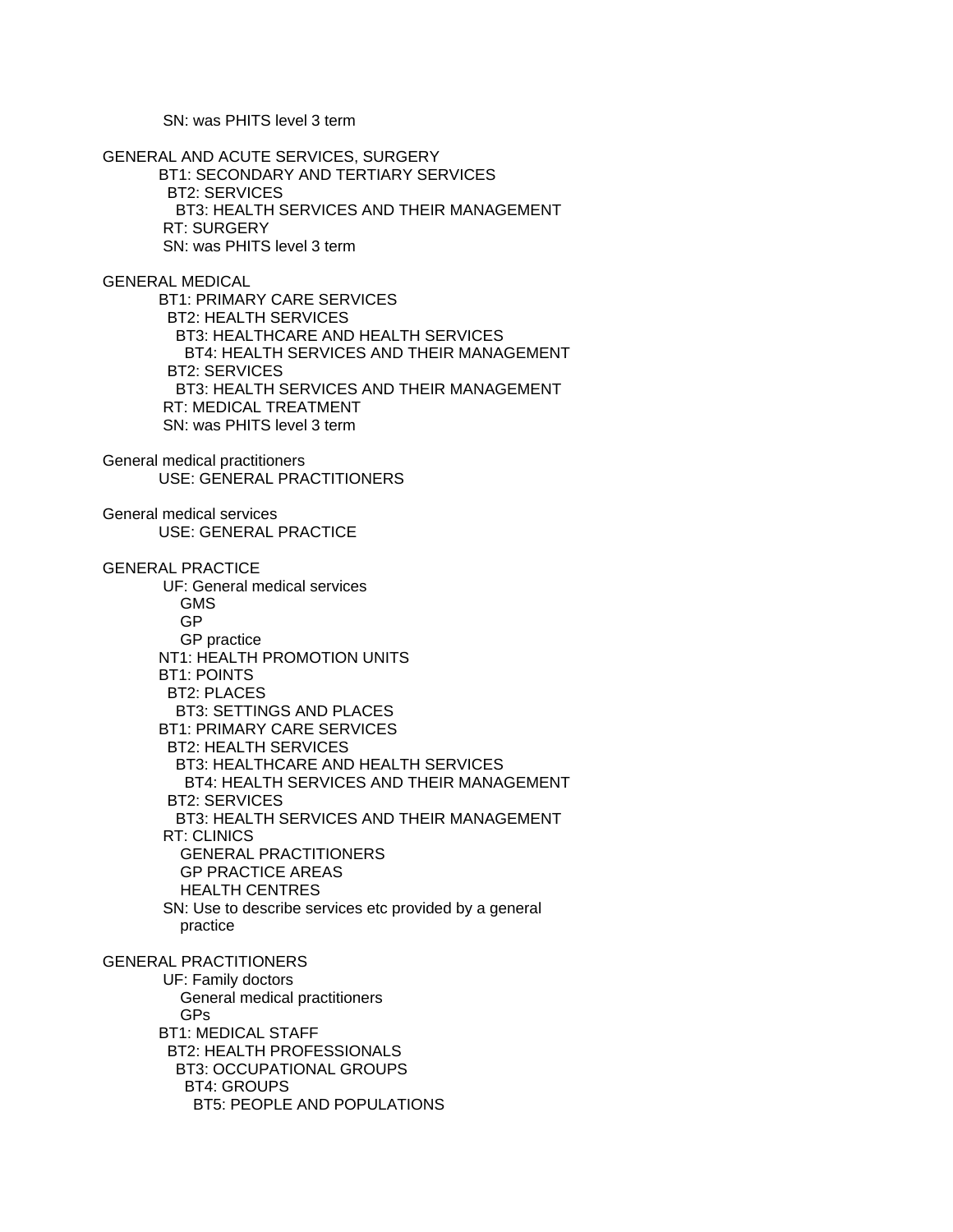RT: DOCTOR PATIENT RELATIONSHIPS GENERAL PRACTICE SN: Use to describe the attitudes, behaviour and knowledge of general practitioners

#### GENERAL PUBLIC

 UF: Public (general public) BT1: GROUPS BT2: PEOPLE AND POPULATIONS RT: CONSUMERS

GENETIC MODIFICATION

 BT1: BIOTECHNOLOGY BT2: SCIENCES BT3: SCIENCE AND TECHNOLOGY BT4: PUBLIC HEALTH METHODS, THEORY AND RESEARCH RT: AGRICULTURAL INDUSTRY **GENETICS** ORGANIC NUTRITION

 SN: A technique where individual genes can be copied and transferred to another living organism to alter its genetic make up and thus incorporate or delete specific characteristics into or from the organism.

# **GENETICS**

 UF: Heredity Human genetics Human heredity BT1: BIOLOGICAL COMPOSITION BT2: DETERMINANTS OF HEALTH BT1: SCIENCES BT2: SCIENCE AND TECHNOLOGY BT3: PUBLIC HEALTH METHODS, THEORY AND RESEARCH RT: GENETIC MODIFICATION

# GENITAL DISEASES

 BT1: GENITOURINARY DISEASES BT2: DEATH, DISEASE AND DISABILITY RT: SEXUALLY TRANSMITTED INFECTIONS

# GENITAL HERPES

BT1: HERPES

 BT2: GENITOURINARY DISEASES BT3: DEATH, DISEASE AND DISABILITY RT: HERPES SIMPLEX SEXUALLY TRANSMITTED INFECTIONS

GENITAL MUTILATION

 UF: Female circumcision BT1: GYNAECOLOGICAL DISORDERS BT2: DEATH, DISEASE AND DISABILITY

# GENITAL WARTS

 BT1: SEXUALLY TRANSMITTED INFECTIONS BT2: GENITOURINARY DISEASES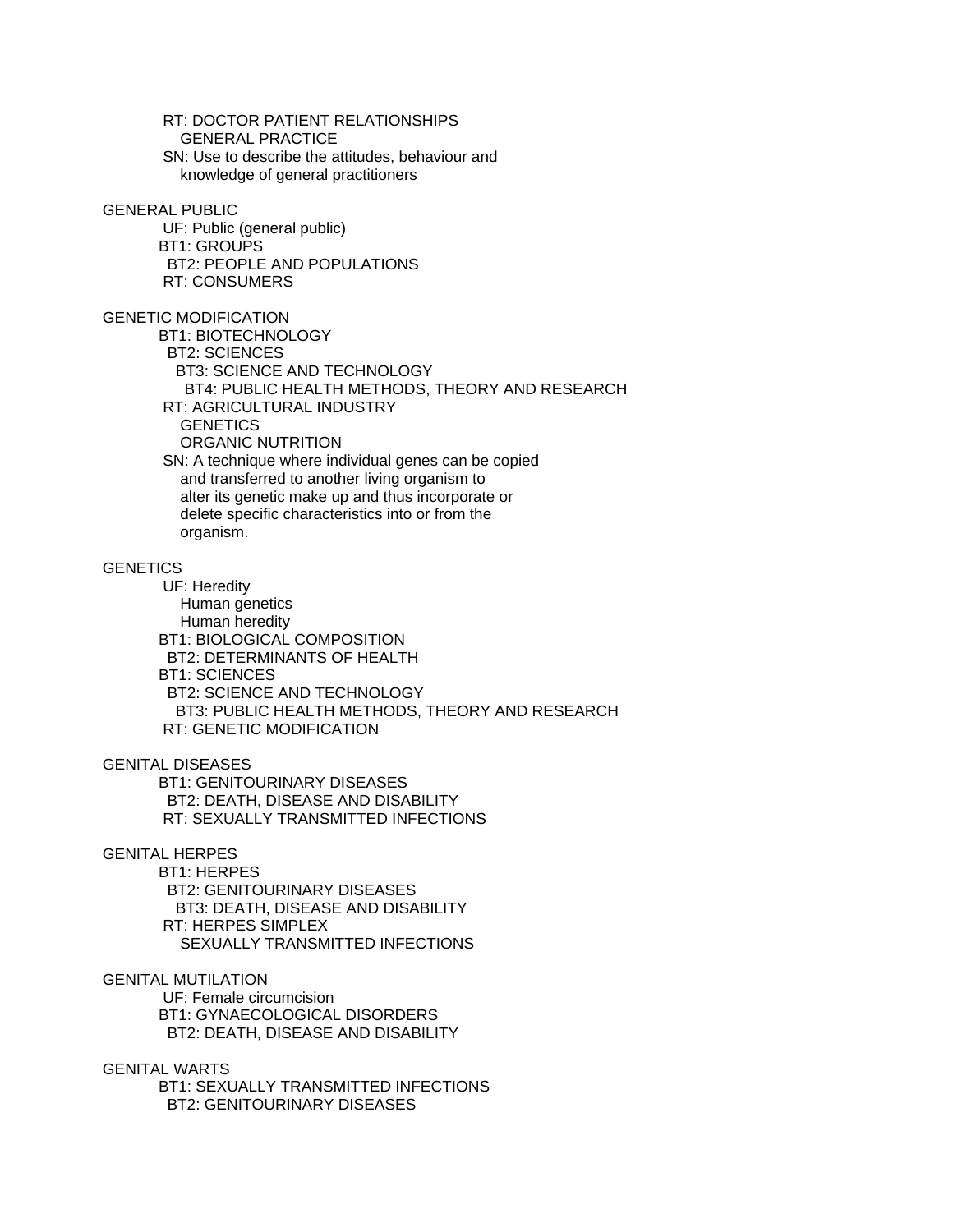### BT3: DEATH, DISEASE AND DISABILITY

Genitourinary clinics USE: GUM CLINICS

GENITOURINARY DISEASES NT1: GENITAL DISEASES NT1: HERPES NT2: GENITAL HERPES NT2: HERPES SIMPLEX NT1: SEXUALLY TRANSMITTED INFECTIONS NT2: CHLAMYDIA NT2: GENITAL WARTS NT2: GONORRHOEA NT2: NON SPECIFIC URETHRITIS NT2: SYPHILIS NT1: URINARY TRACT DISEASES NT2: URINARY INCONTINENCE BT1: DEATH, DISEASE AND DISABILITY SN: was PHITS level 2 term

GEOGRAPHICAL FEATURES BT1: AREAS BT2: PLACES BT3: SETTINGS AND PLACES RT: GEOGRAPHY

GEOGRAPHICAL INFORMATION SYSTEMS BT1: INFORMATION SYSTEMS BT2: INFORMATION BT3: COMMUNICATION AND KNOWLEDGE BT3: MANAGEMENT AND POLICY BT4: HEALTH SERVICES AND THEIR MANAGEMENT

**GEOGRAPHY** 

 NT1: DEVELOPING COUNTRIES NT1: EUROPEAN UNION NT1: INTERNATIONAL ISSUES NT1: NATIONAL NT2: REGIONAL NT1: REGIONAL VARIATIONS NT1: RURAL AREAS NT1: SUPRANATIONAL ISSUES NT1: URBAN AREAS NT2: CITIES NT3: INNER CITIES NT2: URBAN DEVELOPMENT BT1: SETTINGS AND PLACES RT: GEOGRAPHICAL FEATURES GEOLOGY AND TOPOGRAPHY LINES

GEOLOGY AND TOPOGRAPHY BT1: ENVIRONMENT BT2: ENVIRONMENTAL DETERMINANTS BT3: DETERMINANTS OF HEALTH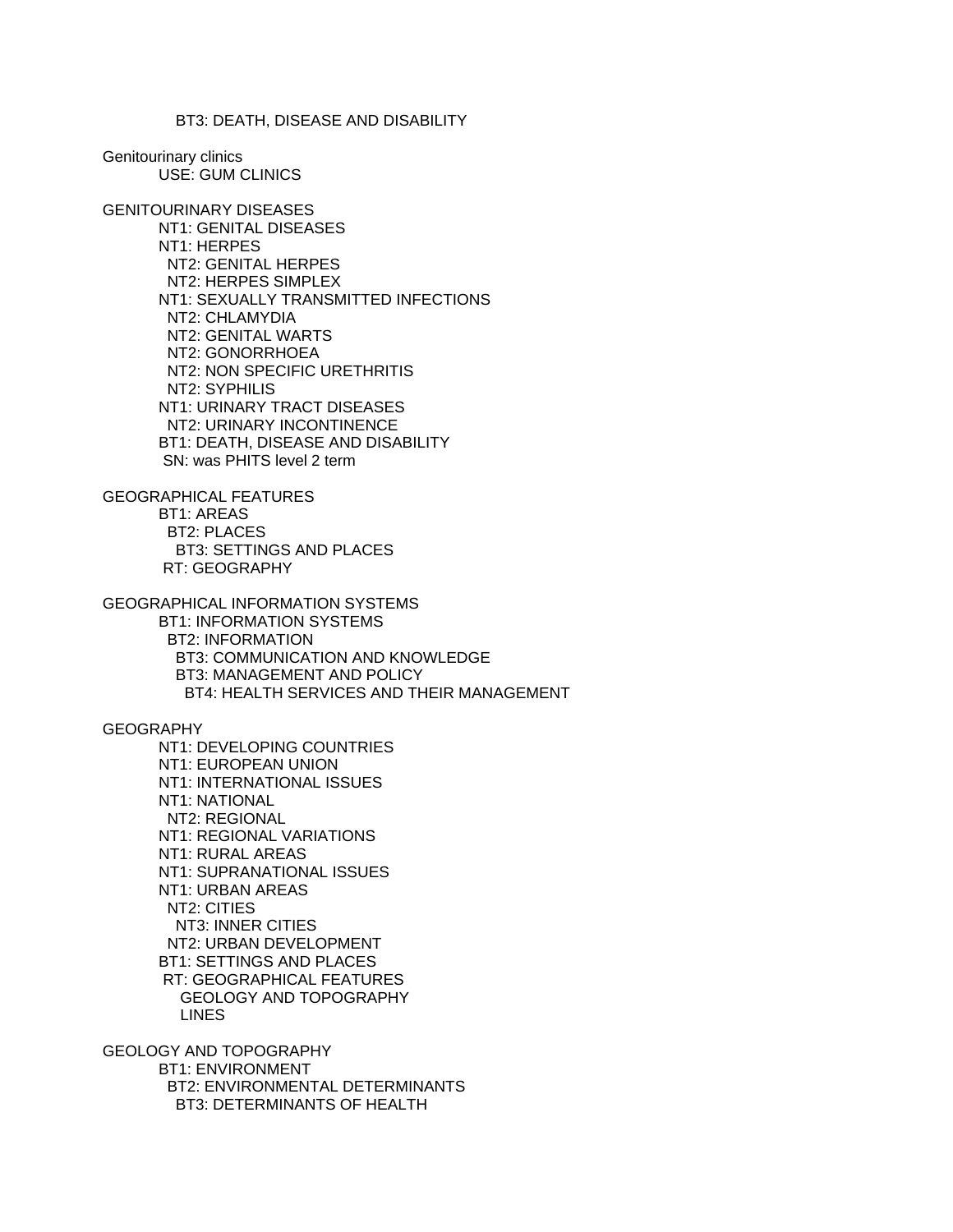# RT: GEOGRAPHY

# **GERIATRICS**

 BT1: MEDICINE BT2: HEALTHCARE AND HEALTH SERVICES BT3: HEALTH SERVICES AND THEIR MANAGEMENT RT: AGEING OLDER PEOPLE VERY OLD PEOPLE SN: "The branch of medicine concerned with the medical

 problems and care of the aged." (Stedman's concise medical and allied health dictionary)

# German measles

USE: RUBELLA

# Gerontology

USE: AGEING

# **GIRLS**

 UF: Females (girls) BT1: CHILDREN BT2: AGE GROUPS BT3: GROUPS BT4: PEOPLE AND POPULATIONS RT: BOYS PRE SCHOOL CHILDREN YOUNG PEOPLE SN: Children and adolescents aged up to 18 years

#### Global issues

 USE: INTERNATIONAL ISSUES SUPRANATIONAL ISSUES

# Global warming

USE: CLIMATE CHANGE

#### Glue sniffing

USE: SOLVENT ABUSE

## GLUTEN

 BT1: PROTEINS BT2: NUTRITION COMPONENTS BT3: NUTRITION BT4: FOOD AND NUTRITION BT5: DETERMINANTS OF HEALTH

# GMS

USE: GENERAL PRACTICE

#### GONORRHOEA

 BT1: SEXUALLY TRANSMITTED INFECTIONS BT2: GENITOURINARY DISEASES BT3: DEATH, DISEASE AND DISABILITY

# GOOD PRACTICE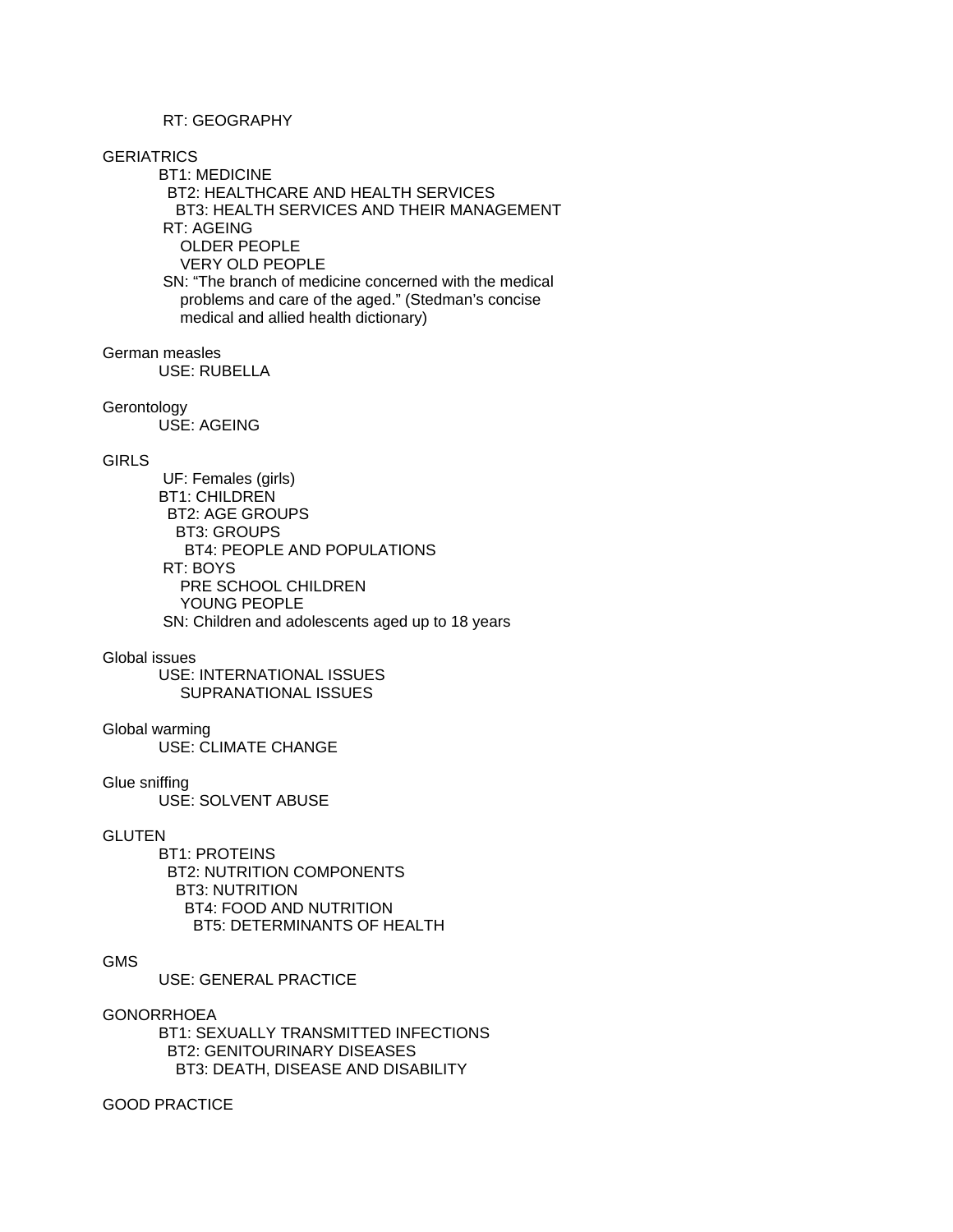UF: Best Practice BT1: FRAMES OF REFERENCE BT2: MANAGEMENT AND POLICY BT3: HEALTH SERVICES AND THEIR MANAGEMENT RT: QUALITY STANDARDS

### **GOVERNANCE**

 BT1: QUALITY BT2: MANAGEMENT BT3: MANAGEMENT AND POLICY BT4: HEALTH SERVICES AND THEIR MANAGEMENT BT2: SERVICES BT3: HEALTH SERVICES AND THEIR MANAGEMENT RT: CLINICAL GOVERNANCE SN: was PHITS level 3 term

GOVERNMENT

 NT1: CENTRAL GOVERNMENT NT1: LOCAL GOVERNMENT NT2: LOCAL AUTHORITIES NT3: LOCAL EDUCATION AUTHORITIES NT2: SOCIAL SERVICES NT3: SOCIAL WORK NT4: COMMUNITY SOCIAL WORK NT4: DISABILITY CARE NT4: FAMILY SUPPORT NT4: OUTREACH WORK NT4: PAROLE WORK NT4: PROBATION WORK NT4: WOMEN'S REFUGES NT4: YOUTH WORK NT5: YOUTH CLUBS NT1: REGIONAL GOVERNMENT BT1: GOVERNMENT AND LAW BT2: HEALTH SERVICES AND THEIR MANAGEMENT GOVERNMENT AND LAW NT1: GOVERNMENT NT2: CENTRAL GOVERNMENT NT2: LOCAL GOVERNMENT NT3: LOCAL AUTHORITIES NT4: LOCAL EDUCATION AUTHORITIES NT3: SOCIAL SERVICES NT4: SOCIAL WORK NT5: COMMUNITY SOCIAL WORK NT5: DISABILITY CARE NT5: FAMILY SUPPORT NT5: OUTREACH WORK NT5: PAROLE WORK NT5: PROBATION WORK NT5: WOMEN'S REFUGES NT5: YOUTH WORK NT6: YOUTH CLUBS NT2: REGIONAL GOVERNMENT NT1: LAW NT2: INTERNATIONAL LAW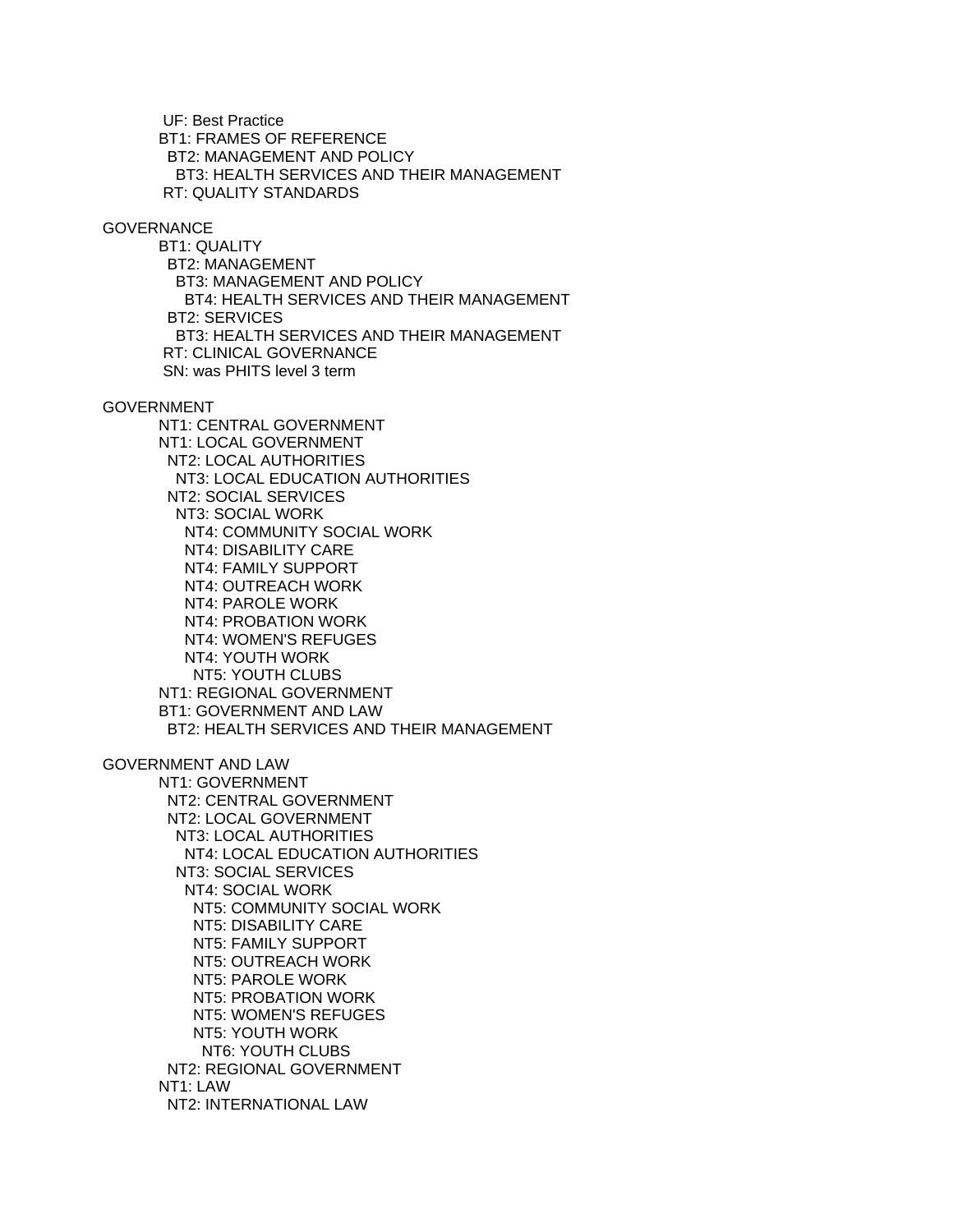NT2: LEGISLATION NT3: EMPLOYMENT LEGISLATION NT3: EQUAL OPPORTUNITIES NT3: HEALTH LEGISLATION NT3: HUMAN RIGHTS NT3: REGULATIONS NT4: TRAFFIC REGULATIONS NT1: POLITICS NT1: PUBLIC SERVICES NT2: ARMED FORCES NT2: POLICE NT2: PUBLIC TRANSPORT BT1: HEALTH SERVICES AND THEIR MANAGEMENT GOVERNMENT INITIATIVES NT1: AREA BASED INITIATIVES NT2: EDUCATION ACTION ZONES BT1: GOVERNMENT POLICY BT2: POLICY BT3: MANAGEMENT AND POLICY BT4: HEALTH SERVICES AND THEIR MANAGEMENT GOVERNMENT OFFICES BT1: AREAS BT2: PLACES BT3: SETTINGS AND PLACES SN: Government office for the regions 1998 boundaries GOVERNMENT POLICY UF: Central government policy NT1: GOVERNMENT INITIATIVES NT2: AREA BASED INITIATIVES NT3: EDUCATION ACTION ZONES NT1: NATIONAL SERVICE FRAMEWORKS BT1: POLICY BT2: MANAGEMENT AND POLICY BT3: HEALTH SERVICES AND THEIR MANAGEMENT RT: HEALTH POLICY SOCIAL POLICY GP USE: GENERAL PRACTICE

GP practice USE: GENERAL PRACTICE SN: was PHITS level 3 term

# GP PRACTICE AREAS

 BT1: AREAS BT2: PLACES BT3: SETTINGS AND PLACES RT: GENERAL PRACTICE SN: was 'GP practice' PHITS level 3 term

GPs

USE: GENERAL PRACTITIONERS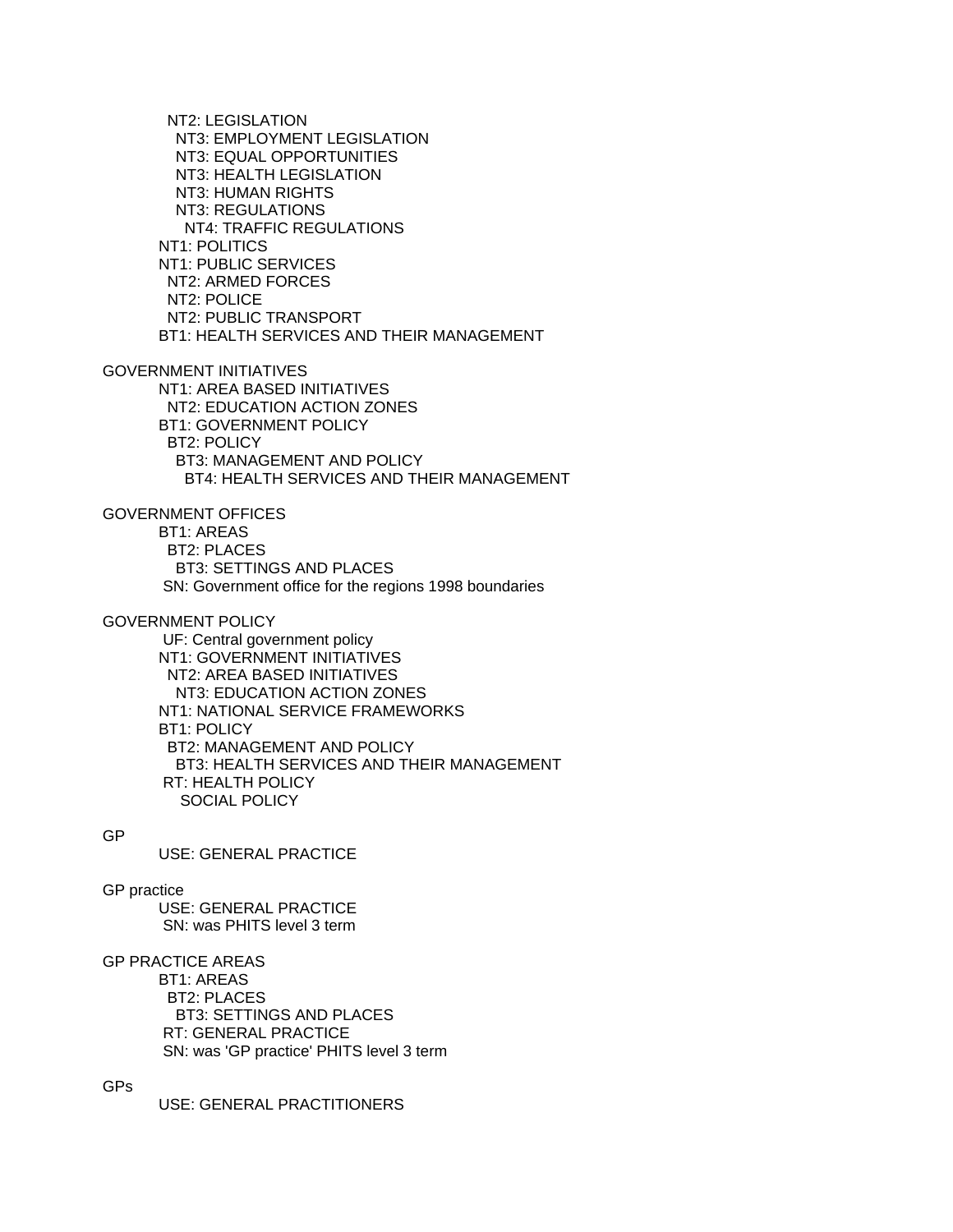Greenhouse effect USE: CLIMATE CHANGE

#### GRID REFERENCES

 BT1: POINTS BT2: PLACES BT3: SETTINGS AND PLACES SN: A map reference as an indicator of place

#### Grief work

USE: BEREAVEMENT COUNSELLING

# **Grievances**

USE: COMPLAINTS

#### Group discussion USE: DISCUSSION

# GROUP EDUCATION

 NT1: ROLE PLAY BT1: TEACHING METHODS BT2: METHODS BT3: PUBLIC HEALTH METHODS, THEORY AND RESEARCH RT: PEER EDUCATION **TEAMWORK** 

# **GROUPS**

 UF: Social groups NT1: AGE GROUPS NT2: ADULTS NT3: MIDDLE AGED PEOPLE NT3: OLDER PEOPLE NT3: VERY OLD PEOPLE NT3: YOUNG ADULTS NT2: CHILDREN NT3: BOYS NT3: GIRLS NT3: INFANTS NT3: LOOKED AFTER CHILDREN NT3: PRE SCHOOL CHILDREN NT2: NEONATES NT2: YOUNG PEOPLE NT1: CARERS NT1: CLIENTS NT1: CLUBS NT2: AFTER SCHOOL CLUBS NT2: BREAKFAST CLUBS NT1: CONSUMERS NT1: DISADVANTAGED GROUPS NT2: HARD TO REACH GROUPS NT2: VULNERABLE GROUPS NT3: ASYLUM SEEKERS NT3: CHILDREN IN CARE NT3: CYCLISTS NT3: DRUG USERS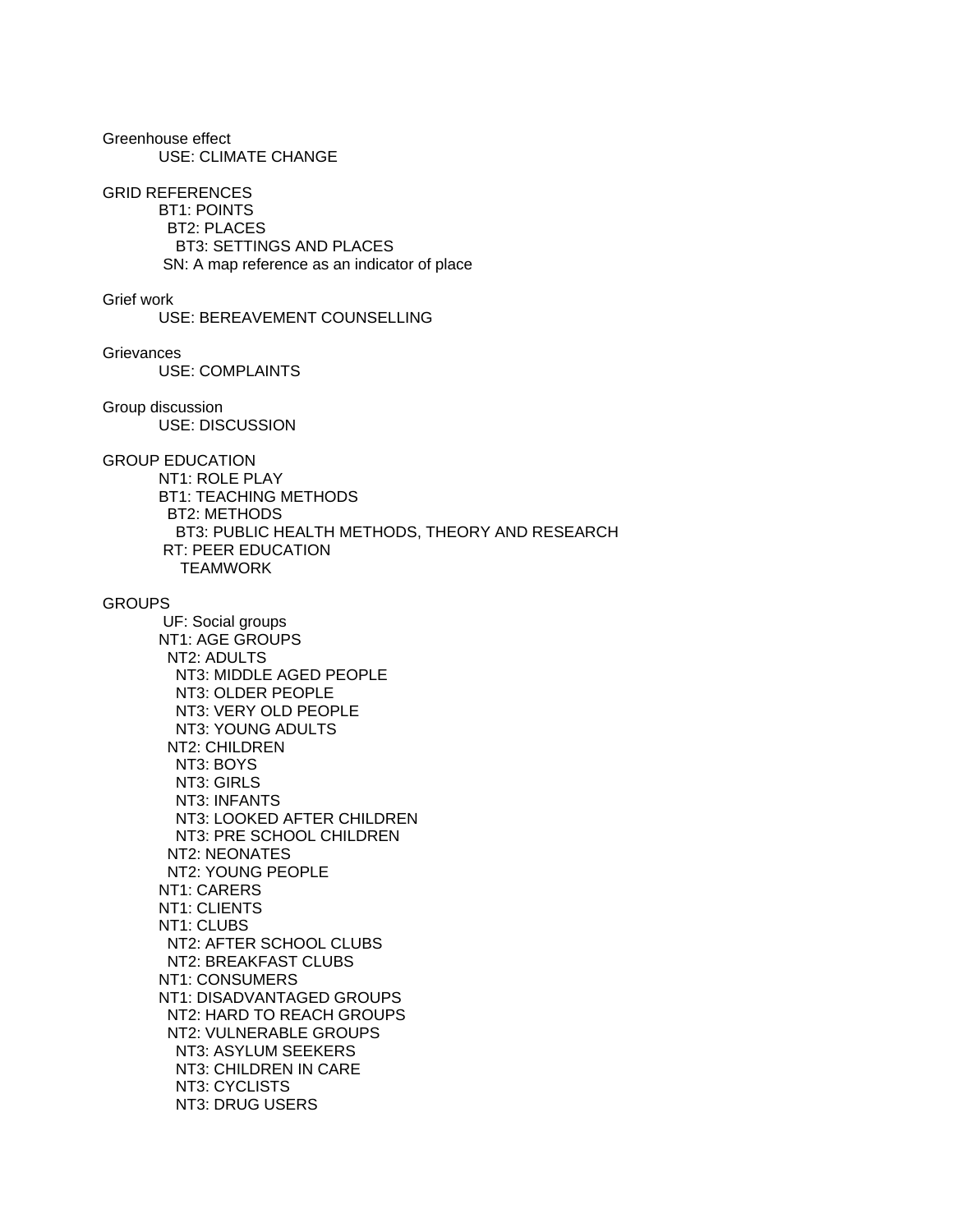NT4: INJECTING DRUG USERS NT3: EXCLUDED PEOPLE NT3: GYPSIES AND TRAVELLERS NT3: HOMELESS PEOPLE NT3: LOOKED AFTER CHILDREN NT3: MIGRANTS NT4: MIGRANT WORKERS NT3: OFFENDERS NT3: PEDESTRIANS NT3: PEOPLE WITH MENTAL HEALTH PROBLEMS NT4: PEOPLE WITH DEMENTIA NT3: PRISONERS NT3: REFUGEES NT3: SUBSTANCE MISUSERS NT1: DONORS NT1: ETHNIC GROUPS NT2: ASIAN PEOPLE NT2: BLACK PEOPLE NT2: CHINESE PEOPLE NT2: MIXED RACE PEOPLE NT2: WHITE PEOPLE NT1: FOCUS GROUPS NT1: GENERAL PUBLIC NT1: MEN NT1: OCCUPATIONAL GROUPS NT2: CARE WORKERS NT2: COMMUNITY DEVELOPMENT WORKERS NT2: EDUCATION PROFESSIONALS NT3: TEACHERS NT3: TRAINERS NT2: EMPLOYEES NT2: EMPLOYERS NT2: HEALTH PROFESSIONALS NT3: ALLIED HEALTH PROFESSIONALS NT3: COUNSELLORS NT3: DENTISTS NT3: ENVIRONMENTAL HEALTH OFFICERS NT3: HEALTH PROMOTION PROFESSIONALS NT3: HEALTH VISITORS NT3: MEDICAL STAFF NT4: GENERAL PRACTITIONERS NT4: OBSTETRICIANS NT3: NURSES NT4: DISTRICT NURSES NT4: HEALTH VISITORS NT4: MIDWIVES NT4: NURSING AUXILIARIES NT4: PSYCHIATRIC NURSES NT3: PHARMACISTS NT3: PSYCHIATRISTS NT4: PSYCHOTHERAPISTS NT3: PSYCHOLOGISTS NT3: PUBLIC HEALTH WORKERS NT2: MANAGERS NT2: POLICY MAKERS NT2: PUPILS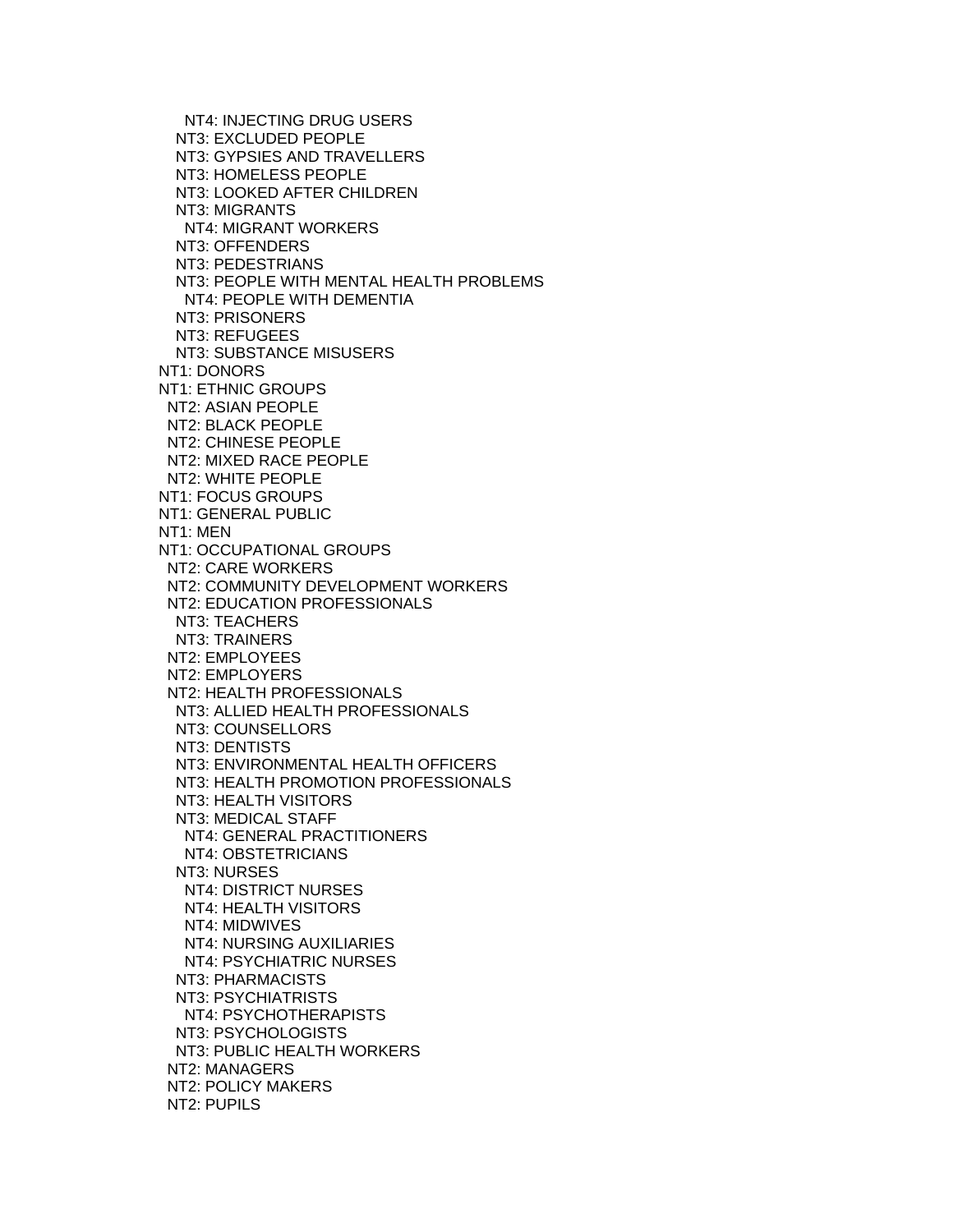NT2: RESEARCHERS NT2: RETIRED PEOPLE NT2: SEX WORKERS NT2: SOCIAL WORKERS NT2: STUDENTS NT2: UNEMPLOYED PEOPLE NT2: VOLUNTEERS NT2: YOUNG WORKERS NT1: PATIENTS NT2: PATIENT CHOICE NT2: PATIENT PARTICIPATION NT2: PATIENT SATISFACTION NT2: PATIENTS' CHARTERS NT2: PATIENTS' RIGHTS NT3: COMPLAINTS NT1: PEER GROUPS NT1: PEOPLE WITH DISABILITIES NT2: PEOPLE WITH LEARNING DISABILITIES NT2: PEOPLE WITH PHYSICAL DISABILITIES NT3: PEOPLE WITH HEARING DISABILITIES NT3: PEOPLE WITH VISUAL DISABILITIES NT4: BLIND PEOPLE NT1: PEOPLE WITH HIV OR AIDS NT1: PRESSURE GROUPS NT1: RELIGIOUS GROUPS NT1: SELF HELP GROUPS NT1: SMALL GROUP WORK NT1: WOMEN BT1: PEOPLE AND POPULATIONS

# GROWTH

 BT1: PHYSICAL DEVELOPMENT BT2: PHYSIOLOGY BT3: SCIENCES BT4: SCIENCE AND TECHNOLOGY BT5: PUBLIC HEALTH METHODS, THEORY AND RESEARCH

#### GROWTH DISORDERS

 BT1: MUSCULOSKELETAL DISORDERS BT2: DEATH, DISEASE AND DISABILITY

# **Guidance**

USE: COUNSELLING

#### GUIDELINES

 BT1: FRAMES OF REFERENCE BT2: MANAGEMENT AND POLICY BT3: HEALTH SERVICES AND THEIR MANAGEMENT

#### GUM CLINICS

 UF: Genitourinary clinics STD clinics BT1: CLINICS BT2: PRIMARY CARE SERVICES BT3: HEALTH SERVICES BT4: HEALTHCARE AND HEALTH SERVICES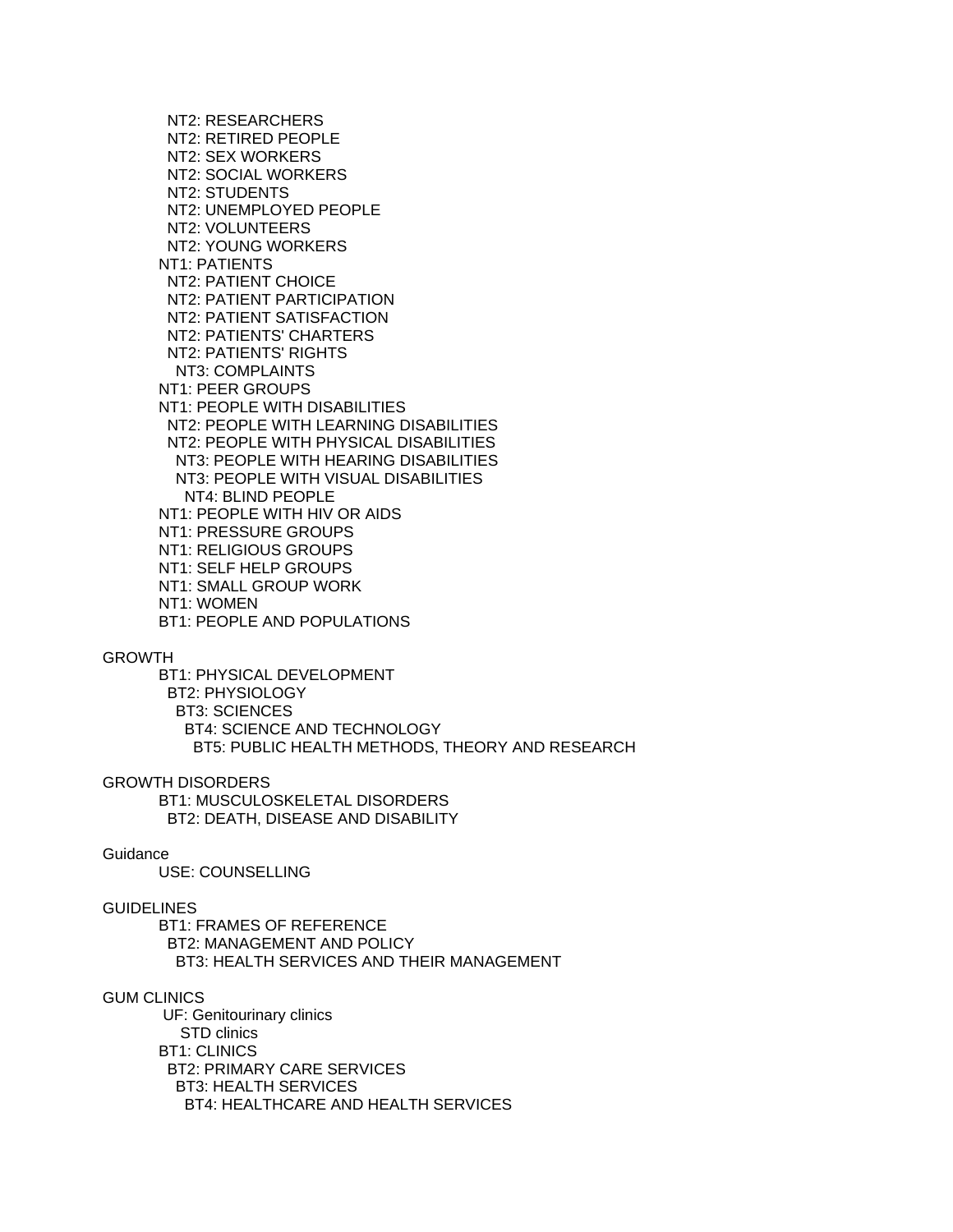BT5: HEALTH SERVICES AND THEIR MANAGEMENT BT3: SERVICES BT4: HEALTH SERVICES AND THEIR MANAGEMENT

GYNAECOLOGICAL DISORDERS

 NT1: GENITAL MUTILATION BT1: DEATH, DISEASE AND DISABILITY RT: OVARIAN CANCER

GYNAECOLOGISTS

 BT1: GYNAECOLOGY BT2: MEDICINE BT3: HEALTHCARE AND HEALTH SERVICES BT4: HEALTH SERVICES AND THEIR MANAGEMENT

GYNAECOLOGY

 NT1: GYNAECOLOGISTS BT1: MEDICINE BT2: HEALTHCARE AND HEALTH SERVICES BT3: HEALTH SERVICES AND THEIR MANAGEMENT

GYPSIES AND TRAVELLERS UF: Irish travellers **Travellers**  Travelling communities BT1: VULNERABLE GROUPS BT2: DISADVANTAGED GROUPS BT3: GROUPS BT4: PEOPLE AND POPULATIONS

**Habits** 

USE: HABITUAL BEHAVIOUR

HABITUAL BEHAVIOUR

 UF: Habits BT1: BEHAVIOUR BT2: PSYCHOLOGY BT3: BEHAVIOURAL SCIENCES BT4: SCIENCES BT5: SCIENCE AND TECHNOLOGY BT6: PUBLIC HEALTH METHODS, THEORY AND RESEARCH RT: HEALTH BEHAVIOUR MOTIVATION

HAEMATOLOGICAL CANCER BT1: CANCER BT2: DEATH, DISEASE AND DISABILITY RT: BLOOD AND IMMUNE DISORDERS SN: was PHITS level 3 term

**HALLUCINOGENS**  UF: Psychedelic agents NT1: CANNABIS NT1: LSD BT1: SUBSTANCE MISUSE

BT2: CAUSES OF HARM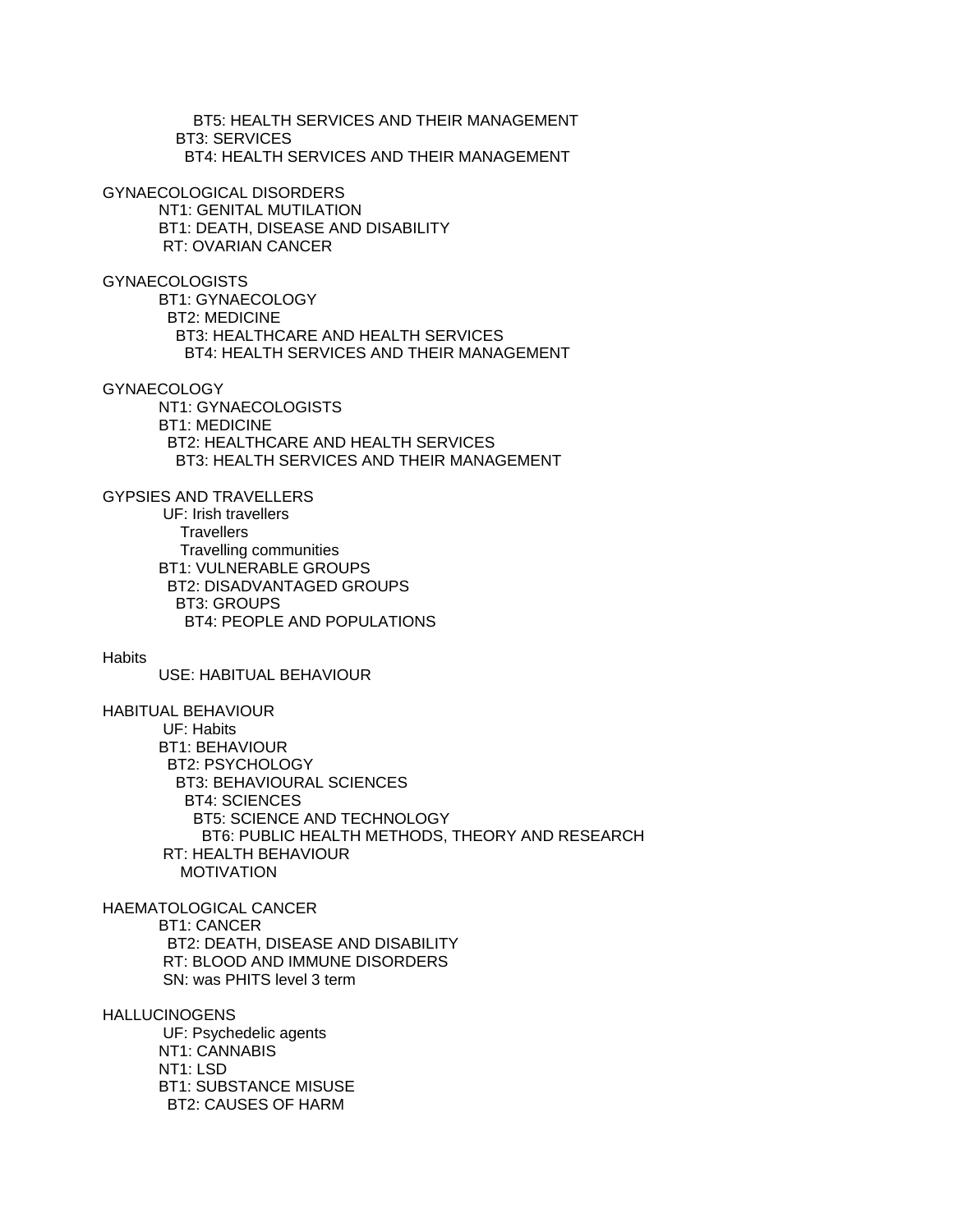# BT3: ENVIRONMENTAL DETERMINANTS BT4: DETERMINANTS OF HEALTH BT2: INDIVIDUAL BEHAVIOUR BT3: DETERMINANTS OF HEALTH

#### Handicap

USE: DISABILITIES

# **Handicaps**

USE: DISABILITIES

HARD TO REACH GROUPS BT1: DISADVANTAGED GROUPS BT2: GROUPS BT3: PEOPLE AND POPULATIONS RT: OUTREACH WORK SN: People who do not have access to services because of lifestyle or social exclusion.

HARM REDUCTION

 BT1: HEALTH SERVICES BT2: HEALTHCARE AND HEALTH SERVICES BT3: HEALTH SERVICES AND THEIR MANAGEMENT RT: HEALTH PROMOTION NEEDLE EXCHANGE **PREVENTION** 

Hashish

USE: CANNABIS

#### HDLs

USE: HIGH DENSITY LIPOPROTEINS

# HEAD INJURIES

 UF: Brain injuries BT1: INJURIES BT2: DEATH, DISEASE AND DISABILITY

# **HEALTH**

 UF: Personal health NT1: CHILD HEALTH NT2: CHILD WELFARE NT1: COMMUNITY HEALTH NT1: FITNESS NT1: FOOT HEALTH NT1: HEALTH STATUS NT2: DISABILITY MEASURES NT2: FITNESS NT2: HEALTHY LIFE EXPECTANCY NT2: INFANT MORTALITY NT2: PERINATAL MORTALITY NT2: SELF RATED HEALTH NT2: SPECIFIC HEALTH MEASURES NT2: SUMMARY HEALTH NT2: WELLBEING NT1: HOLISTIC APPROACH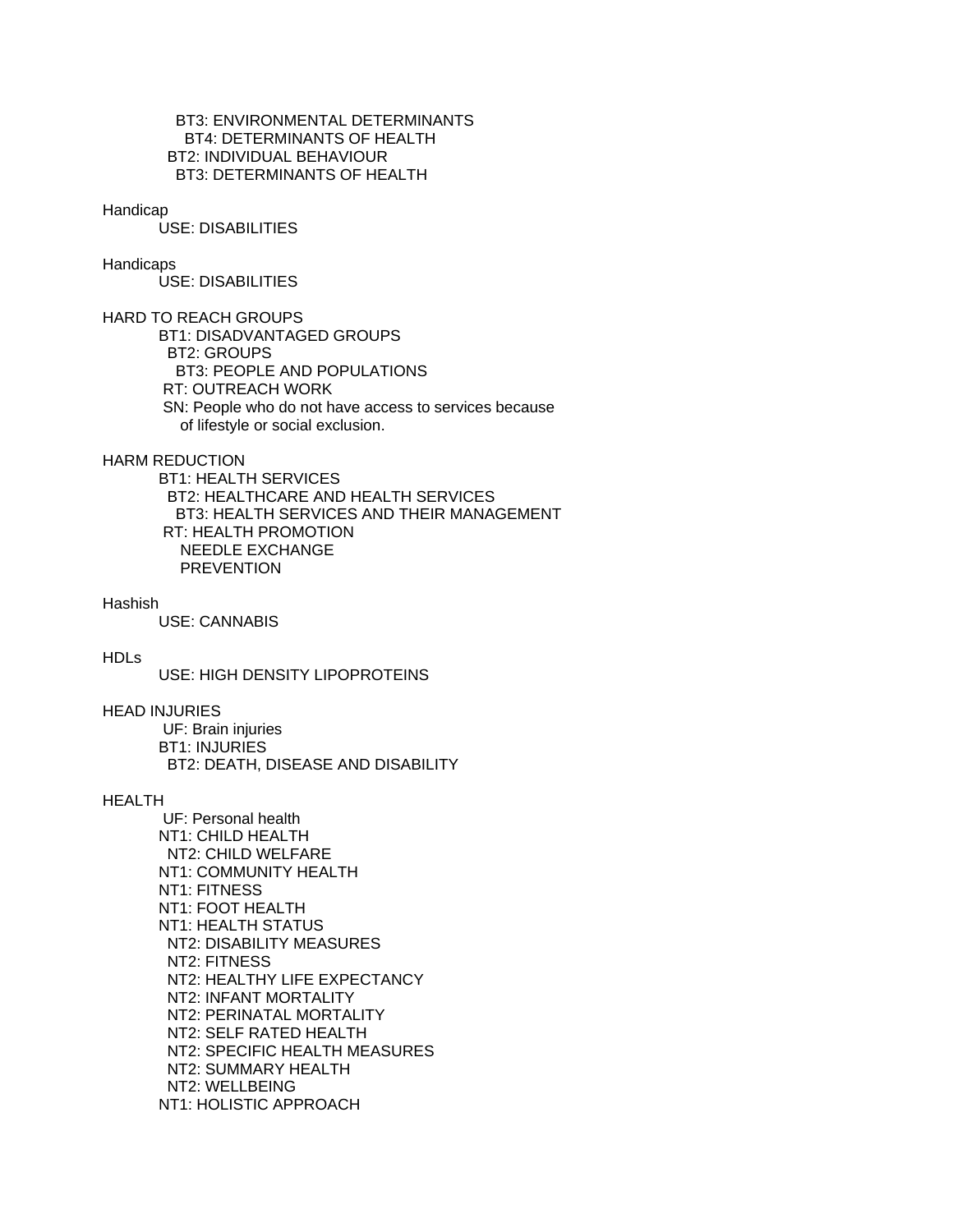NT1: MEN'S HEALTH NT1: MENTAL HEALTH NT2: RELAXATION NT2: STRESS NT1: OCCUPATIONAL HEALTH AND SAFETY NT1: ORAL HEALTH NT2: DENTAL HEALTH NT1: SEXUAL HEALTH NT1: WOMEN'S HEALTH BT1: HEALTH, PUBLIC HEALTH, HEALTH PROMOTION RT: IMPACT ASSESSMENT Health and safety USE: OCCUPATIONAL HEALTH AND SAFETY Health at work USE: OCCUPATIONAL HEALTH AND SAFETY HEALTH AUTHORITIES BT1: AREAS BT2: PLACES BT3: SETTINGS AND PLACES SN: Health Authority areas as at 1998 HEALTH BEHAVIOUR UF: Health related behaviour NT1: HEALTH BEHAVIOUR MAINTENANCE BT1: BEHAVIOUR BT2: PSYCHOLOGY BT3: BEHAVIOURAL SCIENCES BT4: SCIENCES BT5: SCIENCE AND TECHNOLOGY BT6: PUBLIC HEALTH METHODS, THEORY AND RESEARCH RT: APATHY HABITUAL BEHAVIOUR

LIFESTYLE

 SN: 'Any activity undertaken by an individual, regardless of actual or perceived health status, for the purpose of promoting, protecting or maintaining health, whether or not such behaviour is objectively effective towards that end.' (Health promotion glossary, 1998)

#### HEALTH BEHAVIOUR MAINTENANCE

 BT1: HEALTH BEHAVIOUR BT2: BEHAVIOUR BT3: PSYCHOLOGY BT4: BEHAVIOURAL SCIENCES BT5: SCIENCES BT6: SCIENCE AND TECHNOLOGY BT7: PUBLIC HEALTH METHODS, THEORY AND RESEARCH RT: BEHAVIOURAL CHANGE

HEALTH BELIEF MODELS BT1: MODELS BT2: METHODS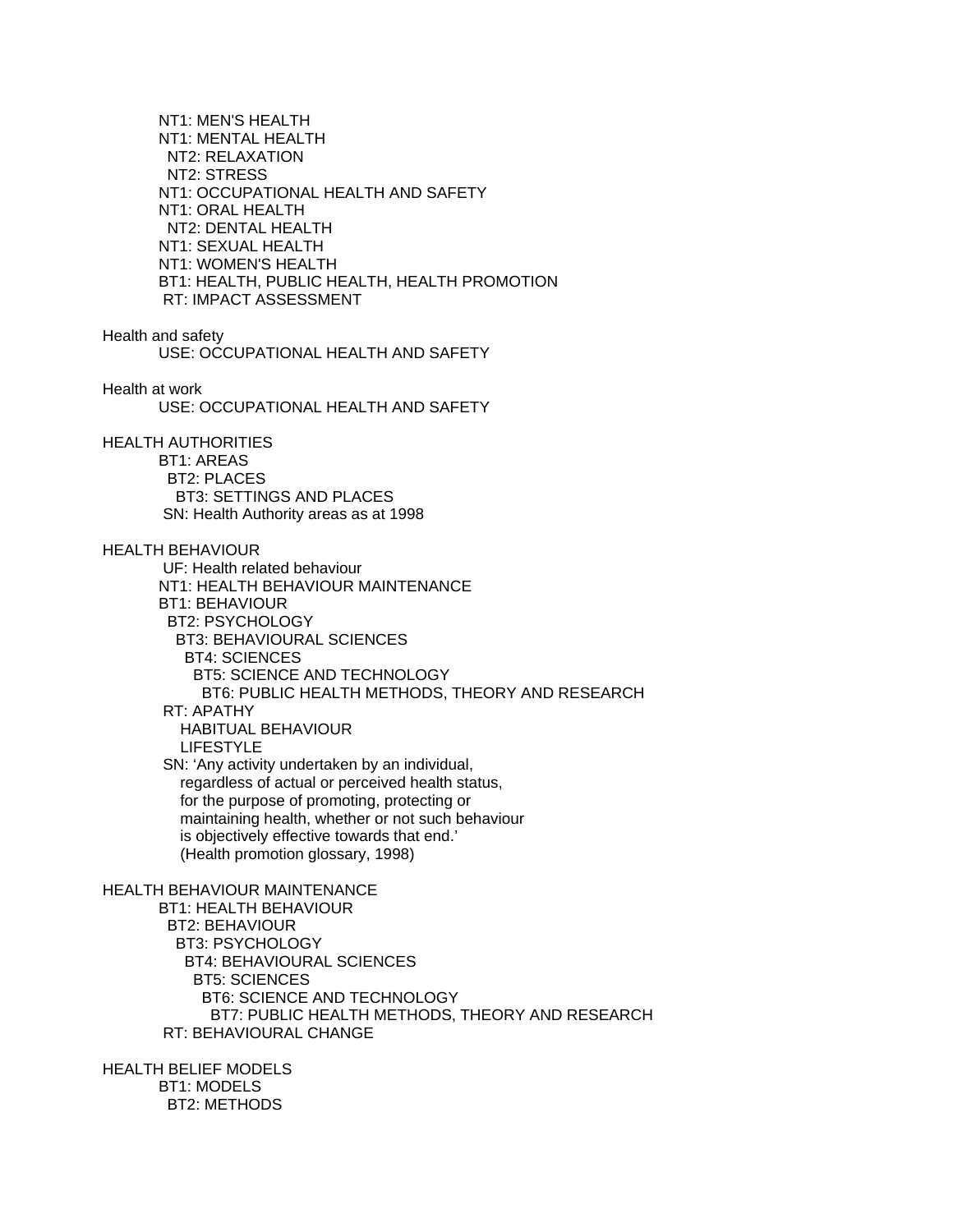BT3: PUBLIC HEALTH METHODS, THEORY AND RESEARCH RT: HEALTH BELIEFS HEALTH PROMOTION MODELS

HEALTH BELIEFS

 BT1: BELIEFS BT2: PEOPLE AND POPULATIONS BT1: PSYCHOLOGICAL DETERMINANTS BT2: DETERMINANTS OF HEALTH RT: HEALTH BELIEF MODELS

Health care industry USE: HEALTH SERVICES

HEALTH CENTRES

 UF: Medical centres BT1: PRIMARY CARE SERVICES BT2: HEALTH SERVICES BT3: HEALTHCARE AND HEALTH SERVICES BT4: HEALTH SERVICES AND THEIR MANAGEMENT BT2: SERVICES BT3: HEALTH SERVICES AND THEIR MANAGEMENT RT: CLINICS GENERAL PRACTICE HEALTHY LIVING CENTRES

HEALTH DEVELOPMENT

 BT1: UK HEALTH POLICIES BT2: HEALTH POLICY BT3: POLICY BT4: MANAGEMENT AND POLICY BT5: HEALTH SERVICES AND THEIR MANAGEMENT RT: HEALTH PROMOTION SN: was PHITS level 3 term

Health Development Agency USE: NICE

Health development and promotion USE: HEALTH PROMOTION SN: was PHITS level 3 term

HEALTH ECONOMICS

 UF: Health service economics Medical economics NT1: PRIVATE FINANCE INITIATIVES BT1: ECONOMICS BT2: ECONOMICS, FINANCE AND INDUSTRY BT3: DETERMINANTS OF HEALTH

HEALTH EDUCATION

 NT1: ALCOHOL EDUCATION NT1: ANTENATAL EDUCATION NT1: DRUGS EDUCATION NT1: NUTRITION EDUCATION NT1: PATIENT EDUCATION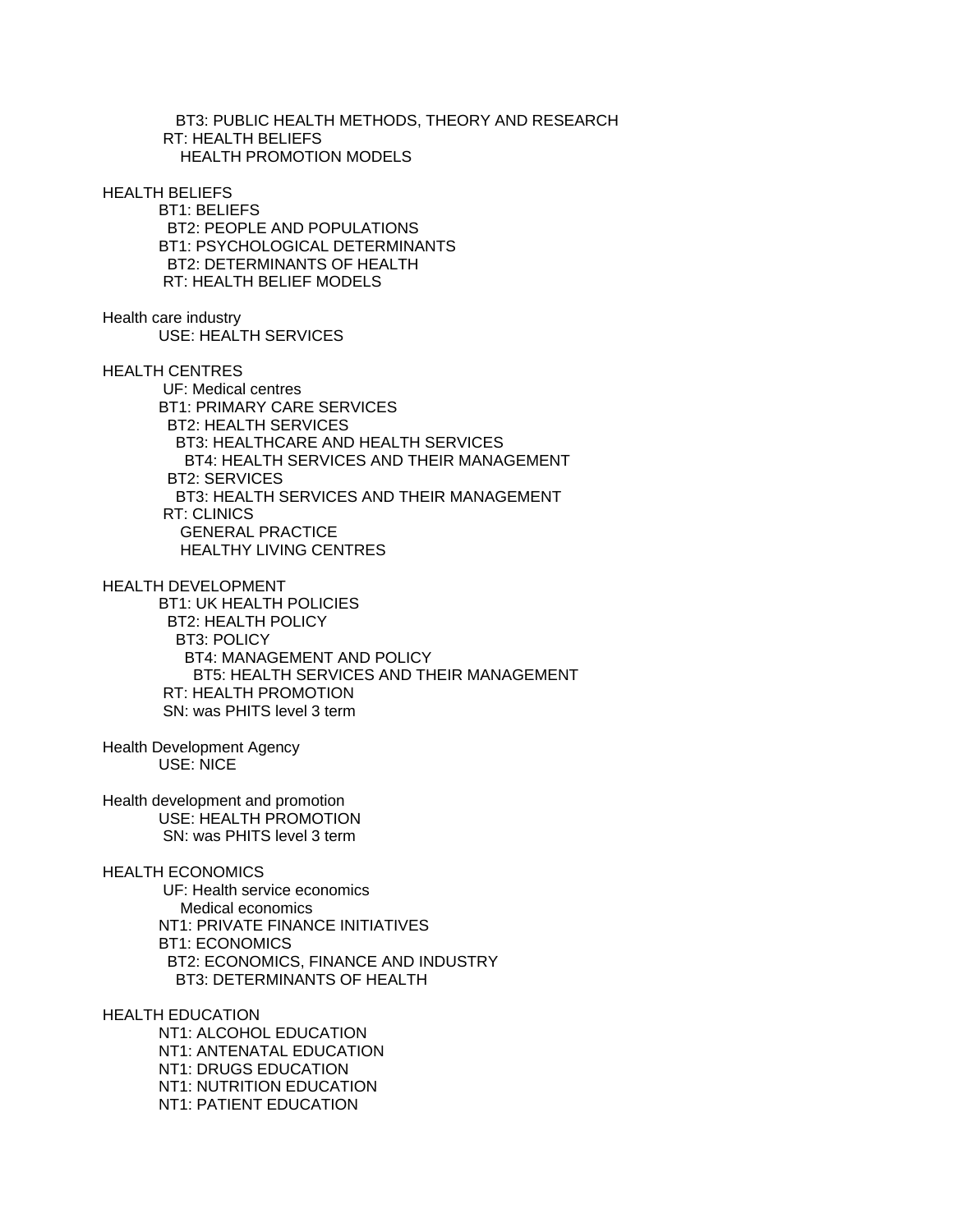NT2: PATIENT INFORMATION NT1: SEX EDUCATION BT1: HEALTH PROMOTION BT2: HEALTH, PUBLIC HEALTH, HEALTH PROMOTION RT: LIFESKILLS SN: 'Health education comprises consciously constructed opportunities for learning involving some form of communication designed to improve health literacy, including improving knowledge, and developing life skills which are conducive to individual and community health.' (Health promotion glossary, 1998) Health education professionals USE: HEALTH PROMOTION PROFESSIONALS Health education units USE: HEALTH PROMOTION UNITS HEALTH EQUITY AUDIT BT1: METHODS BT2: PUBLIC HEALTH METHODS, THEORY AND RESEARCH HEALTH ETHICS UF: Medical ethics BT1: ETHICS BT2: SOCIAL FACTORS BT3: SOCIOECONOMIC FACTORS BT4: SOCIAL DETERMINANTS BT5: DETERMINANTS OF HEALTH RT: CONFIDENTIALITY HEALTH GAIN BT1: HEALTH OUTCOMES BT2: HEALTH INTERVENTIONS BT3: HEALTH SERVICES BT4: HEALTHCARE AND HEALTH SERVICES BT5: HEALTH SERVICES AND THEIR MANAGEMENT SN: Health gain is a way to express improved health outcomes. It can be used to reflect the relative advantage of one form of health intervention over

HEALTH IMPACT ASSESSMENT

UF: HIA

 BT1: IMPACT ASSESSMENT BT2: METHODS BT3: PUBLIC HEALTH METHODS, THEORY AND RESEARCH RT: ENVIRONMENTAL IMPACT ASSESSMENT

another in producing the greatest health gain

(Health promotion glossary, 1998)

Health improvement

USE: HEALTH PROMOTION

HEALTH INDICATORS NT1: SOCIAL INDICATORS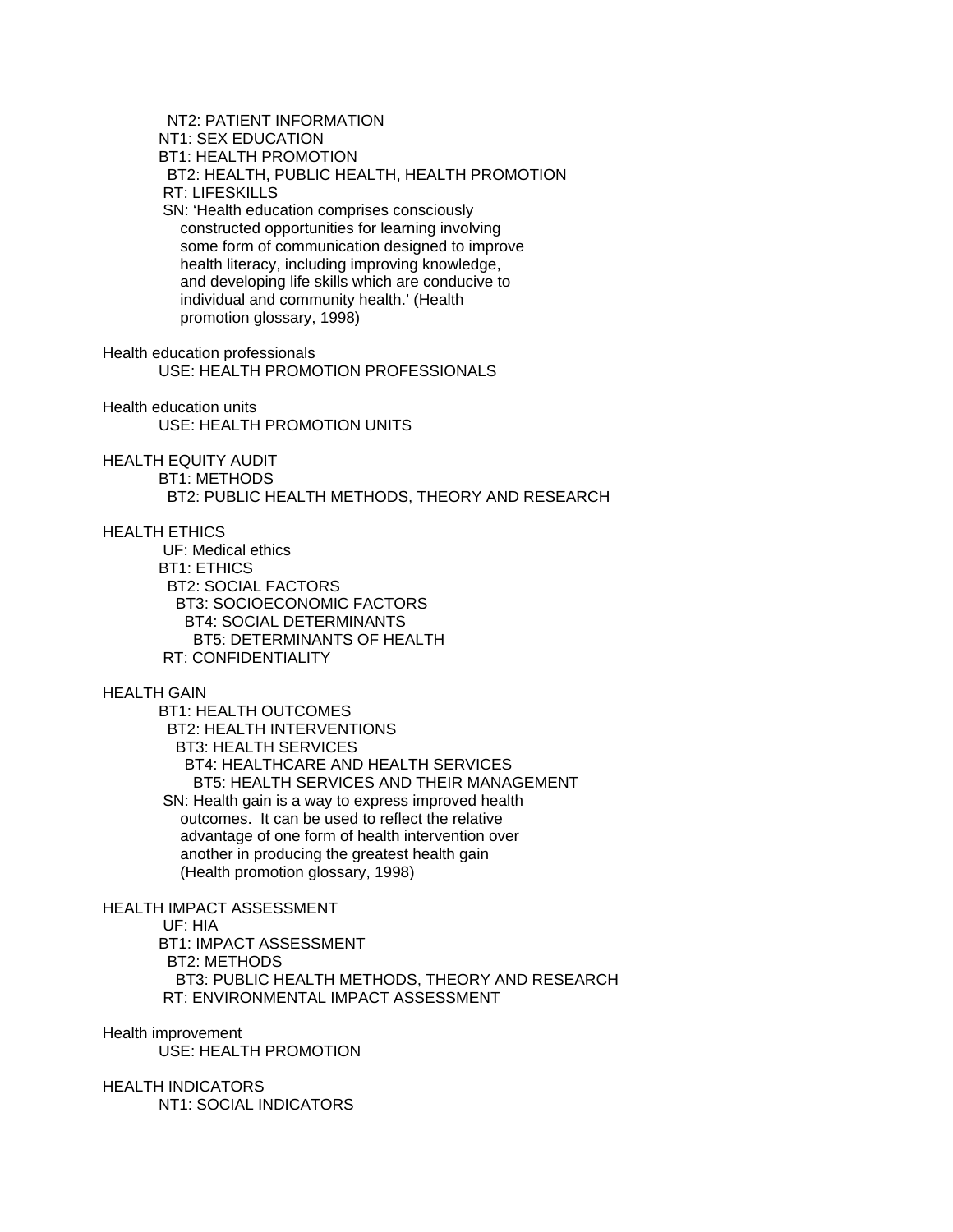BT1: INDICATORS BT2: METHODS BT3: PUBLIC HEALTH METHODS, THEORY AND RESEARCH RT: HEALTH OUTCOMES HEALTH TARGETS

HEALTH INEQUALITIES

 UF: Inequalities in health BT1: HEALTH POLICY BT2: POLICY BT3: MANAGEMENT AND POLICY BT4: HEALTH SERVICES AND THEIR MANAGEMENT BT1: INEQUALITIES BT2: SOCIAL FACTORS BT3: SOCIOECONOMIC FACTORS BT4: SOCIAL DETERMINANTS BT5: DETERMINANTS OF HEALTH RT: SOCIAL INEQUALITIES

HEALTH INFORMATION SERVICES

 NT1: HEALTH SHOPS NT1: HELPLINES BT1: COMMUNITY INFORMATION AND ADVICE SERVICES BT2: HEALTH SERVICES BT3: HEALTHCARE AND HEALTH SERVICES BT4: HEALTH SERVICES AND THEIR MANAGEMENT BT2: INFORMATION BT3: COMMUNICATION AND KNOWLEDGE BT3: MANAGEMENT AND POLICY BT4: HEALTH SERVICES AND THEIR MANAGEMENT

HEALTH INSURANCE

 UF: Insurance Medical insurance Patient insurance schemes BT1: ECONOMICS, FINANCE AND INDUSTRY BT2: DETERMINANTS OF HEALTH RT: PRIVATE HEALTH CARE

HEALTH INTERVENTIONS

 UF: Interventions NT1: HEALTH OUTCOMES NT2: HEALTH GAIN BT1: HEALTH SERVICES BT2: HEALTHCARE AND HEALTH SERVICES BT3: HEALTH SERVICES AND THEIR MANAGEMENT RT: HEALTH PROMOTION

HEALTH LEGISLATION

 UF: Legislation (health) BT1: LEGISLATION BT2: LAW BT3: GOVERNMENT AND LAW BT4: HEALTH SERVICES AND THEIR MANAGEMENT

Health needs assessment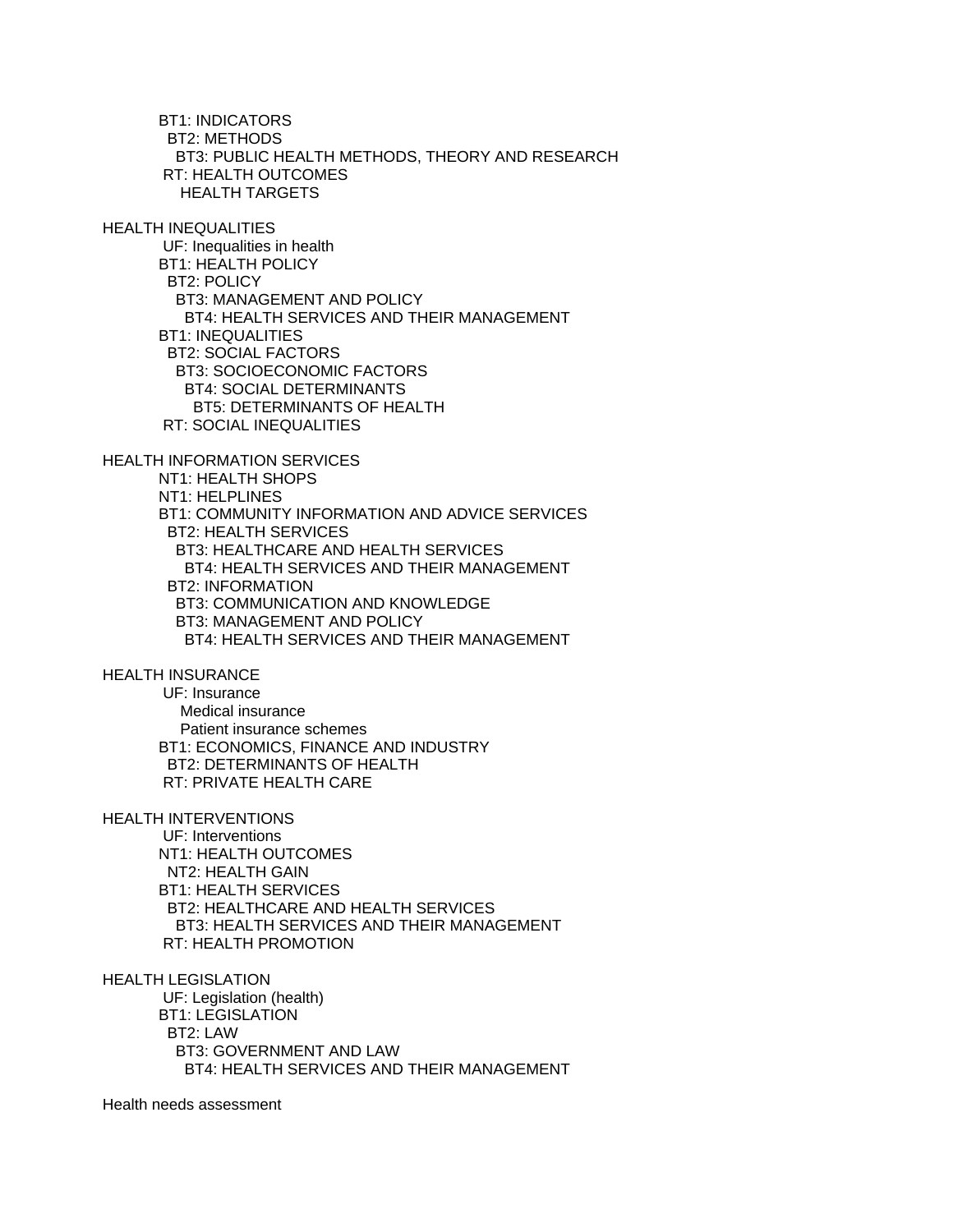HEALTH OUTCOMES

 NT1: HEALTH GAIN BT1: HEALTH INTERVENTIONS BT2: HEALTH SERVICES BT3: HEALTHCARE AND HEALTH SERVICES BT4: HEALTH SERVICES AND THEIR MANAGEMENT RT: HEALTH INDICATORS SN: 'A change in the health status of an individual, group or population which is attributable to a planned intervention or series of interventions, regardless of whether such an intervention was intended to change health status.' (Health promotion glossary, 1998)

HEALTH PLANNING

 UF: Health service planning BT1: HEALTH POLICY BT2: POLICY BT3: MANAGEMENT AND POLICY BT4: HEALTH SERVICES AND THEIR MANAGEMENT BT1: PLANNING BT2: POLICY BT3: MANAGEMENT AND POLICY BT4: HEALTH SERVICES AND THEIR MANAGEMENT RT: SOCIAL PLANNING

# Health policies

USE: HEALTH POLICY

# HEALTH POLICY

 UF: Health policies Health service policy NT1: ALCOHOL POLICIES NT1: DRUG POLICIES NT1: HEALTH INEQUALITIES NT1: HEALTH PLANNING NT1: INTERNATIONAL POLICY NT1: LOCAL POLICY NT2: DH OR NHS LOCAL POLICY NT2: VOLUNTARY AGENCIES LOCAL POLICIES NT1: NATIONAL POLICY NT2: DH OR NHS NATIONAL POLICY NT2: VOLUNTARY AGENCIES NATIONAL POLICIES NT1: REGIONAL POLICY NT2: DH OR NHS REGIONAL POLICY NT2: VOLUNTARY AGENCIES REGIONAL POLICIES NT1: SMOKING POLICIES NT1: TASK FORCES NT1: TOBACCO CONTROL POLICIES NT2: ILLEGAL SALES NT1: UK HEALTH POLICIES NT2: CALDICOTT NT2: ENVIRONMENTAL POLICY NT2: HEALTH DEVELOPMENT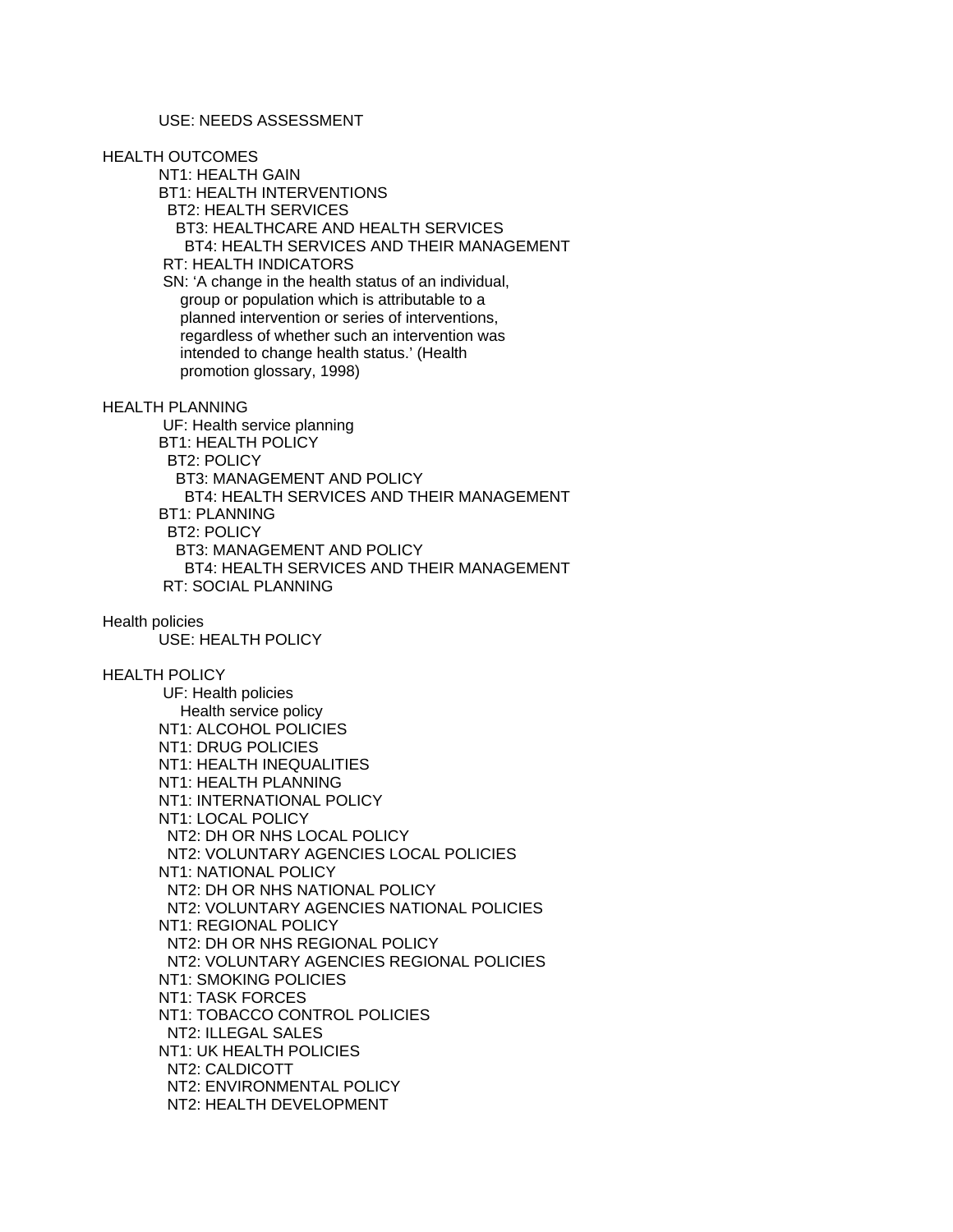NT2: HEALTH PROTECTION NT2: HEALTH TARGETS NT2: SEXUAL HEALTH NT2: SOCIOECONOMIC POLICY BT1: POLICY BT2: MANAGEMENT AND POLICY BT3: HEALTH SERVICES AND THEIR MANAGEMENT RT: GOVERNMENT POLICY SOCIAL POLICY SN: 'A formal statement or procedure within institutions (notably government) which defines priorities and the parameters for action in response to health needs, available resources and other political pressures.' (Health promotion glossary, 1998) HEALTH PROFESSIONALS UF: Health service professional staff NT1: ALLIED HEALTH PROFESSIONALS NT1: COUNSELLORS NT1: DENTISTS NT1: ENVIRONMENTAL HEALTH OFFICERS NT1: HEALTH PROMOTION PROFESSIONALS NT1: HEALTH VISITORS NT1: MEDICAL STAFF NT2: GENERAL PRACTITIONERS NT2: OBSTETRICIANS NT1: NURSES NT2: DISTRICT NURSES NT2: HEALTH VISITORS NT2: MIDWIVES NT2: NURSING AUXILIARIES NT2: PSYCHIATRIC NURSES NT1: PHARMACISTS NT1: PSYCHIATRISTS NT2: PSYCHOTHERAPISTS NT1: PSYCHOLOGISTS NT1: PUBLIC HEALTH WORKERS BT1: OCCUPATIONAL GROUPS BT2: GROUPS BT3: PEOPLE AND POPULATIONS HEALTH PROMOTION UF: Health development and promotion Health improvement NT1: HEALTH EDUCATION NT2: ALCOHOL EDUCATION NT2: ANTENATAL EDUCATION NT2: DRUGS EDUCATION NT2: NUTRITION EDUCATION NT2: PATIENT EDUCATION NT3: PATIENT INFORMATION NT2: SEX EDUCATION NT1: HEALTH PROMOTION MODELS NT1: HEALTH PROMOTION UNITS NT1: HEALTH TARGETS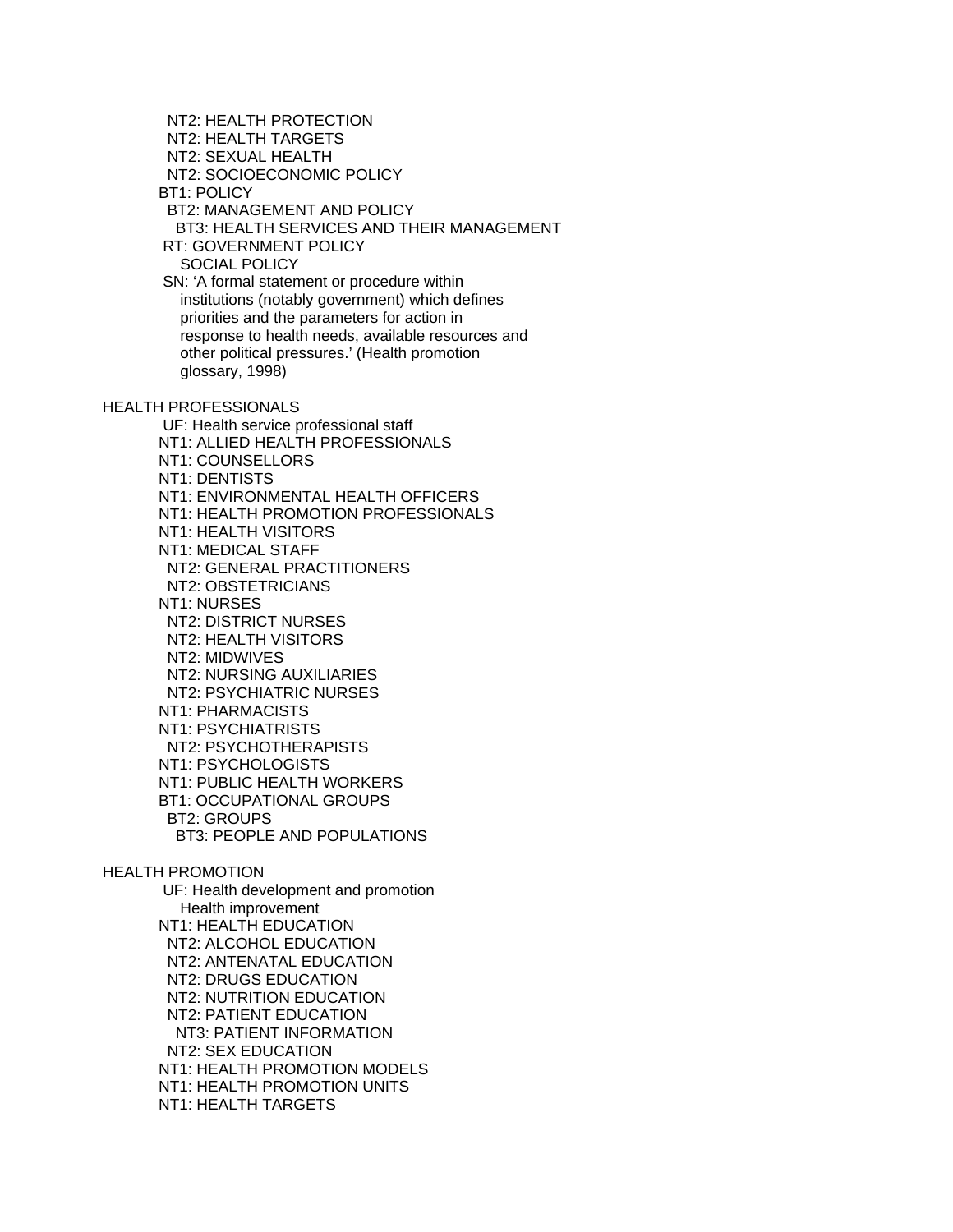NT1: HEALTHY LIVING CENTRES NT1: MENTAL HEALTH PROMOTION NT1: ORAL HEALTH PROMOTION NT1: SCHOOL HEALTH PROMOTION NT1: SEXUAL HEALTH PROMOTION NT1: WORKPLACE HEALTH PROMOTION BT1: HEALTH, PUBLIC HEALTH, HEALTH PROMOTION RT: HARM REDUCTION HEALTH DEVELOPMENT HEALTH INTERVENTIONS **PREVENTION**  SN: 'Health promotion is the process of enabling people to increase control over, and to improve their health.' (Health promotion glossary, 1998) HEALTH PROMOTION MODELS BT1: HEALTH PROMOTION BT2: HEALTH, PUBLIC HEALTH, HEALTH PROMOTION BT1: MODELS BT2: METHODS BT3: PUBLIC HEALTH METHODS, THEORY AND RESEARCH RT: HEALTH BELIEF MODELS HEALTH PROMOTION PROFESSIONALS UF: Health education professionals BT1: HEALTH PROFESSIONALS BT2: OCCUPATIONAL GROUPS BT3: GROUPS BT4: PEOPLE AND POPULATIONS RT: HEALTH PROMOTION UNITS HEALTH PROMOTION UNITS UF: Health education units BT1: GENERAL PRACTICE BT2: POINTS BT3: PLACES BT4: SETTINGS AND PLACES BT2: PRIMARY CARE SERVICES BT3: HEALTH SERVICES BT4: HEALTHCARE AND HEALTH SERVICES BT5: HEALTH SERVICES AND THEIR MANAGEMENT BT3: SERVICES BT4: HEALTH SERVICES AND THEIR MANAGEMENT BT1: HEALTH PROMOTION BT2: HEALTH, PUBLIC HEALTH, HEALTH PROMOTION RT: HEALTH PROMOTION PROFESSIONALS HEALTH PROTECTION BT1: POPULATION BASED AND PREVENTIVE SERVICES BT2: SERVICES BT3: HEALTH SERVICES AND THEIR MANAGEMENT BT1: UK HEALTH POLICIES BT2: HEALTH POLICY BT3: POLICY BT4: MANAGEMENT AND POLICY BT5: HEALTH SERVICES AND THEIR MANAGEMENT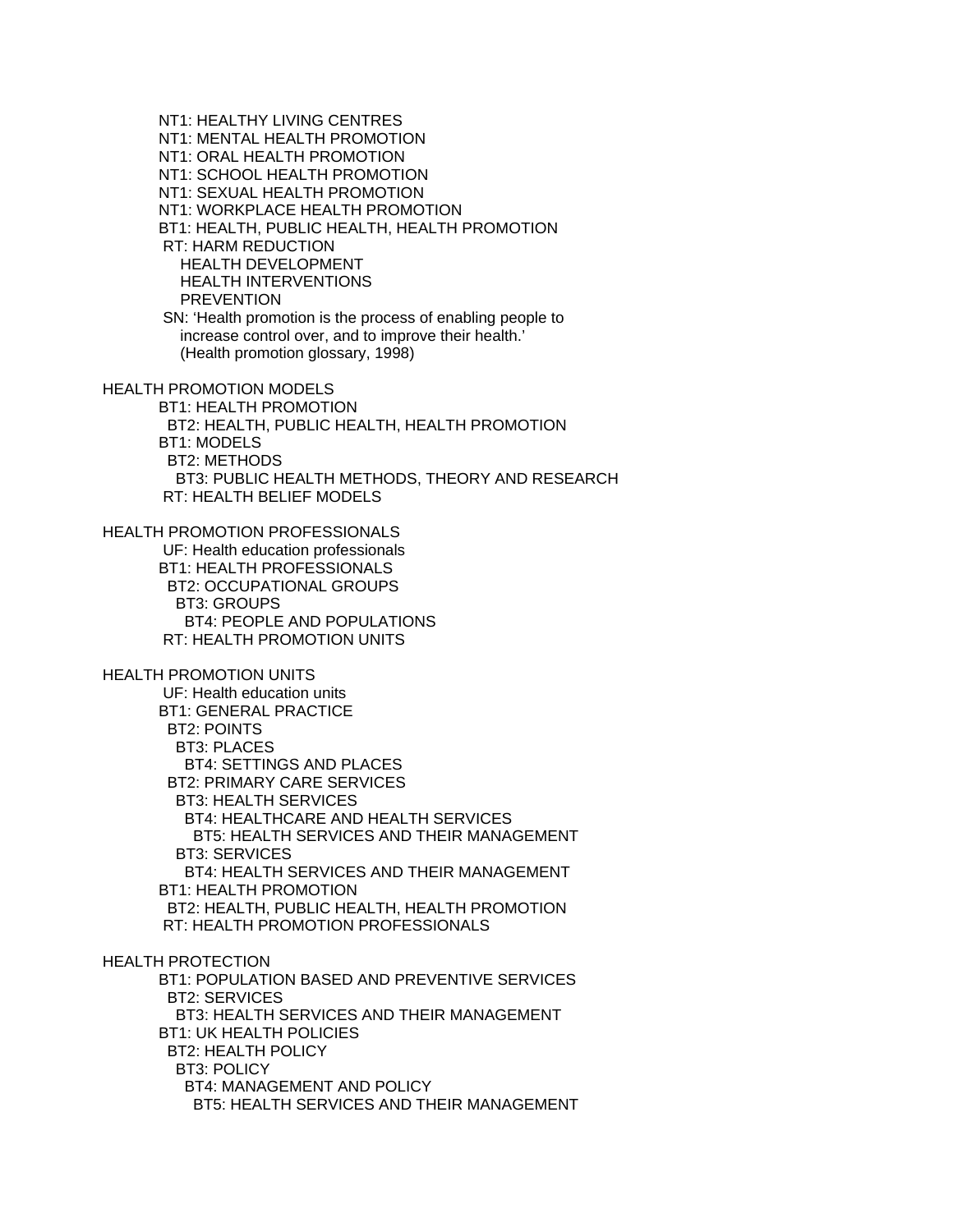SN: was PHITS level 3 term

HEALTH REGIONS BT1: MANAGEMENT BT2: MANAGEMENT AND POLICY BT3: HEALTH SERVICES AND THEIR MANAGEMENT BT1: PLACES BT2: SETTINGS AND PLACES RT: NUTS NUTS1 NUTS2 NUTS3 NUTS4 NUTS5

Health related behaviour USE: HEALTH BEHAVIOUR

Health screening USE: SCREENING

Health service economics USE: HEALTH ECONOMICS

Health service planning USE: HEALTH PLANNING

Health service policy USE: HEALTH POLICY

Health service professional staff USE: HEALTH PROFESSIONALS

Health service trusts USE: NHS TRUSTS

# HEALTH SERVICES

 UF: Health care industry Medical services NT1: AFTERCARE NT1: CHILD HEALTH SERVICES NT1: COMMUNITY INFORMATION AND ADVICE SERVICES NT2: HEALTH INFORMATION SERVICES NT3: HEALTH SHOPS NT3: HELPLINES NT1: COMPLEMENTARY MEDICINE NT2: ACUPUNCTURE NT2: CHIROPRACTIC NT2: HOMEOPATHY NT2: HYPNOTHERAPY NT2: OSTEOPATHY NT1: CONTACT TRACING NT1: COUNSELLING NT2: ALCOHOL COUNSELLING NT2: BEREAVEMENT COUNSELLING NT2: DRUGS COUNSELLING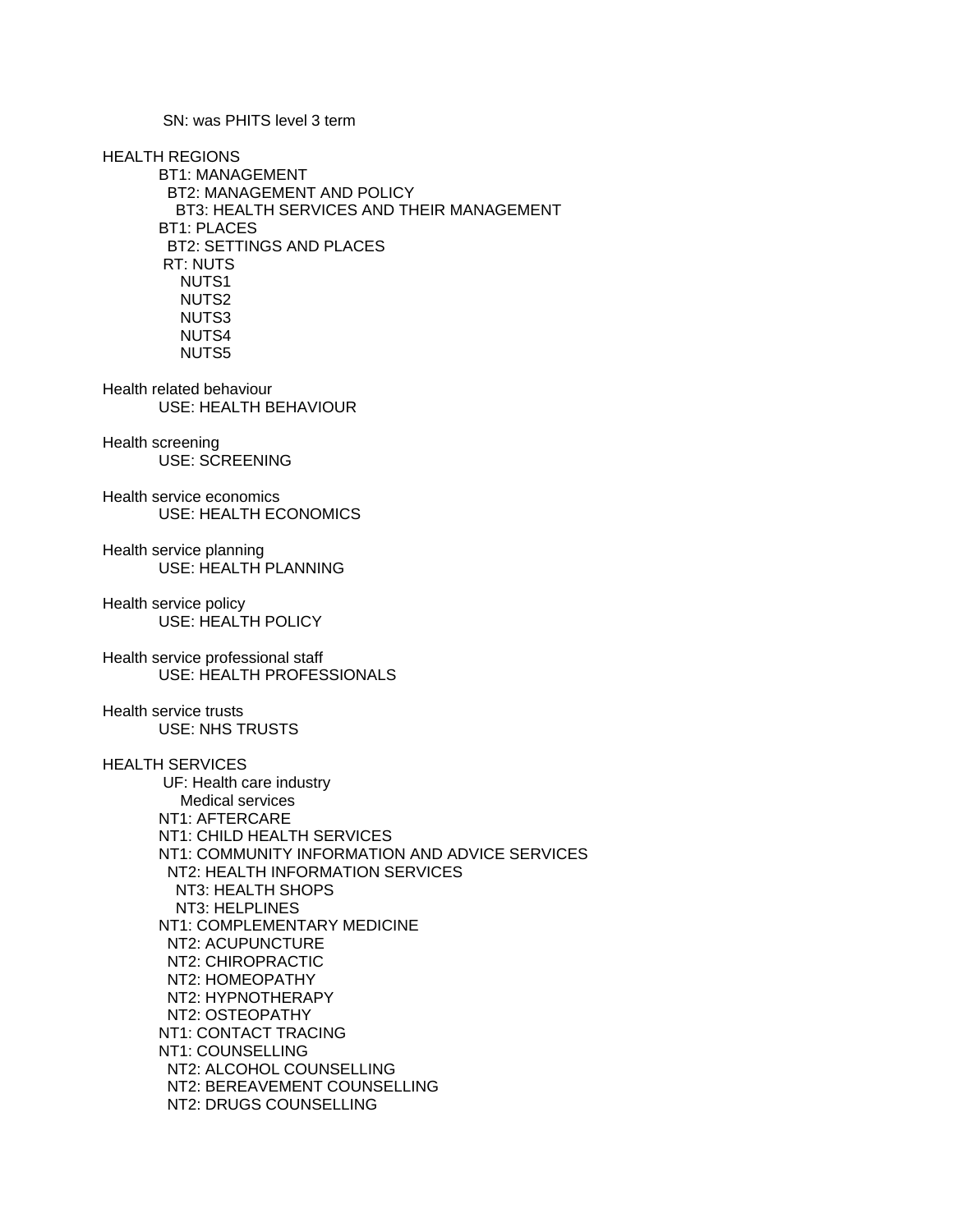NT2: SCHOOL COUNSELLING NT2: SEXUAL COUNSELLING NT2: SMOKING CESSATION COUNSELLING NT1: EVIDENCE BASED HEALTH CARE NT1: EVIDENCE BASED PRACTICE NT1: EYE CARE NT1: FAMILY PLANNING NT2: ABORTION NT2: CONTRACEPTION NT3: CONDOMS NT4: CONDOM DISTRIBUTION NT4: CONDOM USE NT3: EMERGENCY CONTRACEPTION NT3: FEMALE CONDOMS NT3: ORAL CONTRACEPTION NT4: EMERGENCY CONTRACEPTION NT2: STERILISATION NT1: HARM REDUCTION NT1: HEALTH INTERVENTIONS NT2: HEALTH OUTCOMES NT3: HEALTH GAIN NT1: HOSPITALS NT2: HOSPITAL ADMISSION NT2: HOSPITAL DISCHARGE NT2: OUTPATIENT CARE NT1: INFECTION CONTROL NT2: NEEDLESTICK INJURY NT2: TRANSMISSION NT3: BLOODBORNE TRANSMISSION NT3: VERTICAL TRANSMISSION NT1: MENTAL HEALTH SERVICES NT2: COMMUNITY MENTAL HEALTH SERVICES NT1: NHS NT2: NHS TRUSTS NT2: PROVIDERS NT2: PURCHASERS NT1: PRIMARY CARE SERVICES NT2: CLINICS NT3: GUM CLINICS NT2: COMMUNITY NURSING NT2: DENTAL HEALTH CARE NT2: GENERAL MEDICAL NT2: GENERAL PRACTICE NT3: HEALTH PROMOTION UNITS NT2: HEALTH CENTRES NT2: OPHTHALMIC SERVICES NT2: PHARMACEUTICAL SERVICES NT2: PRIMARY CARE TRUSTS NT1: PRIVATE HEALTH CARE NT1: SCHOOL HEALTH SERVICES NT1: SCREENING NT2: DEVELOPMENTAL SCREENING NT2: TESTING NT3: FERTILITY TESTS NT3: HIV TESTING NT3: WEIGHT MEASUREMENT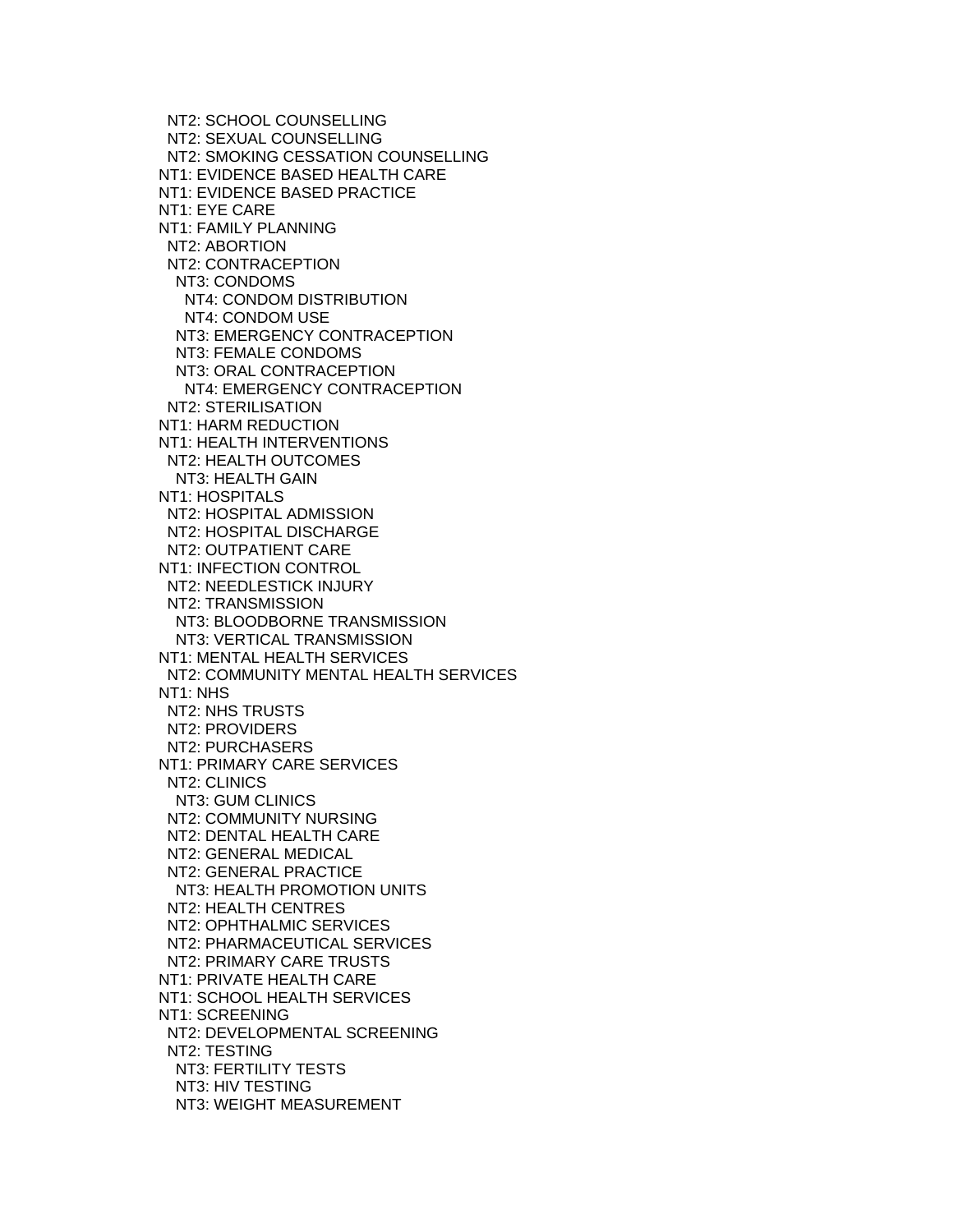BT1: HEALTHCARE AND HEALTH SERVICES BT2: HEALTH SERVICES AND THEIR MANAGEMENT RT: PUBLIC HEALTH ORGANISATIONS PUBLIC SERVICES SECONDARY AND TERTIARY SERVICES **SERVICES** HEALTH SERVICES AND THEIR MANAGEMENT NT1: GOVERNMENT AND LAW NT2: GOVERNMENT NT3: CENTRAL GOVERNMENT NT3: LOCAL GOVERNMENT NT4: LOCAL AUTHORITIES NT5: LOCAL EDUCATION AUTHORITIES NT4: SOCIAL SERVICES NT5: SOCIAL WORK NT6: COMMUNITY SOCIAL WORK NT6: DISABILITY CARE NT6: FAMILY SUPPORT NT6: OUTREACH WORK NT6: PAROLE WORK NT6: PROBATION WORK NT6: WOMEN'S REFUGES NT6: YOUTH WORK NT7: YOUTH CLUBS NT3: REGIONAL GOVERNMENT NT2: LAW NT3: INTERNATIONAL LAW NT3: LEGISLATION NT4: EMPLOYMENT LEGISLATION NT4: EQUAL OPPORTUNITIES NT4: HEALTH LEGISLATION NT4: HUMAN RIGHTS NT4: REGULATIONS NT5: TRAFFIC REGULATIONS NT2: POLITICS NT2: PUBLIC SERVICES NT3: ARMED FORCES NT3: POLICE NT3: PUBLIC TRANSPORT NT1: HEALTHCARE AND HEALTH SERVICES NT2: ALLIED HEALTH PROFESSIONALS NT2: CARE NT3: ANTENATAL CARE NT3: CHILD CARE NT4: LOOKED AFTER CHILDREN NT3: CHILDMINDING NT3: DAY CARE NT3: HOME CARE NT3: MUTUAL AID NT3: PALLIATIVE CARE NT4: TERMINAL CARE NT5: HOSPICES NT3: POSTNATAL CARE NT3: REHABILITATION NT3: RESIDENTIAL CARE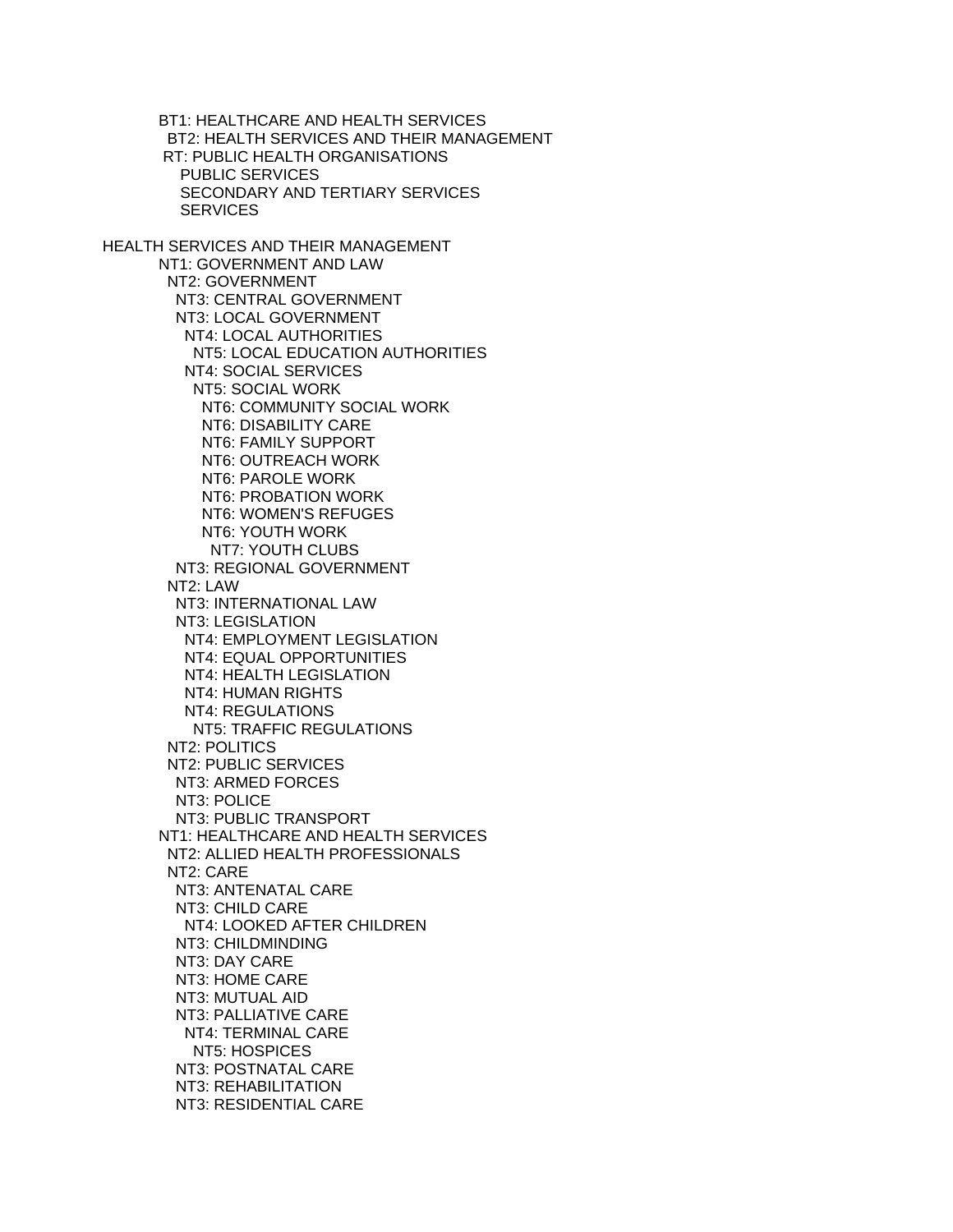NT4: NURSING HOMES NT3: SELF CARE NT4: SELF EXAMINATION NT4: SELF HELP NT3: TERMINAL CARE NT4: HOSPICES NT2: HEALTH SERVICES NT3: AFTERCARE NT3: CHILD HEALTH SERVICES NT3: COMMUNITY INFORMATION AND ADVICE SERVICES NT4: HEALTH INFORMATION SERVICES NT5: HEALTH SHOPS NT5: HELPLINES NT3: COMPLEMENTARY MEDICINE NT4: ACUPUNCTURE NT4: CHIROPRACTIC NT4: HOMEOPATHY NT4: HYPNOTHERAPY NT4: OSTEOPATHY NT3: CONTACT TRACING NT3: COUNSELLING NT4: ALCOHOL COUNSELLING NT4: BEREAVEMENT COUNSELLING NT4: DRUGS COUNSELLING NT4: SCHOOL COUNSELLING NT4: SEXUAL COUNSELLING NT4: SMOKING CESSATION COUNSELLING NT3: EVIDENCE BASED HEALTH CARE NT3: EVIDENCE BASED PRACTICE NT3: EYE CARE NT3: FAMILY PLANNING NT4: ABORTION NT4: CONTRACEPTION NT5: CONDOMS NT6: CONDOM DISTRIBUTION NT6: CONDOM USE NT5: EMERGENCY CONTRACEPTION NT5: FEMALE CONDOMS NT5: ORAL CONTRACEPTION NT6: EMERGENCY CONTRACEPTION NT4: STERILISATION NT3: HARM REDUCTION NT3: HEALTH INTERVENTIONS NT4: HEALTH OUTCOMES NT5: HEALTH GAIN NT3: HOSPITALS NT4: HOSPITAL ADMISSION NT4: HOSPITAL DISCHARGE NT4: OUTPATIENT CARE NT3: INFECTION CONTROL NT4: NEEDLESTICK INJURY NT4: TRANSMISSION NT5: BLOODBORNE TRANSMISSION NT5: VERTICAL TRANSMISSION NT3: MENTAL HEALTH SERVICES NT4: COMMUNITY MENTAL HEALTH SERVICES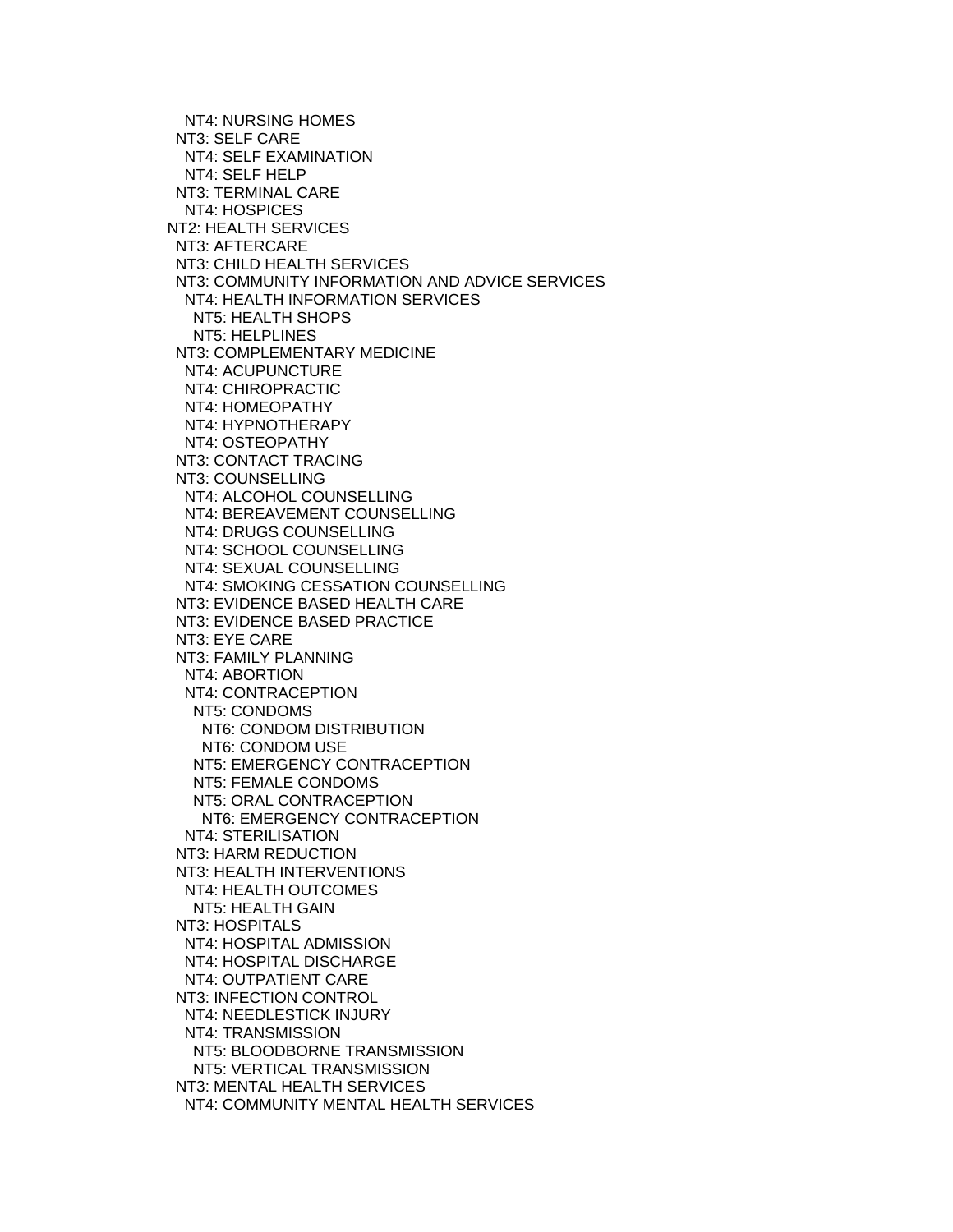NT3: NHS NT4: NHS TRUSTS NT4: PROVIDERS NT4: PURCHASERS NT3: PRIMARY CARE SERVICES NT4: CLINICS NT5: GUM CLINICS NT4: COMMUNITY NURSING NT4: DENTAL HEALTH CARE NT4: GENERAL MEDICAL NT4: GENERAL PRACTICE NT5: HEALTH PROMOTION UNITS NT4: HEALTH CENTRES NT4: OPHTHALMIC SERVICES NT4: PHARMACEUTICAL SERVICES NT4: PRIMARY CARE TRUSTS NT3: PRIVATE HEALTH CARE NT3: SCHOOL HEALTH SERVICES NT3: SCREENING NT4: DEVELOPMENTAL SCREENING NT4: TESTING NT5: FERTILITY TESTS NT5: HIV TESTING NT5: WEIGHT MEASUREMENT NT2: MEDICAL TREATMENT NT3: BLOOD TRANSFUSIONS NT3: CHEMOTHERAPY NT3: DETOXIFICATION NT3: EMERGENCY MEDICAL CARE NT4: FIRST AID NT3: MASTECTOMY NT3: MEDICAL EXAMINATIONS NT3: PROPHYLACTIC TREATMENT NT3: PSYCHIATRIC CARE NT4: PSYCHOTHERAPY NT3: SURGERY NT4: CIRCUMCISION NT4: PLASTIC SURGERY NT3: TRANSPLANTATION NT2: MEDICINE NT3: EVIDENCE BASED MEDICINE NT3: GERIATRICS NT3: GYNAECOLOGY NT4: GYNAECOLOGISTS NT3: PAEDIATRICS NT3: PSYCHIATRY NT3: SPORTS MEDICINE NT2: MEDICINES NT3: DRUGS NT4: ANALGESICS NT5: ASPIRIN NT5: HEROIN NT5: METHADONE NT4: DEPRESSANTS NT5: BARBITURATES NT5: BENZODIAZEPINES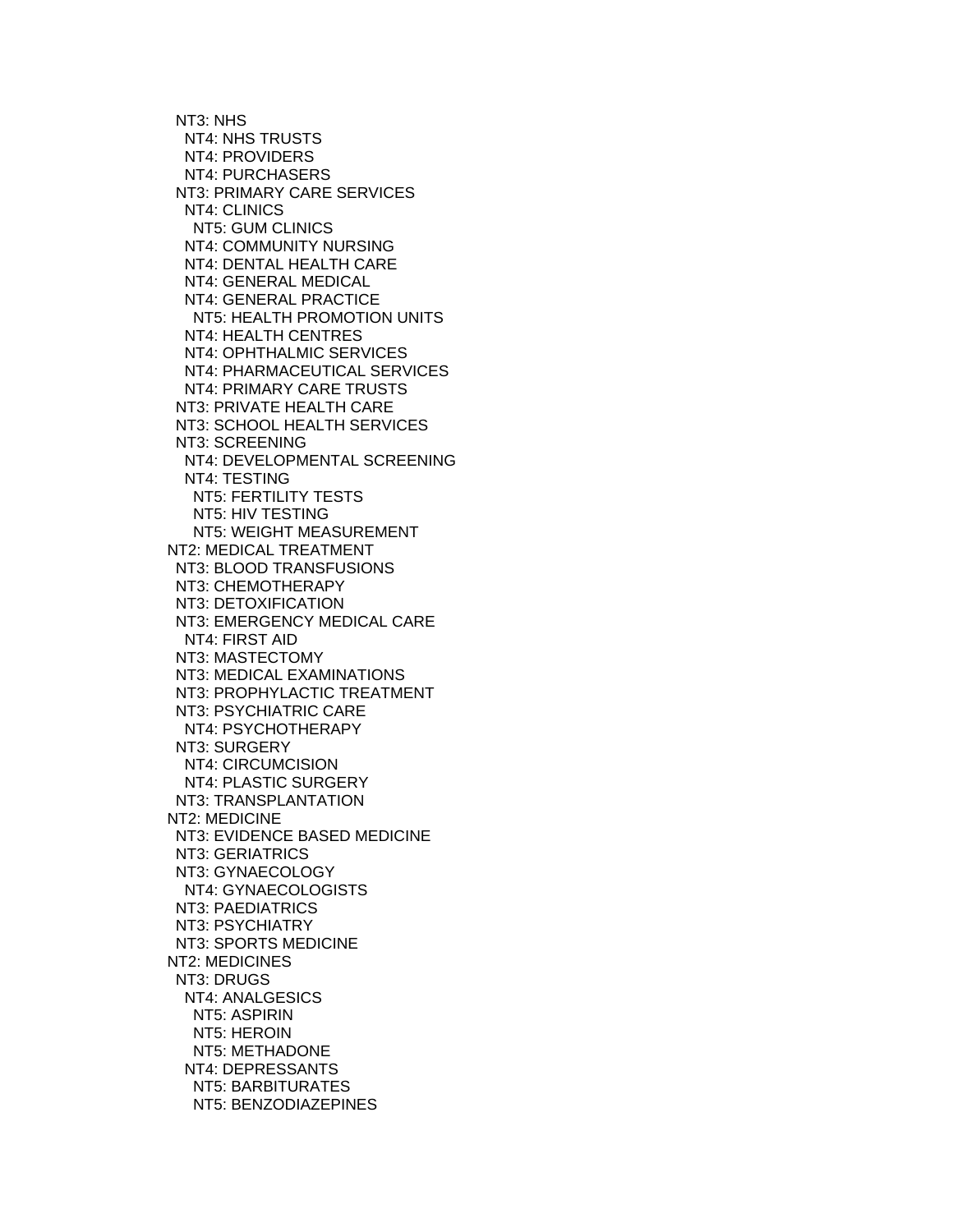NT6: TRANQUILLIZERS NT3: MICROBICIDES NT3: PLACEBOS NT3: PRESCRIPTIONS NT3: SELF MEDICATION NT2: MEDICINES MANAGEMENT NT3: PRESCRIBING NT2: NURSING NT3: COMMUNITY NURSING NT2: PHARMACIES NT2: PROFESSIONAL PRACTICE NT3: PROFESSIONAL COMPETENCE NT3: PROFESSIONAL ROLE NT2: THERAPY NT3: HORMONE REPLACEMENT THERAPY NT3: HYPNOTHERAPY NT3: PHYSIOTHERAPY NT3: PSYCHOTHERAPY NT1: MANAGEMENT AND POLICY NT2: DECISION MAKING NT2: FRAMES OF REFERENCE NT3: GOOD PRACTICE NT3: GUIDELINES NT3: PROTOCOLS NT3: STANDARDS NT4: EDUCATIONAL STANDARDS NT4: HOUSING STANDARDS NT4: QUALITY STANDARDS NT2: FRAMEWORKS NT3: NATIONAL SERVICE FRAMEWORKS NT3: PERFORMANCE & ASSESSMENT FRAMEWORKS NT2: INFORMATION NT3: COMMUNITY INFORMATION AND ADVICE SERVICES NT4: HEALTH INFORMATION SERVICES NT5: HEALTH SHOPS NT5: HELPLINES NT3: CONSUMER INFORMATION NT3: DATA NT4: ACTIVITY DATA NT4: DEMOGRAPHIC DATA NT4: SOCIAL DATA NT4: STATISTICAL DATA NT3: DATABASES NT3: INFORMATICS NT3: INFORMATION DISSEMINATION AND EXCHANGE NT4: CONFERENCES NT5: WORKSHOPS NT4: EXHIBITIONS NT5: WORKSHOPS NT4: LIBRARY AND INFORMATION CENTRES NT3: INFORMATION MANAGEMENT NT3: INFORMATION MEDIA NT4: MASS MEDIA NT3: INFORMATION NEEDS NT3: INFORMATION SOURCES NT3: INFORMATION SYSTEMS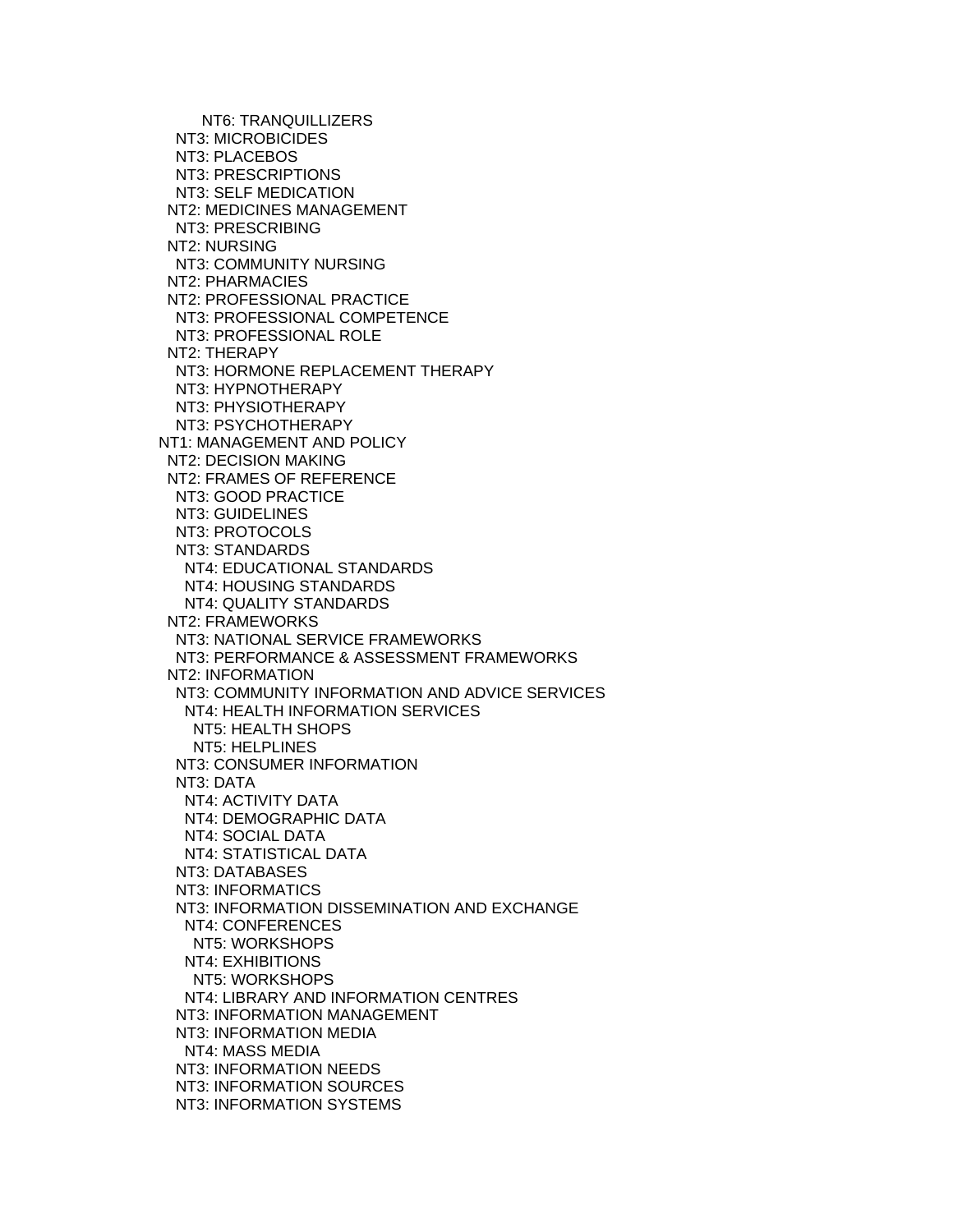NT4: CODING SYSTEMS NT4: GEOGRAPHICAL INFORMATION SYSTEMS NT3: MATERIAL DEVELOPMENT NT4: DESIGN NT3: MEDICAL RECORDS NT3: PERSONALISED INFORMATION NT3: PUBLIC INFORMATION NT2: MANAGEMENT NT3: CLINICAL GOVERNANCE NT3: COMMISSIONING NT3: COOPERATION NT3: DEVELOPMENT NT4: CHILD DEVELOPMENT NT4: PERSONAL DEVELOPMENT NT4: REGIONAL DEVELOPMENT NT4: SERVICE DEVELOPMENT NT3: EMERGENCY PLANS NT3: HEALTH REGIONS NT3: HUMAN RESOURCES MANAGEMENT NT3: IMPLEMENTATION NT3: INFORMATION MANAGEMENT NT3: PERFORMANCE MONITORING NT4: CLINICAL AUDIT NT4: FINANCIAL AUDIT NT3: PROJECT MANAGEMENT NT3: QUALITY NT4: ACCESS TO SERVICES NT4: ERRORS NT4: GOVERNANCE NT4: PATIENT SAFETY NT4: PERFORMANCE NT4: QUALITY CONTROL NT4: QUALITY IMPROVEMENT NT4: QUALITY STANDARDS NT3: RESOURCE MANAGEMENT NT3: RISK ASSESSMENT NT3: RISK MANAGEMENT NT4: EMERGENCY PLANNING NT2: PARTNERSHIPS NT3: LOCAL STRATEGIC PARTNERSHIPS NT3: PARTNERSHIP WORKING NT4: INTERAGENCY WORKING NT4: INTERPROFESSIONAL WORKING NT3: PUBLIC, PRIVATE PARTNERSHIPS NT2: POLICY NT3: ECONOMIC POLICY NT4: EMPLOYMENT POLICY NT3: EMPLOYMENT POLICY NT3: GOVERNMENT POLICY NT4: GOVERNMENT INITIATIVES NT5: AREA BASED INITIATIVES NT6: EDUCATION ACTION ZONES NT4: NATIONAL SERVICE FRAMEWORKS NT3: HEALTH POLICY NT4: ALCOHOL POLICIES NT4: DRUG POLICIES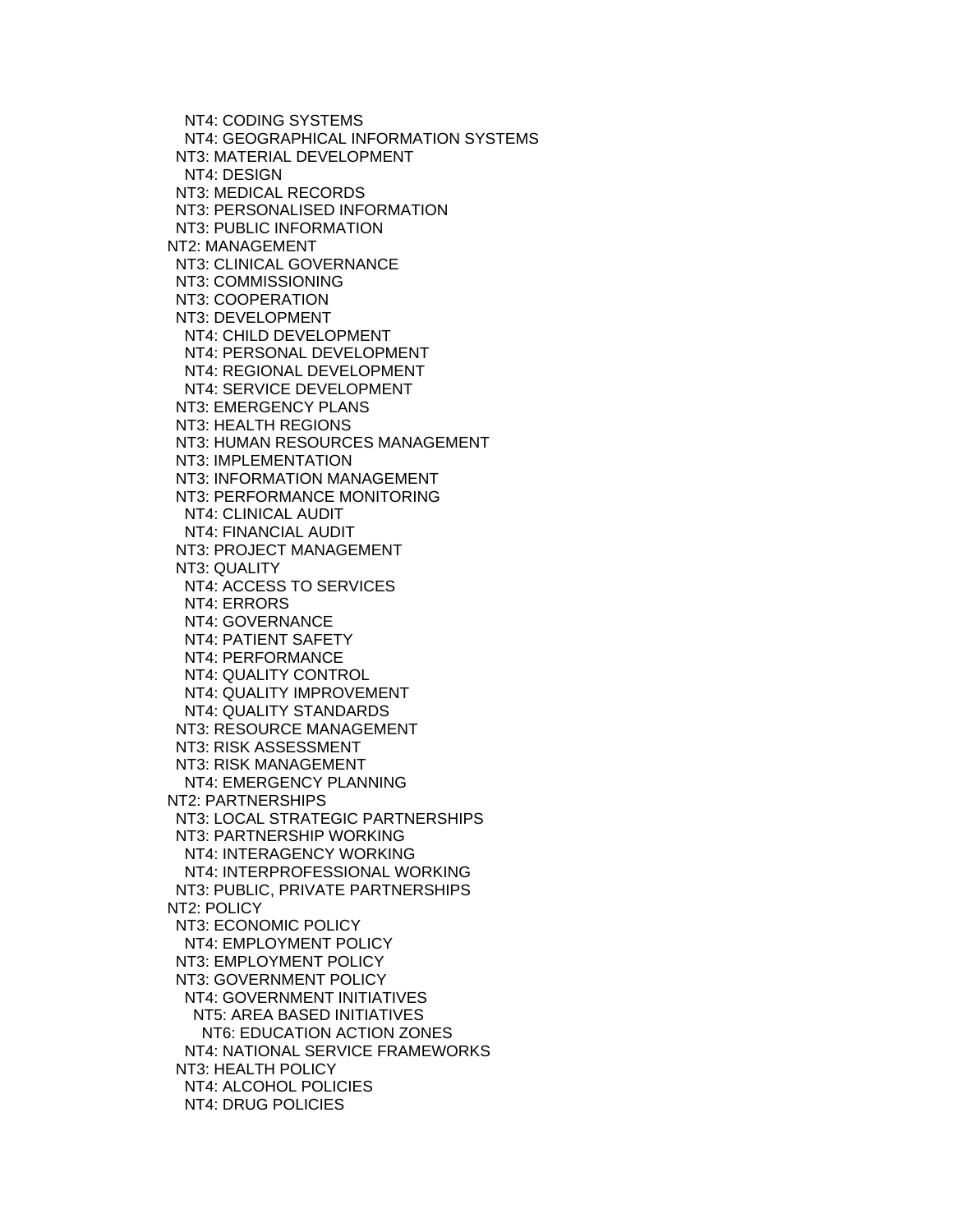NT4: HEALTH INEQUALITIES NT4: HEALTH PLANNING NT4: INTERNATIONAL POLICY NT4: LOCAL POLICY NT5: DH OR NHS LOCAL POLICY NT5: VOLUNTARY AGENCIES LOCAL POLICIES NT4: NATIONAL POLICY NT5: DH OR NHS NATIONAL POLICY NT5: VOLUNTARY AGENCIES NATIONAL POLICIES NT4: REGIONAL POLICY NT5: DH OR NHS REGIONAL POLICY NT5: VOLUNTARY AGENCIES REGIONAL POLICIES NT4: SMOKING POLICIES NT4: TASK FORCES NT4: TOBACCO CONTROL POLICIES NT5: ILLEGAL SALES NT4: UK HEALTH POLICIES NT5: CALDICOTT NT5: ENVIRONMENTAL POLICY NT5: HEALTH DEVELOPMENT NT5: HEALTH PROTECTION NT5: HEALTH TARGETS NT5: SEXUAL HEALTH NT5: SOCIOECONOMIC POLICY NT3: PLANNING NT4: EMERGENCY PLANNING NT4: HEALTH PLANNING NT4: SERVICE PLANNING NT4: SOCIAL PLANNING NT4: STRATEGIC PLANNING NT3: POLICY FORMULATION NT3: SOCIAL POLICY NT4: SOCIAL PLANNING NT2: PROJECTS NT3: COMMUNITY PROJECTS NT4: COMMUNITY CAFES NT4: COMMUNITY GROWING SCHEMES NT4: COMMUNITY HEALTH PROJECTS NT3: PROJECT MANAGEMENT NT3: RESEARCH PROJECTS NT2: SERVICE PROVISION NT2: SERVICE UTILISATION NT2: STRATEGY NT3: STRATEGIC PLANS NT2: TEAMWORK NT1: SERVICES NT2: POPULATION BASED AND PREVENTIVE SERVICES NT3: COMMUNITY DEVELOPMENT NT4: COMMUNITY ACTION NT3: ENVIRONMENTAL HEALTH NT3: FAMILY PLANNING NT4: ABORTION NT4: CONTRACEPTION NT5: CONDOMS NT6: CONDOM DISTRIBUTION NT6: CONDOM USE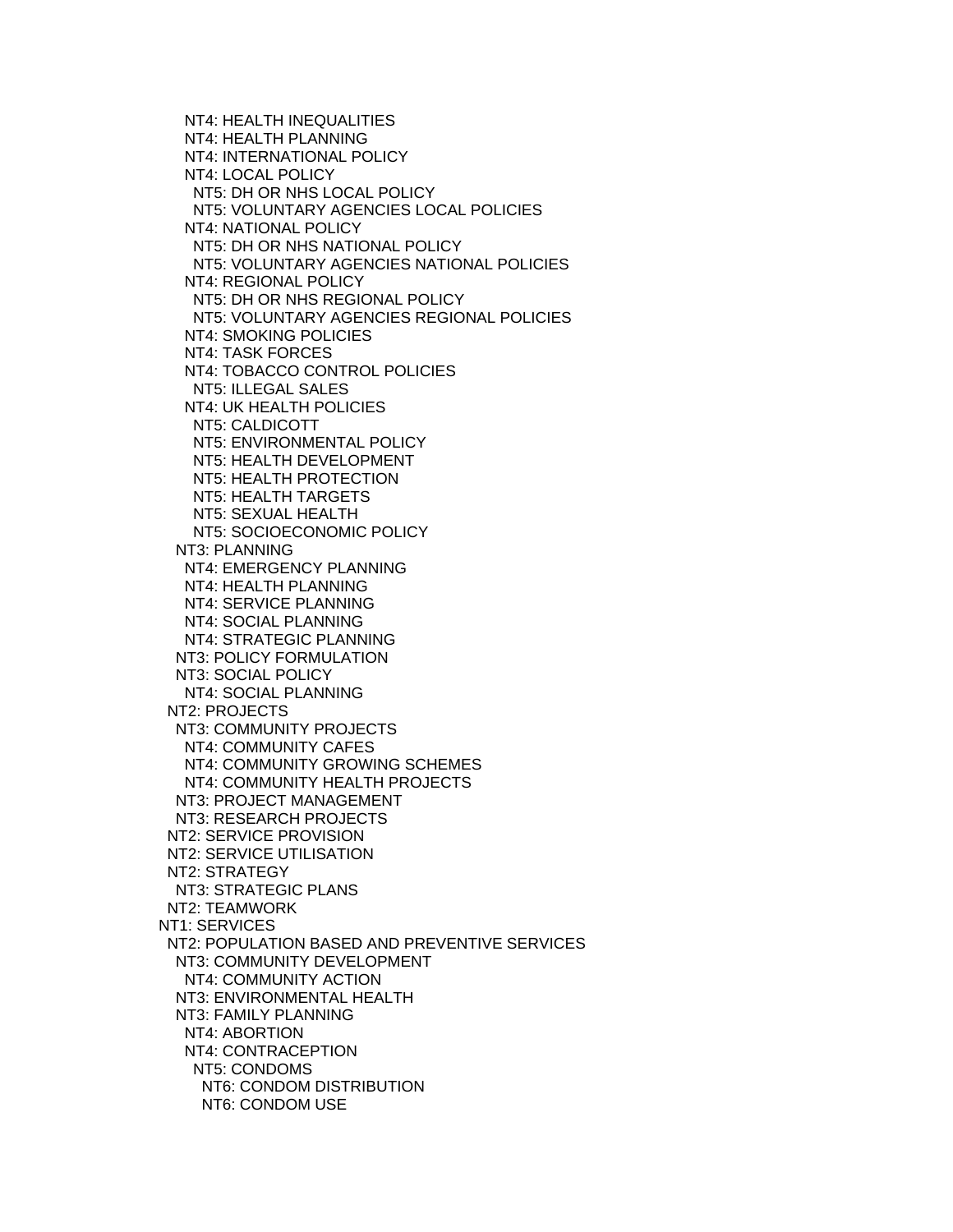NT5: EMERGENCY CONTRACEPTION NT5: FEMALE CONDOMS NT5: ORAL CONTRACEPTION NT6: EMERGENCY CONTRACEPTION NT4: STERILISATION NT3: HEALTH PROTECTION NT3: INFECTION CONTROL NT4: NEEDLESTICK INJURY NT4: TRANSMISSION NT5: BLOODBORNE TRANSMISSION NT5: VERTICAL TRANSMISSION NT3: REGENERATION NT3: SCREENING NT4: DEVELOPMENTAL SCREENING NT4: TESTING NT5: FERTILITY TESTS NT5: HIV TESTING NT5: WEIGHT MEASUREMENT NT3: SMOKING CESSATION NT4: NICOTINE REPLACEMENT THERAPY NT2: PRIMARY CARE SERVICES NT3: CLINICS NT4: GUM CLINICS NT3: COMMUNITY NURSING NT3: DENTAL HEALTH CARE NT3: GENERAL MEDICAL NT3: GENERAL PRACTICE NT4: HEALTH PROMOTION UNITS NT3: HEALTH CENTRES NT3: OPHTHALMIC SERVICES NT3: PHARMACEUTICAL SERVICES NT3: PRIMARY CARE TRUSTS NT2: QUALITY NT3: ACCESS TO SERVICES NT3: ERRORS NT3: GOVERNANCE NT3: PATIENT SAFETY NT3: PERFORMANCE NT3: QUALITY CONTROL NT3: QUALITY IMPROVEMENT NT3: QUALITY STANDARDS NT2: SECONDARY AND TERTIARY SERVICES NT3: AMBULATORY SERVICES NT3: COMMUNITY CARE NT3: DAY CARE NT3: DOMICILIARY SERVICES NT3: ELECTIVE SERVICES NT3: EMERGENCY SERVICES NT4: AMBULANCE SERVICES NT4: FIRE SERVICES NT3: GENERAL AND ACUTE SERVICES, ACCIDENT AND EMERGENCY NT3: GENERAL AND ACUTE SERVICES, MEDICINE NT3: GENERAL AND ACUTE SERVICES, SURGERY NT3: INPATIENT SERVICES NT3: INTERMEDIATE SERVICES NT3: LABORATORY SERVICES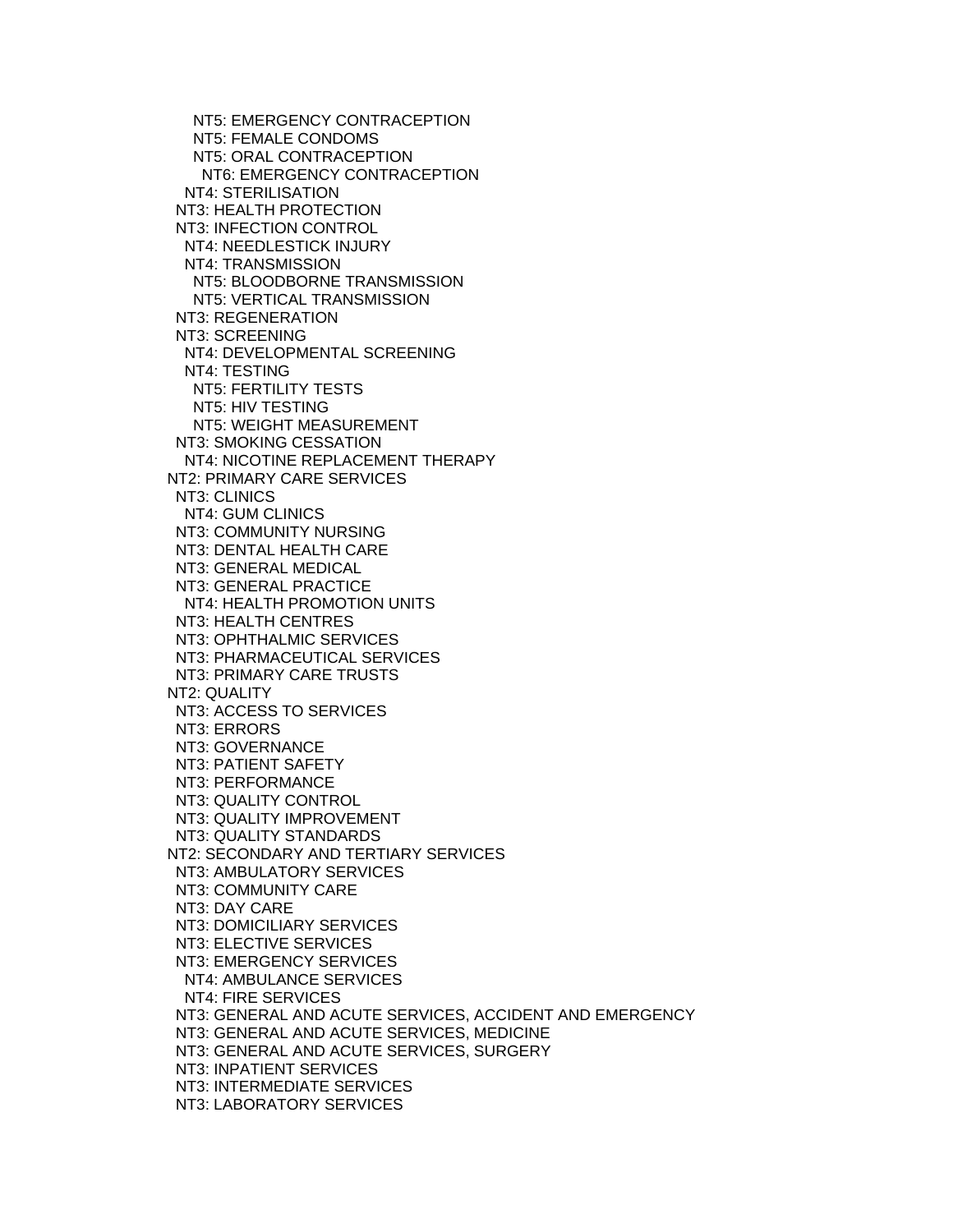NT3: LEARNING DISABILITIES NT3: MATERNITY SERVICES NT3: MENTAL HEALTH SERVICES NT4: COMMUNITY MENTAL HEALTH SERVICES NT3: OUTPATIENT CARE NT3: REHABILITATION NT3: UNPLANNED SERVICES NT3: WELL NEONATES SN: covers all aspects of the provision and management of healthcare services, including the political and legislative background, and policy issues

Health services for children USE: CHILD HEALTH SERVICES

HEALTH SHOPS

 BT1: HEALTH INFORMATION SERVICES BT2: COMMUNITY INFORMATION AND ADVICE SERVICES BT3: HEALTH SERVICES BT4: HEALTHCARE AND HEALTH SERVICES BT5: HEALTH SERVICES AND THEIR MANAGEMENT BT3: INFORMATION BT4: COMMUNICATION AND KNOWLEDGE BT4: MANAGEMENT AND POLICY BT5: HEALTH SERVICES AND THEIR MANAGEMENT

HEALTH STATUS

 UF: Ill health Well being NT1: DISABILITY MEASURES NT1: FITNESS NT1: HEALTHY LIFE EXPECTANCY NT1: INFANT MORTALITY NT1: PERINATAL MORTALITY NT1: SELF RATED HEALTH NT1: SPECIFIC HEALTH MEASURES NT1: SUMMARY HEALTH NT1: WELLBEING BT1: HEALTH BT2: HEALTH, PUBLIC HEALTH, HEALTH PROMOTION RT: DEMOGRAPHY QUALITY OF LIFE SN: was PHITS level 2 term

#### HEALTH TARGETS

 UF: Targets BT1: HEALTH PROMOTION BT2: HEALTH, PUBLIC HEALTH, HEALTH PROMOTION BT1: UK HEALTH POLICIES BT2: HEALTH POLICY BT3: POLICY BT4: MANAGEMENT AND POLICY BT5: HEALTH SERVICES AND THEIR MANAGEMENT RT: HEALTH INDICATORS SN: 'Health targets stage, for a given population, the amount of change (using a health indicator) which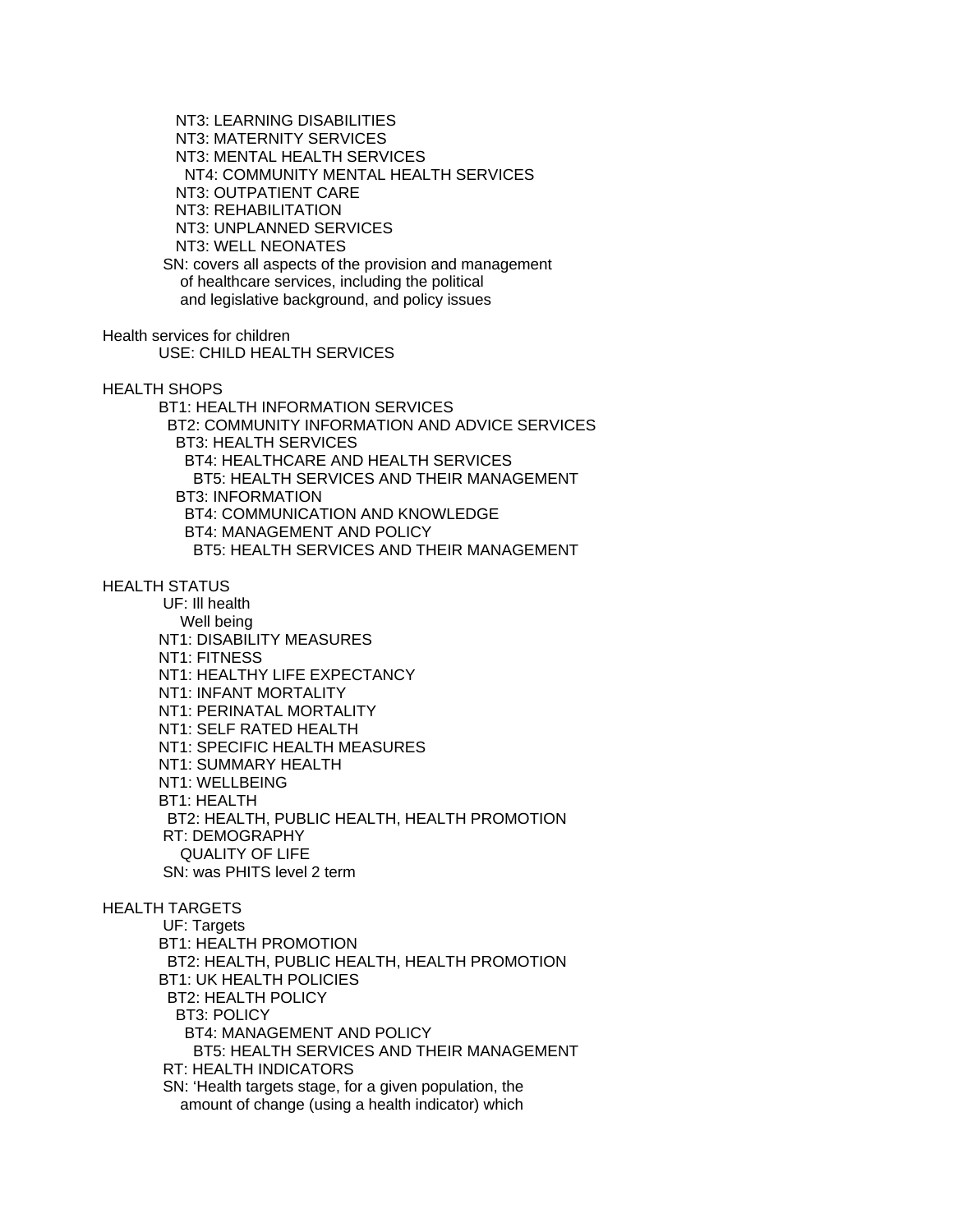could be reasonable expected within a defined time period. Targets are generally based on specific and measurable changes in health outcomes, or intermediate health outcomes.' (Health promotion glossary, 1998)

#### Health trusts

USE: NHS TRUSTS

# Health visiting

USE: HEALTH VISITORS

HEALTH VISITORS

 UF: Health visiting BT1: HEALTH PROFESSIONALS BT2: OCCUPATIONAL GROUPS BT3: GROUPS BT4: PEOPLE AND POPULATIONS BT1: NURSES BT2: HEALTH PROFESSIONALS BT3: OCCUPATIONAL GROUPS BT4: GROUPS BT5: PEOPLE AND POPULATIONS RT: COMMUNITY NURSING

HEALTH, PUBLIC HEALTH, HEALTH PROMOTION NT1: HEALTH NT2: CHILD HEALTH NT3: CHILD WELFARE NT2: COMMUNITY HEALTH NT2: FITNESS NT2: FOOT HEALTH NT2: HEALTH STATUS NT3: DISABILITY MEASURES NT3: FITNESS NT3: HEALTHY LIFE EXPECTANCY NT3: INFANT MORTALITY NT3: PERINATAL MORTALITY NT3: SELF RATED HEALTH NT3: SPECIFIC HEALTH MEASURES NT3: SUMMARY HEALTH NT3: WELLBEING NT2: HOLISTIC APPROACH NT2: MEN'S HEALTH NT2: MENTAL HEALTH NT3: RELAXATION NT3: STRESS NT2: OCCUPATIONAL HEALTH AND SAFETY NT2: ORAL HEALTH NT3: DENTAL HEALTH NT2: SEXUAL HEALTH NT2: WOMEN'S HEALTH NT1: HEALTH PROMOTION NT2: HEALTH EDUCATION NT3: ALCOHOL EDUCATION NT3: ANTENATAL EDUCATION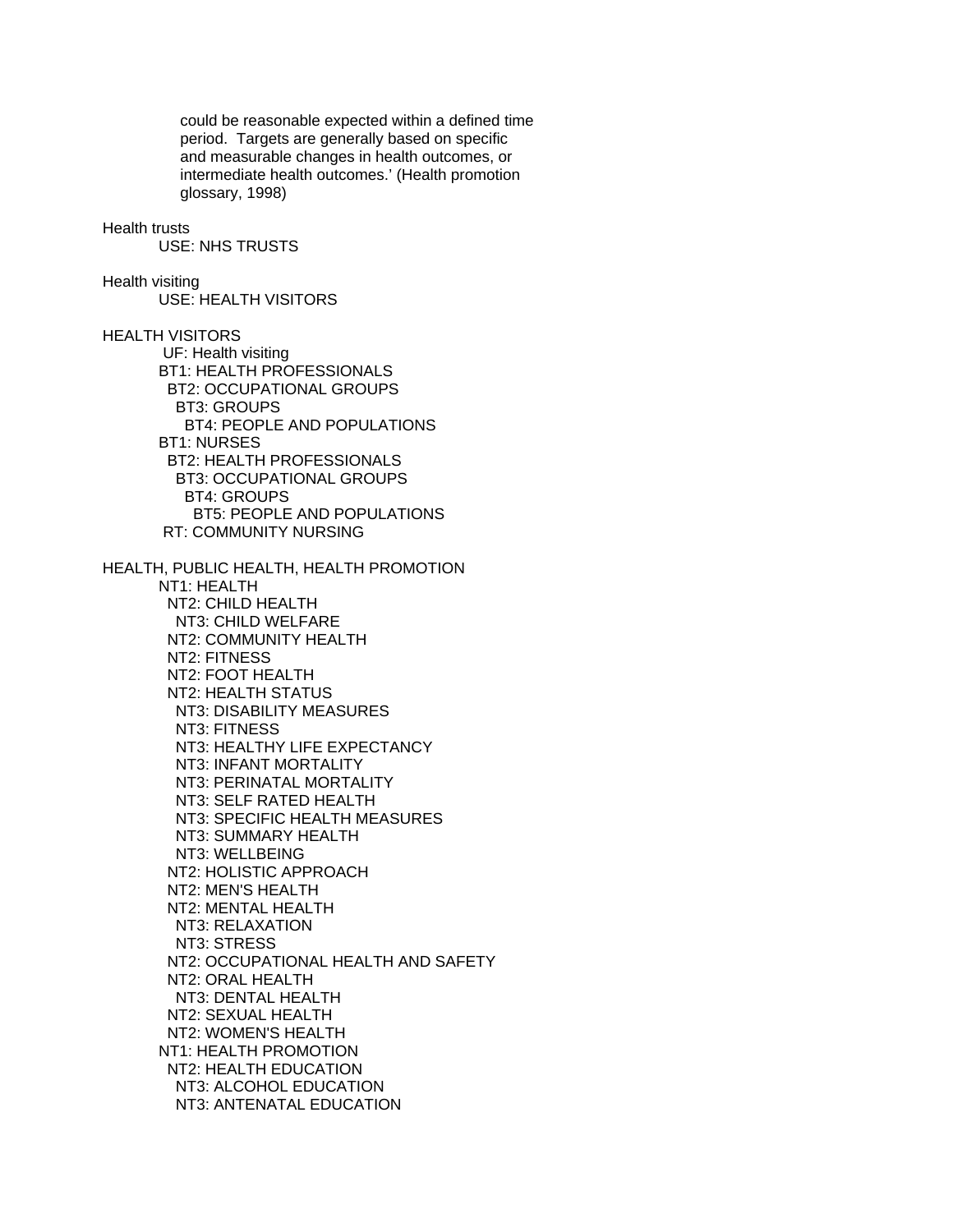NT3: DRUGS EDUCATION NT3: NUTRITION EDUCATION NT3: PATIENT EDUCATION NT4: PATIENT INFORMATION NT3: SEX EDUCATION NT2: HEALTH PROMOTION MODELS NT2: HEALTH PROMOTION UNITS NT2: HEALTH TARGETS NT2: HEALTHY LIVING CENTRES NT2: MENTAL HEALTH PROMOTION NT2: ORAL HEALTH PROMOTION NT2: SCHOOL HEALTH PROMOTION NT2: SEXUAL HEALTH PROMOTION NT2: WORKPLACE HEALTH PROMOTION NT1: ORGANISATIONS NT2: INTERNATIONAL ORGANISATIONS NT3: EUROPEAN ORGANISATIONS NT2: NATIONAL ORGANISATIONS NT2: NETWORKS NT3: SOCIAL NETWORKS NT2: NON PROFIT ORGANISATIONS NT2: PATIENTS' ASSOCIATIONS NT2: PROFESSIONAL ORGANISATIONS NT2: PUBLIC HEALTH ORGANISATIONS NT3: NHS NT4: NHS TRUSTS NT4: PROVIDERS NT4: PURCHASERS NT3: PUBLIC HEALTH OBSERVATORIES NT2: SPECIAL HEALTH AUTHORITIES NT2: TRADE UNIONS NT2: VOLUNTARY ORGANISATIONS NT1: PREVENTION NT2: ACCIDENT PREVENTION NT1: PUBLIC HEALTH NT2: ENVIRONMENTAL HEALTH NT1: QUALITY OF LIFE NT1: TARGET GROUPS SN: covers the central topics of health and quality of life, public health, and the promotion of health

#### **Healthcare**

USE: HEALTHCARE AND HEALTH SERVICES

Healthcare (policy)

 USE: HEALTHCARE AND HEALTH SERVICES **POLICY** SN: was PHITS level 3 term

HEALTHCARE AND HEALTH SERVICES UF: Healthcare Healthcare (policy) NT1: ALLIED HEALTH PROFESSIONALS NT1: CARE NT2: ANTENATAL CARE NT2: CHILD CARE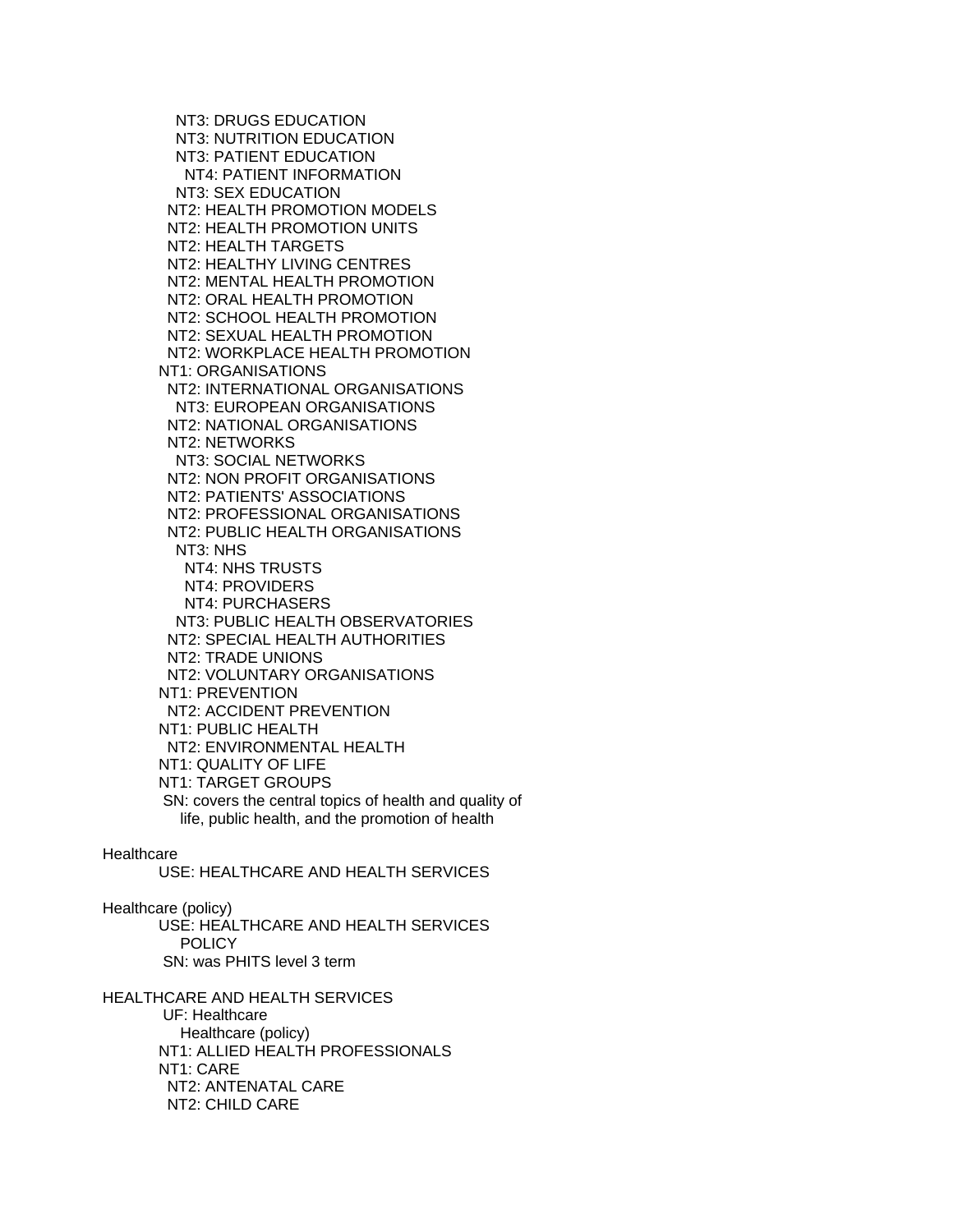NT3: LOOKED AFTER CHILDREN NT2: CHILDMINDING NT2: DAY CARE NT2: HOME CARE NT2: MUTUAL AID NT2: PALLIATIVE CARE NT3: TERMINAL CARE NT4: HOSPICES NT2: POSTNATAL CARE NT2: REHABILITATION NT2: RESIDENTIAL CARE NT3: NURSING HOMES NT2: SELF CARE NT3: SELF EXAMINATION NT3: SELF HELP NT2: TERMINAL CARE NT3: HOSPICES NT1: HEALTH SERVICES NT2: AFTERCARE NT2: CHILD HEALTH SERVICES NT2: COMMUNITY INFORMATION AND ADVICE SERVICES NT3: HEALTH INFORMATION SERVICES NT4: HEALTH SHOPS NT4: HELPLINES NT2: COMPLEMENTARY MEDICINE NT3: ACUPUNCTURE NT3: CHIROPRACTIC NT3: HOMEOPATHY NT3: HYPNOTHERAPY NT3: OSTEOPATHY NT2: CONTACT TRACING NT2: COUNSELLING NT3: ALCOHOL COUNSELLING NT3: BEREAVEMENT COUNSELLING NT3: DRUGS COUNSELLING NT3: SCHOOL COUNSELLING NT3: SEXUAL COUNSELLING NT3: SMOKING CESSATION COUNSELLING NT2: EVIDENCE BASED HEALTH CARE NT2: EVIDENCE BASED PRACTICE NT2: EYE CARE NT2: FAMILY PLANNING NT3: ABORTION NT3: CONTRACEPTION NT4: CONDOMS NT5: CONDOM DISTRIBUTION NT5: CONDOM USE NT4: EMERGENCY CONTRACEPTION NT4: FEMALE CONDOMS NT4: ORAL CONTRACEPTION NT5: EMERGENCY CONTRACEPTION NT3: STERILISATION NT2: HARM REDUCTION NT2: HEALTH INTERVENTIONS NT3: HEALTH OUTCOMES NT4: HEALTH GAIN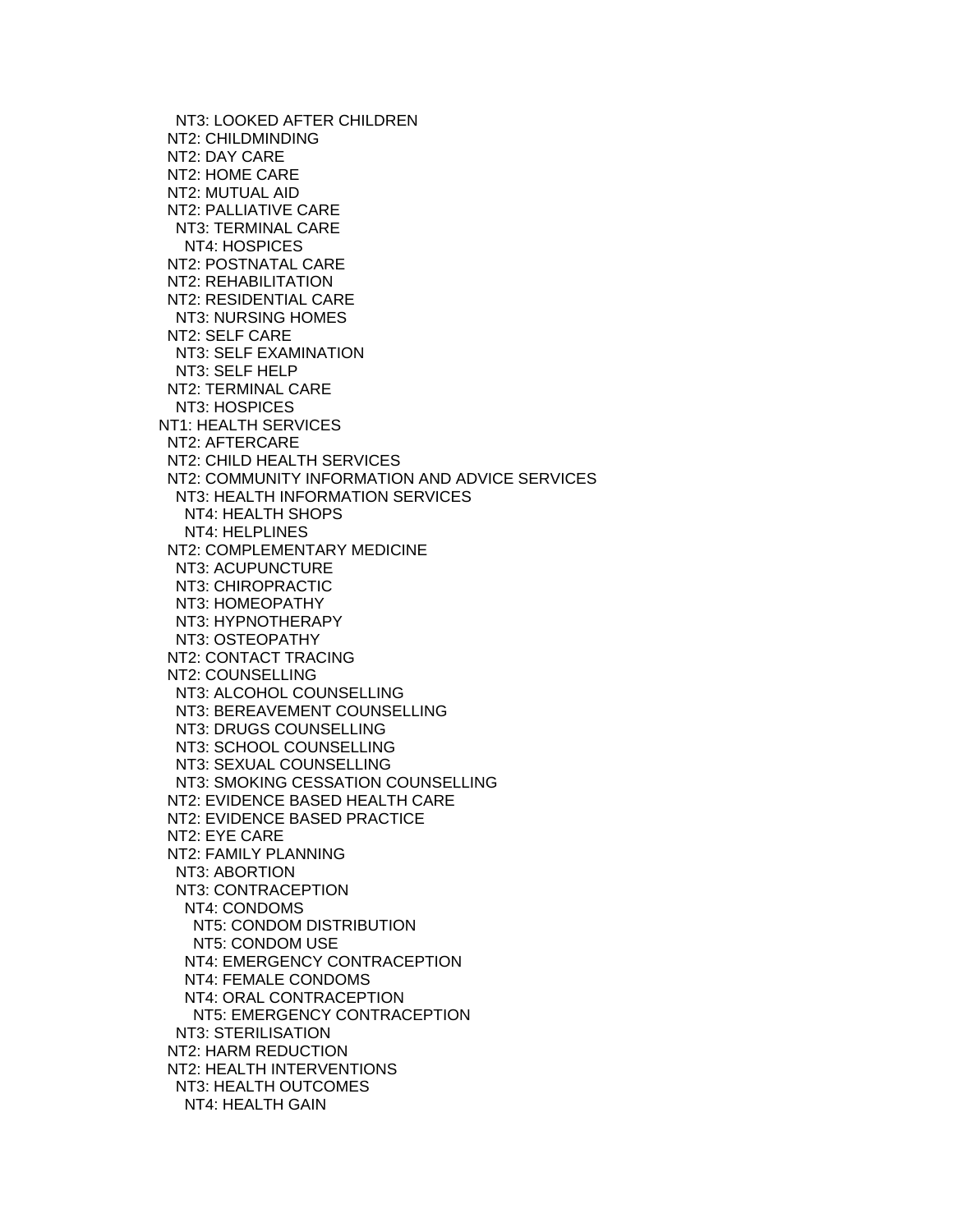NT2: HOSPITALS NT3: HOSPITAL ADMISSION NT3: HOSPITAL DISCHARGE NT3: OUTPATIENT CARE NT2: INFECTION CONTROL NT3: NEEDLESTICK INJURY NT3: TRANSMISSION NT4: BLOODBORNE TRANSMISSION NT4: VERTICAL TRANSMISSION NT2: MENTAL HEALTH SERVICES NT3: COMMUNITY MENTAL HEALTH SERVICES NT2: NHS NT3: NHS TRUSTS NT3: PROVIDERS NT3: PURCHASERS NT2: PRIMARY CARE SERVICES NT3: CLINICS NT4: GUM CLINICS NT3: COMMUNITY NURSING NT3: DENTAL HEALTH CARE NT3: GENERAL MEDICAL NT3: GENERAL PRACTICE NT4: HEALTH PROMOTION UNITS NT3: HEALTH CENTRES NT3: OPHTHALMIC SERVICES NT3: PHARMACEUTICAL SERVICES NT3: PRIMARY CARE TRUSTS NT2: PRIVATE HEALTH CARE NT2: SCHOOL HEALTH SERVICES NT2: SCREENING NT3: DEVELOPMENTAL SCREENING NT3: TESTING NT4: FERTILITY TESTS NT4: HIV TESTING NT4: WEIGHT MEASUREMENT NT1: MEDICAL TREATMENT NT2: BLOOD TRANSFUSIONS NT2: CHEMOTHERAPY NT2: DETOXIFICATION NT2: EMERGENCY MEDICAL CARE NT3: FIRST AID NT2: MASTECTOMY NT2: MEDICAL EXAMINATIONS NT2: PROPHYLACTIC TREATMENT NT2: PSYCHIATRIC CARE NT3: PSYCHOTHERAPY NT2: SURGERY NT3: CIRCUMCISION NT3: PLASTIC SURGERY NT2: TRANSPLANTATION NT1: MEDICINE NT2: EVIDENCE BASED MEDICINE NT2: GERIATRICS NT2: GYNAECOLOGY NT3: GYNAECOLOGISTS NT2: PAEDIATRICS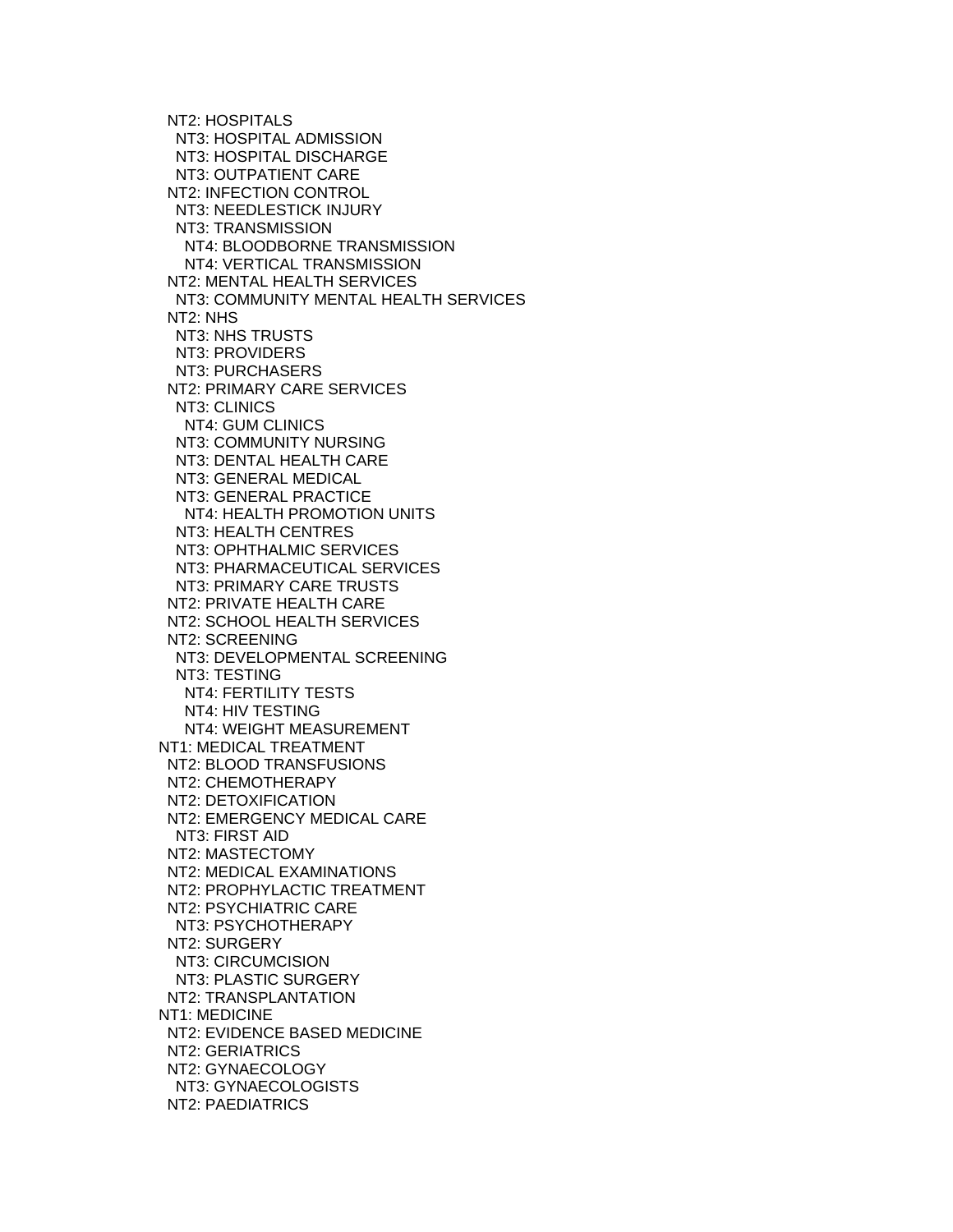NT2: PSYCHIATRY NT2: SPORTS MEDICINE NT1: MEDICINES NT2: DRUGS NT3: ANALGESICS NT4: ASPIRIN NT4: HEROIN NT4: METHADONE NT3: DEPRESSANTS NT4: BARBITURATES NT4: BENZODIAZEPINES NT5: TRANQUILLIZERS NT2: MICROBICIDES NT2: PLACEBOS NT2: PRESCRIPTIONS NT2: SELF MEDICATION NT1: MEDICINES MANAGEMENT NT2: PRESCRIBING NT1: NURSING NT2: COMMUNITY NURSING NT1: PHARMACIES NT1: PROFESSIONAL PRACTICE NT2: PROFESSIONAL COMPETENCE NT2: PROFESSIONAL ROLE NT1: THERAPY NT2: HORMONE REPLACEMENT THERAPY NT2: HYPNOTHERAPY NT2: PHYSIOTHERAPY NT2: PSYCHOTHERAPY BT1: HEALTH SERVICES AND THEIR MANAGEMENT HEALTHY EATING BT1: EATING HABITS BT2: INDIVIDUAL BEHAVIOUR BT3: DETERMINANTS OF HEALTH BT1: NUTRITION BT2: FOOD AND NUTRITION BT3: DETERMINANTS OF HEALTH HEALTHY LIFE EXPECTANCY BT1: HEALTH STATUS BT2: HEALTH BT3: HEALTH, PUBLIC HEALTH, HEALTH PROMOTION RT: DEMOGRAPHY SN: was PHITS level 3 term HEALTHY LIVING CENTRES BT1: HEALTH PROMOTION BT2: HEALTH, PUBLIC HEALTH, HEALTH PROMOTION RT: COMMUNITY DEVELOPMENT COMMUNITY HEALTH HEALTH CENTRES PRIMARY CARE SERVICES SN: Healthy Living Centres are community based health promotion activities. Their emphasis is on community involvement and responsiveness to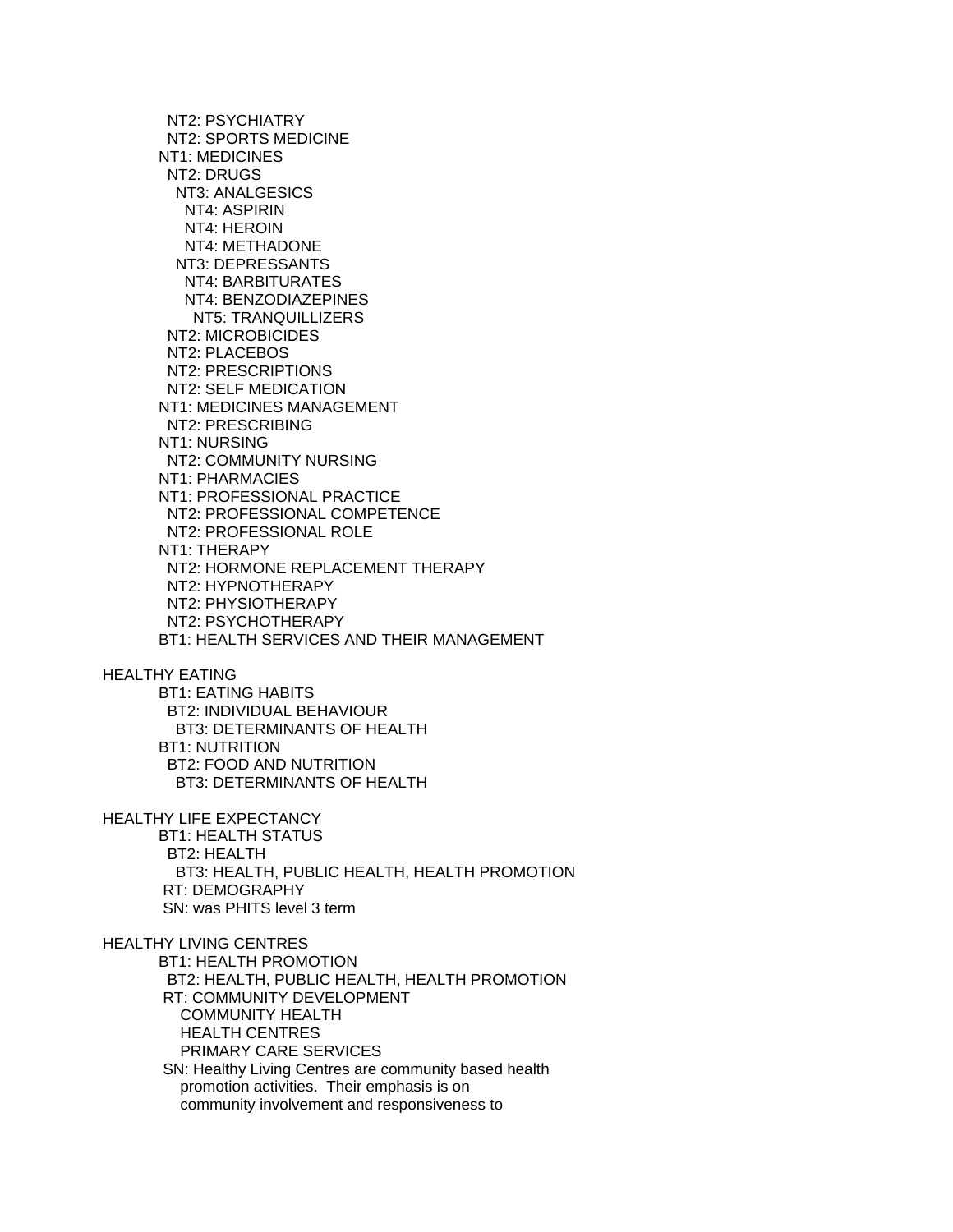expressed needs of the community.

#### HEALTHY SCHOOLS

 BT1: SCHOOLS BT2: EDUCATIONAL SETTINGS BT3: EDUCATION BT4: EDUCATION, EMPLOYMENT AND SKILLS BT5: DETERMINANTS OF HEALTH BT2: POINTS BT3: PLACES BT4: SETTINGS AND PLACES

#### Hearing disorders

USE: EAR DISORDERS

## Heart attack

USE: MYOCARDIAL INFARCTION

#### HEART FAILURE

 UF: Cardiac failure Left ventricular failure Pump failure Right ventricular failure BT1: CIRCULATORY DISEASES BT2: DEATH, DISEASE AND DISABILITY SN: was PHITS level 3 term

#### HEAVY METALS

 UF: Toxic medals BT1: POLLUTANTS BT2: CAUSES OF HARM BT3: ENVIRONMENTAL DETERMINANTS BT4: DETERMINANTS OF HEALTH RT: VEHICLE RELATED AIR POLLUTION

# **HELPLINES**

 UF: Telephone hotlines BT1: HEALTH INFORMATION SERVICES BT2: COMMUNITY INFORMATION AND ADVICE SERVICES BT3: HEALTH SERVICES BT4: HEALTHCARE AND HEALTH SERVICES BT5: HEALTH SERVICES AND THEIR MANAGEMENT BT3: INFORMATION BT4: COMMUNICATION AND KNOWLEDGE BT4: MANAGEMENT AND POLICY BT5: HEALTH SERVICES AND THEIR MANAGEMENT

# **HEPATITIS**

 NT1: HEPATITIS A NT1: HEPATITIS B NT1: HEPATITIS C NT1: HEPATITIS D NT1: HEPATITIS E BT1: LIVER DISORDERS BT2: DEATH, DISEASE AND DISABILITY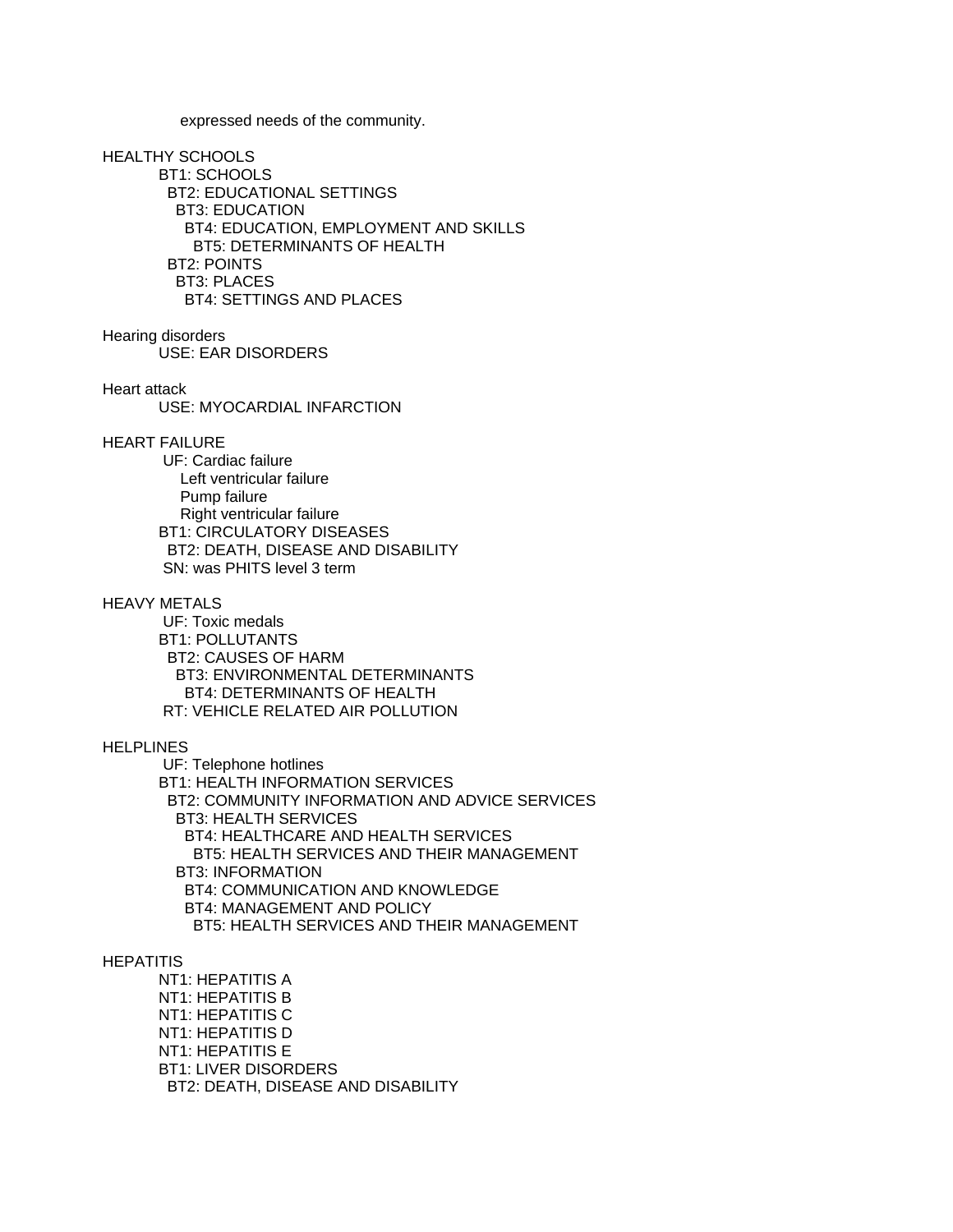HEPATITIS A UF: Infectious hepatitis Infective hepatitis BT1: HEPATITIS BT2: LIVER DISORDERS BT3: DEATH, DISEASE AND DISABILITY HEPATITIS B UF: Homologous serum Homologous serum hepatitis Homologous serum jaundice Human serum jaundice Serum hepatitis

 BT1: HEPATITIS BT2: LIVER DISORDERS BT3: DEATH, DISEASE AND DISABILITY RT: SEXUALLY TRANSMITTED INFECTIONS

# HEPATITIS C

 BT1: HEPATITIS BT2: LIVER DISORDERS BT3: DEATH, DISEASE AND DISABILITY RT: SEXUALLY TRANSMITTED INFECTIONS

# HEPATITIS D

 BT1: HEPATITIS BT2: LIVER DISORDERS BT3: DEATH, DISEASE AND DISABILITY

#### HEPATITIS E

 BT1: HEPATITIS BT2: LIVER DISORDERS BT3: DEATH, DISEASE AND DISABILITY

### **Herbalism**

USE: COMPLEMENTARY MEDICINE

#### **Heredity**

USE: GENETICS

## HEROIN

 UF: Diamorphine BT1: ANALGESICS BT2: DRUGS BT3: MEDICINES BT4: HEALTHCARE AND HEALTH SERVICES BT5: HEALTH SERVICES AND THEIR MANAGEMENT RT: METHADONE

#### **HERPES**

 NT1: GENITAL HERPES NT1: HERPES SIMPLEX BT1: GENITOURINARY DISEASES BT2: DEATH, DISEASE AND DISABILITY

# HERPES SIMPLEX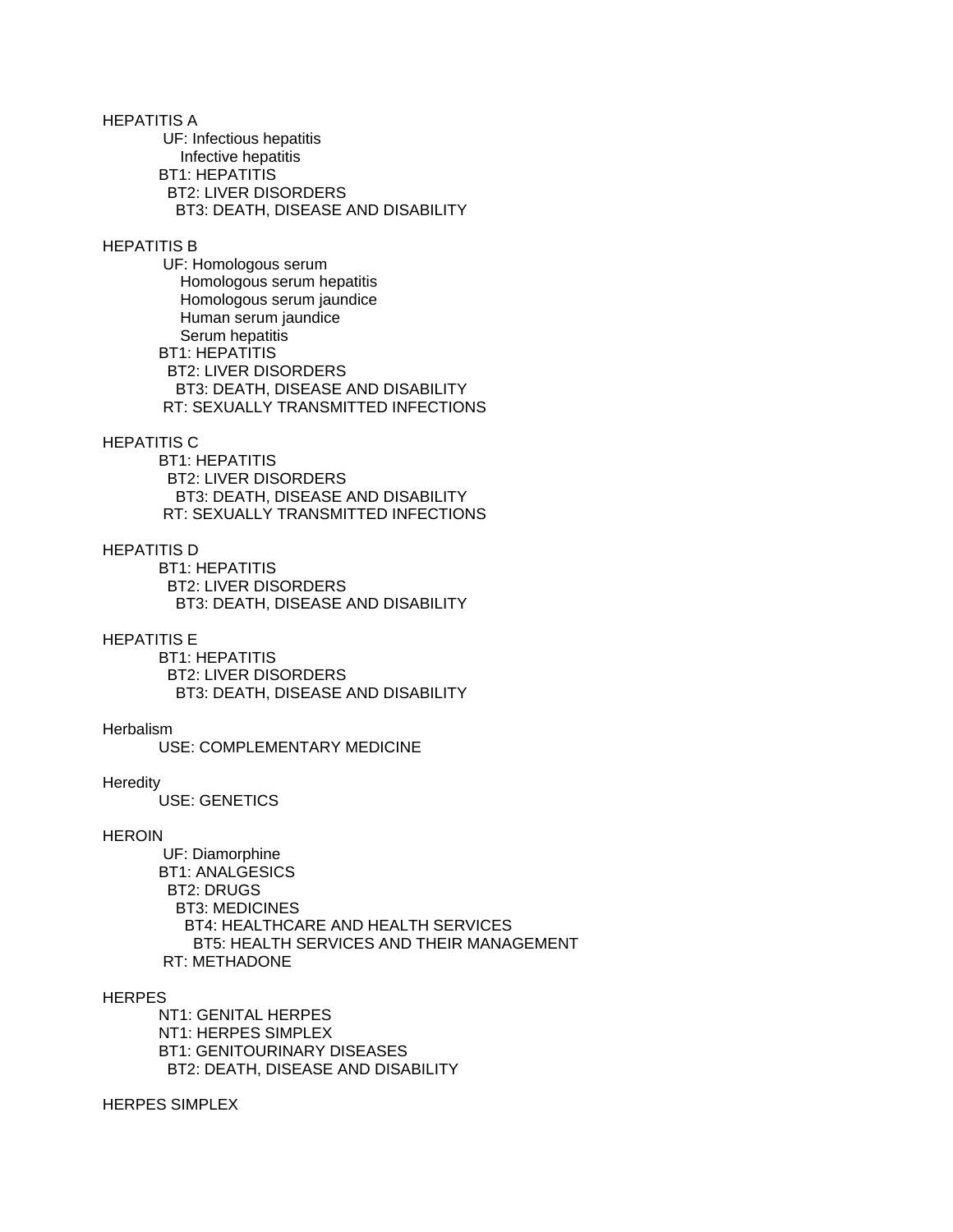BT1: HERPES BT2: GENITOURINARY DISEASES BT3: DEATH, DISEASE AND DISABILITY RT: GENITAL HERPES

**HETEROSEXUALS** 

 BT1: SEXUALITY BT2: PEOPLE AND POPULATIONS

HIA

USE: HEALTH IMPACT ASSESSMENT

High blood pressure USE: HYPERTENSION

HIGH DENSITY LIPOPROTEINS

 UF: HDLs BT1: LIPIDS BT2: NUTRITION COMPONENTS BT3: NUTRITION BT4: FOOD AND NUTRITION BT5: DETERMINANTS OF HEALTH RT: CHOLESTEROL LOW DENSITY LIPOPROTEINS SN: HDL's protect against heart disease. i.e. the higher the HDL level, the lower the risk because HDL removes cholesterol from artery walls. (The Nutrition and health dictionary)

Higher education USE: COLLEGES UNIVERSITIES

Highschool students USE: PUPILS

Hindu religions USE: HINDUISM

**HINDUISM** 

 UF: Hindu religions **Hindus**  BT1: RELIGION BT2: BELIEFS BT3: PEOPLE AND POPULATIONS BT2: CULTURAL IDENTITY BT3: PEOPLE AND POPULATIONS

# **Hindus**

USE: HINDUISM

HIP FRACTURES

 BT1: FRACTURES BT2: MUSCULOSKELETAL DISORDERS BT3: DEATH, DISEASE AND DISABILITY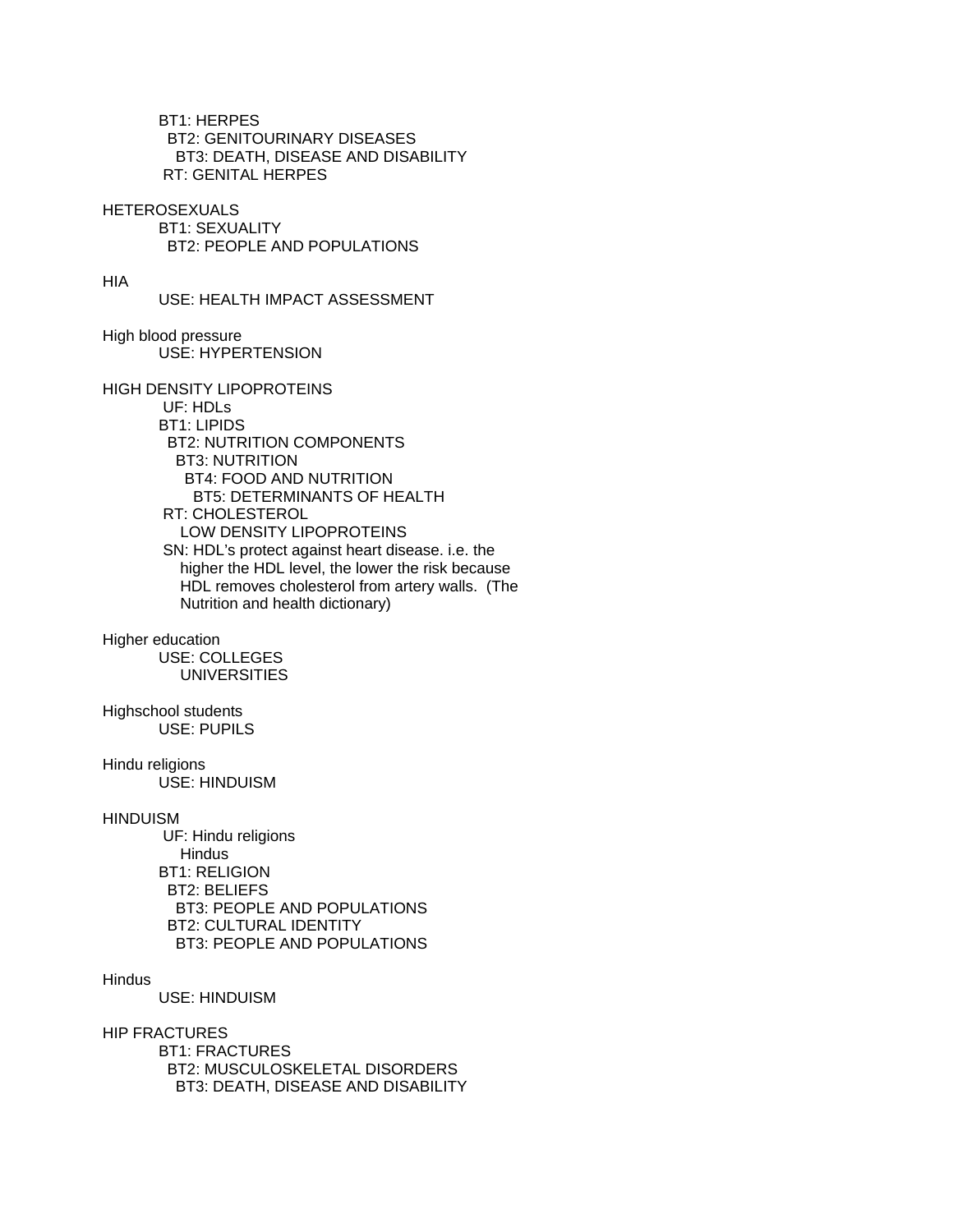**HISTORY** 

BT1: TIME FACTORS

HIV INFECTION

 BT1: COMMUNICABLE DISEASES BT2: DEATH, DISEASE AND DISABILITY RT: AIDS BLOOD AND IMMUNE DISORDERS HIV TESTING PEOPLE WITH HIV OR AIDS SEXUALLY TRANSMITTED INFECTIONS

# HIV TESTING

 BT1: TESTING BT2: SCREENING BT3: HEALTH SERVICES BT4: HEALTHCARE AND HEALTH SERVICES BT5: HEALTH SERVICES AND THEIR MANAGEMENT BT3: POPULATION BASED AND PREVENTIVE SERVICES BT4: SERVICES BT5: HEALTH SERVICES AND THEIR MANAGEMENT RT: HIV INFECTION SCREENING

HIV-positive people USE: PEOPLE WITH HIV OR AIDS

HODGKIN'S DISEASE

 BT1: CANCER BT2: DEATH, DISEASE AND DISABILITY RT: IMMUNE DISORDERS LYMPHATIC SYSTEM DISORDERS

HOLISTIC APPROACH BT1: HEALTH BT2: HEALTH, PUBLIC HEALTH, HEALTH PROMOTION

HOME ACCIDENTS UF: Domestic accidents BT1: ACCIDENTS BT2: CAUSES OF HARM BT3: ENVIRONMENTAL DETERMINANTS BT4: DETERMINANTS OF HEALTH RT: FALLS HOME SAFETY SN: Use this term specifically for accounts or

 statistics of accidents that happen in the home. Use Home safety for the prevention of accidents in the home.

HOME CARE

 UF: Caring at home Domiciliary care BT1: CARE BT2: HEALTHCARE AND HEALTH SERVICES BT3: HEALTH SERVICES AND THEIR MANAGEMENT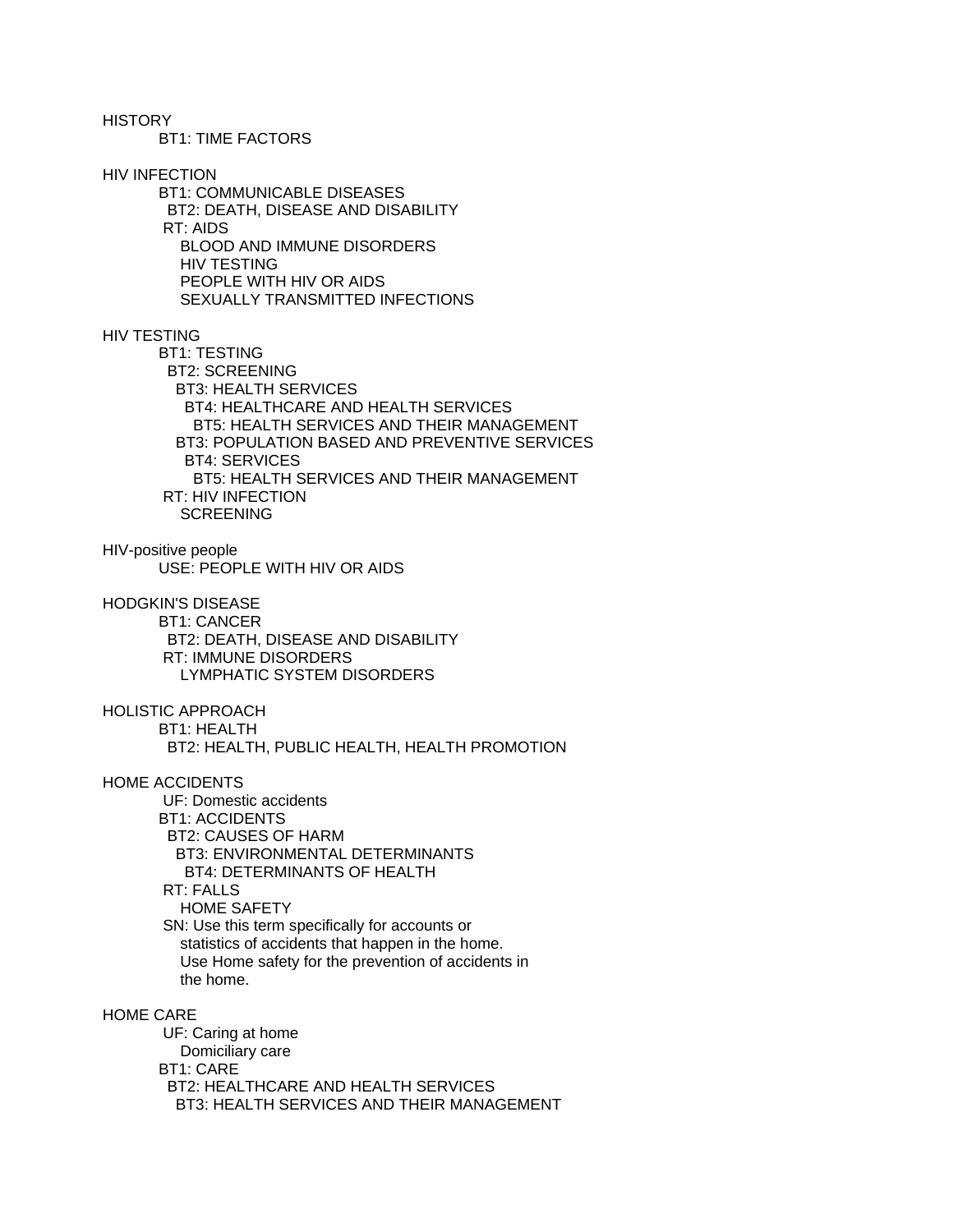RT: COMMUNITY CARE DOMICILIARY SERVICES HOSPITAL DISCHARGE RESIDENTIAL CARE SELF CARE SN: Being cared for either medically or socially in your home

# HOME SAFETY

 BT1: SAFETY BT2: ENVIRONMENTAL DETERMINANTS BT3: DETERMINANTS OF HEALTH RT: HOME ACCIDENTS SN: Use this term for the prevention of accidents in the home. For accounts or statistics of accidents that happen in the home use Home accidents

# Home violence

USE: DOMESTIC VIOLENCE

# **Homeless**

 USE: HOMELESS PEOPLE SN: was PHITS level 3 term

# HOMELESS PEOPLE

 UF: Homeless BT1: VULNERABLE GROUPS BT2: DISADVANTAGED GROUPS BT3: GROUPS BT4: PEOPLE AND POPULATIONS RT: SOCIAL EXCLUSION

# HOMELESSNESS

 BT1: SOCIAL ISSUES BT2: SOCIETY BT3: SOCIAL DETERMINANTS BT4: DETERMINANTS OF HEALTH RT: SOCIAL EXCLUSION

# HOMEOPATHY

 BT1: COMPLEMENTARY MEDICINE BT2: HEALTH SERVICES BT3: HEALTHCARE AND HEALTH SERVICES BT4: HEALTH SERVICES AND THEIR MANAGEMENT

# **HOMES**

 BT1: POINTS BT2: PLACES BT3: SETTINGS AND PLACES RT: HOUSING

## Homologous serum USE: HEPATITIS B

Homologous serum hepatitis USE: HEPATITIS B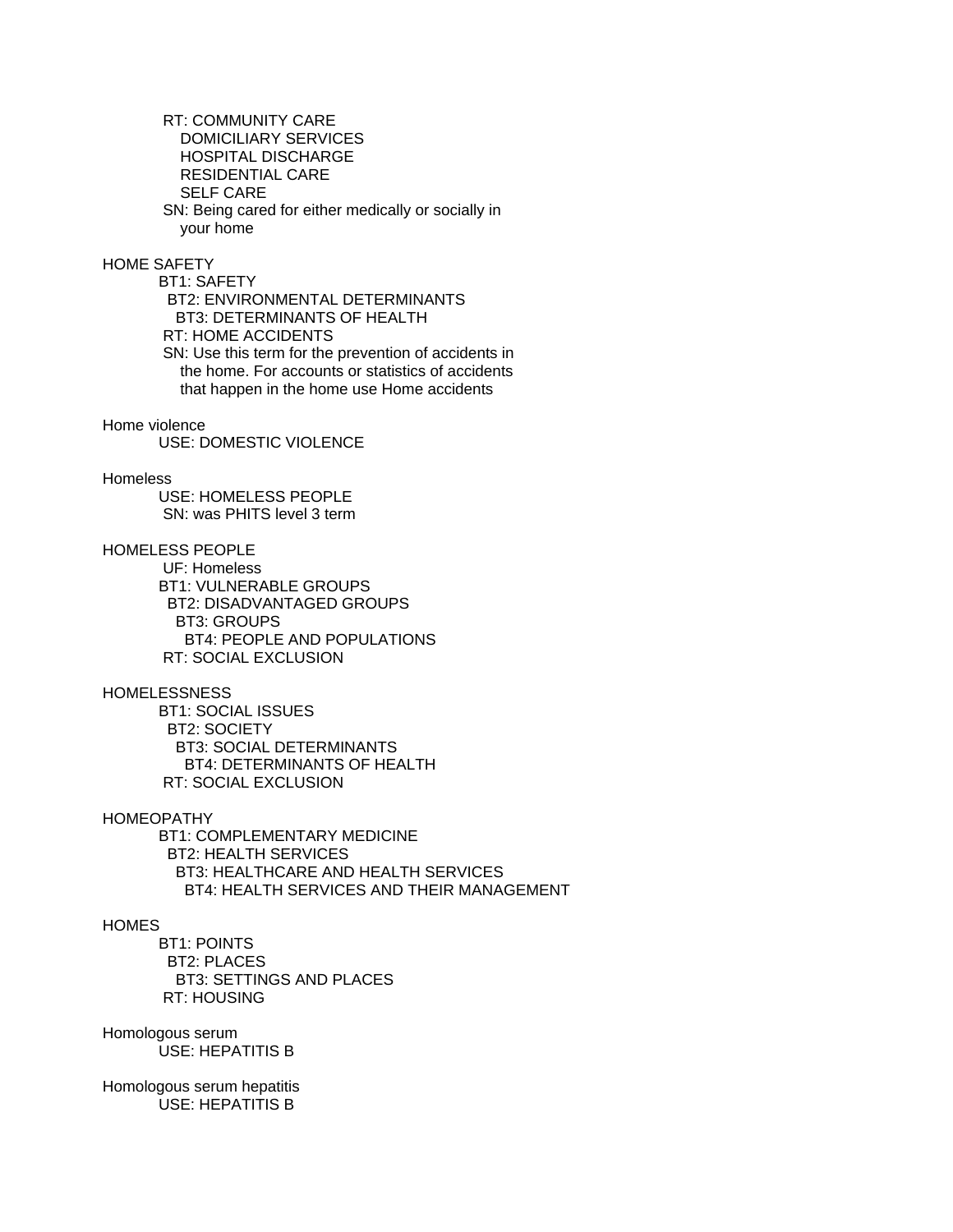Homologous serum jaundice USE: HEPATITIS B

#### HOMOPHOBIA

 BT1: DISCRIMINATION BT2: SOCIAL FACTORS BT3: SOCIOECONOMIC FACTORS BT4: SOCIAL DETERMINANTS BT5: DETERMINANTS OF HEALTH

### **Homosexuals**

USE: GAY MEN

HORMONE REPLACEMENT THERAPY

 UF: HRT BT1: THERAPY

 BT2: HEALTHCARE AND HEALTH SERVICES BT3: HEALTH SERVICES AND THEIR MANAGEMENT RT: MENOPAUSE **OESTROGEN** 

#### **HORMONES**

 UF: Endocrinological substances NT1: OESTROGEN NT1: TESTOSTERONE BT1: PHYSIOLOGY BT2: SCIENCES BT3: SCIENCE AND TECHNOLOGY BT4: PUBLIC HEALTH METHODS, THEORY AND RESEARCH

# **HOSPICES**

 BT1: POINTS BT2: PLACES BT3: SETTINGS AND PLACES BT1: TERMINAL CARE BT2: CARE BT3: HEALTHCARE AND HEALTH SERVICES BT4: HEALTH SERVICES AND THEIR MANAGEMENT BT2: PALLIATIVE CARE BT3: CARE BT4: HEALTHCARE AND HEALTH SERVICES BT5: HEALTH SERVICES AND THEIR MANAGEMENT RT: PALLIATIVE CARE SN: was "hospice" PHITS level 3 term

### HOSPITAL ADMISSION

 BT1: HOSPITALS BT2: AREAS BT3: PLACES BT4: SETTINGS AND PLACES BT2: HEALTH SERVICES BT3: HEALTHCARE AND HEALTH SERVICES BT4: HEALTH SERVICES AND THEIR MANAGEMENT BT2: POINTS BT3: PLACES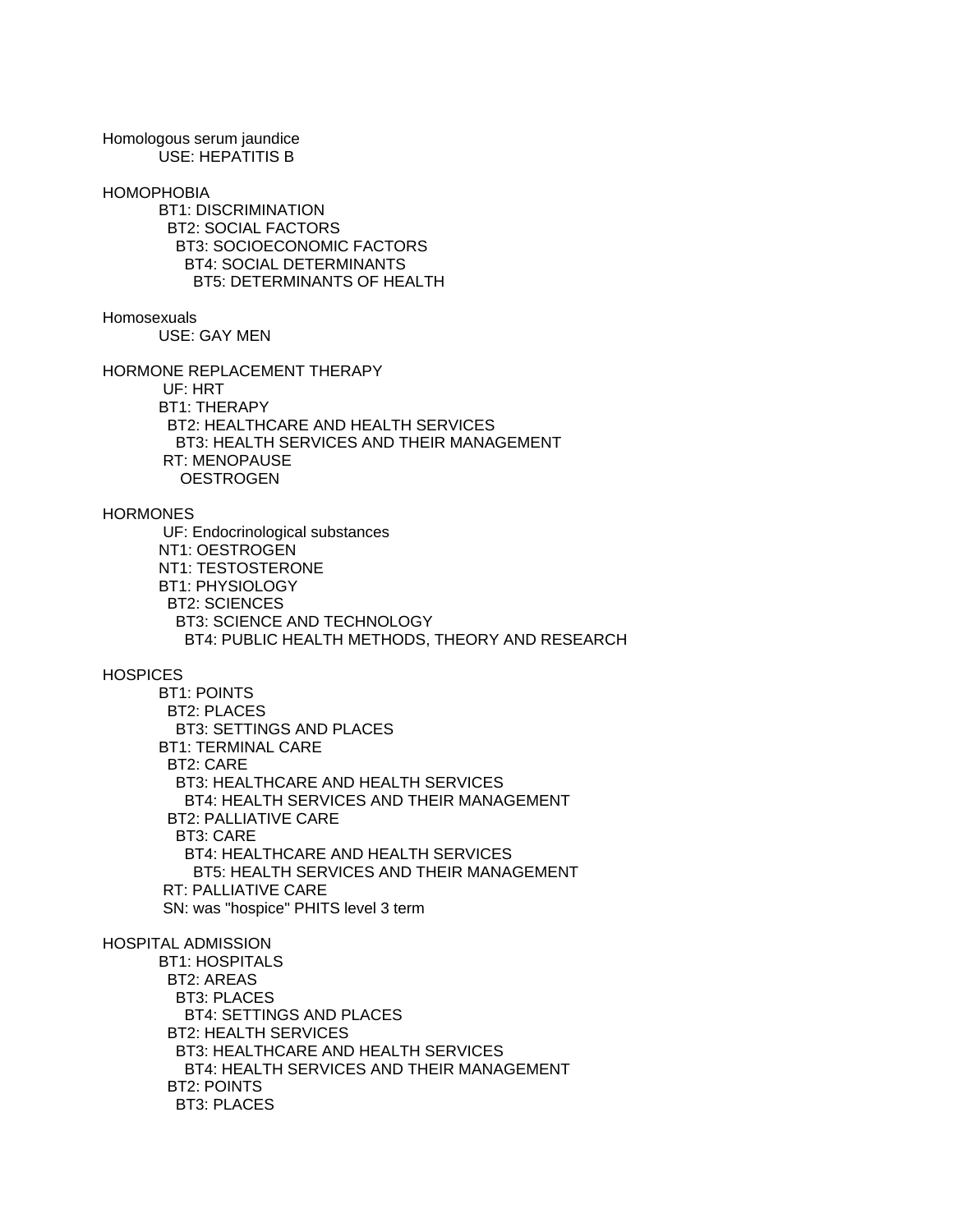BT4: SETTINGS AND PLACES

Hospital ambulance services USE: AMBULANCE SERVICES

HOSPITAL DISCHARGE BT1: HOSPITALS BT2: AREAS BT3: PLACES BT4: SETTINGS AND PLACES BT2: HEALTH SERVICES BT3: HEALTHCARE AND HEALTH SERVICES BT4: HEALTH SERVICES AND THEIR MANAGEMENT BT2: POINTS BT3: PLACES BT4: SETTINGS AND PLACES RT: AFTERCARE HOME CARE **REHABILITATION** Hospital episode statistics USE: ACTIVITY DATA

Hospital trusts USE: NHS TRUSTS **HOSPITALS**  UF: Childrens hospitals Psychiatric hospitals NT1: HOSPITAL ADMISSION NT1: HOSPITAL DISCHARGE NT1: OUTPATIENT CARE BT1: AREAS BT2: PLACES BT3: SETTINGS AND PLACES BT1: HEALTH SERVICES BT2: HEALTHCARE AND HEALTH SERVICES BT3: HEALTH SERVICES AND THEIR MANAGEMENT BT1: POINTS BT2: PLACES BT3: SETTINGS AND PLACES RT: NHS TRUSTS SN: was "hospital" PHITS level 3 term

HOTEL AND RESTAURANT INDUSTRY NT1: RESTAURANTS BT1: CATERING INDUSTRY BT2: INDUSTRY BT3: ECONOMICS, FINANCE AND INDUSTRY BT4: DETERMINANTS OF HEALTH RT: FOOD AND DRINK INDUSTRY FOOD PREPARATION LEISURE INDUSTRY

HOUSEHOLD WASTE BT1: WASTE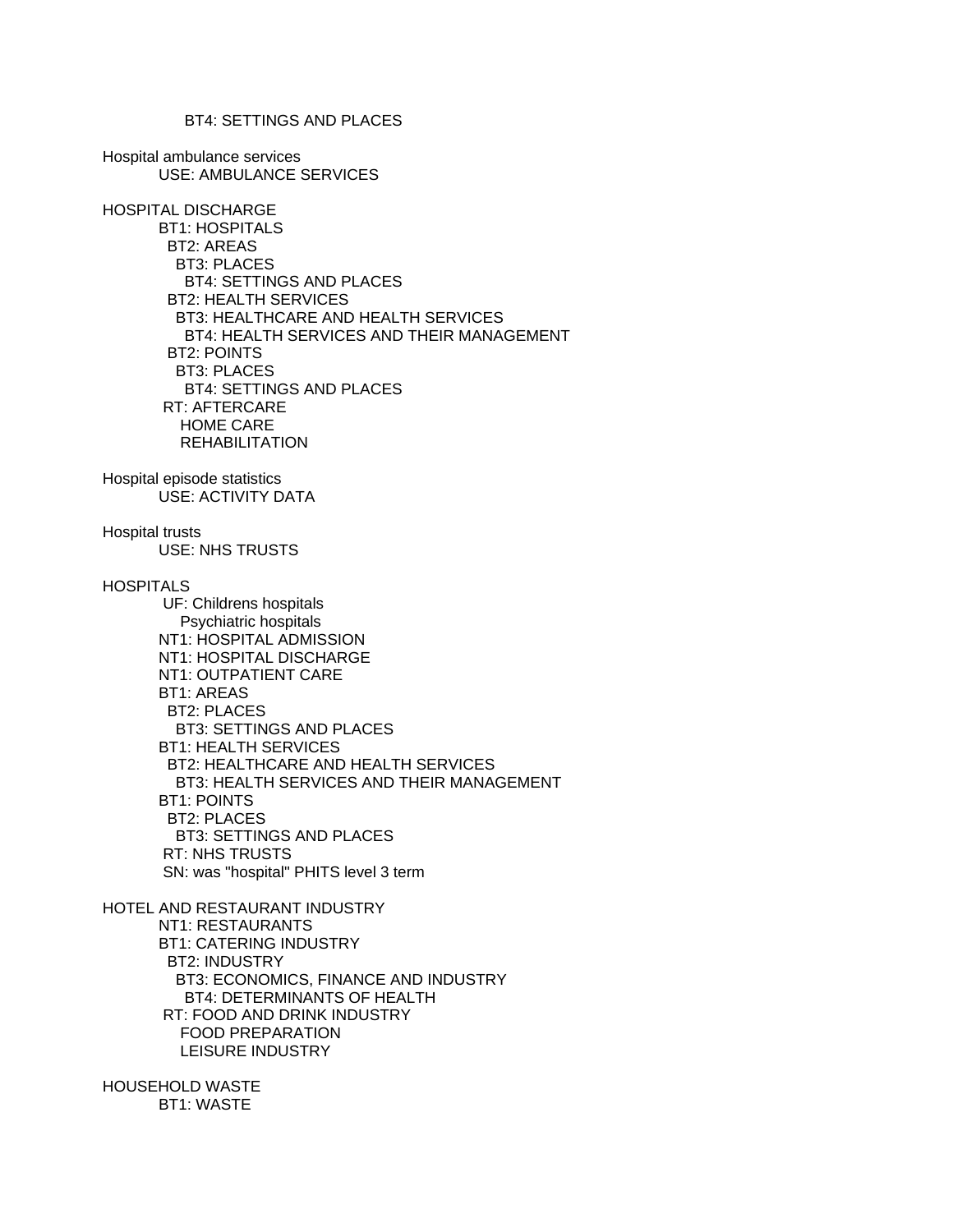BT2: ENVIRONMENT BT3: ENVIRONMENTAL DETERMINANTS BT4: DETERMINANTS OF HEALTH

**HOUSEHOLDS** 

 BT1: PEOPLE AND POPULATIONS RT: FAMILIES SN: was "household" PHITS level 2 term

**HOUSING** 

 NT1: DISABILITY HOUSING NT1: HOUSING STANDARDS BT1: ENVIRONMENT BT2: ENVIRONMENTAL DETERMINANTS BT3: DETERMINANTS OF HEALTH RT: HOMES SN: use for physical dwelling places

Housing quality

USE: HOUSING STANDARDS

HOUSING STANDARDS

 UF: Housing quality BT1: HOUSING BT2: ENVIRONMENT BT3: ENVIRONMENTAL DETERMINANTS BT4: DETERMINANTS OF HEALTH BT1: STANDARDS BT2: FRAMES OF REFERENCE BT3: MANAGEMENT AND POLICY BT4: HEALTH SERVICES AND THEIR MANAGEMENT RT: LIVING CONDITIONS

**HRT** 

USE: HORMONE REPLACEMENT THERAPY

HSC REGIONS

 BT1: AREAS BT2: PLACES BT3: SETTINGS AND PLACES SN: Health and Social Care regions 2002

Human behaviour USE: BEHAVIOUR

Human engineering USE: ERGONOMICS

Human factor engineering USE: ERGONOMICS

Human genetics USE: GENETICS

Human heredity USE: GENETICS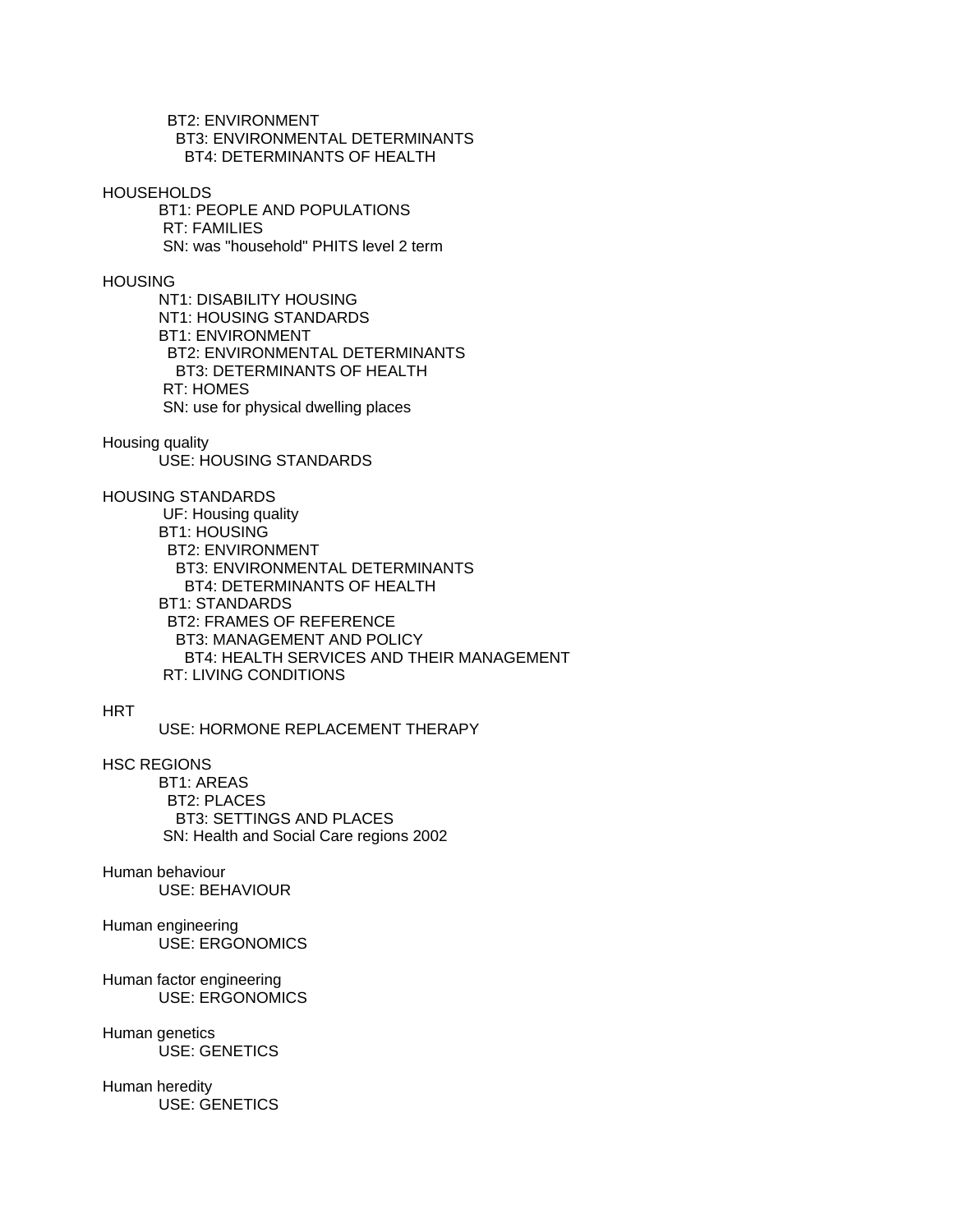HUMAN RESOURCES MANAGEMENT UF: Personnel management BT1: MANAGEMENT BT2: MANAGEMENT AND POLICY BT3: HEALTH SERVICES AND THEIR MANAGEMENT

HUMAN RIGHTS

 UF: Rights BT1: LEGISLATION BT2: LAW BT3: GOVERNMENT AND LAW BT4: HEALTH SERVICES AND THEIR MANAGEMENT RT: EQUAL OPPORTUNITIES

Human serum jaundice USE: HEPATITIS B

#### **HYGIENE**

 UF: Clinical hygiene NT1: FOOD HYGIENE NT1: PERSONAL HYGIENE BT1: ENVIRONMENT BT2: ENVIRONMENTAL DETERMINANTS BT3: DETERMINANTS OF HEALTH BT1: INDIVIDUAL BEHAVIOUR BT2: DETERMINANTS OF HEALTH RT: ENVIRONMENTAL HEALTH

**HYPERACTIVITY** 

 UF: Hyperkinetic reaction BT1: BEHAVIOUR BT2: PSYCHOLOGY BT3: BEHAVIOURAL SCIENCES BT4: SCIENCES BT5: SCIENCE AND TECHNOLOGY BT6: PUBLIC HEALTH METHODS, THEORY AND RESEARCH

Hyperkinetic reaction USE: HYPERACTIVITY

#### Hypersensitivity

USE: ALLERGIES

#### **HYPERTENSION**

 UF: Blood pressure (high) High blood pressure BT1: CIRCULATORY DISEASES BT2: DEATH, DISEASE AND DISABILITY RT: BLOOD PRESSURE **HYPOTENSION** 

HYPERTHERMIA

 BT1: OTHER DISORDERS BT2: DEATH, DISEASE AND DISABILITY SN: Where a high body temperature is induced by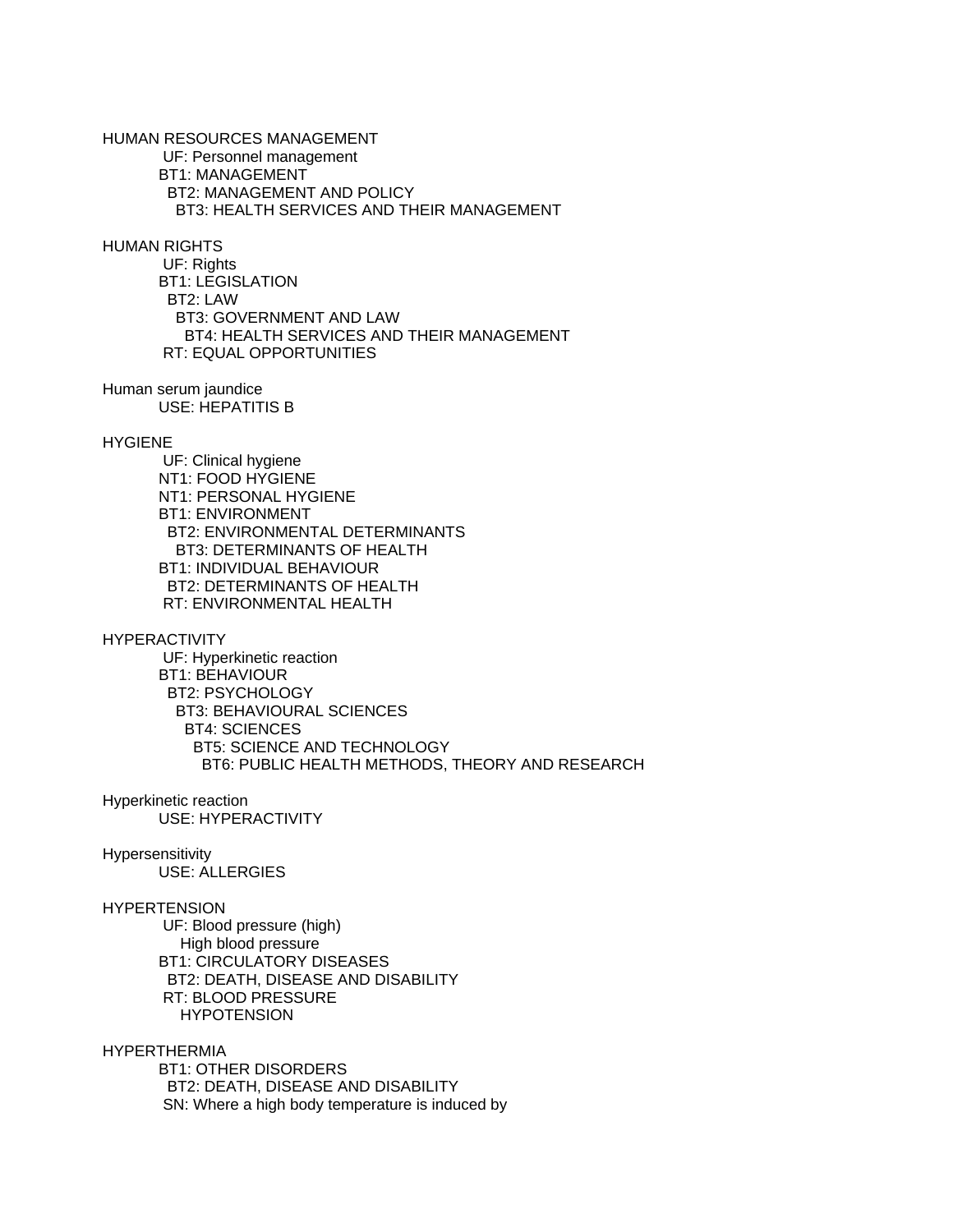external influences

#### Hyperthyroidism

USE: THYROID DISORDERS

# Hypnosis

USE: HYPNOTHERAPY

### HYPNOTHERAPY

 UF: Hypnosis BT1: COMPLEMENTARY MEDICINE BT2: HEALTH SERVICES BT3: HEALTHCARE AND HEALTH SERVICES BT4: HEALTH SERVICES AND THEIR MANAGEMENT BT1: THERAPY BT2: HEALTHCARE AND HEALTH SERVICES BT3: HEALTH SERVICES AND THEIR MANAGEMENT

# **HYPOTENSION**

 UF: Blood pressure (low) Low blood pressure BT1: CIRCULATORY DISEASES BT2: DEATH, DISEASE AND DISABILITY RT: BLOOD PRESSURE **HYPERTENSION** 

# **HYPOTHERMIA**

 UF: Chill BT1: OTHER DISORDERS BT2: DEATH, DISEASE AND DISABILITY RT: FUEL POVERTY SN: A body temperature significantly lower than 98.6

#### IBS

USE: IRRITABLE BOWEL SYNDROME

# Ill health

USE: HEALTH STATUS

ILLEGAL SALES

 BT1: TOBACCO CONTROL POLICIES BT2: HEALTH POLICY BT3: POLICY BT4: MANAGEMENT AND POLICY BT5: HEALTH SERVICES AND THEIR MANAGEMENT

### **Illiteracy**

USE: LITERACY

# Immigrants

USE: MIGRANTS

# Immigration

USE: MIGRATION

# IMMUNE DISORDERS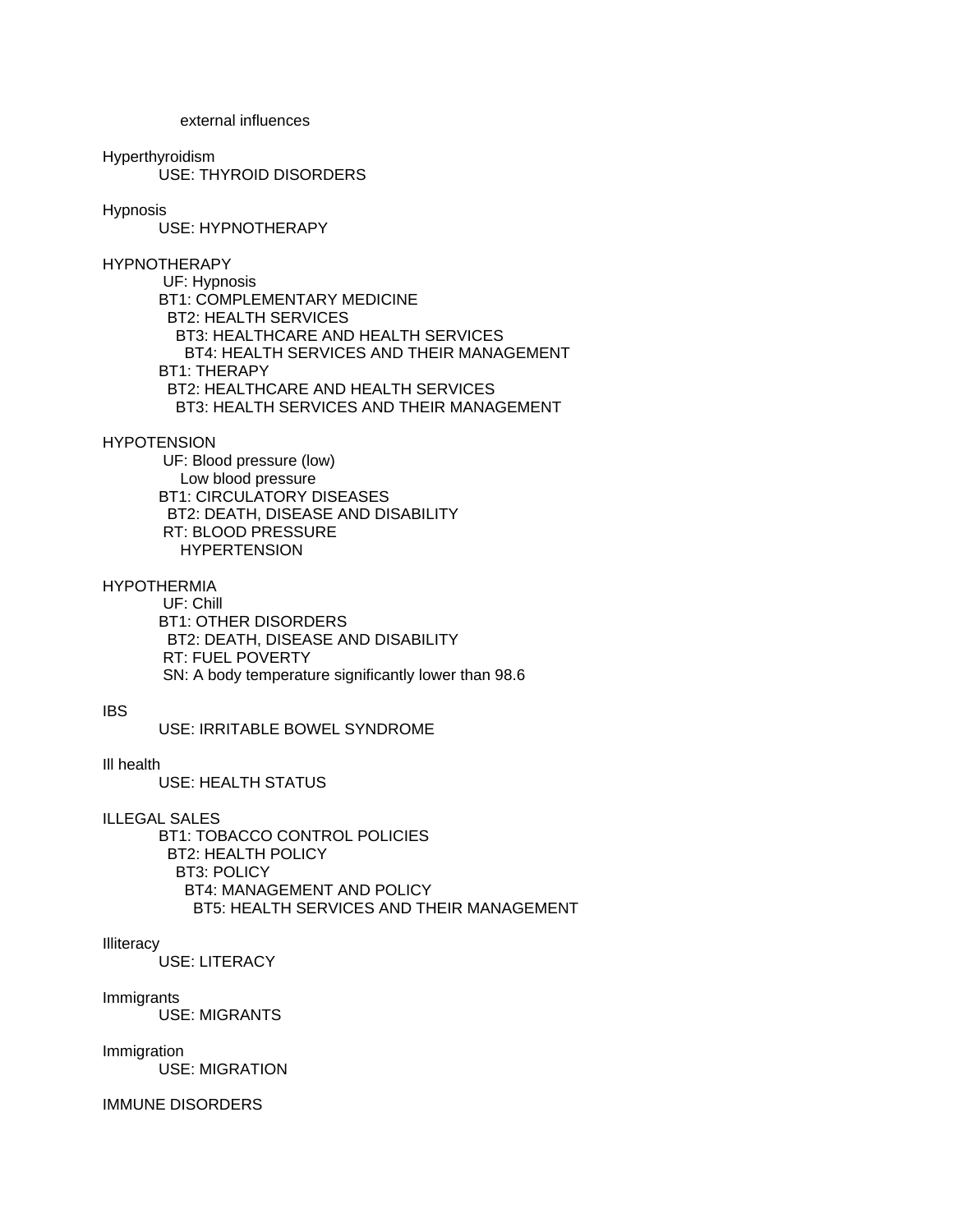UF: Immunologic diseases NT1: ALLERGIES NT2: CONTACT ALLERGY NT2: FOOD ALLERGY NT2: RHINITIS NT1: IMMUNODEFICIENCY NT2: AIDS BT1: IMMUNE SYSTEM BT2: ORGAN SYSTEMS BT3: BIOMEDICAL SCIENCE BT4: SCIENCE AND TECHNOLOGY BT5: PUBLIC HEALTH METHODS, THEORY AND RESEARCH RT: HODGKIN'S DISEASE IMMUNE SYSTEM NT1: IMMUNE DISORDERS NT2: ALLERGIES NT3: CONTACT ALLERGY NT3: FOOD ALLERGY NT3: RHINITIS NT2: IMMUNODEFICIENCY NT3: AIDS NT1: IMMUNISATION BT1: ORGAN SYSTEMS BT2: BIOMEDICAL SCIENCE BT3: SCIENCE AND TECHNOLOGY BT4: PUBLIC HEALTH METHODS, THEORY AND RESEARCH IMMUNISATION UF: Immunisation and vaccination **Inoculation**  Vaccination BT1: IMMUNE SYSTEM BT2: ORGAN SYSTEMS BT3: BIOMEDICAL SCIENCE BT4: SCIENCE AND TECHNOLOGY BT5: PUBLIC HEALTH METHODS, THEORY AND RESEARCH RT: CHICKENPOX COMMUNICABLE DISEASES **MEASLES**  RUBELLA Immunisation and vaccination USE: IMMUNISATION SN: was PHITS level 3 term **IMMUNODEFICIENCY**  NT1: AIDS BT1: IMMUNE DISORDERS BT2: IMMUNE SYSTEM BT3: ORGAN SYSTEMS BT4: BIOMEDICAL SCIENCE BT5: SCIENCE AND TECHNOLOGY BT6: PUBLIC HEALTH METHODS, THEORY AND RESEARCH

Immunologic diseases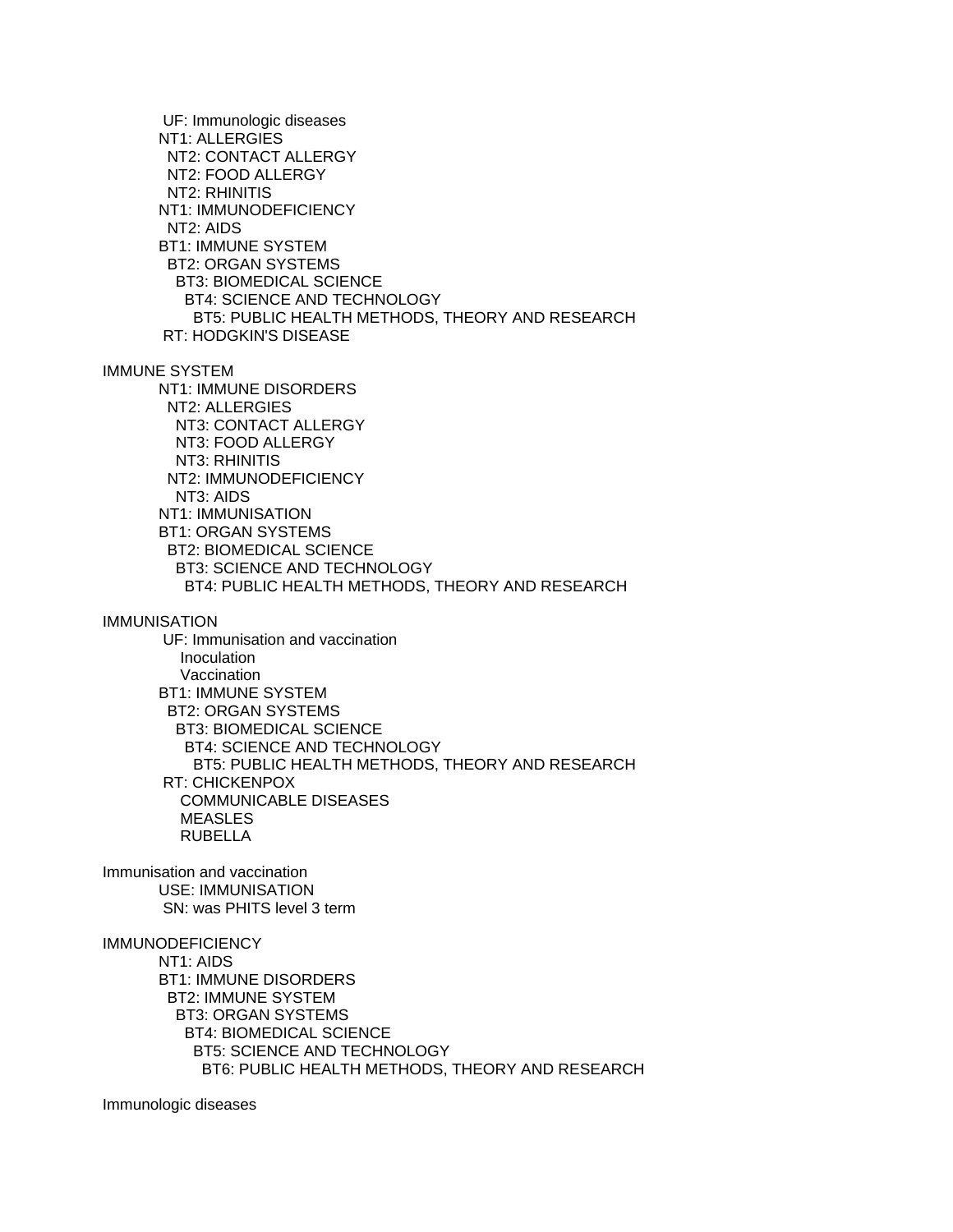# USE: IMMUNE DISORDERS

IMPACT ASSESSMENT

 NT1: ENVIRONMENTAL IMPACT ASSESSMENT NT1: HEALTH IMPACT ASSESSMENT BT1: METHODS BT2: PUBLIC HEALTH METHODS, THEORY AND RESEARCH RT: ENVIRONMENT HEALTH SN: The identification of future consequences of a current or proposed action (International Association for Impact Assessment)

IMPLEMENTATION BT1: MANAGEMENT BT2: MANAGEMENT AND POLICY BT3: HEALTH SERVICES AND THEIR MANAGEMENT

# **IMPOTENCE**

 BT1: SEXUAL PROBLEMS BT2: SEXUAL BEHAVIOUR BT3: BEHAVIOUR BT4: PSYCHOLOGY BT5: BEHAVIOURAL SCIENCES BT6: SCIENCES BT7: SCIENCE AND TECHNOLOGY BT8: PUBLIC HEALTH METHODS, THEORY AND RESEARCH

## In vitro fertilization

USE: ASSISTED CONCEPTION

Inadequate personality USE: PERSONALITY DISORDERS

INCAPACITATED FOR WORK BT1: OCCUPATIONAL DISEASES BT2: DEATH, DISEASE AND DISABILITY

#### INCEST

 BT1: SOCIAL ISSUES BT2: SOCIETY BT3: SOCIAL DETERMINANTS BT4: DETERMINANTS OF HEALTH RT: CHILD SEXUAL ABUSE PAEDOPHILES

### INCIDENCE

 BT1: EPIDEMIOLOGY BT2: RESEARCH BT3: PUBLIC HEALTH METHODS, THEORY AND RESEARCH RT: PREVALENCE

#### INCOME

 NT1: INCOME INEQUALITIES NT1: LOW INCOME BT1: FINANCE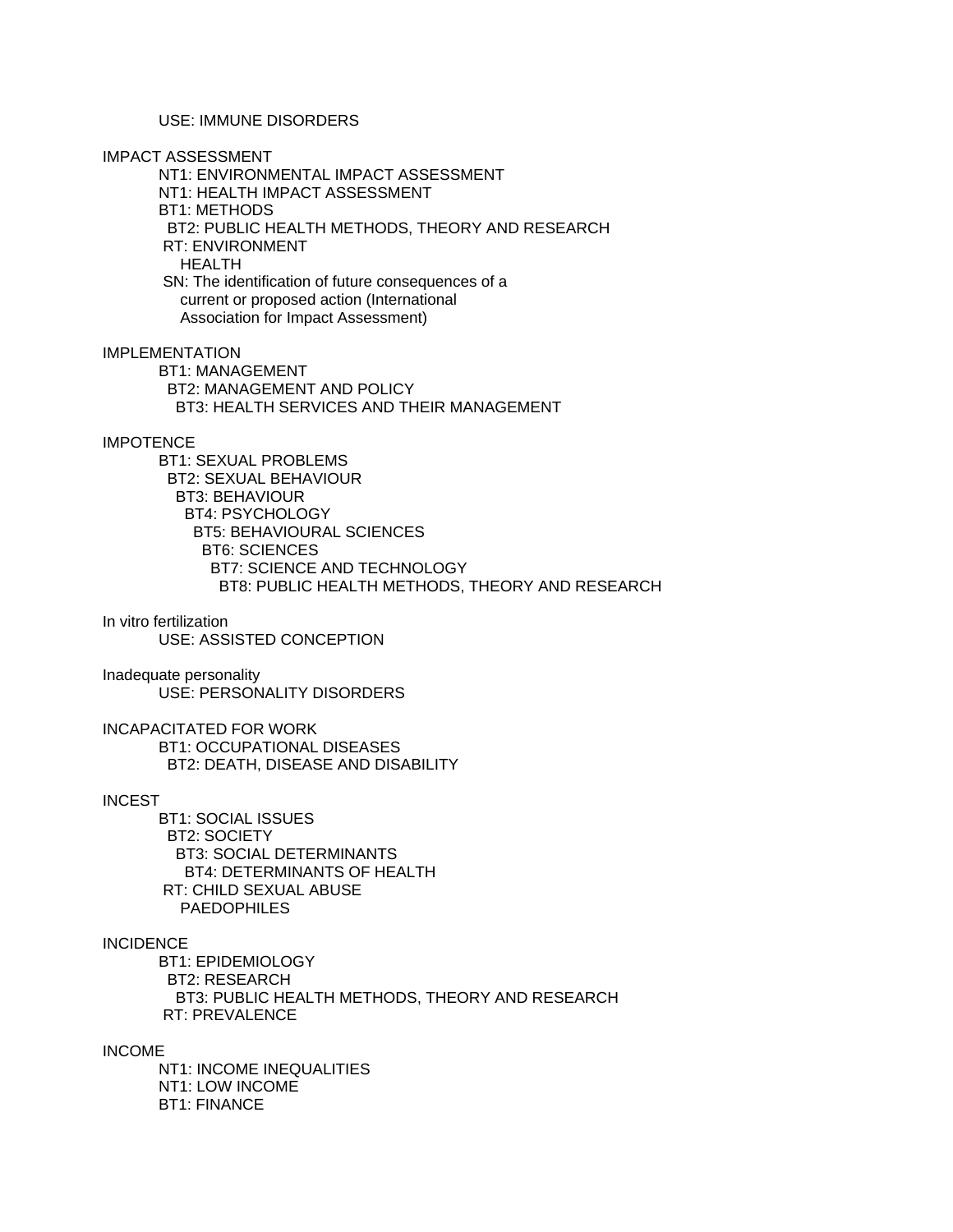BT2: ECONOMICS BT3: ECONOMICS, FINANCE AND INDUSTRY BT4: DETERMINANTS OF HEALTH RT: AFFLUENCE

INCOME INEQUALITIES

 BT1: INCOME BT2: FINANCE BT3: ECONOMICS BT4: ECONOMICS, FINANCE AND INDUSTRY BT5: DETERMINANTS OF HEALTH BT1: INEQUALITIES BT2: SOCIAL FACTORS BT3: SOCIOECONOMIC FACTORS BT4: SOCIAL DETERMINANTS BT5: DETERMINANTS OF HEALTH

Indian people

USE: ASIAN PEOPLE

Indians

USE: ASIAN PEOPLE

# INDICATORS

 NT1: ECONOMIC INDICATORS NT1: HEALTH INDICATORS NT2: SOCIAL INDICATORS NT1: PERFORMANCE INDICATORS NT1: SERVICE UTILISATION NT1: SOCIAL INDICATORS BT1: METHODS BT2: PUBLIC HEALTH METHODS, THEORY AND RESEARCH RT: MONITORING SN: Use for references, which talk about developing indicators. Do not use for references which state what their indicators are. For performance, see Performance indicators.

Indifference

USE: APATHY

INDIVIDUAL BEHAVIOUR NT1: ACTIVITIES NT2: ARTS NT3: ART NT3: DANCE NT3: DRAMA NT3: MUSIC NT3: THEATRE NT2: LEISURE ACTIVITIES NT2: TRAVELLING NT1: ALCOHOL CONSUMPTION NT2: ALCOHOL MISUSE NT3: BINGE DRINKING NT3: INTOXICATION NT2: ALCOHOL-RELATED HARM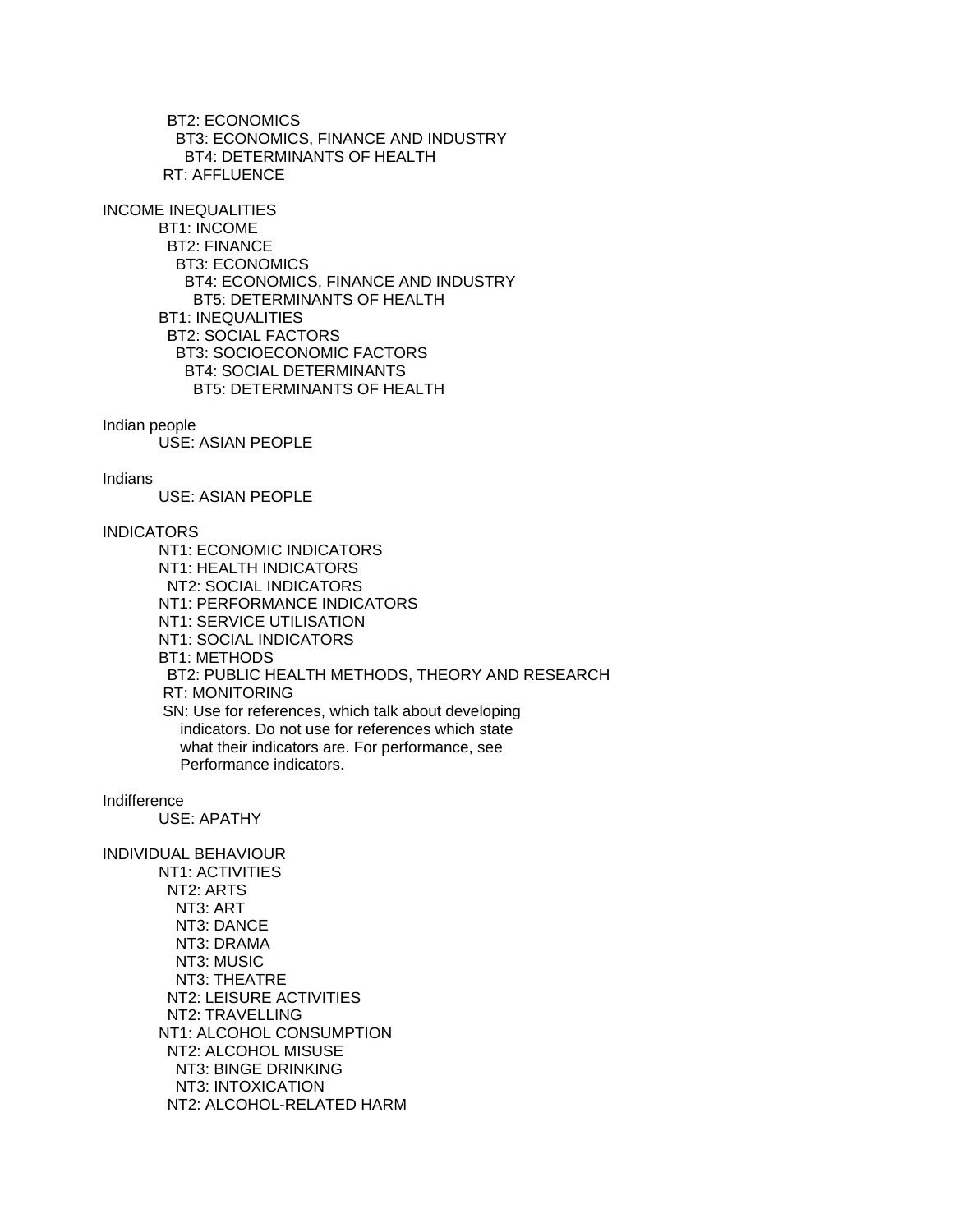NT3: FOETAL ALCOHOL SYNDROME NT1: BODY PIERCING NT1: BREASTFEEDING NT1: EATING HABITS NT2: DIETING NT2: DIETS NT3: SPECIAL DIETS NT4: VEGAN DIETS NT4: VEGETARIAN DIETS NT2: HEALTHY EATING NT1: FOOD PREPARATION NT2: CATERING NT2: COOKING NT1: HYGIENE NT2: FOOD HYGIENE NT2: PERSONAL HYGIENE NT1: LIFTING NT1: PHYSICAL ACTIVITY NT2: CYCLING NT2: DANCING NT2: EXERCISE REFERRAL SCHEMES NT2: EXERCISES NT3: ANTENATAL EXERCISES NT2: GAMES NT2: JOGGING NT2: PLAY NT2: SPORTS NT2: SWIMMING NT2: WALKING NT2: WEIGHT TRAINING NT1: SEXUAL HEALTH NT1: SMOKING NT2: ENVIRONMENTAL TOBACCO SMOKE NT2: NICOTINE DEPENDENCY NT2: PASSIVE SMOKING NT2: SMOKING CESSATION NT3: NICOTINE REPLACEMENT THERAPY NT1: SUBSTANCE MISUSE NT2: DRUGS MISUSE NT3: NEEDLE USE NT4: NEEDLE EXCHANGE NT2: HALLUCINOGENS NT3: CANNABIS NT3: LSD NT2: SOLVENT ABUSE NT2: STIMULANTS NT3: AMPHETAMINES NT4: ECSTASY NT3: ANABOLIC STEROIDS NT3: CAFFEINE NT3: COCAINE NT4: CRACK NT1: TOBACCO USE NT1: TRUANCY BT1: DETERMINANTS OF HEALTH RT: LIFESTYLE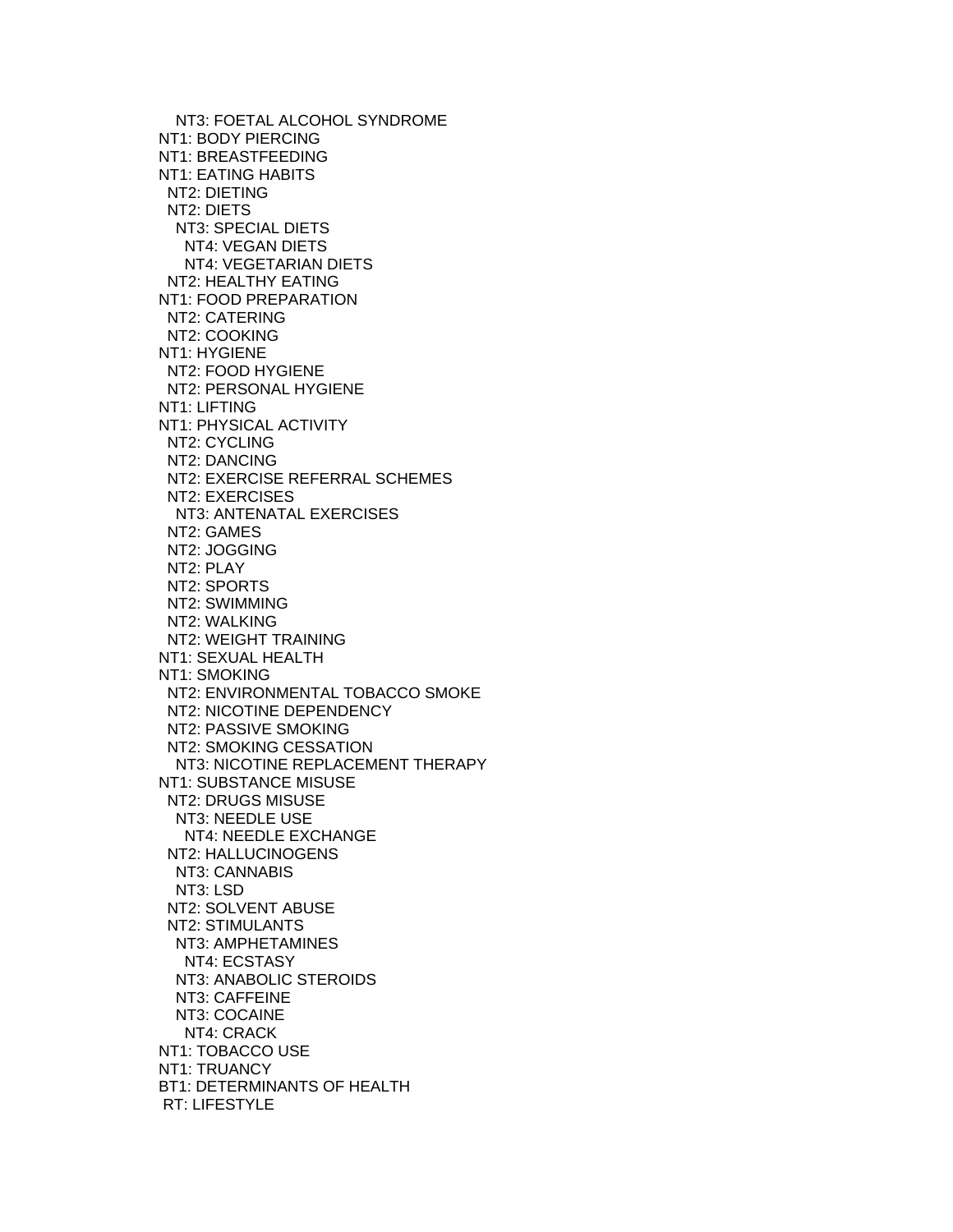INDOOR AIR POLLUTION BT1: AIR QUALITY BT2: POLLUTION BT3: ENVIRONMENT BT4: ENVIRONMENTAL DETERMINANTS BT5: DETERMINANTS OF HEALTH RT: OUTDOOR AIR POLLUTION

# Induced abortion

USE: ABORTION

Industrial diseases

USE: OCCUPATIONAL DISEASES

Industrial health

USE: OCCUPATIONAL HEALTH AND SAFETY

# Industrial hygiene

USE: OCCUPATIONAL HEALTH AND SAFETY

INDUSTRIAL POLLUTION

 BT1: POLLUTION BT2: ENVIRONMENT BT3: ENVIRONMENTAL DETERMINANTS BT4: DETERMINANTS OF HEALTH SN: Pollution by anyone involved in commercial activity

# **INDUSTRY**

 NT1: AGRICULTURAL INDUSTRY NT1: CATERING INDUSTRY NT2: HOTEL AND RESTAURANT INDUSTRY NT3: RESTAURANTS NT1: FOOD AND DRINK INDUSTRY NT1: LEISURE INDUSTRY NT1: MANUFACTURING INDUSTRY NT2: TOBACCO INDUSTRY NT1: PHARMACEUTICAL INDUSTRY BT1: ECONOMICS, FINANCE AND INDUSTRY BT2: DETERMINANTS OF HEALTH

# INEQUALITIES

 NT1: HEALTH INEQUALITIES NT1: INCOME INEQUALITIES NT1: SOCIAL INEQUALITIES BT1: SOCIAL FACTORS BT2: SOCIOECONOMIC FACTORS BT3: SOCIAL DETERMINANTS BT4: DETERMINANTS OF HEALTH

Inequalities in health USE: HEALTH INEQUALITIES

Infancy

USE: INFANTS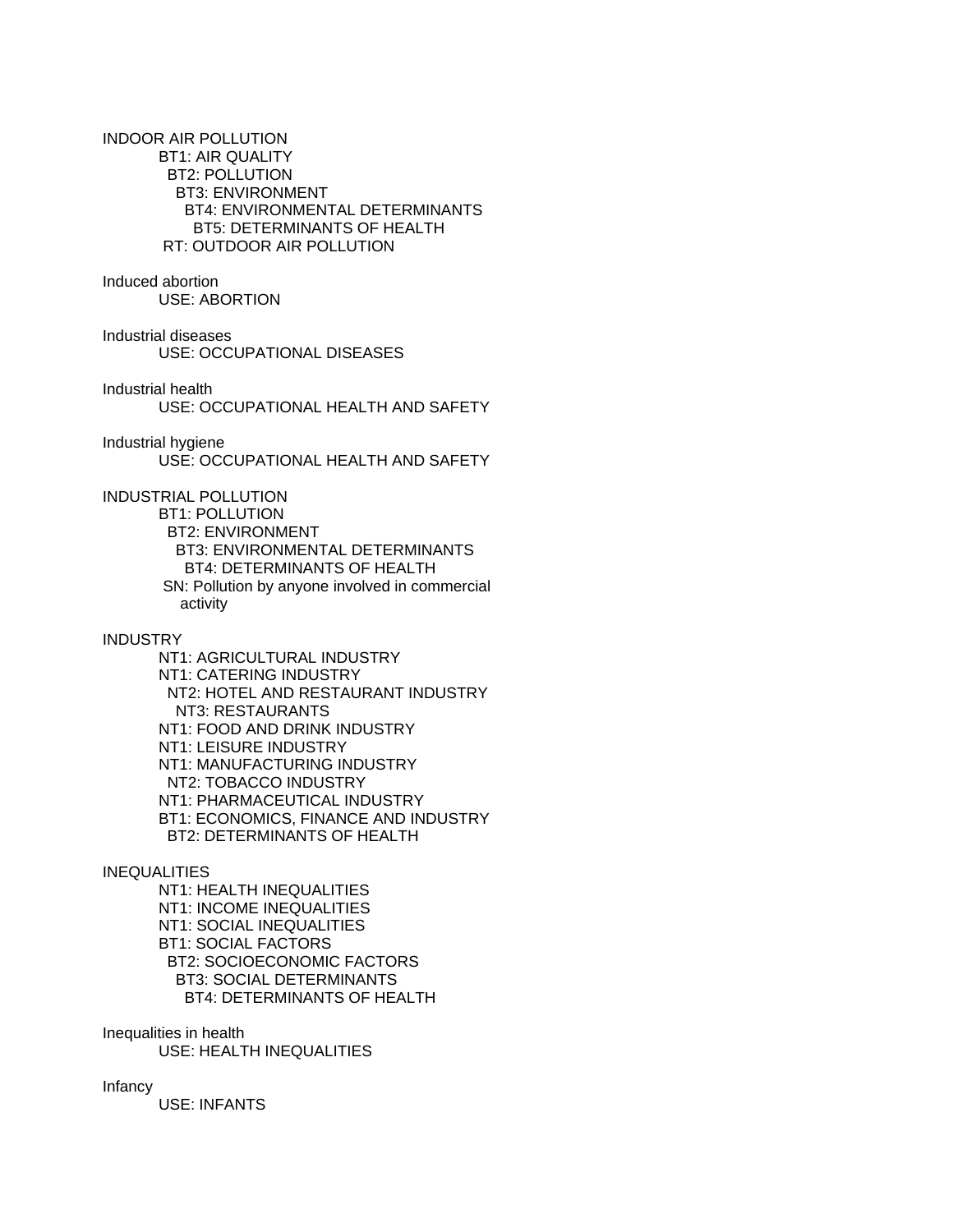INFANT MORTALITY BT1: HEALTH STATUS BT2: HEALTH BT3: HEALTH, PUBLIC HEALTH, HEALTH PROMOTION SN: was PHITS level 3 term

#### INFANT NUTRITION

 NT1: BOTTLE FEEDING NT1: BREASTFEEDING NT1: WEANING BT1: NUTRITION BT2: FOOD AND NUTRITION BT3: DETERMINANTS OF HEALTH RT: CHILD NUTRITION

#### INFANTS

 UF: Babies Infancy BT1: CHILDREN BT2: AGE GROUPS BT3: GROUPS BT4: PEOPLE AND POPULATIONS RT: PRE SCHOOL CHILDREN SN: Young children 0-2 years was "infant" PHITS level 3 term

## INFECTION CONTROL

 NT1: NEEDLESTICK INJURY NT1: TRANSMISSION NT2: BLOODBORNE TRANSMISSION NT2: VERTICAL TRANSMISSION BT1: HEALTH SERVICES BT2: HEALTHCARE AND HEALTH SERVICES BT3: HEALTH SERVICES AND THEIR MANAGEMENT BT1: POPULATION BASED AND PREVENTIVE SERVICES BT2: SERVICES BT3: HEALTH SERVICES AND THEIR MANAGEMENT RT: COMMUNICABLE DISEASES

## Infectious diseases

USE: COMMUNICABLE DISEASES

## Infectious hepatitis

USE: HEPATITIS A

# Infective hepatitis

USE: HEPATITIS A

#### Infertility

USE: FERTILITY

#### INFLUENZA

 UF: Flu BT1: RESPIRATORY DISORDERS BT2: DEATH, DISEASE AND DISABILITY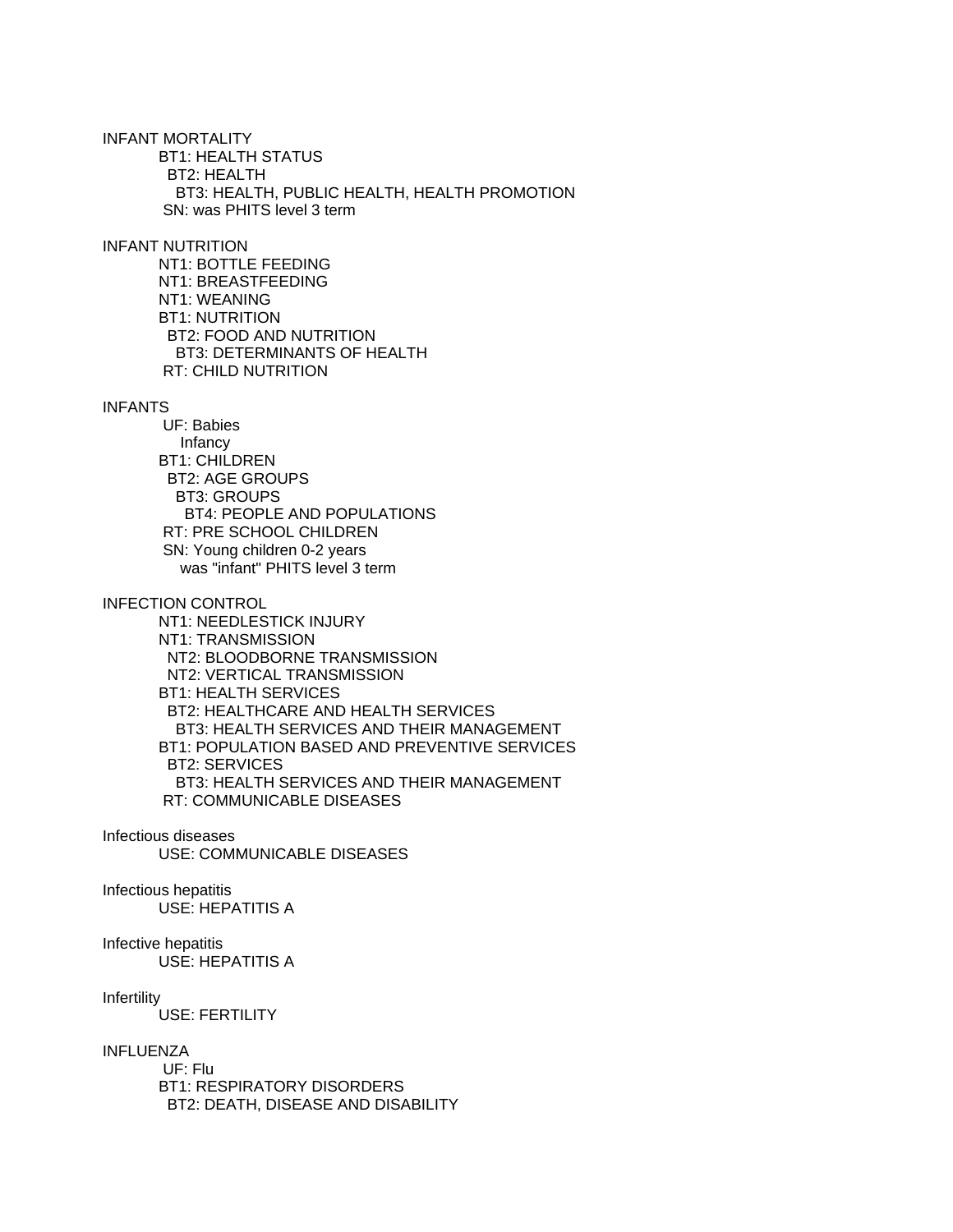#### RT: PNEUMONIA

Informal carers USE: CARERS

INFORMATICS

 BT1: INFORMATION BT2: COMMUNICATION AND KNOWLEDGE BT2: MANAGEMENT AND POLICY BT3: HEALTH SERVICES AND THEIR MANAGEMENT RT: INFORMATION SYSTEMS

INFORMATION

 UF: Information and knowledge NT1: COMMUNITY INFORMATION AND ADVICE SERVICES NT2: HEALTH INFORMATION SERVICES NT3: HEALTH SHOPS NT3: HELPLINES NT1: CONSUMER INFORMATION NT1: DATA NT2: ACTIVITY DATA NT2: DEMOGRAPHIC DATA NT2: SOCIAL DATA NT2: STATISTICAL DATA NT1: DATABASES NT1: INFORMATICS NT1: INFORMATION DISSEMINATION AND EXCHANGE NT2: CONFERENCES NT3: WORKSHOPS NT2: EXHIBITIONS NT3: WORKSHOPS NT2: LIBRARY AND INFORMATION CENTRES NT1: INFORMATION MANAGEMENT NT1: INFORMATION MEDIA NT2: MASS MEDIA NT1: INFORMATION NEEDS NT1: INFORMATION SOURCES NT1: INFORMATION SYSTEMS NT2: CODING SYSTEMS NT2: GEOGRAPHICAL INFORMATION SYSTEMS NT1: MATERIAL DEVELOPMENT NT2: DESIGN NT1: MEDICAL RECORDS NT1: PERSONALISED INFORMATION NT1: PUBLIC INFORMATION BT1: COMMUNICATION AND KNOWLEDGE BT1: MANAGEMENT AND POLICY BT2: HEALTH SERVICES AND THEIR MANAGEMENT

Information and knowledge USE: INFORMATION KNOWLEDGE SN: was PHITS level 3 term

Information centres USE: LIBRARY AND INFORMATION CENTRES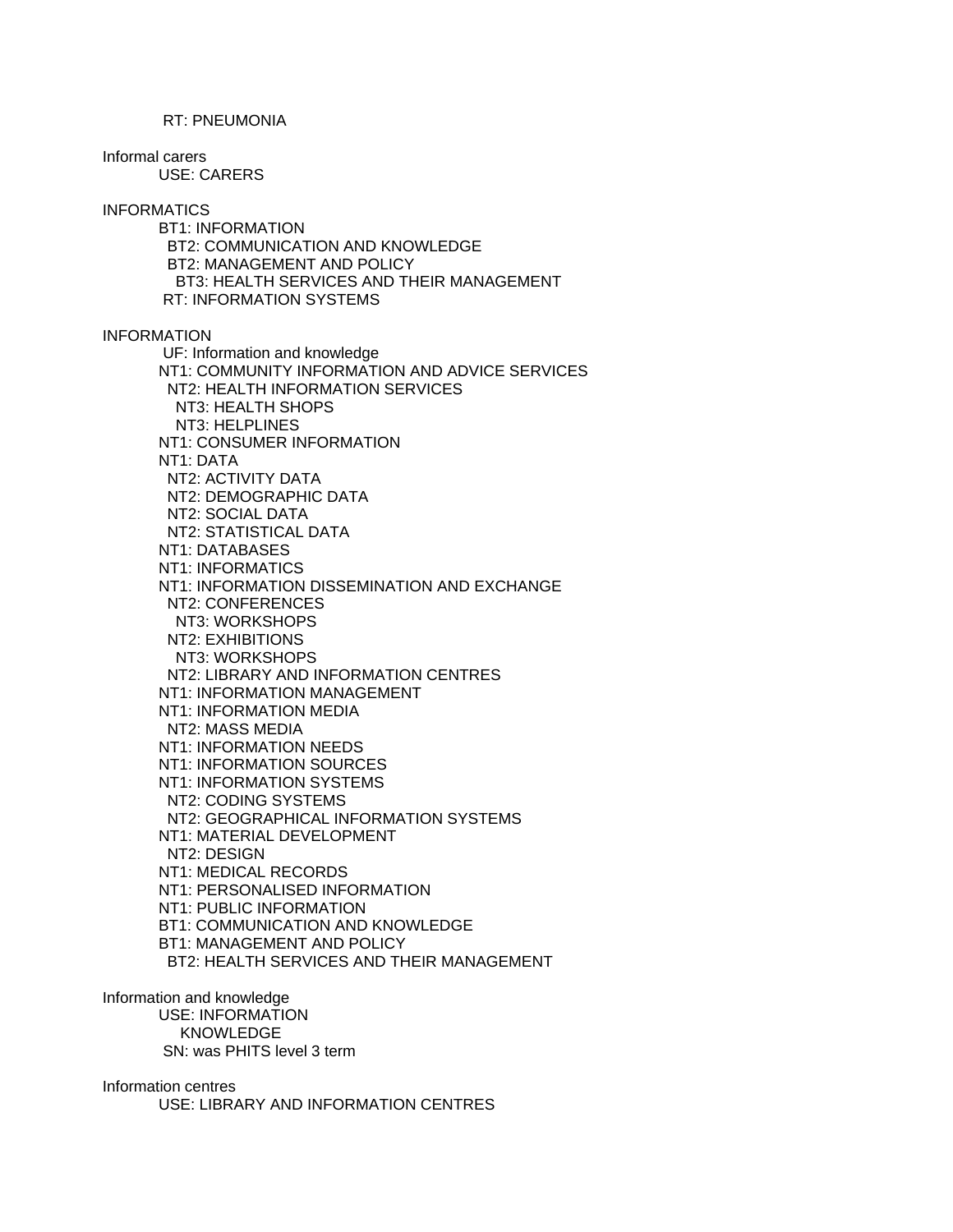INFORMATION DISSEMINATION AND EXCHANGE UF: Data Exchange Information exchange Oral information NT1: CONFERENCES NT2: WORKSHOPS NT1: EXHIBITIONS NT2: WORKSHOPS NT1: LIBRARY AND INFORMATION CENTRES BT1: INFORMATION BT2: COMMUNICATION AND KNOWLEDGE BT2: MANAGEMENT AND POLICY BT3: HEALTH SERVICES AND THEIR MANAGEMENT RT: INFORMATION MEDIA Information exchange USE: INFORMATION DISSEMINATION AND EXCHANGE Information gathering USE: DATA COLLECTION INFORMATION MANAGEMENT BT1: INFORMATION BT2: COMMUNICATION AND KNOWLEDGE BT2: MANAGEMENT AND POLICY BT3: HEALTH SERVICES AND THEIR MANAGEMENT BT1: MANAGEMENT BT2: MANAGEMENT AND POLICY

BT3: HEALTH SERVICES AND THEIR MANAGEMENT

INFORMATION MEDIA

 NT1: MASS MEDIA BT1: INFORMATION BT2: COMMUNICATION AND KNOWLEDGE BT2: MANAGEMENT AND POLICY BT3: HEALTH SERVICES AND THEIR MANAGEMENT RT: INFORMATION DISSEMINATION AND EXCHANGE INFORMATION NEEDS

INFORMATION NEEDS

 UF: Information user needs User demand (information) BT1: INFORMATION BT2: COMMUNICATION AND KNOWLEDGE BT2: MANAGEMENT AND POLICY BT3: HEALTH SERVICES AND THEIR MANAGEMENT RT: INFORMATION MEDIA

INFORMATION SOURCES

 UF: Data sources Sources of information BT1: INFORMATION BT2: COMMUNICATION AND KNOWLEDGE BT2: MANAGEMENT AND POLICY BT3: HEALTH SERVICES AND THEIR MANAGEMENT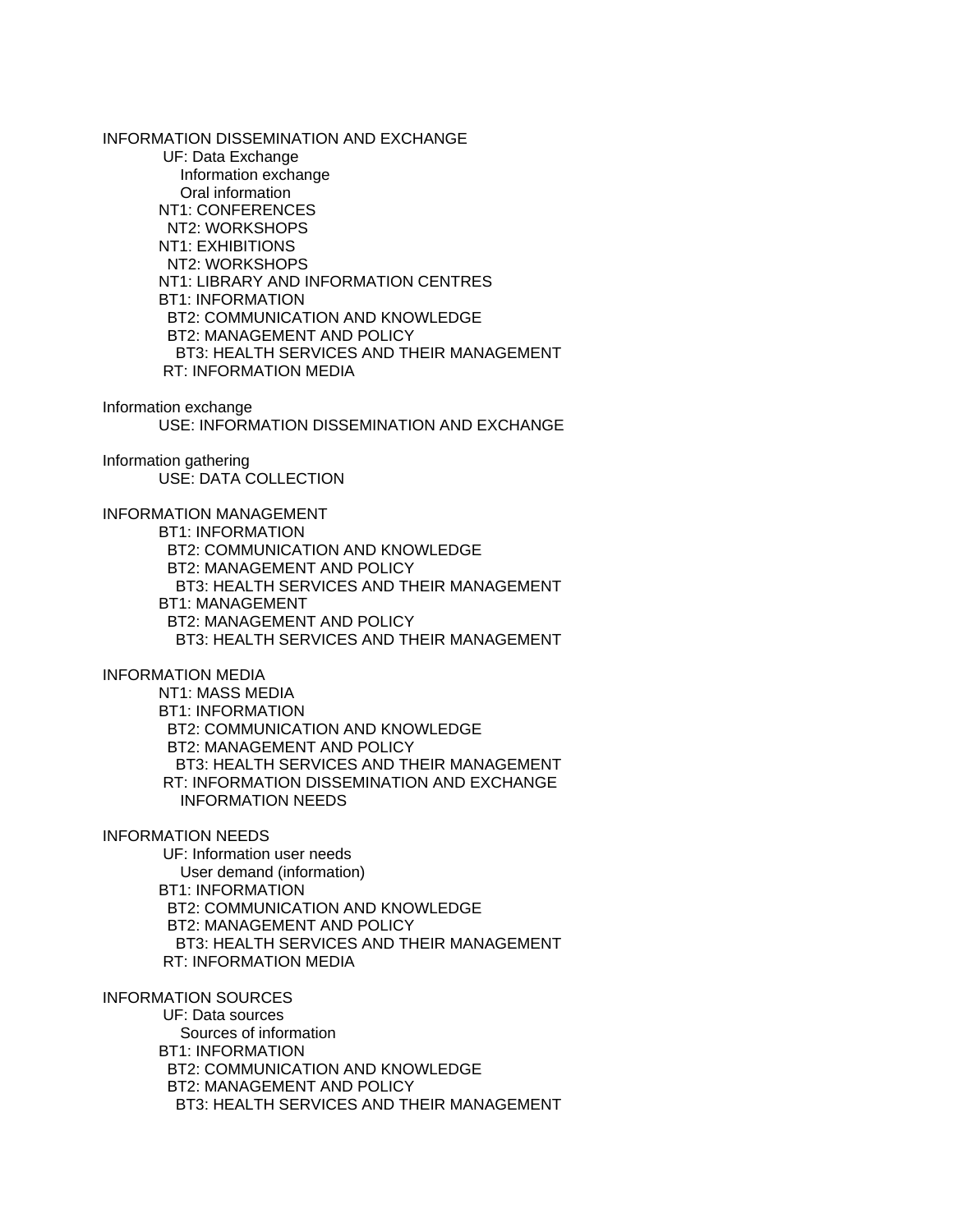INFORMATION SYSTEMS UF: Documentation systems Integrated information systems NT1: CODING SYSTEMS NT1: GEOGRAPHICAL INFORMATION SYSTEMS BT1: INFORMATION BT2: COMMUNICATION AND KNOWLEDGE BT2: MANAGEMENT AND POLICY BT3: HEALTH SERVICES AND THEIR MANAGEMENT RT: INFORMATICS

INFORMATION TECHNOLOGY

 NT1: COMPUTER NETWORKS NT2: INTERNET NT3: EMAIL BT1: TECHNOLOGY BT2: SCIENCE AND TECHNOLOGY BT3: PUBLIC HEALTH METHODS, THEORY AND RESEARCH RT: COMPUTERS

Information user needs USE: INFORMATION NEEDS

INFORMED CONSENT

 BT1: ETHICS BT2: SOCIAL FACTORS BT3: SOCIOECONOMIC FACTORS BT4: SOCIAL DETERMINANTS BT5: DETERMINANTS OF HEALTH RT: EMPOWERMENT PATIENT EDUCATION

INHIBITION

 BT1: BEHAVIOUR BT2: PSYCHOLOGY BT3: BEHAVIOURAL SCIENCES BT4: SCIENCES BT5: SCIENCE AND TECHNOLOGY BT6: PUBLIC HEALTH METHODS, THEORY AND RESEARCH

INJECTING DRUG USERS BT1: DRUG USERS BT2: VULNERABLE GROUPS BT3: DISADVANTAGED GROUPS BT4: GROUPS BT5: PEOPLE AND POPULATIONS

INJURIES

 UF: Occupational injuries NT1: BURNS NT1: HEAD INJURIES NT1: POISONING NT1: SELF HARM NT2: SUICIDE NT1: SPORTS INJURIES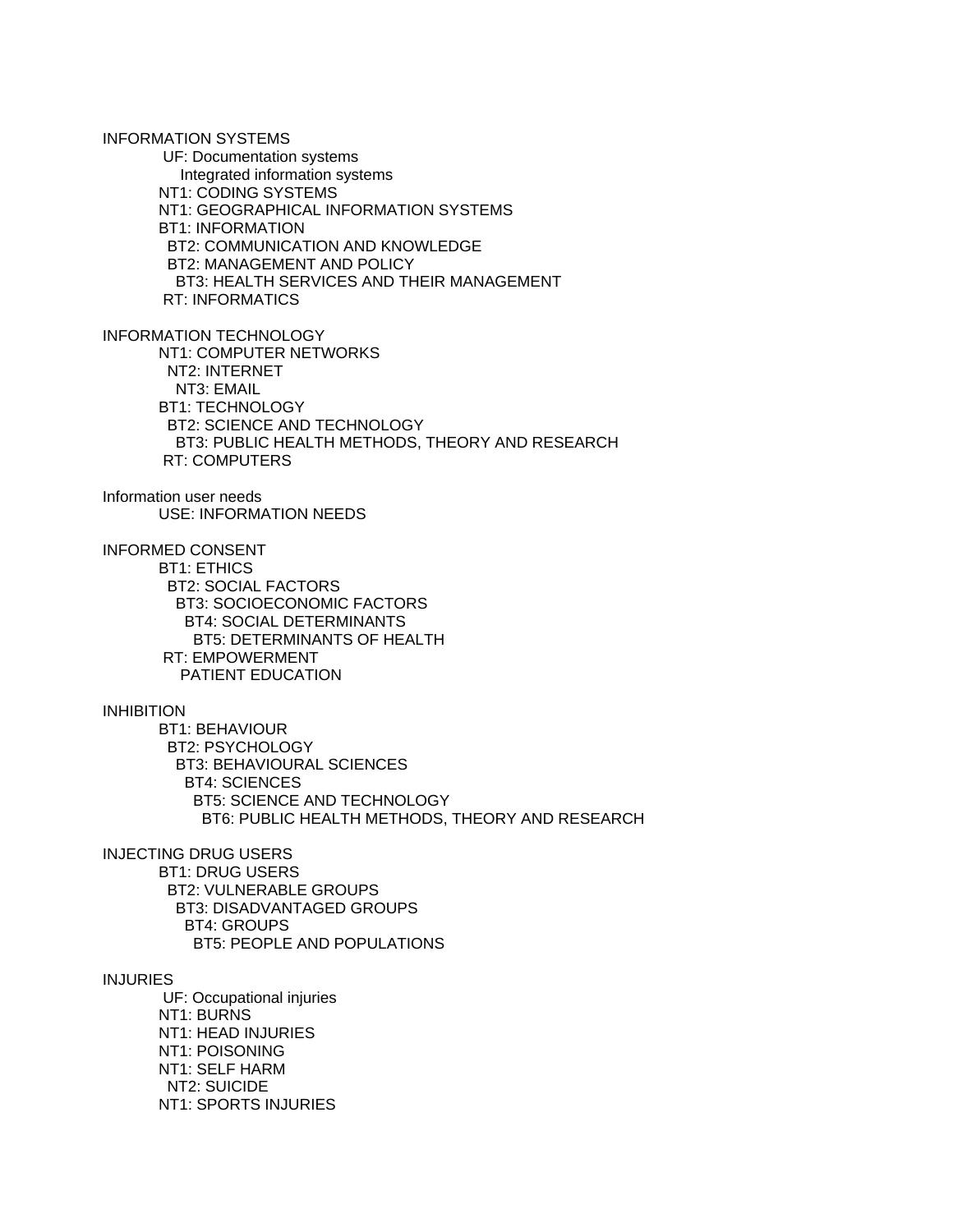BT1: DEATH, DISEASE AND DISABILITY RT: FRACTURES **SUICIDE** 

INNER CITIES

 UF: Town centres BT1: CITIES BT2: URBAN AREAS BT3: AREAS BT4: PLACES BT5: SETTINGS AND PLACES BT3: GEOGRAPHY BT4: SETTINGS AND PLACES

#### **Inoculation**

USE: IMMUNISATION

INPATIENT SERVICES

 BT1: SECONDARY AND TERTIARY SERVICES BT2: SERVICES BT3: HEALTH SERVICES AND THEIR MANAGEMENT SN: was PHITS level 3 term

In-service training

USE: PROFESSIONAL EDUCATION AND DEVELOPMENT

**INSTALLATIONS**  BT1: POINTS BT2: PLACES

BT3: SETTINGS AND PLACES

### Institutional care

USE: RESIDENTIAL CARE

Instructional materials USE: TEACHING MATERIALS

#### INSULATION

 BT1: BUILT ENVIRONMENT BT2: ENVIRONMENT BT3: ENVIRONMENTAL DETERMINANTS BT4: DETERMINANTS OF HEALTH RT: FUEL POVERTY

#### Insurance

USE: HEALTH INSURANCE

Integrated information systems USE: INFORMATION SYSTEMS

Intellectual handicap USE: LEARNING DISABILITIES

**INTELLIGENCE**  UF: Understanding BT1: PSYCHOLOGY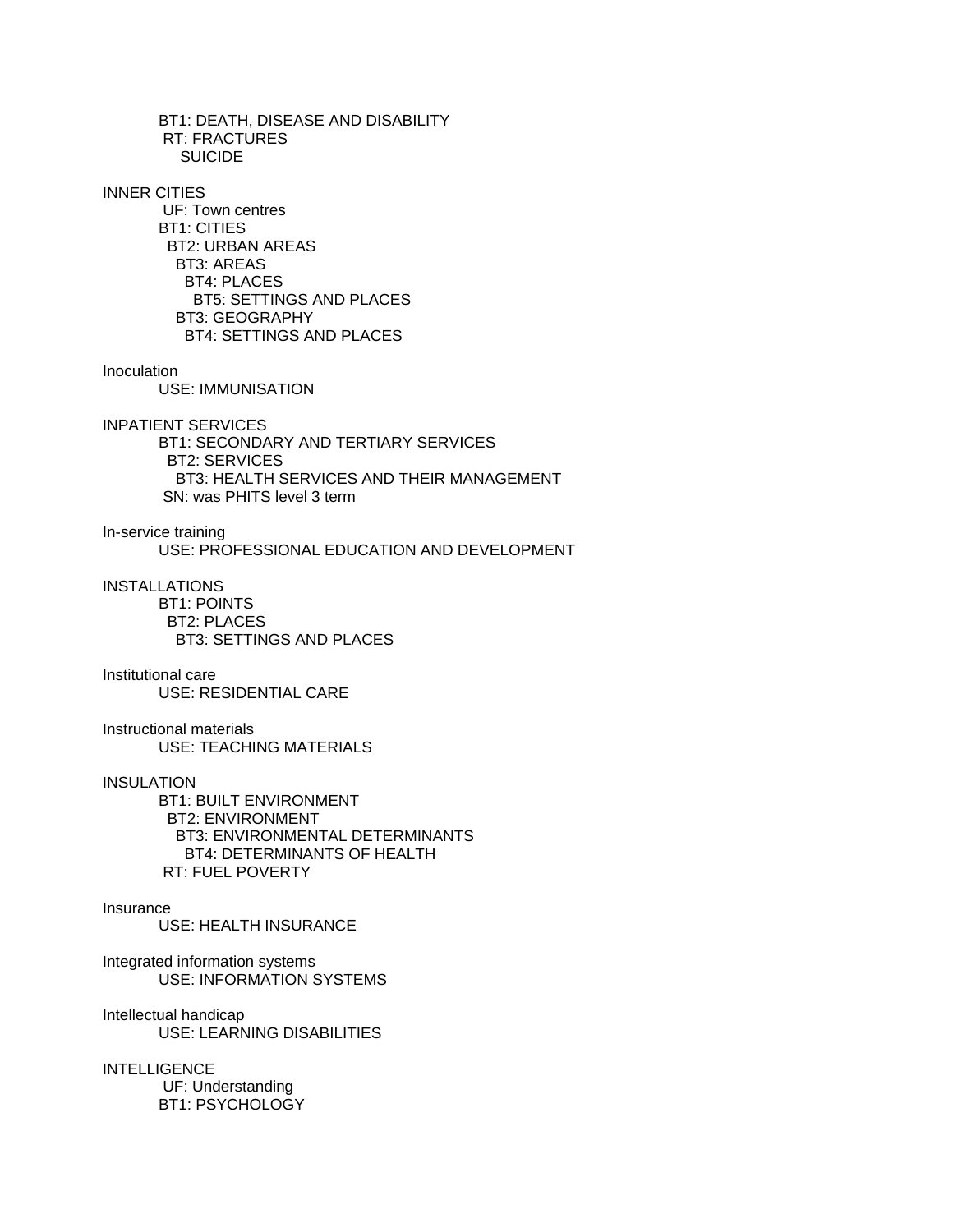BT2: BEHAVIOURAL SCIENCES BT3: SCIENCES BT4: SCIENCE AND TECHNOLOGY BT5: PUBLIC HEALTH METHODS, THEORY AND RESEARCH

Intentional self harm

 USE: SELF HARM SN: was PHITS level 3 term

INTERAGENCY WORKING BT1: PARTNERSHIP WORKING BT2: PARTNERSHIPS BT3: MANAGEMENT AND POLICY BT4: HEALTH SERVICES AND THEIR MANAGEMENT RT: PARTNERSHIPS SN: Partnership working between different organisations, agencies or services.

Interest groups

USE: PRESSURE GROUPS

INTERMEDIATE SERVICES

 BT1: SECONDARY AND TERTIARY SERVICES BT2: SERVICES BT3: HEALTH SERVICES AND THEIR MANAGEMENT SN: was PHITS level 3 term

INTERNATIONAL ISSUES

 UF: Global issues BT1: GEOGRAPHY BT2: SETTINGS AND PLACES RT: INTERNATIONAL POLICY SUPRANATIONAL ISSUES

INTERNATIONAL LAW

 BT1: LAW BT2: GOVERNMENT AND LAW BT3: HEALTH SERVICES AND THEIR MANAGEMENT

INTERNATIONAL ORGANISATIONS NT1: EUROPEAN ORGANISATIONS BT1: ORGANISATIONS BT2: HEALTH, PUBLIC HEALTH, HEALTH PROMOTION BT2: PEOPLE AND POPULATIONS

INTERNATIONAL POLICY BT1: HEALTH POLICY BT2: POLICY BT3: MANAGEMENT AND POLICY BT4: HEALTH SERVICES AND THEIR MANAGEMENT RT: INTERNATIONAL ISSUES SN: was PHITS level 2 term

INTERNET

 UF: Websites World Wide Web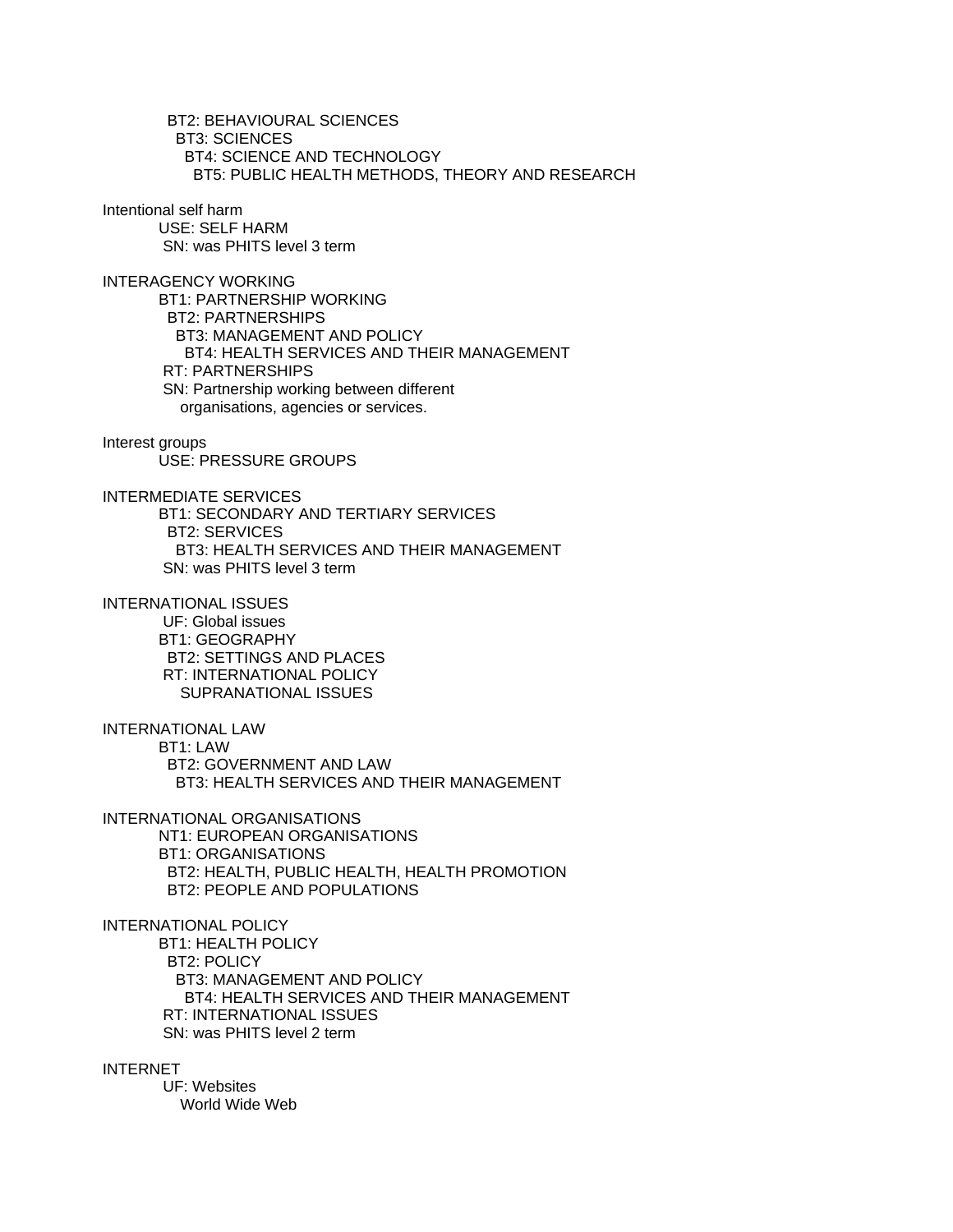NT1: EMAIL BT1: COMPUTER NETWORKS BT2: INFORMATION TECHNOLOGY BT3: TECHNOLOGY BT4: SCIENCE AND TECHNOLOGY BT5: PUBLIC HEALTH METHODS, THEORY AND RESEARCH INTERPERSONAL RELATIONSHIPS NT1: DOCTOR PATIENT RELATIONSHIPS BT1: RELATIONSHIPS BT2: PEOPLE AND POPULATIONS RT: PARTNERS INTERPERSONAL SKILLS UF: Communication skills BT1: SKILLS BT2: EDUCATION, EMPLOYMENT AND SKILLS BT3: DETERMINANTS OF HEALTH RT: LIFESKILLS PERSONAL AND SOCIAL EDUCATION PERSONAL DEVELOPMENT PERSONAL RELATIONSHIPS **SOCIALISATION** INTERPROFESSIONAL WORKING BT1: PARTNERSHIP WORKING BT2: PARTNERSHIPS BT3: MANAGEMENT AND POLICY BT4: HEALTH SERVICES AND THEIR MANAGEMENT SN: Partnership working between different professional groups. **Interventions**  USE: HEALTH INTERVENTIONS INTERVIEWS BT1: RESEARCH METHODS BT2: METHODS BT3: PUBLIC HEALTH METHODS, THEORY AND RESEARCH BT2: RESEARCH BT3: PUBLIC HEALTH METHODS, THEORY AND RESEARCH SN: Formal meeting where questions are asked. Questions can be in depth, very open, semi-structured, structured (filling in a questionnaire) INTESTINAL CANCER UF: Bowel cancer NT1: COLORECTAL CANCER BT1: CANCER BT2: DEATH, DISEASE AND DISABILITY RT: DIGESTIVE TRACT DISEASES INTOXICATION UF: Drunkenness BT1: ALCOHOL MISUSE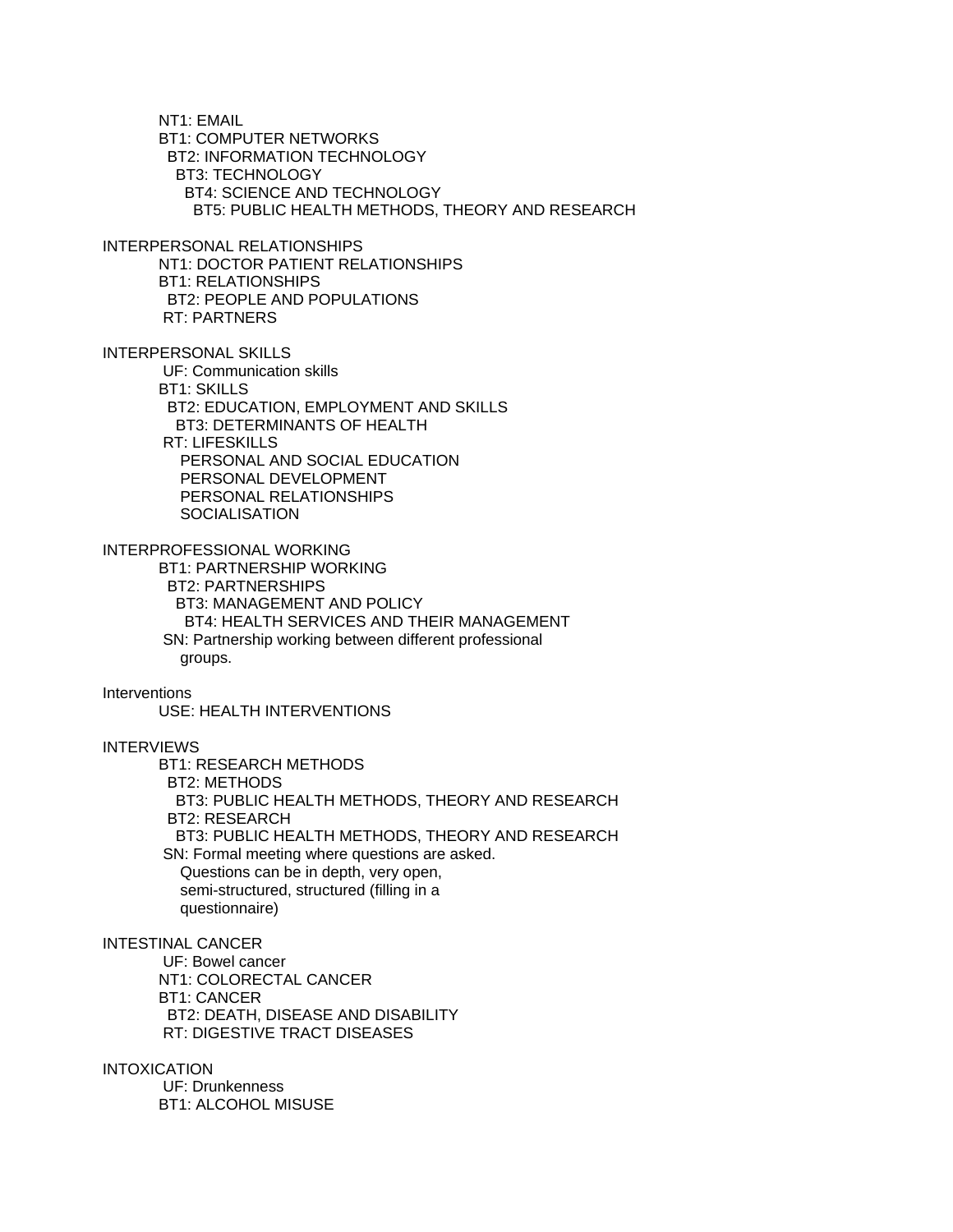BT2: ALCOHOL CONSUMPTION BT3: CAUSES OF HARM BT4: ENVIRONMENTAL DETERMINANTS BT5: DETERMINANTS OF HEALTH BT3: INDIVIDUAL BEHAVIOUR BT4: DETERMINANTS OF HEALTH RT: ALCOHOL BINGE DRINKING

#### Irish people

USE: WHITE PEOPLE

Irish travellers

USE: GYPSIES AND TRAVELLERS

# IRON

 BT1: MINERALS BT2: NUTRITION BT3: FOOD AND NUTRITION BT4: DETERMINANTS OF HEALTH BT2: NUTRITION COMPONENTS BT3: NUTRITION BT4: FOOD AND NUTRITION BT5: DETERMINANTS OF HEALTH

IRRITABLE BOWEL SYNDROME UF: IBS BT1: DIGESTIVE TRACT DISEASES BT2: DEATH, DISEASE AND DISABILITY

### ISLAM

 UF: Muslims BT1: RELIGION BT2: BELIEFS BT3: PEOPLE AND POPULATIONS BT2: CULTURAL IDENTITY BT3: PEOPLE AND POPULATIONS

#### **Isolation**

USE: SOCIAL EXCLUSION

#### IVF

USE: ASSISTED CONCEPTION

Jakob Creutzfeldt syndrome USE: CREUTZFELDT JAKOB DISEASE

# JET LAG

 BT1: OTHER DISORDERS BT2: DEATH, DISEASE AND DISABILITY

# Jewish religion

USE: JUDAISM

# JOB DESCRIPTIONS

UF: Job specification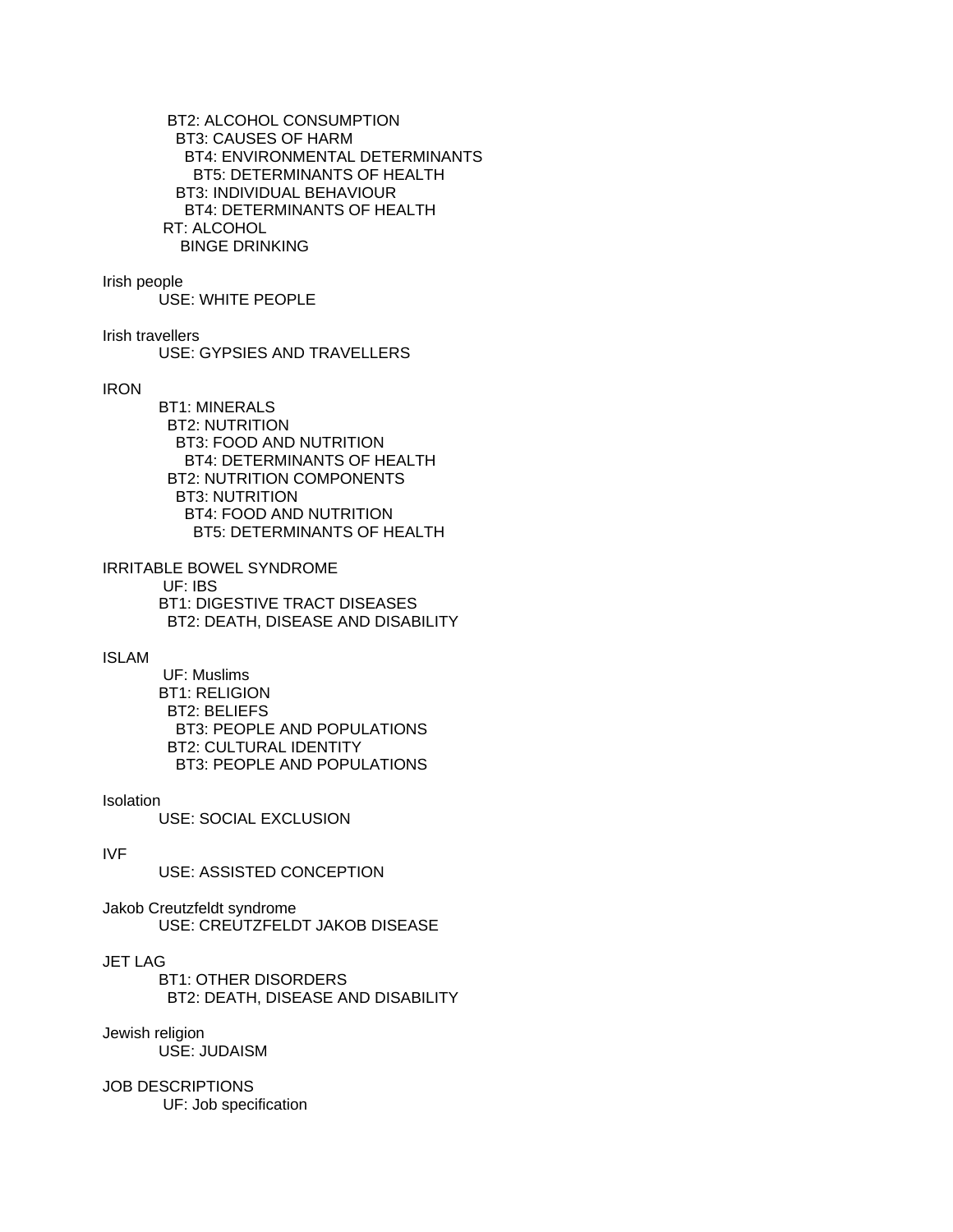BT1: EMPLOYMENT BT2: EDUCATION, EMPLOYMENT AND SKILLS BT3: DETERMINANTS OF HEALTH

#### JOB EVALUATIONS

 UF: Job rating BT1: EMPLOYMENT BT2: EDUCATION, EMPLOYMENT AND SKILLS BT3: DETERMINANTS OF HEALTH

Job rating

USE: JOB EVALUATIONS

Job specification

USE: JOB DESCRIPTIONS

Jobs

USE: EMPLOYMENT

# JOGGING

 BT1: PHYSICAL ACTIVITY BT2: INDIVIDUAL BEHAVIOUR BT3: DETERMINANTS OF HEALTH

### JUDAISM

 UF: Jewish religion BT1: RELIGION BT2: BELIEFS BT3: PEOPLE AND POPULATIONS BT2: CULTURAL IDENTITY BT3: PEOPLE AND POPULATIONS

### Juvenile delinquency

 USE: ANTISOCIAL BEHAVIOUR YOUNG PEOPLE

# Juveniles

USE: YOUNG PEOPLE

## KAPOSI'S SARCOMA

 BT1: SKIN CANCER BT2: CANCER BT3: DEATH, DISEASE AND DISABILITY

## Key Stage 1

USE: KEY STAGES

 SN: Specific age groups at schools. Key stage 1 is used for children who are 5-7 years old.

# Key Stage 2

USE: KEY STAGES

 SN: Specific age groups at schools. Key stage 2 is used for children who are 8-11 years old.

# Key Stage 3

USE: KEY STAGES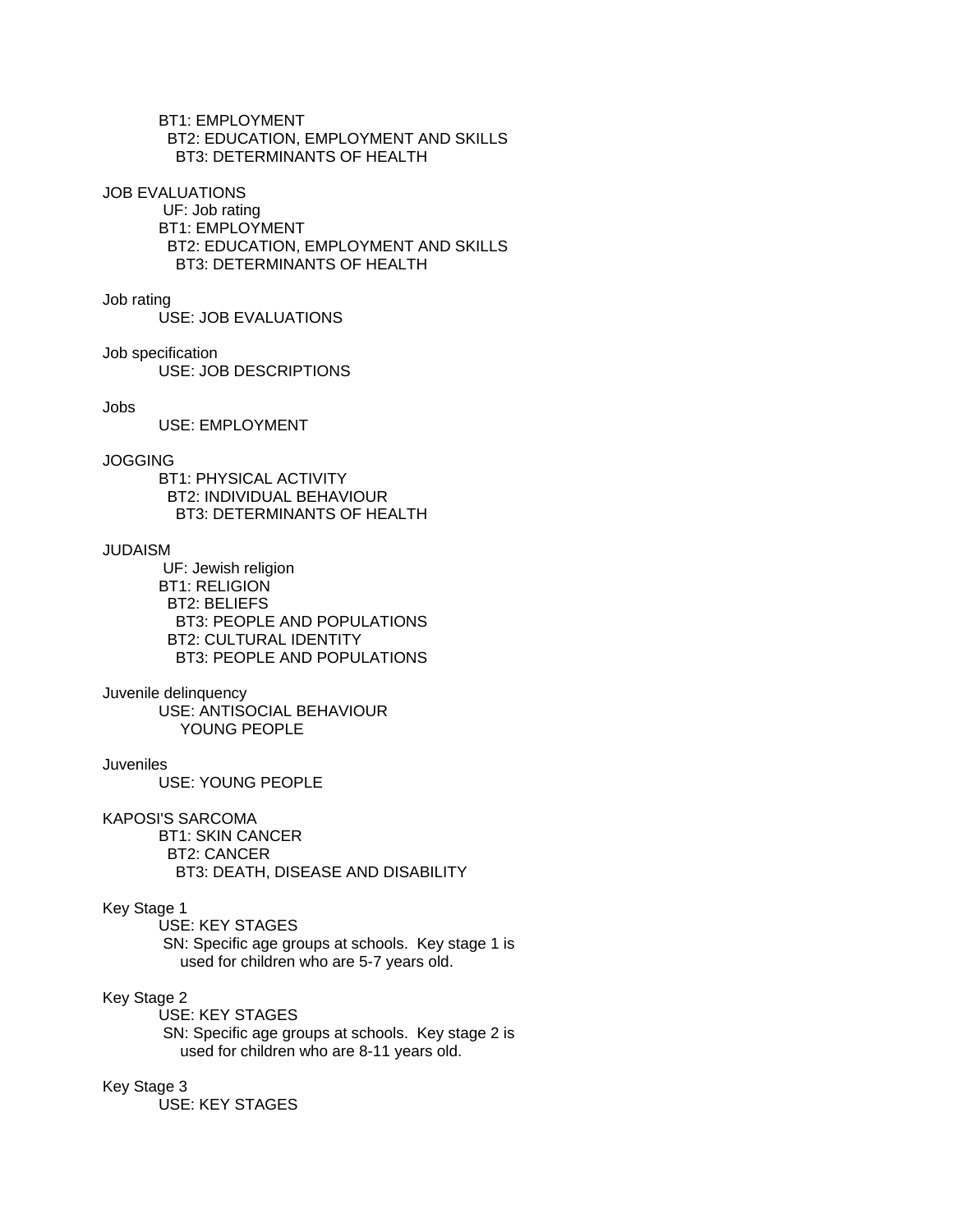SN: Specific age groups at schools. Key stage 3 is used for children who are 12-14 years old.

## Key Stage 4

 USE: KEY STAGES SN: Specific age groups at schools. Key stage 4 is for adolescents who are 14-16 years old.

## KEY STAGES

 UF: Key Stage 1 Key Stage 2 Key Stage 3 Key Stage 4 BT1: EDUCATION BT2: EDUCATION, EMPLOYMENT AND SKILLS BT3: DETERMINANTS OF HEALTH

#### KIDNEY DISEASES

 UF: Nephropathy Renal diseases BT1: DEATH, DISEASE AND DISABILITY

# KNOWLEDGE

 UF: Awareness Information and knowledge BT1: COMMUNICATION AND KNOWLEDGE

#### LABORATORY SERVICES

 BT1: SECONDARY AND TERTIARY SERVICES BT2: SERVICES BT3: HEALTH SERVICES AND THEIR MANAGEMENT SN: was PHITS level 3 term

## Labour (pregnancy) USE: CHILDBIRTH

LAND USE AND FERTILITY BT1: ENVIRONMENT BT2: ENVIRONMENTAL DETERMINANTS BT3: DETERMINANTS OF HEALTH

# LANGUAGE

 BT1: COMMUNICATION BT2: COMMUNICATION AND KNOWLEDGE BT1: CULTURAL IDENTITY BT2: PEOPLE AND POPULATIONS

### LANGUAGE DISORDERS

 UF: Speech disorders NT1: DYSLEXIA BT1: COMMUNICATION DISORDERS BT2: DEATH, DISEASE AND DISABILITY RT: LEARNING DISABILITIES SN: Problems in acquiring language/speech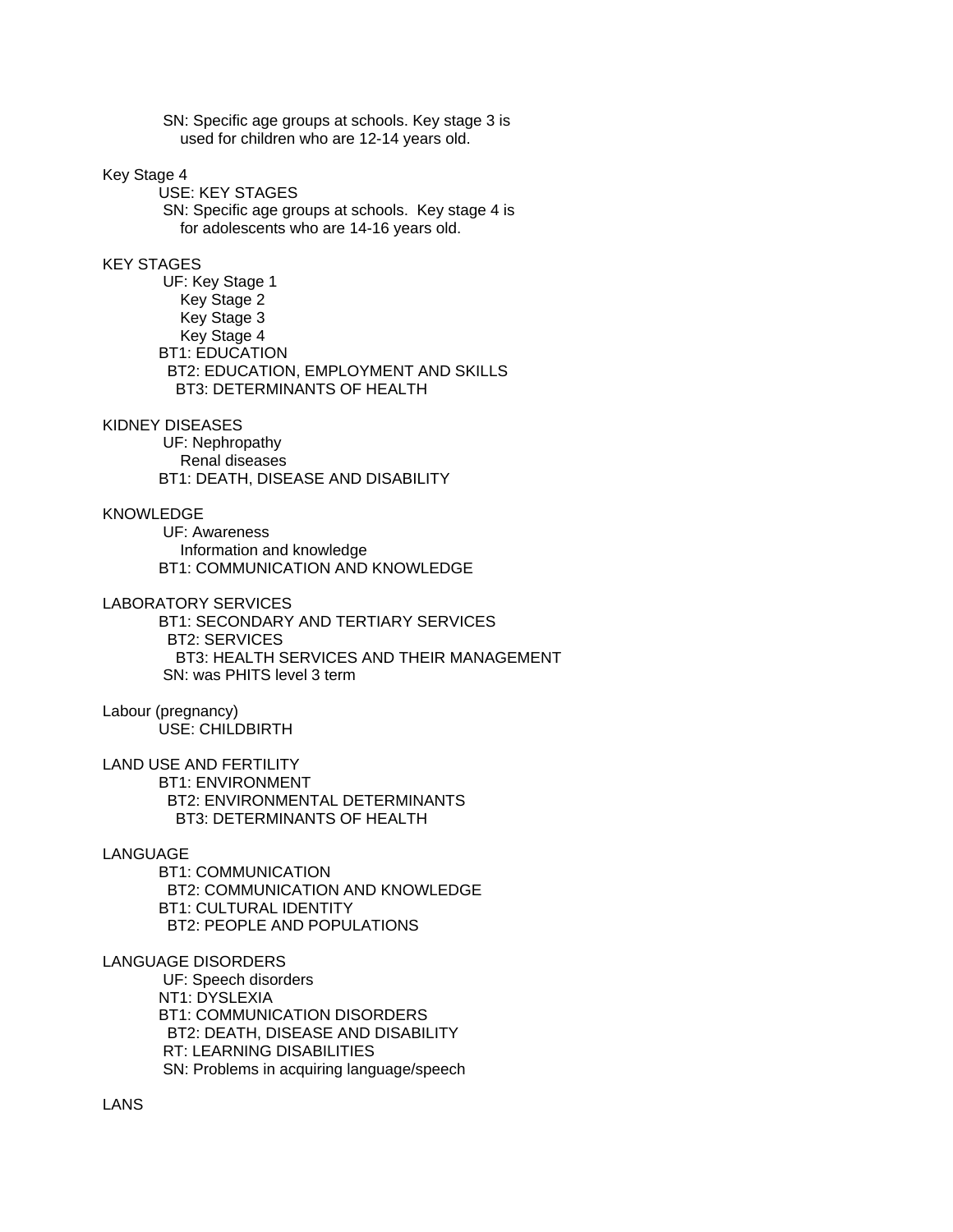USE: COMPUTER NETWORKS SN: Local area networks.

LAW

 UF: Legal aspects NT1: INTERNATIONAL LAW NT1: LEGISLATION NT2: EMPLOYMENT LEGISLATION NT2: EQUAL OPPORTUNITIES NT2: HEALTH LEGISLATION NT2: HUMAN RIGHTS NT2: REGULATIONS NT3: TRAFFIC REGULATIONS BT1: GOVERNMENT AND LAW BT2: HEALTH SERVICES AND THEIR MANAGEMENT

Laws

USE: LEGISLATION

LDLs

USE: LOW DENSITY LIPOPROTEINS

LEARNING DISABILITIES

 UF: Backwardness Developmental retardation Intellectual handicap Mental deficiency Mental handicap BT1: DISABILITIES BT2: DEATH, DISEASE AND DISABILITY BT1: SECONDARY AND TERTIARY SERVICES BT2: SERVICES BT3: HEALTH SERVICES AND THEIR MANAGEMENT RT: COMMUNICATION DISORDERS LANGUAGE DISORDERS PEOPLE WITH LEARNING DISABILITIES SPECIAL EDUCATION SN: was "Learning disability" PHITS Level 3 term

Learning disabled

 USE: PEOPLE WITH LEARNING DISABILITIES SN: was PHITS level 3 term

# LEAs

USE: LOCAL EDUCATION AUTHORITIES

Left ventricular failure USE: HEART FAILURE

Legal aspects USE: LAW

LEGISLATION UF: Laws **Statutes** NT1: EMPLOYMENT LEGISLATION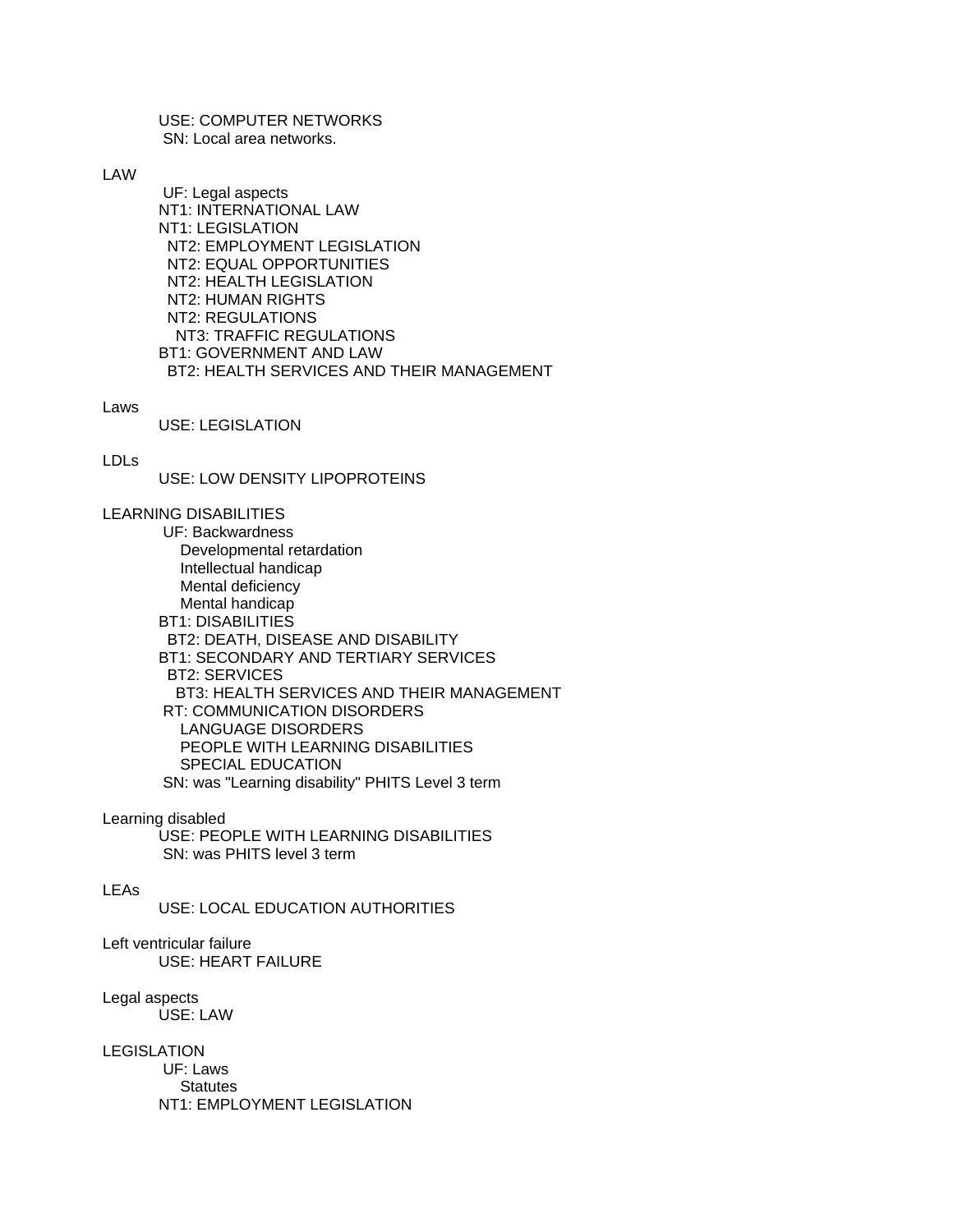NT1: EQUAL OPPORTUNITIES NT1: HEALTH LEGISLATION NT1: HUMAN RIGHTS NT1: REGULATIONS NT2: TRAFFIC REGULATIONS BT1: LAW BT2: GOVERNMENT AND LAW BT3: HEALTH SERVICES AND THEIR MANAGEMENT Legislation (health) USE: HEALTH LEGISLATION Leisure USE: LEISURE ACTIVITIES LEISURE FACILITIES SN: was PHITS level 3 term LEISURE ACTIVITIES UF: Leisure Recreation Recreational activities Recreations BT1: ACTIVITIES BT2: INDIVIDUAL BEHAVIOUR BT3: DETERMINANTS OF HEALTH RT: CLUBS LEISURE TIME PHYSICAL ACTIVITY RELAXATION LEISURE FACILITIES UF: Leisure Recreational facilities NT1: SPORTS FACILITIES BT1: BUILDINGS, CONSTRUCTIONS AND POINTS BT2: SETTINGS AND PLACES BT1: POINTS BT2: PLACES BT3: SETTINGS AND PLACES RT: CLUBS PUBS LEISURE INDUSTRY UF: Tourist industry BT1: INDUSTRY BT2: ECONOMICS, FINANCE AND INDUSTRY BT3: DETERMINANTS OF HEALTH RT: CATERING INDUSTRY HOTEL AND RESTAURANT INDUSTRY LEISURE TIME BT1: TIME FACTORS RT: LEISURE ACTIVITIES PHYSICAL ACTIVITY

Lens opacities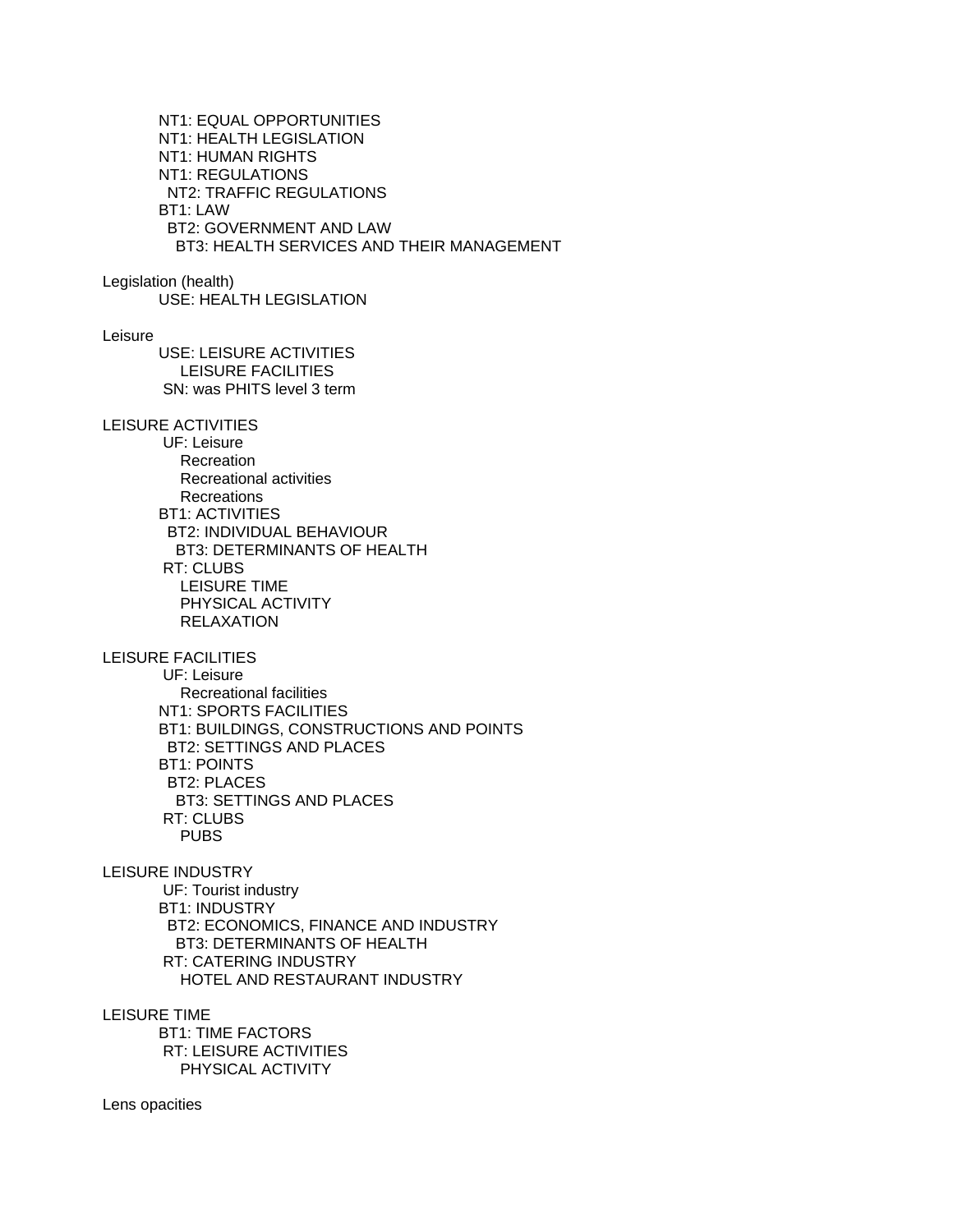# USE: CATARACTS

LESBIANS

 BT1: SEXUALITY BT2: PEOPLE AND POPULATIONS

#### LEUKAEMIA

 UF: Leukemia BT1: CANCER BT2: DEATH, DISEASE AND DISABILITY RT: BLOOD AND IMMUNE DISORDERS

#### Leukemia

USE: LEUKAEMIA

LIBRARY AND INFORMATION CENTRES

 UF: Information centres BT1: INFORMATION DISSEMINATION AND EXCHANGE BT2: INFORMATION BT3: COMMUNICATION AND KNOWLEDGE BT3: MANAGEMENT AND POLICY BT4: HEALTH SERVICES AND THEIR MANAGEMENT RT: COMMUNITY INFORMATION AND ADVICE SERVICES

LIFE EVENTS

 BT1: PEOPLE AND POPULATIONS RT: QUALITY OF LIFE

LIFE EXPECTANCY UF: Life expectancy (human) BT1: DEMOGRAPHY BT2: RESEARCH METHODS BT3: METHODS BT4: PUBLIC HEALTH METHODS, THEORY AND RESEARCH BT3: RESEARCH BT4: PUBLIC HEALTH METHODS, THEORY AND RESEARCH SN: was PHITS level 3 term

Life expectancy (human) USE: LIFE EXPECTANCY

## Life style

USE: LIFESTYLE

LIFELONG LEARNING

 BT1: EDUCATION BT2: EDUCATION, EMPLOYMENT AND SKILLS BT3: DETERMINANTS OF HEALTH RT: ADULT EDUCATION

LIFESKILLS

 NT1: PARENTING NT1: SOCIALISATION BT1: SKILLS BT2: EDUCATION, EMPLOYMENT AND SKILLS BT3: DETERMINANTS OF HEALTH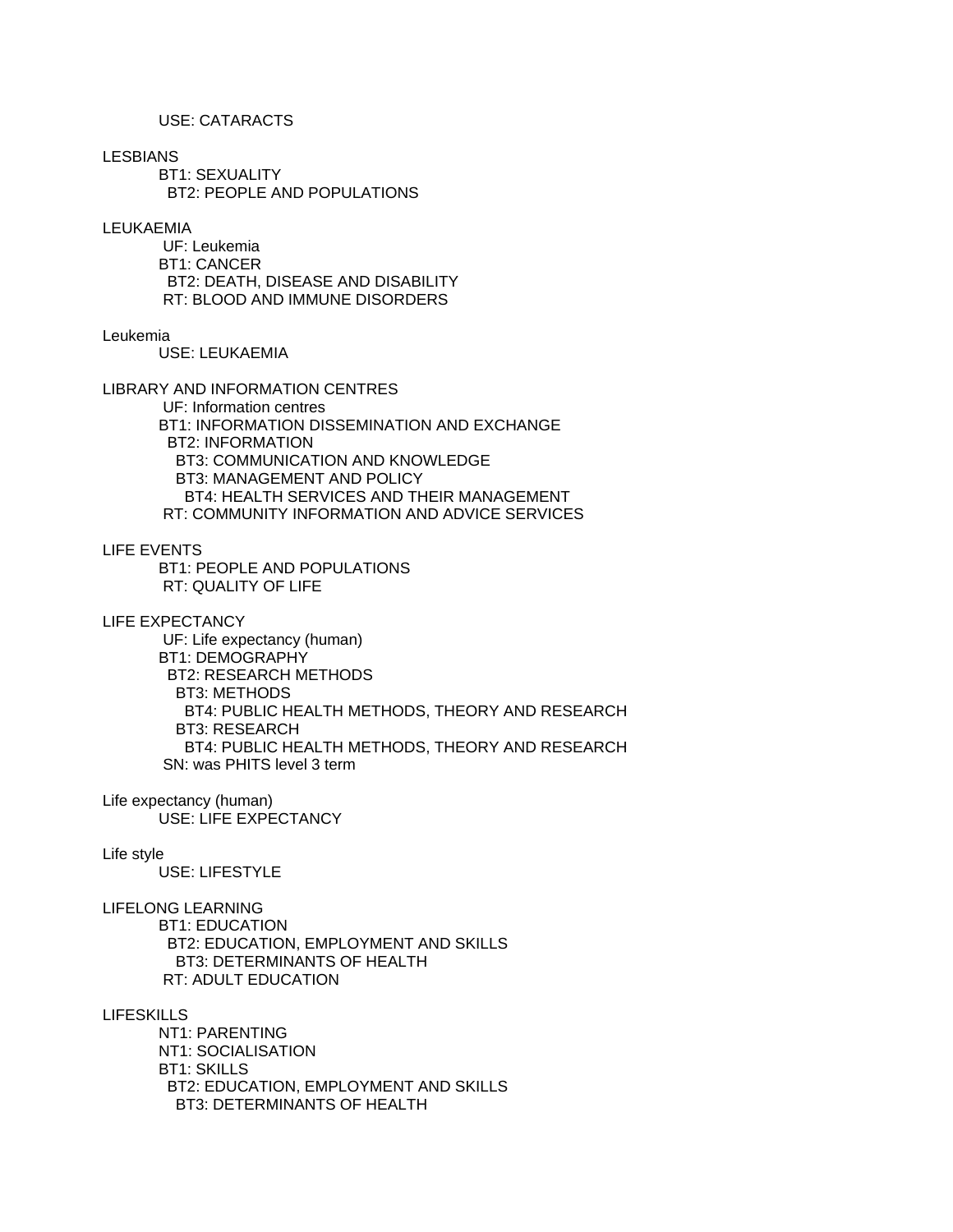# RT: HEALTH EDUCATION INTERPERSONAL SKILLS PERSONAL DEVELOPMENT PERSONAL SAFETY

 SN: Life skills are abilities for adaptive and positive behaviour, that enable individuals to deal effectively with the demands and challenges of everyday life. (Health promotion glossary, 1998)

# LIFESTYLE

UF: Life style

BT1: SOCIAL DETERMINANTS

 BT2: DETERMINANTS OF HEALTH RT: HEALTH BEHAVIOUR

INDIVIDUAL BEHAVIOUR

LIVING CONDITIONS

 SN: 'Lifestyle is a way of living based on identifiable patterns of behaviour which are determined by the interplay between an individual's personal characteristics, social interactions, and socioeconomic and environmental living conditions.' (Health promotion glossary, 1998)

# LIFTING

 BT1: INDIVIDUAL BEHAVIOUR BT2: DETERMINANTS OF HEALTH RT: BACK PAIN POSTURE

# LINES

 NT1: BOUNDARY DATA NT1: RAIL TRANSPORT NT1: RIVERS NT1: ROADS NT2: VEHICLES NT1: TRAFFIC FREE ROUTES BT1: PLACES BT2: SETTINGS AND PLACES RT: GEOGRAPHY SN: Any geographic linear feature - a line on a map, e.g. a boundary.

# LIPIDS

 UF: Cholesterol and lipids Dietary fats Fats Saturated fats Unsaturated fats NT1: CHOLESTEROL NT1: HIGH DENSITY LIPOPROTEINS NT1: LOW DENSITY LIPOPROTEINS BT1: NUTRITION COMPONENTS BT2: NUTRITION BT3: FOOD AND NUTRITION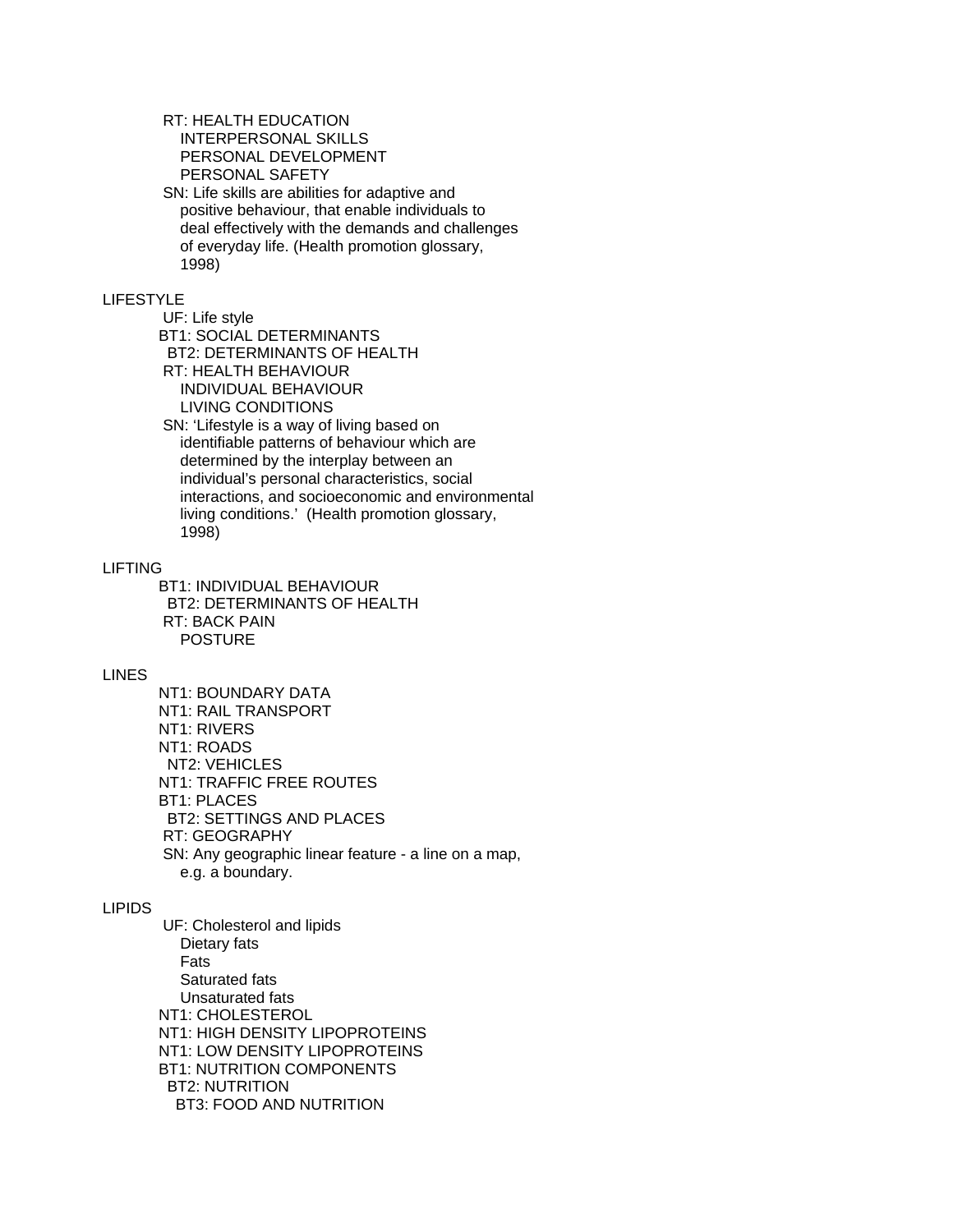# BT4: DETERMINANTS OF HEALTH

**LITERACY** 

 UF: Illiteracy BT1: SKILLS BT2: EDUCATION, EMPLOYMENT AND SKILLS BT3: DETERMINANTS OF HEALTH

LITERATURE REVIEWS

 NT1: META ANALYSIS BT1: REVIEWS BT2: RESEARCH METHODS BT3: METHODS BT4: PUBLIC HEALTH METHODS, THEORY AND RESEARCH BT3: RESEARCH BT4: PUBLIC HEALTH METHODS, THEORY AND RESEARCH

#### Littles disease

USE: CEREBRAL PALSY

# LIVER CANCER

 UF: Liver neoplasms BT1: CANCER BT2: DEATH, DISEASE AND DISABILITY

LIVER DISORDERS

 NT1: HEPATITIS NT2: HEPATITIS A NT2: HEPATITIS B NT2: HEPATITIS C NT2: HEPATITIS D NT2: HEPATITIS E BT1: DEATH, DISEASE AND DISABILITY

### Liver neoplasms

USE: LIVER CANCER

LIVING CONDITIONS

 BT1: ENVIRONMENT BT2: ENVIRONMENTAL DETERMINANTS BT3: DETERMINANTS OF HEALTH RT: FUEL POVERTY HOUSING STANDARDS LIFESTYLE

 SN: 'Living conditions are the everyday environment of people, where they live, play and work. These living conditions are a product of social and economic circumstances and the physical environment – all of which can impact upon health – and are largely outside of the immediate control of the individual.' (Health promotion glossary, 1998)

Living together

USE: COHABITATION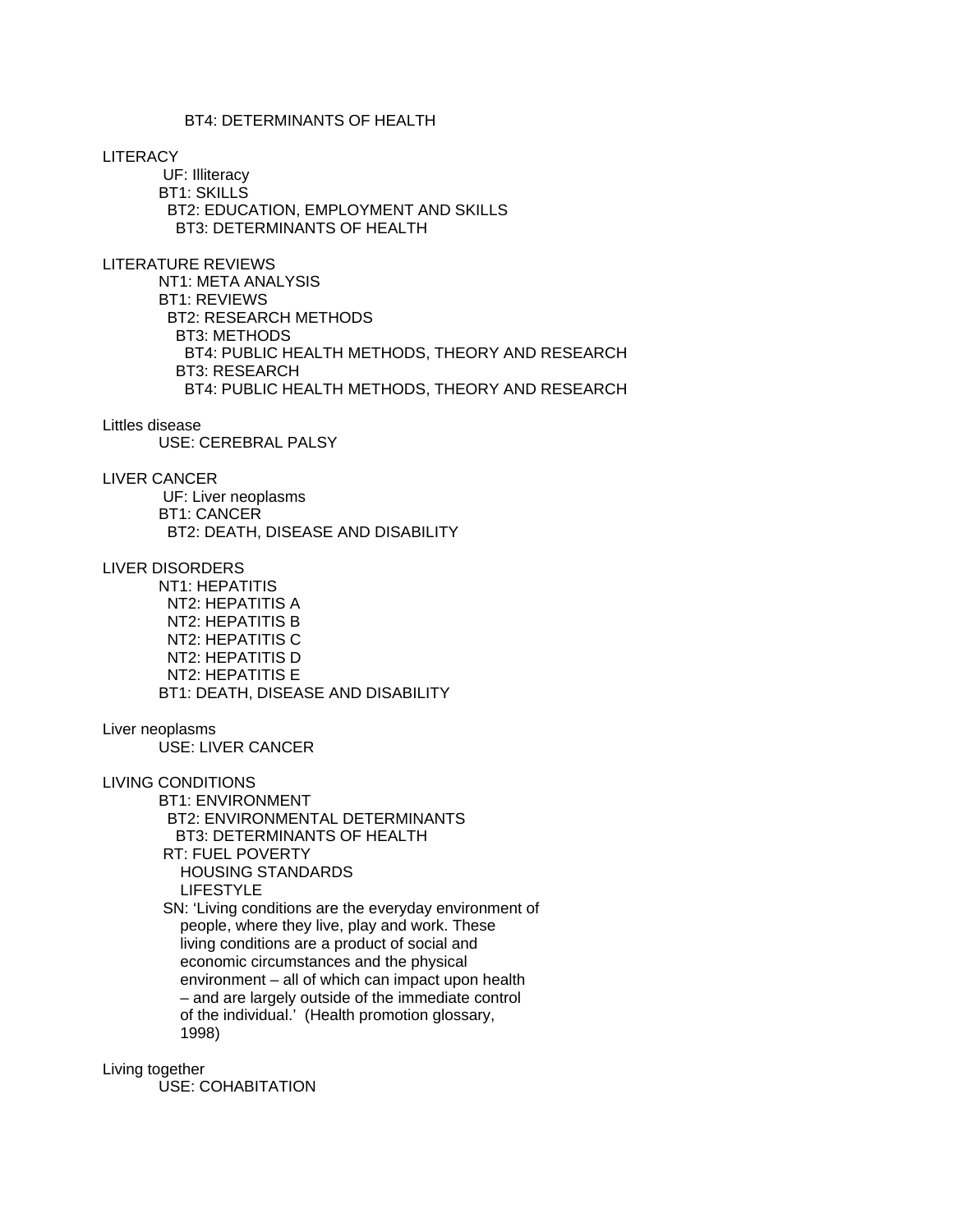LOBBYING BT1: COMMUNICATION BT2: COMMUNICATION AND KNOWLEDGE RT: PRESSURE GROUPS Local area networks USE: COMPUTER NETWORKS LOCAL AUTHORITIES NT1: LOCAL EDUCATION AUTHORITIES BT1: LOCAL GOVERNMENT BT2: GOVERNMENT BT3: GOVERNMENT AND LAW BT4: HEALTH SERVICES AND THEIR MANAGEMENT RT: LOCAL STRATEGIC PARTNERSHIPS LOCAL AUTHORITY AREAS BT1: AREAS BT2: PLACES BT3: SETTINGS AND PLACES RT: LOCAL EDUCATION AUTHORITIES SN: 1998 local authority districts LOCAL COMMUNITIES NT1: NEIGHBOURHOODS NT2: NEIGHBOURHOOD RENEWAL BT1: COMMUNITIES BT2: PEOPLE AND POPULATIONS BT2: SOCIETY BT3: SOCIAL DETERMINANTS BT4: DETERMINANTS OF HEALTH LOCAL EDUCATION AUTHORITIES UF: LEAs BT1: LOCAL AUTHORITIES BT2: LOCAL GOVERNMENT BT3: GOVERNMENT BT4: GOVERNMENT AND LAW BT5: HEALTH SERVICES AND THEIR MANAGEMENT RT: EDUCATIONAL SETTINGS LOCAL AUTHORITY AREAS SN: Local Education Authorities areas as at 1998 LOCAL GOVERNMENT UF: Municipal government NT1: LOCAL AUTHORITIES NT2: LOCAL EDUCATION AUTHORITIES NT1: SOCIAL SERVICES NT2: SOCIAL WORK NT3: COMMUNITY SOCIAL WORK NT3: DISABILITY CARE NT3: FAMILY SUPPORT NT3: OUTREACH WORK NT3: PAROLE WORK NT3: PROBATION WORK

NT3: WOMEN'S REFUGES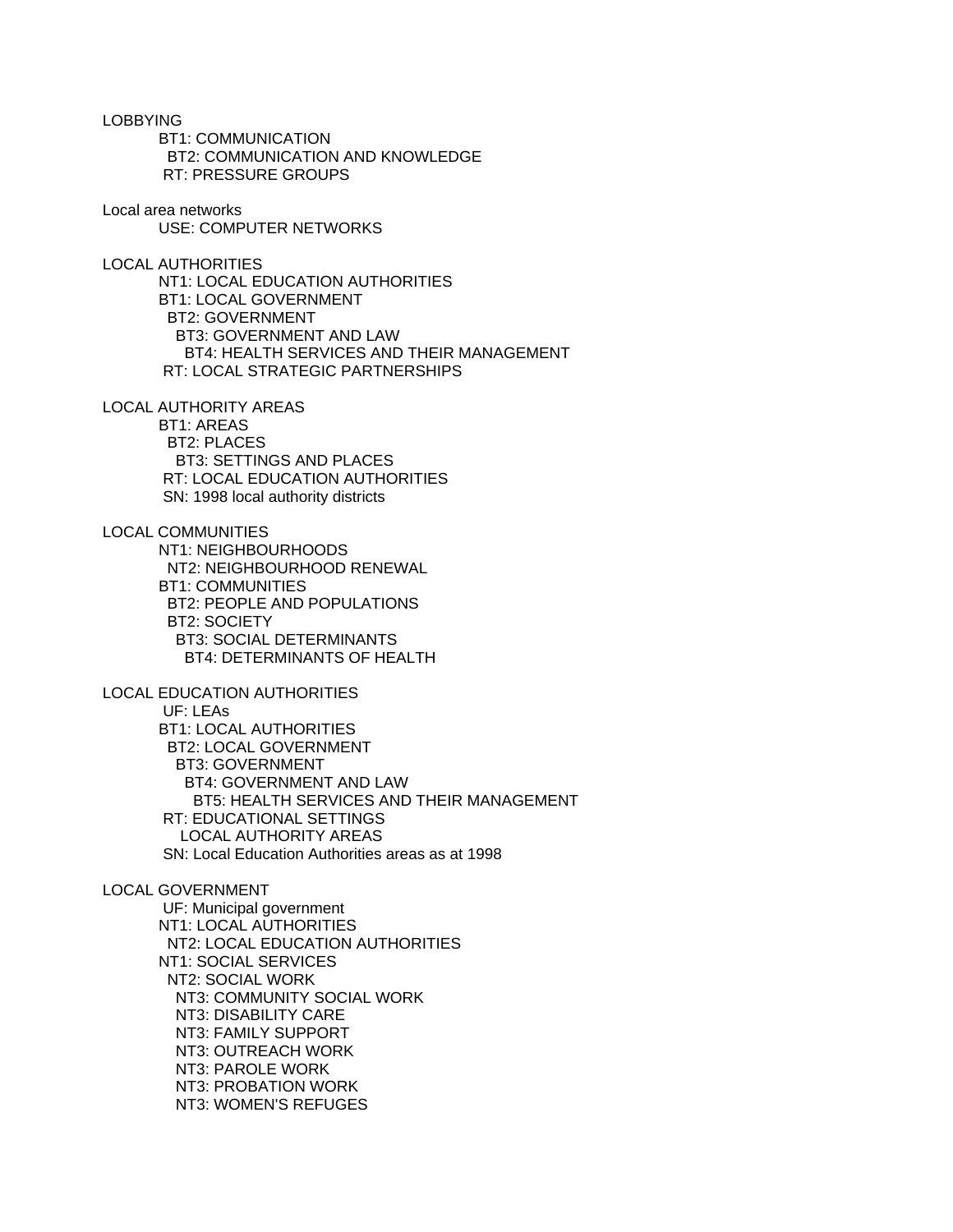NT3: YOUTH WORK NT4: YOUTH CLUBS BT1: GOVERNMENT BT2: GOVERNMENT AND LAW BT3: HEALTH SERVICES AND THEIR MANAGEMENT RT: CENTRAL GOVERNMENT ENVIRONMENTAL HEALTH OFFICERS REGIONAL GOVERNMENT

LOCAL POLICY

 NT1: DH OR NHS LOCAL POLICY NT1: VOLUNTARY AGENCIES LOCAL POLICIES BT1: HEALTH POLICY BT2: POLICY BT3: MANAGEMENT AND POLICY BT4: HEALTH SERVICES AND THEIR MANAGEMENT SN: was PHITS level 2 term

LOCAL STRATEGIC PARTNERSHIPS BT1: PARTNERSHIPS BT2: MANAGEMENT AND POLICY BT3: HEALTH SERVICES AND THEIR MANAGEMENT RT: LOCAL AUTHORITIES

Locomotor system USE: MUSCULOSKELETAL SYSTEM

Lone parents USE: SINGLE PARENTS SN: was PHITS level 3 term

LONG TERM CONDITIONS BT1: DEATH, DISEASE AND DISABILITY RT: CHRONIC DISEASE

Long term illness USE: CHRONIC DISEASE

Long term unemployed people USE: LONG TERM UNEMPLOYMENT

LONG TERM UNEMPLOYMENT UF: Long term unemployed people BT1: UNEMPLOYMENT BT2: EDUCATION, EMPLOYMENT AND SKILLS BT3: DETERMINANTS OF HEALTH RT: UNEMPLOYED PEOPLE

Longitudinal research USE: COHORT STUDIES

LOOKED AFTER CHILDREN BT1: CHILD CARE BT2: CARE BT3: HEALTHCARE AND HEALTH SERVICES BT4: HEALTH SERVICES AND THEIR MANAGEMENT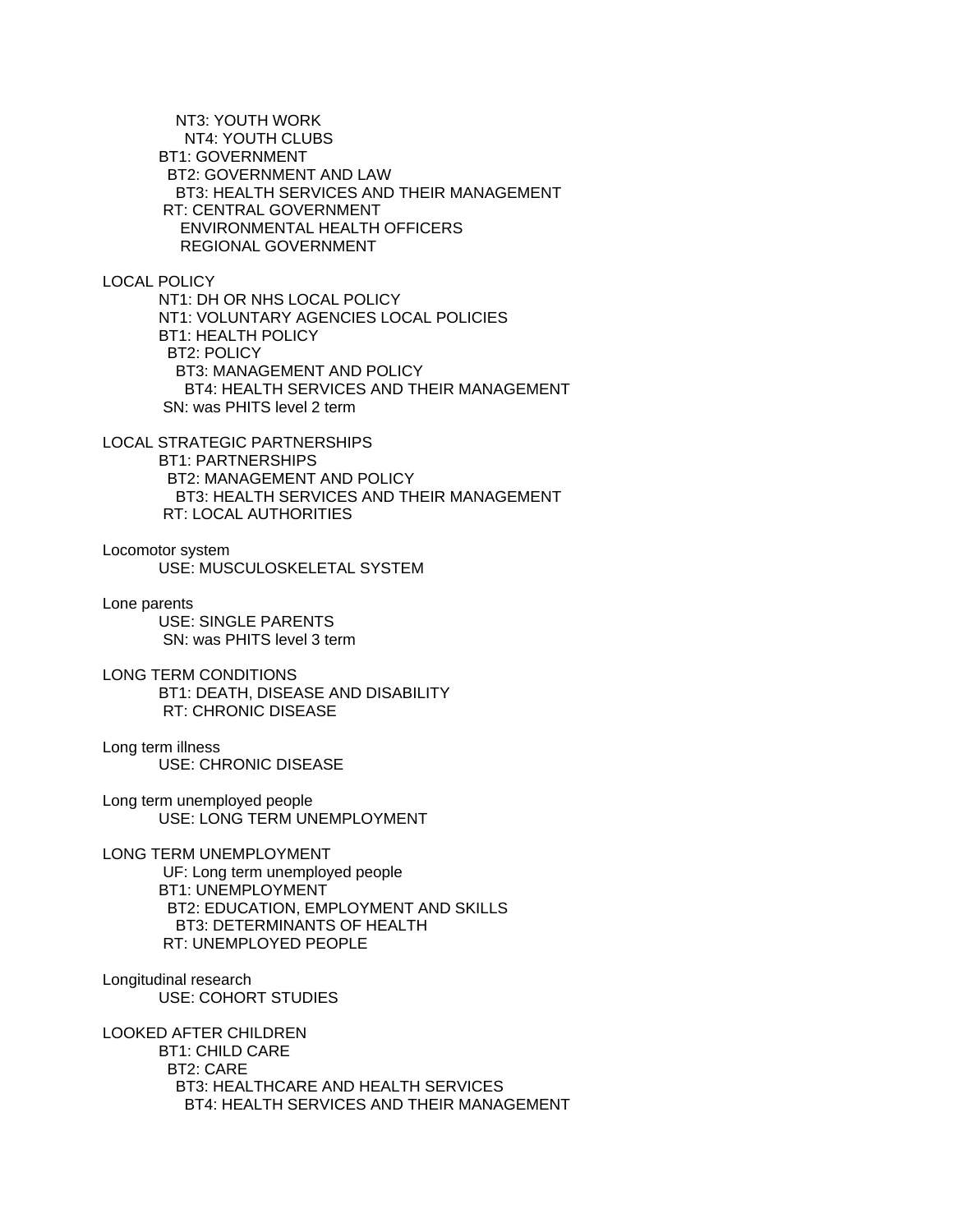BT1: CHILDREN BT2: AGE GROUPS BT3: GROUPS BT4: PEOPLE AND POPULATIONS BT1: VULNERABLE GROUPS BT2: DISADVANTAGED GROUPS BT3: GROUPS BT4: PEOPLE AND POPULATIONS RT: CHILDMINDING

LOW BIRTH WEIGHT

 UF: Low birthweight BT1: PREGNANCY AND CHILDBIRTH DISORDERS BT2: DEATH, DISEASE AND DISABILITY RT: CHILDBIRTH

Low birthweight USE: LOW BIRTH WEIGHT

Low blood pressure USE: HYPOTENSION

LOW DENSITY LIPOPROTEINS

 UF: LDLs BT1: LIPIDS BT2: NUTRITION COMPONENTS BT3: NUTRITION BT4: FOOD AND NUTRITION BT5: DETERMINANTS OF HEALTH RT: CHOLESTEROL HIGH DENSITY LIPOPROTEINS SN: The greater the level of LDL in the blood, the greater the level at which cholesterol is deposited on the walls of the arteries. This is turn raises the risk of cardiovascular disease. (The Nutrition and Health dictionary)

LOW INCOME

 UF: Low pay BT1: INCOME BT2: FINANCE BT3: ECONOMICS BT4: ECONOMICS, FINANCE AND INDUSTRY BT5: DETERMINANTS OF HEALTH RT: POVERTY

Low pay

USE: LOW INCOME

LSD

 UF: Lysergic acid diethylamide BT1: HALLUCINOGENS BT2: SUBSTANCE MISUSE BT3: CAUSES OF HARM BT4: ENVIRONMENTAL DETERMINANTS BT5: DETERMINANTS OF HEALTH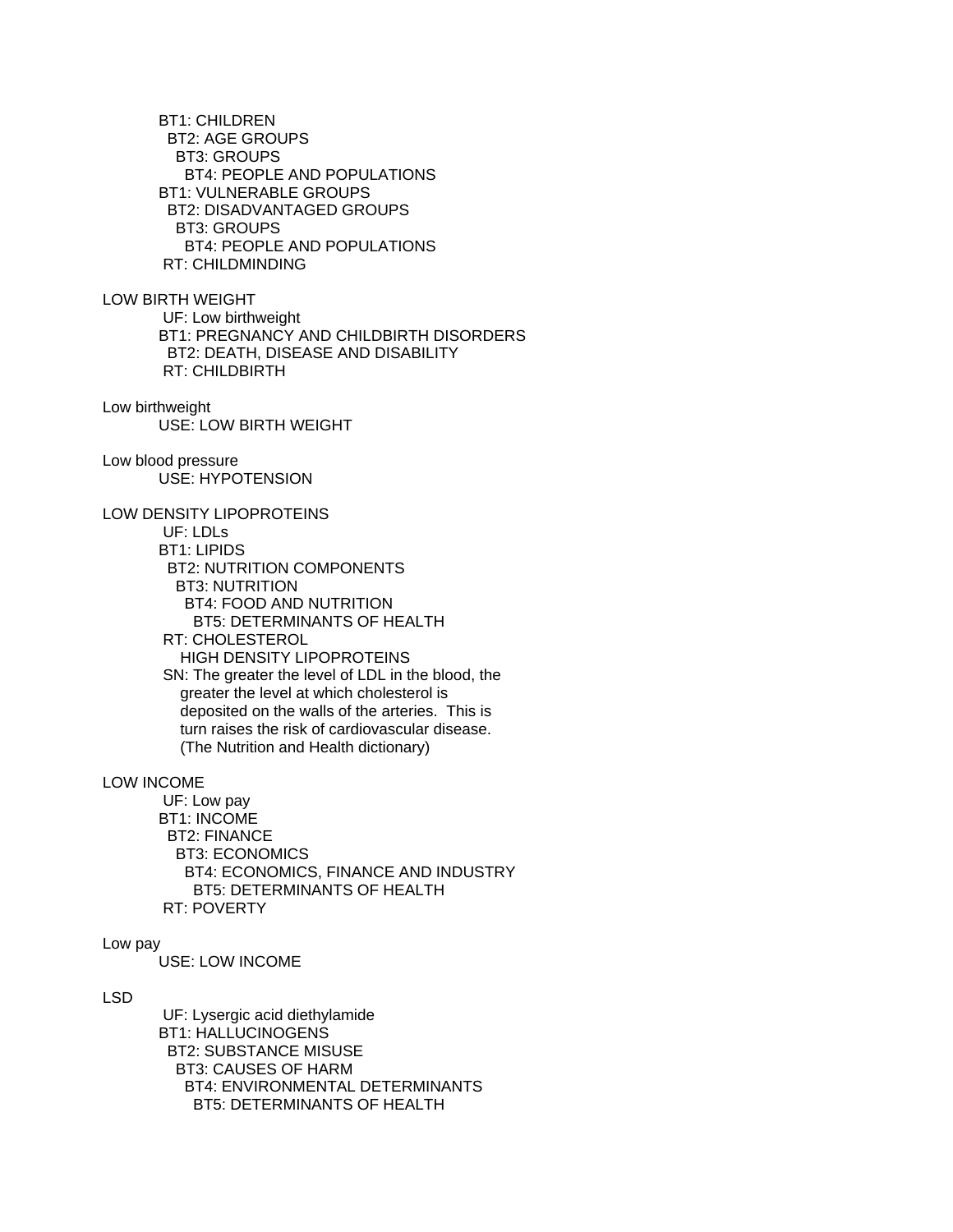# BT3: INDIVIDUAL BEHAVIOUR BT4: DETERMINANTS OF HEALTH

#### Lues

USE: SYPHILIS

LUNG CANCER

 UF: Lung neoplasms BT1: CANCER BT2: DEATH, DISEASE AND DISABILITY RT: RESPIRATORY DISORDERS **SMOKING** 

#### Lung diseases USE: RESPIRATORY DISORDERS

Lung neoplasms USE: LUNG CANCER

LYMPHATIC SYSTEM DISORDERS BT1: DEATH, DISEASE AND DISABILITY RT: HODGKIN'S DISEASE

Lysergic acid diethylamide USE: LSD

Mailshots

USE: MARKETING

Major incident planning USE: EMERGENCY PLANNING

Major incidents USE: EMERGENCIES

Major incidents planning USE: EMERGENCY PLANNING

Major incidents plans USE: EMERGENCY PLANS

## MALARIA

 BT1: TROPICAL DISEASES BT2: DEATH, DISEASE AND DISABILITY

# MALE

 BT1: GENDER BT2: PEOPLE AND POPULATIONS RT: MEN

Male circumcision USE: CIRCUMCISION

Males (boys) USE: BOYS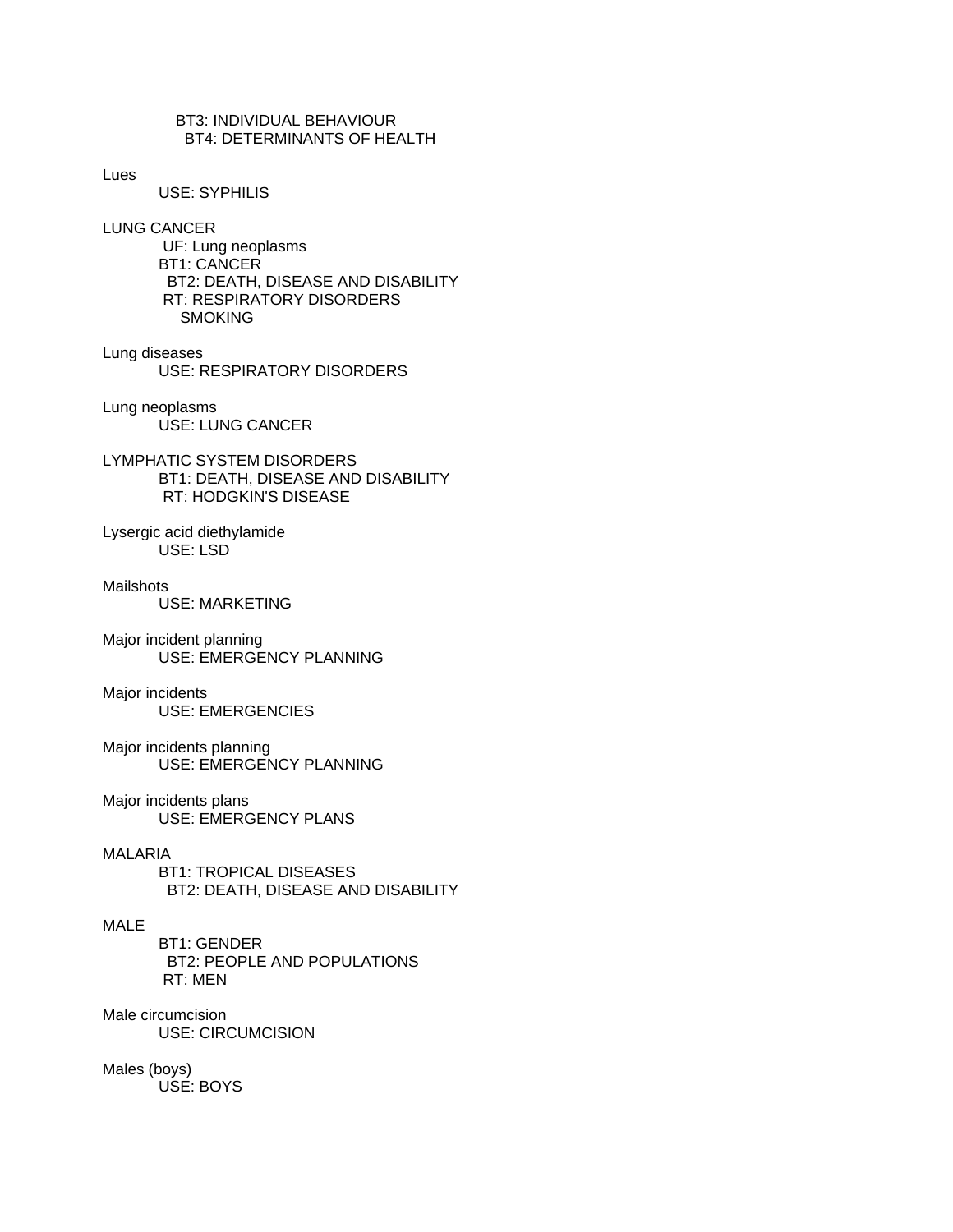Malicious damage USE: VANDALISM

Malignant melanoma USE: SKIN CANCER

**MALNUTRITION**  BT1: CAUSES OF HARM BT2: ENVIRONMENTAL DETERMINANTS BT3: DETERMINANTS OF HEALTH BT1: NUTRITIONAL DEFICIENCY BT2: NUTRITION BT3: FOOD AND NUTRITION BT4: DETERMINANTS OF HEALTH

MANAGEMENT

 NT1: CLINICAL GOVERNANCE NT1: COMMISSIONING NT1: COOPERATION NT1: DEVELOPMENT NT2: CHILD DEVELOPMENT NT2: PERSONAL DEVELOPMENT NT2: REGIONAL DEVELOPMENT NT2: SERVICE DEVELOPMENT NT1: EMERGENCY PLANS NT1: HEALTH REGIONS NT1: HUMAN RESOURCES MANAGEMENT NT1: IMPLEMENTATION NT1: INFORMATION MANAGEMENT NT1: PERFORMANCE MONITORING NT2: CLINICAL AUDIT NT2: FINANCIAL AUDIT NT1: PROJECT MANAGEMENT NT1: QUALITY NT2: ACCESS TO SERVICES NT2: ERRORS NT2: GOVERNANCE NT2: PATIENT SAFETY NT2: PERFORMANCE NT2: QUALITY CONTROL NT2: QUALITY IMPROVEMENT NT2: QUALITY STANDARDS NT1: RESOURCE MANAGEMENT NT1: RISK ASSESSMENT NT1: RISK MANAGEMENT NT2: EMERGENCY PLANNING BT1: MANAGEMENT AND POLICY BT2: HEALTH SERVICES AND THEIR MANAGEMENT RT: DECISION MAKING

MANAGEMENT AND POLICY NT1: DECISION MAKING NT1: FRAMES OF REFERENCE NT2: GOOD PRACTICE NT2: GUIDELINES NT2: PROTOCOLS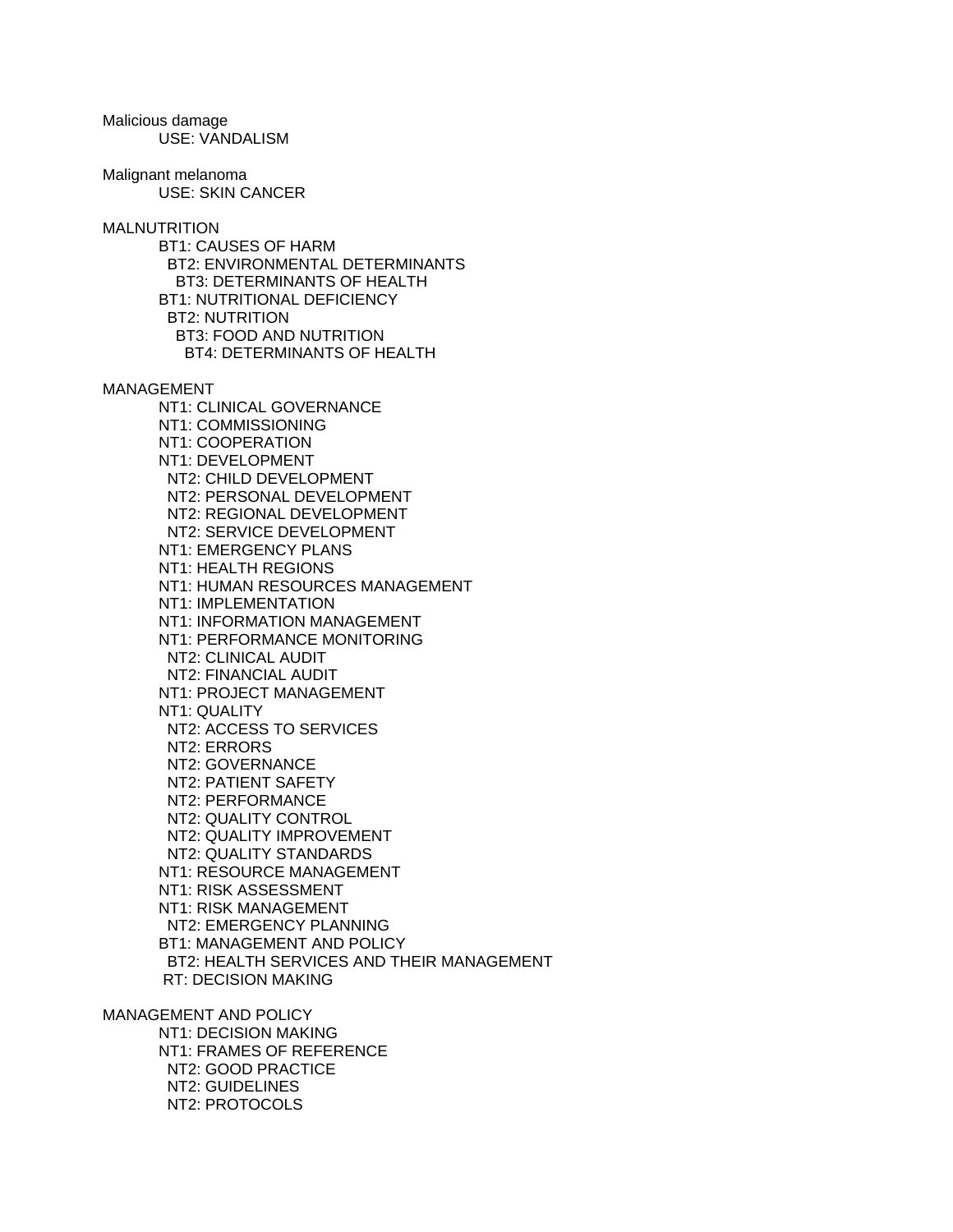NT2: STANDARDS NT3: EDUCATIONAL STANDARDS NT3: HOUSING STANDARDS NT3: QUALITY STANDARDS NT1: FRAMEWORKS NT2: NATIONAL SERVICE FRAMEWORKS NT2: PERFORMANCE & ASSESSMENT FRAMEWORKS NT1: INFORMATION NT2: COMMUNITY INFORMATION AND ADVICE SERVICES NT3: HEALTH INFORMATION SERVICES NT4: HEALTH SHOPS NT4: HELPLINES NT2: CONSUMER INFORMATION NT2: DATA NT3: ACTIVITY DATA NT3: DEMOGRAPHIC DATA NT3: SOCIAL DATA NT3: STATISTICAL DATA NT2: DATABASES NT2: INFORMATICS NT2: INFORMATION DISSEMINATION AND EXCHANGE NT3: CONFERENCES NT4: WORKSHOPS NT3: EXHIBITIONS NT4: WORKSHOPS NT3: LIBRARY AND INFORMATION CENTRES NT2: INFORMATION MANAGEMENT NT2: INFORMATION MEDIA NT3: MASS MEDIA NT2: INFORMATION NEEDS NT2: INFORMATION SOURCES NT2: INFORMATION SYSTEMS NT3: CODING SYSTEMS NT3: GEOGRAPHICAL INFORMATION SYSTEMS NT2: MATERIAL DEVELOPMENT NT3: DESIGN NT2: MEDICAL RECORDS NT2: PERSONALISED INFORMATION NT2: PUBLIC INFORMATION NT1: MANAGEMENT NT2: CLINICAL GOVERNANCE NT2: COMMISSIONING NT2: COOPERATION NT2: DEVELOPMENT NT3: CHILD DEVELOPMENT NT3: PERSONAL DEVELOPMENT NT3: REGIONAL DEVELOPMENT NT3: SERVICE DEVELOPMENT NT2: EMERGENCY PLANS NT2: HEALTH REGIONS NT2: HUMAN RESOURCES MANAGEMENT NT2: IMPLEMENTATION NT2: INFORMATION MANAGEMENT NT2: PERFORMANCE MONITORING NT3: CLINICAL AUDIT NT3: FINANCIAL AUDIT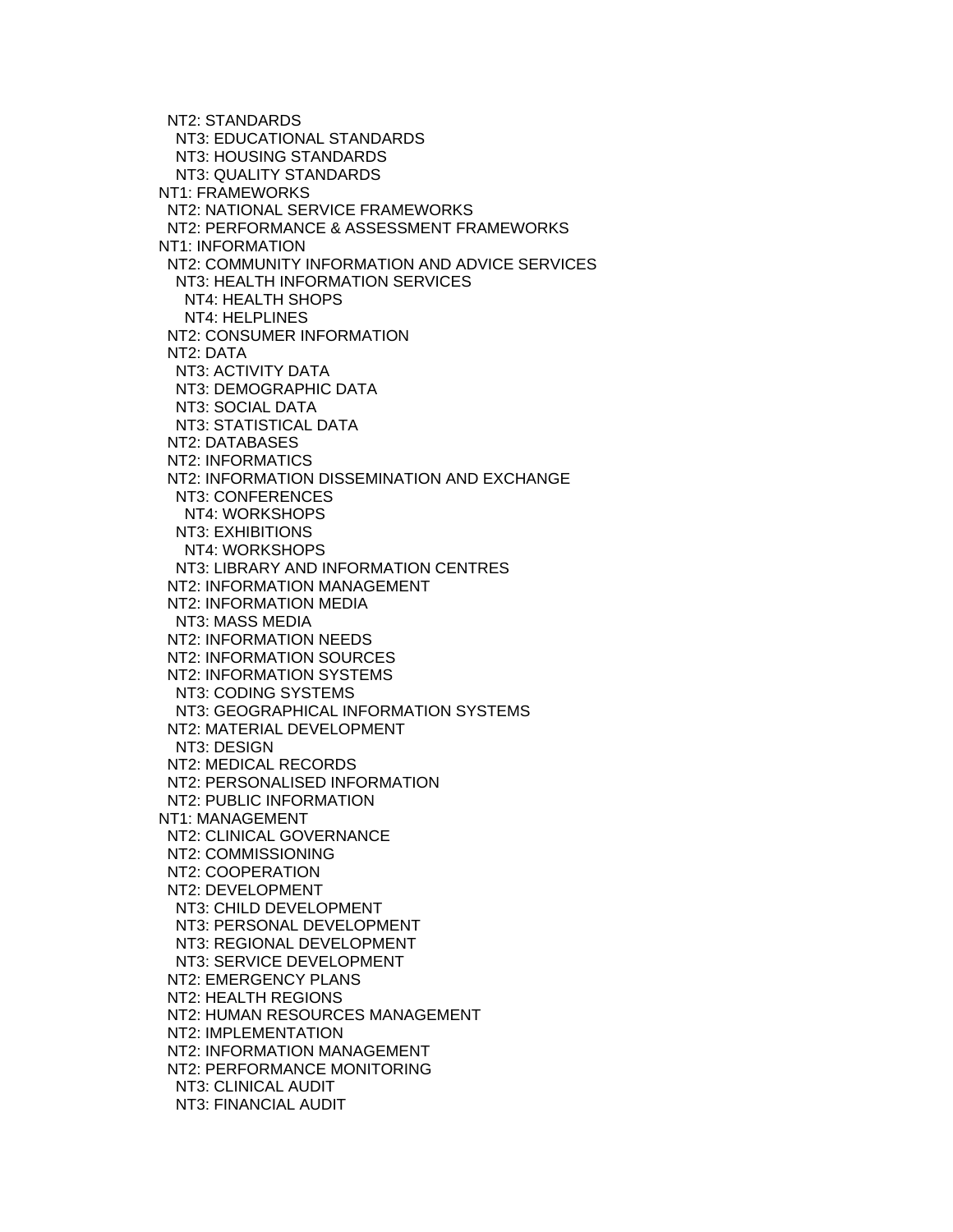NT2: PROJECT MANAGEMENT NT2: QUALITY NT3: ACCESS TO SERVICES NT3: ERRORS NT3: GOVERNANCE NT3: PATIENT SAFETY NT3: PERFORMANCE NT3: QUALITY CONTROL NT3: QUALITY IMPROVEMENT NT3: QUALITY STANDARDS NT2: RESOURCE MANAGEMENT NT2: RISK ASSESSMENT NT2: RISK MANAGEMENT NT3: EMERGENCY PLANNING NT1: PARTNERSHIPS NT2: LOCAL STRATEGIC PARTNERSHIPS NT2: PARTNERSHIP WORKING NT3: INTERAGENCY WORKING NT3: INTERPROFESSIONAL WORKING NT2: PUBLIC, PRIVATE PARTNERSHIPS NT1: POLICY NT2: ECONOMIC POLICY NT3: EMPLOYMENT POLICY NT2: EMPLOYMENT POLICY NT2: GOVERNMENT POLICY NT3: GOVERNMENT INITIATIVES NT4: AREA BASED INITIATIVES NT5: EDUCATION ACTION ZONES NT3: NATIONAL SERVICE FRAMEWORKS NT2: HEALTH POLICY NT3: ALCOHOL POLICIES NT3: DRUG POLICIES NT3: HEALTH INEQUALITIES NT3: HEALTH PLANNING NT3: INTERNATIONAL POLICY NT3: LOCAL POLICY NT4: DH OR NHS LOCAL POLICY NT4: VOLUNTARY AGENCIES LOCAL POLICIES NT3: NATIONAL POLICY NT4: DH OR NHS NATIONAL POLICY NT4: VOLUNTARY AGENCIES NATIONAL POLICIES NT3: REGIONAL POLICY NT4: DH OR NHS REGIONAL POLICY NT4: VOLUNTARY AGENCIES REGIONAL POLICIES NT3: SMOKING POLICIES NT3: TASK FORCES NT3: TOBACCO CONTROL POLICIES NT4: ILLEGAL SALES NT3: UK HEALTH POLICIES NT4: CALDICOTT NT4: ENVIRONMENTAL POLICY NT4: HEALTH DEVELOPMENT NT4: HEALTH PROTECTION NT4: HEALTH TARGETS NT4: SEXUAL HEALTH NT4: SOCIOECONOMIC POLICY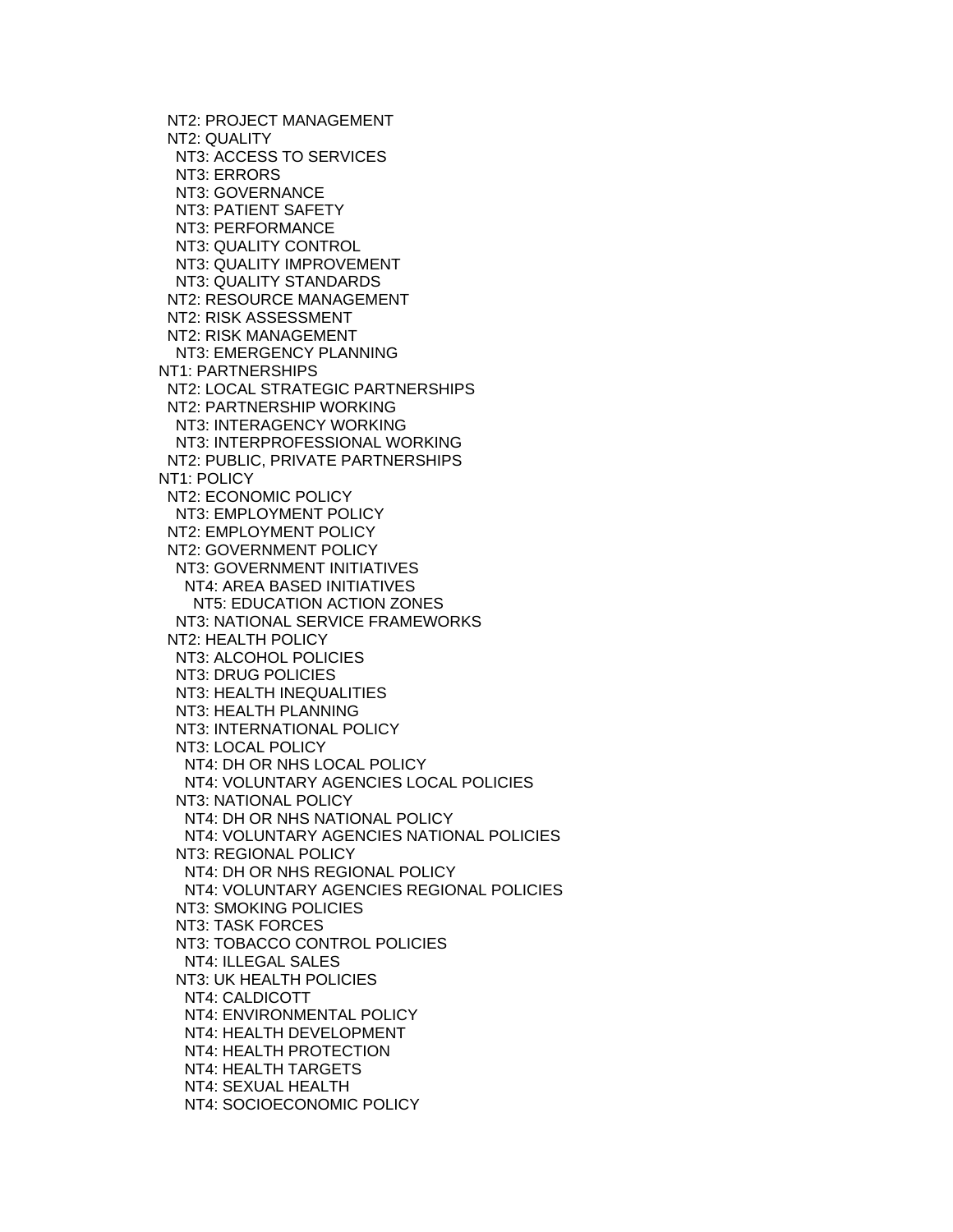NT2: PLANNING NT3: EMERGENCY PLANNING NT3: HEALTH PLANNING NT3: SERVICE PLANNING NT3: SOCIAL PLANNING NT3: STRATEGIC PLANNING NT2: POLICY FORMULATION NT2: SOCIAL POLICY NT3: SOCIAL PLANNING NT1: PROJECTS NT2: COMMUNITY PROJECTS NT3: COMMUNITY CAFES NT3: COMMUNITY GROWING SCHEMES NT3: COMMUNITY HEALTH PROJECTS NT2: PROJECT MANAGEMENT NT2: RESEARCH PROJECTS NT1: SERVICE PROVISION NT1: SERVICE UTILISATION NT1: STRATEGY NT2: STRATEGIC PLANS NT1: TEAMWORK BT1: HEALTH SERVICES AND THEIR MANAGEMENT

# Managerial staff

USE: MANAGERS

# MANAGERS

 UF: Executives Managerial staff BT1: OCCUPATIONAL GROUPS BT2: GROUPS BT3: PEOPLE AND POPULATIONS

## MANUFACTURING INDUSTRY

 NT1: TOBACCO INDUSTRY BT1: INDUSTRY BT2: ECONOMICS, FINANCE AND INDUSTRY BT3: DETERMINANTS OF HEALTH

#### Marihuana

USE: CANNABIS

# Marijuana

USE: CANNABIS

# Marital violence

USE: DOMESTIC VIOLENCE

# MARKETING

 UF: Mailshots Sales management NT1: SOCIAL MARKETING BT1: COMMUNICATION BT2: COMMUNICATION AND KNOWLEDGE

# MARRIAGE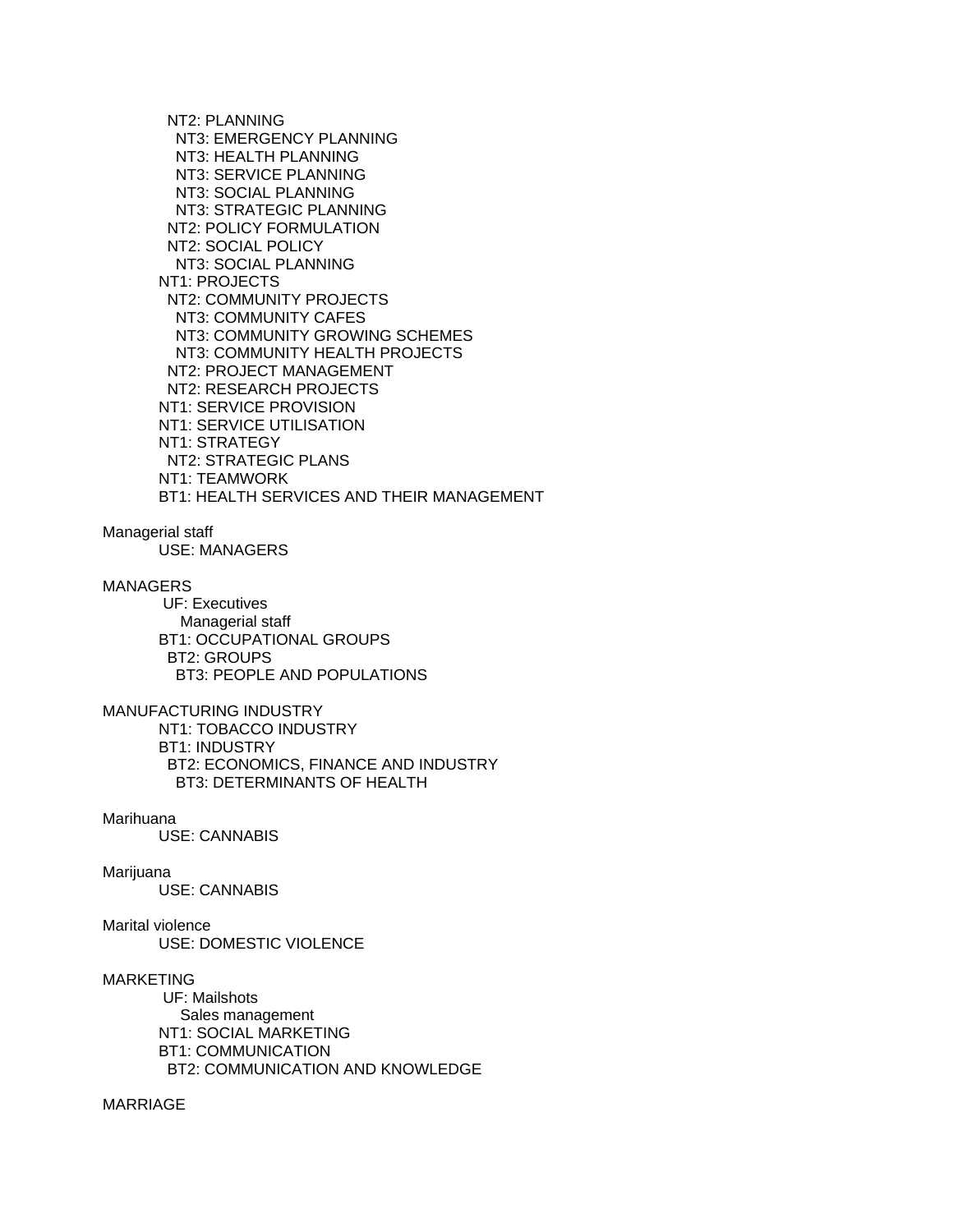BT1: PERSONAL RELATIONSHIPS BT2: RELATIONSHIPS BT3: PEOPLE AND POPULATIONS RT: COHABITATION SINGLE PEOPLE

MASS COMMUNICATION

 NT1: ADVERTISING BT1: COMMUNICATION BT2: COMMUNICATION AND KNOWLEDGE RT: MASS MEDIA

MASS MEDIA

 UF: Media News media BT1: INFORMATION MEDIA BT2: INFORMATION BT3: COMMUNICATION AND KNOWLEDGE BT3: MANAGEMENT AND POLICY BT4: HEALTH SERVICES AND THEIR MANAGEMENT RT: MASS COMMUNICATION

MASS MEDIA CAMPAIGNS

 BT1: CAMPAIGNS BT2: COMMUNICATION BT3: COMMUNICATION AND KNOWLEDGE

MASTECTOMY

 BT1: MEDICAL TREATMENT BT2: HEALTHCARE AND HEALTH SERVICES BT3: HEALTH SERVICES AND THEIR MANAGEMENT RT: BREAST CANCER

MASTITIS

 BT1: BREAST DISEASES BT2: DEATH, DISEASE AND DISABILITY RT: BREASTFEEDING

MATERIAL DEVELOPMENT

 UF: Teaching material development NT1: DESIGN BT1: INFORMATION BT2: COMMUNICATION AND KNOWLEDGE BT2: MANAGEMENT AND POLICY BT3: HEALTH SERVICES AND THEIR MANAGEMENT RT: TEACHING MATERIALS

Maternal health services USE: MATERNITY SERVICES

Maternity health services USE: MATERNITY SERVICES

MATERNITY SERVICES

 UF: Maternal health services Maternity health services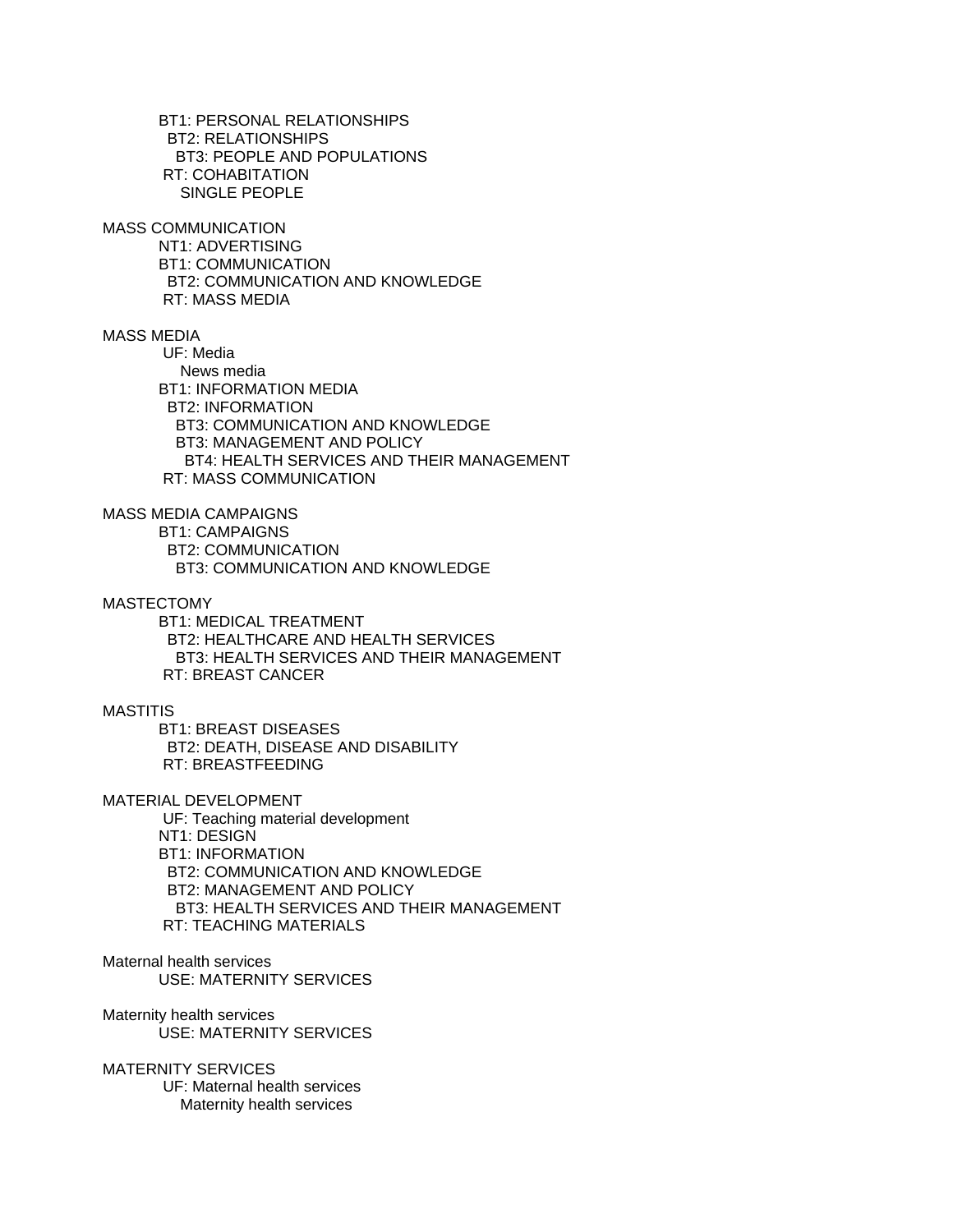BT1: SECONDARY AND TERTIARY SERVICES BT2: SERVICES BT3: HEALTH SERVICES AND THEIR MANAGEMENT RT: CHILDBIRTH SN: was PHITS level 3 term

#### MDMA

USE: ECSTASY

# ME

 UF: Myalgic encephalopathy myelitis BT1: OTHER DISORDERS BT2: DEATH, DISEASE AND DISABILITY

# MEASLES

 UF: Rubeola BT1: COMMUNICABLE DISEASES BT2: DEATH, DISEASE AND DISABILITY RT: IMMUNISATION

# MEASUREMENT

 UF: Benchmarking Metrology NT1: MEASUREMENT TECHNIQUES BT1: METHODS BT2: PUBLIC HEALTH METHODS, THEORY AND RESEARCH SN: Use when a reference discusses the methodology of how to measure or if the measurement is a significant feature of the study.

## MEASUREMENT TECHNIQUES

 UF: Measurement tools BT1: MEASUREMENT BT2: METHODS BT3: PUBLIC HEALTH METHODS, THEORY AND RESEARCH RT: RESEARCH METHODS

## Measurement tools

USE: MEASUREMENT TECHNIQUES

#### MEAT

 BT1: FOOD BT2: FOOD AND NUTRITION BT3: DETERMINANTS OF HEALTH

## Media

USE: MASS MEDIA

Medical anthropology USE: ANTHROPOLOGY

# Medical centres

USE: HEALTH CENTRES

## Medical devices

USE: MEDICAL EQUIPMENT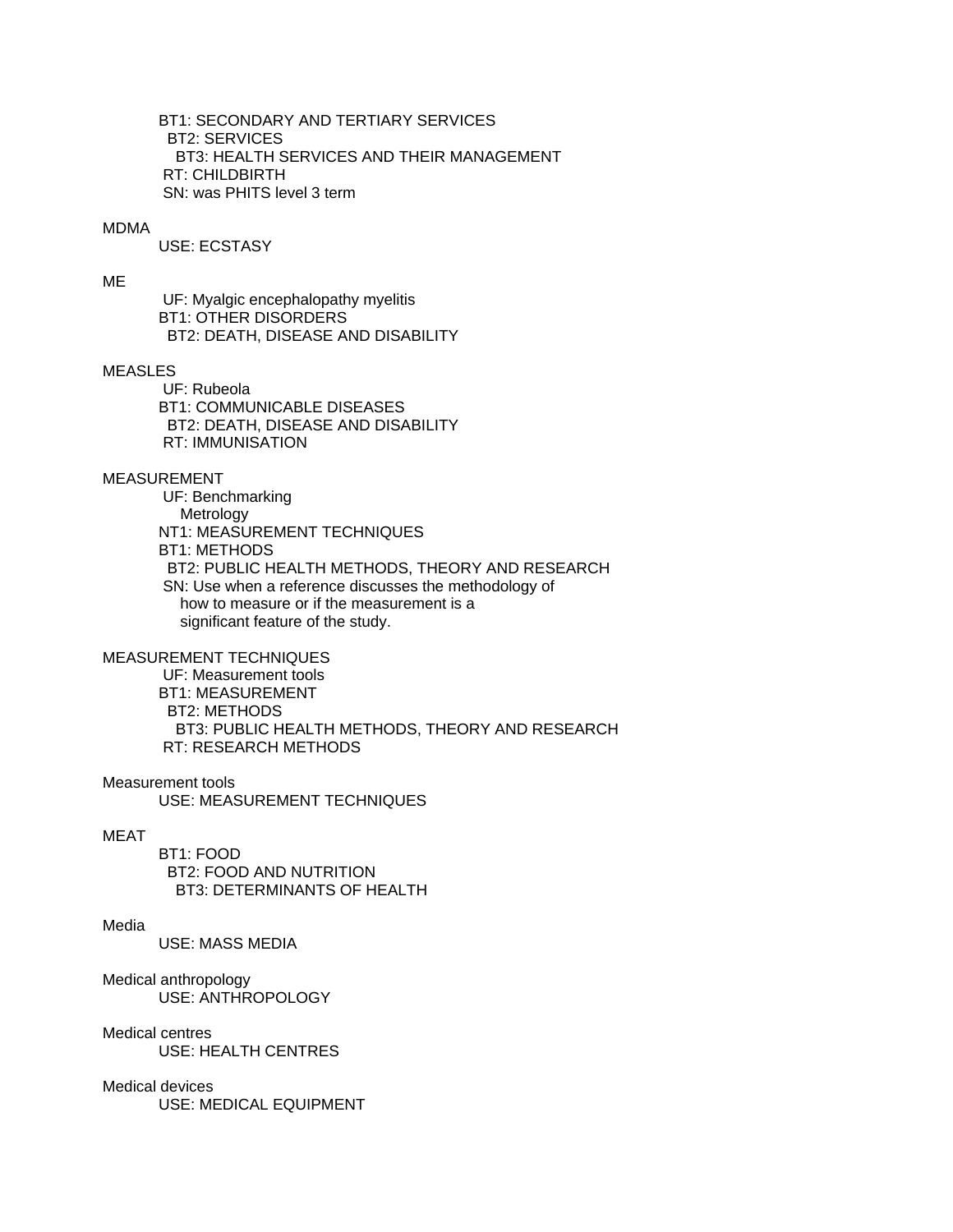Medical economics USE: HEALTH ECONOMICS

MEDICAL EQUIPMENT UF: Biomedical equipment Medical devices Medical machinery BT1: EQUIPMENT RT: MEDICINES

Medical ethics USE: HEALTH ETHICS MEDICAL EXAMINATIONS

 BT1: MEDICAL TREATMENT BT2: HEALTHCARE AND HEALTH SERVICES BT3: HEALTH SERVICES AND THEIR MANAGEMENT

Medical insurance USE: HEALTH INSURANCE

Medical machinery USE: MEDICAL EQUIPMENT

MEDICAL RECORDS UF: Patient records BT1: INFORMATION BT2: COMMUNICATION AND KNOWLEDGE BT2: MANAGEMENT AND POLICY BT3: HEALTH SERVICES AND THEIR MANAGEMENT

MEDICAL RESEARCH UF: Biomedical research Clinical research BT1: RESEARCH BT2: PUBLIC HEALTH METHODS, THEORY AND RESEARCH

Medical screening USE: SCREENING

Medical services USE: HEALTH SERVICES

MEDICAL STAFF

 UF: Doctors **Physicians**  NT1: GENERAL PRACTITIONERS NT1: OBSTETRICIANS BT1: HEALTH PROFESSIONALS BT2: OCCUPATIONAL GROUPS BT3: GROUPS BT4: PEOPLE AND POPULATIONS RT: DOCTOR PATIENT RELATIONSHIPS

MEDICAL TREATMENT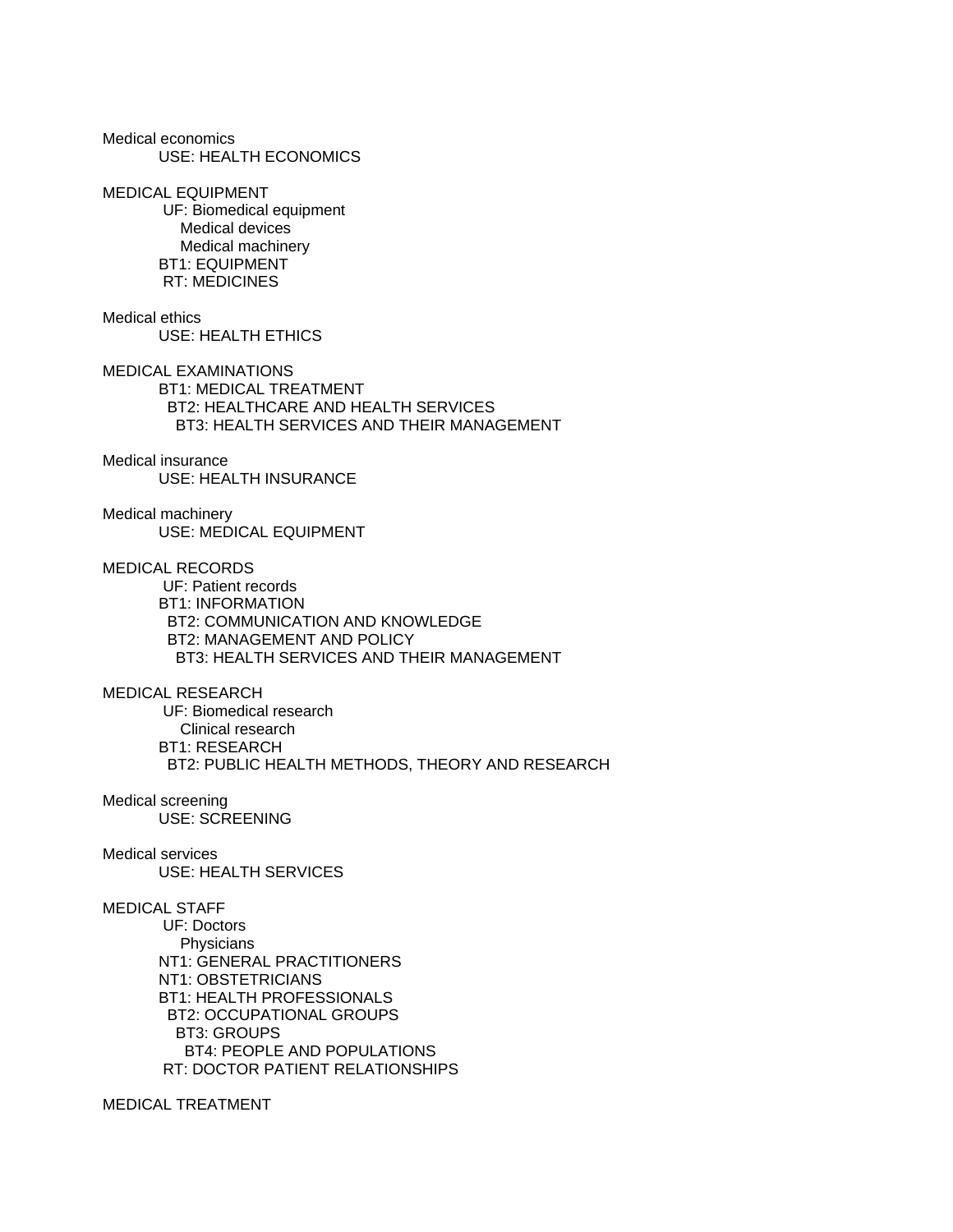UF: Therapeutics NT1: BLOOD TRANSFUSIONS NT1: CHEMOTHERAPY NT1: DETOXIFICATION NT1: EMERGENCY MEDICAL CARE NT2: FIRST AID NT1: MASTECTOMY NT1: MEDICAL EXAMINATIONS NT1: PROPHYLACTIC TREATMENT NT1: PSYCHIATRIC CARE NT2: PSYCHOTHERAPY NT1: SURGERY NT2: CIRCUMCISION NT2: PLASTIC SURGERY NT1: TRANSPLANTATION BT1: HEALTHCARE AND HEALTH SERVICES BT2: HEALTH SERVICES AND THEIR MANAGEMENT RT: AFTERCARE COMPLEMENTARY MEDICINE GENERAL AND ACUTE SERVICES, MEDICINE GENERAL MEDICAL MEDICINE **THERAPY** 

Medical trials

USE: CLINICAL TRIALS

**Medications** 

USE: DRUGS

#### MEDICINE

 NT1: EVIDENCE BASED MEDICINE NT1: GERIATRICS NT1: GYNAECOLOGY NT2: GYNAECOLOGISTS NT1: PAEDIATRICS NT1: PSYCHIATRY NT1: SPORTS MEDICINE BT1: HEALTHCARE AND HEALTH SERVICES BT2: HEALTH SERVICES AND THEIR MANAGEMENT RT: COMPLEMENTARY MEDICINE MEDICAL TREATMENT SN: The science or practice of the diagnosis, treatment, and prevention of disease, esp. as

 distinct from surgical methods. (Concise Oxford English Dictionary)

# MEDICINES

 NT1: DRUGS NT2: ANALGESICS NT3: ASPIRIN NT3: HEROIN NT3: METHADONE NT2: DEPRESSANTS NT3: BARBITURATES NT3: BENZODIAZEPINES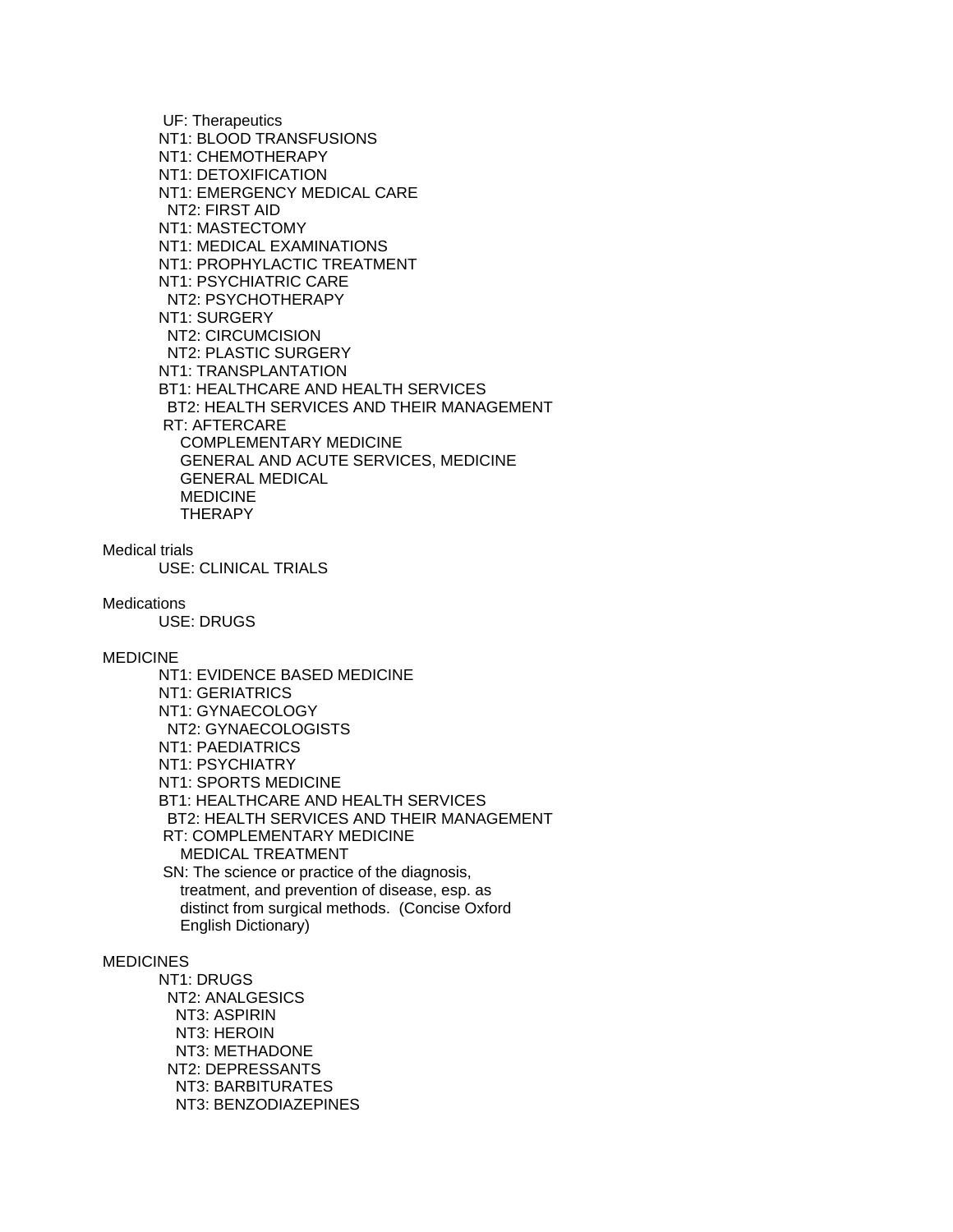NT4: TRANQUILLIZERS NT1: MICROBICIDES NT1: PLACEBOS NT1: PRESCRIPTIONS NT1: SELF MEDICATION BT1: HEALTHCARE AND HEALTH SERVICES BT2: HEALTH SERVICES AND THEIR MANAGEMENT RT: MEDICAL EQUIPMENT PHARMACEUTICAL SERVICES SN: Any drug or preparation used for the treatment or prevention of disease. (Concise Oxford English Dictionary)

MEDICINES MANAGEMENT

 NT1: PRESCRIBING BT1: HEALTHCARE AND HEALTH SERVICES BT2: HEALTH SERVICES AND THEIR MANAGEMENT

## Melanoma

USE: SKIN CANCER

## MEN

 BT1: GROUPS BT2: PEOPLE AND POPULATIONS RT: MALE MEN'S HEALTH

#### **MENINGITIS**

 BT1: NEUROLOGICAL DISEASES AND DISORDERS BT2: DEATH, DISEASE AND DISABILITY

# MENOPAUSE

 BT1: PHYSIOLOGY BT2: SCIENCES BT3: SCIENCE AND TECHNOLOGY BT4: PUBLIC HEALTH METHODS, THEORY AND RESEARCH RT: HORMONE REPLACEMENT THERAPY

## MEN'S HEALTH

 BT1: HEALTH BT2: HEALTH, PUBLIC HEALTH, HEALTH PROMOTION RT: MEN

MENTAL AND BEHAVIOURAL DISORDERS

 UF: Mental illness NT1: DEMENTIA NT2: ALZHEIMER'S DISEASE NT1: DEPRESSION NT2: POSTNATAL DEPRESSION NT1: EATING DISORDERS NT2: ANOREXIA NERVOSA NT2: BULIMIA NERVOSA NT1: PERSONALITY DISORDERS NT2: NEUROTIC DISORDERS NT3: COMPULSIVE BEHAVIOUR NT2: PHOBIC DISORDERS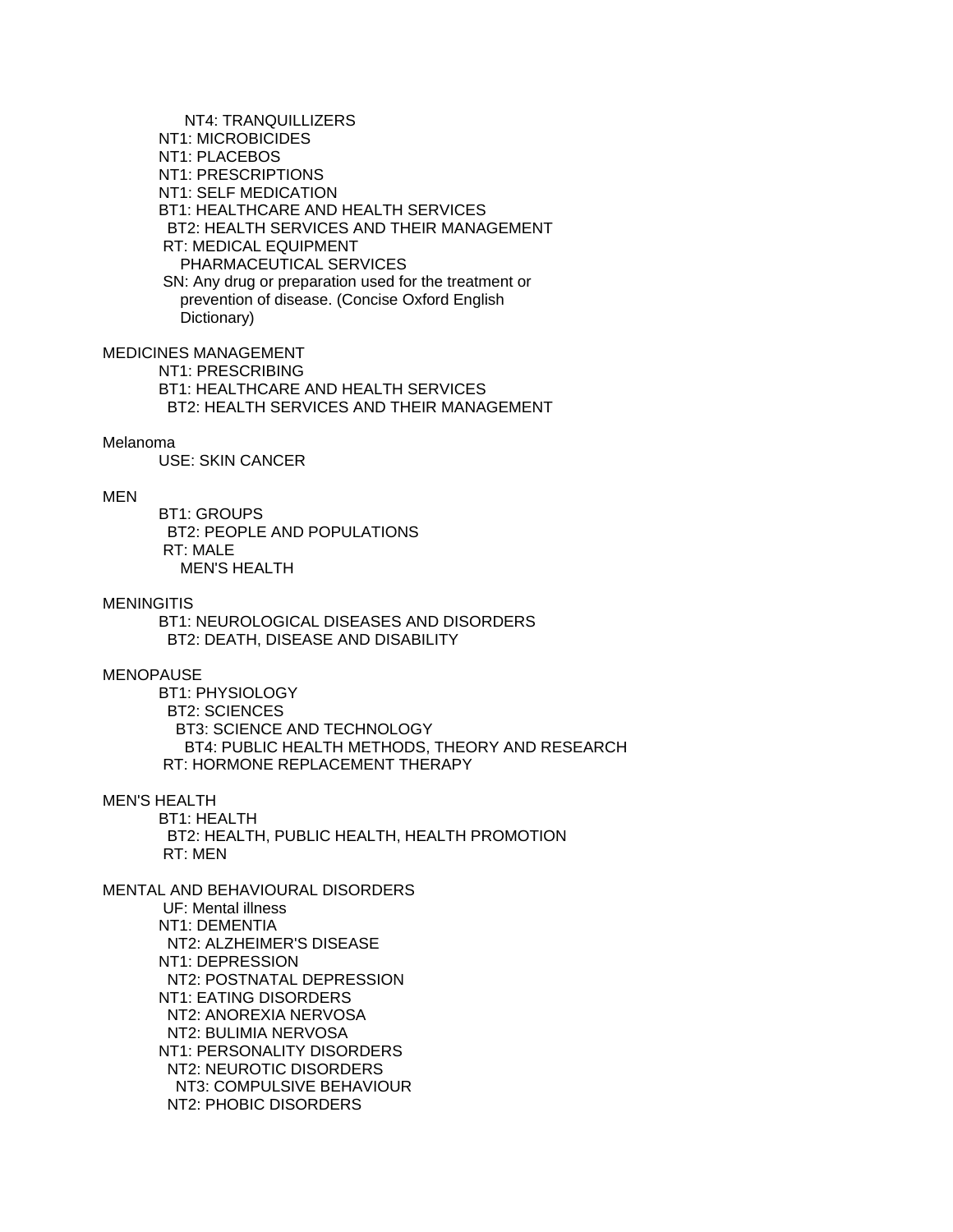NT2: PSYCHOTIC DISORDERS NT2: SCHIZOPHRENIA NT1: POST TRAUMATIC STRESS BT1: DEATH, DISEASE AND DISABILITY SN: was PHITS level 2 term

#### Mental deficiency

USE: LEARNING DISABILITIES

## Mental handicap

USE: LEARNING DISABILITIES

MENTAL HEALTH

 NT1: RELAXATION NT1: STRESS BT1: HEALTH BT2: HEALTH, PUBLIC HEALTH, HEALTH PROMOTION RT: PEOPLE WITH MENTAL HEALTH PROBLEMS

# MENTAL HEALTH PROMOTION

 BT1: HEALTH PROMOTION BT2: HEALTH, PUBLIC HEALTH, HEALTH PROMOTION

## MENTAL HEALTH SERVICES

 UF: Psychiatric health services Psychiatric services NT1: COMMUNITY MENTAL HEALTH SERVICES BT1: HEALTH SERVICES BT2: HEALTHCARE AND HEALTH SERVICES BT3: HEALTH SERVICES AND THEIR MANAGEMENT BT1: SECONDARY AND TERTIARY SERVICES BT2: SERVICES BT3: HEALTH SERVICES AND THEIR MANAGEMENT RT: PSYCHIATRIC CARE

## Mental illness

USE: MENTAL AND BEHAVIOURAL DISORDERS

### Mentally ill

 USE: PEOPLE WITH MENTAL HEALTH PROBLEMS SN: was PHITS level 3 term

# Mercy killing

USE: EUTHANASIA

# META ANALYSIS

 BT1: LITERATURE REVIEWS BT2: REVIEWS BT3: RESEARCH METHODS BT4: METHODS BT5: PUBLIC HEALTH METHODS, THEORY AND RESEARCH BT4: RESEARCH BT5: PUBLIC HEALTH METHODS, THEORY AND RESEARCH SN: Method for combining the results of individual pieces of research to enable stronger conclusions to be drawn.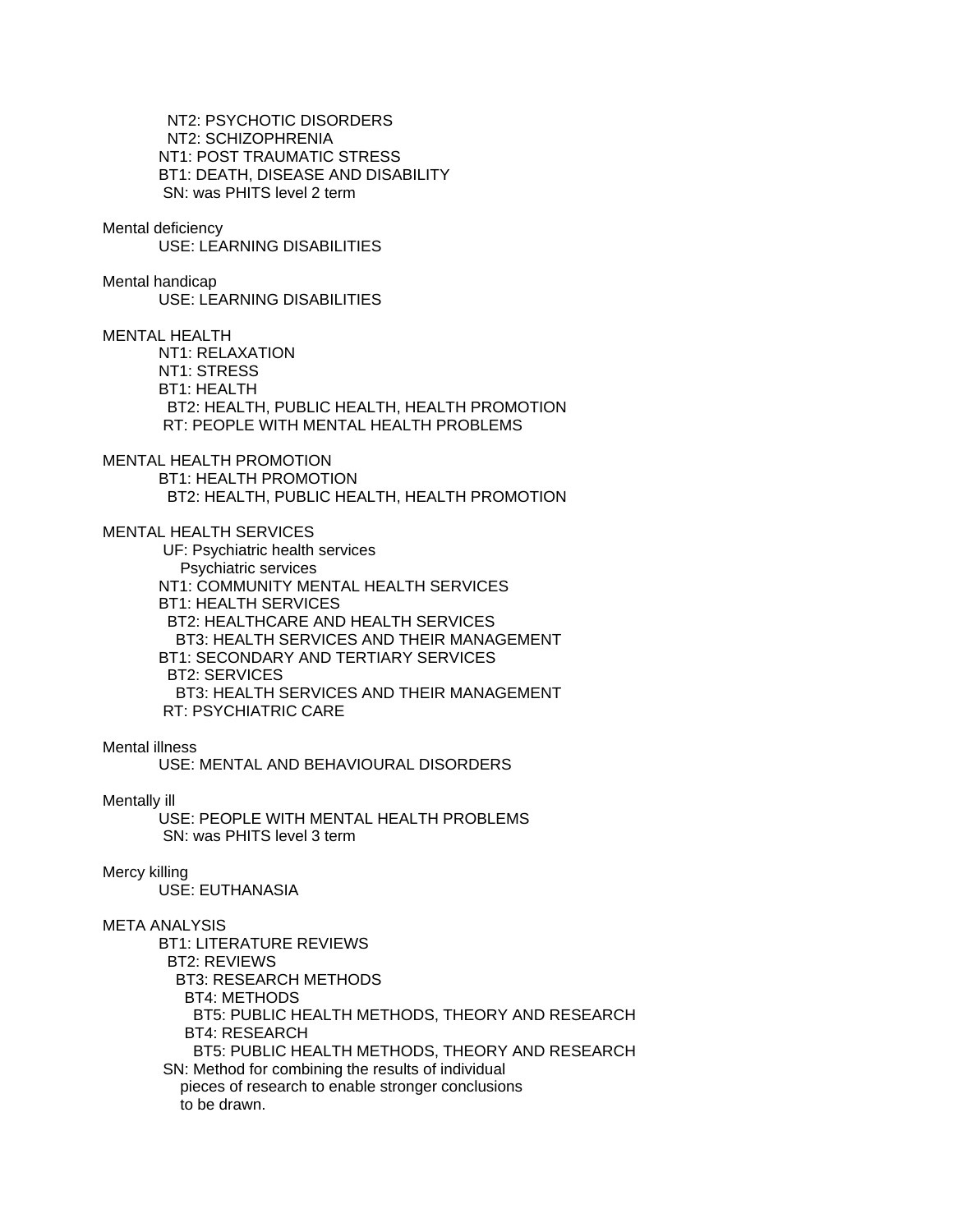METHADONE BT1: ANALGESICS BT2: DRUGS BT3: MEDICINES BT4: HEALTHCARE AND HEALTH SERVICES BT5: HEALTH SERVICES AND THEIR MANAGEMENT RT: HEROIN **METHODS**  NT1: ANALYSIS NT2: DATA ANALYSIS NT1: CLINICAL AUDIT NT1: COSTING NT2: COST BENEFIT ANALYSIS NT2: PRICING NT1: DIAGNOSIS NT1: HEALTH EQUITY AUDIT NT1: IMPACT ASSESSMENT NT2: ENVIRONMENTAL IMPACT ASSESSMENT NT2: HEALTH IMPACT ASSESSMENT NT1: INDICATORS NT2: ECONOMIC INDICATORS NT2: HEALTH INDICATORS NT3: SOCIAL INDICATORS NT2: PERFORMANCE INDICATORS NT2: SERVICE UTILISATION NT2: SOCIAL INDICATORS NT1: MEASUREMENT NT2: MEASUREMENT TECHNIQUES NT1: MODELS NT2: HEALTH BELIEF MODELS NT2: HEALTH PROMOTION MODELS NT1: RESEARCH METHODS NT2: ACTION RESEARCH NT2: CASE CONTROL STUDIES NT2: CASE STUDIES NT2: CLINICAL TRIALS NT2: COHORT STUDIES NT2: COMPARATIVE STUDIES NT2: CONTROL GROUPS NT2: DATA COLLECTION NT2: DELPHI METHOD NT2: DEMOGRAPHY NT3: AGEING POPULATIONS NT3: BIRTH RATE NT3: LIFE EXPECTANCY NT3: POPULATION SIZE AND DENSITY NT3: POPULATION STRUCTURE NT2: EVALUATION NT3: ECONOMIC EVALUATION NT3: EFFECTIVENESS NT4: COST EFFECTIVENESS NT3: MONITORING NT4: PERFORMANCE MONITORING NT5: CLINICAL AUDIT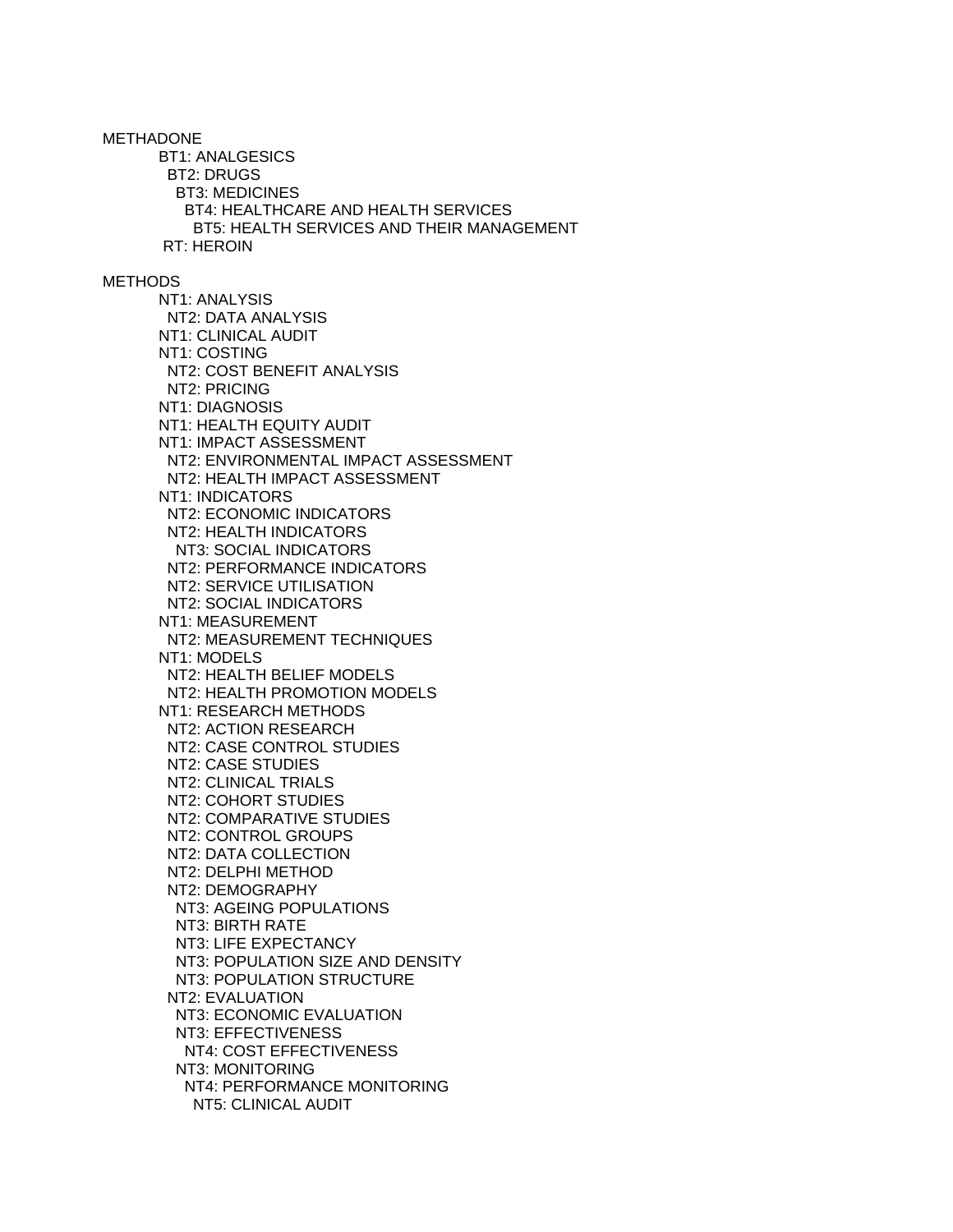NT5: FINANCIAL AUDIT NT3: POLICY EVALUATION NT3: SERVICE EVALUATION NT2: FOCUS GROUP METHODOLOGY NT2: INTERVIEWS NT2: QUALITATIVE RESEARCH NT2: QUANTITATIVE RESEARCH NT2: QUESTIONNAIRES NT2: RANDOMISED CONTROLLED TRIALS NT2: RESEARCH DESIGN NT2: REVIEWS NT3: LITERATURE REVIEWS NT4: META ANALYSIS NT3: SYSTEMATIC REVIEWS NT2: SURVEYS NT3: COHORT STUDIES NT3: CROSS SECTIONAL SURVEYS NT1: TEACHING METHODS NT2: DISTANCE LEARNING NT2: EXPERIENTIAL LEARNING NT2: GROUP EDUCATION NT3: ROLE PLAY NT2: PEER EDUCATION BT1: PUBLIC HEALTH METHODS, THEORY AND RESEARCH RT: EPIDEMIOLOGICAL MEASURES

#### Metrology

USE: MEASUREMENT

#### MI

USE: MYOCARDIAL INFARCTION

#### MICROBICIDES

 BT1: MEDICINES BT2: HEALTHCARE AND HEALTH SERVICES BT3: HEALTH SERVICES AND THEIR MANAGEMENT RT: CONTRACEPTION

MIDDLE AGED PEOPLE

 BT1: ADULTS BT2: AGE GROUPS BT3: GROUPS BT4: PEOPLE AND POPULATIONS

#### MIDWIVES

 BT1: NURSES BT2: HEALTH PROFESSIONALS BT3: OCCUPATIONAL GROUPS BT4: GROUPS BT5: PEOPLE AND POPULATIONS RT: ANTENATAL CARE PREGNANCY

MIGRANT WORKERS BT1: MIGRANTS BT2: VULNERABLE GROUPS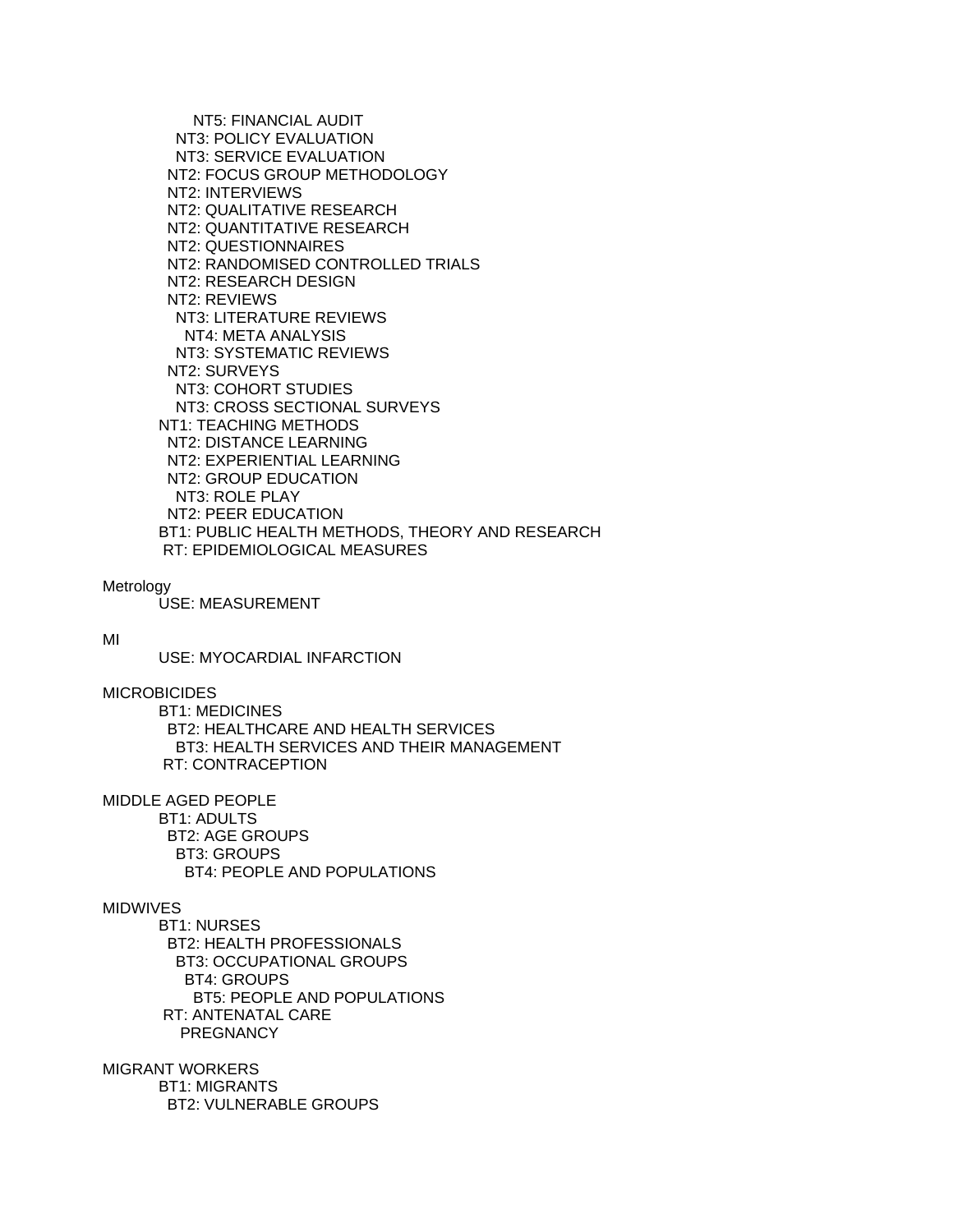BT3: DISADVANTAGED GROUPS BT4: GROUPS BT5: PEOPLE AND POPULATIONS

MIGRANTS

 UF: Immigrants NT1: MIGRANT WORKERS BT1: VULNERABLE GROUPS BT2: DISADVANTAGED GROUPS BT3: GROUPS BT4: PEOPLE AND POPULATIONS

# MIGRATION

 UF: Emigration Immigration Migration and population change Population migration BT1: POPULATION CHANGE BT2: SOCIAL ISSUES BT3: SOCIETY BT4: SOCIAL DETERMINANTS BT5: DETERMINANTS OF HEALTH BT1: SOCIAL ISSUES BT2: SOCIETY BT3: SOCIAL DETERMINANTS BT4: DETERMINANTS OF HEALTH

Migration and population change USE: MIGRATION POPULATION CHANGE SN: was PHITS level 3 term

#### Military forces

USE: ARMED FORCES

## Military personnel

USE: ARMED FORCES

## Military services

USE: ARMED FORCES

### MILK PRODUCTS

 UF: Dairy products BT1: FOOD BT2: FOOD AND NUTRITION BT3: DETERMINANTS OF HEALTH

## MINERALS

 NT1: CALCIUM NT1: IRON NT1: SODIUM BT1: NUTRITION BT2: FOOD AND NUTRITION BT3: DETERMINANTS OF HEALTH BT1: NUTRITION COMPONENTS BT2: NUTRITION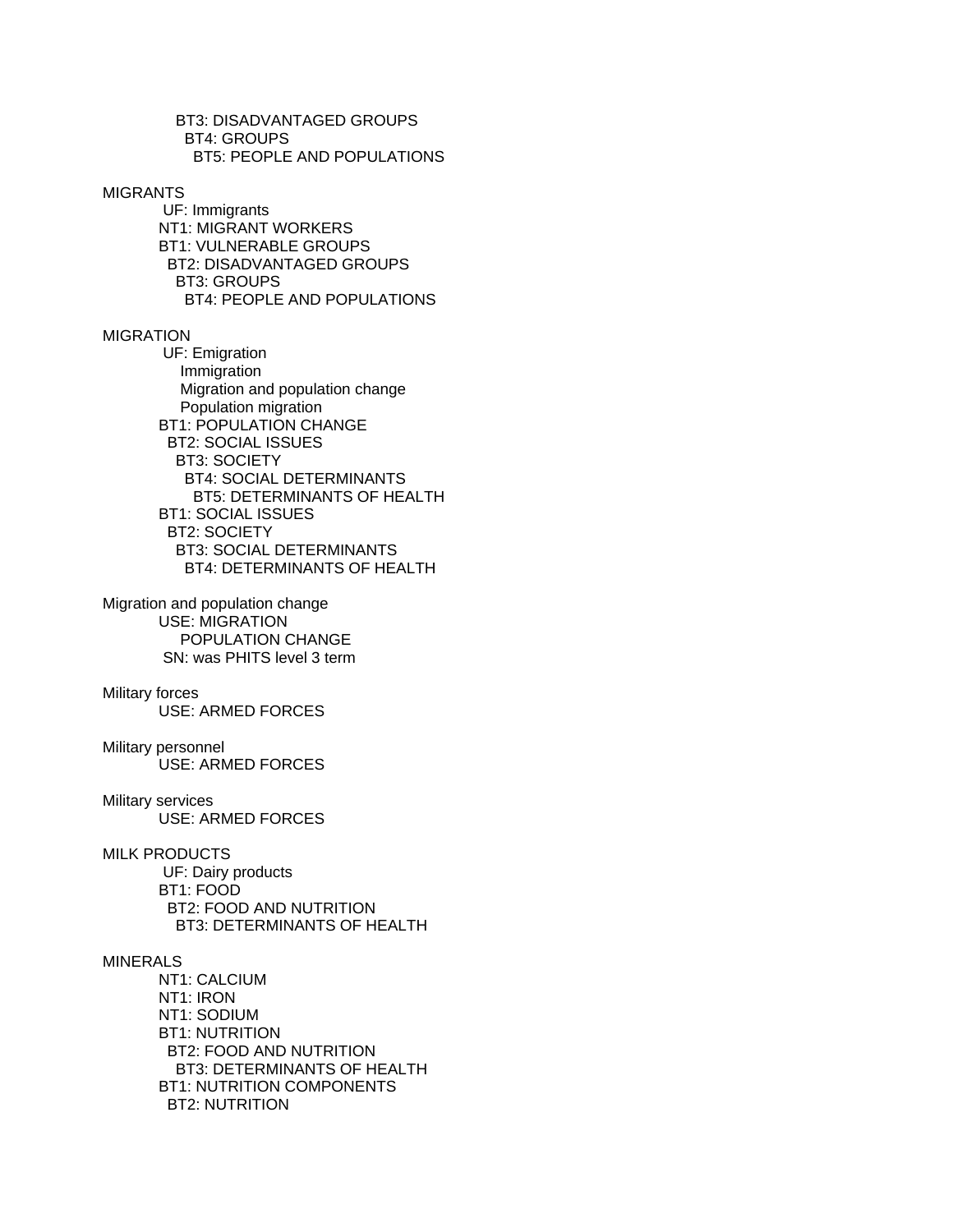BT3: FOOD AND NUTRITION BT4: DETERMINANTS OF HEALTH RT: TRACE ELEMENTS

# Minor tranquillisers

USE: BENZODIAZEPINES

# Minority ethnic groups

USE: ETHNIC GROUPS

#### Minors

USE: CHILDREN

### MIXED RACE PEOPLE

UF: British people (Mixed Race)

- BT1: ETHNIC GROUPS
- BT2: GROUPS

BT3: PEOPLE AND POPULATIONS

 SN: Includes White and Black Caribbean, White and Black African, White and Asian and any other mixed background. Derived from National Statistics (2003) Ethnic statistics: a guide for the collection and classification of ethnicity data.

## MOBILE PHONES

 BT1: TELECOMMUNICATIONS BT2: EQUIPMENT

### MODELS

 NT1: HEALTH BELIEF MODELS NT1: HEALTH PROMOTION MODELS BT1: METHODS BT2: PUBLIC HEALTH METHODS, THEORY AND RESEARCH RT: THEORY

## **MONITORING**

 UF: Surveillance (progress control) NT1: PERFORMANCE MONITORING NT2: CLINICAL AUDIT NT2: FINANCIAL AUDIT BT1: EVALUATION BT2: RESEARCH METHODS BT3: METHODS BT4: PUBLIC HEALTH METHODS, THEORY AND RESEARCH BT3: RESEARCH BT4: PUBLIC HEALTH METHODS, THEORY AND RESEARCH RT: INDICATORS

# Moods

USE: EMOTIONS

## **MORALITY**

 BT1: SOCIAL FACTORS BT2: SOCIOECONOMIC FACTORS BT3: SOCIAL DETERMINANTS BT4: DETERMINANTS OF HEALTH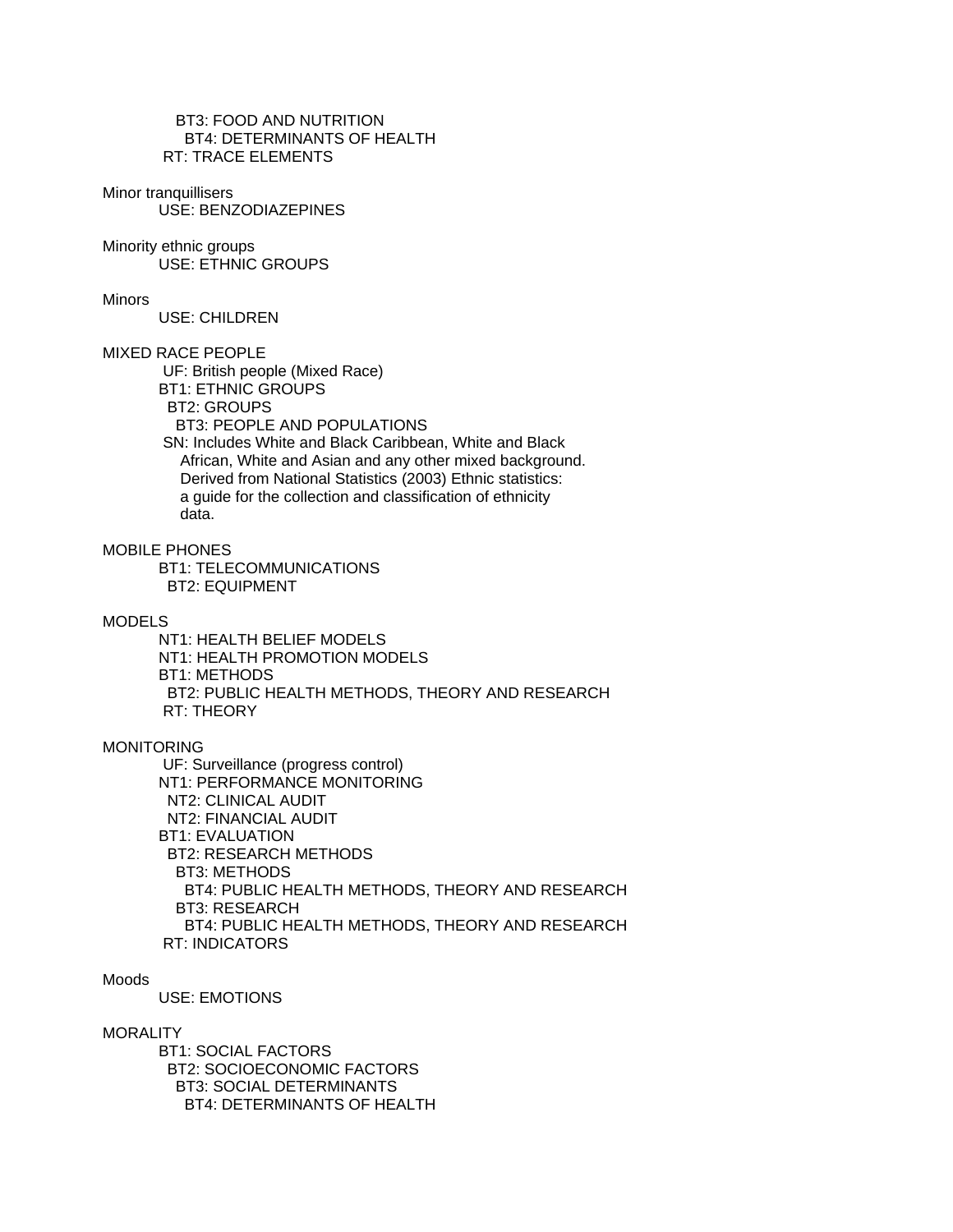## RT: BELIEFS ETHICS

#### **MORBIDITY**

 BT1: EPIDEMIOLOGICAL MEASURES BT2: PUBLIC HEALTH METHODS, THEORY AND RESEARCH

## Morning after pill

USE: EMERGENCY CONTRACEPTION

## **MORTALITY**

 UF: Death NT1: SURVIVAL RATE BT1: DEATH, DISEASE AND DISABILITY BT1: EPIDEMIOLOGICAL MEASURES BT2: PUBLIC HEALTH METHODS, THEORY AND RESEARCH RT: BEREAVEMENT EUTHANASIA

### **MOTHERS**

 BT1: PARENTS BT2: FAMILIES BT3: PERSONAL RELATIONSHIPS BT4: RELATIONSHIPS BT5: PEOPLE AND POPULATIONS

## MOTIVATION

 BT1: BEHAVIOUR BT2: PSYCHOLOGY BT3: BEHAVIOURAL SCIENCES BT4: SCIENCES BT5: SCIENCE AND TECHNOLOGY BT6: PUBLIC HEALTH METHODS, THEORY AND RESEARCH RT: APATHY HABITUAL BEHAVIOUR SELF CONTROL

## MSM

USE: GAY MEN

Multicultural education USE: EDUCATIONAL SYSTEMS

## MULTIPLE BIRTHS

 UF: Twins BT1: CHILDBIRTH BT2: PHYSICAL DEVELOPMENT BT3: PHYSIOLOGY BT4: SCIENCES BT5: SCIENCE AND TECHNOLOGY BT6: PUBLIC HEALTH METHODS, THEORY AND RESEARCH RT: ASSISTED CONCEPTION

MULTIPLE SCLEROSIS

 BT1: NEUROLOGICAL DISEASES AND DISORDERS BT2: DEATH, DISEASE AND DISABILITY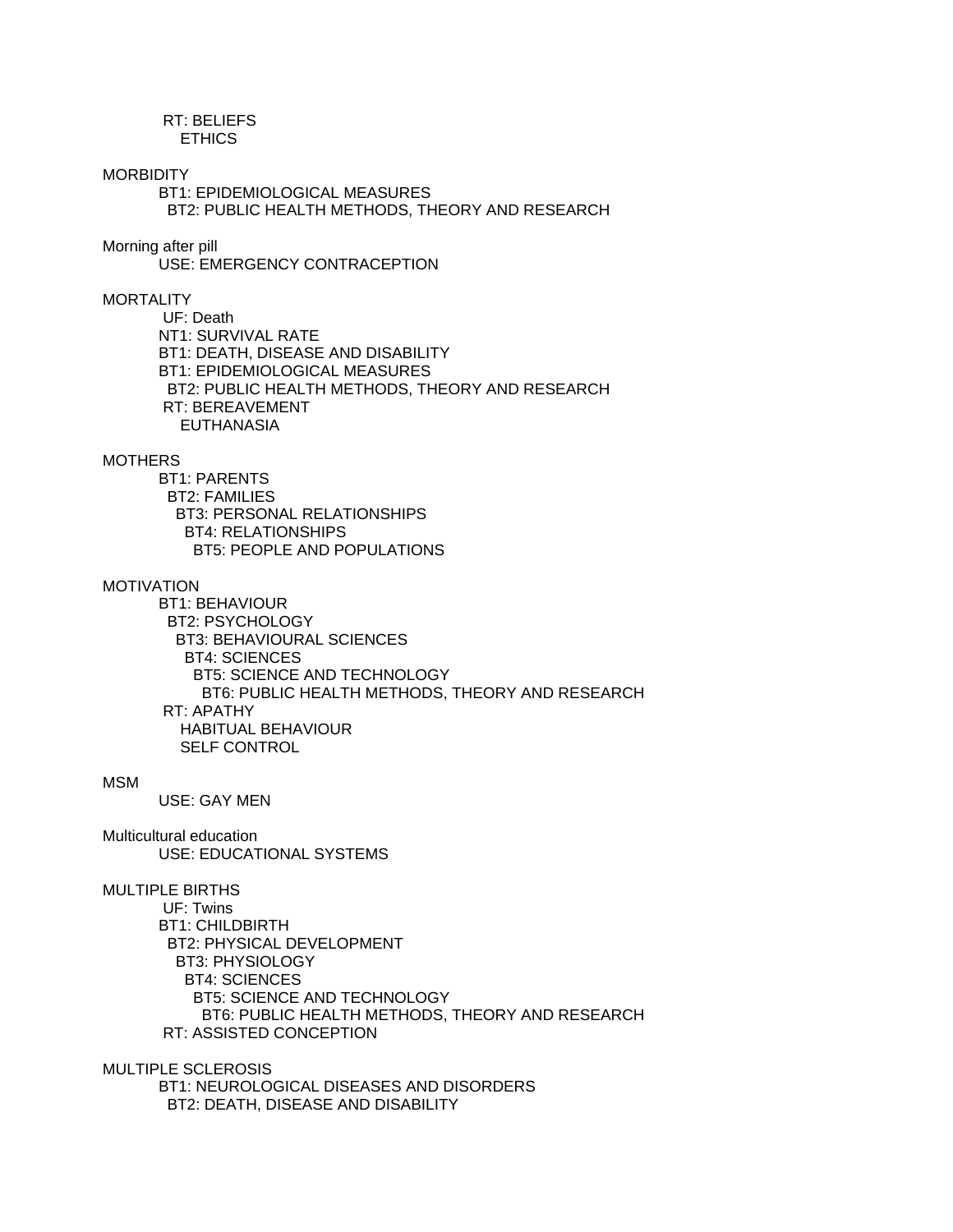UF: Epidemic parotitis BT1: COMMUNICABLE DISEASES BT2: DEATH, DISEASE AND DISABILITY Municipal government USE: LOCAL GOVERNMENT MUSCULAR DYSTROPHY BT1: NEUROLOGICAL DISEASES AND DISORDERS BT2: DEATH, DISEASE AND DISABILITY MUSCULOSKELETAL DISORDERS UF: Bone disorders NT1: ARTHRITIS NT1: BACK PAIN NT1: FRACTURES NT2: HIP FRACTURES NT1: GROWTH DISORDERS NT1: OSTEOPOROSIS NT1: RHEUMATIC DISORDERS NT1: SPINAL CORD DISEASES AND DISORDERS NT2: SPINA BIFIDA BT1: DEATH, DISEASE AND DISABILITY SN: was PHITS level 2 term MUSCULOSKELETAL SYSTEM UF: Locomotor system BT1: ORGAN SYSTEMS BT2: BIOMEDICAL SCIENCE BT3: SCIENCE AND TECHNOLOGY BT4: PUBLIC HEALTH METHODS, THEORY AND RESEARCH MUSIC BT1: ARTS BT2: ACTIVITIES BT3: INDIVIDUAL BEHAVIOUR BT4: DETERMINANTS OF HEALTH RT: THERAPY Muslims USE: ISLAM

MUTUAL AID

MUMPS

 BT1: CARE BT2: HEALTHCARE AND HEALTH SERVICES BT3: HEALTH SERVICES AND THEIR MANAGEMENT RT: PEER GROUPS SELF HELP

Myalgic encephalopathy myelitis USE: ME

MYOCARDIAL INFARCTION UF: Heart attack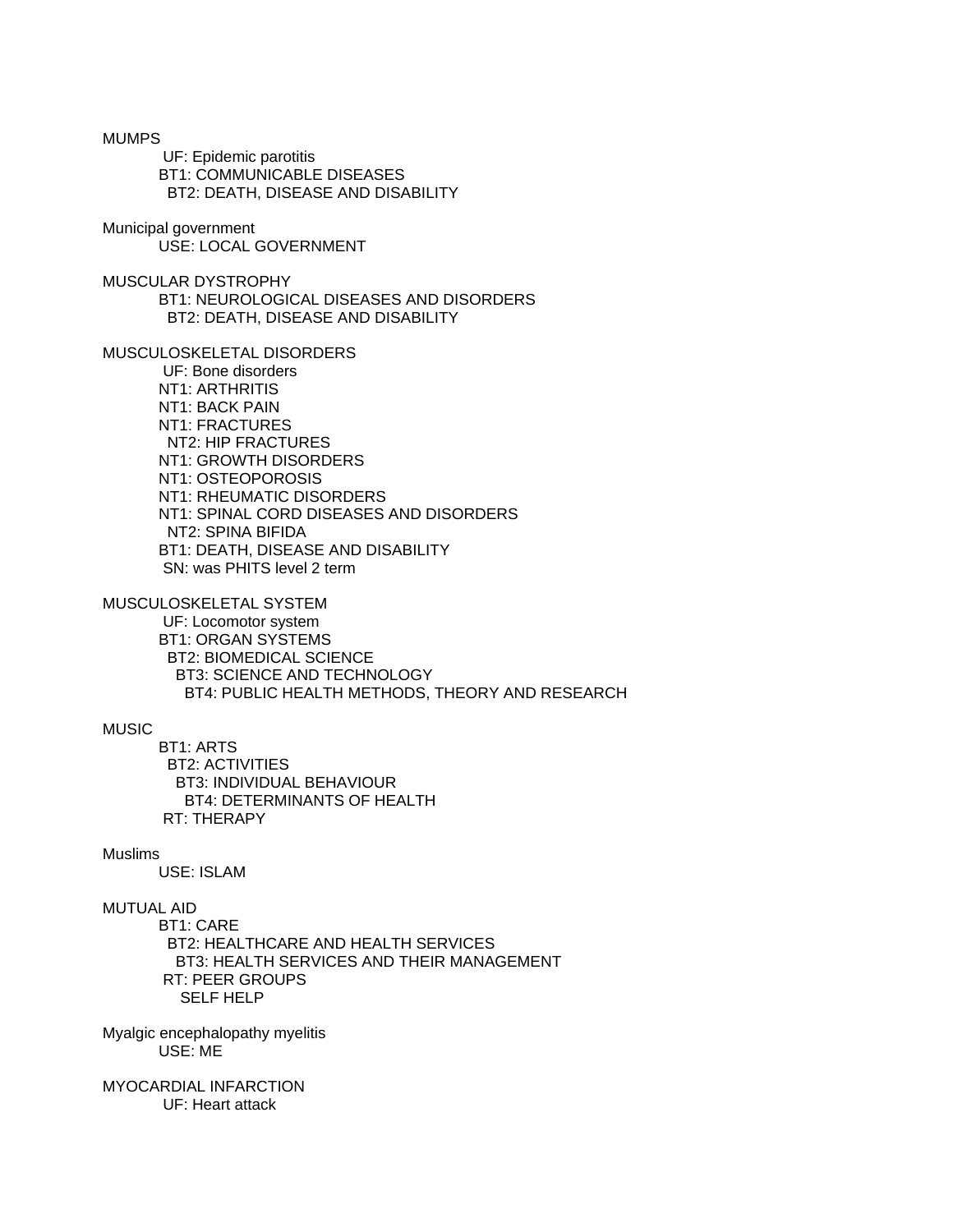MI BT1: CIRCULATORY DISEASES BT2: DEATH, DISEASE AND DISABILITY

**NATIONAL** 

 NT1: REGIONAL BT1: GEOGRAPHY BT2: SETTINGS AND PLACES

NATIONAL CURRICULUM BT1: EDUCATION BT2: EDUCATION, EMPLOYMENT AND SKILLS BT3: DETERMINANTS OF HEALTH RT: EDUCATIONAL STANDARDS

National government USE: CENTRAL GOVERNMENT

National Health Service USE: NHS

National Health Service trusts USE: NHS TRUSTS

NATIONAL ORGANISATIONS

 BT1: ORGANISATIONS BT2: HEALTH, PUBLIC HEALTH, HEALTH PROMOTION BT2: PEOPLE AND POPULATIONS

NATIONAL POLICY

 NT1: DH OR NHS NATIONAL POLICY NT1: VOLUNTARY AGENCIES NATIONAL POLICIES BT1: HEALTH POLICY BT2: POLICY BT3: MANAGEMENT AND POLICY BT4: HEALTH SERVICES AND THEIR MANAGEMENT SN: was PHITS level 2 term

NATIONAL SERVICE FRAMEWORKS

 UF: NSFS BT1: FRAMEWORKS BT2: MANAGEMENT AND POLICY BT3: HEALTH SERVICES AND THEIR MANAGEMENT BT1: GOVERNMENT POLICY BT2: POLICY BT3: MANAGEMENT AND POLICY BT4: HEALTH SERVICES AND THEIR MANAGEMENT SN: National Service Frameworks will bring together the best evidence of clinical and cost-effectiveness with the views of service users to determine the best ways of providing particular services. (The new NHS: modern, dependable)

National vocational qualifications USE: NVQs

NATURAL ENVIRONMENT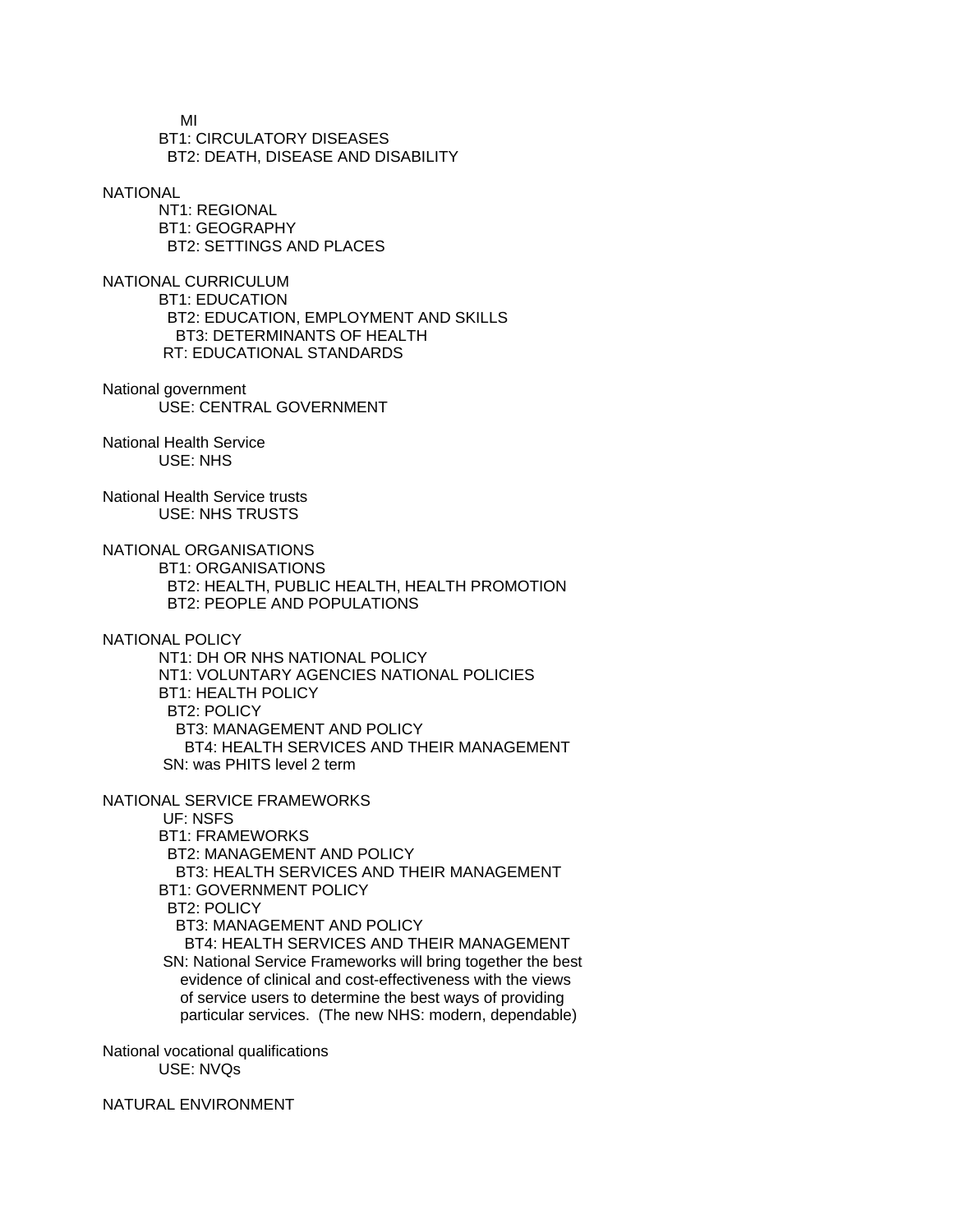NT1: AIR NT1: CLIMATE NT2: CLIMATE CHANGE NT1: OZONE NT1: SUN NT2: SUN PROTECTION NT2: SUN SAFE POLICIES NT2: SUNBURN NT1: WEATHER BT1: ENVIRONMENT BT2: ENVIRONMENTAL DETERMINANTS BT3: DETERMINANTS OF HEALTH

NATURE RESERVES BT1: AREAS BT2: PLACES BT3: SETTINGS AND PLACES

#### Navy

USE: ARMED FORCES

NEEDLE EXCHANGE

 BT1: NEEDLE USE BT2: DRUGS MISUSE BT3: SUBSTANCE MISUSE BT4: CAUSES OF HARM BT5: ENVIRONMENTAL DETERMINANTS BT6: DETERMINANTS OF HEALTH BT4: INDIVIDUAL BEHAVIOUR BT5: DETERMINANTS OF HEALTH RT: DRUGS MISUSE HARM REDUCTION

NEEDLE USE

 NT1: NEEDLE EXCHANGE BT1: DRUGS MISUSE BT2: SUBSTANCE MISUSE BT3: CAUSES OF HARM BT4: ENVIRONMENTAL DETERMINANTS BT5: DETERMINANTS OF HEALTH BT3: INDIVIDUAL BEHAVIOUR BT4: DETERMINANTS OF HEALTH

### NEEDLESTICK INJURY

 BT1: INFECTION CONTROL BT2: HEALTH SERVICES BT3: HEALTHCARE AND HEALTH SERVICES BT4: HEALTH SERVICES AND THEIR MANAGEMENT BT2: POPULATION BASED AND PREVENTIVE SERVICES BT3: SERVICES BT4: HEALTH SERVICES AND THEIR MANAGEMENT

NEEDS ASSESSMENT

 UF: Assessment (social work) Client assessment Community analysis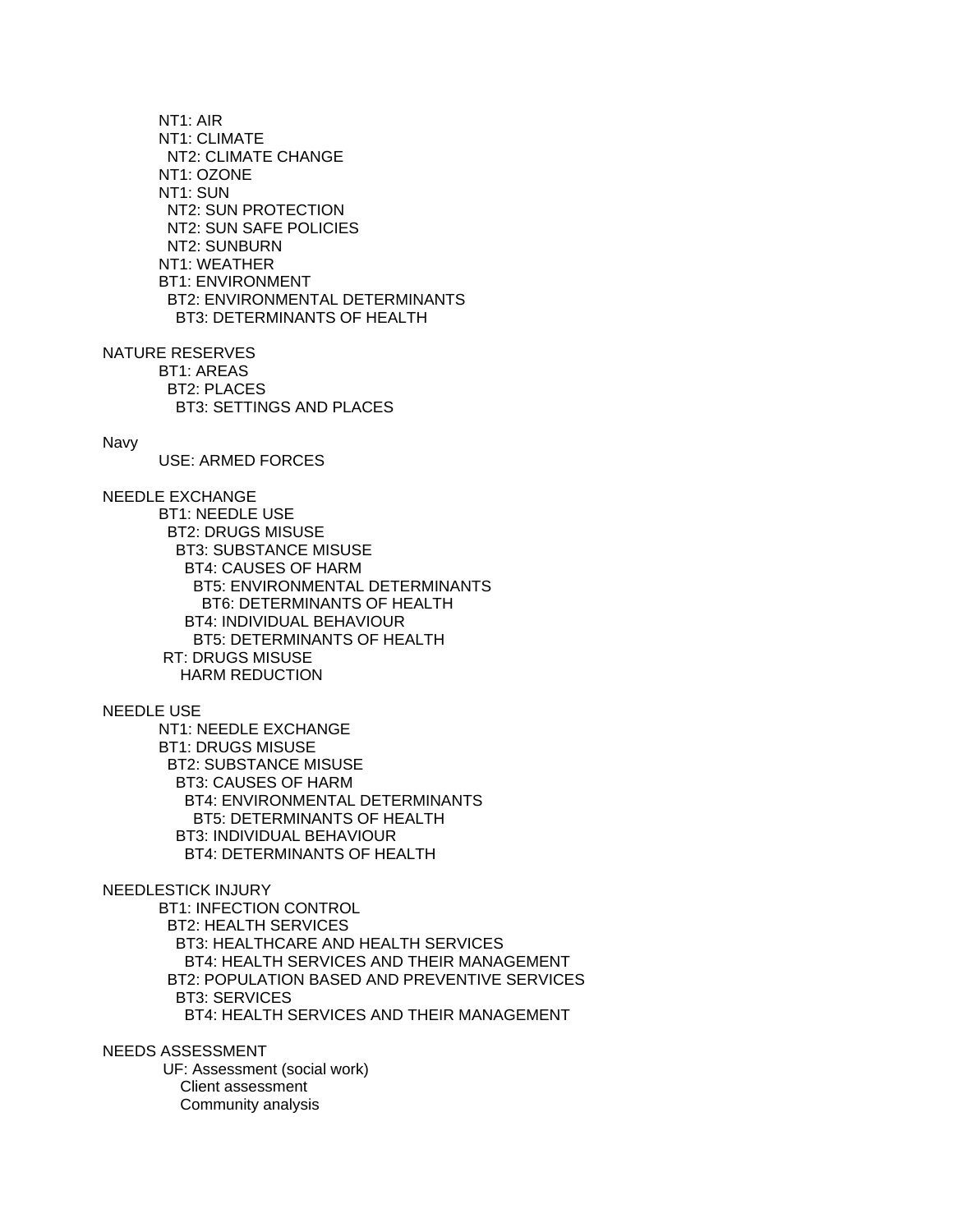Diagnosis (social work) Health needs assessment BT1: RESEARCH BT2: PUBLIC HEALTH METHODS, THEORY AND RESEARCH SN: Covers a range of approaches which attempt to identify strategy. (In health services this is often epidemiologically based but also some participatory approaches e.g., focus groups) NEIGHBOURHOOD RENEWAL BT1: NEIGHBOURHOODS BT2: AREAS BT3: PLACES BT4: SETTINGS AND PLACES BT2: LOCAL COMMUNITIES BT3: COMMUNITIES BT4: PEOPLE AND POPULATIONS BT4: SOCIETY BT5: SOCIAL DETERMINANTS BT6: DETERMINANTS OF HEALTH RT: REGENERATION SN: was PHITS level 3 terms NEIGHBOURHOODS NT1: NEIGHBOURHOOD RENEWAL BT1: AREAS BT2: PLACES BT3: SETTINGS AND PLACES BT1: LOCAL COMMUNITIES BT2: COMMUNITIES BT3: PEOPLE AND POPULATIONS BT3: SOCIETY BT4: SOCIAL DETERMINANTS BT5: DETERMINANTS OF HEALTH SN: was "Neighbourhood" PHITS Level 3 term **NEONATES**  BT1: AGE GROUPS BT2: GROUPS BT3: PEOPLE AND POPULATIONS Neoplasms USE: CANCER Nephropathy USE: KIDNEY DISEASES

**NETWORKS** 

 NT1: SOCIAL NETWORKS BT1: ORGANISATIONS BT2: HEALTH, PUBLIC HEALTH, HEALTH PROMOTION BT2: PEOPLE AND POPULATIONS RT: COOPERATION

Neural tube defects USE: SPINA BIFIDA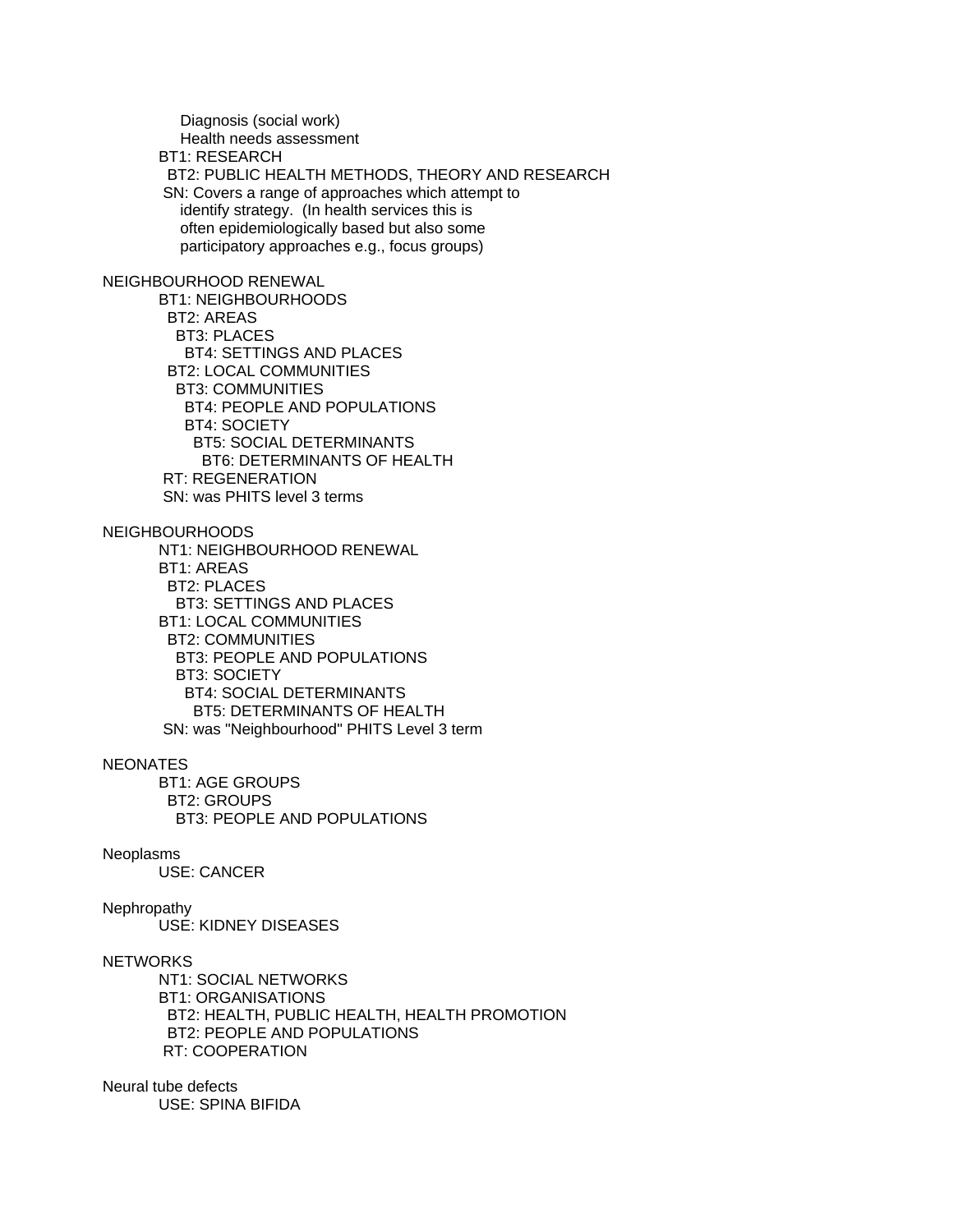NEUROLOGICAL DISEASES AND DISORDERS

NT1: CEREBRAL PALSY

NT1: CREUTZFELDT JAKOB DISEASE

NT1: EPILEPSY

NT1: MENINGITIS

NT1: MULTIPLE SCLEROSIS

NT1: MUSCULAR DYSTROPHY

NT1: NEUROMUSCULAR DISEASES

NT1: TETANUS

BT1: DEATH, DISEASE AND DISABILITY

NEUROMUSCULAR DISEASES

 BT1: NEUROLOGICAL DISEASES AND DISORDERS BT2: DEATH, DISEASE AND DISABILITY

NEUROTIC DISORDERS

 NT1: COMPULSIVE BEHAVIOUR BT1: PERSONALITY DISORDERS BT2: MENTAL AND BEHAVIOURAL DISORDERS BT3: DEATH, DISEASE AND DISABILITY RT: PHOBIC DISORDERS PSYCHOTIC DISORDERS

#### News media

USE: MASS MEDIA

## NGOs

USE: VOLUNTARY ORGANISATIONS

## NHS

 UF: National Health Service United Kingdom National Health Service NT1: NHS TRUSTS NT1: PROVIDERS NT1: PURCHASERS BT1: HEALTH SERVICES BT2: HEALTHCARE AND HEALTH SERVICES BT3: HEALTH SERVICES AND THEIR MANAGEMENT BT1: PUBLIC HEALTH ORGANISATIONS BT2: ORGANISATIONS BT3: HEALTH, PUBLIC HEALTH, HEALTH PROMOTION BT3: PEOPLE AND POPULATIONS RT: DH OR NHS LOCAL POLICY DH OR NHS NATIONAL POLICY DH OR NHS REGIONAL POLICY

## NHS TRUSTS

 UF: Health service trusts Health trusts Hospital trusts National Health Service trusts Opted out hospitals Self governing hospitals Self governing trusts BT1: NHS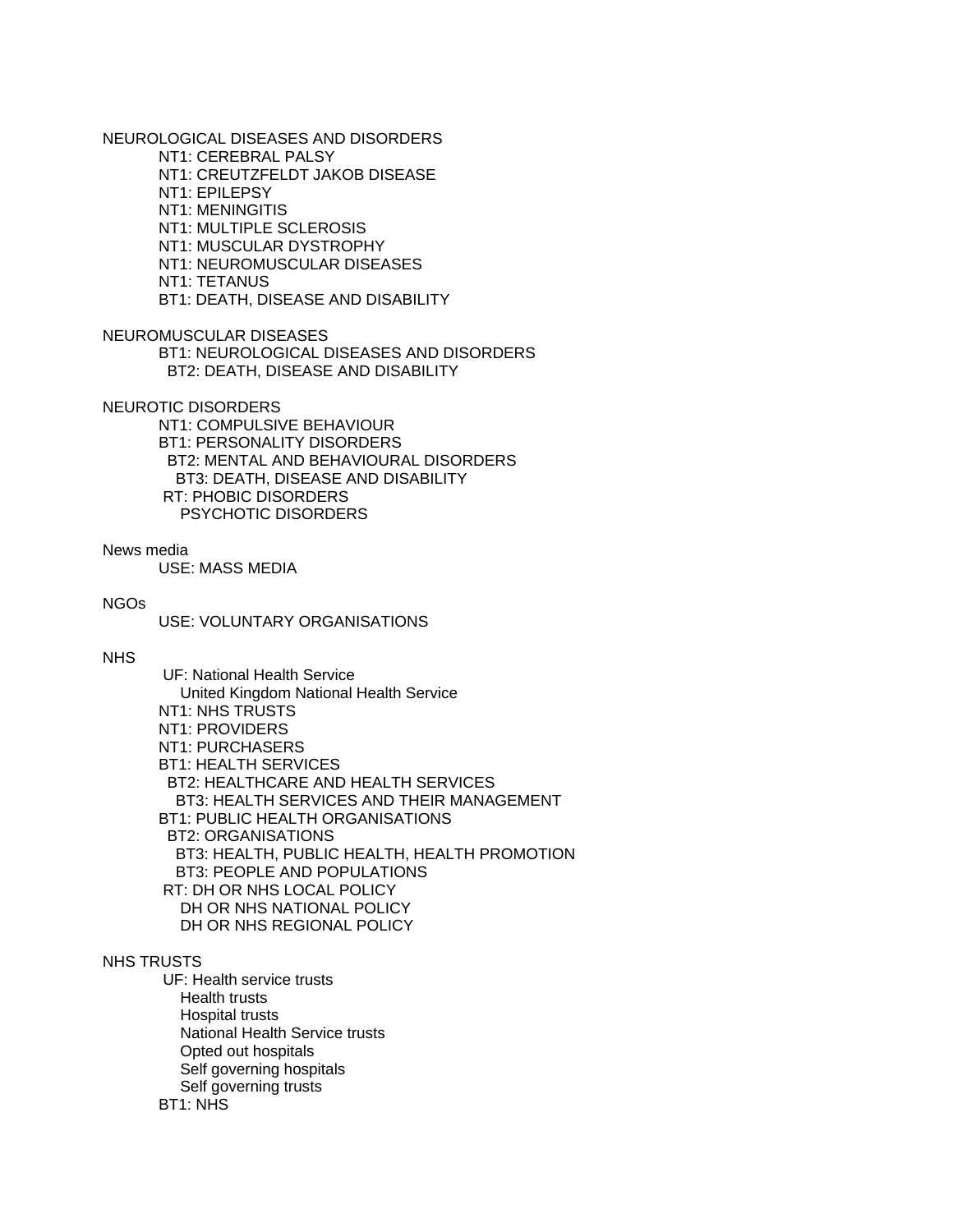BT2: HEALTH SERVICES BT3: HEALTHCARE AND HEALTH SERVICES BT4: HEALTH SERVICES AND THEIR MANAGEMENT BT2: PUBLIC HEALTH ORGANISATIONS BT3: ORGANISATIONS BT4: HEALTH, PUBLIC HEALTH, HEALTH PROMOTION BT4: PEOPLE AND POPULATIONS RT: HOSPITALS

## NICE

UF: Health Development Agency

# NICOTINE DEPENDENCY

 BT1: SMOKING BT2: CAUSES OF HARM BT3: ENVIRONMENTAL DETERMINANTS BT4: DETERMINANTS OF HEALTH BT2: INDIVIDUAL BEHAVIOUR BT3: DETERMINANTS OF HEALTH BT1: TOBACCO BT2: CAUSES OF HARM BT3: ENVIRONMENTAL DETERMINANTS BT4: DETERMINANTS OF HEALTH

NICOTINE REPLACEMENT THERAPY

UF: NRT

 BT1: SMOKING CESSATION BT2: POPULATION BASED AND PREVENTIVE SERVICES BT3: SERVICES BT4: HEALTH SERVICES AND THEIR MANAGEMENT BT2: SMOKING BT3: CAUSES OF HARM BT4: ENVIRONMENTAL DETERMINANTS BT5: DETERMINANTS OF HEALTH BT3: INDIVIDUAL BEHAVIOUR BT4: DETERMINANTS OF HEALTH

NOISE POLLUTION

 BT1: POLLUTION BT2: ENVIRONMENT BT3: ENVIRONMENTAL DETERMINANTS BT4: DETERMINANTS OF HEALTH

Non governmental agencies USE: VOLUNTARY ORGANISATIONS

Non institutional care USE: COMMUNITY CARE

Non profit making organisations USE: NON PROFIT ORGANISATIONS

NON PROFIT ORGANISATIONS UF: Non profit making organisations BT1: ORGANISATIONS BT2: HEALTH, PUBLIC HEALTH, HEALTH PROMOTION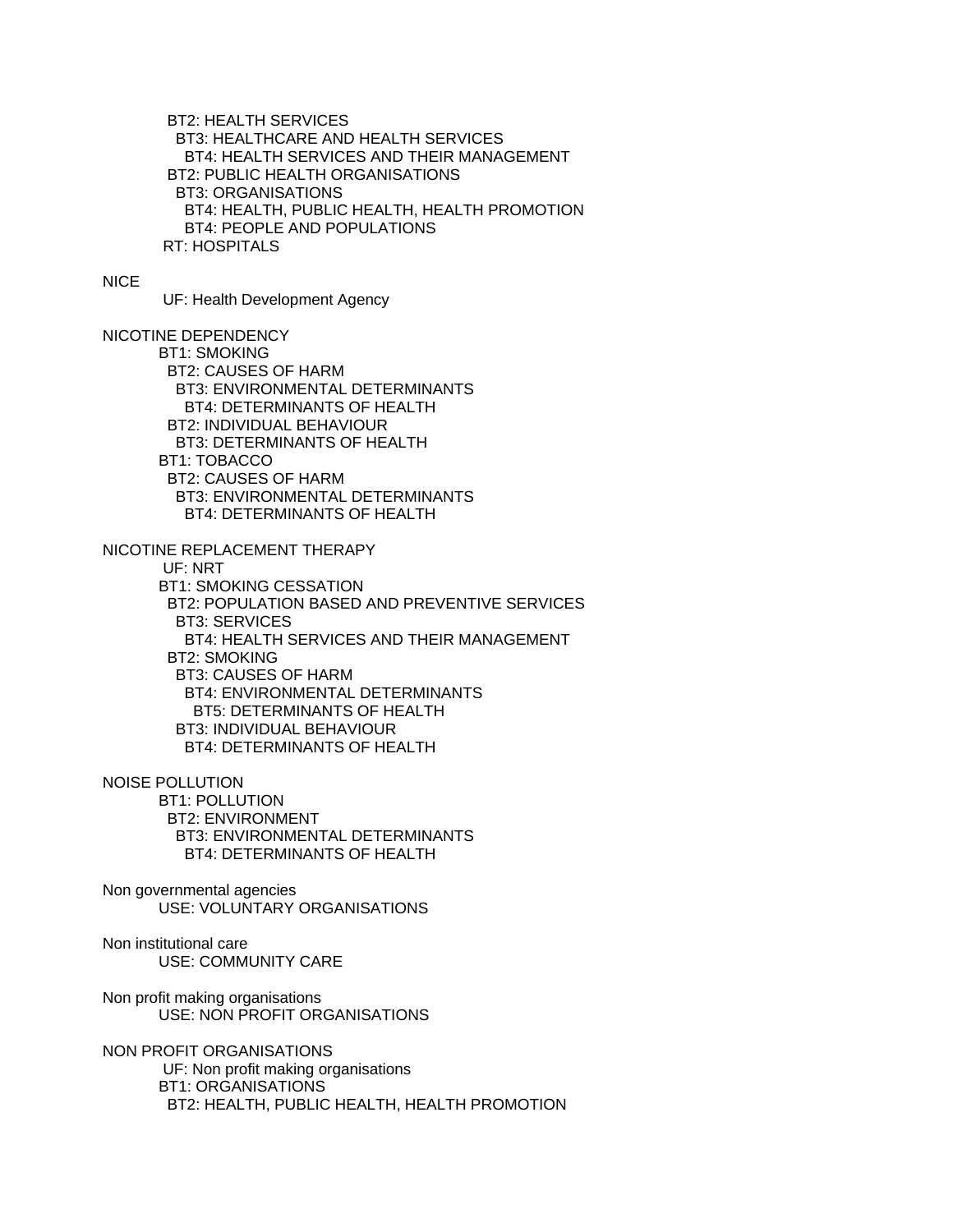BT2: PEOPLE AND POPULATIONS RT: CHARITIES VOLUNTARY ORGANISATIONS

Non resident care USE: COMMUNITY CARE

NON SPECIFIC URETHRITIS UF: NSU BT1: SEXUALLY TRANSMITTED INFECTIONS BT2: GENITOURINARY DISEASES BT3: DEATH, DISEASE AND DISABILITY

NONVERBAL COMMUNICATION UF: Body language BT1: COMMUNICATION BT2: COMMUNICATION AND KNOWLEDGE

NOTIFIABLE DISEASES BT1: DEATH, DISEASE AND DISABILITY RT: COMMUNICABLE DISEASES CONTACT TRACING

# NRT

USE: NICOTINE REPLACEMENT THERAPY

NS SEC

 BT1: SOCIOECONOMIC STATUS BT2: SOCIOECONOMIC FACTORS BT3: SOCIAL DETERMINANTS BT4: DETERMINANTS OF HEALTH

NSFS

USE: NATIONAL SERVICE FRAMEWORKS

NSU

USE: NON SPECIFIC URETHRITIS

NUCLEAR ENERGY BT1: ENVIRONMENT BT2: ENVIRONMENTAL DETERMINANTS BT3: DETERMINANTS OF HEALTH RT: RADIATION

Nuclear power stations USE: RADIATION

Numerical data USE: STATISTICAL DATA

NURSERY SCHOOLS BT1: PRE SCHOOL SETTINGS BT2: EDUCATIONAL SETTINGS BT3: EDUCATION BT4: EDUCATION, EMPLOYMENT AND SKILLS BT5: DETERMINANTS OF HEALTH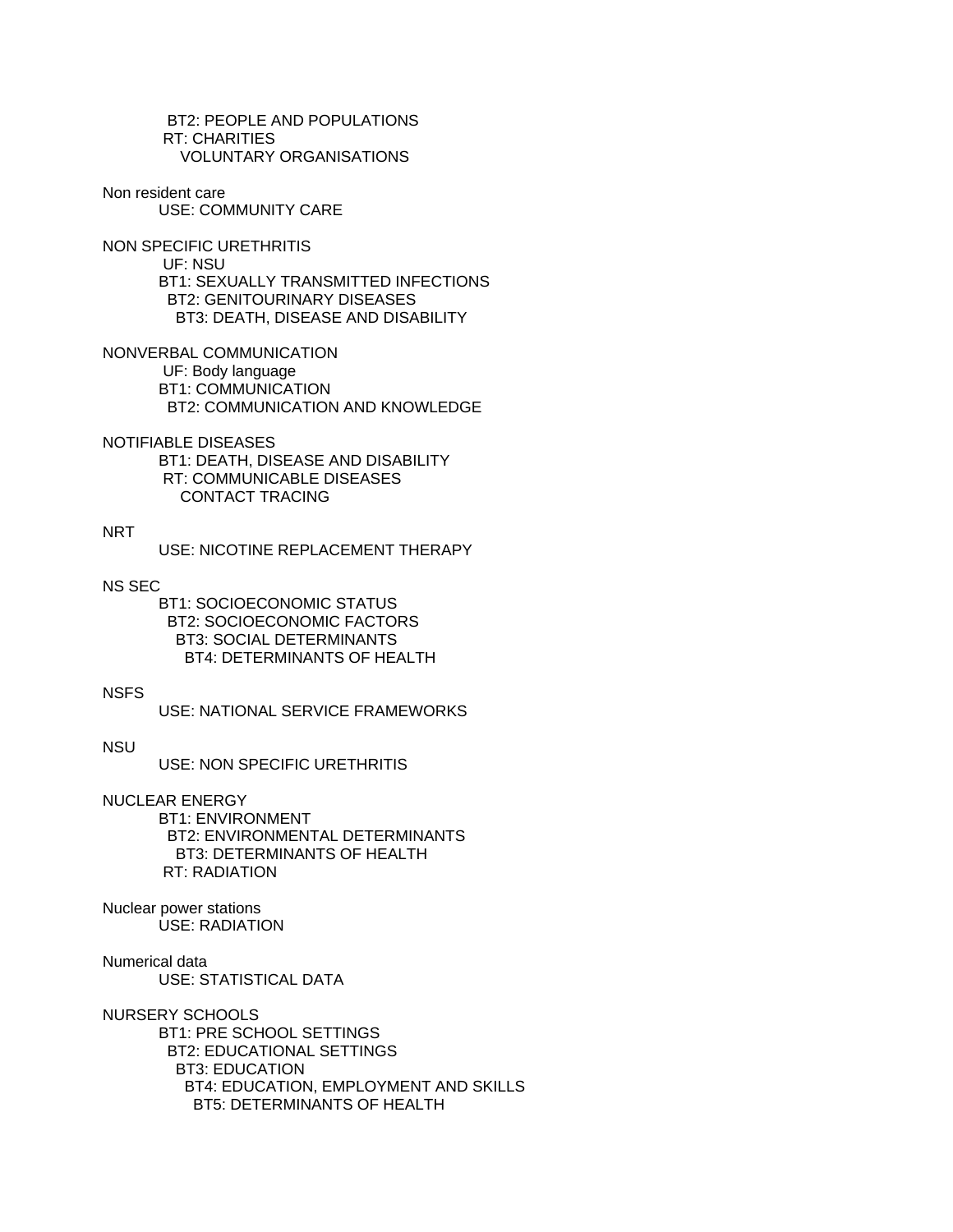BT1: SCHOOLS BT2: EDUCATIONAL SETTINGS BT3: EDUCATION BT4: EDUCATION, EMPLOYMENT AND SKILLS BT5: DETERMINANTS OF HEALTH BT2: POINTS BT3: PLACES BT4: SETTINGS AND PLACES RT: PRE SCHOOL CHILDREN SN: Schools for children between the ages of 3 and 5

### NURSES

 UF: Nursing staff NT1: DISTRICT NURSES NT1: HEALTH VISITORS NT1: MIDWIVES NT1: NURSING AUXILIARIES NT1: PSYCHIATRIC NURSES BT1: HEALTH PROFESSIONALS BT2: OCCUPATIONAL GROUPS BT3: GROUPS BT4: PEOPLE AND POPULATIONS RT: NURSING

Nurses aids

USE: NURSING AUXILIARIES

NURSING

 NT1: COMMUNITY NURSING BT1: HEALTHCARE AND HEALTH SERVICES BT2: HEALTH SERVICES AND THEIR MANAGEMENT RT: NURSES

Nursing assistants USE: NURSING AUXILIARIES

NURSING AUXILIARIES

 UF: Nurses aids Nursing assistants BT1: NURSES BT2: HEALTH PROFESSIONALS BT3: OCCUPATIONAL GROUPS BT4: GROUPS BT5: PEOPLE AND POPULATIONS

# NURSING HOMES

 BT1: RESIDENTIAL CARE BT2: CARE BT3: HEALTHCARE AND HEALTH SERVICES BT4: HEALTH SERVICES AND THEIR MANAGEMENT

## Nursing staff

USE: NURSES

### NUTRITION

NT1: CALORIES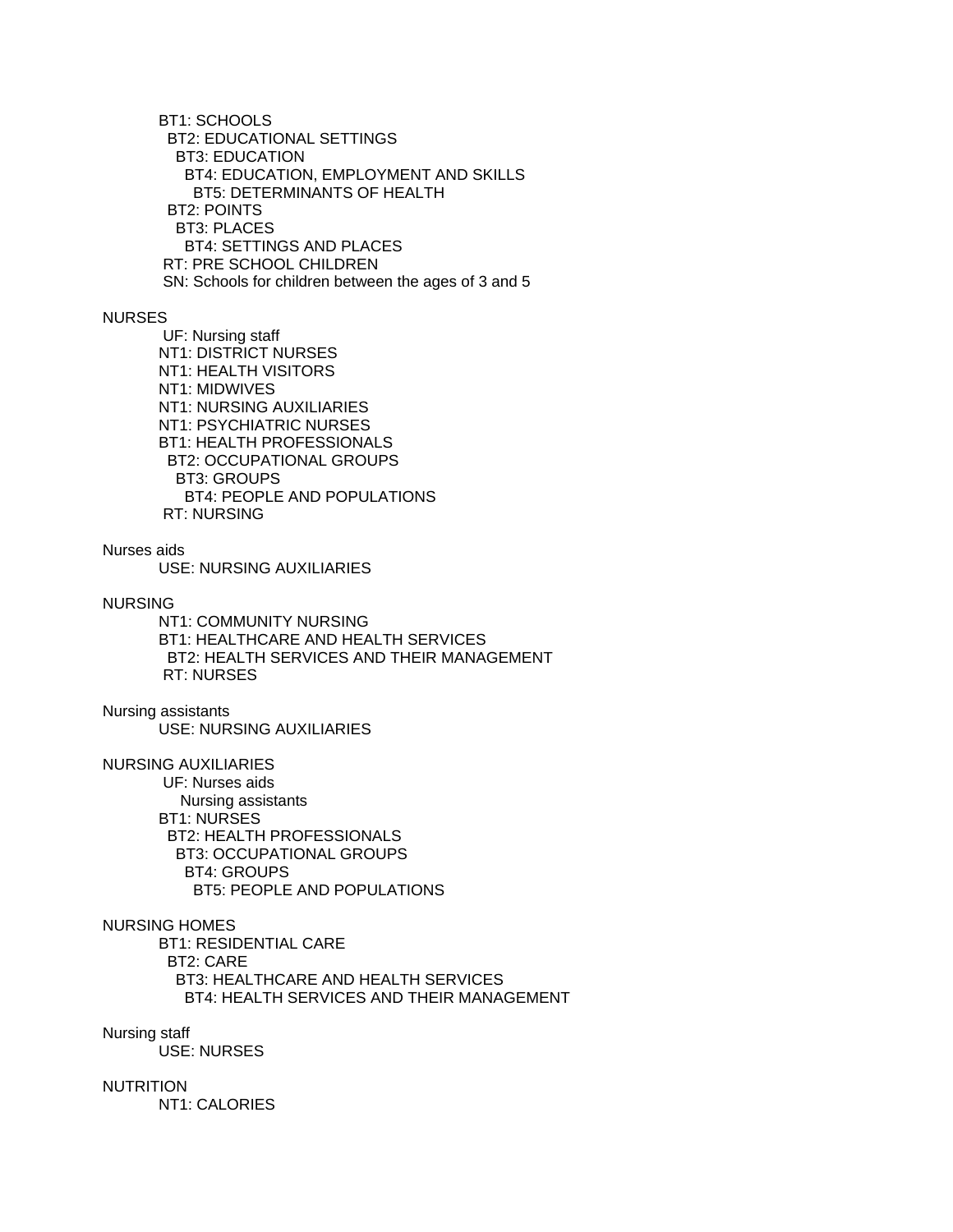NT1: CHILD NUTRITION NT1: FOOD POISONING NT1: FOOD REGULATIONS NT2: FOOD LABELLING NT1: HEALTHY EATING NT1: INFANT NUTRITION NT2: BOTTLE FEEDING NT2: BREASTFEEDING NT2: WEANING NT1: MINERALS NT2: CALCIUM NT2: IRON NT2: SODIUM NT1: NUTRITION COMPONENTS NT2: ANTIOXIDANTS NT2: CARBOHYDRATES NT3: COMPLEX CARBOHYDRATES NT3: STARCH NT3: SUGARS NT2: FIBRE NT2: LIPIDS NT3: CHOLESTEROL NT3: HIGH DENSITY LIPOPROTEINS NT3: LOW DENSITY LIPOPROTEINS NT2: MINERALS NT3: CALCIUM NT3: IRON NT3: SODIUM NT2: PROTEINS NT3: GLUTEN NT2: TRACE ELEMENTS NT2: VITAMINS NT3: VITAMIN DEFICIENCY NT1: NUTRITIONAL DEFICIENCY NT2: MALNUTRITION NT1: NUTRITIONAL STATUS NT1: ORGANIC NUTRITION NT1: VEGETARIAN NUTRITION BT1: FOOD AND NUTRITION BT2: DETERMINANTS OF HEALTH RT: EATING HABITS SCHOOL MEALS Nutrition behaviour USE: EATING HABITS NUTRITION COMPONENTS NT1: ANTIOXIDANTS NT1: CARBOHYDRATES NT2: COMPLEX CARBOHYDRATES

 NT2: STARCH NT2: SUGARS NT1: FIBRE NT1: LIPIDS NT2: CHOLESTEROL

NT2: HIGH DENSITY LIPOPROTEINS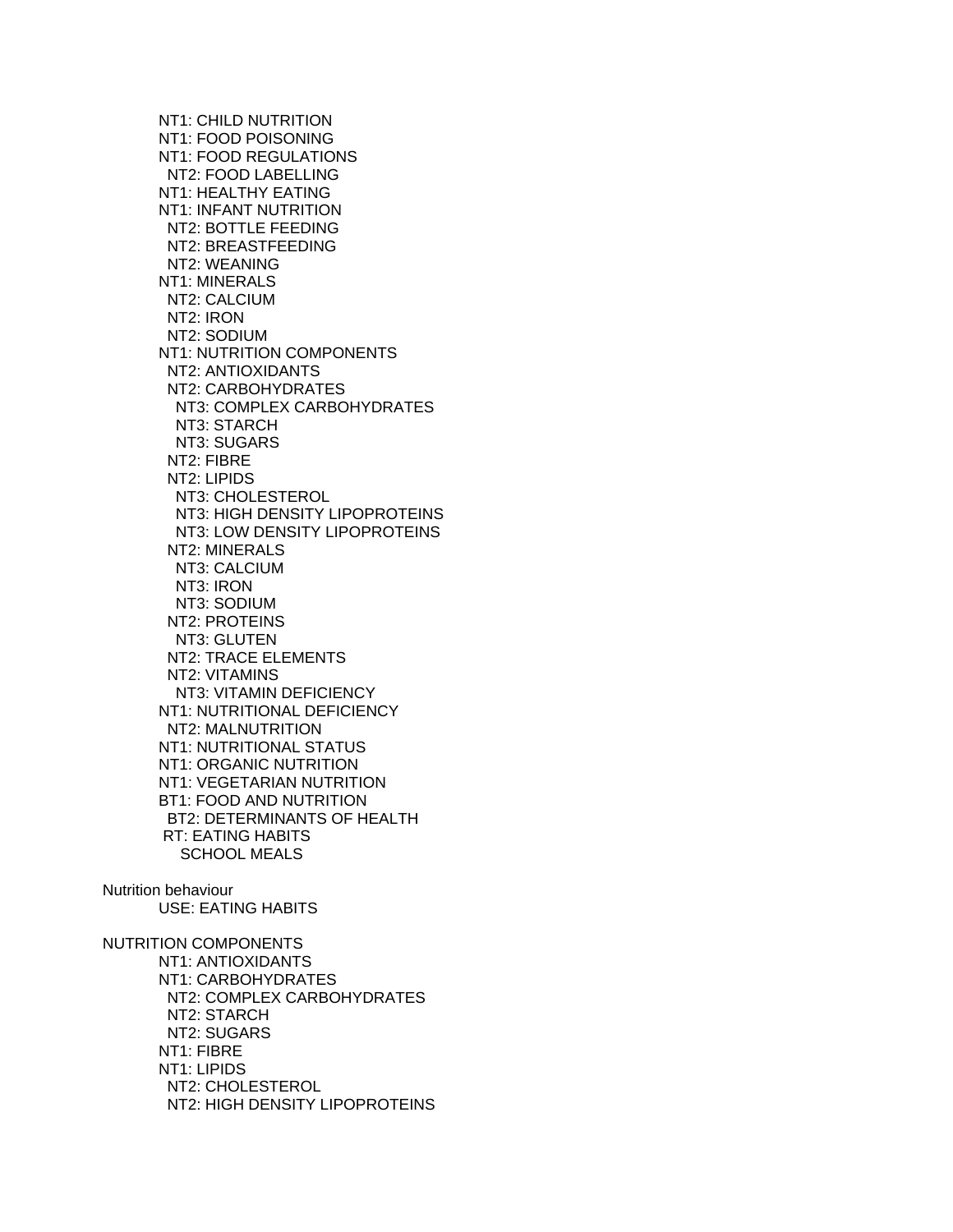NT2: LOW DENSITY LIPOPROTEINS NT1: MINERALS NT2: CALCIUM NT2: IRON NT2: SODIUM NT1: PROTEINS NT2: GLUTEN NT1: TRACE ELEMENTS NT1: VITAMINS NT2: VITAMIN DEFICIENCY BT1: NUTRITION BT2: FOOD AND NUTRITION BT3: DETERMINANTS OF HEALTH RT: FOOD NUTRITIONAL DEFICIENCY NUTRITION EDUCATION BT1: HEALTH EDUCATION BT2: HEALTH PROMOTION BT3: HEALTH, PUBLIC HEALTH, HEALTH PROMOTION NUTRITIONAL DEFICIENCY NT1: MALNUTRITION BT1: NUTRITION BT2: FOOD AND NUTRITION BT3: DETERMINANTS OF HEALTH RT: FOOD POVERTY NUTRITION COMPONENTS NUTRITIONAL STATUS BT1: NUTRITION BT2: FOOD AND NUTRITION BT3: DETERMINANTS OF HEALTH NUTS BT1: FOOD BT2: FOOD AND NUTRITION BT3: DETERMINANTS OF HEALTH RT: HEALTH REGIONS NUTS1 BT1: AREAS BT2: PLACES BT3: SETTINGS AND PLACES RT: HEALTH REGIONS NUTS2 BT1: AREAS BT2: PLACES BT3: SETTINGS AND PLACES RT: HEALTH REGIONS NUTS3 BT1: AREAS BT2: PLACES

BT3: SETTINGS AND PLACES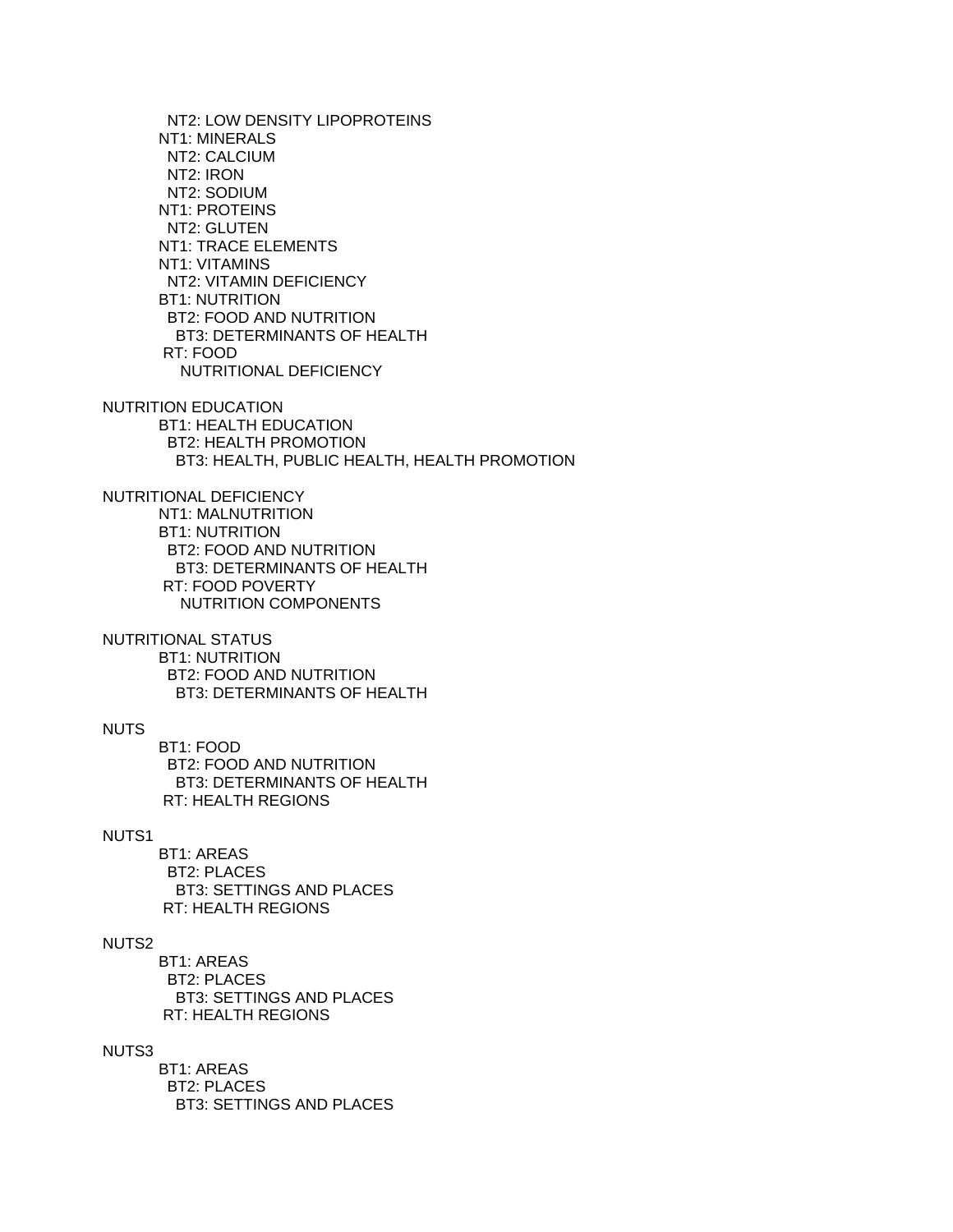# RT: HEALTH REGIONS

## NUTS4

 BT1: AREAS BT2: PLACES BT3: SETTINGS AND PLACES RT: HEALTH REGIONS

## NUTS5

 BT1: AREAS BT2: PLACES BT3: SETTINGS AND PLACES RT: HEALTH REGIONS

## NVQs

 UF: National vocational qualifications BT1: QUALIFICATIONS BT2: EDUCATION BT3: EDUCATION, EMPLOYMENT AND SKILLS BT4: DETERMINANTS OF HEALTH

#### **OBESITY**

 BT1: BIOLOGICAL COMPOSITION BT2: DETERMINANTS OF HEALTH BT1: CAUSES OF HARM BT2: ENVIRONMENTAL DETERMINANTS BT3: DETERMINANTS OF HEALTH BT1: OVERWEIGHT BT2: WEIGHT BT3: BODY MEASUREMENTS BT4: PHYSIOLOGY BT5: SCIENCES BT6: SCIENCE AND TECHNOLOGY BT7: PUBLIC HEALTH METHODS, THEORY AND RESEARCH SN: A condition of abnormal or excessive fat accumulation in the adipose tissue to the extent that health may be impaired. In practice, the consensus is that obesity is equal to a body mass index of 30 and above. Over 40 is very obese

#### **OBSTETRICIANS**

 BT1: MEDICAL STAFF BT2: HEALTH PROFESSIONALS BT3: OCCUPATIONAL GROUPS BT4: GROUPS BT5: PEOPLE AND POPULATIONS

## **Occupation**

USE: OCCUPATIONAL GROUPS

Occupational development USE: CAREER DEVELOPMENT

OCCUPATIONAL DISEASES UF: Industrial diseases NT1: INCAPACITATED FOR WORK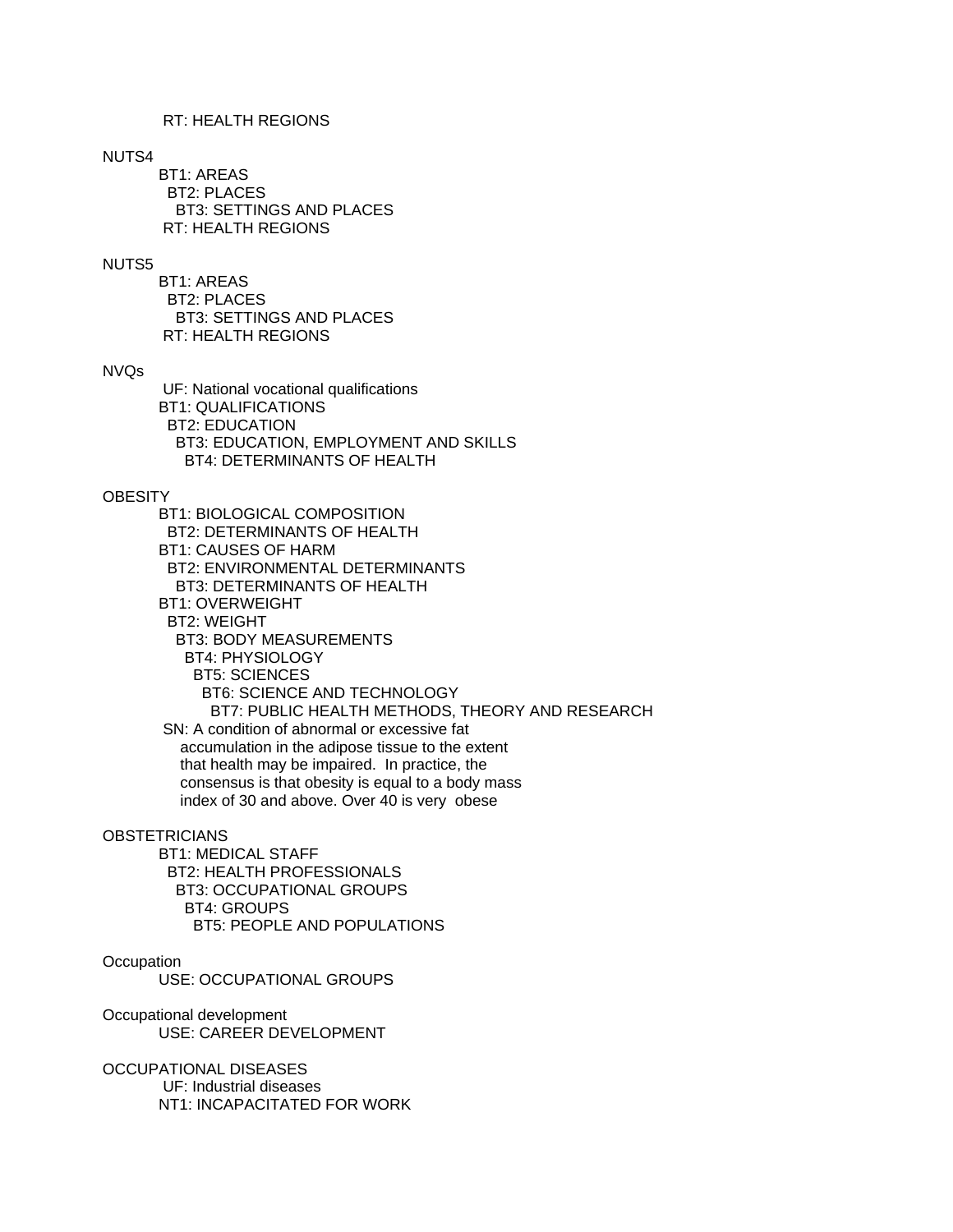BT1: DEATH, DISEASE AND DISABILITY RT: SICKNESS ABSENCE

OCCUPATIONAL GROUPS

 UF: Occupation NT1: CARE WORKERS NT1: COMMUNITY DEVELOPMENT WORKERS NT1: EDUCATION PROFESSIONALS NT2: TEACHERS NT2: TRAINERS NT1: EMPLOYEES NT1: EMPLOYERS NT1: HEALTH PROFESSIONALS NT2: ALLIED HEALTH PROFESSIONALS NT2: COUNSELLORS NT2: DENTISTS NT2: ENVIRONMENTAL HEALTH OFFICERS NT2: HEALTH PROMOTION PROFESSIONALS NT2: HEALTH VISITORS NT2: MEDICAL STAFF NT3: GENERAL PRACTITIONERS NT3: OBSTETRICIANS NT2: NURSES NT3: DISTRICT NURSES NT3: HEALTH VISITORS NT3: MIDWIVES NT3: NURSING AUXILIARIES NT3: PSYCHIATRIC NURSES NT2: PHARMACISTS NT2: PSYCHIATRISTS NT3: PSYCHOTHERAPISTS NT2: PSYCHOLOGISTS NT2: PUBLIC HEALTH WORKERS NT1: MANAGERS NT1: POLICY MAKERS NT1: PUPILS NT1: RESEARCHERS NT1: RETIRED PEOPLE NT1: SEX WORKERS NT1: SOCIAL WORKERS NT1: STUDENTS NT1: UNEMPLOYED PEOPLE NT1: VOLUNTEERS NT1: YOUNG WORKERS BT1: GROUPS BT2: PEOPLE AND POPULATIONS

Occupational health

USE: OCCUPATIONAL HEALTH AND SAFETY

OCCUPATIONAL HEALTH AND SAFETY UF: Health and safety Health at work Industrial health Industrial hygiene Occupational health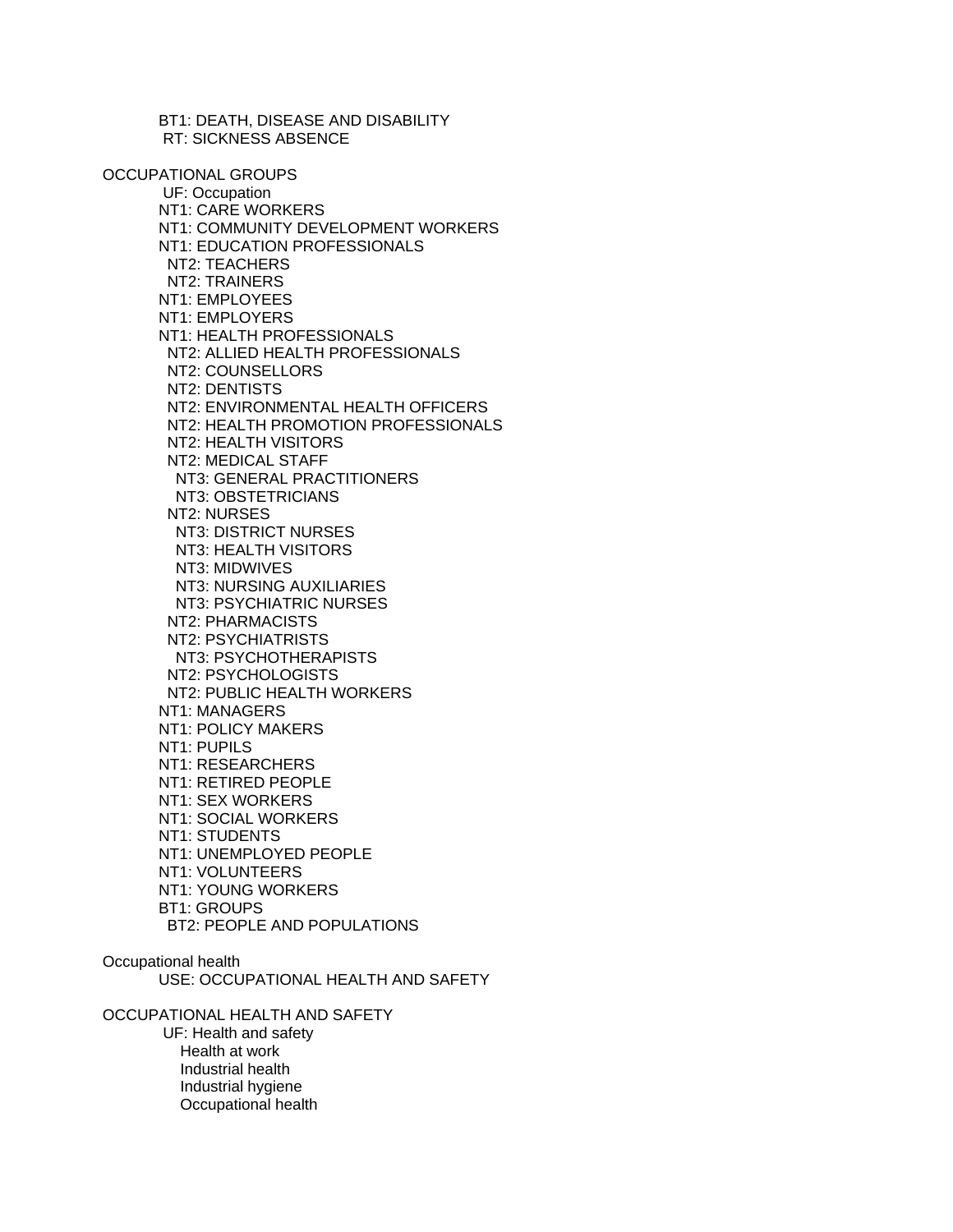Occupational safety Safety at work Workplace health and safety BT1: HEALTH BT2: HEALTH, PUBLIC HEALTH, HEALTH PROMOTION BT1: SAFETY BT2: ENVIRONMENTAL DETERMINANTS BT3: DETERMINANTS OF HEALTH Occupational health promotion USE: WORKPLACE HEALTH PROMOTION Occupational injuries USE: INJURIES Occupational safety USE: OCCUPATIONAL HEALTH AND SAFETY Occupational therapy USE: REHABILITATION OESOPHAGEAL CANCER BT1: CANCER BT2: DEATH, DISEASE AND DISABILITY RT: DIGESTIVE TRACT DISEASES **OESTROGEN**  BT1: HORMONES BT2: PHYSIOLOGY BT3: SCIENCES BT4: SCIENCE AND TECHNOLOGY BT5: PUBLIC HEALTH METHODS, THEORY AND RESEARCH RT: HORMONE REPLACEMENT THERAPY **TESTOSTERONE OFFENDERS**  UF: Delinquents BT1: VULNERABLE GROUPS BT2: DISADVANTAGED GROUPS BT3: GROUPS BT4: PEOPLE AND POPULATIONS RT: CUSTODIAL CENTRES PAROLE WORK PRISONERS PRISONS Old age pensioners USE: OLDER PEOPLE Old people USE: OLDER PEOPLE OLDER PEOPLE UF: Aged Aged people Elderly people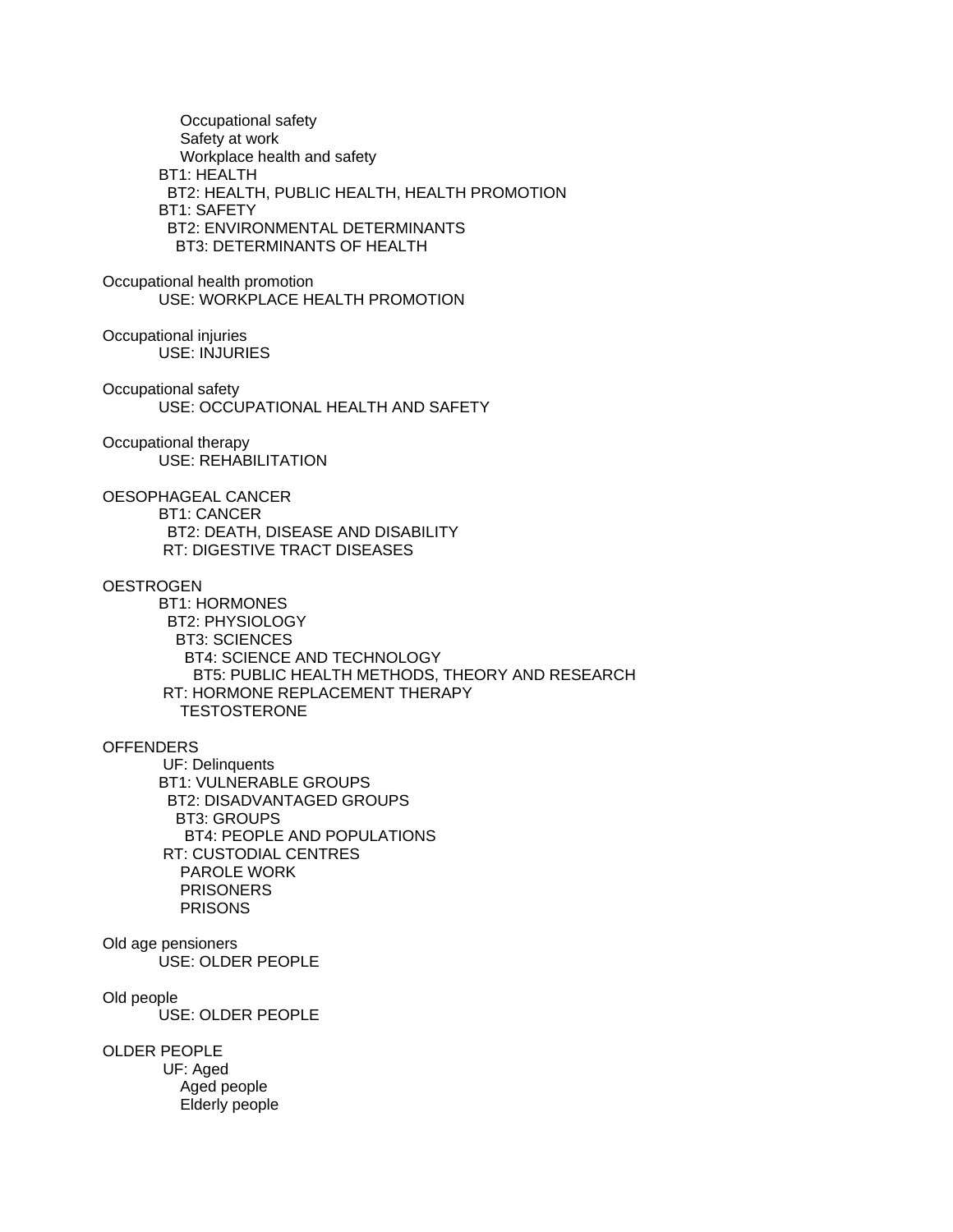Old age pensioners Old people **Pensioners**  Senior citizens Vulnerable road users BT1: ADULTS BT2: AGE GROUPS BT3: GROUPS BT4: PEOPLE AND POPULATIONS RT: AGEING AGEING POPULATIONS **DEMENTIA GERIATRICS**  RETIRED PEOPLE VERY OLD PEOPLE SN: Adults aged 50-75 years One parent families USE: SINGLE PARENT FAMILIES ONS AREA CLASSIFICATIONS BT1: AREAS BT2: PLACES BT3: SETTINGS AND PLACES OPEN LEARNING BT1: EDUCATIONAL SYSTEMS BT2: EDUCATION BT3: EDUCATION, EMPLOYMENT AND SKILLS BT4: DETERMINANTS OF HEALTH RT: DISTANCE LEARNING OPHTHALMIC SERVICES BT1: PRIMARY CARE SERVICES BT2: HEALTH SERVICES BT3: HEALTHCARE AND HEALTH SERVICES BT4: HEALTH SERVICES AND THEIR MANAGEMENT BT2: SERVICES BT3: HEALTH SERVICES AND THEIR MANAGEMENT RT: EYE CARE SN: was PHITS level 3 term Opinion polls USE: SURVEYS Opted out hospitals USE: NHS TRUSTS ORAL CANCER BT1: CANCER BT2: DEATH, DISEASE AND DISABILITY RT: ORAL HEALTH DISORDERS ORAL CONTRACEPTION UF: Contraceptive pills Pill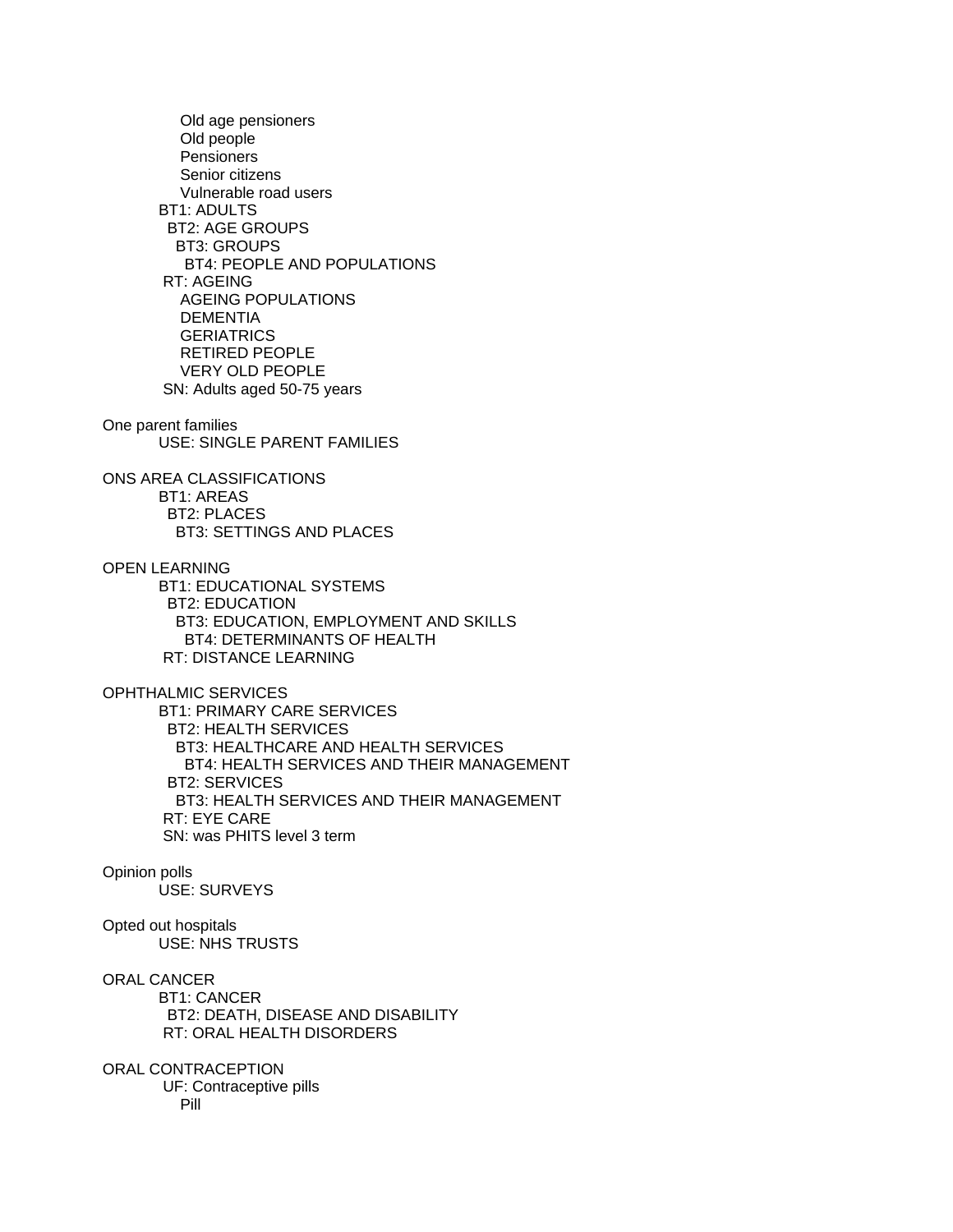NT1: EMERGENCY CONTRACEPTION BT1: CONTRACEPTION BT2: FAMILY PLANNING BT3: HEALTH SERVICES BT4: HEALTHCARE AND HEALTH SERVICES BT5: HEALTH SERVICES AND THEIR MANAGEMENT BT3: POPULATION BASED AND PREVENTIVE SERVICES BT4: SERVICES BT5: HEALTH SERVICES AND THEIR MANAGEMENT

ORAL HEALTH

 UF: Oral hygiene NT1: DENTAL HEALTH BT1: HEALTH BT2: HEALTH, PUBLIC HEALTH, HEALTH PROMOTION RT: FLUORIDATION ORAL HEALTH PROMOTION

ORAL HEALTH DISORDERS BT1: DEATH, DISEASE AND DISABILITY RT: ORAL CANCER

ORAL HEALTH PROMOTION BT1: HEALTH PROMOTION BT2: HEALTH, PUBLIC HEALTH, HEALTH PROMOTION RT: ORAL HEALTH

Oral hygiene

USE: ORAL HEALTH

Oral information

USE: INFORMATION DISSEMINATION AND EXCHANGE

ORAL SEX

 BT1: SEXUAL PRACTICES BT2: SEXUAL BEHAVIOUR BT3: BEHAVIOUR BT4: PSYCHOLOGY BT5: BEHAVIOURAL SCIENCES BT6: SCIENCES BT7: SCIENCE AND TECHNOLOGY BT8: PUBLIC HEALTH METHODS, THEORY AND RESEARCH

## ORGAN SYSTEMS

 NT1: CARDIOVASCULAR SYSTEM NT1: CENTRAL NERVOUS SYSTEM NT2: SENSORY FUNCTIONS NT1: COGNITIVE FUNCTIONS NT1: DIGESTIVE SYSTEM NT1: IMMUNE SYSTEM NT2: IMMUNE DISORDERS NT3: ALLERGIES NT4: CONTACT ALLERGY NT4: FOOD ALLERGY NT4: RHINITIS NT3: IMMUNODEFICIENCY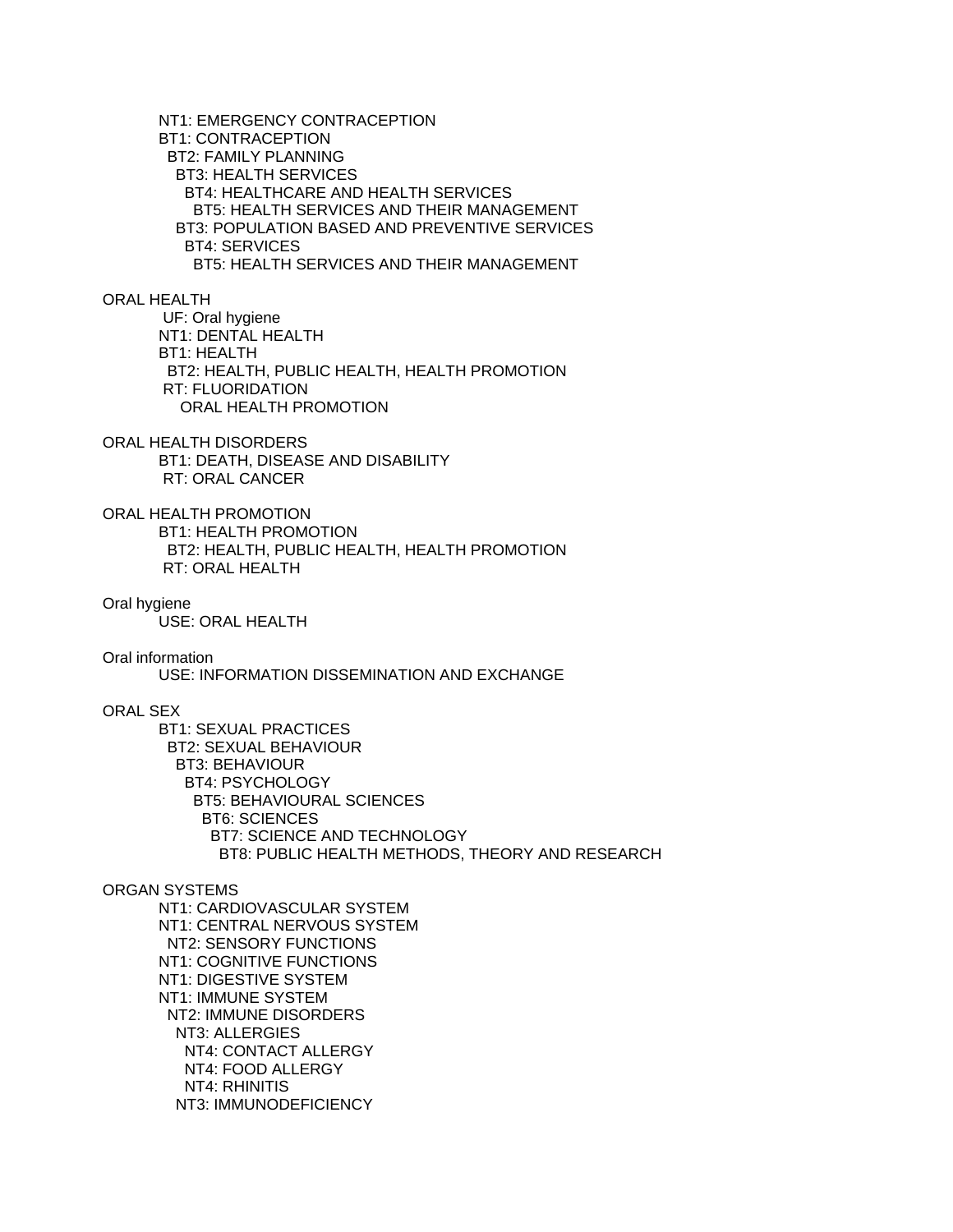NT4: AIDS NT2: IMMUNISATION NT1: MUSCULOSKELETAL SYSTEM BT1: BIOMEDICAL SCIENCE BT2: SCIENCE AND TECHNOLOGY BT3: PUBLIC HEALTH METHODS, THEORY AND RESEARCH ORGANIC NUTRITION BT1: NUTRITION BT2: FOOD AND NUTRITION BT3: DETERMINANTS OF HEALTH RT: GENETIC MODIFICATION ORGANISATIONAL CHANGE UF: Administrative changes Change Change (organisational) BT1: ORGANISATIONAL PSYCHOLOGY BT2: PSYCHOLOGY BT3: BEHAVIOURAL SCIENCES BT4: SCIENCES BT5: SCIENCE AND TECHNOLOGY BT6: PUBLIC HEALTH METHODS, THEORY AND RESEARCH RT: BEHAVIOURAL CHANGE ORGANISATIONAL PSYCHOLOGY NT1: ORGANISATIONAL CHANGE BT1: PSYCHOLOGY BT2: BEHAVIOURAL SCIENCES BT3: SCIENCES BT4: SCIENCE AND TECHNOLOGY BT5: PUBLIC HEALTH METHODS, THEORY AND RESEARCH **ORGANISATIONS**  UF: Associations NT1: INTERNATIONAL ORGANISATIONS NT2: EUROPEAN ORGANISATIONS NT1: NATIONAL ORGANISATIONS NT1: NETWORKS NT2: SOCIAL NETWORKS NT1: NON PROFIT ORGANISATIONS NT1: PATIENTS' ASSOCIATIONS NT1: PROFESSIONAL ORGANISATIONS NT1: PUBLIC HEALTH ORGANISATIONS NT2: NHS NT3: NHS TRUSTS NT3: PROVIDERS NT3: PURCHASERS NT2: PUBLIC HEALTH OBSERVATORIES NT1: SPECIAL HEALTH AUTHORITIES NT1: TRADE UNIONS NT1: VOLUNTARY ORGANISATIONS BT1: HEALTH, PUBLIC HEALTH, HEALTH PROMOTION BT1: PEOPLE AND POPULATIONS RT: COOPERATION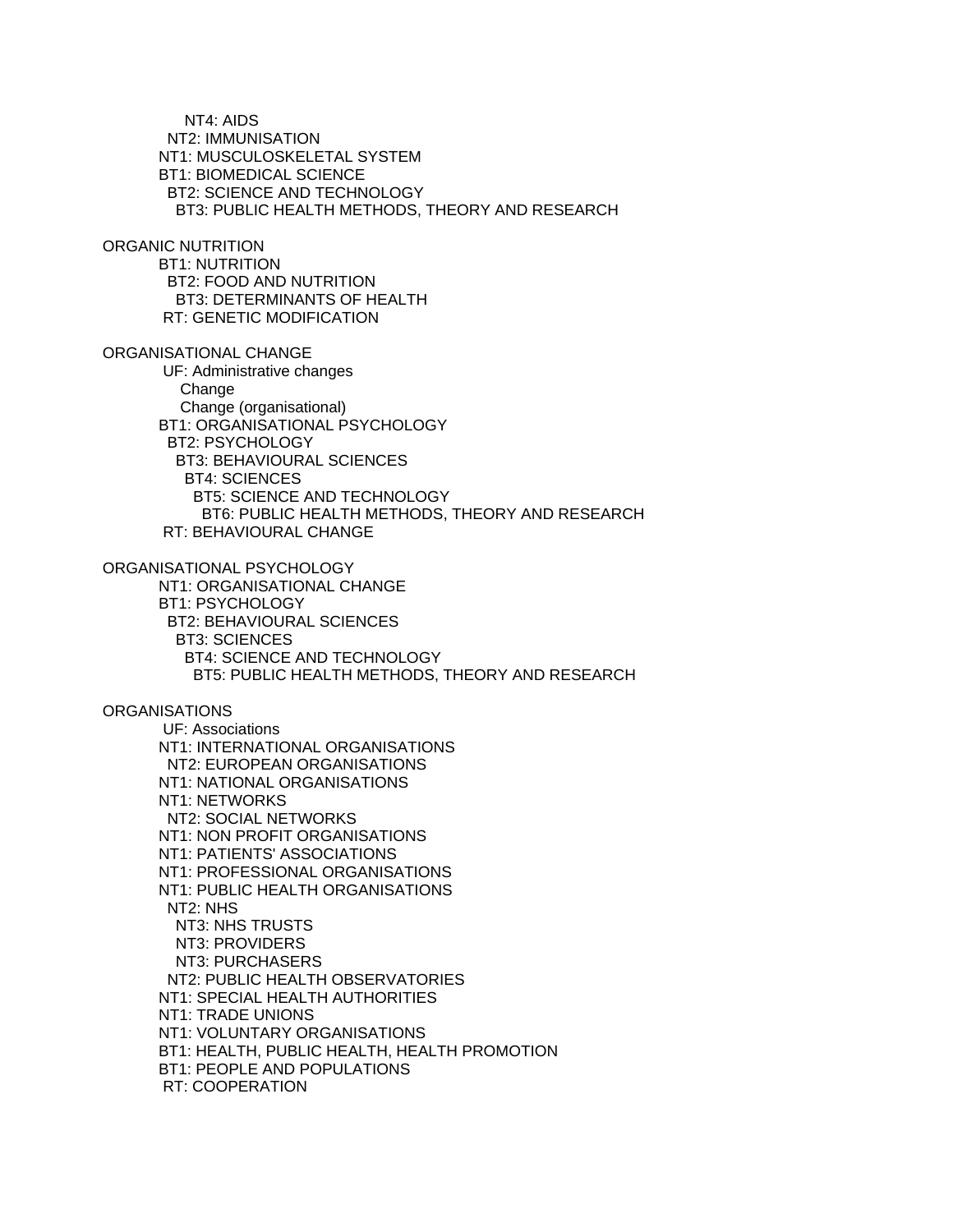**OSTEOPATHY** 

BT1: COMPLEMENTARY MEDICINE

BT2: HEALTH SERVICES

BT3: HEALTHCARE AND HEALTH SERVICES

# BT4: HEALTH SERVICES AND THEIR MANAGEMENT

RT: CHIROPRACTIC

 SN: The science of human mechanics. " A school of medicine based upon the concept of the normal body as a vital machine capable, when in correct adjustment, of making its own remedies against infections and other toxic conditions; practitioners use the diagnostic and therapeutic measures of conventional medicine in addition to manipulative measures." (Stedman's concise medical and allied health dictionary)

## **OSTEOPOROSIS**

 BT1: MUSCULOSKELETAL DISORDERS BT2: DEATH, DISEASE AND DISABILITY

OTHER DISORDERS

 NT1: HYPERTHERMIA NT1: HYPOTHERMIA NT1: JET LAG NT1: ME BT1: DEATH, DISEASE AND DISABILITY

OUT OF SCHOOL ACTIVITIES

 NT1: BREAKFAST CLUBS BT1: SCHOOLS BT2: EDUCATIONAL SETTINGS BT3: EDUCATION BT4: EDUCATION, EMPLOYMENT AND SKILLS BT5: DETERMINANTS OF HEALTH BT2: POINTS BT3: PLACES BT4: SETTINGS AND PLACES RT: AFTER SCHOOL CLUBS

OUTDOOR AIR POLLUTION

 UF: Volatile organic compounds NT1: CARBON MONOXIDE NT1: VEHICLE RELATED AIR POLLUTION BT1: AIR QUALITY BT2: POLLUTION BT3: ENVIRONMENT BT4: ENVIRONMENTAL DETERMINANTS BT5: DETERMINANTS OF HEALTH RT: INDOOR AIR POLLUTION OZONE

**Outpatient** 

USE: OUTPATIENT CARE

OUTPATIENT CARE UF: Outpatient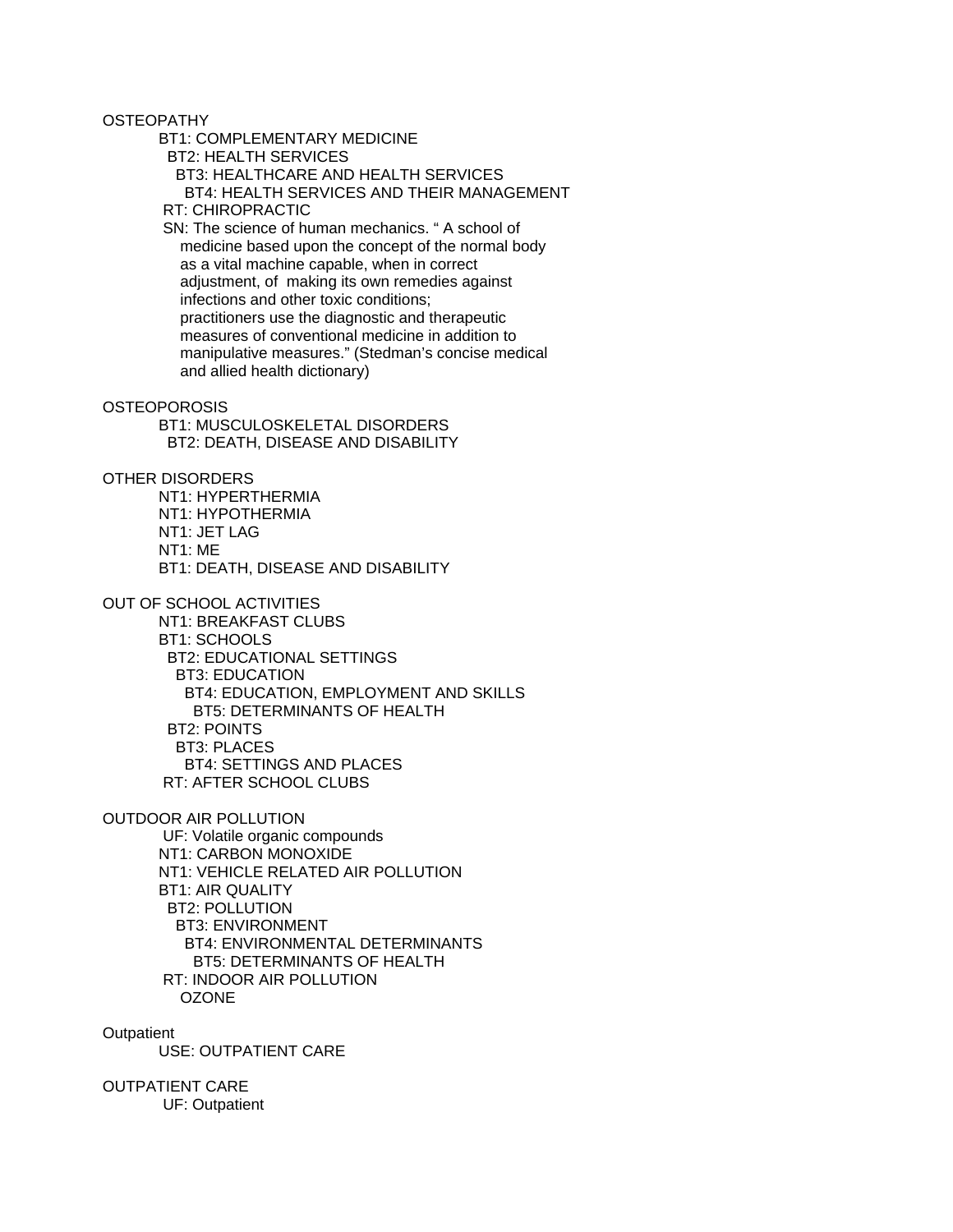BT1: HOSPITALS BT2: AREAS BT3: PLACES BT4: SETTINGS AND PLACES BT2: HEALTH SERVICES BT3: HEALTHCARE AND HEALTH SERVICES BT4: HEALTH SERVICES AND THEIR MANAGEMENT BT2: POINTS BT3: PLACES BT4: SETTINGS AND PLACES BT1: SECONDARY AND TERTIARY SERVICES BT2: SERVICES BT3: HEALTH SERVICES AND THEIR MANAGEMENT RT: DAY CARE OUTREACH WORK UF: Street work BT1: SOCIAL WORK BT2: SOCIAL SERVICES BT3: LOCAL GOVERNMENT BT4: GOVERNMENT BT5: GOVERNMENT AND LAW BT6: HEALTH SERVICES AND THEIR MANAGEMENT RT: HARD TO REACH GROUPS OVARIAN CANCER BT1: CANCER BT2: DEATH, DISEASE AND DISABILITY RT: GYNAECOLOGICAL DISORDERS OVERWEIGHT NT1: OBESITY BT1: WEIGHT

 BT2: BODY MEASUREMENTS BT3: PHYSIOLOGY BT4: SCIENCES BT5: SCIENCE AND TECHNOLOGY BT6: PUBLIC HEALTH METHODS, THEORY AND RESEARCH RT: BODY IMAGE BODY MASS INDEX EATING DISORDERS SN: Overweight is equal to a body mass index of 25-25.9.

# **OZONE**

 BT1: ENVIRONMENT BT2: ENVIRONMENTAL DETERMINANTS BT3: DETERMINANTS OF HEALTH BT1: NATURAL ENVIRONMENT BT2: ENVIRONMENT BT3: ENVIRONMENTAL DETERMINANTS BT4: DETERMINANTS OF HEALTH BT1: POLLUTANTS BT2: CAUSES OF HARM BT3: ENVIRONMENTAL DETERMINANTS BT4: DETERMINANTS OF HEALTH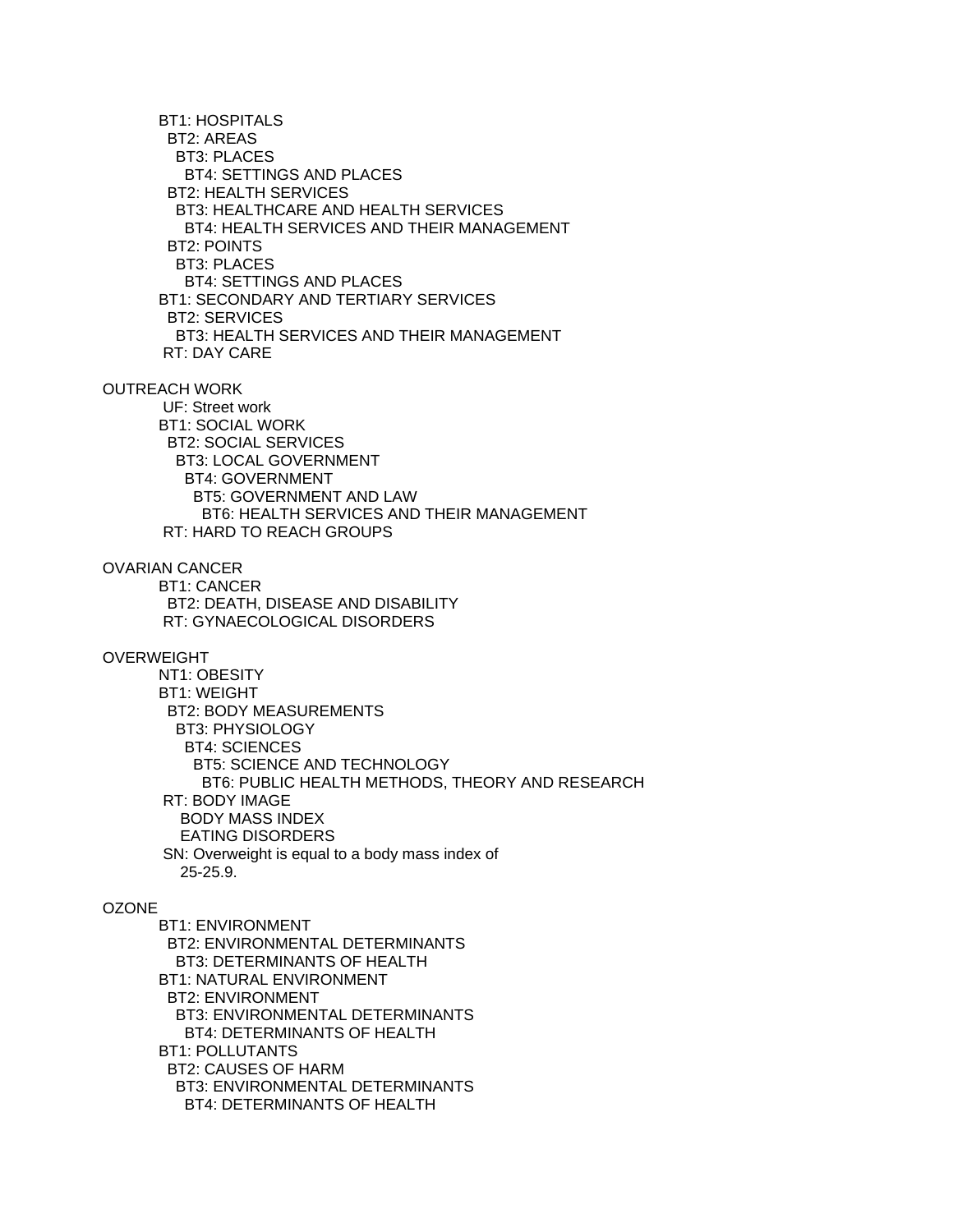RT: AIR CARBON MONOXIDE CLIMATE CHANGE OUTDOOR AIR POLLUTION SUN

# **PAEDIATRICS**

 UF: Pediatrics BT1: MEDICINE BT2: HEALTHCARE AND HEALTH SERVICES BT3: HEALTH SERVICES AND THEIR MANAGEMENT

# PAEDOPHILES

 BT1: SEXUALITY BT2: PEOPLE AND POPULATIONS RT: CHILD SEXUAL ABUSE **INCEST** 

#### Pakistani people

USE: ASIAN PEOPLE

# Pakistanis

USE: ASIAN PEOPLE

## PALLIATIVE CARE

 UF: Palliative treatment NT1: TERMINAL CARE NT2: HOSPICES BT1: CARE BT2: HEALTHCARE AND HEALTH SERVICES BT3: HEALTH SERVICES AND THEIR MANAGEMENT RT: HOSPICES

## Palliative treatment

USE: PALLIATIVE CARE

# PAMS

USE: ALLIED HEALTH PROFESSIONALS

# PANCREATIC CANCER

BT1: CANCER

BT2: DEATH, DISEASE AND DISABILITY

## **Parentcraft**

USE: PARENTING

# PARENTING

 UF: Parentcraft Parenting problems BT1: LIFESKILLS BT2: SKILLS BT3: EDUCATION, EMPLOYMENT AND SKILLS BT4: DETERMINANTS OF HEALTH

## Parenting problems USE: PARENTING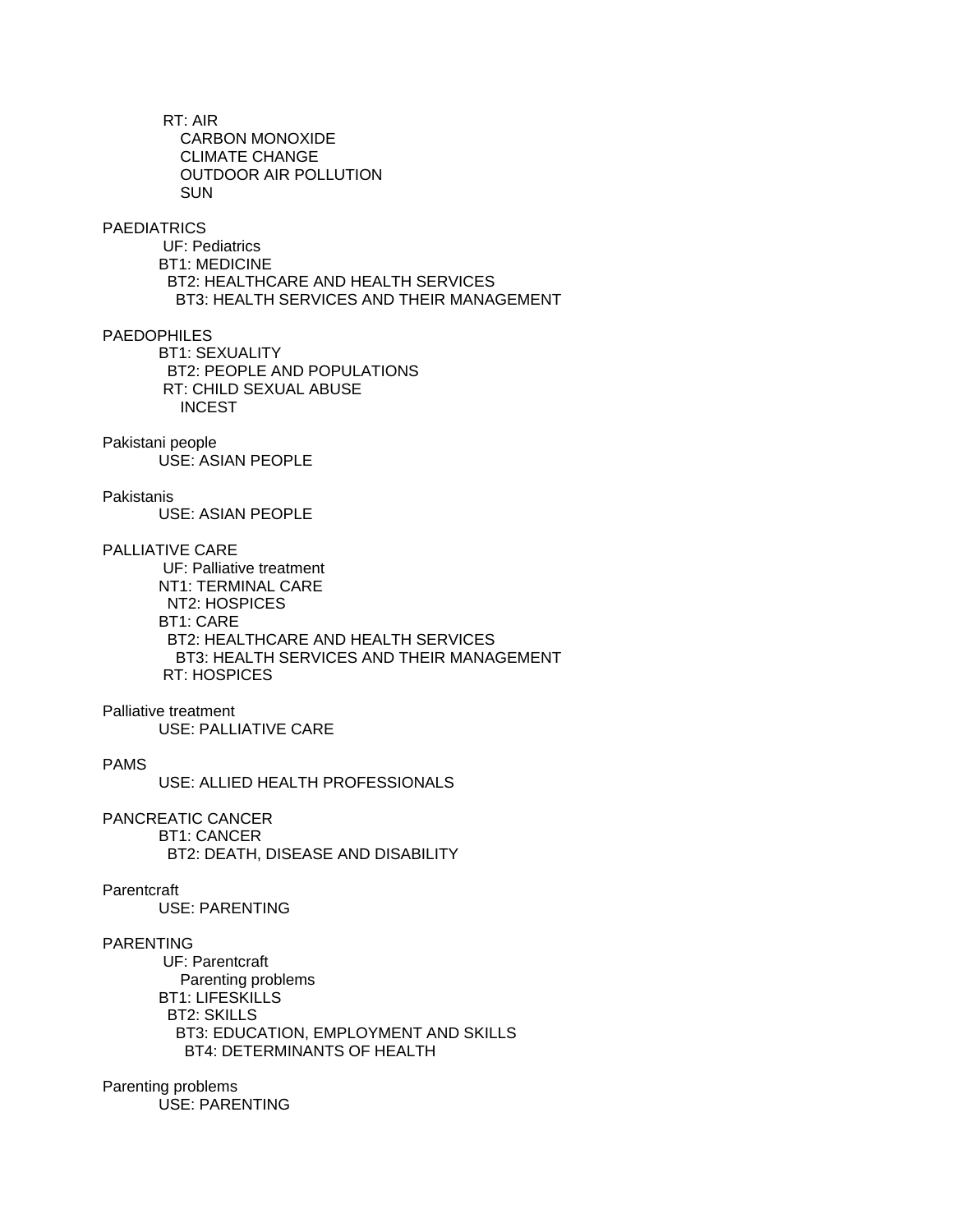PARENTS NT1: EXPECTANT PARENTS NT2: PREGNANT WOMEN NT1: FATHERS NT1: MOTHERS NT1: SINGLE PARENTS NT1: TEENAGE PARENTS NT1: WORKING PARENTS BT1: FAMILIES BT2: PERSONAL RELATIONSHIPS BT3: RELATIONSHIPS BT4: PEOPLE AND POPULATIONS PARISHES BT1: AREAS BT2: PLACES BT3: SETTINGS AND PLACES

PAROLE WORK

 BT1: SOCIAL WORK BT2: SOCIAL SERVICES BT3: LOCAL GOVERNMENT BT4: GOVERNMENT BT5: GOVERNMENT AND LAW BT6: HEALTH SERVICES AND THEIR MANAGEMENT RT: CUSTODIAL CENTRES **OFFENDERS** PRISONS

PART TIME EMPLOYMENT

 BT1: EMPLOYMENT BT2: EDUCATION, EMPLOYMENT AND SKILLS BT3: DETERMINANTS OF HEALTH RT: CASUAL EMPLOYMENT FULL TIME EMPLOYMENT SHIFT WORKING

Participant observation USE: QUALITATIVE RESEARCH

Participatory research USE: ACTION RESEARCH

**PARTICULATES** 

 BT1: POLLUTANTS BT2: CAUSES OF HARM BT3: ENVIRONMENTAL DETERMINANTS BT4: DETERMINANTS OF HEALTH

PARTNER ABUSE UF: Spouse abuse Wife battering BT1: ABUSE BT2: SOCIAL ISSUES BT3: SOCIETY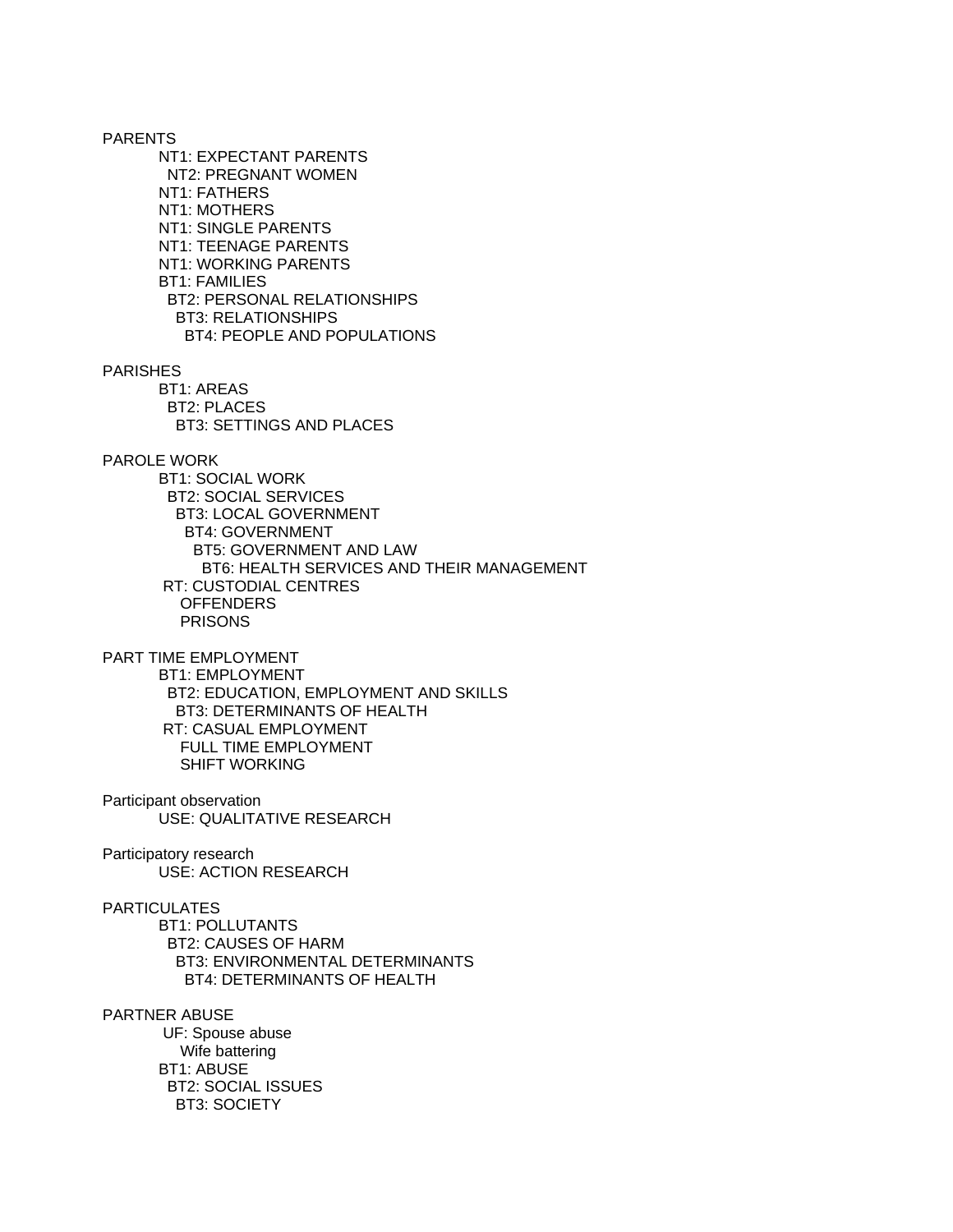BT4: SOCIAL DETERMINANTS BT5: DETERMINANTS OF HEALTH

Partner notification

USE: CONTACT TRACING

PARTNERS

 UF: Couples Spouses BT1: FAMILIES BT2: PERSONAL RELATIONSHIPS BT3: RELATIONSHIPS BT4: PEOPLE AND POPULATIONS RT: INTERPERSONAL RELATIONSHIPS SN: In the context of relationships.

PARTNERSHIP WORKING

 NT1: INTERAGENCY WORKING NT1: INTERPROFESSIONAL WORKING BT1: PARTNERSHIPS BT2: MANAGEMENT AND POLICY BT3: HEALTH SERVICES AND THEIR MANAGEMENT

PARTNERSHIPS

 NT1: LOCAL STRATEGIC PARTNERSHIPS NT1: PARTNERSHIP WORKING NT2: INTERAGENCY WORKING NT2: INTERPROFESSIONAL WORKING NT1: PUBLIC, PRIVATE PARTNERSHIPS BT1: MANAGEMENT AND POLICY BT2: HEALTH SERVICES AND THEIR MANAGEMENT RT: INTERAGENCY WORKING SN: In the context of partnerships between different agencies, organisations or professional groups.

**Parturition** 

USE: CHILDBIRTH

PASSIVE SMOKING

 BT1: SMOKING BT2: CAUSES OF HARM BT3: ENVIRONMENTAL DETERMINANTS BT4: DETERMINANTS OF HEALTH BT2: INDIVIDUAL BEHAVIOUR BT3: DETERMINANTS OF HEALTH RT: ENVIRONMENTAL TOBACCO SMOKE TOBACCO SMOKE

Pastoral care

USE: SCHOOL COUNSELLING

PATIENT ADVICE

 BT1: ADVICE BT2: COMMUNICATION BT3: COMMUNICATION AND KNOWLEDGE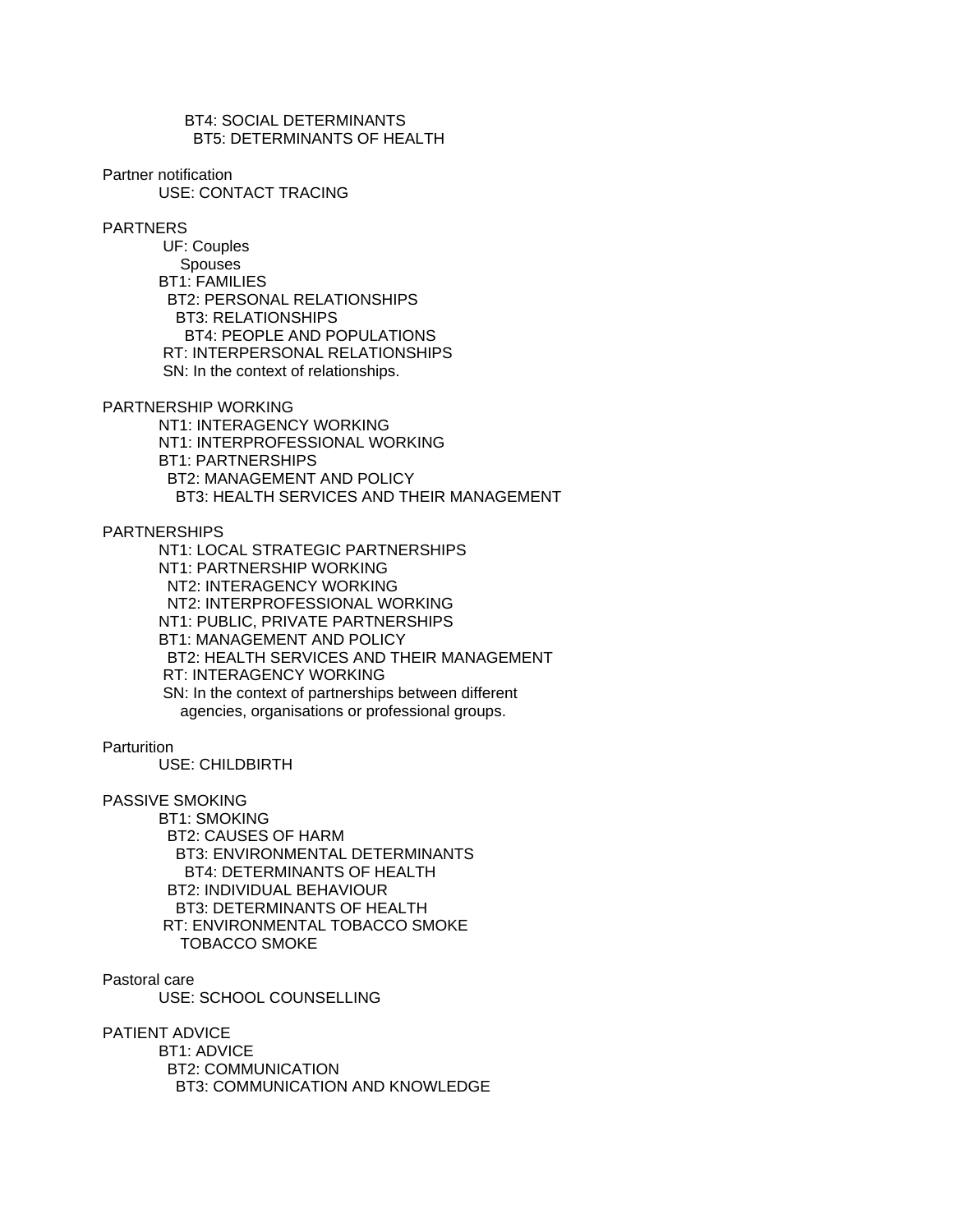Patient advocates USE: ADVOCACY

PATIENT CHOICE BT1: EMPOWERMENT BT2: SOCIAL FACTORS BT3: SOCIOECONOMIC FACTORS BT4: SOCIAL DETERMINANTS BT5: DETERMINANTS OF HEALTH BT1: PATIENTS BT2: GROUPS BT3: PEOPLE AND POPULATIONS RT: DECISION MAKING PATIENT SATISFACTION USER CHOICE

PATIENT EDUCATION UF: Patient instruction NT1: PATIENT INFORMATION BT1: HEALTH EDUCATION BT2: HEALTH PROMOTION BT3: HEALTH, PUBLIC HEALTH, HEALTH PROMOTION RT: INFORMED CONSENT PERSONALISED INFORMATION

PATIENT INFORMATION BT1: PATIENT EDUCATION BT2: HEALTH EDUCATION BT3: HEALTH PROMOTION BT4: HEALTH, PUBLIC HEALTH, HEALTH PROMOTION RT: CONSUMER INFORMATION PERSONALISED INFORMATION

Patient instruction USE: PATIENT EDUCATION

Patient insurance schemes USE: HEALTH INSURANCE

Patient records

PATIENT PARTICIPATION BT1: PATIENTS BT2: GROUPS BT3: PEOPLE AND POPULATIONS RT: DOCTOR PATIENT RELATIONSHIPS EMPOWERMENT PATIENTS' ASSOCIATIONS

 USE: MEDICAL RECORDS PATIENT SAFETY UF: Safety (of patients) BT1: QUALITY BT2: MANAGEMENT BT3: MANAGEMENT AND POLICY BT4: HEALTH SERVICES AND THEIR MANAGEMENT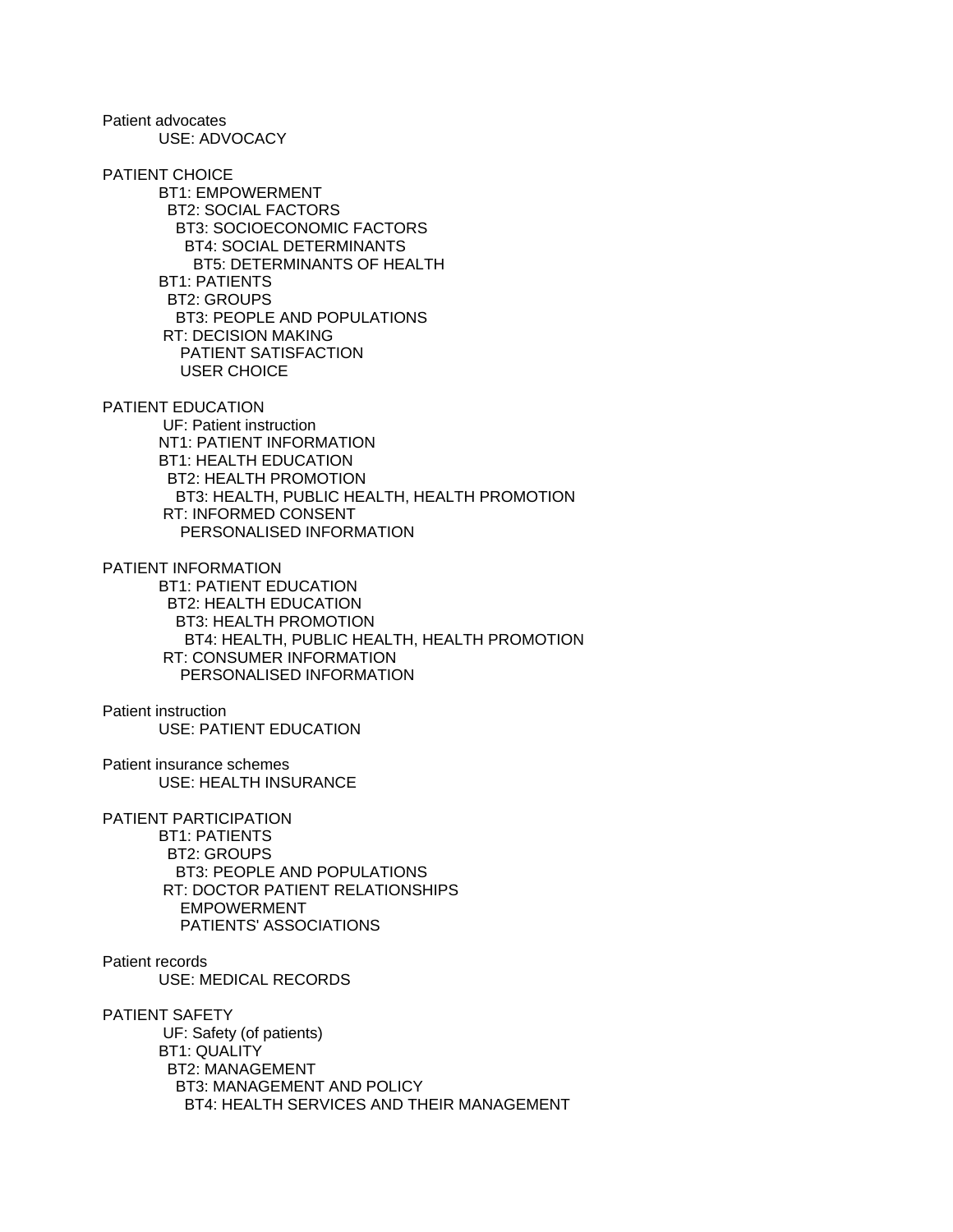BT2: SERVICES BT3: HEALTH SERVICES AND THEIR MANAGEMENT

PATIENT SATISFACTION

 BT1: PATIENTS BT2: GROUPS BT3: PEOPLE AND POPULATIONS RT: PATIENT CHOICE

# PATIENTS

 UF: Service users Users NT1: PATIENT CHOICE NT1: PATIENT PARTICIPATION NT1: PATIENT SATISFACTION NT1: PATIENTS' CHARTERS NT1: PATIENTS' RIGHTS NT2: COMPLAINTS BT1: GROUPS BT2: PEOPLE AND POPULATIONS RT: CONSUMERS DOCTOR PATIENT RELATIONSHIPS

PATIENTS' ASSOCIATIONS BT1: ORGANISATIONS BT2: HEALTH, PUBLIC HEALTH, HEALTH PROMOTION

 BT2: PEOPLE AND POPULATIONS RT: PATIENT PARTICIPATION

PATIENTS' CHARTERS

 BT1: EMPOWERMENT BT2: SOCIAL FACTORS BT3: SOCIOECONOMIC FACTORS BT4: SOCIAL DETERMINANTS BT5: DETERMINANTS OF HEALTH BT1: PATIENTS BT2: GROUPS BT3: PEOPLE AND POPULATIONS RT: PATIENTS' RIGHTS

PATIENTS' RIGHTS UF: Rights NT1: COMPLAINTS BT1: EMPOWERMENT BT2: SOCIAL FACTORS BT3: SOCIOECONOMIC FACTORS BT4: SOCIAL DETERMINANTS BT5: DETERMINANTS OF HEALTH BT1: PATIENTS BT2: GROUPS BT3: PEOPLE AND POPULATIONS RT: ADVOCACY PATIENTS' CHARTERS

PCTs

USE: PRIMARY CARE TRUSTS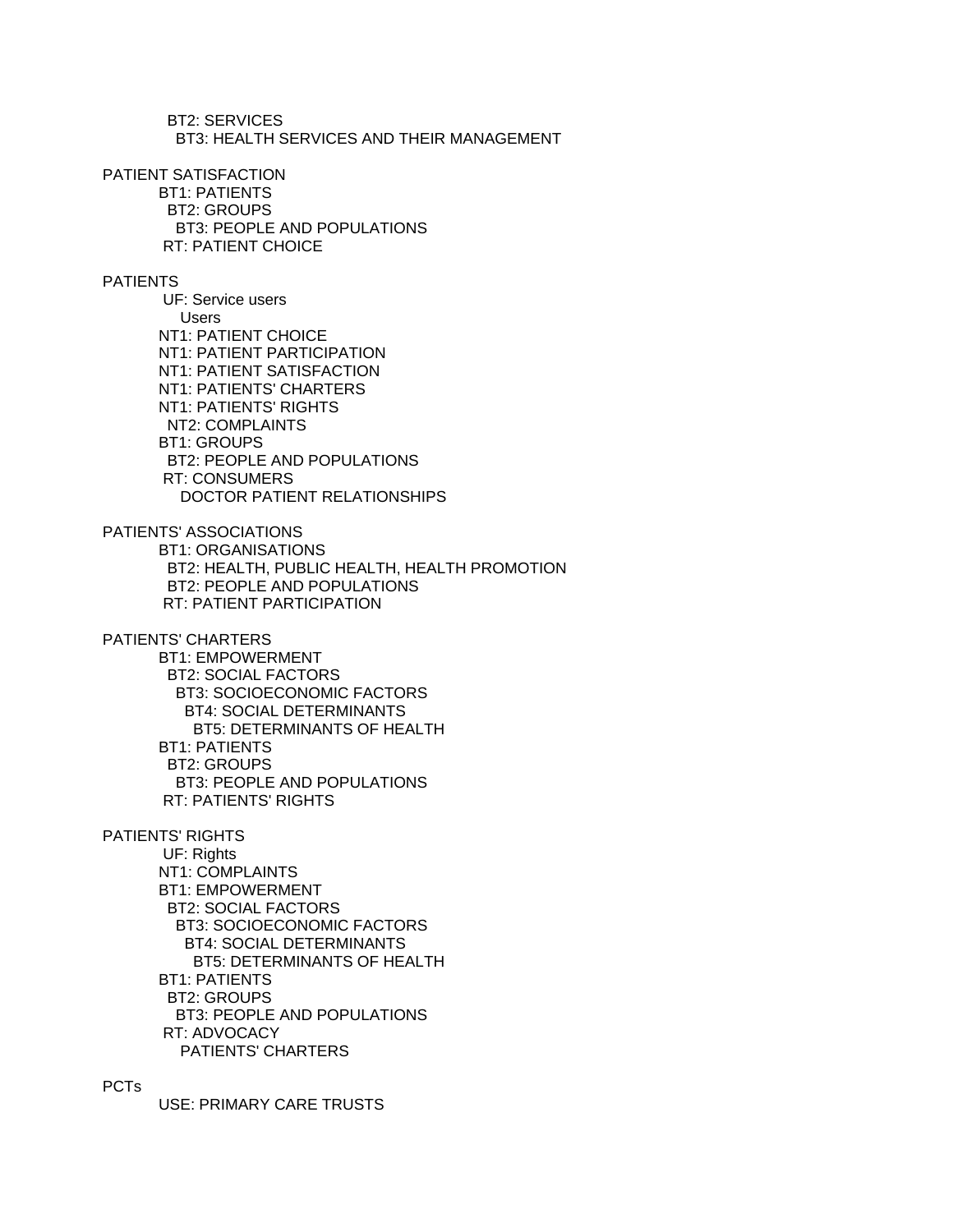PEDESTRIANS UF: Vulnerable road users BT1: VULNERABLE GROUPS BT2: DISADVANTAGED GROUPS BT3: GROUPS BT4: PEOPLE AND POPULATIONS RT: ROAD SAFETY WALKING **Pediatrics**  USE: PAEDIATRICS PEER EDUCATION BT1: TEACHING METHODS BT2: METHODS BT3: PUBLIC HEALTH METHODS, THEORY AND RESEARCH RT: GROUP EDUCATION PEER GROUPS PEER GROUPS BT1: GROUPS BT2: PEOPLE AND POPULATIONS RT: MUTUAL AID PEER EDUCATION Pension schemes USE: PENSIONS Pensioners USE: OLDER PEOPLE PENSIONS UF: Pension schemes BT1: FINANCE BT2: ECONOMICS BT3: ECONOMICS, FINANCE AND INDUSTRY BT4: DETERMINANTS OF HEALTH RT: RETIREMENT PEOPLE AND POPULATIONS UF: Person NT1: BELIEFS NT2: HEALTH BELIEFS NT2: RELIGION NT3: CHRISTIANITY NT4: CATHOLICISM NT4: PROTESTANTISM NT3: HINDUISM NT3: ISLAM NT3: JUDAISM NT1: COMMUNITIES NT2: CAPACITY BUILDING NT2: COMMUNITY DEVELOPMENT NT3: COMMUNITY ACTION NT2: COMMUNITY PARTICIPATION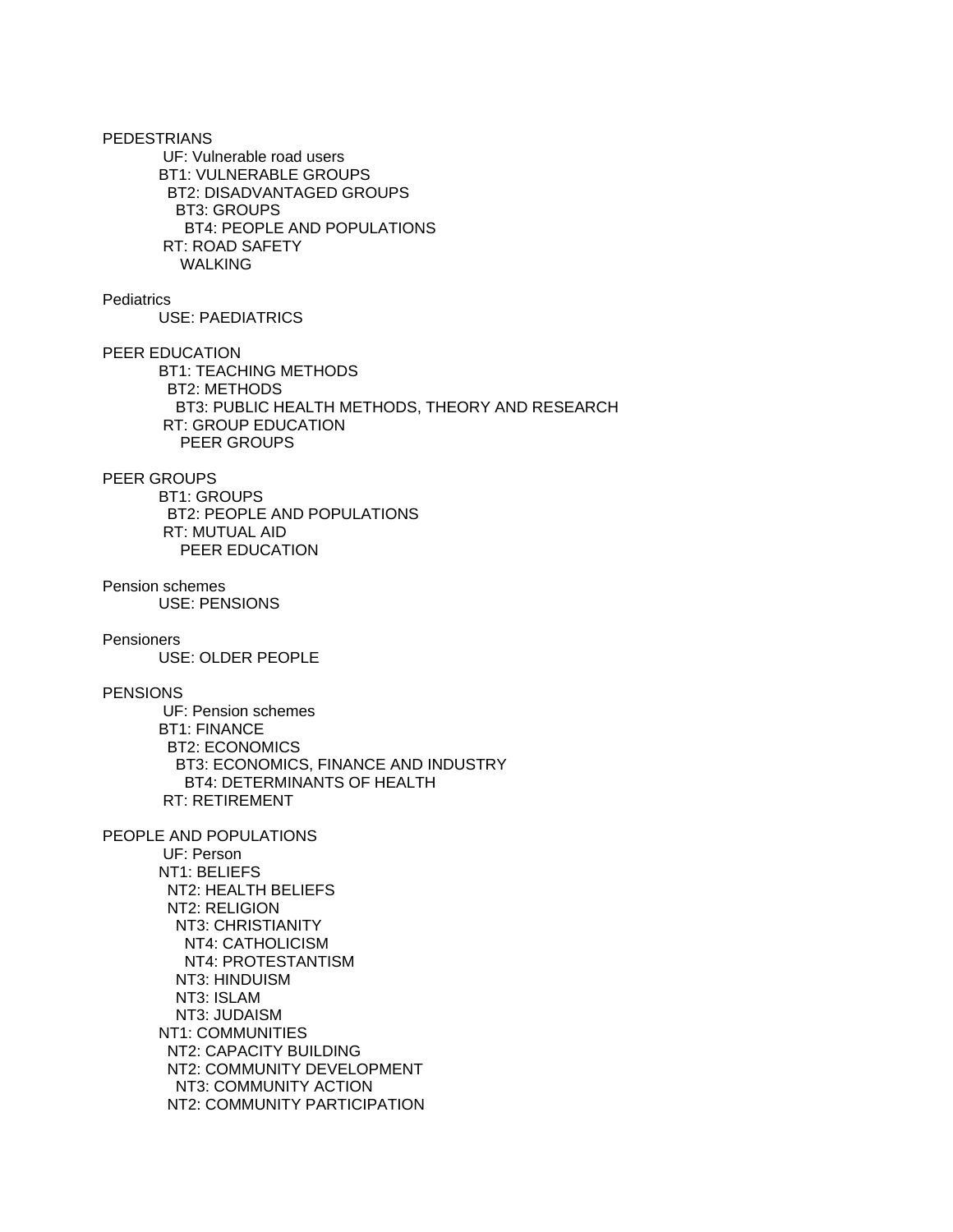NT2: LOCAL COMMUNITIES NT3: NEIGHBOURHOODS NT4: NEIGHBOURHOOD RENEWAL NT2: RURAL COMMUNITIES NT2: SOCIAL CAPITAL NT2: SOCIAL SUPPORT NT2: URBAN COMMUNITIES NT1: CULTURAL IDENTITY NT2: ETHNICITY NT2: LANGUAGE NT2: RELIGION NT3: CHRISTIANITY NT4: CATHOLICISM NT4: PROTESTANTISM NT3: HINDUISM NT3: ISLAM NT3: JUDAISM NT1: GENDER NT2: FEMALE NT2: MALE NT1: GROUPS NT2: AGE GROUPS NT3: ADULTS NT4: MIDDLE AGED PEOPLE NT4: OLDER PEOPLE NT4: VERY OLD PEOPLE NT4: YOUNG ADULTS NT3: CHILDREN NT4: BOYS NT4: GIRLS NT4: INFANTS NT4: LOOKED AFTER CHILDREN NT4: PRE SCHOOL CHILDREN NT3: NEONATES NT3: YOUNG PEOPLE NT2: CARERS NT2: CLIENTS NT2: CLUBS NT3: AFTER SCHOOL CLUBS NT3: BREAKFAST CLUBS NT2: CONSUMERS NT2: DISADVANTAGED GROUPS NT3: HARD TO REACH GROUPS NT3: VULNERABLE GROUPS NT4: ASYLUM SEEKERS NT4: CHILDREN IN CARE NT4: CYCLISTS NT4: DRUG USERS NT5: INJECTING DRUG USERS NT4: EXCLUDED PEOPLE NT4: GYPSIES AND TRAVELLERS NT4: HOMELESS PEOPLE NT4: LOOKED AFTER CHILDREN NT4: MIGRANTS NT5: MIGRANT WORKERS NT4: OFFENDERS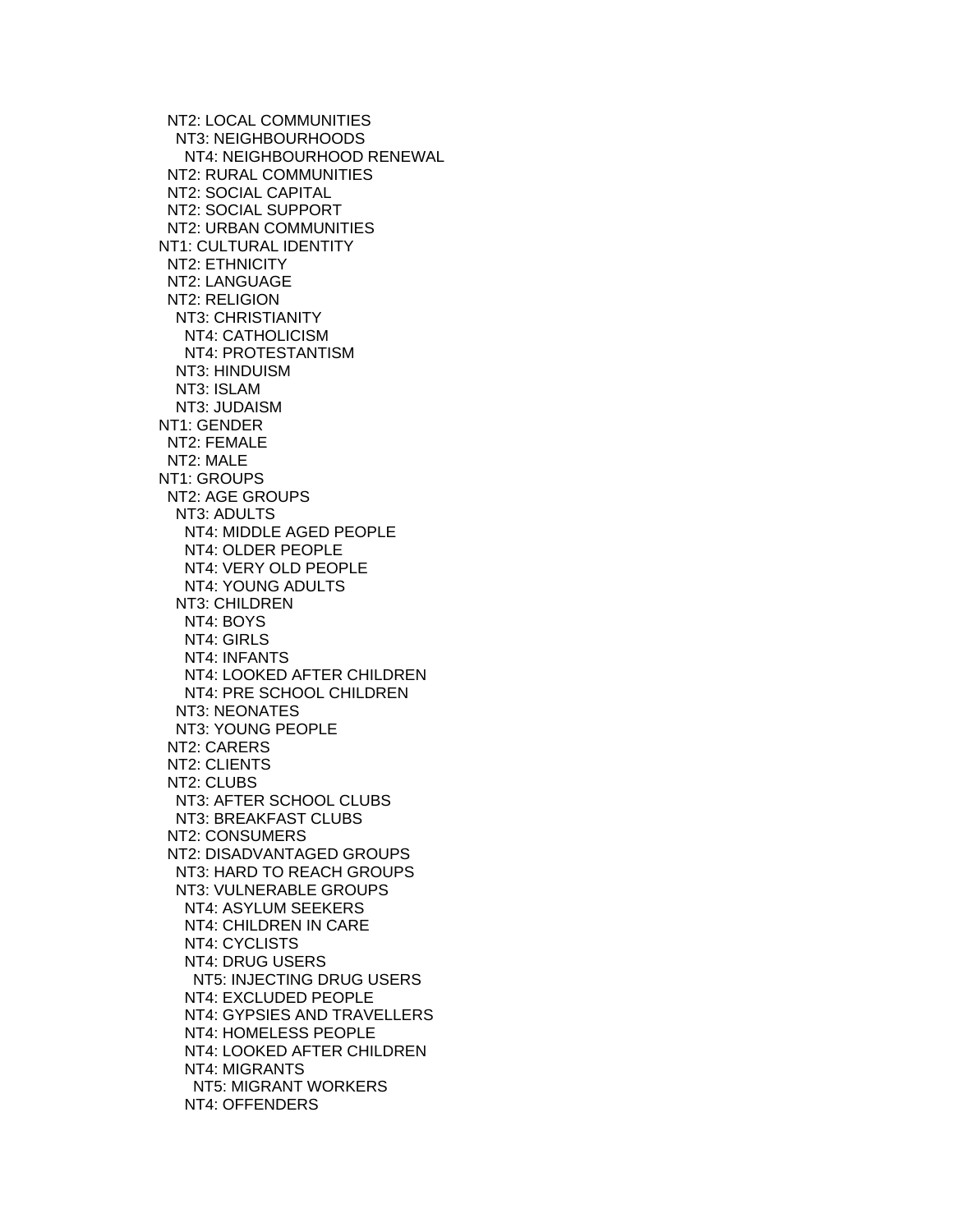NT4: PEDESTRIANS NT4: PEOPLE WITH MENTAL HEALTH PROBLEMS NT5: PEOPLE WITH DEMENTIA NT4: PRISONERS NT4: REFUGEES NT4: SUBSTANCE MISUSERS NT2: DONORS NT2: ETHNIC GROUPS NT3: ASIAN PEOPLE NT3: BLACK PEOPLE NT3: CHINESE PEOPLE NT3: MIXED RACE PEOPLE NT3: WHITE PEOPLE NT2: FOCUS GROUPS NT2: GENERAL PUBLIC NT2: MEN NT2: OCCUPATIONAL GROUPS NT3: CARE WORKERS NT3: COMMUNITY DEVELOPMENT WORKERS NT3: EDUCATION PROFESSIONALS NT4: TEACHERS NT4: TRAINERS NT3: EMPLOYEES NT3: EMPLOYERS NT3: HEALTH PROFESSIONALS NT4: ALLIED HEALTH PROFESSIONALS NT4: COUNSELLORS NT4: DENTISTS NT4: ENVIRONMENTAL HEALTH OFFICERS NT4: HEALTH PROMOTION PROFESSIONALS NT4: HEALTH VISITORS NT4: MEDICAL STAFF NT5: GENERAL PRACTITIONERS NT5: OBSTETRICIANS NT4: NURSES NT5: DISTRICT NURSES NT5: HEALTH VISITORS NT5: MIDWIVES NT5: NURSING AUXILIARIES NT5: PSYCHIATRIC NURSES NT4: PHARMACISTS NT4: PSYCHIATRISTS NT5: PSYCHOTHERAPISTS NT4: PSYCHOLOGISTS NT4: PUBLIC HEALTH WORKERS NT3: MANAGERS NT3: POLICY MAKERS NT3: PUPILS NT3: RESEARCHERS NT3: RETIRED PEOPLE NT3: SEX WORKERS NT3: SOCIAL WORKERS NT3: STUDENTS NT3: UNEMPLOYED PEOPLE NT3: VOLUNTEERS NT3: YOUNG WORKERS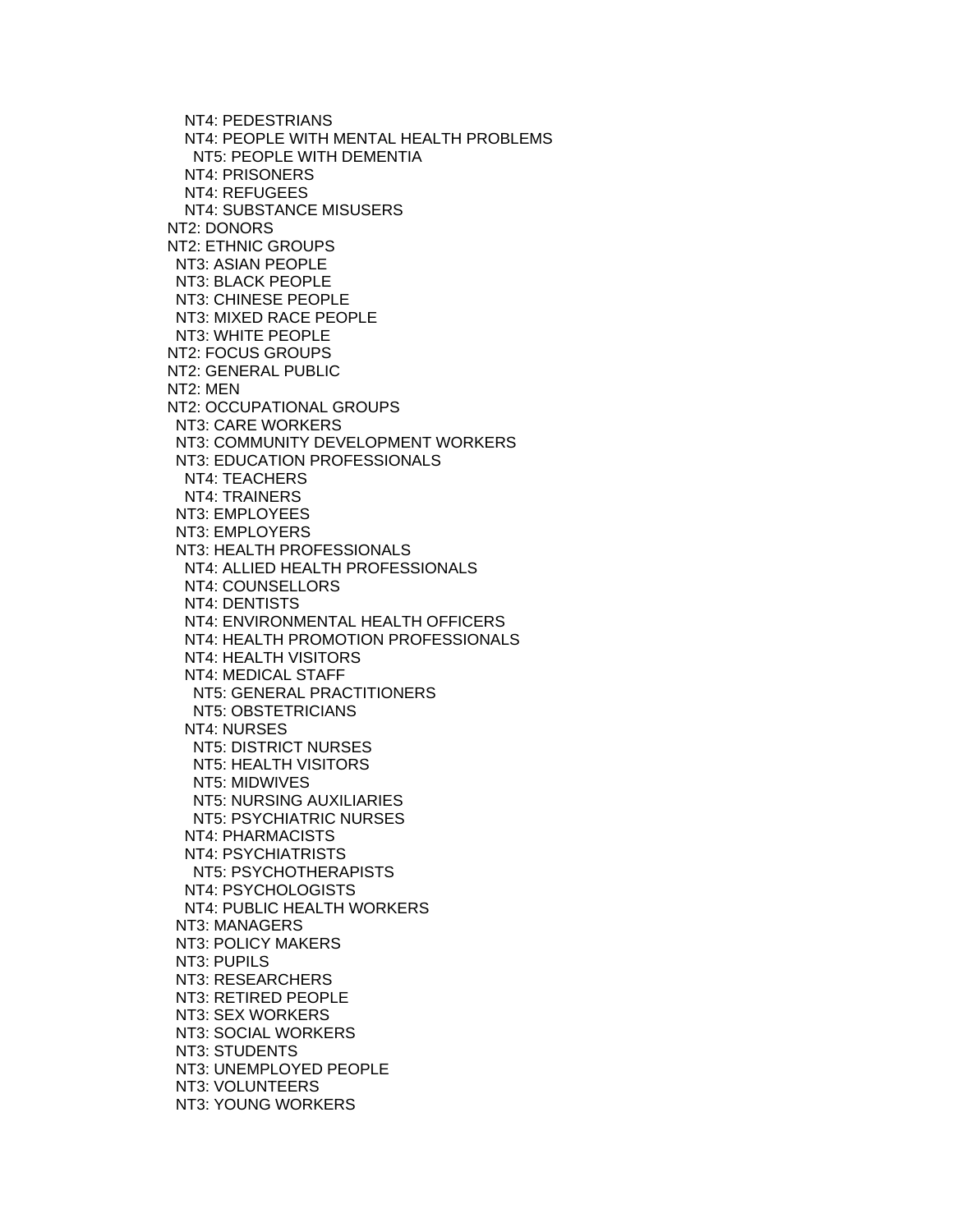NT2: PATIENTS NT3: PATIENT CHOICE NT3: PATIENT PARTICIPATION NT3: PATIENT SATISFACTION NT3: PATIENTS' CHARTERS NT3: PATIENTS' RIGHTS NT4: COMPLAINTS NT2: PEER GROUPS NT2: PEOPLE WITH DISABILITIES NT3: PEOPLE WITH LEARNING DISABILITIES NT3: PEOPLE WITH PHYSICAL DISABILITIES NT4: PEOPLE WITH HEARING DISABILITIES NT4: PEOPLE WITH VISUAL DISABILITIES NT5: BLIND PEOPLE NT2: PEOPLE WITH HIV OR AIDS NT2: PRESSURE GROUPS NT2: RELIGIOUS GROUPS NT2: SELF HELP GROUPS NT2: SMALL GROUP WORK NT2: WOMEN NT1: HOUSEHOLDS NT1: LIFE EVENTS NT1: ORGANISATIONS NT2: INTERNATIONAL ORGANISATIONS NT3: EUROPEAN ORGANISATIONS NT2: NATIONAL ORGANISATIONS NT2: NETWORKS NT3: SOCIAL NETWORKS NT2: NON PROFIT ORGANISATIONS NT2: PATIENTS' ASSOCIATIONS NT2: PROFESSIONAL ORGANISATIONS NT2: PUBLIC HEALTH ORGANISATIONS NT3: NHS NT4: NHS TRUSTS NT4: PROVIDERS NT4: PURCHASERS NT3: PUBLIC HEALTH OBSERVATORIES NT2: SPECIAL HEALTH AUTHORITIES NT2: TRADE UNIONS NT2: VOLUNTARY ORGANISATIONS NT1: RACE NT1: RELATIONSHIPS NT2: INTERPERSONAL RELATIONSHIPS NT3: DOCTOR PATIENT RELATIONSHIPS NT2: PERSONAL RELATIONSHIPS NT3: COHABITATION NT3: FAMILIES NT4: ADOPTION NT4: PARENTS NT5: EXPECTANT PARENTS NT6: PREGNANT WOMEN NT5: FATHERS NT5: MOTHERS NT5: SINGLE PARENTS NT5: TEENAGE PARENTS NT5: WORKING PARENTS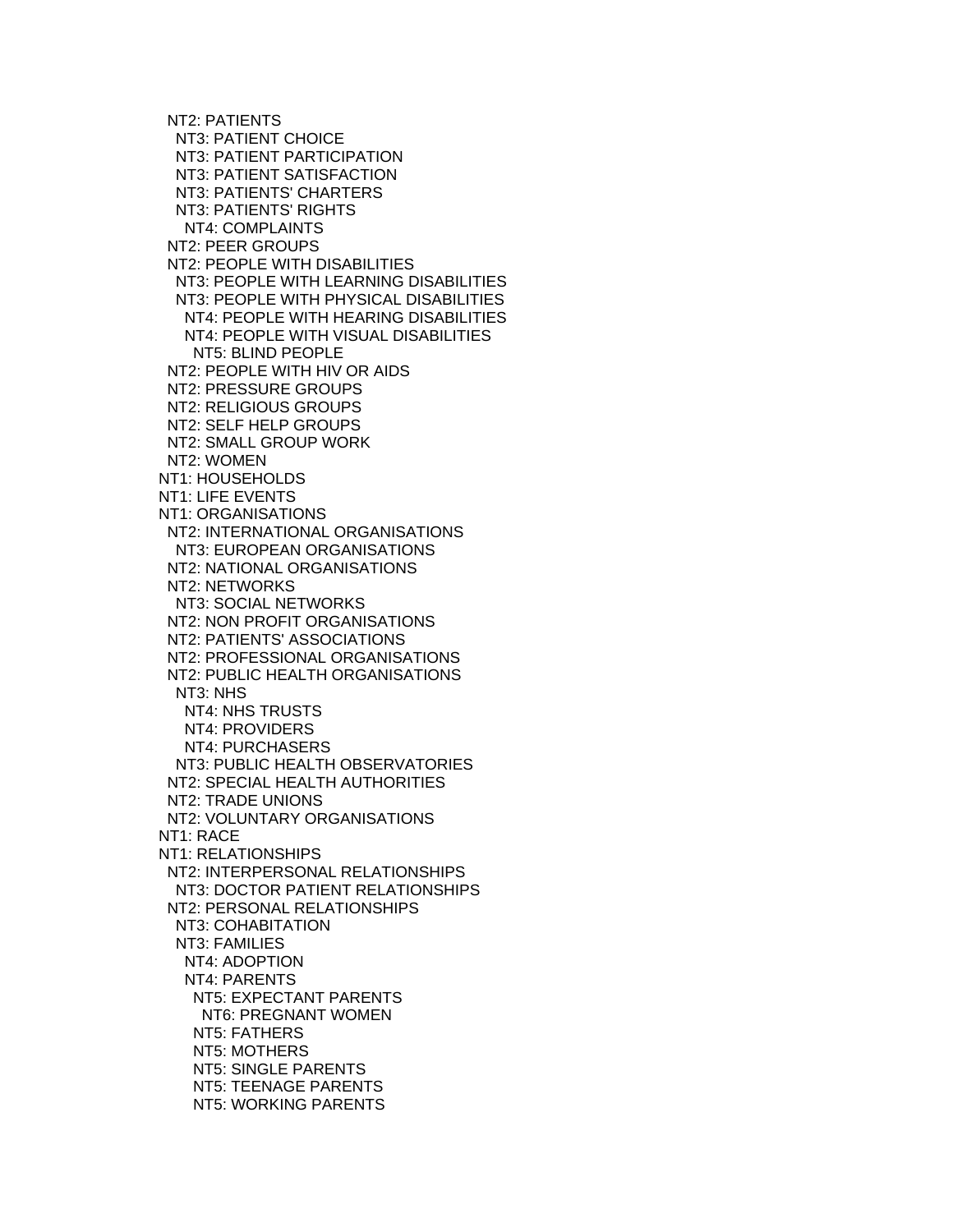NT4: PARTNERS NT4: SINGLE PARENT FAMILIES NT3: MARRIAGE NT3: SINGLE PEOPLE NT1: SEXUALITY NT2: BISEXUALS NT2: GAY MEN NT2: HETEROSEXUALS NT2: LESBIANS NT2: PAEDOPHILES NT2: TRANSSEXUALS SN: covers aspects and attributes of individual persons and groups of people PEOPLE WITH DEMENTIA BT1: PEOPLE WITH MENTAL HEALTH PROBLEMS BT2: VULNERABLE GROUPS BT3: DISADVANTAGED GROUPS BT4: GROUPS BT5: PEOPLE AND POPULATIONS RT: DEMENTIA PEOPLE WITH DISABILITIES NT1: PEOPLE WITH LEARNING DISABILITIES NT1: PEOPLE WITH PHYSICAL DISABILITIES NT2: PEOPLE WITH HEARING DISABILITIES NT2: PEOPLE WITH VISUAL DISABILITIES NT3: BLIND PEOPLE BT1: GROUPS BT2: PEOPLE AND POPULATIONS RT: DISABILITIES PEOPLE WITH HEARING DISABILITIES BT1: PEOPLE WITH PHYSICAL DISABILITIES BT2: PEOPLE WITH DISABILITIES BT3: GROUPS BT4: PEOPLE AND POPULATIONS RT: DEAFNESS PEOPLE WITH HIV OR AIDS UF: HIV-positive people BT1: GROUPS BT2: PEOPLE AND POPULATIONS RT: AIDS HIV INFECTION PEOPLE WITH LEARNING DISABILITIES UF: Learning disabled BT1: PEOPLE WITH DISABILITIES BT2: GROUPS BT3: PEOPLE AND POPULATIONS RT: LEARNING DISABILITIES PEOPLE WITH MENTAL HEALTH PROBLEMS UF: Mentally ill

NT1: PEOPLE WITH DEMENTIA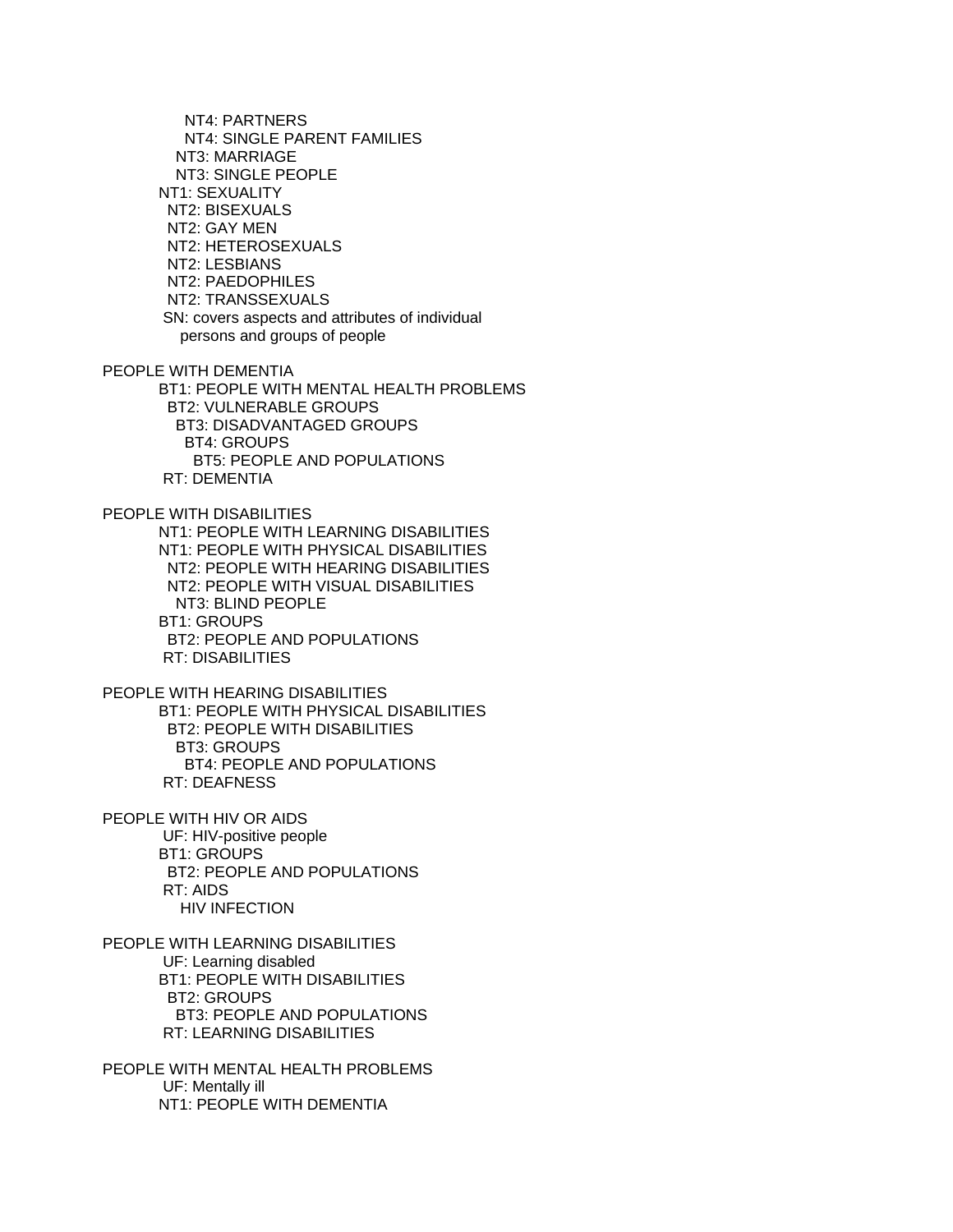BT1: VULNERABLE GROUPS BT2: DISADVANTAGED GROUPS BT3: GROUPS BT4: PEOPLE AND POPULATIONS RT: MENTAL HEALTH

PEOPLE WITH PHYSICAL DISABILITIES NT1: PEOPLE WITH HEARING DISABILITIES NT1: PEOPLE WITH VISUAL DISABILITIES NT2: BLIND PEOPLE BT1: PEOPLE WITH DISABILITIES BT2: GROUPS BT3: PEOPLE AND POPULATIONS RT: PHYSICAL DISABILITIES

PEOPLE WITH VISUAL DISABILITIES NT1: BLIND PEOPLE BT1: PEOPLE WITH PHYSICAL DISABILITIES BT2: PEOPLE WITH DISABILITIES BT3: GROUPS BT4: PEOPLE AND POPULATIONS

PERFORMANCE

 BT1: QUALITY BT2: MANAGEMENT BT3: MANAGEMENT AND POLICY BT4: HEALTH SERVICES AND THEIR MANAGEMENT BT2: SERVICES BT3: HEALTH SERVICES AND THEIR MANAGEMENT RT: PERFORMANCE INDICATORS PERFORMANCE MONITORING SN: meaning performance of health care

PERFORMANCE & ASSESSMENT FRAMEWORKS BT1: FRAMEWORKS BT2: MANAGEMENT AND POLICY BT3: HEALTH SERVICES AND THEIR MANAGEMENT

PERFORMANCE INDICATORS UF: Performance measures BT1: INDICATORS BT2: METHODS BT3: PUBLIC HEALTH METHODS, THEORY AND RESEARCH RT: PERFORMANCE

# Performance measures USE: PERFORMANCE INDICATORS

PERFORMANCE MONITORING NT1: CLINICAL AUDIT NT1: FINANCIAL AUDIT BT1: MANAGEMENT

 BT2: MANAGEMENT AND POLICY BT3: HEALTH SERVICES AND THEIR MANAGEMENT BT1: MONITORING BT2: EVALUATION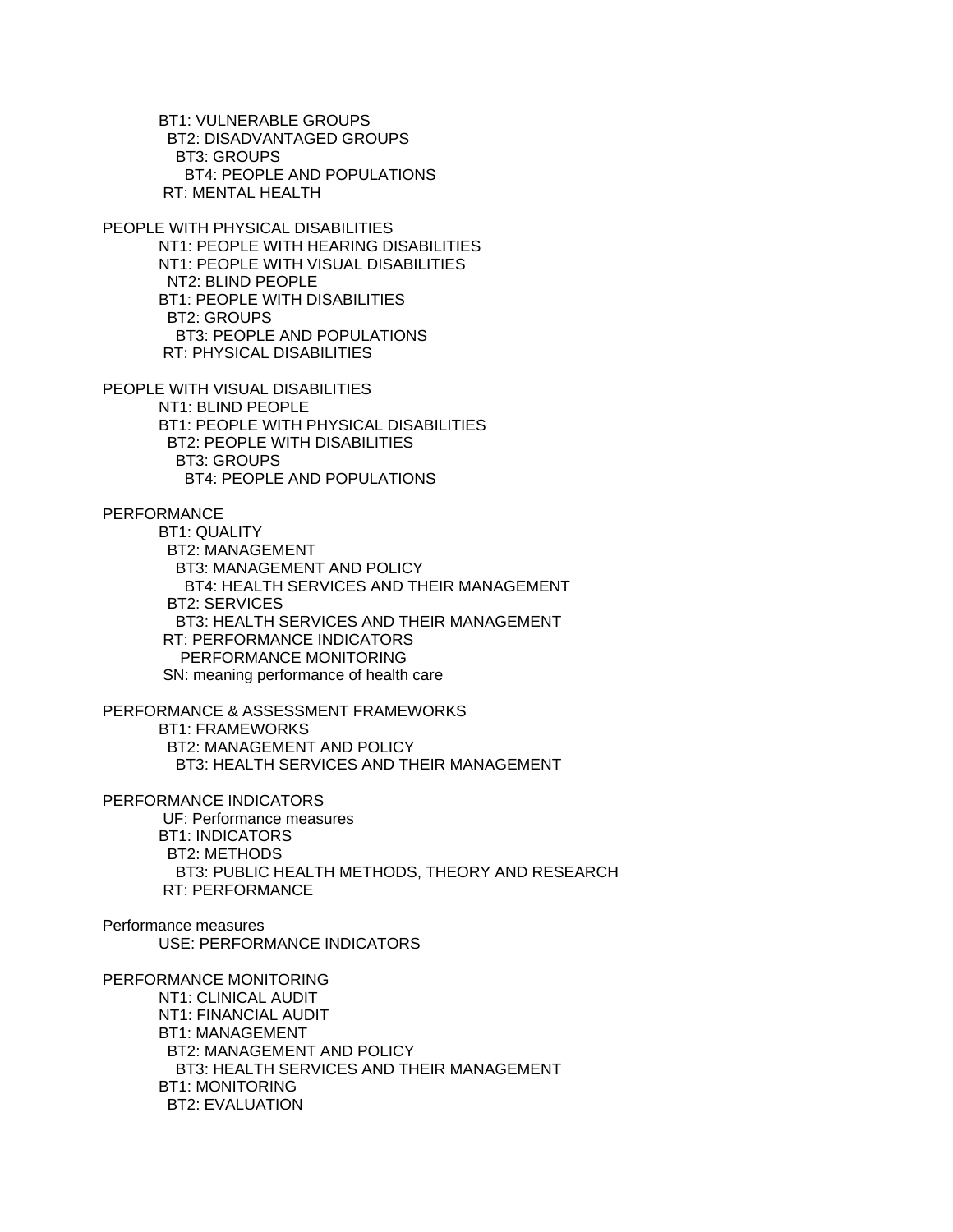BT3: RESEARCH METHODS BT4: METHODS BT5: PUBLIC HEALTH METHODS, THEORY AND RESEARCH BT4: RESEARCH BT5: PUBLIC HEALTH METHODS, THEORY AND RESEARCH RT: EFFECTIVENESS EVALUATION PERFORMANCE QUALITY CONTROL

PERINATAL CONDITIONS BT1: PREGNANCY BT2: PHYSICAL DEVELOPMENT

 BT3: PHYSIOLOGY BT4: SCIENCES BT5: SCIENCE AND TECHNOLOGY BT6: PUBLIC HEALTH METHODS, THEORY AND RESEARCH SN: was PHITS level 3 term

PERINATAL MORTALITY

 BT1: HEALTH STATUS BT2: HEALTH BT3: HEALTH, PUBLIC HEALTH, HEALTH PROMOTION SN: was PHITS level 3 term

Person

 USE: PEOPLE AND POPULATIONS SN: was PHITS level 1 term

PERSONAL AND SOCIAL EDUCATION BT1: EDUCATION BT2: EDUCATION, EMPLOYMENT AND SKILLS BT3: DETERMINANTS OF HEALTH RT: INTERPERSONAL SKILLS SEX EDUCATION SOCIAL STUDIES

Personal cleanliness USE: PERSONAL HYGIENE

PERSONAL DEVELOPMENT UF: Self development BT1: DEVELOPMENT BT2: MANAGEMENT BT3: MANAGEMENT AND POLICY BT4: HEALTH SERVICES AND THEIR MANAGEMENT RT: INTERPERSONAL SKILLS LIFESKILLS

Personal health USE: HEALTH

PERSONAL HYGIENE UF: Personal cleanliness BT1: HYGIENE BT2: ENVIRONMENT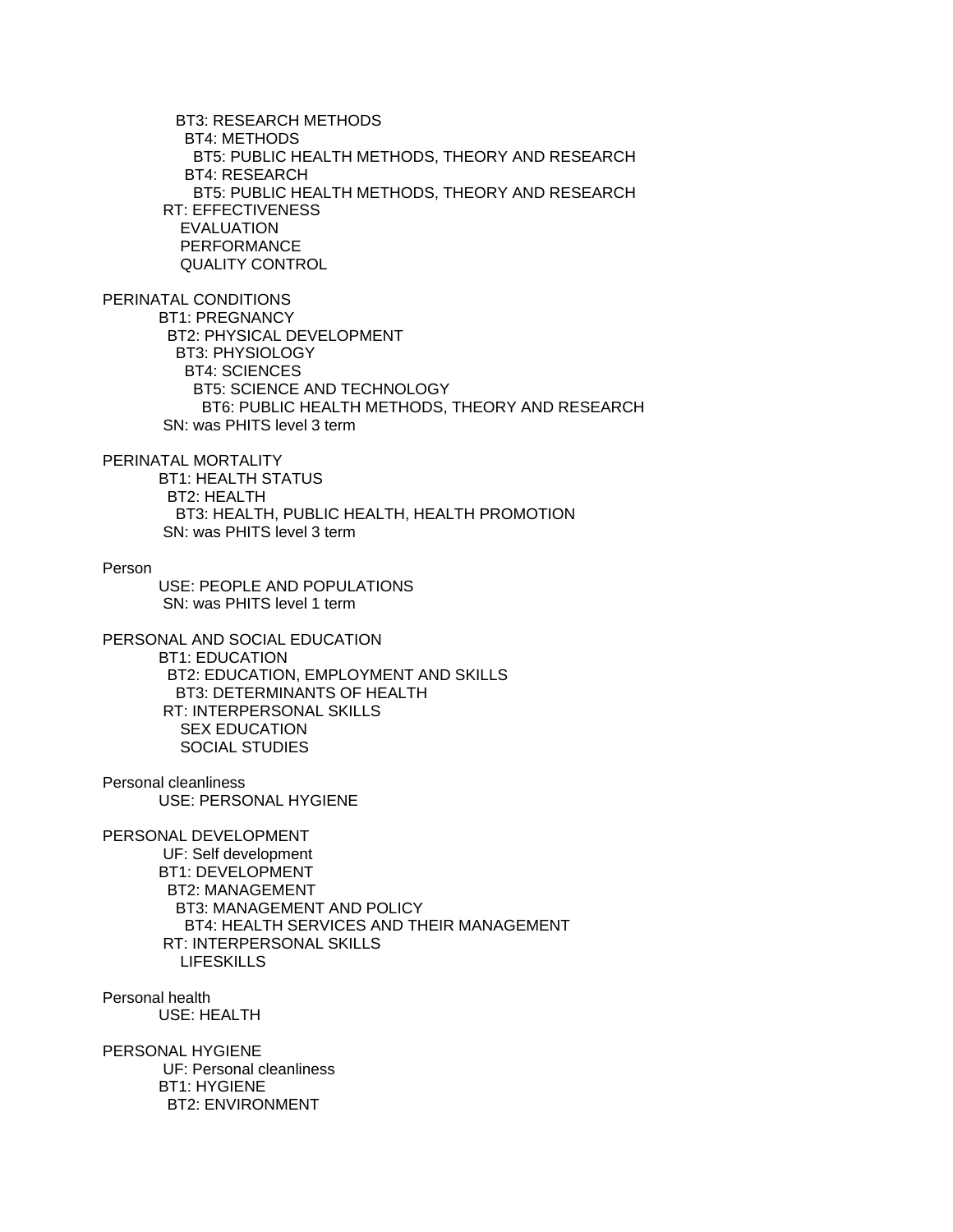BT3: ENVIRONMENTAL DETERMINANTS BT4: DETERMINANTS OF HEALTH BT2: INDIVIDUAL BEHAVIOUR BT3: DETERMINANTS OF HEALTH

Personal networks

USE: SOCIAL NETWORKS

PERSONAL RELATIONSHIPS NT1: COHABITATION NT1: FAMILIES NT2: ADOPTION NT2: PARENTS NT3: EXPECTANT PARENTS NT4: PREGNANT WOMEN NT3: FATHERS NT3: MOTHERS NT3: SINGLE PARENTS NT3: TEENAGE PARENTS NT3: WORKING PARENTS NT2: PARTNERS NT2: SINGLE PARENT FAMILIES NT1: MARRIAGE NT1: SINGLE PEOPLE BT1: RELATIONSHIPS BT2: PEOPLE AND POPULATIONS RT: INTERPERSONAL SKILLS

PERSONAL SAFETY BT1: SAFETY BT2: ENVIRONMENTAL DETERMINANTS BT3: DETERMINANTS OF HEALTH RT: LIFESKILLS VIOLENCE

Personal social services USE: SOCIAL SERVICES

PERSONALISED INFORMATION

 BT1: INFORMATION BT2: COMMUNICATION AND KNOWLEDGE BT2: MANAGEMENT AND POLICY BT3: HEALTH SERVICES AND THEIR MANAGEMENT RT: PATIENT EDUCATION PATIENT INFORMATION SN: Information about identifiable data subjects, eg patients or survey respondents.

PERSONALITY

 UF: Character Personality traits **Temperament**  NT1: ATTITUDES NT1: EMOTIONS BT1: PSYCHOLOGICAL DETERMINANTS BT2: DETERMINANTS OF HEALTH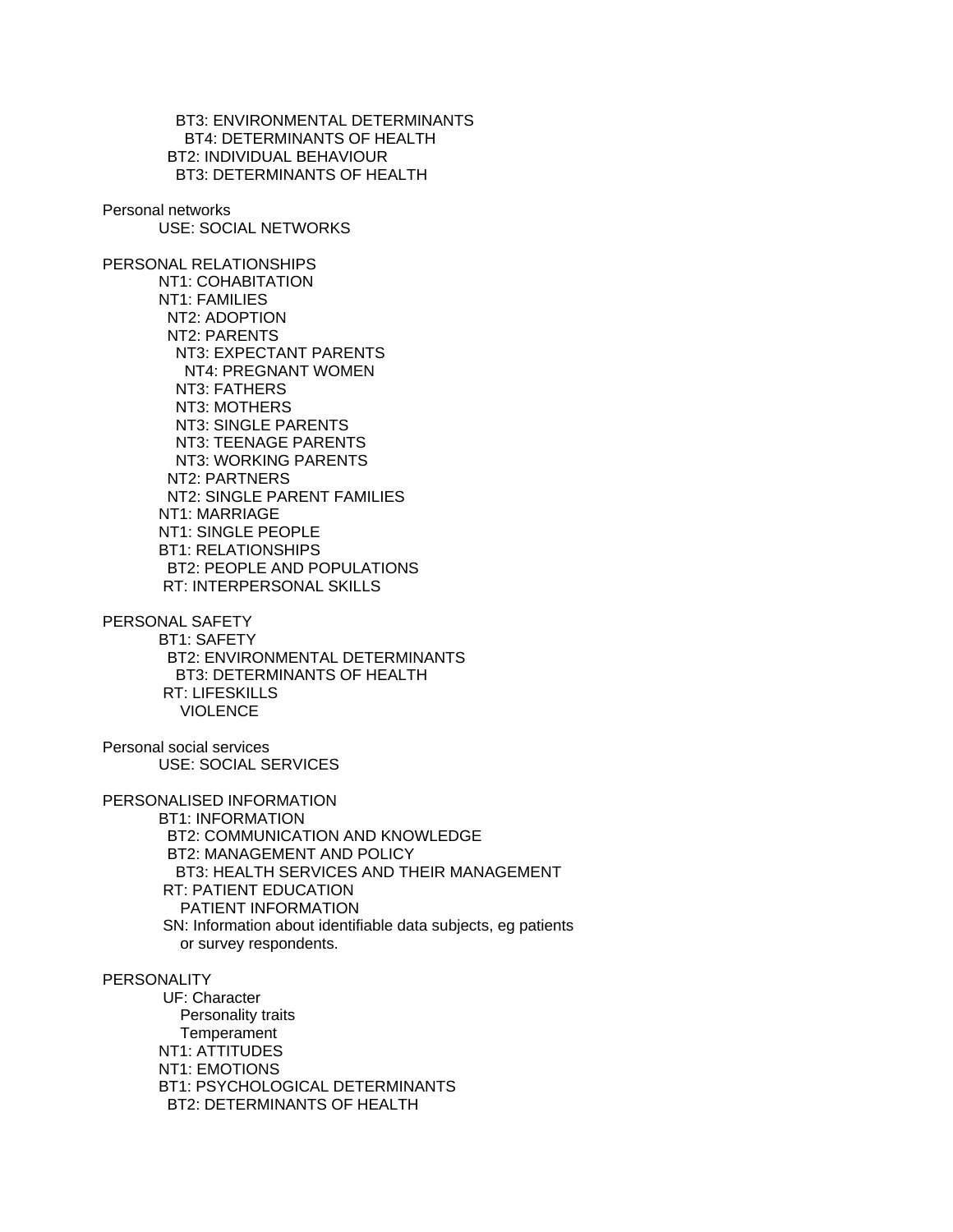PERSONALITY DISORDERS

 UF: Inadequate personality NT1: NEUROTIC DISORDERS NT2: COMPULSIVE BEHAVIOUR NT1: PHOBIC DISORDERS NT1: PSYCHOTIC DISORDERS NT1: SCHIZOPHRENIA BT1: MENTAL AND BEHAVIOURAL DISORDERS BT2: DEATH, DISEASE AND DISABILITY

Personality traits

USE: PERSONALITY

Personnel management USE: HUMAN RESOURCES MANAGEMENT

**PESTICIDES** 

 BT1: POLLUTANTS BT2: CAUSES OF HARM BT3: ENVIRONMENTAL DETERMINANTS BT4: DETERMINANTS OF HEALTH RT: AGRICULTURAL POLLUTION

PFI

USE: PRIVATE FINANCE INITIATIVES

PHARMACEUTICAL INDUSTRY BT1: INDUSTRY BT2: ECONOMICS, FINANCE AND INDUSTRY BT3: DETERMINANTS OF HEALTH RT: PHARMACIES

Pharmaceutical products USE: DRUGS

PHARMACEUTICAL SERVICES

 BT1: PRIMARY CARE SERVICES BT2: HEALTH SERVICES BT3: HEALTHCARE AND HEALTH SERVICES BT4: HEALTH SERVICES AND THEIR MANAGEMENT BT2: SERVICES BT3: HEALTH SERVICES AND THEIR MANAGEMENT RT: MEDICINES PHARMACIES PHARMACISTS SN: WAS PHITS level 3 TERM

**Pharmaceuticals** USE: DRUGS

PHARMACIES

 UF: Chemists **Dispensaries**  BT1: HEALTHCARE AND HEALTH SERVICES BT2: HEALTH SERVICES AND THEIR MANAGEMENT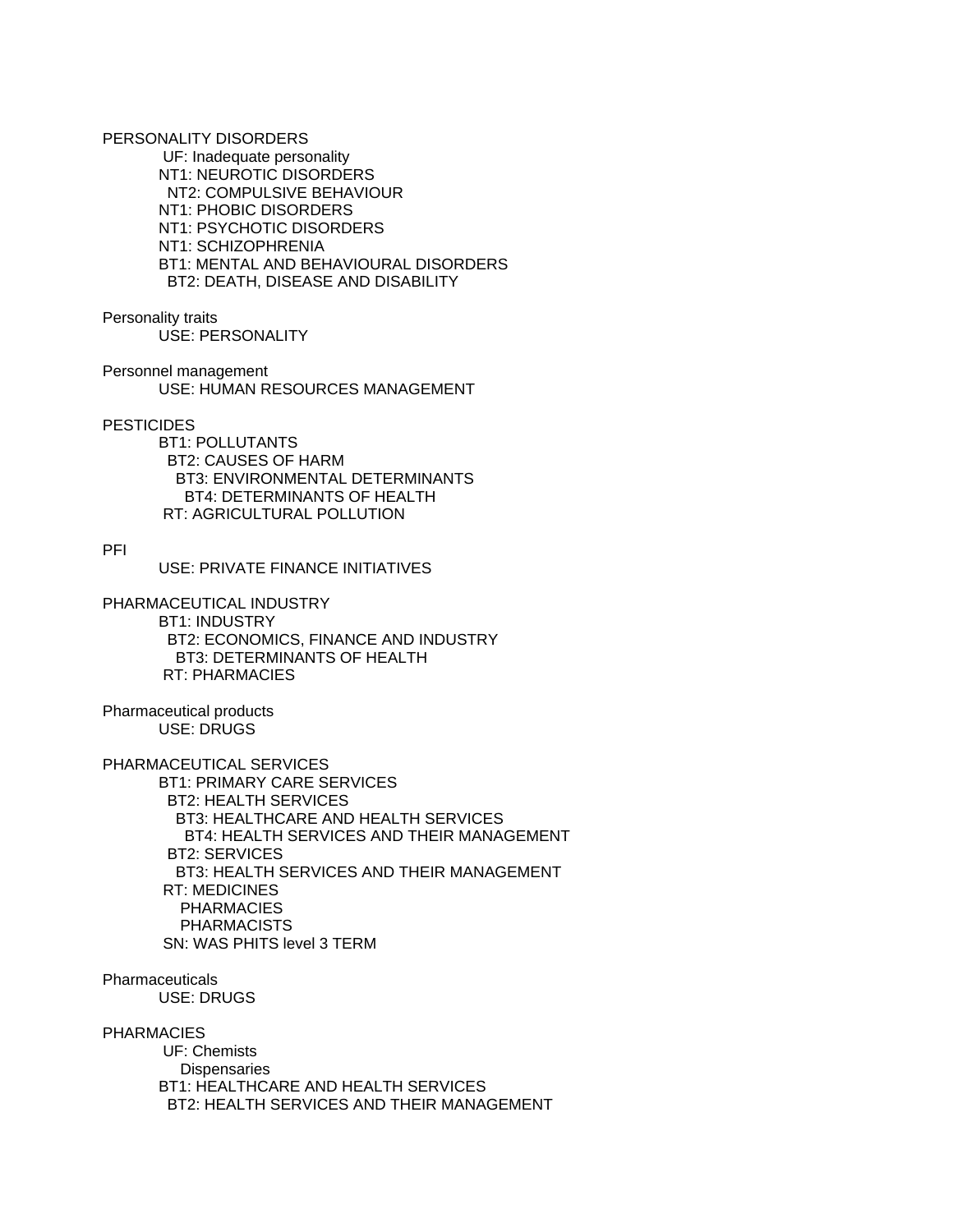RT: PHARMACEUTICAL INDUSTRY PHARMACEUTICAL SERVICES PHARMACISTS PHARMACISTS BT1: HEALTH PROFESSIONALS BT2: OCCUPATIONAL GROUPS BT3: GROUPS BT4: PEOPLE AND POPULATIONS RT: PHARMACEUTICAL SERVICES PHARMACIES **PRESCRIPTIONS** PHOBIC DISORDERS UF: Agoraphobia BT1: PERSONALITY DISORDERS BT2: MENTAL AND BEHAVIOURAL DISORDERS BT3: DEATH, DISEASE AND DISABILITY RT: NEUROTIC DISORDERS PSYCHOTIC DISORDERS Physical abuse USE: DOMESTIC VIOLENCE PHYSICAL ACTIVITY UF: Exercise NT1: CYCLING NT1: DANCING NT1: EXERCISE REFERRAL SCHEMES NT1: EXERCISES NT2: ANTENATAL EXERCISES NT1: GAMES NT1: JOGGING NT1: PLAY NT1: SPORTS NT1: SWIMMING NT1: WALKING NT1: WEIGHT TRAINING BT1: INDIVIDUAL BEHAVIOUR BT2: DETERMINANTS OF HEALTH RT: ACTIVITIES **FITNESS**  LEISURE ACTIVITIES LEISURE TIME PHYSICAL EDUCATION PHYSICAL DEVELOPMENT NT1: CHILDBIRTH NT2: MULTIPLE BIRTHS NT2: PREMATURE BIRTH NT1: GROWTH NT1: PREGNANCY NT2: PERINATAL CONDITIONS NT2: TEENAGE PREGNANCY NT2: UNWANTED PREGNANCY NT1: PUBERTY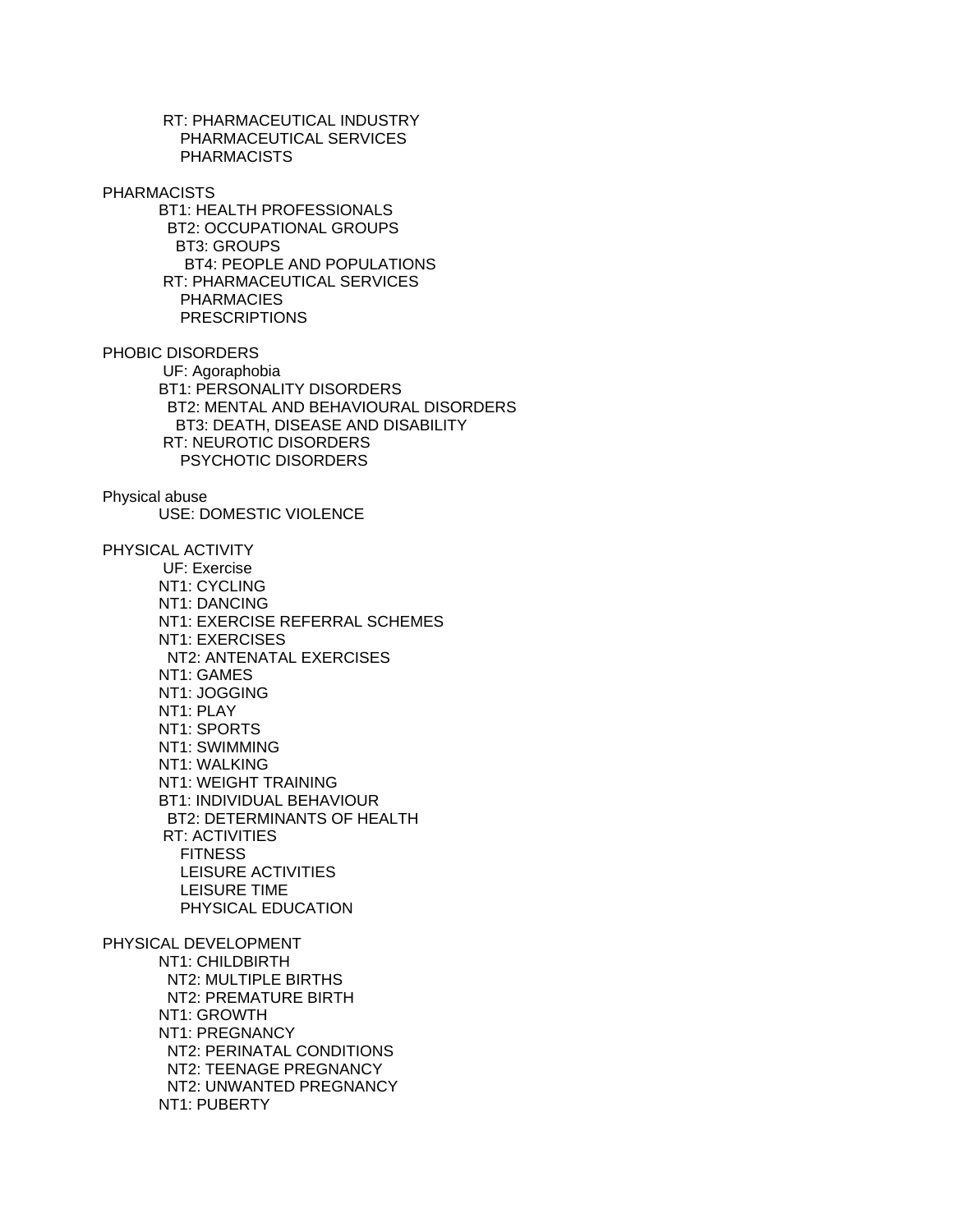BT1: PHYSIOLOGY BT2: SCIENCES BT3: SCIENCE AND TECHNOLOGY BT4: PUBLIC HEALTH METHODS, THEORY AND RESEARCH RT: DEVELOPMENTAL DISORDERS PHYSICAL DISABILITIES UF: Physical disadvantage Physical handicap BT1: DISABILITIES BT2: DEATH, DISEASE AND DISABILITY RT: PEOPLE WITH PHYSICAL DISABILITIES Physical disadvantage USE: PHYSICAL DISABILITIES PHYSICAL EDUCATION BT1: EDUCATION BT2: EDUCATION, EMPLOYMENT AND SKILLS BT3: DETERMINANTS OF HEALTH RT: PHYSICAL ACTIVITY SPORTS Physical handicap USE: PHYSICAL DISABILITIES Physical therapy USE: PHYSIOTHERAPY **Physicians**  USE: MEDICAL STAFF PHYSIOLOGY NT1: AGEING NT1: BIORHYTHMS NT1: BODY MEASUREMENTS NT2: BODY MASS INDEX NT2: WEIGHT NT3: OVERWEIGHT NT4: OBESITY NT3: UNDERWEIGHT NT3: WEIGHT MANAGEMENT NT1: FATIGUE NT1: FERTILITY NT2: ASSISTED CONCEPTION NT2: CONCEPTION NT3: ASSISTED CONCEPTION NT2: PRE CONCEPTION NT1: HORMONES NT2: OESTROGEN NT2: TESTOSTERONE NT1: MENOPAUSE NT1: PHYSICAL DEVELOPMENT NT2: CHILDBIRTH NT3: MULTIPLE BIRTHS

NT3: PREMATURE BIRTH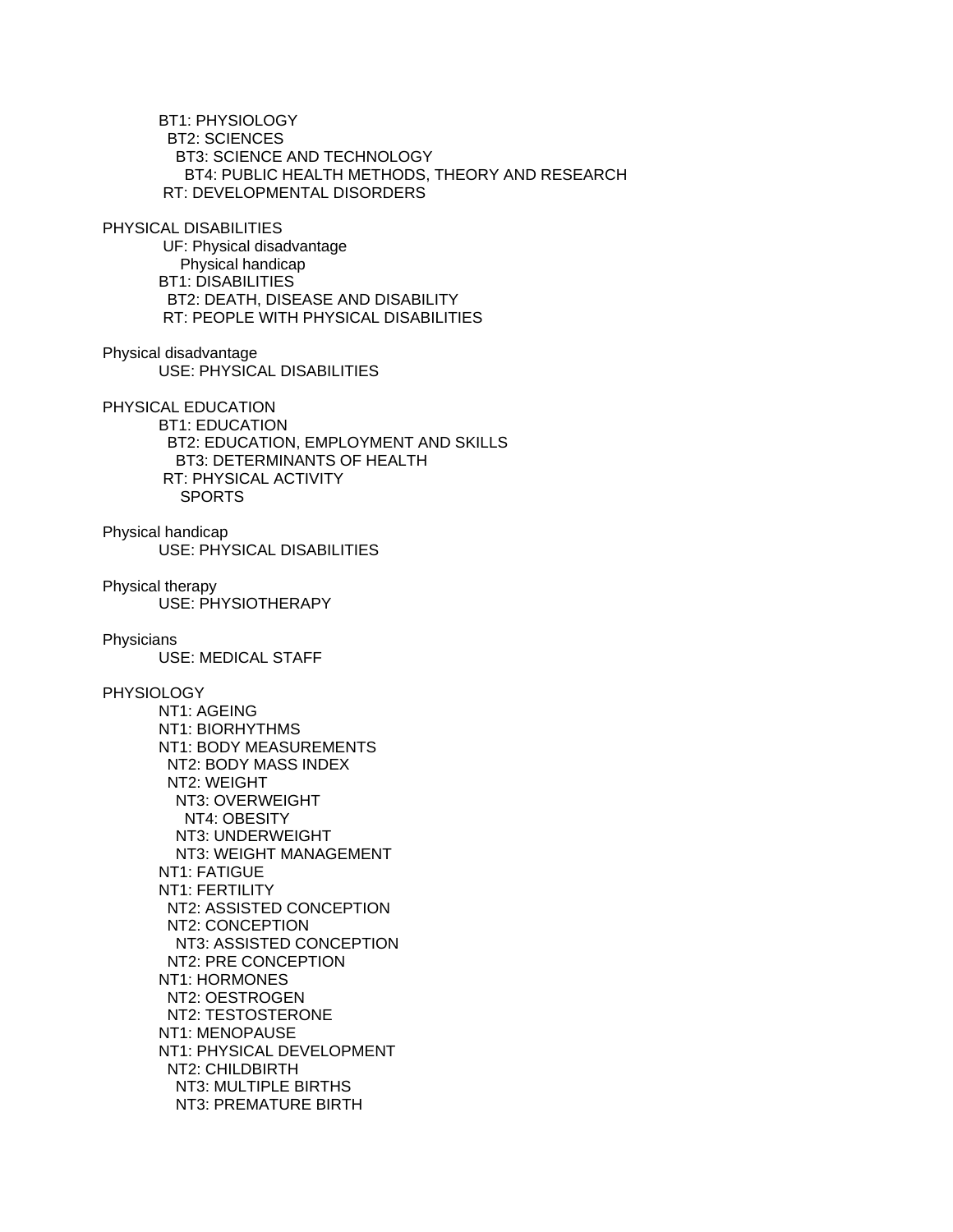NT2: GROWTH NT2: PREGNANCY NT3: PERINATAL CONDITIONS NT3: TEENAGE PREGNANCY NT3: UNWANTED PREGNANCY NT2: PUBERTY NT1: SLEEP NT2: SLEEP DEPRIVATION NT2: SLEEP DISORDERS BT1: SCIENCES BT2: SCIENCE AND TECHNOLOGY BT3: PUBLIC HEALTH METHODS, THEORY AND RESEARCH RT: ANATOMY

PHYSIOTHERAPY

 UF: Physical therapy BT1: THERAPY BT2: HEALTHCARE AND HEALTH SERVICES BT3: HEALTH SERVICES AND THEIR MANAGEMENT

PIGMENTATION DISORDERS

 BT1: SKIN DISORDERS BT2: DEATH, DISEASE AND DISABILITY

### Pill

USE: ORAL CONTRACEPTION

## PLACEBOS

 BT1: MEDICINES BT2: HEALTHCARE AND HEALTH SERVICES BT3: HEALTH SERVICES AND THEIR MANAGEMENT

## PLACES

 NT1: AREAS NT2: AREA BASED CLASSIFICATION NT2: AREA BASED INITIATIVES NT3: EDUCATION ACTION ZONES NT2: CENSUS DISTRICTS NT2: CENSUS ED/OA NT2: CENSUS WARD LEVEL NT2: CLINICAL NETWORKS NT2: CONSTITUENCIES NT2: COUNTIES NT2: COUNTRIES NT2: ELECTORAL REGIONS NT2: GEOGRAPHICAL FEATURES NT2: GOVERNMENT OFFICES NT2: GP PRACTICE AREAS NT2: HEALTH AUTHORITIES NT2: HOSPITALS NT3: HOSPITAL ADMISSION NT3: HOSPITAL DISCHARGE NT3: OUTPATIENT CARE NT2: HSC REGIONS NT2: LOCAL AUTHORITY AREAS NT2: NATURE RESERVES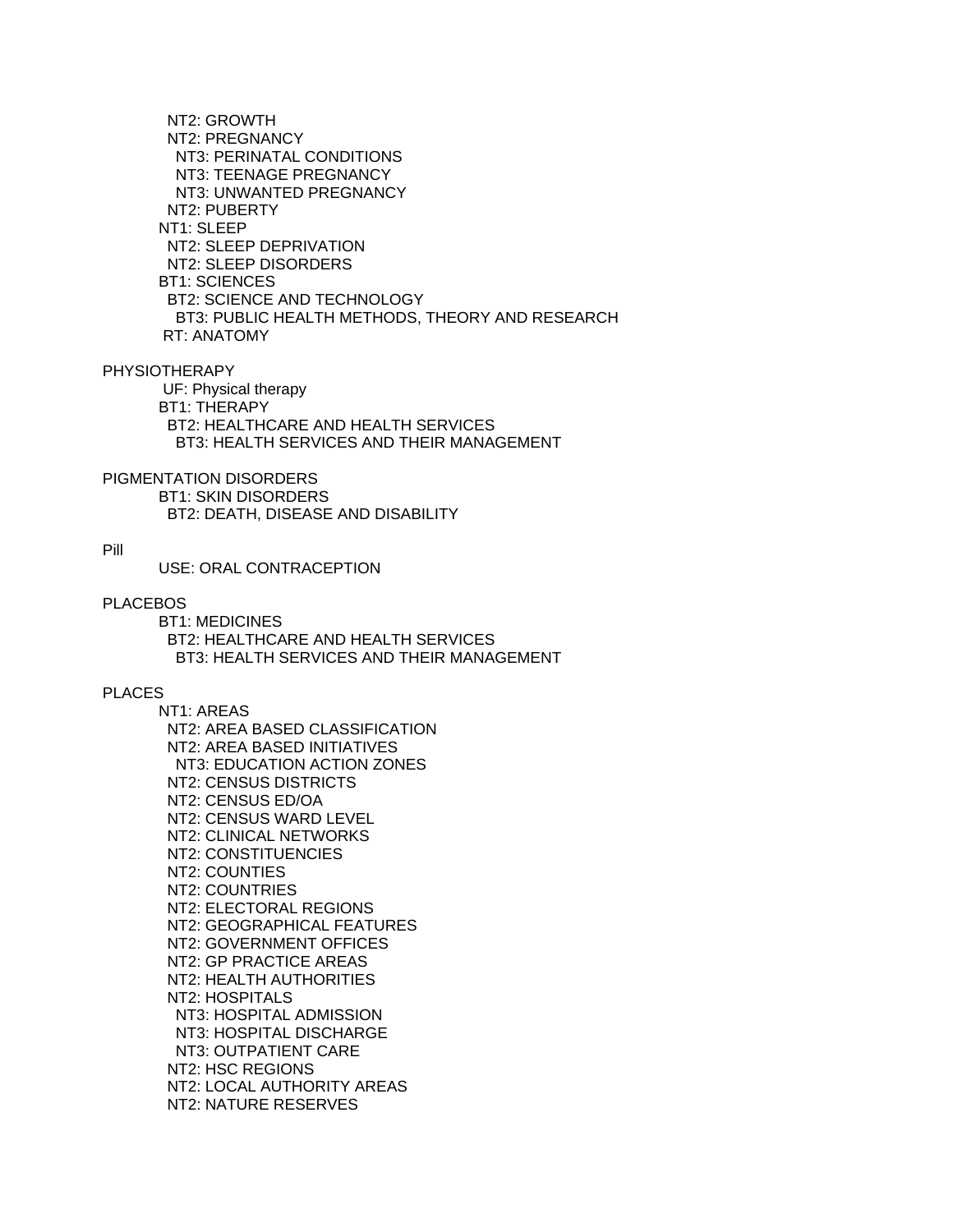NT2: NEIGHBOURHOODS NT3: NEIGHBOURHOOD RENEWAL NT2: NUTS1 NT2: NUTS2 NT2: NUTS3 NT2: NUTS4 NT2: NUTS5 NT2: ONS AREA CLASSIFICATIONS NT2: PARISHES NT2: POST CODE DISTRICTS NT2: POST CODE SECTORS NT2: PRIMARY CARE ORGANISATIONS NT2: RURAL AREAS NT2: SITES OF SPECIAL SCIENTIFIC INTEREST NT2: SOCIAL SERVICE DISTRICTS NT2: STANDARD REGIONS NT2: STRATEGIC HEALTH AUTHORITIES NT2: TRAINING ENTERPRISE COUNCILS NT2: TRAVEL TO WORK AREAS NT2: UNITARY AUTHORITIES NT2: URBAN AREAS NT3: CITIES NT4: INNER CITIES NT3: URBAN DEVELOPMENT NT2: WARDS NT2: WHO REGIONS NT1: HEALTH REGIONS NT1: LINES NT2: BOUNDARY DATA NT2: RAIL TRANSPORT NT2: RIVERS NT2: ROADS NT3: VEHICLES NT2: TRAFFIC FREE ROUTES NT1: POINTS NT2: CLUSTERS NT2: COMMUNAL ESTABLISHMENTS NT2: FULL POSTCODES NT2: GENERAL PRACTICE NT3: HEALTH PROMOTION UNITS NT2: GRID REFERENCES NT2: HOMES NT2: HOSPICES NT2: HOSPITALS NT3: HOSPITAL ADMISSION NT3: HOSPITAL DISCHARGE NT3: OUTPATIENT CARE NT2: INSTALLATIONS NT2: LEISURE FACILITIES NT3: SPORTS FACILITIES NT2: RETAIL OUTLETS NT2: SCHOOLS NT3: HEALTHY SCHOOLS NT3: NURSERY SCHOOLS NT3: OUT OF SCHOOL ACTIVITIES NT4: BREAKFAST CLUBS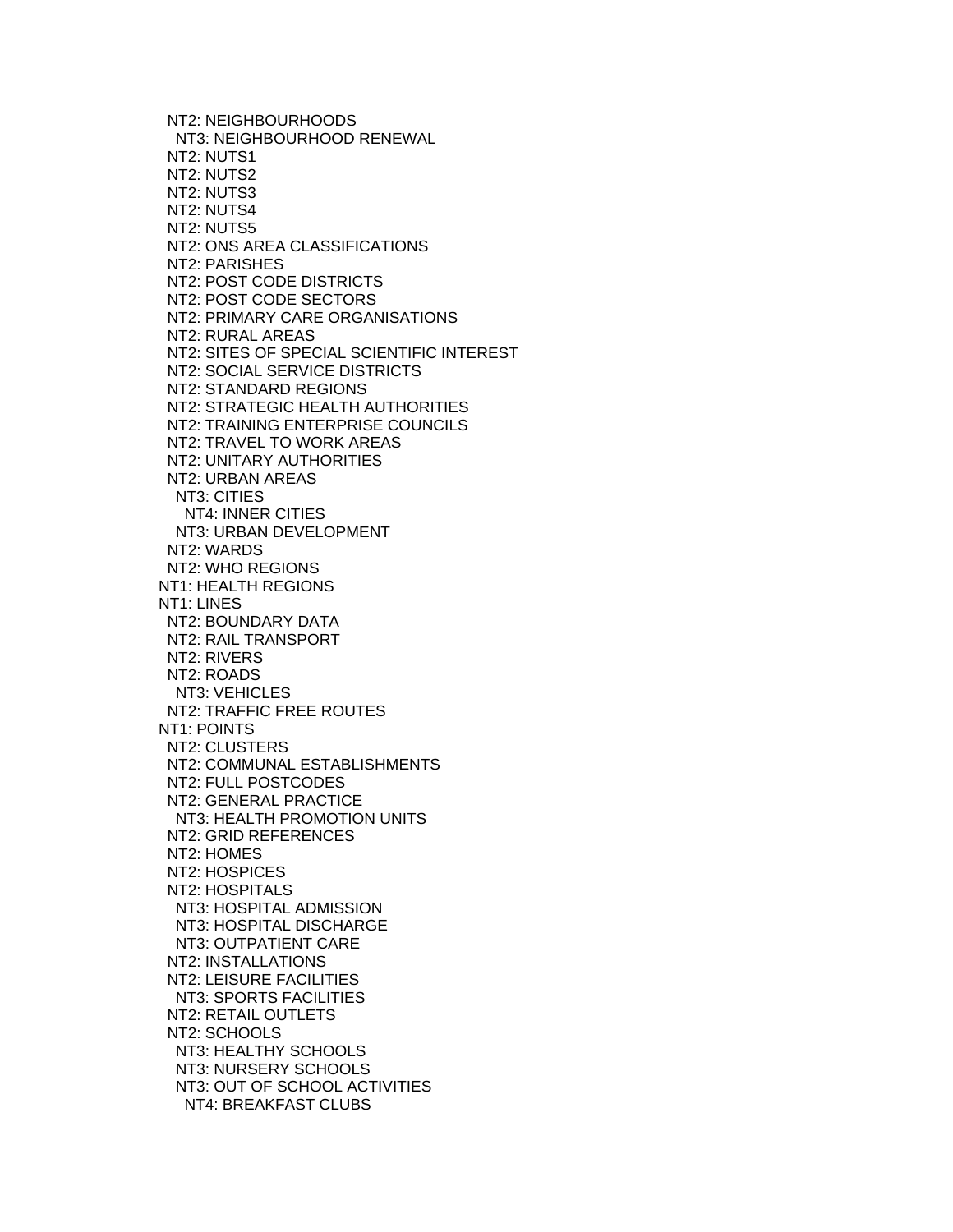NT3: PRIMARY SCHOOLS NT3: SECONDARY SCHOOLS NT2: WORKPLACE BT1: SETTINGS AND PLACES SN: was PHITS level 1 heading

## PLANNING

 UF: Planning procedures NT1: EMERGENCY PLANNING NT1: HEALTH PLANNING NT1: SERVICE PLANNING NT1: SOCIAL PLANNING NT1: STRATEGIC PLANNING BT1: POLICY BT2: MANAGEMENT AND POLICY BT3: HEALTH SERVICES AND THEIR MANAGEMENT

# Planning procedures

USE: PLANNING

# PLASTIC SURGERY

 BT1: SURGERY BT2: MEDICAL TREATMENT BT3: HEALTHCARE AND HEALTH SERVICES BT4: HEALTH SERVICES AND THEIR MANAGEMENT

# PLAY

 UF: Childrens play BT1: PHYSICAL ACTIVITY BT2: INDIVIDUAL BEHAVIOUR BT3: DETERMINANTS OF HEALTH RT: GAMES

#### PLAYGROUNDS

 BT1: BUILDINGS, CONSTRUCTIONS AND POINTS BT2: SETTINGS AND PLACES RT: GAMES

#### **PNEUMONIA**

 BT1: RESPIRATORY DISORDERS BT2: DEATH, DISEASE AND DISABILITY RT: INFLUENZA

### Podiatry

USE: FOOT HEALTH

## POINTS

 NT1: CLUSTERS NT1: COMMUNAL ESTABLISHMENTS NT1: FULL POSTCODES NT1: GENERAL PRACTICE NT2: HEALTH PROMOTION UNITS NT1: GRID REFERENCES NT1: HOMES NT1: HOSPICES NT1: HOSPITALS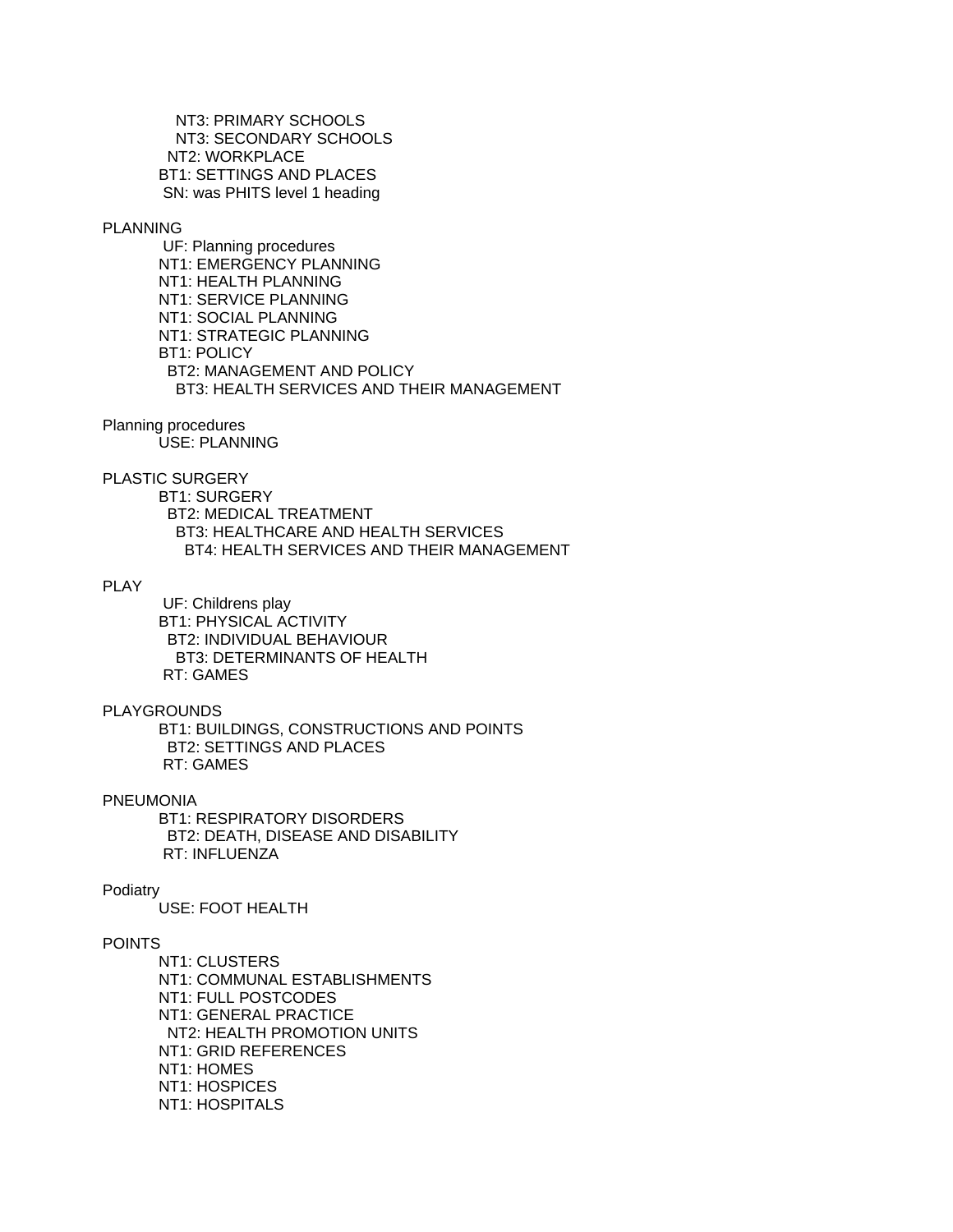NT2: HOSPITAL ADMISSION NT2: HOSPITAL DISCHARGE NT2: OUTPATIENT CARE NT1: INSTALLATIONS NT1: LEISURE FACILITIES NT2: SPORTS FACILITIES NT1: RETAIL OUTLETS NT1: SCHOOLS NT2: HEALTHY SCHOOLS NT2: NURSERY SCHOOLS NT2: OUT OF SCHOOL ACTIVITIES NT3: BREAKFAST CLUBS NT2: PRIMARY SCHOOLS NT2: SECONDARY SCHOOLS NT1: WORKPLACE BT1: PLACES BT2: SETTINGS AND PLACES RT: BUILDINGS, CONSTRUCTIONS AND POINTS SN: Any specific place - a point on a map

## POISONING

 BT1: CAUSES OF HARM BT2: ENVIRONMENTAL DETERMINANTS BT3: DETERMINANTS OF HEALTH BT1: INJURIES BT2: DEATH, DISEASE AND DISABILITY RT: ACCIDENTS SELF HARM SUICIDE

POISONOUS SUBSTANCES BT1: CAUSES OF HARM BT2: ENVIRONMENTAL DETERMINANTS BT3: DETERMINANTS OF HEALTH

# **POLICE**

 BT1: PUBLIC SERVICES BT2: GOVERNMENT AND LAW BT3: HEALTH SERVICES AND THEIR MANAGEMENT

## **POLICY**

 UF: Healthcare (policy) Regeneration (policy) Research policy Social exclusion (policy) Sustainable development (policy) Wider health (policy) NT1: ECONOMIC POLICY NT2: EMPLOYMENT POLICY NT1: EMPLOYMENT POLICY NT1: GOVERNMENT POLICY NT2: GOVERNMENT INITIATIVES NT3: AREA BASED INITIATIVES NT4: EDUCATION ACTION ZONES NT2: NATIONAL SERVICE FRAMEWORKS NT1: HEALTH POLICY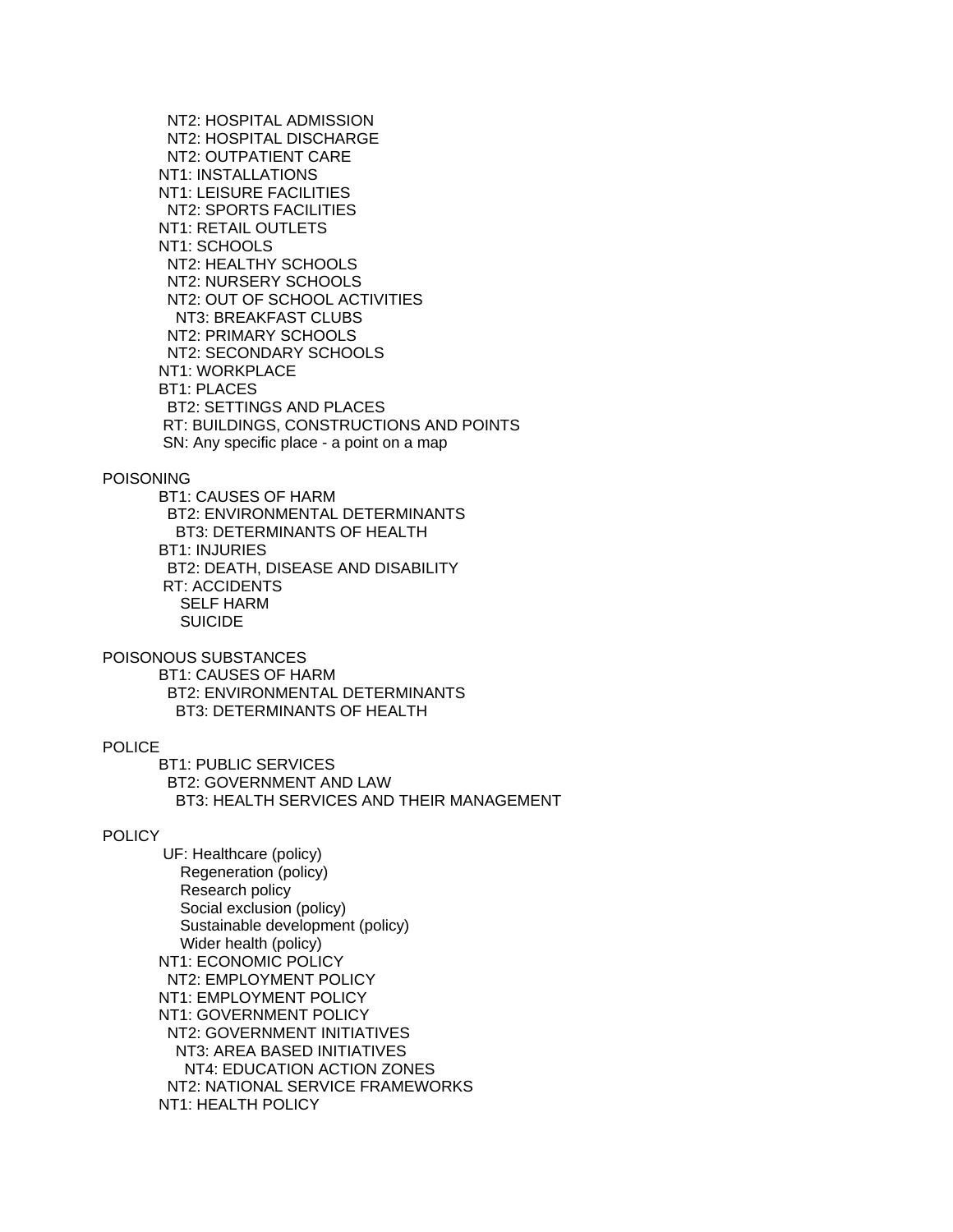NT2: ALCOHOL POLICIES NT2: DRUG POLICIES NT2: HEALTH INEQUALITIES NT2: HEALTH PLANNING NT2: INTERNATIONAL POLICY NT2: LOCAL POLICY NT3: DH OR NHS LOCAL POLICY NT3: VOLUNTARY AGENCIES LOCAL POLICIES NT2: NATIONAL POLICY NT3: DH OR NHS NATIONAL POLICY NT3: VOLUNTARY AGENCIES NATIONAL POLICIES NT2: REGIONAL POLICY NT3: DH OR NHS REGIONAL POLICY NT3: VOLUNTARY AGENCIES REGIONAL POLICIES NT2: SMOKING POLICIES NT2: TASK FORCES NT2: TOBACCO CONTROL POLICIES NT3: ILLEGAL SALES NT2: UK HEALTH POLICIES NT3: CALDICOTT NT3: ENVIRONMENTAL POLICY NT3: HEALTH DEVELOPMENT NT3: HEALTH PROTECTION NT3: HEALTH TARGETS NT3: SEXUAL HEALTH NT3: SOCIOECONOMIC POLICY NT1: PLANNING NT2: EMERGENCY PLANNING NT2: HEALTH PLANNING NT2: SERVICE PLANNING NT2: SOCIAL PLANNING NT2: STRATEGIC PLANNING NT1: POLICY FORMULATION NT1: SOCIAL POLICY NT2: SOCIAL PLANNING BT1: MANAGEMENT AND POLICY BT2: HEALTH SERVICES AND THEIR MANAGEMENT RT: POLICY EVALUATION POLICY MAKERS **STRATEGY** Policy appraisal

USE: POLICY EVALUATION

POLICY EVALUATION UF: Policy appraisal BT1: EVALUATION BT2: RESEARCH METHODS BT3: METHODS BT4: PUBLIC HEALTH METHODS, THEORY AND RESEARCH BT3: RESEARCH BT4: PUBLIC HEALTH METHODS, THEORY AND RESEARCH RT: POLICY

POLICY FORMULATION UF: Formulation of policy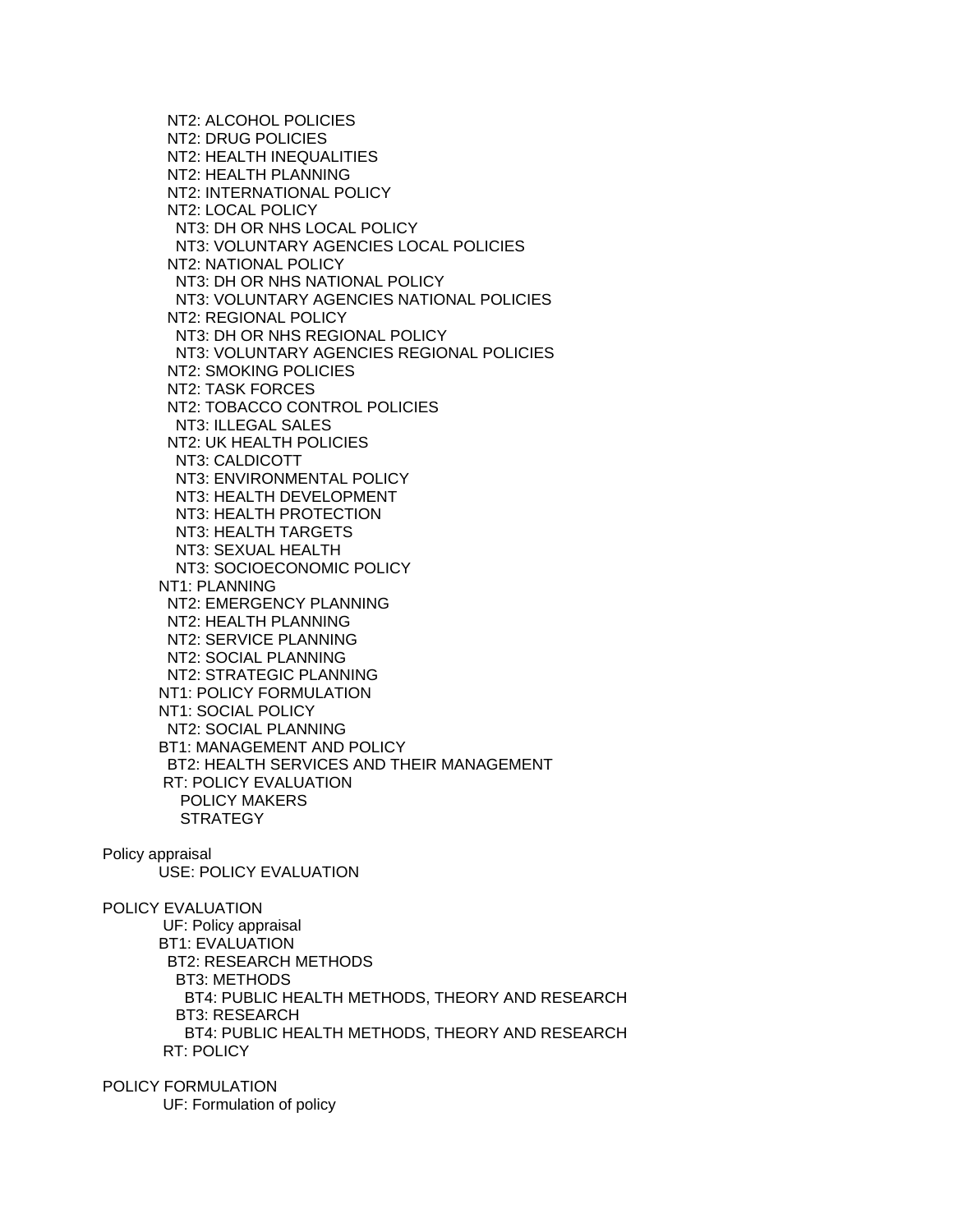Policy making BT1: POLICY BT2: MANAGEMENT AND POLICY BT3: HEALTH SERVICES AND THEIR MANAGEMENT

#### POLICY MAKERS

 BT1: OCCUPATIONAL GROUPS BT2: GROUPS BT3: PEOPLE AND POPULATIONS RT: POLICY

# Policy making

USE: POLICY FORMULATION

# POLIO

 BT1: COMMUNICABLE DISEASES BT2: DEATH, DISEASE AND DISABILITY

## POLITICS

 BT1: GOVERNMENT AND LAW BT2: HEALTH SERVICES AND THEIR MANAGEMENT

# POLLUTANTS

 NT1: ASBESTOS NT1: CARBON MONOXIDE NT1: HEAVY METALS NT1: OZONE NT1: PARTICULATES NT1: PESTICIDES NT1: RADIATION NT2: ELECTROMAGNETIC RADIATION NT2: RADON NT2: ULTRAVIOLET RADIATION NT1: TOBACCO SMOKE BT1: CAUSES OF HARM BT2: ENVIRONMENTAL DETERMINANTS BT3: DETERMINANTS OF HEALTH RT: CHEMICALS POLLUTION

## POLLUTION

 UF: Environmental pollution NT1: AGRICULTURAL POLLUTION NT1: AIR QUALITY NT2: INDOOR AIR POLLUTION NT2: OUTDOOR AIR POLLUTION NT3: CARBON MONOXIDE NT3: VEHICLE RELATED AIR POLLUTION NT1: INDUSTRIAL POLLUTION NT1: NOISE POLLUTION NT1: SOIL CONTAMINATION NT1: WATER POLLUTION BT1: ENVIRONMENT BT2: ENVIRONMENTAL DETERMINANTS BT3: DETERMINANTS OF HEALTH RT: POLLUTANTS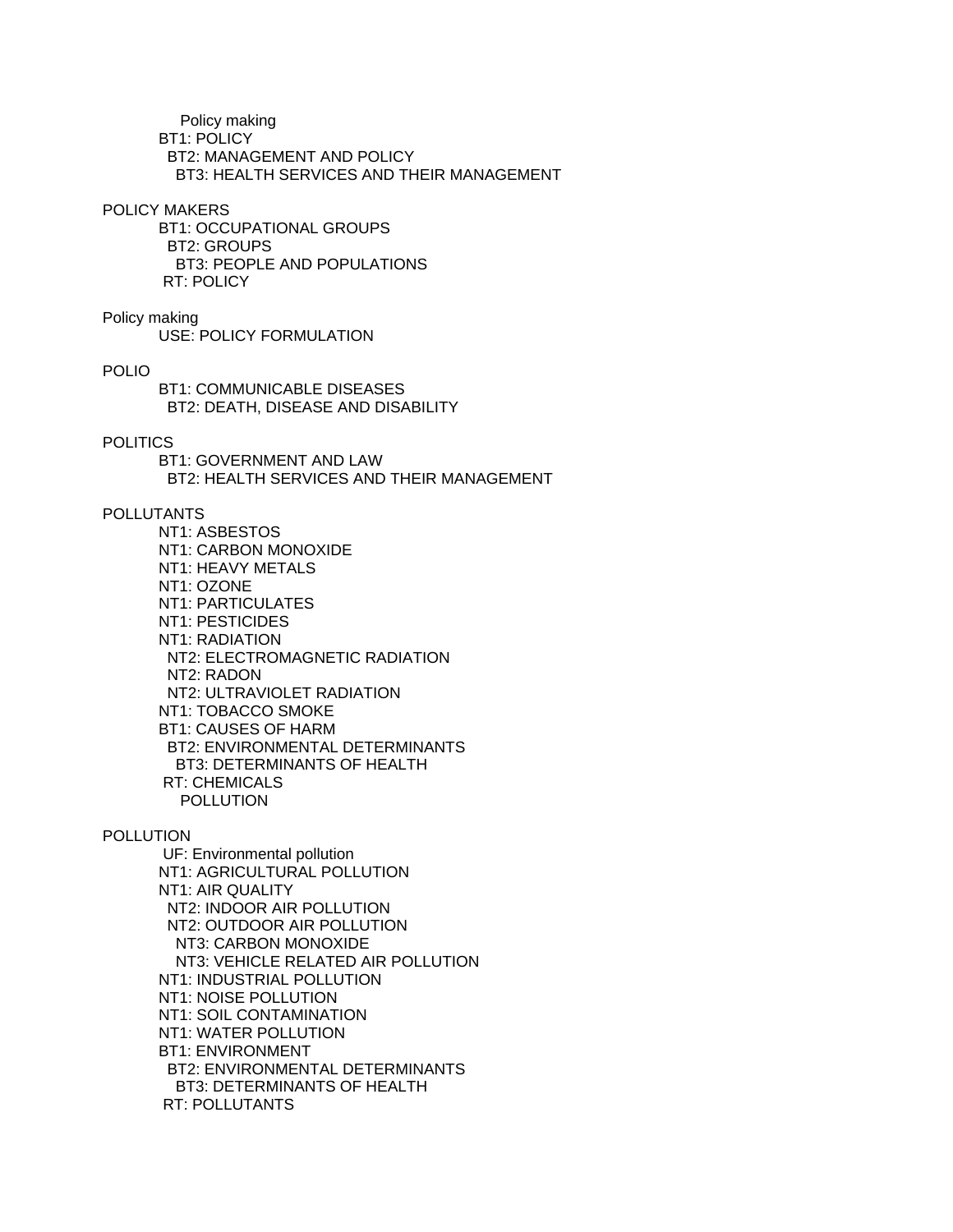Polypeptides USE: PROTEINS

POPULATION BASED AND PREVENTIVE SERVICES NT1: COMMUNITY DEVELOPMENT NT2: COMMUNITY ACTION NT1: ENVIRONMENTAL HEALTH NT1: FAMILY PLANNING NT2: ABORTION NT2: CONTRACEPTION NT3: CONDOMS NT4: CONDOM DISTRIBUTION NT4: CONDOM USE NT3: EMERGENCY CONTRACEPTION NT3: FEMALE CONDOMS NT3: ORAL CONTRACEPTION NT4: EMERGENCY CONTRACEPTION NT2: STERILISATION NT1: HEALTH PROTECTION NT1: INFECTION CONTROL NT2: NEEDLESTICK INJURY NT2: TRANSMISSION NT3: BLOODBORNE TRANSMISSION NT3: VERTICAL TRANSMISSION NT1: REGENERATION NT1: SCREENING NT2: DEVELOPMENTAL SCREENING NT2: TESTING NT3: FERTILITY TESTS NT3: HIV TESTING NT3: WEIGHT MEASUREMENT NT1: SMOKING CESSATION NT2: NICOTINE REPLACEMENT THERAPY BT1: SERVICES BT2: HEALTH SERVICES AND THEIR MANAGEMENT SN: was PHITS level 2 term POPULATION CHANGE

 UF: Migration and population change NT1: MIGRATION BT1: SOCIAL ISSUES BT2: SOCIETY BT3: SOCIAL DETERMINANTS BT4: DETERMINANTS OF HEALTH

## Population data USE: DEMOGRAPHIC DATA

Population migration USE: MIGRATION

POPULATION SIZE AND DENSITY BT1: DEMOGRAPHY BT2: RESEARCH METHODS BT3: METHODS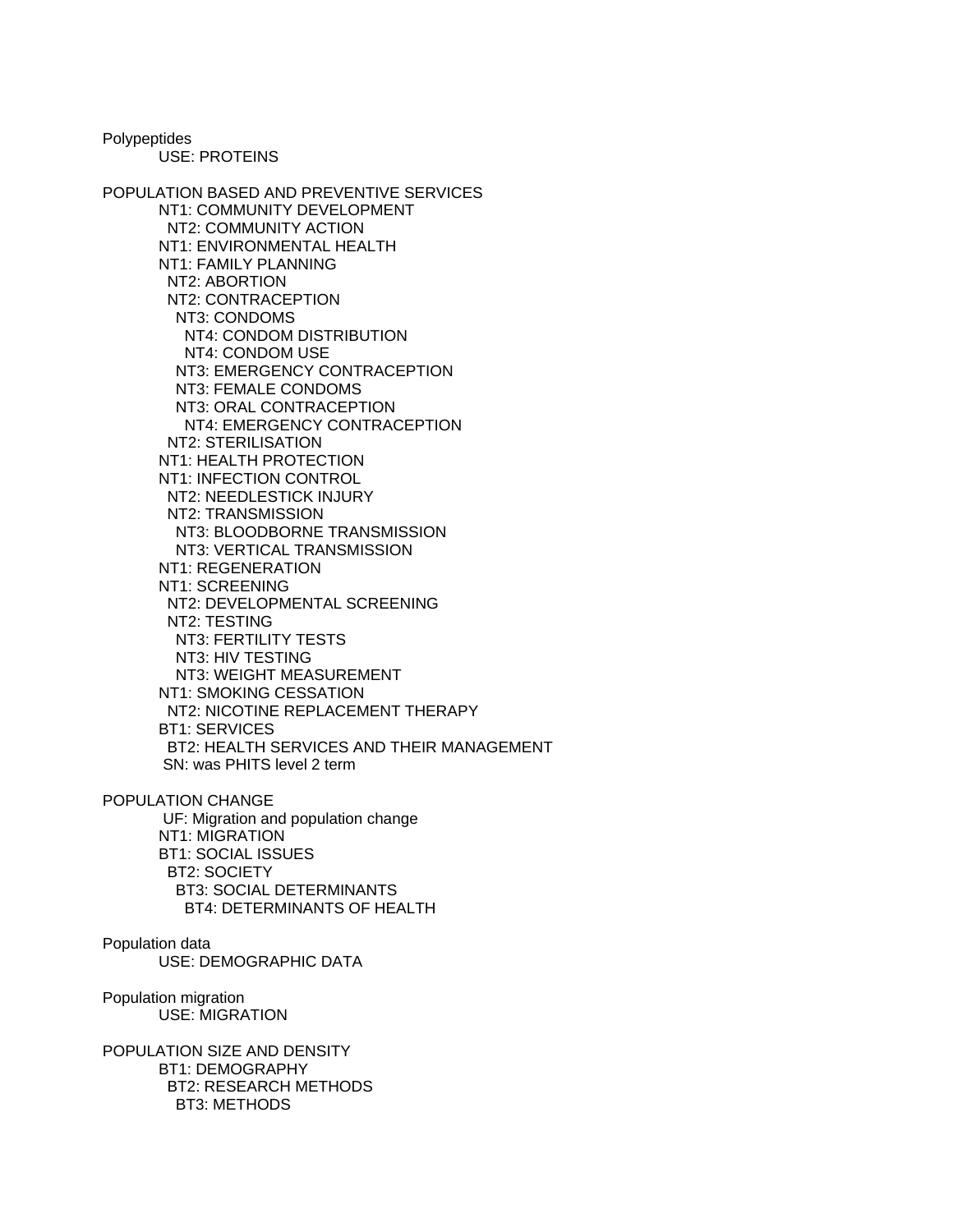BT4: PUBLIC HEALTH METHODS, THEORY AND RESEARCH BT3: RESEARCH BT4: PUBLIC HEALTH METHODS, THEORY AND RESEARCH POPULATION STRUCTURE BT1: DEMOGRAPHY BT2: RESEARCH METHODS BT3: METHODS BT4: PUBLIC HEALTH METHODS, THEORY AND RESEARCH BT3: RESEARCH BT4: PUBLIC HEALTH METHODS, THEORY AND RESEARCH BT1: SOCIODEMOGRAPHIC FACTORS BT2: SOCIAL FACTORS BT3: SOCIOECONOMIC FACTORS BT4: SOCIAL DETERMINANTS BT5: DETERMINANTS OF HEALTH Population studies USE: DEMOGRAPHY POST CODE DISTRICTS BT1: AREAS BT2: PLACES BT3: SETTINGS AND PLACES SN: Refers to UK postcodes (ZIP codes) as identifiers of place POST CODE SECTORS BT1: AREAS BT2: PLACES BT3: SETTINGS AND PLACES SN: Refers to UK postcodes (ZIP codes) as identifiers of place POST TRAUMATIC STRESS BT1: MENTAL AND BEHAVIOURAL DISORDERS BT2: DEATH, DISEASE AND DISABILITY POSTNATAL CARE BT1: CARE BT2: HEALTHCARE AND HEALTH SERVICES BT3: HEALTH SERVICES AND THEIR MANAGEMENT RT: PREGNANCY WELL NEONATES POSTNATAL DEPRESSION BT1: DEPRESSION BT2: MENTAL AND BEHAVIOURAL DISORDERS BT3: DEATH, DISEASE AND DISABILITY BT1: PREGNANCY AND CHILDBIRTH DISORDERS BT2: DEATH, DISEASE AND DISABILITY POSTURE BT1: ERGONOMICS BT2: SCIENCES BT3: SCIENCE AND TECHNOLOGY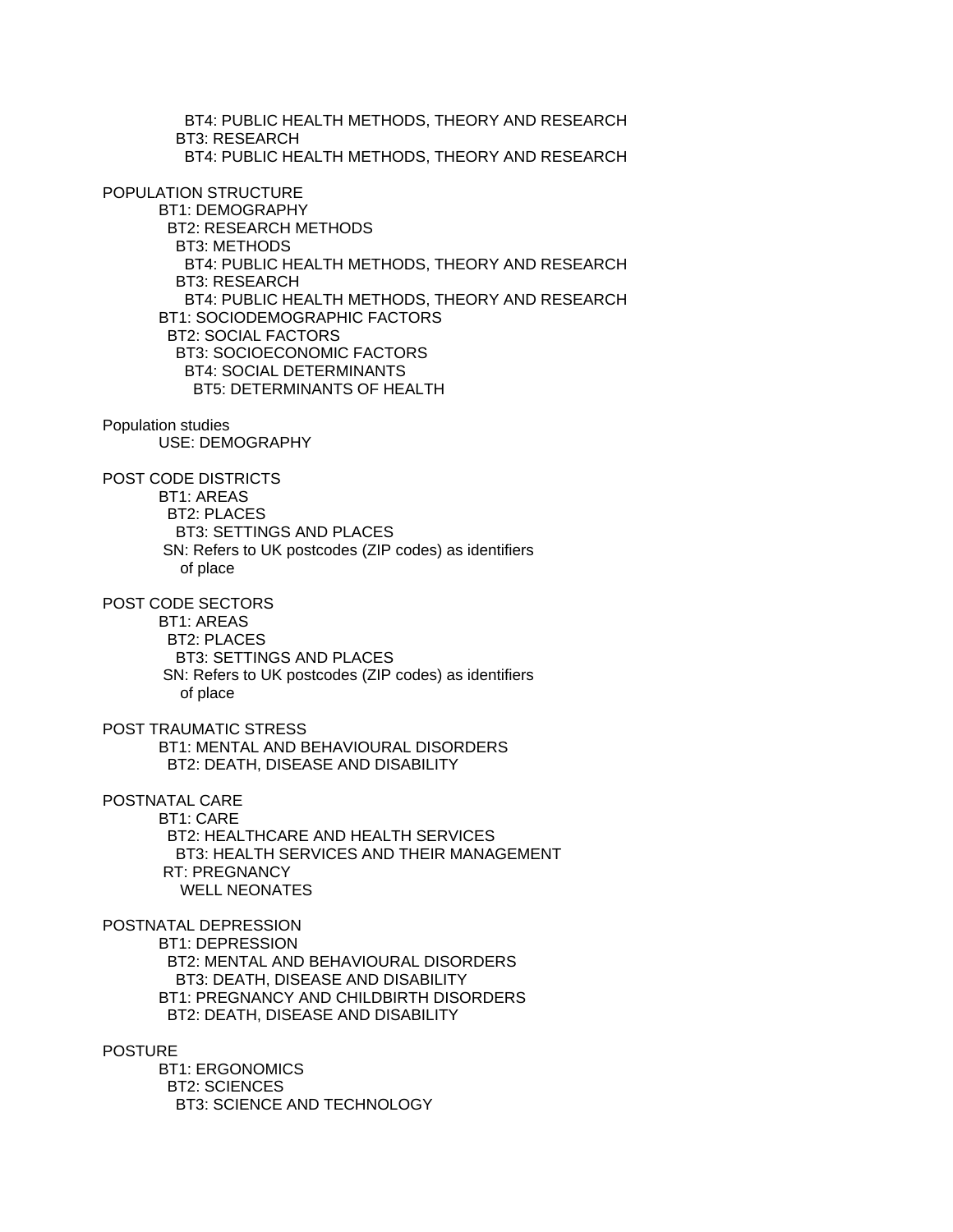BT4: PUBLIC HEALTH METHODS, THEORY AND RESEARCH RT: ANATOMY LIFTING WRULDS

# **POULTRY**

 BT1: FOOD BT2: FOOD AND NUTRITION BT3: DETERMINANTS OF HEALTH

## POVERTY

 UF: Deprivation Deprivation and poverty NT1: CHILD POVERTY NT1: FOOD POVERTY NT1: FUEL POVERTY BT1: SOCIOECONOMIC STATUS BT2: SOCIOECONOMIC FACTORS BT3: SOCIAL DETERMINANTS BT4: DETERMINANTS OF HEALTH RT: DEPRIVED AREAS LOW INCOME

## PR

 UF: Public relations BT1: COMMUNICATION BT2: COMMUNICATION AND KNOWLEDGE

## PRE CONCEPTION

 BT1: FERTILITY BT2: PHYSIOLOGY BT3: SCIENCES BT4: SCIENCE AND TECHNOLOGY BT5: PUBLIC HEALTH METHODS, THEORY AND RESEARCH RT: ANTENATAL CARE **CONCEPTION**  FERTILITY TESTS FOLIC ACID

Pre natal care USE: ANTENATAL CARE

# PRE RETIREMENT

 UF: Preparation for retirement BT1: RETIREMENT BT2: EMPLOYMENT BT3: EDUCATION, EMPLOYMENT AND SKILLS BT4: DETERMINANTS OF HEALTH

PRE SCHOOL CHILDREN

 UF: Under fives BT1: CHILDREN BT2: AGE GROUPS BT3: GROUPS BT4: PEOPLE AND POPULATIONS RT: BOYS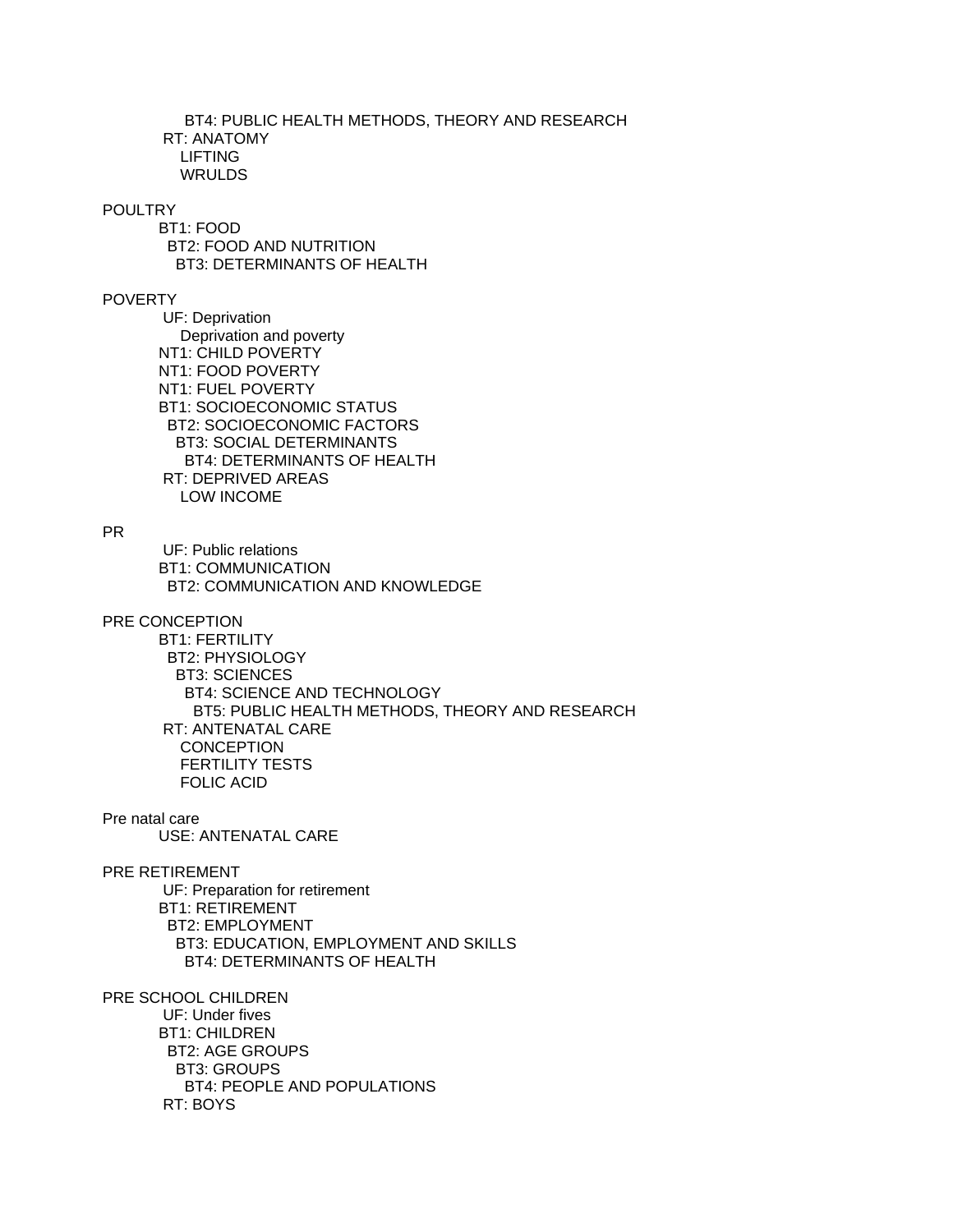GIRLS INFANTS NURSERY SCHOOLS SN: Young children between 3-5 years before they start primary school

PRE SCHOOL SETTINGS

 NT1: NURSERY SCHOOLS BT1: EDUCATIONAL SETTINGS BT2: EDUCATION BT3: EDUCATION, EMPLOYMENT AND SKILLS BT4: DETERMINANTS OF HEALTH

**Predictors** 

USE: RISK FACTORS

**PREGNANCY** 

 UF: Pregnancy and childbirth NT1: PERINATAL CONDITIONS NT1: TEENAGE PREGNANCY NT1: UNWANTED PREGNANCY BT1: PHYSICAL DEVELOPMENT BT2: PHYSIOLOGY BT3: SCIENCES BT4: SCIENCE AND TECHNOLOGY BT5: PUBLIC HEALTH METHODS, THEORY AND RESEARCH RT: ANTENATAL CARE CHILDBIRTH **CONCEPTION**  EXPECTANT PARENTS FOETAL ALCOHOL SYNDROME MIDWIVES POSTNATAL CARE PREGNANT WOMEN

Pregnancy and childbirth USE: CHILDBIRTH **PREGNANCY** SN: was PHITS level 2 term

PREGNANCY AND CHILDBIRTH DISORDERS NT1: LOW BIRTH WEIGHT NT1: POSTNATAL DEPRESSION NT1: SUDDEN INFANT DEATH SYNDROME BT1: DEATH, DISEASE AND DISABILITY RT: FOETAL ALCOHOL SYNDROME

Pregnancy termination USE: ABORTION

PREGNANT WOMEN BT1: EXPECTANT PARENTS BT2: PARENTS BT3: FAMILIES BT4: PERSONAL RELATIONSHIPS BT5: RELATIONSHIPS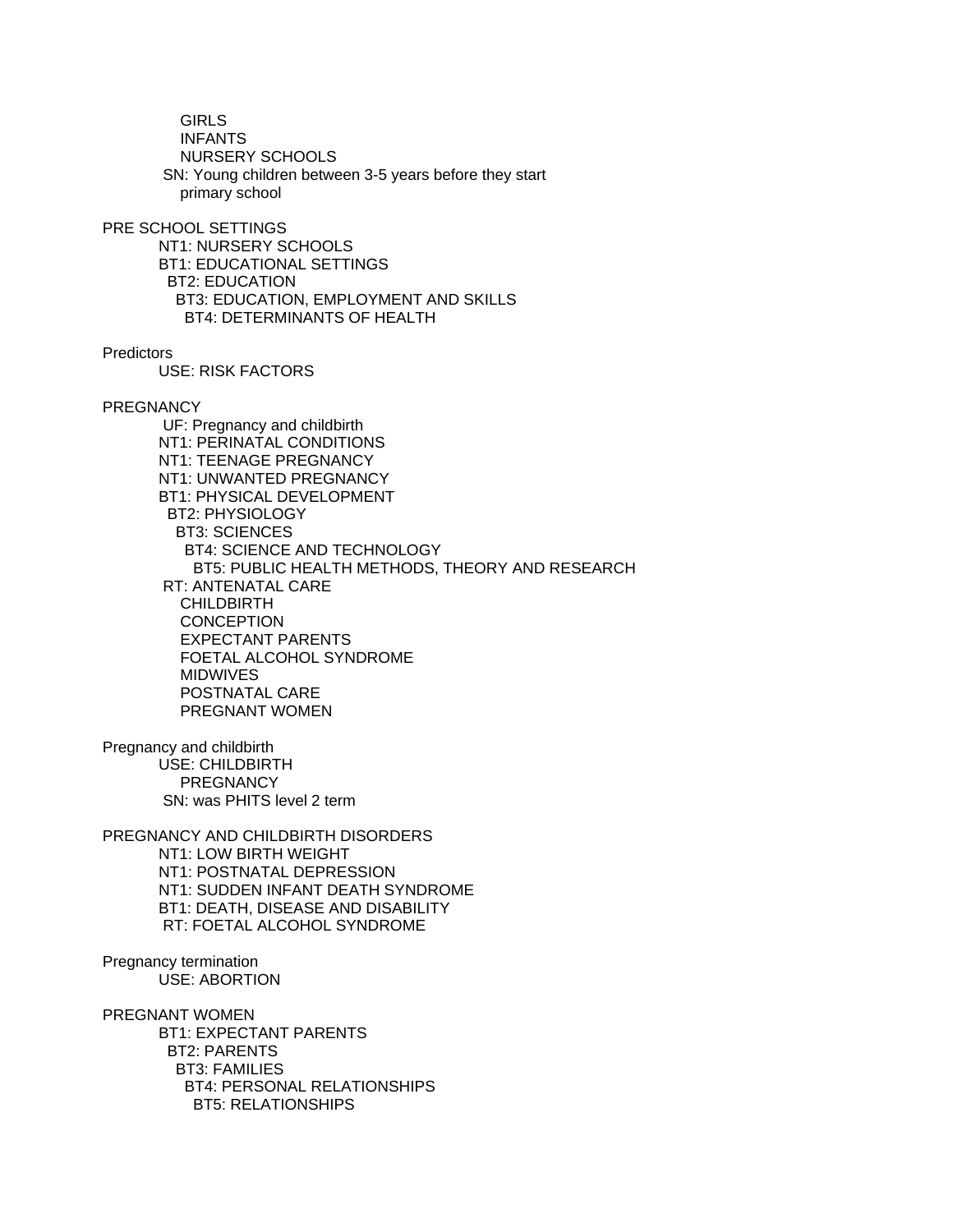BT6: PEOPLE AND POPULATIONS RT: PREGNANCY WOMEN PREMATURE BIRTH BT1: CHILDBIRTH BT2: PHYSICAL DEVELOPMENT BT3: PHYSIOLOGY BT4: SCIENCES BT5: SCIENCE AND TECHNOLOGY BT6: PUBLIC HEALTH METHODS, THEORY AND RESEARCH

Preparation for retirement USE: PRE RETIREMENT

# PRESCRIBING

 UF: Drug prescribing Prescribing practices Prescription writing BT1: MEDICINES MANAGEMENT BT2: HEALTHCARE AND HEALTH SERVICES BT3: HEALTH SERVICES AND THEIR MANAGEMENT

Prescribing practices USE: PRESCRIBING

Prescription writing USE: PRESCRIBING

**PRESCRIPTIONS** 

 BT1: MEDICINES BT2: HEALTHCARE AND HEALTH SERVICES BT3: HEALTH SERVICES AND THEIR MANAGEMENT RT: PHARMACISTS

Press officers

PRESSURE GROUPS UF: Interest groups BT1: GROUPS BT2: PEOPLE AND POPULATIONS RT: LOBBYING

# PRETESTING

 BT1: RESEARCH BT2: PUBLIC HEALTH METHODS, THEORY AND RESEARCH SN: Tries out a message or materials with a target audience to gain reactions, assess appropriateness. Usually qualitatively through interviews with individuals or focus groups. Use when the study is about pretesting or discusses how to do it.

PREVALENCE

 BT1: EPIDEMIOLOGY BT2: RESEARCH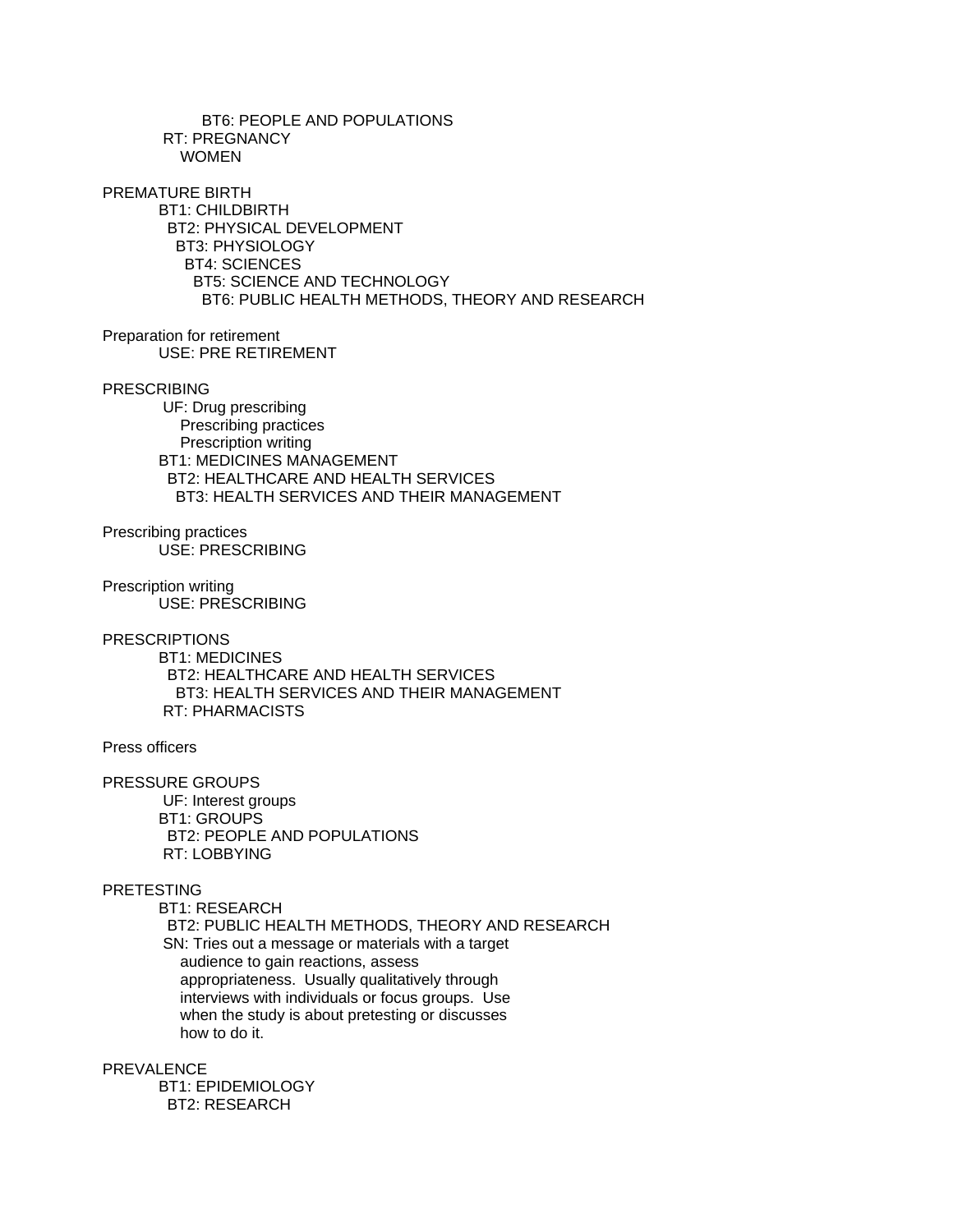BT3: PUBLIC HEALTH METHODS, THEORY AND RESEARCH RT: INCIDENCE

PREVENTION

 NT1: ACCIDENT PREVENTION BT1: HEALTH, PUBLIC HEALTH, HEALTH PROMOTION RT: HARM REDUCTION HEALTH PROMOTION PUBLIC HEALTH

Prevention of crime

USE: CRIME PREVENTION

Price

USE: PRICING

Price determination USE: PRICING

# PRICING

 UF: Price Price determination BT1: COSTING BT2: ECONOMICS BT3: ECONOMICS, FINANCE AND INDUSTRY BT4: DETERMINANTS OF HEALTH BT2: METHODS BT3: PUBLIC HEALTH METHODS, THEORY AND RESEARCH

PRIMARY CARE ORGANISATIONS BT1: AREAS BT2: PLACES BT3: SETTINGS AND PLACES RT: PRIMARY CARE SERVICES

# PRIMARY CARE SERVICES

 NT1: CLINICS NT2: GUM CLINICS NT1: COMMUNITY NURSING NT1: DENTAL HEALTH CARE NT1: GENERAL MEDICAL NT1: GENERAL PRACTICE NT2: HEALTH PROMOTION UNITS NT1: HEALTH CENTRES NT1: OPHTHALMIC SERVICES NT1: PHARMACEUTICAL SERVICES NT1: PRIMARY CARE TRUSTS BT1: HEALTH SERVICES BT2: HEALTHCARE AND HEALTH SERVICES BT3: HEALTH SERVICES AND THEIR MANAGEMENT BT1: SERVICES BT2: HEALTH SERVICES AND THEIR MANAGEMENT RT: DENTISTS HEALTHY LIVING CENTRES PRIMARY CARE ORGANISATIONS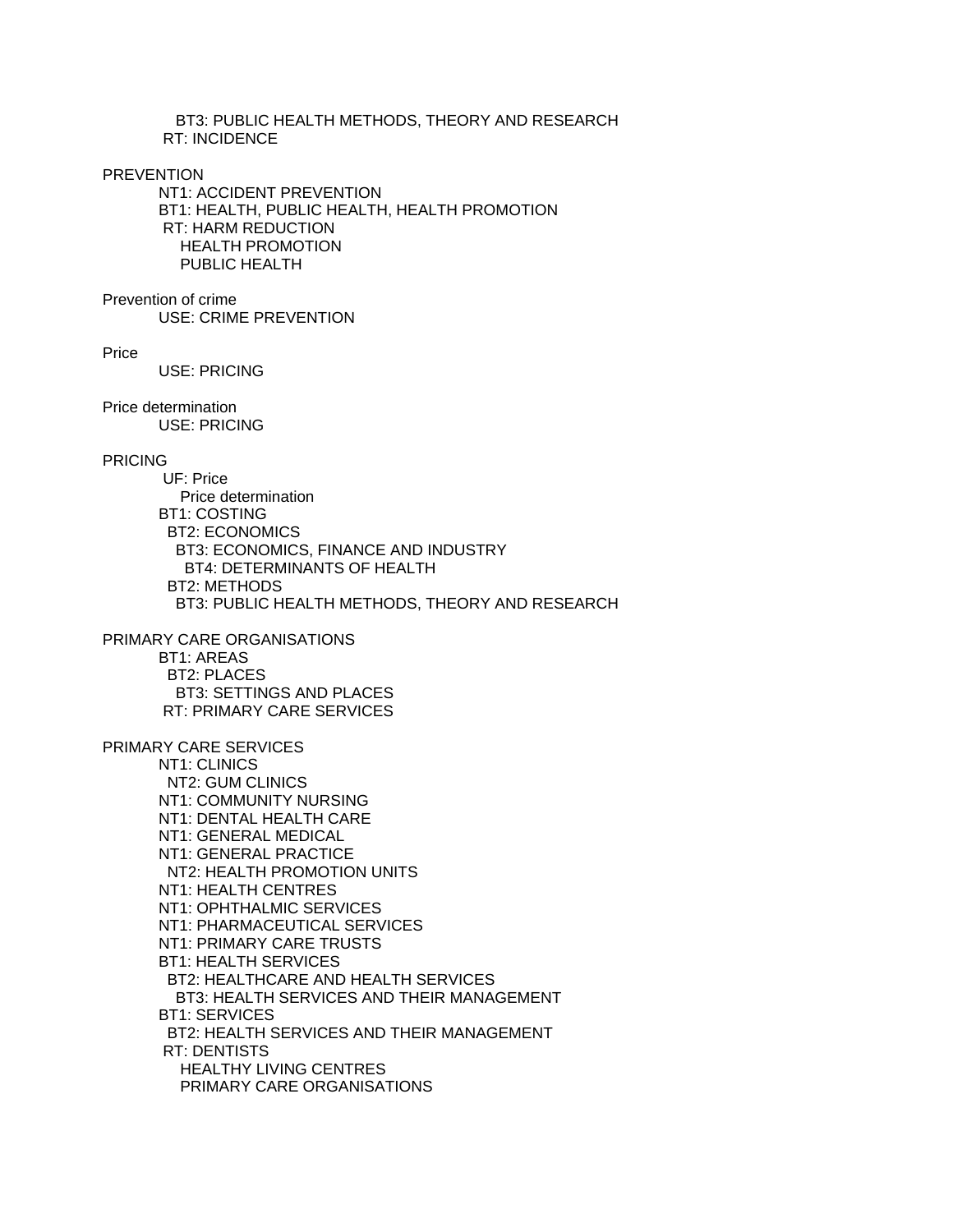PRIMARY CARE TRUSTS UF: PCTs BT1: PRIMARY CARE SERVICES BT2: HEALTH SERVICES BT3: HEALTHCARE AND HEALTH SERVICES BT4: HEALTH SERVICES AND THEIR MANAGEMENT BT2: SERVICES BT3: HEALTH SERVICES AND THEIR MANAGEMENT

PRIMARY SCHOOLS

 BT1: SCHOOLS BT2: EDUCATIONAL SETTINGS BT3: EDUCATION BT4: EDUCATION, EMPLOYMENT AND SKILLS BT5: DETERMINANTS OF HEALTH BT2: POINTS BT3: PLACES BT4: SETTINGS AND PLACES

#### **Principles**

USE: THEORY

Prison population USE: PRISONERS SN: was PHITS level 3 term

#### PRISONERS

 UF: Prison population BT1: VULNERABLE GROUPS BT2: DISADVANTAGED GROUPS BT3: GROUPS BT4: PEOPLE AND POPULATIONS RT: OFFENDERS PRISONS

## PRISONS

 BT1: BUILDINGS, CONSTRUCTIONS AND POINTS BT2: SETTINGS AND PLACES RT: CUSTODIAL CENTRES **OFFENDERS**  PAROLE WORK PRISONERS

# Privacy

USE: CONFIDENTIALITY

PRIVATE FINANCE INITIATIVES UF: PFI BT1: HEALTH ECONOMICS BT2: ECONOMICS BT3: ECONOMICS, FINANCE AND INDUSTRY BT4: DETERMINANTS OF HEALTH

PRIVATE HEALTH CARE BT1: HEALTH SERVICES BT2: HEALTHCARE AND HEALTH SERVICES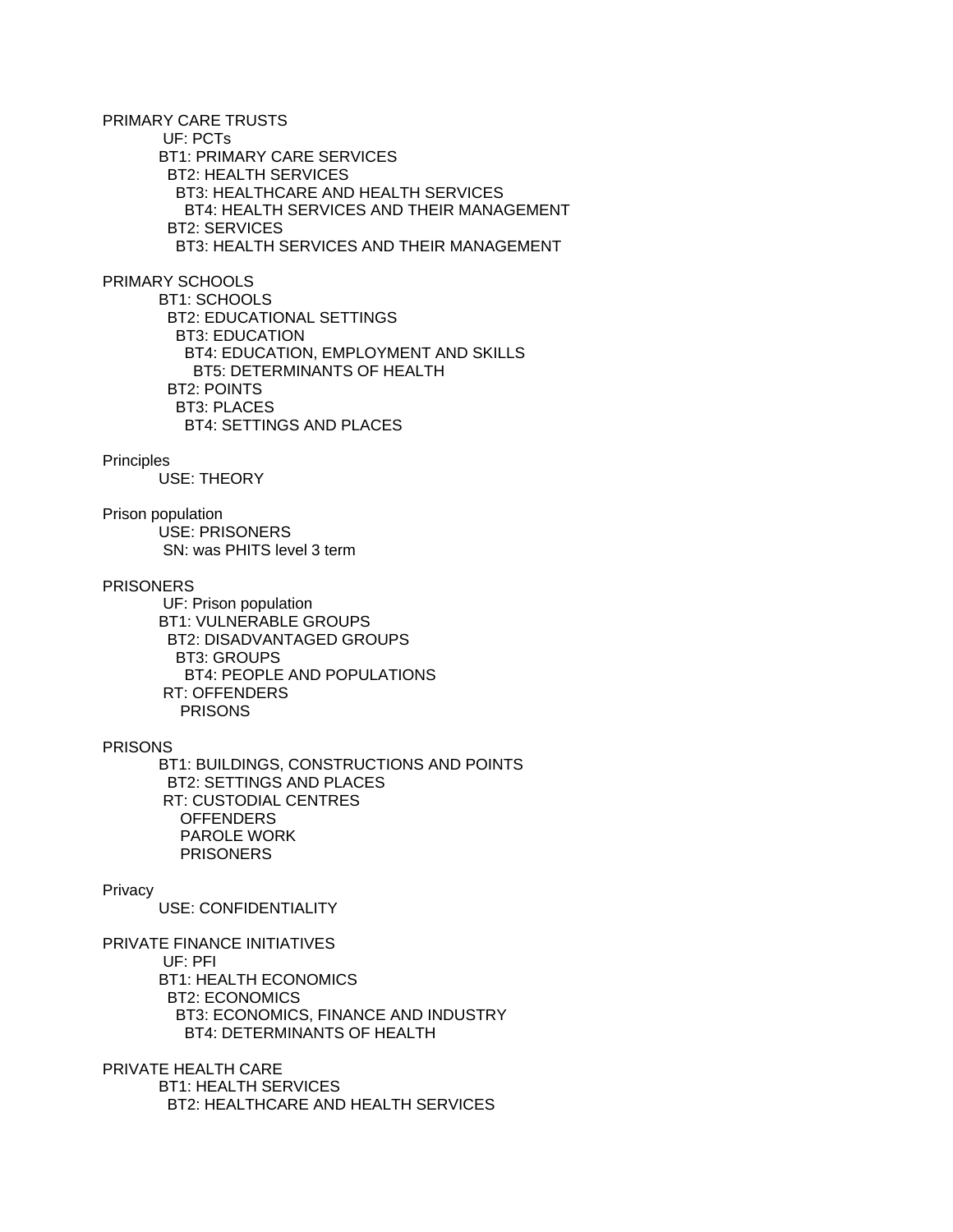BT3: HEALTH SERVICES AND THEIR MANAGEMENT RT: HEALTH INSURANCE

# PRIVATE SECTOR

 BT1: ECONOMIC SYSTEMS BT2: ECONOMICS, FINANCE AND INDUSTRY BT3: DETERMINANTS OF HEALTH

PRIVATE TRANSPORT

 BT1: TRANSPORT BT2: ENVIRONMENTAL DETERMINANTS BT3: DETERMINANTS OF HEALTH

PROBATION WORK

 BT1: SOCIAL WORK BT2: SOCIAL SERVICES BT3: LOCAL GOVERNMENT BT4: GOVERNMENT BT5: GOVERNMENT AND LAW BT6: HEALTH SERVICES AND THEIR MANAGEMENT

Professional associations USE: PROFESSIONAL ORGANISATIONS

Professional care USE: PROFESSIONAL PRACTICE

PROFESSIONAL COMPETENCE

 UF: Competence (professional) Fitness to practice Professional competency BT1: PROFESSIONAL PRACTICE BT2: HEALTHCARE AND HEALTH SERVICES BT3: HEALTH SERVICES AND THEIR MANAGEMENT

Professional competency USE: PROFESSIONAL COMPETENCE

Professional education USE: PROFESSIONAL EDUCATION AND DEVELOPMENT

PROFESSIONAL EDUCATION AND DEVELOPMENT

 UF: Continuing professional development In-service training Professional education Professional training Vocational education Vocational training NT1: RETRAINING BT1: EDUCATIONAL SYSTEMS BT2: EDUCATION BT3: EDUCATION, EMPLOYMENT AND SKILLS BT4: DETERMINANTS OF HEALTH RT: CAREER DEVELOPMENT

PROFESSIONAL ORGANISATIONS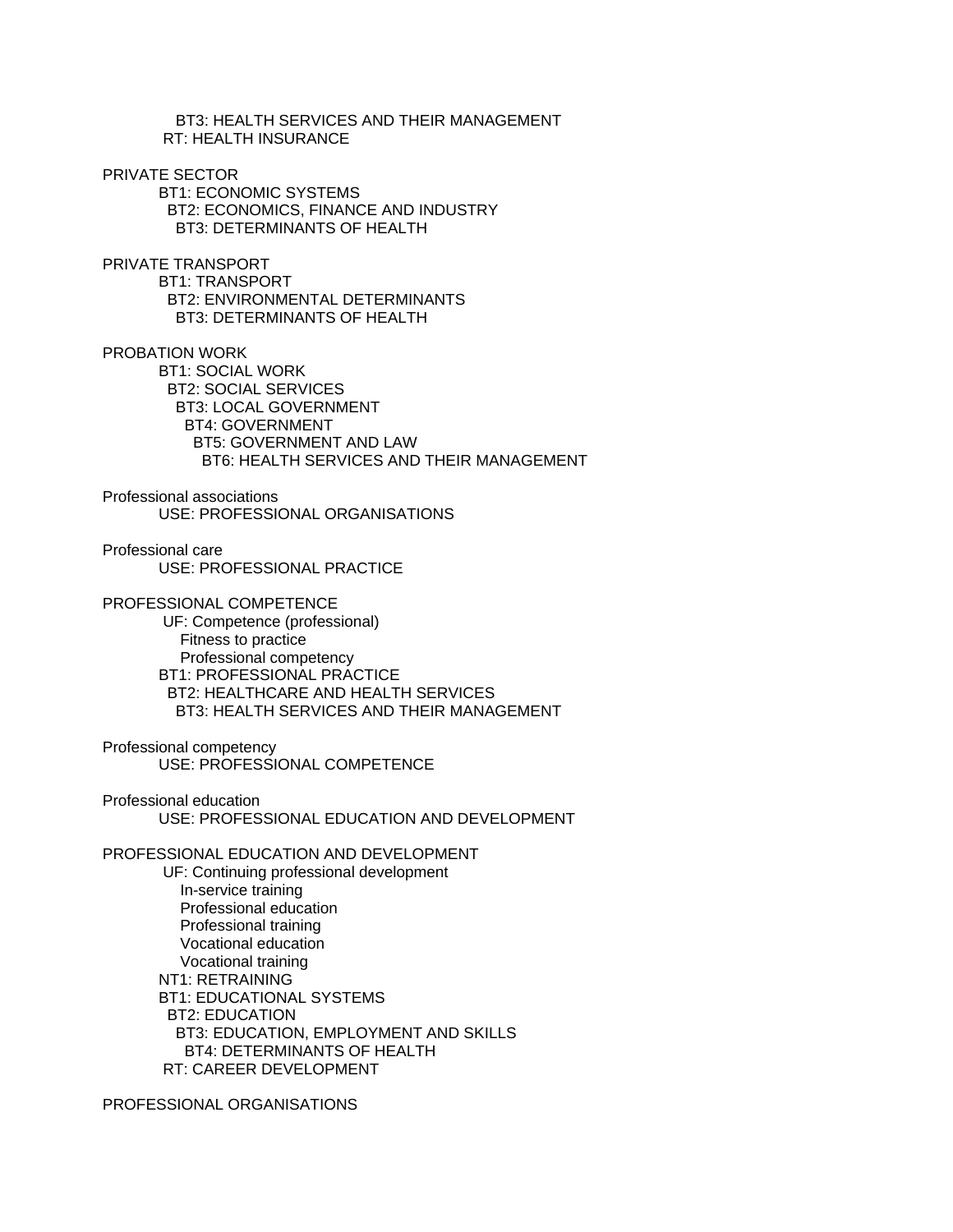UF: Professional associations BT1: ORGANISATIONS BT2: HEALTH, PUBLIC HEALTH, HEALTH PROMOTION BT2: PEOPLE AND POPULATIONS

PROFESSIONAL PRACTICE

 UF: Professional care NT1: PROFESSIONAL COMPETENCE NT1: PROFESSIONAL ROLE BT1: HEALTHCARE AND HEALTH SERVICES BT2: HEALTH SERVICES AND THEIR MANAGEMENT RT: EVIDENCE BASED PRACTICE

PROFESSIONAL ROLE

 BT1: PROFESSIONAL PRACTICE BT2: HEALTHCARE AND HEALTH SERVICES BT3: HEALTH SERVICES AND THEIR MANAGEMENT

#### Professional training

USE: PROFESSIONAL EDUCATION AND DEVELOPMENT

Professions Allied to Medicine USE: ALLIED HEALTH PROFESSIONALS

#### **Programmes**

USE: PROJECTS

# PROJECT MANAGEMENT

 BT1: MANAGEMENT BT2: MANAGEMENT AND POLICY BT3: HEALTH SERVICES AND THEIR MANAGEMENT BT1: PROJECTS BT2: MANAGEMENT AND POLICY BT3: HEALTH SERVICES AND THEIR MANAGEMENT

#### Project plans

USE: PROJECTS

## Project reports

USE: PROJECTS

# **PROJECTIONS**

 BT1: TIME BT2: TIME FACTORS

# PROJECTS

 UF: Programmes Project plans Project reports NT1: COMMUNITY PROJECTS NT2: COMMUNITY CAFES NT2: COMMUNITY GROWING SCHEMES NT2: COMMUNITY HEALTH PROJECTS NT1: PROJECT MANAGEMENT NT1: RESEARCH PROJECTS BT1: MANAGEMENT AND POLICY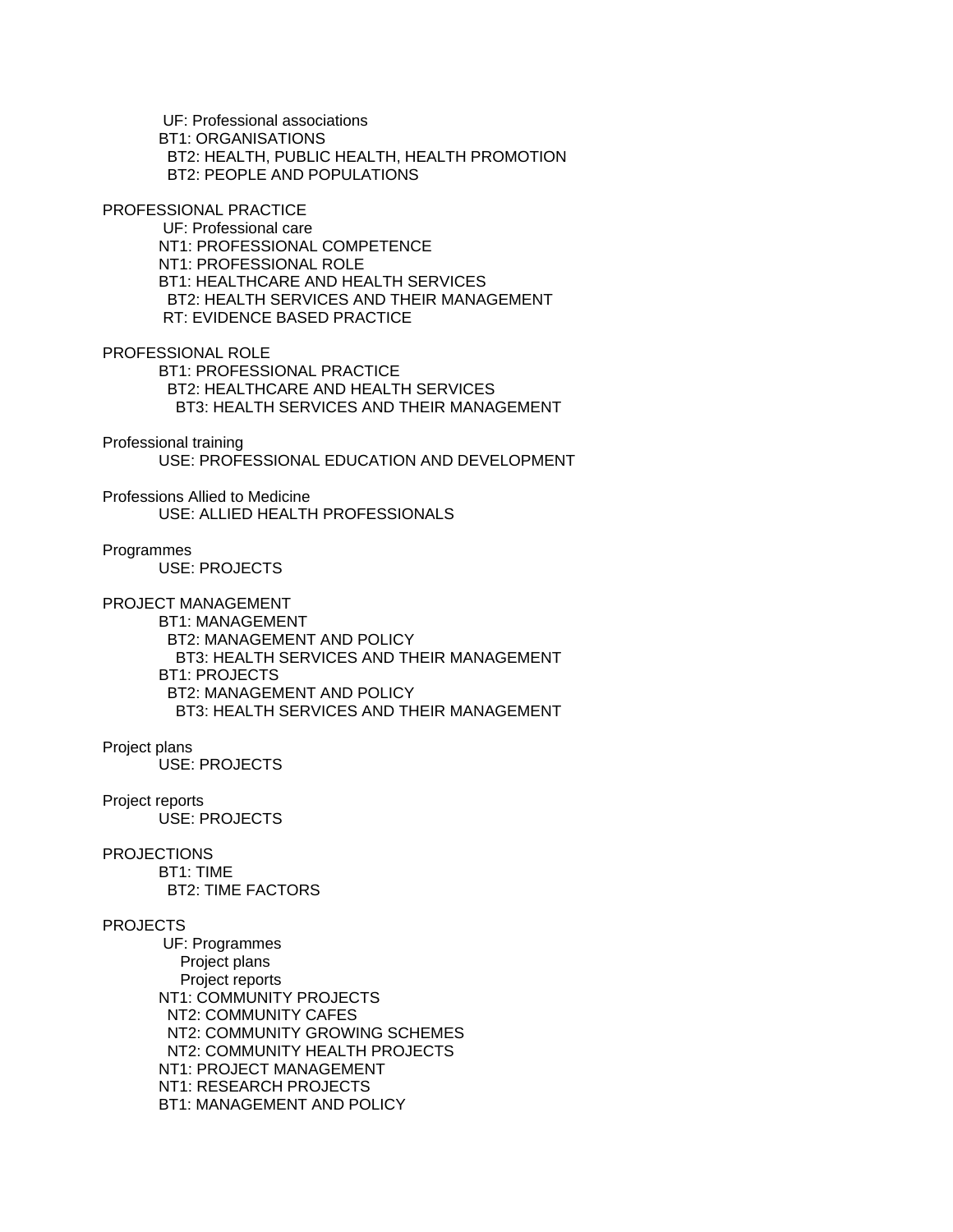# BT2: HEALTH SERVICES AND THEIR MANAGEMENT

PROPHYLACTIC TREATMENT

 BT1: MEDICAL TREATMENT BT2: HEALTHCARE AND HEALTH SERVICES BT3: HEALTH SERVICES AND THEIR MANAGEMENT SN: Medical treatment to prevent a condition or disease progression. e.g. aspirin to prevent heart disease

Prospective studies USE: COHORT STUDIES

PROSTATE CANCER BT1: CANCER BT2: DEATH, DISEASE AND DISABILITY

#### **Prostitutes**

USE: SEX WORKERS

# PROSTITUTION

 BT1: SOCIAL ISSUES BT2: SOCIETY BT3: SOCIAL DETERMINANTS BT4: DETERMINANTS OF HEALTH RT: SEX TOURISM SEX WORKERS

Protective devices USE: SAFETY EQUIPMENT

# PROTEINS

 UF: Polypeptides NT1: GLUTEN BT1: NUTRITION COMPONENTS BT2: NUTRITION BT3: FOOD AND NUTRITION BT4: DETERMINANTS OF HEALTH

# PROTESTANTISM

 BT1: CHRISTIANITY BT2: RELIGION BT3: BELIEFS BT4: PEOPLE AND POPULATIONS BT3: CULTURAL IDENTITY BT4: PEOPLE AND POPULATIONS

## **PROTOCOLS**

 BT1: FRAMES OF REFERENCE BT2: MANAGEMENT AND POLICY BT3: HEALTH SERVICES AND THEIR MANAGEMENT

#### **PROVIDERS**

 BT1: NHS BT2: HEALTH SERVICES BT3: HEALTHCARE AND HEALTH SERVICES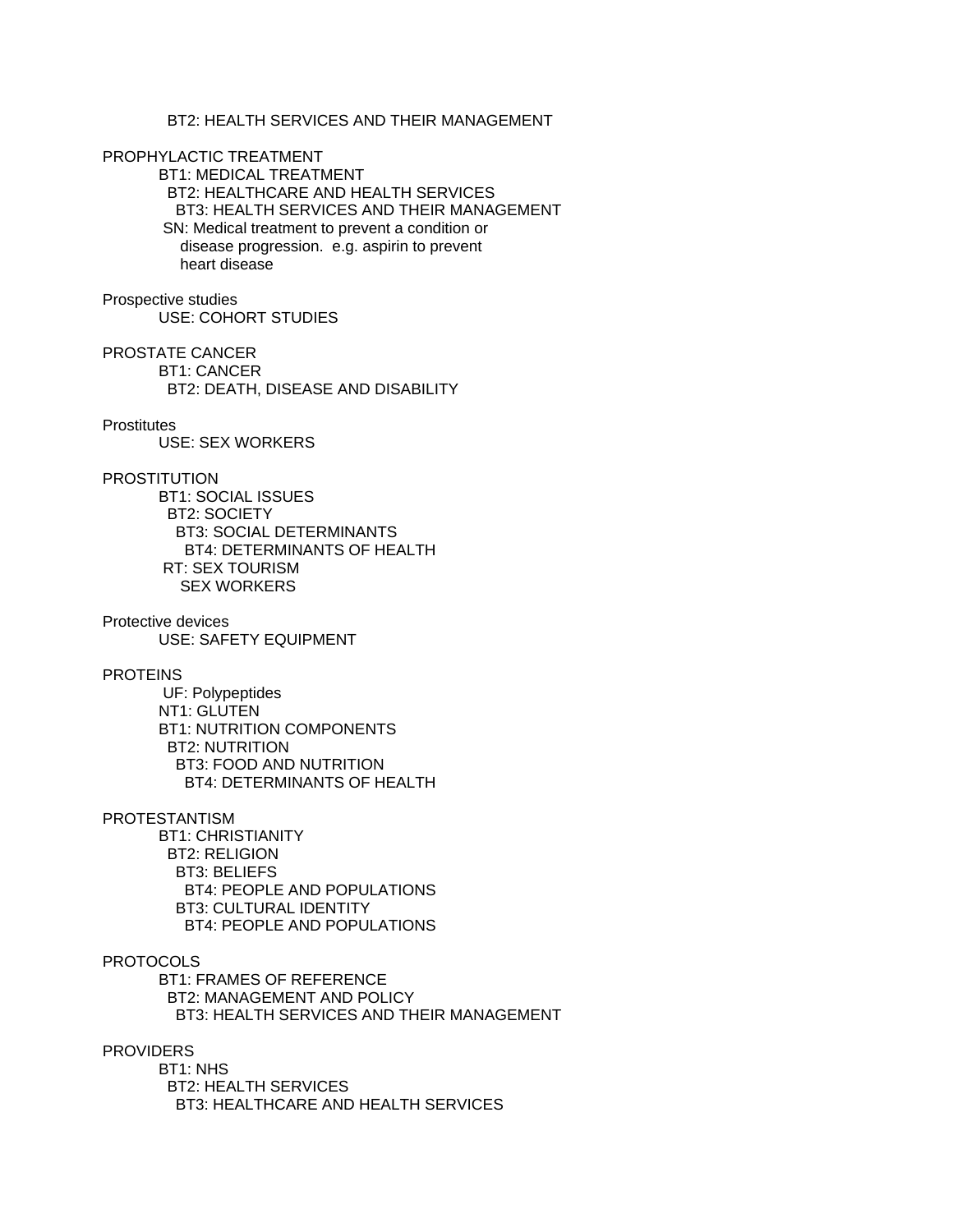BT4: HEALTH SERVICES AND THEIR MANAGEMENT BT2: PUBLIC HEALTH ORGANISATIONS BT3: ORGANISATIONS BT4: HEALTH, PUBLIC HEALTH, HEALTH PROMOTION BT4: PEOPLE AND POPULATIONS RT: COMMISSIONING PURCHASERS

Provision of services USE: SERVICE PROVISION

Psychedelic agents USE: HALLUCINOGENS

PSYCHIATRIC CARE NT1: PSYCHOTHERAPY BT1: MEDICAL TREATMENT BT2: HEALTHCARE AND HEALTH SERVICES BT3: HEALTH SERVICES AND THEIR MANAGEMENT RT: MENTAL HEALTH SERVICES

Psychiatric health services USE: MENTAL HEALTH SERVICES

Psychiatric hospitals USE: HOSPITALS

PSYCHIATRIC NURSES BT1: NURSES BT2: HEALTH PROFESSIONALS BT3: OCCUPATIONAL GROUPS BT4: GROUPS BT5: PEOPLE AND POPULATIONS

Psychiatric services USE: MENTAL HEALTH SERVICES

**PSYCHIATRISTS**  NT1: PSYCHOTHERAPISTS BT1: HEALTH PROFESSIONALS BT2: OCCUPATIONAL GROUPS BT3: GROUPS BT4: PEOPLE AND POPULATIONS

**PSYCHIATRY**  BT1: MEDICINE BT2: HEALTHCARE AND HEALTH SERVICES BT3: HEALTH SERVICES AND THEIR MANAGEMENT

PSYCHOLOGICAL DETERMINANTS NT1: HEALTH BELIEFS NT1: PERSONALITY NT2: ATTITUDES NT2: EMOTIONS BT1: DETERMINANTS OF HEALTH RT: PSYCHOLOGY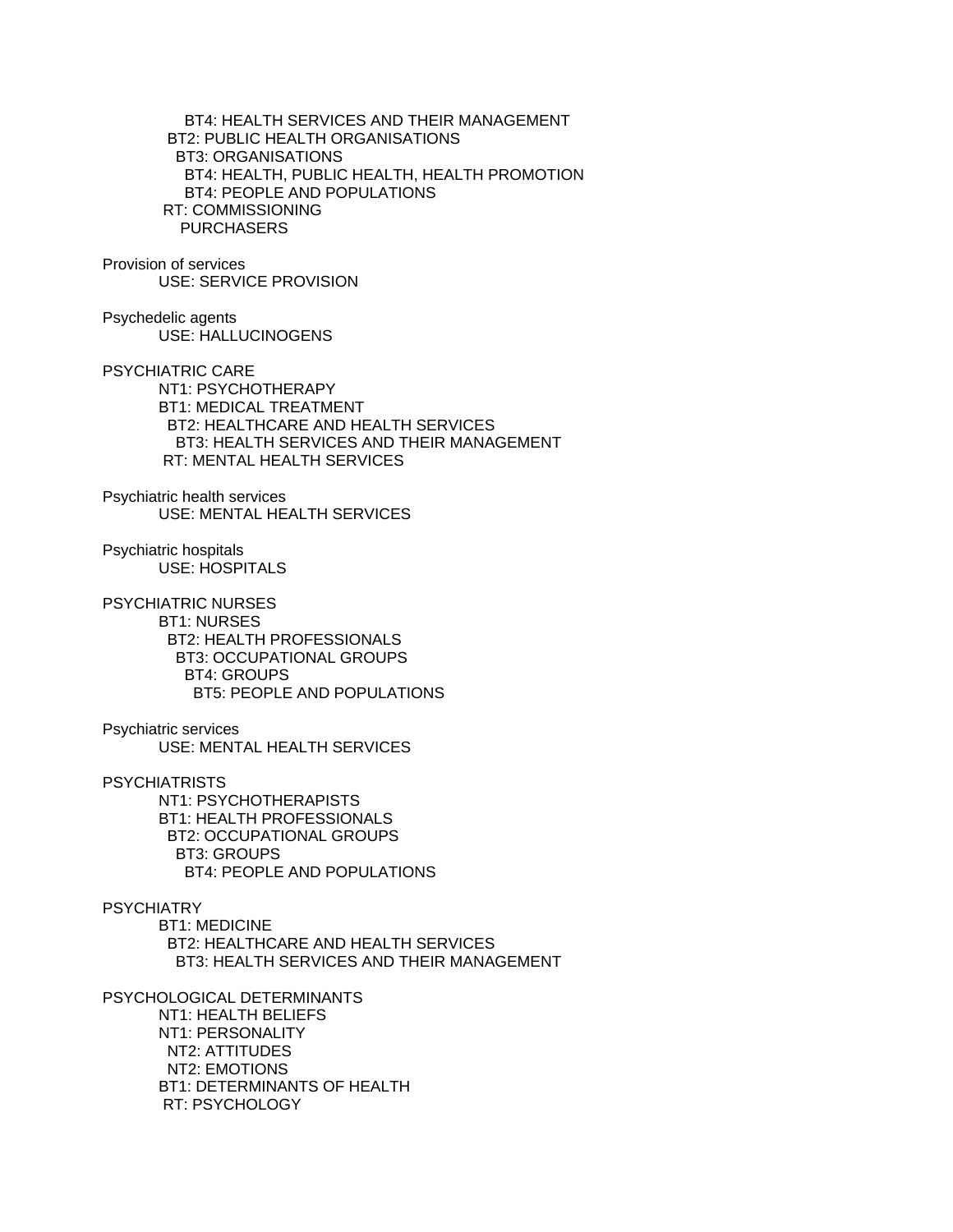Psychological stress USE: STRESS Psychological therapy USE: PSYCHOTHERAPY **PSYCHOLOGISTS**  BT1: HEALTH PROFESSIONALS BT2: OCCUPATIONAL GROUPS BT3: GROUPS BT4: PEOPLE AND POPULATIONS RT: PSYCHOLOGY **PSYCHOLOGY**  UF: Behavioural psychology NT1: BEHAVIOUR NT2: ANTISOCIAL BEHAVIOUR NT3: CRIME NT4: CRIME PREVENTION NT4: CRIME REDUCTION NT3: VANDALISM NT2: APATHY NT2: ASSERTIVENESS NT2: BEHAVIOURAL CHANGE NT2: DRIVING BEHAVIOUR NT2: HABITUAL BEHAVIOUR NT2: HEALTH BEHAVIOUR NT3: HEALTH BEHAVIOUR MAINTENANCE NT2: HYPERACTIVITY NT2: INHIBITION NT2: MOTIVATION NT2: SELF CONTROL NT2: SELF HARM NT3: SUICIDE NT2: SEXUAL BEHAVIOUR NT3: SEXUAL PRACTICES NT4: ANAL SEX NT4: ORAL SEX NT4: SAFER SEX NT3: SEXUAL PROBLEMS NT4: IMPOTENCE NT2: TOLERANCE NT2: TYPE A BEHAVIOUR NT2: TYPE B BEHAVIOUR NT1: INTELLIGENCE NT1: ORGANISATIONAL PSYCHOLOGY NT2: ORGANISATIONAL CHANGE NT1: SELF ESTEEM NT2: BODY IMAGE BT1: BEHAVIOURAL SCIENCES BT2: SCIENCES BT3: SCIENCE AND TECHNOLOGY BT4: PUBLIC HEALTH METHODS, THEORY AND RESEARCH RT: PSYCHOLOGICAL DETERMINANTS

SN: was PHITS level 3 term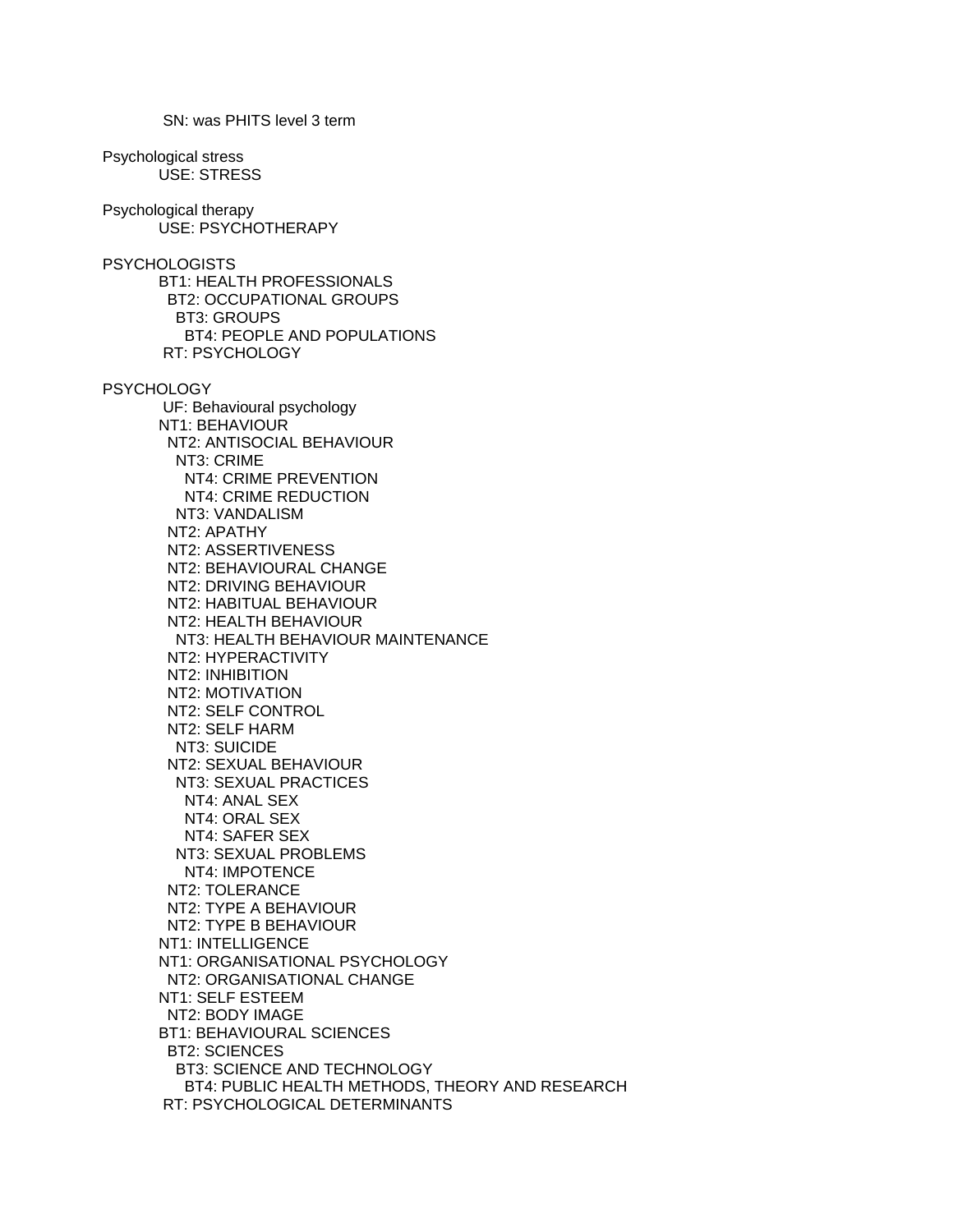**PSYCHOLOGISTS** PSYCHOTHERAPY

Psychosexual problems USE: SEXUAL PROBLEMS

PSYCHOSOCIAL FACTORS UF: Psychosocial problems NT1: ADDICTION NT1: BEREAVEMENT BT1: SOCIAL FACTORS BT2: SOCIOECONOMIC FACTORS BT3: SOCIAL DETERMINANTS BT4: DETERMINANTS OF HEALTH

Psychosocial problems USE: PSYCHOSOCIAL FACTORS

Psychosocial work USE: SOCIAL WORK

**PSYCHOTHERAPISTS**  BT1: PSYCHIATRISTS BT2: HEALTH PROFESSIONALS BT3: OCCUPATIONAL GROUPS BT4: GROUPS BT5: PEOPLE AND POPULATIONS

PSYCHOTHERAPY

 UF: Psychological therapy BT1: PSYCHIATRIC CARE BT2: MEDICAL TREATMENT BT3: HEALTHCARE AND HEALTH SERVICES BT4: HEALTH SERVICES AND THEIR MANAGEMENT BT1: THERAPY BT2: HEALTHCARE AND HEALTH SERVICES BT3: HEALTH SERVICES AND THEIR MANAGEMENT RT: PSYCHOLOGY

PSYCHOTIC DISORDERS

 BT1: PERSONALITY DISORDERS BT2: MENTAL AND BEHAVIOURAL DISORDERS BT3: DEATH, DISEASE AND DISABILITY RT: NEUROTIC DISORDERS PHOBIC DISORDERS

PUBERTY

 UF: Adolescence BT1: PHYSICAL DEVELOPMENT BT2: PHYSIOLOGY BT3: SCIENCES BT4: SCIENCE AND TECHNOLOGY BT5: PUBLIC HEALTH METHODS, THEORY AND RESEARCH RT: YOUNG PEOPLE

Public (general public)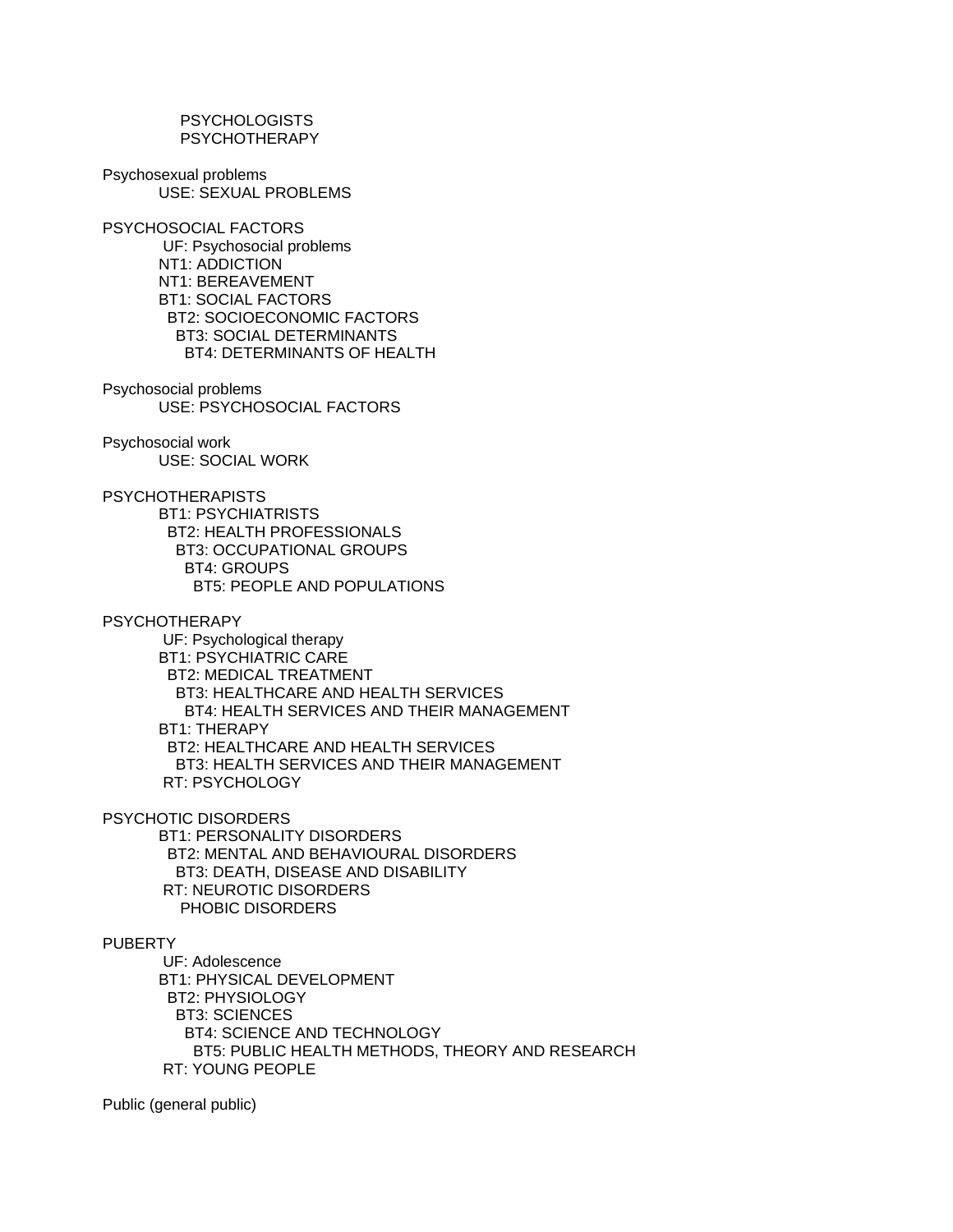USE: GENERAL PUBLIC

PUBLIC HEALTH NT1: ENVIRONMENTAL HEALTH BT1: HEALTH, PUBLIC HEALTH, HEALTH PROMOTION RT: PREVENTION PUBLIC HEALTH WORKERS SN: The science and art of promoting health, preventing disease, and prolonging life through the organized efforts of society. (Health promotion glossary, 1998) PUBLIC HEALTH METHODS, THEORY AND RESEARCH NT1: EPIDEMIOLOGICAL MEASURES NT2: MORBIDITY NT2: MORTALITY NT3: SURVIVAL RATE NT2: SURVIVAL RATE NT1: METHODS NT2: ANALYSIS NT3: DATA ANALYSIS NT2: CLINICAL AUDIT NT2: COSTING NT3: COST BENEFIT ANALYSIS NT3: PRICING NT2: DIAGNOSIS NT2: HEALTH EQUITY AUDIT NT2: IMPACT ASSESSMENT NT3: ENVIRONMENTAL IMPACT ASSESSMENT NT3: HEALTH IMPACT ASSESSMENT NT2: INDICATORS NT3: ECONOMIC INDICATORS NT3: HEALTH INDICATORS NT4: SOCIAL INDICATORS NT3: PERFORMANCE INDICATORS NT3: SERVICE UTILISATION NT3: SOCIAL INDICATORS NT2: MEASUREMENT NT3: MEASUREMENT TECHNIQUES NT2: MODELS NT3: HEALTH BELIEF MODELS NT3: HEALTH PROMOTION MODELS NT2: RESEARCH METHODS NT3: ACTION RESEARCH NT3: CASE CONTROL STUDIES NT3: CASE STUDIES NT3: CLINICAL TRIALS NT3: COHORT STUDIES NT3: COMPARATIVE STUDIES NT3: CONTROL GROUPS NT3: DATA COLLECTION NT3: DELPHI METHOD NT3: DEMOGRAPHY NT4: AGEING POPULATIONS NT4: BIRTH RATE NT4: LIFE EXPECTANCY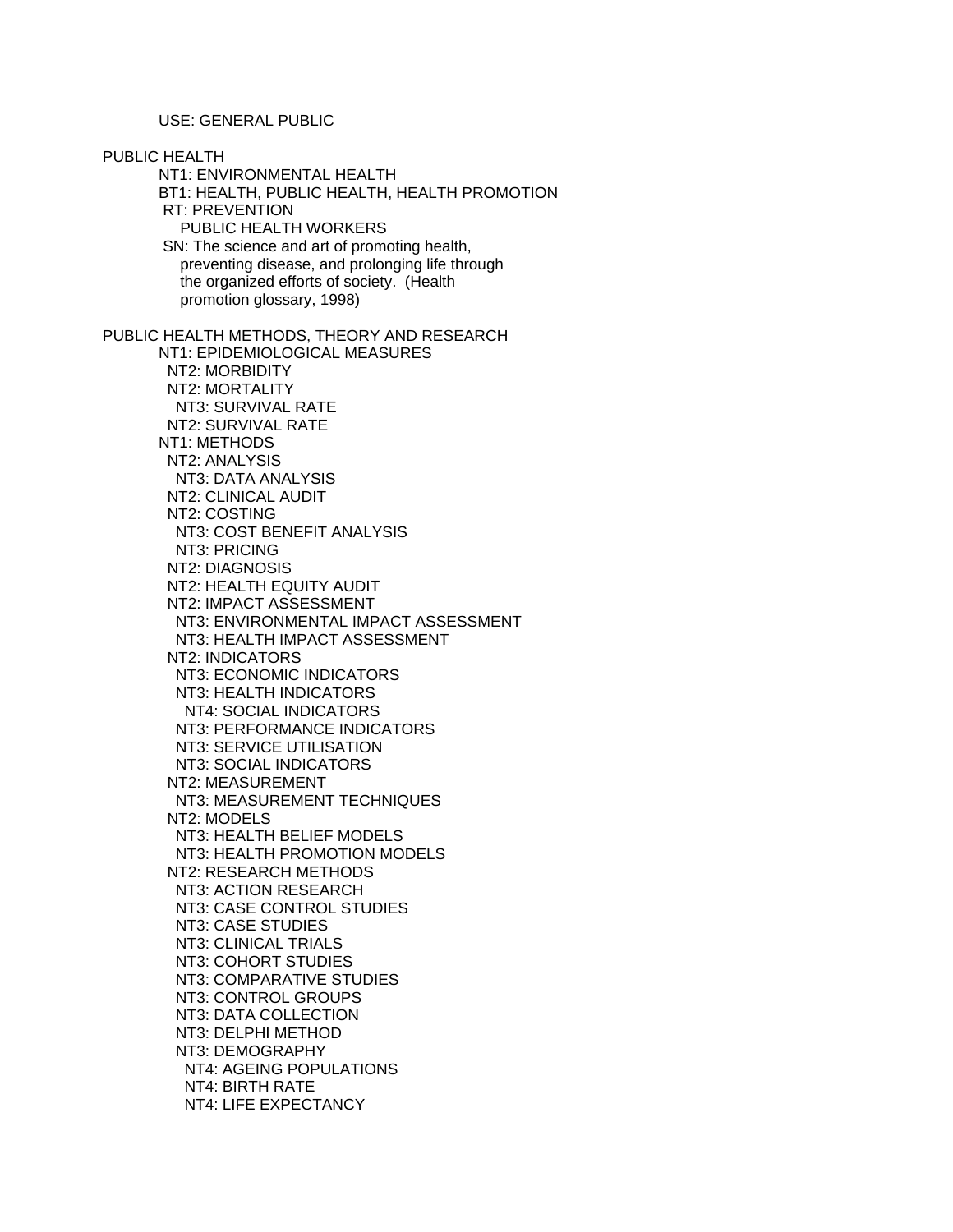NT4: POPULATION SIZE AND DENSITY NT4: POPULATION STRUCTURE NT3: EVALUATION NT4: ECONOMIC EVALUATION NT4: EFFECTIVENESS NT5: COST EFFECTIVENESS NT4: MONITORING NT5: PERFORMANCE MONITORING NT6: CLINICAL AUDIT NT6: FINANCIAL AUDIT NT4: POLICY EVALUATION NT4: SERVICE EVALUATION NT3: FOCUS GROUP METHODOLOGY NT3: INTERVIEWS NT3: QUALITATIVE RESEARCH NT3: QUANTITATIVE RESEARCH NT3: QUESTIONNAIRES NT3: RANDOMISED CONTROLLED TRIALS NT3: RESEARCH DESIGN NT3: REVIEWS NT4: LITERATURE REVIEWS NT5: META ANALYSIS NT4: SYSTEMATIC REVIEWS NT3: SURVEYS NT4: COHORT STUDIES NT4: CROSS SECTIONAL SURVEYS NT2: TEACHING METHODS NT3: DISTANCE LEARNING NT3: EXPERIENTIAL LEARNING NT3: GROUP EDUCATION NT4: ROLE PLAY NT3: PEER EDUCATION NT1: RESEARCH NT2: AETIOLOGY NT2: EPIDEMIOLOGY NT3: INCIDENCE NT3: PREVALENCE NT2: MEDICAL RESEARCH NT2: NEEDS ASSESSMENT NT2: PRETESTING NT2: RESEARCH GROUPS NT2: RESEARCH METHODS NT3: ACTION RESEARCH NT3: CASE CONTROL STUDIES NT3: CASE STUDIES NT3: CLINICAL TRIALS NT3: COHORT STUDIES NT3: COMPARATIVE STUDIES NT3: CONTROL GROUPS NT3: DATA COLLECTION NT3: DELPHI METHOD NT3: DEMOGRAPHY NT4: AGEING POPULATIONS NT4: BIRTH RATE NT4: LIFE EXPECTANCY NT4: POPULATION SIZE AND DENSITY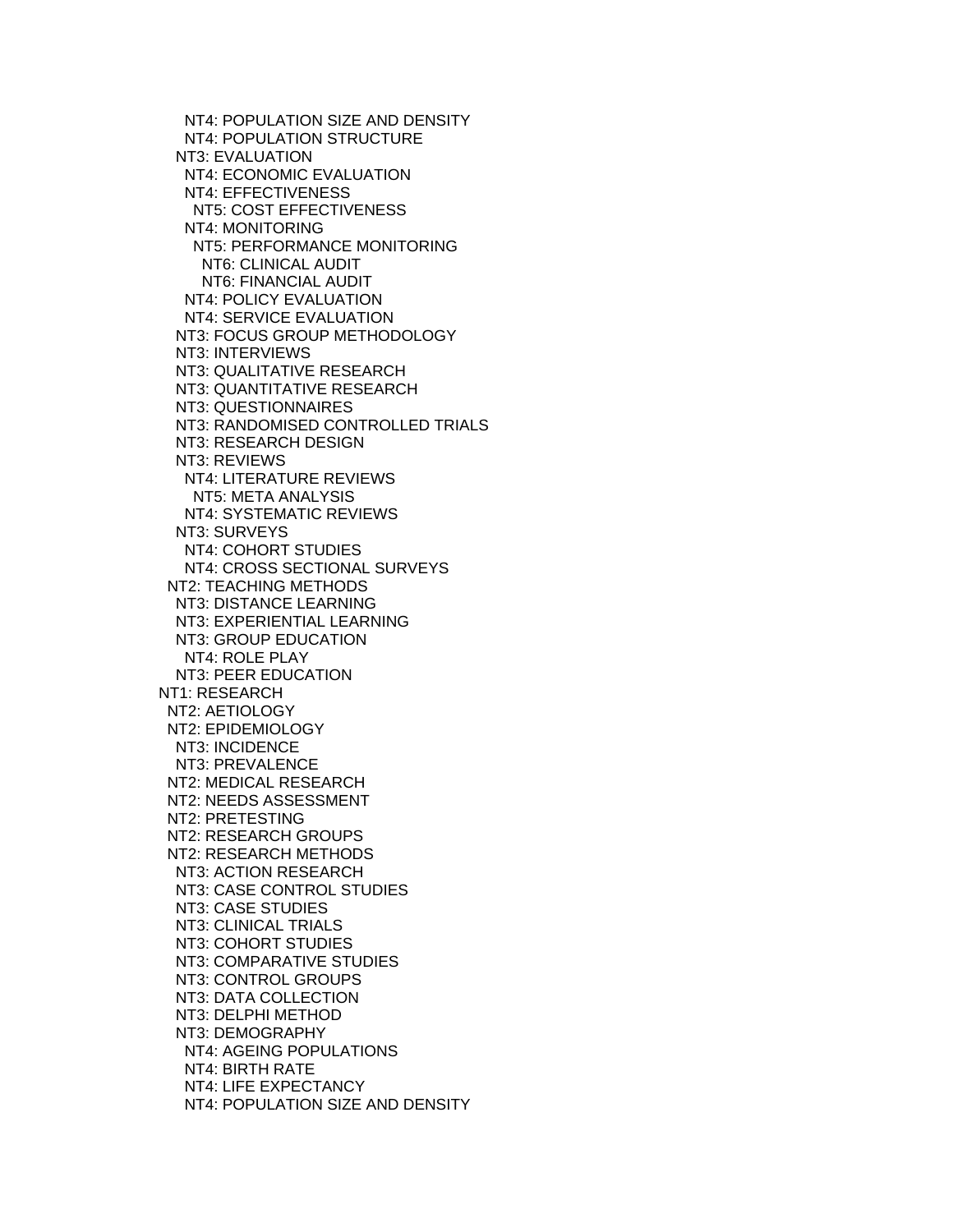NT4: POPULATION STRUCTURE NT3: EVALUATION NT4: ECONOMIC EVALUATION NT4: EFFECTIVENESS NT5: COST EFFECTIVENESS NT4: MONITORING NT5: PERFORMANCE MONITORING NT6: CLINICAL AUDIT NT6: FINANCIAL AUDIT NT4: POLICY EVALUATION NT4: SERVICE EVALUATION NT3: FOCUS GROUP METHODOLOGY NT3: INTERVIEWS NT3: QUALITATIVE RESEARCH NT3: QUANTITATIVE RESEARCH NT3: QUESTIONNAIRES NT3: RANDOMISED CONTROLLED TRIALS NT3: RESEARCH DESIGN NT3: REVIEWS NT4: LITERATURE REVIEWS NT5: META ANALYSIS NT4: SYSTEMATIC REVIEWS NT3: SURVEYS NT4: COHORT STUDIES NT4: CROSS SECTIONAL SURVEYS NT1: SCIENCE AND TECHNOLOGY NT2: BIOMEDICAL SCIENCE NT3: ORGAN SYSTEMS NT4: CARDIOVASCULAR SYSTEM NT4: CENTRAL NERVOUS SYSTEM NT5: SENSORY FUNCTIONS NT4: COGNITIVE FUNCTIONS NT4: DIGESTIVE SYSTEM NT4: IMMUNE SYSTEM NT5: IMMUNE DISORDERS NT6: ALLERGIES NT7: CONTACT ALLERGY NT7: FOOD ALLERGY NT7: RHINITIS NT6: IMMUNODEFICIENCY NT7: AIDS NT5: IMMUNISATION NT4: MUSCULOSKELETAL SYSTEM NT2: SCIENCES NT3: ANATOMY NT3: BEHAVIOURAL SCIENCES NT4: ANTHROPOLOGY NT4: PSYCHOLOGY NT5: BEHAVIOUR NT6: ANTISOCIAL BEHAVIOUR NT7: CRIME NT8: CRIME PREVENTION NT8: CRIME REDUCTION NT7: VANDALISM NT6: APATHY NT6: ASSERTIVENESS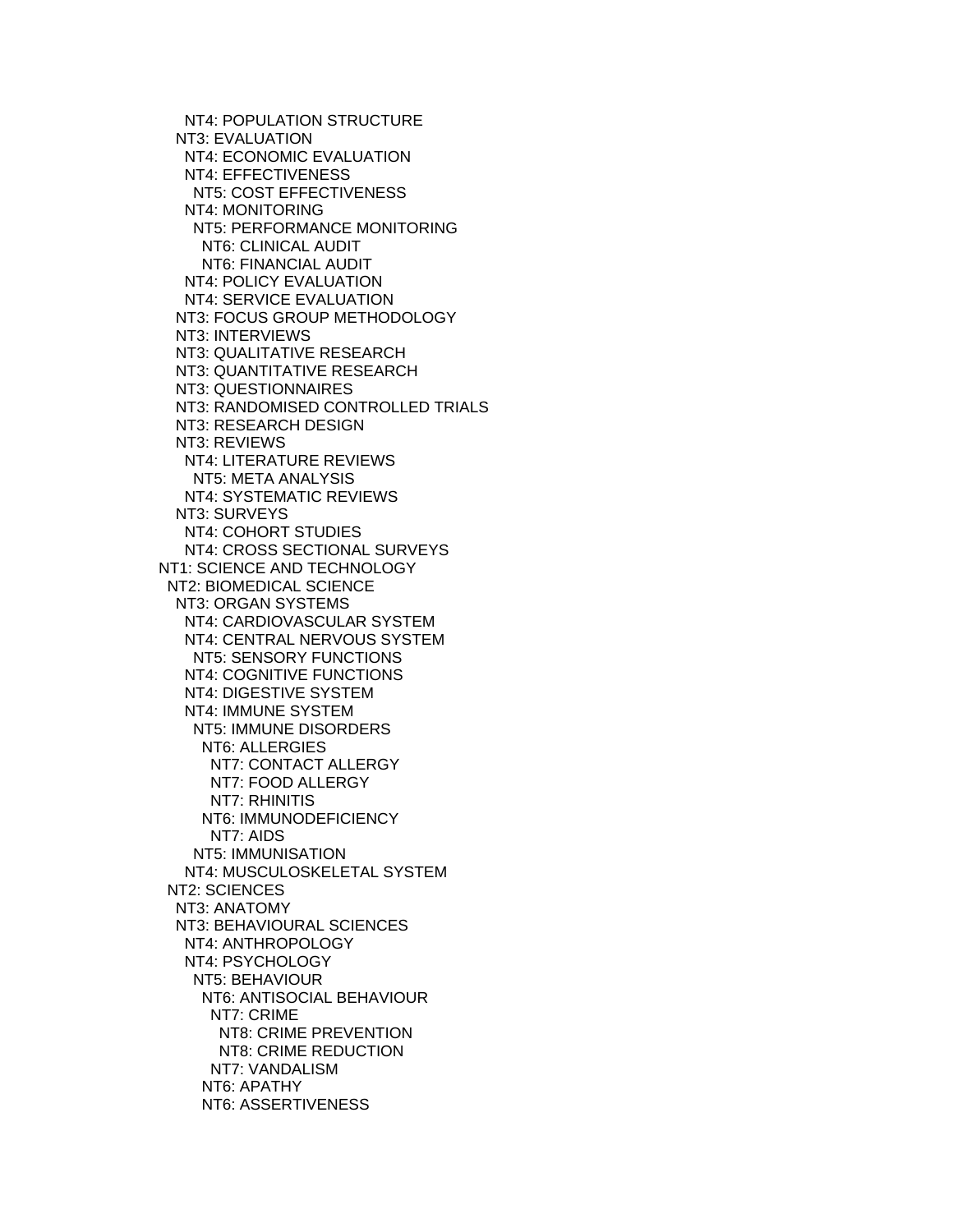NT6: BEHAVIOURAL CHANGE NT6: DRIVING BEHAVIOUR NT6: HABITUAL BEHAVIOUR NT6: HEALTH BEHAVIOUR NT7: HEALTH BEHAVIOUR MAINTENANCE NT6: HYPERACTIVITY NT6: INHIBITION NT6: MOTIVATION NT6: SELF CONTROL NT6: SELF HARM NT7: SUICIDE NT6: SEXUAL BEHAVIOUR NT7: SEXUAL PRACTICES NT8: ANAL SEX NT8: ORAL SEX NT8: SAFER SEX NT7: SEXUAL PROBLEMS NT8: IMPOTENCE NT6: TOLERANCE NT6: TYPE A BEHAVIOUR NT6: TYPE B BEHAVIOUR NT5: INTELLIGENCE NT5: ORGANISATIONAL PSYCHOLOGY NT6: ORGANISATIONAL CHANGE NT5: SELF ESTEEM NT6: BODY IMAGE NT4: SOCIOLOGY NT3: BIOTECHNOLOGY NT4: GENETIC MODIFICATION NT3: ECOLOGY NT3: ERGONOMICS NT4: POSTURE NT4: WRULDS NT3: GENETICS NT3: PHYSIOLOGY NT4: AGEING NT4: BIORHYTHMS NT4: BODY MEASUREMENTS NT5: BODY MASS INDEX NT5: WEIGHT NT6: OVERWEIGHT NT7: OBESITY NT6: UNDERWEIGHT NT6: WEIGHT MANAGEMENT NT4: FATIGUE NT4: FERTILITY NT5: ASSISTED CONCEPTION NT5: CONCEPTION NT6: ASSISTED CONCEPTION NT5: PRE CONCEPTION NT4: HORMONES NT5: OESTROGEN NT5: TESTOSTERONE NT4: MENOPAUSE NT4: PHYSICAL DEVELOPMENT NT5: CHILDBIRTH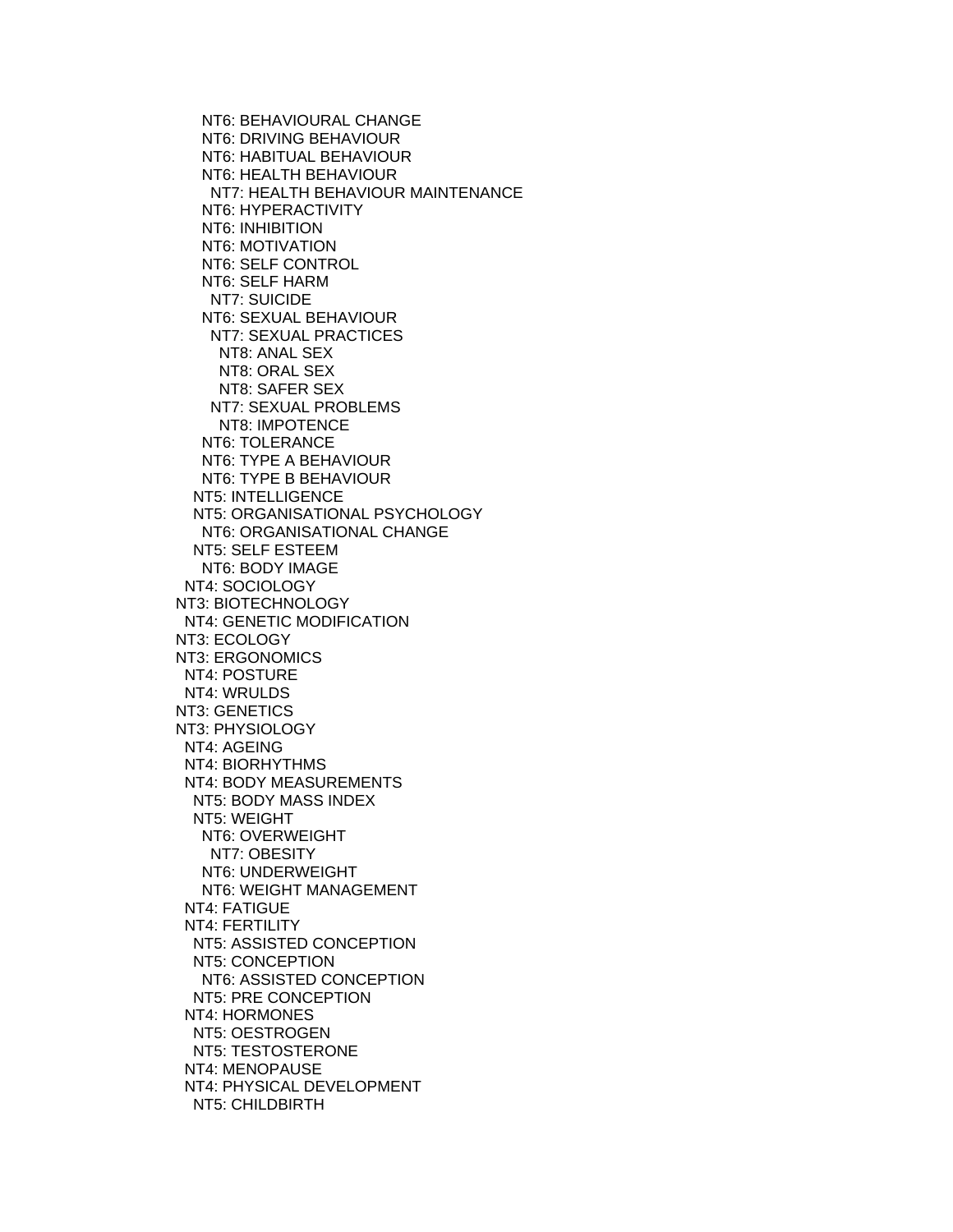NT6: MULTIPLE BIRTHS NT6: PREMATURE BIRTH NT5: GROWTH NT5: PREGNANCY NT6: PERINATAL CONDITIONS NT6: TEENAGE PREGNANCY NT6: UNWANTED PREGNANCY NT5: PUBERTY NT4: SLEEP NT5: SLEEP DEPRIVATION NT5: SLEEP DISORDERS NT2: TECHNOLOGY NT3: COMPUTERS NT3: INFORMATION TECHNOLOGY NT4: COMPUTER NETWORKS NT5: INTERNET NT6: EMAIL NT1: THEORY SN: covers the sciences and technologies which underlie health promotion and healthcare, methods and metrics, and research PUBLIC HEALTH OBSERVATORIES BT1: PUBLIC HEALTH ORGANISATIONS BT2: ORGANISATIONS BT3: HEALTH, PUBLIC HEALTH, HEALTH PROMOTION BT3: PEOPLE AND POPULATIONS PUBLIC HEALTH ORGANISATIONS NT1: NHS NT2: NHS TRUSTS NT2: PROVIDERS NT2: PURCHASERS NT1: PUBLIC HEALTH OBSERVATORIES BT1: ORGANISATIONS BT2: HEALTH, PUBLIC HEALTH, HEALTH PROMOTION BT2: PEOPLE AND POPULATIONS RT: HEALTH SERVICES PUBLIC HEALTH WORKERS BT1: HEALTH PROFESSIONALS BT2: OCCUPATIONAL GROUPS BT3: GROUPS BT4: PEOPLE AND POPULATIONS RT: PUBLIC HEALTH SN: was PHITS level 3, 'public health' Public houses USE: PUBS PUBLIC INFORMATION BT1: INFORMATION BT2: COMMUNICATION AND KNOWLEDGE BT2: MANAGEMENT AND POLICY

 BT3: HEALTH SERVICES AND THEIR MANAGEMENT RT: CONSUMER INFORMATION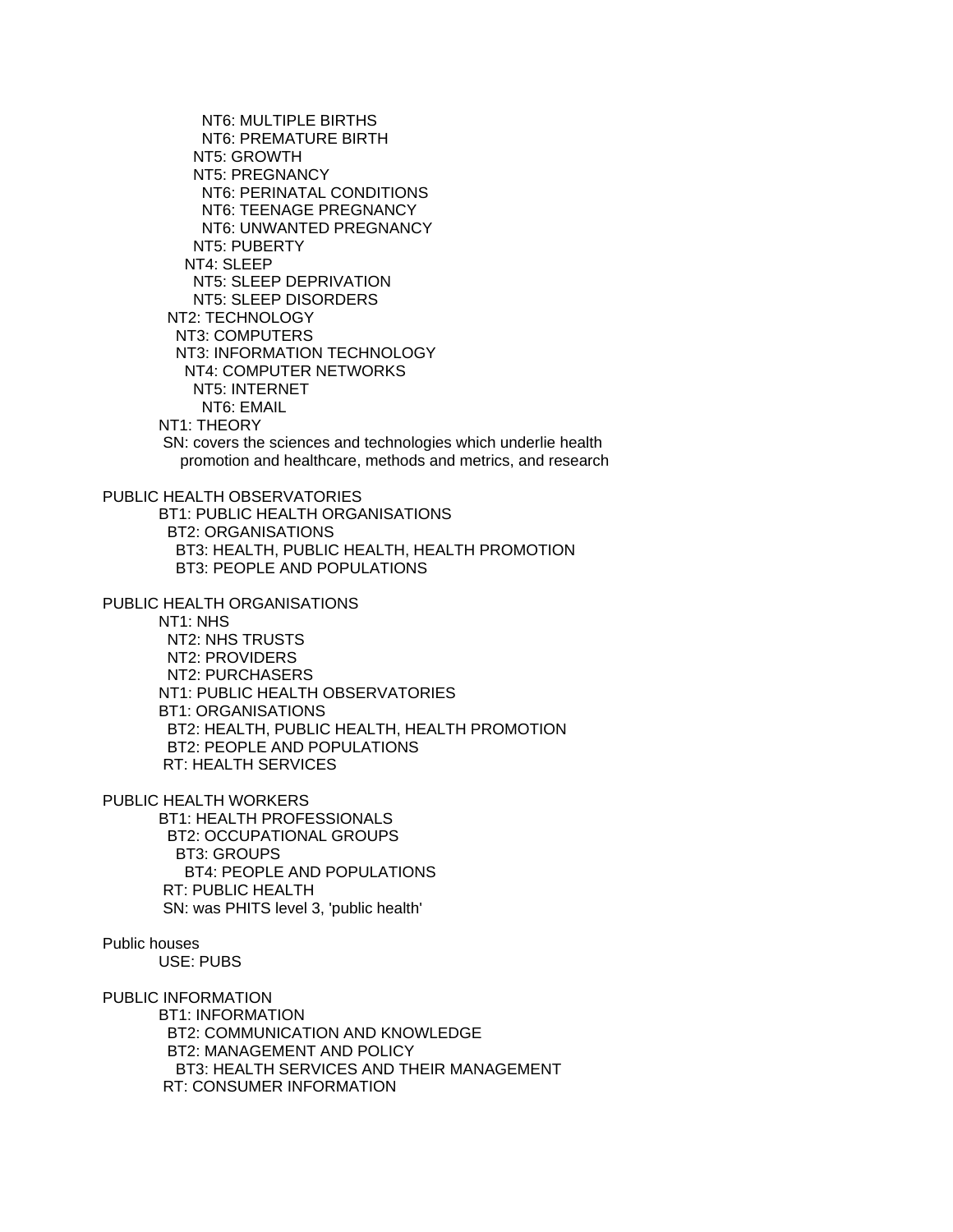PUBLIC PLACES BT1: BUILT ENVIRONMENT BT2: ENVIRONMENT BT3: ENVIRONMENTAL DETERMINANTS BT4: DETERMINANTS OF HEALTH

Public relations USE: PR

PUBLIC SECTOR BT1: ECONOMIC SYSTEMS BT2: ECONOMICS, FINANCE AND INDUSTRY BT3: DETERMINANTS OF HEALTH

PUBLIC SERVICES NT1: ARMED FORCES NT1: POLICE NT1: PUBLIC TRANSPORT BT1: GOVERNMENT AND LAW BT2: HEALTH SERVICES AND THEIR MANAGEMENT RT: HEALTH SERVICES SOCIAL SERVICES

PUBLIC TRANSPORT

 BT1: PUBLIC SERVICES BT2: GOVERNMENT AND LAW BT3: HEALTH SERVICES AND THEIR MANAGEMENT BT1: TRANSPORT BT2: ENVIRONMENTAL DETERMINANTS BT3: DETERMINANTS OF HEALTH

PUBLIC, PRIVATE PARTNERSHIPS BT1: PARTNERSHIPS BT2: MANAGEMENT AND POLICY BT3: HEALTH SERVICES AND THEIR MANAGEMENT

# **Publicity**

USE: ADVERTISING

### PUBS

 UF: Public houses BT1: BUILDINGS, CONSTRUCTIONS AND POINTS BT2: SETTINGS AND PLACES RT: LEISURE FACILITIES

# PULSES

 BT1: FOOD BT2: FOOD AND NUTRITION BT3: DETERMINANTS OF HEALTH

## Pump failure

USE: HEART FAILURE

## PUPILS

 UF: Highschool students Schoolchildren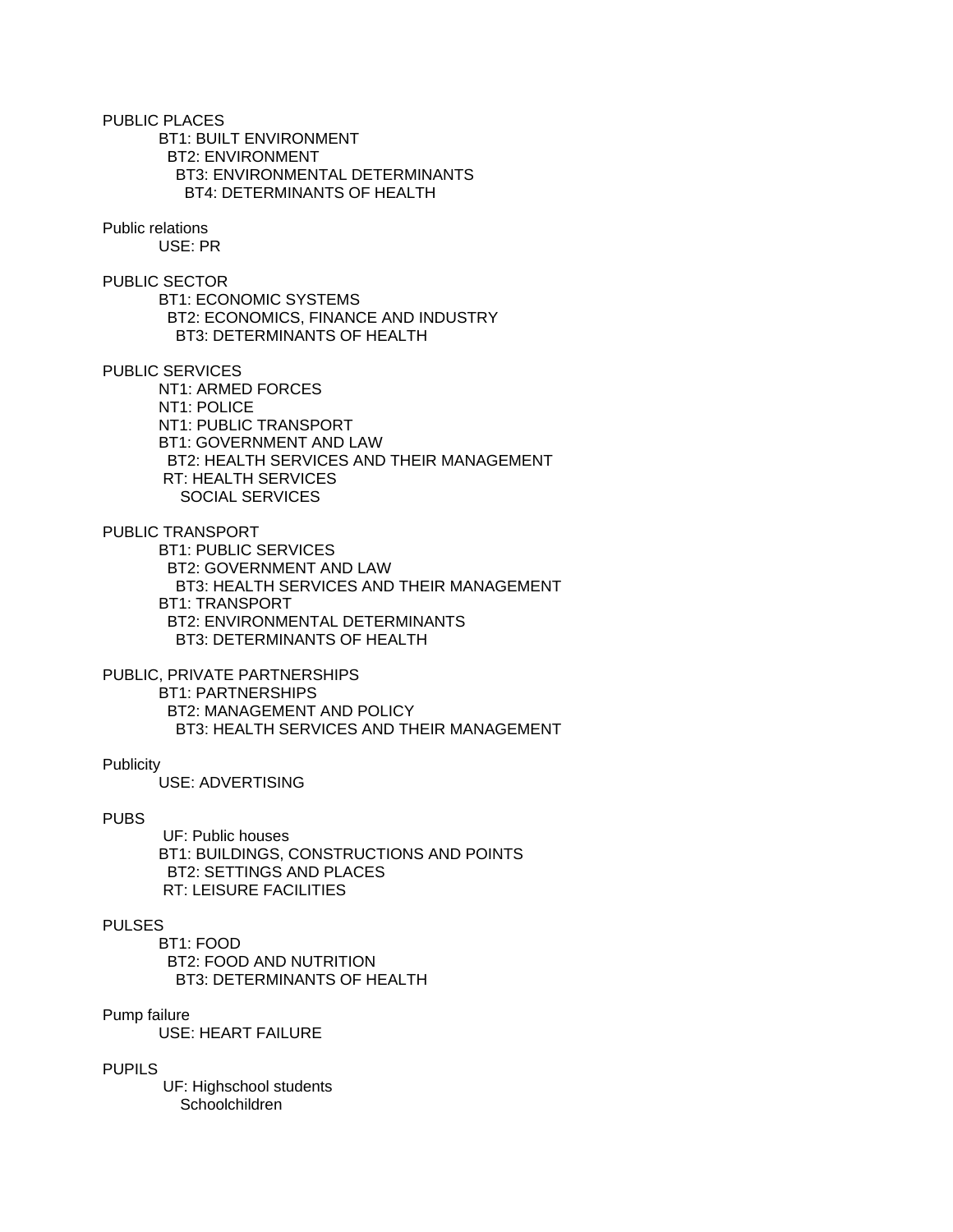BT1: OCCUPATIONAL GROUPS BT2: GROUPS BT3: PEOPLE AND POPULATIONS RT: SCHOOL EXCLUSIONS STUDENTS **TRUANCY**  SN: Age range from 4 to 16 in UK, 4 to 18 in USA. For students of further or higher education use **STUDENTS** PURCHASERS BT1: NHS BT2: HEALTH SERVICES BT3: HEALTHCARE AND HEALTH SERVICES BT4: HEALTH SERVICES AND THEIR MANAGEMENT BT2: PUBLIC HEALTH ORGANISATIONS BT3: ORGANISATIONS BT4: HEALTH, PUBLIC HEALTH, HEALTH PROMOTION BT4: PEOPLE AND POPULATIONS RT: COMMISSIONING **PROVIDERS** QUALIFICATION REQUIREMENTS UF: Educational requirements BT1: QUALIFICATIONS BT2: EDUCATION BT3: EDUCATION, EMPLOYMENT AND SKILLS BT4: DETERMINANTS OF HEALTH QUALIFICATIONS UF: Academic qualifications Educational qualifications NT1: NVQs NT1: QUALIFICATION REQUIREMENTS BT1: EDUCATION BT2: EDUCATION, EMPLOYMENT AND SKILLS BT3: DETERMINANTS OF HEALTH QUALITATIVE RESEARCH UF: Participant observation BT1: RESEARCH METHODS BT2: METHODS BT3: PUBLIC HEALTH METHODS, THEORY AND RESEARCH BT2: RESEARCH BT3: PUBLIC HEALTH METHODS, THEORY AND RESEARCH SN: Looks at subjective meanings and interpretation (i.e. not statistics). Ask "how" and "why" type questions. e.g. in depth interviews, focus groups, participant observation, action research

**QUALITY** 

 NT1: ACCESS TO SERVICES NT1: ERRORS NT1: GOVERNANCE NT1: PATIENT SAFETY NT1: PERFORMANCE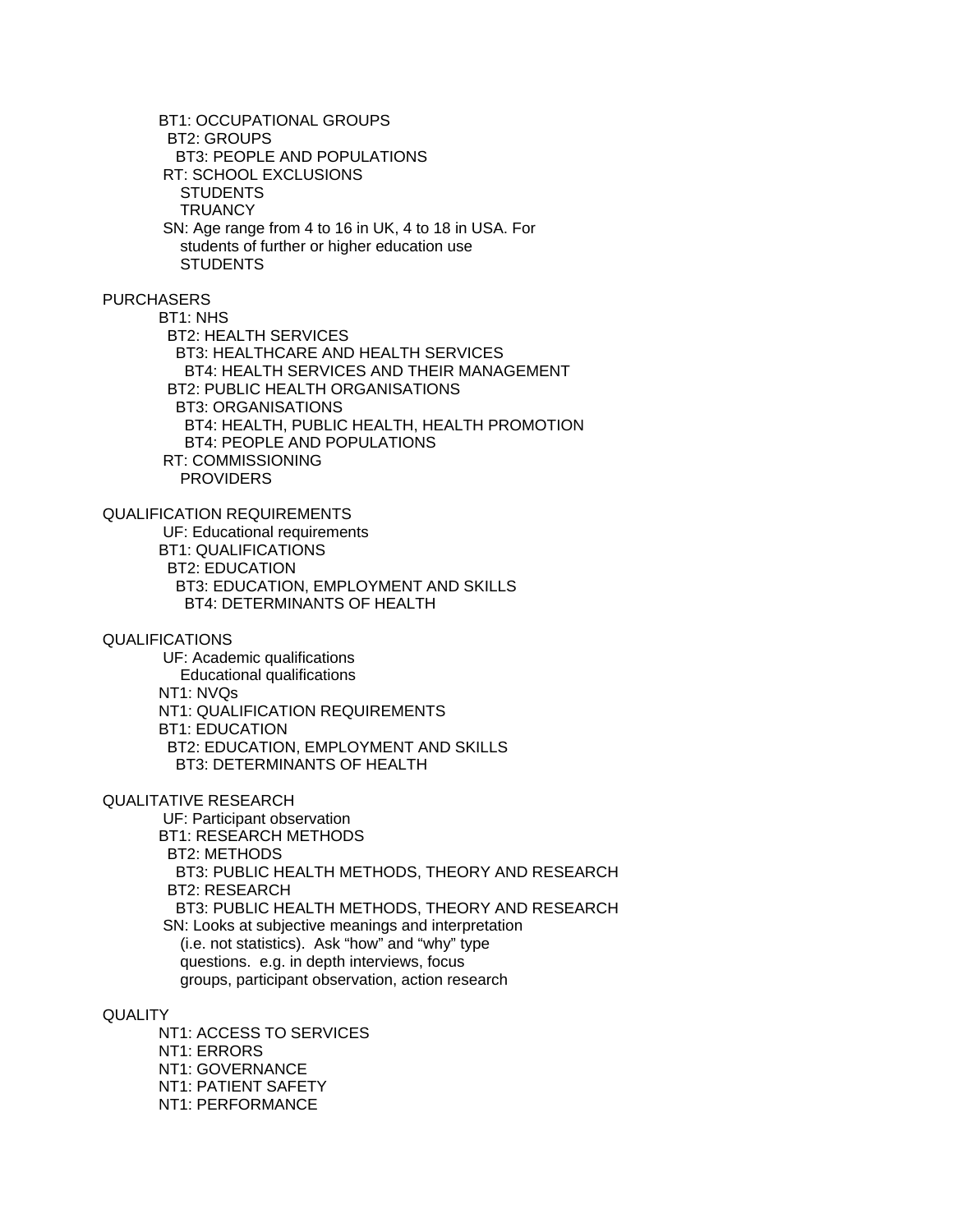NT1: QUALITY CONTROL NT1: QUALITY IMPROVEMENT NT1: QUALITY STANDARDS BT1: MANAGEMENT BT2: MANAGEMENT AND POLICY BT3: HEALTH SERVICES AND THEIR MANAGEMENT BT1: SERVICES BT2: HEALTH SERVICES AND THEIR MANAGEMENT SN: was PHITS level 2 term

# QUALITY CONTROL

 BT1: QUALITY BT2: MANAGEMENT BT3: MANAGEMENT AND POLICY BT4: HEALTH SERVICES AND THEIR MANAGEMENT BT2: SERVICES BT3: HEALTH SERVICES AND THEIR MANAGEMENT RT: PERFORMANCE MONITORING QUALITY IMPROVEMENT QUALITY STANDARDS

# QUALITY IMPROVEMENT

BT1: QUALITY

BT2: MANAGEMENT

BT3: MANAGEMENT AND POLICY

 BT4: HEALTH SERVICES AND THEIR MANAGEMENT BT2: SERVICES BT3: HEALTH SERVICES AND THEIR MANAGEMENT

RT: QUALITY CONTROL

### QUALITY OF LIFE

 BT1: HEALTH, PUBLIC HEALTH, HEALTH PROMOTION RT: HEALTH STATUS LIFE EVENTS

 SN: 'Quality of life is defined as individual's perceptions of their position in life in the context of the culture and value system where they live, and in relation to their goals, expectations, standards and concerns. It is a broad ranging concept, incorporating in a complex way a person's physical health, psychological state, level of independence, social relationships, personal beliefs and relationship to salient features of the environment.' (Health promotion glossary, 1998)

# Quality of water

USE: WATER QUALITY

#### QUALITY STANDARDS

 BT1: QUALITY BT2: MANAGEMENT BT3: MANAGEMENT AND POLICY BT4: HEALTH SERVICES AND THEIR MANAGEMENT BT2: SERVICES BT3: HEALTH SERVICES AND THEIR MANAGEMENT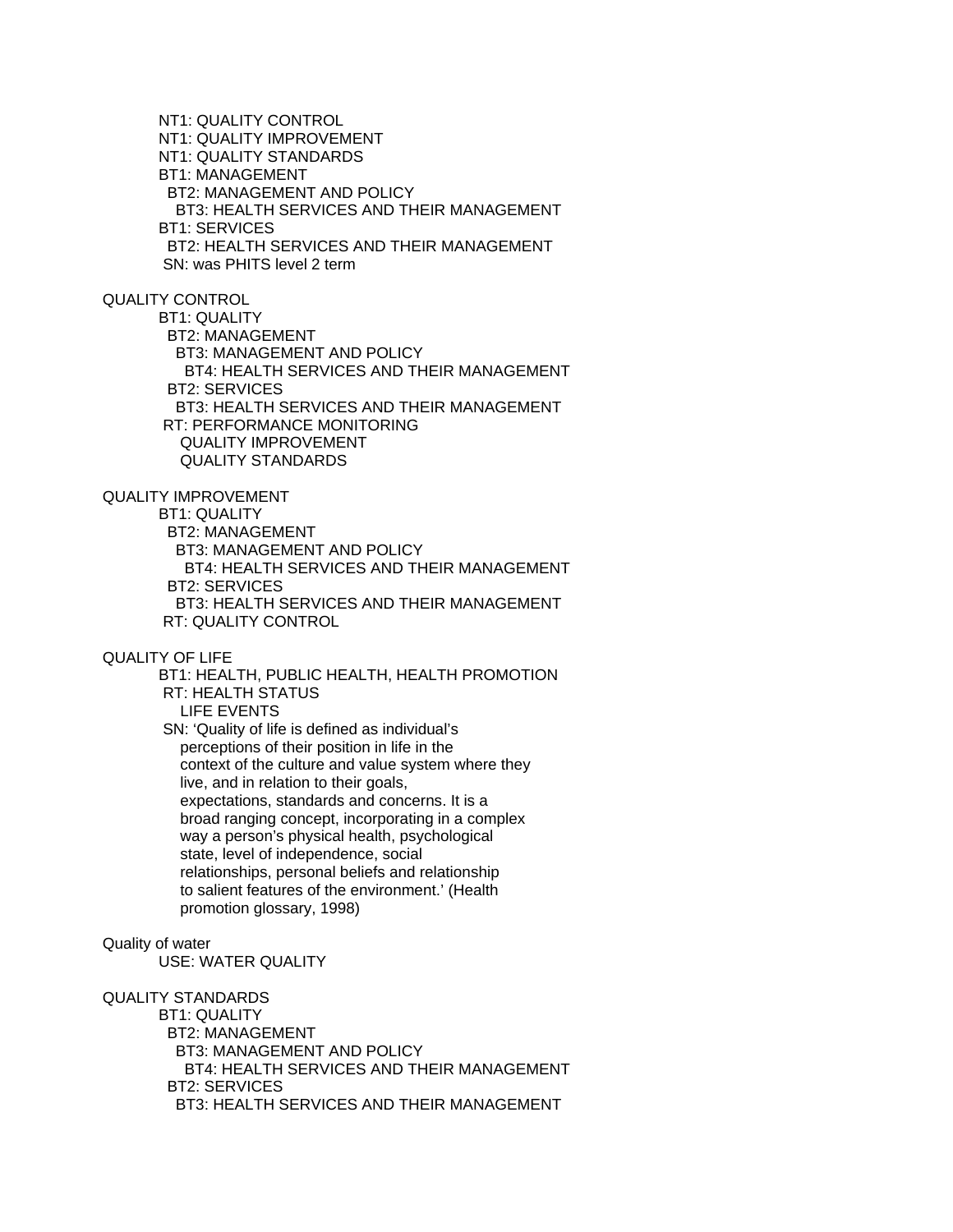BT1: STANDARDS BT2: FRAMES OF REFERENCE BT3: MANAGEMENT AND POLICY BT4: HEALTH SERVICES AND THEIR MANAGEMENT RT: CLINICAL GOVERNANCE GOOD PRACTICE QUALITY CONTROL

# QUANTITATIVE RESEARCH

 BT1: RESEARCH METHODS BT2: METHODS BT3: PUBLIC HEALTH METHODS, THEORY AND RESEARCH BT2: RESEARCH BT3: PUBLIC HEALTH METHODS, THEORY AND RESEARCH SN: Based on measuring and counting, samples of populations, analyses the interaction between variables. e.g. censuses, surveys, cohort studies, case control studies, RCTs

## QUESTIONNAIRES

 BT1: RESEARCH METHODS BT2: METHODS BT3: PUBLIC HEALTH METHODS, THEORY AND RESEARCH BT2: RESEARCH BT3: PUBLIC HEALTH METHODS, THEORY AND RESEARCH

## RACE

 BT1: PEOPLE AND POPULATIONS RT: ETHNICITY RACE RELATIONS

## RACE RELATIONS

 UF: Relations (race) BT1: SOCIAL ISSUES BT2: SOCIETY BT3: SOCIAL DETERMINANTS BT4: DETERMINANTS OF HEALTH RT: RACE

#### Racial groups

USE: ETHNIC GROUPS

# RACISM

 BT1: DISCRIMINATION BT2: SOCIAL FACTORS BT3: SOCIOECONOMIC FACTORS BT4: SOCIAL DETERMINANTS BT5: DETERMINANTS OF HEALTH

#### RADIATION

 UF: Nuclear power stations NT1: ELECTROMAGNETIC RADIATION NT1: RADON NT1: ULTRAVIOLET RADIATION BT1: POLLUTANTS BT2: CAUSES OF HARM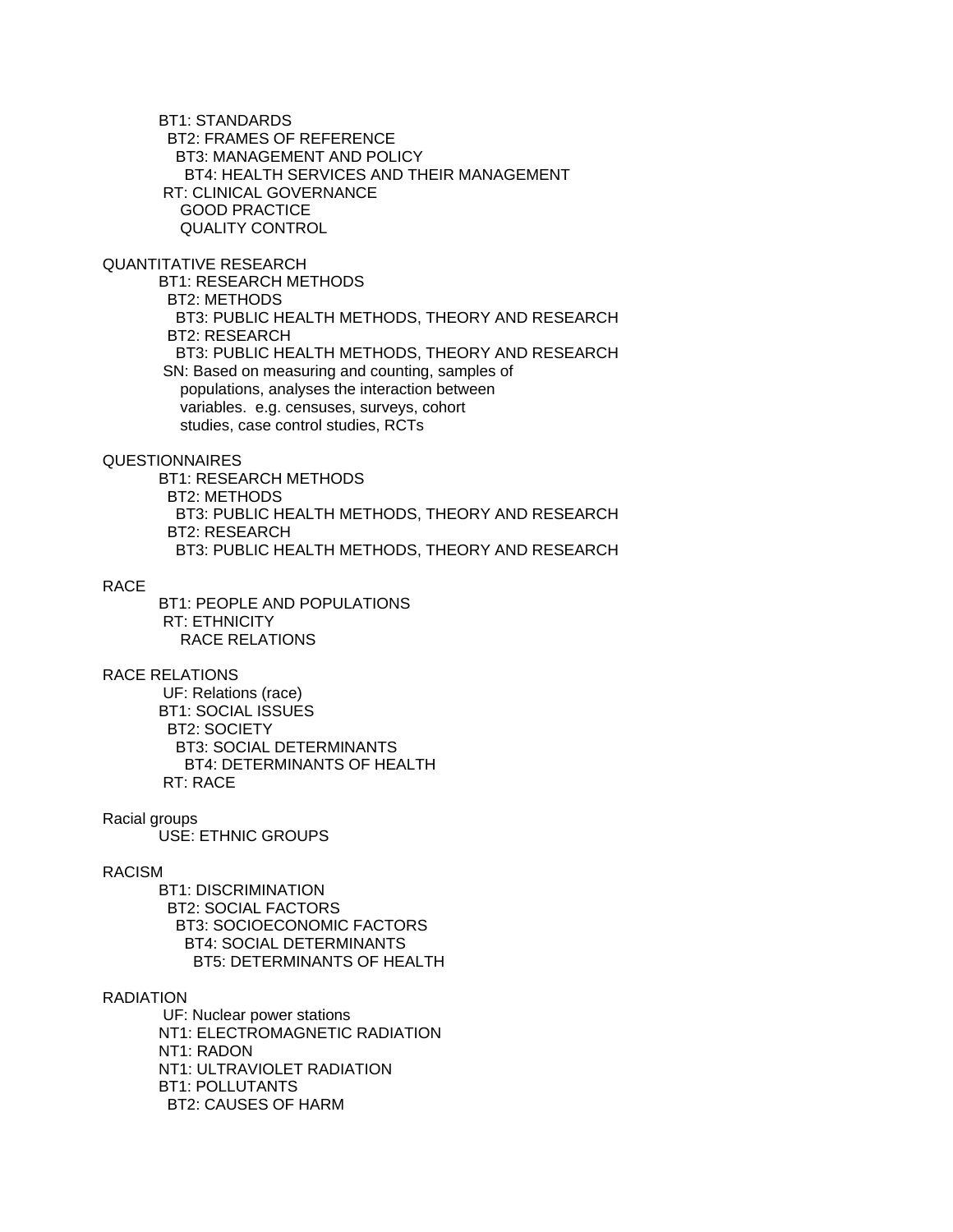## BT3: ENVIRONMENTAL DETERMINANTS BT4: DETERMINANTS OF HEALTH RT: NUCLEAR ENERGY

### RADON

 BT1: RADIATION BT2: POLLUTANTS BT3: CAUSES OF HARM BT4: ENVIRONMENTAL DETERMINANTS BT5: DETERMINANTS OF HEALTH RT: ELECTROMAGNETIC RADIATION ULTRAVIOLET RADIATION

### Rail

 USE: RAIL TRANSPORT SN: was PHITS level 3 term

## RAIL TRANSPORT

 UF: Rail BT1: LINES BT2: PLACES BT3: SETTINGS AND PLACES BT1: TRANSPORT BT2: ENVIRONMENTAL DETERMINANTS BT3: DETERMINANTS OF HEALTH RT: AIR TRANSPORT

Randomised clinical trials USE: RANDOMISED CONTROLLED TRIALS

# RANDOMISED CONTROLLED TRIALS

 UF: Randomised clinical trials RCTs BT1: RESEARCH METHODS BT2: METHODS BT3: PUBLIC HEALTH METHODS, THEORY AND RESEARCH BT2: RESEARCH BT3: PUBLIC HEALTH METHODS, THEORY AND RESEARCH RT: CLINICAL TRIALS SN: Subjects randomly allocated to treatment and control (i.e. the researcher does not interact with the group.) The outcomes are measured to ascertain any difference between the two groups.

## RAPE

 BT1: SEXUAL VIOLENCE BT2: VIOLENCE BT3: CAUSES OF HARM BT4: ENVIRONMENTAL DETERMINANTS BT5: DETERMINANTS OF HEALTH

# RCTs

USE: RANDOMISED CONTROLLED TRIALS

## Re cycling

USE: RECYCLING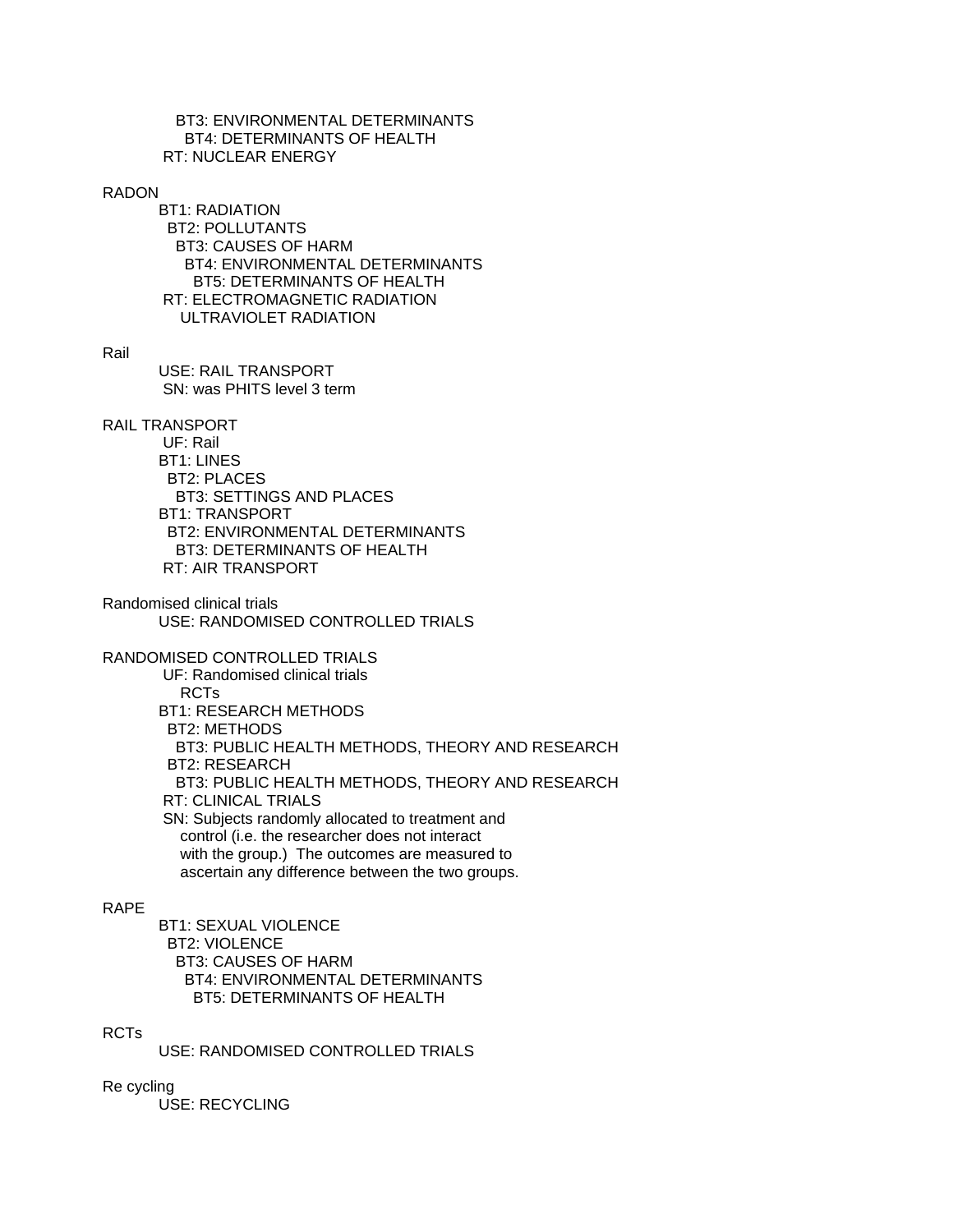Reading disability USE: DYSLEXIA

**Recipients** 

USE: CONSUMERS

## Recreation

USE: LEISURE ACTIVITIES

Recreational activities USE: LEISURE ACTIVITIES

Recreational facilities

USE: LEISURE FACILITIES

Recreations

USE: LEISURE ACTIVITIES

# RECYCLING

 UF: Re cycling Waste recycling BT1: WASTE BT2: ENVIRONMENT BT3: ENVIRONMENTAL DETERMINANTS BT4: DETERMINANTS OF HEALTH RT: WASTE DISPOSAL

# Redundancies

USE: REDUNDANCY

**REDUNDANCY** 

 UF: Redundancies BT1: EMPLOYMENT BT2: EDUCATION, EMPLOYMENT AND SKILLS BT3: DETERMINANTS OF HEALTH RT: UNEMPLOYMENT

Refuge houses

USE: WOMEN'S REFUGES

## Refuge work

USE: WOMEN'S REFUGES

# REFUGEES

 UF: Displaced people Refugees and asylum seekers War refugees BT1: VULNERABLE GROUPS BT2: DISADVANTAGED GROUPS BT3: GROUPS BT4: PEOPLE AND POPULATIONS RT: ASYLUM SEEKERS

Refugees and asylum seekers USE: ASYLUM SEEKERS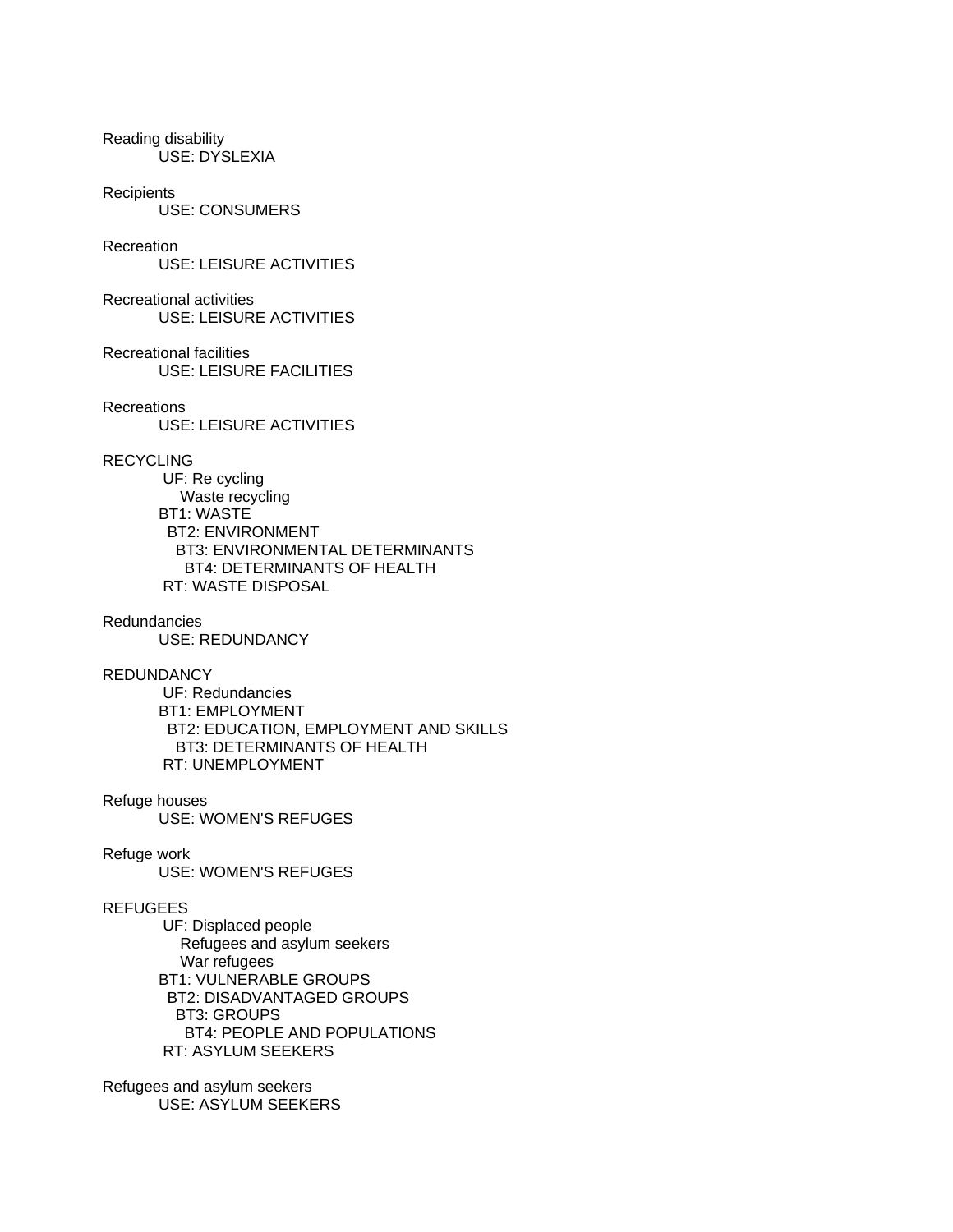REFUGEES SN: was PHITS level 3 term

## REGENERATION

 UF: Regeneration (policy) BT1: ENVIRONMENT BT2: ENVIRONMENTAL DETERMINANTS BT3: DETERMINANTS OF HEALTH BT1: POPULATION BASED AND PREVENTIVE SERVICES BT2: SERVICES BT3: HEALTH SERVICES AND THEIR MANAGEMENT RT: CAPACITY BUILDING NEIGHBOURHOOD RENEWAL SUSTAINABLE DEVELOPMENT

Regeneration (policy) USE: POLICY REGENERATION SN: was PHITS level 3 term

## REGIONAL

 BT1: NATIONAL BT2: GEOGRAPHY BT3: SETTINGS AND PLACES

REGIONAL DEVELOPMENT

 BT1: DEVELOPMENT BT2: MANAGEMENT BT3: MANAGEMENT AND POLICY BT4: HEALTH SERVICES AND THEIR MANAGEMENT BT1: ECONOMIC DEVELOPMENT BT2: ECONOMICS, FINANCE AND INDUSTRY BT3: DETERMINANTS OF HEALTH

REGIONAL GOVERNMENT

 BT1: GOVERNMENT BT2: GOVERNMENT AND LAW BT3: HEALTH SERVICES AND THEIR MANAGEMENT RT: CENTRAL GOVERNMENT LOCAL GOVERNMENT

REGIONAL POLICY

 NT1: DH OR NHS REGIONAL POLICY NT1: VOLUNTARY AGENCIES REGIONAL POLICIES BT1: HEALTH POLICY BT2: POLICY BT3: MANAGEMENT AND POLICY BT4: HEALTH SERVICES AND THEIR MANAGEMENT SN: was PHITS level 2 term

REGIONAL VARIATIONS BT1: GEOGRAPHY BT2: SETTINGS AND PLACES

REGULATIONS UF: Directives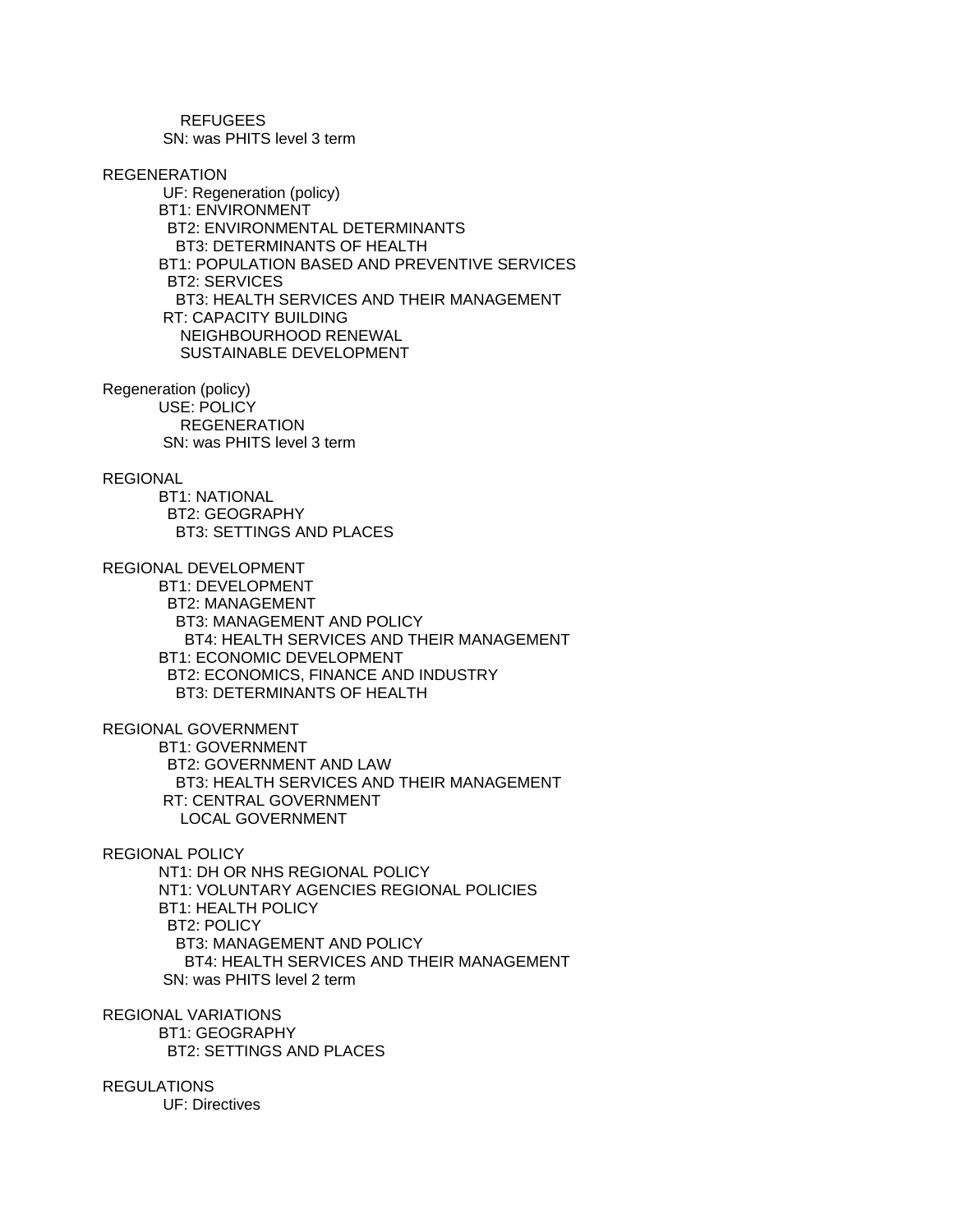NT1: TRAFFIC REGULATIONS BT1: LEGISLATION BT2: LAW BT3: GOVERNMENT AND LAW BT4: HEALTH SERVICES AND THEIR MANAGEMENT RT: FOOD REGULATIONS

REHABILITATION

 UF: Occupational therapy BT1: CARE BT2: HEALTHCARE AND HEALTH SERVICES BT3: HEALTH SERVICES AND THEIR MANAGEMENT BT1: SECONDARY AND TERTIARY SERVICES BT2: SERVICES BT3: HEALTH SERVICES AND THEIR MANAGEMENT RT: AFTERCARE ALCOHOL MISUSE HOSPITAL DISCHARGE SUBSTANCE MISUSE

 SN: Therapeutic period of restoration to normal or near normal ability by patient following disease, illness, or injury.

Relations (race)

USE: RACE RELATIONS

RELATIONSHIPS

 NT1: INTERPERSONAL RELATIONSHIPS NT2: DOCTOR PATIENT RELATIONSHIPS NT1: PERSONAL RELATIONSHIPS NT2: COHABITATION NT2: FAMILIES NT3: ADOPTION NT3: PARENTS NT4: EXPECTANT PARENTS NT5: PREGNANT WOMEN NT4: FATHERS NT4: MOTHERS NT4: SINGLE PARENTS NT4: TEENAGE PARENTS NT4: WORKING PARENTS NT3: PARTNERS NT3: SINGLE PARENT FAMILIES NT2: MARRIAGE NT2: SINGLE PEOPLE BT1: PEOPLE AND POPULATIONS

## RELAXATION

 BT1: MENTAL HEALTH BT2: HEALTH BT3: HEALTH, PUBLIC HEALTH, HEALTH PROMOTION RT: EXERCISES LEISURE ACTIVITIES

# RELIGION

UF: Faith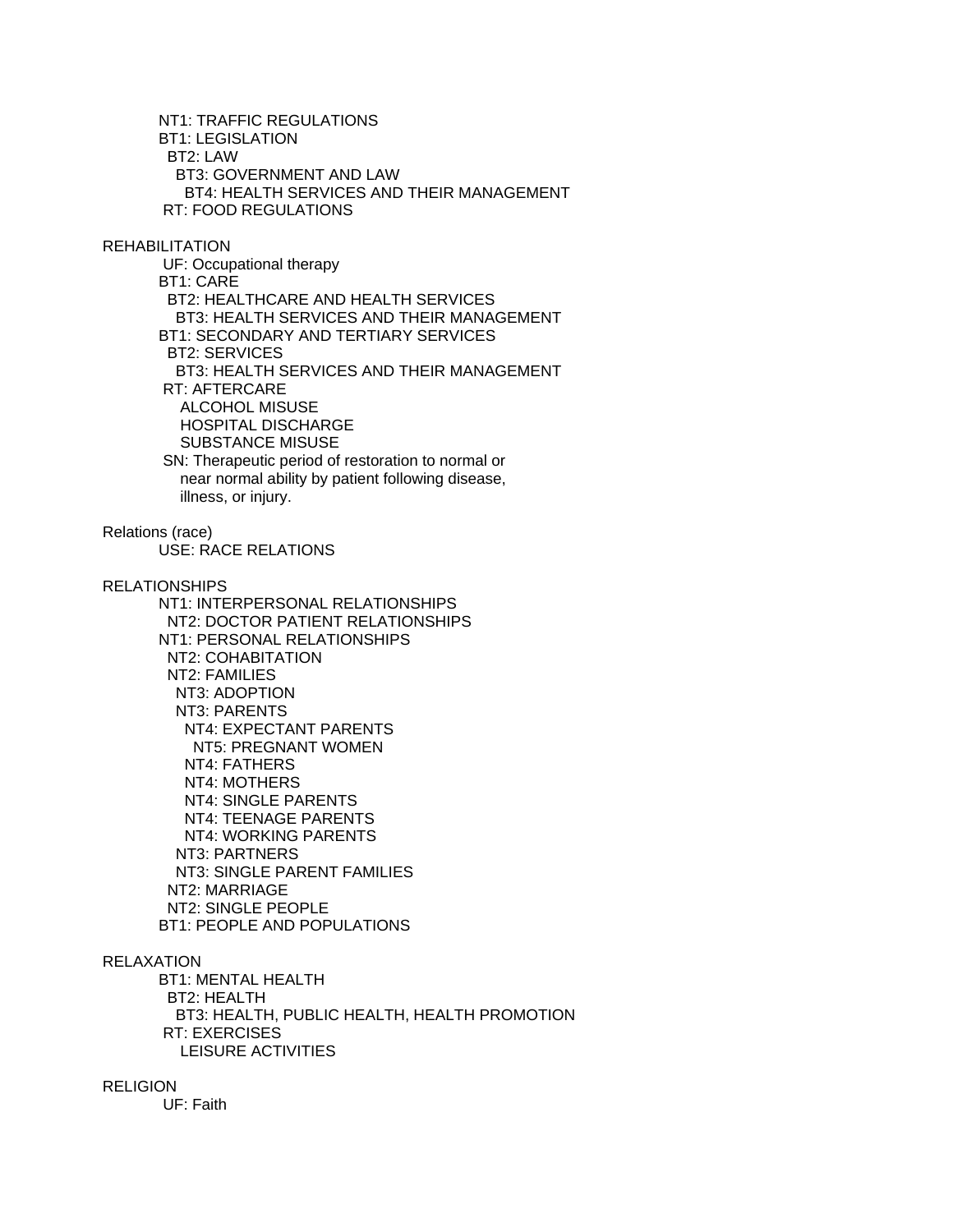Religion or faith NT1: CHRISTIANITY NT2: CATHOLICISM NT2: PROTESTANTISM NT1: HINDUISM NT1: ISLAM NT1: JUDAISM BT1: BELIEFS BT2: PEOPLE AND POPULATIONS BT1: CULTURAL IDENTITY BT2: PEOPLE AND POPULATIONS RT: CULTURE

Religion or faith USE: RELIGION SN: was PHITS level 3

RELIGIOUS GROUPS UF: Religious people BT1: GROUPS BT2: PEOPLE AND POPULATIONS

Religious people USE: RELIGIOUS GROUPS

Renal diseases USE: KIDNEY DISEASES

### Rent boys

USE: SEX WORKERS

### Repetitive strain injury USE: WRULDS

# RESEARCH

 UF: Social research NT1: AETIOLOGY NT1: EPIDEMIOLOGY NT2: INCIDENCE NT2: PREVALENCE NT1: MEDICAL RESEARCH NT1: NEEDS ASSESSMENT NT1: PRETESTING NT1: RESEARCH GROUPS NT1: RESEARCH METHODS NT2: ACTION RESEARCH NT2: CASE CONTROL STUDIES NT2: CASE STUDIES NT2: CLINICAL TRIALS NT2: COHORT STUDIES NT2: COMPARATIVE STUDIES NT2: CONTROL GROUPS NT2: DATA COLLECTION NT2: DELPHI METHOD NT2: DEMOGRAPHY NT3: AGEING POPULATIONS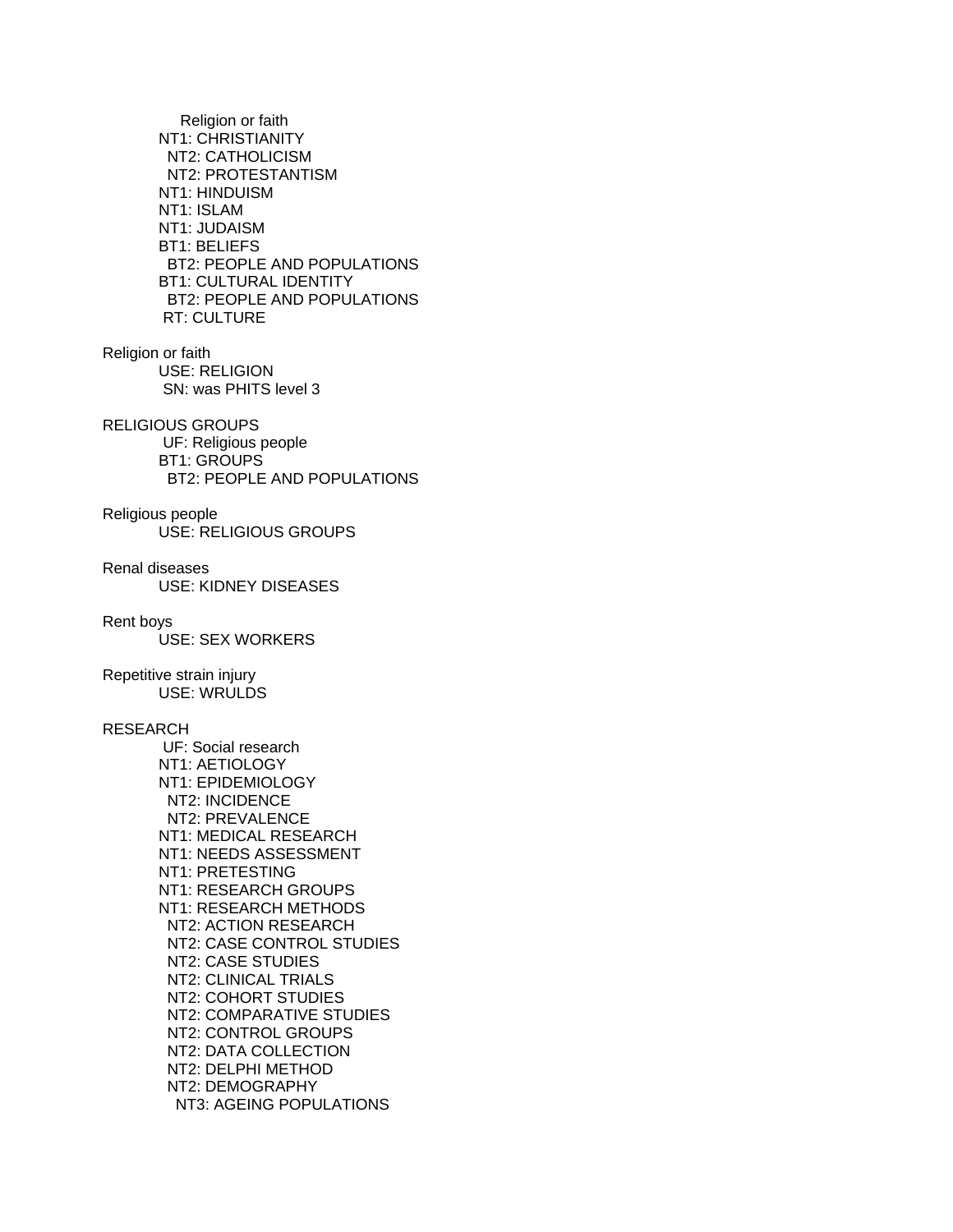NT3: BIRTH RATE NT3: LIFE EXPECTANCY NT3: POPULATION SIZE AND DENSITY NT3: POPULATION STRUCTURE NT2: EVALUATION NT3: ECONOMIC EVALUATION NT3: EFFECTIVENESS NT4: COST EFFECTIVENESS NT3: MONITORING NT4: PERFORMANCE MONITORING NT5: CLINICAL AUDIT NT5: FINANCIAL AUDIT NT3: POLICY EVALUATION NT3: SERVICE EVALUATION NT2: FOCUS GROUP METHODOLOGY NT2: INTERVIEWS NT2: QUALITATIVE RESEARCH NT2: QUANTITATIVE RESEARCH NT2: QUESTIONNAIRES NT2: RANDOMISED CONTROLLED TRIALS NT2: RESEARCH DESIGN NT2: REVIEWS NT3: LITERATURE REVIEWS NT4: META ANALYSIS NT3: SYSTEMATIC REVIEWS NT2: SURVEYS NT3: COHORT STUDIES NT3: CROSS SECTIONAL SURVEYS BT1: PUBLIC HEALTH METHODS, THEORY AND RESEARCH RT: ANALYSIS SN: Try to use more specific terms RESEARCH DESIGN BT1: RESEARCH METHODS BT2: METHODS BT3: PUBLIC HEALTH METHODS, THEORY AND RESEARCH BT2: RESEARCH BT3: PUBLIC HEALTH METHODS, THEORY AND RESEARCH RESEARCH GROUPS BT1: RESEARCH BT2: PUBLIC HEALTH METHODS, THEORY AND RESEARCH RT: CONTROL GROUPS Research methodologies USE: RESEARCH METHODS RESEARCH METHODS UF: Research methodologies Research techniques

 NT1: ACTION RESEARCH NT1: CASE CONTROL STUDIES NT1: CASE STUDIES NT1: CLINICAL TRIALS NT1: COHORT STUDIES NT1: COMPARATIVE STUDIES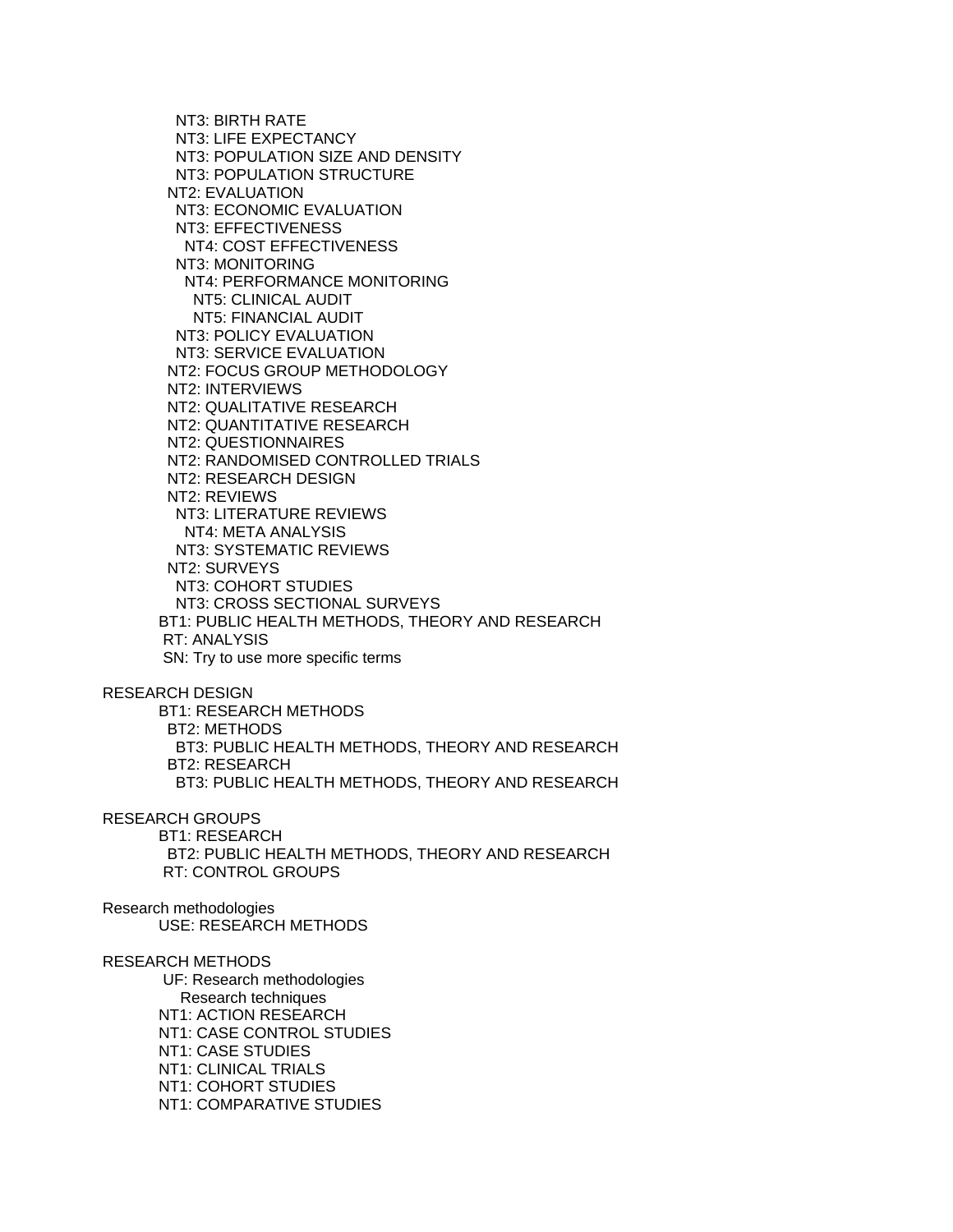NT1: CONTROL GROUPS NT1: DATA COLLECTION NT1: DELPHI METHOD NT1: DEMOGRAPHY NT2: AGEING POPULATIONS NT2: BIRTH RATE NT2: LIFE EXPECTANCY NT2: POPULATION SIZE AND DENSITY NT2: POPULATION STRUCTURE NT1: EVALUATION NT2: ECONOMIC EVALUATION NT2: EFFECTIVENESS NT3: COST EFFECTIVENESS NT2: MONITORING NT3: PERFORMANCE MONITORING NT4: CLINICAL AUDIT NT4: FINANCIAL AUDIT NT2: POLICY EVALUATION NT2: SERVICE EVALUATION NT1: FOCUS GROUP METHODOLOGY NT1: INTERVIEWS NT1: QUALITATIVE RESEARCH NT1: QUANTITATIVE RESEARCH NT1: QUESTIONNAIRES NT1: RANDOMISED CONTROLLED TRIALS NT1: RESEARCH DESIGN NT1: REVIEWS NT2: LITERATURE REVIEWS NT3: META ANALYSIS NT2: SYSTEMATIC REVIEWS NT1: SURVEYS NT2: COHORT STUDIES NT2: CROSS SECTIONAL SURVEYS BT1: METHODS BT2: PUBLIC HEALTH METHODS, THEORY AND RESEARCH BT1: RESEARCH BT2: PUBLIC HEALTH METHODS, THEORY AND RESEARCH RT: FOCUS GROUPS MEASUREMENT TECHNIQUES

Research policy

 USE: POLICY SN: Use POLICY and appropriate terms

Research programmes USE: RESEARCH PROJECTS

RESEARCH PROJECTS UF: Research programmes BT1: PROJECTS BT2: MANAGEMENT AND POLICY BT3: HEALTH SERVICES AND THEIR MANAGEMENT

Research techniques

USE: RESEARCH METHODS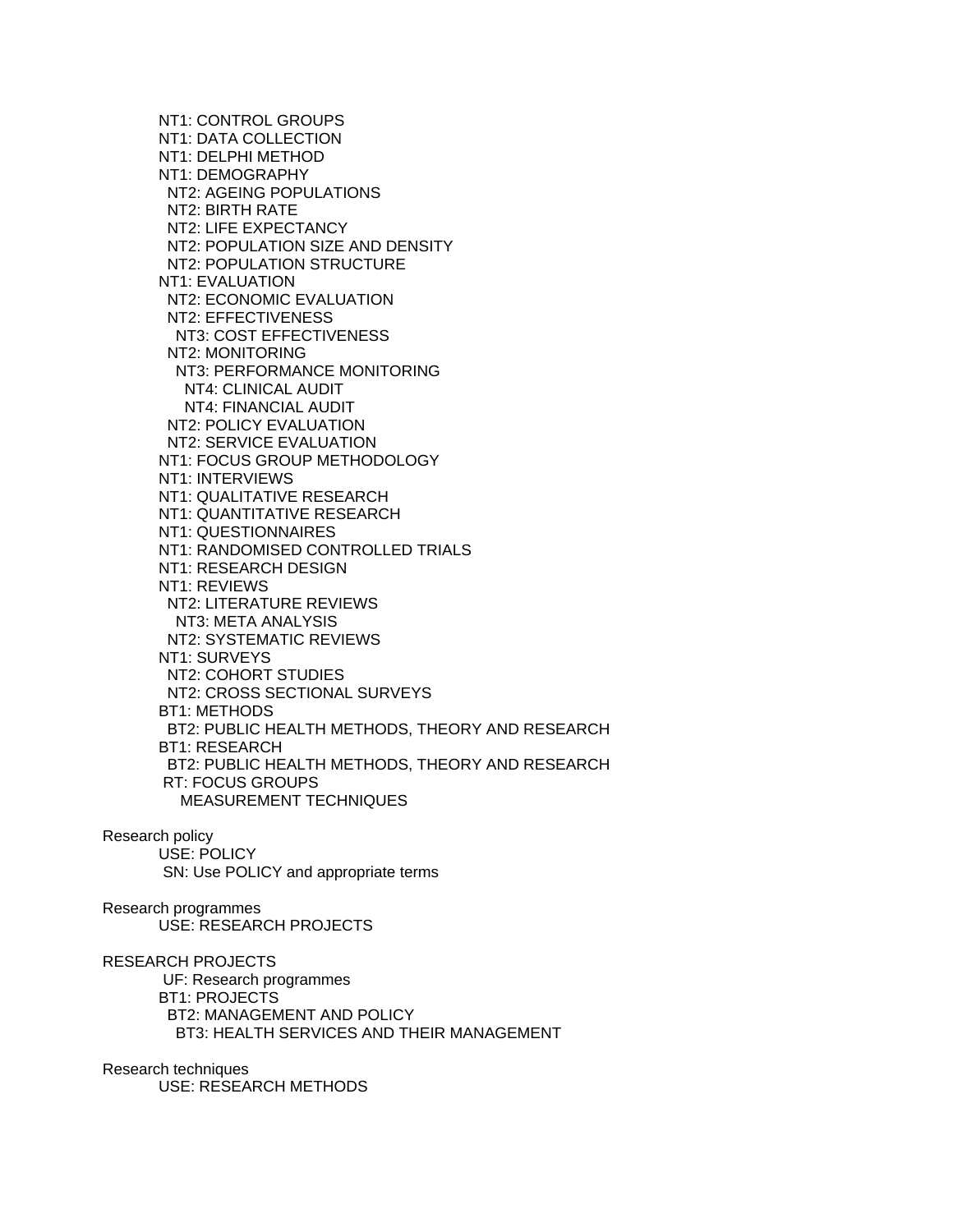**RESEARCHERS**  BT1: OCCUPATIONAL GROUPS BT2: GROUPS BT3: PEOPLE AND POPULATIONS

RESIDENTIAL CARE

 UF: Institutional care NT1: NURSING HOMES BT1: CARE BT2: HEALTHCARE AND HEALTH SERVICES BT3: HEALTH SERVICES AND THEIR MANAGEMENT RT: DOMICILIARY SERVICES HOME CARE SHELTERED ACCOMMODATION

Resin

USE: CANNABIS

RESOURCE MANAGEMENT BT1: MANAGEMENT BT2: MANAGEMENT AND POLICY BT3: HEALTH SERVICES AND THEIR MANAGEMENT

RESPIRATORY DISORDERS

 UF: Lung diseases Respiratory tract diseases NT1: ASTHMA NT1: BRONCHITIS NT1: CHRONIC AIRWAYS DISEASES NT1: EMPHYSEMA NT1: INFLUENZA NT1: PNEUMONIA BT1: DEATH, DISEASE AND DISABILITY RT: LUNG CANCER

Respiratory tract diseases USE: RESPIRATORY DISORDERS

RESTAURANTS

 UF: Cafes BT1: HOTEL AND RESTAURANT INDUSTRY BT2: CATERING INDUSTRY BT3: INDUSTRY BT4: ECONOMICS, FINANCE AND INDUSTRY BT5: DETERMINANTS OF HEALTH RT: CANTEENS

RETAIL OUTLETS BT1: POINTS BT2: PLACES BT3: SETTINGS AND PLACES

RETIRED PEOPLE BT1: OCCUPATIONAL GROUPS BT2: GROUPS BT3: PEOPLE AND POPULATIONS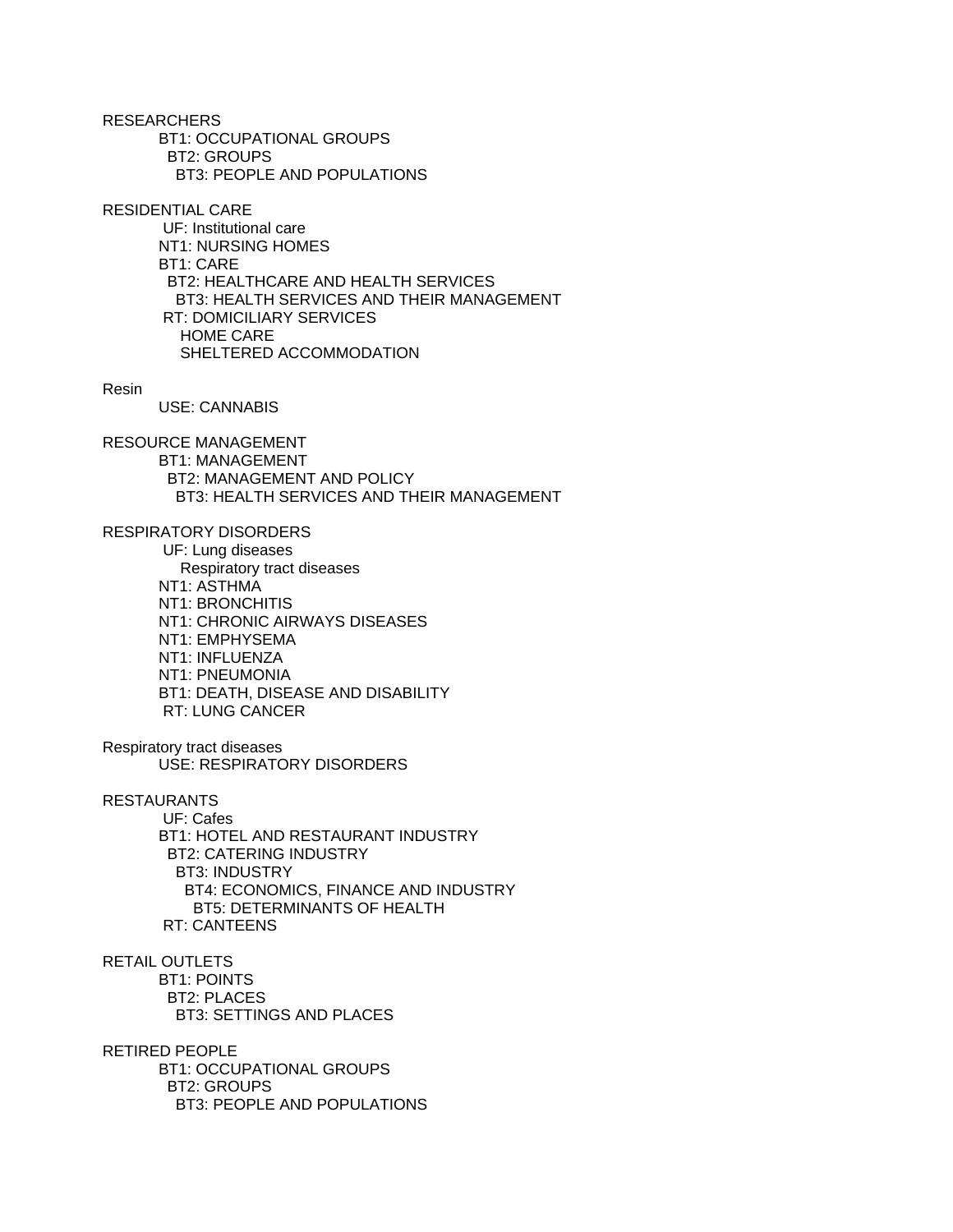# RT: OLDER PEOPLE

### RETIREMENT

 NT1: PRE RETIREMENT BT1: EMPLOYMENT BT2: EDUCATION, EMPLOYMENT AND SKILLS BT3: DETERMINANTS OF HEALTH RT: PENSIONS

# RETRAINING

 BT1: PROFESSIONAL EDUCATION AND DEVELOPMENT BT2: EDUCATIONAL SYSTEMS BT3: EDUCATION BT4: EDUCATION, EMPLOYMENT AND SKILLS BT5: DETERMINANTS OF HEALTH BT1: TRAINING BT2: EDUCATION BT3: EDUCATION, EMPLOYMENT AND SKILLS BT4: DETERMINANTS OF HEALTH

# REVIEWS

 NT1: LITERATURE REVIEWS NT2: META ANALYSIS NT1: SYSTEMATIC REVIEWS BT1: RESEARCH METHODS BT2: METHODS BT3: PUBLIC HEALTH METHODS, THEORY AND RESEARCH BT2: RESEARCH BT3: PUBLIC HEALTH METHODS, THEORY AND RESEARCH

## RHEUMATIC DISORDERS

 BT1: MUSCULOSKELETAL DISORDERS BT2: DEATH, DISEASE AND DISABILITY RT: ARTHRITIS

## RHINITIS

 BT1: ALLERGIES BT2: DEATH, DISEASE AND DISABILITY BT2: IMMUNE DISORDERS BT3: IMMUNE SYSTEM BT4: ORGAN SYSTEMS BT5: BIOMEDICAL SCIENCE BT6: SCIENCE AND TECHNOLOGY BT7: PUBLIC HEALTH METHODS, THEORY AND RESEARCH

# Right to confidentiality USE: CONFIDENTIALITY

Right ventricular failure USE: HEART FAILURE

### Rights

 USE: HUMAN RIGHTS PATIENTS' RIGHTS

Risk analysis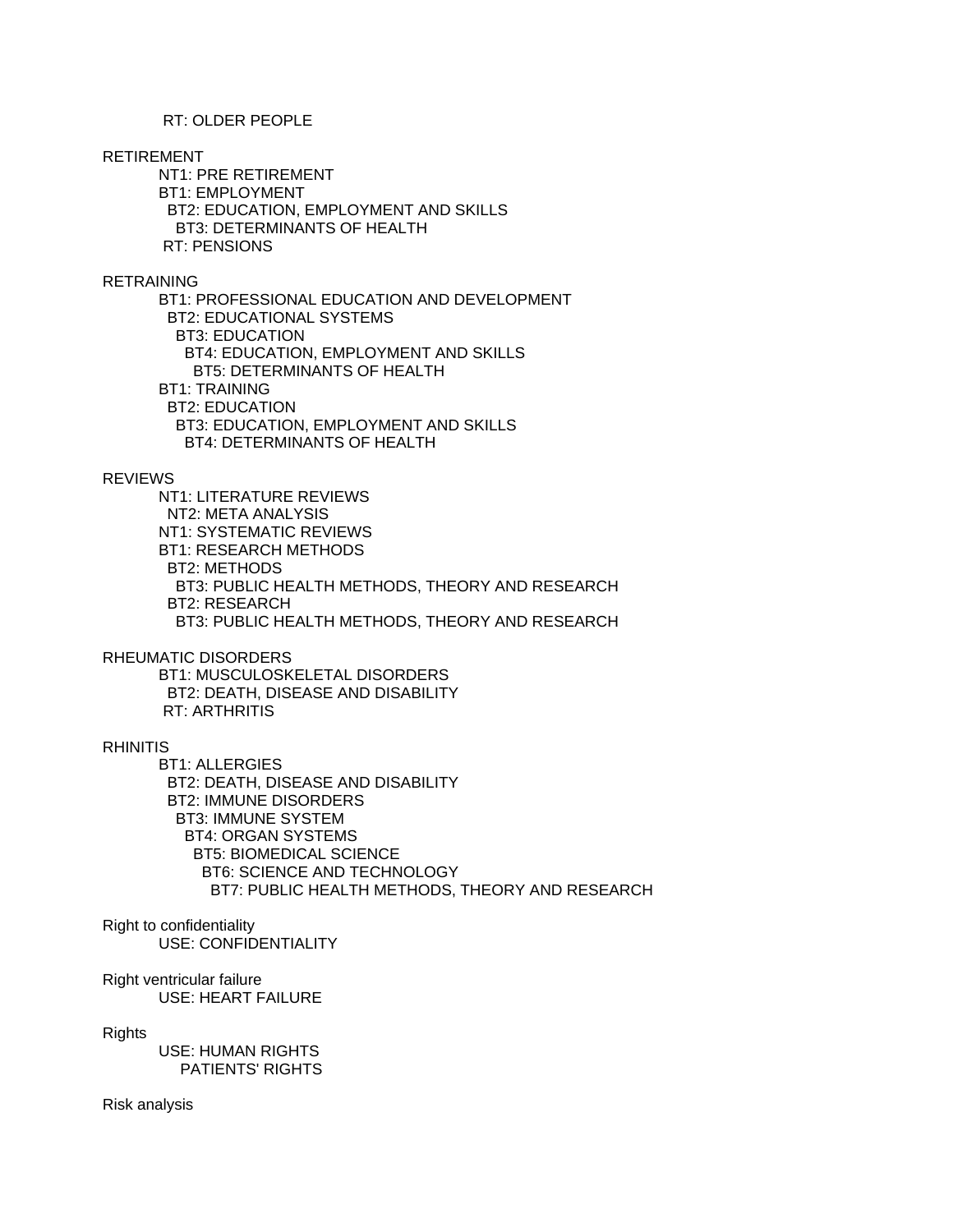# USE: RISK ASSESSMENT

#### RISK ASSESSMENT

 UF: Risk analysis Risk evaluation Risk measurement BT1: MANAGEMENT BT2: MANAGEMENT AND POLICY BT3: HEALTH SERVICES AND THEIR MANAGEMENT RT: RISK MANAGEMENT

## Risk evaluation

USE: RISK ASSESSMENT

## RISK FACTORS

 UF: Predictors BT1: ENVIRONMENTAL DETERMINANTS BT2: DETERMINANTS OF HEALTH SN: 'Social, economic or biological status, behaviours or environments which are associated with or cause increased susceptibility to a specific disease, ill health, or injury.' (Health promotion glossary, 1998)

## RISK MANAGEMENT

 NT1: EMERGENCY PLANNING BT1: MANAGEMENT BT2: MANAGEMENT AND POLICY BT3: HEALTH SERVICES AND THEIR MANAGEMENT RT: EMERGENCIES RISK ASSESSMENT

### Risk measurement

USE: RISK ASSESSMENT

# RIVERS

 BT1: LINES BT2: PLACES BT3: SETTINGS AND PLACES

#### ROAD SAFETY

 UF: Traffic safety (road) BT1: SAFETY BT2: ENVIRONMENTAL DETERMINANTS BT3: DETERMINANTS OF HEALTH RT: DRIVING BEHAVIOUR PEDESTRIANS ROAD SAFETY EDUCATION TRAFFIC ACCIDENTS TRAFFIC REGULATIONS VEHICLES SN: Use this term for the prevention of accidents to pedestrians, passengers and vehicles. For accounts or statistics of road traffic accidents use Traffic accidents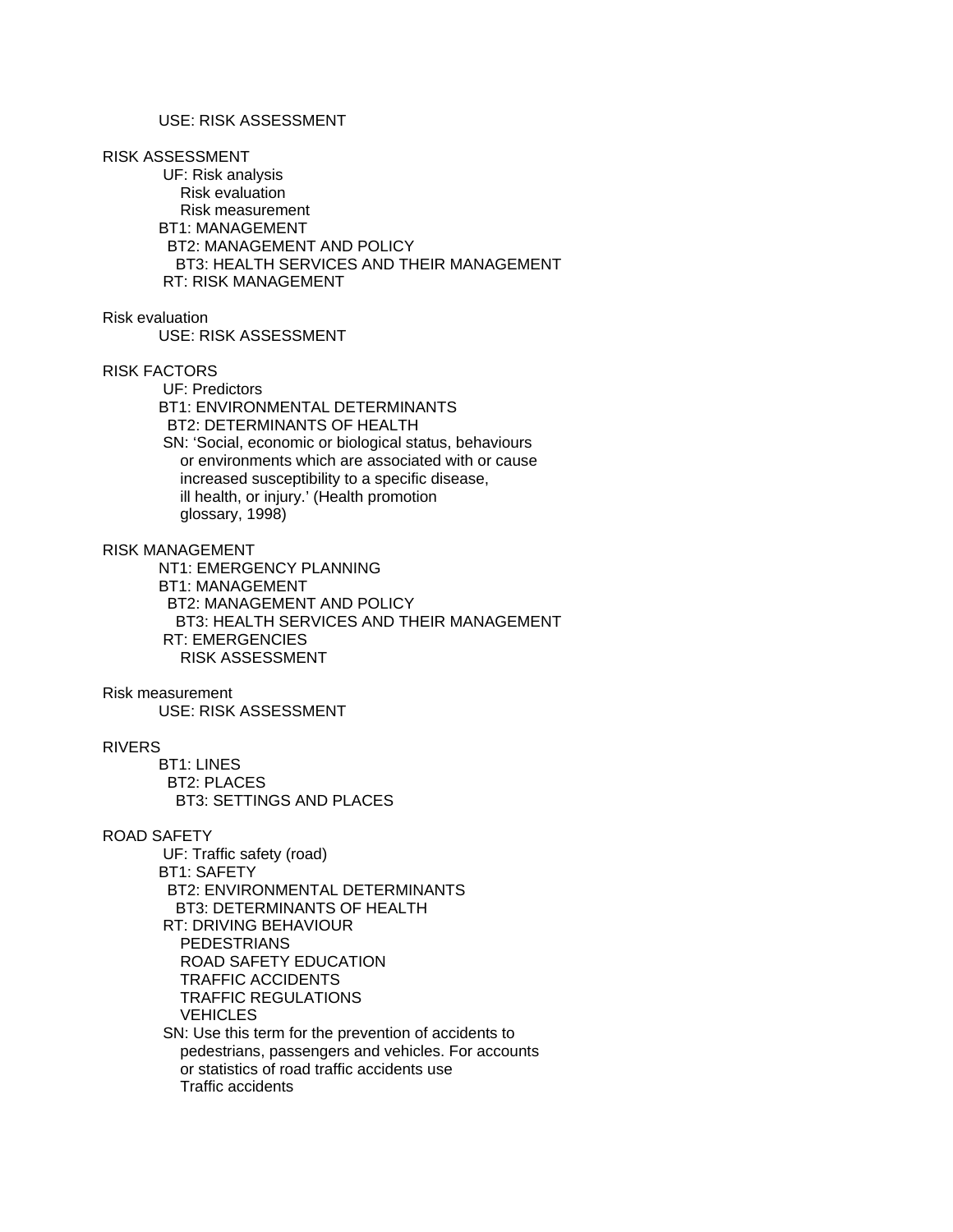ROAD SAFETY EDUCATION BT1: SAFETY EDUCATION BT2: EDUCATION BT3: EDUCATION, EMPLOYMENT AND SKILLS BT4: DETERMINANTS OF HEALTH RT: DRIVING BEHAVIOUR ROAD SAFETY

## ROADS

 UF: Streets NT1: VEHICLES BT1: LINES BT2: PLACES BT3: SETTINGS AND PLACES BT1: TRANSPORT BT2: ENVIRONMENTAL DETERMINANTS BT3: DETERMINANTS OF HEALTH RT: TRAFFIC REGULATIONS SN: was "road" PHITS level 3 term

# ROLE PLAY

 BT1: GROUP EDUCATION BT2: TEACHING METHODS BT3: METHODS BT4: PUBLIC HEALTH METHODS, THEORY AND RESEARCH

### Roseola

USE: RUBELLA

### **RSI**

USE: WRULDS

# RUBELLA

 UF: German measles Roseola BT1: COMMUNICABLE DISEASES BT2: DEATH, DISEASE AND DISABILITY RT: IMMUNISATION

#### Rubeola

USE: MEASLES

# RURAL AREAS

 UF: Country areas BT1: AREAS BT2: PLACES BT3: SETTINGS AND PLACES BT1: GEOGRAPHY BT2: SETTINGS AND PLACES SN: was "Rural" PHITS level 3 term

## RURAL COMMUNITIES

 BT1: COMMUNITIES BT2: PEOPLE AND POPULATIONS BT2: SOCIETY BT3: SOCIAL DETERMINANTS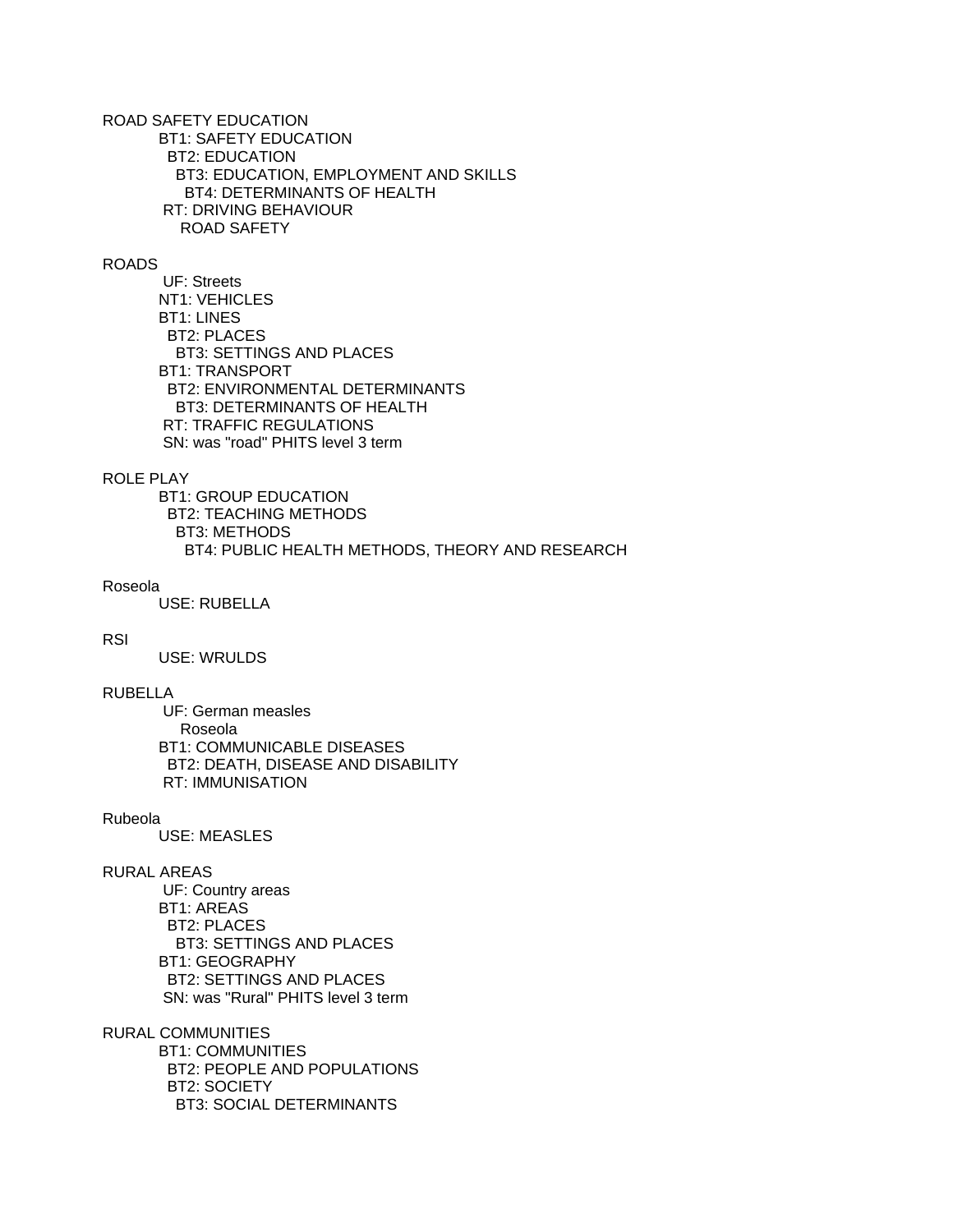# BT4: DETERMINANTS OF HEALTH

RURAL DEVELOPMENT

 BT1: ECONOMIC DEVELOPMENT BT2: ECONOMICS, FINANCE AND INDUSTRY BT3: DETERMINANTS OF HEALTH

## **Saccharides**

USE: CARBOHYDRATES

### SAFER SEX

 BT1: SEXUAL PRACTICES BT2: SEXUAL BEHAVIOUR BT3: BEHAVIOUR BT4: PSYCHOLOGY BT5: BEHAVIOURAL SCIENCES BT6: SCIENCES BT7: SCIENCE AND TECHNOLOGY BT8: PUBLIC HEALTH METHODS, THEORY AND RESEARCH

## **SAFETY**

 UF: Safety measures NT1: FIRE SAFETY NT1: FOOD SAFETY NT2: FOOD HYGIENE NT1: HOME SAFETY NT1: OCCUPATIONAL HEALTH AND SAFETY NT1: PERSONAL SAFETY NT1: ROAD SAFETY BT1: ENVIRONMENTAL DETERMINANTS BT2: DETERMINANTS OF HEALTH RT: ACCIDENTS SAFETY EQUIPMENT

Safety (of patients)

USE: PATIENT SAFETY

Safety at work

USE: OCCUPATIONAL HEALTH AND SAFETY

Safety devices

USE: SAFETY EQUIPMENT

### SAFETY EDUCATION

 UF: Safety training NT1: ROAD SAFETY EDUCATION BT1: EDUCATION BT2: EDUCATION, EMPLOYMENT AND SKILLS BT3: DETERMINANTS OF HEALTH

SAFETY EQUIPMENT

 UF: Protective devices Safety devices BT1: EQUIPMENT RT: SAFETY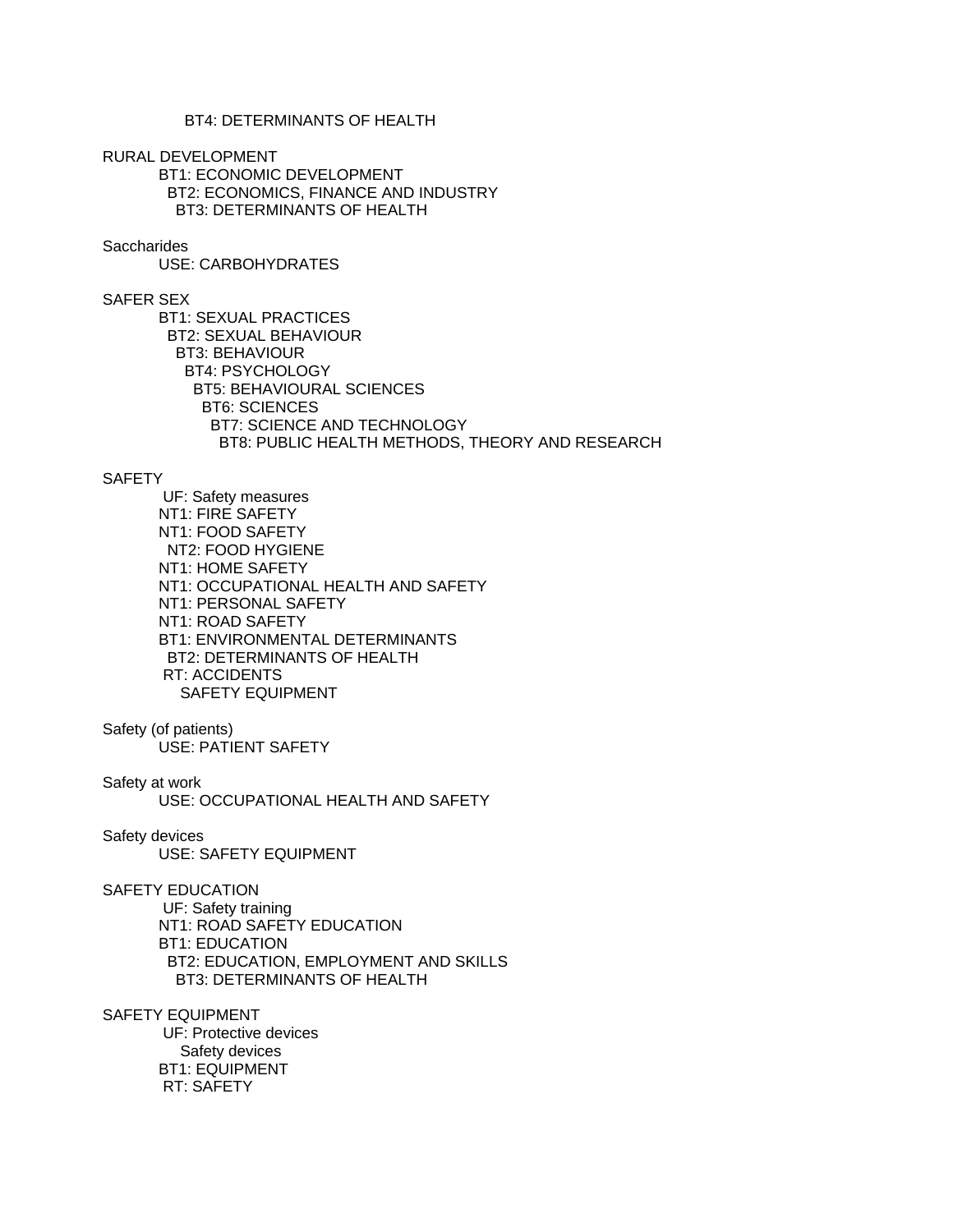Safety measures USE: SAFETY

Safety training USE: SAFETY EDUCATION

### **SALARIES**

 BT1: EMPLOYMENT TERMS BT2: EMPLOYMENT BT3: EDUCATION, EMPLOYMENT AND SKILLS BT4: DETERMINANTS OF HEALTH

## Sales management

USE: MARKETING

## Saturated fats

USE: LIPIDS

### **Scalds**

USE: BURNS

SCENARIO PLANNING BT1: TIME BT2: TIME FACTORS

# **SCHIZOPHRENIA**

 BT1: PERSONALITY DISORDERS BT2: MENTAL AND BEHAVIOURAL DISORDERS BT3: DEATH, DISEASE AND DISABILITY

### SCHOOL COUNSELLING

 UF: Pastoral care BT1: COUNSELLING BT2: HEALTH SERVICES BT3: HEALTHCARE AND HEALTH SERVICES BT4: HEALTH SERVICES AND THEIR MANAGEMENT

SCHOOL EXCLUSIONS

 BT1: EDUCATION BT2: EDUCATION, EMPLOYMENT AND SKILLS BT3: DETERMINANTS OF HEALTH RT: PUPILS SOCIAL EXCLUSION **TRUANCY** 

### School health USE: SCHOOL HEALTH SERVICES

SCHOOL HEALTH PROMOTION BT1: HEALTH PROMOTION BT2: HEALTH, PUBLIC HEALTH, HEALTH PROMOTION

SCHOOL HEALTH SERVICES UF: School health School nurses BT1: HEALTH SERVICES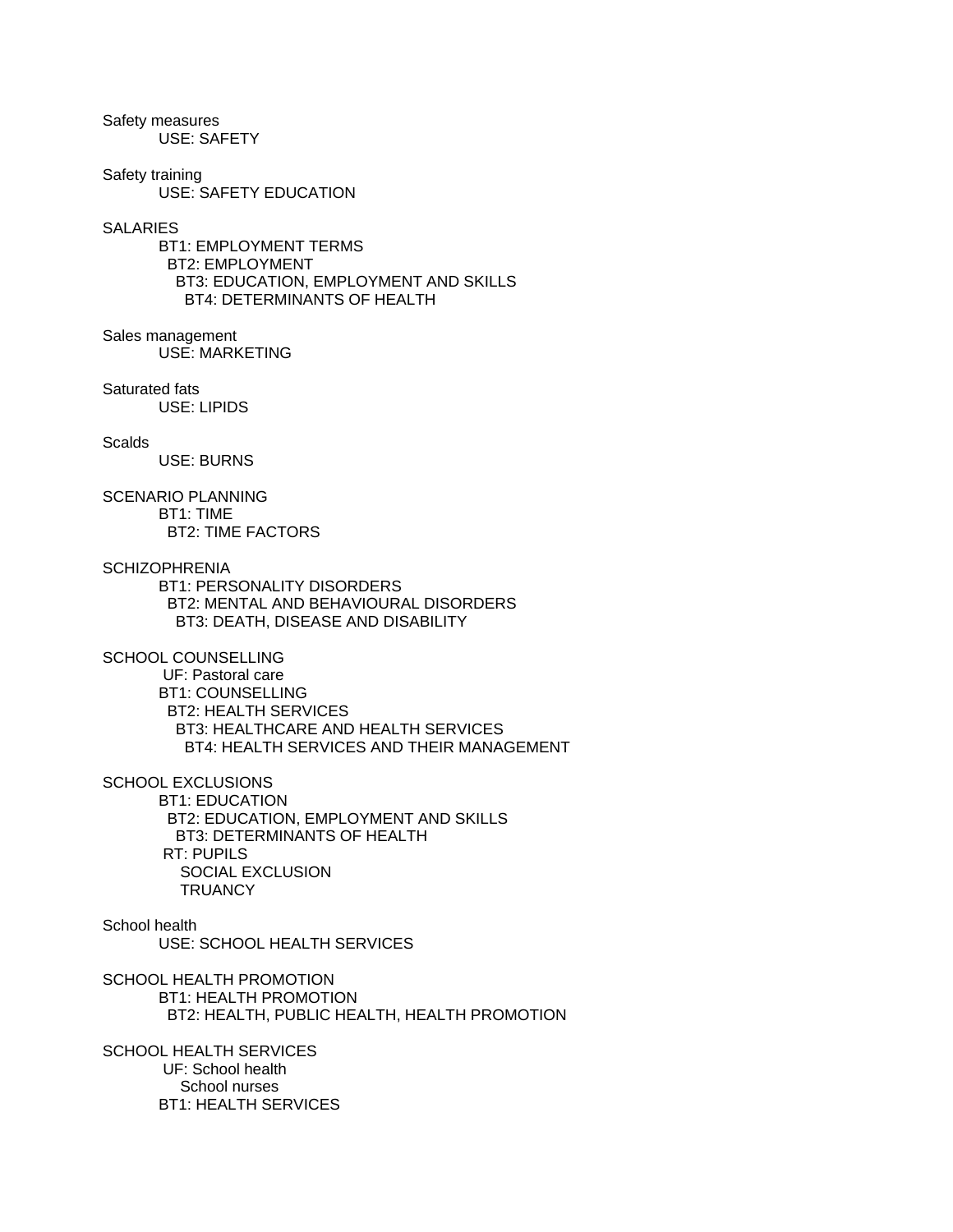BT2: HEALTHCARE AND HEALTH SERVICES BT3: HEALTH SERVICES AND THEIR MANAGEMENT SN: Health services provided at a school by the school nurse, health authorities etc.

### SCHOOL MEALS

 BT1: FOOD SUPPLY BT2: FOOD AND NUTRITION BT3: DETERMINANTS OF HEALTH RT: NUTRITION

School nurses

USE: SCHOOL HEALTH SERVICES

SCHOOL TRAVEL PLANS BT1: TRAVEL PLANS BT2: TRANSPORT BT3: ENVIRONMENTAL DETERMINANTS BT4: DETERMINANTS OF HEALTH

School truancy USE: TRUANCY

Schoolchildren USE: PUPILS

# **SCHOOLS**

 NT1: HEALTHY SCHOOLS NT1: NURSERY SCHOOLS NT1: OUT OF SCHOOL ACTIVITIES NT2: BREAKFAST CLUBS NT1: PRIMARY SCHOOLS NT1: SECONDARY SCHOOLS BT1: EDUCATIONAL SETTINGS BT2: EDUCATION BT3: EDUCATION, EMPLOYMENT AND SKILLS BT4: DETERMINANTS OF HEALTH BT1: POINTS BT2: PLACES BT3: SETTINGS AND PLACES RT: TRUANCY SN: was "school" PHITS level 3 term SCIENCE AND TECHNOLOGY NT1: BIOMEDICAL SCIENCE NT2: ORGAN SYSTEMS NT3: CARDIOVASCULAR SYSTEM

 NT3: CENTRAL NERVOUS SYSTEM NT4: SENSORY FUNCTIONS NT3: COGNITIVE FUNCTIONS NT3: DIGESTIVE SYSTEM NT3: IMMUNE SYSTEM NT4: IMMUNE DISORDERS NT5: ALLERGIES NT6: CONTACT ALLERGY NT6: FOOD ALLERGY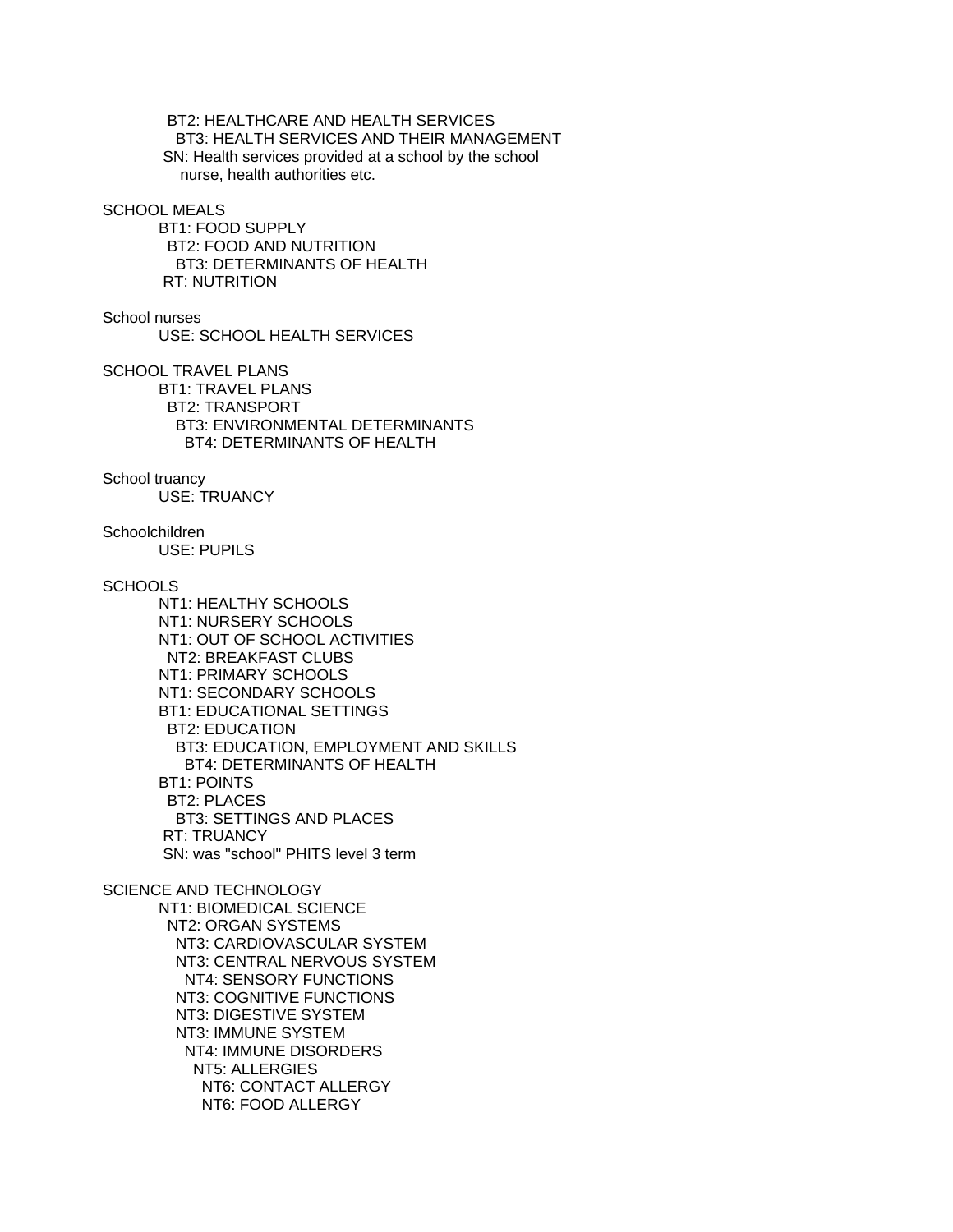NT6: RHINITIS NT5: IMMUNODEFICIENCY NT6: AIDS NT4: IMMUNISATION NT3: MUSCULOSKELETAL SYSTEM NT1: SCIENCES NT2: ANATOMY NT2: BEHAVIOURAL SCIENCES NT3: ANTHROPOLOGY NT3: PSYCHOLOGY NT4: BEHAVIOUR NT5: ANTISOCIAL BEHAVIOUR NT6: CRIME NT7: CRIME PREVENTION NT7: CRIME REDUCTION NT6: VANDALISM NT5: APATHY NT5: ASSERTIVENESS NT5: BEHAVIOURAL CHANGE NT5: DRIVING BEHAVIOUR NT5: HABITUAL BEHAVIOUR NT5: HEALTH BEHAVIOUR NT6: HEALTH BEHAVIOUR MAINTENANCE NT5: HYPERACTIVITY NT5: INHIBITION NT5: MOTIVATION NT5: SELF CONTROL NT5: SELF HARM NT6: SUICIDE NT5: SEXUAL BEHAVIOUR NT6: SEXUAL PRACTICES NT7: ANAL SEX NT7: ORAL SEX NT7: SAFER SEX NT6: SEXUAL PROBLEMS NT7: IMPOTENCE NT5: TOLERANCE NT5: TYPE A BEHAVIOUR NT5: TYPE B BEHAVIOUR NT4: INTELLIGENCE NT4: ORGANISATIONAL PSYCHOLOGY NT5: ORGANISATIONAL CHANGE NT4: SELF ESTEEM NT5: BODY IMAGE NT3: SOCIOLOGY NT2: BIOTECHNOLOGY NT3: GENETIC MODIFICATION NT2: ECOLOGY NT2: ERGONOMICS NT3: POSTURE NT3: WRULDS NT2: GENETICS NT2: PHYSIOLOGY NT3: AGEING NT3: BIORHYTHMS NT3: BODY MEASUREMENTS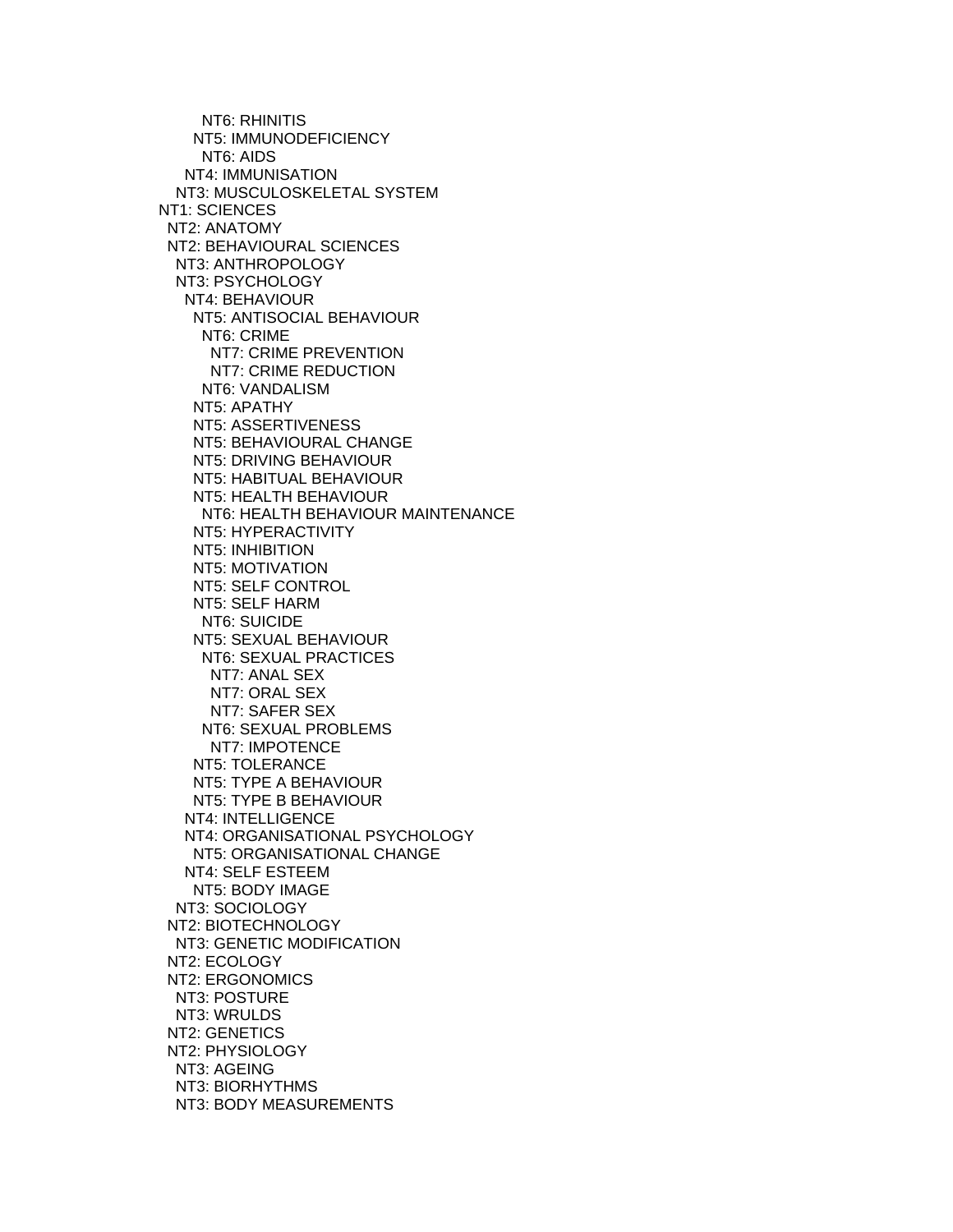NT4: BODY MASS INDEX NT4: WEIGHT NT5: OVERWEIGHT NT6: OBESITY NT5: UNDERWEIGHT NT5: WEIGHT MANAGEMENT NT3: FATIGUE NT3: FERTILITY NT4: ASSISTED CONCEPTION NT4: CONCEPTION NT5: ASSISTED CONCEPTION NT4: PRE CONCEPTION NT3: HORMONES NT4: OESTROGEN NT4: TESTOSTERONE NT3: MENOPAUSE NT3: PHYSICAL DEVELOPMENT NT4: CHILDBIRTH NT5: MULTIPLE BIRTHS NT5: PREMATURE BIRTH NT4: GROWTH NT4: PREGNANCY NT5: PERINATAL CONDITIONS NT5: TEENAGE PREGNANCY NT5: UNWANTED PREGNANCY NT4: PUBERTY NT3: SLEEP NT4: SLEEP DEPRIVATION NT4: SLEEP DISORDERS NT1: TECHNOLOGY NT2: COMPUTERS NT2: INFORMATION TECHNOLOGY NT3: COMPUTER NETWORKS NT4: INTERNET NT5: EMAIL BT1: PUBLIC HEALTH METHODS, THEORY AND RESEARCH

#### **SCIENCES**

 NT1: ANATOMY NT1: BEHAVIOURAL SCIENCES NT2: ANTHROPOLOGY NT2: PSYCHOLOGY NT3: BEHAVIOUR NT4: ANTISOCIAL BEHAVIOUR NT5: CRIME NT6: CRIME PREVENTION NT6: CRIME REDUCTION NT5: VANDALISM NT4: APATHY NT4: ASSERTIVENESS NT4: BEHAVIOURAL CHANGE NT4: DRIVING BEHAVIOUR NT4: HABITUAL BEHAVIOUR NT4: HEALTH BEHAVIOUR NT5: HEALTH BEHAVIOUR MAINTENANCE NT4: HYPERACTIVITY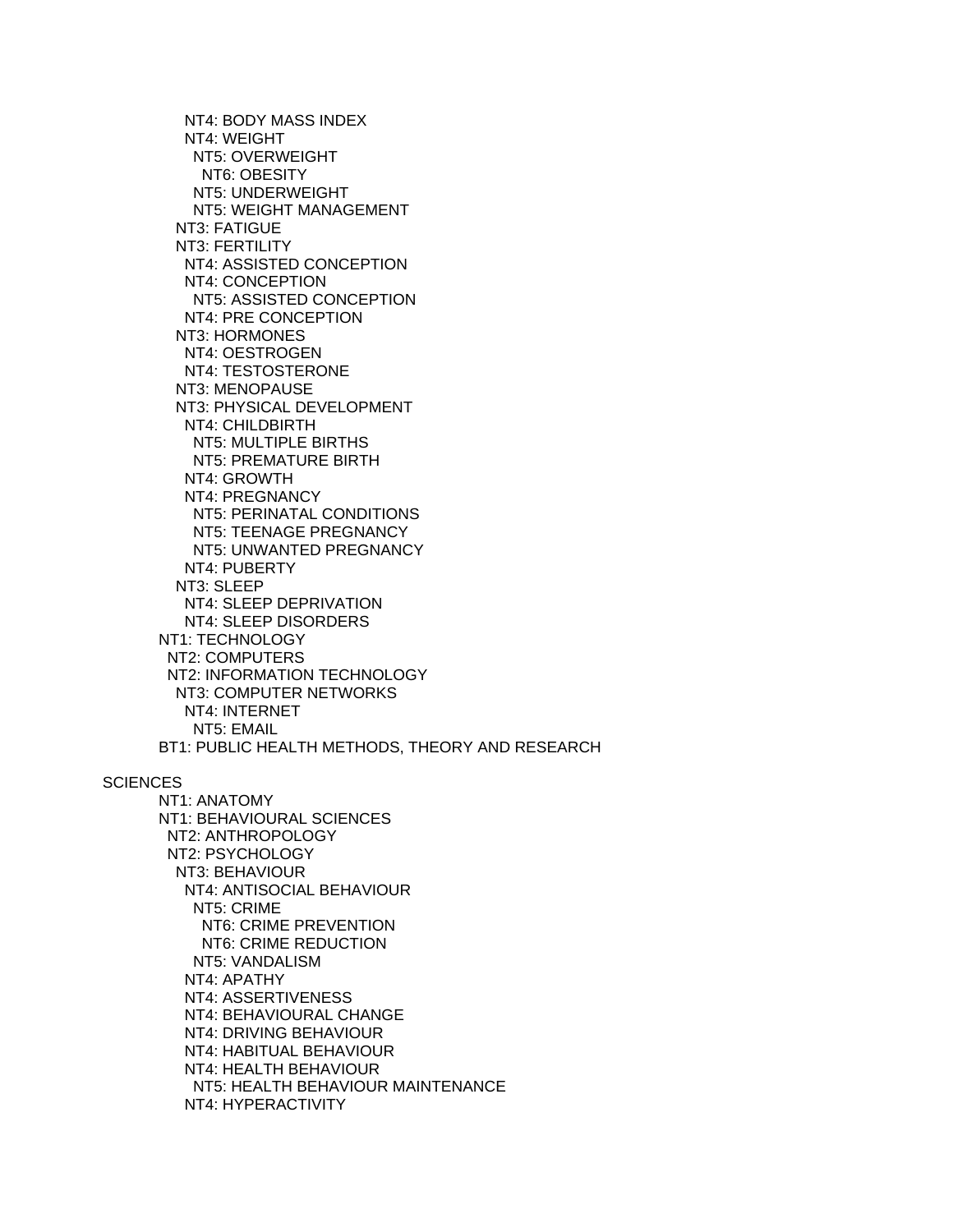NT4: INHIBITION NT4: MOTIVATION NT4: SELF CONTROL NT4: SELF HARM NT5: SUICIDE NT4: SEXUAL BEHAVIOUR NT5: SEXUAL PRACTICES NT6: ANAL SEX NT6: ORAL SEX NT6: SAFER SEX NT5: SEXUAL PROBLEMS NT6: IMPOTENCE NT4: TOLERANCE NT4: TYPE A BEHAVIOUR NT4: TYPE B BEHAVIOUR NT3: INTELLIGENCE NT3: ORGANISATIONAL PSYCHOLOGY NT4: ORGANISATIONAL CHANGE NT3: SELF ESTEEM NT4: BODY IMAGE NT2: SOCIOLOGY NT1: BIOTECHNOLOGY NT2: GENETIC MODIFICATION NT1: ECOLOGY NT1: ERGONOMICS NT2: POSTURE NT2: WRULDS NT1: GENETICS NT1: PHYSIOLOGY NT2: AGEING NT2: BIORHYTHMS NT2: BODY MEASUREMENTS NT3: BODY MASS INDEX NT3: WEIGHT NT4: OVERWEIGHT NT5: OBESITY NT4: UNDERWEIGHT NT4: WEIGHT MANAGEMENT NT2: FATIGUE NT2: FERTILITY NT3: ASSISTED CONCEPTION NT3: CONCEPTION NT4: ASSISTED CONCEPTION NT3: PRE CONCEPTION NT2: HORMONES NT3: OESTROGEN NT3: TESTOSTERONE NT2: MENOPAUSE NT2: PHYSICAL DEVELOPMENT NT3: CHILDBIRTH NT4: MULTIPLE BIRTHS NT4: PREMATURE BIRTH NT3: GROWTH NT3: PREGNANCY NT4: PERINATAL CONDITIONS NT4: TEENAGE PREGNANCY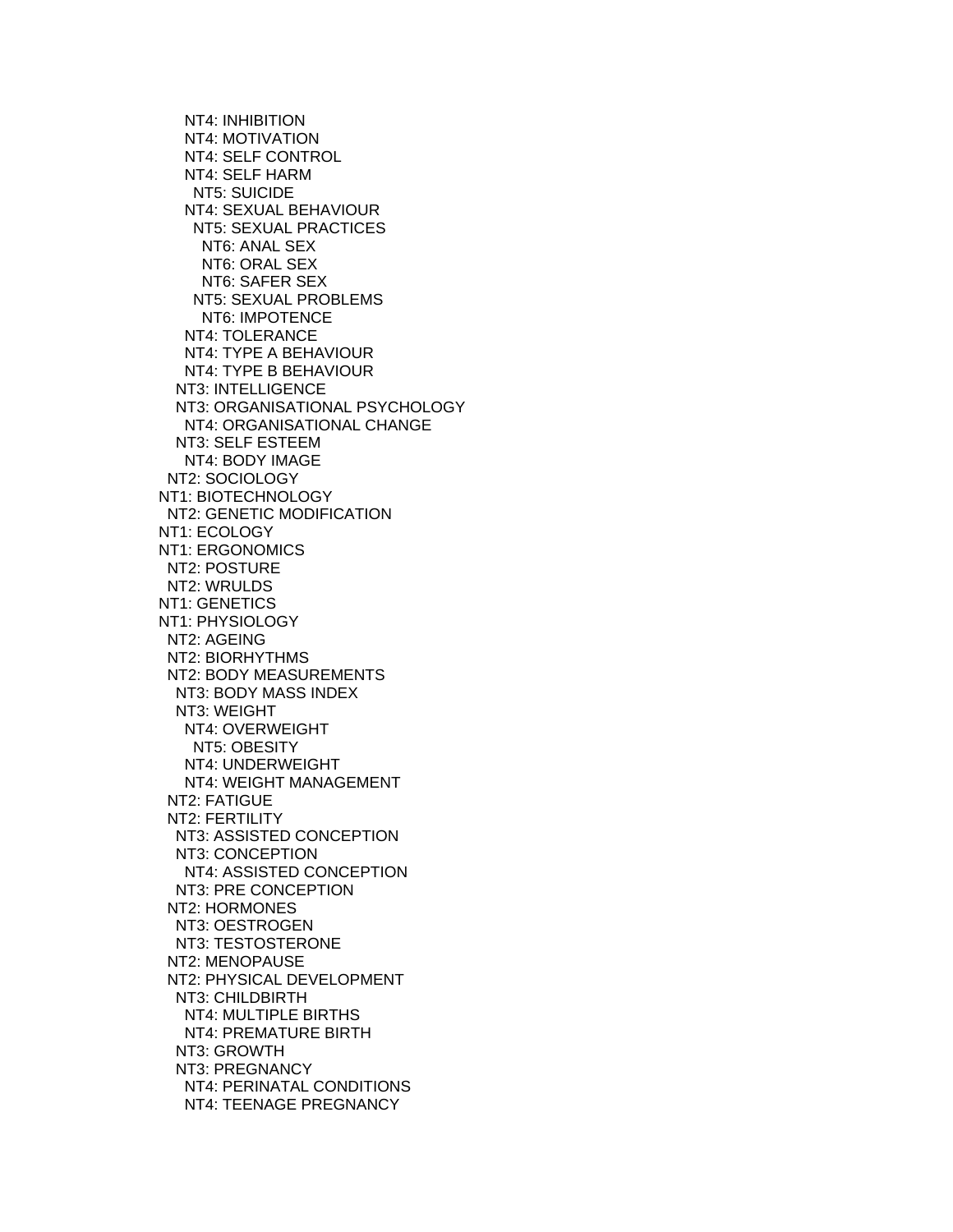NT4: UNWANTED PREGNANCY NT3: PUBERTY NT2: SLEEP NT3: SLEEP DEPRIVATION NT3: SLEEP DISORDERS BT1: SCIENCE AND TECHNOLOGY BT2: PUBLIC HEALTH METHODS, THEORY AND RESEARCH

# **SCREENING**

 UF: Health screening Medical screening NT1: DEVELOPMENTAL SCREENING NT1: TESTING NT2: FERTILITY TESTS NT2: HIV TESTING NT2: WEIGHT MEASUREMENT BT1: HEALTH SERVICES BT2: HEALTHCARE AND HEALTH SERVICES BT3: HEALTH SERVICES AND THEIR MANAGEMENT BT1: POPULATION BASED AND PREVENTIVE SERVICES BT2: SERVICES BT3: HEALTH SERVICES AND THEIR MANAGEMENT RT: HIV TESTING SELF EXAMINATION

## SEA TRANSPORT

 BT1: TRANSPORT BT2: ENVIRONMENTAL DETERMINANTS BT3: DETERMINANTS OF HEALTH

## SEC OLD

 BT1: SOCIOECONOMIC STATUS BT2: SOCIOECONOMIC FACTORS BT3: SOCIAL DETERMINANTS BT4: DETERMINANTS OF HEALTH

SECONDARY AND TERTIARY SERVICES

 NT1: AMBULATORY SERVICES NT1: COMMUNITY CARE NT1: DAY CARE NT1: DOMICILIARY SERVICES NT1: ELECTIVE SERVICES NT1: EMERGENCY SERVICES NT2: AMBULANCE SERVICES NT2: FIRE SERVICES NT1: GENERAL AND ACUTE SERVICES, ACCIDENT AND EMERGENCY NT1: GENERAL AND ACUTE SERVICES, MEDICINE NT1: GENERAL AND ACUTE SERVICES, SURGERY NT1: INPATIENT SERVICES NT1: INTERMEDIATE SERVICES NT1: LABORATORY SERVICES NT1: LEARNING DISABILITIES NT1: MATERNITY SERVICES NT1: MENTAL HEALTH SERVICES NT2: COMMUNITY MENTAL HEALTH SERVICES NT1: OUTPATIENT CARE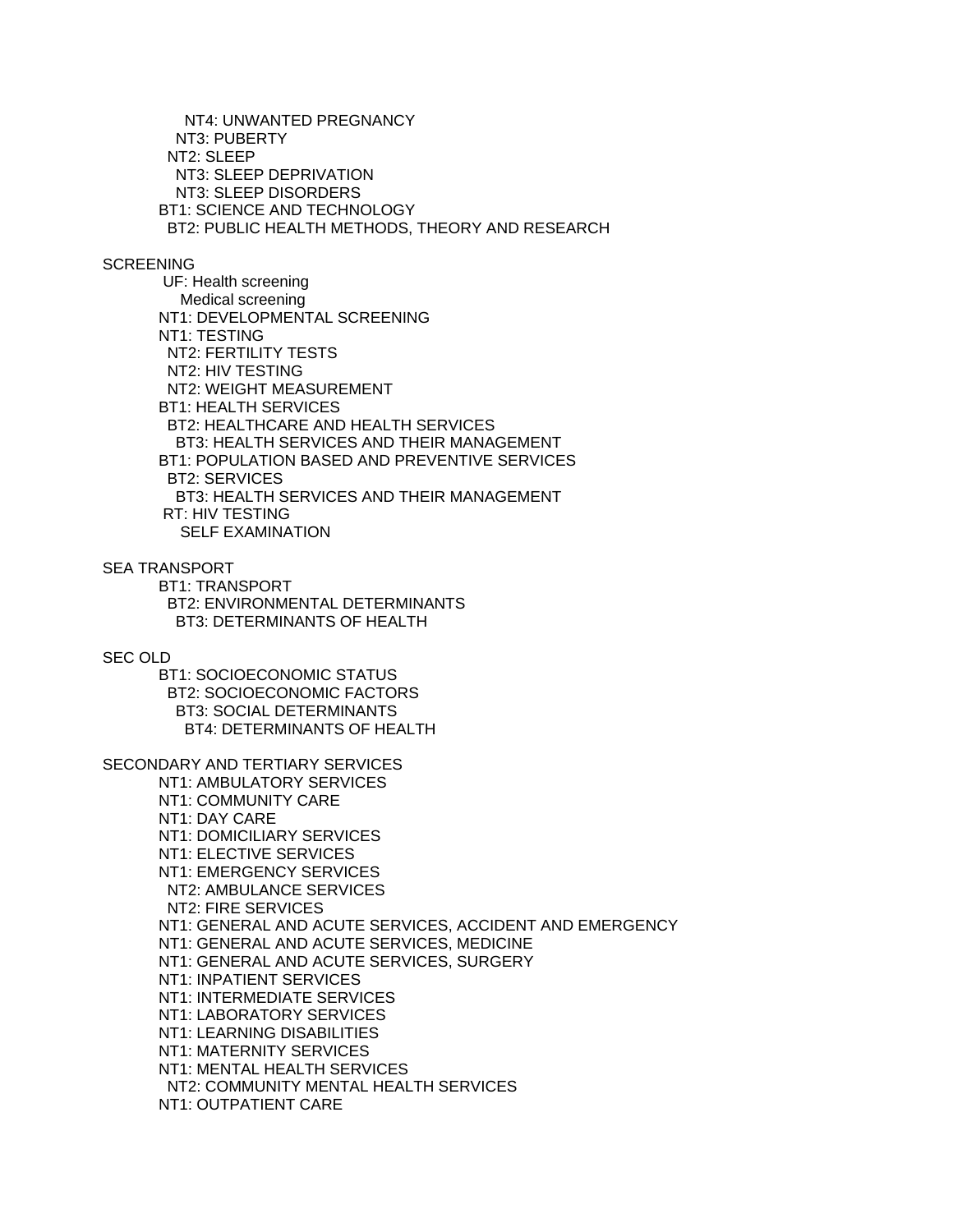NT1: REHABILITATION NT1: UNPLANNED SERVICES NT1: WELL NEONATES BT1: SERVICES BT2: HEALTH SERVICES AND THEIR MANAGEMENT RT: HEALTH SERVICES SN: was PHITS level 2 term

SECONDARY SCHOOLS

 BT1: SCHOOLS BT2: EDUCATIONAL SETTINGS BT3: EDUCATION BT4: EDUCATION, EMPLOYMENT AND SKILLS BT5: DETERMINANTS OF HEALTH BT2: POINTS BT3: PLACES BT4: SETTINGS AND PLACES

### SELF ADVOCACY

 BT1: ADVOCACY BT2: COMMUNICATION BT3: COMMUNICATION AND KNOWLEDGE

# SELF CARE

 NT1: SELF EXAMINATION NT1: SELF HELP BT1: CARE BT2: HEALTHCARE AND HEALTH SERVICES BT3: HEALTH SERVICES AND THEIR MANAGEMENT RT: FIRST AID HOME CARE

## Self concept

USE: SELF ESTEEM

## SELF CONTROL

 UF: Self discipline BT1: BEHAVIOUR BT2: PSYCHOLOGY BT3: BEHAVIOURAL SCIENCES BT4: SCIENCES BT5: SCIENCE AND TECHNOLOGY BT6: PUBLIC HEALTH METHODS, THEORY AND RESEARCH RT: MOTIVATION

# Self development USE: PERSONAL DEVELOPMENT

Self discipline USE: SELF CONTROL

SELF EMPLOYMENT

 BT1: EMPLOYMENT BT2: EDUCATION, EMPLOYMENT AND SKILLS BT3: DETERMINANTS OF HEALTH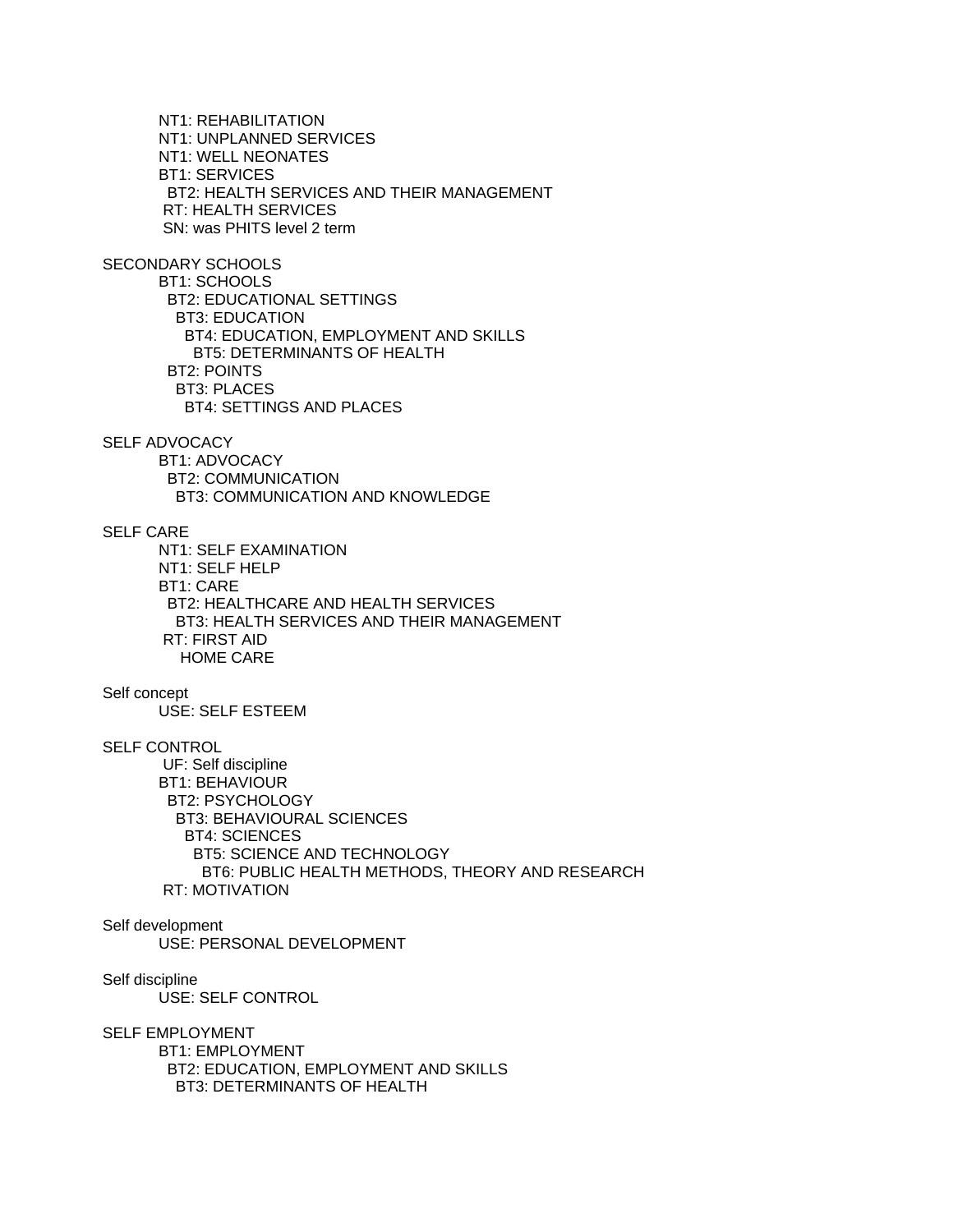SELF ESTEEM UF: Self concept Self-image NT1: BODY IMAGE BT1: PSYCHOLOGY BT2: BEHAVIOURAL SCIENCES BT3: SCIENCES BT4: SCIENCE AND TECHNOLOGY BT5: PUBLIC HEALTH METHODS, THEORY AND RESEARCH RT: ANOREXIA NERVOSA BULIMIA NERVOSA EATING DISORDERS SELF HARM SELF EXAMINATION BT1: SELF CARE BT2: CARE BT3: HEALTHCARE AND HEALTH SERVICES BT4: HEALTH SERVICES AND THEIR MANAGEMENT RT: SCREENING Self governing hospitals USE: NHS TRUSTS Self governing trusts USE: NHS TRUSTS SELF HARM UF: Intentional self harm Self injury Self mutilation NT1: SUICIDE BT1: BEHAVIOUR BT2: PSYCHOLOGY BT3: BEHAVIOURAL SCIENCES BT4: SCIENCES BT5: SCIENCE AND TECHNOLOGY BT6: PUBLIC HEALTH METHODS, THEORY AND RESEARCH BT1: INJURIES BT2: DEATH, DISEASE AND DISABILITY RT: POISONING SELF ESTEEM SELF HELP BT1: SELF CARE BT2: CARE BT3: HEALTHCARE AND HEALTH SERVICES BT4: HEALTH SERVICES AND THEIR MANAGEMENT RT: MUTUAL AID SELF HELP GROUPS BT1: GROUPS BT2: PEOPLE AND POPULATIONS Self injury

USE: SELF HARM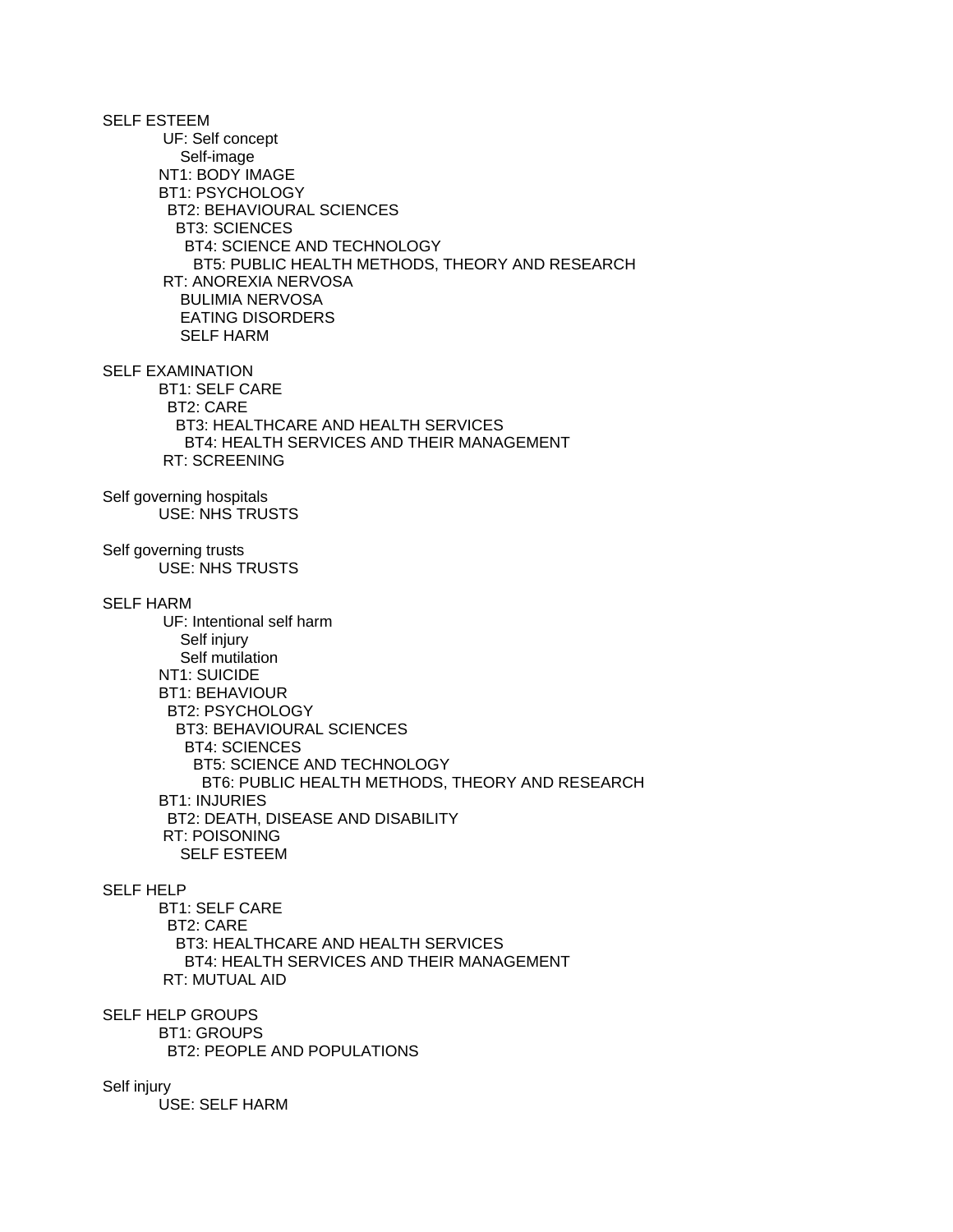SELF MEDICATION BT1: MEDICINES BT2: HEALTHCARE AND HEALTH SERVICES BT3: HEALTH SERVICES AND THEIR MANAGEMENT Self mutilation USE: SELF HARM SELF RATED HEALTH UF: Self reported health BT1: HEALTH STATUS BT2: HEALTH BT3: HEALTH, PUBLIC HEALTH, HEALTH PROMOTION Self reported health

 USE: SELF RATED HEALTH SN: self-reported health measures, e.g.census

Self-image USE: SELF ESTEEM

Senior citizens USE: OLDER PEOPLE

SENSORY FUNCTIONS BT1: CENTRAL NERVOUS SYSTEM BT2: ORGAN SYSTEMS BT3: BIOMEDICAL SCIENCE BT4: SCIENCE AND TECHNOLOGY BT5: PUBLIC HEALTH METHODS, THEORY AND RESEARCH

Serum hepatitis USE: HEPATITIS B

SERVICE DEVELOPMENT BT1: DEVELOPMENT BT2: MANAGEMENT BT3: MANAGEMENT AND POLICY BT4: HEALTH SERVICES AND THEIR MANAGEMENT

SERVICE EVALUATION

 BT1: EVALUATION BT2: RESEARCH METHODS BT3: METHODS BT4: PUBLIC HEALTH METHODS, THEORY AND RESEARCH BT3: RESEARCH BT4: PUBLIC HEALTH METHODS, THEORY AND RESEARCH

SERVICE PLANNING

 BT1: PLANNING BT2: POLICY BT3: MANAGEMENT AND POLICY BT4: HEALTH SERVICES AND THEIR MANAGEMENT

SERVICE PROVISION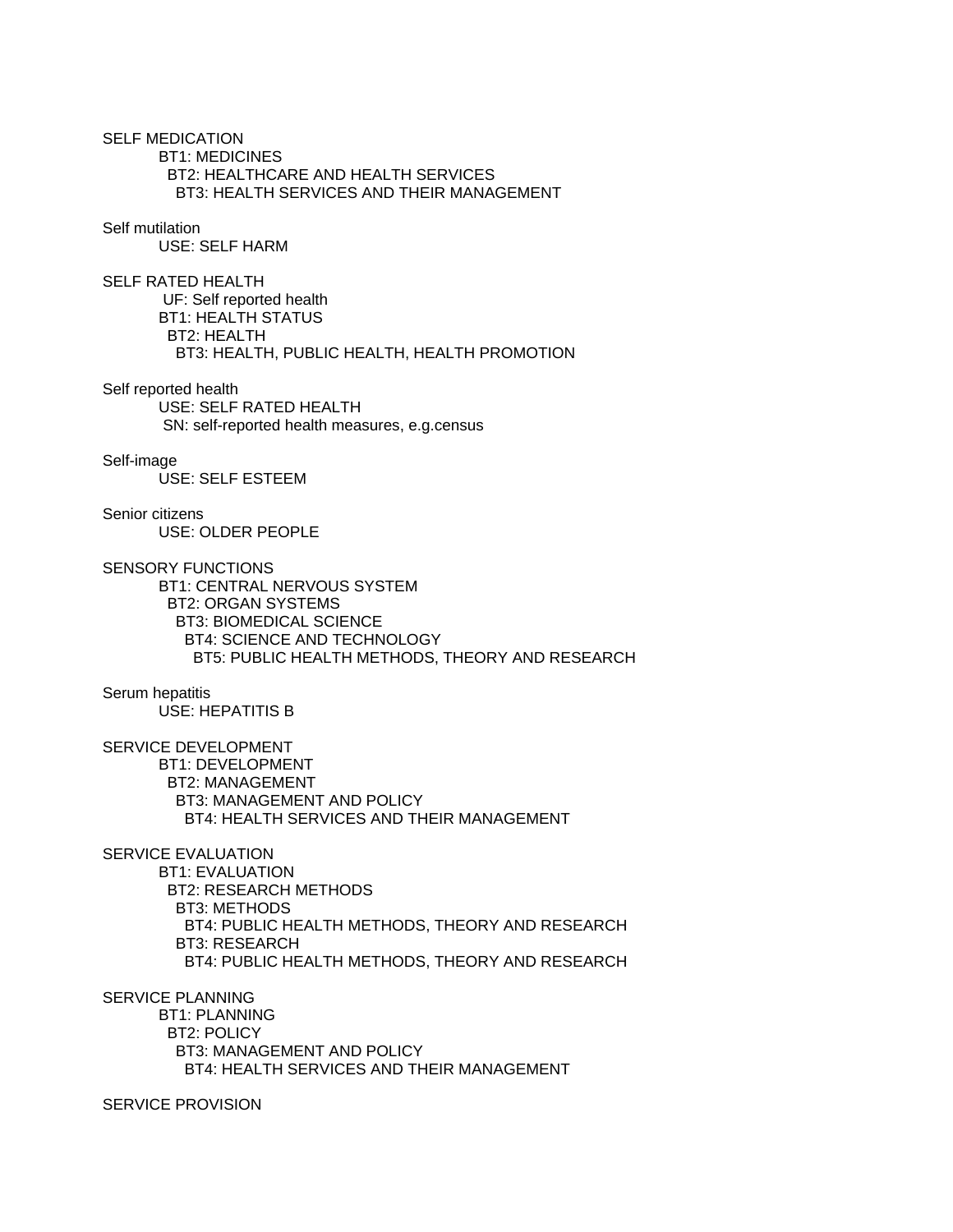UF: Provision of services BT1: MANAGEMENT AND POLICY BT2: HEALTH SERVICES AND THEIR MANAGEMENT RT: SERVICE UTILISATION

Service users

 USE: CONSUMERS PATIENTS

SERVICE UTILISATION BT1: INDICATORS BT2: METHODS BT3: PUBLIC HEALTH METHODS, THEORY AND RESEARCH BT1: MANAGEMENT AND POLICY BT2: HEALTH SERVICES AND THEIR MANAGEMENT RT: ACCESS TO SERVICES SERVICE PROVISION

### **SERVICES**

 NT1: POPULATION BASED AND PREVENTIVE SERVICES NT2: COMMUNITY DEVELOPMENT NT3: COMMUNITY ACTION NT2: ENVIRONMENTAL HEALTH NT2: FAMILY PLANNING NT3: ABORTION NT3: CONTRACEPTION NT4: CONDOMS NT5: CONDOM DISTRIBUTION NT5: CONDOM USE NT4: EMERGENCY CONTRACEPTION NT4: FEMALE CONDOMS NT4: ORAL CONTRACEPTION NT5: EMERGENCY CONTRACEPTION NT3: STERILISATION NT2: HEALTH PROTECTION NT2: INFECTION CONTROL NT3: NEEDLESTICK INJURY NT3: TRANSMISSION NT4: BLOODBORNE TRANSMISSION NT4: VERTICAL TRANSMISSION NT2: REGENERATION NT2: SCREENING NT3: DEVELOPMENTAL SCREENING NT3: TESTING NT4: FERTILITY TESTS NT4: HIV TESTING NT4: WEIGHT MEASUREMENT NT2: SMOKING CESSATION NT3: NICOTINE REPLACEMENT THERAPY NT1: PRIMARY CARE SERVICES NT2: CLINICS NT3: GUM CLINICS NT2: COMMUNITY NURSING NT2: DENTAL HEALTH CARE NT2: GENERAL MEDICAL NT2: GENERAL PRACTICE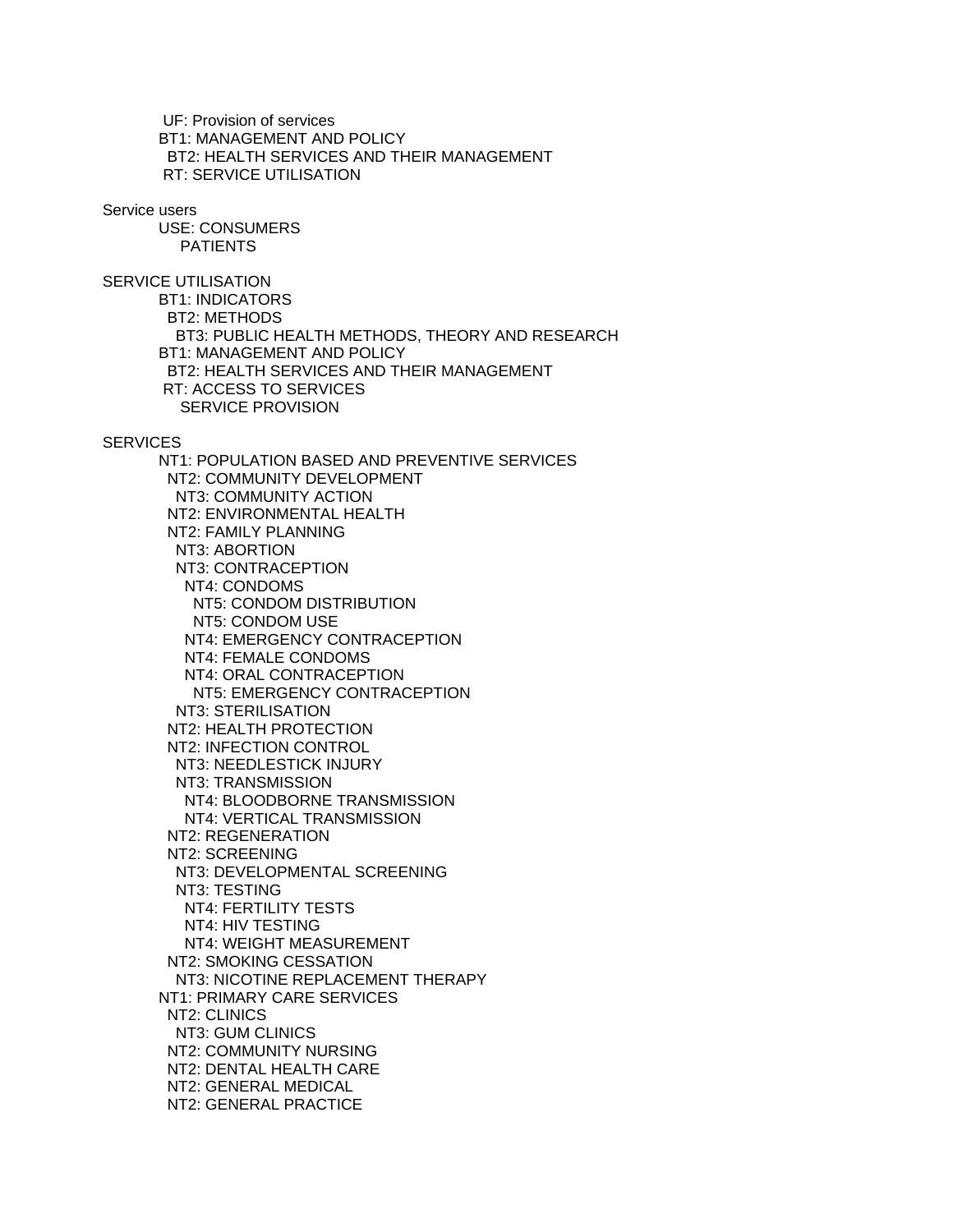NT3: HEALTH PROMOTION UNITS NT2: HEALTH CENTRES NT2: OPHTHALMIC SERVICES NT2: PHARMACEUTICAL SERVICES NT2: PRIMARY CARE TRUSTS NT1: QUALITY NT2: ACCESS TO SERVICES NT2: ERRORS NT2: GOVERNANCE NT2: PATIENT SAFETY NT2: PERFORMANCE NT2: QUALITY CONTROL NT2: QUALITY IMPROVEMENT NT2: QUALITY STANDARDS NT1: SECONDARY AND TERTIARY SERVICES NT2: AMBULATORY SERVICES NT2: COMMUNITY CARE NT2: DAY CARE NT2: DOMICILIARY SERVICES NT2: ELECTIVE SERVICES NT2: EMERGENCY SERVICES NT3: AMBULANCE SERVICES NT3: FIRE SERVICES NT2: GENERAL AND ACUTE SERVICES, ACCIDENT AND EMERGENCY NT2: GENERAL AND ACUTE SERVICES, MEDICINE NT2: GENERAL AND ACUTE SERVICES, SURGERY NT2: INPATIENT SERVICES NT2: INTERMEDIATE SERVICES NT2: LABORATORY SERVICES NT2: LEARNING DISABILITIES NT2: MATERNITY SERVICES NT2: MENTAL HEALTH SERVICES NT3: COMMUNITY MENTAL HEALTH SERVICES NT2: OUTPATIENT CARE NT2: REHABILITATION NT2: UNPLANNED SERVICES NT2: WELL NEONATES BT1: HEALTH SERVICES AND THEIR MANAGEMENT RT: HEALTH SERVICES SN: was PHITS level 1 term

## **Settings**

USE: BUILDINGS, CONSTRUCTIONS AND POINTS

SETTINGS AND PLACES NT1: BUILDINGS, CONSTRUCTIONS AND POINTS NT2: CANTEENS NT2: CUSTODIAL CENTRES NT2: LEISURE FACILITIES NT3: SPORTS FACILITIES NT2: PLAYGROUNDS NT2: PRISONS NT2: PUBS NT2: SHELTERED ACCOMMODATION NT2: WORKPLACE NT1: GEOGRAPHY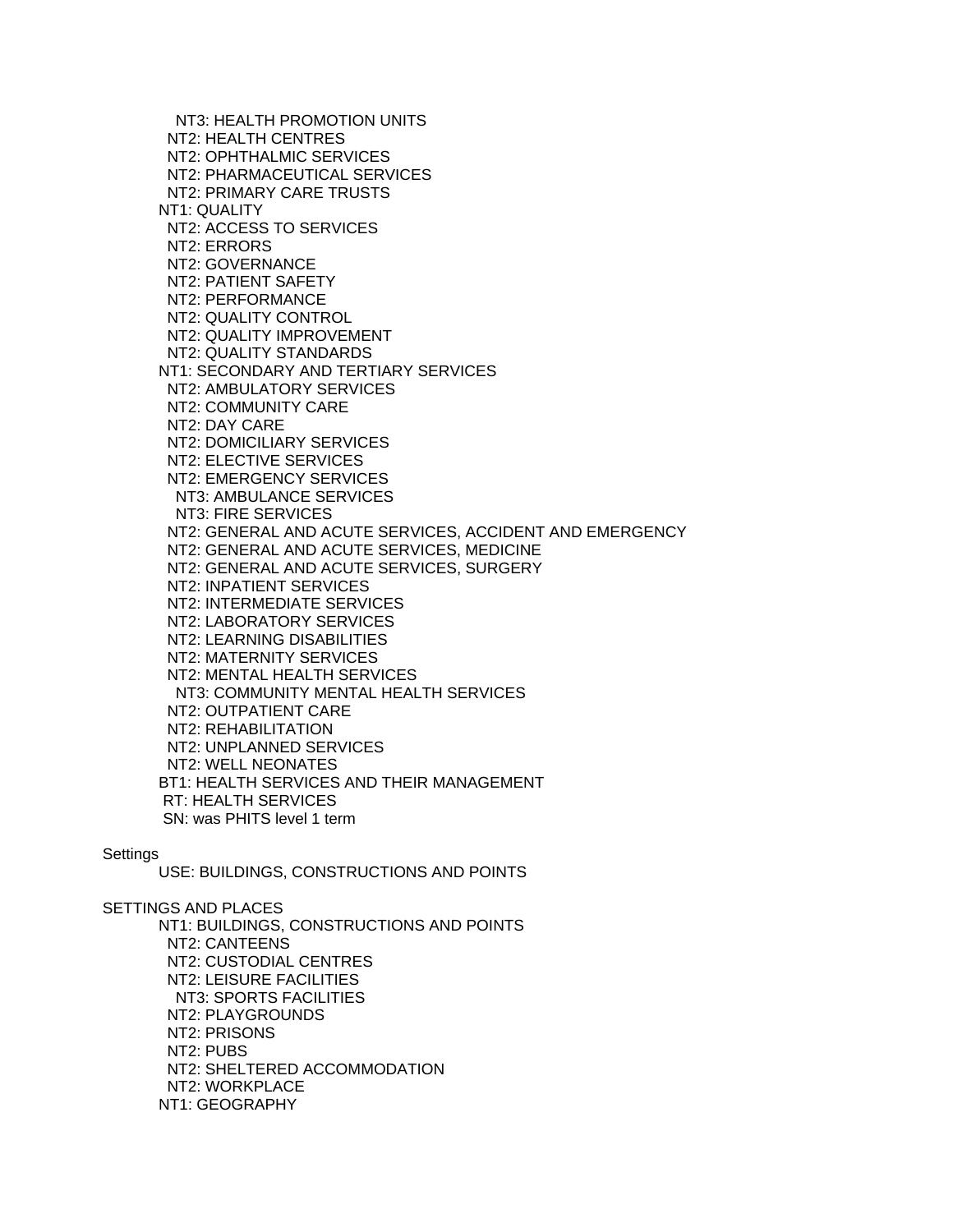NT2: DEVELOPING COUNTRIES NT2: EUROPEAN UNION NT2: INTERNATIONAL ISSUES NT2: NATIONAL NT3: REGIONAL NT2: REGIONAL VARIATIONS NT2: RURAL AREAS NT2: SUPRANATIONAL ISSUES NT2: URBAN AREAS NT3: CITIES NT4: INNER CITIES NT3: URBAN DEVELOPMENT NT1: PLACES NT2: AREAS NT3: AREA BASED CLASSIFICATION NT3: AREA BASED INITIATIVES NT4: EDUCATION ACTION ZONES NT3: CENSUS DISTRICTS NT3: CENSUS ED/OA NT3: CENSUS WARD LEVEL NT3: CLINICAL NETWORKS NT3: CONSTITUENCIES NT3: COUNTIES NT3: COUNTRIES NT3: ELECTORAL REGIONS NT3: GEOGRAPHICAL FEATURES NT3: GOVERNMENT OFFICES NT3: GP PRACTICE AREAS NT3: HEALTH AUTHORITIES NT3: HOSPITALS NT4: HOSPITAL ADMISSION NT4: HOSPITAL DISCHARGE NT4: OUTPATIENT CARE NT3: HSC REGIONS NT3: LOCAL AUTHORITY AREAS NT3: NATURE RESERVES NT3: NEIGHBOURHOODS NT4: NEIGHBOURHOOD RENEWAL NT3: NUTS1 NT3: NUTS2 NT3: NUTS3 NT3: NUTS4 NT3: NUTS5 NT3: ONS AREA CLASSIFICATIONS NT3: PARISHES NT3: POST CODE DISTRICTS NT3: POST CODE SECTORS NT3: PRIMARY CARE ORGANISATIONS NT3: RURAL AREAS NT3: SITES OF SPECIAL SCIENTIFIC INTEREST NT3: SOCIAL SERVICE DISTRICTS NT3: STANDARD REGIONS NT3: STRATEGIC HEALTH AUTHORITIES NT3: TRAINING ENTERPRISE COUNCILS NT3: TRAVEL TO WORK AREAS NT3: UNITARY AUTHORITIES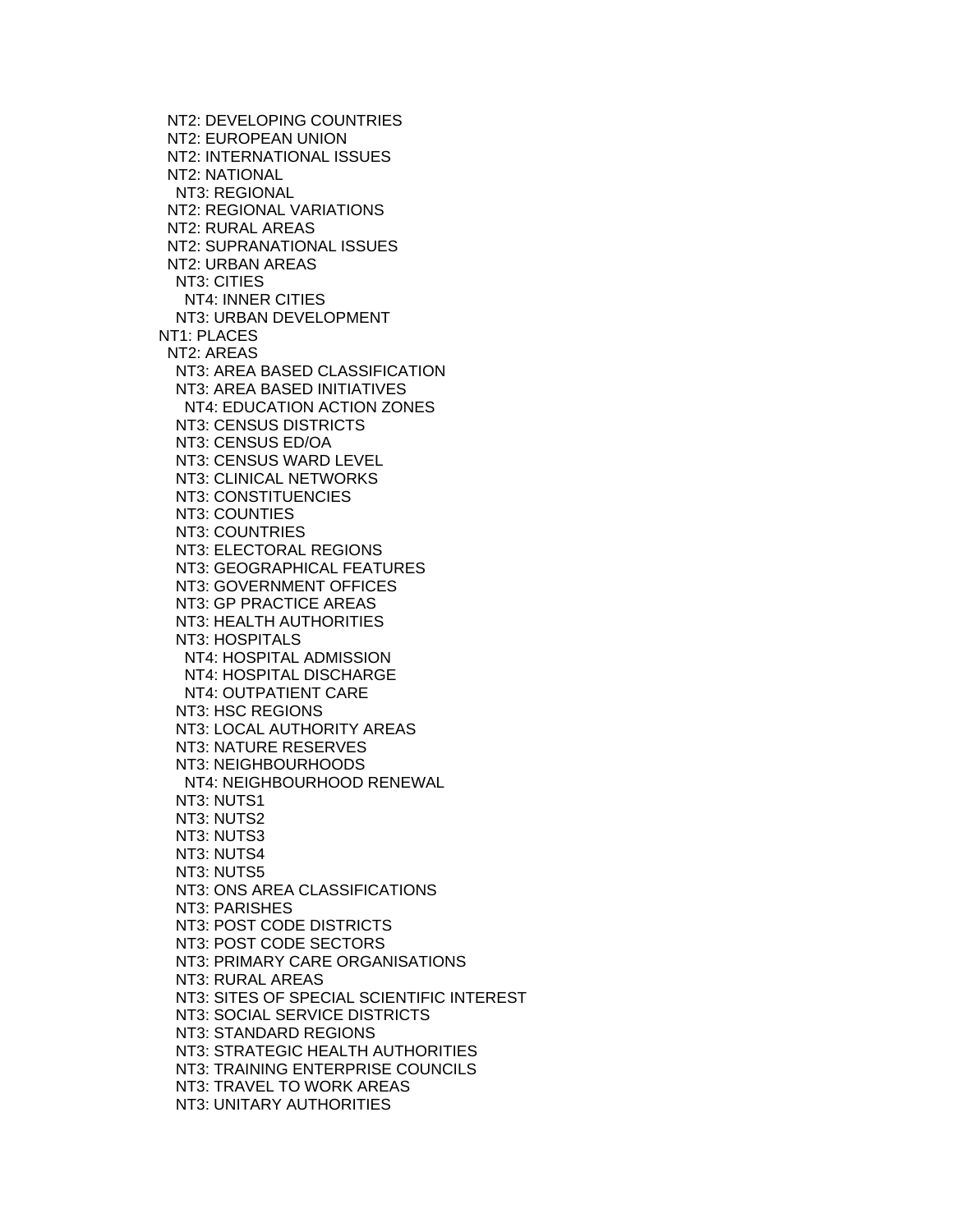NT3: URBAN AREAS NT4: CITIES NT5: INNER CITIES NT4: URBAN DEVELOPMENT NT3: WARDS NT3: WHO REGIONS NT2: HEALTH REGIONS NT2: LINES NT3: BOUNDARY DATA NT3: RAIL TRANSPORT NT3: RIVERS NT3: ROADS NT4: VEHICLES NT3: TRAFFIC FREE ROUTES NT2: POINTS NT3: CLUSTERS NT3: COMMUNAL ESTABLISHMENTS NT3: FULL POSTCODES NT3: GENERAL PRACTICE NT4: HEALTH PROMOTION UNITS NT3: GRID REFERENCES NT3: HOMES NT3: HOSPICES NT3: HOSPITALS NT4: HOSPITAL ADMISSION NT4: HOSPITAL DISCHARGE NT4: OUTPATIENT CARE NT3: INSTALLATIONS NT3: LEISURE FACILITIES NT4: SPORTS FACILITIES NT3: RETAIL OUTLETS NT3: SCHOOLS NT4: HEALTHY SCHOOLS NT4: NURSERY SCHOOLS NT4: OUT OF SCHOOL ACTIVITIES NT5: BREAKFAST CLUBS NT4: PRIMARY SCHOOLS NT4: SECONDARY SCHOOLS NT3: WORKPLACE SN: covers all aspects of place, including geographic areas, locations, buildings and facilities

# Sex

 USE: GENDER SN: was PHITS level 2 term

# SEX EDUCATION

 BT1: HEALTH EDUCATION BT2: HEALTH PROMOTION BT3: HEALTH, PUBLIC HEALTH, HEALTH PROMOTION RT: PERSONAL AND SOCIAL EDUCATION

#### Sex hygiene

USE: SEXUAL HEALTH

Sex problems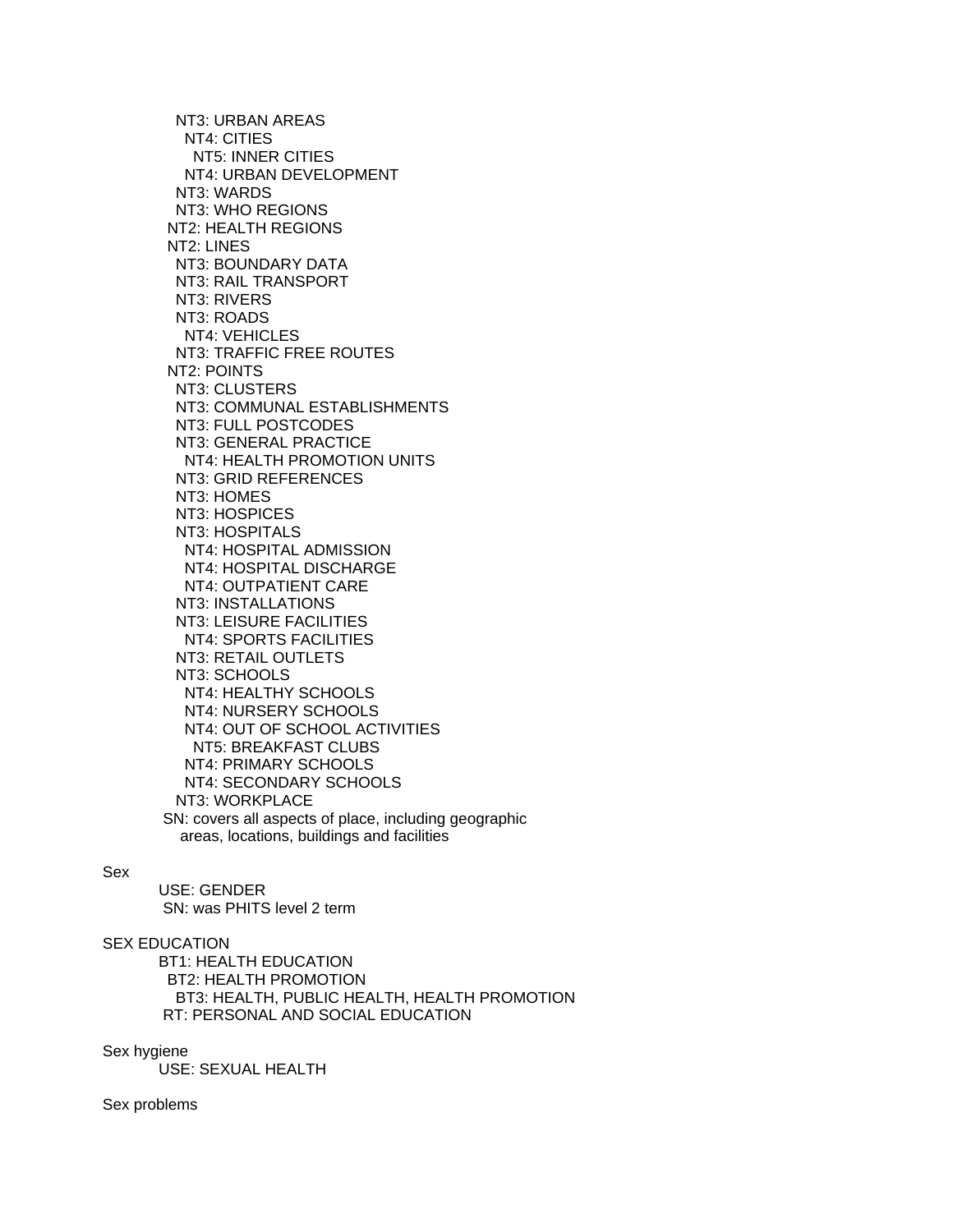# USE: SEXUAL PROBLEMS

SEX TOURISM

 BT1: SOCIAL ISSUES BT2: SOCIETY BT3: SOCIAL DETERMINANTS BT4: DETERMINANTS OF HEALTH RT: PROSTITUTION SEX WORKERS

SEX WORKERS

 UF: Prostitutes Rent boys BT1: OCCUPATIONAL GROUPS BT2: GROUPS BT3: PEOPLE AND POPULATIONS RT: PROSTITUTION SEX TOURISM

# SEXUAL ABUSE

 NT1: CHILD SEXUAL ABUSE BT1: ABUSE BT2: SOCIAL ISSUES BT3: SOCIETY BT4: SOCIAL DETERMINANTS BT5: DETERMINANTS OF HEALTH

## SEXUAL BEHAVIOUR

 NT1: SEXUAL PRACTICES NT2: ANAL SEX NT2: ORAL SEX NT2: SAFER SEX NT1: SEXUAL PROBLEMS NT2: IMPOTENCE BT1: BEHAVIOUR BT2: PSYCHOLOGY BT3: BEHAVIOURAL SCIENCES BT4: SCIENCES BT5: SCIENCE AND TECHNOLOGY BT6: PUBLIC HEALTH METHODS, THEORY AND RESEARCH RT: SEXUALITY

## SEXUAL COUNSELLING

 BT1: COUNSELLING BT2: HEALTH SERVICES BT3: HEALTHCARE AND HEALTH SERVICES BT4: HEALTH SERVICES AND THEIR MANAGEMENT

SEXUAL HARASSMENT

 BT1: SOCIAL ISSUES BT2: SOCIETY BT3: SOCIAL DETERMINANTS BT4: DETERMINANTS OF HEALTH RT: SEXUAL VIOLENCE

SEXUAL HEALTH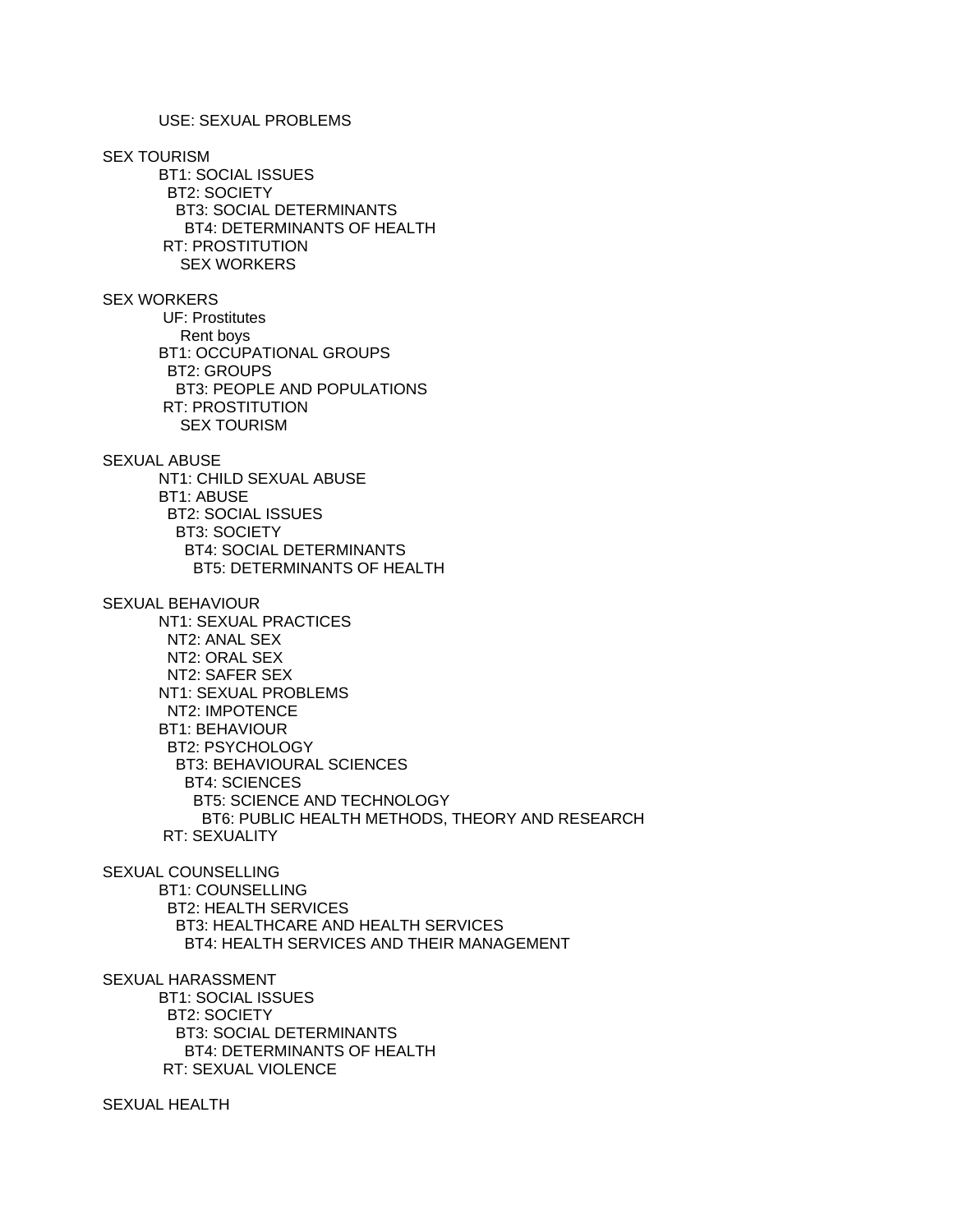UF: Sex hygiene BT1: HEALTH BT2: HEALTH, PUBLIC HEALTH, HEALTH PROMOTION BT1: INDIVIDUAL BEHAVIOUR BT2: DETERMINANTS OF HEALTH BT1: UK HEALTH POLICIES BT2: HEALTH POLICY BT3: POLICY BT4: MANAGEMENT AND POLICY BT5: HEALTH SERVICES AND THEIR MANAGEMENT SEXUAL HEALTH PROMOTION BT1: HEALTH PROMOTION BT2: HEALTH, PUBLIC HEALTH, HEALTH PROMOTION SEXUAL PRACTICES NT1: ANAL SEX NT1: ORAL SEX NT1: SAFER SEX BT1: SEXUAL BEHAVIOUR BT2: BEHAVIOUR BT3: PSYCHOLOGY BT4: BEHAVIOURAL SCIENCES BT5: SCIENCES BT6: SCIENCE AND TECHNOLOGY BT7: PUBLIC HEALTH METHODS, THEORY AND RESEARCH SEXUAL PROBLEMS UF: Psychosexual problems Sex problems NT1: IMPOTENCE BT1: SEXUAL BEHAVIOUR BT2: BEHAVIOUR BT3: PSYCHOLOGY BT4: BEHAVIOURAL SCIENCES BT5: SCIENCES BT6: SCIENCE AND TECHNOLOGY BT7: PUBLIC HEALTH METHODS, THEORY AND RESEARCH SEXUAL VIOLENCE NT1: RAPE BT1: VIOLENCE BT2: CAUSES OF HARM BT3: ENVIRONMENTAL DETERMINANTS BT4: DETERMINANTS OF HEALTH RT: DOMESTIC VIOLENCE SEXUAL HARASSMENT **SEXUALITY**  NT1: BISEXUALS NT1: GAY MEN NT1: HETEROSEXUALS NT1: LESBIANS NT1: PAEDOPHILES NT1: TRANSSEXUALS BT1: PEOPLE AND POPULATIONS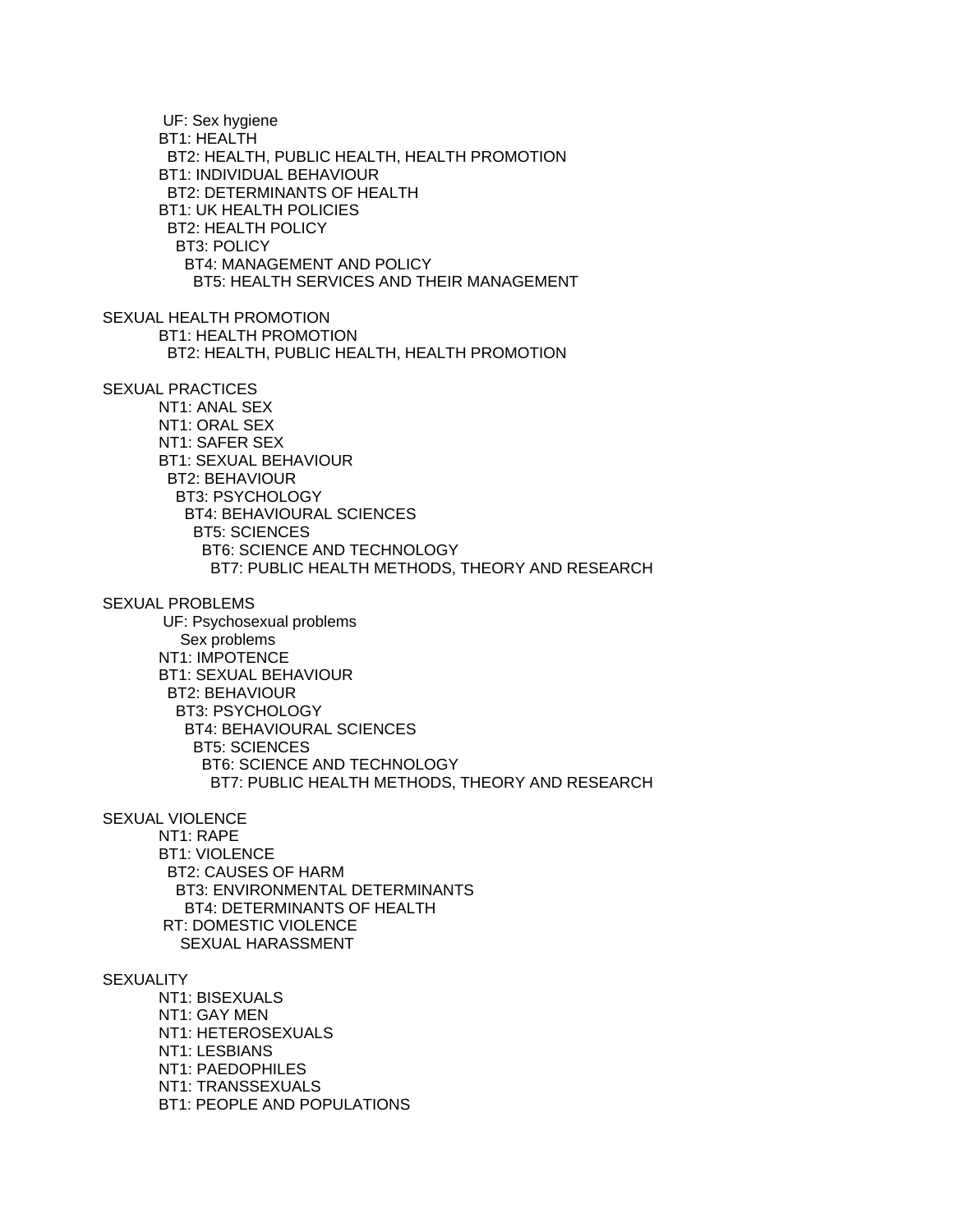## RT: SEXUAL BEHAVIOUR

### SEXUALLY TRANSMITTED INFECTIONS

 UF: STDs STIs Venereal diseases NT1: CHLAMYDIA NT1: GENITAL WARTS NT1: GONORRHOEA NT1: NON SPECIFIC URETHRITIS NT1: SYPHILIS BT1: GENITOURINARY DISEASES BT2: DEATH, DISEASE AND DISABILITY RT: COMMUNICABLE DISEASES GENITAL DISEASES GENITAL HERPES HEPATITIS B HEPATITIS C HIV INFECTION

# SHELTERED ACCOMMODATION BT1: BUILDINGS, CONSTRUCTIONS AND POINTS BT2: SETTINGS AND PLACES RT: RESIDENTIAL CARE

SHIFT WORKING

 BT1: EMPLOYMENT BT2: EDUCATION, EMPLOYMENT AND SKILLS BT3: DETERMINANTS OF HEALTH RT: CASUAL EMPLOYMENT FULL TIME EMPLOYMENT PART TIME EMPLOYMENT

### SICK BUILDING SYNDROME

 BT1: BUILT ENVIRONMENT BT2: ENVIRONMENT BT3: ENVIRONMENTAL DETERMINANTS BT4: DETERMINANTS OF HEALTH RT: SICKNESS ABSENCE WORK ENVIRONMENT

## Sick leave

USE: SICKNESS ABSENCE

SICKLE CELL ANAEMIA

 BT1: ANAEMIA BT2: BLOOD AND IMMUNE DISORDERS BT3: DEATH, DISEASE AND DISABILITY

## SICKNESS ABSENCE

 UF: Sick leave NT1: SICKNESS ABSENCE POLICIES BT1: WORK ENVIRONMENT BT2: ENVIRONMENTAL DETERMINANTS BT3: DETERMINANTS OF HEALTH RT: OCCUPATIONAL DISEASES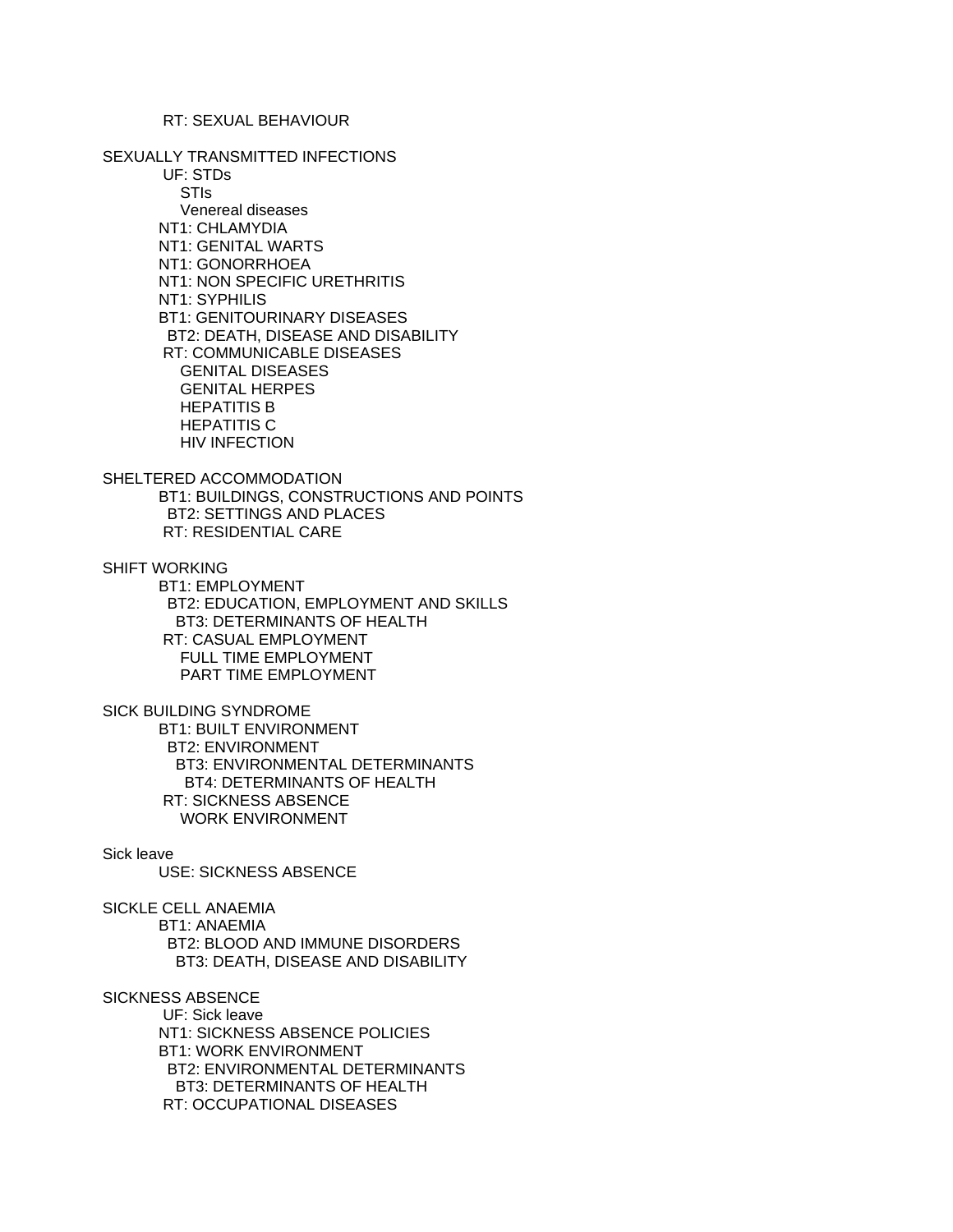# SICK BUILDING SYNDROME

SICKNESS ABSENCE POLICIES BT1: SICKNESS ABSENCE BT2: WORK ENVIRONMENT BT3: ENVIRONMENTAL DETERMINANTS BT4: DETERMINANTS OF HEALTH

### SIDS

USE: SUDDEN INFANT DEATH SYNDROME

Sight disorders USE: EYE DISORDERS

SINGLE PARENT FAMILIES UF: One parent families BT1: FAMILIES BT2: PERSONAL RELATIONSHIPS BT3: RELATIONSHIPS BT4: PEOPLE AND POPULATIONS RT: SINGLE PARENTS

SINGLE PARENTS UF: Lone parents BT1: PARENTS BT2: FAMILIES BT3: PERSONAL RELATIONSHIPS BT4: RELATIONSHIPS BT5: PEOPLE AND POPULATIONS RT: SINGLE PARENT FAMILIES TEENAGE PARENTS

SINGLE PEOPLE UF: Singles Unmarried people BT1: PERSONAL RELATIONSHIPS BT2: RELATIONSHIPS BT3: PEOPLE AND POPULATIONS RT: COHABITATION MARRIAGE

## Singles

USE: SINGLE PEOPLE

SITES OF SPECIAL SCIENTIFIC INTEREST UF: SSSIs BT1: AREAS BT2: PLACES BT3: SETTINGS AND PLACES

# **Skill**

USE: SKILLS

# **SKILLS**

 UF: Skill NT1: INTERPERSONAL SKILLS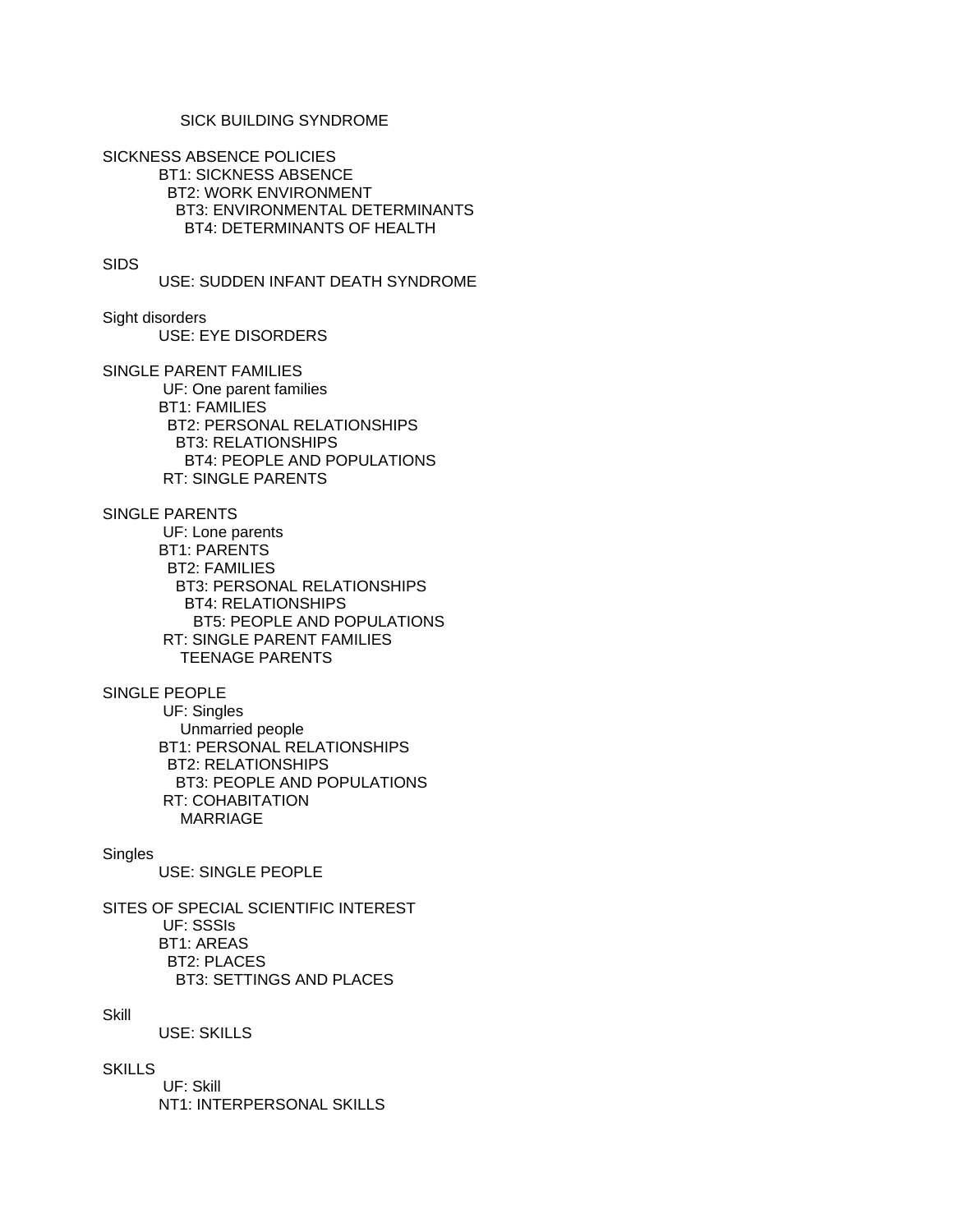NT1: LIFESKILLS NT2: PARENTING NT2: SOCIALISATION NT1: LITERACY BT1: EDUCATION, EMPLOYMENT AND SKILLS BT2: DETERMINANTS OF HEALTH SKIN CANCER

 UF: Malignant melanoma Melanoma Skin neoplasms NT1: KAPOSI'S SARCOMA BT1: CANCER BT2: DEATH, DISEASE AND DISABILITY RT: SKIN DISORDERS **SUN** SUNBURN

SKIN DISORDERS

 UF: Dermatitis Vitiligo NT1: ECZEMA NT1: PIGMENTATION DISORDERS BT1: DEATH, DISEASE AND DISABILITY RT: SKIN CANCER

Skin neoplasms USE: SKIN CANCER

SLEEP

 NT1: SLEEP DEPRIVATION NT1: SLEEP DISORDERS BT1: PHYSIOLOGY BT2: SCIENCES BT3: SCIENCE AND TECHNOLOGY BT4: PUBLIC HEALTH METHODS, THEORY AND RESEARCH

SLEEP DEPRIVATION

 BT1: SLEEP BT2: PHYSIOLOGY BT3: SCIENCES BT4: SCIENCE AND TECHNOLOGY BT5: PUBLIC HEALTH METHODS, THEORY AND RESEARCH RT: SLEEP DISORDERS

SLEEP DISORDERS

 BT1: SLEEP BT2: PHYSIOLOGY BT3: SCIENCES BT4: SCIENCE AND TECHNOLOGY BT5: PUBLIC HEALTH METHODS, THEORY AND RESEARCH RT: SLEEP DEPRIVATION

SMALL and MEDIUM SIZED ENTERPRISES (SMEs) BT1: BUSINESSES BT2: ECONOMICS, FINANCE AND INDUSTRY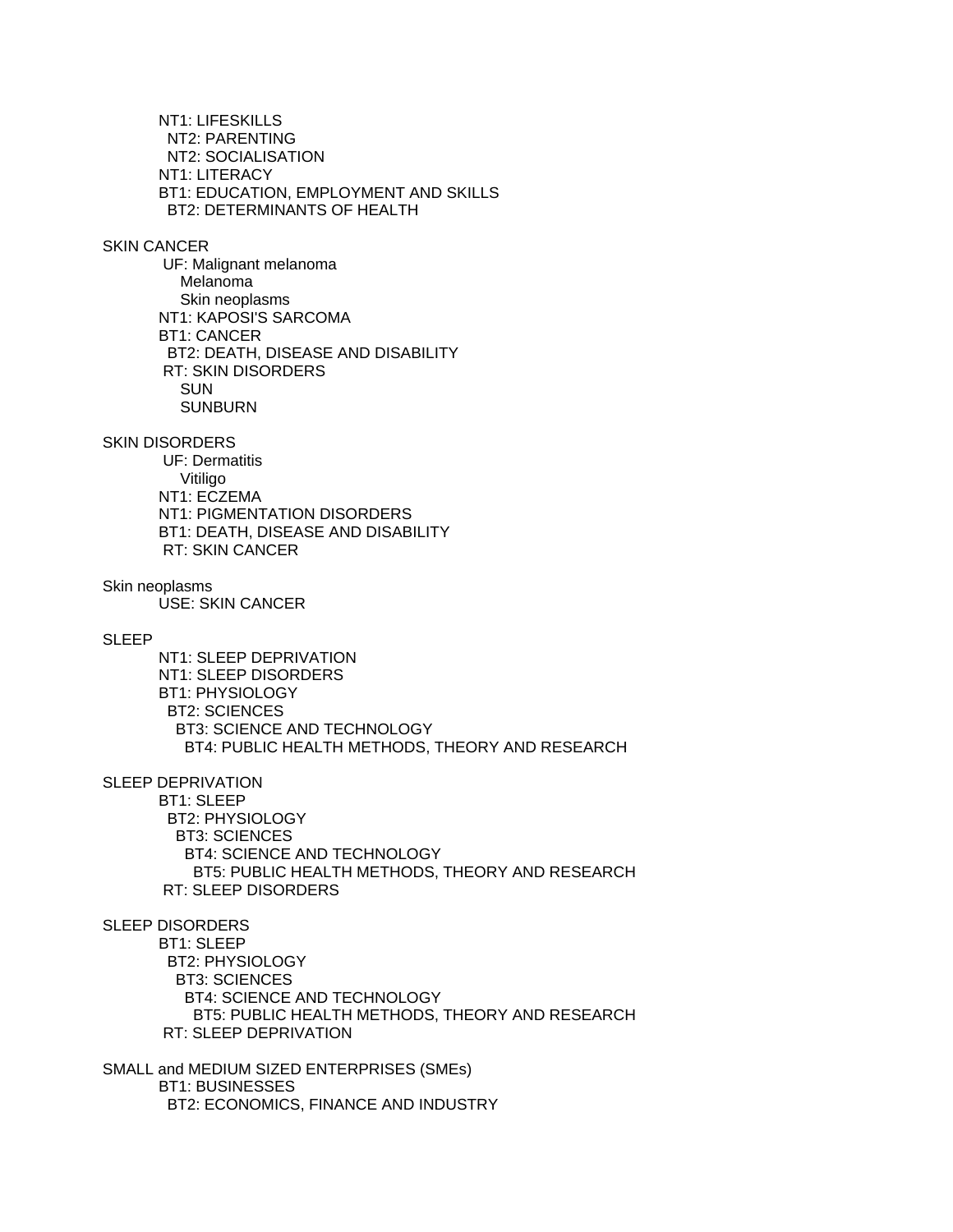# BT3: DETERMINANTS OF HEALTH

SMALL BUSINESSES

 BT1: BUSINESSES BT2: ECONOMICS, FINANCE AND INDUSTRY BT3: DETERMINANTS OF HEALTH

SMALL GROUP WORK

BT1: GROUPS

BT2: PEOPLE AND POPULATIONS

**Smokers** 

USE: SMOKING

#### **SMOKING**

 UF: Cigarette smoking **Smokers**  Tobacco smoking NT1: ENVIRONMENTAL TOBACCO SMOKE NT1: NICOTINE DEPENDENCY NT1: PASSIVE SMOKING NT1: SMOKING CESSATION NT2: NICOTINE REPLACEMENT THERAPY BT1: CAUSES OF HARM BT2: ENVIRONMENTAL DETERMINANTS BT3: DETERMINANTS OF HEALTH BT1: INDIVIDUAL BEHAVIOUR BT2: DETERMINANTS OF HEALTH RT: LUNG CANCER TOBACCO

SMOKING CESSATION

 NT1: NICOTINE REPLACEMENT THERAPY BT1: POPULATION BASED AND PREVENTIVE SERVICES BT2: SERVICES BT3: HEALTH SERVICES AND THEIR MANAGEMENT BT1: SMOKING BT2: CAUSES OF HARM BT3: ENVIRONMENTAL DETERMINANTS BT4: DETERMINANTS OF HEALTH BT2: INDIVIDUAL BEHAVIOUR BT3: DETERMINANTS OF HEALTH

SMOKING CESSATION COUNSELLING BT1: COUNSELLING BT2: HEALTH SERVICES BT3: HEALTHCARE AND HEALTH SERVICES BT4: HEALTH SERVICES AND THEIR MANAGEMENT

SMOKING POLICIES

 BT1: HEALTH POLICY BT2: POLICY BT3: MANAGEMENT AND POLICY BT4: HEALTH SERVICES AND THEIR MANAGEMENT

Social aspects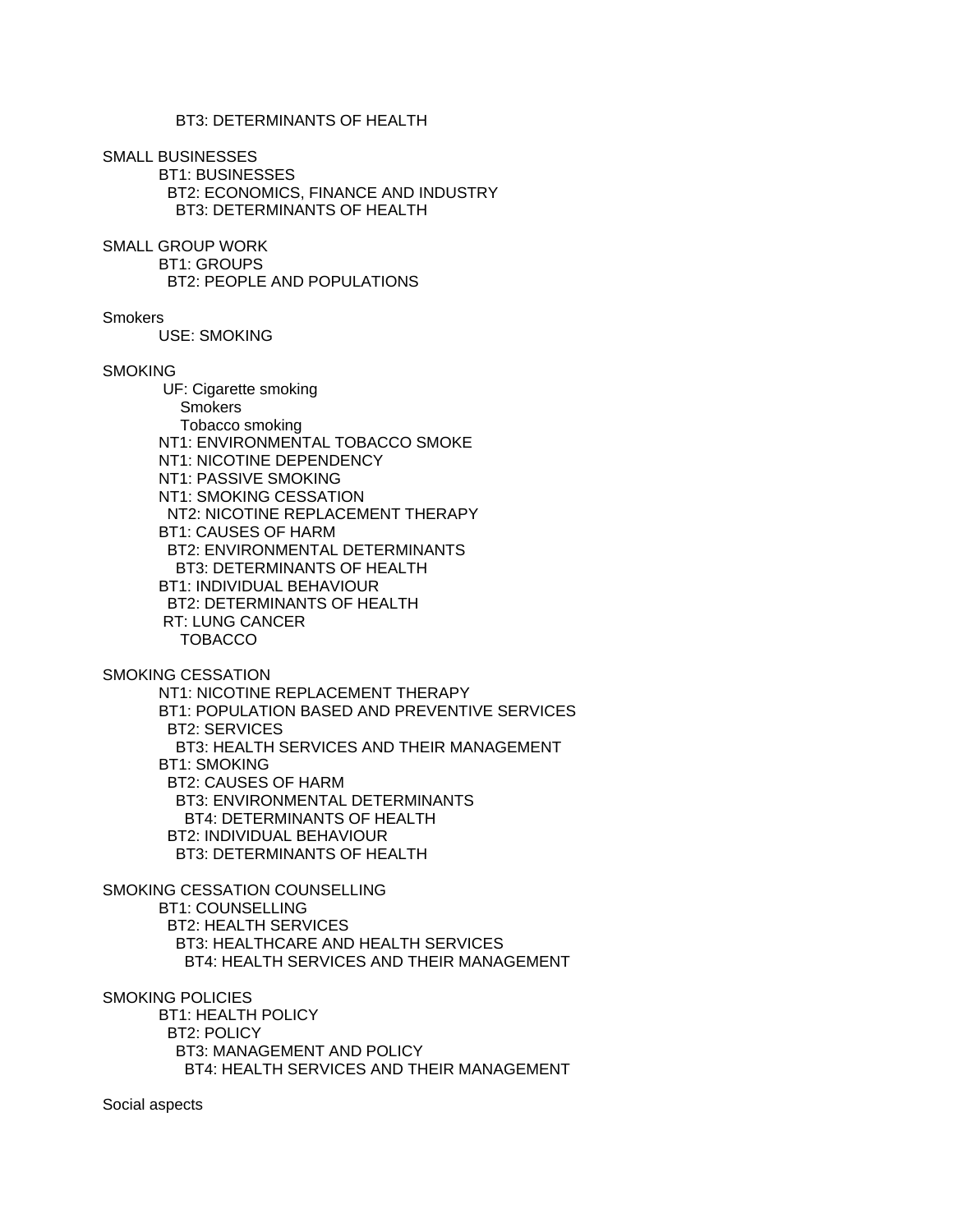USE: SOCIAL FACTORS

SOCIAL CAPITAL

 BT1: COMMUNITIES BT2: PEOPLE AND POPULATIONS BT2: SOCIETY BT3: SOCIAL DETERMINANTS BT4: DETERMINANTS OF HEALTH RT: COMMUNITY HEALTH SOCIAL NETWORKS

 SN: 'Social capital represents the degree of social cohesion which exists in communities. It refers to the processes between people which establish networks, norms, and social trust, and facilitate co-ordination and co- operation for mutual benefit.' (Health promotion glossary, 1998)

### SOCIAL CLASS

 BT1: SOCIETY BT2: SOCIAL DETERMINANTS BT3: DETERMINANTS OF HEALTH

SOCIAL CONDITIONS

 UF: Social environment NT1: DEPRIVED AREAS BT1: SOCIETY BT2: SOCIAL DETERMINANTS BT3: DETERMINANTS OF HEALTH

SOCIAL DATA

 BT1: DATA BT2: INFORMATION BT3: COMMUNICATION AND KNOWLEDGE BT3: MANAGEMENT AND POLICY BT4: HEALTH SERVICES AND THEIR MANAGEMENT

SOCIAL DETERMINANTS

 NT1: LIFESTYLE NT1: SOCIETY NT2: COMMUNITIES NT3: CAPACITY BUILDING NT3: COMMUNITY DEVELOPMENT NT4: COMMUNITY ACTION NT3: COMMUNITY PARTICIPATION NT3: LOCAL COMMUNITIES NT4: NEIGHBOURHOODS NT5: NEIGHBOURHOOD RENEWAL NT3: RURAL COMMUNITIES NT3: SOCIAL CAPITAL NT3: SOCIAL SUPPORT NT3: URBAN COMMUNITIES NT2: CULTURE NT2: SOCIAL CLASS NT2: SOCIAL CONDITIONS NT3: DEPRIVED AREAS NT2: SOCIAL ISSUES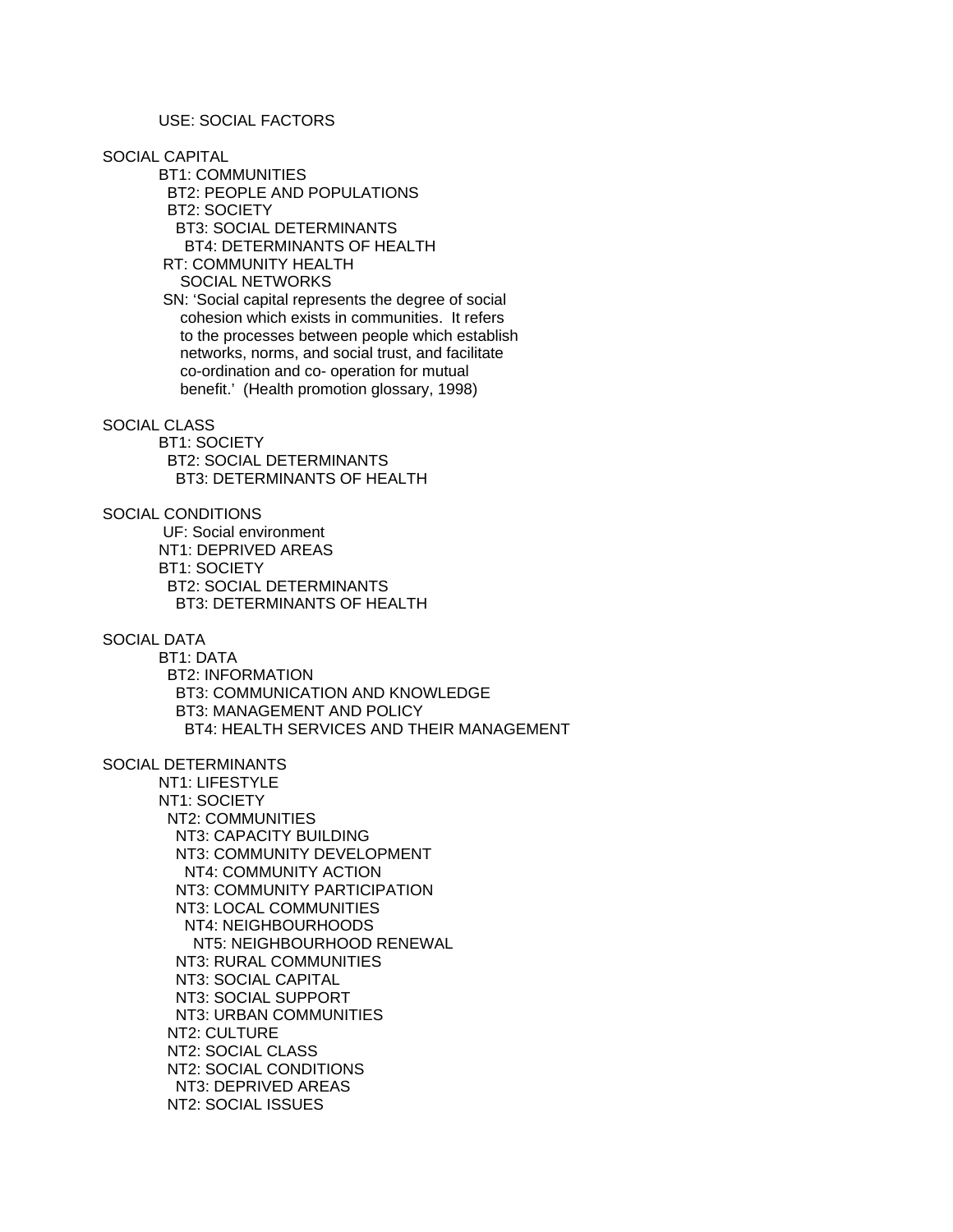NT3: ABUSE NT4: CHILD ABUSE NT5: CHILD SEXUAL ABUSE NT4: DOMESTIC VIOLENCE NT4: PARTNER ABUSE NT4: SEXUAL ABUSE NT5: CHILD SEXUAL ABUSE NT3: ANTISOCIAL BEHAVIOUR NT4: CRIME NT5: CRIME PREVENTION NT5: CRIME REDUCTION NT4: VANDALISM NT3: CRIME NT4: CRIME PREVENTION NT4: CRIME REDUCTION NT3: EUTHANASIA NT3: FEMINISM NT3: HOMELESSNESS NT3: INCEST NT3: MIGRATION NT3: POPULATION CHANGE NT4: MIGRATION NT3: PROSTITUTION NT3: RACE RELATIONS NT3: SEX TOURISM NT3: SEXUAL HARASSMENT NT3: SOCIAL MOBILITY NT2: SOCIAL STUDIES NT1: SOCIOECONOMIC FACTORS NT2: ECONOMIC FACTORS NT2: SOCIAL FACTORS NT3: ACCESS NT4: ACCESS TO INFORMATION NT4: ACCESS TO SERVICES NT4: DISABILITY ACCESS NT3: DISCRIMINATION NT4: HOMOPHOBIA NT4: RACISM NT3: EMPOWERMENT NT4: PATIENT CHOICE NT4: PATIENTS' CHARTERS NT4: PATIENTS' RIGHTS NT5: COMPLAINTS NT3: ETHICS NT4: CONFIDENTIALITY NT4: HEALTH ETHICS NT4: INFORMED CONSENT NT3: INEQUALITIES NT4: HEALTH INEQUALITIES NT4: INCOME INEQUALITIES NT4: SOCIAL INEQUALITIES NT3: MORALITY NT3: PSYCHOSOCIAL FACTORS NT4: ADDICTION NT4: BEREAVEMENT NT3: SOCIAL EXCLUSION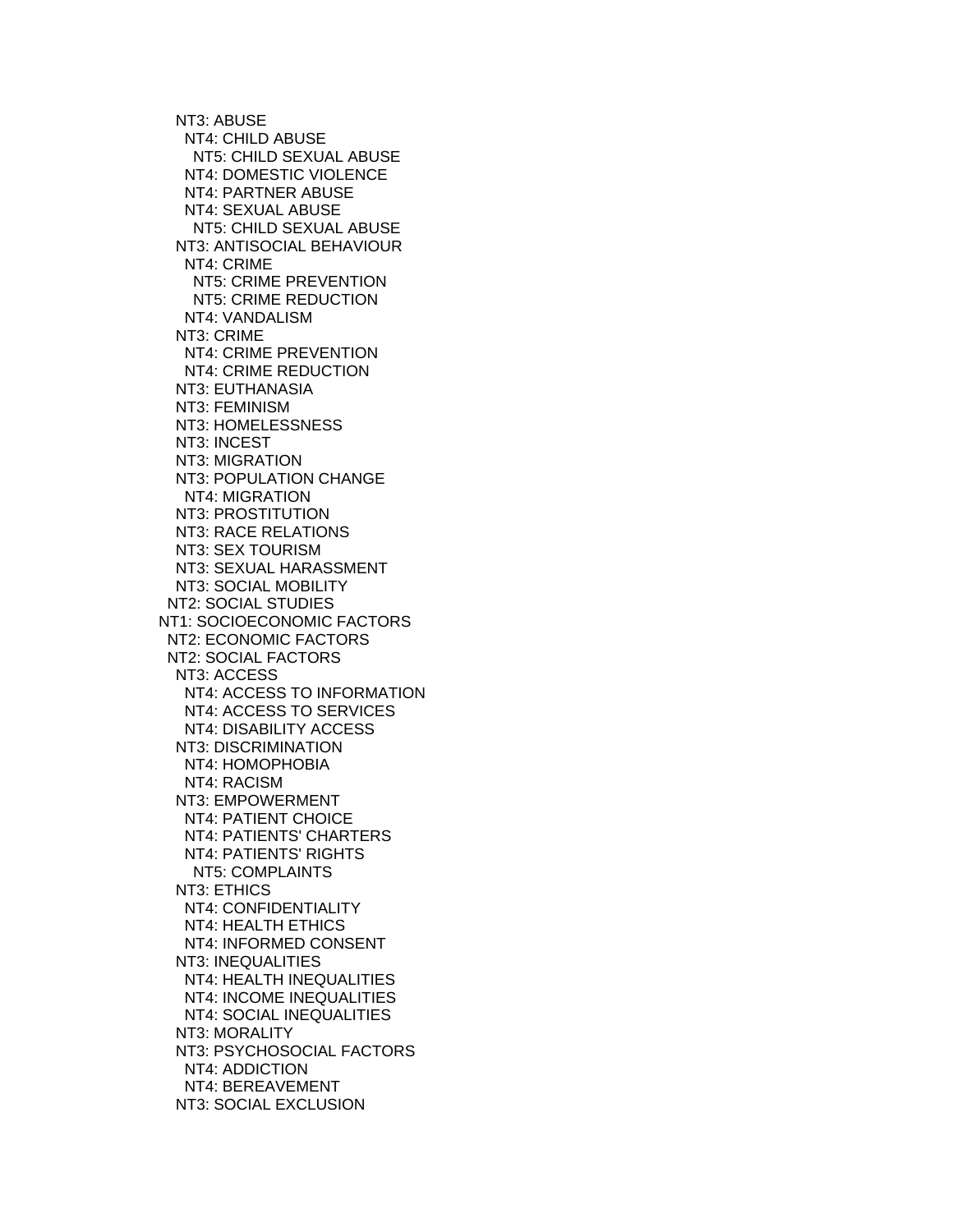NT3: SOCIODEMOGRAPHIC FACTORS NT4: POPULATION STRUCTURE NT3: SOCIOENVIRONMENTAL FACTORS NT2: SOCIOECONOMIC STATUS NT3: AFFLUENCE NT3: NS SEC NT3: POVERTY NT4: CHILD POVERTY NT4: FOOD POVERTY NT4: FUEL POVERTY NT3: SEC OLD BT1: DETERMINANTS OF HEALTH Social environment USE: SOCIAL CONDITIONS SOCIAL EXCLUSION UF: Isolation Social exclusion (policy) Social isolation BT1: SOCIAL FACTORS BT2: SOCIOECONOMIC FACTORS BT3: SOCIAL DETERMINANTS BT4: DETERMINANTS OF HEALTH RT: DISADVANTAGED GROUPS EXCLUDED PEOPLE HOMELESS PEOPLE **HOMELESSNESS**  SCHOOL EXCLUSIONS SOCIOECONOMIC STATUS Social exclusion (policy) USE: POLICY SOCIAL EXCLUSION SN: was PHITS level 3 term SOCIAL FACTORS UF: Social aspects NT1: ACCESS NT2: ACCESS TO INFORMATION NT2: ACCESS TO SERVICES NT2: DISABILITY ACCESS NT1: DISCRIMINATION NT2: HOMOPHOBIA NT2: RACISM NT1: EMPOWERMENT NT2: PATIENT CHOICE NT2: PATIENTS' CHARTERS NT2: PATIENTS' RIGHTS NT3: COMPLAINTS NT1: ETHICS NT2: CONFIDENTIALITY NT2: HEALTH ETHICS NT2: INFORMED CONSENT NT1: INEQUALITIES NT2: HEALTH INEQUALITIES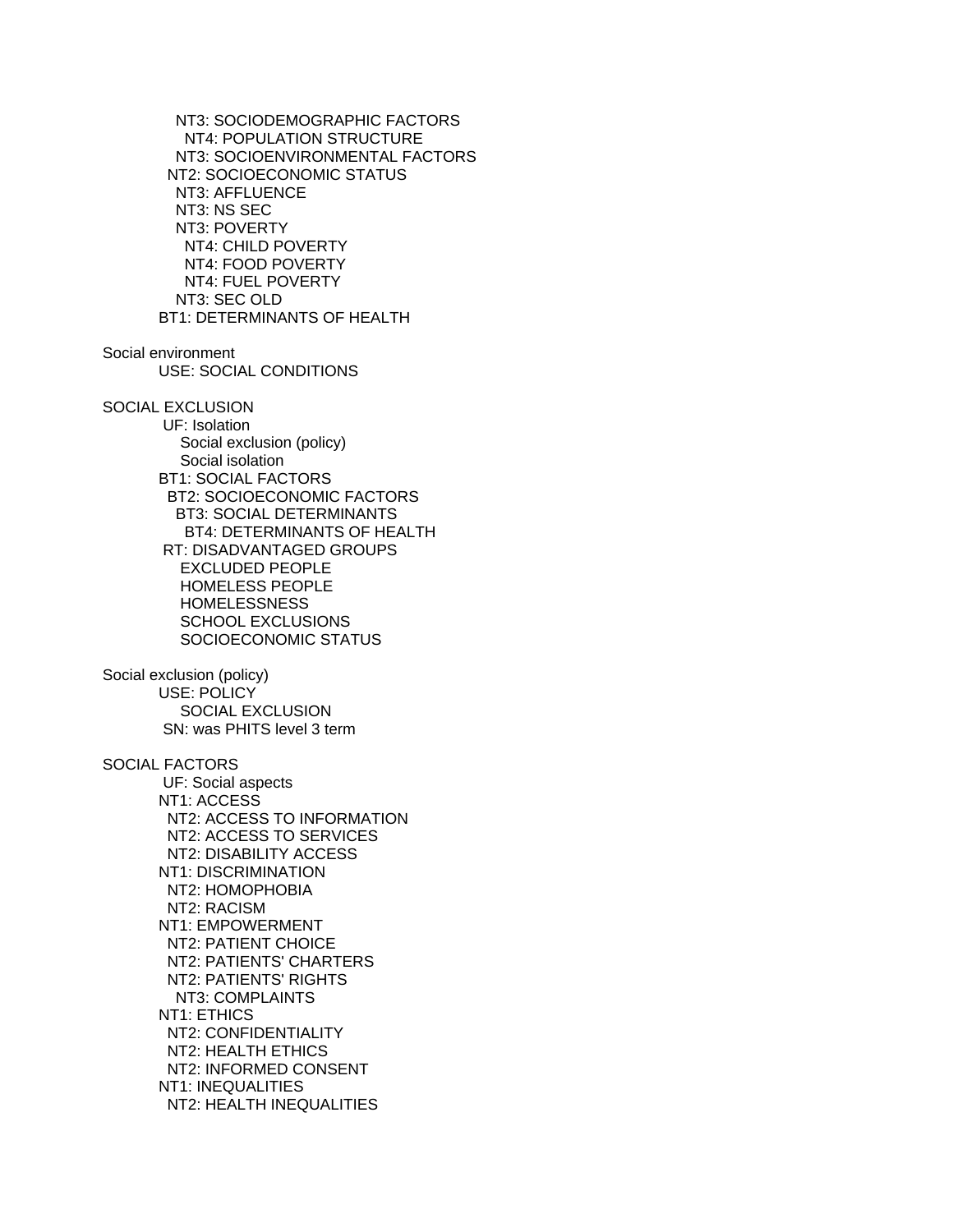NT2: INCOME INEQUALITIES NT2: SOCIAL INEQUALITIES NT1: MORALITY NT1: PSYCHOSOCIAL FACTORS NT2: ADDICTION NT2: BEREAVEMENT NT1: SOCIAL EXCLUSION NT1: SOCIODEMOGRAPHIC FACTORS NT2: POPULATION STRUCTURE NT1: SOCIOENVIRONMENTAL FACTORS BT1: SOCIOECONOMIC FACTORS BT2: SOCIAL DETERMINANTS BT3: DETERMINANTS OF HEALTH

Social groups

USE: GROUPS

SOCIAL INDICATORS

 BT1: HEALTH INDICATORS BT2: INDICATORS BT3: METHODS BT4: PUBLIC HEALTH METHODS, THEORY AND RESEARCH BT1: INDICATORS BT2: METHODS BT3: PUBLIC HEALTH METHODS, THEORY AND RESEARCH

SOCIAL INEQUALITIES

 BT1: INEQUALITIES BT2: SOCIAL FACTORS BT3: SOCIOECONOMIC FACTORS BT4: SOCIAL DETERMINANTS BT5: DETERMINANTS OF HEALTH RT: HEALTH INEQUALITIES

Social isolation

USE: SOCIAL EXCLUSION

SOCIAL ISSUES

 NT1: ABUSE NT2: CHILD ABUSE NT3: CHILD SEXUAL ABUSE NT2: DOMESTIC VIOLENCE NT2: PARTNER ABUSE NT2: SEXUAL ABUSE NT3: CHILD SEXUAL ABUSE NT1: ANTISOCIAL BEHAVIOUR NT2: CRIME NT3: CRIME PREVENTION NT3: CRIME REDUCTION NT2: VANDALISM NT1: CRIME NT2: CRIME PREVENTION NT2: CRIME REDUCTION NT1: EUTHANASIA NT1: FEMINISM NT1: HOMELESSNESS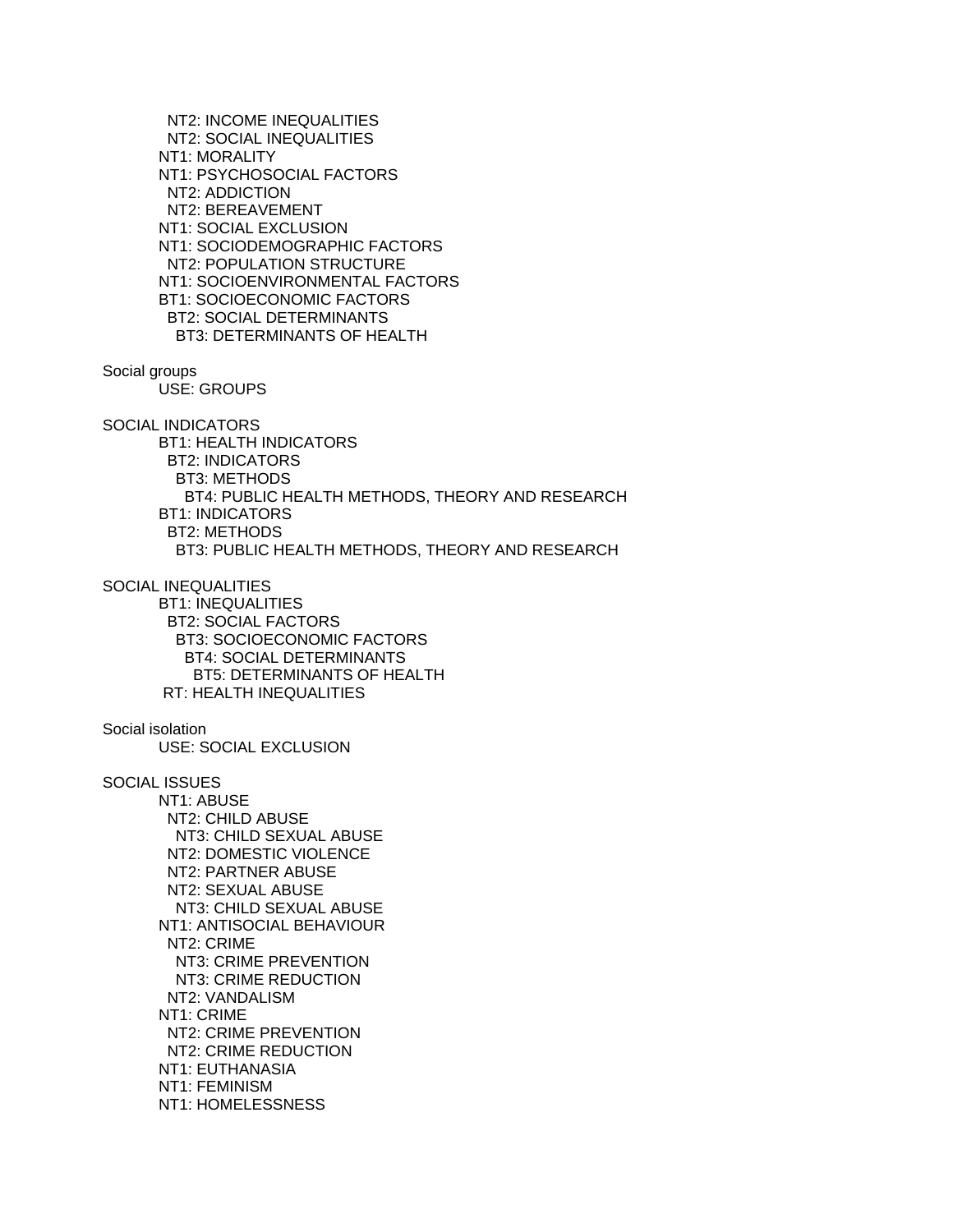NT1: INCEST NT1: MIGRATION NT1: POPULATION CHANGE NT2: MIGRATION NT1: PROSTITUTION NT1: RACE RELATIONS NT1: SEX TOURISM NT1: SEXUAL HARASSMENT NT1: SOCIAL MOBILITY BT1: SOCIETY BT2: SOCIAL DETERMINANTS BT3: DETERMINANTS OF HEALTH RT: ETHICS SOCIAL MARKETING BT1: MARKETING BT2: COMMUNICATION BT3: COMMUNICATION AND KNOWLEDGE SOCIAL MOBILITY UF: Class mobility BT1: SOCIAL ISSUES BT2: SOCIETY BT3: SOCIAL DETERMINANTS BT4: DETERMINANTS OF HEALTH SN: Was MOBILITY SOCIAL NETWORKS UF: Personal networks BT1: NETWORKS BT2: ORGANISATIONS BT3: HEALTH, PUBLIC HEALTH, HEALTH PROMOTION BT3: PEOPLE AND POPULATIONS RT: SOCIAL CAPITAL SOCIAL SUPPORT SN: 'Social relations and links between individuals which may provide access to or mobilization of social support for health.' (Health promotion glossary, 1998) SOCIAL PLANNING UF: Social welfare planning BT1: PLANNING BT2: POLICY BT3: MANAGEMENT AND POLICY BT4: HEALTH SERVICES AND THEIR MANAGEMENT BT1: SOCIAL POLICY BT2: POLICY BT3: MANAGEMENT AND POLICY BT4: HEALTH SERVICES AND THEIR MANAGEMENT RT: HEALTH PLANNING

SOCIAL POLICY UF: Social welfare policy Welfare policy NT1: SOCIAL PLANNING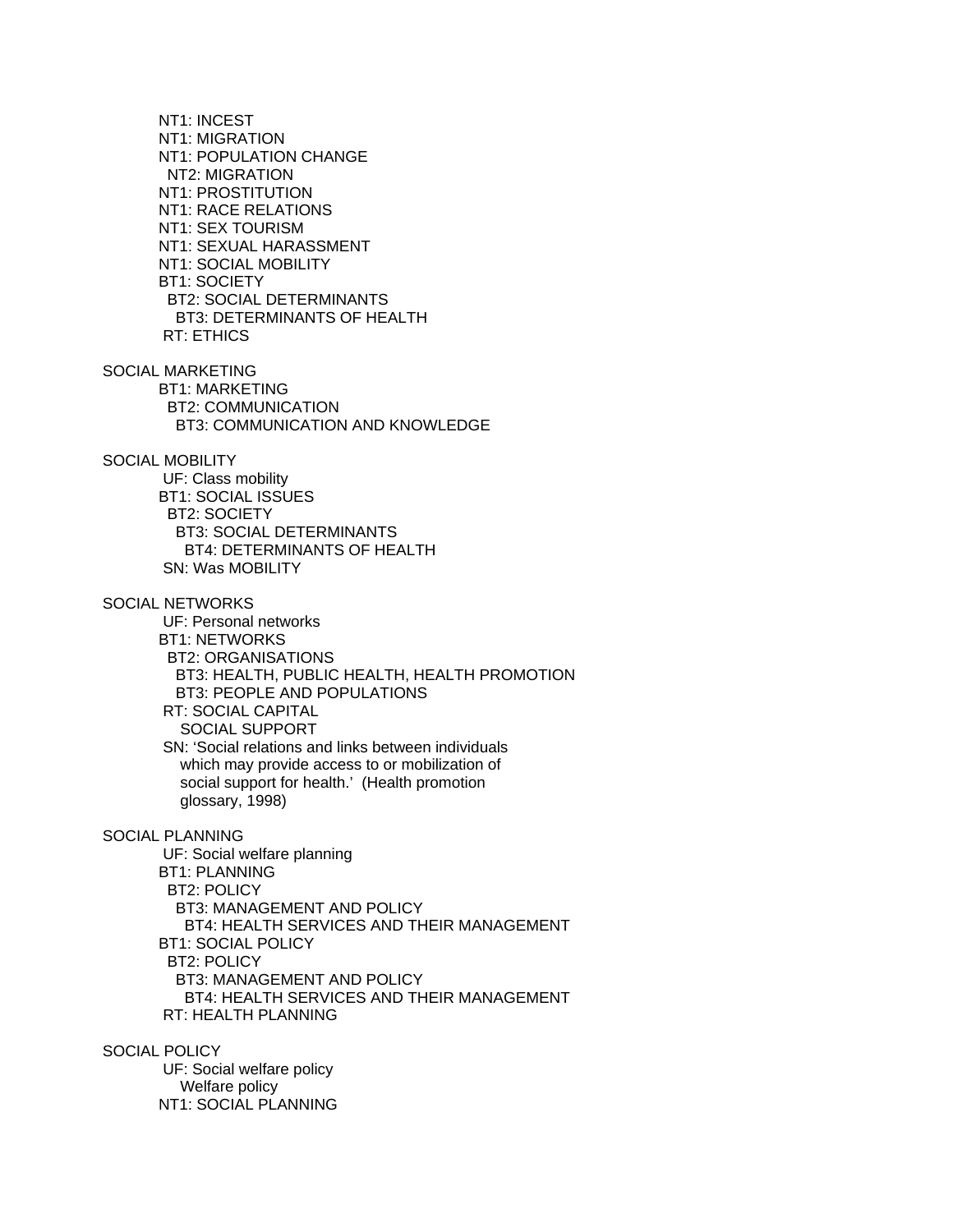BT1: POLICY BT2: MANAGEMENT AND POLICY BT3: HEALTH SERVICES AND THEIR MANAGEMENT RT: ECONOMIC POLICY GOVERNMENT POLICY HEALTH POLICY Social research USE: RESEARCH SN: Use RESEARCH and appropriate term SOCIAL SERVICE DISTRICTS BT1: AREAS BT2: PLACES BT3: SETTINGS AND PLACES RT: SOCIAL SERVICES Social service users USE: CLIENTS SOCIAL SERVICES UF: Personal social services Welfare services NT1: SOCIAL WORK NT2: COMMUNITY SOCIAL WORK NT2: DISABILITY CARE NT2: FAMILY SUPPORT NT2: OUTREACH WORK NT2: PAROLE WORK NT2: PROBATION WORK NT2: WOMEN'S REFUGES NT2: YOUTH WORK NT3: YOUTH CLUBS BT1: LOCAL GOVERNMENT BT2: GOVERNMENT BT3: GOVERNMENT AND LAW BT4: HEALTH SERVICES AND THEIR MANAGEMENT RT: PUBLIC SERVICES SOCIAL SERVICE DISTRICTS SN: Services provided by local authorities for vulnerable people including those with special needs because of old age, or physical or mental disabilities, and children in need of care and protection SOCIAL STUDIES BT1: SOCIETY BT2: SOCIAL DETERMINANTS BT3: DETERMINANTS OF HEALTH RT: PERSONAL AND SOCIAL EDUCATION SOCIAL SUPPORT BT1: COMMUNITIES BT2: PEOPLE AND POPULATIONS BT2: SOCIETY BT3: SOCIAL DETERMINANTS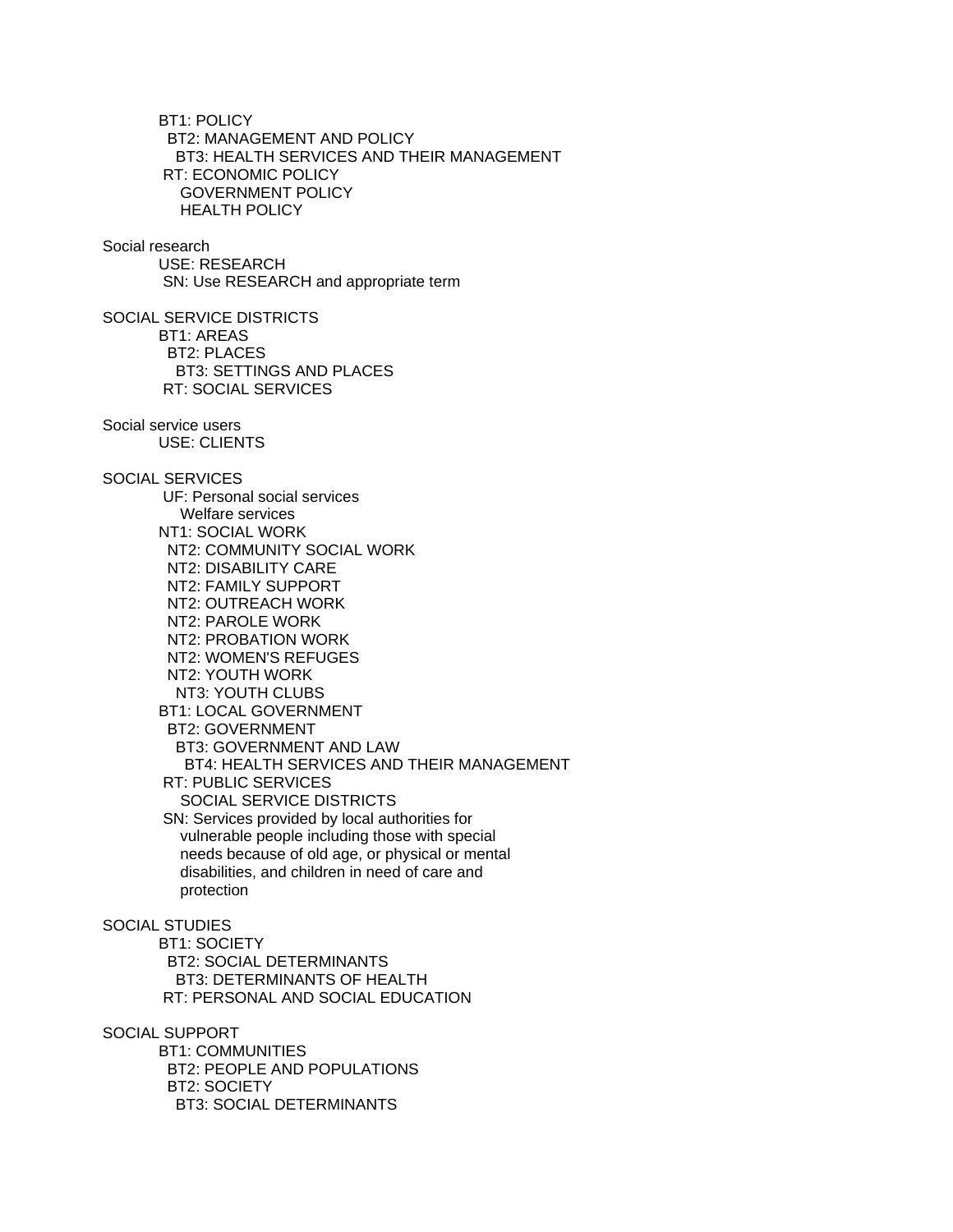# BT4: DETERMINANTS OF HEALTH

RT: SOCIAL NETWORKS

 SN: 'That assistance available to individuals and groups from within communities which can provide a buffer against adverse life events and living conditions, and can provide a positive resource for enhancing the quality of life.' (Health promotion glossary, 1998)

#### Social system

USE: SOCIETY

Social welfare planning USE: SOCIAL PLANNING

Social welfare policy USE: SOCIAL POLICY

### SOCIAL WORK

 UF: Adult work Psychosocial work NT1: COMMUNITY SOCIAL WORK NT1: DISABILITY CARE NT1: FAMILY SUPPORT NT1: OUTREACH WORK NT1: PAROLE WORK NT1: PROBATION WORK NT1: WOMEN'S REFUGES NT1: YOUTH WORK NT2: YOUTH CLUBS BT1: SOCIAL SERVICES BT2: LOCAL GOVERNMENT BT3: GOVERNMENT BT4: GOVERNMENT AND LAW BT5: HEALTH SERVICES AND THEIR MANAGEMENT RT: SOCIAL WORKERS VOLUNTARY WORK

Social work clients USE: CLIENTS

Social worker clients USE: CLIENTS

SOCIAL WORKERS BT1: OCCUPATIONAL GROUPS BT2: GROUPS BT3: PEOPLE AND POPULATIONS RT: CARE WORKERS SOCIAL WORK

**SOCIALISATION** 

 BT1: LIFESKILLS BT2: SKILLS BT3: EDUCATION, EMPLOYMENT AND SKILLS BT4: DETERMINANTS OF HEALTH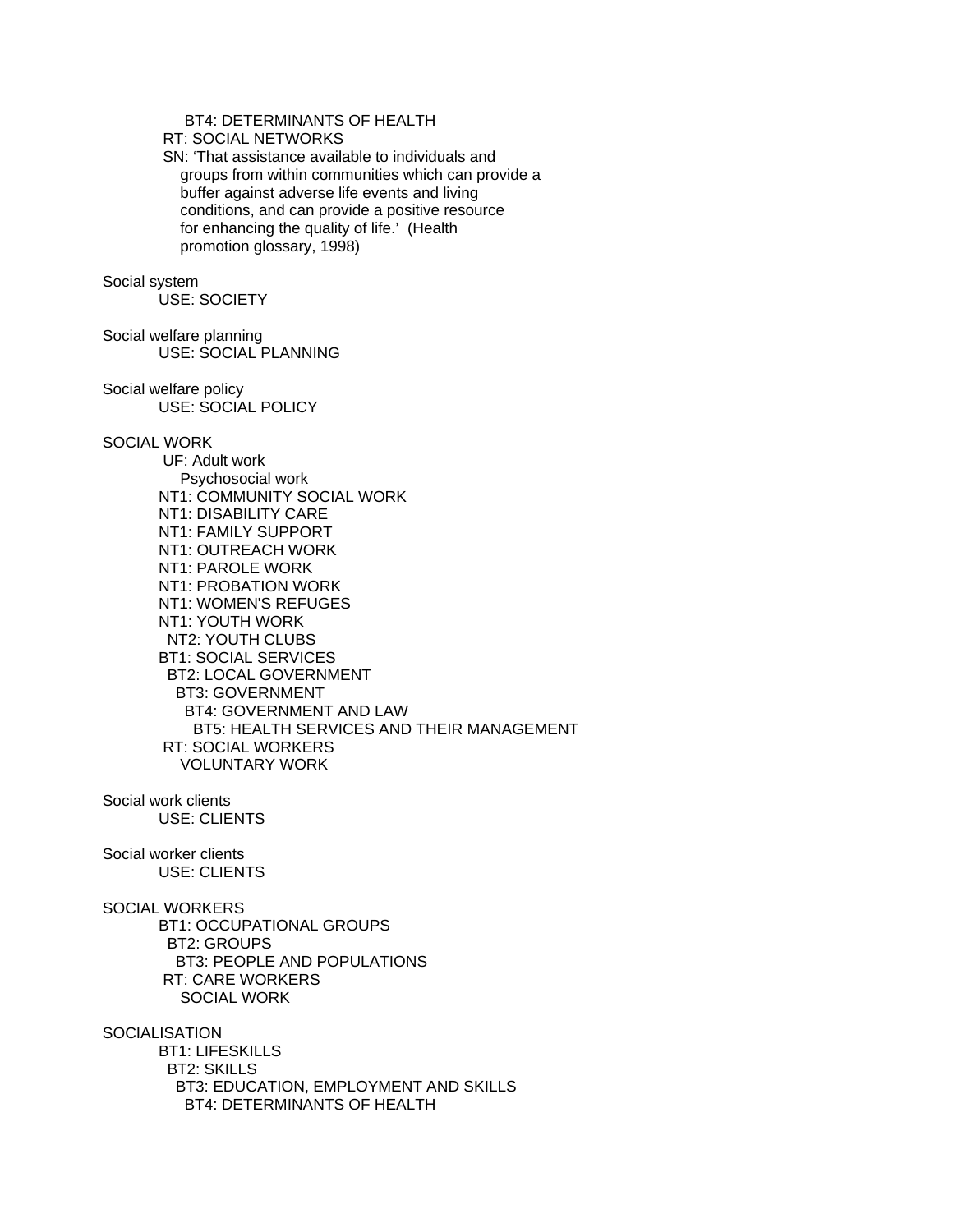**SOCIETY** 

 UF: Social system NT1: COMMUNITIES NT2: CAPACITY BUILDING NT2: COMMUNITY DEVELOPMENT NT3: COMMUNITY ACTION NT2: COMMUNITY PARTICIPATION NT2: LOCAL COMMUNITIES NT3: NEIGHBOURHOODS NT4: NEIGHBOURHOOD RENEWAL NT2: RURAL COMMUNITIES NT2: SOCIAL CAPITAL NT2: SOCIAL SUPPORT NT2: URBAN COMMUNITIES NT1: CULTURE NT1: SOCIAL CLASS NT1: SOCIAL CONDITIONS NT2: DEPRIVED AREAS NT1: SOCIAL ISSUES NT2: ABUSE NT3: CHILD ABUSE NT4: CHILD SEXUAL ABUSE NT3: DOMESTIC VIOLENCE NT3: PARTNER ABUSE NT3: SEXUAL ABUSE NT4: CHILD SEXUAL ABUSE NT2: ANTISOCIAL BEHAVIOUR NT3: CRIME NT4: CRIME PREVENTION NT4: CRIME REDUCTION NT3: VANDALISM NT2: CRIME NT3: CRIME PREVENTION NT3: CRIME REDUCTION NT2: EUTHANASIA NT2: FEMINISM NT2: HOMELESSNESS NT2: INCEST NT2: MIGRATION NT2: POPULATION CHANGE NT3: MIGRATION NT2: PROSTITUTION NT2: RACE RELATIONS NT2: SEX TOURISM NT2: SEXUAL HARASSMENT NT2: SOCIAL MOBILITY NT1: SOCIAL STUDIES BT1: SOCIAL DETERMINANTS BT2: DETERMINANTS OF HEALTH

SOCIODEMOGRAPHIC FACTORS NT1: POPULATION STRUCTURE BT1: SOCIAL FACTORS BT2: SOCIOECONOMIC FACTORS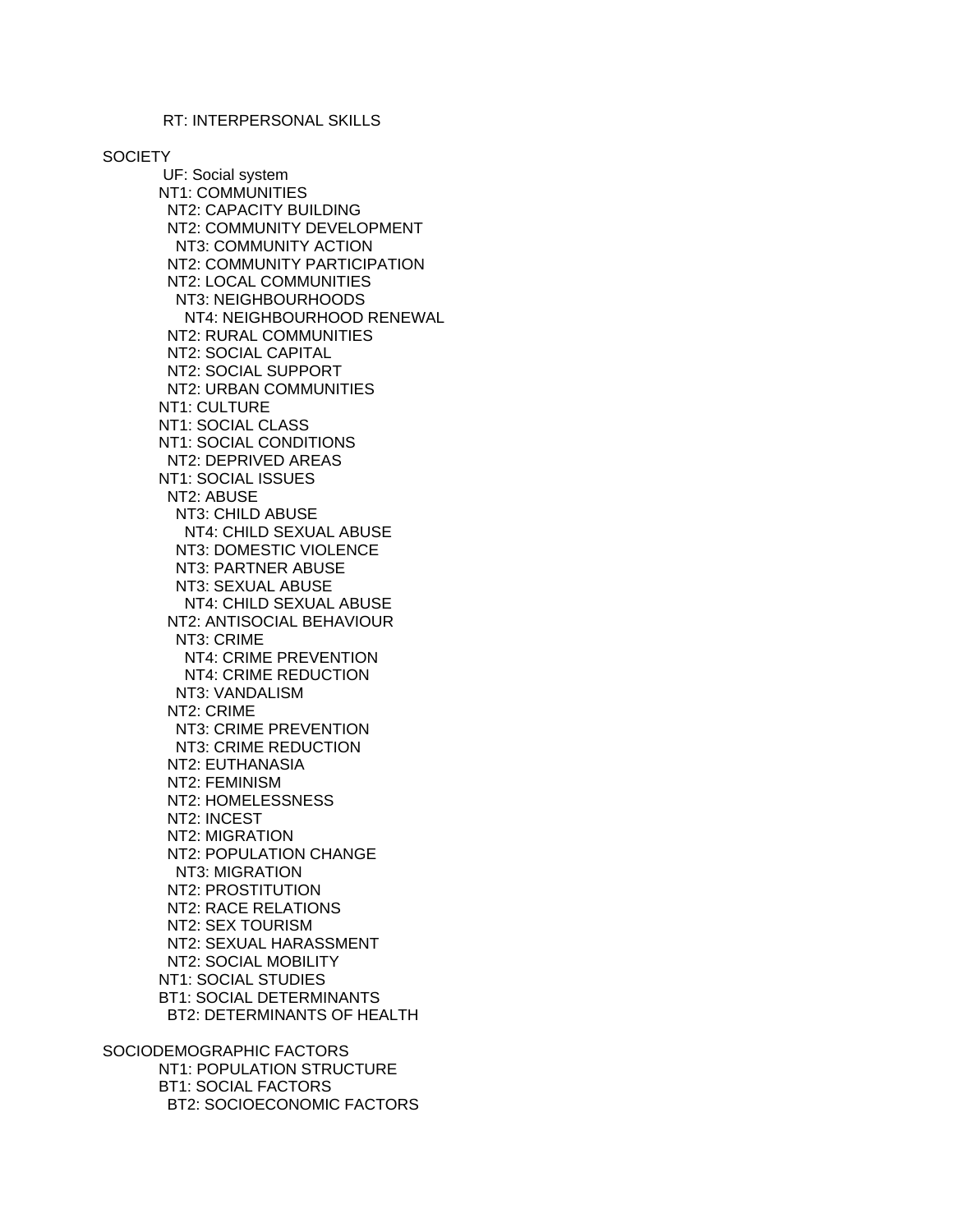BT3: SOCIAL DETERMINANTS BT4: DETERMINANTS OF HEALTH Socioeconomic characteristics USE: SOCIOECONOMIC FACTORS SOCIOECONOMIC FACTORS UF: Socioeconomic characteristics NT1: ECONOMIC FACTORS NT1: SOCIAL FACTORS NT2: ACCESS NT3: ACCESS TO INFORMATION NT3: ACCESS TO SERVICES NT3: DISABILITY ACCESS NT2: DISCRIMINATION NT3: HOMOPHOBIA NT3: RACISM NT2: EMPOWERMENT NT3: PATIENT CHOICE NT3: PATIENTS' CHARTERS NT3: PATIENTS' RIGHTS NT4: COMPLAINTS NT2: ETHICS NT3: CONFIDENTIALITY NT3: HEALTH ETHICS NT3: INFORMED CONSENT NT2: INEQUALITIES NT3: HEALTH INEQUALITIES NT3: INCOME INEQUALITIES NT3: SOCIAL INEQUALITIES NT2: MORALITY NT2: PSYCHOSOCIAL FACTORS NT3: ADDICTION NT3: BEREAVEMENT NT2: SOCIAL EXCLUSION NT2: SOCIODEMOGRAPHIC FACTORS NT3: POPULATION STRUCTURE NT2: SOCIOENVIRONMENTAL FACTORS NT1: SOCIOECONOMIC STATUS NT2: AFFLUENCE NT2: NS SEC NT2: POVERTY NT3: CHILD POVERTY NT3: FOOD POVERTY NT3: FUEL POVERTY NT2: SEC OLD BT1: SOCIAL DETERMINANTS BT2: DETERMINANTS OF HEALTH RT: SOCIOECONOMIC POLICY SOCIOECONOMIC POLICY BT1: UK HEALTH POLICIES BT2: HEALTH POLICY BT3: POLICY BT4: MANAGEMENT AND POLICY BT5: HEALTH SERVICES AND THEIR MANAGEMENT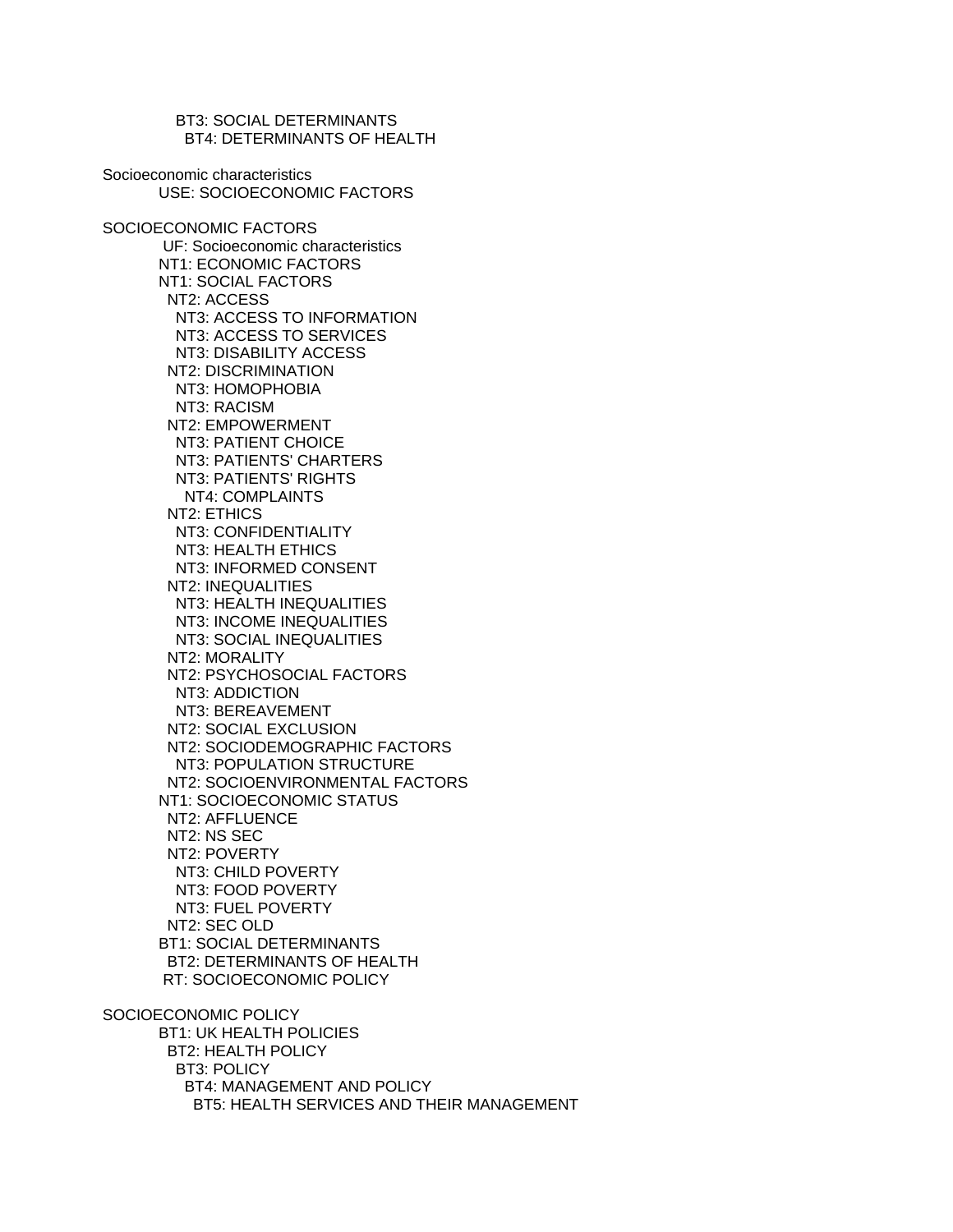RT: SOCIOECONOMIC FACTORS SN: was PHITS level 3 term

SOCIOECONOMIC STATUS NT1: AFFLUENCE NT1: NS SEC NT1: POVERTY NT2: CHILD POVERTY NT2: FOOD POVERTY NT2: FUEL POVERTY NT1: SEC OLD BT1: SOCIOECONOMIC FACTORS BT2: SOCIAL DETERMINANTS BT3: DETERMINANTS OF HEALTH RT: DISADVANTAGED GROUPS SOCIAL EXCLUSION

SOCIOENVIRONMENTAL FACTORS BT1: SOCIAL FACTORS BT2: SOCIOECONOMIC FACTORS BT3: SOCIAL DETERMINANTS BT4: DETERMINANTS OF HEALTH

### **SOCIOLOGY**

 BT1: BEHAVIOURAL SCIENCES BT2: SCIENCES BT3: SCIENCE AND TECHNOLOGY BT4: PUBLIC HEALTH METHODS, THEORY AND RESEARCH

#### SODIUM

 BT1: MINERALS BT2: NUTRITION BT3: FOOD AND NUTRITION BT4: DETERMINANTS OF HEALTH BT2: NUTRITION COMPONENTS BT3: NUTRITION BT4: FOOD AND NUTRITION BT5: DETERMINANTS OF HEALTH

SOIL CONTAMINATION

 BT1: POLLUTION BT2: ENVIRONMENT BT3: ENVIRONMENTAL DETERMINANTS BT4: DETERMINANTS OF HEALTH RT: AGRICULTURAL POLLUTION

# SOLVENT ABUSE

 UF: Glue sniffing BT1: SUBSTANCE MISUSE BT2: CAUSES OF HARM BT3: ENVIRONMENTAL DETERMINANTS BT4: DETERMINANTS OF HEALTH BT2: INDIVIDUAL BEHAVIOUR BT3: DETERMINANTS OF HEALTH

Sources of information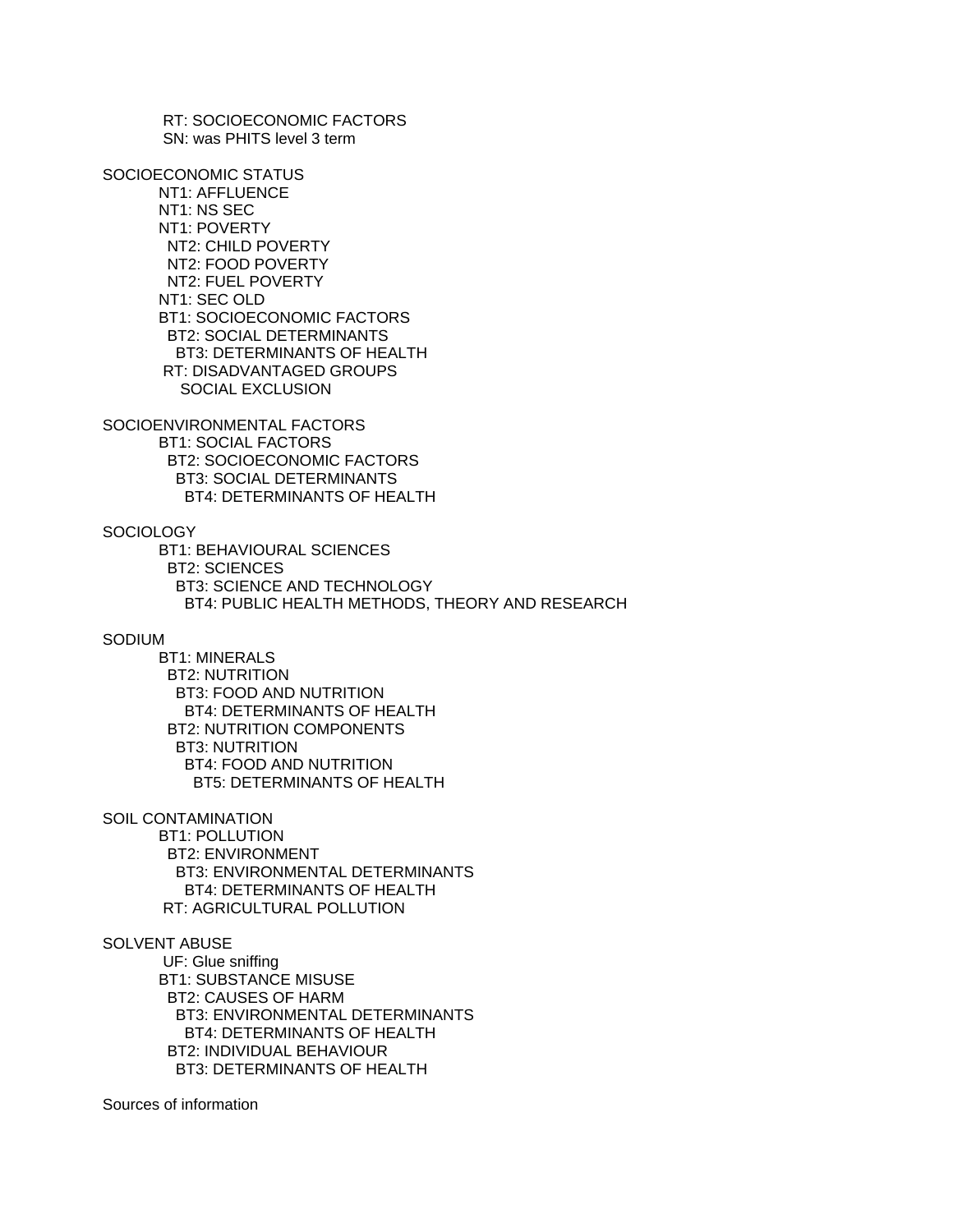USE: INFORMATION SOURCES

Spastic pseudo sclerosis USE: CREUTZFELDT JAKOB DISEASE

Spastic spinal paralysis USE: CEREBRAL PALSY

SPECIAL DIETS

 NT1: VEGAN DIETS NT1: VEGETARIAN DIETS BT1: DIETS BT2: EATING HABITS BT3: INDIVIDUAL BEHAVIOUR BT4: DETERMINANTS OF HEALTH

SPECIAL EDUCATION

 BT1: EDUCATIONAL SYSTEMS BT2: EDUCATION BT3: EDUCATION, EMPLOYMENT AND SKILLS BT4: DETERMINANTS OF HEALTH RT: EDUCATIONAL SETTINGS LEARNING DISABILITIES

SPECIAL HEALTH AUTHORITIES BT1: ORGANISATIONS BT2: HEALTH, PUBLIC HEALTH, HEALTH PROMOTION BT2: PEOPLE AND POPULATIONS

SPECIFIC HEALTH MEASURES BT1: HEALTH STATUS BT2: HEALTH BT3: HEALTH, PUBLIC HEALTH, HEALTH PROMOTION SN: was PHITS level 3 term

Speech disorders USE: LANGUAGE DISORDERS

SPINA BIFIDA

 UF: Neural tube defects BT1: SPINAL CORD DISEASES AND DISORDERS BT2: MUSCULOSKELETAL DISORDERS BT3: DEATH, DISEASE AND DISABILITY RT: FOLIC ACID

SPINAL CORD DISEASES AND DISORDERS NT1: SPINA BIFIDA BT1: MUSCULOSKELETAL DISORDERS BT2: DEATH, DISEASE AND DISABILITY

**SPIRITS** 

 UF: Distilled alcohols BT1: ALCOHOL BT2: BEVERAGES BT3: FOOD AND NUTRITION BT4: DETERMINANTS OF HEALTH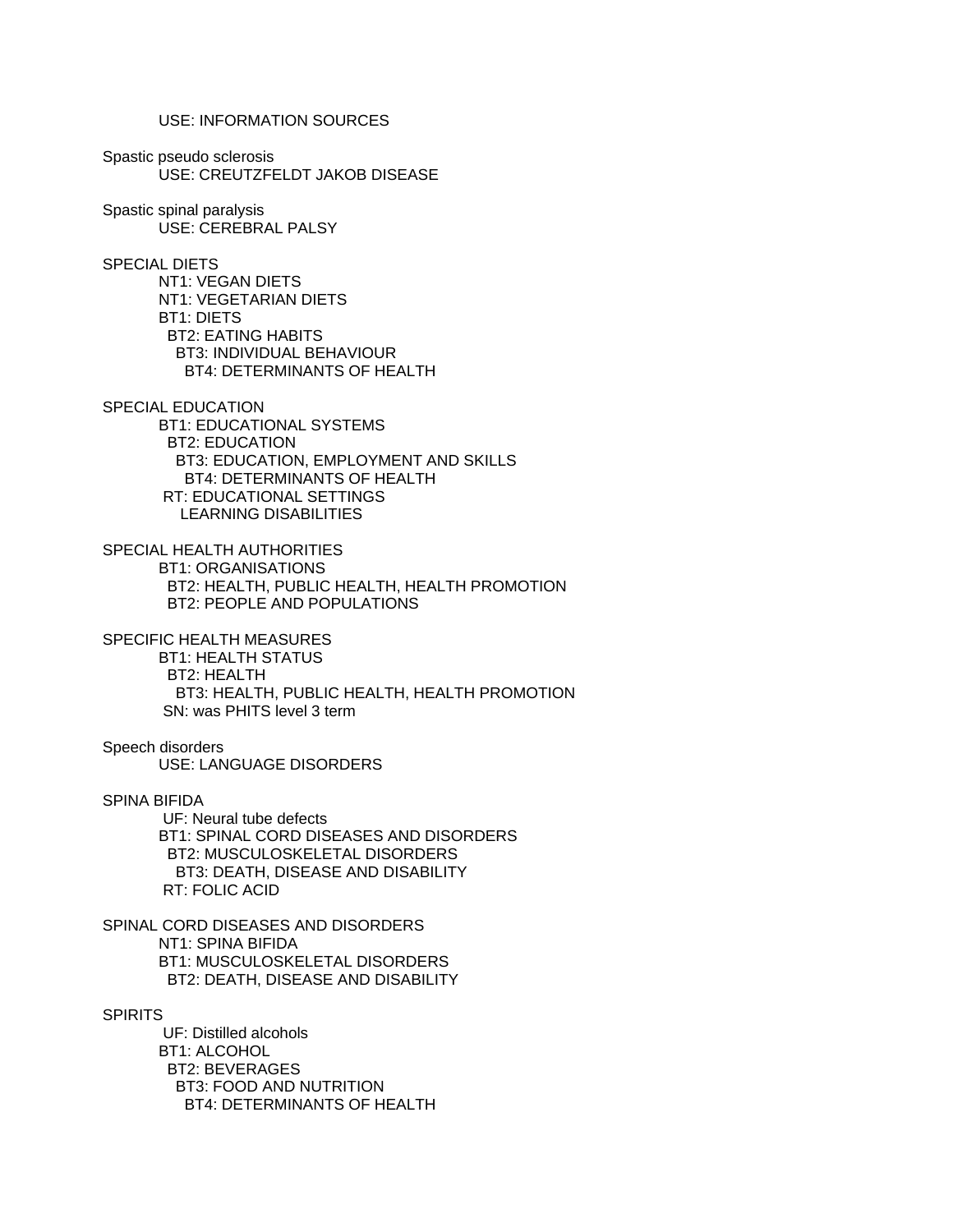#### RT: ALCOPOPS

#### SPORTS

 BT1: PHYSICAL ACTIVITY BT2: INDIVIDUAL BEHAVIOUR BT3: DETERMINANTS OF HEALTH RT: PHYSICAL EDUCATION SPORTS FACILITIES SPORTS INJURIES SPORTS MEDICINE

### SPORTS FACILITIES

 BT1: LEISURE FACILITIES BT2: BUILDINGS, CONSTRUCTIONS AND POINTS BT3: SETTINGS AND PLACES BT2: POINTS BT3: PLACES BT4: SETTINGS AND PLACES RT: SPORTS

### SPORTS INJURIES

 BT1: INJURIES BT2: DEATH, DISEASE AND DISABILITY RT: SPORTS

# SPORTS MEDICINE

 BT1: MEDICINE BT2: HEALTHCARE AND HEALTH SERVICES BT3: HEALTH SERVICES AND THEIR MANAGEMENT RT: SPORTS

#### Spouse abuse

USE: PARTNER ABUSE

#### Spouses

USE: PARTNERS

### **SSSIs**

USE: SITES OF SPECIAL SCIENTIFIC INTEREST

### STANDARD REGIONS

 BT1: AREAS BT2: PLACES BT3: SETTINGS AND PLACES

# **STANDARDS**

 NT1: EDUCATIONAL STANDARDS NT1: HOUSING STANDARDS NT1: QUALITY STANDARDS BT1: FRAMES OF REFERENCE BT2: MANAGEMENT AND POLICY BT3: HEALTH SERVICES AND THEIR MANAGEMENT

### **STARCH**

 BT1: CARBOHYDRATES BT2: NUTRITION COMPONENTS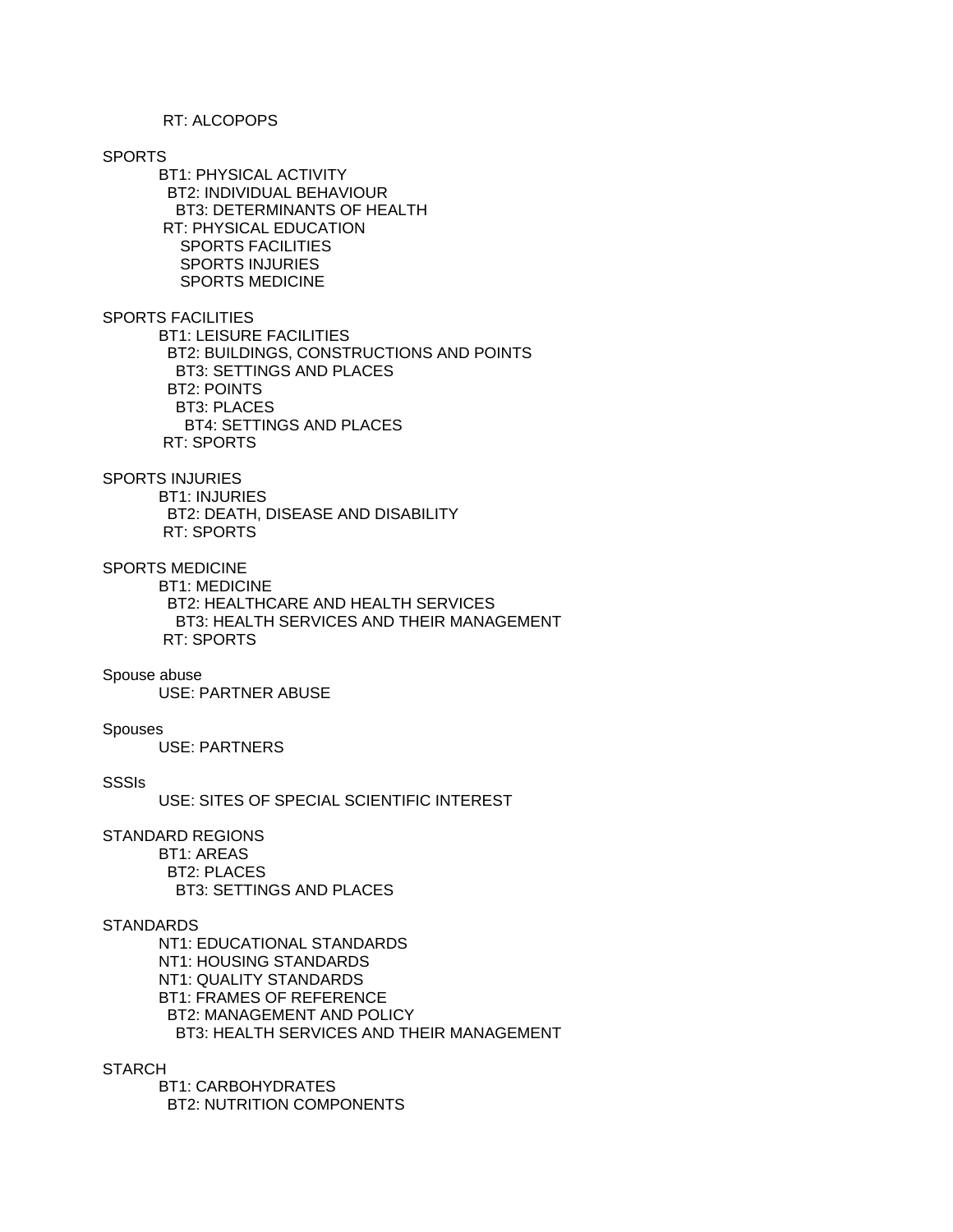BT3: NUTRITION BT4: FOOD AND NUTRITION BT5: DETERMINANTS OF HEALTH RT: COMPLEX CARBOHYDRATES SUGARS

STATISTICAL DATA

 UF: Numerical data Statistical information BT1: DATA BT2: INFORMATION BT3: COMMUNICATION AND KNOWLEDGE BT3: MANAGEMENT AND POLICY BT4: HEALTH SERVICES AND THEIR MANAGEMENT

#### Statistical information

USE: STATISTICAL DATA

#### **Statutes**

USE: LEGISLATION

### STD clinics

USE: GUM CLINICS

### STDs

USE: SEXUALLY TRANSMITTED INFECTIONS

### **STERILISATION**

 UF: Vasectomy BT1: FAMILY PLANNING BT2: HEALTH SERVICES BT3: HEALTHCARE AND HEALTH SERVICES BT4: HEALTH SERVICES AND THEIR MANAGEMENT BT2: POPULATION BASED AND PREVENTIVE SERVICES BT3: SERVICES BT4: HEALTH SERVICES AND THEIR MANAGEMENT

#### **Steroids**

USE: ANABOLIC STEROIDS

#### STIMULANTS

 NT1: AMPHETAMINES NT2: ECSTASY NT1: ANABOLIC STEROIDS NT1: CAFFEINE NT1: COCAINE NT2: CRACK BT1: SUBSTANCE MISUSE BT2: CAUSES OF HARM BT3: ENVIRONMENTAL DETERMINANTS BT4: DETERMINANTS OF HEALTH BT2: INDIVIDUAL BEHAVIOUR BT3: DETERMINANTS OF HEALTH SN: A drug that speeds up or stimulates the brain or body systems.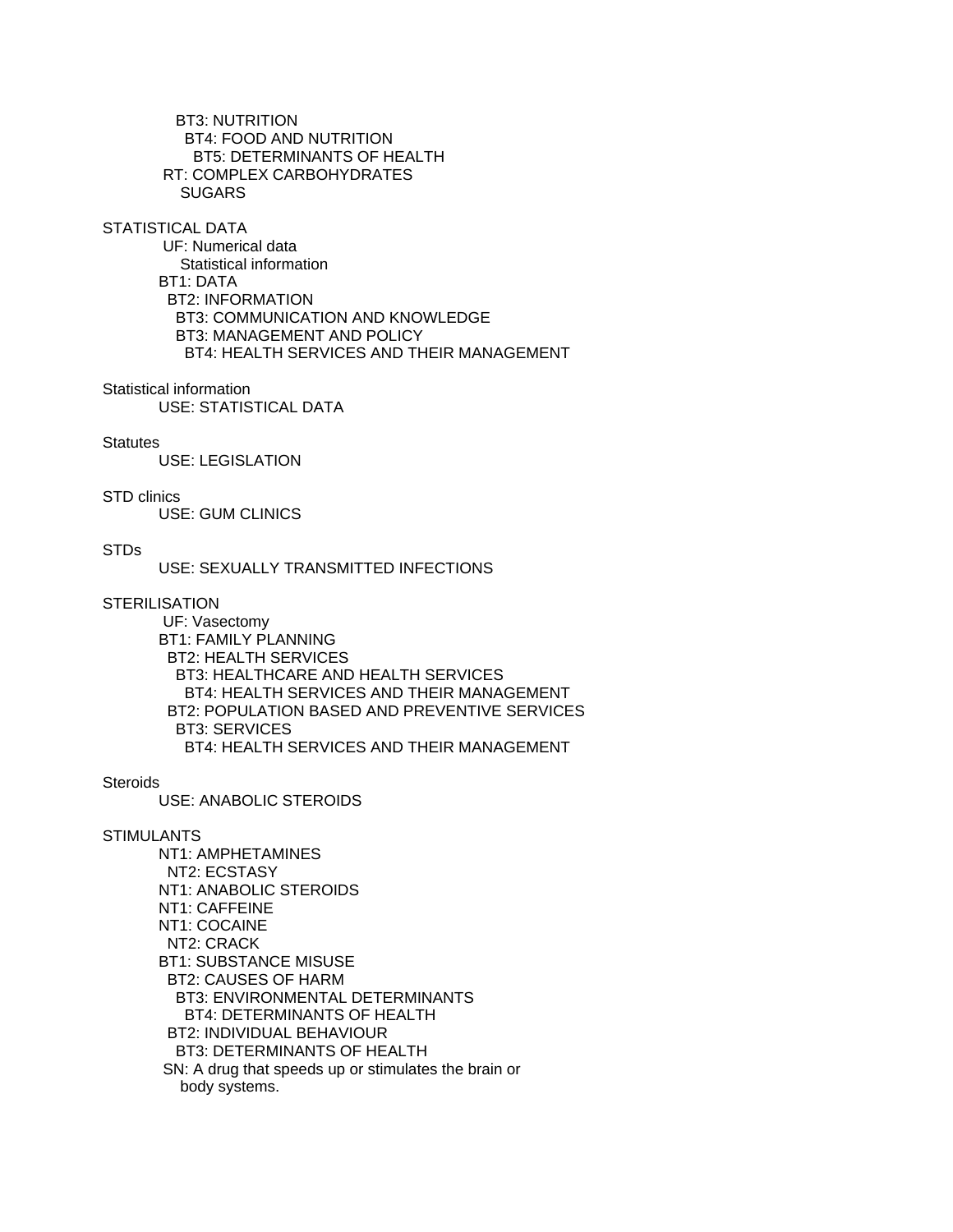USE: SEXUALLY TRANSMITTED INFECTIONS

STOMACH CANCER

 UF: Stomach neoplasms BT1: CANCER BT2: DEATH, DISEASE AND DISABILITY RT: DIGESTIVE TRACT DISEASES

Stomach neoplasms USE: STOMACH CANCER

STRATEGIC HEALTH AUTHORITIES

 BT1: AREAS BT2: PLACES BT3: SETTINGS AND PLACES SN: Strategic Health Authority areas as at 2002

STRATEGIC PLANNING

 BT1: PLANNING BT2: POLICY BT3: MANAGEMENT AND POLICY BT4: HEALTH SERVICES AND THEIR MANAGEMENT

STRATEGIC PLANS

 BT1: STRATEGY BT2: MANAGEMENT AND POLICY BT3: HEALTH SERVICES AND THEIR MANAGEMENT

#### **STRATEGY**

 NT1: STRATEGIC PLANS BT1: MANAGEMENT AND POLICY BT2: HEALTH SERVICES AND THEIR MANAGEMENT RT: POLICY

### Street work

 USE: OUTREACH WORK SN: Youth or social work, physically on the streets, rather than in a centre in the community.

#### Streets

USE: ROADS

#### **STRESS**

 UF: Psychological stress BT1: MENTAL HEALTH BT2: HEALTH BT3: HEALTH, PUBLIC HEALTH, HEALTH PROMOTION

### STROKE AND TIA

 UF: Transient ischaemic attack BT1: CIRCULATORY DISEASES BT2: DEATH, DISEASE AND DISABILITY SN: was PHITS level 3 term

### **STUDENTS**

STIs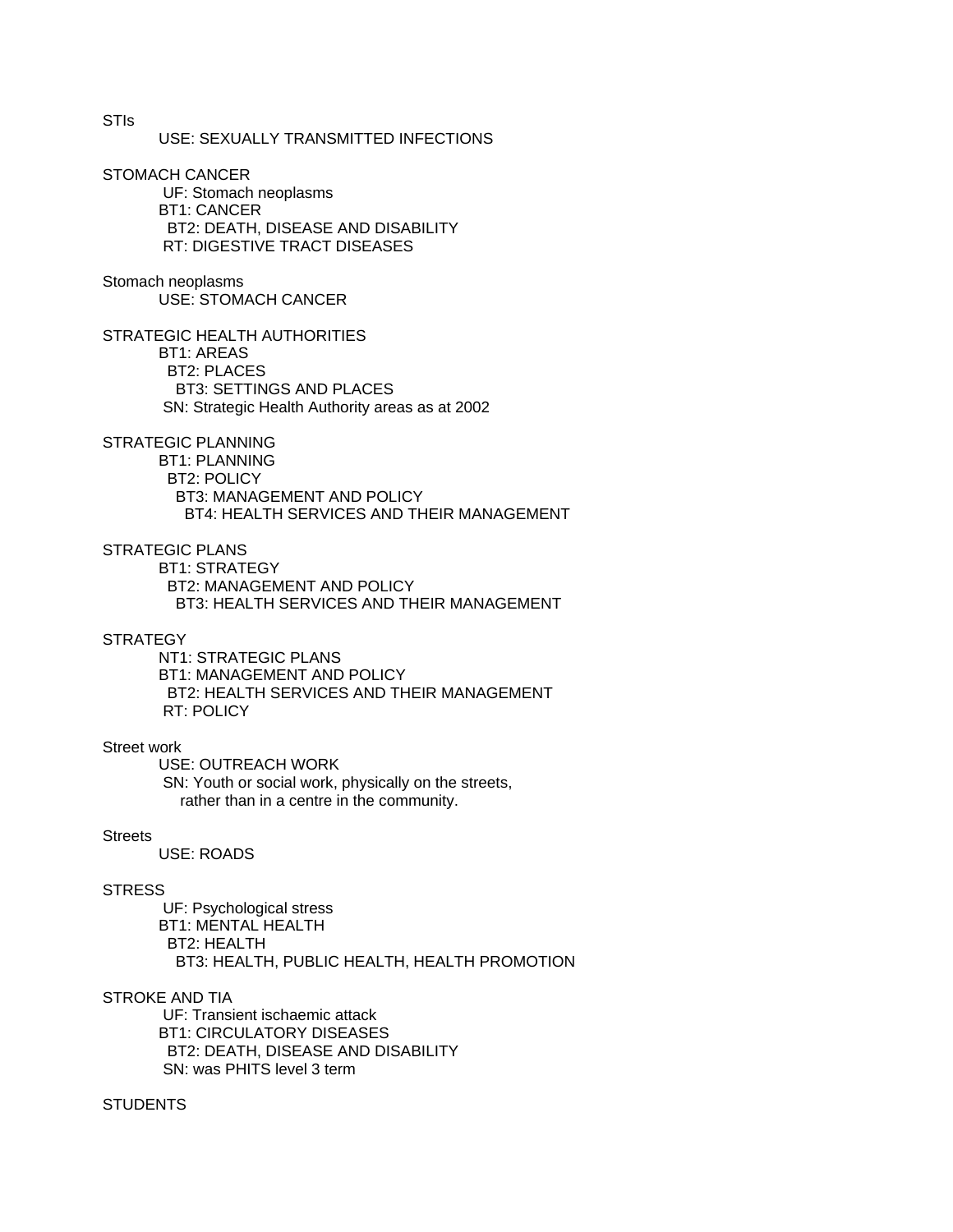BT1: OCCUPATIONAL GROUPS BT2: GROUPS BT3: PEOPLE AND POPULATIONS RT: PUPILS **TRUANCY**  SN: Use for students in further and higher education from 16 years in the UK and 18 years in USA. SUBSTANCE MISUSE NT1: DRUGS MISUSE NT2: NEEDLE USE NT3: NEEDLE EXCHANGE NT1: HALLUCINOGENS NT2: CANNABIS NT2: LSD NT1: SOLVENT ABUSE NT1: STIMULANTS NT2: AMPHETAMINES NT3: ECSTASY NT2: ANABOLIC STEROIDS NT2: CAFFEINE NT2: COCAINE NT3: CRACK BT1: CAUSES OF HARM BT2: ENVIRONMENTAL DETERMINANTS BT3: DETERMINANTS OF HEALTH BT1: INDIVIDUAL BEHAVIOUR BT2: DETERMINANTS OF HEALTH RT: DRUGS REHABILITATION SUBSTANCE MISUSERS SUBSTANCE MISUSERS BT1: VULNERABLE GROUPS BT2: DISADVANTAGED GROUPS BT3: GROUPS BT4: PEOPLE AND POPULATIONS RT: DRUG USERS SUBSTANCE MISUSE SUDDEN INFANT DEATH SYNDROME UF: Cot death SIDS BT1: PREGNANCY AND CHILDBIRTH DISORDERS BT2: DEATH, DISEASE AND DISABILITY SUGARS BT1: CARBOHYDRATES BT2: NUTRITION COMPONENTS BT3: NUTRITION BT4: FOOD AND NUTRITION BT5: DETERMINANTS OF HEALTH RT: COMPLEX CARBOHYDRATES **STARCH** 

SUICIDE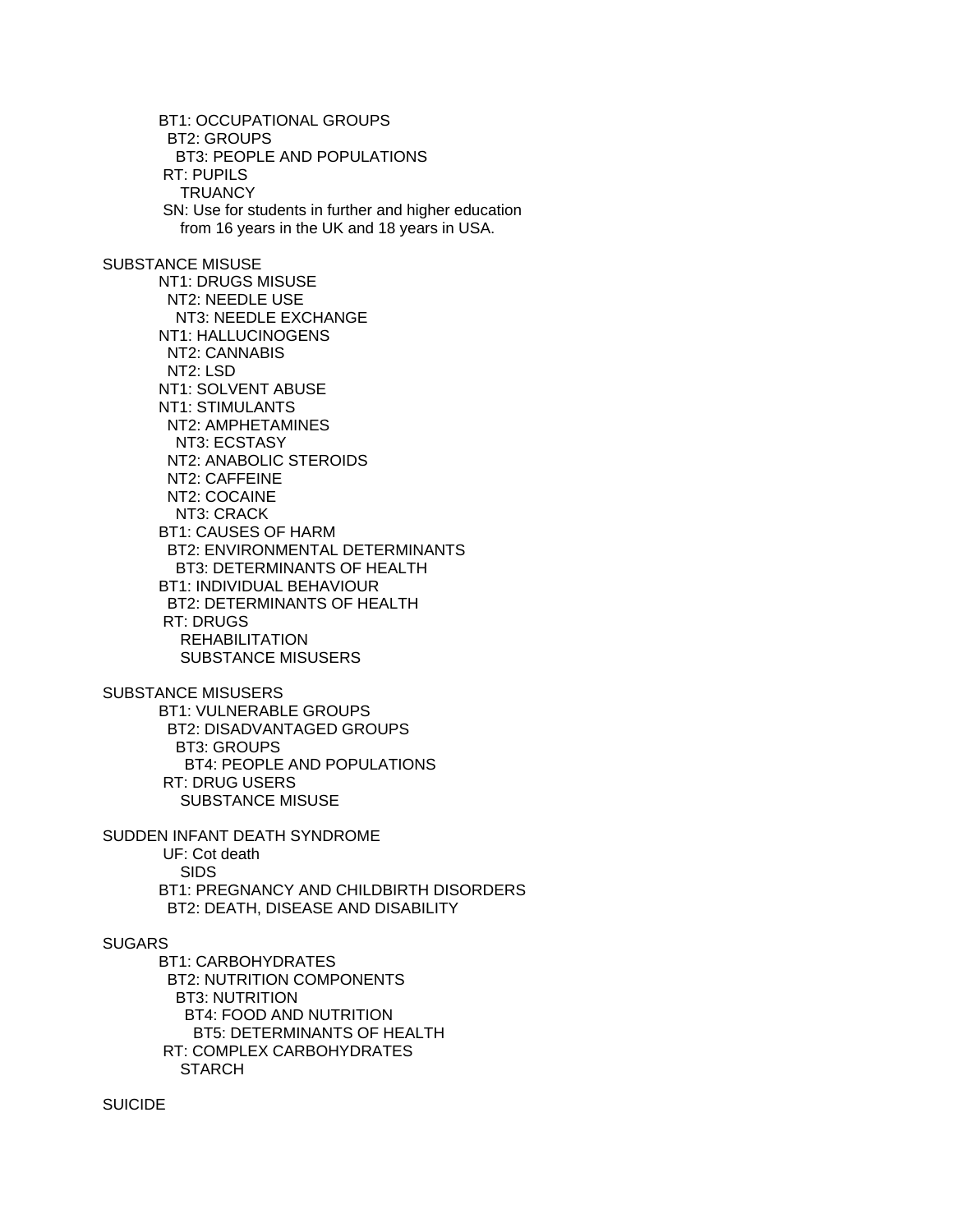BT1: SELF HARM BT2: BEHAVIOUR BT3: PSYCHOLOGY BT4: BEHAVIOURAL SCIENCES BT5: SCIENCES BT6: SCIENCE AND TECHNOLOGY BT7: PUBLIC HEALTH METHODS, THEORY AND RESEARCH BT2: INJURIES BT3: DEATH, DISEASE AND DISABILITY RT: INJURIES POISONING

SUMMARY HEALTH

 BT1: HEALTH STATUS BT2: HEALTH BT3: HEALTH, PUBLIC HEALTH, HEALTH PROMOTION SN: was PHITS level 3 term

### **SUN**

 NT1: SUN PROTECTION NT1: SUN SAFE POLICIES NT1: SUNBURN BT1: NATURAL ENVIRONMENT BT2: ENVIRONMENT BT3: ENVIRONMENTAL DETERMINANTS BT4: DETERMINANTS OF HEALTH RT: AIR CLIMATE CHANGE **OZONE** SKIN CANCER

# SUN PROTECTION

 BT1: SUN BT2: NATURAL ENVIRONMENT BT3: ENVIRONMENT BT4: ENVIRONMENTAL DETERMINANTS BT5: DETERMINANTS OF HEALTH

## SUN SAFE POLICIES

 BT1: SUN BT2: NATURAL ENVIRONMENT BT3: ENVIRONMENT BT4: ENVIRONMENTAL DETERMINANTS BT5: DETERMINANTS OF HEALTH

# **SUNBEDS**

 BT1: CAUSES OF HARM BT2: ENVIRONMENTAL DETERMINANTS BT3: DETERMINANTS OF HEALTH

### SUNBURN

 BT1: CAUSES OF HARM BT2: ENVIRONMENTAL DETERMINANTS BT3: DETERMINANTS OF HEALTH BT1: SUN BT2: NATURAL ENVIRONMENT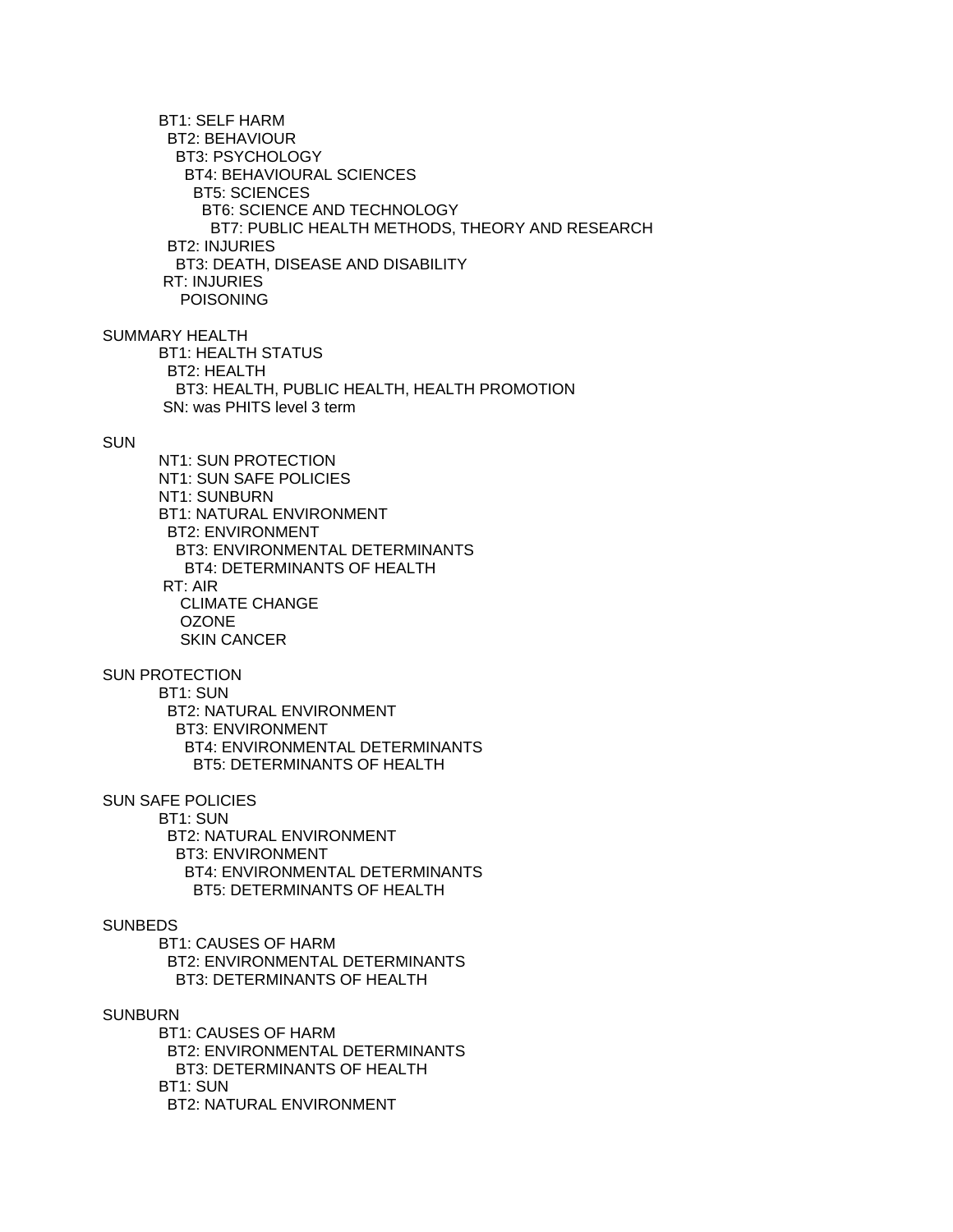BT3: ENVIRONMENT BT4: ENVIRONMENTAL DETERMINANTS BT5: DETERMINANTS OF HEALTH RT: SKIN CANCER

SUPRANATIONAL ISSUES

 UF: Global issues BT1: GEOGRAPHY BT2: SETTINGS AND PLACES RT: INTERNATIONAL ISSUES

### **SURGERY**

 UF: Surgical treatment NT1: CIRCUMCISION NT1: PLASTIC SURGERY BT1: MEDICAL TREATMENT BT2: HEALTHCARE AND HEALTH SERVICES BT3: HEALTH SERVICES AND THEIR MANAGEMENT RT: GENERAL AND ACUTE SERVICES, SURGERY

Surgical treatment

USE: SURGERY

Surveillance (progress control) USE: MONITORING

# **SURVEYS**

 UF: Opinion polls NT1: COHORT STUDIES NT1: CROSS SECTIONAL SURVEYS BT1: RESEARCH METHODS BT2: METHODS BT3: PUBLIC HEALTH METHODS, THEORY AND RESEARCH BT2: RESEARCH BT3: PUBLIC HEALTH METHODS, THEORY AND RESEARCH

SURVIVAL RATE

 BT1: EPIDEMIOLOGICAL MEASURES BT2: PUBLIC HEALTH METHODS, THEORY AND RESEARCH BT1: MORTALITY BT2: DEATH, DISEASE AND DISABILITY BT2: EPIDEMIOLOGICAL MEASURES BT3: PUBLIC HEALTH METHODS, THEORY AND RESEARCH

### SUSTAINABLE DEVELOPMENT

UF: Sustainable development (policy)

BT1: ECONOMIC DEVELOPMENT

BT2: ECONOMICS, FINANCE AND INDUSTRY

BT3: DETERMINANTS OF HEALTH

RT: REGENERATION

 SN: Sustainable development is defined as development that meets the needs of the present without compromising the ability of future generations to meet their own needs (WCED 1987).

Sustainable development (policy)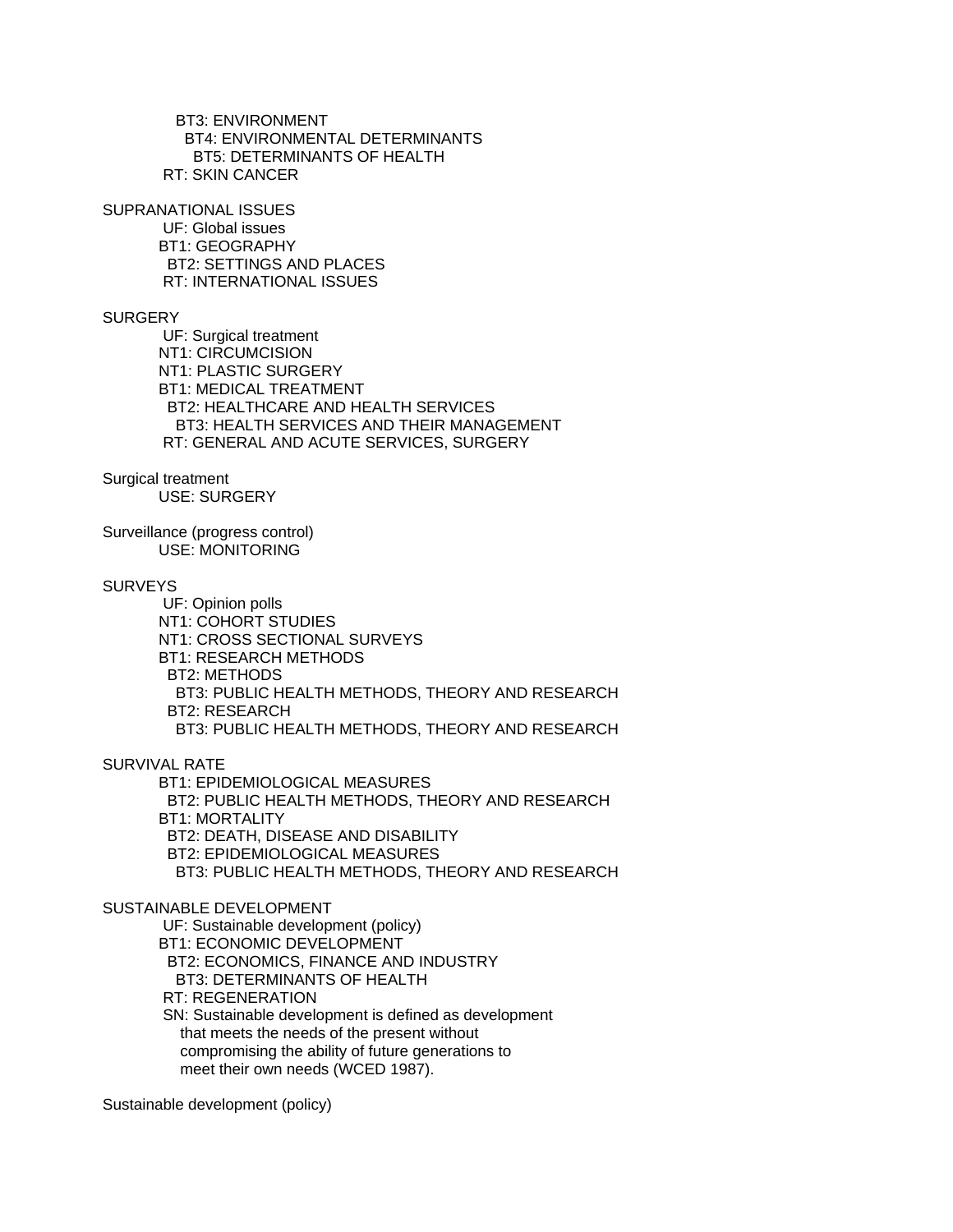USE: POLICY SUSTAINABLE DEVELOPMENT SN: was PHITS level 3 term

#### SWIMMING

 BT1: PHYSICAL ACTIVITY BT2: INDIVIDUAL BEHAVIOUR BT3: DETERMINANTS OF HEALTH

### Symposia

USE: CONFERENCES

# **SYPHILIS**

 UF: Lues BT1: SEXUALLY TRANSMITTED INFECTIONS BT2: GENITOURINARY DISEASES BT3: DEATH, DISEASE AND DISABILITY

# SYSTEMATIC REVIEWS

 BT1: REVIEWS BT2: RESEARCH METHODS BT3: METHODS BT4: PUBLIC HEALTH METHODS, THEORY AND RESEARCH BT3: RESEARCH BT4: PUBLIC HEALTH METHODS, THEORY AND RESEARCH

### TARGET GROUPS

BT1: HEALTH, PUBLIC HEALTH, HEALTH PROMOTION

#### Targets

USE: HEALTH TARGETS

### TASK FORCES

 BT1: HEALTH POLICY BT2: POLICY BT3: MANAGEMENT AND POLICY BT4: HEALTH SERVICES AND THEIR MANAGEMENT

#### TAXATION

 BT1: ECONOMICS BT2: ECONOMICS, FINANCE AND INDUSTRY BT3: DETERMINANTS OF HEALTH

#### TB

USE: TUBERCULOSIS

### **TEACHERS**

 BT1: EDUCATION PROFESSIONALS BT2: OCCUPATIONAL GROUPS BT3: GROUPS BT4: PEOPLE AND POPULATIONS

### Teaching aids

USE: TEACHING MATERIALS

Teaching material development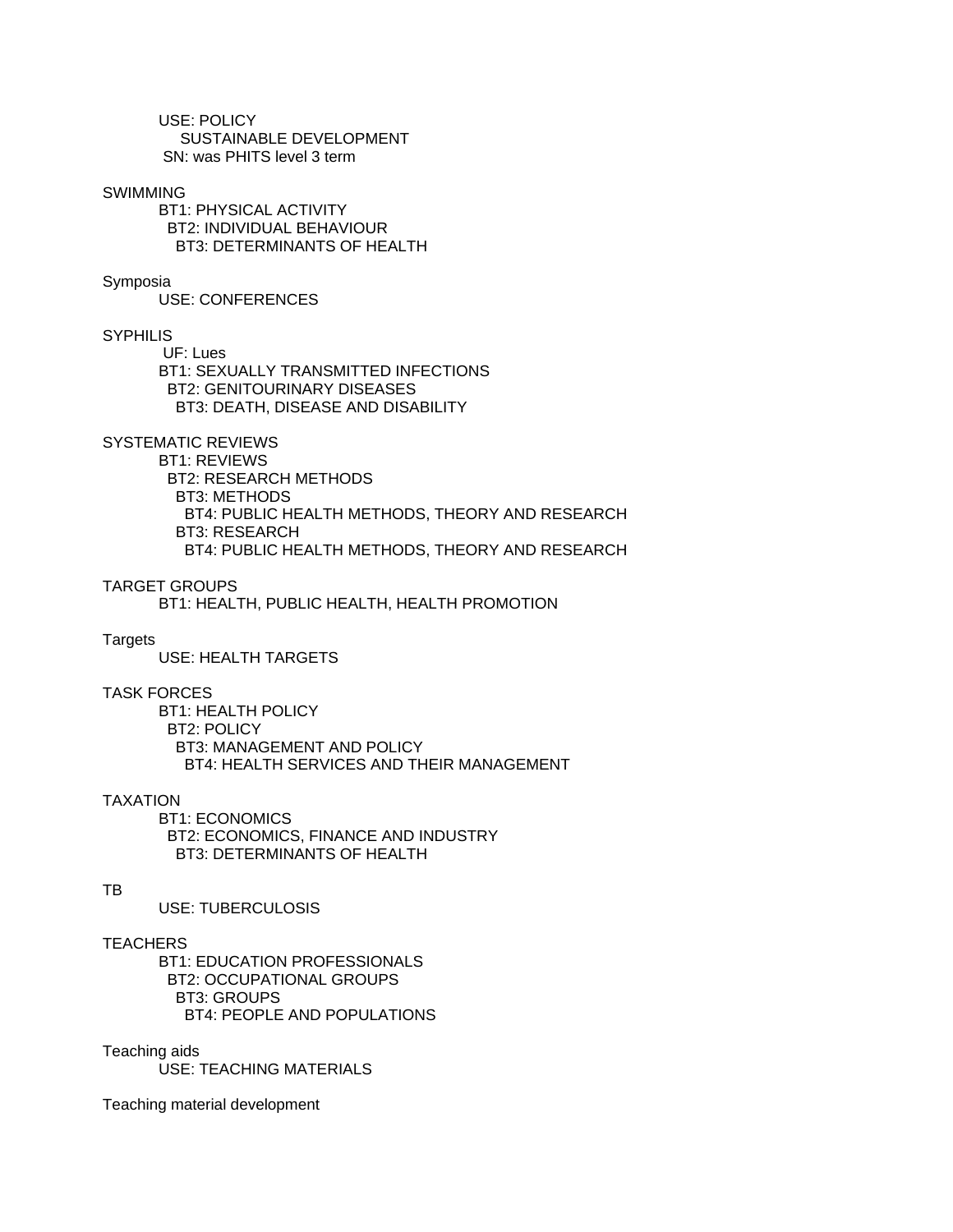# USE: MATERIAL DEVELOPMENT

#### TEACHING MATERIALS

 UF: Instructional materials Teaching aids Teaching packs BT1: EDUCATION BT2: EDUCATION, EMPLOYMENT AND SKILLS BT3: DETERMINANTS OF HEALTH RT: MATERIAL DEVELOPMENT

### TEACHING METHODS

 UF: Training methods NT1: DISTANCE LEARNING NT1: EXPERIENTIAL LEARNING NT1: GROUP EDUCATION NT2: ROLE PLAY NT1: PEER EDUCATION BT1: METHODS BT2: PUBLIC HEALTH METHODS, THEORY AND RESEARCH RT: EDUCATIONAL SYSTEMS

### Teaching packs

USE: TEACHING MATERIALS

### Team work

USE: TEAMWORK

#### **TEAMWORK**

 UF: Team work BT1: MANAGEMENT AND POLICY BT2: HEALTH SERVICES AND THEIR MANAGEMENT RT: GROUP EDUCATION

# **TECHNOLOGY**

 NT1: COMPUTERS NT1: INFORMATION TECHNOLOGY NT2: COMPUTER NETWORKS NT3: INTERNET NT4: EMAIL BT1: SCIENCE AND TECHNOLOGY BT2: PUBLIC HEALTH METHODS, THEORY AND RESEARCH

# TECs

USE: TRAINING ENTERPRISE COUNCILS

# TEENAGE PARENTS

 BT1: PARENTS BT2: FAMILIES BT3: PERSONAL RELATIONSHIPS BT4: RELATIONSHIPS BT5: PEOPLE AND POPULATIONS RT: SINGLE PARENTS

### TEENAGE PREGNANCY BT1: PREGNANCY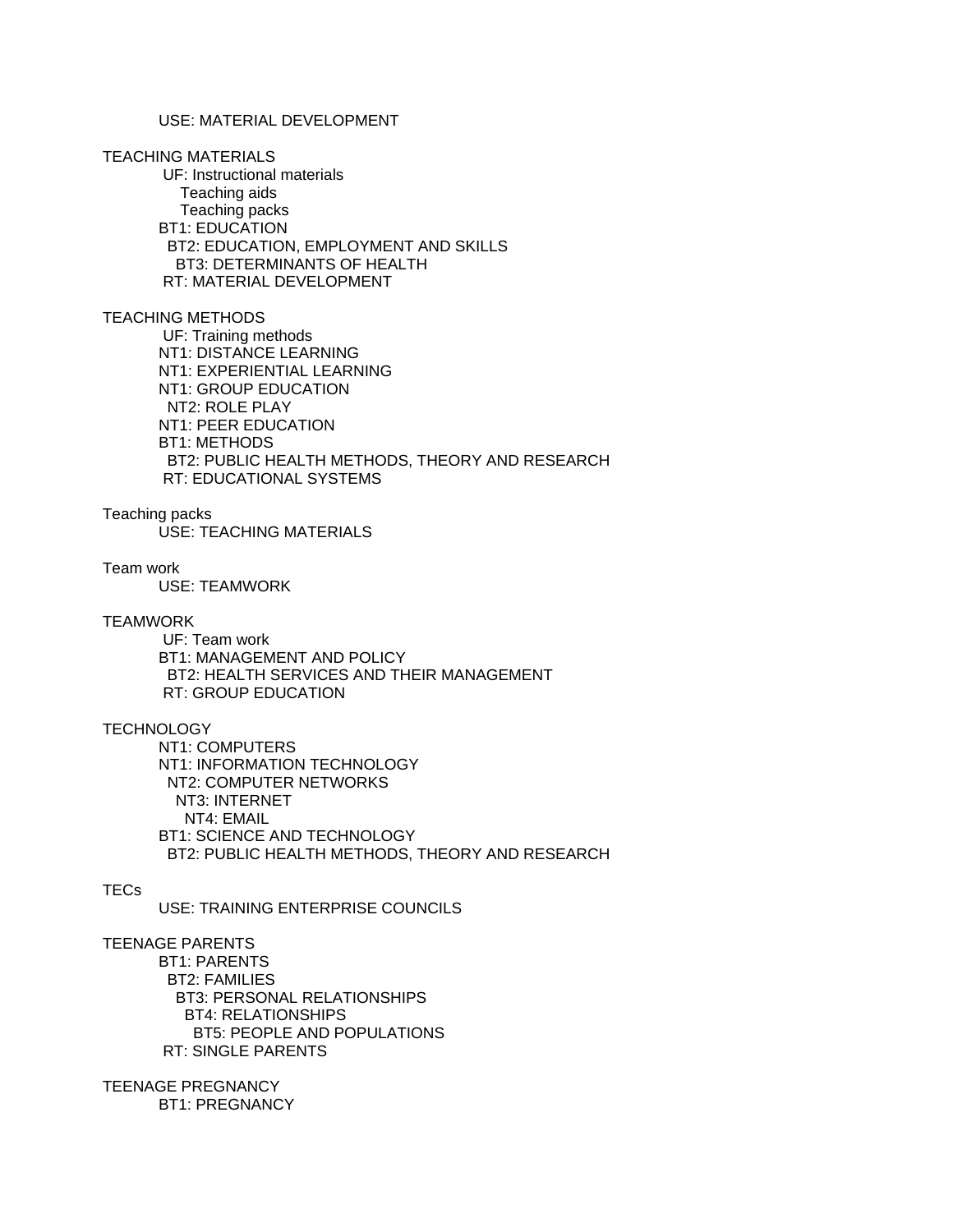BT2: PHYSICAL DEVELOPMENT BT3: PHYSIOLOGY BT4: SCIENCES BT5: SCIENCE AND TECHNOLOGY BT6: PUBLIC HEALTH METHODS, THEORY AND RESEARCH

#### **Teenagers**

USE: YOUNG PEOPLE

TELECOMMUNICATIONS NT1: MOBILE PHONES BT1: EQUIPMENT

Telephone hotlines USE: HELPLINES

**Temperament** 

USE: PERSONALITY

TERMINAL CARE

 NT1: HOSPICES BT1: CARE BT2: HEALTHCARE AND HEALTH SERVICES BT3: HEALTH SERVICES AND THEIR MANAGEMENT BT1: PALLIATIVE CARE BT2: CARE BT3: HEALTHCARE AND HEALTH SERVICES BT4: HEALTH SERVICES AND THEIR MANAGEMENT

Termination of pregnancy USE: ABORTION

### **TERRORISM**

 NT1: BIOTERRORISM BT1: CAUSES OF HARM BT2: ENVIRONMENTAL DETERMINANTS BT3: DETERMINANTS OF HEALTH RT: EMERGENCIES

TESTICULAR CANCER BT1: CANCER BT2: DEATH, DISEASE AND DISABILITY

### **TESTING**

 NT1: FERTILITY TESTS NT1: HIV TESTING NT1: WEIGHT MEASUREMENT BT1: SCREENING BT2: HEALTH SERVICES BT3: HEALTHCARE AND HEALTH SERVICES BT4: HEALTH SERVICES AND THEIR MANAGEMENT BT2: POPULATION BASED AND PREVENTIVE SERVICES BT3: SERVICES BT4: HEALTH SERVICES AND THEIR MANAGEMENT RT: DIAGNOSIS SN: Medical tests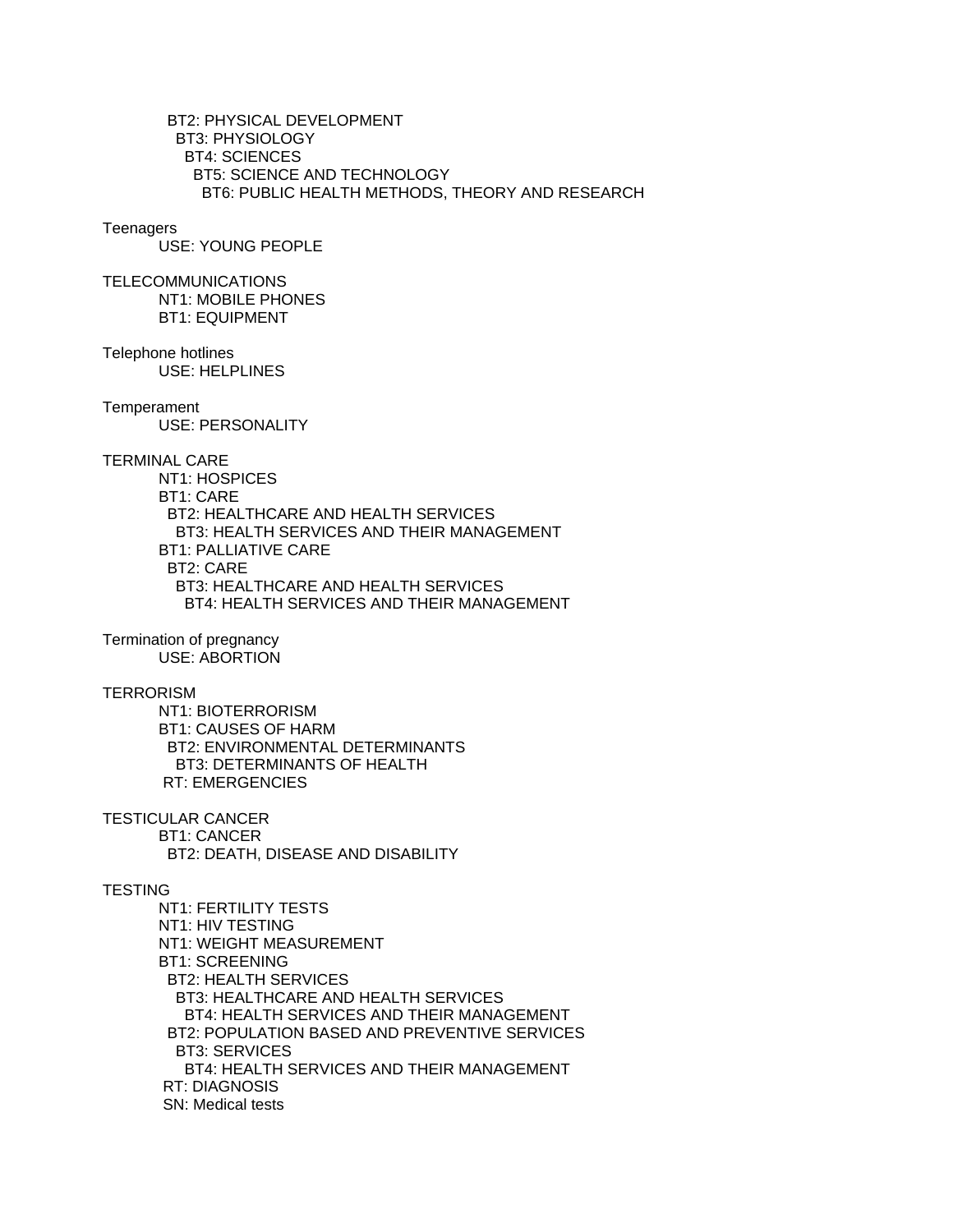### **TESTOSTERONE**

 BT1: HORMONES BT2: PHYSIOLOGY BT3: SCIENCES BT4: SCIENCE AND TECHNOLOGY BT5: PUBLIC HEALTH METHODS, THEORY AND RESEARCH RT: OESTROGEN

### **TETANUS**

 BT1: NEUROLOGICAL DISEASES AND DISORDERS BT2: DEATH, DISEASE AND DISABILITY

### THALASSAEMIA

 UF: Cooleys anaemia Thalassemia BT1: ANAEMIA BT2: BLOOD AND IMMUNE DISORDERS BT3: DEATH, DISEASE AND DISABILITY

### Thalassemia

USE: THALASSAEMIA

# THEATRE

 BT1: ARTS BT2: ACTIVITIES BT3: INDIVIDUAL BEHAVIOUR BT4: DETERMINANTS OF HEALTH RT: DRAMA

### **THEORY**

 UF: Principles BT1: PUBLIC HEALTH METHODS, THEORY AND RESEARCH RT: MODELS

**Therapeutics** USE: MEDICAL TREATMENT

### **THERAPY**

 NT1: HORMONE REPLACEMENT THERAPY NT1: HYPNOTHERAPY NT1: PHYSIOTHERAPY NT1: PSYCHOTHERAPY BT1: HEALTHCARE AND HEALTH SERVICES BT2: HEALTH SERVICES AND THEIR MANAGEMENT RT: ART ARTS DANCE DRAMA MEDICAL TREATMENT MUSIC

Third World countries USE: DEVELOPING COUNTRIES

THROAT CANCER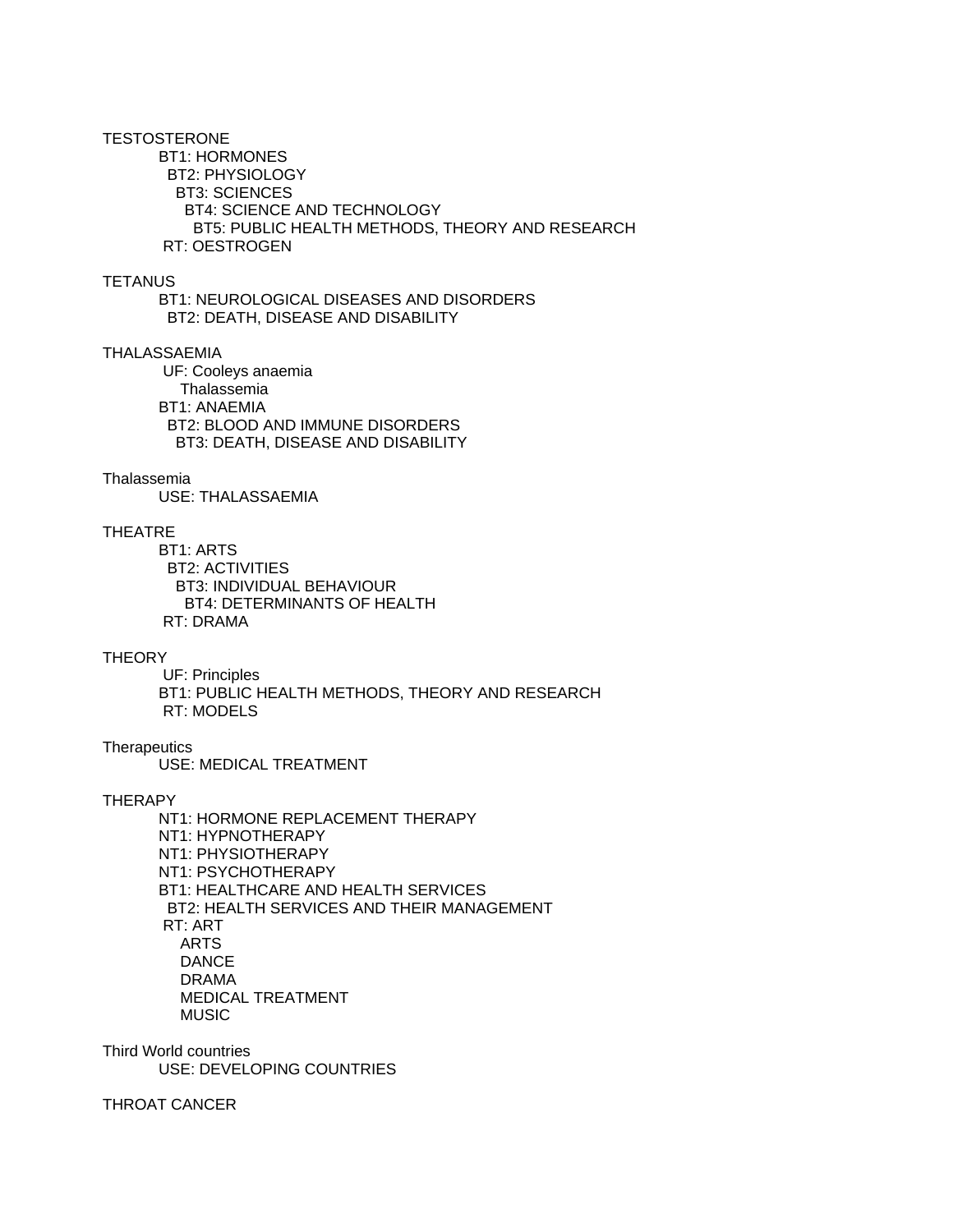BT1: CANCER BT2: DEATH, DISEASE AND DISABILITY

### **THROMBOSIS**

 NT1: DEEP VEIN THROMBOSIS BT1: CIRCULATORY DISEASES BT2: DEATH, DISEASE AND DISABILITY

THYROID CANCER

 BT1: CANCER BT2: DEATH, DISEASE AND DISABILITY RT: THYROID DISORDERS

THYROID DISORDERS UF: Hyperthyroidism BT1: DEATH, DISEASE AND DISABILITY RT: THYROID CANCER

#### TIME

 NT1: PROJECTIONS NT1: SCENARIO PLANNING NT1: TRENDS NT1: WAITING TIME BT1: TIME FACTORS SN: was PHITS level 1 heading

### TIME FACTORS

 NT1: HISTORY NT1: LEISURE TIME NT1: TIME NT2: PROJECTIONS NT2: SCENARIO PLANNING NT2: TRENDS NT2: WAITING TIME SN: covers all aspects of time, including historical periods and development

### TOBACCO

 NT1: NICOTINE DEPENDENCY NT1: TOBACCO SMOKE NT1: TOBACCO USE BT1: CAUSES OF HARM BT2: ENVIRONMENTAL DETERMINANTS BT3: DETERMINANTS OF HEALTH RT: SMOKING TOBACCO INDUSTRY

TOBACCO CONTROL POLICIES NT1: ILLEGAL SALES BT1: HEALTH POLICY BT2: POLICY BT3: MANAGEMENT AND POLICY BT4: HEALTH SERVICES AND THEIR MANAGEMENT

TOBACCO INDUSTRY BT1: MANUFACTURING INDUSTRY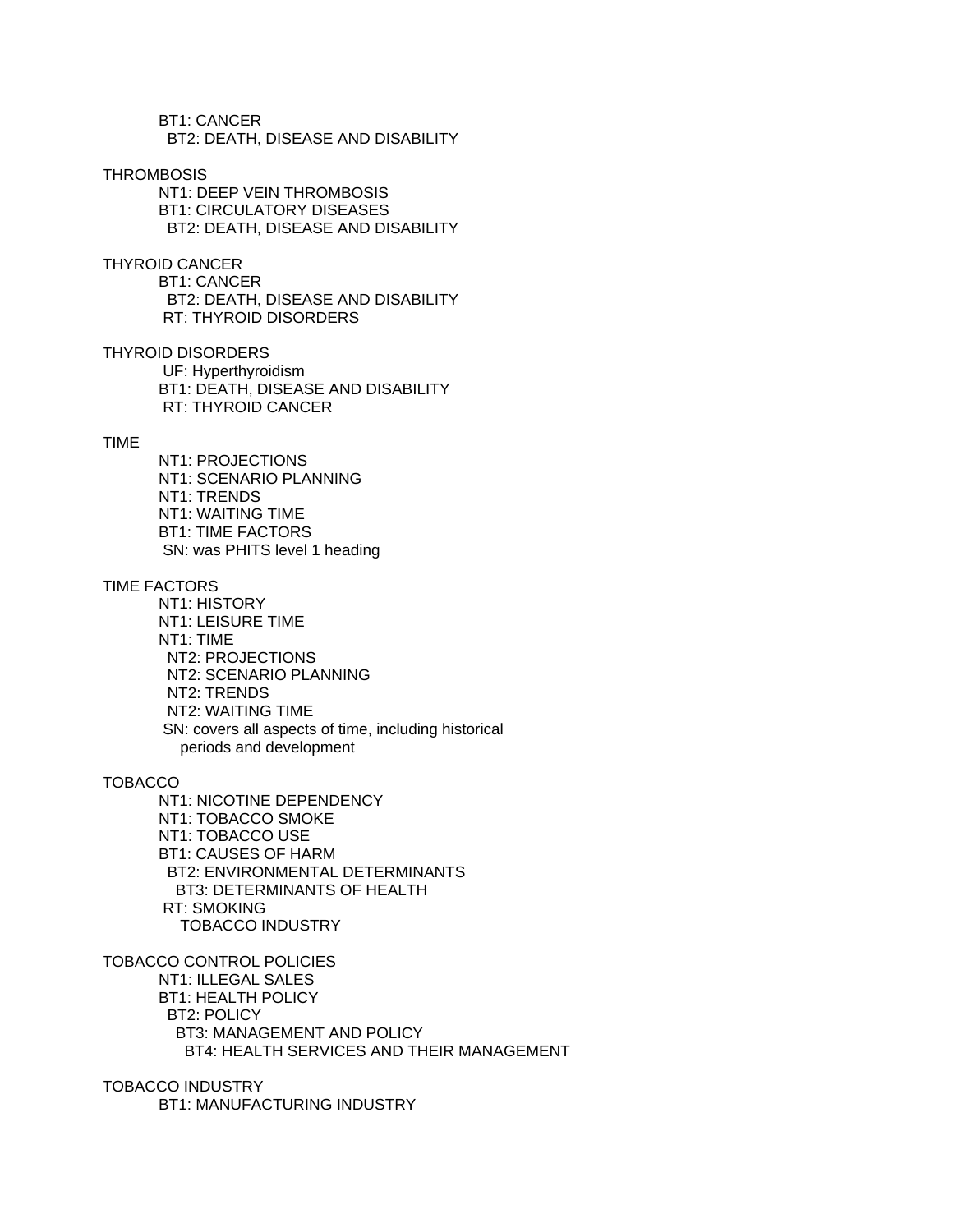BT2: INDUSTRY BT3: ECONOMICS, FINANCE AND INDUSTRY BT4: DETERMINANTS OF HEALTH RT: TOBACCO

TOBACCO SMOKE

 BT1: POLLUTANTS BT2: CAUSES OF HARM BT3: ENVIRONMENTAL DETERMINANTS BT4: DETERMINANTS OF HEALTH BT1: TOBACCO BT2: CAUSES OF HARM BT3: ENVIRONMENTAL DETERMINANTS BT4: DETERMINANTS OF HEALTH RT: CARBON MONOXIDE PASSIVE SMOKING

Tobacco smoking USE: SMOKING

TOBACCO USE

 BT1: INDIVIDUAL BEHAVIOUR BT2: DETERMINANTS OF HEALTH BT1: TOBACCO BT2: CAUSES OF HARM BT3: ENVIRONMENTAL DETERMINANTS BT4: DETERMINANTS OF HEALTH

### **TOLERANCE**

 BT1: BEHAVIOUR BT2: PSYCHOLOGY BT3: BEHAVIOURAL SCIENCES BT4: SCIENCES BT5: SCIENCE AND TECHNOLOGY BT6: PUBLIC HEALTH METHODS, THEORY AND RESEARCH

# Tourist industry

USE: LEISURE INDUSTRY

Town centres

USE: INNER CITIES

### Towns

USE: URBAN AREAS

# Toxic medals

USE: HEAVY METALS

### TRACE ELEMENTS

 BT1: NUTRITION COMPONENTS BT2: NUTRITION BT3: FOOD AND NUTRITION BT4: DETERMINANTS OF HEALTH RT: MINERALS

# TRADE UNIONS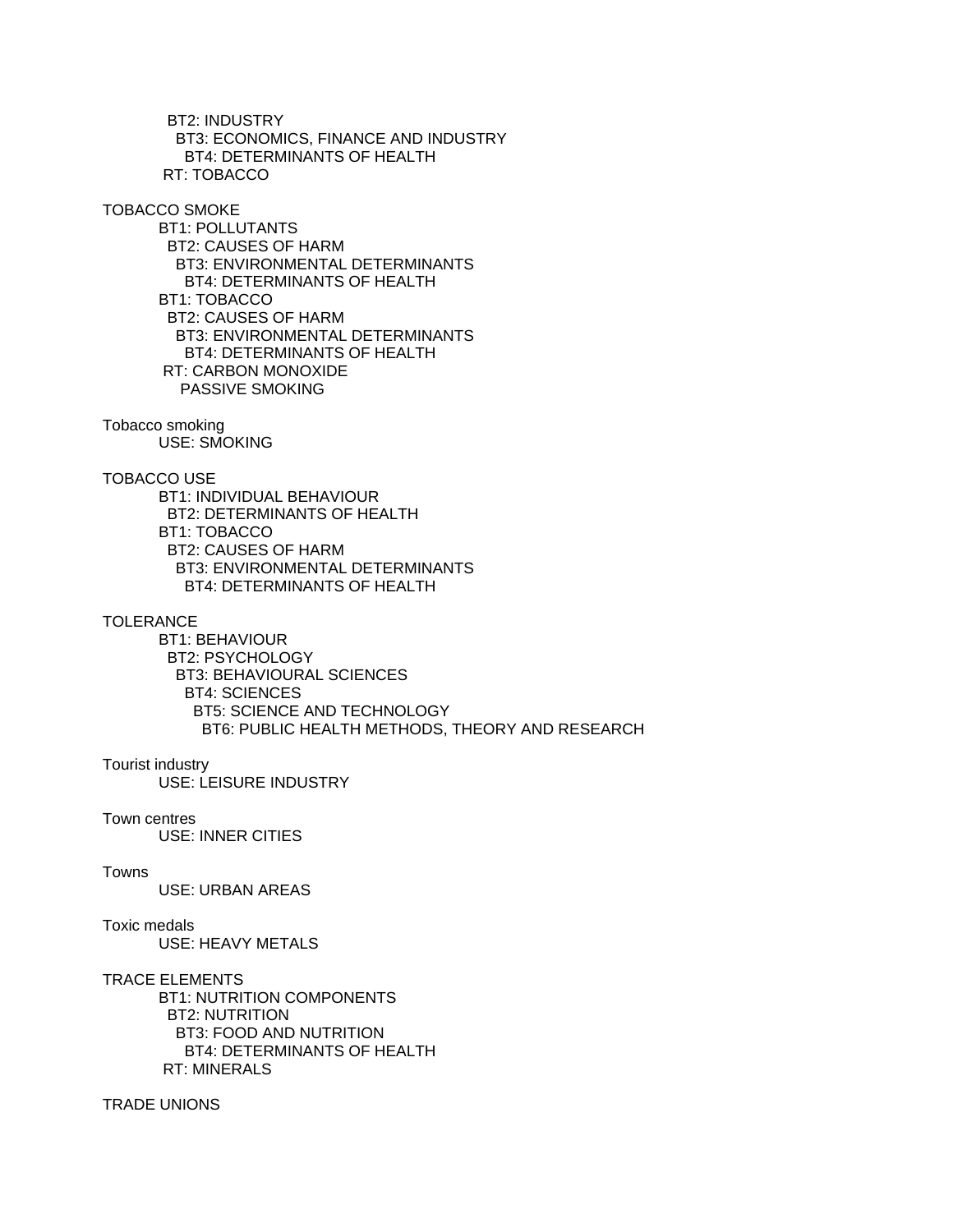UF: Trades unions BT1: ORGANISATIONS BT2: HEALTH, PUBLIC HEALTH, HEALTH PROMOTION BT2: PEOPLE AND POPULATIONS

### Trades unions

USE: TRADE UNIONS

TRAFFIC ACCIDENTS BT1: ACCIDENTS BT2: CAUSES OF HARM BT3: ENVIRONMENTAL DETERMINANTS BT4: DETERMINANTS OF HEALTH RT: ROAD SAFETY **VEHICLES** 

> SN: Use this term specifically for accounts or statistics of road traffic accidents. Use Road safety for the prevention of accidents to pedestrians, passengers and vehicles.

TRAFFIC FREE ROUTES

 BT1: LINES BT2: PLACES BT3: SETTINGS AND PLACES

Traffic fumes

USE: VEHICLE RELATED AIR POLLUTION

TRAFFIC REGULATIONS

 BT1: REGULATIONS BT2: LEGISLATION BT3: LAW BT4: GOVERNMENT AND LAW BT5: HEALTH SERVICES AND THEIR MANAGEMENT RT: ROAD SAFETY ROADS

Traffic safety (road) USE: ROAD SAFETY

#### **TRAINERS**

 BT1: EDUCATION PROFESSIONALS BT2: OCCUPATIONAL GROUPS BT3: GROUPS BT4: PEOPLE AND POPULATIONS

### TRAINING

 NT1: RETRAINING BT1: EDUCATION BT2: EDUCATION, EMPLOYMENT AND SKILLS BT3: DETERMINANTS OF HEALTH

TRAINING ENTERPRISE COUNCILS UF: TECs BT1: AREAS BT2: PLACES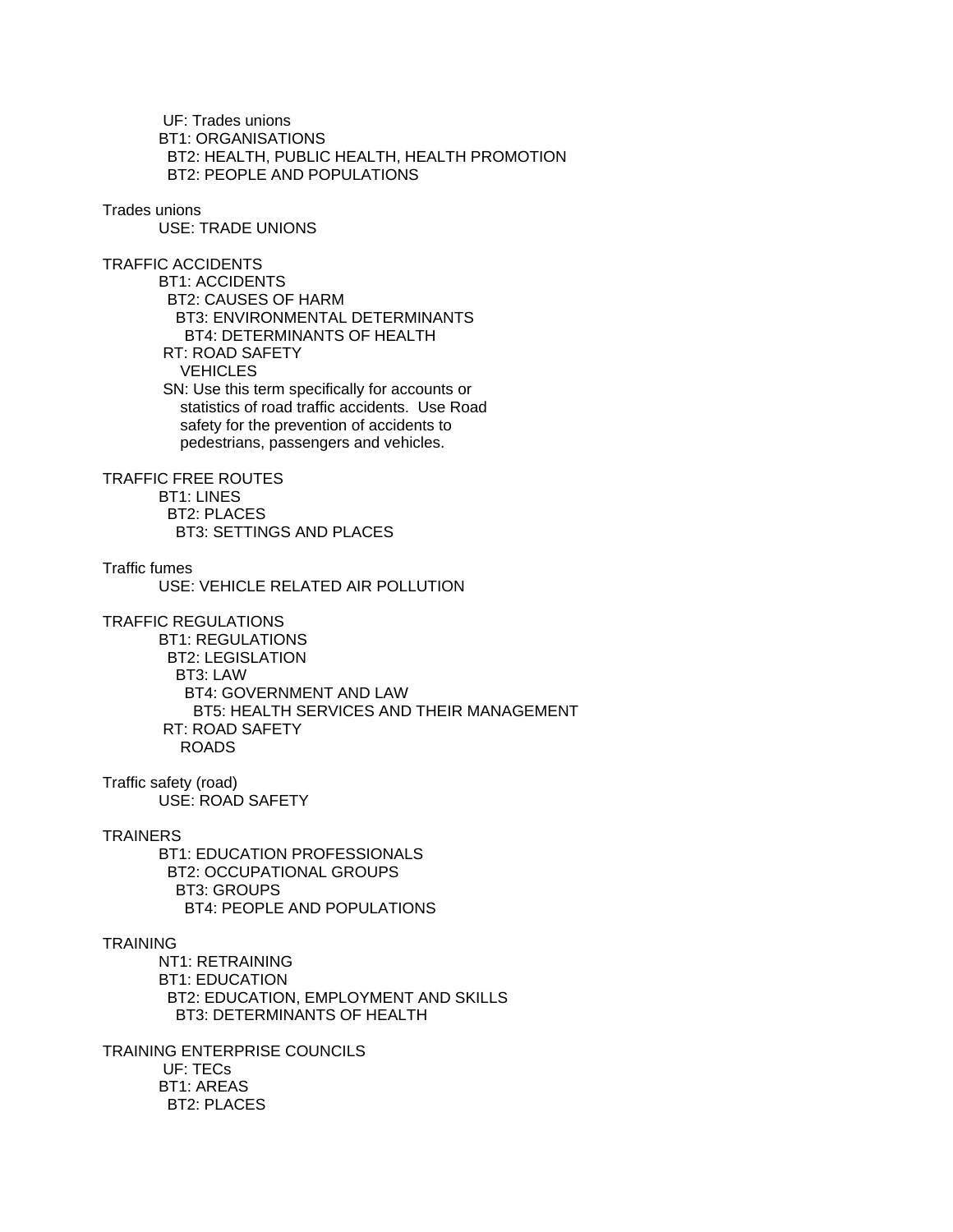BT3: SETTINGS AND PLACES SN: Training Enterprise Council/Local Enterprise Companies areas as at 1999

Training methods

USE: TEACHING METHODS

**TRANQUILLIZERS** 

 BT1: BENZODIAZEPINES BT2: DEPRESSANTS BT3: DRUGS BT4: MEDICINES BT5: HEALTHCARE AND HEALTH SERVICES BT6: HEALTH SERVICES AND THEIR MANAGEMENT

Transient ischaemic attack USE: STROKE AND TIA

**TRANSMISSION** 

 NT1: BLOODBORNE TRANSMISSION NT1: VERTICAL TRANSMISSION BT1: INFECTION CONTROL BT2: HEALTH SERVICES BT3: HEALTHCARE AND HEALTH SERVICES BT4: HEALTH SERVICES AND THEIR MANAGEMENT BT2: POPULATION BASED AND PREVENTIVE SERVICES BT3: SERVICES BT4: HEALTH SERVICES AND THEIR MANAGEMENT SN: Disease transmission

TRANSPLANTATION

 BT1: MEDICAL TREATMENT BT2: HEALTHCARE AND HEALTH SERVICES BT3: HEALTH SERVICES AND THEIR MANAGEMENT RT: DONORS

# TRANSPORT

 NT1: AIR TRANSPORT NT1: PRIVATE TRANSPORT NT1: PUBLIC TRANSPORT NT1: RAIL TRANSPORT NT1: ROADS NT2: VEHICLES NT1: SEA TRANSPORT NT1: TRANSPORT PLANS NT1: TRAVEL PLANS NT2: SCHOOL TRAVEL PLANS BT1: ENVIRONMENTAL DETERMINANTS BT2: DETERMINANTS OF HEALTH

TRANSPORT PLANS BT1: TRANSPORT BT2: ENVIRONMENTAL DETERMINANTS BT3: DETERMINANTS OF HEALTH RT: TRAVEL PLANS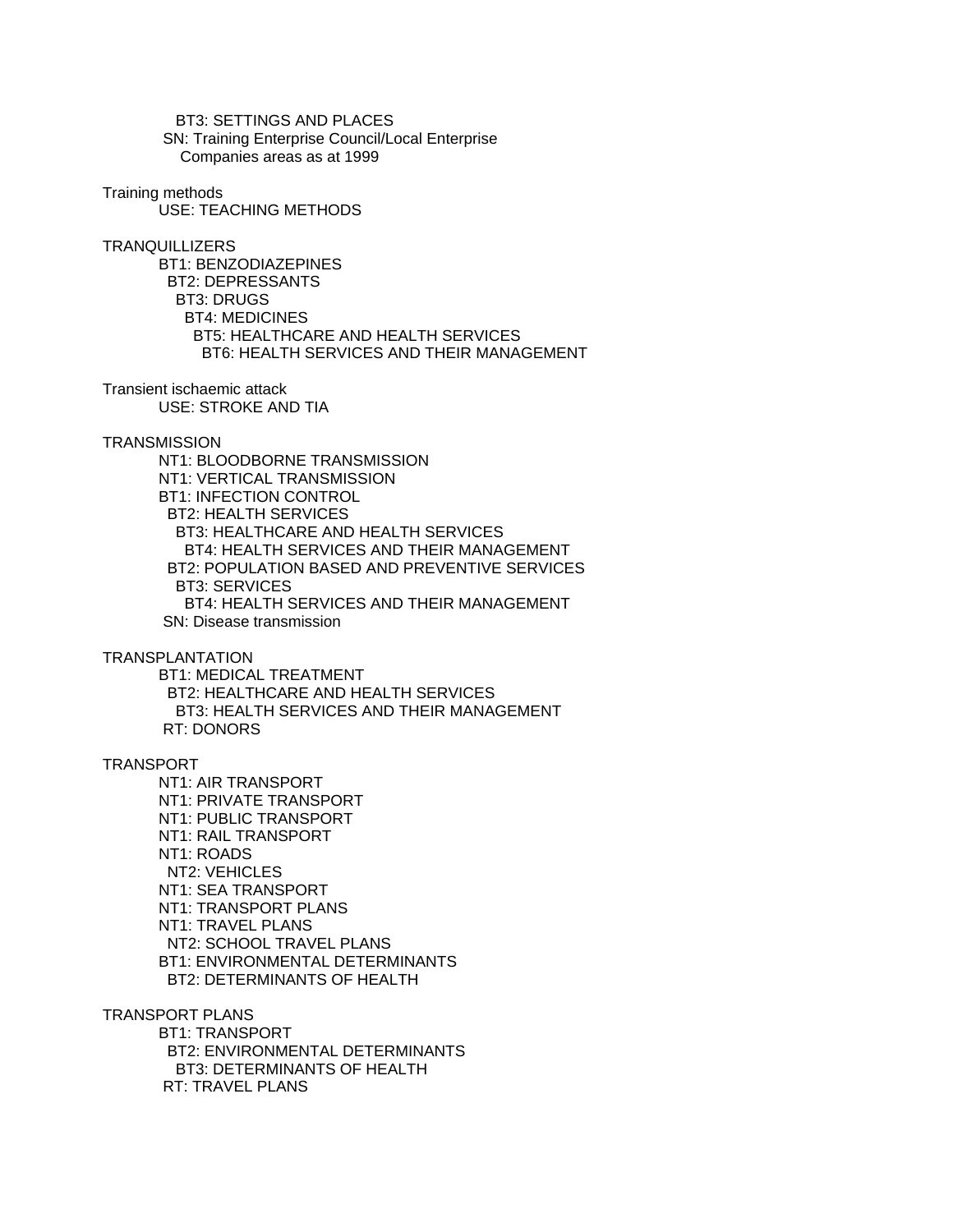**TRANSSEXUALS**  BT1: SEXUALITY BT2: PEOPLE AND POPULATIONS

TRAVEL PLANS NT1: SCHOOL TRAVEL PLANS BT1: TRANSPORT BT2: ENVIRONMENTAL DETERMINANTS BT3: DETERMINANTS OF HEALTH RT: TRANSPORT PLANS

TRAVEL TO WORK AREAS BT1: AREAS BT2: PLACES BT3: SETTINGS AND PLACES SN: was PHITS 'Travel to Work'

#### **Travellers**

 USE: GYPSIES AND TRAVELLERS SN: was PHITS level 3 term

# **TRAVELLING**

 BT1: ACTIVITIES BT2: INDIVIDUAL BEHAVIOUR BT3: DETERMINANTS OF HEALTH

Travelling communities USE: GYPSIES AND TRAVELLERS

#### **TRENDS**

 BT1: TIME BT2: TIME FACTORS SN: relating to historical time series

### TROPICAL DISEASES NT1: MALARIA BT1: DEATH, DISEASE AND DISABILITY

**TRUANCY** 

 UF: School truancy BT1: INDIVIDUAL BEHAVIOUR BT2: DETERMINANTS OF HEALTH RT: PUPILS SCHOOL EXCLUSIONS **SCHOOLS STUDENTS** 

# **TUBERCULOSIS**

 UF: TB BT1: COMMUNICABLE DISEASES BT2: DEATH, DISEASE AND DISABILITY

#### **Tumours**

USE: CANCER

Twins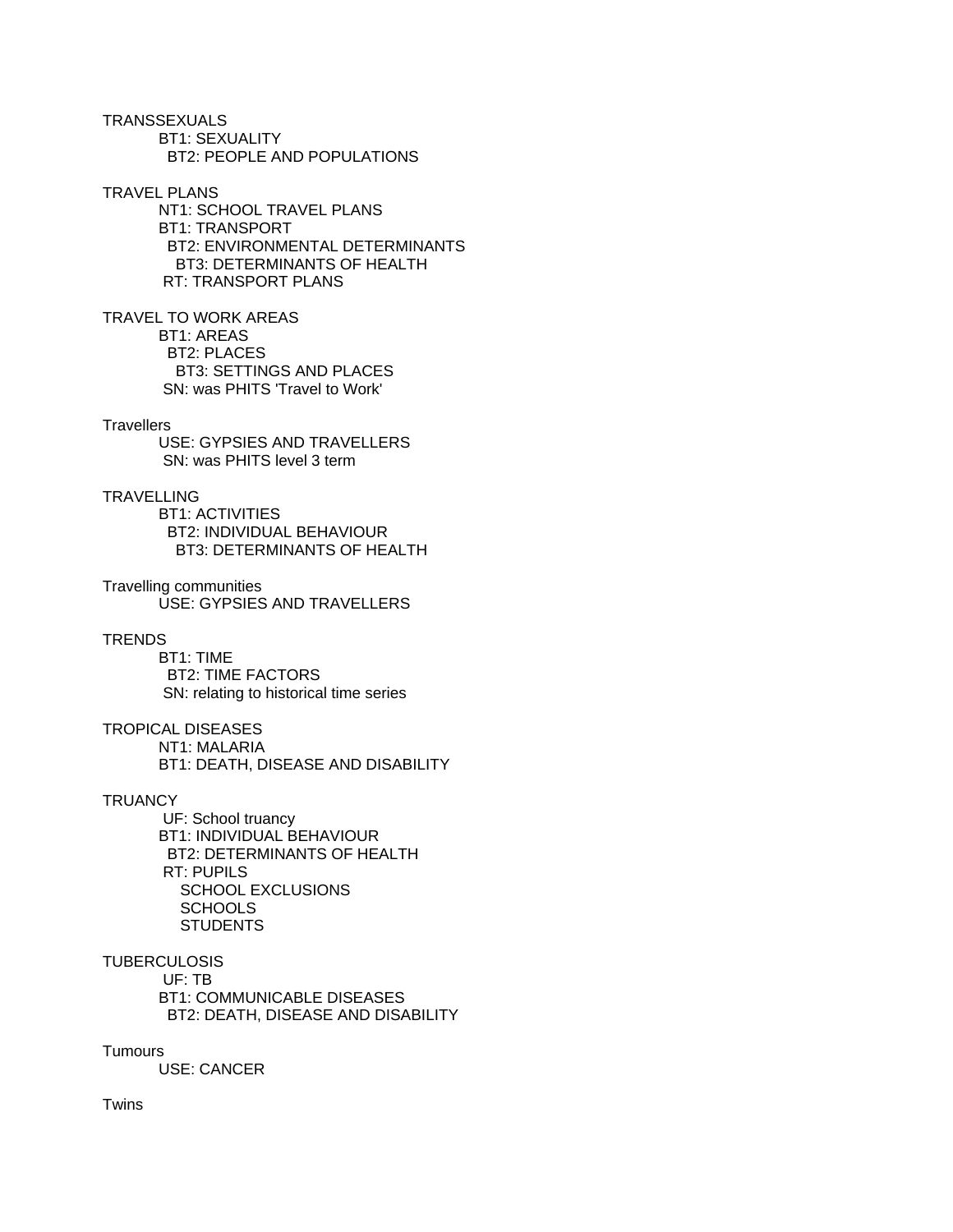# USE: MULTIPLE BIRTHS

TYPE A BEHAVIOUR BT1: BEHAVIOUR BT2: PSYCHOLOGY BT3: BEHAVIOURAL SCIENCES BT4: SCIENCES BT5: SCIENCE AND TECHNOLOGY BT6: PUBLIC HEALTH METHODS, THEORY AND RESEARCH RT: CORONARY HEART DISEASES TYPE B BEHAVIOUR SN: A behaviour pattern characterised by aggressiveness, ambitiousness, restlessness, and a strong sense of time urgency; associated with increased risk of coronary heart disease.

TYPE B BEHAVIOUR

 BT1: BEHAVIOUR BT2: PSYCHOLOGY BT3: BEHAVIOURAL SCIENCES BT4: SCIENCES BT5: SCIENCE AND TECHNOLOGY BT6: PUBLIC HEALTH METHODS, THEORY AND RESEARCH RT: CORONARY HEART DISEASES TYPE A BEHAVIOUR SN: A behaviour pattern characterised by the absence or obverse of type A behaviour.

UK HEALTH POLICIES

 NT1: CALDICOTT NT1: ENVIRONMENTAL POLICY NT1: HEALTH DEVELOPMENT NT1: HEALTH PROTECTION NT1: HEALTH TARGETS NT1: SEXUAL HEALTH NT1: SOCIOECONOMIC POLICY BT1: HEALTH POLICY BT2: POLICY BT3: MANAGEMENT AND POLICY BT4: HEALTH SERVICES AND THEIR MANAGEMENT SN: was PHITS level 2 term

ULTRAVIOLET RADIATION

 BT1: RADIATION BT2: POLLUTANTS BT3: CAUSES OF HARM BT4: ENVIRONMENTAL DETERMINANTS BT5: DETERMINANTS OF HEALTH RT: ELECTROMAGNETIC RADIATION RADON

Under fives

USE: PRE SCHOOL CHILDREN

Understanding USE: INTELLIGENCE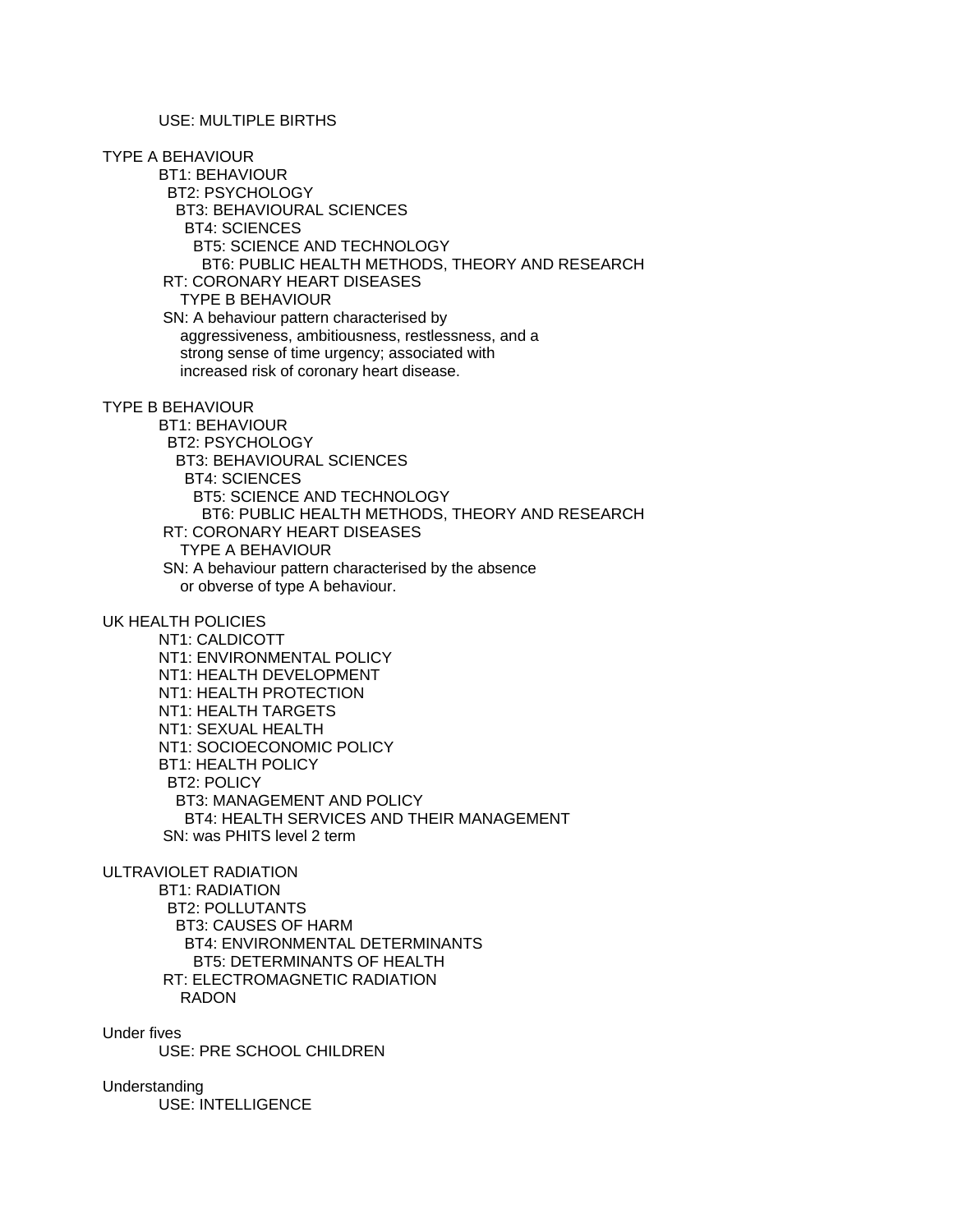UNDERWEIGHT BT1: WEIGHT BT2: BODY MEASUREMENTS BT3: PHYSIOLOGY BT4: SCIENCES BT5: SCIENCE AND TECHNOLOGY BT6: PUBLIC HEALTH METHODS, THEORY AND RESEARCH UNEMPLOYED PEOPLE BT1: OCCUPATIONAL GROUPS BT2: GROUPS BT3: PEOPLE AND POPULATIONS RT: LONG TERM UNEMPLOYMENT UNEMPLOYMENT UNEMPLOYMENT NT1: LONG TERM UNEMPLOYMENT NT1: YOUTH UNEMPLOYMENT BT1: EDUCATION, EMPLOYMENT AND SKILLS BT2: DETERMINANTS OF HEALTH RT: CASUAL EMPLOYMENT EMPLOYMENT FULL TIME EMPLOYMENT REDUNDANCY UNEMPLOYED PEOPLE UNITARY AUTHORITIES BT1: AREAS BT2: PLACES BT3: SETTINGS AND PLACES United Kingdom National Health Service USE: NHS UNIVERSITIES UF: Higher education BT1: EDUCATIONAL SETTINGS BT2: EDUCATION BT3: EDUCATION, EMPLOYMENT AND SKILLS BT4: DETERMINANTS OF HEALTH Unmarried people USE: SINGLE PEOPLE Unorthodox medicine USE: COMPLEMENTARY MEDICINE Unpaid work USE: VOLUNTARY WORK UNPLANNED SERVICES BT1: SECONDARY AND TERTIARY SERVICES BT2: SERVICES BT3: HEALTH SERVICES AND THEIR MANAGEMENT RT: EMERGENCY MEDICAL CARE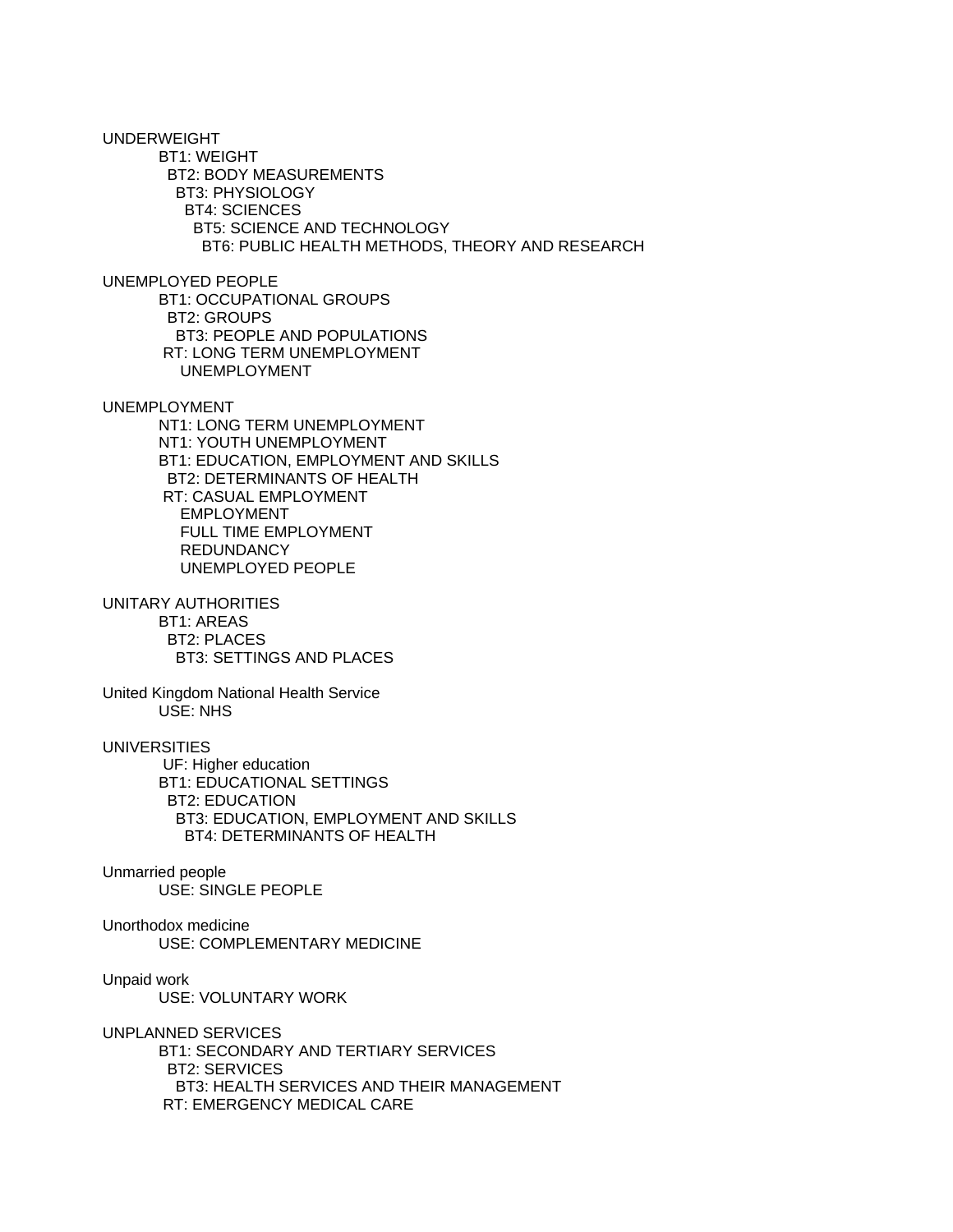SN: unplanned or emergency care Unsaturated fats USE: LIPIDS UNWANTED PREGNANCY BT1: PREGNANCY BT2: PHYSICAL DEVELOPMENT BT3: PHYSIOLOGY BT4: SCIENCES BT5: SCIENCE AND TECHNOLOGY BT6: PUBLIC HEALTH METHODS, THEORY AND RESEARCH RT: ABORTION URBAN AREAS UF: Towns NT1: CITIES NT2: INNER CITIES NT1: URBAN DEVELOPMENT BT1: AREAS BT2: PLACES BT3: SETTINGS AND PLACES BT1: GEOGRAPHY BT2: SETTINGS AND PLACES SN: was "urban" PHITS level 3 term URBAN COMMUNITIES BT1: COMMUNITIES BT2: PEOPLE AND POPULATIONS BT2: SOCIETY BT3: SOCIAL DETERMINANTS BT4: DETERMINANTS OF HEALTH URBAN DEVELOPMENT UF: Urbanisation BT1: URBAN AREAS BT2: AREAS BT3: PLACES BT4: SETTINGS AND PLACES BT2: GEOGRAPHY BT3: SETTINGS AND PLACES Urbanisation USE: URBAN DEVELOPMENT URINARY INCONTINENCE BT1: URINARY TRACT DISEASES BT2: GENITOURINARY DISEASES BT3: DEATH, DISEASE AND DISABILITY URINARY TRACT DISEASES UF: Urinary tract infection NT1: URINARY INCONTINENCE BT1: GENITOURINARY DISEASES BT2: DEATH, DISEASE AND DISABILITY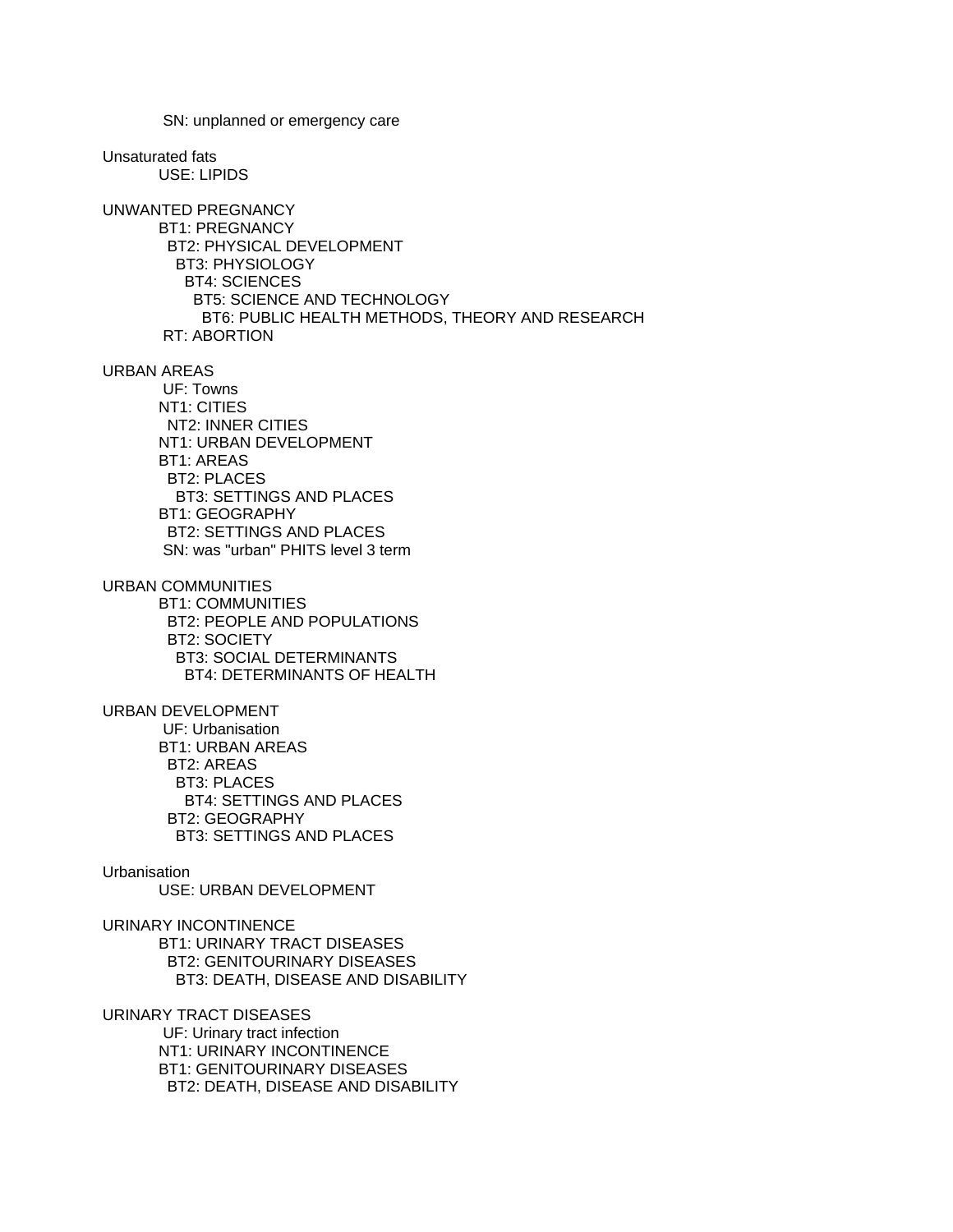Urinary tract infection USE: URINARY TRACT DISEASES

USER CHOICE

RT: PATIENT CHOICE

User demand (information) USE: INFORMATION NEEDS

Users

USE: PATIENTS

Vaccination USE: IMMUNISATION

Value for money USE: COST EFFECTIVENESS

### VANDALISM

 UF: Malicious damage BT1: ANTISOCIAL BEHAVIOUR BT2: BEHAVIOUR BT3: PSYCHOLOGY BT4: BEHAVIOURAL SCIENCES BT5: SCIENCES BT6: SCIENCE AND TECHNOLOGY BT7: PUBLIC HEALTH METHODS, THEORY AND RESEARCH BT2: SOCIAL ISSUES BT3: SOCIETY BT4: SOCIAL DETERMINANTS BT5: DETERMINANTS OF HEALTH

### Varicella

USE: CHICKENPOX

### Vasectomy

USE: STERILISATION

### VEGAN DIETS

 UF: Veganism BT1: SPECIAL DIETS BT2: DIETS BT3: EATING HABITS BT4: INDIVIDUAL BEHAVIOUR BT5: DETERMINANTS OF HEALTH

#### Veganism

USE: VEGAN DIETS

### VEGETABLES

 BT1: FOOD BT2: FOOD AND NUTRITION BT3: DETERMINANTS OF HEALTH

# VEGETARIAN DIETS

UF: Vegetarianism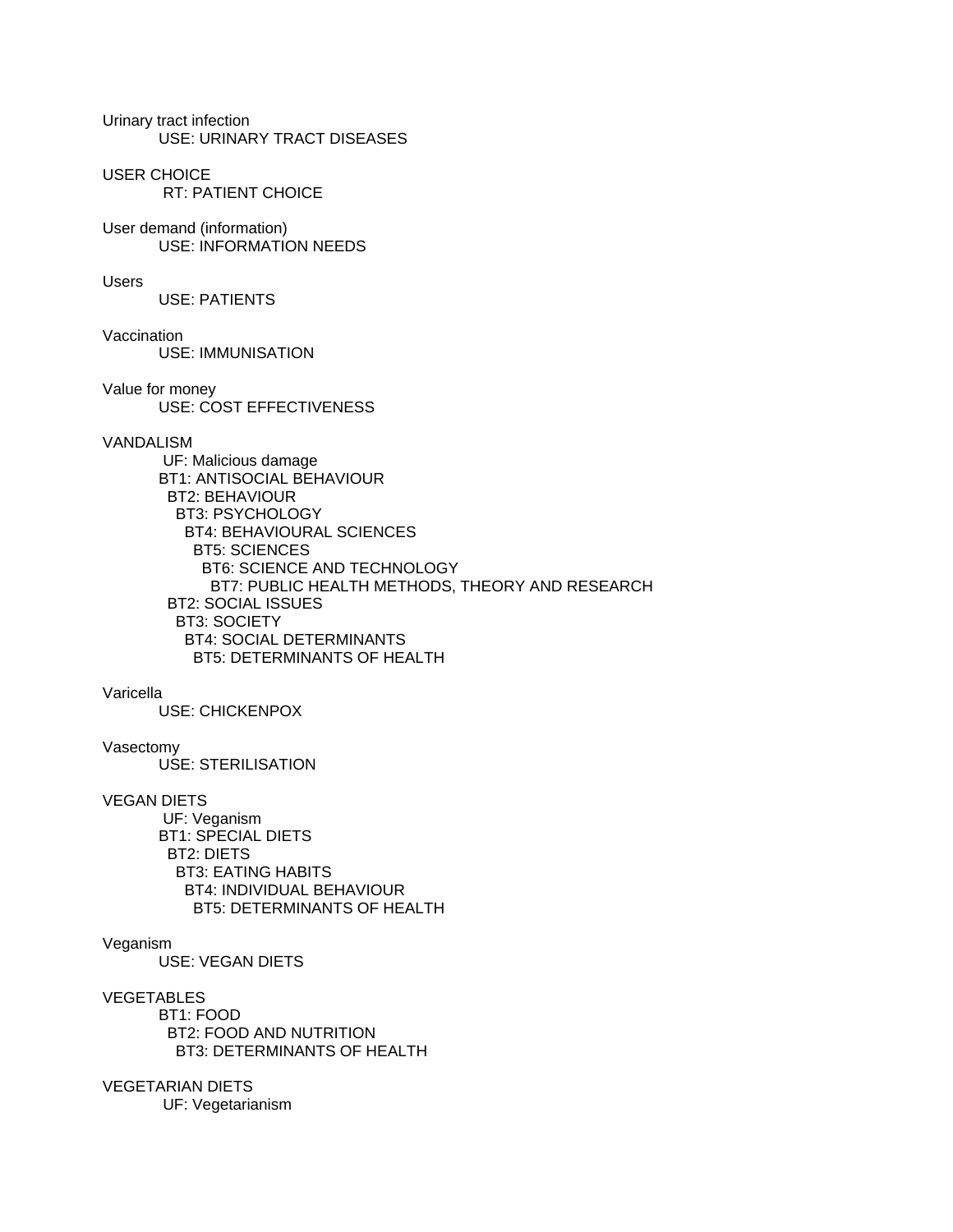BT1: SPECIAL DIETS BT2: DIETS BT3: EATING HABITS BT4: INDIVIDUAL BEHAVIOUR BT5: DETERMINANTS OF HEALTH VEGETARIAN NUTRITION UF: Vegetarianism BT1: NUTRITION BT2: FOOD AND NUTRITION BT3: DETERMINANTS OF HEALTH Vegetarianism USE: VEGETARIAN DIETS VEGETARIAN NUTRITION VEHICLE RELATED AIR POLLUTION UF: Benzene Black smoke Traffic fumes BT1: OUTDOOR AIR POLLUTION BT2: AIR QUALITY BT3: POLLUTION BT4: ENVIRONMENT BT5: ENVIRONMENTAL DETERMINANTS BT6: DETERMINANTS OF HEALTH RT: ASTHMA CARBON MONOXIDE HEAVY METALS **VEHICLES VEHICLES**  BT1: ROADS BT2: LINES BT3: PLACES BT4: SETTINGS AND PLACES BT2: TRANSPORT BT3: ENVIRONMENTAL DETERMINANTS BT4: DETERMINANTS OF HEALTH RT: ROAD SAFETY TRAFFIC ACCIDENTS VEHICLE RELATED AIR POLLUTION Venereal diseases USE: SEXUALLY TRANSMITTED INFECTIONS Venous thrombosis USE: DEEP VEIN THROMBOSIS VENTILATION BT1: BUILT ENVIRONMENT BT2: ENVIRONMENT BT3: ENVIRONMENTAL DETERMINANTS BT4: DETERMINANTS OF HEALTH

VERTICAL TRANSMISSION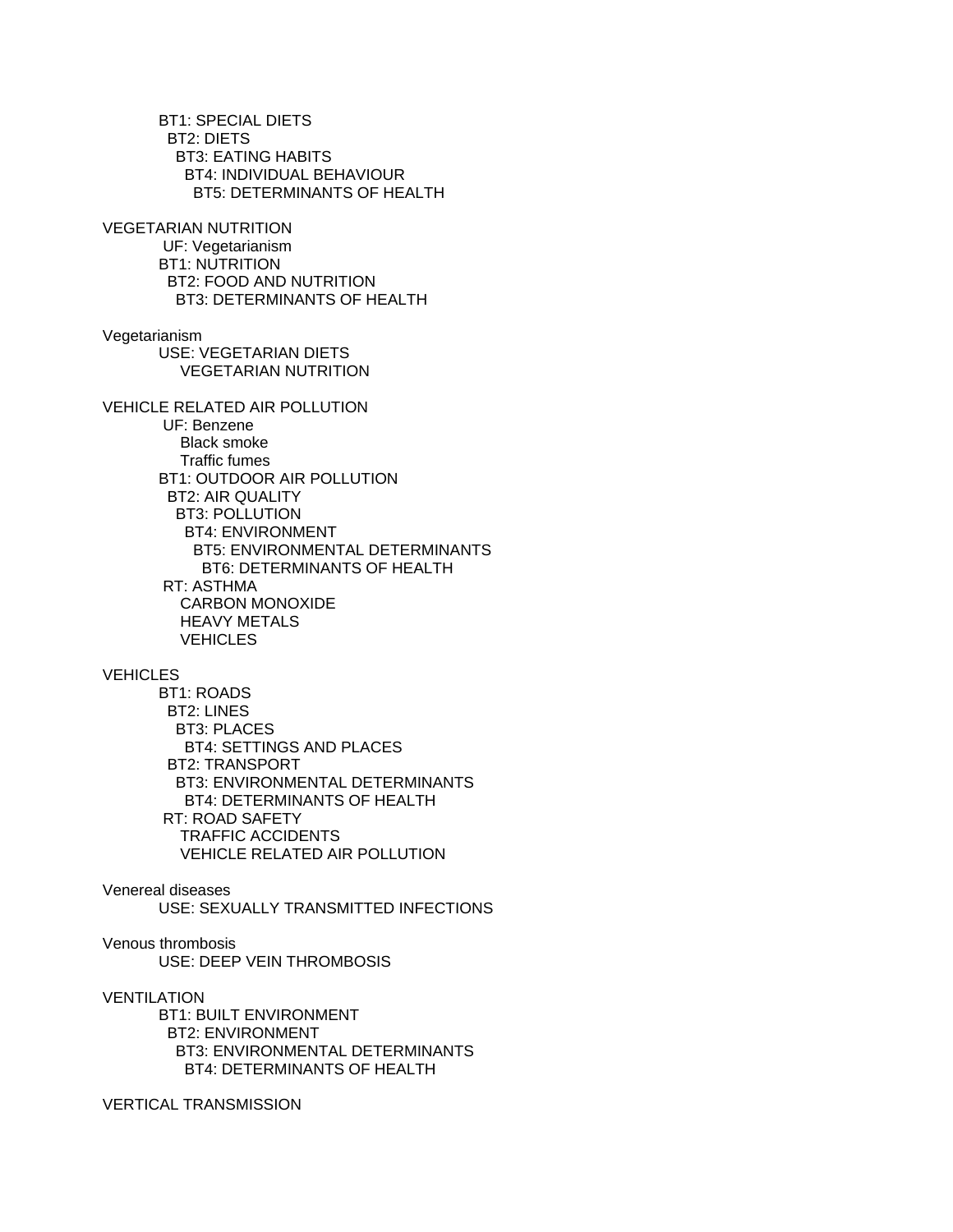BT1: TRANSMISSION BT2: INFECTION CONTROL BT3: HEALTH SERVICES BT4: HEALTHCARE AND HEALTH SERVICES BT5: HEALTH SERVICES AND THEIR MANAGEMENT BT3: POPULATION BASED AND PREVENTIVE SERVICES BT4: SERVICES BT5: HEALTH SERVICES AND THEIR MANAGEMENT

# VERY OLD PEOPLE

 UF: Aged BT1: ADULTS BT2: AGE GROUPS BT3: GROUPS BT4: PEOPLE AND POPULATIONS RT: AGEING AGEING POPULATIONS **GERIATRICS**  OLDER PEOPLE SN: Adults aged 75 years and above

# VIOLENCE

 NT1: DOMESTIC VIOLENCE NT1: SEXUAL VIOLENCE NT2: RAPE BT1: CAUSES OF HARM BT2: ENVIRONMENTAL DETERMINANTS BT3: DETERMINANTS OF HEALTH RT: PERSONAL SAFETY

Violence in the home USE: DOMESTIC VIOLENCE

### Vision disorders

USE: EYE DISORDERS

### Vitamin B10

USE: FOLIC ACID

### Vitamin B11

USE: FOLIC ACID

# VITAMIN DEFICIENCY

 BT1: VITAMINS BT2: NUTRITION COMPONENTS BT3: NUTRITION BT4: FOOD AND NUTRITION BT5: DETERMINANTS OF HEALTH RT: DIETS

# VITAMIN SUPPLEMENTS BT1: DIETARY SUPPLEMENTS BT2: FOOD AND NUTRITION

BT3: DETERMINANTS OF HEALTH

### VITAMINS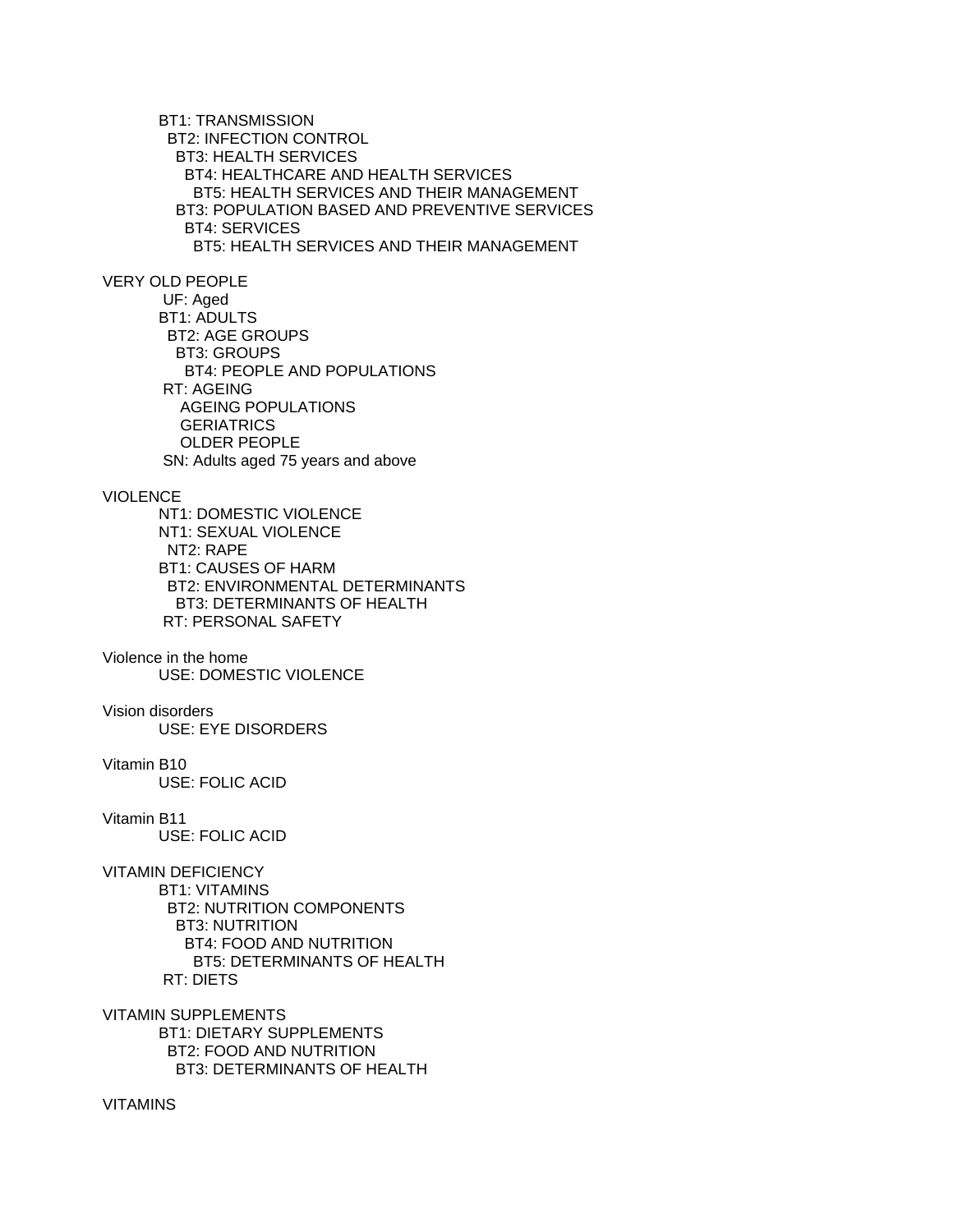NT1: VITAMIN DEFICIENCY BT1: NUTRITION COMPONENTS BT2: NUTRITION BT3: FOOD AND NUTRITION BT4: DETERMINANTS OF HEALTH

#### Vitiligo

USE: SKIN DISORDERS

Vocational education USE: PROFESSIONAL EDUCATION AND DEVELOPMENT

Vocational training USE: PROFESSIONAL EDUCATION AND DEVELOPMENT

Volatile organic compounds USE: OUTDOOR AIR POLLUTION

Voluntary agencies USE: VOLUNTARY ORGANISATIONS

VOLUNTARY AGENCIES LOCAL POLICIES BT1: LOCAL POLICY BT2: HEALTH POLICY BT3: POLICY BT4: MANAGEMENT AND POLICY BT5: HEALTH SERVICES AND THEIR MANAGEMENT SN: was PHITS level 3 term

VOLUNTARY AGENCIES NATIONAL POLICIES BT1: NATIONAL POLICY BT2: HEALTH POLICY BT3: POLICY BT4: MANAGEMENT AND POLICY BT5: HEALTH SERVICES AND THEIR MANAGEMENT SN: was PHITS level 3 term

VOLUNTARY AGENCIES REGIONAL POLICIES BT1: REGIONAL POLICY BT2: HEALTH POLICY BT3: POLICY BT4: MANAGEMENT AND POLICY BT5: HEALTH SERVICES AND THEIR MANAGEMENT SN: was PHITS level 3 term

VOLUNTARY ORGANISATIONS UF: NGOs Non governmental agencies Voluntary agencies BT1: ORGANISATIONS BT2: HEALTH, PUBLIC HEALTH, HEALTH PROMOTION BT2: PEOPLE AND POPULATIONS BT1: VOLUNTARY SECTOR BT2: ECONOMIC SYSTEMS BT3: ECONOMICS, FINANCE AND INDUSTRY BT4: DETERMINANTS OF HEALTH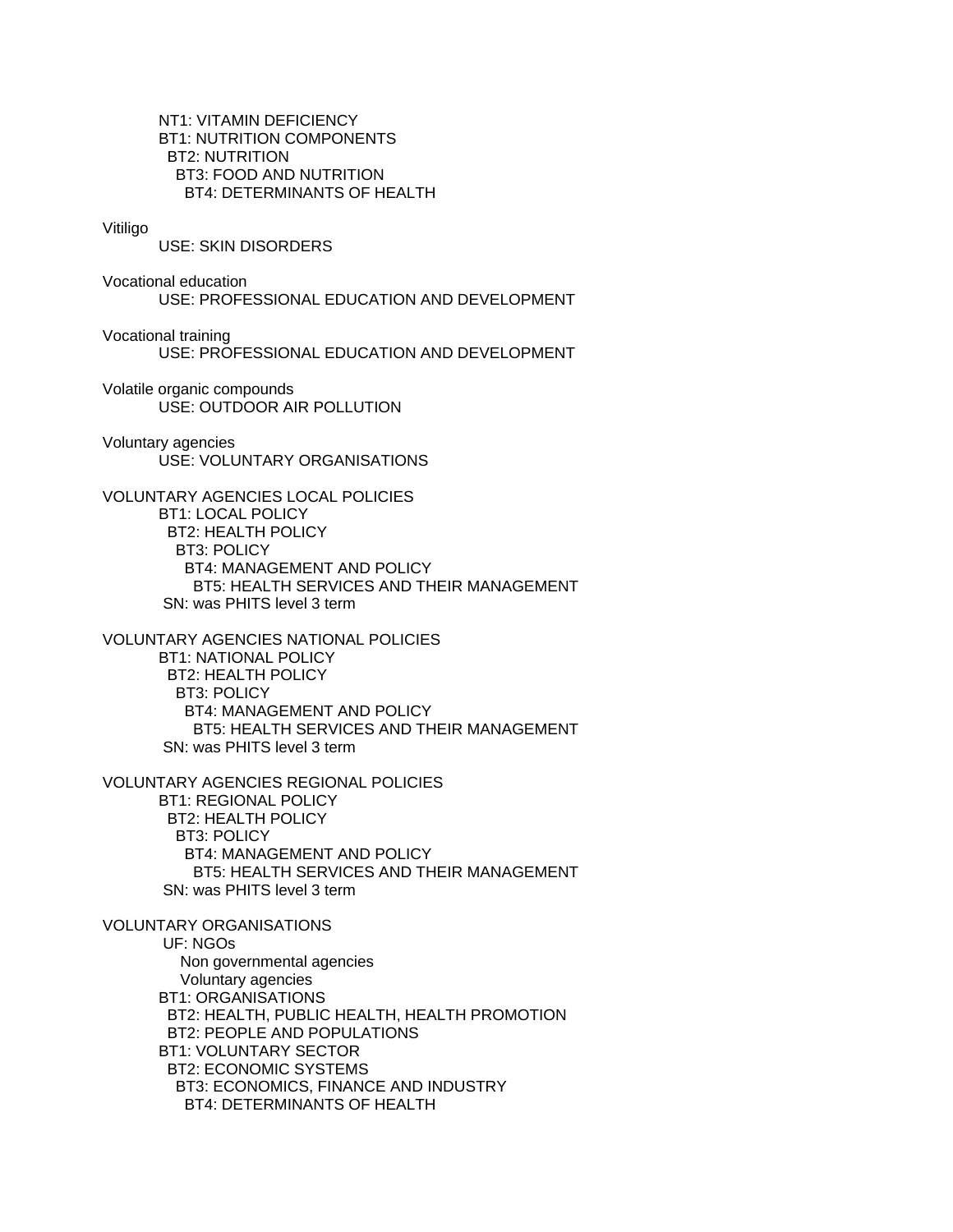RT: CHARITIES NON PROFIT ORGANISATIONS VOLUNTARY WORK

VOLUNTARY SECTOR NT1: VOLUNTARY ORGANISATIONS BT1: ECONOMIC SYSTEMS BT2: ECONOMICS, FINANCE AND INDUSTRY BT3: DETERMINANTS OF HEALTH RT: VOLUNTEERS

VOLUNTARY WORK

 UF: Unpaid work BT1: EDUCATION, EMPLOYMENT AND SKILLS BT2: DETERMINANTS OF HEALTH RT: SOCIAL WORK VOLUNTARY ORGANISATIONS VOLUNTEERS

Voluntary workers USE: VOLUNTEERS

VOLUNTEERS

 UF: Voluntary workers BT1: OCCUPATIONAL GROUPS BT2: GROUPS BT3: PEOPLE AND POPULATIONS RT: VOLUNTARY SECTOR VOLUNTARY WORK

VULNERABLE GROUPS

 UF: Vulnerable people NT1: ASYLUM SEEKERS NT1: CHILDREN IN CARE NT1: CYCLISTS NT1: DRUG USERS NT2: INJECTING DRUG USERS NT1: EXCLUDED PEOPLE NT1: GYPSIES AND TRAVELLERS NT1: HOMELESS PEOPLE NT1: LOOKED AFTER CHILDREN NT1: MIGRANTS NT2: MIGRANT WORKERS NT1: OFFENDERS NT1: PEDESTRIANS NT1: PEOPLE WITH MENTAL HEALTH PROBLEMS NT2: PEOPLE WITH DEMENTIA NT1: PRISONERS NT1: REFUGEES NT1: SUBSTANCE MISUSERS BT1: DISADVANTAGED GROUPS BT2: GROUPS BT3: PEOPLE AND POPULATIONS

Vulnerable people USE: VULNERABLE GROUPS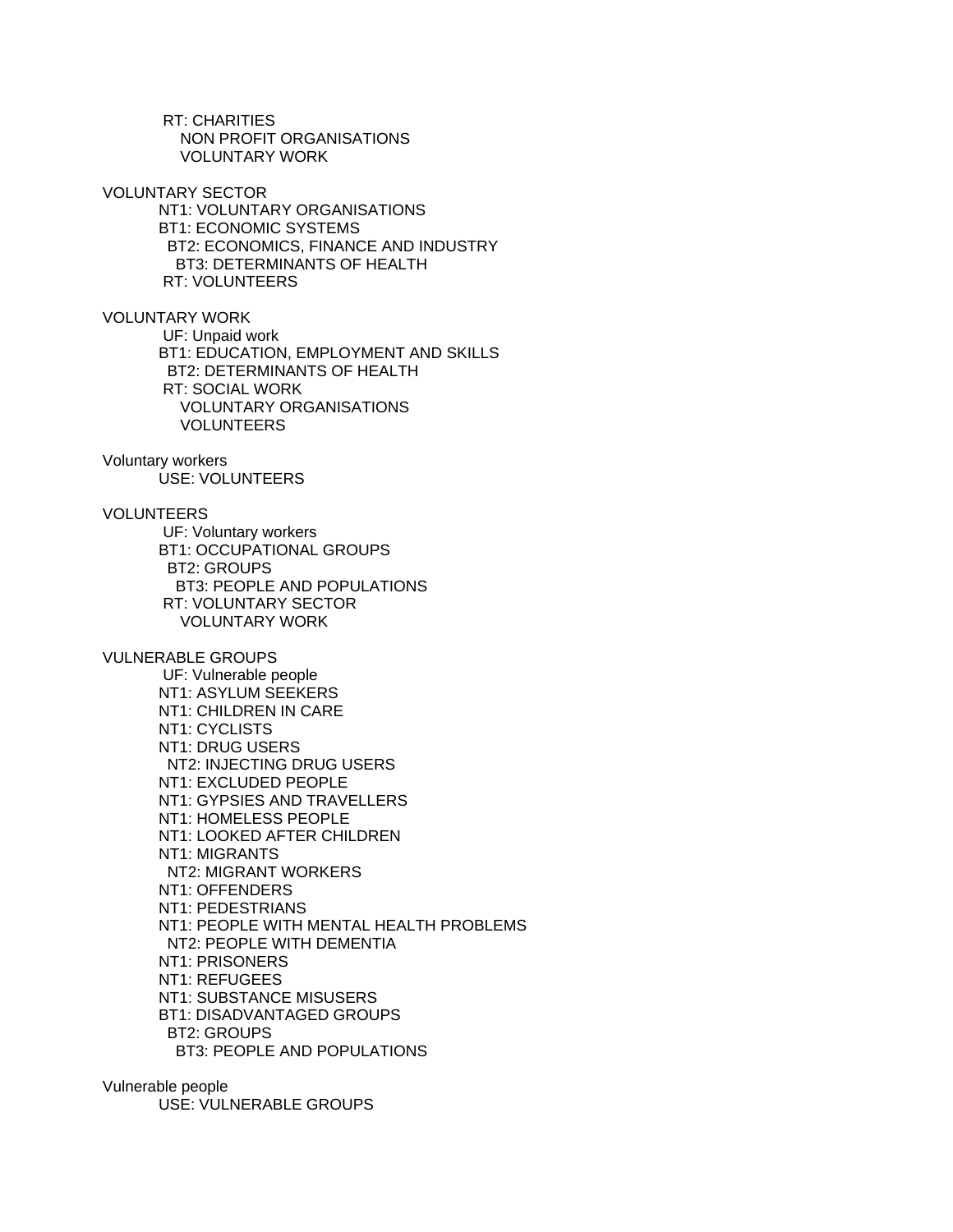SN: was PHITS level 2 term

Vulnerable road users

 USE: CHILDREN **CYCLISTS**  OLDER PEOPLE PEDESTRIANS

# Waiting

USE: WAITING TIME

WAITING AREAS

 UF: Waiting rooms BT1: BUILT ENVIRONMENT BT2: ENVIRONMENT BT3: ENVIRONMENTAL DETERMINANTS BT4: DETERMINANTS OF HEALTH

## Waiting rooms

USE: WAITING AREAS

# WAITING TIME

 UF: Waiting BT1: TIME BT2: TIME FACTORS SN: was PHITS 'Waiting'

## WALKING

 BT1: PHYSICAL ACTIVITY BT2: INDIVIDUAL BEHAVIOUR BT3: DETERMINANTS OF HEALTH RT: PEDESTRIANS

#### War refugees

USE: REFUGEES

#### WARDS

 BT1: AREAS BT2: PLACES BT3: SETTINGS AND PLACES SN: 1998 ward boundaries

# WASTE

 NT1: HOUSEHOLD WASTE NT1: RECYCLING NT1: WASTE DISPOSAL NT1: WASTE MANAGEMENT BT1: ENVIRONMENT BT2: ENVIRONMENTAL DETERMINANTS BT3: DETERMINANTS OF HEALTH

WASTE DISPOSAL

 BT1: WASTE BT2: ENVIRONMENT BT3: ENVIRONMENTAL DETERMINANTS BT4: DETERMINANTS OF HEALTH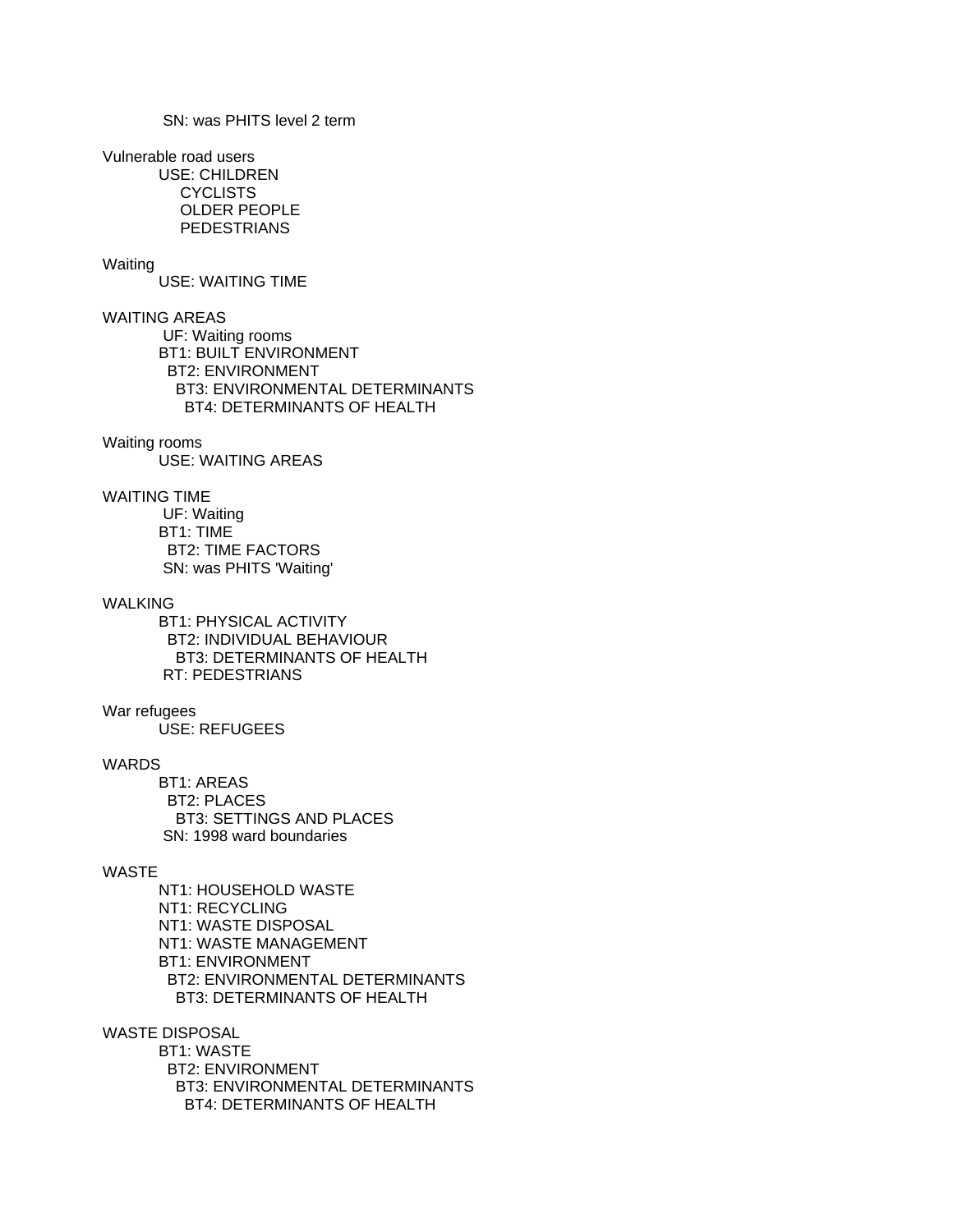# RT: RECYCLING

WASTE MANAGEMENT

 BT1: WASTE BT2: ENVIRONMENT BT3: ENVIRONMENTAL DETERMINANTS BT4: DETERMINANTS OF HEALTH SN: was PHITS level 3

# Waste recycling

USE: RECYCLING

## WATER

 NT1: WATER QUALITY BT1: ENVIRONMENT BT2: ENVIRONMENTAL DETERMINANTS BT3: DETERMINANTS OF HEALTH

# WATER ACCIDENTS

 BT1: ACCIDENTS BT2: CAUSES OF HARM BT3: ENVIRONMENTAL DETERMINANTS BT4: DETERMINANTS OF HEALTH

## WATER POLLUTION

 BT1: POLLUTION BT2: ENVIRONMENT BT3: ENVIRONMENTAL DETERMINANTS BT4: DETERMINANTS OF HEALTH RT: AGRICULTURAL POLLUTION WATER QUALITY

## WATER QUALITY

 UF: Quality of water BT1: WATER BT2: ENVIRONMENT BT3: ENVIRONMENTAL DETERMINANTS BT4: DETERMINANTS OF HEALTH RT: WATER POLLUTION

#### WEANING

 BT1: INFANT NUTRITION BT2: NUTRITION BT3: FOOD AND NUTRITION BT4: DETERMINANTS OF HEALTH RT: BOTTLE FEEDING BREASTFEEDING CHILD NUTRITION

#### WEATHER

 BT1: NATURAL ENVIRONMENT BT2: ENVIRONMENT BT3: ENVIRONMENTAL DETERMINANTS BT4: DETERMINANTS OF HEALTH RT: CLIMATE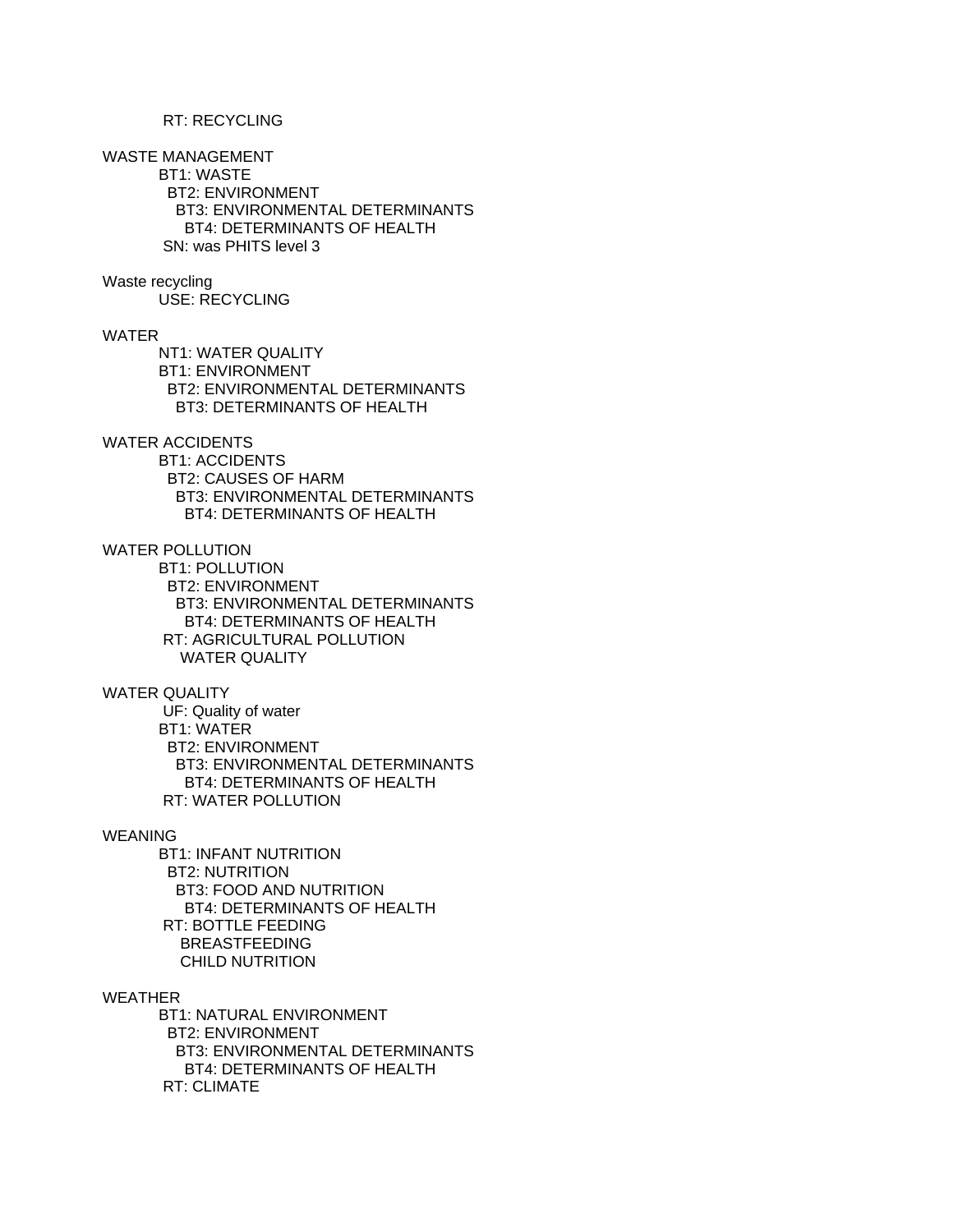**Websites** 

USE: INTERNET

# WEIGHT

 NT1: OVERWEIGHT NT2: OBESITY NT1: UNDERWEIGHT NT1: WEIGHT MANAGEMENT BT1: BODY MEASUREMENTS BT2: PHYSIOLOGY BT3: SCIENCES BT4: SCIENCE AND TECHNOLOGY BT5: PUBLIC HEALTH METHODS, THEORY AND RESEARCH RT: CALORIES DIETING WEIGHT MEASUREMENT

#### Weight gain

USE: WEIGHT MANAGEMENT

#### Weight loss

USE: WEIGHT MANAGEMENT

# WEIGHT MANAGEMENT

 UF: Weight gain Weight loss BT1: WEIGHT BT2: BODY MEASUREMENTS BT3: PHYSIOLOGY BT4: SCIENCES BT5: SCIENCE AND TECHNOLOGY BT6: PUBLIC HEALTH METHODS, THEORY AND RESEARCH

# WEIGHT MEASUREMENT

 BT1: TESTING BT2: SCREENING BT3: HEALTH SERVICES BT4: HEALTHCARE AND HEALTH SERVICES BT5: HEALTH SERVICES AND THEIR MANAGEMENT BT3: POPULATION BASED AND PREVENTIVE SERVICES BT4: SERVICES BT5: HEALTH SERVICES AND THEIR MANAGEMENT RT: BODY MEASUREMENTS WEIGHT

# WEIGHT TRAINING

 BT1: PHYSICAL ACTIVITY BT2: INDIVIDUAL BEHAVIOUR BT3: DETERMINANTS OF HEALTH RT: ANABOLIC STEROIDS

Welfare of children USE: CHILD WELFARE

# Welfare policy

USE: SOCIAL POLICY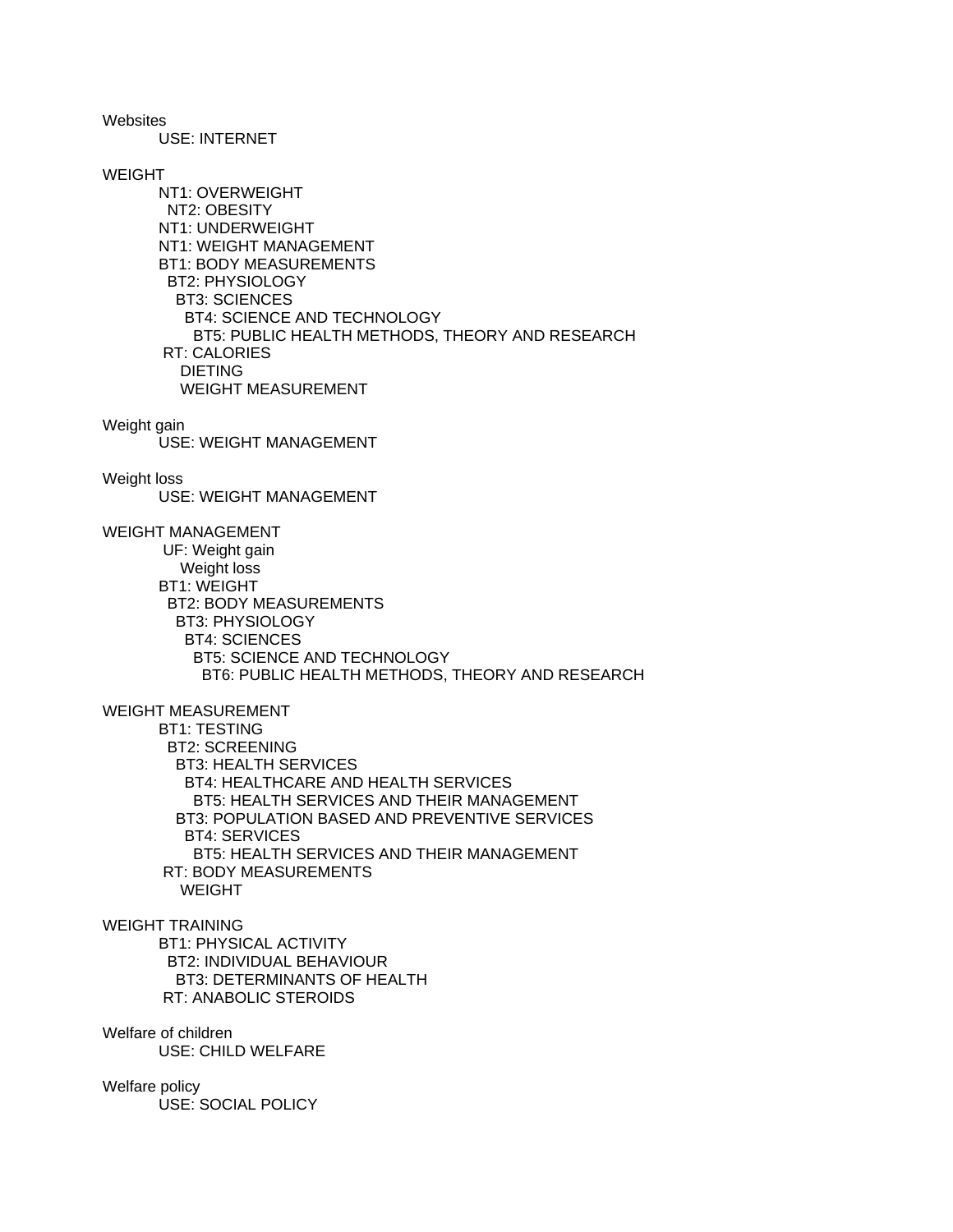Welfare services USE: SOCIAL SERVICES

Well being

USE: HEALTH STATUS

WELL NEONATES

 BT1: SECONDARY AND TERTIARY SERVICES BT2: SERVICES BT3: HEALTH SERVICES AND THEIR MANAGEMENT RT: POSTNATAL CARE SN: was PHITS level 3 term

## WELLBEING

 UF: Wellness BT1: HEALTH STATUS BT2: HEALTH BT3: HEALTH, PUBLIC HEALTH, HEALTH PROMOTION

# **Wellness**

USE: WELLBEING

# WHITE PEOPLE

 UF: British people (White) Irish people **Whites**  BT1: ETHNIC GROUPS BT2: GROUPS BT3: PEOPLE AND POPULATIONS SN: Includes British, Irish and any other White backgrounds. Derived from National Statistics (2003) Ethnic group statistics: a guide for the collection and classification of ethnicity data.

#### **Whites**

USE: WHITE PEOPLE

### WHO REGIONS

 BT1: AREAS BT2: PLACES BT3: SETTINGS AND PLACES

Wide area networks USE: COMPUTER NETWORKS

Wider health (policy) USE: POLICY SN: was PHITS level 2 term

Wife battering

USE: PARTNER ABUSE

## **WINE**

 BT1: ALCOHOL BT2: BEVERAGES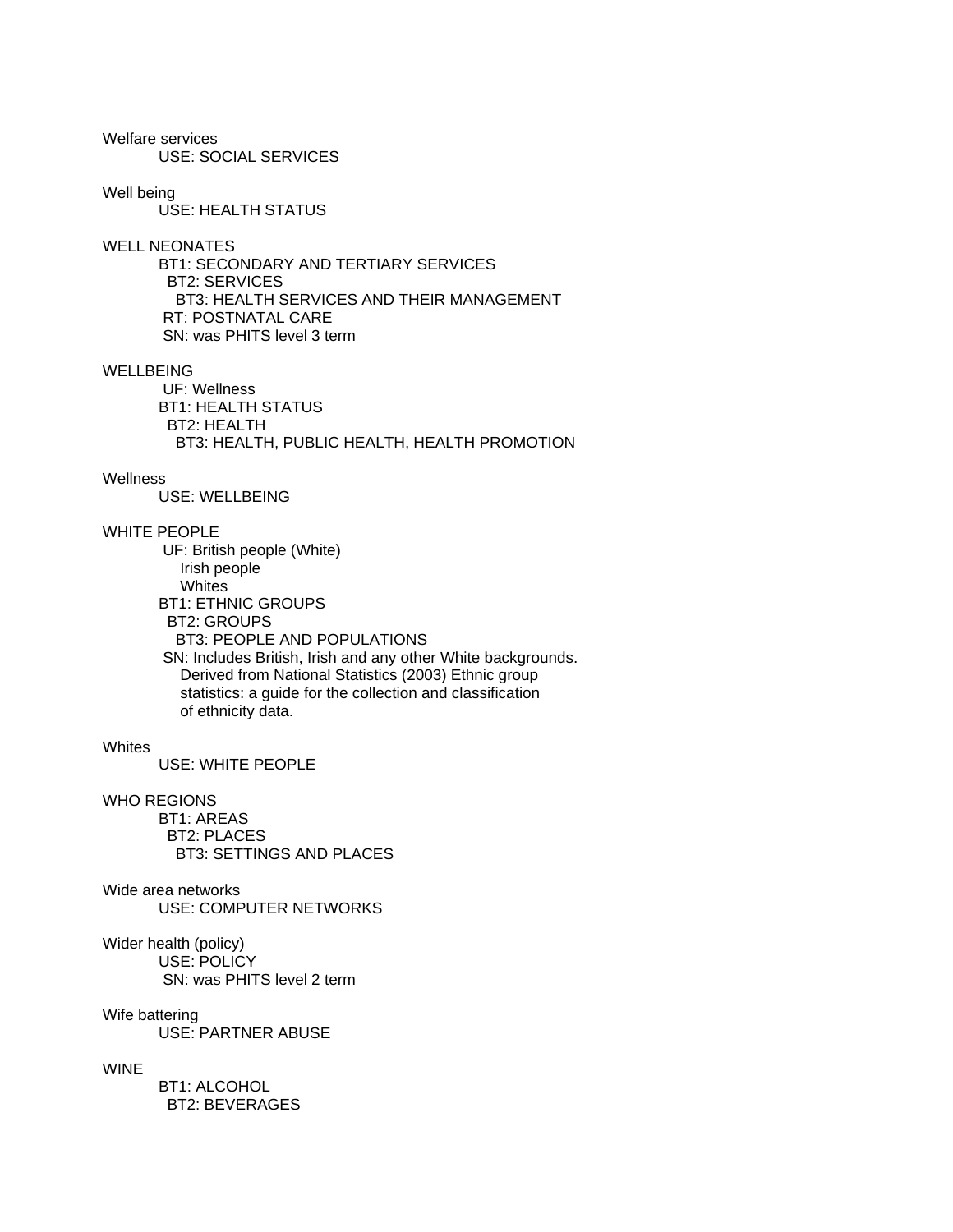BT3: FOOD AND NUTRITION BT4: DETERMINANTS OF HEALTH

# WOMEN

 BT1: GROUPS BT2: PEOPLE AND POPULATIONS RT: FEMALE PREGNANT WOMEN WOMEN'S HEALTH

WOMEN'S HEALTH BT1: HEALTH BT2: HEALTH, PUBLIC HEALTH, HEALTH PROMOTION RT: WOMEN

Womens liberation movement USE: FEMINISM

#### Womens movement

USE: FEMINISM

# WOMEN'S REFUGES

 UF: Refuge houses Refuge work BT1: SOCIAL WORK BT2: SOCIAL SERVICES BT3: LOCAL GOVERNMENT BT4: GOVERNMENT BT5: GOVERNMENT AND LAW BT6: HEALTH SERVICES AND THEIR MANAGEMENT RT: DOMESTIC VIOLENCE

#### Work

USE: EMPLOYMENT

WORK ENVIRONMENT

 UF: Working conditions NT1: SICKNESS ABSENCE NT2: SICKNESS ABSENCE POLICIES BT1: ENVIRONMENTAL DETERMINANTS BT2: DETERMINANTS OF HEALTH RT: EMPLOYMENT TERMS SICK BUILDING SYNDROME **WORKPLACE** 

Work related upper limb disorders USE: WRULDS

**Workers** 

USE: EMPLOYEES

## Working age adult USE: ADULTS SN: was PHITS level 3 term

## Working conditions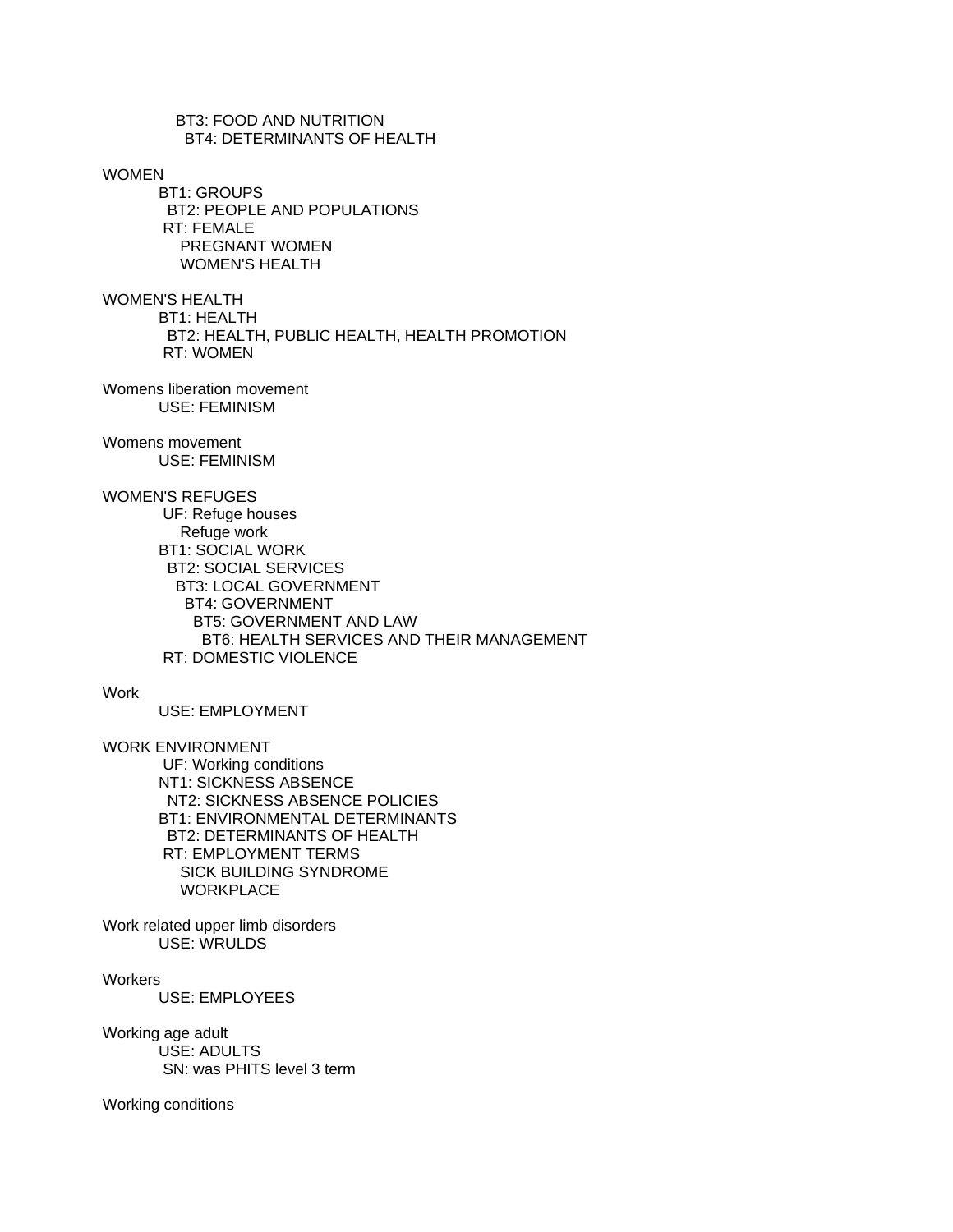# USE: WORK ENVIRONMENT

WORKING PARENTS

 BT1: PARENTS BT2: FAMILIES BT3: PERSONAL RELATIONSHIPS BT4: RELATIONSHIPS BT5: PEOPLE AND POPULATIONS

# **WORKPLACE**

 BT1: BUILDINGS, CONSTRUCTIONS AND POINTS BT2: SETTINGS AND PLACES BT1: POINTS BT2: PLACES BT3: SETTINGS AND PLACES RT: WORK ENVIRONMENT WORKPLACE HEALTH PROMOTION

Workplace health and safety USE: OCCUPATIONAL HEALTH AND SAFETY

WORKPLACE HEALTH PROMOTION

 UF: Occupational health promotion BT1: HEALTH PROMOTION BT2: HEALTH, PUBLIC HEALTH, HEALTH PROMOTION RT: ALCOHOL POLICIES DRUG POLICIES **WORKPLACE** 

**WORKSHOPS** 

 BT1: CONFERENCES BT2: INFORMATION DISSEMINATION AND EXCHANGE BT3: INFORMATION BT4: COMMUNICATION AND KNOWLEDGE BT4: MANAGEMENT AND POLICY BT5: HEALTH SERVICES AND THEIR MANAGEMENT BT1: EXHIBITIONS BT2: INFORMATION DISSEMINATION AND EXCHANGE BT3: INFORMATION BT4: COMMUNICATION AND KNOWLEDGE BT4: MANAGEMENT AND POLICY BT5: HEALTH SERVICES AND THEIR MANAGEMENT

#### World Wide Web

USE: INTERNET

## WRULDS

 UF: Repetitive strain injury RSI Work related upper limb disorders BT1: ERGONOMICS BT2: SCIENCES BT3: SCIENCE AND TECHNOLOGY BT4: PUBLIC HEALTH METHODS, THEORY AND RESEARCH RT: POSTURE SN: What previously was termed RSI.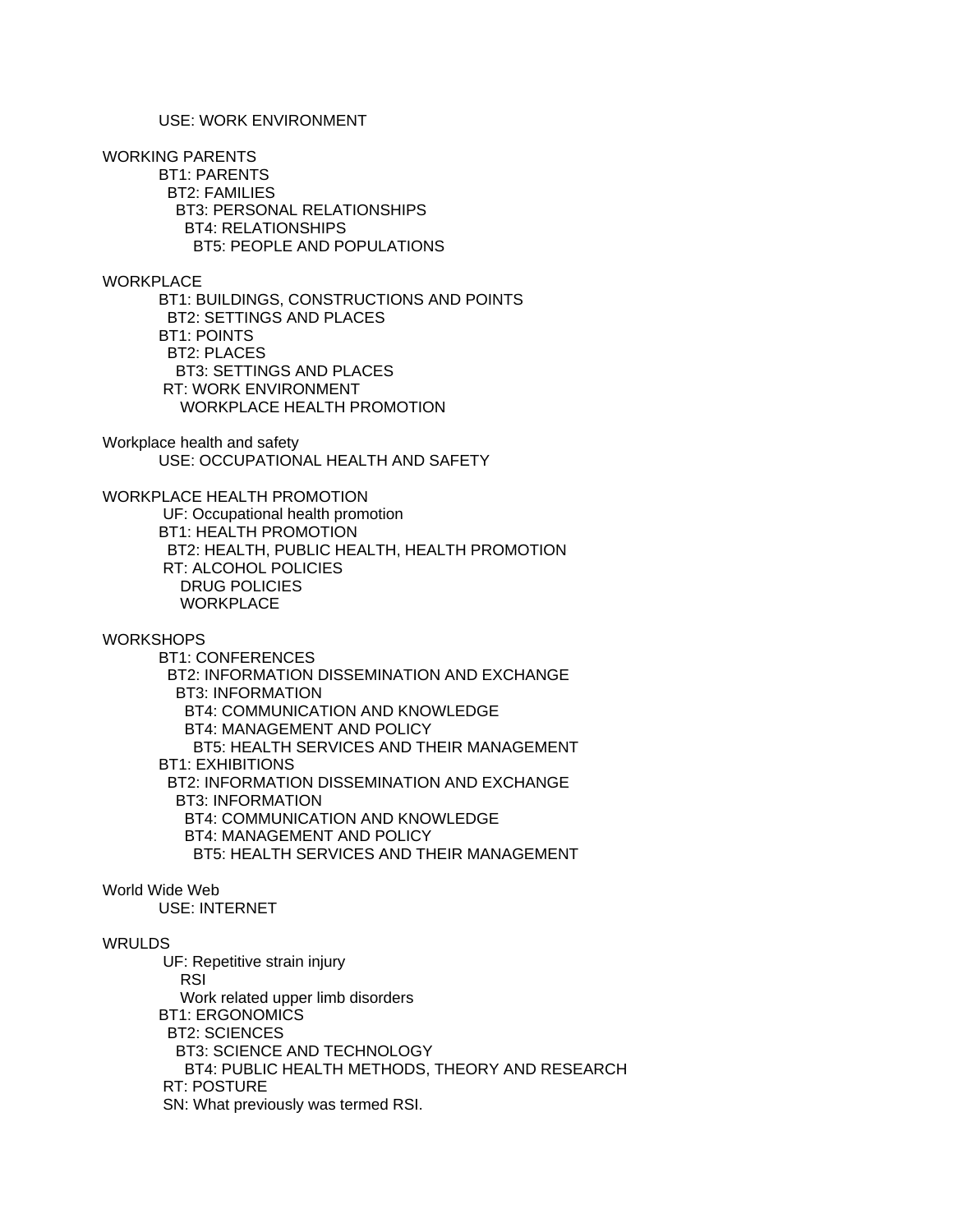YOUNG ADULTS BT1: ADULTS BT2: AGE GROUPS BT3: GROUPS BT4: PEOPLE AND POPULATIONS RT: YOUNG PEOPLE SN: Adults age 20-35 years was "Young Adult" PHITS level 3 term YOUNG PEOPLE UF: Adolescent Adolescents Juvenile delinquency Juveniles **Teenagers**  Youths BT1: AGE GROUPS BT2: GROUPS BT3: PEOPLE AND POPULATIONS RT: BOYS CHILDREN GIRLS PUBERTY YOUNG ADULTS SN: 12-19 year olds YOUNG WORKERS BT1: OCCUPATIONAL GROUPS BT2: GROUPS BT3: PEOPLE AND POPULATIONS YOUTH CLUBS BT1: YOUTH WORK BT2: SOCIAL WORK BT3: SOCIAL SERVICES BT4: LOCAL GOVERNMENT BT5: GOVERNMENT BT6: GOVERNMENT AND LAW BT7: HEALTH SERVICES AND THEIR MANAGEMENT YOUTH UNEMPLOYMENT BT1: UNEMPLOYMENT BT2: EDUCATION, EMPLOYMENT AND SKILLS BT3: DETERMINANTS OF HEALTH YOUTH WORK NT1: YOUTH CLUBS BT1: SOCIAL WORK BT2: SOCIAL SERVICES BT3: LOCAL GOVERNMENT BT4: GOVERNMENT

> BT5: GOVERNMENT AND LAW BT6: HEALTH SERVICES AND THEIR MANAGEMENT

Youths